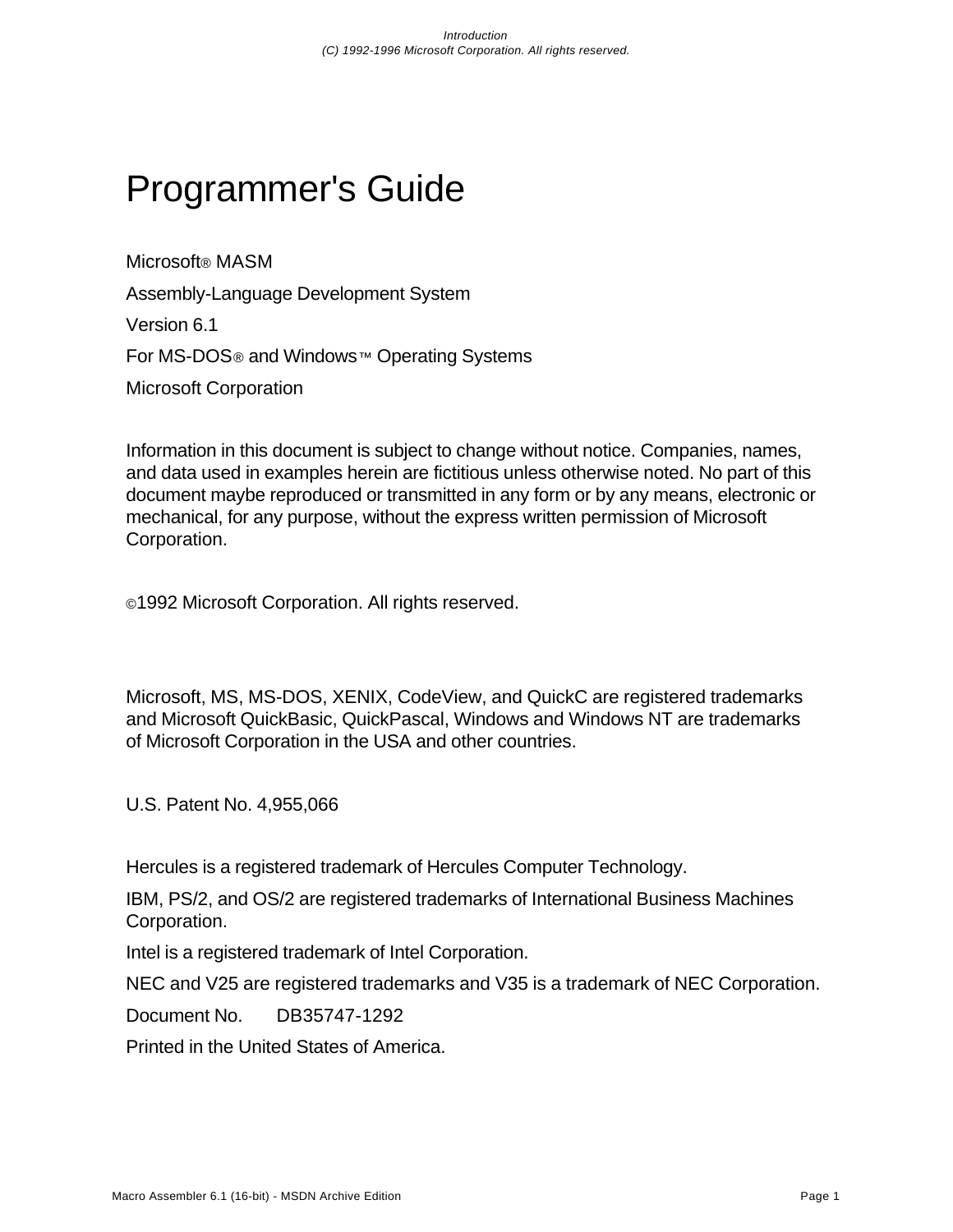## Introduction

The Microsoft® Macro Assembler *Programmer's Guide* provides the information you need to write and debug assembly-language programs with the Microsoft Macro Assembler (MASM), version 6.1. This book documents enhanced features of the language and the programming environment for MASM 6.1.

This *Programmer's Guide* is written for experienced programmers who know assembly language and are familiar with an assembler. The book does not teach the basics of assembly language; it does explain Microsoft-specific features. If you want to learn or review the basics of assembly language, refer to "Books for Further Reading" in this introduction.

This book teaches you how to write efficient code with the new and advanced features of MASM. *Getting Started* explains how to set up MASM 6.1. *Environment and Tools* introduces the integrated development environment called the Programmer's WorkBench (PWB). It also includes a detailed reference to Microsoft tools and utilities such as Microsoft® CodeView®, LINK, and NMAKE. The Microsoft Macro Assembler *Reference* provides a full listing of all MASM instructions, directives, statements, and operators, and it serves as a quick reference to utility commands.

For more information on these same topics, see the online Microsoft Advisor, which is a complete reference to Macro Assembler language topics, to the utilities, and to PWB. You should be able to find most of the information you need in the Microsoft Advisor.

## New and Extended Features in MASM 6.1

MASM 6.1 continues the break with tradition established by version 6.0. It incorporates conveniences of high-level languages while offering all the traditional advantages of assembly-language programming.

For example, MASM 6.1 includes the Programmer's WorkBench, which provides the same integrated software development environment enjoyed by programmers of Microsoft high-level languages such as C and Basic. From within PWB you can edit, build, debug, or run a program. You can perform most of these operations with either menu selections or keyboard commands. You can also customize PWB to suit your individual programming and editing requirements and preferences.

## MASM Features New Since Version 5.1

MASM 6.1 includes several features designed to make programming more efficient and productive. The following list briefly describes how MASM 6.1 improves on the language features of the popular version 5.1.

- MASM 6.1 has many enhancements related to types. You can now use the same type specifiers in initializations as in other contexts (**BYTE** instead of **DB**). You can also define your own types, including pointer types, with the new **TYPEDEF** directive. See Chapter 3, "Using Addresses and Pointers," and Chapter 4, "Defining and Using Simple Data Types."
- The syntax for defining and using structures and records has been enhanced since version 5.1. You can also define unions with the new **UNION** directive. See Chapter 5, "Defining and Using Complex Data Types."
- MASM now generates complete CodeView information for all types. See Chapter 3, "Using Addresses and Pointers," and Chapter 4, "Defining and Using Simple Data Types."
- New control-flow directives let you use high-level language constructs such as loops and if-then-else blocks defined with **.REPEAT** and **.UNTIL** (or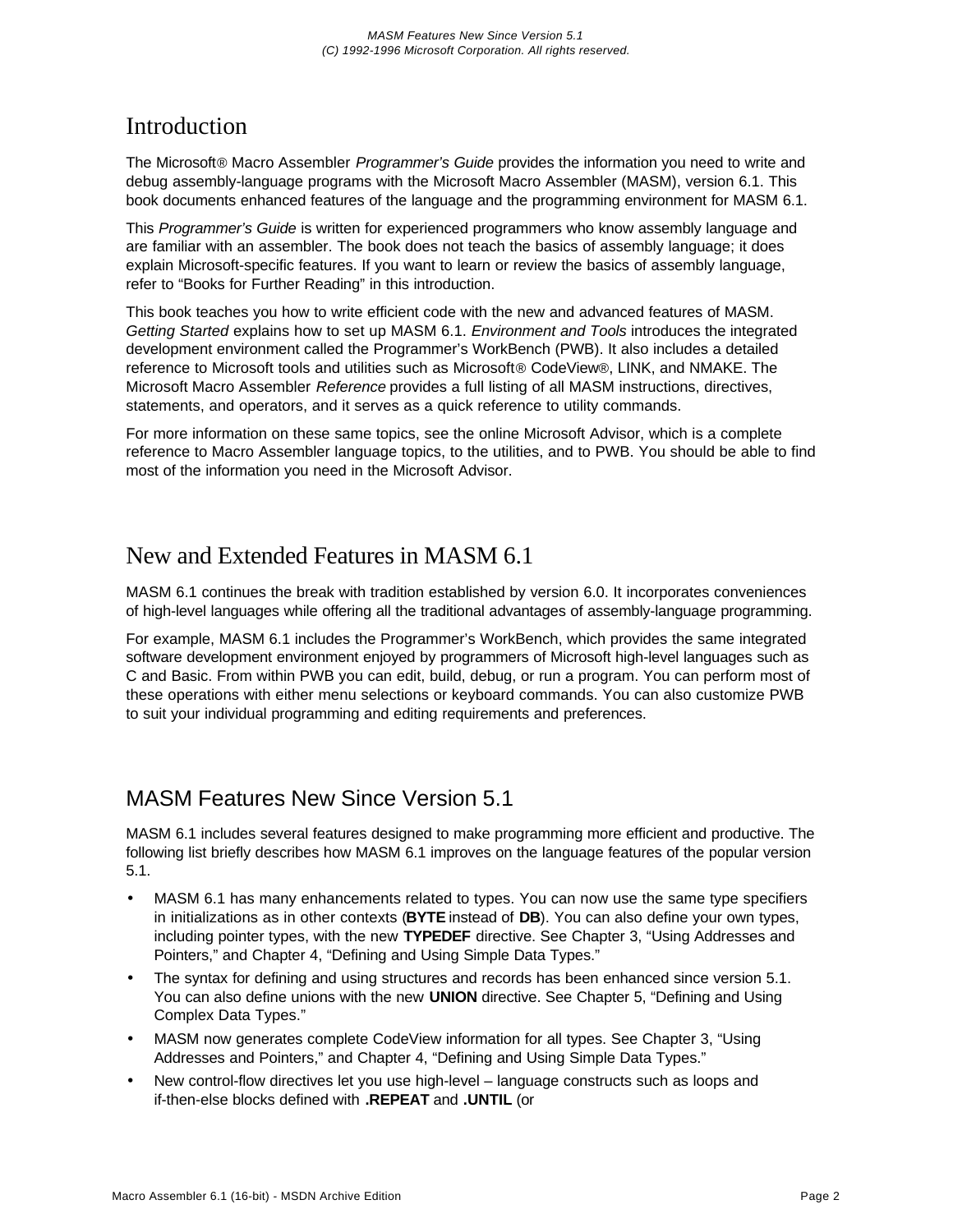**.UNTILCXZ**); **.WHILE** and **.ENDW**; and **.IF**, **.ELSE**, and **.ELSEIF**. The assembler generates the appropriate code to implement the control structure. See Chapter 7, "Controlling Program Flow."

- MASM now has more powerful features for defining and calling procedures. The extended **PROC** syntax for generating stack frames has been enhanced since version 5.1. You can also use the **PROTO** directive to prototype a procedure, which you can then call with the **INVOKE** directive. **INVOKE** automatically generates code to pass arguments (converting them to a related type, if appropriate) and makes the call according to the specified calling convention. See Chapter 7, "Controlling Program Flow."
- MASM optimizes jumps by automatically determining the most efficient coding for a jump and then generating the appropriate code. See Chapter 7, "Controlling Program Flow."
- Maintaining multiple-module programs is easier in MASM 6.1 than in version 5.1. The **EXTERNDEF** and **PROTO** directives make it easy to maintain all global definitions in include files shared by all the source modules of a project. See Chapter 8, "Sharing Data and Procedures Among Modules and Libraries."

The assembler has many new macro features that make complex macros clearer and easier to write:

- You can specify default values for macro arguments or mark arguments as required. And with the **VARARG** keyword, one parameter can accept a variable number of arguments.
- You can implement loops inside of macros in various ways. For example, the new **WHILE** directive expands the statements in a macro body while an expression is not zero.
- You can define macro functions, which return text macros. Several predefined text macros are also provided for processing strings. Macro operators and other features related to processing text macros and macro arguments have been enhanced. For more information on all these macro features, see Chapter 9, "Using Macros."

MASM 6.1 has other improved capabilities, such as:

- The **.STARTUP** and **.EXIT** directives automatically generate appropriate startup and exit code for your assembly-language programs. See Chapter 2, "Organizing Segments."
- MASM 6.1 supports flat memory model, available with the new Microsoft® Windows NT™ operating system. Flat model allows segments as large as 4 gigabytes instead of 64K (kilobytes). Offsets are 32 bits instead of 16 bits. See Chapter 2, "Organizing Segments."
- The program H2INC.EXE converts C include files to MASM include files and translates data structures and declarations. See Chapter 20 in *Environment and Tools*.
- MASM 6.1 provides a library of assembly routines that let you create a terminate-and-stay-resident program (TSR) in a high-level language.

MASM 6.1 includes many other minor new features as well as extensive support for features of earlier versions of MASM. For a complete list of enhancements, refer to Appendix A, "Differences between MASM 6.1 and 5.1." The cross-references in Appendix A guide you to the chapters where the new features are described in detail.

## MASM Features New Since Version 6.0

MASM 6.1 offers several new features:

- ML now runs in 32-bit protected mode under MS-DOS, giving it direct access to extended memory for assembling very large source files.
- A collection of tools lets you write a dynamic-link library (DLL) for the Microsoft® Windows™ operating system without the Windows Software Development Kit. The LIBW.LIB library provides access to all functions in the Windows application programming interface (API), so your DLL can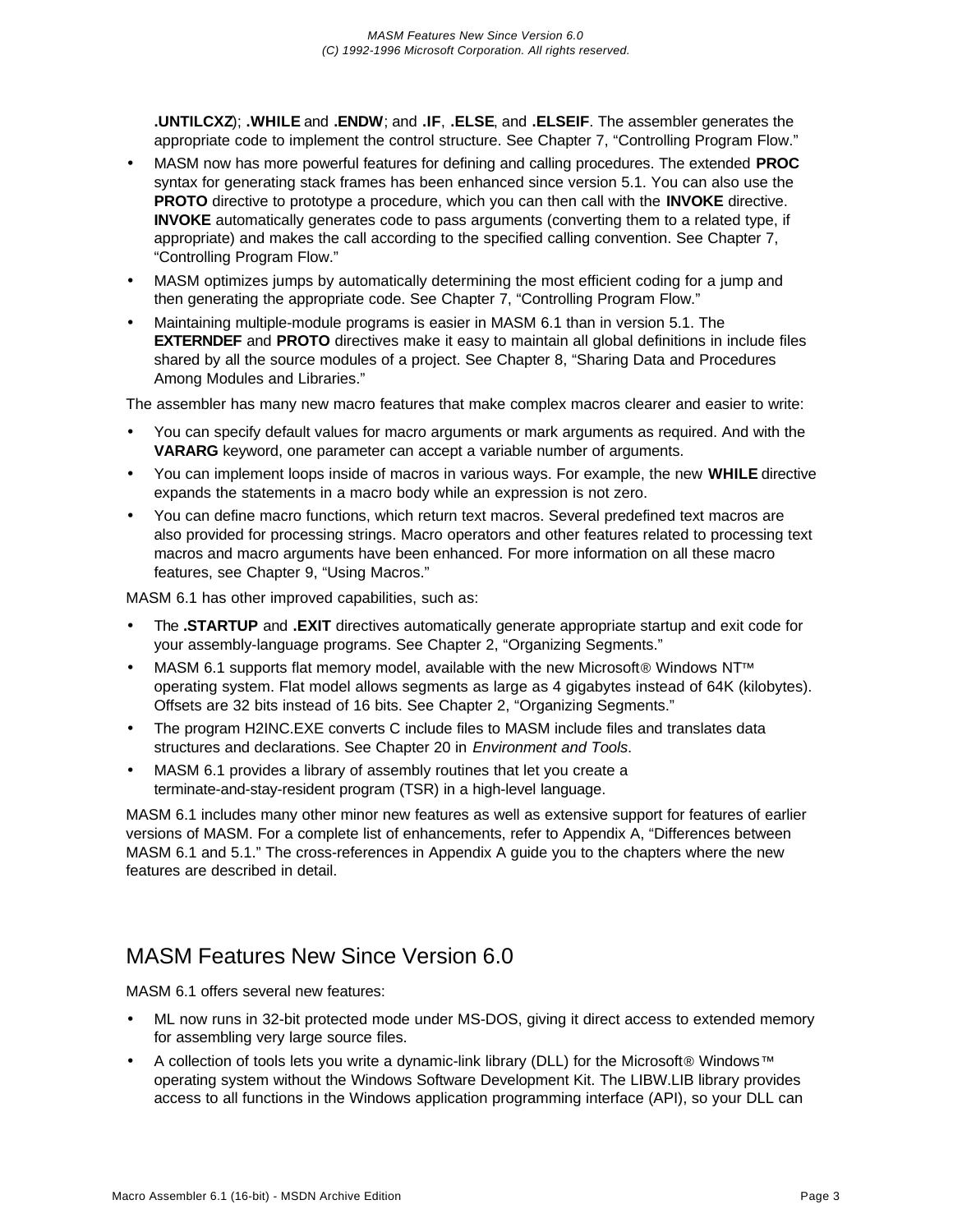display menus, dialog boxes, and scroll bars. Chapter 10, "Writing a Dynamic-Link Library for Windows," shows you how.

- Program listings now show instruction timings. The number of required processor cycles appears adjacent to each instruction in the listing, based on the selected processor. For an example listing and instructions on how to use this feature, see Appendix C, "Generating and Reading Assembly Listings."
- All utilities have been updated for version 6.1. Documentation is clearer and better arranged, with a new *Environment and Tools* reference book.
- Version 6.1 generates debugging information for CodeView version 4.0 and later.
- MASM 6.1 provides even greater compatibility with version 5.1 than does MASM 6.0. Many programs written with version 5.1 will assemble unchanged under MASM 6.1.

## ML and MASM Command Lines

MASM 6.1 provides an updated version of the command-line driver, ML, introduced in version 6.0. ML is more powerful and flexible than the MASM driver of version 5.1. ML assembles and links with one command. It recognizes all the old MASM driver command syntax, however, to support existing batch files and makefiles that use MASM command lines.

**Note** The name MASM has traditionally referred to the Microsoft Macro Assembler. It is used in that context throughout this book. However, MASM also refers to MASM.EXE, which has been replaced by ML.EXE. In MASM 6.1, MASM.EXE is a small utility that translates command-line options to those accepted by ML.EXE, and then calls ML.EXE. The distinction between ML.EXE and MASM.EXE is made whenever necessary. Otherwise, MASM refers to the assembler and its features.

## Compatibility with Earlier Versions of MASM

MASM 6.1 is fully compatible with version 6.0 and, in many cases, with version 5.1. Code written for MASM 5.1 will often assemble correctly without modification under MASM 6.1. However, MASM 6.1 provides the **OPTION** directive to let you selectively modify the assembly process. In particular, you can use the **M510** argument with **OPTION** or the /Zm command-line option to set most features to be compatible with version 5.1 code.

For information about obsolete features that will not assemble correctly under MASM 6.1, see Appendix A, "Differences Between MASM 6.1 and 5.1." The appendix also explains how to update code to use the new features.

## A Word About Instruction Timings

As an assembly-language programmer, whether novice or expert, you are probably interested in producing lightning-fast code. After all, one of the main reasons to program in assembly is to take advantage of its ability to streamline execution speeds to the limit of the processor. This book will help you write efficient and fast programs.

When discussing the speed of individual instructions, the chapters in this book often speak of "timing," which is the number of processor cycles required to carry out an instruction. The *Reference* lists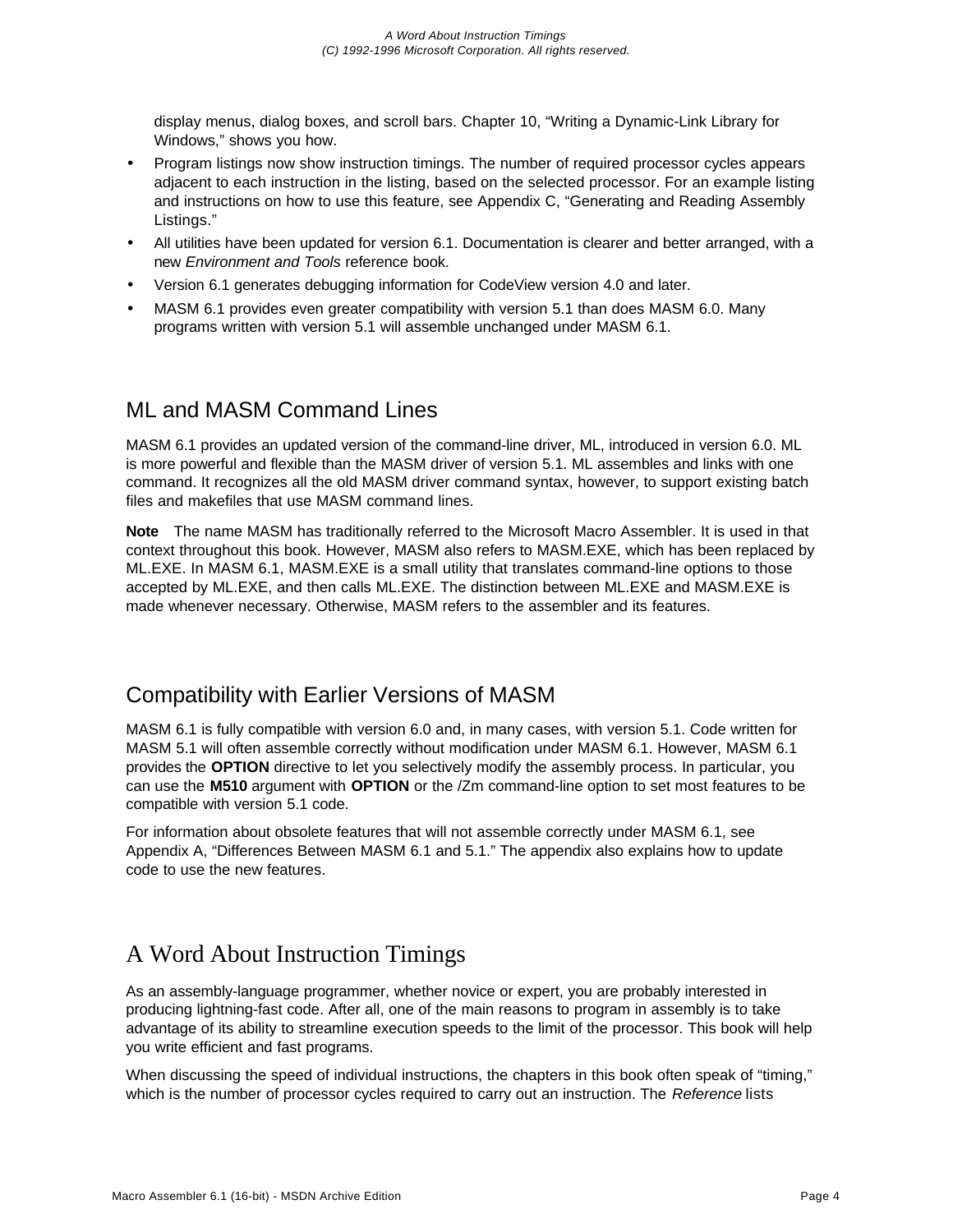instruction timings for processors in the 8086 family. It is tempting to use timing as the only criterion when judging an instruction's actual execution speed, but the world within the processor is not so simple.

The clock for instruction timing does not begin ticking until the processor has read and begins to execute an instruction. When you read about instruction timings (in this book or any other), keep in mind that other factors also influence the real speed of an instruction: the instruction's size, whether it resides in cache memory, whether it accesses memory, its position in the processor's prefetch queue, and the processor type. These factors make it impossible to say precisely how fast an instruction executes. Accept the references to timing in this book as guidelines, but use these simple rules to write fast code:

- Whenever possible, use registers rather than constant values, and constant values rather than memory.
- Minimize changes in program flow.
- Smaller is often better. For example, the instructions

```
 dec bx
 sub bx, 1
```
accomplish the same thing and have the same timings on 80386/486 processors. But the first instruction is 3 bytes smaller than the second, and so may reach the processor faster.

• When possible, use the string instructions described in Chapter 5, "Defining and Using Complex Data Types."

## Books for Further Reading

The following books may help you learn to program in assembly language or write specialized programs. These books are listed only for your convenience. Microsoft makes no specific recommendations concerning any of these books.

## **Books About Programming in Assembly Language**

Abrash, Michael. *Zen of Assembly Language*. Glenview, IL: Scott, Foresman and Co., 1990. Out of print.

Duntemann, Jeff. *Assembly Language from Square One: For the PC AT and Compatibles*. Glenview, IL: Scott, Foresman and Co., 1990. Out of print.

Fernandez, Judi N., and Ruth Ashley. *Assembly Language Programming for the 80386.* New York: McGraw-Hill, 1990.

Miller, Alan R. *DOS Assembly Language Programming*. San Francisco: SYBEX, 1988. Out of print.

Scanlon, Leo J. *80286 Assembly Language Programming on MS-DOS Computers*. New York: Brady Communications, 1986. Out of print.

Turley, James L. *Advanced 80386 Programming Techniques*. Berkeley, CA: Osborne McGraw-Hill, 1988.

#### **Books About MS-DOS and BIOS**

"Terminate-and-Stay-Resident Utilities." *MS-DOS Encyclopedia*. Redmond, WA: Microsoft Press, 1989.

Duncan, Ray. *Advanced MS-DOS Programming: The Microsoft Guide for Assembly Language and C*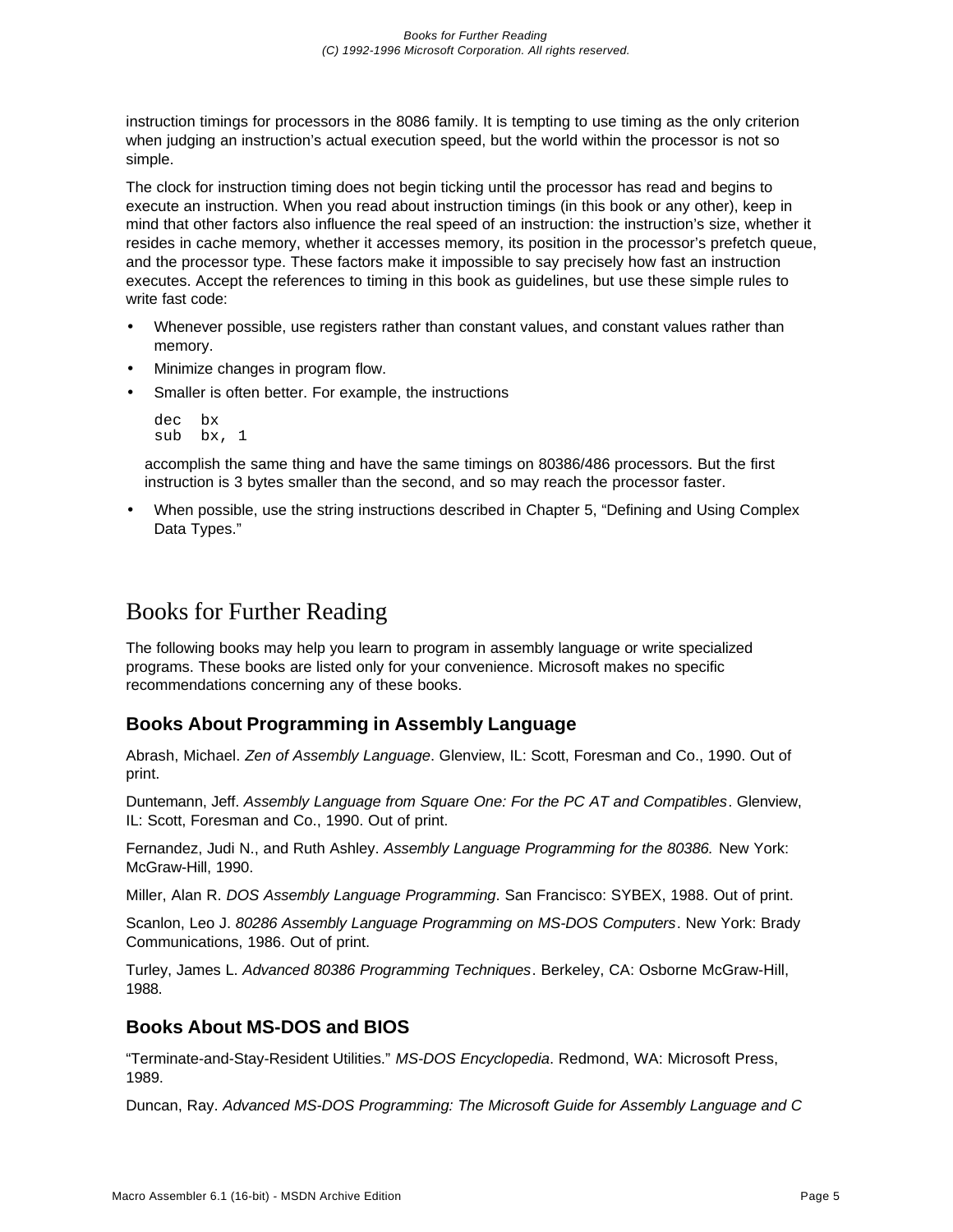*Programmers*. 2d ed. Redmond, WA: Microsoft Press, 1988.

Duncan, Ray. *Extending DOS: Programmer's Guide to Protected-Mode DOS*. Redding, MA: Addison-Wesley. 1991.

Jourdain, Robert. *Programmer's Problem Solver for the IBM PC, XT and AT*. New York: Brady Communications, 1985. Out of print.

*Microsoft MS-DOS Programmer's Reference*. Redmond, WA: Microsoft Press, 1991.

Norton, Peter and Richard Wilton. *The New Peter Norton Programmer's Guide to the IBM PC and PS/2*. Redmond, WA: Microsoft Press, 1988.

Wilton, Richard. *Programmer's Guide to PC & PS/2 Video Systems: Maximum Video Performance from the EGA, VGA, HGC, and MCGA*. Redmond, WA: Microsoft Press, 1987. Out of print.

#### **Books and Articles About Windows**

Kauler, Barry. *Windows Assembly Language & Systems Programming: Object-Oriented & Systems Programming in Assembly Language for Windows 3.0 and 3.1*. New York, NY: Prentice Hall, 1993.

Klein, Mike. *Windows Programmer's Guide to DLLs & Memory Management*. Carmel, IN: Sams, 1992.

Petzold, Charles. *Programming Windows* . 3d ed. Redmond, WA: Microsoft Press, 1992.

Petzold, Charles. "Environments." *PC Magazine*. New York, NY: Ziff-Davis Publishing Company, June 1990–1992.

*Programmer's Reference*. 4 vols. Microsoft Windows Software Development Kit (SDK). Redmond, WA: Microsoft Press, 1992.

## **Books About Other Topics**

Nelson, Ross P. *The 80386/80486 Programming Guide.* 2d ed. Redmond, WA: Microsoft Press, 1991.

Startz, Richard. *8087/80287/80387 for the IBM PC and Compatibles: Applications and Programming with Intel's Math Coprocessors*. Bowie, MD: Robert J. Brady Co., 1988. Out of print.

## Document Conventions

The following document conventions are used throughout this manual:

| <b>Example of</b><br><b>Convention</b> | <b>Description</b>                                                                                                                                                    |
|----------------------------------------|-----------------------------------------------------------------------------------------------------------------------------------------------------------------------|
| SAMPLE2.ASM                            | Uppercase letters indicate filenames, segment names, registers, and terms<br>used at the command level.                                                               |
| .MODEL                                 | Boldface type indicates assembly-language directives, instructions, type<br>specifiers, and predefined macros, as well as keywords in other programming<br>languages. |
| placeholder                            | Italic letters indicate placeholders for information you must supply, such as a<br>filename. Italics are used occasionally for emphasis in the text.                  |
| target                                 | This font is used to indicate example programs, user input, and screen output.                                                                                        |
|                                        | A semicolon in the first column of an example signals illegal code. A                                                                                                 |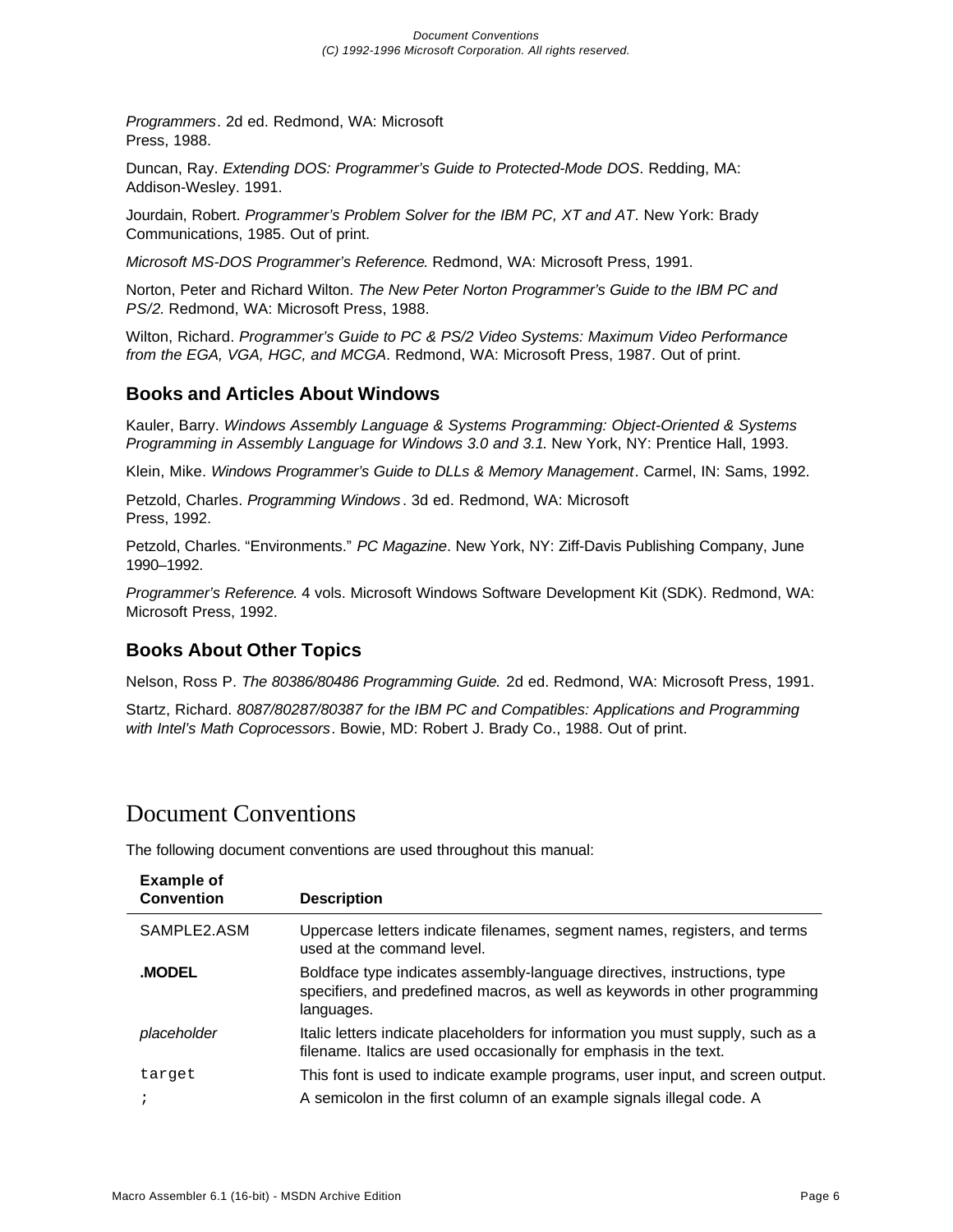|                    | semicolon also marks a comment.                                                                                                                                                                          |
|--------------------|----------------------------------------------------------------------------------------------------------------------------------------------------------------------------------------------------------|
| <b>SHIFT</b>       | Small capital letters signify names of keys on the keyboard. Notice that a plus<br>(+) indicates a combination of keys. For example, CTRL+E means to hold down<br>the CTRL key while pressing the E key. |
| [[argument]]       | Items inside double square brackets are optional.                                                                                                                                                        |
| {register memory}  | Braces and a vertical bar indicate a choice between two or more items. You<br>must choose one of the items unless double square brackets surround the<br>braces.                                         |
| Repeating elements | A horizontal ellipsis () following an item indicates that more items having the<br>same form may appear.                                                                                                 |
| Program            | A vertical ellipsis tells you that part of a program has been intentionally                                                                                                                              |
|                    | omitted.                                                                                                                                                                                                 |
|                    |                                                                                                                                                                                                          |
| Fraqment           |                                                                                                                                                                                                          |

## Getting Assistance and Reporting Problems

If you need help or think you have discovered a problem in the software, please provide the following information to help us locate the source of the problem:

- The version of MS-DOS or Windows you run.
- Your system configuration: the type of machine you use, its total memory, and its total free memory at assembler execution time, as well as any other information you think might be useful.
- The command line you used for the assembler, linker, or other MASM tool that was running when the problem occurred.
- Any object files or libraries you linked with if the problem occurred at link time.

If your program is very large, reduce it to the smallest possible program that still produces the problem.

Note the circumstances of the error and notify Microsoft Corporation by following the instructions in the section "Microsoft Support Services" in the introduction to *Environment and Tools*. If you have comments or suggestions regarding any of the books accompanying this product, please indicate them on the Document Feedback page at the back of this book and send it to Microsoft.

If you have not yet registered your copy of the Macro Assembler, you should fill out and return the Registration Card. This enables Microsoft to keep you informed of updates and other information about the assembler.

## Chapter 1 Understanding Global Concepts

With the development of the Microsoft Macro Assembler (MASM) version 6.1, you now have more options available to you for approaching a programming task. This chapter explains the general concepts of programming in assembly language, beginning with the environment and a review of the components you need to work in the assembler environment. Even if you are familiar with previous versions of MASM, you should examine this chapter for information on new terms and features.

The first section of this chapter reviews available processors and operating systems and how they work together. The section also discusses segmented architecture and how it affects a protected-mode operating environment such as Windows.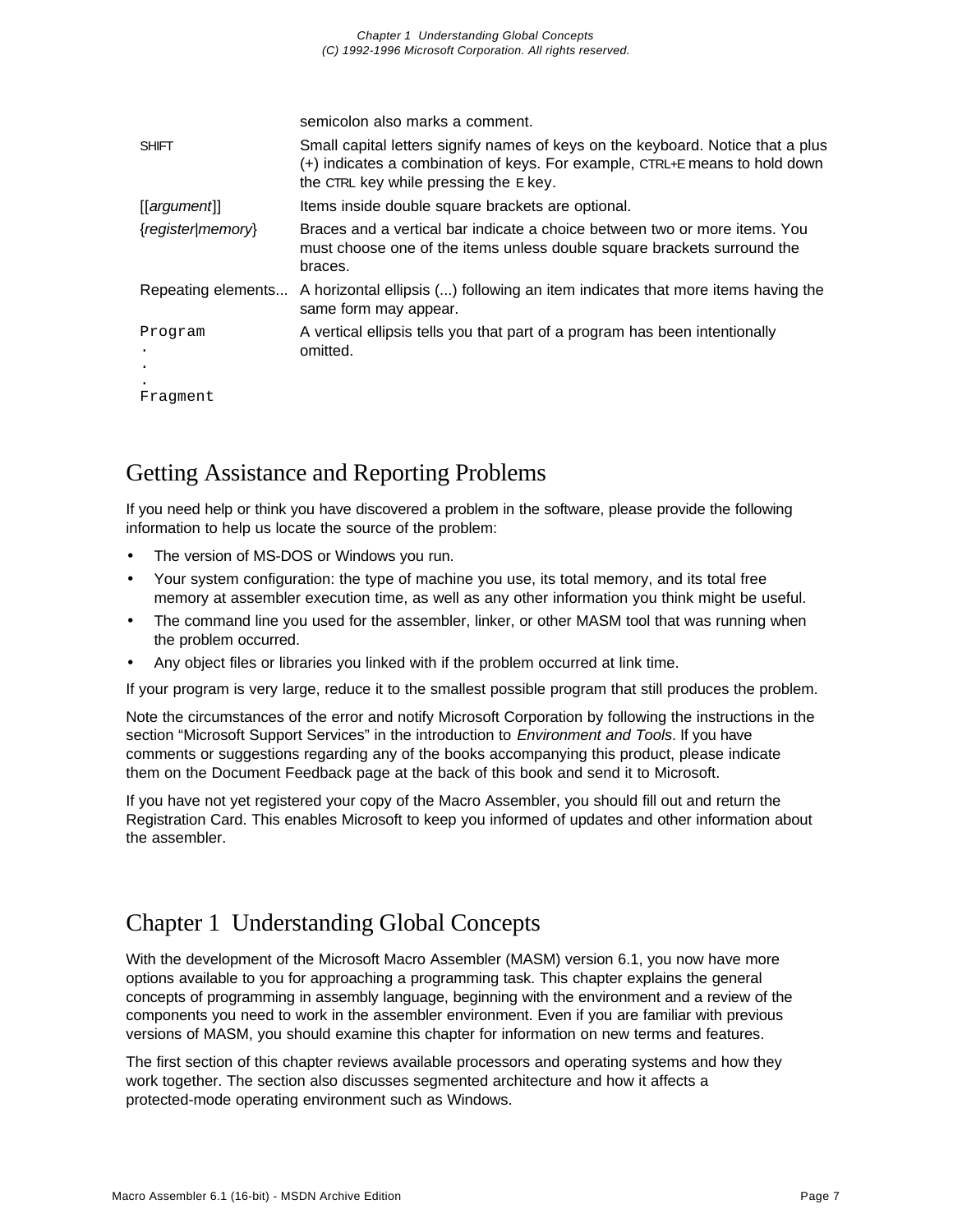The second section describes some of the language components of MASM that are common to most programs, such as reserved words, constant expressions, operators, and registers. The remainder of this book was written with the assumption that you understand the information presented in this section.

The last section summarizes the assembly process, from assembling a program through running it. You can affect this process by the way you develop your code. Finally, this section explores how you can change the assembly process with the **OPTION** directive and conditional assembly.

## The Processing Environment

The processing environment for MASM 6.1 includes the processor on which your programs run, the operating system your programs use, and the aspects of the segmented architecture that influence the choice of programming models. This section summarizes these elements of the environment and how they affect your programming choices.

## 8086-Based Processors

The 8086 "family" of processors uses segments to control data and code. The later 8086-based processors have larger instruction sets and more memory capacity, but they still support the same segmented architecture. Knowing the differences between the various 8086-based processors can help you select the appropriate target processor for your programs.

The instruction set of the 8086 processor is upwardly compatible with its successors. To write code that runs on the widest number of machines, select the 8086 instruction set. By using the instruction set of a more advanced processor, you increase the capabilities and efficiency of your program, but you also reduce the number of systems on which the program can run.

Table 1.1 lists modes, memory, and segment size of processors on which your application may need to run. Each processor is discussed in more detail following.

| <b>Processor</b> | Available<br><b>Modes</b> | Addressable<br><b>Memory</b> | <b>Segment</b><br><b>Size</b> |
|------------------|---------------------------|------------------------------|-------------------------------|
| 8086/8088        | Real                      | 1 megabyte                   | 16 bits                       |
| 80186/80188      | Real                      | 1 megabyte                   | 16 bits                       |
| 80286            | Real and Protected        | 16 megabytes                 | 16 bits                       |
| 80386            | Real and Protected        | 4 gigabytes                  | 16 or 32 bits                 |
| 80486            | Real and Protected        | 4 gigabytes                  | 16 or 32 bits                 |

| Table 1.1 | 8086 Family of Processors |  |
|-----------|---------------------------|--|
|           |                           |  |

#### **Processor Modes**

Real mode allows only one process to run at a time. The mode gets its name from the fact that addresses in real mode always correspond to real locations in memory. The MS-DOS operating system runs in real mode.

Windows 3.1 operates only in protected mode, but runs MS-DOS programs in real mode or in a simulation of real mode called virtual-86 mode. In protected mode, more than one process can be active at any one time. The operating system protects memory belonging to one process from access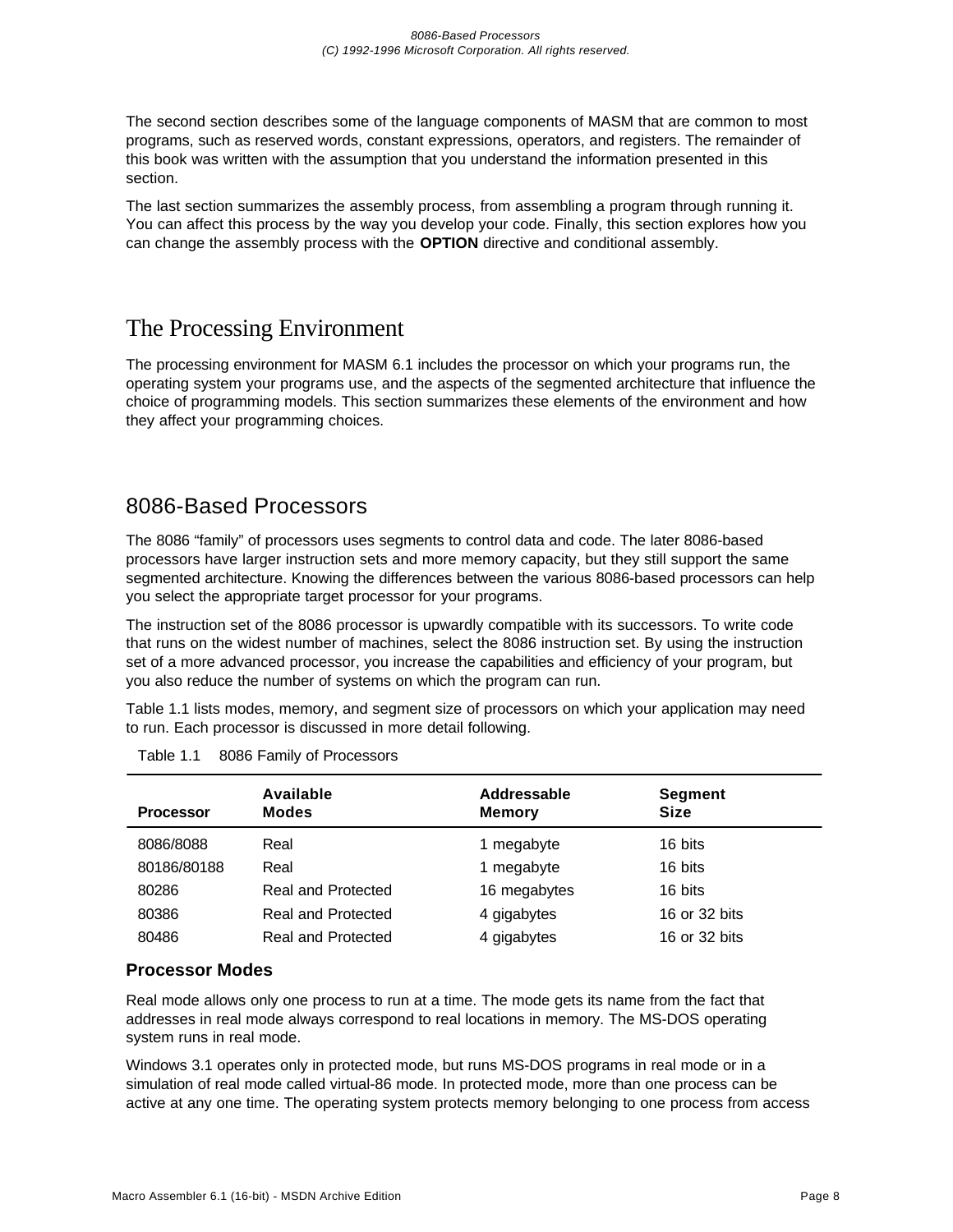by another process; hence the name protected mode.

Protected-mode addresses do not correspond directly to physical memory. Under protected-mode operating systems, the processor allocates and manages memory dynamically. Additional privileged instructions initialize protected mode and control multiple processes. For more information, see "Operating Systems," following.

#### **8086 and 8088**

The 8086 is faster than the 8088 because of its 16-bit data bus; the 8088 has only an 8-bit data bus. The 16-bit data bus allows you to use **EVEN** and **ALIGN** on an 8086 processor to word-align data and thus improve data-handling efficiency. Memory addresses on the 8086 and 8088 refer to actual physical addresses.

#### **80186 and 80188**

These two processors are identical to the 8086 and 8088 except that new instructions have been added and several old instructions have been optimized. These processors run significantly faster than the 8086.

#### **80286**

The 80286 processor adds some instructions to control protected mode, and it runs faster. It also provides protected mode services, allowing the operating system to run multiple processes at the same time. The 80286 is the minimum for running Windows 3.1 and 16-bit versions of OS/2®.

#### **80386**

Unlike its predecessors, the 80386 processor can handle both 16-bit and 32-bit data. It supports the entire instruction set of the 80286, and adds several new instructions as well. Software written for the 80286 runs unchanged on the 80386, but is faster because the chip operates at higher speeds.

The 80386 implements many new hardware-level features, including paged memory, multiple virtual 8086 processes, addressing of up to 4 gigabytes of memory, and specialized debugging registers. Thirty-two–bit operating systems such as Windows NT and OS/2 2.0 can run only on an 80386 or higher processor.

#### **80486**

The 80486 processor is an enhanced version of the 80386, with instruction "pipelining" that executes many instructions two to three times faster. The chip incorporates both a math coprocessor and an 8K (kilobyte) memory cache. (The math coprocessor is disabled on a variation of the chip called the 80486SX.) The 80486 includes new instructions and is fully compatible with 80386 software.

#### **8087, 80287, and 80387**

These math coprocessors work concurrently with the 8086 family of processors. Performing floating-point calculations with math coprocessors is up to 100 times faster than emulating the calculations with integer instructions. Although there are technical and performance differences among the three coprocessors, the main difference to the applications programmer is that the 80287 and 80387 can operate in protected mode. The 80387 also has several new instructions. The 80486 does not use any of these coprocessors; its floating-point processor is built in and is functionally equivalent to the 80387.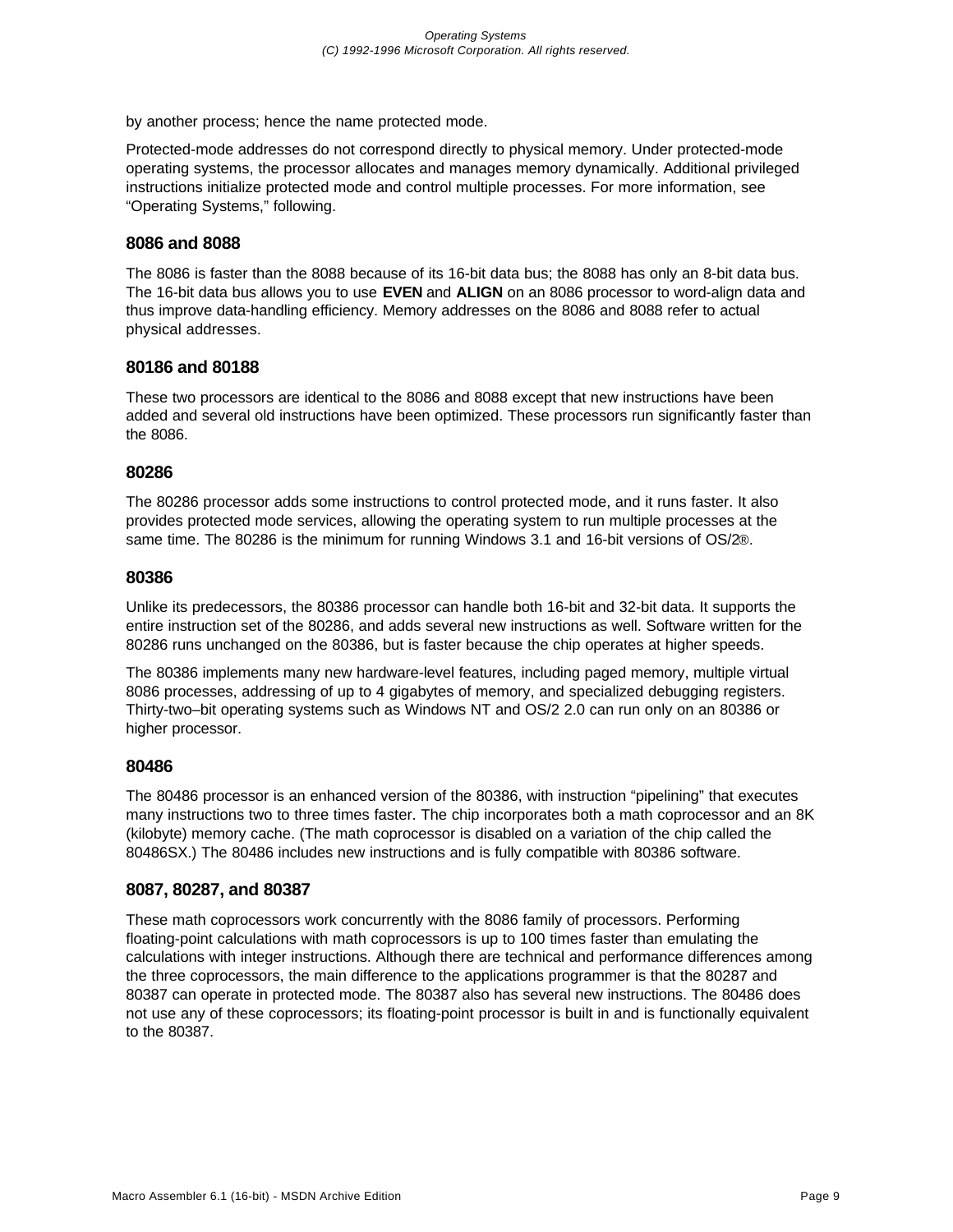## Operating Systems

With MASM, you can create programs that run under MS-DOS, Windows, or Windows NT — or all three, in some cases. For example, ML.EXE can produce executable files that run in any of the target environments, regardless of the programmer's environment. For information on building programs for different environments, see "Building and Running Programs" in Help for PWB.

MS-DOS and Windows 3.1 provide different processing modes. MS-DOS runs in the single-process real mode. Windows 3.1 operates in protected mode, allowing multiple processes to run simultaneously.

Although Windows requires another operating system for loading and file services, it provides many functions normally associated with an operating system. When an application requests an MS-DOS service, Windows often provides the service without invoking MS-DOS. For consistency, this book refers to Windows as an operating system.

MS-DOS and Windows (in protected mode) differ primarily in system access methods, size of addressable memory, and segment selection. Table 1.2 summarizes these differences.

| Operating<br><b>System</b>           | <b>System</b><br><b>Access</b>       | Available<br><b>Active</b><br><b>Processes</b> | Addressable<br><b>Memory</b> | <b>Contents of</b><br><b>Segment</b><br><b>Register</b> | Word<br>Length |
|--------------------------------------|--------------------------------------|------------------------------------------------|------------------------------|---------------------------------------------------------|----------------|
| MS-DOS and<br>Windows real<br>mode   | Direct to<br>hardware and<br>OS call | One                                            | 1 megabyte                   | Actual<br>address                                       | 16 bits        |
| <b>Windows</b><br>virtual-86<br>mode | Operating<br>system call             | Multiple                                       | 1 megabyte                   | Segment<br>selectors                                    | 16 bits        |
| <b>Windows</b><br>protected<br>mode  | Operating<br>system call             | Multiple                                       | 16 megabytes                 | Segment<br>selectors                                    | 16 bits        |
| Windows NT                           | Operating<br>system call             | Multiple                                       | 512 megabytes                | Segment<br>selectors                                    | 32 bits        |

Table 1.2 The MS-DOS and Windows Operating Systems Compared

#### **MS-DOS**

In real-mode programming, you can access system functions by calling MS-DOS, calling the basic input/output system (BIOS), or directly addressing hardware. Access is through MS-DOS Interrupt 21h.

#### **Windows**

As you can see in Table 1.2, protected mode allows for much larger data structures than real mode, since addressable memory extends to 16 megabytes. In protected mode, segment registers contain selector values rather than actual segment addresses. These selectors cannot be calculated by the program; they must be obtained by calling the operating system. Programs that attempt to calculate segment values or to address memory directly do not work in protected mode.

Protected mode uses privilege levels to maintain system integrity and security. Programs cannot access data or code that is in a higher privilege level. Some instructions that directly access ports or affect interrupts (such as **CLI**, **STI**, **IN**, and **OUT**) are available at privilege levels normally used only by systems programmers.

Windows protected mode provides each application with up to 16 megabytes of "virtual memory," even on computers that have less physical memory. The term virtual memory refers to the operating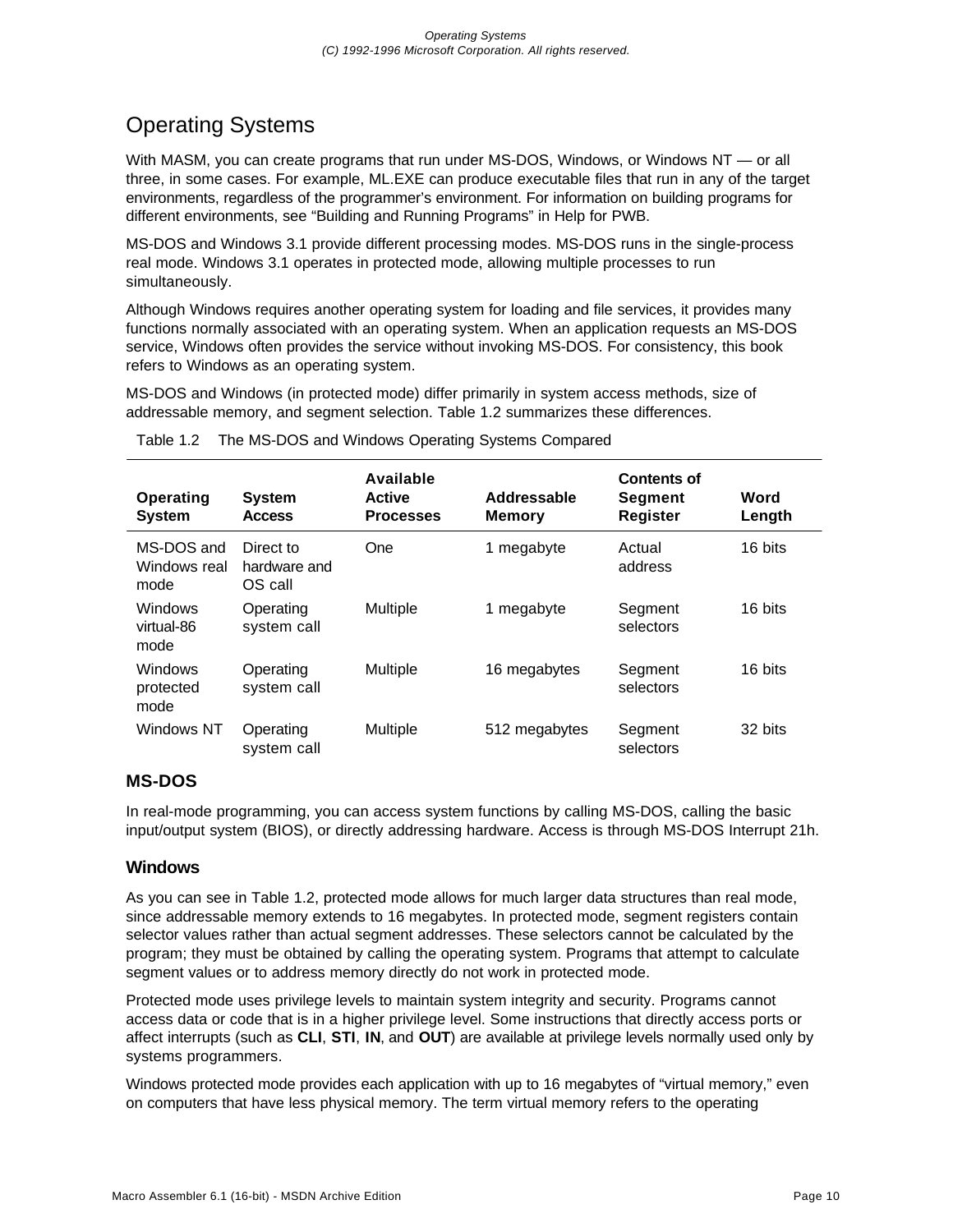system's ability to use a swap area on the hard disk as an extension of real memory. When a Windows application requires more memory than is available, Windows writes sections of occupied memory to the swap area, thus freeing those sections for other use. It then provides the memory to the application that made the memory request. When the owner of the swapped data regains control, Windows restores the data from disk to memory, swapping out other memory if required.

#### **Windows NT**

Windows NT uses the so-called "flat model" of 80386/486 processors. This model places the processor's entire address space within one 32-bit segment. The section "Defining Basic Attributes with .MODEL" in Chapter 2 explains how to use the flat model. In flat model, your program can (in theory) access up to 4 gigabytes of virtual memory. Since code, data, and stack reside in the same segment, each segment register can hold the same value, which need never change.

## Segmented Architecture

The 8086 family of processors employs a segmented architecture — that is, each address is represented as a segment and an offset. Segmented addresses affect many aspects of assembly-language programming, especially addresses and pointers.

Segmented architecture was originally designed to enable a 16-bit processor to access an address space larger than 64K. (The section "Segmented Addressing," later in this chapter, explains how the processor uses both the segment and offset to create addresses larger than 64K.) MS-DOS is an example of an operating system that uses segmented architecture on a 16-bit processor.

With the advent of protected-mode processors such as the 80286, segmented architecture gained a second purpose. Segments can separate different blocks of code and data to protect them from undesirable interactions. Windows takes advantage of the protection features of the 16-bit segments on the 80286.

Segmented architecture went through another significant change with the release of 32-bit processors, starting with the 80386. These processors are compatible with the older 16-bit processors, but allow flat model 32-bit offset values up to 4 gigabytes. Offset values of this magnitude remove the memory limitations of segmented architecture. The Windows NT operating system uses 32-bit addressing.

## Segment Protection

Segmented architecture is an important part of the Windows memory-protection scheme. In a "multitasking" operating system in which numerous programs can run simultaneously, programs cannot access the code and data of another process without permission.

In MS-DOS, the data and code segments are usually allocated adjacent to each other, as shown in Figure 1.1. In Windows, the data and code segments can be anywhere in memory. The programmer knows nothing about, and has no control over, their location. The operating system can even move the segments to a new memory location or to disk while the program is running.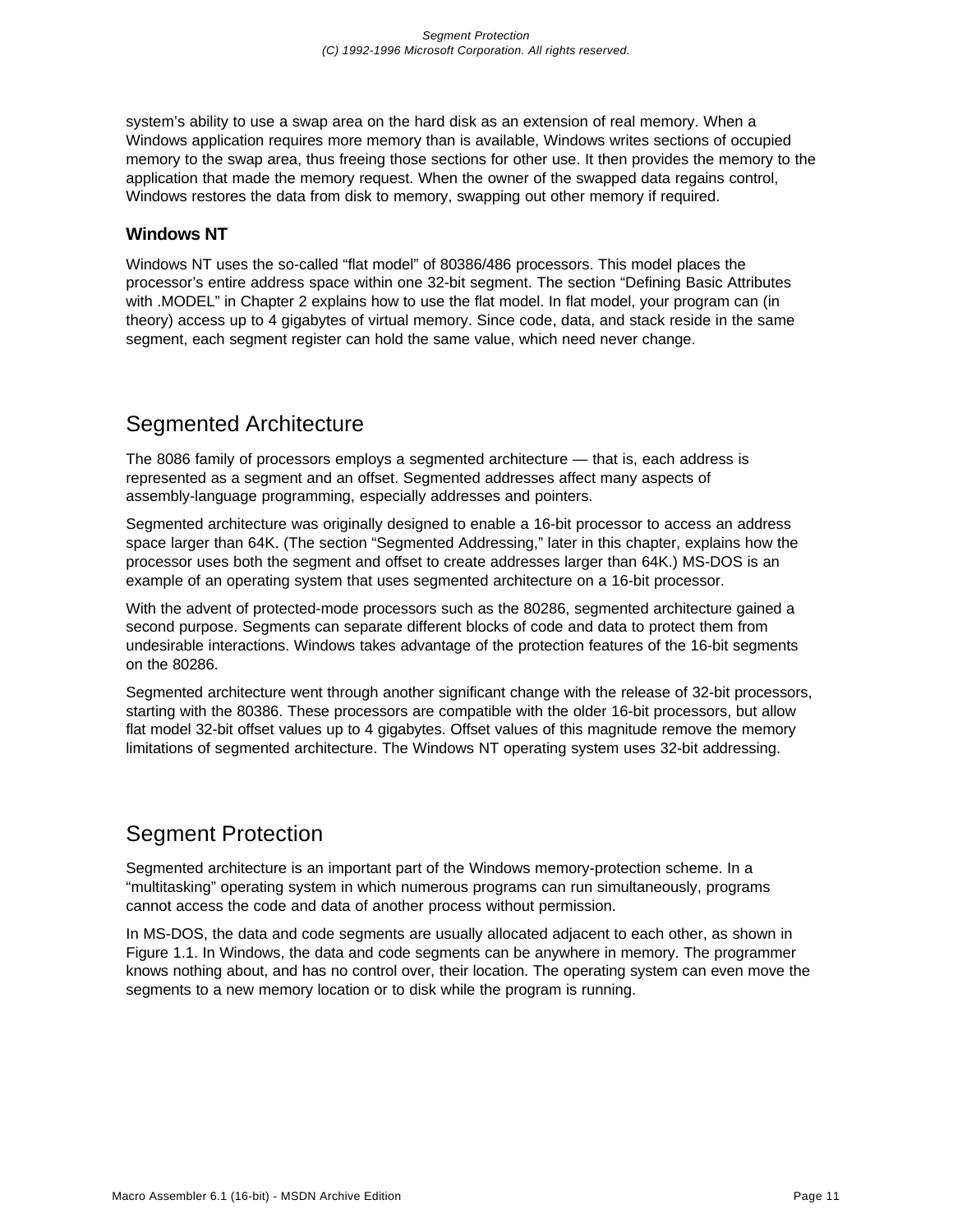

#### **Figure 1.1 Segment Allocation**

Segment protection makes software development easier and more reliable in Windows than in MS-DOS, because Windows immediately detects illegal memory accesses. The operating system intercepts illegal memory accesses, terminates the program, and displays a message. This makes it easier for you to track down and fix the bug.

Because it runs in real mode, MS-DOS contains no mechanism for detecting an improper memory access. A program that overwrites data not belonging to it may continue to run and even terminate correctly. The error may not surface until later, when MS-DOS or another program reads the corrupted memory.

## Segmented Addressing

Segmented addressing refers to the internal mechanism that combines a segment value and an offset value to form a complete memory address. The two parts of an address are represented as

#### *segment*:*offset*

The *segment* portion always consists of a 16-bit value. The *offset* portion is a 16-bit value in 16-bit mode or a 32-bit value in 32-bit mode.

In real mode, the segment value is a physical address that has an arithmetic relationship to the offset value. The segment and offset together create a 20-bit physical address (explained in the next section). Although 20-bit addresses can access up to 1 megabyte of memory, the BIOS and operating system on International Standard Architecture (IBM PC/AT and compatible) computers use part of this memory, leaving the remainder available for programs.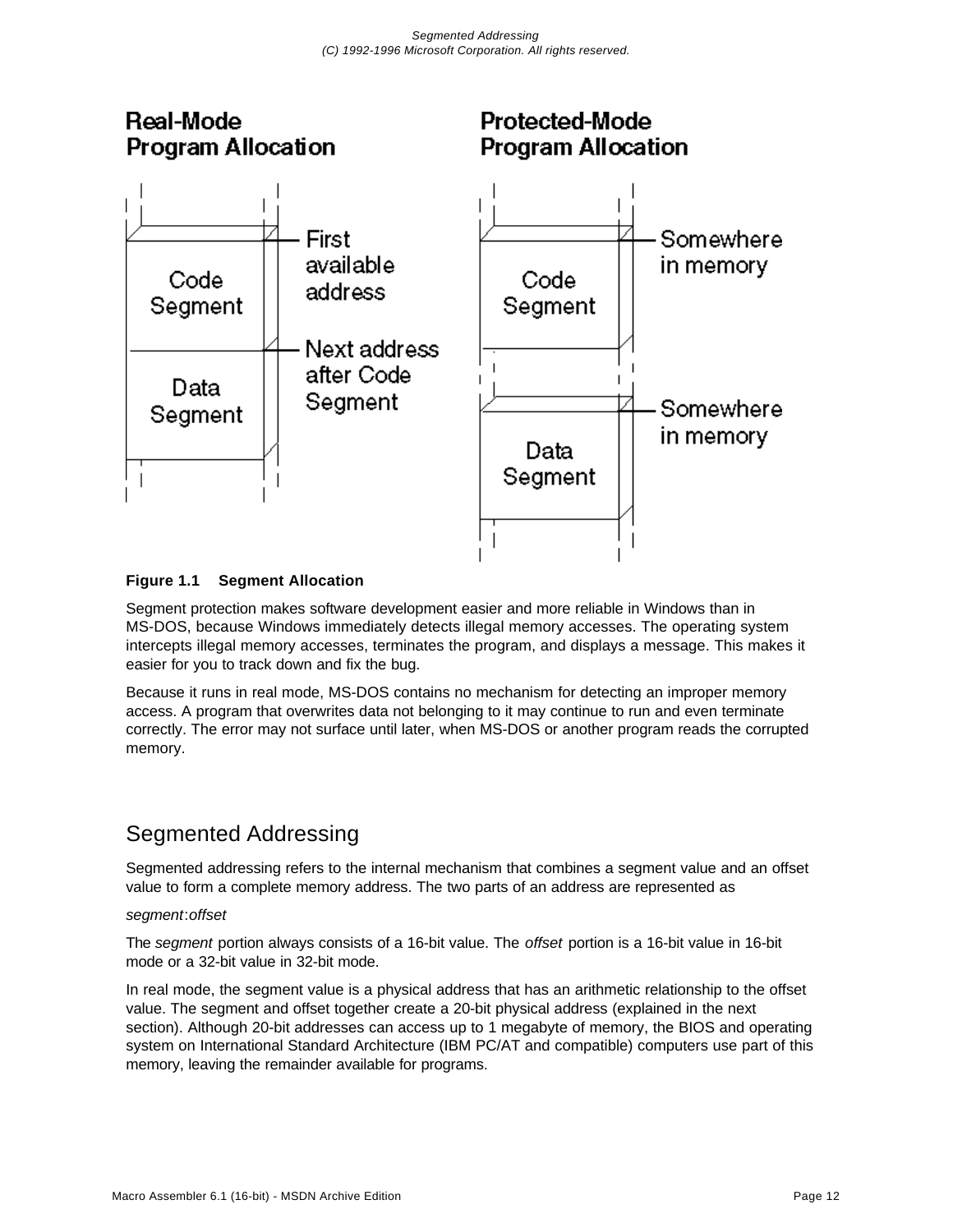## Segment Arithmetic

Manipulating segment and offset addresses directly in real-mode programming is called "segment arithmetic." Programs that perform segment arithmetic are not portable to protected-mode operating systems, in which addresses do not correspond to a known segment and offset.

To perform segment arithmetic successfully, it helps to understand how the processor combines a 16-bit segment and a 16-bit offset to form a 20-bit linear address. In effect, the segment selects a 64K region of memory, and the offset selects the byte within that region. Here's how it works:

- 1. The processor shifts the segment address to the left by four binary places, producing a 20-bit address ending in four zeros. This operation has the effect of multiplying the segment address by 16.
- 2. The processor adds this 20-bit segment address to the 16-bit offset address. The offset address is not shifted.
- 3. The processor uses the resulting 20-bit address, called the "physical address," to access an actual location in the 1-megabyte address space.

Figure 1.2 illustrates this process.





A 20-bit physical address may actually be specified by 4,096 equivalent *segment***:***offset* addresses. For example, the addresses 0000:F800, 0F00:0800, and 0F80:0000 all refer to the same physical address 0F800.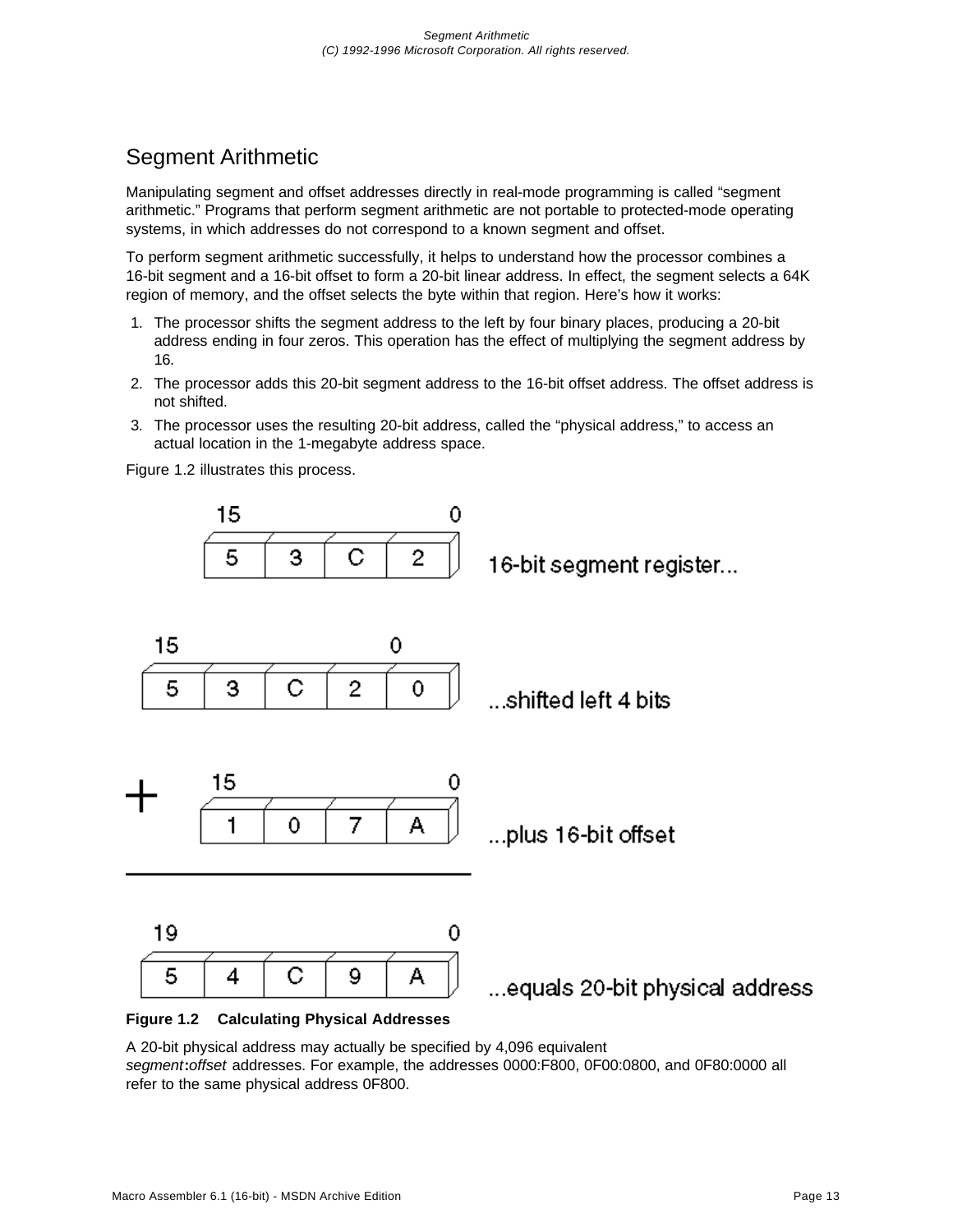## Language Components of MASM

Programming with MASM requires that you understand the MASM concepts of reserved words, identifiers, predefined symbols, constants, expressions, operators, data types, registers, and statements. This section defines important terms and provides lists that summarize these topics. For detailed information, see Help or the *Reference*.

## Reserved Words

A reserved word has a special meaning fixed by the language. You can use it only under certain conditions. Reserved words in MASM include:

- Instructions, which correspond to operations the processor can execute.
- Directives, which give commands to the assembler.
- Attributes, which provide a value for a field, such as segment alignment.
- Operators, which are used in expressions.
- Predefined symbols, which return information to your program.

MASM reserved words are not case sensitive except for predefined symbols (see "Predefined Symbols," later in this chapter).

The assembler generates an error if you use a reserved word as a variable, code label, or other identifier within your source code. However, if you need to use a reserved word for another purpose, the **OPTION NOKEYWORD** directive can selectively disable a word's status as a reserved word.

For example, to remove the **STR** instruction, the **MASK** operator, and the **NAME** directive from the set of words MASM recognizes as reserved, use this statement in the code segment of your program before the first reference to **STR**, **MASK**, or **NAME**:

OPTION NOKEYWORD:<STR MASK NAME>

The section "Using the OPTION Directive," later in this chapter, discusses the **OPTION** directive. Appendix D provides a complete list of MASM reserved words.

With the /Zm command-line option or **OPTION M510** in effect, MASM does not reserve any operators or instructions that do not apply to the current CPU mode. For example, you can use the symbol ENTER when assembling under the default CPU mode but not under **.286** mode, since the 80186/486 processors recognize ENTER as an instruction. The **USE32**, **FLAT**, **FAR32**, and **NEAR32** segment types and the 80386/486 register names are not keywords with processors other than the 80386/486.

## **Identifiers**

An identifier is a name that you invent and attach to a definition. Identifiers can be symbols representing variables, constants, procedure names, code labels, segment names, and user-defined data types such as structures, unions, records, and types defined with **TYPEDEF**. Identifiers longer than 247 characters generate an error.

Certain restrictions limit the names you can use for identifiers. Follow these rules to define a name for an identifier: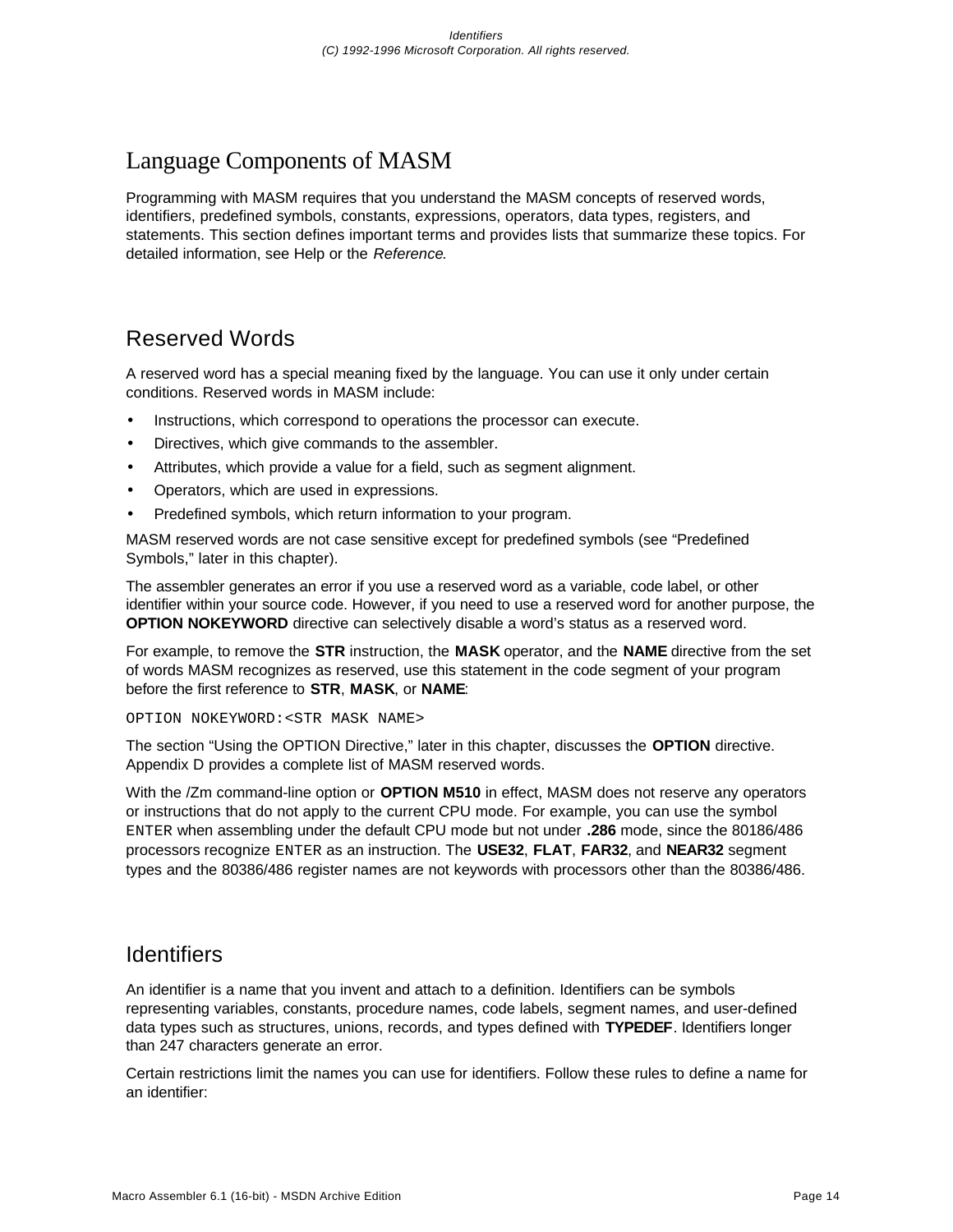- The first character of the identifier can be an alphabetic character  $(A-Z)$  or any of these four characters: @ \$?
- The other characters in the identifier can be any of the characters listed above or a decimal digit  $(0-9)$ .

Avoid starting an identifier with the at sign ( $@$ ), because MASM 6.1 predefines some special symbols starting with @ (see "Predefined Symbols," following). Beginning an identifier with @ may also cause conflicts with future versions of the Macro Assembler.

The symbol — and thus the identifier — is visible as long as it remains within scope. (For more information about visibility and scope, see "Sharing Symbols with Include Files" in Chapter 8.)

## Predefined Symbols

The assembler includes a number of predefined symbols (also called predefined equates). You can use these symbol names at any point in your code to represent the equate value. For example, the predefined equate **@FileName** represents the base name of the current file. If the current source file is TASK.ASM, the value of **@FileName** is TASK. The MASM predefined symbols are listed according to the kinds of information they provide. Case is important only if the /Cp option is used. (For additional details, see Help on ML command-line options.)

| Symbol    | <b>Description</b>                                                                                   |
|-----------|------------------------------------------------------------------------------------------------------|
| @code     | Returns the name of the code segment.                                                                |
| @CodeSize | Returns an integer representing the default code distance.                                           |
| @CurSeg   | Returns the name of the current segment.                                                             |
| @data     | Expands to DGROUP.                                                                                   |
| @DataSize | Returns an integer representing the default data distance.                                           |
| @fardata  | Returns the name of the segment defined by the <b>.FARDATA</b> directive.                            |
| @fardata? | Returns the name of the segment defined by the <b>.FARDATA?</b> directive.                           |
| @Model    | Returns the selected memory model.                                                                   |
| @stack    | Expands to DGROUP for near stacks or STACK for far stacks. (See "Creating a Stack"<br>in Chapter 2.) |
| @WordSize | Provides the size attribute of the current segment.                                                  |
|           |                                                                                                      |

The predefined symbols for segment information include:

The predefined symbols for environment information include:

| Symbol                                                        | <b>Description</b>                                                                              |  |
|---------------------------------------------------------------|-------------------------------------------------------------------------------------------------|--|
| @Cpu                                                          | Contains a bit mask specifying the processor mode.                                              |  |
| @Environ                                                      | Returns values of environment variables during assembly.                                        |  |
| @Interface                                                    | Contains information about the language parameters.                                             |  |
| @Version                                                      | Represents the text equivalent of the MASM version number. In MASM 6.1, this<br>expands to 610. |  |
| The predefined symbols for date and time information include: |                                                                                                 |  |
| <b>Cumbol</b>                                                 | <b>Docorintion</b>                                                                              |  |

|       | -----------                                       |
|-------|---------------------------------------------------|
| @Date | Supplies the current system date during assembly. |
| @Time | Supplies the current system time during assembly. |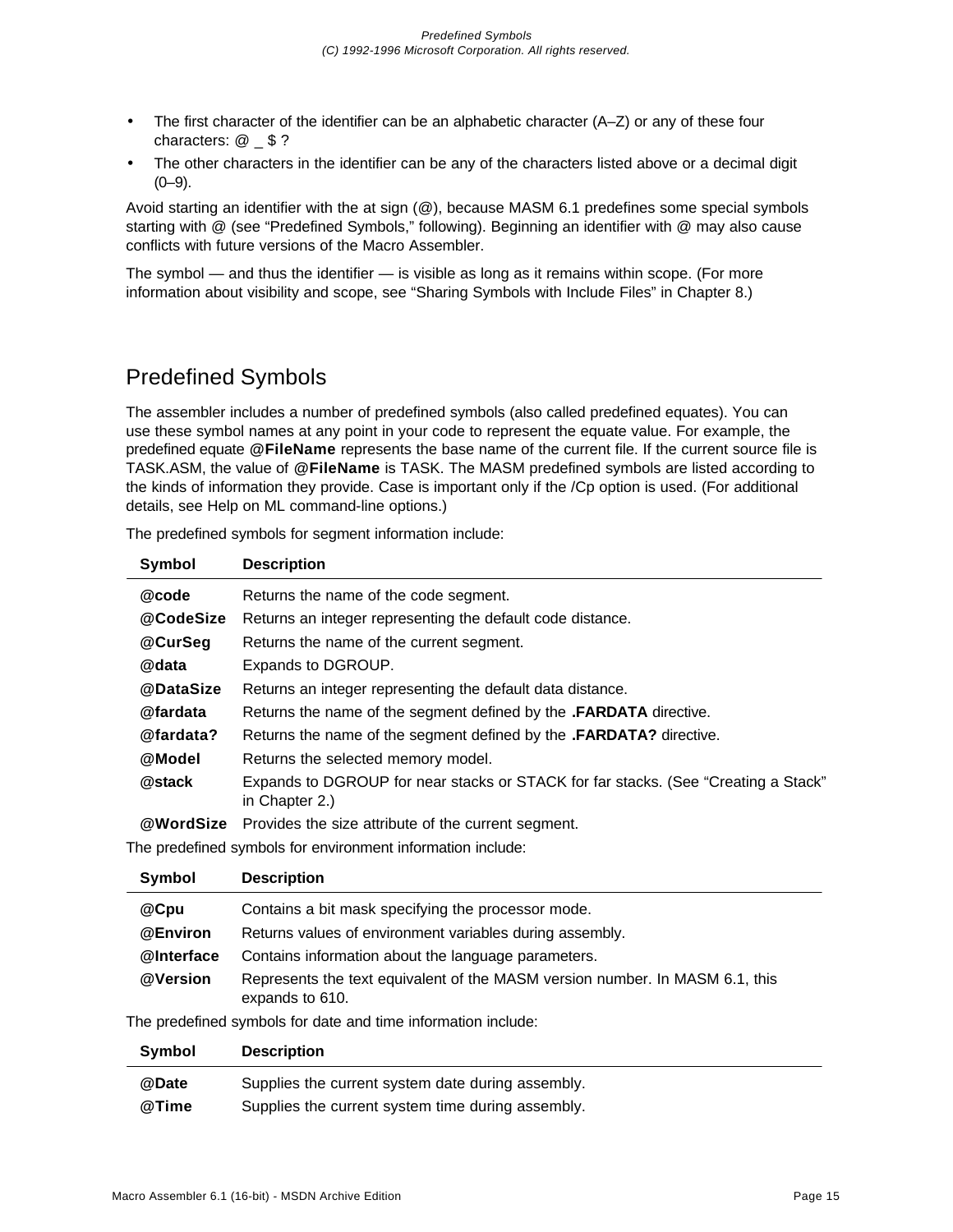The predefined symbols for file information include:

| Symbol    | <b>Description</b>                                                                         |
|-----------|--------------------------------------------------------------------------------------------|
| @FileCur  | Names the current file (base and suffix).                                                  |
| @FileName | Names the base name of the main file being assembled as it appears on the command<br>line. |
| @Line     | Gives the source line number in the current file.                                          |
|           | The predefined symbols for macro string manipulation include:                              |

The predefined symbols for macro string manipulation include:

| Symbol   | <b>Description</b>                                               |
|----------|------------------------------------------------------------------|
| @CatStr  | Returns concatenation of two strings.                            |
| @InStr   | Returns the starting position of a string within another string. |
| @SizeStr | Returns the length of a given string.                            |
| @SubStr  | Returns substring from a given string.                           |

## Integer Constants and Constant Expressions

An integer constant is a series of one or more numerals followed by an optional radix specifier. For example, in these statements

> mov ax, 25 mov bx, 0B3h

the numbers 25 and 0B3h are integer constants. The h appended to 0B3 is a radix specifier. The specifiers are:

- $\gamma$  for binary (or  $\beta$  if the default radix is not hexadecimal)
- o or q for octal
- $t$  for decimal (or  $d$  if the default radix is not hexadecimal)
- h for hexadecimal

Radix specifiers can be either uppercase or lowercase letters; sample code in this book is in lowercase. If you do not specify a radix, the assembler interprets the integer according to the current radix. The default radix is decimal, but you can change the default with the **.RADIX** directive.

Hexadecimal numbers must always start with a decimal digit (0–9). If necessary, add a leading zero to distinguish between symbols and hexadecimal numbers that start with a letter. For example, MASM interprets ABCh as an identifier. The hexadecimal digits A through F can be either uppercase or lowercase letters. Sample code in this book is in uppercase letters.

Constant expressions contain integer constants and (optionally) operators such as shift, logical, and arithmetic operators. The assembler evaluates constant expressions at assembly time. (In addition to constants, expressions can contain labels, types, registers, and their attributes.) Constant expressions do not change value during program execution.

#### **Symbolic Integer Constants**

You can define symbolic integer constants with either of the data assignment directives, **EQU** or the equal sign (**=**). These directives assign values to symbols during assembly, not during program execution. Symbolic constants are used to assign names to constant values. You can use a symbol with an assigned value in place of an immediate operand. For example, instead of referring in your code to keyboard scan codes with numbers such as 30 or 48, you can create more recognizable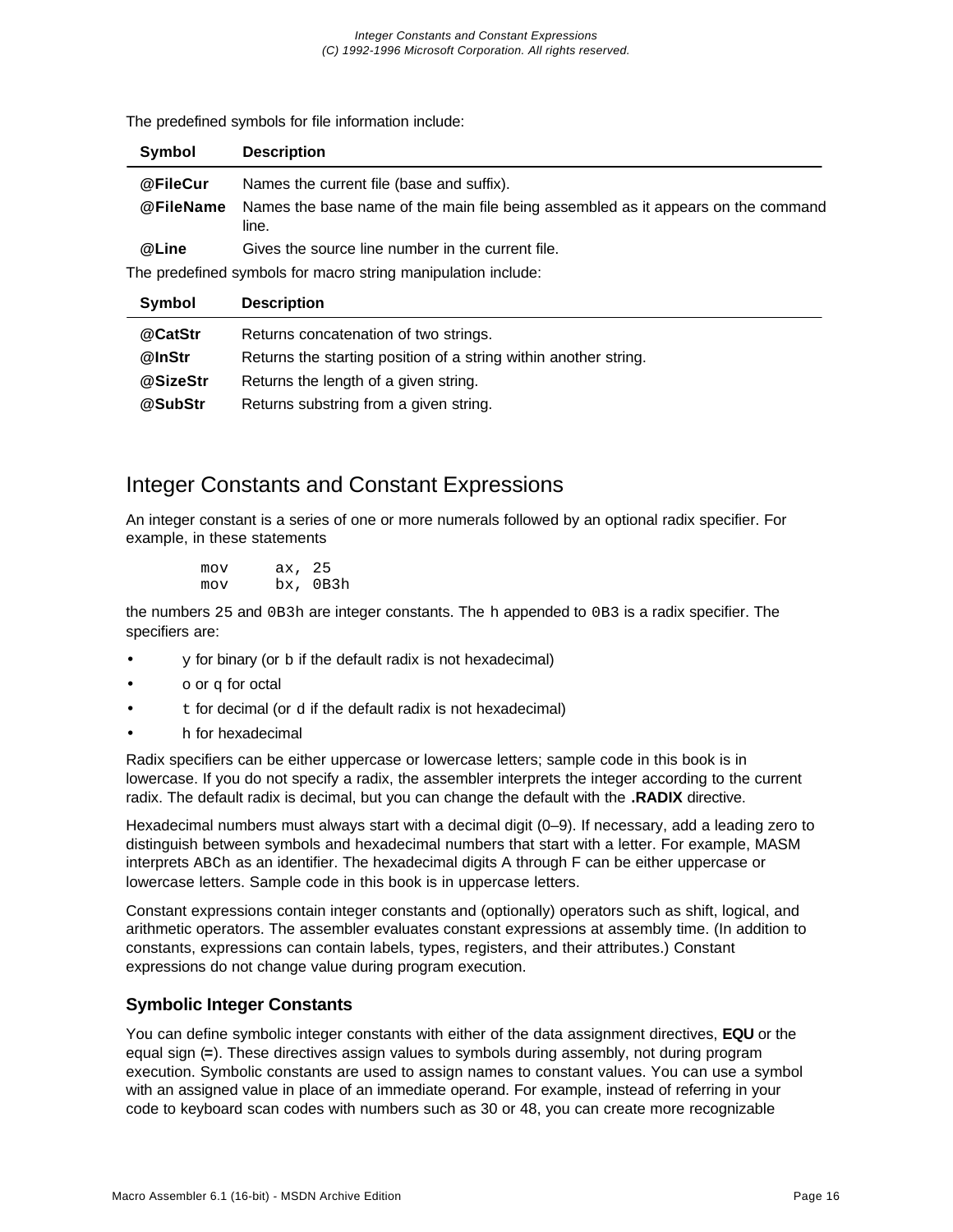symbols:

| SCAN A | EOU | 30 |
|--------|-----|----|
| SCAN B | EOU | 48 |

then use the appropriate symbol in your program rather than the number. Using symbolic constants instead of undescriptive numbers makes your code more readable and easier to maintain. The assembler does not allocate data storage when you use either **EQU** or **=**. It simply replaces each occurrence of the symbol with the value of the expression.

The directives **EQU** and **=** have slightly different purposes. Integers defined with the **=** directive can be redefined with another value in your source code, but those defined with **EQU** cannot. Once you've defined a symbolic constant with the **EQU** directive, attempting to redefine it generates an error. The syntax is:

#### *symbol* **EQU** *expression*

The *symbol* is a unique name of your choice, except for words reserved by MASM. The *expression* can be an integer, a constant expression, a one- or two-character string constant (four-character on the 80386/486), or an expression that evaluates to an address. Symbolic constants let you change a constant value used throughout your source code by merely altering *expression* in the definition. This removes the potential for error and saves you the inconvenience of having to find and replace each occurrence of the constant in your program.

The following example shows the correct use of **EQU** to define symbolic integers.

| column<br>row<br>screen<br>line | EQU<br>EQU<br>EQU<br>EQU | 80<br>25<br>column<br>$\star$<br>row<br>row | $\ddot{i}$ | ; Constant -<br>Constant -<br>; Constant<br>; Constant – | 80<br>25<br>$-2000$<br>25 |
|---------------------------------|--------------------------|---------------------------------------------|------------|----------------------------------------------------------|---------------------------|
|                                 | .DATA                    |                                             |            |                                                          |                           |
|                                 | .CODE                    |                                             |            |                                                          |                           |
|                                 | ٠<br>٠                   |                                             |            |                                                          |                           |
|                                 | ٠<br>mov<br>mov          | cx, column<br>line<br>bx,                   |            |                                                          |                           |

The value of a symbol defined with the **=** directive can be different at different places in the source code. However, a constant value is assigned during assembly for each use, and that value does not change at run time.

The syntax for the **=** directive is:

*symbol = expression*

#### **Size of Constants**

The default word size for MASM 6.1 expressions is 32 bits. This behavior can be modified using **OPTION EXPR16** or **OPTION M510**. Both of these options set the expression word size to 16 bits, but **OPTION M510** affects other assembler behavior as well (see Appendix A).

It is illegal to change the expression word size once it has been set with **OPTION M510**, **OPTION EXPR16**, or **OPTION EXPR32**. However, you can repeat the same directive in your source code as often as you wish. You can place the same directive in every include file, for example.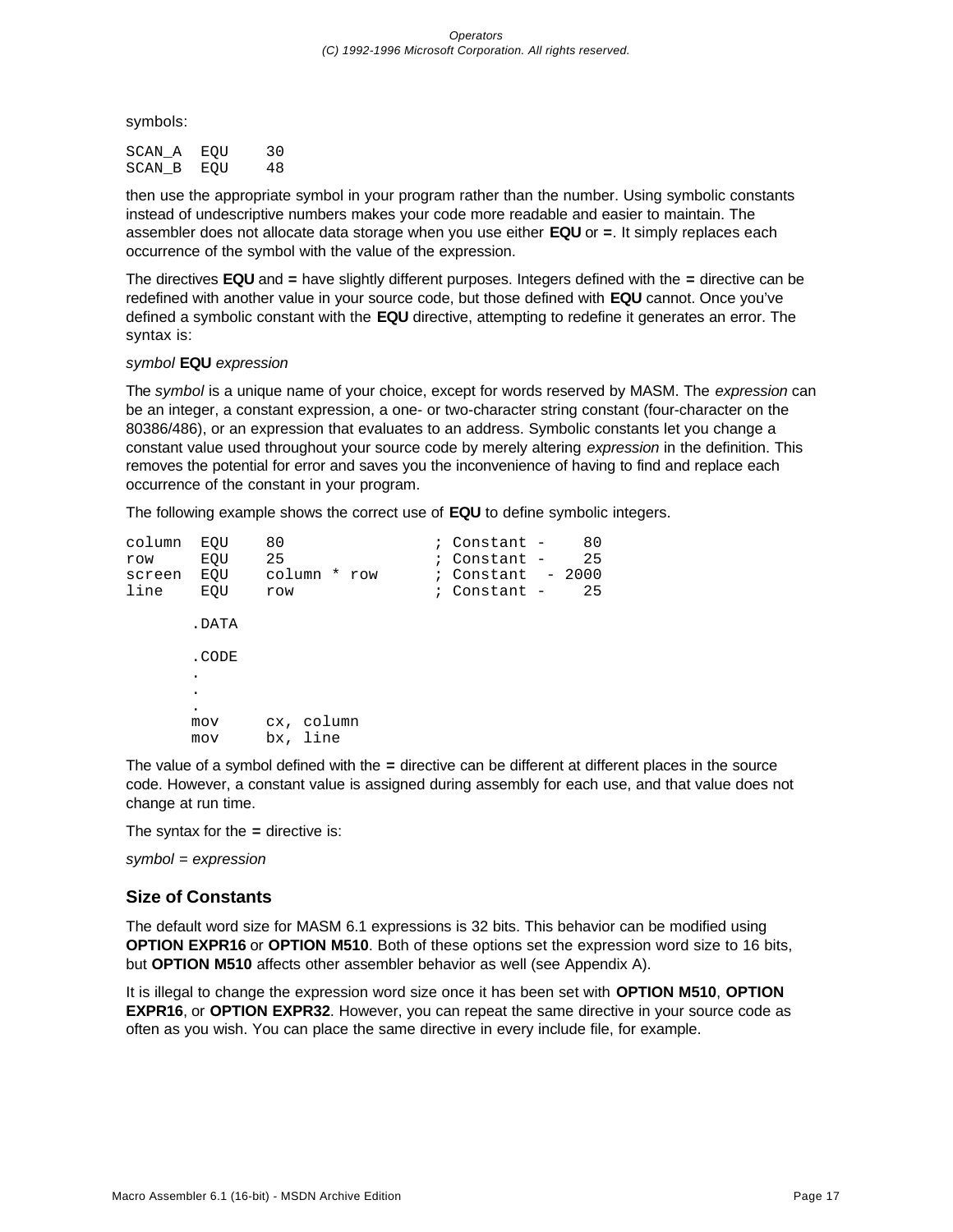## **Operators**

Operators are used in expressions. The value of the expression is determined at assembly time and does not change when the program runs.

Operators should not be confused with processor instructions. The reserved

word **ADD** is an instruction; the plus sign (+) is an operator. For example, Amount+2 illustrates a valid use of the plus operator  $(+)$ . It tells the assembler to add 2 to the constant value  $Amount$ , which might be a value or an address. Contrast this operation, which occurs at assembly time, with the processor's **ADD** instruction. **ADD** tells the processor at run time to add two numbers and store the result.

The assembler evaluates expressions that contain more than one operator according to the following rules:

- Operations in parentheses are performed before adjacent operations.
- Binary operations of highest precedence are performed first.
- Operations of equal precedence are performed from left to right.
- Unary operations of equal precedence are performed right to left.

Table 1.3 lists the order of precedence for all operators. Operators on the same line have equal precedence.

#### **Table 1.3 Operator Precedence**

| <b>Precedence</b> | <b>Operators</b>                            |
|-------------------|---------------------------------------------|
| 1                 | $( )$ , [ ]                                 |
| 2                 | LENGTH, SIZE, WIDTH, MASK, LENGTHOF, SIZEOF |
| 3                 | . (structure-field-name operator)           |
| 4                 | : (segment-override operator), PTR          |
| 5                 | LROFFSET, OFFSET, SEG, THIS, TYPE           |
| 6                 | HIGH, HIGHWORD, LOW, LOWWORD                |
| 7                 | $+$ , – (unary)                             |
| 8                 | *, /, MOD, SHL, SHR                         |
| 9                 | $+, -$ (binary)                             |
| 10                | EQ, NE, LT, LE, GT, GE                      |
| 11                | <b>NOT</b>                                  |
| $12 \,$           | <b>AND</b>                                  |
| 13                | OR, XOR                                     |
| 14                | <b>OPATTR, SHORT, .TYPE</b>                 |
|                   |                                             |

## Data Types

A "data type" describes a set of values. A variable of a given type can have any of a set of values within the range specified for that type.

The intrinsic types for MASM 6.1 are **BYTE**, **SBYTE**, **WORD**, **SWORD**, **DWORD**, **SDWORD**, **FWORD**, **QWORD**, and **TBYTE**. These types define integers and binary coded decimals (BCDs), as discussed in Chapter 6. The signed data types **SBYTE**, **SWORD**, and **SDWORD** work in conjunction with directives such as **INVOKE** (for calling procedures) and **.IF** (introduced in Chapter 7). The **REAL4**, **REAL8**, and **REAL10** directives define floating-point types. (See Chapter 6.)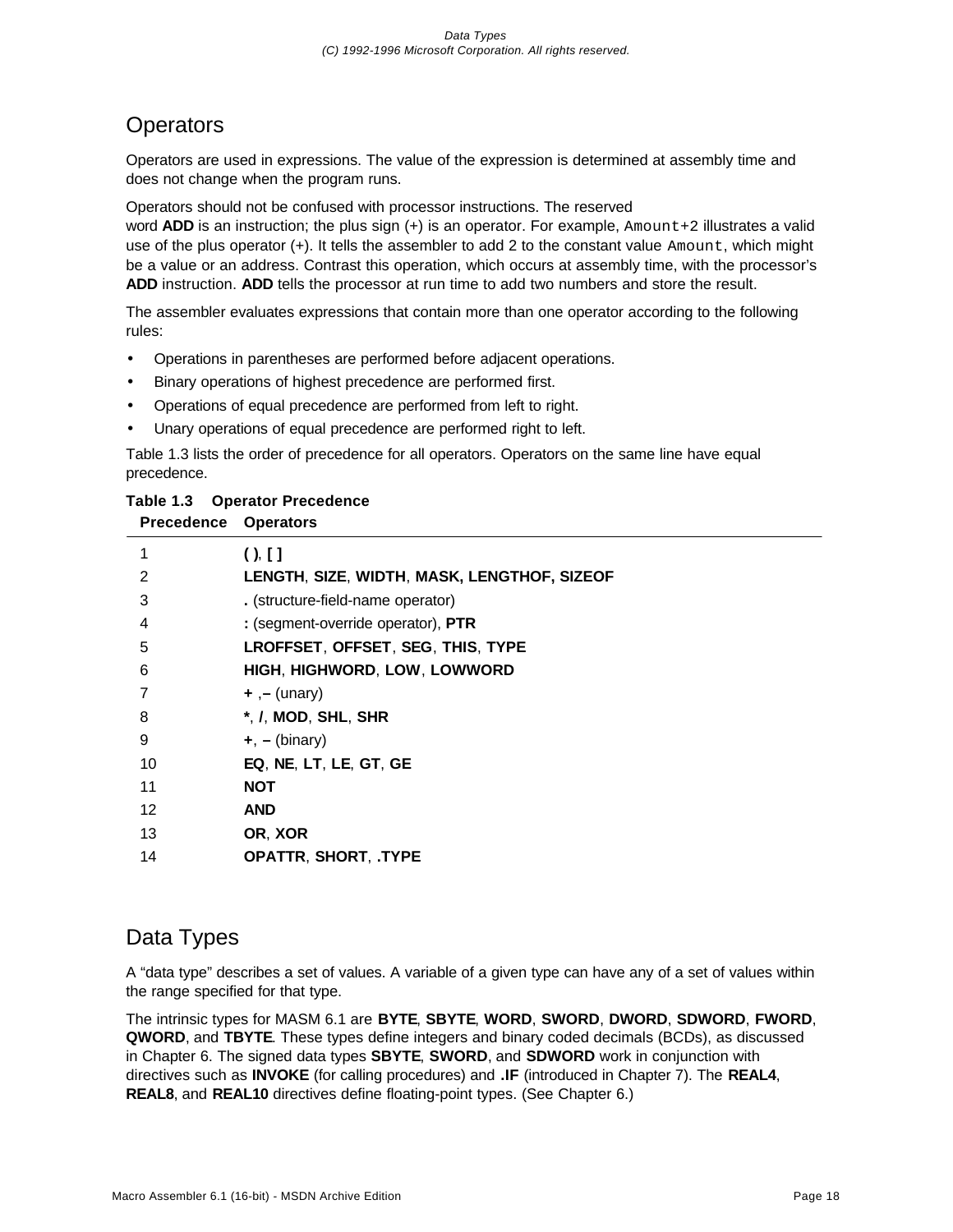Versions of MASM prior to 6.0 had separate directives for types and initializers. For example, **BYTE** is a type and **DB** is the corresponding initializer. The distinction does not apply in MASM 6.1. You can use any type (intrinsic or user-defined) as an initializer.

MASM does not have specific types for arrays and strings. However, you can treat a sequence of data units as arrays, and character or byte sequences as strings. (See "Arrays and Strings" in Chapter 5.)

Types can also have attributes such as *langtype* and *distance* (**NEAR** and **FAR**). For information on these attributes, see "Declaring Parameters with the PROC Directive" in Chapter 7.

You can also define your own types with **STRUCT**, **UNION**, and **RECORD**. The types have fields that contain string or numeric data, or records that contain bits. These data types are similar to the user-defined data types in high-level languages such as C, Pascal, and FORTRAN. (See Chapter 5, "Defining and Using Complex Data Types.")

You can define new types, including pointer types, with the **TYPEDEF** directive. **TYPEDEF** assigns a *qualifiedtype* (explained in the following) to a *typename* of your choice. This lets you build new types with descriptive names of your choosing, making your programs more readable. For example, the following statement makes the symbol CHAR a synonym for the intrinsic type **BYTE**:

CHAR TYPEDEF BYTE

The *qualifiedtype* is any type or pointer to a type of the form:

#### [[*distance*]] **PTR** [[*qualifiedtype*]]

where *distance* is **NEAR, FAR**, or any distance modifier. (For more information on *distance,* see "Declaring Parameters with the PROC Directive" in Chapter 7.)

The *qualifiedtype* can also be any type previously defined with **TYPEDEF**. For example, if you use **TYPEDEF** to create an alias for **BYTE** — say, CHAR as in the preceding example — you can use CHAR as a *qualifiedtype* when defining the pointer type PCHAR, like this:

CHAR TYPEDEF BYTE<br>PCHAR TYPEDEF PTR TYPEDEF PTR CHAR

The typename CHAR in the first line becomes a *qualifiedtype* in the second line. Use of the **TYPEDEF** directive to define pointers is explained in "Accessing Data with Pointers and Addresses" in Chapter 3.

Since *distance* and *qualifiedtype* are optional syntax elements, you can use variables of type **PTR** or **FAR PTR**. You can also define procedure prototypes with *qualifiedtype*. For more information about procedure prototypes, see "Declaring Procedure Prototypes" in Chapter 7.

These rules govern the use of *qualifiedtype*:

- The only component of a *qualifiedtype* definition that can be forwardreferenced is a structure or union type identifier.
- If you do not specify *distance*, the assembler assumes a distance that corresponds to the memory model. The assumed distance is **NEAR** for tiny, small, and medium models, and **FAR** for other models.
- If you do not specify a memory model with **.MODEL**, the assembler assumes **SMALL** model (and therefore **NEAR** pointers).

You can use a *qualifiedtype* in seven places:

| <b>Use</b>                                         | <b>Example</b>                |
|----------------------------------------------------|-------------------------------|
| In procedure arguments                             | proc1 PROC pMsq:PTR BYTE      |
| In prototype arguments                             | proc2 PROTO pMsq:FAR PTR WORD |
| With local variables declared inside<br>procedures | LOCAL pMsq:PTR                |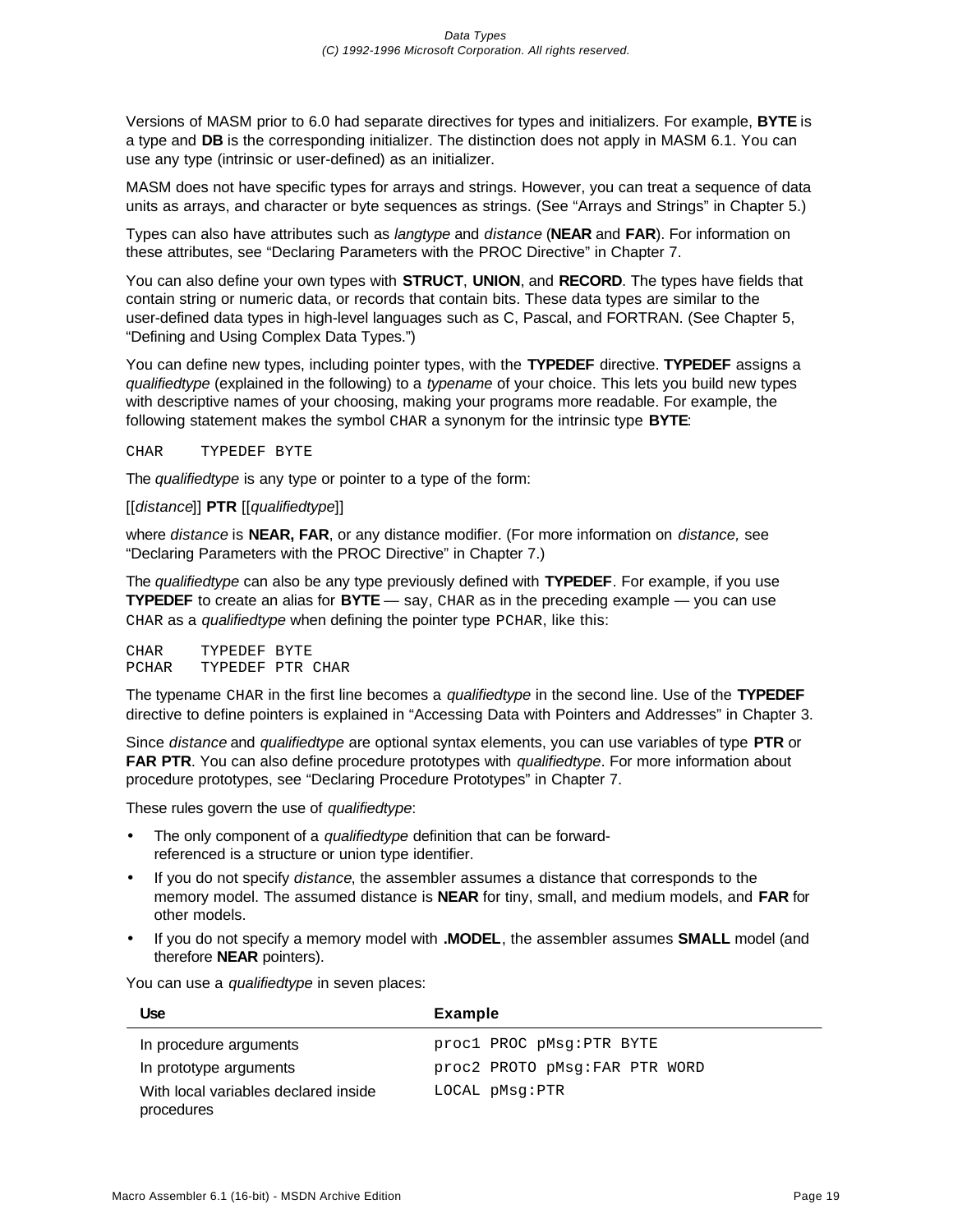| With the LABEL directive                                  | TempMsq LABEL PTR WORD     |
|-----------------------------------------------------------|----------------------------|
| With the <b>EXTERN</b> and <b>EXTERNDEF</b><br>directives | EXTERN pMsq: FAR PTR BYTE  |
|                                                           | EXTERNDEF MyProc: PROTO    |
| With the <b>COMM</b> directive                            | COMM var1:WORD:3           |
| With the <b>TYPEDEF</b> directive                         | PRYTE TYPEDEF PTR RYTE     |
|                                                           | PFUNC TYPEDEF PROTO MyProc |

"Defining Pointer Types with TYPEDEF" in Chapter 3 shows ways to write a **TYPEDEF** type for a *qualifiedtype*. Attributes such as **NEAR** and **FAR** can also apply to a *qualifiedtype*.

You can determine an accurate definition for **TYPEDEF** and *qualifiedtype* from the BNF grammar definitions given in Appendix B. The BNF grammar defines each component of the syntax for any directive, showing the recursive properties of components such as *qualifiedtype*.

## **Registers**

The 8086 family of processors have the same base set of 16-bit registers. Each processor can treat certain registers as two separate 8-bit registers. The 80386/486 processors have extended 32-bit registers. To maintain compatibility with their predecessors, 80386/486 processors can access their registers as 16-bit or, where appropriate, as 8-bit values.

Figure 1.3 shows the registers common to all the 8086-based processors. Each register has its own special uses and limitations.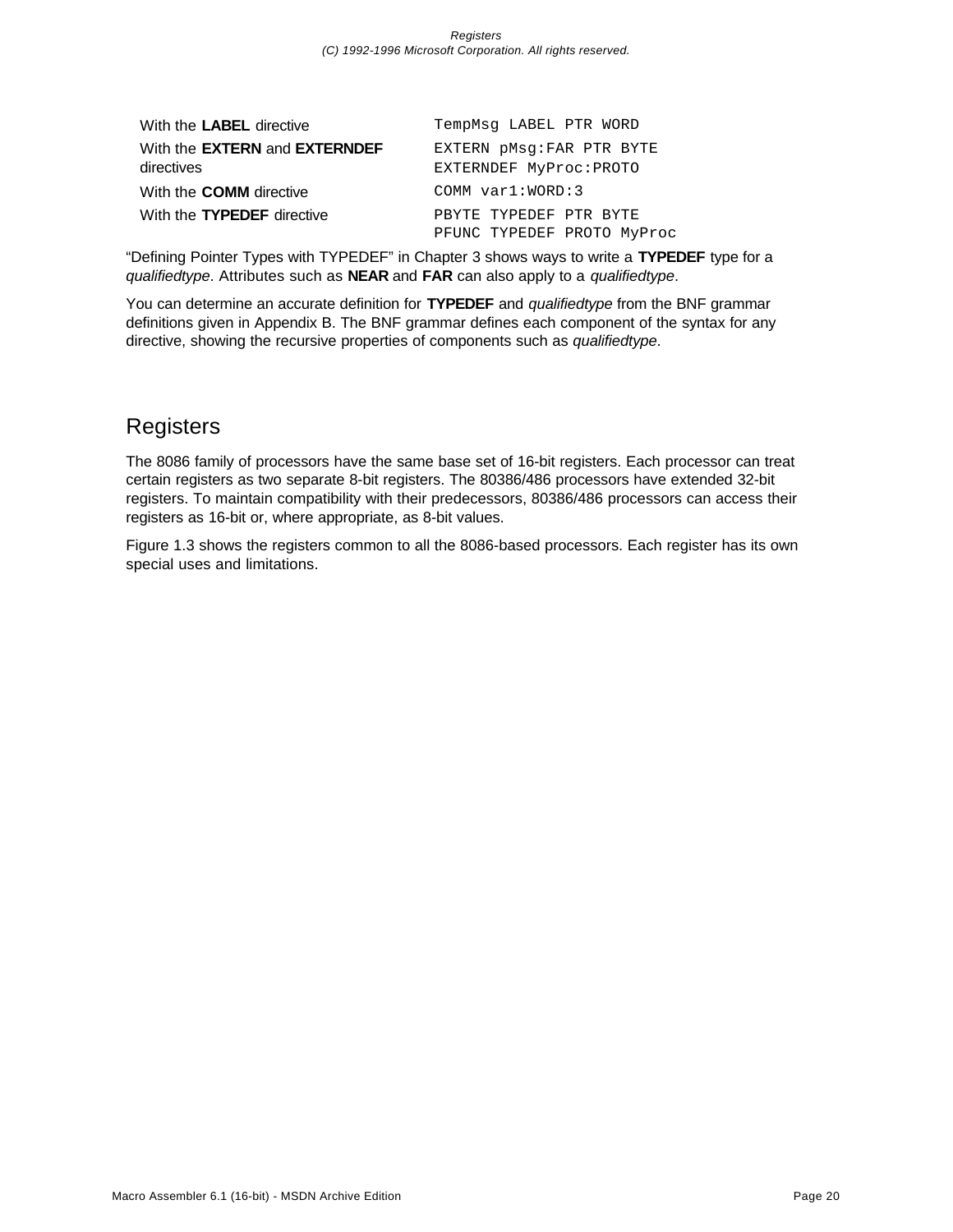## **General-Purpose Registers**



Accumulator - Multiply, divide, I/O, and optimized moves Data - Multiply, divide, and I/O Count - Count for loops, repeats, shifts, and rotates Base - Pointer to base address (data segment) Base Pointer - Pointer to base address (stack segment) Source Index - Source string and index pointer Destination Index - Destination string and index pointer Stack Pointer - Pointer to top of stack

## **Segment Registers**

## **Other Registers**





Flags

**Instruction Pointer** 

**Figure 1.3 Registers for 8088 – 80286 Processors**

## **80386/486 Only**

The 80386/486 processors use the same 8-bit and 16-bit registers used by the rest of the 8086 family. All of these registers can be further extended to 32 bits, except segment registers, which always occupy 16 bits. The extended register names begin with the letter "E." For example, the 32-bit extension of AX is EAX. The 80386/486 processors have two additional segment registers, FS and GS. Figure 1.4 shows the extended registers of the 80386/486.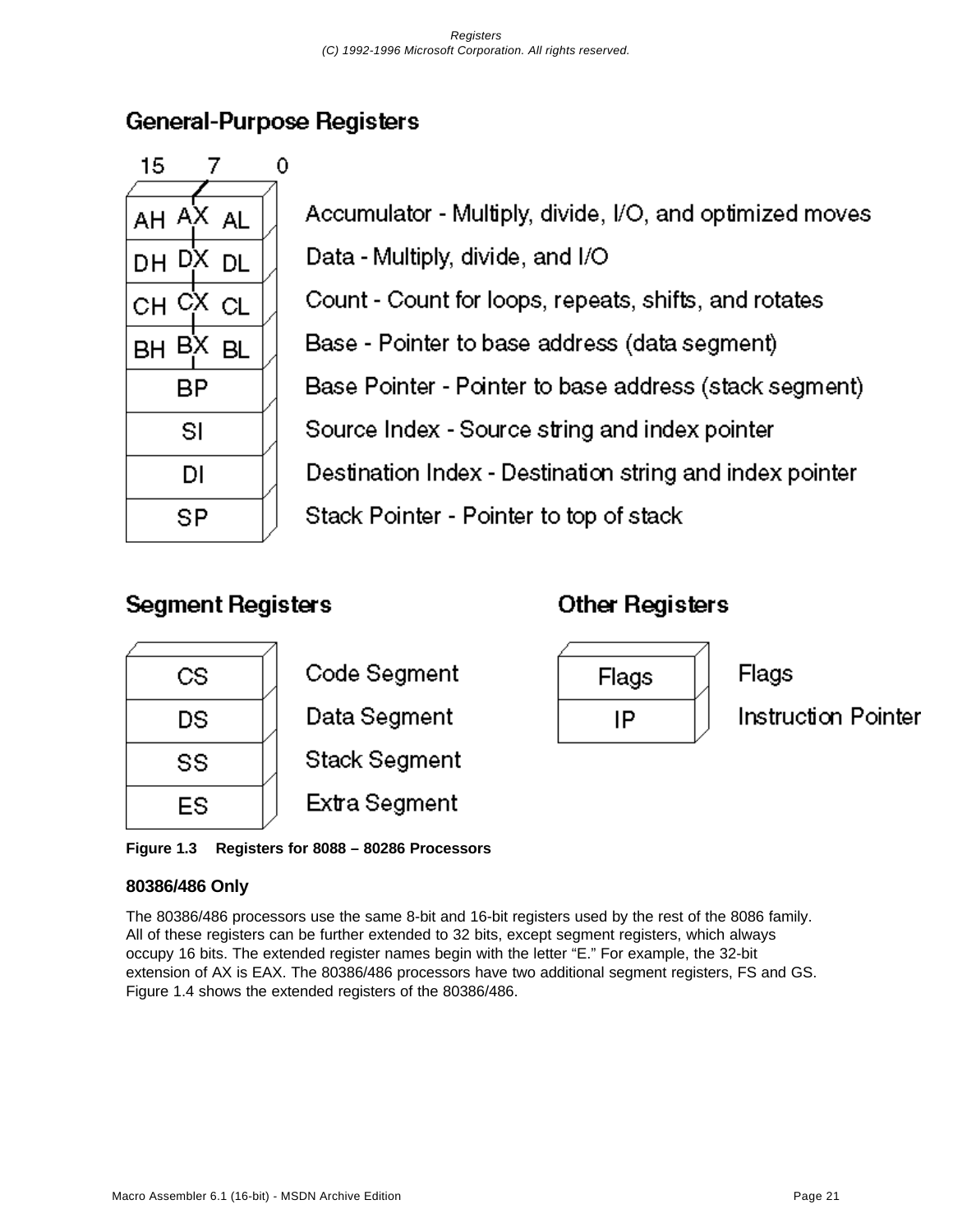

## **General-Purpose Registers**

Accumulator Data Count Base **Base Pointer** Source Index Destination Index **Stack Pointer** 

**Other Registers** 

## **Segment Registers**





**Figure 1.4 Extended Registers for the 80386/486 Processors**

## **Segment Registers**

At run time, all addresses are relative to one of four segment registers: CS, DS, SS, or ES. (The 80386/486 processors add two more: FS and GS.) These registers, their segments, and their purposes include:

| <b>Register and Segment</b> | <b>Purpose</b>                                                |
|-----------------------------|---------------------------------------------------------------|
| CS (Code Segment)           | Contains processor instructions and their immediate operands. |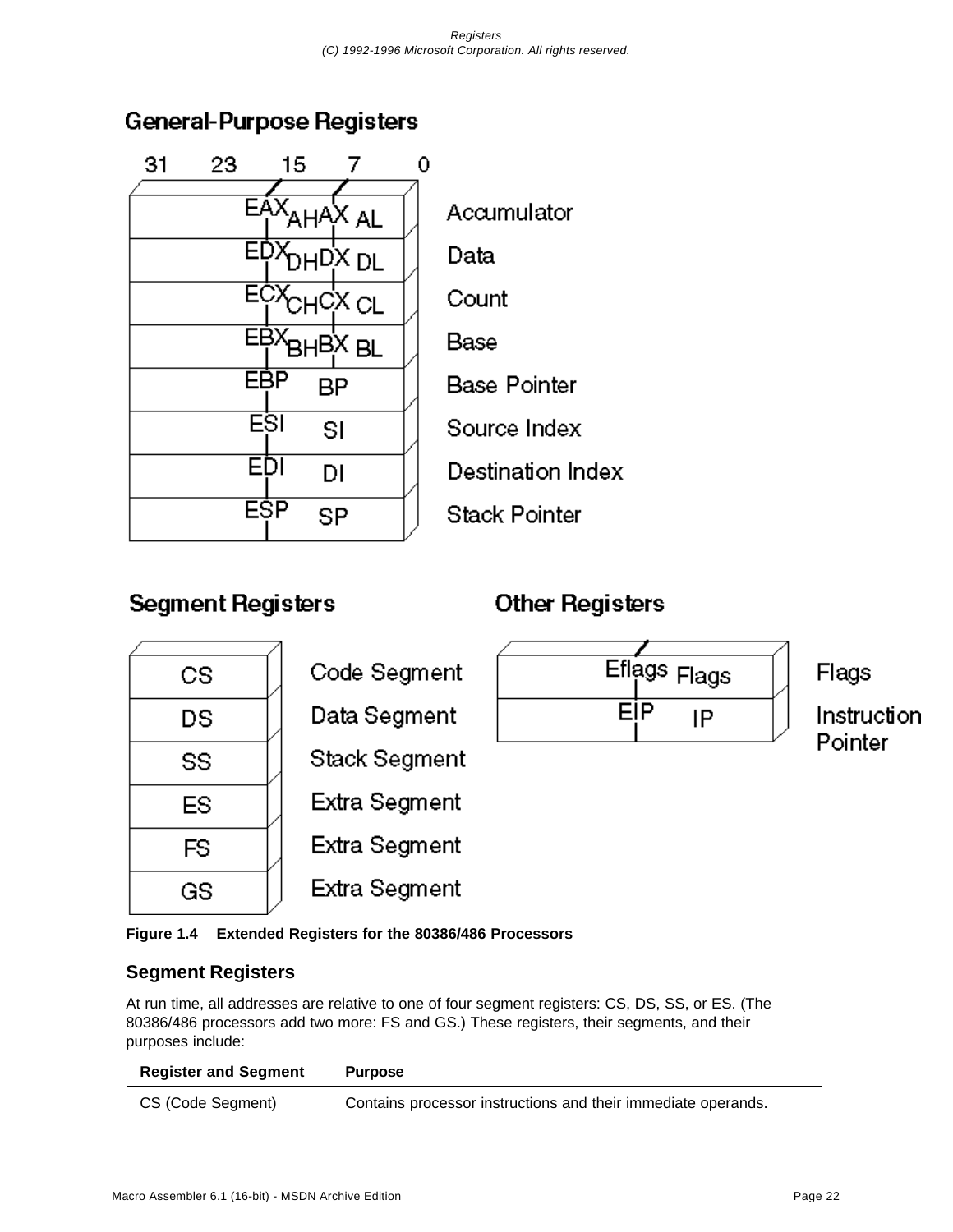| DS (Data Segment)           | Normally contains data allocated by the program.                           |
|-----------------------------|----------------------------------------------------------------------------|
| SS (Stack Segment)          | Contains the program stack for use by PUSH, POP, CALL,<br>and <b>RET</b> . |
|                             |                                                                            |
| <b>Register and Segment</b> | <b>Purpose</b>                                                             |
| ES (Extra Segment)          | References secondary data segment. Used by string instructions.            |

#### **General-Purpose Registers**

The AX, DX, CX, BX, BP, DI, and SI registers are 16-bit general-purpose registers, used for temporary data storage. Since the processor accesses registers more quickly than it accesses memory, you can make your programs run faster by keeping the most-frequently used data in registers.

The 8086-based processors do not perform memory-to-memory operations. For example, the processor cannot directly copy a variable from one location in memory to another. You must first copy from memory to a register, then from the register to the new memory location. Similarly, to add two variables in memory, you must first copy one variable to a register, then add the contents of the register to the other variable in memory.

The processor can access four of the general registers — AX, DX, CX, and BX — either as two 8-bit registers or as a single 16-bit register. The AH, DH, CH, and BH registers represent the high-order 8 bits of the corresponding registers. Similarly, AL, DL, CL, and BL represent the low-order 8 bits of the registers.

The 80386/486 processors can extend all the general registers to 32 bits, though as Figure 1.4 shows, you cannot treat the upper 16 bits as a separate register as you can the lower 16 bits. To use EAX as an example, you can directly reference the low byte as AL, the next lowest byte as AH, and the low word as AX. To access the high word of EAX, however, you must first shift the upper 16 bits into the lower 16 bits.

## **Special-Purpose Registers**

The 8086 family of processors has two additional registers, SP and IP, whose values are changed automatically by the processor.

#### **SP (Stack Pointer)**

The SP register points to the current location within the stack segment. Pushing a value onto the stack decreases the value of SP by two; popping from the stack increases the value of SP by two. Thirty-two–bit operands on 80386/486 processors increase or decrease SP by four instead of two. The **CALL** and **INT** instructions store the return address on the stack and reduce SP accordingly. Return instructions retrieve the stored address from the stack and reset SP to its value before the call. SP can also be adjusted with instructions such as **ADD**. The program stack is described in detail in Chapter 3.

#### **IP (Instruction Pointer)**

The IP register always contains the address of the next instruction to be executed. You cannot directly access or change the instruction pointer. However, instructions that control program flow (such as calls, jumps, loops, and interrupts) automatically change the instruction pointer.

#### **Flags Register**

The 16 bits in the flags register control the execution of certain instructions and reflect the current status of the processor. In 80386/486 processors, the flags register is extended to 32 bits. Some bits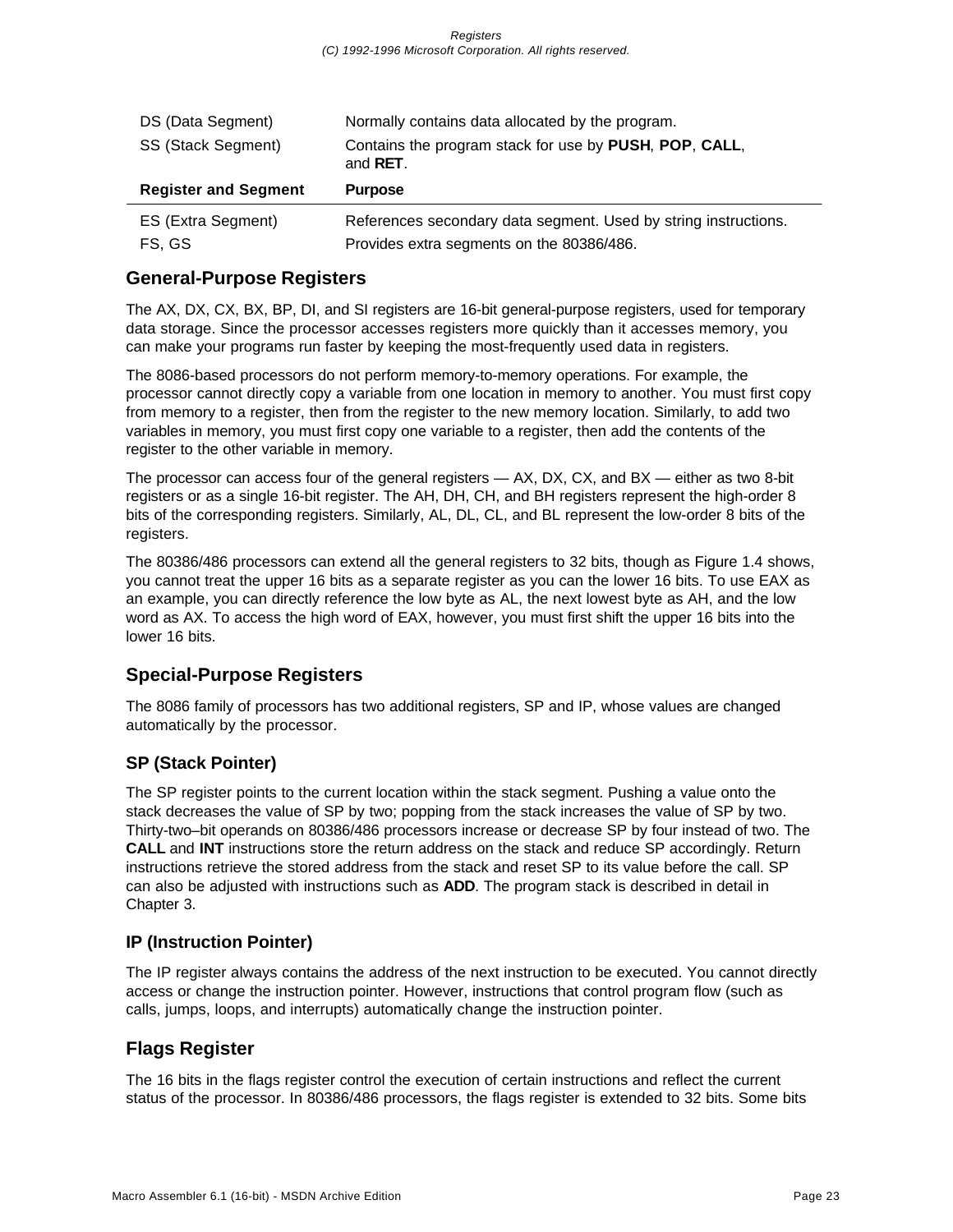are undefined, so there are actually 9 flags for real mode, 11 flags (including a 2-bit flag) for 80286 protected mode, 13 for the 80386, and 14 for the 80486. The extended flags register of the 80386/486 is sometimes called "Eflags."

Figure 1.5 shows the bits of the 32-bit flags register for the 80386/486. Earlier 8086-family processors use only the lower word. The unmarked bits are reserved for processor use, and should not be modified.



#### **Figure 1.5 Flags for 8088-80486 Processors**

In the following descriptions and throughout this book, "set" means a bit value of 1, and "cleared" means the bit value is 0. The nine flags common to all 8086-family processors, starting with the low-order flags, include:

| <b>Flag</b>            | <b>Description</b>                                                                                                                                            |
|------------------------|---------------------------------------------------------------------------------------------------------------------------------------------------------------|
| Carry                  | Set if an operation generates a carry to or a borrow from a destination operand.                                                                              |
| Parity                 | Set if the low-order bits of the result of an operation contain an even number of set<br>bits.                                                                |
| <b>Auxiliary Carry</b> | Set if an operation generates a carry to or a borrow from the low-order 4 bits of an<br>operand. This flag is used for binary coded decimal (BCD) arithmetic. |
| Zero                   | Set if the result of an operation is 0.                                                                                                                       |
| Sign                   | Equal to the high-order bit of the result of an operation (0 is positive, 1 is negative).                                                                     |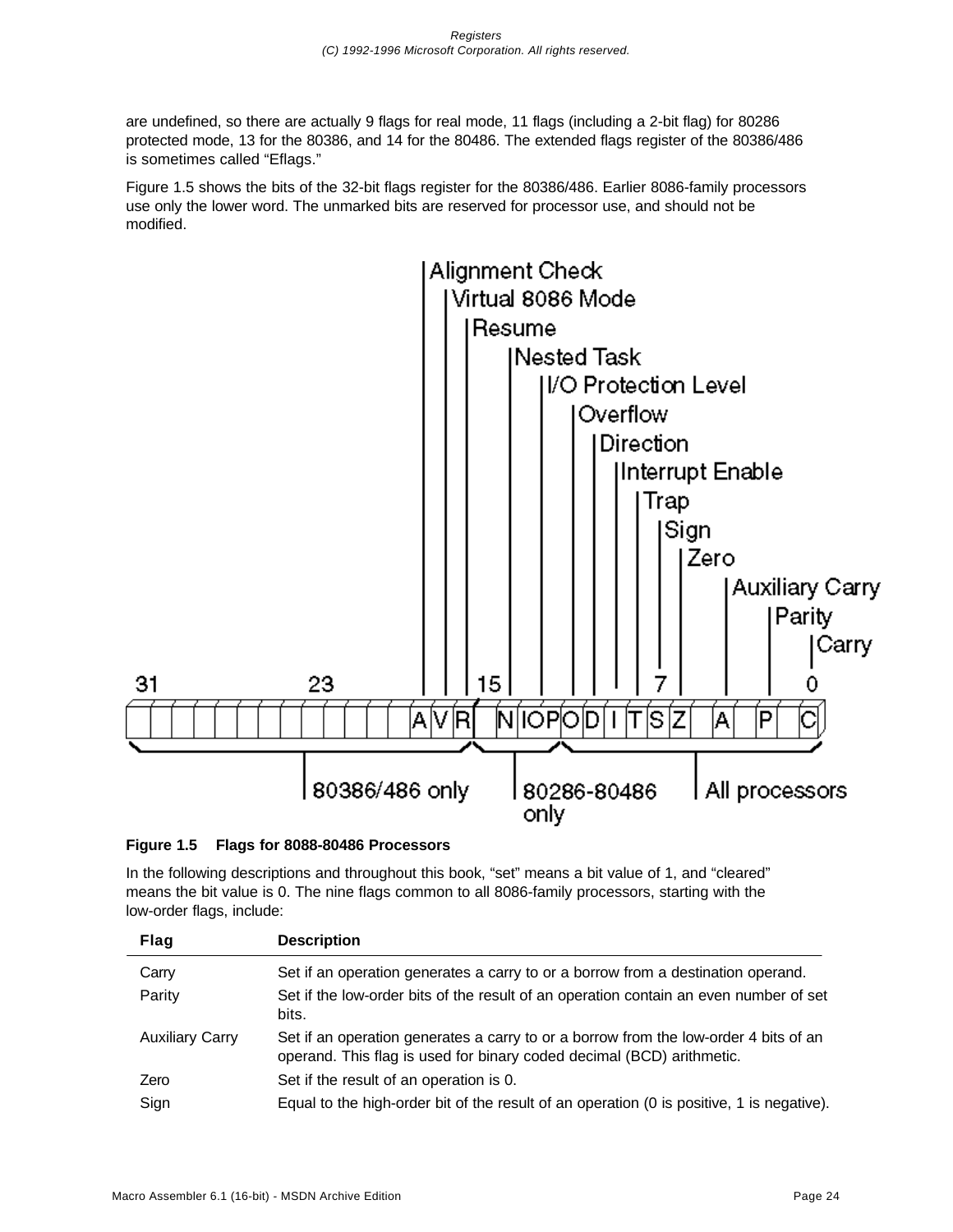| Trap             | If set, the processor generates a single-step interrupt after each instruction. A<br>debugging program can use this feature to execute a program one instruction at a<br>time. |
|------------------|--------------------------------------------------------------------------------------------------------------------------------------------------------------------------------|
| Interrupt Enable | If set, interrupts are recognized and acted on as they are received. The bit can be<br>cleared to turn off interrupt processing temporarily.                                   |
| <b>Direction</b> | If set, string operations process down from high addresses to low addresses. If<br>cleared, string operations process up from low addresses to high addresses.                 |
| Overflow         | Set if the result of an operation is too large or small to fit in the destination<br>operand.                                                                                  |

Although all flags serve a purpose, most programs require only the carry, zero, sign, and direction flags.

## **Statements**

Statements are the line-by-line components of source files. Each MASM statement specifies an instruction or directive for the assembler. Statements have up to four fields, as shown here:

[[*name***:**]] [[*operation*]] [[*operands*]] [[**;***comment*]]

The following list explains each field:

| <b>Field</b> | <b>Purpose</b>                                                                                                                                                                      |
|--------------|-------------------------------------------------------------------------------------------------------------------------------------------------------------------------------------|
| name         | Labels the statement, so that instructions elsewhere in the program can refer to the<br>statement by name. The name field can label a variable, type, segment, or code<br>location. |
| operation    | Defines the action of the statement. This field contains either an instruction or an<br>assembler directive.                                                                        |
| operands     | Lists one or more items on which the instruction or directive operates.                                                                                                             |
| comment      | Provides a comment for the programmer. Comments are for documentation only; they<br>are ignored by the assembler.                                                                   |

The following line contains all four fields:

mainlp: mov ax, 7 ; Load AX with the value 7

Here,  $mainlp$  is the label,  $mov$  is the operation, and  $ax$  and  $7$  are the operands, separated by a comma. The comment follows the semicolon.

All fields are optional, although certain directives and instructions require an entry in the name or operand field. Some instructions and directives place restrictions on the choice of operands. By default, MASM is not case sensitive.

Each field (except the comment field) must be separated from other fields by white-space characters (spaces or tabs). MASM also requires code labels to be followed by a colon, operands to be separated by commas, and comments to be preceded by a semicolon.

A logical line can contain up to 512 characters and occupy one or more physical lines. To extend a logical line into two or more physical lines, put the backslash character (\) as the last non-whitespace character before the comment or end of the line. You can place a comment after the backslash as shown in this example:

> .IF  $(x > 0)$   $\lambda$  ; X must be positive<br>&  $(ax > x)$   $\lambda$  ; Result from function  $& \& \quad (ax > x) \quad \backslash \quad \text{result from function must be } > x$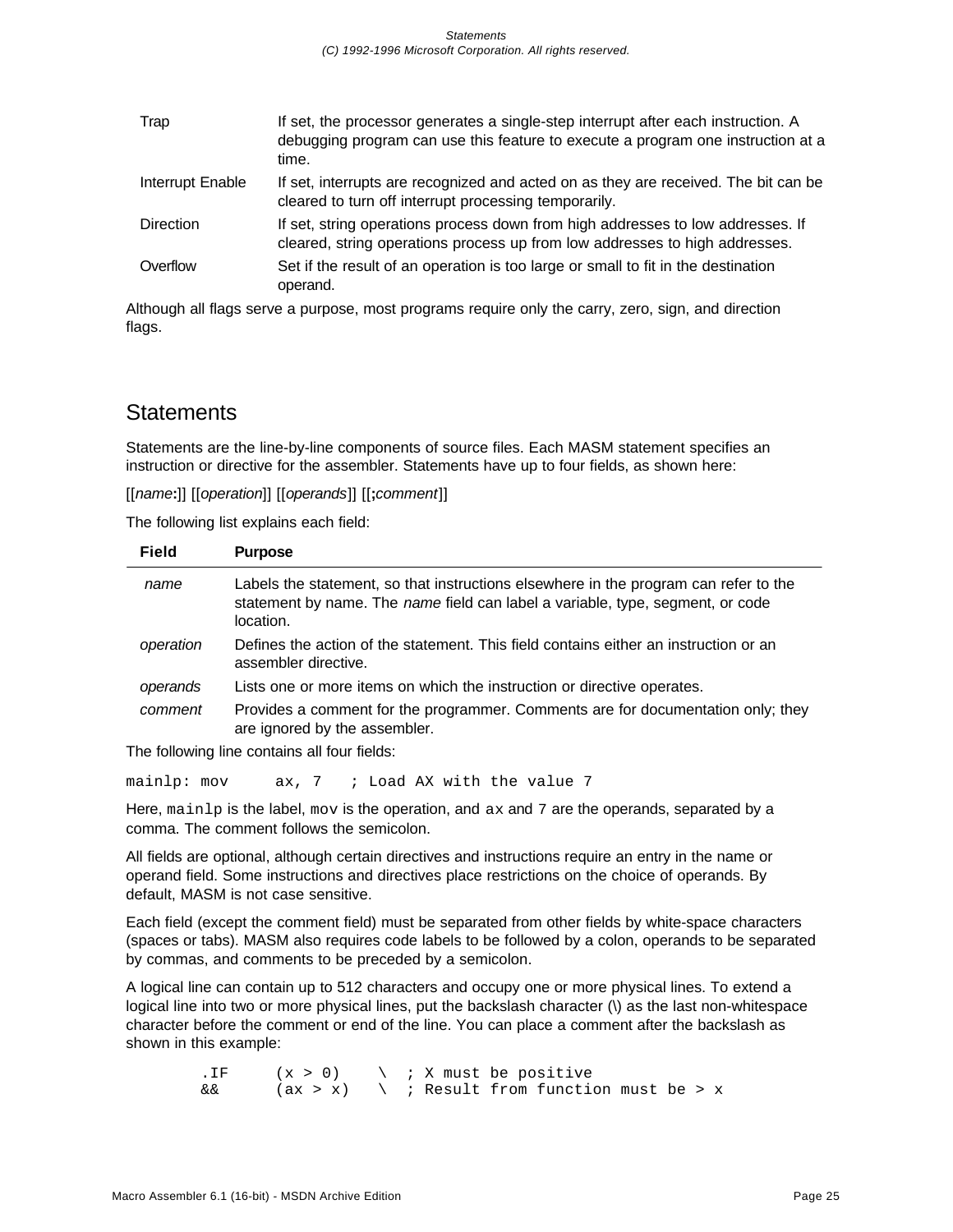mov dx, 20h .ENDIF

Multiline comments can also be specified with the **COMMENT** directive. The assembler ignores all text and code between the delimiters or on the same line as the delimiters. This example illustrates the use of **COMMENT**.

COMMENT  $\sim$  The assembler ignores this text mov ax, 1 and this code

## The Assembly Process

Creating and running an executable file involves four steps:

- 1. Assembling the source code into an object file
- 2. Linking the object file with other modules or libraries into an executable program
- 3. Loading the program into memory
- 4. Running the program

Once you have written your assembly-language program, MASM provides several options for assembling it. The **OPTION** directive has several different arguments that let you control the way MASM assembles your programs.

Conditional assembly allows you to create one source file that can generate a variety of programs, depending on the status of various conditional-assembly statements.

## Generating and Running Executable Programs

This section briefly lists all the actions that take place during each of the assembly steps. You can change the behavior of some of these actions in various ways, such as using macros instead of procedures, or using the **OPTION** directive or conditional assembly. The other chapters in this book include specific programming methods; this section simply gives you an overview.

## **Assembling**

The ML.EXE program does two things to create an executable program. First, it assembles the source code into an intermediate object file. Second, it calls the linker, LINK.EXE, which links the object files and libraries into an executable program.

At assembly time, the assembler:

- Evaluates conditional-assembly directives, assembling if the conditions are true.
- Expands macros and macro functions.
- Evaluates constant expressions such as MYFLAG AND 80H, substituting the calculated value for the expression.
- Encodes instructions and nonaddress operands. For example,  $mov cx, 13 can be encoded at$ assembly time because the instruction does not access memory.
- Saves memory offsets as offsets from their segments.
- Places segments and segment attributes in the object file.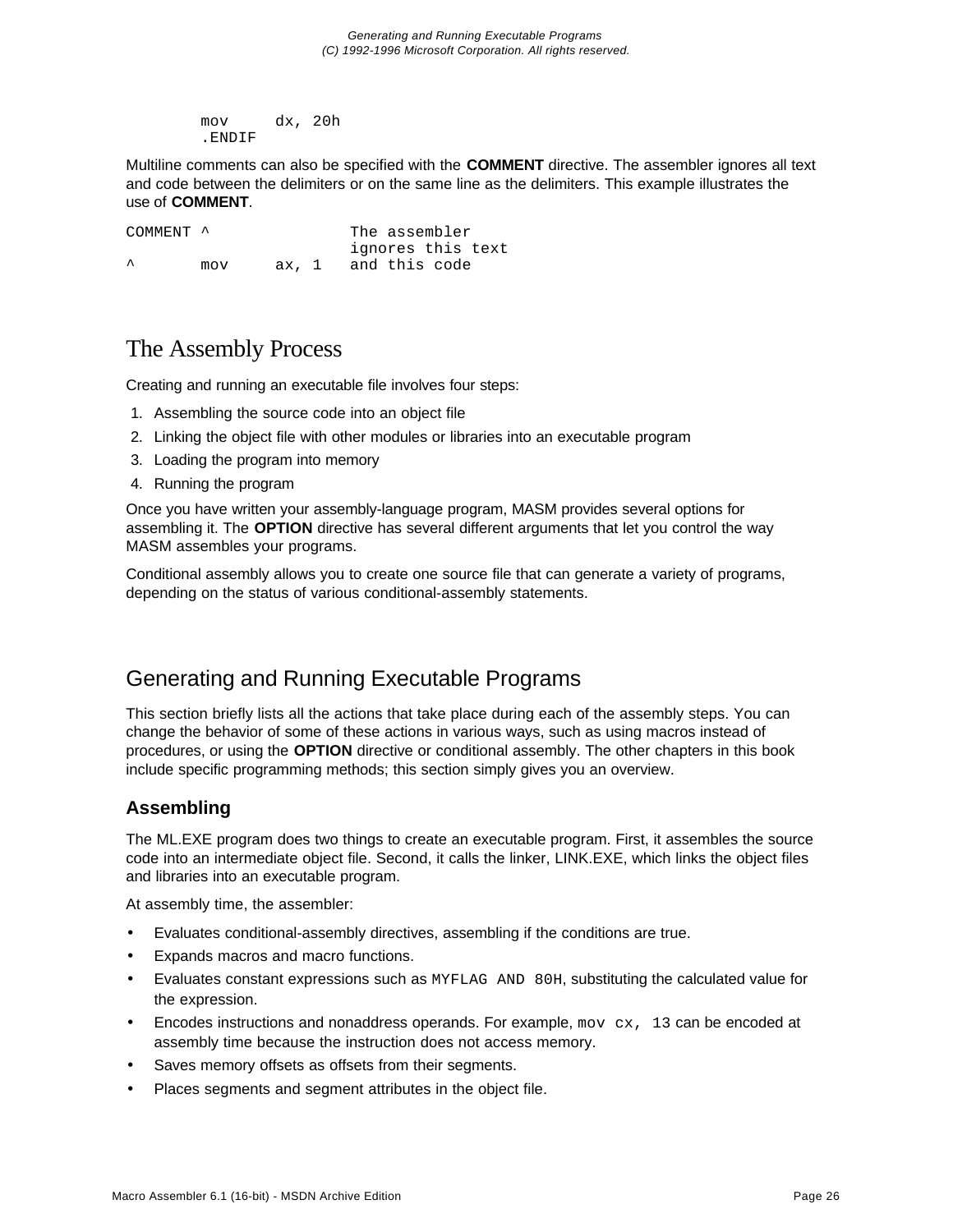- Saves placeholders for offsets and segments (relocatable addresses).
- Outputs a listing if requested.
- Passes messages (such as **INCLUDELIB** and **.DOSSEG**) directly to the linker.

For information about conditional assembly, see "Conditional Directives" in this chapter; for macros, see Chapter 9. Further details about segments and offsets are included in Chapters 2 and 3. Assembly listings are explained in Appendix C.

## **Linking**

Once your source code is assembled, the resulting object file is passed to the linker. At this point, the linker may combine several object files into an executable program. The linker:

- Combines segments according to the instructions in the object files, rearranging the positions of segments that share the same class or group.
- Fills in placeholders for offsets (relocatable addresses).
- Writes relocations for segments into the header of .EXE files (but not .COM files).
- Writes the result as an executable program file.

Classes and groups are defined in "Defining Segment Groups" in Chapter 2. Segments and offsets are explained in Chapter 3, "Using Addresses and Pointers."

## **Loading**

After loading the executable file into memory, the operating system:

- Creates the program segment prefix (PSP) header in memory.
- Allocates memory for the program, based on the values in the PSP.
- Loads the program.
- Calculates the correct values for absolute addresses from the relocation table.
- Loads the segment registers SS, CS, DS, and ES with values that point to the proper areas of memory.

For information about segment registers, the instruction pointer (IP), and the stack pointer (SP), see "Registers" earlier in this chapter. For more information on the PSP see Help or an MS-DOS reference.

#### **Running**

To run your program, MS-DOS jumps to the program's first instruction. Some program operations, such as resolving indirect memory operands, cannot be handled until the program runs. For a description of indirect references, see "Indirect Operands" in Chapter 7.

## Using the OPTION Directive

The **OPTION** directive lets you modify global aspects of the assembly process. With **OPTION**, you can change command-line options and default arguments. These changes affect only statements that follow the **OPTION** keyword.

For example, you may have MASM code in which the first character of a variable, macro, structure, or field name is a dot (.). Since a leading dot causes MASM 6.1 to generate an error, you can use this statement in your program:

OPTION DOTNAME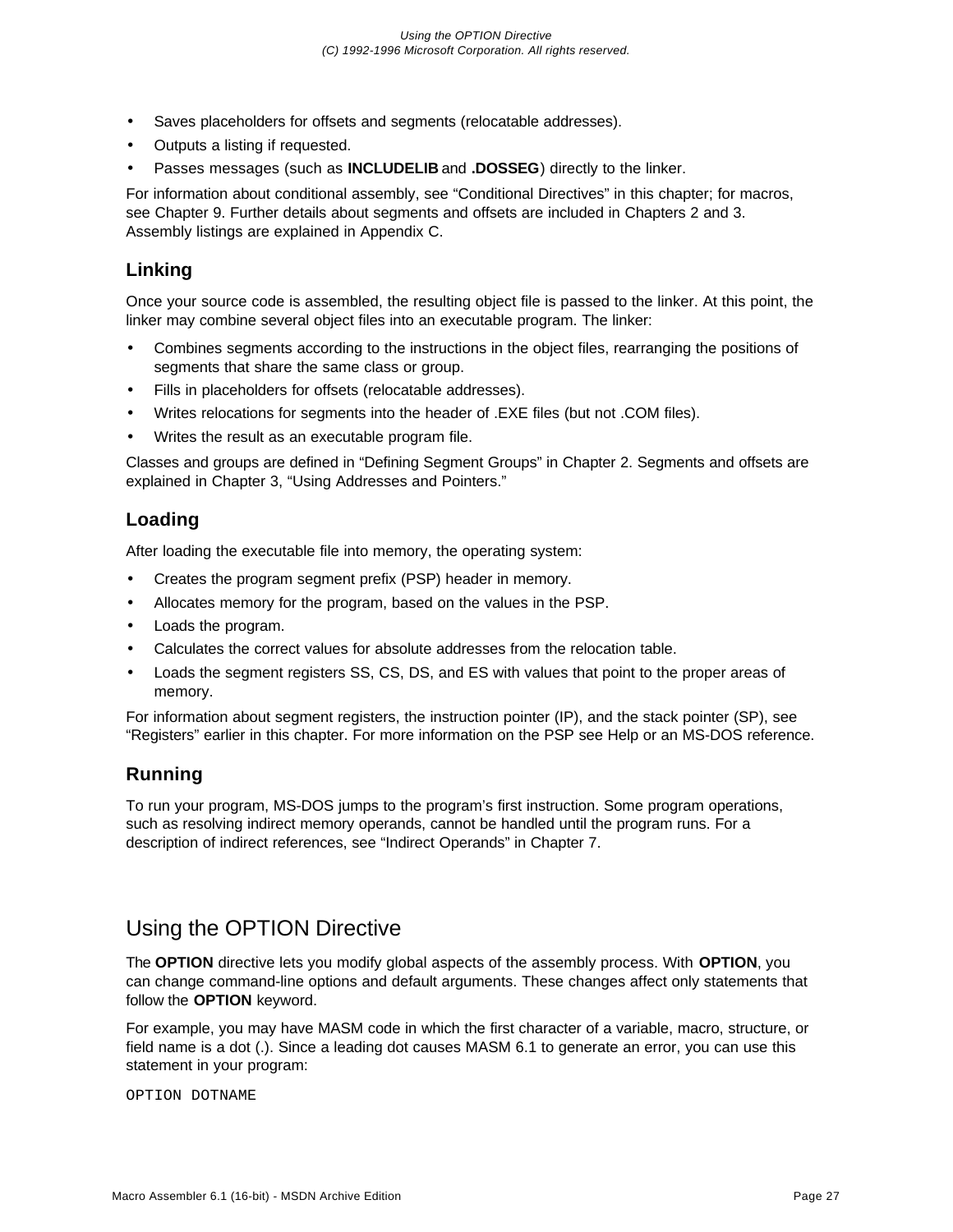This enables the use of the dot for the first character.

Changes made with **OPTION** override any corresponding command-line option. For example, suppose you compile a module with this command line (which enables M510 compatibility):

ML /Zm TEST.ASM

The assembler disables M510 compatibility options for all code following this statement:

OPTION NOM510

The following lists explain each of the arguments for the **OPTION** directive. Where appropriate, an underline identifies the default argument. If you wish to place more than one **OPTION** statement on a line, separate them by commas.

Options for M510 compatibility include:

| Argument                           | <b>Description</b>                                                                                                                                                                                                                                                                                                                                                                                                                                                                                                                                  |
|------------------------------------|-----------------------------------------------------------------------------------------------------------------------------------------------------------------------------------------------------------------------------------------------------------------------------------------------------------------------------------------------------------------------------------------------------------------------------------------------------------------------------------------------------------------------------------------------------|
| <b>CASEMAP:</b> maptype            | <b>CASEMAP:NONE</b> (or /Cx) causes internal symbol<br>recognition to be case sensitive and causes the case of<br>identifiers in the .OBJ file to be the same as specified in<br>the EXTERNDEF, PUBLIC, or COMM statement. The<br>default is CASEMAP:NOTPUBLIC (or /Cp). It specifies<br>case insensitivity for internal symbol recognition and the<br>same behavior as CASEMAP:NONE for case of identifiers<br>in .OBJ files. CASEMAP:ALL (/Cu) specifies case<br>insensitivity for identifiers and converts all identifier names<br>to uppercase. |
| <b>DOTNAME   NODOTNAME</b>         | Enables the use of the dot (.) as the leading character in<br>variable, macro, structure, union, and member names.                                                                                                                                                                                                                                                                                                                                                                                                                                  |
| M510   NOM510                      | Sets all features to be compatible with MASM version 5.1,<br>disabling the SCOPED argument and enabling<br>OLDMACROS, DOTNAME, and, OLDSTRUCTS. OPTION<br>M510 conditionally sets other arguments for the OPTION<br>directive. For more information on using OPTION M510,<br>see Appendix A.                                                                                                                                                                                                                                                        |
| <b>Argument</b>                    | <b>Description</b>                                                                                                                                                                                                                                                                                                                                                                                                                                                                                                                                  |
| <b>OLDMACROS   NOOLDMACROS</b>     | Enables the version 5.1 treatment of macros. MASM 6.1<br>treats macros differently.                                                                                                                                                                                                                                                                                                                                                                                                                                                                 |
| <b>OLDSTRUCTS   NOOLDSTRUCTS</b>   | Enables compatibility with MASM 5.1 for treatment of<br>structure members. See Chapter 5 for information on<br>structures.                                                                                                                                                                                                                                                                                                                                                                                                                          |
| <b>SCOPED   NOSCOPED</b>           | Guarantees that all labels inside procedures are local to<br>the procedure when SCOPED (the default) is enabled.                                                                                                                                                                                                                                                                                                                                                                                                                                    |
| <b>SETIF2: TRUE   FALSE</b>        | If TRUE, .ERR2 statements and IF2 and ELSEIF2<br>conditional blocks are evaluated on every pass. If FALSE,<br>they are not evaluated. If SETIF2 is not specified (or<br>implied), .ERR2, IF2, and ELSEIF2 expressions cause an<br>error. Both the /Zm command-line argument and OPTION<br>M510 imply SETIF2:TRUE.                                                                                                                                                                                                                                   |
| Options for procedure use include: |                                                                                                                                                                                                                                                                                                                                                                                                                                                                                                                                                     |
| <b>Argument</b>                    | <b>Description</b>                                                                                                                                                                                                                                                                                                                                                                                                                                                                                                                                  |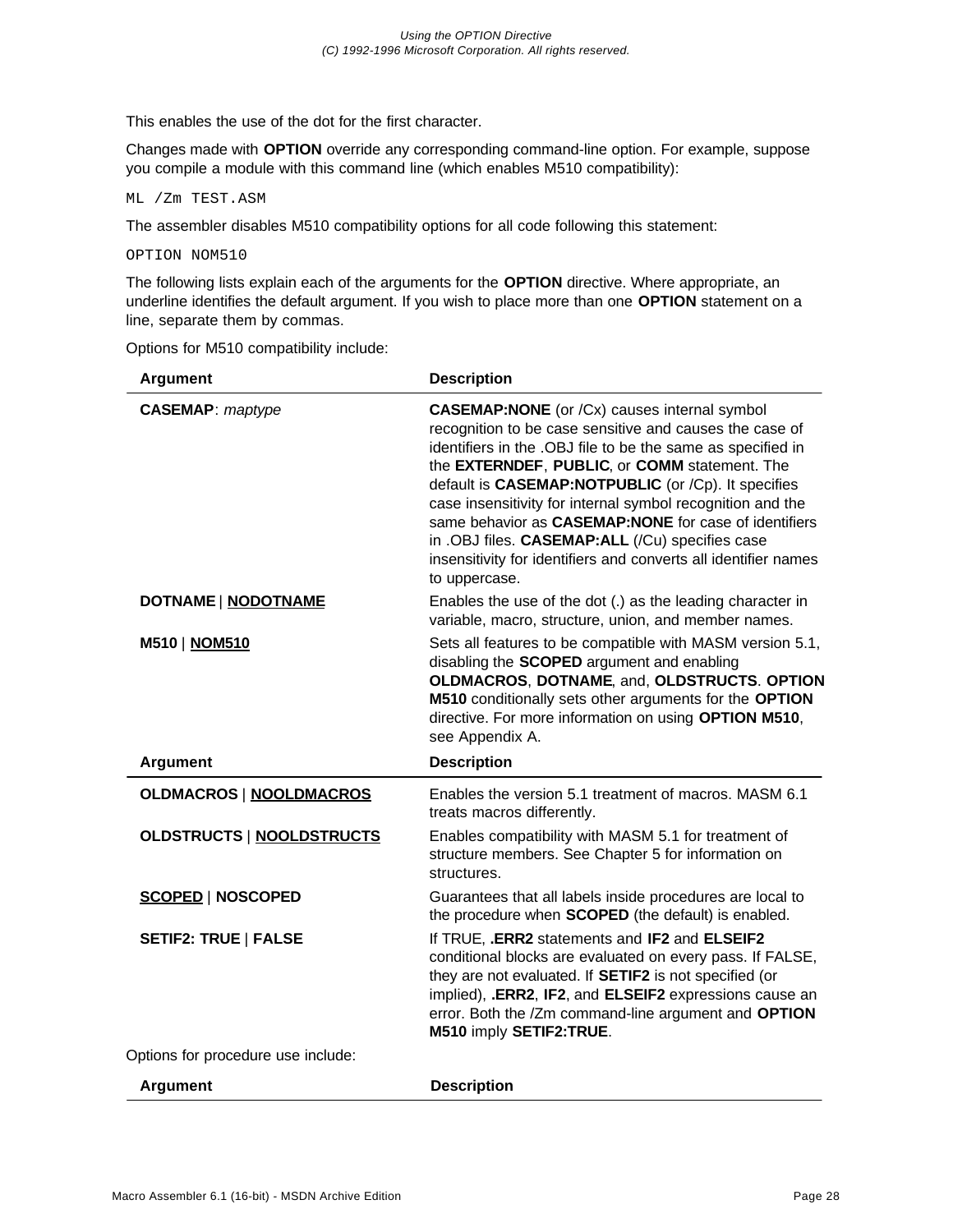| <b>LANGUAGE: langtype</b>              | Specifies the default language type (C, PASCAL,<br>FORTRAN, BASIC, SYSCALL, or STDCALL) to be used<br>with PROC, EXTERN, and PUBLIC. This use of the<br><b>OPTION</b> directive overrides the <b>.MODEL</b> directive but is<br>normally used when .MODEL is not given.                                                                                                                                                                                                        |
|----------------------------------------|--------------------------------------------------------------------------------------------------------------------------------------------------------------------------------------------------------------------------------------------------------------------------------------------------------------------------------------------------------------------------------------------------------------------------------------------------------------------------------|
| <b>EPILOGUE: macroname</b>             | Instructs the assembler to call the <i>macroname</i> to generate<br>a user-defined epilogue instead of the standard epilogue<br>code when a RET instruction is encountered. See Chapter<br>7.                                                                                                                                                                                                                                                                                  |
| <b>PROLOGUE: macroname</b>             | Instructs the assembler to call macroname to generate a<br>user-defined prologue instead of generating the standard<br>prologue code. See Chapter 7.                                                                                                                                                                                                                                                                                                                           |
| <b>PROC: visibility</b>                | Lets you explicitly set the default visibility as PUBLIC,<br><b>EXPORT, or PRIVATE.</b>                                                                                                                                                                                                                                                                                                                                                                                        |
| Other options include:                 |                                                                                                                                                                                                                                                                                                                                                                                                                                                                                |
| <b>Argument</b>                        | <b>Description</b>                                                                                                                                                                                                                                                                                                                                                                                                                                                             |
| <b>EXPR16   EXPR32</b>                 | Sets the expression word size to 16 or 32 bits. The default<br>is 32 bits. The M510 argument to the OPTION directive<br>sets the word size to 16 bits. Once set with the OPTION<br>directive, the expression word size cannot be changed.                                                                                                                                                                                                                                      |
| <b>Argument</b>                        | <b>Description</b>                                                                                                                                                                                                                                                                                                                                                                                                                                                             |
| <b>EMULATOR   NOEMULATOR</b>           | Controls the generation of floating-point instructions. The<br><b>NOEMULATOR</b> option generates the coprocessor<br>instructions directly. The <b>EMULATOR</b> option generates<br>instructions with special fixup records for the linker so that<br>the Microsoft floating-point emulator, supplied with other<br>Microsoft languages, can be used. It produces the same<br>result as setting the /Fpi command-line option. You can<br>set this option only once per module. |
|                                        |                                                                                                                                                                                                                                                                                                                                                                                                                                                                                |
| <b>LJMP   NOLJMP</b>                   | Enables automatic conditional-jump lengthening. For<br>information about conditional-jump lengthening, see<br>Chapter 7.                                                                                                                                                                                                                                                                                                                                                       |
| NOKEYWORD: <keywordlist></keywordlist> | Disables the specified reserved words. For an example of<br>the syntax for this argument, see "Reserved Words" in this<br>chapter.                                                                                                                                                                                                                                                                                                                                             |
| <b>NOSIGNEXTEND</b>                    | Overrides the default sign-extended opcodes for the AND,<br>OR, and XOR instructions and generates the larger<br>non-sign-extended forms of these instructions. Provided for<br>compatibility with NEC V25 and NEC V35 controllers.                                                                                                                                                                                                                                            |
| <b>OFFSET: offsettype</b>              | Determines the result of OFFSET operator fixups.<br><b>SEGMENT</b> sets the defaults for fixups to be<br>segment-relative (compatible with MASM 5.1). GROUP,<br>the default, generates fixups relative to the group (if the<br>label is in a group). FLAT causes fixups to be relative to a<br>flat frame. (The .386 mode must be enabled to use FLAT.)<br>See Appendix A.                                                                                                     |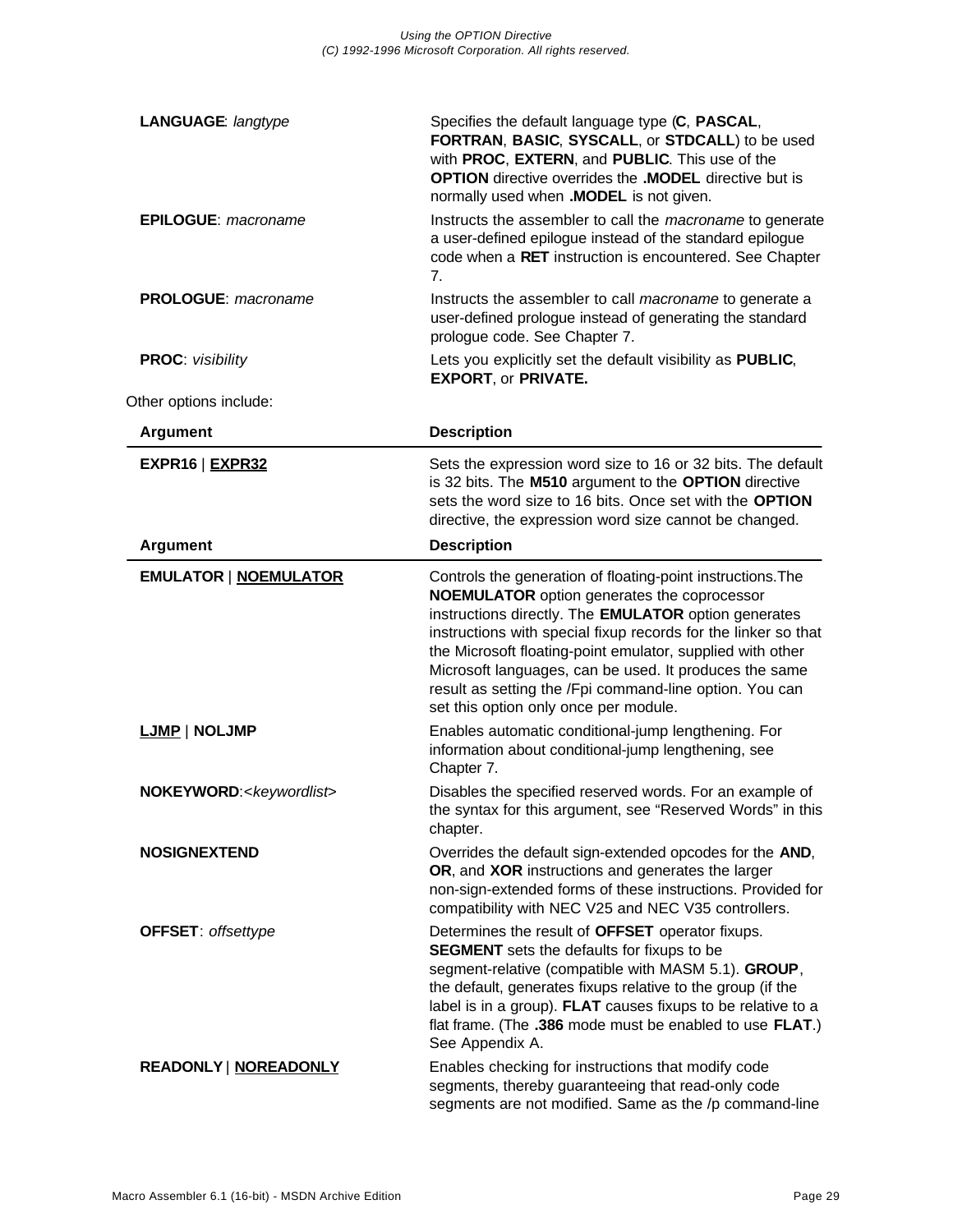option of MASM 5.1, except that it affects only segments with at least one assembly instruction, not all segments. The argument is useful for protected mode programs, where code segments must remain read-only.

**SEGMENT**: *segSize* Allows global default segment size to be set. Also determines the default address size for external symbols defined outside any segment. The *segSize* can be **USE16**, **USE32**, or **FLAT**.

## Conditional Directives

MASM 6.1 provides conditional-assembly directives and conditional-error directives. Conditional-assembly directives let you test for a specified condition and assemble a block of statements if the condition is true. Conditional-error directives allow you to test for a specified condition and generate an assembly error if the condition is true.

Both kinds of conditional directives test assembly-time conditions, not run-time conditions. You can test only expressions that evaluate to constants during assembly. For a list of the predefined symbols often used in conditional assembly, see "Predefined Symbols," earlier in this chapter.

#### **Conditional-Assembly Directives**

The **IF** and **ENDIF** directives enclose the conditional statements. The optional **ELSEIF** and **ELSE** blocks follow the **IF** directive. There are many forms of the **IF** and **ELSE** directives. Help provides a complete list.

The following statements show the syntax for the **IF** directives. The syntax for other condition-assembly directives follow the same form.

**IF** *expression1 ifstatements* [[**ELSEIF** *expression2 elseifstatements*]] [[**ELSE** *elsestatements*]] **ENDIF**

The *statements* within an **IF** block can be any valid instructions, including other conditional blocks, which in turn can contain any number of **ELSEIF** blocks. **ENDIF** ends the block.

MASM assembles the statements following the **IF** directive only if the corresponding condition is true. If the condition is not true and the block contains an **ELSEIF** directive, the assembler checks to see if the corresponding condition is true. If so, it assembles the statements following the **ELSEIF** directive. If no **IF** or **ELSEIF** conditions are satisfied, the assembler processes only the statements following the **ELSE** directive.

For example, you may want to assemble a line of code only if your program defines a particular variable. In this example,

IFDEF buffer<br>buff BYTE buffer DUP(?) ENDIF

the assembler allocates buff only if buffer has been previously defined.

MASM 6.1 provides the directives **IF1**, **IF2**, **ELSEIF1**, and **ELSIF2** to grant assembly only on pass one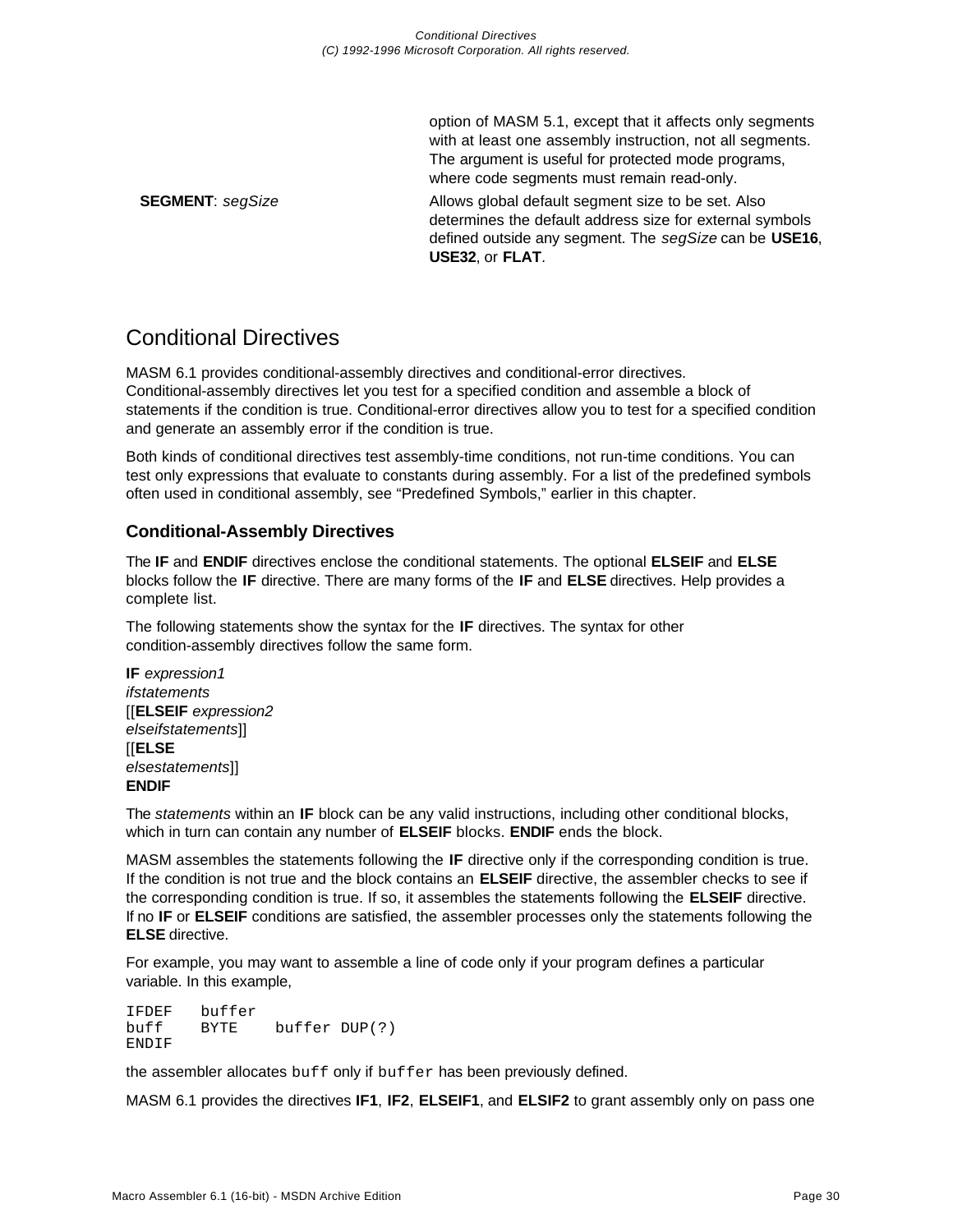or pass two. To use these directives, you must either enable 5.1 compatibility (with the /Zm command-line switch or **OPTION M510**) or set **OPTION SETIF2:TRUE**, as described in the previous section.

| <b>The Directive</b>          | <b>Grants Assembly If</b>                                                                          |
|-------------------------------|----------------------------------------------------------------------------------------------------|
| <b>IF</b> expression          | expression is true (nonzero)                                                                       |
| <b>IFE</b> expression         | expression is false (zero)                                                                         |
| <b>IFDEF</b> name             | name has been previously defined                                                                   |
| <b>IFNDEF</b> name            | name has not been previously defined                                                               |
| <b>IFB</b> argument*          | argument is blank                                                                                  |
| <b>IFNB</b> argument*         | argument is not blank                                                                              |
| IFIDN[I] arg1, arg2*          | arg1 equals arg2                                                                                   |
| <b>IFDIF[I]</b> arg1, $arg2*$ | arg1 does not equal arg2                                                                           |
|                               | The optional I suffix (IFIDNI and IFDIFI) makes comparisons insensitive to<br>differences in case. |
|                               |                                                                                                    |

The following list summarizes the conditional-assembly directives:

\* Used only in macros.

#### **Conditional-Error Directives**

You can use conditional-error directives to debug programs and check for assembly-time errors. By inserting a conditional-error directive at a key point in your code, you can test assembly-time conditions at that point. You can also use conditional-error directives to test for boundary conditions in macros.

Like other severe errors, those generated by conditional-error directives cause the assembler to return a nonzero exit code. If MASM encounters a severe error during assembly, it does not generate the object module.

For example, the **.ERRNDEF** directive produces an error if the program has not defined a given label. In the following example, **.ERRNDEF** makes sure a label called publevel actually exists.

| .ERRNDEF     | publevel         |
|--------------|------------------|
| T F          | publevel LE 2    |
| PUBLIC       | varl, var2       |
| ELSE         |                  |
| PUBLIC       | varl, var2, var3 |
| <b>ENDIF</b> |                  |

The conditional-error directives use the syntax given in the previous section. The following list summarizes the conditional-error directives. Note their close correspondence with the previous list of conditional-assembly directives.

| <b>The Directive</b>    | <b>Generates an Error</b>                                                                                  |
|-------------------------|------------------------------------------------------------------------------------------------------------|
| .ERR                    | Unconditionally where it occurs in the source file. Usually placed within<br>a conditional-assembly block. |
| <b>.ERRE</b> expression | If expression is false (zero).                                                                             |
| .ERRNZ expression       | If expression is true (nonzero).                                                                           |
| <b>ERRDEF</b> name.     | If name has been defined.                                                                                  |
| <b>ERRNDEF</b> name.    | If <i>name</i> has not been defined.                                                                       |
| .ERRB argument*         | If argument is blank.                                                                                      |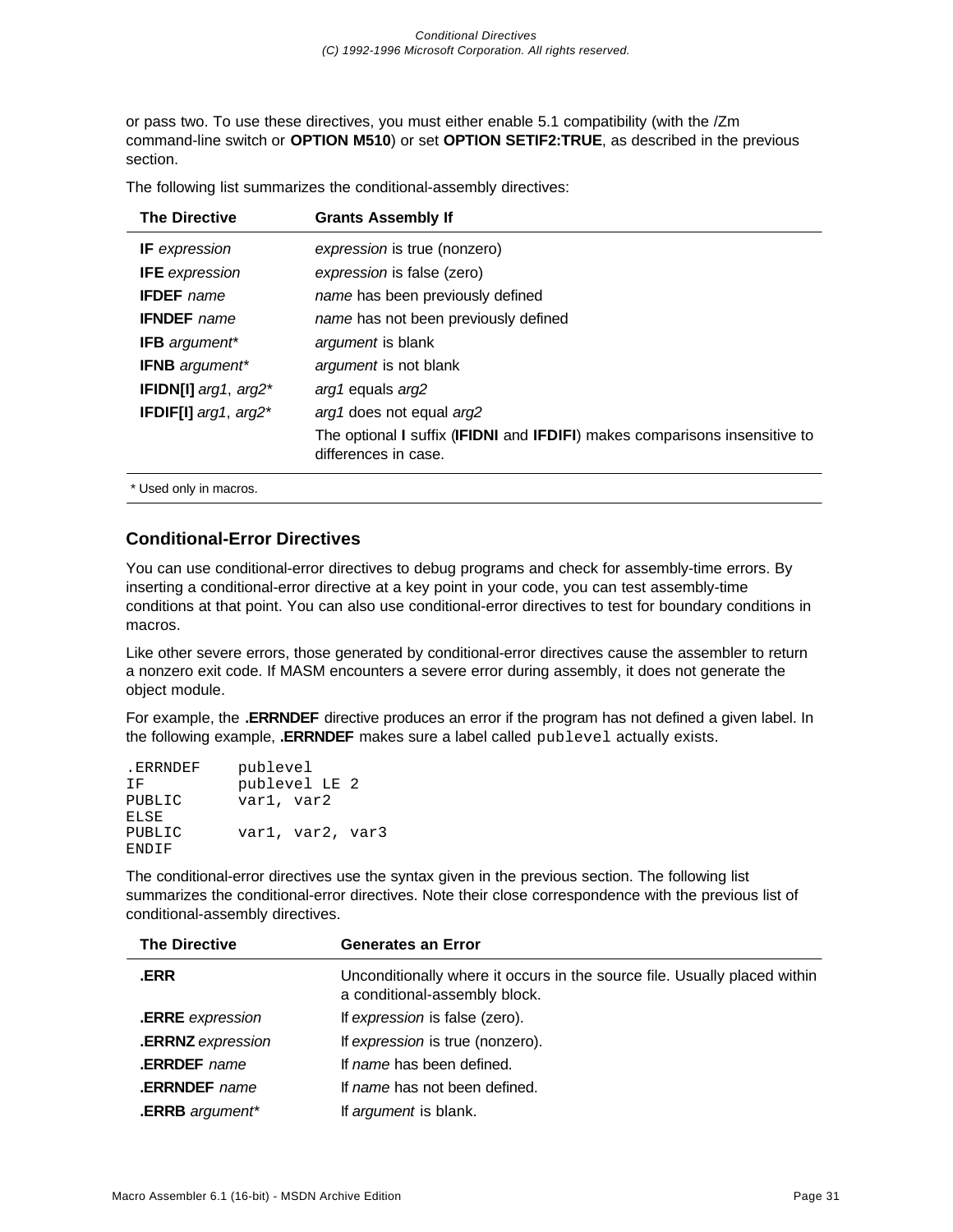| <b>ERRNB</b> argument*              | If <i>argument</i> is not blank.                                                        |
|-------------------------------------|-----------------------------------------------------------------------------------------|
| <b>.ERRIDN[I]</b> $arg1$ , $arg2^*$ | If arg1 equals arg2.                                                                    |
| <b>.ERRDIF[I]</b> arg1, $arg2*$     | If arg1 does not equal arg2.                                                            |
|                                     | The optional I suffix (.ERRIDNI and .ERRDIFI) makes comparisons<br>insensitive to case. |

\* Used only in macros

Two special conditional-error directives, **.ERR1** and **.ERR2**, generate an error only on pass one or pass two. To use these directives, you must either enable 5.1 compatibility (with the /Zm command-line switch or **OPTION M510**) or set **OPTION SETIF2:TRUE**, as described in the previous section.

## Chapter 2 Organizing Segments

Understanding segments is an essential part of programming in assembly language. In the family of 8086-based processors, the term segment has two meanings:

- A block of memory of discrete size, called a "physical segment." The number of bytes in a physical memory segment is 64K for 16-bit processors or 4 gigabytes for 32-bit processors.
- A variable-sized block of memory, called a "logical segment," occupied by a program's code or data.

As you read this chapter, the distinction between the two definitions will become clear. The adjectives "physical" and "logical" are not often used when speaking of segments. The beginning programmer is left to infer from context which definition applies. Fortunately, this is not difficult, and a distinction is often not required.

This chapter begins with a close look at physical memory segments. This lays the foundation for understanding logical segments, which form the subject of most of the following sections.

The section "Using Simplified Segment Directives" explains how to begin, end, and organize segments. It also explains how to access far data and code with simplified segment directives.

The next section, "Using Full Segment Definitions," describes how to order, combine, and divide segments, and how to use the **SEGMENT** directive to define full segments. It also explains how to create a segment group so that you can use one segment address to access all the data.

Most of the information in this chapter also applies to writing modules to be called from other programs. Exceptions are noted when they apply. For more information about multiple-module programming, see Chapter 8, "Sharing Data and Procedures Among Modules and Libraries."

## Physical Memory Segments

As explained in Chapter 1, a physical segment can begin only at memory locations evenly divisible by 16, including address 0. Intel calls such locations "paragraphs." You can easily recognize a paragraph location because its hexadecimal address always ends with 0, as in 10000h or 2EA70h. The 8086/286 processors allow segments 64K in size, the largest number 16 bits can represent. The 80386/486 processors still adhere to the 64K limit when running in real mode. In protected mode, however, they use 32-bit registers that can hold addresses up to 4 gigabytes.

Segmented architecture presents certain hurdles for the assembly-language programmer. For small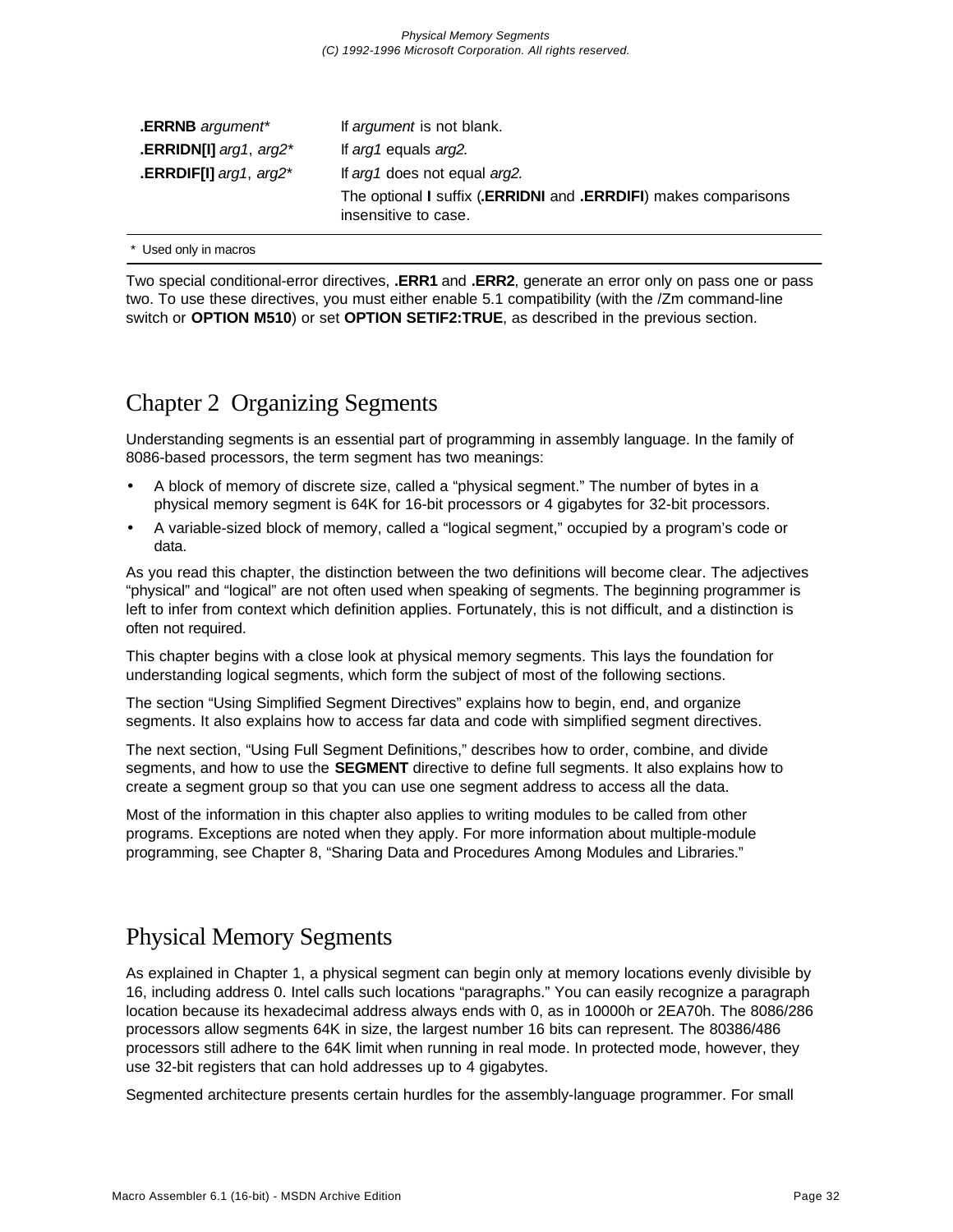programs, the limitations lose importance. Code and data each occupy less than 64K and reside in individual segments. A simple offset locates each variable or instruction within a segment.

Larger programs, however, must contend with problems of segmented memory areas. If data occupies two or more segments, the program must specify both segment and offset to access a variable. When the data forms a continuous stream across segments — such as the text in a word processor's workspace — the problems become more acute. Whenever it adds or deletes text in the first segment, the word processor must seamlessly move data back and forth over the boundaries of each following segment.

The problem of segment boundaries disappears in the so-called flat address space of 32-bit protected mode. Although segments still exist, they easily hold all the code and data of the largest programs. Even a very large program becomes in effect a small application, able to reach all code and data with a single offset address.

## Logical Segments

Logical segments contain the three components of a program: code, data, and stack. MASM organizes the three parts for you so they occupy physical segments of memory. The segment registers CS, DS, and SS contain the addresses of the physical memory segments where the logical segments reside.

You can define segments in two ways: with simplified segment directives and with full segment definitions. You can also use both kinds of segment definitions in the same program.

Simplified segment directives hide many of the details of segment definition and assume the same conventions used by Microsoft high-level languages. (See the following section, "Using Simplified Segment Directives.") The simplified segment directives generate necessary code, specify segment attributes, and arrange segment order.

Full segment definitions require more complex syntax but provide more complete control over how the assembler generates segments. (See "Using Full Segment Definitions" later in this chapter.) If you use full segment definitions, you must write code to handle all the tasks performed automatically by the simplified segment directives.

## Using Simplified Segment Directives

Structuring a MASM program using simplified segments requires use of several directives to assign standard names, alignment, and attributes to the segments in your program. These directives define the segments in such a way that linking with Microsoft high-level languages is easy.

The simplified segment directives are **.MODEL**, **.CODE**, **.CONST**, **.DATA**, **.DATA?**, **.FARDATA**, **.FARDATA?**, **.STACK**, **.STARTUP**, and **.EXIT**. The following sections discuss these directives and the arguments they take.

MASM programs consist of modules made up of segments. Every program written only in MASM has one main module, where program execution begins. This main module can contain code, data, or stack segments defined with all of the simplified segment directives. Any additional modules should contain only code and data segments. Every module that uses simplified segments must, however, begin with the **.MODEL** directive.

The following example shows the structure of a main module using simplified segment directives. It uses the default processor (8086) and the default stack distance (**NEARSTACK**). Additional modules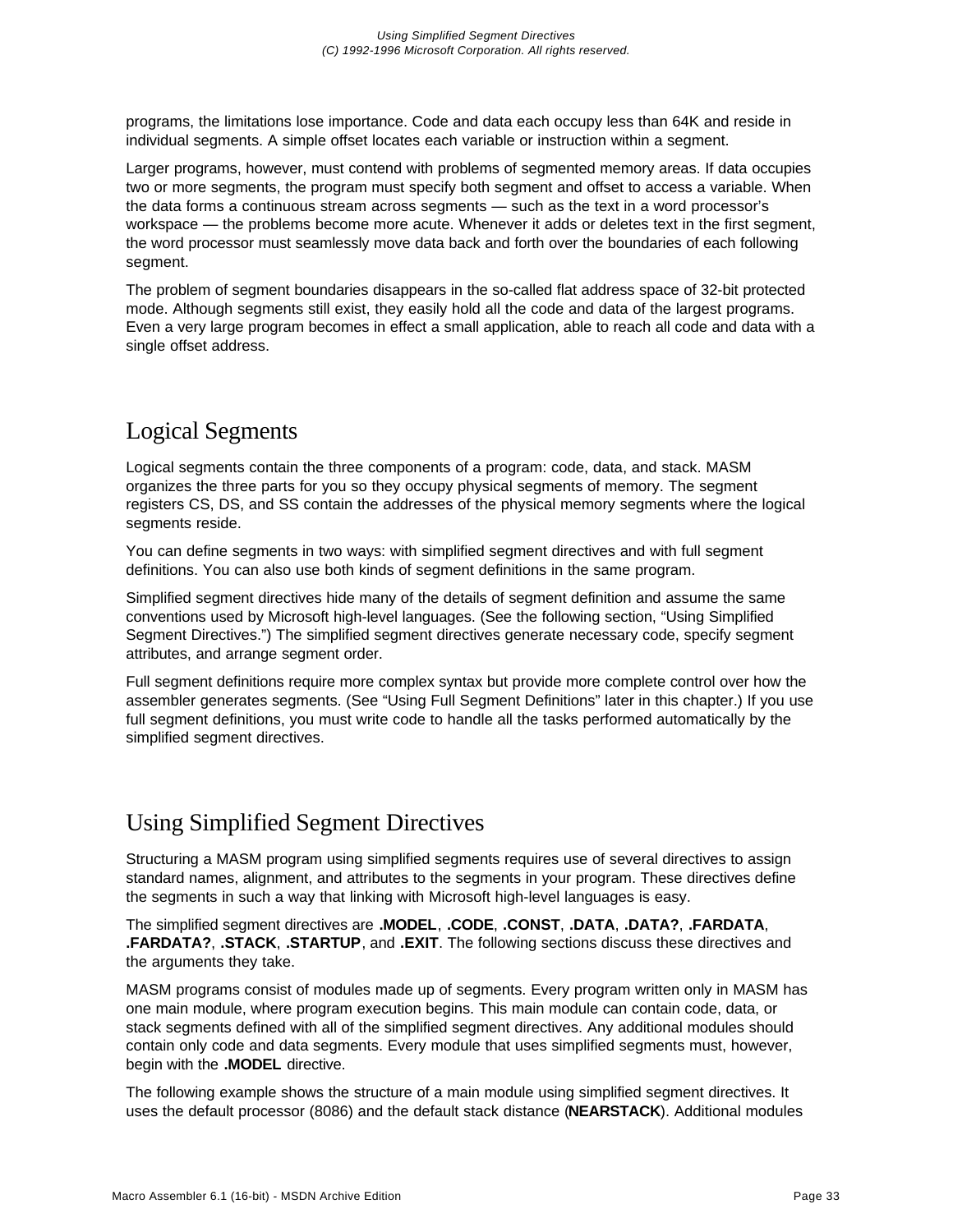linked to this main program would use only the **.MODEL**, **.CODE**, and **.DATA** directives and the **END** statement.

```
; This is the structure of a main module
; using simplified segment directives
          .MODEL small, c ; This statement is required before you
                           ; can use other simplified segment directives
          .STACK ; Use default 1-kilobyte stack
         .DATA \qquad ; Begin data segment
                           ; Place data declarations here
         .CODE                 ; Begin code segment<br>STARTUP            ; Generate start-up
                          : Generate start-up code
                           ; Place instructions here
         .EXIT \qquad \qquad ; Generate exit code
         END
```
The **.DATA** and **.CODE** statements do not require any separate statements to define the end of a segment. They close the preceding segment and then open a new segment. The **.STACK** directive opens and closes the stack segment but does not close the current segment. The **END** statement closes the last segment and marks the end of the source code. It must be at the end of every module.

## Defining Basic Attributes with .MODEL

The **.MODEL** directive defines the attributes that affect the entire module: memory model, default calling and naming conventions, operating system, and stack type. This directive enables use of simplified segments and controls the name of the code segment and the default distance for procedures.

You must place **.MODEL** in your source file before any other simplified segment directive. The syntax is:

#### **.MODEL** *memorymodel* [[, *modeloptions* ]]

The *memorymodel* field is required and must appear immediately after the **.MODEL** directive. The use of *modeloptions*, which define the other attributes, is optional. The *modeloptions* must be separated by commas. You can also use equates passed from the ML command line to define the *modeloptions*.

The following list summarizes the *memorymodel* field and the *modeloptions* fields, which specify language and stack distance:

| <b>Field</b>   | <b>Description</b>                                                                                                                                                                                            |
|----------------|---------------------------------------------------------------------------------------------------------------------------------------------------------------------------------------------------------------|
| Memory model   | TINY, SMALL, COMPACT, MEDIUM, LARGE, HUGE, or FLAT. Determines<br>size of code and data pointers. This field is required.                                                                                     |
| Language       | C, BASIC, FORTRAN, PASCAL, SYSCALL, or STDCALL. Sets calling and<br>naming conventions for procedures and public symbols.                                                                                     |
| Stack distance | NEARSTACK or FARSTACK. Specifying NEARSTACK groups the stack<br>segment into a single physical segment (DGROUP) along with data. SS is<br>assumed to equal DS. FARSTACK does not group the stack with DGROUP; |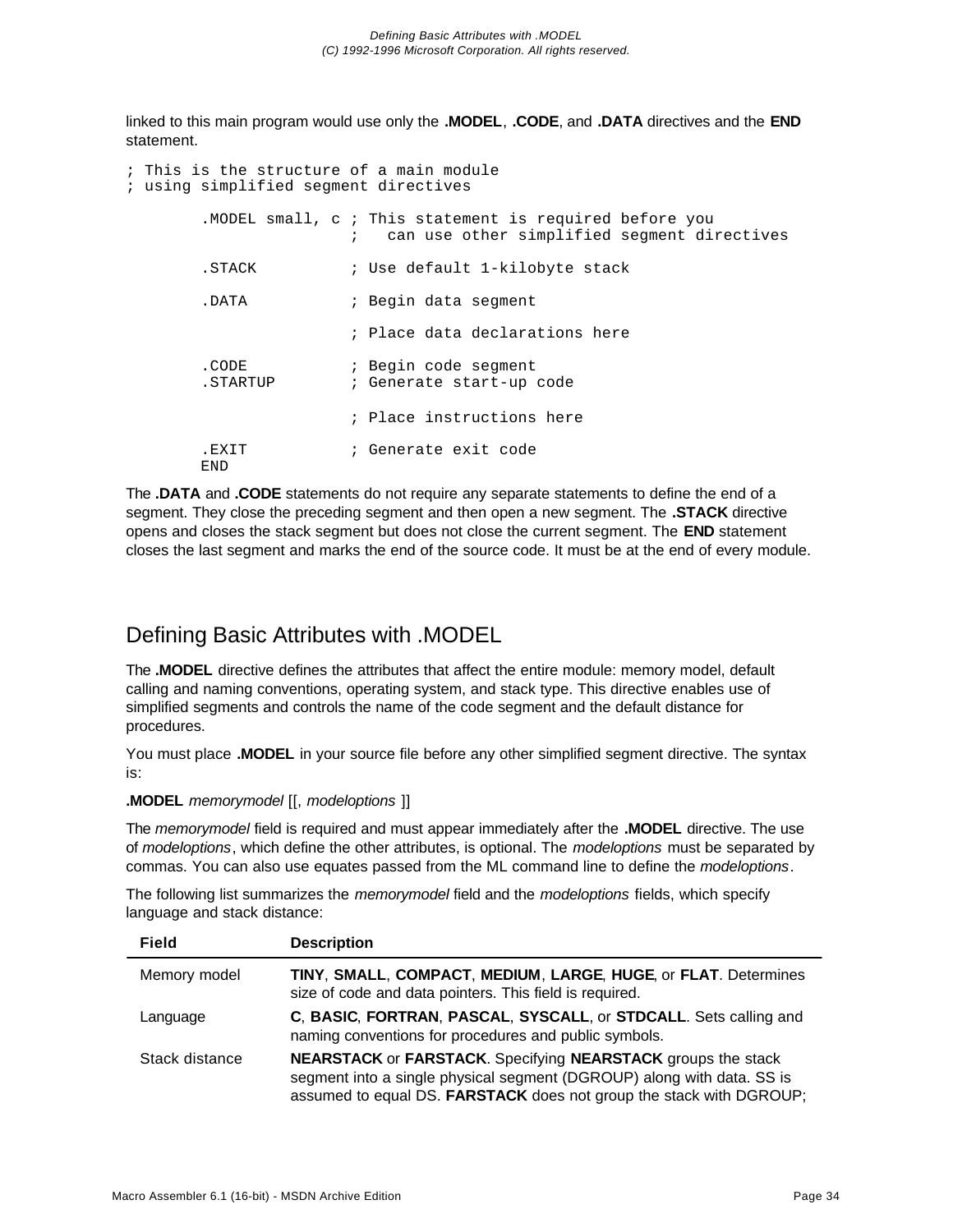#### thus SS does not equal DS.

You can use no more than one reserved word from each field. The following examples show how you can combine various fields:

| .MODEL | small              | ; Small memory model   |
|--------|--------------------|------------------------|
| .MODEL | large, c, farstack | ; Large memory model,  |
|        |                    | ; C conventions,       |
|        |                    | separate stack         |
| .MODEL | medium, pascal     | ; Medium memory model, |
|        |                    | Pascal conventions,    |
|        |                    | near stack (default)   |
|        |                    |                        |

The next four sections give more detail on each field.

#### **Defining the Memory Model**

MASM supports the standard memory models used by Microsoft high-level languages — tiny, small, medium, compact, large, huge, and flat. You specify the memory model with attributes of the same name placed after the **.MODEL** directive. With the exception of the flat model, which requires instructions specific to the 80386/486, your choice of a memory model does not limit the kind of instructions you can write. The memory model does, however, control segment defaults and determine whether data and code are near or far by default, as indicated in the following table.

| Table 2.1              | <b>Attributes of Memory Models</b> |              |                            |                                  |  |  |  |  |
|------------------------|------------------------------------|--------------|----------------------------|----------------------------------|--|--|--|--|
| <b>Memory</b><br>Model | <b>Default Code</b>                | Default Data | Operating<br><b>System</b> | Data and Code<br><b>Combined</b> |  |  |  |  |
| Tiny                   | Near                               | Near         | MS-DOS                     | Yes                              |  |  |  |  |
| Small                  | Near                               | Near         | MS-DOS, Windows            | No.                              |  |  |  |  |
| Medium                 | Far                                | Near         | MS-DOS, Windows            | No                               |  |  |  |  |
| Compact                | Near                               | Far          | MS-DOS, Windows            | No.                              |  |  |  |  |
| Large                  | Far                                | Far          | MS-DOS, Windows            | No.                              |  |  |  |  |
| Huge                   | Far                                | Far          | MS-DOS, Windows            | No.                              |  |  |  |  |
| Flat                   | Near                               | Near         | Windows NT                 | Yes                              |  |  |  |  |

# Flat Near Near Windows NT Yes

When writing assembler modules for a high-level language, you should use the same memory model as the calling language. Choose the smallest memory model available that can contain your data and code, since near references operate more efficiently than far references.

The predefined symbol **@Model** returns the memory model, encoding memory models as integers 1 through 7. For more information on predefined symbols, see "Predefined Symbols" in Chapter 1. For an example of how to use them, see Help.

The seven memory models supported by MASM 6.1 fall into three groups, described in the following paragraphs.

#### **Small, Medium, Compact, Large, and Huge Models**

The traditional memory models recognized by many languages are small, medium, compact, large, and huge. Small model supports one data segment and one code segment. All data and code are near by default. Large model supports multiple code and multiple data segments. All data and code are far by default. Medium and compact models are in-between. Medium model supports multiple code and single data segments; compact model supports multiple data segments and a single code segment.

Huge model implies individual data items larger than a single segment, but the implementation of huge data items must be coded by the programmer. Since the assembler provides no direct support for this feature, huge model is essentially the same as large model.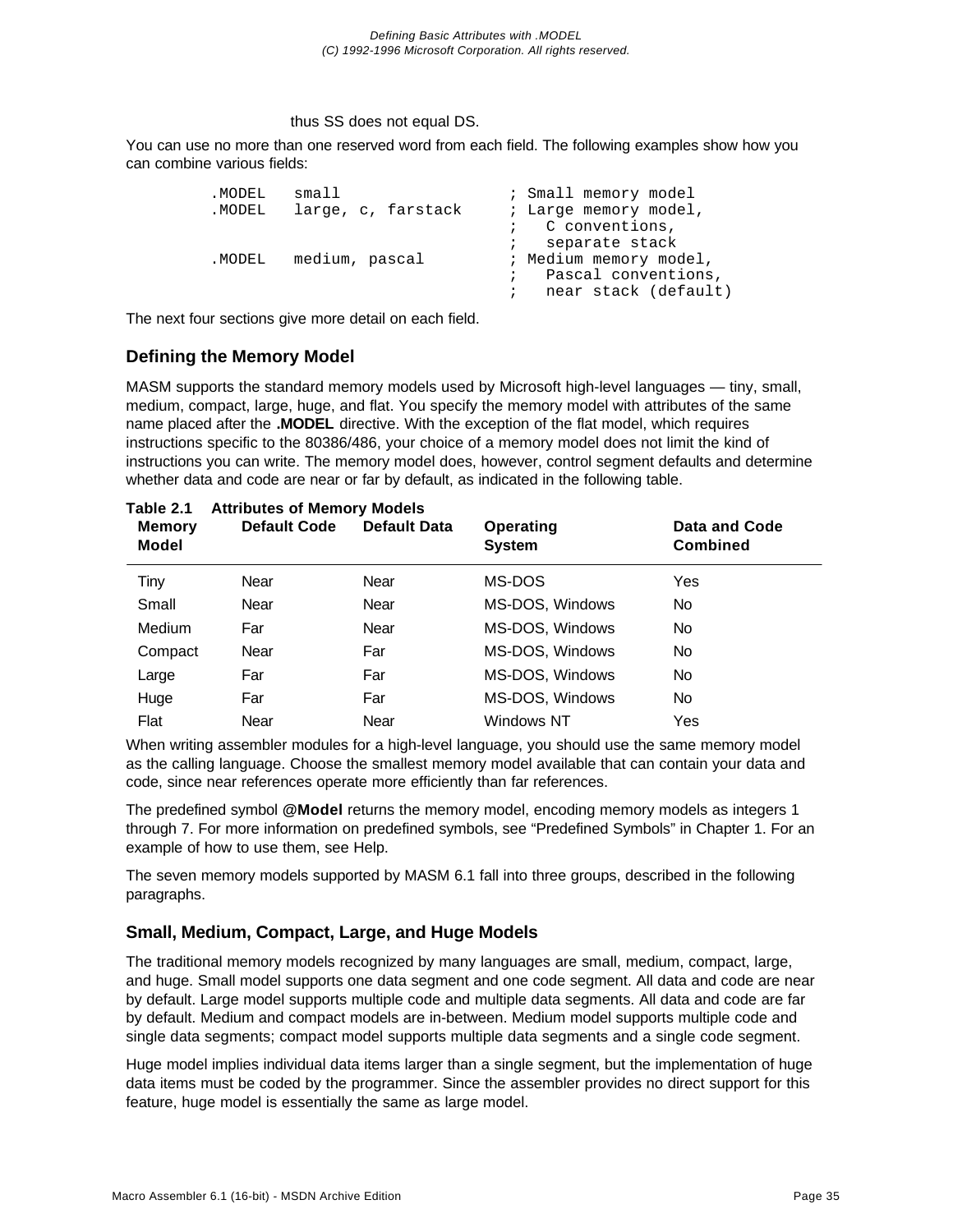In each of these models, you can override the default. For example, you can make large data items far in small model, or internal procedures near in large model.

#### **Tiny Model**

Tiny-model programs run only under MS-DOS. Tiny model places all data and code in a single segment. Therefore, the total program file size can occupy no more than 64K. The default is near for code and static data items; you cannot override this default. However, you can allocate far data dynamically at run time using MS-DOS memory allocation services.

Tiny model produces MS-DOS .COM files. Specifying .MODEL tiny automatically sends the /TINY argument to the linker. Therefore, the /AT argument is not necessary with . MODEL tiny. However, /AT does not insert a **.MODEL** directive. It only verifies that there are no base or pointer fixups, and sends /TINY to the linker.

#### **Flat Model**

The flat memory model is a nonsegmented configuration available in 32-bit operating systems. It is similar to tiny model in that all code and data go in a single 32-bit segment.

To write a flat model program, specify the **.386** or **.486** directive before **.MODEL FLAT**. All data and code (including system resources) are in a single 32-bit segment. The operating system automatically initializes segment registers at load time; you need to modify them only when mixing 16-bit and 32-bit segments in a single application. CS, DS, ES, and SS all occupy the supergroup **FLAT**. Addresses and pointers passed to system services are always 32-bit near addresses and pointers.

#### **Choosing the Language Convention**

The language option facilitates compatibility with high-level languages by determining the internal encoding for external and public symbol names, the code generated for procedure initialization and cleanup, and the order that arguments are passed to a procedure with **INVOKE**. It also facilitates compatibility with high-level – language modules. The **PASCAL**, **BASIC**, and **FORTRAN** conventions are identical. **C** and **SYSCALL** have the same calling convention but different naming conventions. Functions in the Windows API use the Pascal calling convention.

Procedure definitions **(PROC)** and high-level procedure calls (**INVOKE)** automatically generate code consistent with the calling convention of the specified language. The **PROC**, **INVOKE**, **PUBLIC**, and **EXTERN** directives all use the naming convention of the language. These directives follow the default language conventions from the **.MODEL** directive unless you specifically override the default. Use of these directives is explained in "Controlling Program Flow," Chapter 7. You can also use the **OPTION** directive to set the language type. (See "Using the OPTION Directive" in Chapter 1.) Not specifying a language type in either the **.MODEL**, **OPTION**, **EXTERN**, **PROC**, **INVOKE**, or **PROTO** statement causes the assembler to generate an error.

The predefined symbol **@Interface** provides information about the language parameters. For a description of the bit flags, see Help.

For more information on calling and naming conventions, see Chapter 12, "Mixed-Language Programming." For information about writing procedures and prototypes, see Chapter 7, "Controlling Program Flow." For information on multiple-module programming, refer to Chapter 8, "Sharing Data and Procedures Among Modules and Libraries."

#### **Setting the Stack Distance**

The **NEARSTACK** keyword places the stack segment in the group DGROUP along with the data segment. The **.STARTUP** directive then generates code to adjust SS:SP so that SS (Stack Segment register) holds the same address as DS (Data Segment register). If you do not use **.STARTUP**, you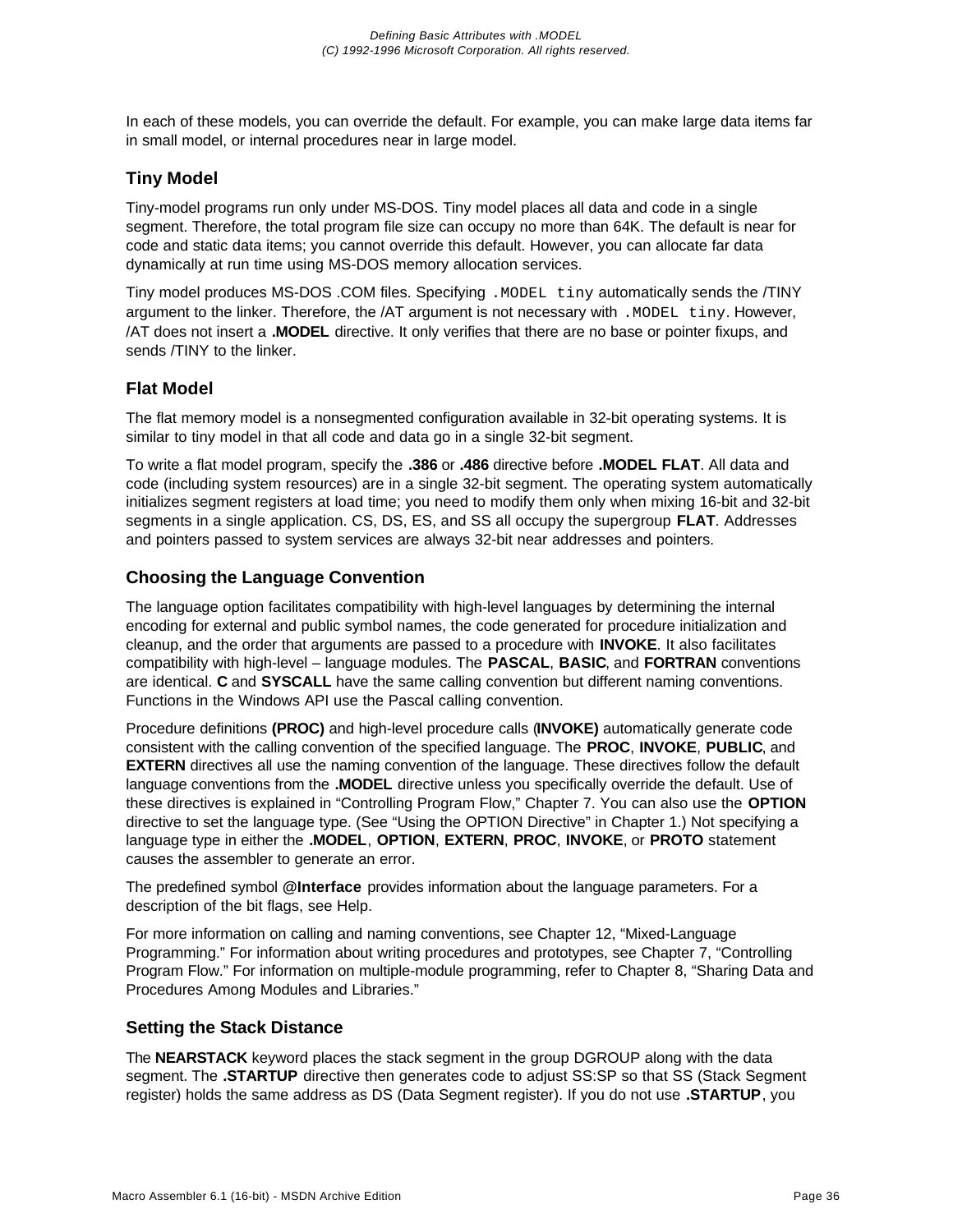must make this adjustment or your program may fail to run. (For information about startup code, see "Starting and Ending Code with .STARTUP and .EXIT," later in this chapter.) In this case, you can use DS to access stack items (including parameters and local variables) and SS to access near data. Furthermore, since stack items share the same segment address as near data, you can reliably pass near pointers to stack items.

The **FARSTACK** setting gives the stack a segment of its own. That is, SS does not equal DS. The default stack type, **NEARSTACK**, is a convenient setting for most programs. Use **FARSTACK** for special cases such as memory-resident programs

and dynamic-link libraries (discussed in Chapters 10 and 11) when you cannot assume that the caller's stack is near. You can use the predefined symbol **@Stack** to determine if the stack location is DGROUP (for near stacks) or STACK (for far stacks).

## Specifying a Processor and Coprocessor

MASM supports a set of directives for selecting processors and coprocessors. Once you select a processor, you must use only the instruction set for that processor. The default is the 8086 processor. If you always want your code to run on this processor, you do not need to add any processor directives.

To enable a different processor mode and the additional instructions available on that processor, use the directives **.186**, **.286**, **.386**, and **.486**. The instruction timings on a listing (see Appendix C, "Generating and Reading Assembly Listings") correspond to whichever processor directive you select.

The **.286P**, **.386P**, and **.486P** directives enable the instructions available only at higher privilege levels in addition to the normal instruction set for the given processor. Generally, you don't need privileged instructions unless you are writing operating-systems code or device drivers.

In addition to enabling different instruction sets, the processor directives also affect the behavior of extended language features. For example, the **INVOKE** directive pushes arguments onto the stack. If the **.286** directive is in effect, **INVOKE** takes advantage of operations possible only on 80286 and later processors.

Use the directives **.8087** (the default), **.287**, **.387**, and **.NO87** to select a math coprocessor instruction set. The **.NO87** directive turns off assembly of all coprocessor instructions. Note that **.486** also enables assembly of all coprocessor instructions because the 80486 processor has a complete set of coprocessor registers and instructions built into the chip. The processor instructions imply the corresponding coprocessor directive. The coprocessor directives are provided to override the defaults.

# Creating a Stack

The stack is the section of memory used for pushing or popping registers and storing the return address when a subroutine is called. The stack often holds temporary and local variables.

If your main module is written in a high-level language, that language handles the details of creating a stack. Use the **.STACK** directive only when you write a main module in assembly language.

The **.STACK** directive creates a stack segment. By default, the assembler allocates 1K of memory for the stack. This size is sufficient for most small programs.

To create a stack of a size other than the default size, give **.STACK** a single numeric argument indicating stack size in bytes: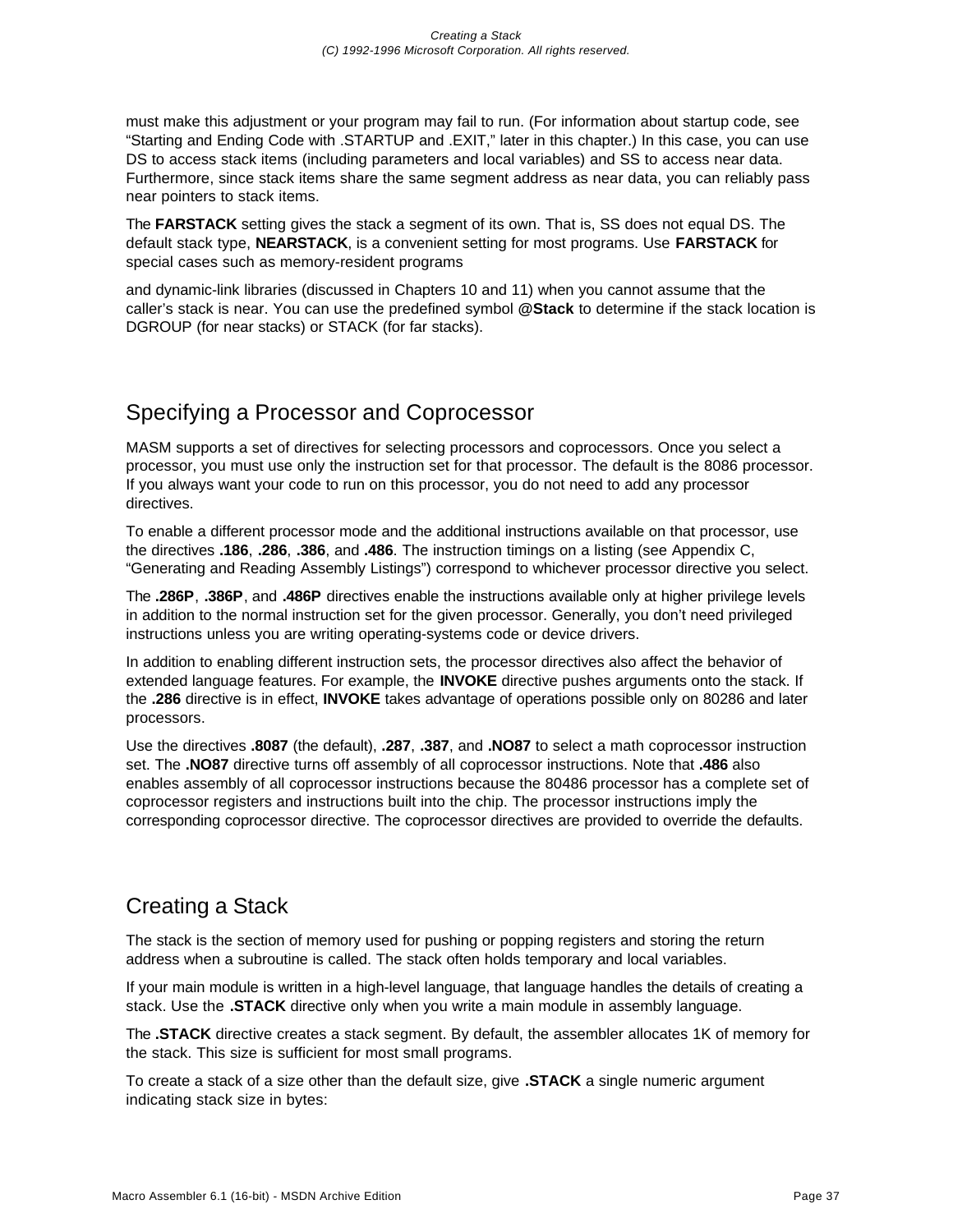.STACK 2048 ; Use 2K stack

For a description of how stack memory is used with procedure calls and local variables, see Chapter 7, "Controlling Program Flow."

## Creating Data Segments

Programs can contain both near and far data. In general, you should place important and frequently used data in the near data area, where data access is faster. This area can get crowded, however, because in 16-bit operating systems the total amount of all near data in all modules cannot exceed 64K. Therefore, you may want to place infrequently used or particularly large data items in a far data segment.

The **.DATA**, **.DATA?**, **.CONST**, **.FARDATA**, and **.FARDATA?** directives create data segments. You can access the various segments within DGROUP without reloading segment registers (see "Defining Segment Groups," later in this chapter). These five directives also prevent instructions from appearing in data segments by assuming CS to **ERROR**.

#### **Near Data Segments**

The **.DATA** directive creates a near data segment. This segment contains the frequently used data for your program. It can occupy up to 64K in MS-DOS or 512 megabytes under flat model in Windows NT. It is placed in a special group identified as DGROUP, which is also limited to 64K.

When you use **.MODEL**, the assembler automatically defines DGROUP for your near data segment. The segments in DGROUP form near data, which can normally be accessed directly through DS or SS.

You can also define the **.DATA?** and **.CONST** segments that go into DGROUP unless you are using flat model. Although all of these segments (along with the stack) are eventually grouped together and handled as data segments, **.DATA?** and **.CONST** enhance compatibility with Microsoft high-level languages. In

Microsoft languages, **.CONST** is used to define constant data such as strings and floating-point numbers that must be stored in memory. The **.DATA?** segment is used for storing uninitialized variables. You can follow this convention if you want. If you use C startup code, **.DATA?** is initialized to  $0<sub>1</sub>$ 

You can use **@data** to determine the group of the data segment and **@DataSize** to determine the size of the memory model set by the **.MODEL** directive. The predefined symbols **@WordSize** and **@CurSeg** return the size attribute and name of the current segment, respectively. See "Predefined Symbols" in Chapter 1.

### **Far Data Segments**

The compact, large, and huge memory models use far data addresses by default. With these memory models, however, you can still construct data segments using **.DATA**, **.DATA?**, and **.CONST**. The effect of these directives does not change from one memory model to the next. They always contribute segments to the default data area, DGROUP, which has a total limit of 64K.

When you use **.FARDATA** or **.FARDATA?** in the small and medium memory models, the assembler creates far data segments FAR\_DATA and FAR\_BSS, respectively. You can access variables with:

> mov ax, SEG farvar2 mov ds, ax

For more information on far data, see "Near and Far Addresses" in Chapter 3.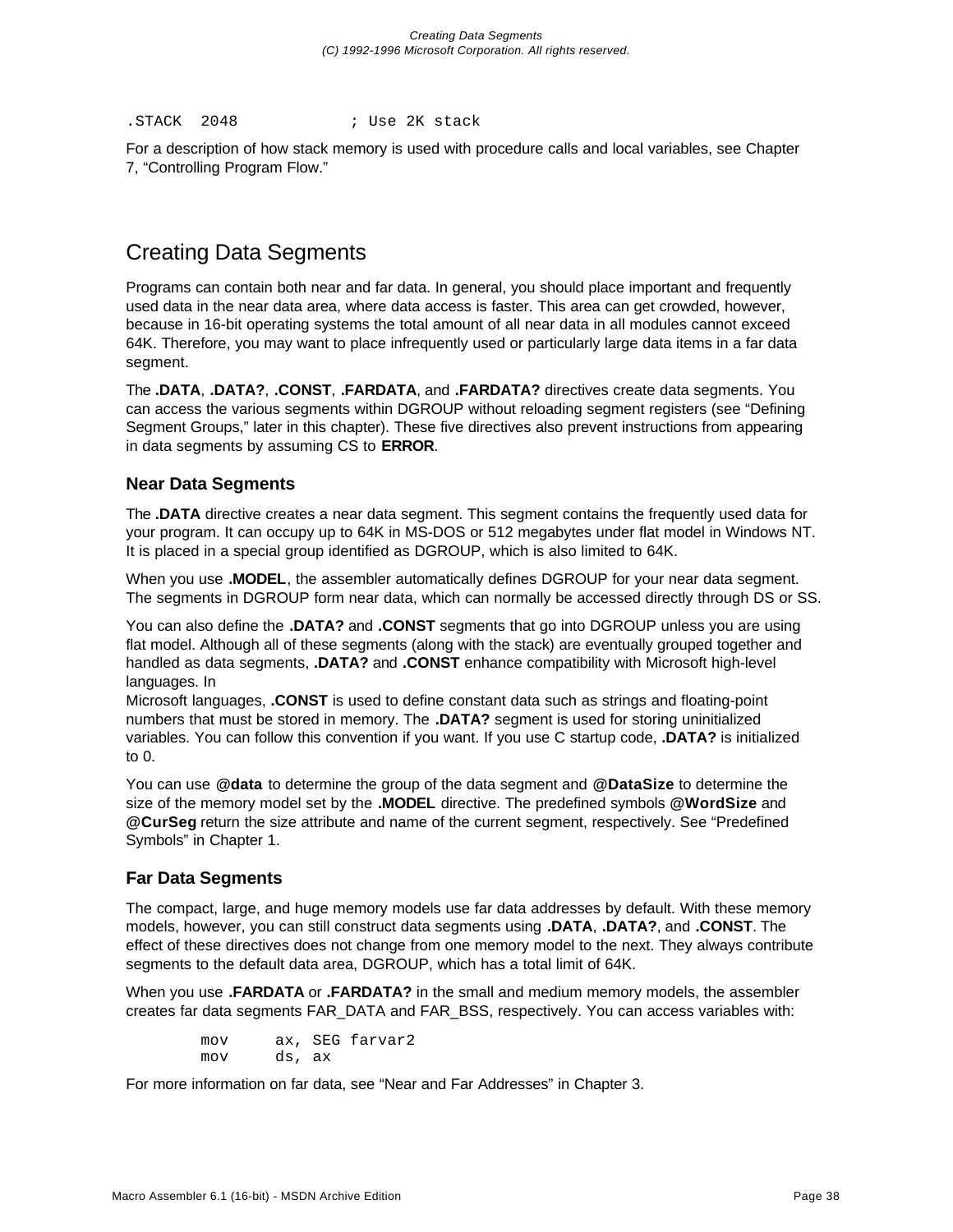# Creating Code Segments

Whether you are writing a main module or a module to be called from another module, you can have both near and far code segments. This section explains how to use near and far code segments and how to use the directives and predefined equates that relate to code segments.

### **Near Code Segments**

The small memory model is often the best choice for assembly programs that are not linked to modules in other languages, especially if you do not need more than 64K of code. This memory model defaults to near (two-byte) addresses for code and data, which makes the program run faster and use less memory.

When you use **.MODEL** and simplified segment directives, the **.CODE** directive in your program instructs the assembler to start a code segment. The next segment directive closes the previous segment; the **END** directive at the end of your program closes remaining segments. The example at the beginning of "Using Simplified Segment Directives," earlier in this chapter, shows how to do this.

You can use the predefined symbol **@CodeSize** to determine whether code pointers default to **NEAR** or **FAR**.

### **Far Code Segments**

When you need more than 64K of code, use the medium, large, or huge memory model to create far segments.

The medium, large, and huge memory models use far code addresses by default. In the larger memory models, the assembler creates a different code segment for each module. If you use multiple code segments in the small, compact, or tiny model, the linker combines the **.CODE** segments for all modules into one segment.

For far code segments, the assembler names each code segment MODNAME\_TEXT, in which MODNAME is the name of the module. With near code, the assembler names every code segment \_TEXT, causing the linker to concatenate these segments into one. You can override the default name by providing an argument after **.CODE**. (For a complete list of segment names generated by MASM, see Appendix E, "Default Segment Names.")

With far code, a single module can contain multiple code segments. The **.CODE** directive takes an optional text argument that names the segment. For instance, the following example creates two distinct code segments, FIRST\_TEXT and SECOND\_TEXT.

```
 .CODE FIRST
 .
              . ; First set of instructions here
 .
       .CODE SECOND
 .
              . ; Second set of instructions here
 .
```
Whenever the processor executes a far call or jump, it loads CS with the new segment address. No special action is necessary other than making sure that you use far calls and jumps. See "Near and Far Addresses" in Chapter 3.

**Note** The assembler always assumes that the CS register contains the address of the current code segment or group.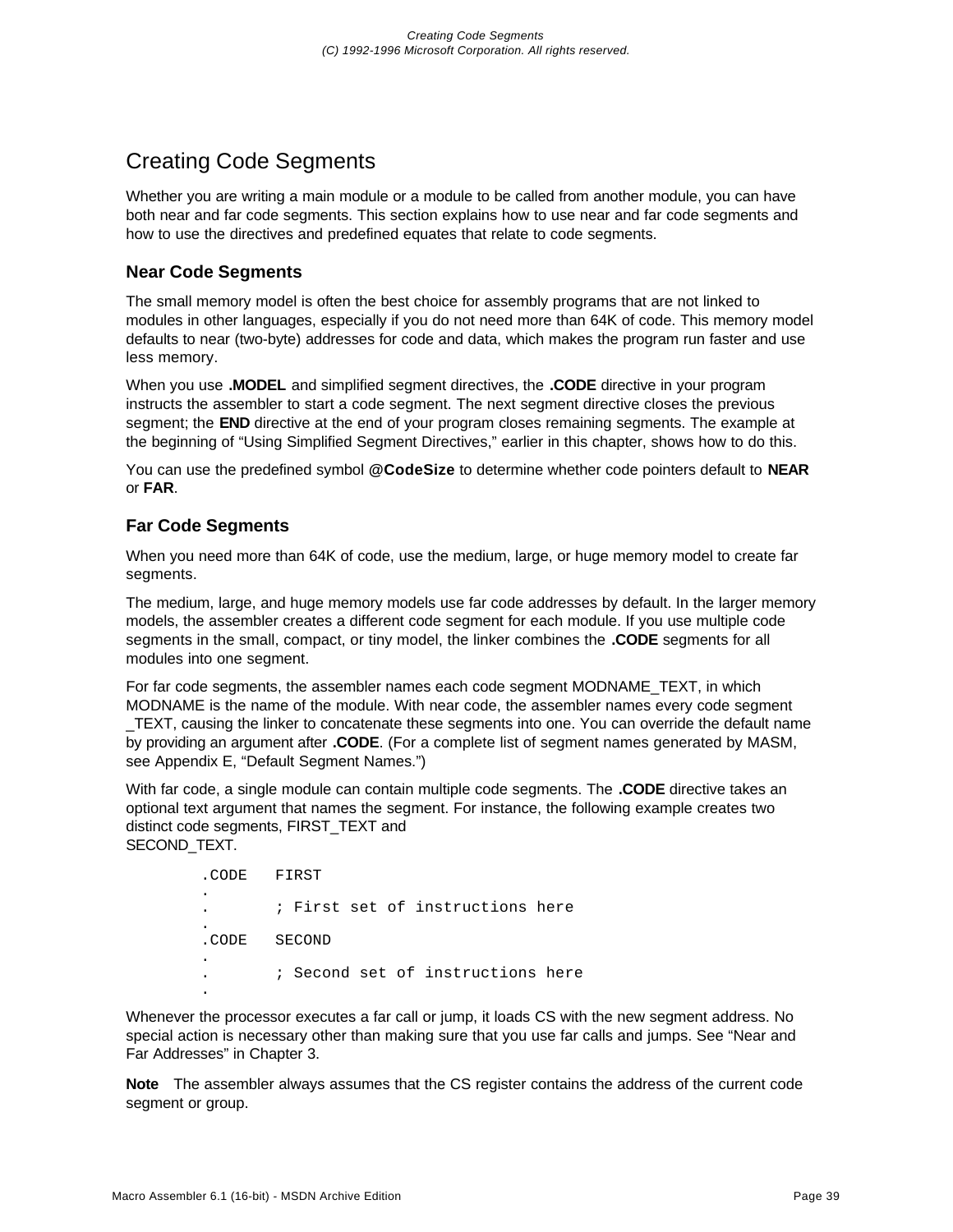### Starting and Ending Code with .STARTUP and .EXIT

The easiest way to begin and end an MS-DOS program is to use the **.STARTUP** and **.EXIT** directives in the main module. The main module contains the starting point and usually the termination point. You do not need these directives in a module called by another module.

These directives make MS-DOS programs easy to maintain. They automatically generate code appropriate to the stack distance specified with **.MODEL**. However, they do not apply to flat-model programs written for 32-bit operating systems. Thus, you should not use **.STARTUP** or **.EXIT** in programs written for Windows NT.

To start a program, place the **.STARTUP** directive where you want execution to begin. Usually, this location immediately follows the **.CODE** directive:

```
 .CODE
        .STARTUP
 .
                        . ; Place executable code here
 .
        .EXIT
        END
```
Note that **.EXIT** generates executable code, while **END** does not. The **END** directive informs the assembler that it has reached the end of the module. All modules must end with the **END** directive whether you use simplified or full segments.

If you do not use **.STARTUP**, you must give the starting address as an argument to the **END** directive. For example, the following fragment shows how to identify a program's starting instruction with the label start:

```
 .CODE
start:
 .
       . ; Place executable code here
 .
      END start
```
Only the **END** directive for the module with the starting instruction should have an argument. When **.STARTUP** is present, the assembler ignores any argument to **END**.

For the default **NEARSTACK** attribute, **.STARTUP** points DS to DGROUP and sets SS:SP relative to DGROUP, generating the following code:

| @Startup: |     |          |            |                                         |
|-----------|-----|----------|------------|-----------------------------------------|
|           | mov |          | dx, DGROUP |                                         |
|           | mov | ds, dx   |            |                                         |
|           | mov | bx, ss   |            |                                         |
|           | sub | bx, dx   |            |                                         |
|           | shl | bx, 1    |            | ; If .286 or higher, this is            |
|           | shl | bx, 1    |            | shortened to shl bx, 4<br>$\mathcal{L}$ |
|           | shl | bx, 1    |            |                                         |
|           | shl | $bx \t1$ |            |                                         |
|           | cli |          |            | ; Not necessary in .286 or higher       |
|           | mov | ss, dx   |            |                                         |
|           | add | sp, bx   |            |                                         |
|           | sti |          |            | ; Not necessary in .286 or higher       |
|           |     |          |            |                                         |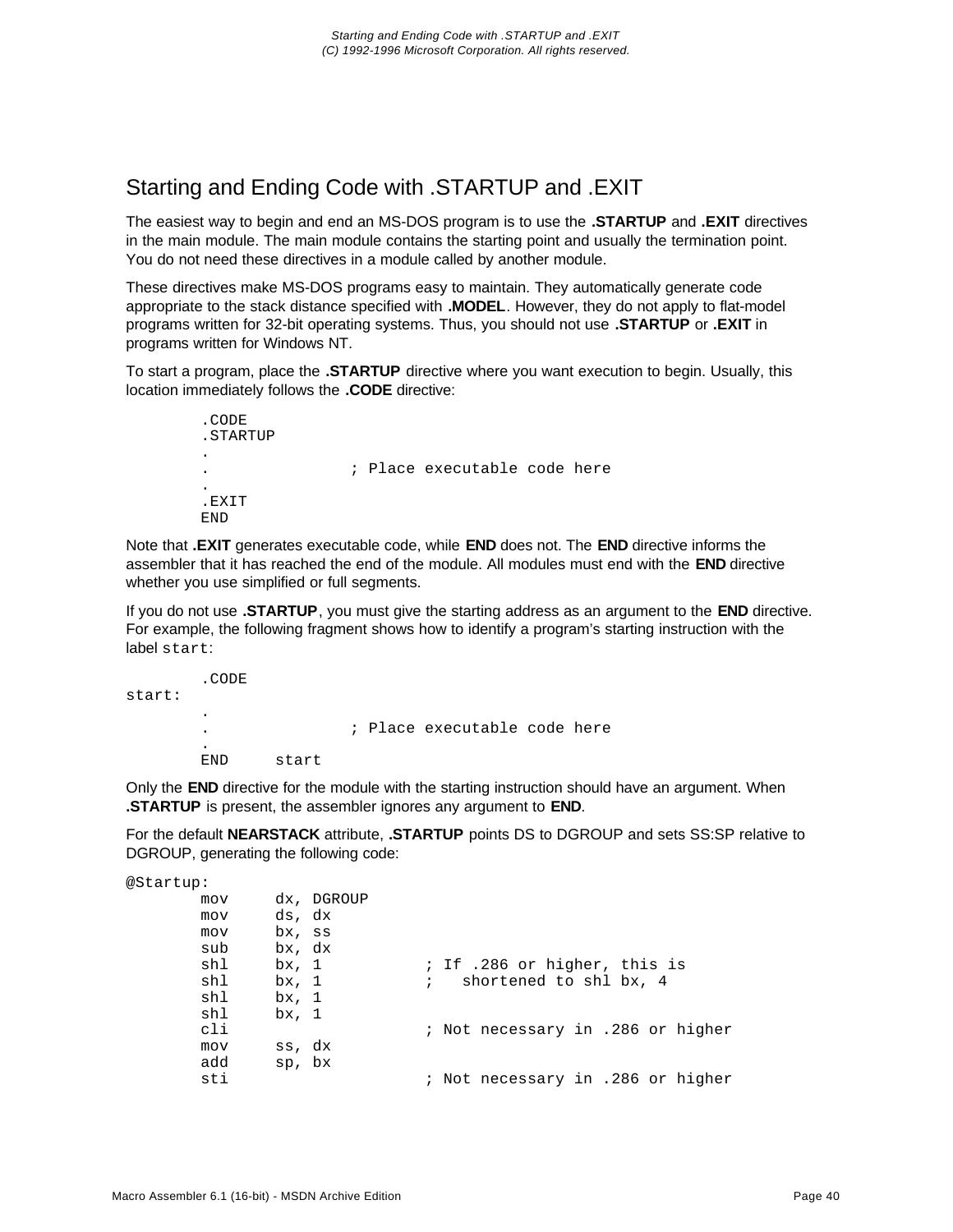```
 .
      END @Startup
```
.

An MS-DOS program with the **FARSTACK** attribute does not need to adjust SS:SP, so **.STARTUP** just initializes DS, like this:

@Startup: mov dx, DGROUP mov ds, dx . . . END @Startup

When the program terminates, you can return an exit code to the operating system. Applications that check exit codes usually assume that an exit code of 0 means no problem occurred, and that an exit code of 1 means an error terminated the program. The **.EXIT** directive accepts a 1-byte exit code as its optional argument:

.EXIT 1  $\qquad \qquad ;$  Return exit code 1

**.EXIT** generates the following code that returns control to MS-DOS, thus terminating the program. The return value, which can be a constant, memory reference, or 1-byte register, goes into AL:

> mov al, value mov ah, 04Ch<br>int 21h int

If your program does not specify a return value, **.EXIT** returns whatever value happens to be in AL.

# Using Full Segment Definitions

If you need complete control over segments, you can fully define the segments in your program. This section explains segment definitions, including how to order segments and how to define the segment types.

If you write a program under MS-DOS without **.MODEL** and **.STARTUP**, you must initialize registers yourself and use the **END** directive to indicate the starting address. The Windows operating system does not require you to initialize registers, as described in Chapter 3. For a description of typical startup code, see "Controlling the Segment Order," later in this chapter.

### Defining Segments with the SEGMENT Directive

A defined segment begins with the **SEGMENT** directive and ends with the **ENDS** directive:

*name* **SEGMENT** [[*align*]] [[**READONLY**]] [[*combine*]] [[*use*]] [['*class*']] *statements name* **ENDS**

The *name* defines the name of the segment. Within a module, all segment definitions with the same name are treated as though they reference the same segment. The linker also combines identically named segments from different modules unless the combine type is **PRIVATE**. In addition, segments can be nested.

The optional types that follow the **SEGMENT** directive give the linker and the assembler instructions on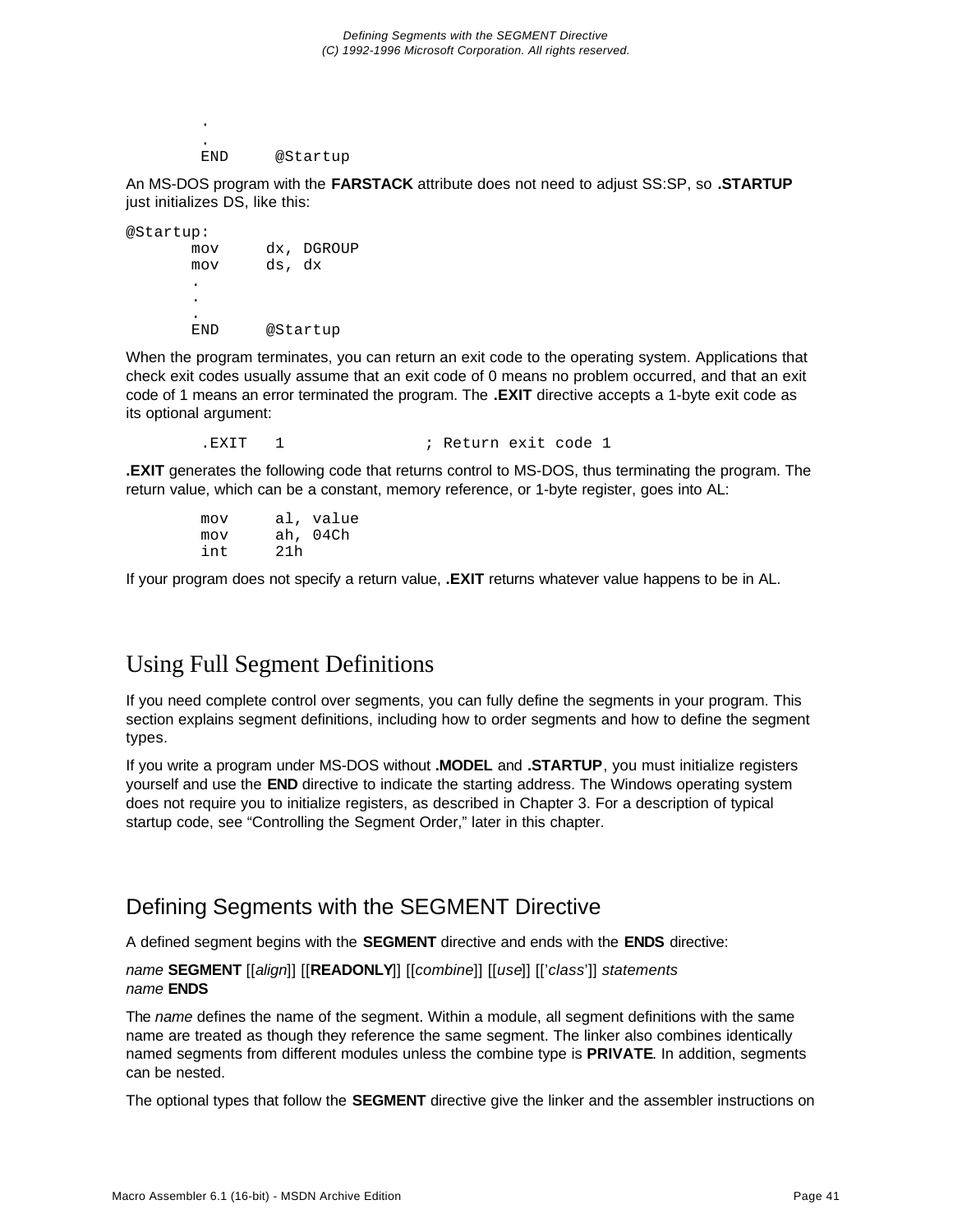how to set up and combine segments. The optional types, which are explained in detail in the following sections, include:

| Type                 | <b>Description</b>                                                                                                                 |
|----------------------|------------------------------------------------------------------------------------------------------------------------------------|
| align                | Defines the memory boundary on which a new segment begins.                                                                         |
| <b>READONLY</b>      | Tells the assembler to report an error if it detects an instruction modifying any<br>item in a <b>READONLY</b> segment.            |
| combine              | Determines how the linker combines segments from different modules when<br>building executable files.                              |
| use (80386/486 only) | Determines the size of a segment. USE16 indicates that offsets in the<br>segment are 16 bits wide. USE32 indicates 32-bit offsets. |
| class                | Provides a class name for the segment. The linker automatically groups<br>segments of the same class in memory.                    |

Types can be specified in any order. You can specify only one attribute from each of these fields; for example, you cannot have two different *align* types.

You can close a segment and reopen it later with another **SEGMENT** directive. When you reopen a segment, you need only give the segment name. You cannot change the attributes of a segment once you have defined it.

**Note** The **PAGE** *align* type and the **PUBLIC** *combine* type are distinct from the **PAGE** and **PUBLIC** directives. The assembler distinguishes them by means of context.

### **Aligning Segments**

The optional *align* type in the **SEGMENT** directive defines the range of memory addresses from which a starting address for the segment can be selected. The *align* type can be any of the following:

| <b>Align Type</b> | <b>Starting Address</b>                                             |
|-------------------|---------------------------------------------------------------------|
| <b>BYTE</b>       | Next available byte address.                                        |
| <b>WORD</b>       | Next available word address.                                        |
| <b>DWORD</b>      | Next available doubleword address.                                  |
| <b>PARA</b>       | Next available paragraph address (16 bytes per paragraph). Default. |
| <b>PAGE</b>       | Next available page address (256 bytes per page).                   |
|                   |                                                                     |

The linker uses the alignment information to determine the relative starting address for each segment. The operating system calculates the actual starting address when the program is loaded.

### **Making Segments Read-Only**

The optional **READONLY** attribute is helpful when creating read-only code segments for protected mode, or when writing code to be placed in read-only memory (ROM). It protects against illegal self-modifying code.

The **READONLY** attribute causes the assembler to check for instructions that modify the segment and to generate an error if it finds any. The assembler generates an error if you attempt to write directly to a read-only segment.

### **Combining Segments**

The optional *combine* type in the **SEGMENT** directive defines how the linker combines segments having the same name but appearing in different modules.

The *combine* type controls linker behavior, not assembler behavior. The *combine* types, which are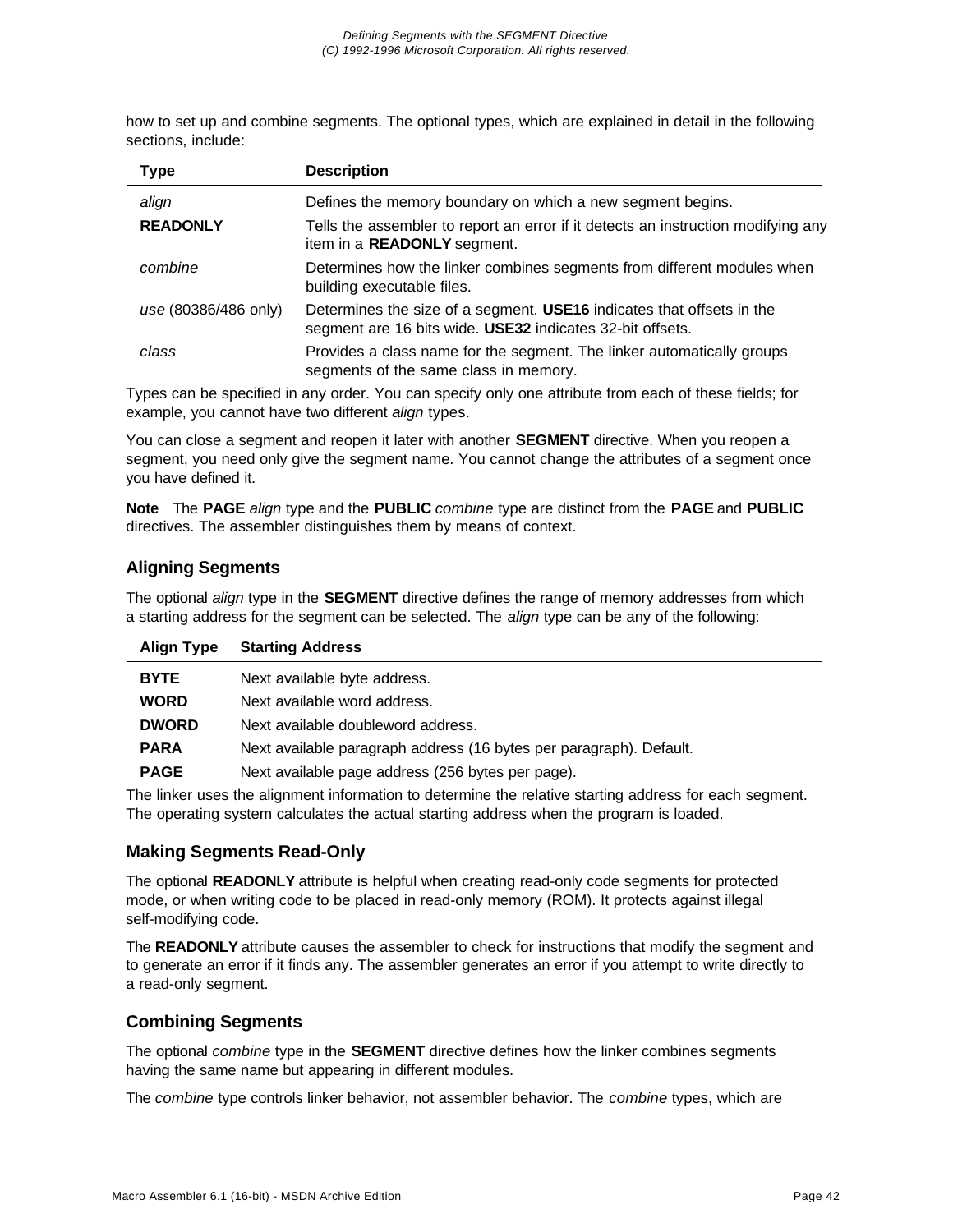described in full detail in Help, include:

| <b>Combine Type</b> | <b>Linker Action</b>                                                                                                                                                                                                                                                                                                       |
|---------------------|----------------------------------------------------------------------------------------------------------------------------------------------------------------------------------------------------------------------------------------------------------------------------------------------------------------------------|
| <b>PRIVATE</b>      | Does not combine the segment with segments from other modules, even if<br>they have the same name. Default.                                                                                                                                                                                                                |
| <b>PUBLIC</b>       | Concatenates all segments having the same name to form a single,<br>contiguous segment.                                                                                                                                                                                                                                    |
| <b>STACK</b>        | Concatenates all segments having the same name and causes the<br>operating system to set SS:00 to the bottom and SS:SP to the top of the<br>resulting segment. Data initialization is unreliable, as discussed following.                                                                                                  |
| <b>COMMON</b>       | Overlaps segments. The length of the resulting area is the length of the<br>largest of the combined segments. Data initialization is unreliable, as<br>discussed following.                                                                                                                                                |
| <b>MEMORY</b>       | Used as a synonym for the PUBLIC combine type.                                                                                                                                                                                                                                                                             |
| <b>AT</b> address   | Assumes address as the segment location. An AT segment cannot<br>contain any code or initialized data, but is useful for defining structures or<br>variables that correspond to specific far memory locations, such as a<br>screen buffer or low memory.<br>You cannot use the AT combine type in protected-mode programs. |

Do not place initialized data in **STACK** or **COMMON** segments. With these *combine* types, the linker overlays initialized data for each module at the beginning of the segment. The last module containing initialized data writes over any data from other modules.

**Note** Normally, you should provide at least one stack segment (having **STACK** *combine* type) in a program. If no stack segment is declared, LINK displays a warning message. You can ignore this message if you have a specific reason for not declaring a stack segment. For example, you would not have a separate stack segment in a MS-DOS tiny model (.COM) program, nor would you need a separate stack in a DLL that uses the caller's stack.

### **Setting Segment Word Sizes (80386/486 Only)**

The *use* type in the **SEGMENT** directive specifies the segment word size on the 80386/486 processors. Segment word size determines the default operand and address size of all items in a segment.

The size attribute can be **USE16**, **USE32**, or **FLAT**. If you specify the **.386** or **.486** directive before the **.MODEL** directive, **USE32** is the default. This attribute specifies that items in the segment are addressed with a 32-bit offset rather than a

16-bit offset. If **.MODEL** precedes the **.386** or **.486** directive, **USE16** is the default. To make **USE32** the default, put **.386** or **.486** before **.MODEL**. You can override the **USE32** default with the **USE16** attribute, or vice versa.

**Note** Programs written for MS-DOS must not specify **USE32**. Mixing 16-bit and 32-bit segments in the same program is possible but usually applies only to systems programming.

### **Setting Segment Order with Class Type**

The optional *class* type in the **SEGMENT** directive helps control segment ordering. Two segments with the same name are not combined if their class is different. The linker arranges segments so that all segments identified with a given *class* type are next to each other in the executable file. However, within a particular class, the linker arranges segments in the order encountered. The **.ALPHA**, **.SEQ**, or **.DOSSEG** directive determines this order in each .OBJ file. The most common method for specifying a *class* type is to place all code segments first in the executable file.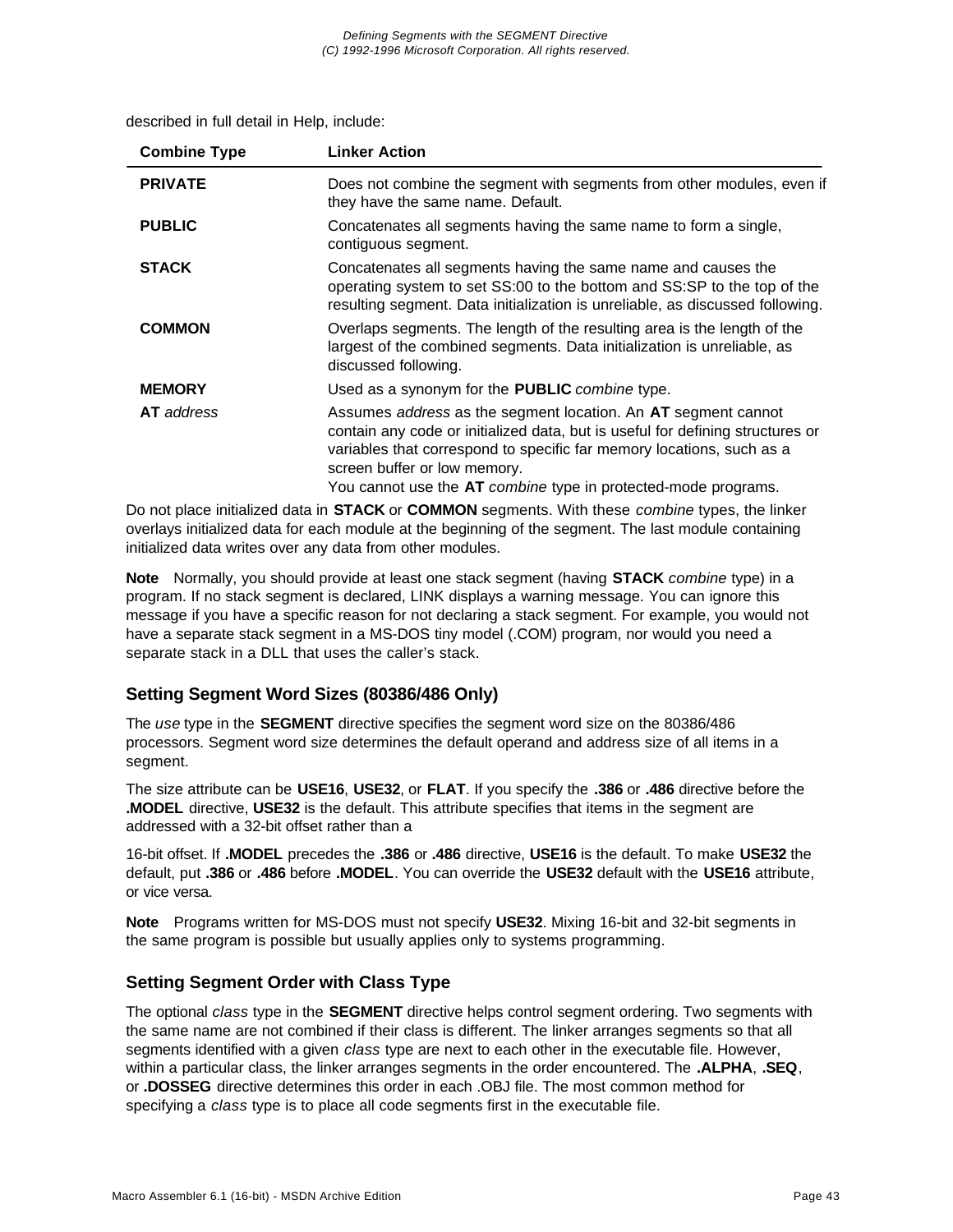### Controlling the Segment Order

The assembler normally positions segments in the object file in the order in which they appear in source code. The linker, in turn, processes object files in the order in which they appear on the command line. Within each object file, the linker outputs segments in the order they appear, subject to any group, class, and .**DOSSEG** requirements.

You can usually ignore segment ordering. However, it is important whenever you want certain segments to appear at the beginning or end of a program or when you make assumptions about which segments are next to each other in memory. For tiny model (.COM) programs, code segments must appear first in the executable file, because execution must start at the address 100h.

### **Segment Order Directives**

You can control the order in which segments appear in the executable program with three directives. The default, **.SEQ**, arranges segments in the order in which you declare them.

The **.ALPHA** directive specifies alphabetical segment ordering within a module. **.ALPHA** is provided for compatibility with early versions of the IBM assembler. If you have trouble running code from older books on assembly language, try using **.ALPHA**.

The **.DOSSEG** directive specifies the MS-DOS segment-ordering convention. It places segments in the standard order required by Microsoft languages. Do not use **.DOSSEG** in a module to be called from another module.

The **.DOSSEG** directive orders segments as follows:

- 1. Code segments
- 2. Data segments, in this order:
	- 1. a. Segments not in class BSS or STACK
	- 2. b. Class BSS segments
	- 3. c. Class STACK segments

When you declare two or more segments to be in the same class, the linker automatically makes them contiguous. This rule overrides the segment-ordering directives. (For more about segment classes, see "Setting Segment Order with Class Type" in the previous section.)

### **Linker Control**

Most of the segment-ordering techniques (class names, **.ALPHA**, and **.SEQ**) control the order in which the assembler outputs segments. Usually, you are more interested in the order in which segments appear in the executable file. The linker controls this order.

The linker processes object files in the order in which they appear on the command line. Within each module, it then outputs segments in the order given in the object file. If the first module defines segments DSEG and STACK and the second module defines CSEG, then CSEG is output last. If you want to place CSEG first, there are two ways to do so.

The simpler method is to use **.DOSSEG**. This directive is output as a special record to the object file linker, and it tells the linker to use the Microsoft segment-ordering convention. This convention overrides command-line order of object files, and it places all segments of class 'CODE' first. (See "Defining Segments with the SEGMENT Directive," previous.)

The other method is to define all the segments as early as possible (in an include file, for example, or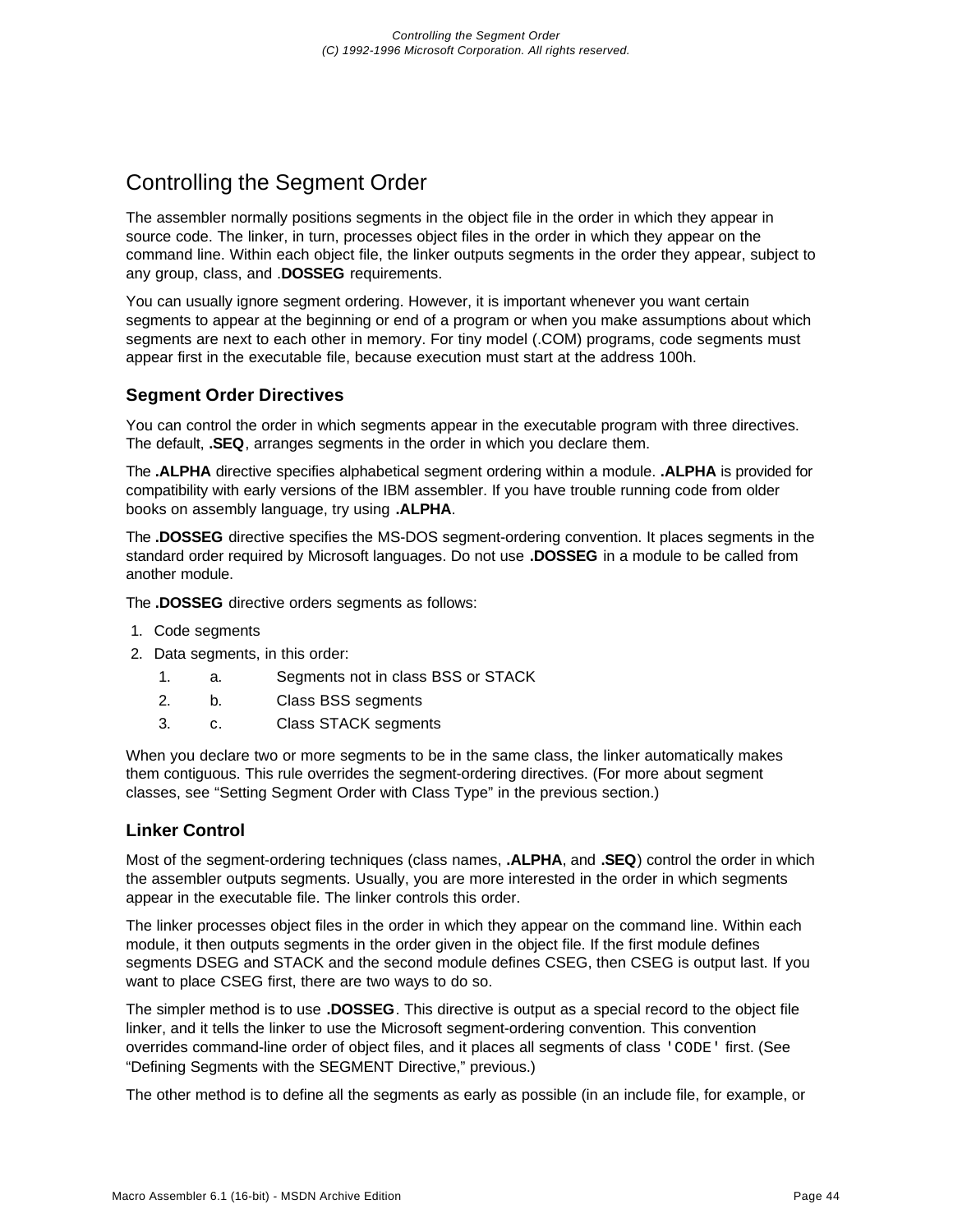in the first module). These definitions can be "dummy segments" — that is, segments with no content. The linker observes the segment ordering given, then later combines the empty segments with segments in other modules that have the same name.

For example, you might include the following at the start of the first module of your program or in an include file:

```
TEXT SEGMENT WORD PUBLIC 'CODE'
_TEXT ENDS
_DATA SEGMENT WORD PUBLIC 'DATA'
_DATA ENDS
CONST SEGMENT WORD PUBLIC 'CONST'
CONST ENDS<br>STACK SEGMI
        SEGMENT PARA STACK 'STACK'
STACK ENDS
```
Later in the program, the order in which you write \_TEXT, \_DATA, or other segments does not matter because the ultimate order is controlled by the segment order defined in the include file.

## Setting the ASSUME Directive for Segment Registers

Many of the assembler instructions assume a default segment. For example, **JMP** assumes the segment associated with the CS register, **PUSH** and **POP** assume the segment associated with the SS register, and **MOV** instructions assume the segment associated with the DS register.

When the assembler needs to reference an address, it must know what segment contains the address. It finds this by using the default segment or group addresses assigned with the **ASSUME** directive. The syntax is:

**ASSUME** segregister : seglocation [, segregister : seglocation] ] **ASSUME** dataregister : qualifiedtype [, dataregister : qualifiedtype] **ASSUME** register : **ERROR** [, register : **ERROR**] **ASSUME** [register :] **NOTHING** [, register : **NOTHING**] **ASSUME** register : **FLAT** [, register : **FLAT**]

The *seglocation* must be the name of the segment or group that is to be associated with *segregister*. Subsequent instructions that assume a default register for referencing labels or variables automatically assume that if the default segment is *segregister*, the label or variable is in the *seglocation*. MASM 6.1 automatically gives CS the address of the current code segment. Therefore, you do not need to include

ASSUME CS : MY\_CODE

at the beginning of your program if you want the current segment associated with CS.

**Note** Using the **ASSUME** directive to tell the assembler which segment to associate with a segment register is not the same as telling the processor. The **ASSUME** directive affects only assembly-time assumptions. You may need to use instructions to change run-time conditions. Initializing segment registers at run time is discussed in "Informing the Assembler About Segment Values," Chapter 3.

The **ASSUME** directive can define a segment for each of the segment registers. The *segregister* can be CS, DS, ES, or SS (and FS and GS on the 80386/486). The *seglocation* must be one of the following:

- The name of a segment defined in the source file with the **SEGMENT** directive.
- The name of a group defined in the source file with the **GROUP** directive.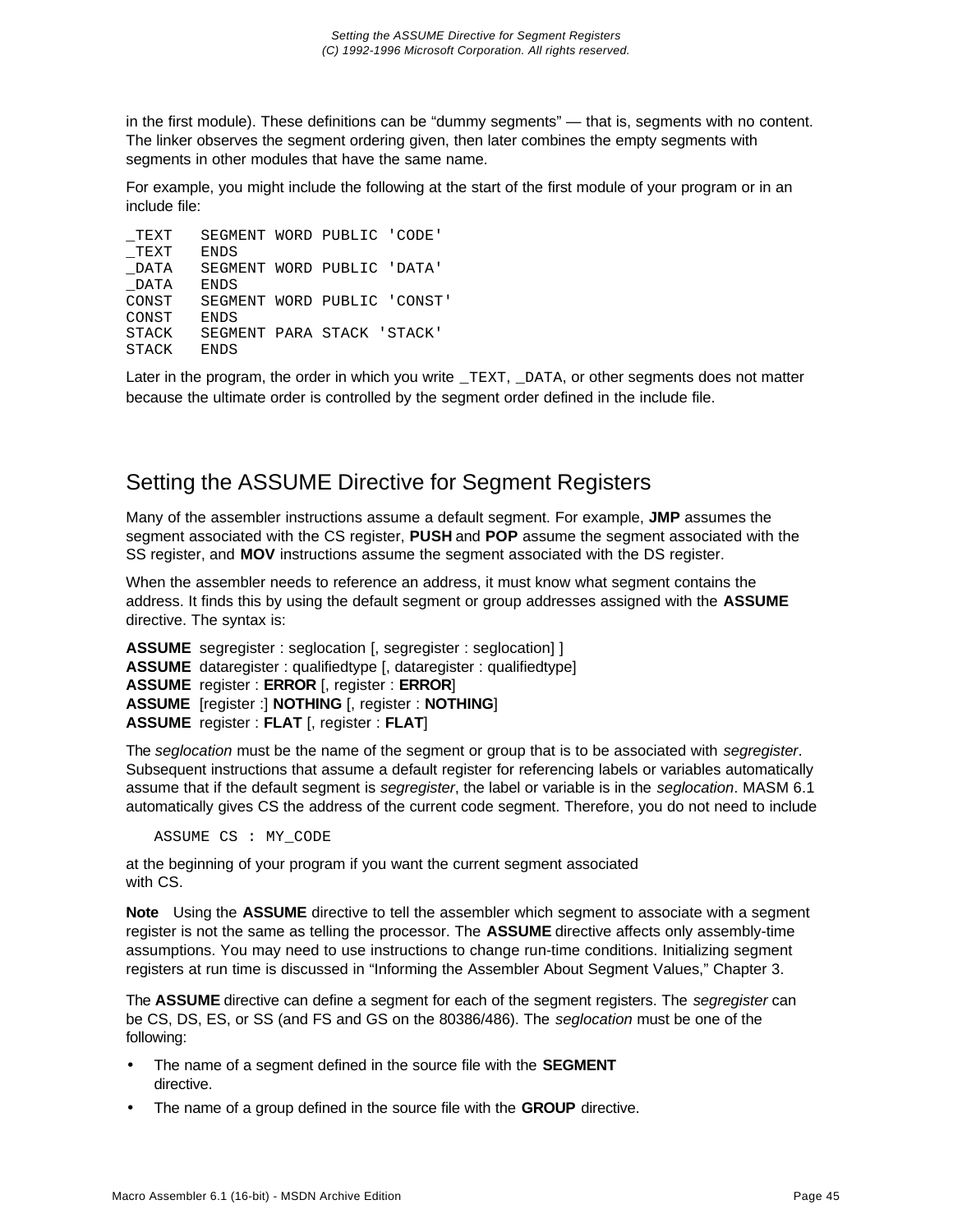- The keyword **NOTHING**, **ERROR**, or **FLAT.**
- A **SEG** expression (see "Immediate Operands" in Chapter 3).
- A string equate (text macro) that evaluates to a segment or group name (but not a string equate that evaluates to a **SEG** expression).

It is legal to combine assumes to **FLAT** with assumes to specific segments. Combinations might be necessary in operating-system code that handles both 16- and 32-bit segments.

The keyword **NOTHING** cancels the current segment assumptions. For example, the statement **ASSUME NOTHING** cancels all register assumptions made by previous **ASSUME** statements.

Usually, a single **ASSUME** statement defines all four segment registers at the start of the source file. However, you can use the **ASSUME** directive at any point to change segment assumptions.

Using the **ASSUME** directive to change segment assumptions is often equivalent to changing assumptions with the segment-override operator (**:**). See "Direct Memory Operands" in Chapter 3. The segment-override operator is more convenient for one-time overrides. The **ASSUME** directive may be more convenient if previous assumptions must be overridden for a sequence of instructions.

However, in either case, your program must explicitly load a segment register with a segment address before accessing data within the segment. **ASSUME** only tells the assembler to assume that the register is correctly initialized; it does not by itself generate any code to load the register.

You can also prevent the use of a register with:

ASSUME SegRegister : ERROR

The assembler generates an ASSUME CS:ERROR when you use simplified directives to create data segments, effectively preventing instructions or code labels from appearing in a data segment.

For more information about **ASSUME**, refer to "Defining Register Types with ASSUME" in Chapter 3.

# Defining Segment Groups

A group is a collection of segments totalling not more than 64K in 16-bit mode. A program addresses a code or data item in the group relative to the beginning of the group.

A group lets you develop separate logical segments for different kinds of data and then combine these into one segment (a group) for all the data. Using a group can save you from having to continually reload segment registers to access different segments. As a result, the program uses fewer instructions and runs faster.

The most common example of a group is the specially named group for near data, DGROUP. In the Microsoft segment model, several segments ( $\overline{DATA}$ ,  $\overline{BSS}$ , CONST, and STACK) are combined into a single group called DGROUP. Microsoft high-level languages place all near data segments in this group. (By default, the stack is placed here, too.) The **.MODEL** directive automatically defines DGROUP. The DS register normally points to the beginning of the group, giving you relatively fast access to all data in DGROUP.

The syntax of the group directive is:

*name* **GROUP** *segment* [[, *segment*]]...

The *name* labels the group. It can refer to a group that was previously defined. This feature lets you add segments to a group one at a time. For example, if MYGROUP was previously defined to include ASEG and BSEG, then the statement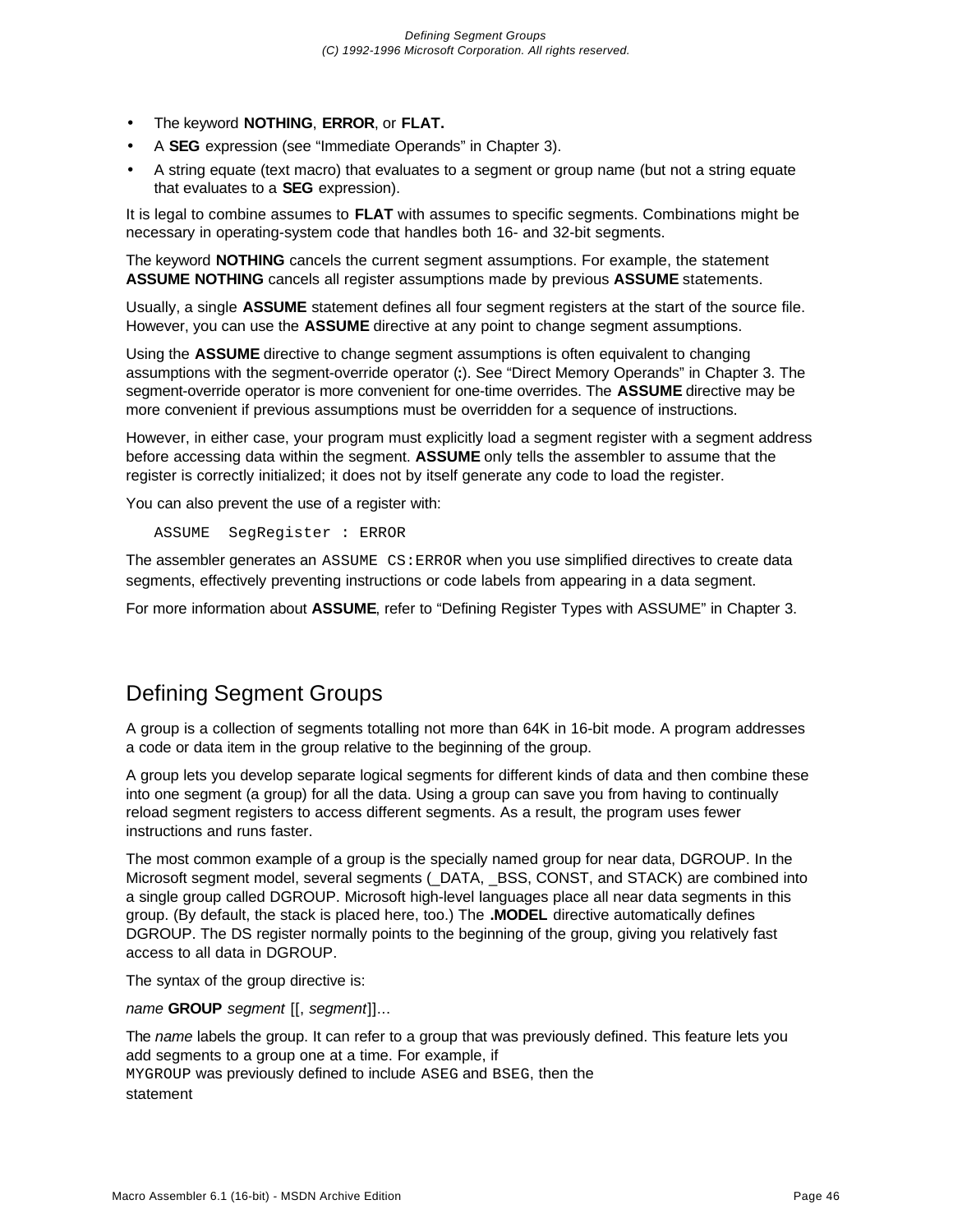#### MYGROUP GROUP CSEG

is perfectly legal. It simply adds CSEG to the group MYGROUP; ASEG and BSEG are not removed.

Each *segment* can be any valid segment name (including a segment defined later in source code), with one restriction: a segment cannot belong to more than one group.

The **GROUP** directive does not affect the order in which segments of a group are loaded. You can place any number of 16-bit segments in a group as long as the total size does not exceed 65,536 bytes. If the processor is in 32-bit mode, the maximum size is 4 gigabytes. You need to make sure that non-grouped segments do not get placed between grouped segments in such a way that the size of the group exceeds 64K or 4 gigabytes. Neither can you place a 16-bit and a 32-bit segment in the same group.

# Chapter 3 Using Addresses and Pointers

MASM applications running in real mode require segmented addresses to access code and data. The address of the code or data in a segment is relative to a segment address in a segment register. You can also use pointers to access data in assembly language programs. (A pointer is a variable that contains an address as its value.)

The first section of this chapter describes how to initialize default segment registers to access near and far addresses. The next section describes how to access code and data. It also describes related operators, syntax, and displacements. The discussion of memory operands lays the foundation for the third section, which describes the stack.

The fourth section of this chapter explains how to use the **TYPEDEF** directive to declare pointers and the **ASSUME** directive to give the assembler information about registers containing pointers. This section also shows you how to do typical pointer operations and how to write code that works for pointer variables in any memory model.

### Programming Segmented Addresses

Before you use segmented addresses in your programs, you need to initialize the segment registers. The initialization process depends on the registers used and on your choice of simplified segment directives or full segment definitions. The simplified segment directives (introduced in Chapter 2) handle most of the initialization process for you. This section explains how to inform the assembler and the processor of segment addresses, and how to access the near and far code and data in those segments.

### Initializing Default Segment Registers

The segmented architecture of the 8086-family of processors does not require that you specify two addresses every time you access memory. As explained in Chapter 2, "Organizing Segments," the 8086 family of processors uses a system of default segment registers to simplify access to the most commonly used data and code.

The segment registers DS, SS, and CS are normally initialized to default segments at the beginning of a program. If you write the main module in a high-level language, the compiler initializes the segment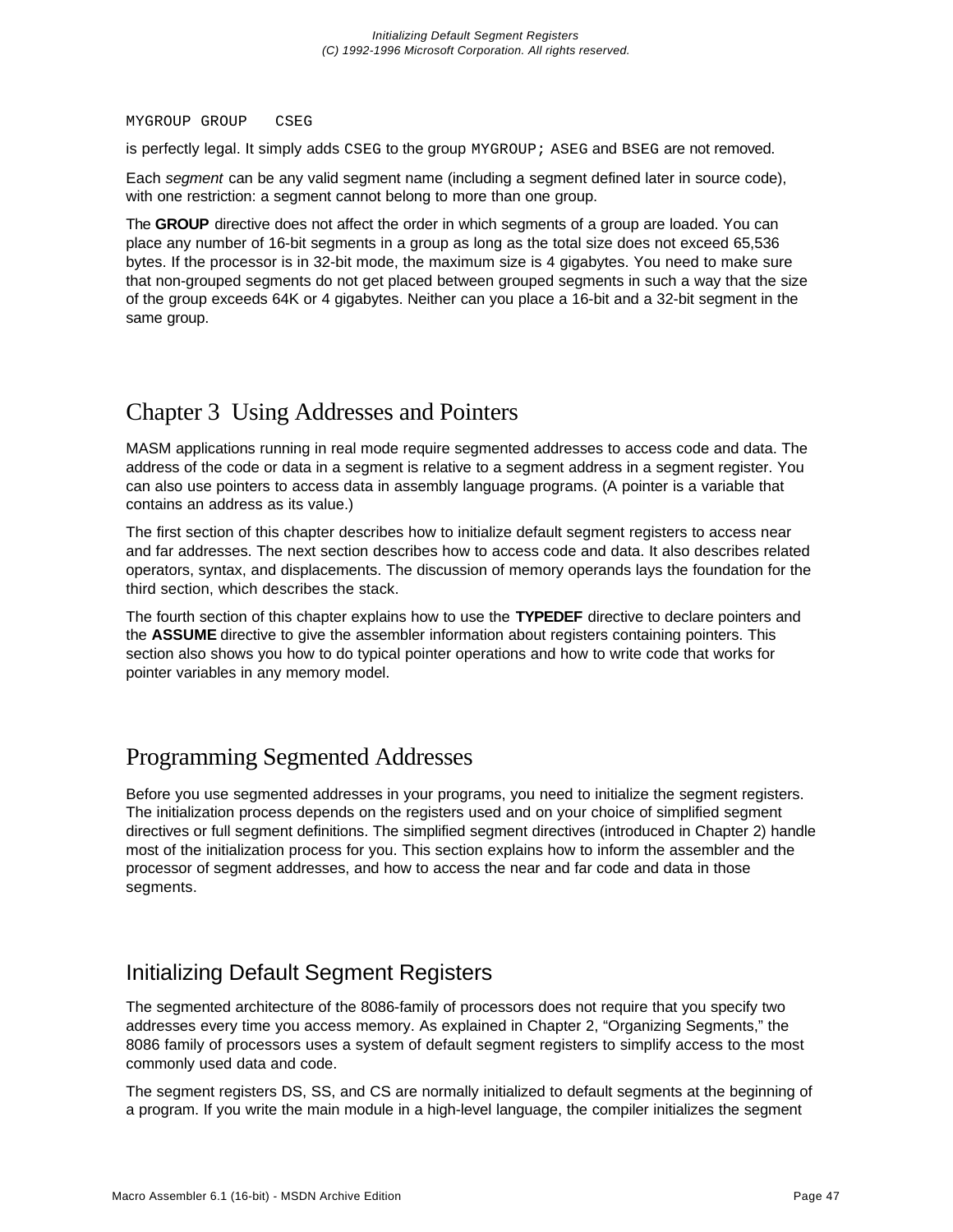registers. If you write the main module in assembly language, you must initialize the segment registers yourself. Follow these steps to initialize segments:

- 1. Tell the assembler which segment is associated with a register. The assembler must know the default segments at assembly time.
- 2. Tell the processor which segment is associated with a register by writing the necessary code to load the correct segment value into the segment register on the processor.

These steps are discussed separately in the following sections.

### **Informing the Assembler About Segment Values**

The first step in initializing segments is to tell the assembler which segment to associate with a register. You do this with the **ASSUME** directive. If you use simplified segment directives, the assembler automatically generates the appropriate **ASSUME** statements. If you use full segment definitions, you must code the **ASSUME** statements for registers other than CS yourself. (**ASSUME** can also be used on general-purpose registers, as explained in "Defining Register Types with ASSUME" later in this chapter.)

The **.STARTUP** directive generates startup code that sets DS equal to SS (unless you specify **FARSTACK**), allowing default data to be accessed through either SS or DS. This can improve efficiency in the code generated by compilers. The "DS equals SS" convention may not work with certain applications, such as memory-resident programs in MS-DOS and Windows dynamic-link libraries (see Chapter 10). The code generated for **.STARTUP** is shown in "Starting and Ending Code with .STARTUP and .EXIT" in Chapter 2. You can use similar code to set DS equal to SS in programs using full segment definitions.

Here is an example of **ASSUME** using full segment definitions:

ASSUME cs:\_TEXT, ds:DGROUP, ss:DGROUP

This example is equivalent to the **ASSUME** statement generated with simplified segment directives in small model with **NEARSTACK**. Note that DS and SS are part of the same segment group. It is also possible to have different segments for data and code, and to use **ASSUME** to set ES, as shown here:

ASSUME cs:MYCODE, ds:MYDATA, ss:MYSTACK, es:OTHER

Correct use of the **ASSUME** statement can help find addressing errors. With **.CODE**, the assembler assumes CS is the current segment. When you use the simplified segment directives .**DATA**, .**DATA?**, .**CONST**, .**FARDATA**, or **.FARDATA?**, the assembler automatically assumes CS is the **ERROR** segment. This prevents instructions from appearing in these segments. If you use full segment definitions, you can accomplish the same by placing ASSUME CS:ERROR in a data segment.

With simple or full segments, you can cancel the control of an **ASSUME** statement by assuming **NOTHING**. You can cancel the previous assumption for ES with the following statement:

ASSUME es:NOTHING

Prior to the **.MODEL** statement (or in its absence), the assembler sets the **ASSUME** statement for DS, ES, and SS to the current segment.

#### **Informing the Processor About Segment Values**

The second and final step in initializing segments is to inform the processor of segment values at run time. How segment values are initialized at run time differs for each segment register and depends on the operating system and on your use of simplified segment directives or full segment definitions.

#### **Specifying a Starting Address**

A program's starting address determines where execution begins. After the operating system loads a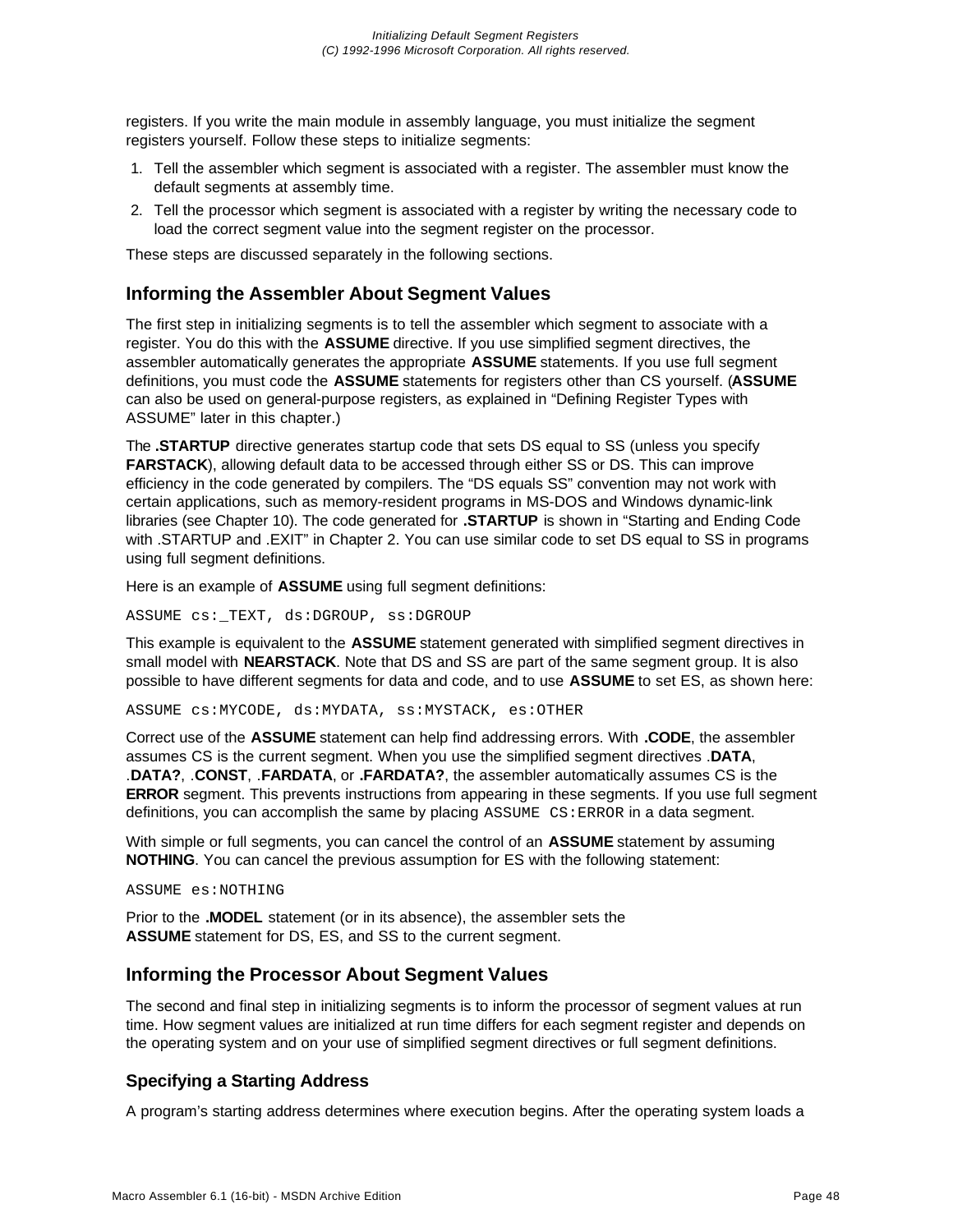program, it simply jumps to the starting address, giving processor control to the program. The true starting address is known only to the loader; the linker determines only the offset of the address within an undetermined code segment. That's why a normal application is often referred to as "relocatable code," because it runs regardless of where the loader places it in memory.

The offset of the starting address depends on the program type. Programs with an .EXE extension contain a header from which the loader reads the offset and combines it with a segment to form the starting address. Programs with a .COM extension (tiny model) have no such header, so by convention the loader jumps to the first byte of the program.

In either case, the **.STARTUP** directive identifies where execution begins, provided you use simplified segment directives. For an .EXE program, place **.STARTUP** immediately before the instruction where you want execution to start. In a .COM program, place **.STARTUP** before the first assembly instruction in your source code.

If you use full segment directives or prefer not to use **.STARTUP**, you must identify the starting instruction in two steps:

- 1. Label the starting instruction.
- 2. Provide the same label in the **END** directive.

These steps tell the linker where execution begins in the program. The following example illustrates the two steps for a tiny model program:

| TEXT   |                           | SEGMENT WORD PUBLIC 'CODE'                        |  |
|--------|---------------------------|---------------------------------------------------|--|
|        | ORG                       | 100h - ; Use this declaration for .COM files only |  |
| start: |                           | ; First instruction here                          |  |
|        |                           |                                                   |  |
| TEXT   | <b>ENDS</b><br><b>END</b> | start ; Name of starting label                    |  |

Notice the **ORG** statement in this example. This statement is mandatory in a tiny model program without the **.STARTUP** directive. It places the first instruction at offset 100h in the code segment to create space for a 256-byte (100h) data area called the Program Segment Prefix (PSP). The operating system takes care of initializing the PSP, so you need only make sure the area exists. (For a description of what data resides in the PSP, refer to the "Tables" chapter in the *Reference*.)

#### **Initializing DS**

The DS register is automatically initialized to the correct value (DGROUP) if you use **.STARTUP** or if you are writing a program for Windows. If you do not use **.STARTUP** with MS-DOS, you must initialize DS using the following instructions:

> mov ax, DGROUP mov ds, ax

The initialization requires two instructions because the segment name is a constant and the assembler does not allow a constant to be loaded directly to a segment register. The previous example loads DGROUP, but you can load any valid segment or group.

#### **Initializing SS and SP**

The SS and SP registers are initialized automatically if you use the **.STACK** directive with simplified segments or if you define a segment that has the **STACK** combine type with full segment definitions. Using the **STACK** directive initializes SS to the stack segment. If you want SS to be equal to DS, use **.STARTUP** or its equivalent. (See "Combining Segments," page 45.) For an .EXE file, the stack address is encoded into the executable header and resolved at load time. For a .COM file, the loader sets SS equal to CS and initializes SP to 0FFFEh.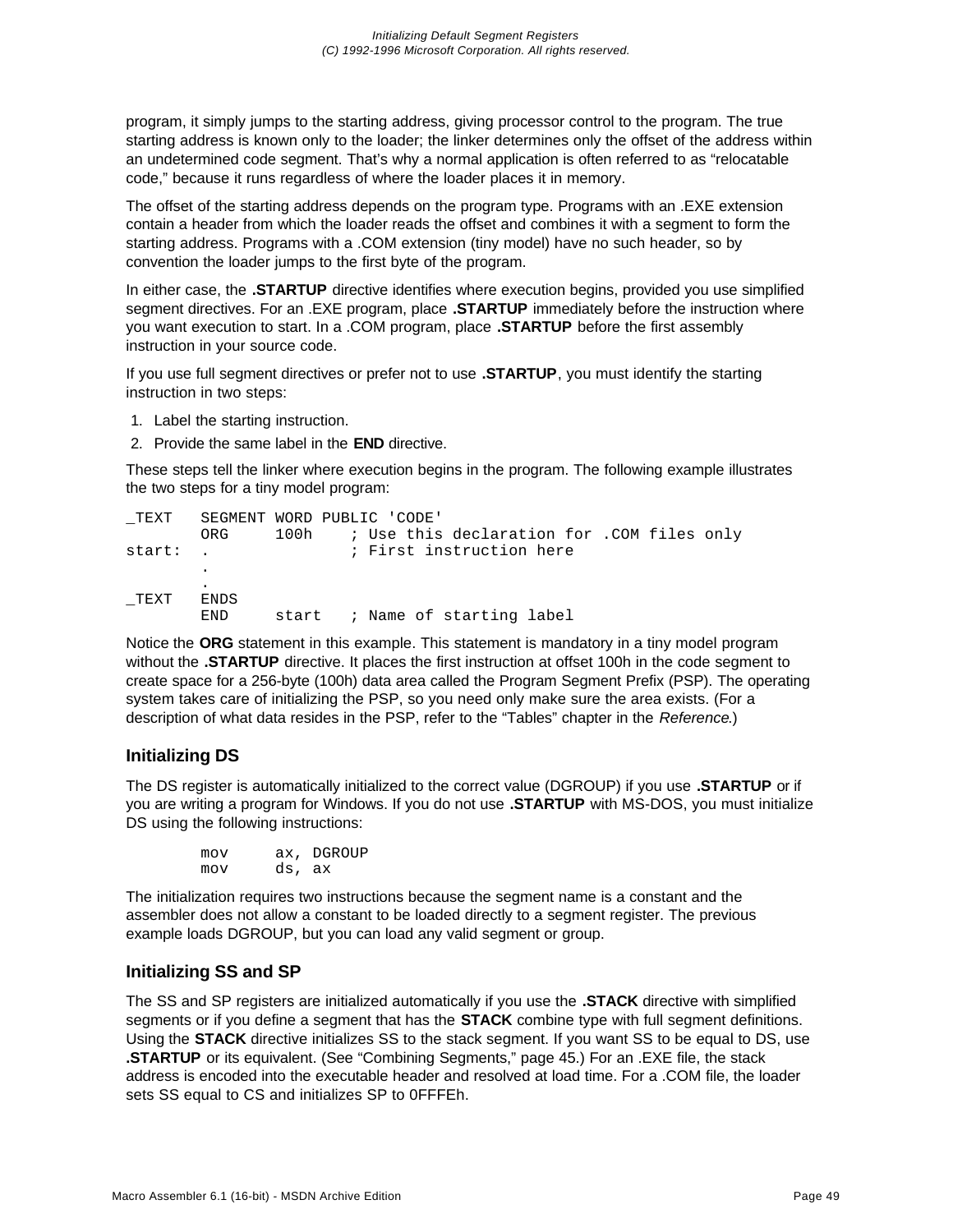If your program does not access far data, you do not need to initialize the ES register. If you choose to initialize, use the same technique as for the DS register. You can initialize SS to a far stack in the same way.

### Near and Far Addresses

Addresses that have an implied segment name or segment registers associated with them are called "near addresses." Addresses that have an explicit segment associated with them are called "far addresses." The assembler handles near and far code automatically, as described in the following sections. You must specify how to handle far data.

The Microsoft segment model puts all near data and the stack in a group called DGROUP. Near code is put in a segment called \_TEXT. Each module's far code or far data is placed in a separate segment. This convention is described in "Controlling the Segment Order" in Chapter 2.

The assembler cannot determine the address for some program components; these are said to be relocatable. The assembler generates a fixup record and the linker provides the address once it has determined the location of all segments. Usually a relocatable operand references a label, but there are exceptions. Examples in the next two sections include information about relocating near and far data.

#### **Near Code**

Control transfers within near code do not require changes to segment registers. The processor automatically handles changes to the offset in the IP register when control-flow instructions such as **JMP**, **CALL**, and **RET** are used. The statement

call nearproc ; Change code offset

changes the IP register to the new address but leaves the segment unchanged. When the procedure returns, the processor resets IP to the offset of the next instruction after the **CALL** instruction.

### **Far Code**

The processor automatically handles segment register changes when dealing with far code. The statement

call farproc ; Change code segment and offset

automatically moves the segment and offset of the farproc procedure to the CS and IP registers. When the procedure returns, the processor sets CS to the original code segment and sets IP to the offset of the next instruction after the call.

### **Near Data**

A program can access near data directly, because a segment register already holds the correct segment for the data item. The term "near data" is often used to refer to the data in the DGROUP group.

After the first initialization of the DS and SS registers, these registers normally point into DGROUP. If you modify the contents of either of these registers during the execution of the program, you must reload the register with DGROUP's address before referencing any DGROUP data.

The processor assumes all memory references are relative to the segment in the DS register, with the exception of references using BP or SP. The processor associates these registers with the SS register. (You can override these assumptions with the segment override operator, described in "Direct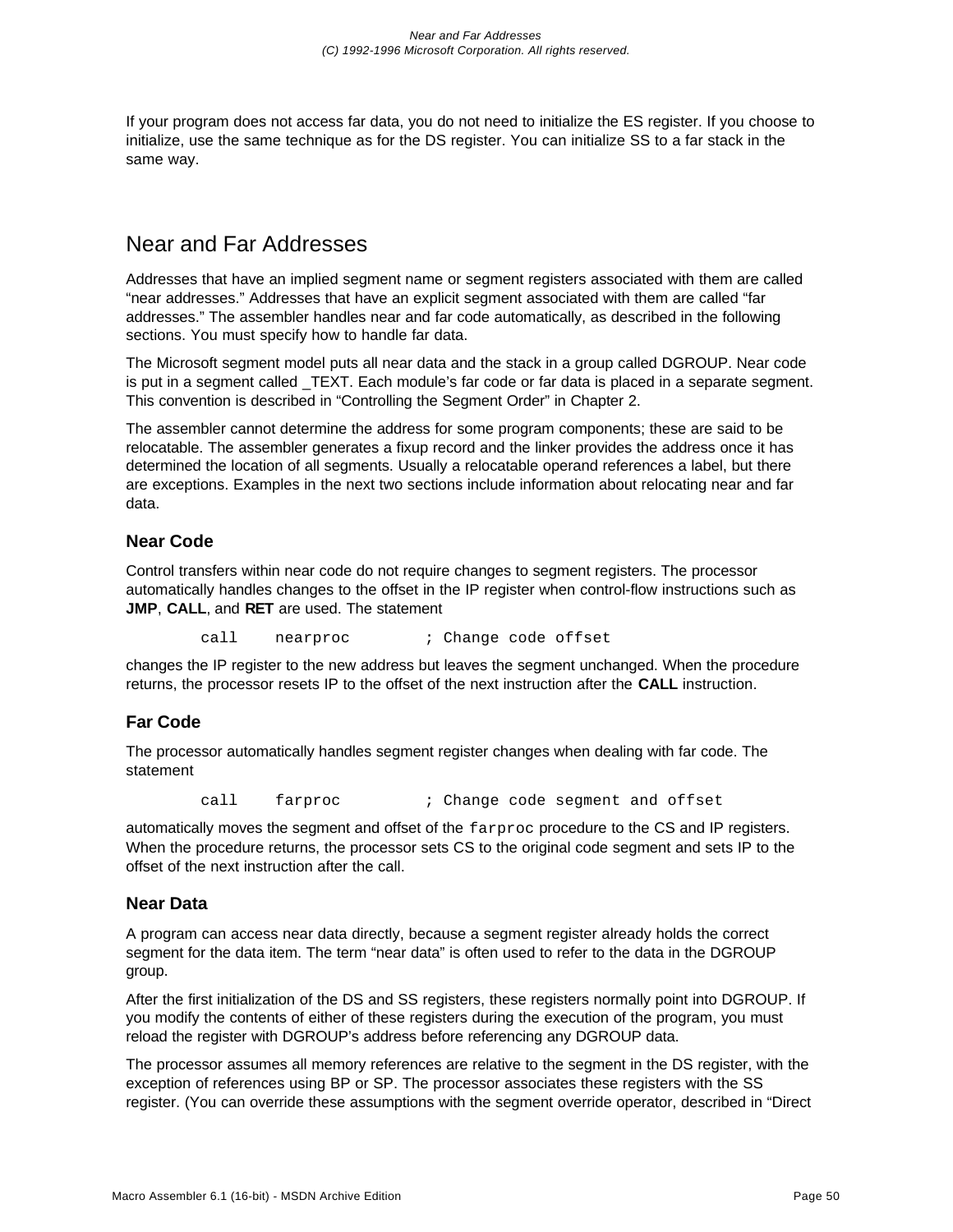Memory Operands," on page 62.)

The following lines illustrate how the processor accesses either the DS or SS segments, depending on whether the pointer operand contains BP or SP. Note the distinction loses significance when DS and SS are equal.

```
nearvar WORD 0
 .
 .
 .
       mov ax, nearvar ; Reads from DS:[nearvar]
       mov di, [bx] ; Reads from DS:[bx]
       mov [di], cx ; Writes to DS:[di]
       mov [bp+6], ax ; Writes to SS:[bp+6]
       mov bx, [bp] ; Reads from SS:[bp]
```
#### **Far Data**

To read or modify a far address, a segment register must point to the segment of the data. This requires two steps. First load the segment (normally either ES or DS) with the correct value, and then (optionally) set an assume of the segment register to the segment of the address.

**Note** Flat model does not require far addresses. By default, all addressing is relative to the initial values of the segment registers. Therefore, this section on far addressing does not apply to flat model programs.

One method commonly used to access far data is to initialize the ES segment register. This example shows two ways to do this:

|  | ; First method  |             |               |                                                           |
|--|-----------------|-------------|---------------|-----------------------------------------------------------|
|  | mov             |             |               | ax, SEG farvar ; Load seqment of the                      |
|  | mov             | es, ax      |               | far address into ES                                       |
|  | mov             |             |               | ax, es: farvar ; Provide an explicit segment              |
|  |                 |             |               | <i>i</i> override on the addressing                       |
|  | ; Second method |             |               |                                                           |
|  | mov             |             |               | ax, SEG farvar2; Load the seqment of the                  |
|  | mov             | es, ax      |               | ; far address into ES                                     |
|  |                 |             |               | ASSUME ES:SEG farvar2 ; Tell the assembler that ES points |
|  |                 |             | $\mathcal{L}$ | to the segment containing farvar2                         |
|  | mov             | ax, farvar2 |               | ; The assembler provides the ES                           |
|  |                 |             | $\mathcal{L}$ | override since it knows that                              |
|  |                 |             | $\ddot{ }$    | the label is addressable                                  |
|  |                 |             |               |                                                           |

After loading the segment of the address into the ES segment register, you can explicitly override the segment register so that the addressing is correct (method 1) or allow the assembler to insert the override for you (method 2). The assembler uses **ASSUME** statements to determine which segment register can be used to address a segment of memory. To use the segment override operator, the left operand must be a segment register, not a segment name. (For more information on segment overrides, see "Direct Memory Operands" on page 62.)

If an instruction needs a segment override, the resulting code is slightly larger and slower, since the override must be encoded into the instruction. However, the resulting code may still be smaller than the code for multiple loads of the default segment register for the instruction.

The DS, SS, FS, and GS segment registers (FS and GS are available only on the 80386/486 processors) may also be used for addressing through other segments.

If a program uses ES to access far data, it need not restore ES when finished (unless the program uses flat model). However, some compilers require that you restore ES before returning to a module written in a high-level language.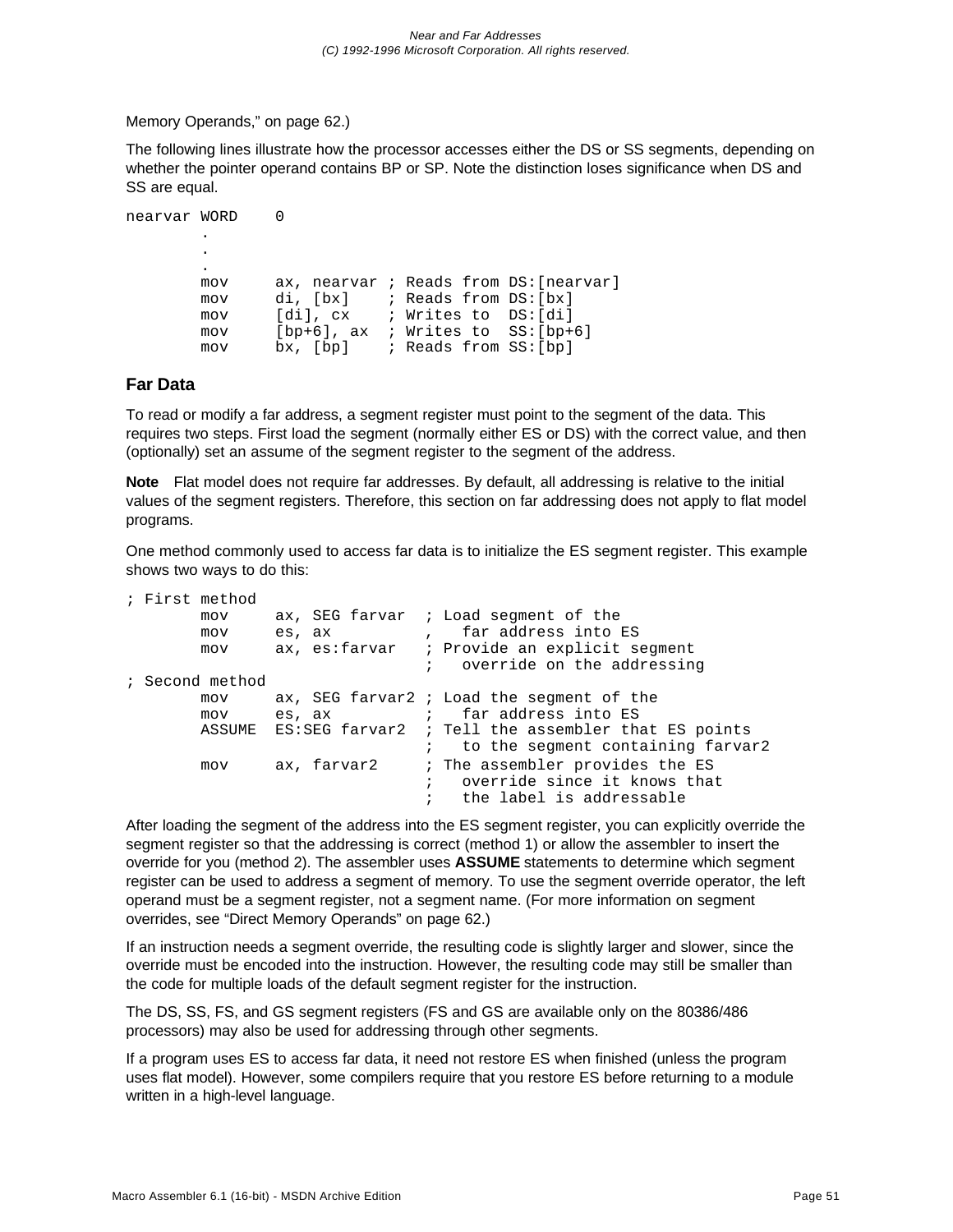To access far data, first set DS to the far segment and then restore the original DS when finished. Use the **ASSUME** directive to let the assembler know that DS no longer points to the default data segment, as shown here:

```
push ds \qquad \qquad ; Save original segment
       mov ax, SEG fararray ; Move segment into data register
      mov ds, ax \qquad ; Initialize segment register
 ASSUME ds:SEG fararray ; Tell assembler where data is
 mov ax, fararray[0] ; Set DX:AX = dword variable
 mov dx, fararray[2] ; fararray
 .
 .
 .
       pop ds ; Restore segment
      ASSUME ds:@DATA ; and default assumption
```
"Direct Memory Operands,"on page 62, describes an alternative method for accessing far data. The technique of resetting DS as shown in the previous example is best for a lengthy series of far data references. The segment override method described in "Direct Memory Operands" serves best when accessing only one or two far variables.

If your program changes DS to access far data, it should restore DS when finished. This allows procedures to assume that DS is the segment for near data. Many compilers, including Microsoft compilers, use this convention.

### **Operands**

With few exceptions, assembly language instructions work on sources of data called operands. In a listing of assembly code (such as the examples in this book), operands appear in the operand field immediately to the right of the instructions.

This section describes the four kinds of instruction operands: register, immediate, direct memory, and indirect memory. Some instructions, such as POPF and STI, have implied operands which do not appear in the operand field. Otherwise, an implied operand is just as real as one stated explicitly.

Certain other instructions such as NOP and WAIT deserve special mention. These instructions affect only processor control and do not require an operand.

The following four types of operands are described in the rest of this section:

| <b>Operand Type</b> | <b>Addressing Mode</b>                                                                           |
|---------------------|--------------------------------------------------------------------------------------------------|
| Register            | An 8-bit or 16-bit register on the 8086–80486; can also be 32-bit on the 80386/486.              |
| Immediate           | A constant value contained in the instruction itself.                                            |
| Direct memory       | A fixed location in memory.                                                                      |
| Indirect memory     | A memory location determined at run time by using the address stored in one or<br>two registers. |

Instructions that take two or more operands always work right to left. The right operand is the source operand. It specifies data that will be read, but not changed, in the operation. The left operand is the destination operand. It specifies the data that will be acted on and possibly changed by the instruction.

### Register Operands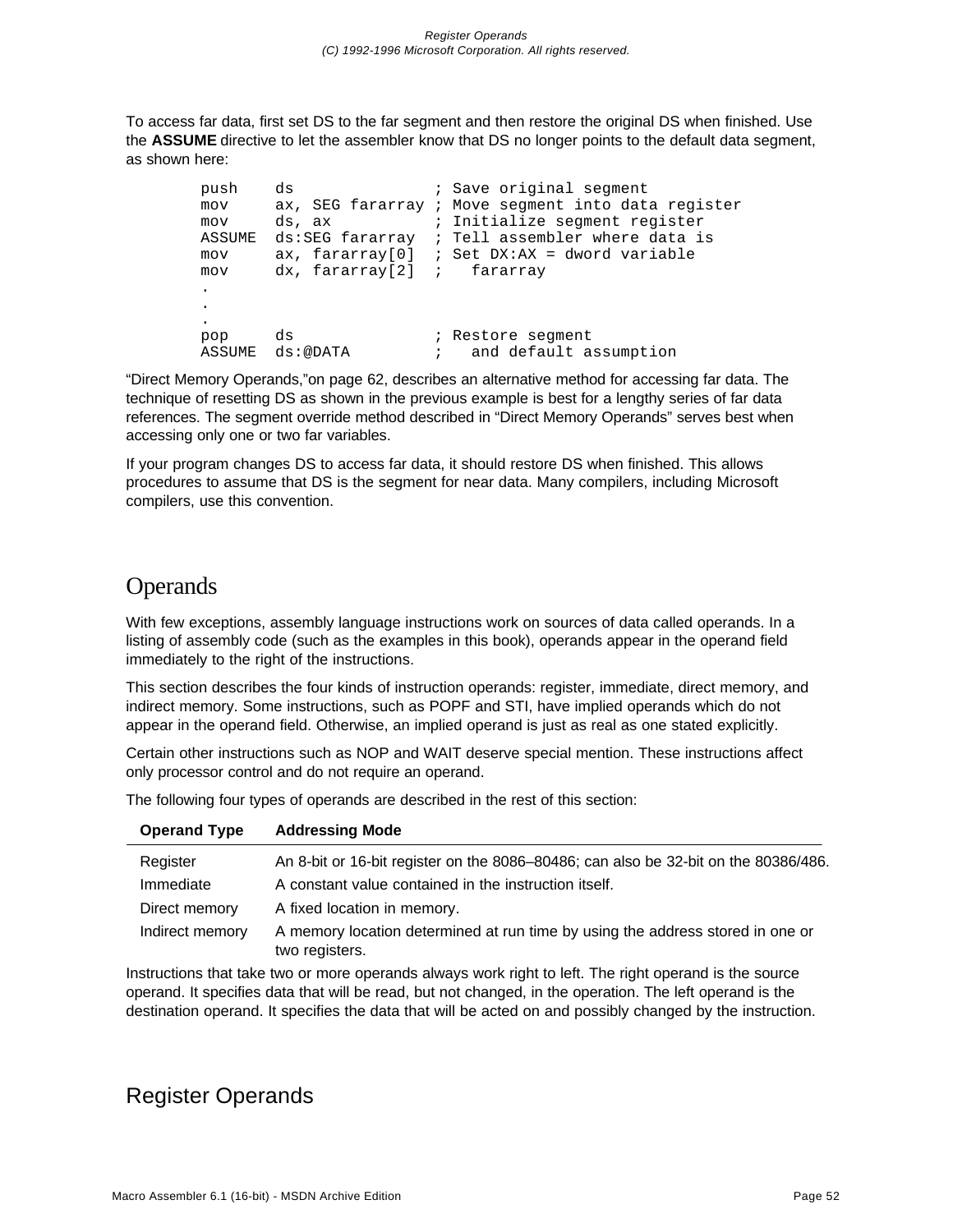Register operands refer to data stored in registers. The following examples show typical register operands:

| bx, 10<br>mov. | ; Load constant to BX       |
|----------------|-----------------------------|
| add<br>ax, bx  | ; Add BX to AX              |
| imp            | ; Jump to the address in DI |

An offset stored in a base or index register often serves as a pointer into memory. You can store an offset in one of the base or index registers, then use the register as an indirect memory operand. (See "Indirect Memory Operands," following.) For example:

> mov [bx], dl ; Store DL in indirect memory operand inc bx ; Increment register operand mov [bx], dl ; Store DL in new indirect memory operand

This example moves the value in DL to 2 consecutive bytes of a memory location pointed to by BX. Any instruction that changes the register value also changes the data item pointed to by the register.

### Immediate Operands

An immediate operand is a constant or the result of a constant expression. The assembler encodes immediate values into the instruction at assembly time. Here are some typical examples showing immediate operands:

| mov | cx, 20        | ; Load constant to register    |
|-----|---------------|--------------------------------|
| add | var. 1Fh      | ; Add hex constant to variable |
| sub | $bx. 25 * 80$ | ; Subtract constant expression |

Immediate data is never permitted in the destination operand. If the source operand is immediate, the destination operand must be either a register or direct memory to provide a place to store the result of the operation.

Immediate expressions often involve the useful **OFFSET** and **SEG** operators, described in the following paragraphs.

### **The OFFSET Operator**

An address constant is a special type of immediate operand that consists of an offset or segment value. The **OFFSET** operator returns the offset of a memory location, as shown here:

mov bx, OFFSET var ; Load offset address

For information on differences between MASM 5.1 behavior and MASM 6.1 behavior related to **OFFSET**, see Appendix A.

Since data in different modules may belong to a single segment, the assembler cannot know for each module the true offsets within a segment. Thus, the offset for var, although an immediate value, is not determined until link time.

### **The SEG Operator**

The **SEG** operator returns the segment of a memory location:

 mov ax, SEG farvar ; Load segment address mov es, ax

The actual value of a particular segment is not known until the program is loaded into memory. For .EXE programs, the linker makes a list in the program's header of all locations in which the **SEG**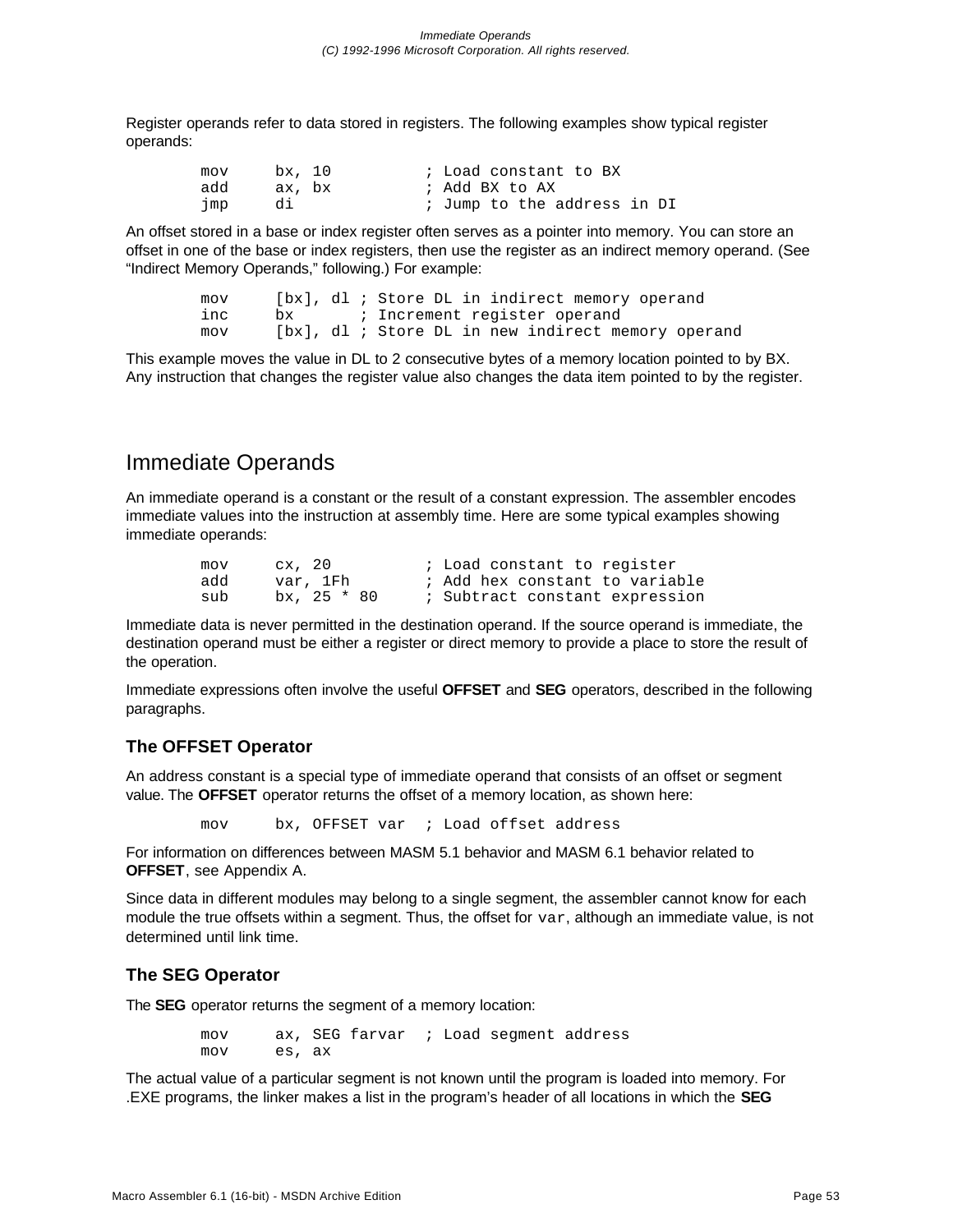operator appears. The loader reads this list and fills in the required segment address at each location. Since .COM programs have no header, the assembler does not allow relocatable segment expressions in tiny model programs.

The **SEG** operator returns a variable's "frame" if it appears in the instruction. The frame is the value of the segment, group, or segment override of a nonexternal variable. For example, the instruction

mov ax, SEG DGROUP:var

places in AX the value of DGROUP, where var is located. If you do not include a frame, **SEG** returns the value of the variable's group if one exists. If the variable is not defined in a group, **SEG** returns the variable's segment address.

This behavior can be changed with the /Zm command-line option or with the **OPTION OFFSET:SEGMENT** statement. (See Appendix A, "Differences between MASM 6.1 and 5.1.") "Using the OPTION Directive" in Chapter 1 introduces the **OPTION** directive.

### Direct Memory Operands

A direct memory operand specifies the data at a given address. The instruction acts on the contents of the address, not the address itself. Except when size is implied by another operand, you must specify the size of a direct memory operand so the instruction accesses the correct amount of memory. The following example shows how to explicitly specify data size with the **BYTE** directive:

```
.DATA?                          ; Segment for uninitialized data<br>BYTE   ?                    ; Reserve one byte, labeled "var'
var BYTE ? : in Reserve one byte, labeled "var"
          .CODE
 .
 .
 .
         mov var, al i Copy AL to byte at var
```
Any location in memory can be a direct memory operand as long as a size is specified (or implied) and the location is fixed. The data at the address can change, but the address cannot. By default, instructions that use direct memory addressing use the DS register. You can create an expression that points to a memory location using any of the following operators:

| <b>Operator Name</b> | Symbol    |                                                                       |  |
|----------------------|-----------|-----------------------------------------------------------------------|--|
| <b>Plus</b>          | ٠         |                                                                       |  |
| Minus                |           |                                                                       |  |
| Index                |           |                                                                       |  |
| Structure member     | ÷.        |                                                                       |  |
| Segment override     | $\sim 10$ |                                                                       |  |
|                      |           | These energiese are discussed in more detail in the following eastign |  |

These operators are discussed in more detail in the following section.

#### **Plus, Minus, and Index**

The plus and index operators perform in exactly the same way when applied to direct memory operands. For example, both the following statements move the second word value from an array into the AX register:

> mov ax, array[2] mov ax, array+2

The index operator can contain any direct memory operand. The following statements are equivalent: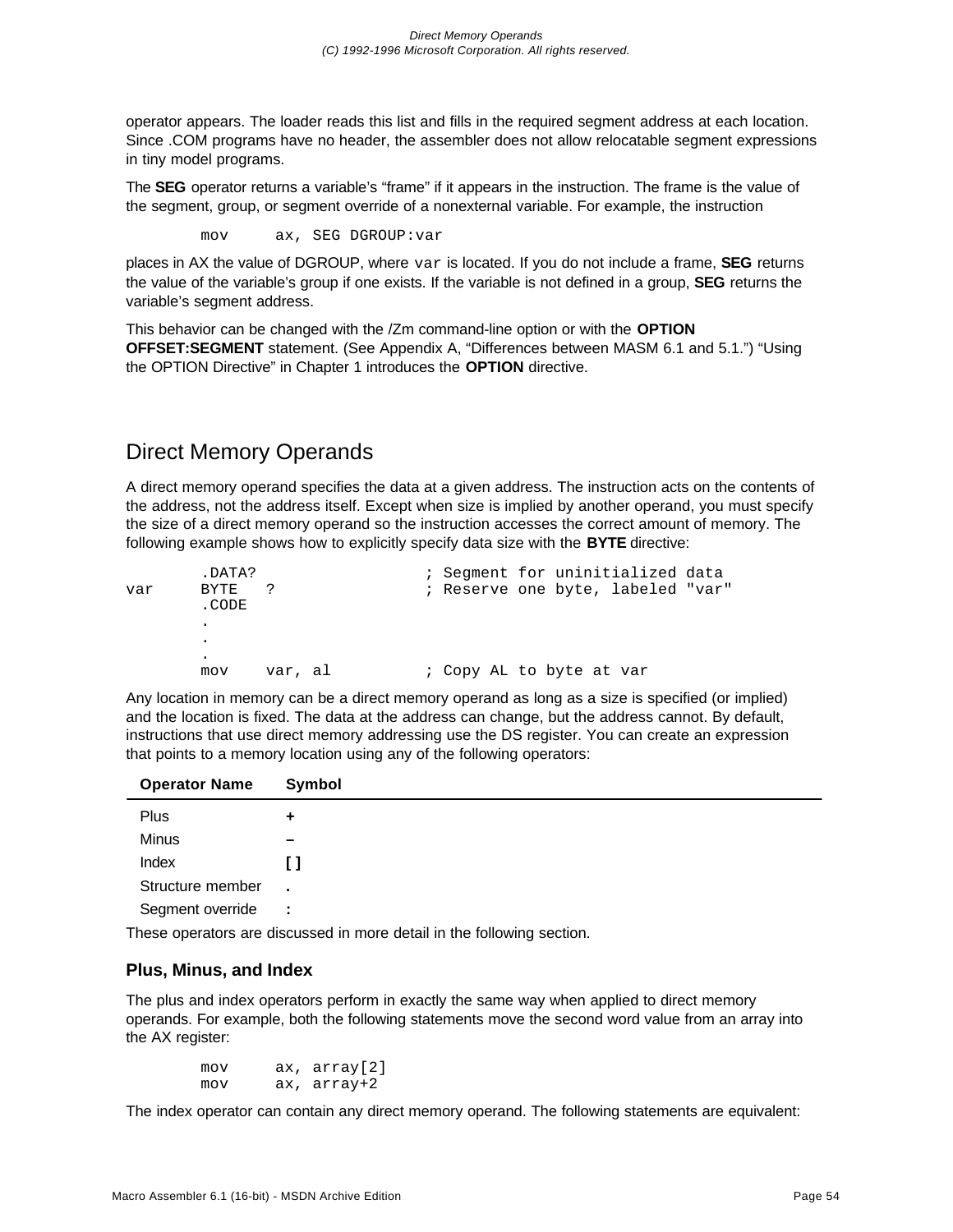mov ax, var mov ax, [var]

Some programmers prefer to enclose the operand in brackets to show that the contents, not the address, are used.

The minus operator behaves as you would expect. Both the following instructions retrieve the value located at the word preceding array:

> mov ax, array[-2] mov ax, array-2

#### **Structure Field**

The structure operator (**.**) references a particular element of a structure or "field," to use C terminology:

mov bx, structvar.field1

The address of the structure operand is the sum of the offsets of structvar and field1. For more information about structures, see "Structures and Unions" in Chapter 5.

#### **Segment Override**

The segment override operator (**:**) specifies a segment portion of the address that is different from the default segment. When used with instructions, this operator can apply to segment registers or segment names:

mov ax, es: farvar  $\qquad$  ; Use segment override

The assembler will not generate a segment override if the default segment is explicitly provided. Thus, the following two statements assemble in exactly the same way:

> mov [bx], ax mov ds:[bx], ax

A segment name override or the segment override operator identifies the operand as an address expression.

|            | mov | WORD PTR FARSEG:0, ax                     | ; Segment name override   |
|------------|-----|-------------------------------------------|---------------------------|
|            | mov | WORD PTR es:100h, ax                      | ; Legal and equivalent    |
|            | mov | WORD PTR $es:[100h]$ , $ax$ ; expressions |                           |
| $\ddot{i}$ | mov | WORD PTR [100h], ax                       | ; Illegal, not an address |

As the example shows, a constant expression cannot be an address expression unless it has a segment override.

### Indirect Memory Operands

Like direct memory operands, indirect memory operands specify the contents of a given address. However, the processor calculates the address at run time by referring to the contents of registers. Since values in the registers can change at run time, indirect memory operands provide dynamic access to memory.

Indirect memory operands make possible run-time operations such as pointer indirection and dynamic indexing of array elements, including indexing of multidimensional arrays.

Strict rules govern which registers you can use for indirect memory operands under 16-bit versions of the 8086-based processors. The rules change significantly for 32-bit processors starting with the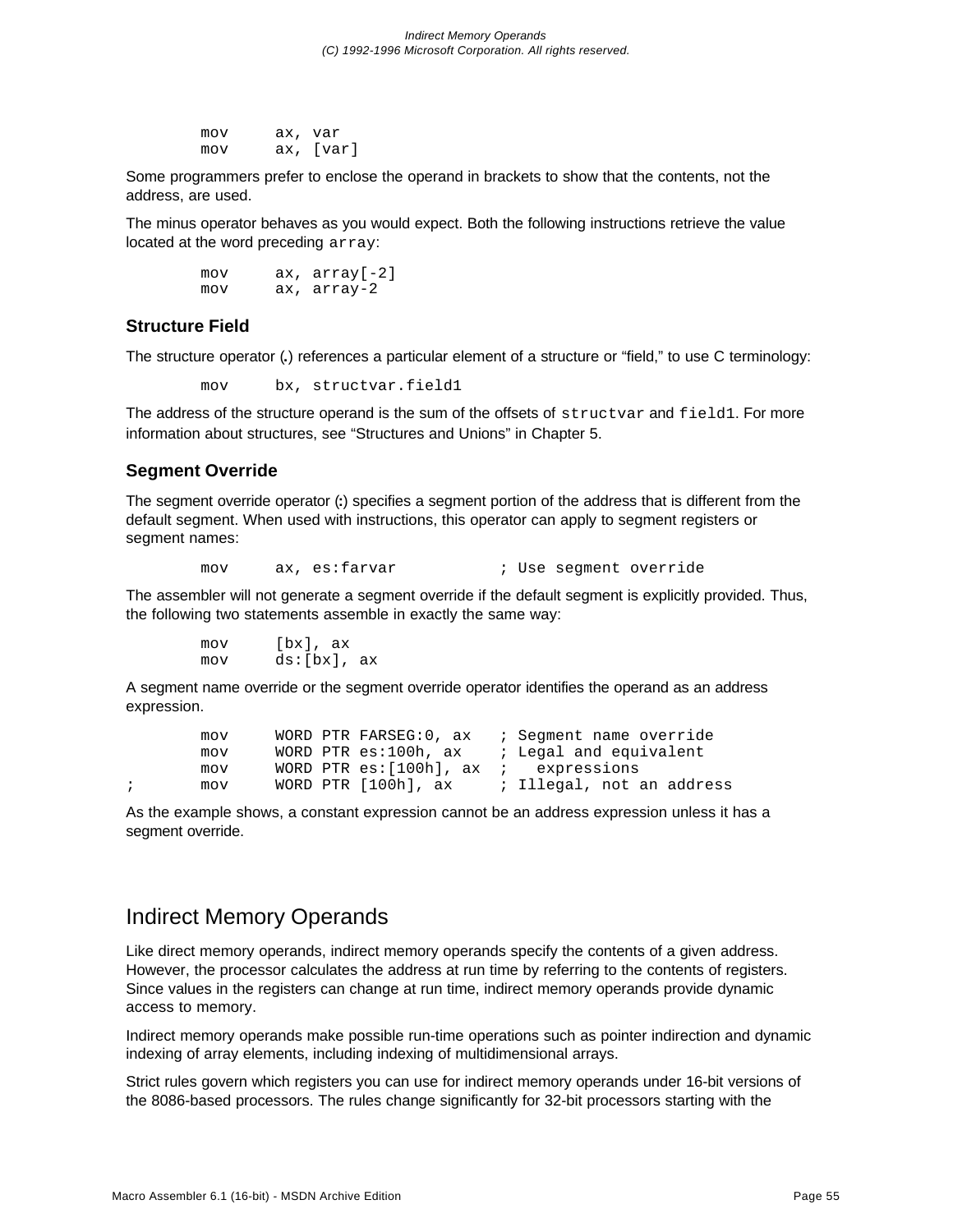80386. However, the new rules apply only to code that does not need to be compatible with earlier processors.

This section covers features of indirect operands in either mode. The specific 16-bit rules and 32-bit rules are then explained separately.

#### **Indirect Operands with 16- and 32-Bit Registers**

Some rules and options for indirect memory operands always apply, regardless of the size of the register. For example, you must always specify the register and operand size for indirect memory operands. But you can use various syntaxes to indicate an indirect memory operand. This section describes the rules that apply to both 16-bit and 32-bit register modes.

#### **Specifying Indirect Memory Operands**

The index operator specifies the register or registers for indirect operands. The processor uses the data pointed to by the register. For example, the following instruction moves into AX the word value at the address in DS:BX.

mov ax, WORD PTR [bx]

When you specify more than one register, the processor adds the contents of the two addresses together to determine the effective address (the address of the data to operate on):

mov ax, [bx+si]

#### **Specifying Displacements**

You can specify an address displacement, which is a constant value added to the effective address. A direct memory specifier is the most common displacement:

mov ax, table[si]

In this relocatable expression, the displacement table is the base address of an array; SI holds an index to an array element. The SI value is calculated at run time, often in a loop. The element loaded into AX depends on the value of SI at the time the instruction executes.

Each displacement can be an address or numeric constant. If there is more than one displacement, the assembler totals them at assembly time and encodes the total displacement. For example, in the statement

```
table WORD 100 DUP (0)
 .
 .
 .
      mov ax, table[bx][di]+6
```
both table and 6 are displacements. The assembler adds the value of 6 to table to get the total displacement. However, the statement

mov ax, mem1[si] + mem2

is not legal, because it attempts to use a single command to join the contents of two different addresses.

#### **Specifying Operand Size**

You must give the size of an indirect memory operand in one of three ways:

- By the variable's declared size
- With the **PTR** operator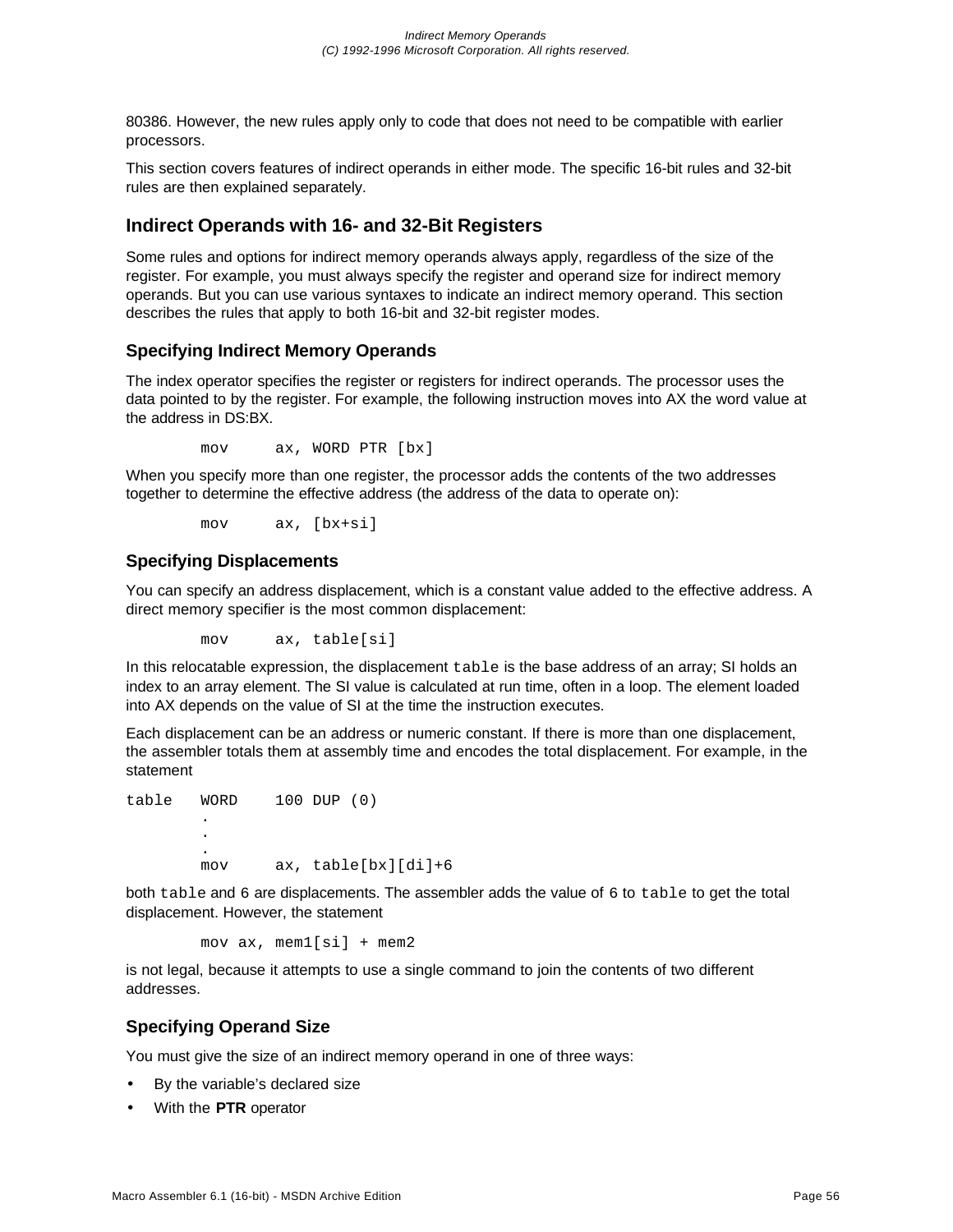Implied by the size of the other operand

The following lines illustrate all three methods. Assume the size of the table array is **WORD**, as declared earlier.

> mov table[bx], 0 ; 2 bytes - from size of table mov BYTE PTR table, 0 ; 1 byte - specified by BYTE mov ax, [bx]  $\qquad$  ; 2 bytes - implied by AX

### **Syntax Options**

The assembler allows a variety of syntaxes for indirect memory operands. However, all registers must be inside brackets. You can enclose each register in its own pair of brackets, or you can place the registers in the same pair of brackets separated by a plus operator (**+**). All the following variations are legal and assemble the same way:

> mov ax, table[bx][di] mov ax, table[di][bx] mov ax, table[bx+di] mov ax, [table+bx+di] mov ax, [bx][di]+table

All of these statements move the value in table indexed by BX+DI into AX.

### **Scaling Indexes**

The value of index registers pointing into arrays must often be adjusted for zero-based arrays and scaled according to the size of the array items. For a word array, the item number must be multiplied by two (shifted left by one place). When using 16-bit registers, you must scale with separate instructions, as shown here:

| mov | bx, 5      | ; Get sixth element (adjust for 0) |  |  |  |
|-----|------------|------------------------------------|--|--|--|
| shl | bx. 1      | ; Scale by two (word size)         |  |  |  |
| inc | wtable[bx] | ; Increment sixth element in table |  |  |  |

When using 32-bit registers on the 80386/486 processor, you can include scaling in the operand, as described in "Indirect Memory Operands with 32-Bit Registers," following.

### **Accessing Structure Elements**

The structure member operator can be used in indirect memory operands to access structure elements. In this example, the structure member operator loads the year field of the fourth element of the students array into AL:

```
STUDENT STRUCT
 grade WORD ?<br>name BYTE 20 DUP (?)
 name BYTE
  year BYTE ?
STUDENT ENDS
students STUDENT < >
 .
        .<br>mov      bx, OFFSET students       ; Point to array of students
         mov bx, OFFSET students ; Point to array of students
        mov ax, 4 ; Get fourth element<br>mov di, SIZE STUDENT ; Get size of STUDEN
        mov di, SIZE STUDENT ; Get size of STUDENT<br>mul di ; Multiply size times
         mul di ; Multiply size times
        mov di, ax \qquad \qquad ; \qquad elements to point DI
                                          ; to current element
         mov al, (STUDENT PTR[bx+di]).year
```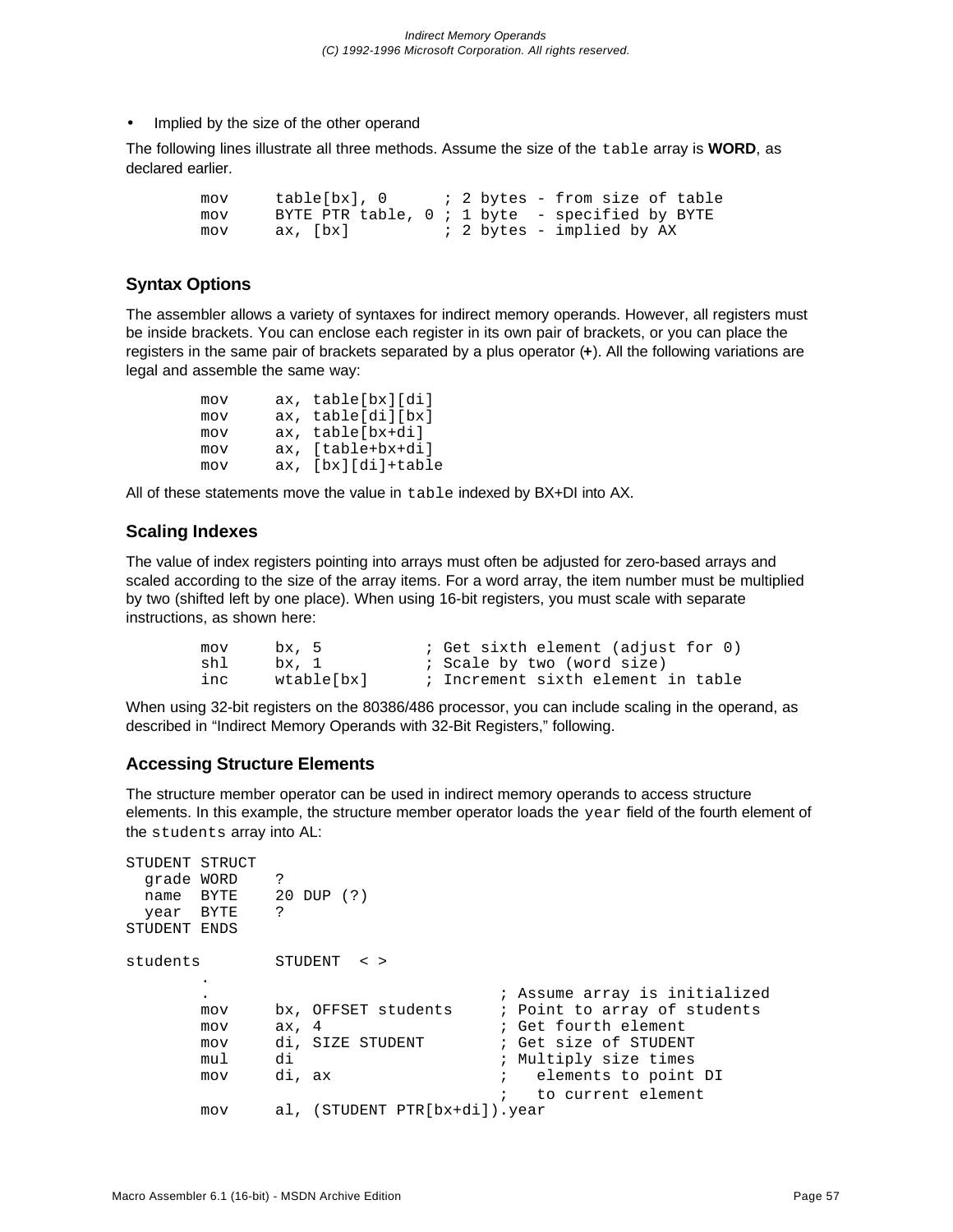For more information on MASM structures, see "Structures and Unions" in Chapter 5.

#### **Indirect Memory Operands with 16-Bit Registers**

For 8086-based computers and MS-DOS, you must follow the strict indexing rules established for the 8086 processor. Only four registers are allowed — BP, BX, SI, and DI — those only in certain combinations.

BP and BX are base registers. SI and DI are index registers. You can use either a base or an index register by itself. But if you combine two registers, one must be a base and one an index. Here are legal and illegal forms:

|            | mov | $ax, [bx+di]$ | ; Legal                         |  |  |  |
|------------|-----|---------------|---------------------------------|--|--|--|
|            | mov | $ax, [bx+si]$ | ; Legal                         |  |  |  |
|            | mov | $ax, [bp+di]$ | ; Legal                         |  |  |  |
|            | mov | ax, [bpsi]    | ; Legal                         |  |  |  |
| $\ddot{i}$ | mov | $ax, [bx+bp]$ | ; Illegal - two base registers  |  |  |  |
| $\ddot{i}$ | mov | ax, [di+si]   | ; Illegal - two index registers |  |  |  |
|            |     |               |                                 |  |  |  |

Table 3.1 shows the register modes in which you can specify indirect memory operands.

| <b>Mode</b>                          | Syntax                                                                                                               | <b>Effective Address</b>                                     |
|--------------------------------------|----------------------------------------------------------------------------------------------------------------------|--------------------------------------------------------------|
| Register indirect                    | [BX]<br>[BP]<br>[DI]<br>[SI]                                                                                         | Contents of register                                         |
| Base or index                        | displacement[BX]<br>displacement <sup>[BP]</sup><br>displacement <sup>[DI]</sup><br>displacement <sup>[SI]</sup>     | Contents of register plus<br>displacement                    |
| Base plus index                      | [BX][D]<br>[BP][D]<br>[BX][SI]<br>[BP][SI]                                                                           | Contents of base register plus<br>contents of index register |
| Base plus index with<br>displacement | displacement <sup>[BX][DI]</sup><br>displacement <sup>[BP][DI]</sup><br>displacement[BX][SI]<br>displacement[BP][SI] | Sum of base register, index register,<br>and displacement    |

#### **Table 3.1 Indirect Addressing with 16-Bit Registers**

Different combinations of registers and displacements have different timings, as shown in *Reference*.

### **Indirect Memory Operands with 32-Bit Registers**

You can write instructions for the 80386/486 processor using either 16-bit or 32-bit segments. Indirect memory operands are different in each case.

In 16-bit real mode, the 80386/486 operates the same way as earlier 8086-based processors, with one difference: you can use 32-bit registers. If the 80386/486 processor is enabled (with the **.386** or **.486** directive), 32-bit general-purpose registers are available with either 16-bit or 32-bit segments. Thirty-two–bit

registers eliminate many of the limitations of 16-bit indirect memory operands. You can use 80386/486 features to make your MS-DOS programs run faster and more efficiently if you are willing to sacrifice compatibility with earlier processors.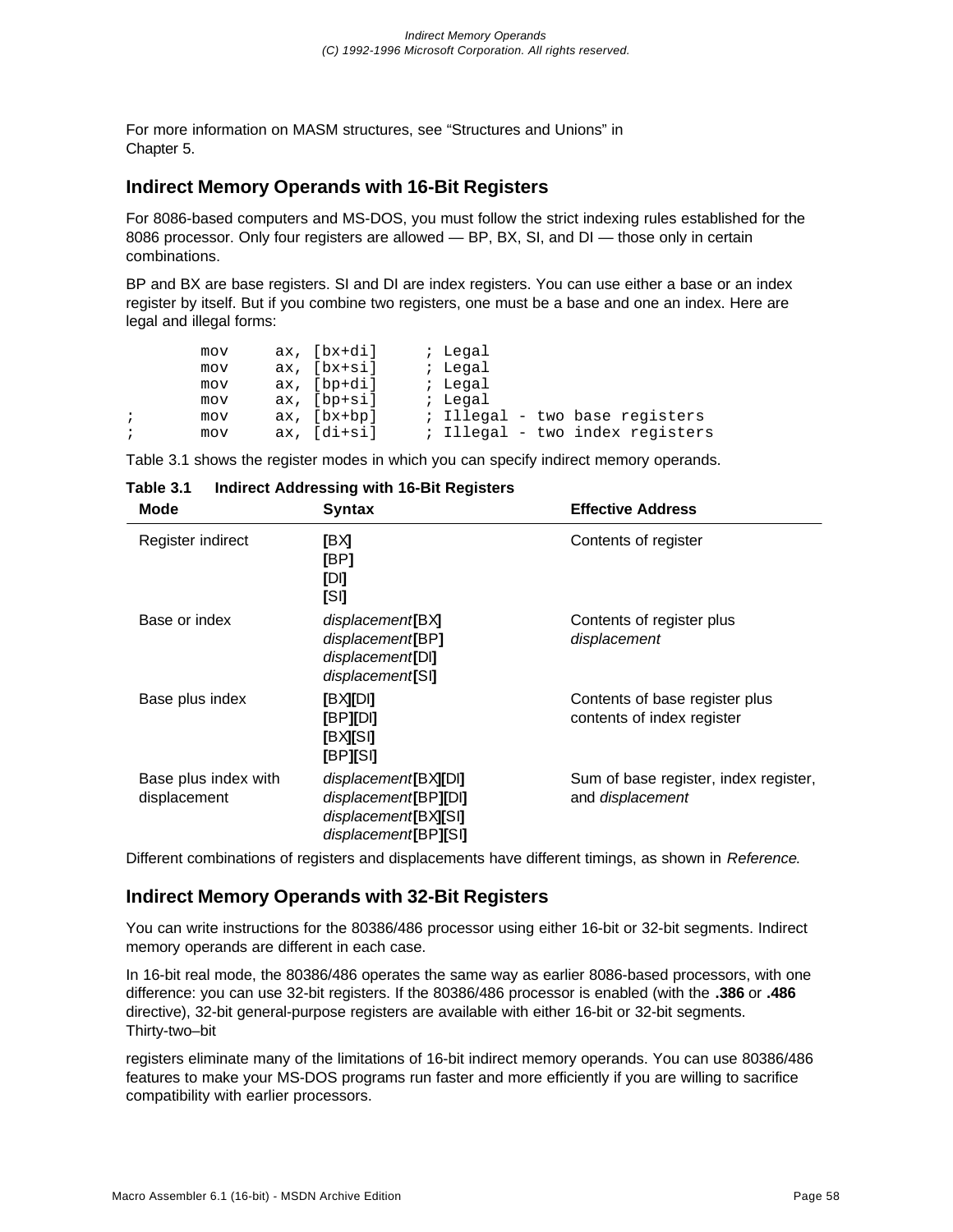In 32-bit mode, an offset address can be up to 4 gigabytes. (Segments are still represented in 16 bits.) This effectively eliminates size restrictions on each segment, since few programs need 4 gigabytes of memory. Windows NT uses 32-bit mode and flat model, which spans all segments. XENIX 386 uses 32-bit mode with multiple segments.

#### **80386/486 Enhancements**

On the 80386/486, the processor allows you to use any general-purpose 32-bit register as a base or index register, except ESP, which can be a base but not an index. However, you cannot combine 16-bit and 32-bit registers. Several examples are shown here:

```
add edx, [eax] ; Add double
mov dl, [esp+10]               ; Copy byte from stack
dec WORD PTR [edx][eax] ; Decrement word
 cmp ax, array[ebx][ecx] ; Compare word from array
 jmp FWORD PTR table[ecx] ; Jump into pointer table
```
#### **Scaling Factors**

With 80386/486 registers, the index register can have a scaling factor of 1, 2, 4, or 8. Any register except ESP can be the index register and can have a scaling factor. To specify the scaling factor, use the multiplication operator (**\*** ) adjacent to the register.

You can use scaling to index into arrays with different sizes of elements. For example, the scaling factor is 1 for byte arrays (no scaling needed), 2 for word arrays, 4 for doubleword arrays, and 8 for quadword arrays. There is no performance penalty for using a scaling factor. Scaling is illustrated in the following examples:

```
 mov eax, darray[edx*4] ; Load double of double array
 mov eax, [esi*8][edi] ; Load double of quad array
       mov ax, wtbl[ecx+2][edx*2] ; Load word of word array
```
Scaling is also necessary on earlier processors, but it must be done with separate instructions before the indirect memory operand is used, as described in "Indirect Memory Operands with 16-Bit Registers," previous.

The default segment register is SS if the base register is EBP or ESP. However, if EBP is scaled, the processor treats it as an index register with a value relative to DS, not SS.

All other base registers are relative to DS. If two registers are used, only one can have a scaling factor. The register with the scaling factor is defined as the index register. The other register is defined as the base. If scaling is not used, the first register is the base. If only one register is used, it is considered the base for deciding the default segment unless it is scaled. The following examples illustrate how to determine the base register:

```
 mov eax, [edx][ebp*4] ; EDX base (not scaled - seg DS)
       mov eax, [edx*1][ebp] ; EBP base (not scaled - seg SS)
       mov eax, [edx][ebp] ; EDX base (first - seg DS)
       mov eax, [ebp][edx] ; EBP base (first - seg SS)
 mov eax, [ebp] ; EBP base (only - seg SS)
 mov eax, [ebp*2] ; EBP*2 index (seg DS)
```
#### **Mixing 16-Bit and 32-Bit Registers**

Assembly statements can mix 16-bit and 32-bit registers. For example, the following statement is legal for 16-bit and 32-bit segments:

mov eax, [bx]

This statement moves the 32-bit value pointed to by BX into the EAX register. Although BX is a 16-bit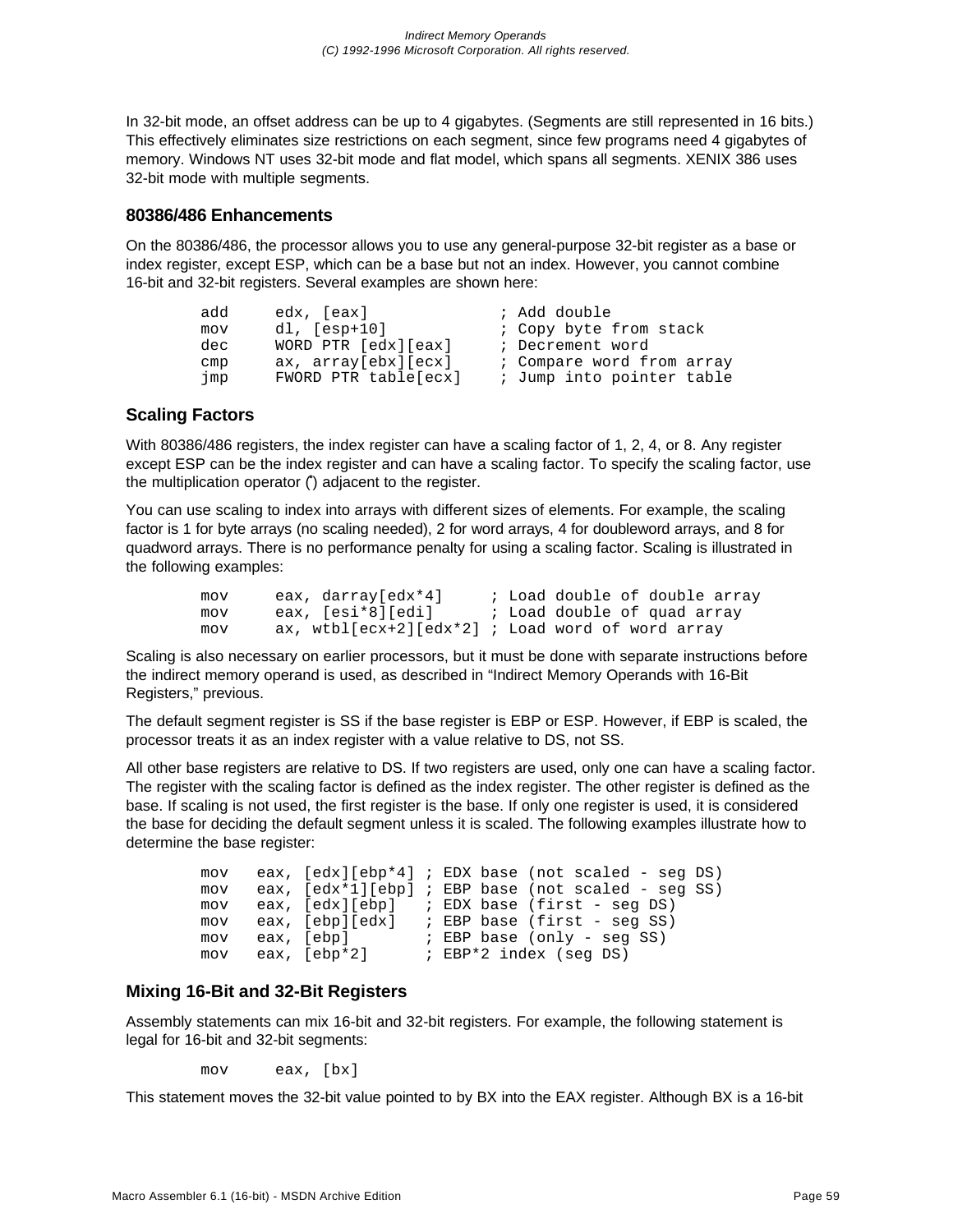pointer, it can still point into a 32-bit segment.

However, the following statement is never legal, since you cannot use the CX register as a 16-bit pointer:

; mov eax, [cx] ; illegal

Operands that mix 16-bit and 32-bit registers are also illegal:

; mov eax, [ebx+si] ; illegal

The following statement is legal in either 16-bit or 32-bit mode:

mov bx, [eax]

This statement moves the 16-bit value pointed to by EAX into the BX register. This works in 32-bit mode. However, in 16-bit mode, moving a 32-bit pointer into a 16-bit segment is illegal. If EAX contains a 16-bit value (the top half of the 32-bit register is 0), the statement works. However, if the top half of the EAX register is not 0, the operand points into a part of the segment that doesn't exist, generating an error. If you use 32-bit registers as indexes in 16-bit mode, you must make sure that the index registers contain valid 16-bit addresses.

### The Program Stack

The preceding discussion on memory operands lays the groundwork for understanding the important data area known as the "stack."

A stack is an area of memory for storing data temporarily. Unlike other segments that store data starting from low memory, the stack stores data starting from high memory. Data is always pushed onto, or "popped" from the top of the stack.

The stack gets its name from its similarity to the spring-loaded plate holders in cafeterias. You add and remove plates from only the top of the stack. To retrieve the third plate, you must remove — that is, "pop" — the first two plates. Stacks are often referred to as LIFO buffers, from their last-in-first-out operation.

A stack is an essential part of any nontrivial program. A program continually uses its stack to temporarily store return addresses, procedure arguments, memory data, flags, or registers.

The SP register serves as an indirect memory operand to the top of the stack. At first, the stack is an uninitialized segment of a finite size. As your program adds data to the stack, the stack grows downward from high memory to low memory. When you remove items from the stack, it shrinks upward from low to high memory.

### Saving Operands on the Stack

The **PUSH** instruction stores a 2-byte operand on the stack. The **POP** instruction retrieves the most recent pushed value. When a value is pushed onto the stack, the assembler decreases the SP (Stack Pointer) register by 2. On 8086-based processors, the SP register always points to the top of the stack. The **PUSH** and **POP** instructions use the SP register to keep track of the current position.

When a value is popped off the stack, the assembler increases the SP register by 2. Since the stack always contains word values, the SP register changes in multiples of two. When a **PUSH** or **POP** instruction executes in a 32-bit code segment (one with **USE32** use type), the assembler transfers a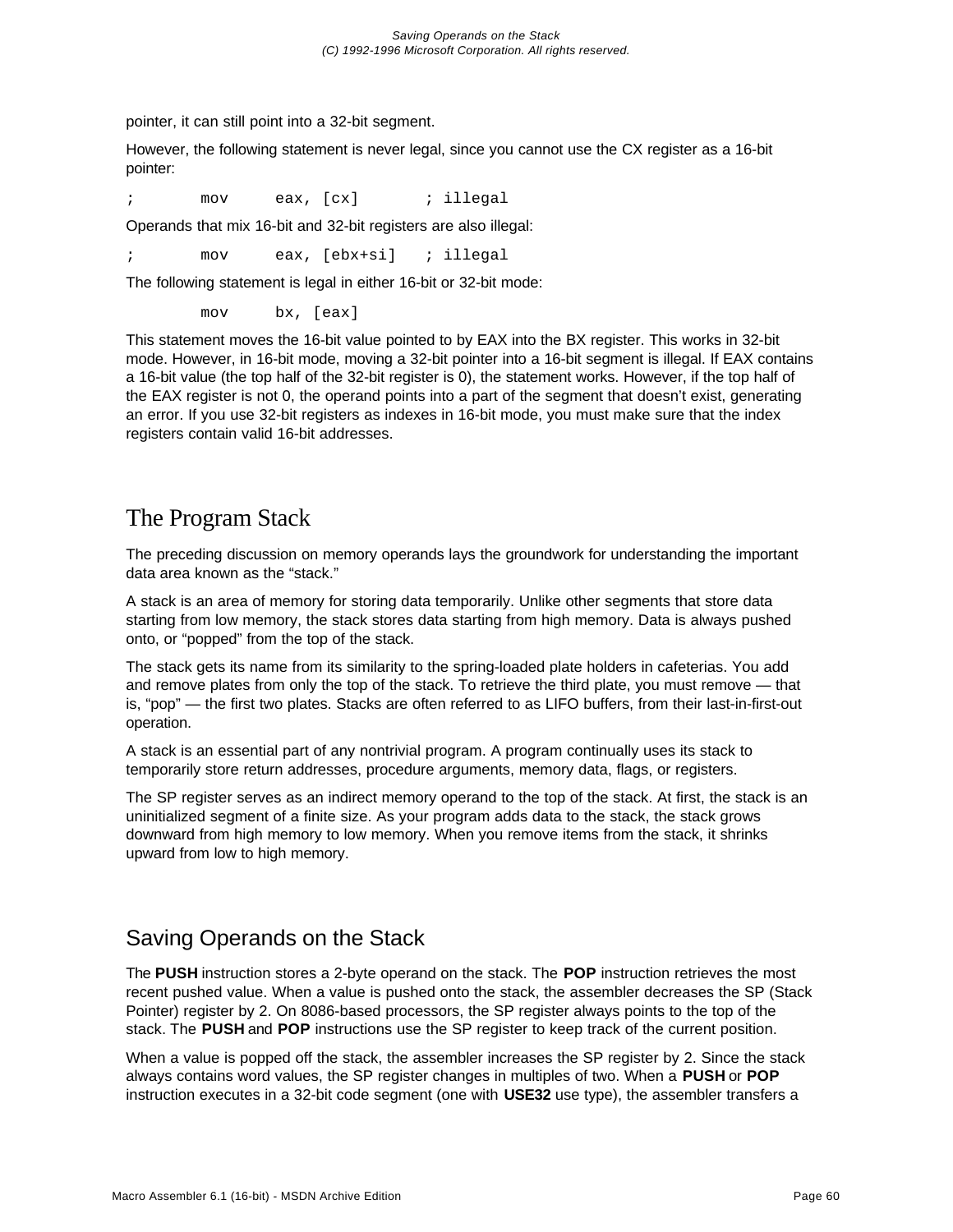4-byte value, and ESP changes in multiples of four.

**Note** The 8086 and 8088 processors differ from later Intel processors in how they push and pop the SP register. If you give the statement push sp with the 8086 or 8088, the word pushed is the word in SP after the push operation.

Figure 3.1 illustrates how pushes and pops change the SP register.

# **Pushing Words onto the Stack**





**Figure 3.1 Stack Status Before and After Pushes and Pops**

On the 8086, **PUSH** and **POP** take only registers or memory expressions as their operands. The other processors allow an immediate value to be an operand for **PUSH**. For example, the following statement is legal on the 80186–80486

processors: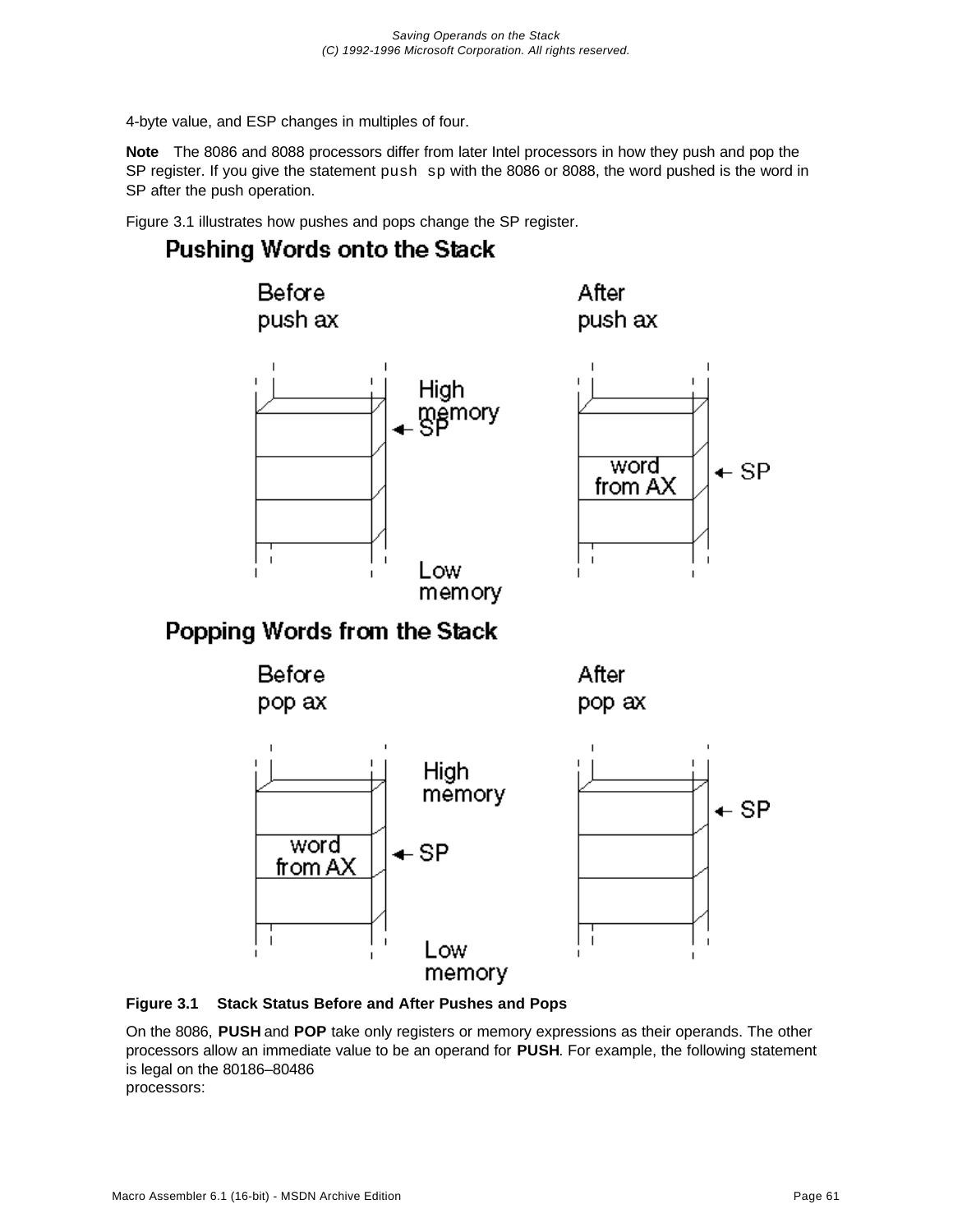push 7 ; 3 clocks on 80286

That statement is faster than these equivalent statements, which are required on the 8088 or 8086:

| mov  | ax. 7 |  | ; 2 clocks plus       |  |
|------|-------|--|-----------------------|--|
| push | ax    |  | $: 3$ clocks on 80286 |  |

Words are popped off the stack in reverse order: the last item pushed is the first popped. To return the stack to its original status, you do the same number of pops as pushes. You can subtract the correct number of words from the SP register if you want to restore the stack without using the values on it.

To reference operands on the stack, remember that the values pointed to by the BP (Base Pointer) and SP registers are relative to the SS (Stack Segment) register. The BP register is often used to point to the base of a frame of reference (a stack frame) within the stack. This example shows how you can access values on the stack using indirect memory operands with BP as the base register.

```
 push bp ; Save current value of BP
      mov bp, sp            ; Set stack frame<br>push                             ; Push first; SP
       push ax ; Push first; SP = BP - 2
       push bx ; Push second; SP = BP - 4
       push cx ; Push third; SP = BP - 6
 .
 .
 .
       mov ax, [bp-6] ; Put third word in AX
       mov bx, [bp-4] ; Put second word in BX
       mov cx, [bp-2] ; Put first word in CX
 .
 .
 .
      add sp, 6 ; Restore stack pointer
                          ; (two bytes per push)
       pop bp ; Restore BP
```
If you often use these stack values in your program, you may want to give them labels. For example, you can use TEXTEQU to create a label such as count TEXTEQU <[bp-6]>. Now you can replace the mov  $ax$ ,  $[bp - 6]$  statement in the previous example with mov  $ax$ , count. For more information about the **TEXTEQU** directive, see "Text Macros" in Chapter 9.

### Saving Flags on the Stack

Your program can push and pop flags onto the stack with the **PUSHF** and **POPF** instructions. These instructions save and then restore the status of the flags. You can also use them within a procedure to save and restore the flag status of the caller. The 32-bit versions of these instructions are **PUSHFD** and **POPFD**.

This example saves the flags register before calling the systask procedure:

```
 pushf
         systask
 popf
```
If you do not need to store the entire flags register, you can use the **LAHF** instruction to manually load and store the status of the lower byte of the flag register in the AH register. **SAHF** restores the value.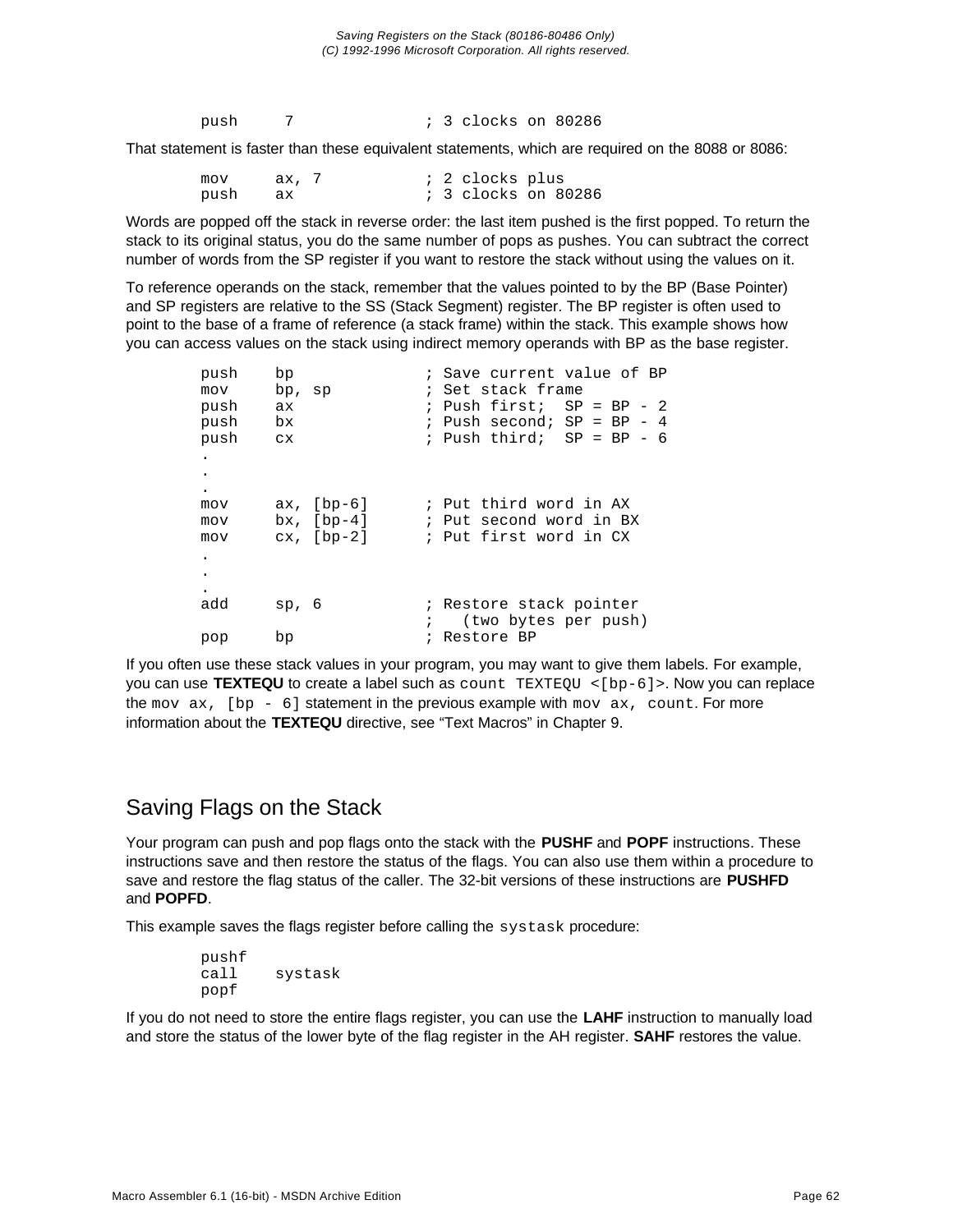# Saving Registers on the Stack (80186-80486 Only)

Starting with the 80186 processor, the **PUSHA** and **POPA** instructions push or pop all the general-purpose registers with only one instruction. These instructions save the status of all registers before a procedure call and restore them after the return. Using **PUSHA** and **POPA** is significantly faster and takes fewer bytes of code than pushing and popping each register individually.

The processor pushes the registers in the following order: AX, CX, DX, BX, SP, BP, SI, and DI. The SP word pushed is the value before the first register is pushed.

The processor pops the registers in the opposite order. The 32-bit versions of these instructions are **PUSHAD** and **POPAD**.

### Accessing Data with Pointers and Addresses

A pointer is simply a variable that contains an address of some other variable. The address in the pointer "points" to the other object. Pointers are useful when transferring a large data object (such as an array) to a procedure. The caller places only the pointer on the stack, which the called procedure uses to locate the array. This eliminates the impractical step of having to pass the entire array back and forth through the stack.

There is a difference between a far address and a far pointer. A "far address" is the address of a variable located in a far data segment. A "far pointer" is a variable that contains the segment address and offset of some other data. Like any other variable, a pointer can be located in either the default (near) data segment or in a far segment.

Previous versions of MASM allow pointer variables but provide little support for them. In previous versions, any address loaded into a variable can be considered a pointer, as in the following statements:

| Var        | BYTE.           |     | ; Variable                 |
|------------|-----------------|-----|----------------------------|
| npVar WORD |                 | Var | ; Near pointer to variable |
|            | fpVar DWORD Var |     | ; Far pointer to variable  |

If a variable is initialized with the name of another variable, the initialized variable is a pointer, as shown in this example. However, in previous versions of MASM, the CodeView debugger recognizes  $npVar$ and fpVar as word and doubleword variables. CodeView does not treat them as pointers, nor does it recognize the type of data they point to (bytes, in the example).

The **TYPEDEF** directive and enhanced capabilities of **ASSUME** (introduced in MASM 6.0) make it easier to manage pointers in registers and variables. The rest of this chapter describes these directives and how they apply to basic pointer operations.

# Defining Pointer Types with TYPEDEF

The **TYPEDEF** directive can define types for pointer variables. A type so defined is considered the same as the intrinsic types provided by the assembler and can be used in the same contexts. When used to define pointers, the syntax for **TYPEDEF** is:

#### *typename* **TYPEDEF** [[*distance*]] **PTR** *qualifiedtype*

The *typename* is the name assigned to the new type. The *distance* can be **NEAR**, **FAR**, or any distance modifier. The *qualifiedtype* can be any previously intrinsic or defined MASM type, or a type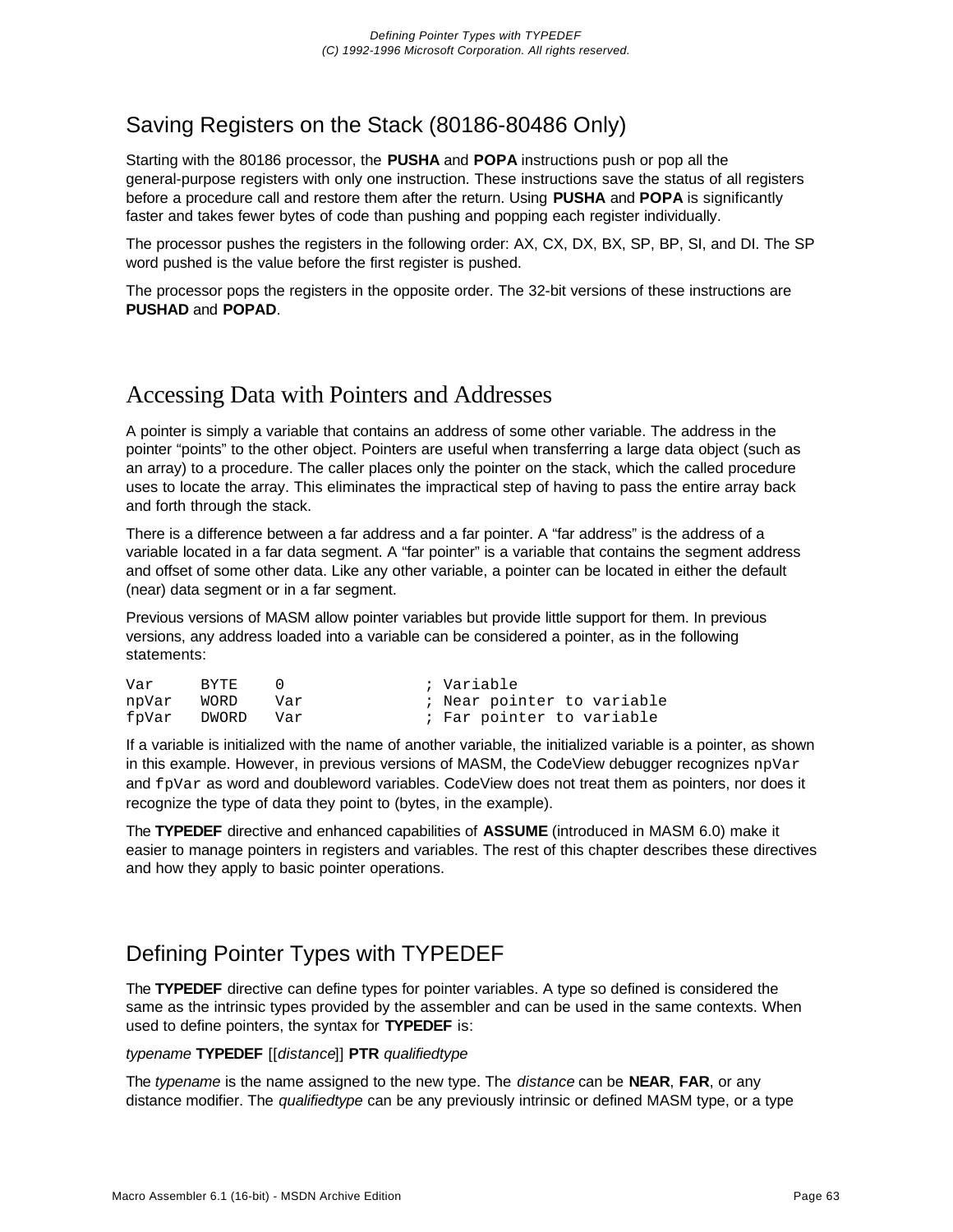previously defined with **TYPEDEF**. (For a full definition of *qualifiedtype*, see "Data Types" in Chapter 1.)

Here are some examples of user-defined types:

| PRYTE.                          | TYPEDEF                        |                  |     | PTR BYTE  | ; Pointer to bytes                                           |
|---------------------------------|--------------------------------|------------------|-----|-----------|--------------------------------------------------------------|
| <b>NPBYTE</b>                   | TYPEDEF NEAR PTR BYTE          |                  |     |           | ; Near pointer to bytes                                      |
| <b>FPBYTE</b>                   | TYPEDEF FAR PTR BYTE           |                  |     |           | ; Far pointer to bytes                                       |
| PWORD                           | TYPEDEF                        |                  |     | PTR WORD  | ; Pointer to words                                           |
| NPWORD                          | TYPEDEF NEAR PTR WORD          |                  |     |           | ; Near pointer to words                                      |
| FPWORD                          | TYPEDEF FAR                    |                  |     | PTR WORD  | ; Far pointer to words                                       |
| PPBYTE                          | TYPEDEF                        |                  |     | PTR PBYTE | ; Pointer to pointer to bytes<br>(in C, an array of strings) |
| PVOID                           | TYPEDEF                        |                  | PTR |           | ; Pointer to any type of data                                |
| PERSON<br>name<br>num<br>PERSON | STRUCT<br>BYTE<br>WORD<br>ENDS | 20 DUP (?)<br>S. |     |           | ; Structure type                                             |
| PPERSON TYPEDEF                 |                                |                  |     |           | PTR PERSON ; Pointer to structure type                       |

The distance of a pointer can be set specifically or determined automatically by the memory model (set by **.MODEL**) and the segment size (16 or 32 bits). If you don't use **.MODEL**, near pointers are the default.

In 16-bit mode, a near pointer is 2 bytes that contain the offset of the object pointed to. A far pointer requires 4 bytes, and contains both the segment and offset. In 32-bit mode, a near pointer is 4 bytes and a far pointer is 6 bytes, since segments are

still word values in 32-bit mode. If you specify the distance with **NEAR** or **FAR**, the processor uses the default distance of the current segment size. You can use **NEAR16**, **NEAR32**, **FAR16**, and **FAR32** to override the defaults set by the current segment size. In flat model, **NEAR** is the default.

You can declare pointer variables with a pointer type created with **TYPEDEF**. Here are some examples using these pointer types.

|               | ; Type declarations    |                                |                                                    |
|---------------|------------------------|--------------------------------|----------------------------------------------------|
|               |                        | Array WORD 25 DUP (0)          |                                                    |
|               |                        | Msg BYTE "This is a string", 0 |                                                    |
|               | pMsg PBYTE Msg         |                                | ; Pointer to string                                |
|               | pArray PWORD           |                                | Array (a) i Pointer to word array                  |
|               | npMsq NPBYTE           |                                |                                                    |
|               | npArray NPWORD         |                                | Array $\qquad \qquad$ ; Near pointer to word array |
|               | fpArray FPWORD         |                                | Array (a) i Far pointer to word array              |
|               | fpMsq FPBYTE           | Msq                            | ; Far pointer to string                            |
| S1            |                        | BYTE "first", 0 ; Some strings |                                                    |
| S2            |                        | BYTE        "second",   0      |                                                    |
| S3            |                        | BYTE "third", 0                |                                                    |
|               | pS123 PBYTE            |                                | $S1, S2, S3, 0$ ; Array of pointers to strings     |
| ppS123 PPBYTE |                        | pS123                          | ; A pointer to pointers to strings                 |
|               | Andy PERSON <>         |                                | ; Structure variable                               |
|               | pAndy PPERSON Andy     |                                | ; Pointer to structure variable                    |
|               |                        |                                |                                                    |
|               |                        |                                | ; Procedure prototype                              |
|               | EXTERN ptrArray: PBYTE |                                | ; External variable                                |
| Sort          |                        | PROTO pArray: PBYTE            | ; Parameter for prototype                          |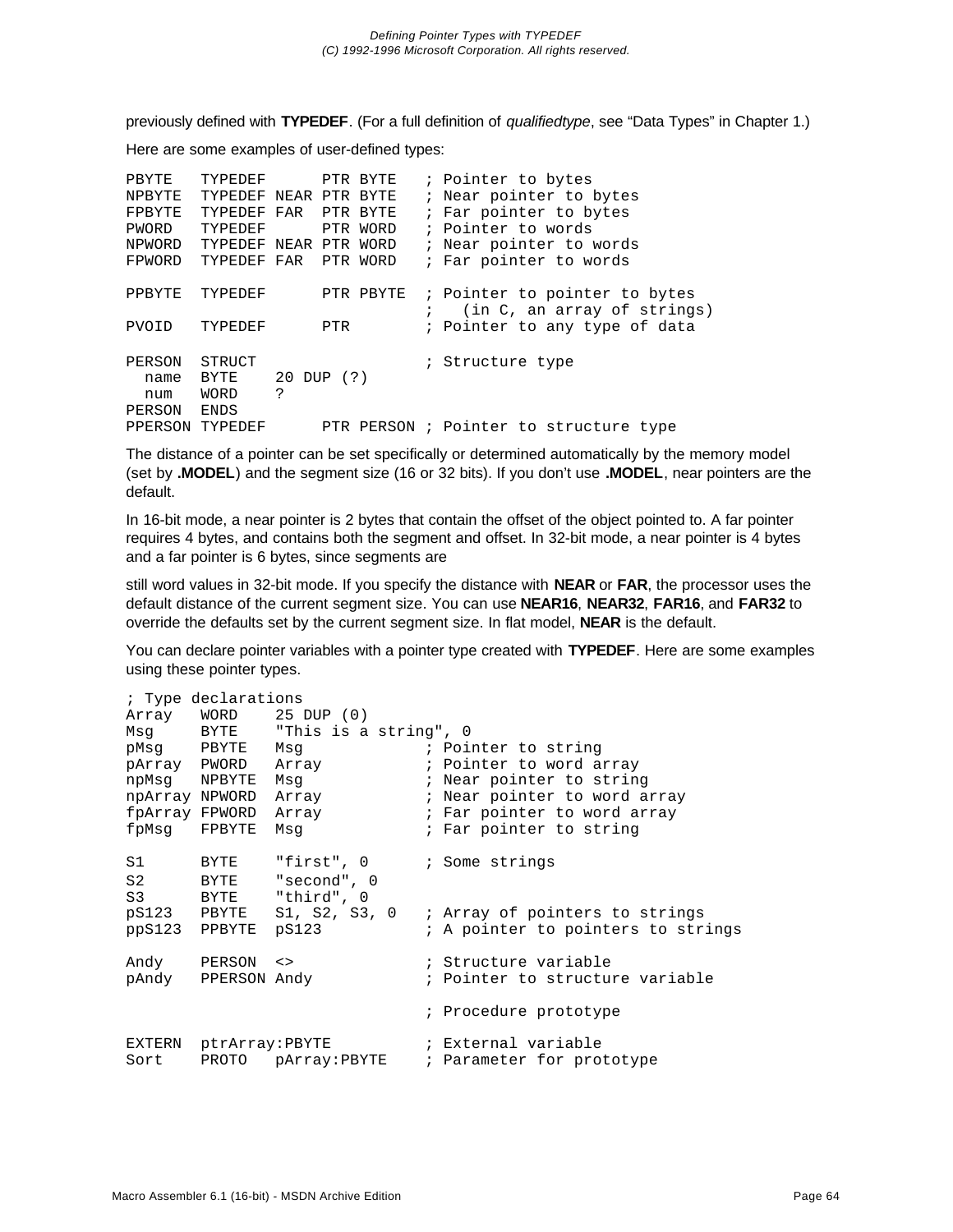```
Sort PROC pArray:PBYTE<br>LOCAL pTmp:PBYTE
               pTmp:PBYTE ; Local variable
 .
 .
 .
       ret<br>ENDP
Sort
```
Once defined, pointer types can be used in any context where intrinsic types are allowed.

## Defining Register Types with ASSUME

You can use the **ASSUME** directive with general-purpose registers to specify that a register is a pointer to a certain size of object. For example:

| ASSUME | bx:PTR WORD | ; Assume BX is now a word pointer  |
|--------|-------------|------------------------------------|
| inc    | [bx]        | ; Increment word pointed to by BX  |
| add    | bx, 2       | ; Point to next word               |
| mov    | $[bx]$ , 0  | ; Word pointed to by $BX = 0$      |
| ٠      |             |                                    |
|        |             | ; Other pointer operations with BX |
| ٠      |             |                                    |
| ASSUME | bx:NOTHING  | ; Cancel assumption                |

In this example, BX is specified as a pointer to a word. After a sequence of using BX as a pointer, the assumption is canceled by assuming **NOTHING**.

Without the assumption to **PTR WORD**, many instructions need a size specifier. The **INC** and **MOV** statements from the previous examples would have to be written like this to specify the sizes of the memory operands:

> inc WORD PTR [bx] mov WORD PTR [bx], 0

When you have used **ASSUME**, attempts to use the register for other purposes generate assembly errors. In this example, while the **PTR WORD** assumption is in effect, any use of BX inconsistent with its **ASSUME** declaration generates an error. For example,

; mov al, [bx] ; Can't move word to byte register

You can also use the **PTR** operator to override defaults:

mov al, BYTE PTR [bx] ; Legal

Similarly, you can use **ASSUME** to prevent the use of a register as a pointer, or even to disable a register:

 ASSUME bx:WORD, dx:ERROR ; mov al, [bx] ; Error - BX is an integer, not a pointer ; mov ax, dx ; Error - DX disabled

For information on using **ASSUME** with segment registers, refer to "Setting the ASSUME Directive for Segment Registers" in Chapter 2.

### Basic Pointer and Address Operations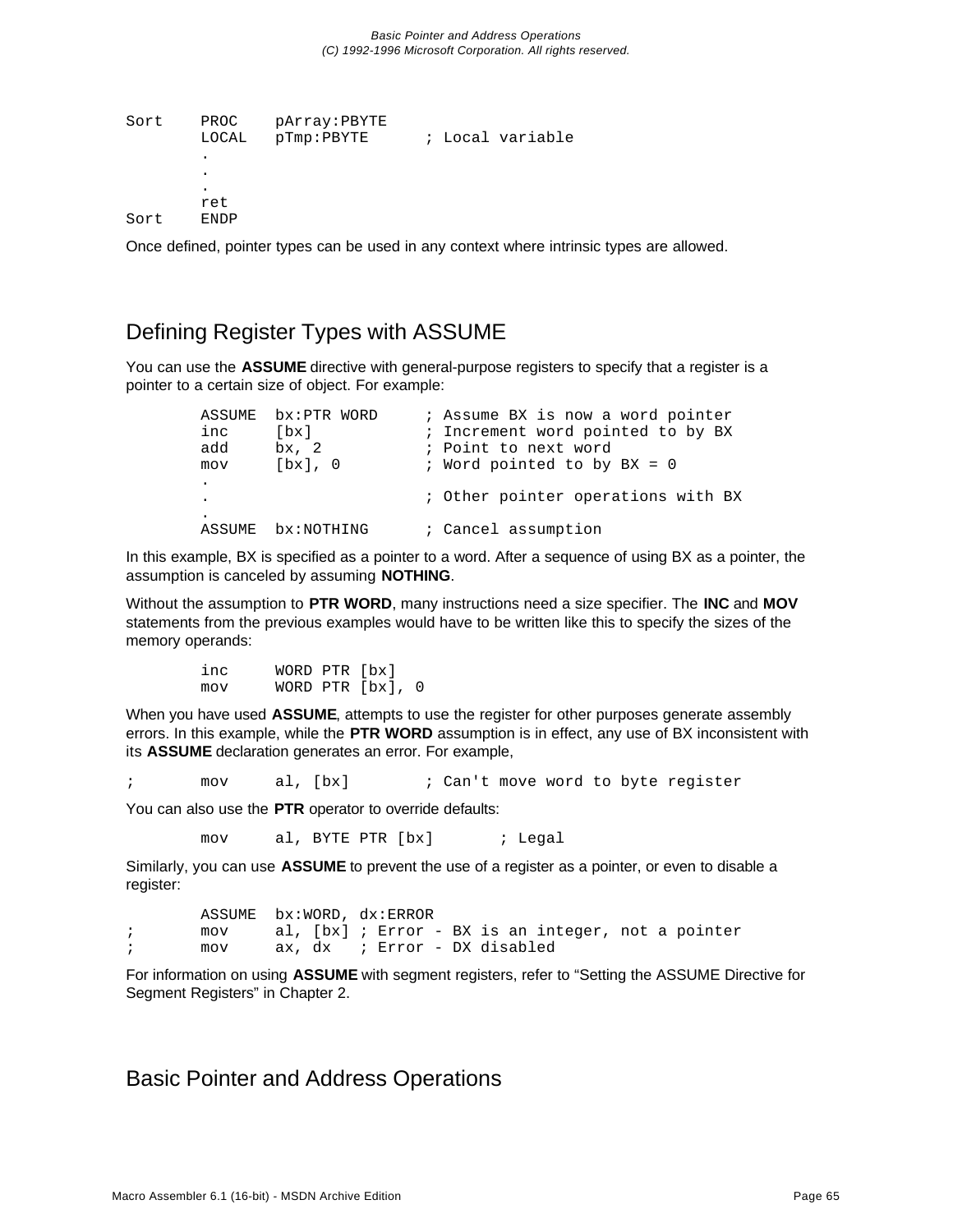A program can perform the following basic operations with pointers and addresses:

- Initialize a pointer variable by storing an address in it.
- Load an address into registers, directly or from a pointer.

The sections in the rest of this chapter describe variations of these tasks with pointers and addresses. The examples are used with the assumption that you have previously defined the following pointer types with the **TYPEDEF** directive:

PBYTE TYPEDEF PTR BYTE ; Pointer to bytes NPBYTE TYPEDEF NEAR PTR BYTE ; Near pointer to bytes FPBYTE TYPEDEF FAR PTR BYTE ; Far pointer to bytes

### **Initializing Pointer Variables**

If the value of a pointer is known at assembly time, the assembler can initialize it automatically so that no processing time is wasted on the task at run time. The following example shows how to do this, placing the address of  $msg$  in the pointer pmsq.

Msg BYTE "String", 0<br>pMsg PBYTE Msg PBYTE Msq

If a pointer variable can be conditionally defined to one of several constant addresses, initialization must be delayed until run time. The technique is different for near pointers than for far pointers, as shown here:

```
Msg1 BYTE "String1"<br>Msg2 BYTE "String2"
              "String2"
npMsg NPBYTE ?
fpMsg FPBYTE ?
 .
 .
 .
       mov npMsq, OFFSET Msq1 (a) i Load near pointer
        mov WORD PTR fpMsg[0], OFFSET Msg2 ; Load far offset
       mov WORD PTR fpMsg[2], SEG Msg2 ; Load far segment
```
If you know that the segment for a far pointer is in a register, you can load it directly:

```
mov WORD PTR fpMsq[2], ds \qquad \qquad ; Load seqment of
                                         far pointer
```
#### **Dynamic Addresses**

Often a pointer must point to a dynamic address, meaning the address depends on a run-time condition. Typical situations include memory allocated by MS-DOS (see "Interrupt 21h Function 48h" in Help) and addresses found by the **SCAS** or **CMPS** instructions (see "Processing Strings" in Chapter 5). The following illustrates the technique for saving dynamic addresses:

```
; Dynamically allocated buffer<br>f¤Buf   FPBYTE  0
fpBuf FPBYTE 0 ; Initialize so offset will be zero
 .
 .
 .
      mov ah, 48h ; Allocate memory
      mov bx, 10h ; Request 16 paragraphs<br>int 21h ; Call DOS
      int 21h ; Call DOS
       jc error ; Return segment in AX
       mov WORD PTR fpBuf[2], ax ; Load segment
```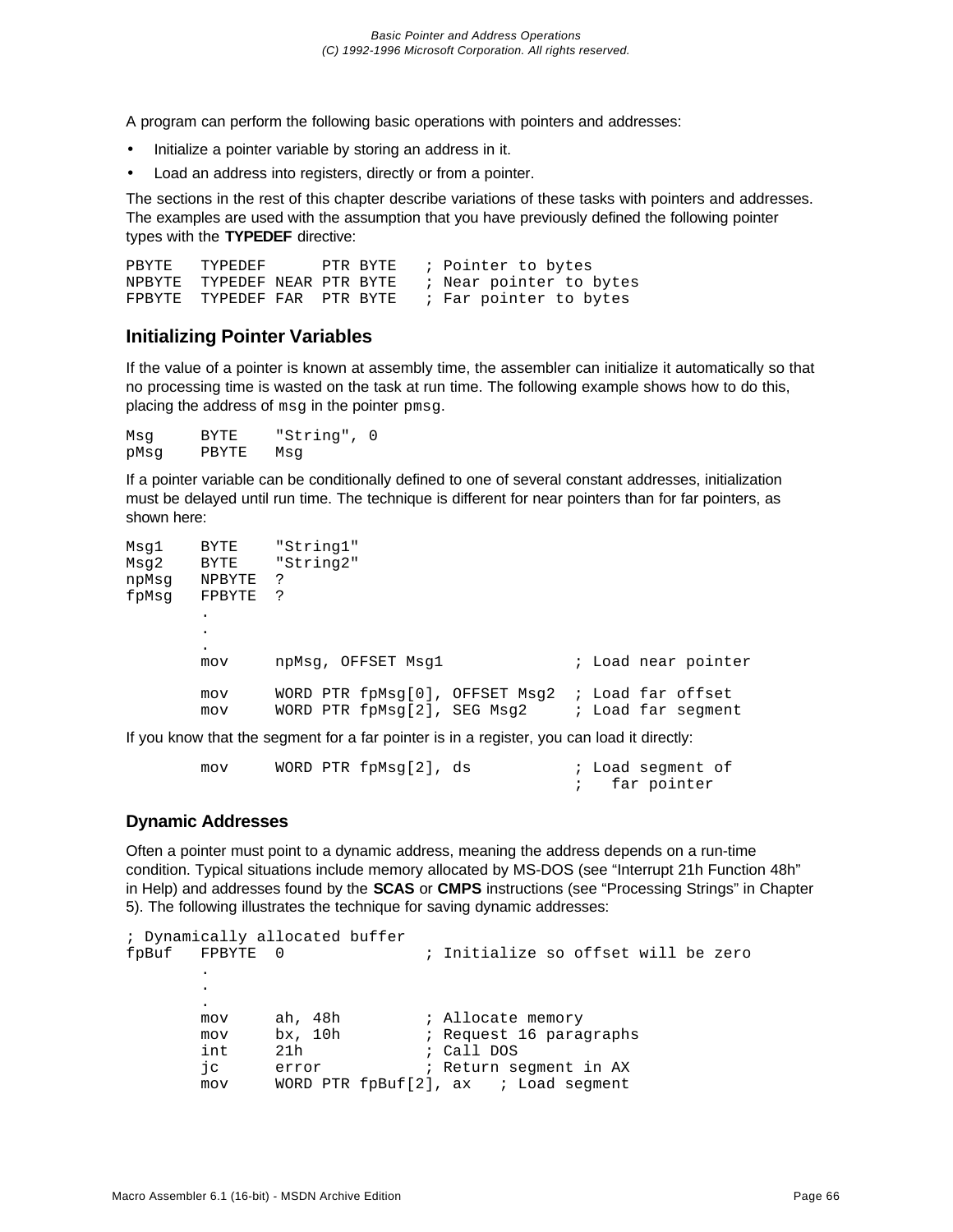. .

error:  $i$  Handle error

### **Copying Pointers**

Sometimes one pointer variable must be initialized by copying from another. Here are two ways to copy a far pointer:

```
fpBuf1 FPBYTE ?
fpBuf2 FPBYTE ?
 .
 .
 .
; Copy through registers is faster, but requires a spare register
              ax, WORD PTR fpBuf1[0]
        mov WORD PTR fpBuf2[0], ax
        mov ax, WORD PTR fpBuf1[2]
        mov WORD PTR fpBuf2[2], ax
; Copy through stack is slower, but does not use a register
        push WORD PTR fpBuf1[0]
        push WORD PTR fpBuf1[2]
        pop WORD PTR fpBuf2[2]
        pop WORD PTR fpBuf2[0]
```
#### **Pointers as Arguments**

Most high-level-language procedures and library functions accept arguments passed on the stack. "Passing Arguments on the Stack" in Chapter 7 covers this subject in detail. A pointer is passed in the same way as any other variable, as this fragment shows:

|  |      | ; Push a far pointer (seqment always pushed first) |  |  |  |                |
|--|------|----------------------------------------------------|--|--|--|----------------|
|  | push | WORD PTR fpMsq[2]                                  |  |  |  | ; Push seqment |
|  | push | WORD PTR fpMsq[0]                                  |  |  |  | ; Push offset  |

Pushing an address has the same result as pushing a pointer to the address:

```
; Push a far address as a far pointer
       mov ax, SEG fVar ; Load and push segment
        push ax
        mov ax, OFFSET fVar ; Load and push offset
       push
```
On the 80186 and later processors, you can push a constant in one step:

| push | SEG fVar    |  | ; Push segment |
|------|-------------|--|----------------|
| push | OFFSET fVar |  | ; Push offset  |

### **Loading Addresses into Registers**

**Segment:Offset Pair Standard Use**

Loading a near address into a register (or a far address into a pair of registers) is a common task in assembly-language programming. To reference data pointed to by a pointer, your program must first place the pointer into a register or pair of registers.

Load far addresses as *segment***:***offset* pairs. The following pairs have specific uses:

| Segment:Offset Pair | standard Use                      |
|---------------------|-----------------------------------|
| DS:SI               | Source for string operations      |
| ES:DI               | Destination for string operations |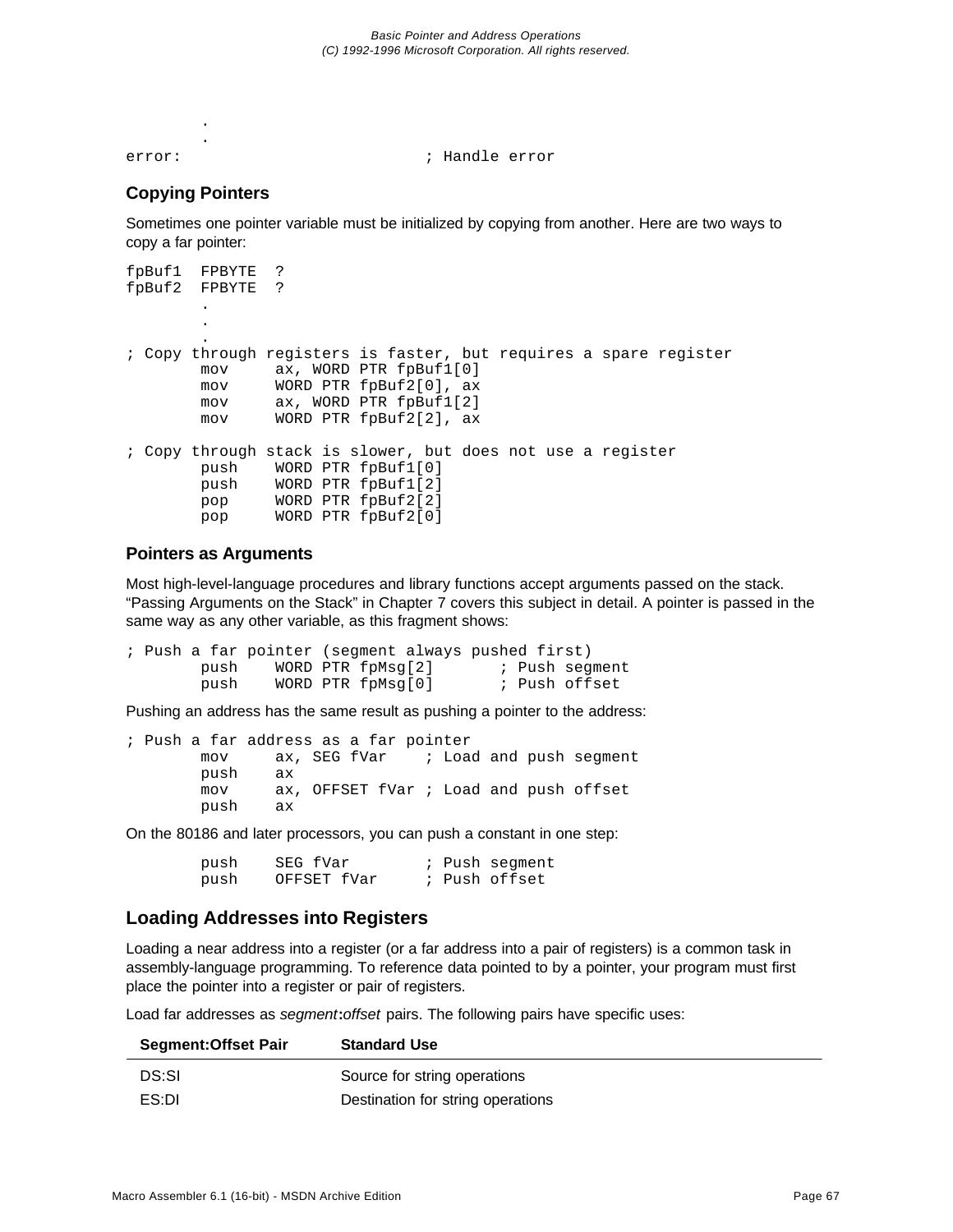| DS:DX | Input for certain DOS functions   |
|-------|-----------------------------------|
| ES:BX | Output from certain DOS functions |

#### **Addresses from Data Segments**

For near addresses, you need only load the offset; the segment is assumed as SS for stack-based data and as DS for other data. You must load both segment and offset for far pointers.

Here is an example of loading an address into DS:BX from a near data segment:

 .DATA "String" . . . mov bx, OFFSET Msg ; Load address to BX ; (DS already loaded)

Far data can be loaded like this:

```
.FARDATA<br>Msq          BYTE
Msg BYTE "String"
 .
 .
 .
      mov ax, SEG Msg ; Load address to ES: BX
       mov es, ax
       mov bx, OFFSET Msg
```
You can also read a far address from a pointer in one step, using the **LES** and **LDS** instructions described next.

#### **Far Pointers**

The **LES** and **LDS** instructions load a far pointer into a segment pair. The instructions copy the pointer's low word into either ES or DS, and the high word into a given register. The following example shows how to load a far pointer into ES:DI:

```
OutBuf BYTE 20 DUP (0)
fpOut FPBYTE OutBuf
 .
 .
 .
      les di, fpOut ; Load far pointer into ES: DI
```
#### **Stack Variables**

The technique for loading the address of a stack variable is significantly different from the technique for loading near addresses. You may need to put the correct segment value into ES for string operations. The following example illustrates how to load the address of a local (stack) variable to ES:DI:

```
Task PROC
             Arg[4]:BYTE
      push ss : Since it's stack-based, segment is SS
       pop es ; Copy SS to ES
       lea di, Arg ; Load offset to DI
```
The local variable in this case actually evaluates to SS:[BP-4]. This is an offset from the stack frame (described in "Passing Arguments on the Stack," Chapter 7). Since you cannot use the **OFFSET**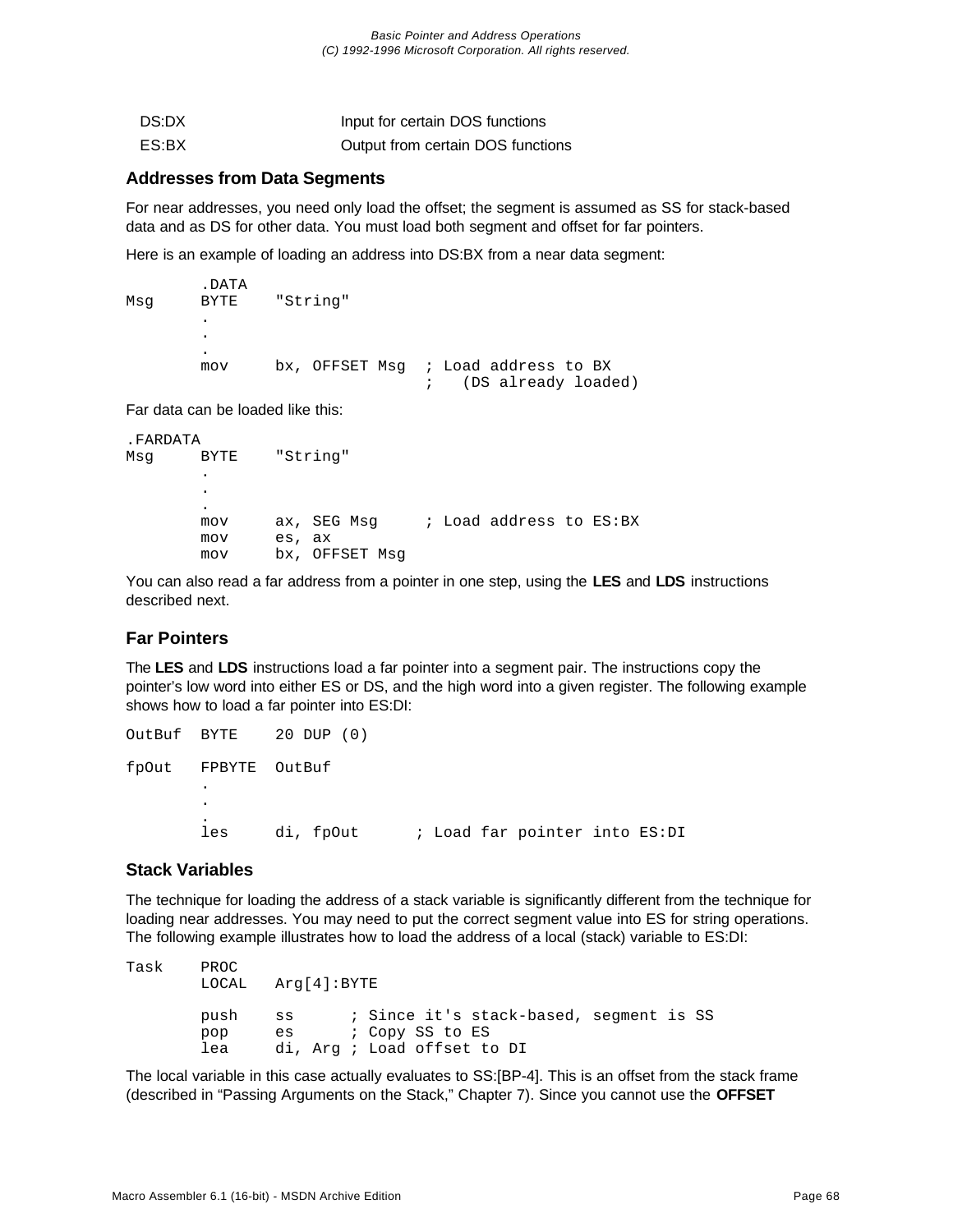operator to get the offset of an indirect memory operand, you must use the **LEA** (Load Effective Address) instruction.

#### **Direct Memory Operands**

To get the address of a direct memory operand, use either the **LEA** instruction or the **MOV** instruction with **OFFSET**. Though both methods have the same effect, the **MOV** instruction produces smaller and faster code, as shown in this example:

> lea si, Msq  $\qquad$  ; Four byte instruction mov si, OFFSET Msg ; Three byte equivalent

#### **Copying Between Segment Pairs**

Copying from one register pair to another is complicated by the fact that you cannot copy one segment register directly to another. Two copying methods are shown here. Timings are for the 8088 processor.

|  |      |            | ; Copy DS: SI to ES: DI, generating smaller code |                     |  |
|--|------|------------|--------------------------------------------------|---------------------|--|
|  | push | ds         |                                                  | ; 1 byte, 14 clocks |  |
|  | pop  | es         |                                                  | ; 1 byte, 12 clocks |  |
|  | mov  | di, si     |                                                  | ; 2 bytes, 2 clocks |  |
|  |      |            |                                                  |                     |  |
|  |      |            |                                                  |                     |  |
|  |      |            | ; Copy DS: SI to ES: DI, generating faster code  |                     |  |
|  | mov  | di, ds     |                                                  | ; 2 bytes, 2 clocks |  |
|  |      | mov es, di |                                                  | ; 2 bytes, 2 clocks |  |

### **Model-Independent Techniques**

Often you may want to write code that is memory-model independent. If you are writing libraries that must be available for different memory models, you can use conditional assembly to handle different sizes of pointers. You can use the predefined symbols **@DataSize** and **@Model** to test the current assumptions.

You can use conditional assembly to write code that works with pointer variables that have no specified distance. The predefined symbol **@DataSize** tests the pointer size for the current memory model:

```
Msg1 BYTE "String1"<br>pMsg PBYTE ?
      PBYTE
 .
 .
 .
       IF @DataSize ; @DataSize > 0 for far
       mov WORD PTR pMsg[0], OFFSET Msg1 ; Load far offset
      mov WORD PTR pMsg[2], SEG Msg1 ; Load far segment
      ELSE<br>mov pMsg, OFFSET Msg1 \qquad ; Load near pointer
      mov pMsq, OFFSET Msql \qquad \qquad ; Load near pointer
       ENDIF
```
In the following example, a procedure receives as an argument a pointer to a word variable. The code inside the procedure uses **@DataSize** to determine whether the current memory model supports far or near data. It loads and processes the data accordingly:

; Procedure that receives an argument by reference<br>mul8 PROC arg:PTR WORD PROC arg:PTR WORD

IF @DataSize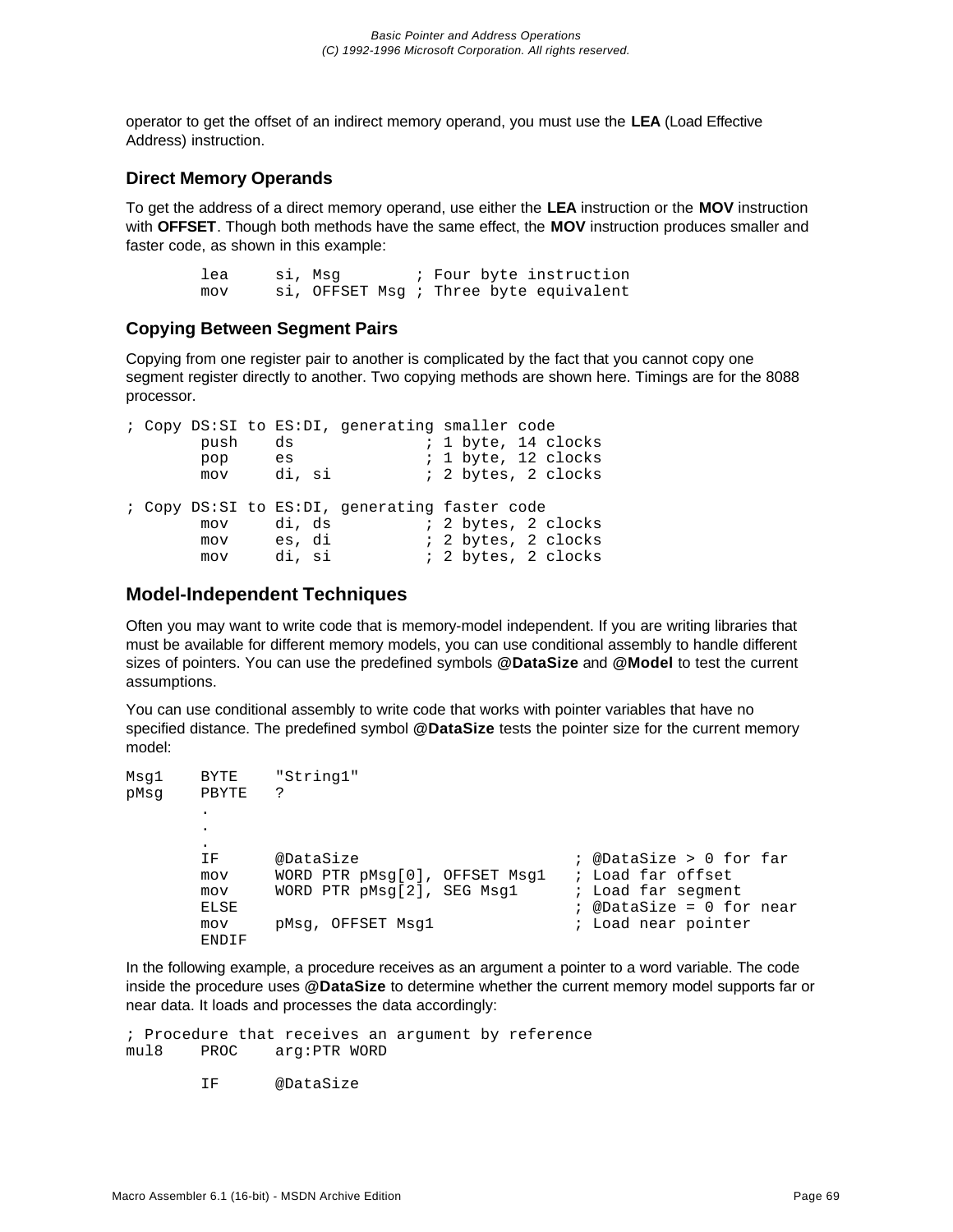#### *Declaring Integer Variables (C) 1992-1996 Microsoft Corporation. All rights reserved.*

 mov ax, es:[bx] ; Load the data pointed to ELSE mov bx, arg ; Load near pointer to BX (assume DS)<br>mov ax, [bx] ; Load the data pointed to mov ax, [bx] ; Load the data pointed to ENDIF shl ax, 1 ; Multiply by 8 shl ax, 1 shl ax, 1 ret mul8 ENDP

If you have many routines, writing the conditionals for each case can be tedious. The following conditional statements automatically generate the proper instructions and segment overrides.

|       |                 | ; Equates for conditional handling of pointers |  |  |
|-------|-----------------|------------------------------------------------|--|--|
|       | @DataSize<br>ΙF |                                                |  |  |
| lesIF | TEXTEOU         | <les></les>                                    |  |  |
| ldsIF | <b>TEXTEOU</b>  | $<$ lds>                                       |  |  |
| esIF  | TEXTEOU         | <es:< td=""><td></td><td></td></es:<>          |  |  |
|       | ELSE            |                                                |  |  |
| lesIF | TEXTEOU         | $<$ mov $>$                                    |  |  |
| ldsIF | TEXTEOU         | $<$ mov $>$                                    |  |  |
| esIF  | TEXTEOU         | $\leq$                                         |  |  |
|       | ENDIF           |                                                |  |  |

Once you define these conditionals, you can use them to simplify code that must handle several types of pointers. This next example rewrites the above mul8 procedure to use conditional code.

```
mul8 PROC arg:PTR WORD
      lesIF bx, arg \qquad ; Load pointer to BX or ES:BX
       mov ax, esIF [bx] ; Load the data from [BX] or ES:[BX]
      shl ax, 1 ; Multiply by 8
       shl ax, 1
       shl ax, 1
       ret
mul8 ENDP
```
The conditional statements from these examples can be defined once in an include file and used whenever you need to handle pointers.

### Chapter 4 Defining and Using Simple Data Types

This chapter covers the concepts essential for working with simple data types in assembly-language programs. The first section shows how to declare integer variables. The second section describes basic operations including moving, loading, and sign-extending numbers, as well as calculating. The last section describes how to do various operations with numbers at the bit level, such as using bitwise logical instructions and shifting and rotating bits.

The complex data types introduced in the next chapter — arrays, strings, structures, unions, and records — use many of the operations illustrated in this chapter. Floating-point operations require a different set of instructions and techniques. These are covered in Chapter 6, "Using Floating-Point and Binary Coded Decimal Numbers."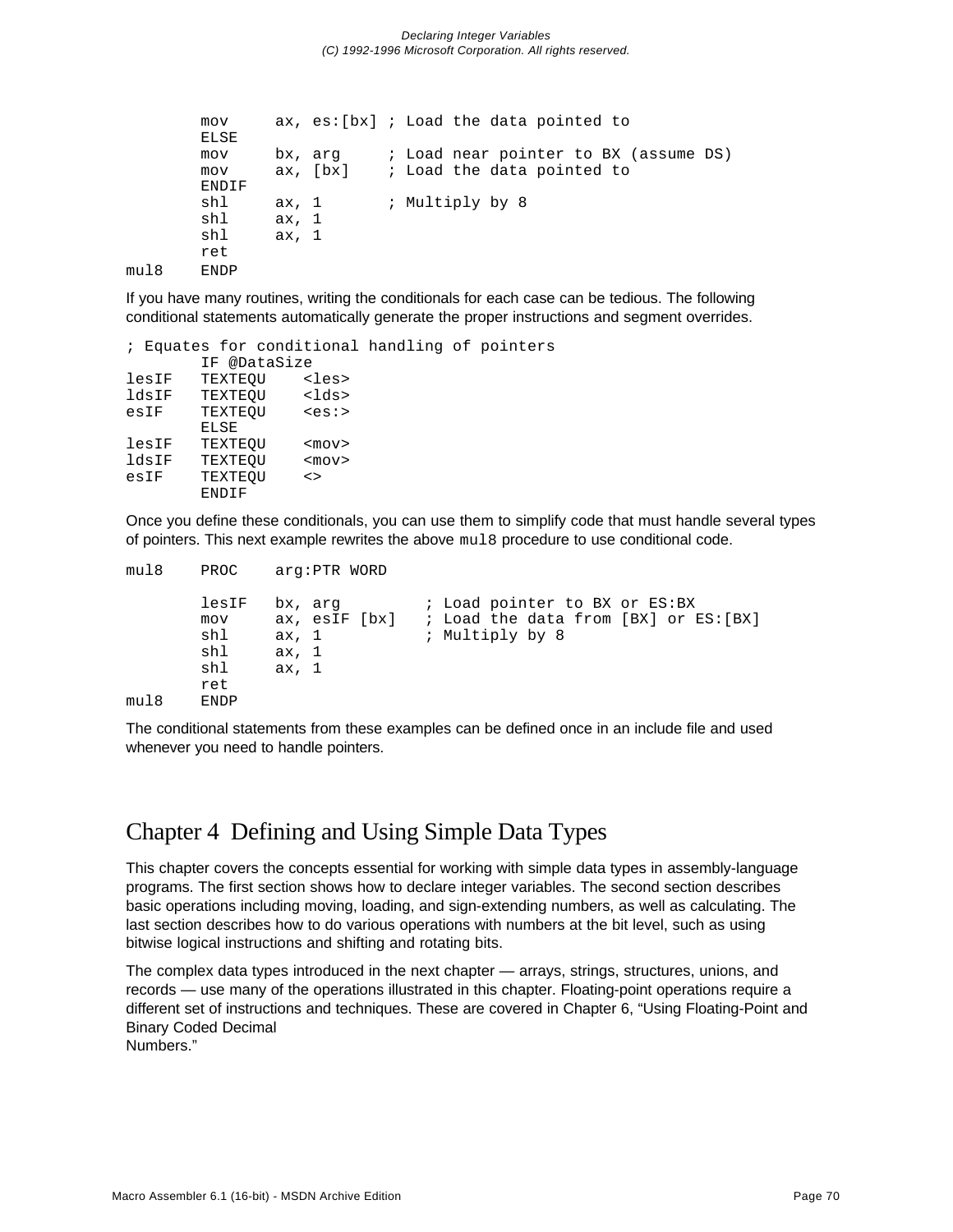# Declaring Integer Variables

An integer is a whole number, such as 4 or 4,444. Integers have no fractional part, as do the real numbers discussed in Chapter 6. You can initialize integer variables in several ways with the data allocation directives. This section explains how to use the **SIZEOF** and **TYPE** operators to provide information to the assembler about the types in your program. For information on symbolic integer constants, see "Integer Constants and Constant Expressions" in Chapter 1.

## Allocating Memory for Integer Variables

When you declare an integer variable by assigning a label to a data allocation directive, the assembler allocates memory space for the integer. The variable's name becomes a label for the memory space. The syntax is:

[[*name*]] *directive initializer*

The following directives indicate the integer's size and value range:

| <b>Directive</b>                           | <b>Description of Initializers</b>                                                                                           |
|--------------------------------------------|------------------------------------------------------------------------------------------------------------------------------|
| <b>BYTE, DB</b> (byte)                     | Allocates unsigned numbers from 0 to 255.                                                                                    |
| <b>SBYTE</b> (signed byte)                 | Allocates signed numbers from $-128$ to $+127$ .                                                                             |
| <b>WORD, DW</b> (word $= 2$ bytes)         | Allocates unsigned numbers from<br>0 to $65,535$ $(64K)$ .                                                                   |
| <b>SWORD</b> (signed word)                 | Allocates signed numbers from<br>$-32,768$ to $+32,767$ .                                                                    |
| <b>DWORD, DD</b> (doubleword $=$ 4 bytes), | Allocates unsigned numbers from<br>0 to 4,294,967,295 (4 megabytes).                                                         |
| <b>SDWORD</b> (signed doubleword)          | Allocates signed numbers from<br>$-2,147,483,648$ to $+2,147,483,647$ .                                                      |
| <b>FWORD, DF</b> (farword = 6 bytes)       | Allocates 6-byte (48-bit) integers. These values are normally<br>used only as pointer variables on the 80386/486 processors. |
| <b>QWORD, DQ</b> (quadword = $8$ bytes)    | Allocates 8-byte integers used with 8087-family coprocessor<br>instructions.                                                 |
| <b>TBYTE, DT</b> (10 bytes),               | Allocates 10-byte (80-bit) integers if the initializer has a radix<br>specifying the base of the number.                     |

See Chapter 6 for information on the **REAL4**, **REAL8**, and **REAL10** directives that allocate real numbers.

The **SIZEOF** and **TYPE** operators, when applied to a type, return the size of an integer of that type. The size attribute associated with each data type is:

| Data Type            | <b>Bytes</b> |
|----------------------|--------------|
| <b>BYTE, SBYTE</b>   | 1            |
| <b>WORD, SWORD</b>   | 2            |
| <b>DWORD, SDWORD</b> | 4            |
| <b>FWORD</b>         | 6            |
| <b>QWORD</b>         | 8            |
| <b>TBYTE</b>         | 10           |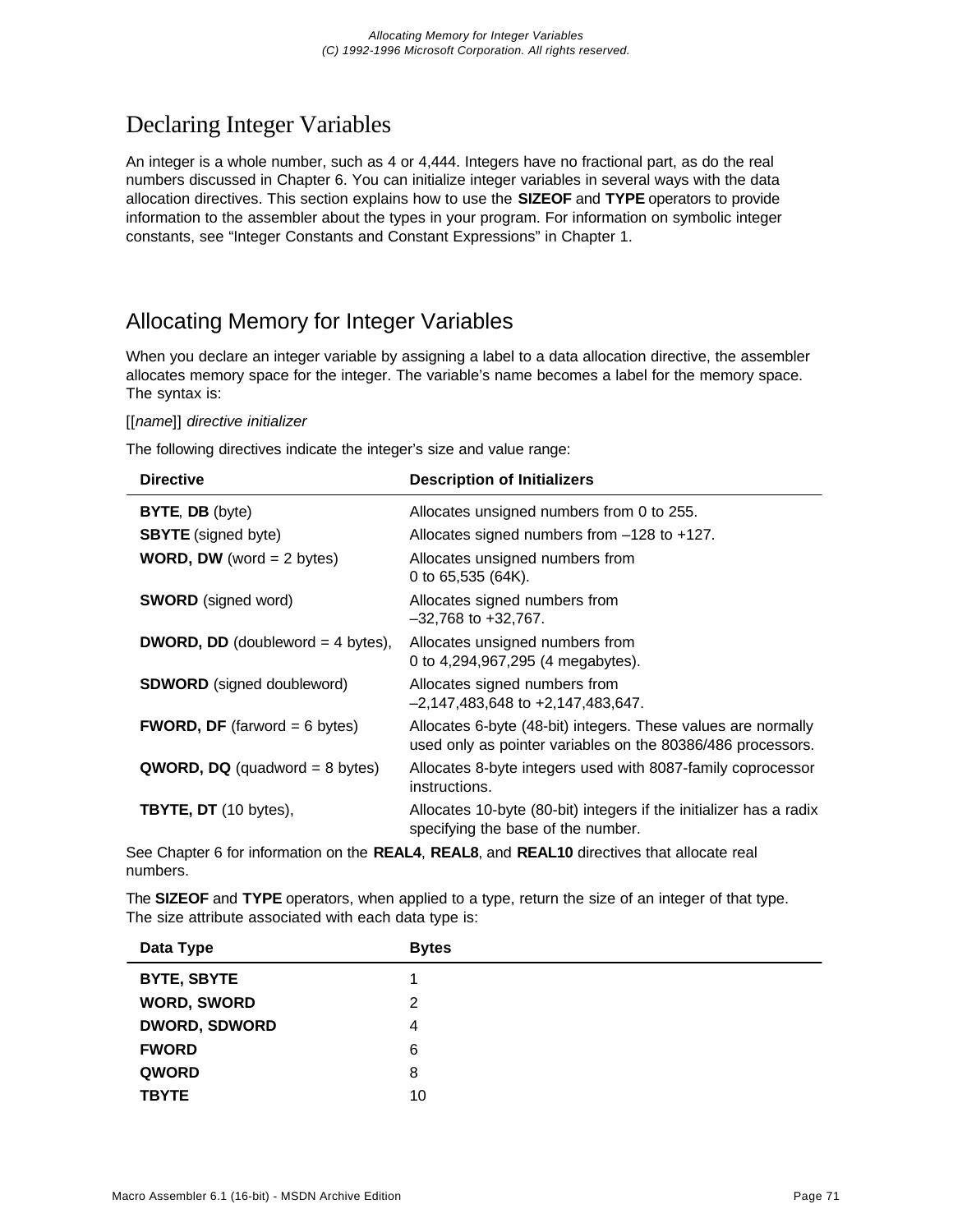The data types **SBYTE**, **SWORD**, and **SDWORD** tell the assembler to treat the initializers as signed data. It is important to use these signed types with high-level constructs such as **.IF**, **.WHILE**, and **.REPEAT**, and with **PROTO** and **INVOKE** directives. For descriptions of these directives, see the sections "Loop-Generating Directives," "Declaring Procedure Prototypes," and "Calling Procedures with INVOKE" in Chapter 7.

The assembler stores integers with the least significant bytes lowest in memory. Note that assembler listings and most debuggers show the bytes of a word in the opposite order — high byte first.

Figure 4.1 illustrates the integer formats.

### Word



### Doubleword



### Quadword



#### **Figure 4.1 Integer Formats**

Although the **TYPEDEF** directive's primary purpose is to define pointer variables (see "Defining Pointer Types with TYPEDEF" in Chapter 3), you can also use **TYPEDEF** to create an alias for any integer type. For example, these declarations

| char   | TYPEDEF       | SBYTE |
|--------|---------------|-------|
| long   | TYPEDEF DWORD |       |
| float  | TYPEDEF REAL4 |       |
| double | TYPEDEF REALS |       |

allow you to use char, long, float, or double in your programs if you prefer the C data labels.

### Data Initialization

You can initialize variables when you declare them with constants or expressions that evaluate to constants. The assembler generates an error if you specify an initial value too large for the variable type.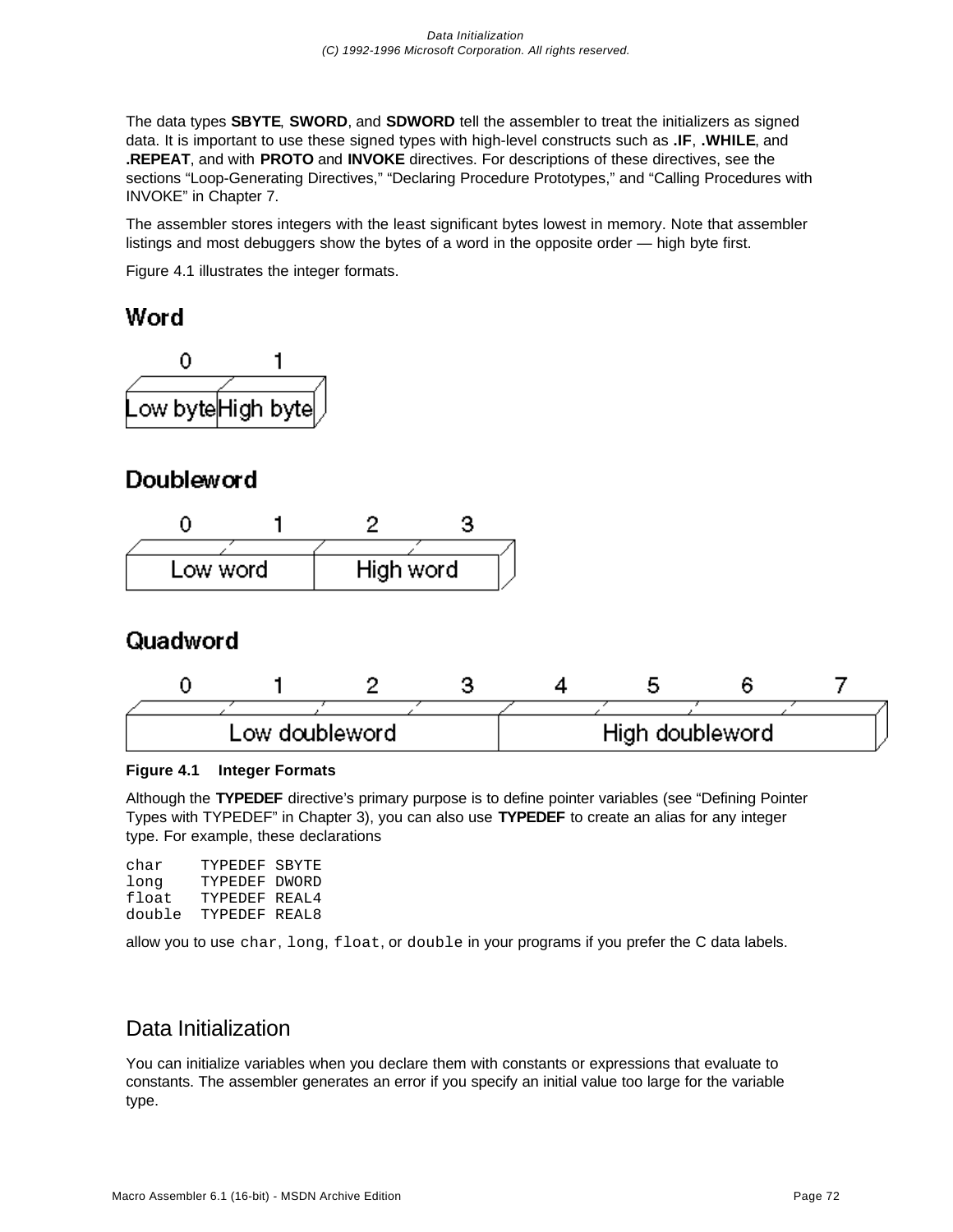A **?** in place of an initializer indicates you do not require the assembler to initialize the variable. The assembler allocates the space but does not write in it. Use **?** for buffer areas or variables your program will initialize at run time.

You can declare and initialize variables in one step with the data directives, as these examples show.

| integer    | BYTE  | 16         |            | ; Initialize byte to 16                           |
|------------|-------|------------|------------|---------------------------------------------------|
| negint     | SBYTE | $-16$      |            | ; Initialize signed byte to -16                   |
| expression | WORD  | $4*3$      |            | ; Initialize word to 12                           |
| signedexp  | SWORD | $4*3$      |            | ; Initialize signed word to 12                    |
| empty      | OWORD | $\ddot{?}$ |            | ; Allocate uninitialized long int                 |
|            | BYTE  |            |            | $1, 2, 3, 4, 5, 6$ ; Initialize six unnamed bytes |
| long       | DWORD |            |            | 4294967295 ; Initialize doubleword to             |
|            |       |            |            | 4,294,967,295                                     |
| longnum    |       |            |            | SDWORD -2147433648 ; Initialize signed doubleword |
|            |       |            | $\ddot{i}$ | to $-2, 147, 433, 648$                            |
| tb         | TBYTE | 2345t      |            | ; Initialize 10-byte binary number                |

For information on arrays and on using the **DUP** operator to allocate initializer lists, see "Arrays and Strings" in Chapter 5.

# Working with Simple Variables

Once you have declared integer variables in your program, you can use them to copy, move, and sign-extend integer variables in your MASM code. This section shows how to do these operations as well as how to add, subtract, multiply, and divide numbers and do bit-level manipulations with logical, shift, and rotate instructions.

Since MASM instructions require operands to be the same size, you may need to operate on data in a size other than that originally declared. You can do this with the **PTR** operator. For example, you can use the **PTR** operator to access the high-order word of a **DWORD**-size variable. The syntax for the **PTR** operator is

#### *type* **PTR** *expression*

where the **PTR** operator forces *expression* to be treated as having the type specified. An example of this use is

 .DATA num DWORD 0 .CODE mov ax, WORD PTR num[0] ; Loads a word-size value from mov dx, WORD PTR num[2] ; a doubleword variable

## Copying Data

The primary instructions for moving data from operand to operand and loading them into registers are **MOV** (Move), **XCHG** (Exchange), **CWD** (Convert Word to Double), and **CBW** (Convert Byte to Word).

### **Moving Data**

The most common method of moving data, the **MOV** instruction, is essentially a copy instruction, since it always copies the source operand to the destination operand without affecting the source.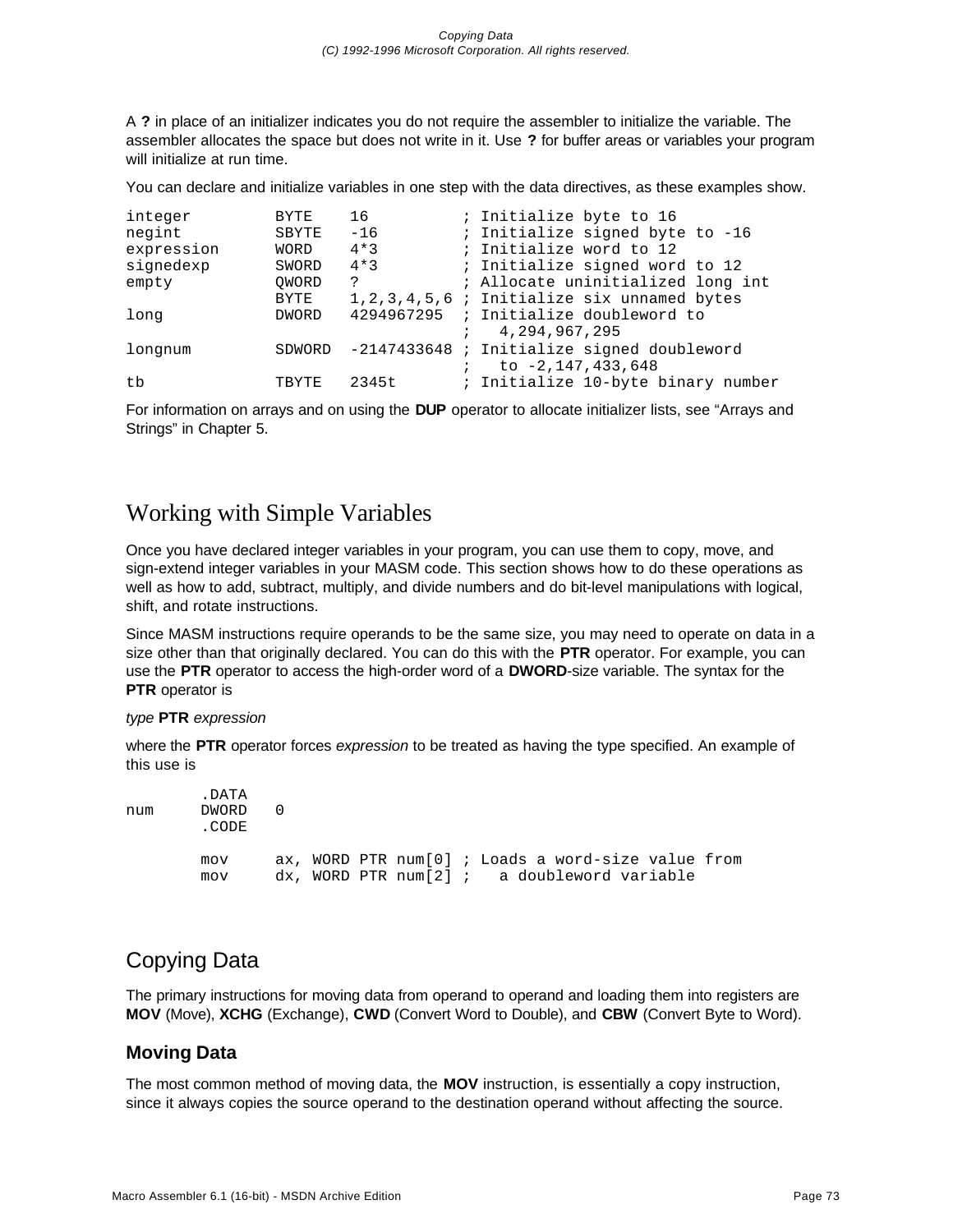After a **MOV** instruction, the source and destination operands contain the same value.

The following example illustrates the **MOV** instruction. As explained in "General-Purpose Registers," Chapter 1, you cannot move a value from one location in memory to another in a single operation.

```
; Immediate value moves
mov ax, 7 cmmediate to register
mov mem, 7 commediate to memory direct
 mov mem[bx], 7 ; Immediate to memory indirect 
; Register moves
        mov mem, ax ; Register to memory direct<br>mov mem[bx], ax ; Register to memory indire
         mov mem[bx], ax ; Register to memory indirect<br>mov ax, bx ; Register to register
         mov ax, bx ; Register to register<br>mov ds, ax ; General register to :
                               ; General register to segment register
; Direct memory moves
mov ax, mem  ; Memory direct to register
 mov ds, mem ; Memory to segment register
; Indirect memory moves
        mov ax, mem[bx] ; Memory indirect to register<br>mov ds, mem[bx] ; Memory indirect to segment
                ds, mem[bx] ; Memory indirect to segment register
; Segment register moves
         mov mem, ds  ; Segment register to memory<br>mov mem[bx], ds ; Segment register to memory
         mov mem[bx], ds ; Segment register to memory indirect<br>mov ax. ds ; Seqment reqister to general registe
                ax, ds        ; Segment register to general register
```
The following example shows several common types of moves that require two instructions.

|  | ; Move immediate to segment register        |        |                   |  |                                           |
|--|---------------------------------------------|--------|-------------------|--|-------------------------------------------|
|  | mov                                         |        |                   |  | ax, DGROUP ; Load AX with immediate value |
|  | mov                                         |        | ds, ax            |  | ; Copy AX to seqment register             |
|  |                                             |        |                   |  |                                           |
|  | ; Move memory to memory                     |        |                   |  |                                           |
|  | mov                                         |        | ax, meml          |  | ; Load AX with memory value               |
|  | mov                                         |        | $m$ em $2$ , $ax$ |  | ; Copy AX to other memory                 |
|  |                                             |        |                   |  |                                           |
|  | ; Move seqment register to seqment register |        |                   |  |                                           |
|  | mov                                         |        | ax, ds            |  | ; Load AX with segment register           |
|  | mov                                         | es, ax |                   |  | ; Copy AX to seqment register             |

The **MOVSX** and **MOVZX** instructions for the 80386/486 processors extend and copy values in one step. See "Extending Signed and Unsigned Integers," following.

### **Exchanging Integers**

The **XCHG** (Exchange) instruction exchanges the data in the source and destination operands. You can exchange data between registers or between registers and memory, but not from memory to memory:

 xchg ax, bx ; Put AX in BX and BX in AX xchg memory, ax ; Put "memory" in AX and AX in "memory" ; xchg mem1, mem2 ; Illegal- can't exchange memory locations

### **Extending Signed and Unsigned Integers**

Since moving data between registers of different sizes is illegal, you must "sign-extend" integers to convert signed data to a larger size. Sign-extending means copying the sign bit of the unextended operand to all bits of the operand's next larger size. This widens the operand while maintaining its sign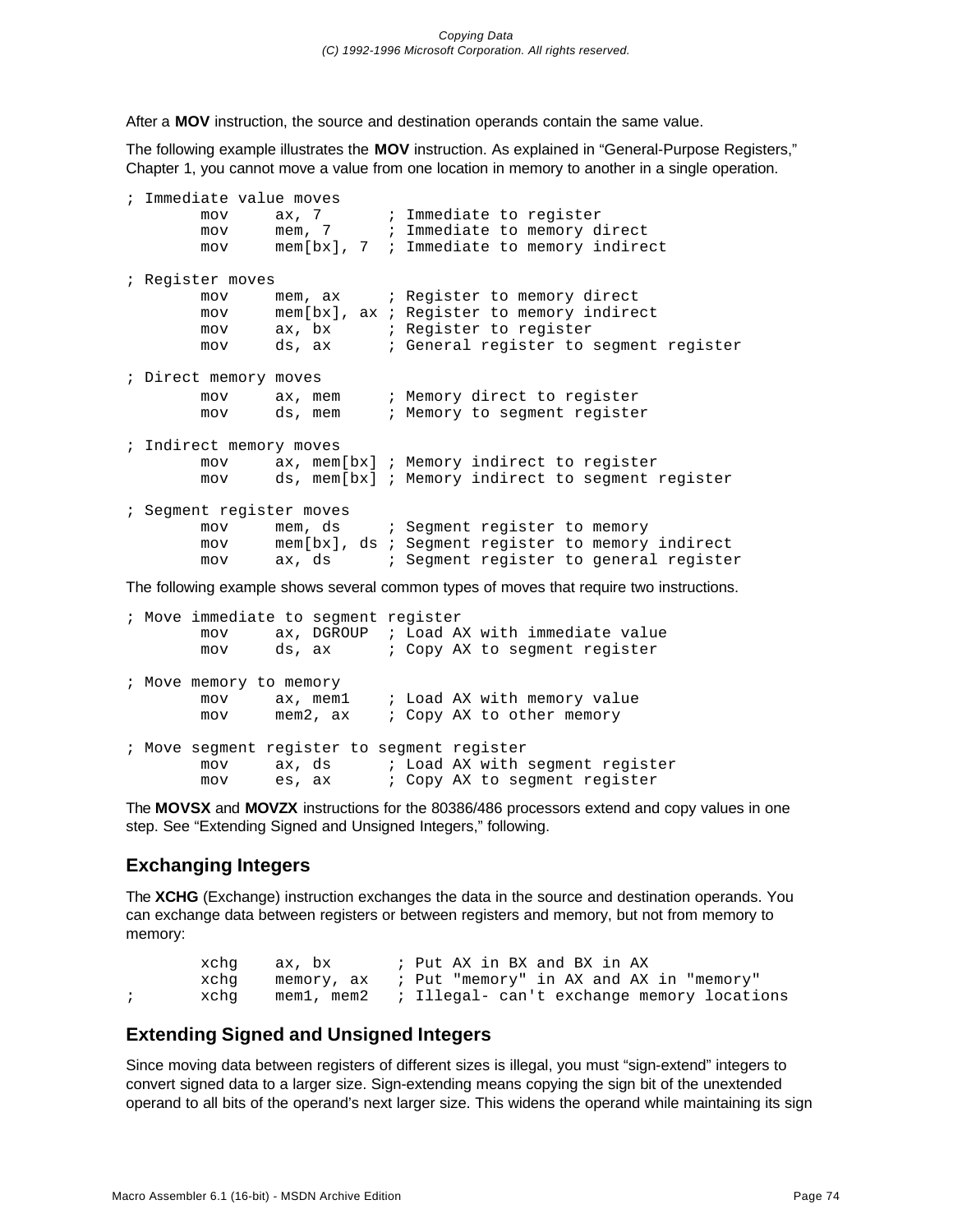and value.

8086-based processors provide four instructions specifically for sign-extending. The four instructions act only on the accumulator register (AL, AX, or EAX), as shown in the following list.

| <b>Instruction</b>                                 | Sign-extend     |
|----------------------------------------------------|-----------------|
| <b>CBW</b> (convert byte to word)                  | AL to AX        |
| <b>CWD</b> (convert word to doubleword)            | $AX$ to $DX:AX$ |
| <b>CWDE</b> (convert word to doubleword extended)* | AX to EAX       |
| <b>CDQ</b> (convert doubleword to quadword)*       | EAX to EDX:EAX  |

\*Requires an extended register and applies only to 80386/486 processors.

On the 80386/486 processors, the **CWDE** instruction converts a signed 16-bit value in AX to a signed 32-bit value in EAX. The **CDQ** instruction converts a signed 32-bit value in EAX to a signed 64-bit value in the EDX:EAX register pair.

This example converts signed integers using **CBW**, **CWD**, **CWDE**, and **CDQ**.

|       | .DATA           |      |                                                 |
|-------|-----------------|------|-------------------------------------------------|
| mem8  | SBYTE           | $-5$ |                                                 |
| mem16 | SWORD           | $+5$ |                                                 |
| mem32 | SDWORD<br>.CODE | $-5$ |                                                 |
|       |                 |      |                                                 |
|       | $\bullet$       |      |                                                 |
|       | $\bullet$       |      |                                                 |
|       | mov             |      | al, mem8     ; Load 8-bit -5 (FBh)              |
|       | cbw             |      | ; Convert to 16-bit -5 (FFFBh) in AX            |
|       | mov             |      | ax, mem16 ; Load 16-bit +5                      |
|       | cwd             |      | ; Convert to 32-bit +5 (0000:0005h) in DX:AX    |
|       | mov             |      | ax, mem16 $:$ Load 16-bit +5                    |
|       | cwde            |      | : Convert to 32-bit +5 (00000005h) in EAX       |
|       | mov             |      | eax, $mem32$ ; Load $32-bit$ -5 (FFFFFFFBh)     |
|       | cdq             |      | ; Convert to 64-bit -5                          |
|       |                 |      | (FFFFFFFF:FFFFFFFBh) in EDX:EAX<br>$\mathbf{r}$ |
|       |                 |      |                                                 |

These four instructions efficiently convert unsigned values as well, provided the sign bit is zero. This example, for instance, correctly widens mem16 whether you treat the variable as signed or unsigned.

The processor does not differentiate between signed and unsigned values. For instance, the value of mem8 in the previous example is literally 251 (0FBh) to the processor. It ignores the human convention of treating the highest bit as an indicator of sign. The processor can ignore the distinction between signed and unsigned numbers because binary arithmetic works the same in either case.

If you add 7 to mem8, for example, the result is 258 (102h), a value too large to fit into a single byte. The byte-sized mem8 can accommodate only the least-significant digits of the result (02h), and so receives the value of 2. The result is the same whether we treat mem8 as a signed value (-5) or unsigned value (251).

This overview illustrates how the programmer, not the processor, must keep track of which values are signed or unsigned, and treat them accordingly. If AL=127 (01111111y), the instruction **CBW** sets AX=127 because the sign bit is zero. If AL=128 (10000000y), however, the sign bit is 1. **CBW** thus sets AX=65,280

(FF00h), which may not be what you had in mind if you assumed AL originally held an unsigned value.To widen unsigned values, explicitly set the higher register to zero, as shown in the following example: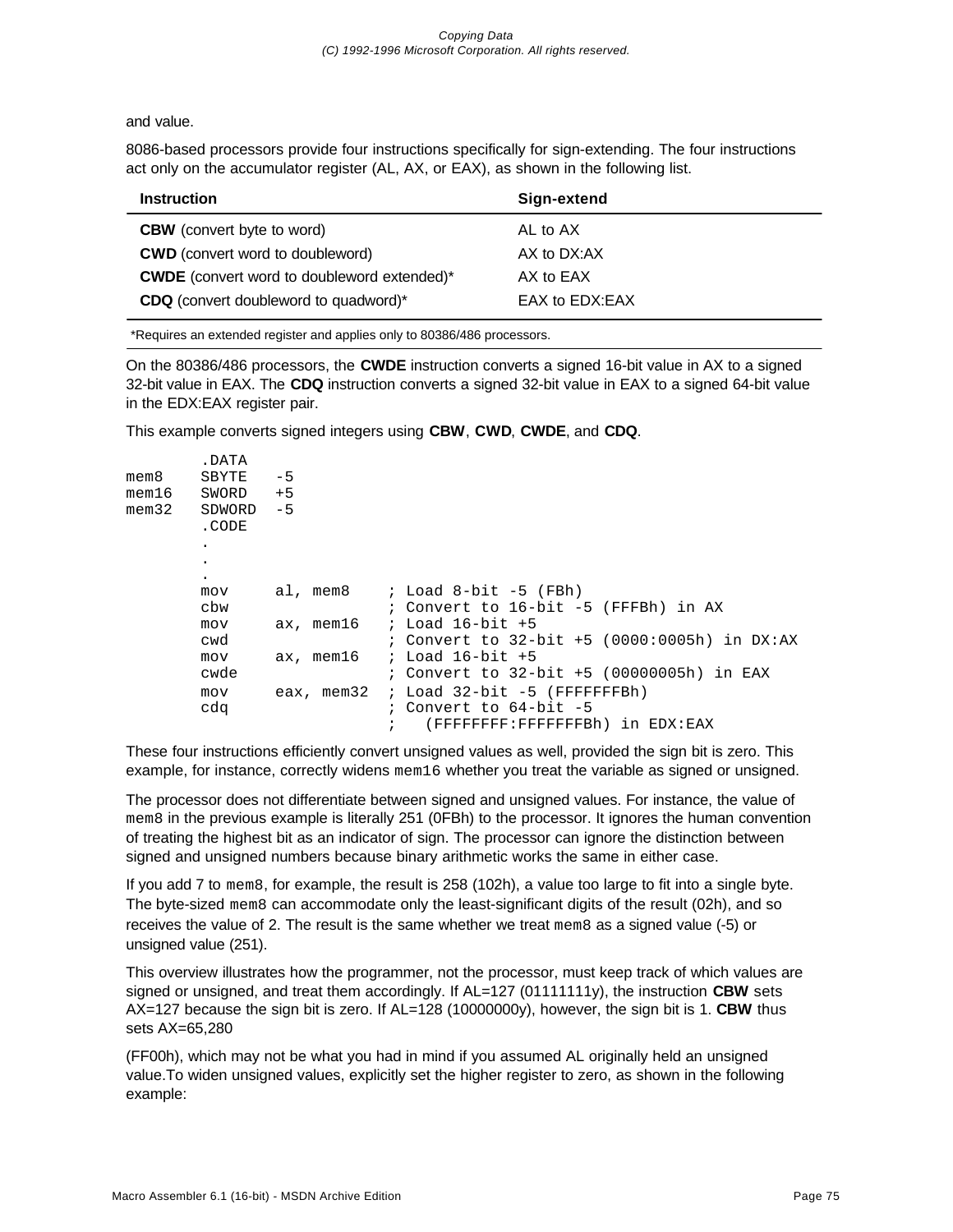#### *Adding and Subtracting Integers (C) 1992-1996 Microsoft Corporation. All rights reserved.*

```
 .DATA
mem8 BYTE 251
mem16 WORD 251
        .CODE
 .
 .
 .
       mov al, mem8 ; Load 251 (FBh) from 8-bit memory
      sub ah, ah ; Zero upper half (AH)
       mov ax, mem16 ; Load 251 (FBh) from 16-bit memory
      sub dx, dx ; Zero upper half (DX)
      sub eax, eax ; Zero entire extended register (EAX)
       mov ax, mem16 ; Load 251 (FBh) from 16-bit memory
```
The 80386/486 processors provide instructions that move and extend a value to a larger data size in a single step. **MOVSX** moves a signed value into a register and sign-extends it. **MOVZX** moves an unsigned value into a register and zeroextends it.

```
; 80386/486 instructions
```
 movzx dx, bl ; Load unsigned 8-bit value into ; 16-bit register and zero-extend

These special 80386/486 instructions usually execute much faster than the equivalent 8086/286 instructions.

# Adding and Subtracting Integers

You can use the **ADD**, **ADC**, **INC**, **SUB**, **SBB**, and **DEC** instructions for adding, incrementing, subtracting, and decrementing values in single registers. You can also combine them to handle larger values that require two registers for storage.

### **Adding and Subtracting Integers Directly**

The **ADD**, **INC** (Increment), **SUB**, and **DEC** (Decrement) instructions operate on 8- and 16-bit values on the 8086–80286 processors, and on 8-, 16-, and 32-bit values on the 80386/486 processors. They can be combined with the **ADC** and **SBB** instructions to work on 32-bit values on the 8086 and 64-bit values on the 80386/486 processors. (See "Adding and Subtracting in Multiple Registers," following.)

These instructions have two requirements:

1. If there are two operands, only one operand can be a memory operand.

2. If there are two operands, both must be the same size.

To meet the second requirement, you can use the **PTR** operator to force an operand to the size required. (See "Working with Simple Variables," previous.) For example, if Buffer is an array of bytes and BX points to an element of the array, you can add a word from  $\text{Buffer with}$ 

add ax, WORD PTR Buffer[bx] ; Add word from byte array

The next example shows 8-bit signed and unsigned addition and subtraction.

 .DATA mem8 BYTE 39 .CODE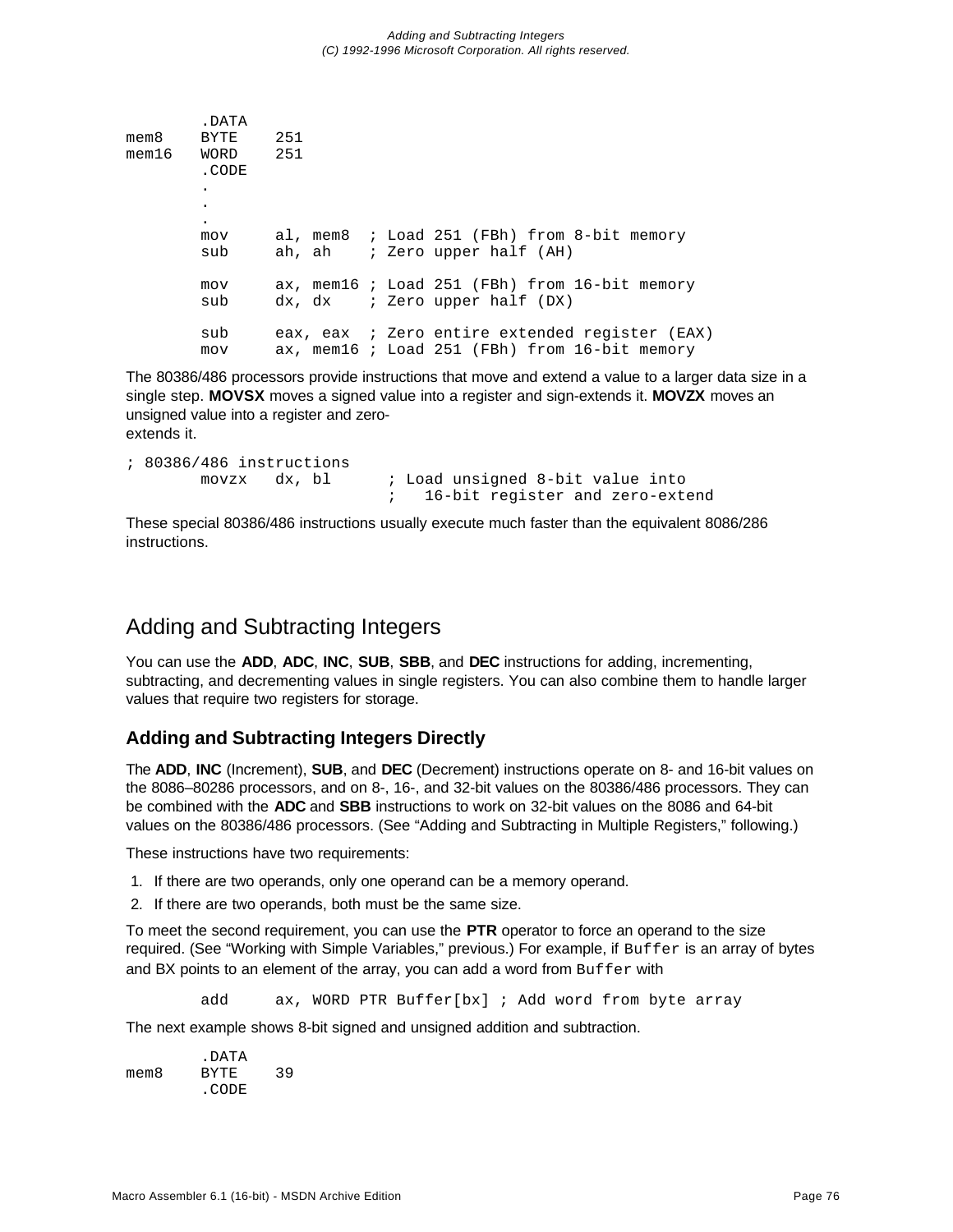#### *Adding and Subtracting Integers (C) 1992-1996 Microsoft Corporation. All rights reserved.*

| ; Addition  |    |  |                                         |                |                |
|-------------|----|--|-----------------------------------------|----------------|----------------|
|             |    |  |                                         | signed         | unsigned       |
| mov         |    |  | al, 26 ; Start with register            | 26             | 26             |
| inc         | al |  | ; Increment                             | $\overline{1}$ | $\overline{1}$ |
| add         |    |  | al, 76 ; Add immediate                  | 76             | $+ 76$         |
|             |    |  |                                         |                |                |
|             |    |  |                                         | 103            | 103            |
| add         |    |  | al, mem8 ; Add memory                   | 39             | $+39$          |
|             |    |  |                                         | $- - - -$      | $- - -$        |
| mov         |    |  | ah, al $i$ Copy to AH                   | $-114$         | 142            |
|             |    |  |                                         | +overflow      |                |
| add         |    |  | al, ah     ; Add register               |                | 142            |
|             |    |  |                                         |                |                |
|             |    |  |                                         |                | $28+carry$     |
|             |    |  |                                         |                |                |
| Subtraction |    |  |                                         |                |                |
|             |    |  |                                         | signed         | unsigned       |
| mov         |    |  | al, 95 ; Load register                  | 95             | 95             |
| dec         | al |  | ; Decrement                             | $-1$           | $-1$           |
| sub         |    |  | al, 23 $\cdot$ Subtract immediate $-23$ |                | $-23$          |
|             |    |  |                                         |                |                |
|             |    |  |                                         | 71             | 71             |
| sub         |    |  | al, mem8 ; Subtract memory              | $-122$         | $-122$         |
|             |    |  |                                         |                |                |
|             |    |  |                                         | $-51$          | 205+sign       |
| mov         |    |  | ah, $119$ ; Load register               | 119            |                |
| sub         |    |  | al, ah ; and subtract                   | -51            |                |
|             |    |  |                                         |                |                |
|             |    |  |                                         |                | 86+overflow    |
|             |    |  |                                         |                |                |

The **INC** and **DEC** instructions treat integers as unsigned values and do not update the carry flag for signed carries and borrows.

When the sum of 8-bit signed operands exceeds 127, the processor sets the overflow flag. (The overflow flag is also set if both operands are negative and the sum is less than or equal to -128.) Placing a **JO** (Jump on Overflow) or **INTO** (Interrupt on Overflow) instruction in your program at this point can transfer control to error-recovery statements. When the sum exceeds 255, the processor sets the carry flag. A **JC** (Jump on Carry) instruction at this point can transfer control to error-recovery statements.

In the previous subtraction example, the processor sets the sign flag if the result goes below 0. At this point, you can use a **JS** (Jump on Sign) instruction to transfer control to error-recovery statements. Jump instructions are described in the "Jumps" section in Chapter 7.

### **Adding and Subtracting in Multiple Registers**

You can add and subtract numbers larger than the register size on your processor with the **ADC** (Add with Carry) and **SBB** (Subtract with Borrow) instructions. If the operations prior to an **ADC** or **SBB** instruction do not set the carry flag, these instructions are identical to **ADD** and **SUB**. When you operate on large values in more than one register, use **ADD** and **SUB** for the least significant part of the number and **ADC** or **SBB** for the most significant part.

The following example illustrates multiple-register addition and subtraction. You can also use this technique with 64-bit operands on the 80386/486 processors.

|              | .DATA |        |
|--------------|-------|--------|
| mem32        | DWORD | 316423 |
| $m$ em $32a$ | DWORD | 316423 |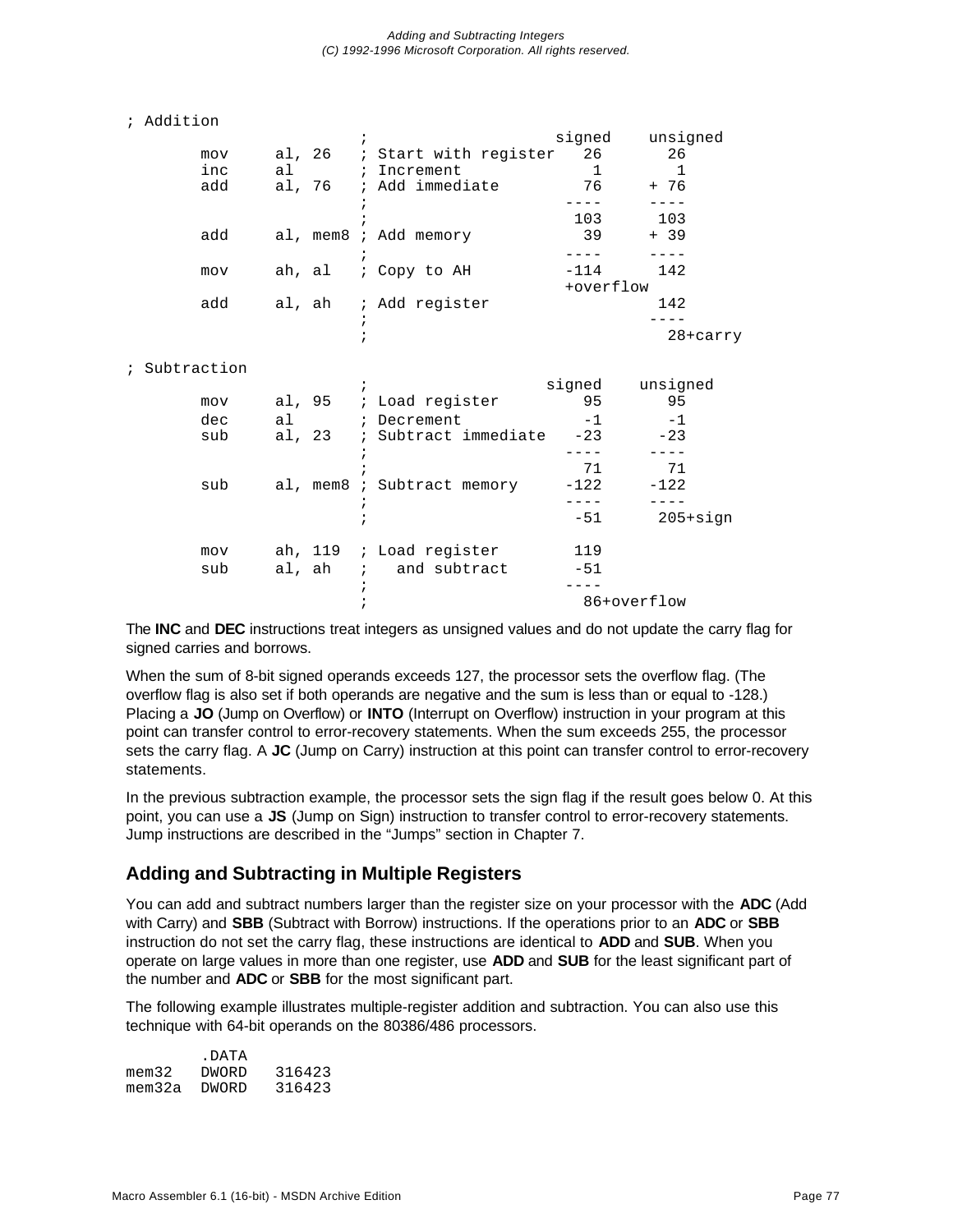#### *Multiplying and Dividing Integers (C) 1992-1996 Microsoft Corporation. All rights reserved.*

```
 .CODE
 .
 .
 .
; Addition
mov ax, 43981 ; Load immediate 43981
sub dx, dx \cdot ; into DX:AX
     add ax, WORD PTR mem32[0] ; Add to both +316423 adc dx, WORD PTR mem32[2] ; memory words ------
                             ; Result in DX:AX 360404
; Subtraction
 mov ax, WORD PTR mem32a[0] ; Load mem32 316423
 mov dx, WORD PTR mem32a[2] ; into DX:AX
 sub ax, WORD PTR mem32b[0] ; Subtract low - 156739
 sbb dx, WORD PTR mem32b[2] ; then high ------
                              ; Result in DX:AX 159684
```
For 32-bit registers on the 80386/486 processors, only two steps are necessary. If your program needs to be assembled for more than one processor, you can assemble the statements conditionally, as shown in this example:

```
 .DATA
mem32 DWORD 316423
mem32a DWORD 316423
mem32b DWORD 156739
p386 TEXTEQU (@Cpu AND 08h)
       .CODE
 .
 .
 .
; Addition
       IF p386
       mov eax, 43981 ; Load immediate
       add eax, mem32 ; Result in EAX
       ELSE
 .
             . ; do steps in previous example
 .
       ENDIF
; Subtraction
       IF p386
 mov eax, mem32a ; Load memory
 sub eax, mem32b ; Result in EAX
       ELSE
 .
             . ; do steps in previous example
 .
       ENDIF
```
Since the status of the carry flag affects the results of calculations with **ADC** and **SBB**, be sure to turn off the carry flag with the **CLC** (Clear Carry Flag) instruction or use **ADD** or **SUB** for the first calculation, when appropriate.

## Multiplying and Dividing Integers

The 8086 family of processors uses different multiplication and division instructions for signed and unsigned integers. Multiplication and division instructions also have special requirements depending on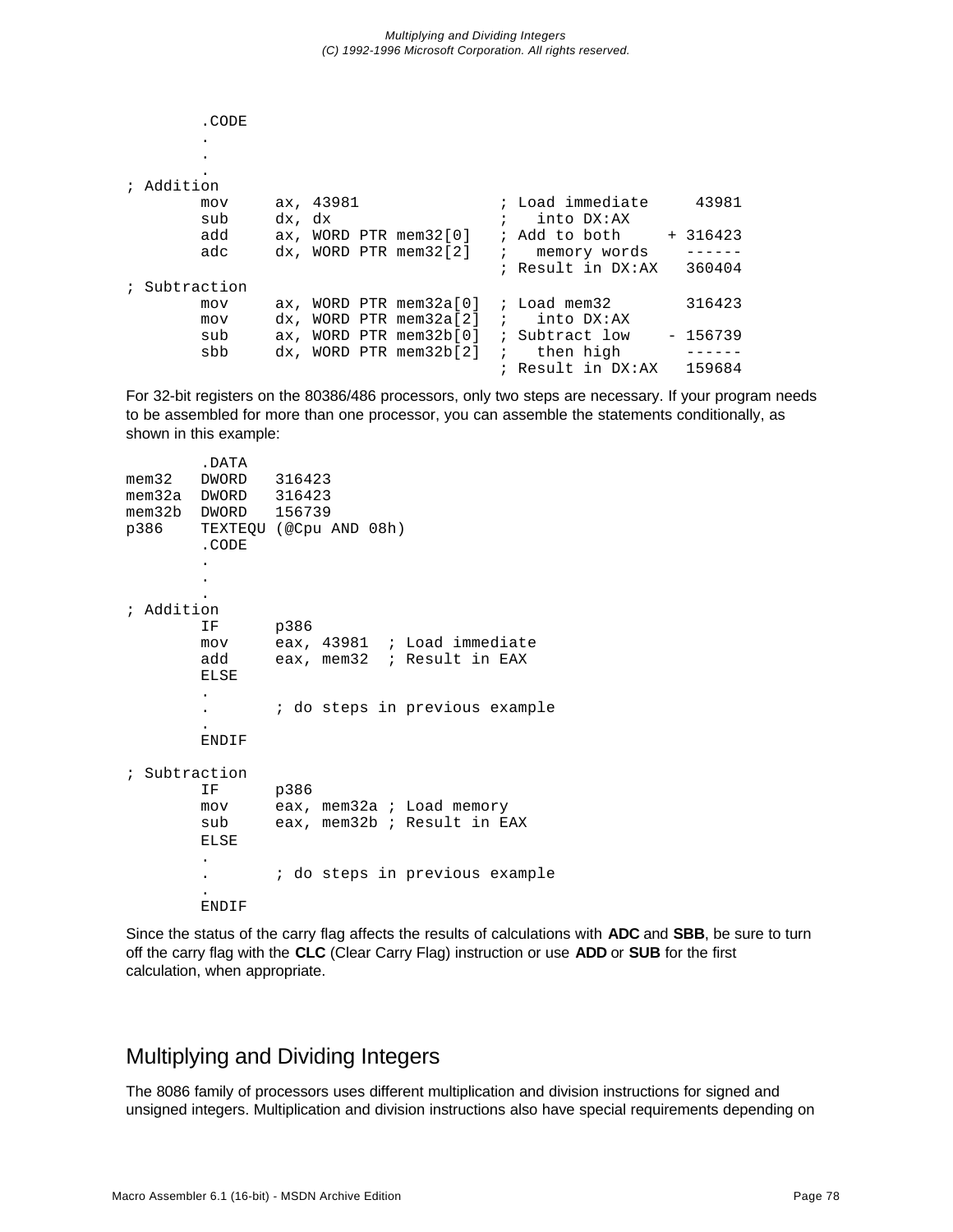the size of the operands and the processor the code runs on.

### **Using Multiplication Instructions**

The **MUL** instruction multiplies unsigned numbers. **IMUL** multiplies signed numbers. For both instructions, one factor must be in the accumulator register (AL for 8-bit numbers, AX for 16-bit numbers, EAX for 32-bit numbers). The other factor can be in any single register or memory operand. The result overwrites the contents of the accumulator register.

Multiplying two 8-bit numbers produces a 16-bit result returned in AX. Multiplying two 16-bit operands yields a 32-bit result in DX:AX. The 80386/486 processor handles 64-bit products in the same way in the EDX:EAX pair.

This example illustrates multiplication of signed 16- and 32-bit integers.

| mem16 | .DATA<br>SWORD<br>.CODE | $-30000$                                      |         |                                                                           |            |           |
|-------|-------------------------|-----------------------------------------------|---------|---------------------------------------------------------------------------|------------|-----------|
|       |                         |                                               |         |                                                                           |            |           |
|       | mov<br>mul              | : 8-bit unsigned multiply<br>mov bl, 24<br>bl |         | ; Load BL<br>; Multiply BL<br>; Product in AX<br>; overflow and carry set | $* 24$     | 23<br>552 |
|       | mov                     | ; 16-bit signed multiply<br>ax, 50            | $\cdot$ | ; Load AX                                                                 | $-30000$   | 50        |
|       | imul                    | mem16                                         |         | ; Multiply memory<br>; Product in DX:AX<br>overflow and carry set         | $-1500000$ |           |

A nonzero number in the upper half of the result (AH for byte, DX or EDX for word) sets the overflow and carry flags.

On the 80186–80486 processors, the **IMUL** instruction supports three additional operand combinations. The first syntax option allows for 16-bit multipliers producing a 16-bit product or 32-bit multipliers for 32-bit products on the 80386/486. The result overwrites the destination. The syntax for this operation is:

#### **IMUL** *register16*, *immediate*

The second syntax option specifies three operands for **IMUL**. The first operand must be a 16-bit *register* operand, the second a 16-bit *memory* (or *register*) operand, and the third a 16-bit *immediate* operand. **IMUL** multiplies the memory (or register) and immediate operands and stores the product in the register operand with this syntax:

#### **IMUL** *register16***,{** *memory16* **|** *register16***},** *immediate*

For the 80386/486 only, a third option for **IMUL** allows an additional operand for multiplication of a register value by a register or memory value. The syntax is:

#### **IMUL** *register*,{*register* **|** *memory*}

The destination can be any 16-bit or 32-bit register. The source must be the same size as the destination.

In all of these options, products too large to fit in 16 or 32 bits set the overflow and carry flags. The following examples show these three options for **IMUL**.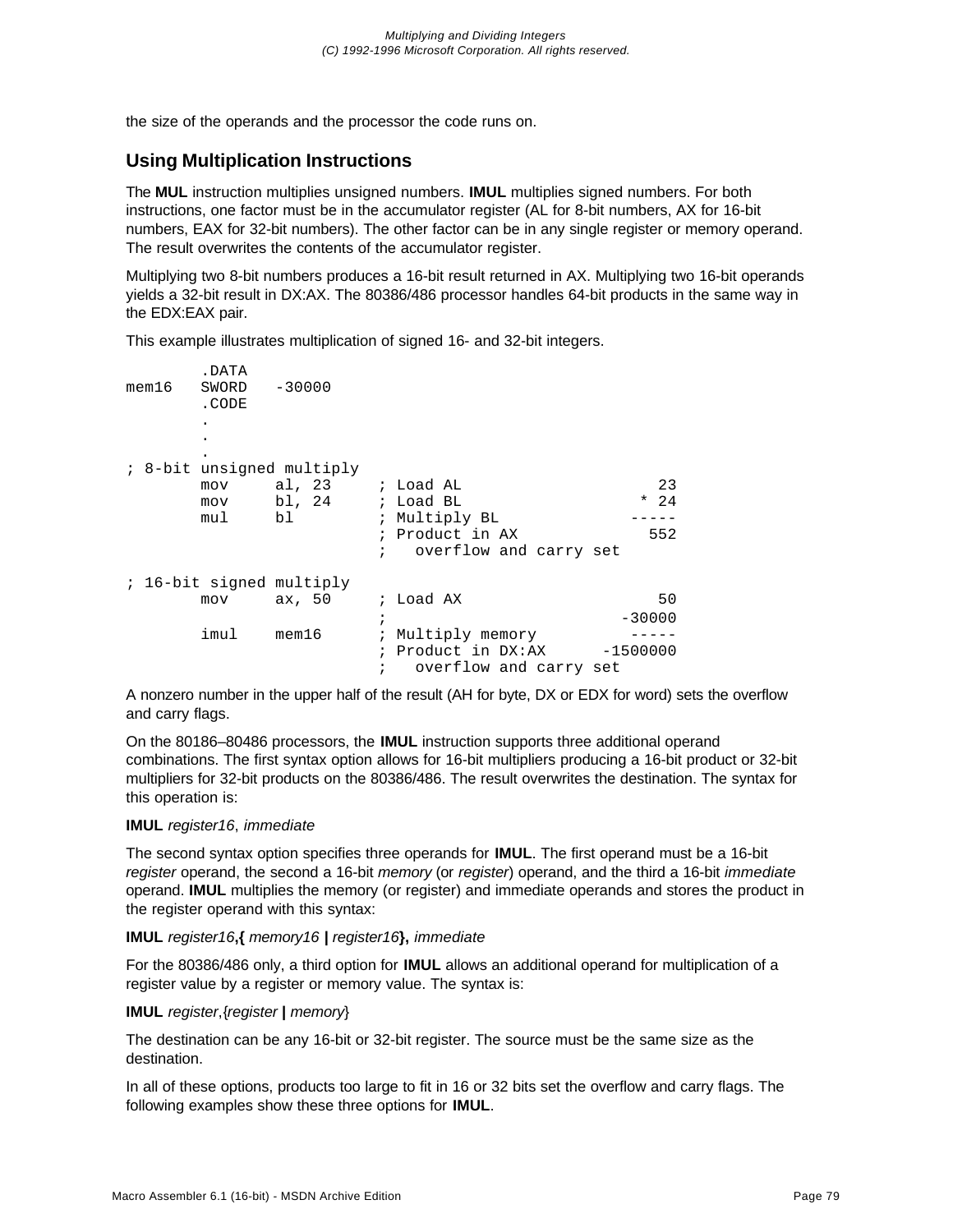| imul<br>imul          |        | dx, 456 | ; Multiply DX times 456 on 80186-80486<br>ax, [bx], 6 ; Multiply the value pointed to by BX<br>; by 6 and put the result in AX |
|-----------------------|--------|---------|--------------------------------------------------------------------------------------------------------------------------------|
| imul<br>imul ax. [bx] | dx, ax |         | ; Multiply DX times AX on 80386<br>; Multiply AX by the value pointed to<br>$\frac{1}{2}$ by BX on 80386                       |

The **IMUL** instruction with multiple operands can be used for either signed or unsigned multiplication, since the 16-bit product is the same in either case. To get a 32-bit result, you must use the single-operand version of **MUL** or **IMUL**.

### **Using Division Instructions**

The **DIV** instruction divides unsigned numbers, and **IDIV** divides signed numbers. Both return a quotient and a remainder.

Table 4.1 summarizes the division operations. The dividend is the number to be divided, and the divisor is the number to divide by. The quotient is the result. The divisor can be in any register or memory location except the registers where the quotient and remainder are returned.

| Table 4.1<br>Size of<br>Operand | <b>Division Operations</b><br>Dividend Register Size of Divisor |         | Quotient | Remainder  |  |
|---------------------------------|-----------------------------------------------------------------|---------|----------|------------|--|
| 16 bits                         | AX.                                                             | 8 bits  | AL       | AH         |  |
| 32 bits                         | DX:AX                                                           | 16 bits | AX       | DX         |  |
| 64 bits (80386<br>and 80486)    | EDX:EAX                                                         | 32 bits | EAX      | <b>EDX</b> |  |

### Unsigned division does not require careful attention to flags. The following examples illustrate signed division, which can be more complex.

| .DATA<br>$mem16$ SWORD $-2000$<br>mem32 SDWORD 500000<br>.CODE |                                                                                                                  |            |                                                                                                            |    |
|----------------------------------------------------------------|------------------------------------------------------------------------------------------------------------------|------------|------------------------------------------------------------------------------------------------------------|----|
| mov<br>mov bl, 36<br>div bl                                    | ; Divide 16-bit unsigned by 8-bit<br>ax, 700                                                                     |            | ; Load dividend 700<br>: Load divisor DIV 36<br>; Divide BL<br>19<br>; Quotient in AL<br>; Remainder in AH | 16 |
| idiv mem16                                                     | ; Divide 32-bit signed by 16-bit<br>mov ax, WORD PTR mem32[0] ; Load into DX:AX<br>$mov$ dx, WORD PTR mem32[2] ; | i.         | 500000<br>DIV -2000<br>; Divide memory<br>; Ouotient in AX -250<br>; Remainder in DX                       | 0  |
| mov<br>cwd<br>mov                                              | ; Divide 16-bit signed by 16-bit<br>ax, WORD PTR mem16 ; Load into AX<br>bx,-421                                 | $\ddot{i}$ | $-2000$<br>; Extend to DX:AX<br>DIV -421                                                                   |    |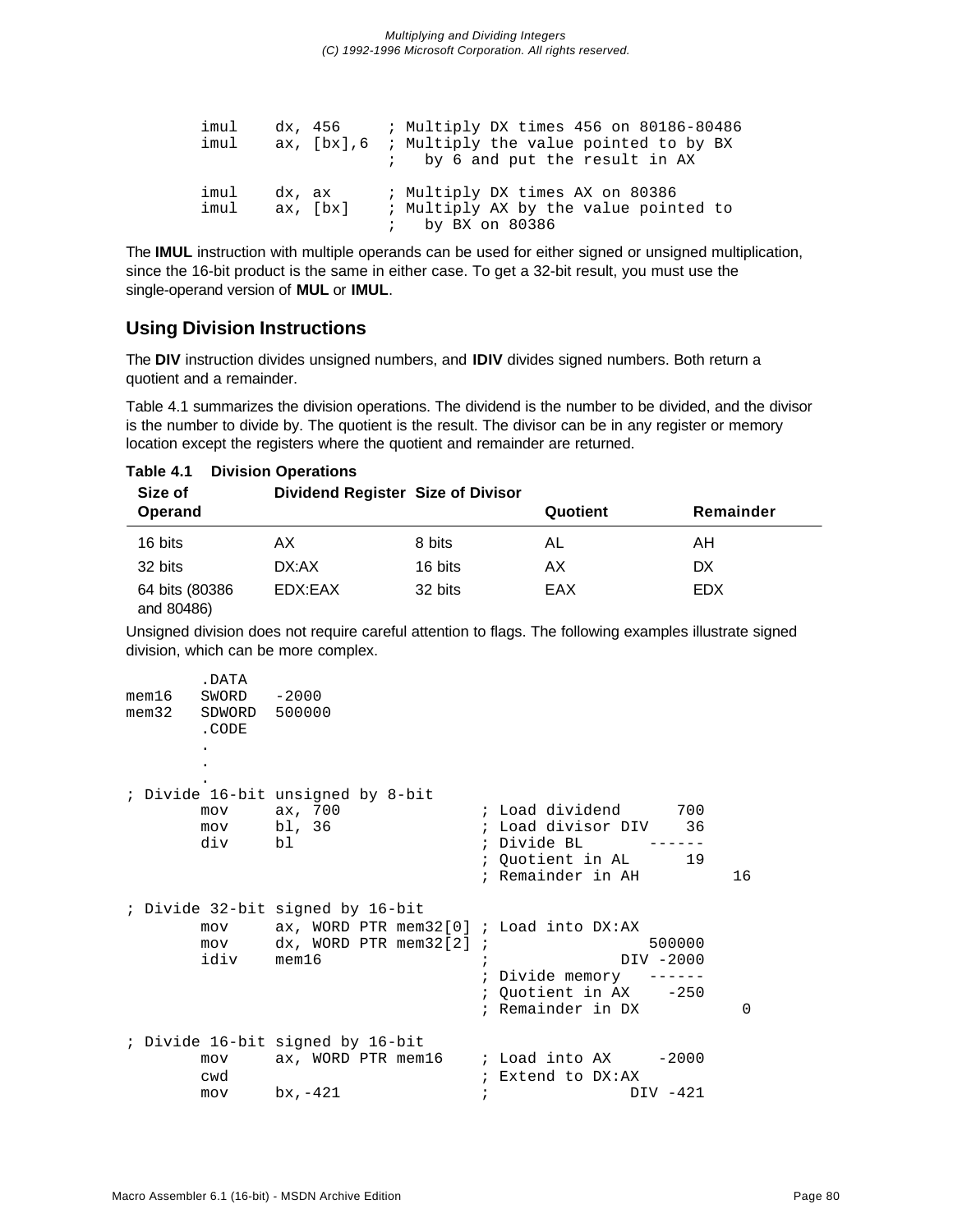; Quotient in AX 4 ; Remainder in DX -316

If the dividend and divisor are the same size, sign-extend or zero-extend the dividend so that it is the length expected by the division instruction. See "Extending Signed and Unsigned Integers," earlier in this chapter.

# Manipulating Numbers at the Bit Level

The instructions introduced so far in this chapter access numbers at the byte or word level. The logical, shift, and rotate instructions described in this section access individual bits in a number. You can use logical instructions to evaluate characters and do other text and screen operations. The shift and rotate instructions do similar tasks by shifting and rotating bits through registers. This section reviews some applications of these bit-level operations.

## Logical Instructions

The logical instructions **AND**, **OR**, and **XOR** compare bits in two operands. Based on the results of the comparisons, the instructions alter bits in the first (destination) operand. The logical instruction **NOT** also changes bits, but operates on a single operand.

The following list summarizes these four logical instructions. The list makes reference to the "destination bit," meaning the bit in the destination operand. The terms "both bits" and "either bit" refer to the corresponding bits in the source and destination operands. These instructions include:

| <b>Instruction</b> | <b>Sets Destination Bit If</b> | <b>Clears Destination Bit If</b> |
|--------------------|--------------------------------|----------------------------------|
| <b>AND</b>         | Both bits set                  | Either or both bits clear        |
| <b>OR</b>          | Either or both bits set        | Both bits clear                  |
| <b>XOR</b>         | Either bit (but not both) set  | Both bits set or both clear      |
| <b>NOT</b>         | Destination bit clear          | Destination bit set              |

**Note** Do not confuse logical instructions with the logical operators, which perform these operations at assembly time, not run time. Although the names are the same, the assembler recognizes the difference.

The following example shows the result of the **AND**, **OR**, **XOR**, and **NOT** instructions operating on a value in the AX register and in a mask. A mask is any number with a pattern of bits set for an intended operation.

| mov |    | ax, 035h | ; Load value                |    | 00110101     |
|-----|----|----------|-----------------------------|----|--------------|
| and |    |          | $ax,$ OFBh ; Clear bit 2    |    | AND 11111011 |
|     |    |          |                             |    |              |
|     |    |          | ; Value is now 31h          |    | 00110001     |
| or  |    |          | ax, 016h ; Set bits $4,2,1$ | OR | 00010110     |
|     |    |          |                             |    |              |
|     |    |          | ; Value is now 37h          |    | 00110111     |
| xor |    | ax, OADh | ; Toggle bits 7,5,3,2,0     |    | XOR 10101101 |
|     |    |          |                             |    |              |
|     |    |          | ; Value is now 9Ah          |    | 10011010     |
| not | ax |          | ; Value is now 65h          |    | 01100101     |

The **AND** instruction clears unmasked bits — that is, bits not protected by 1 in the mask. To mask off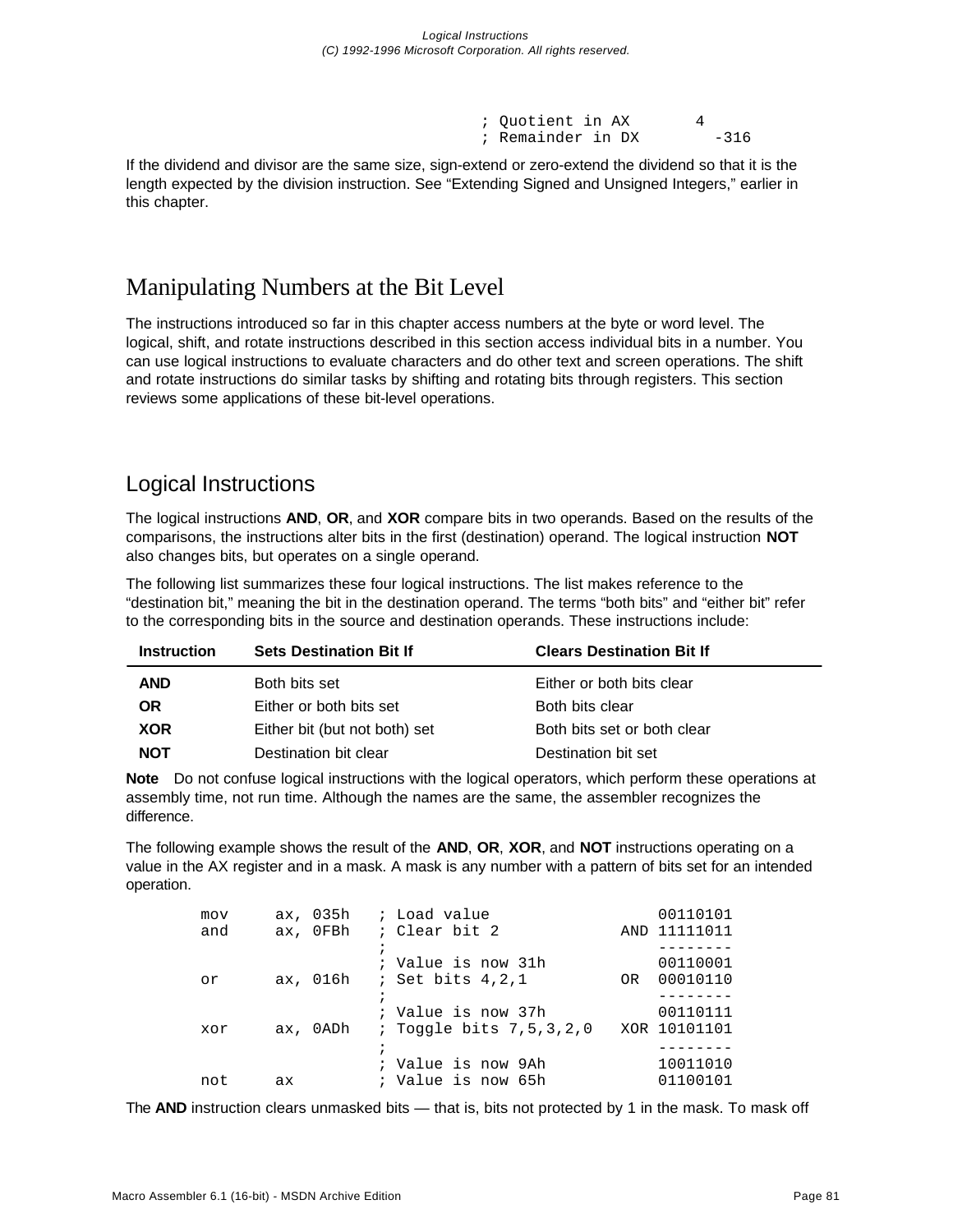certain bits in an operand and clear the others, use an appropriate masking value in the source operand. The bits of the mask should be 0 for any bit positions you want to clear and 1 for any bit positions you want to remain unchanged.

The **OR** instruction forces specific bits to 1 regardless of their current settings. The bits of the mask should be 1 for any bit positions you want to set and 0 for any bit positions you want to remain unchanged.

The **XOR** instruction toggles the value of specific bits on and off — that is, reverses them from their current settings. This instruction sets a bit to 1 if the corresponding bits are different or to 0 if they are the same. The bits of the mask should be 1 for any bit positions you want to toggle and 0 for any bit positions you want to remain unchanged.

The following examples show an application for each of these instructions. The code illustrating the **AND** instruction converts a "y" or "n" read from the keyboard to uppercase, since bit 5 is always clear in uppercase letters. In the example for **OR**, the first statement is faster and uses fewer bytes than cmp bx, 0. When the operands for **XOR** are identical, each bit cancels itself, producing 0.

```
;AND example - converts characters to uppercase
      mov ah, 7 ; Get character without echo
       int 21h
      and al, 11011111y ; Convert to uppercase by clearing bit 5
      cmp al, 'Y' ; Is it Y?
      je yes ; If so, do Yes actions
                          . ; Else do No actions
 .
yes: .
;OR example - compares operand to 0
or bx, bx \longrightarrow ; Compare to 0
 jg positive ; BX is positive
      jl negative : BX is negative
                          ; else BX is zero
;XOR example - sets a register to 0
 xor cx, cx ; 2 bytes, 3 clocks on 8088
 sub cx, cx ; 2 bytes, 3 clocks on 8088
      mov cx, 0 : 3 \text{ bytes}, 4 clocks on 8088
```
On the 80386/486 processors, the **BSF** (Bit Scan Forward) and the **BSR** (Bit Scan Reverse) instructions perform operations like those of the logical instructions. They scan the contents of a register to find the first-set or last-set bit. You can use **BSF** or **BSR** to find the position of a set bit in a mask or to check if a register value is 0.

# Shifting and Rotating Bits

The 8086-based processors provide a complete set of instructions for shifting and rotating bits. Shift instructions move bits a specified number of places to the right or left. The last bit in the direction of the shift goes into the carry flag, and the first bit is filled with 0 or with the previous value of the first bit.

Rotate instructions also move bits a specified number of places to the right or left. For each bit rotated, the last bit in the direction of the rotate operation moves into the first bit position at the other end of the operand. With some variations, the carry bit is used as an additional bit of the operand. Figure 4.2 illustrates the eight variations of shift and rotate instructions for 8-bit operands. Notice that **SHL** and **SAL** are identical.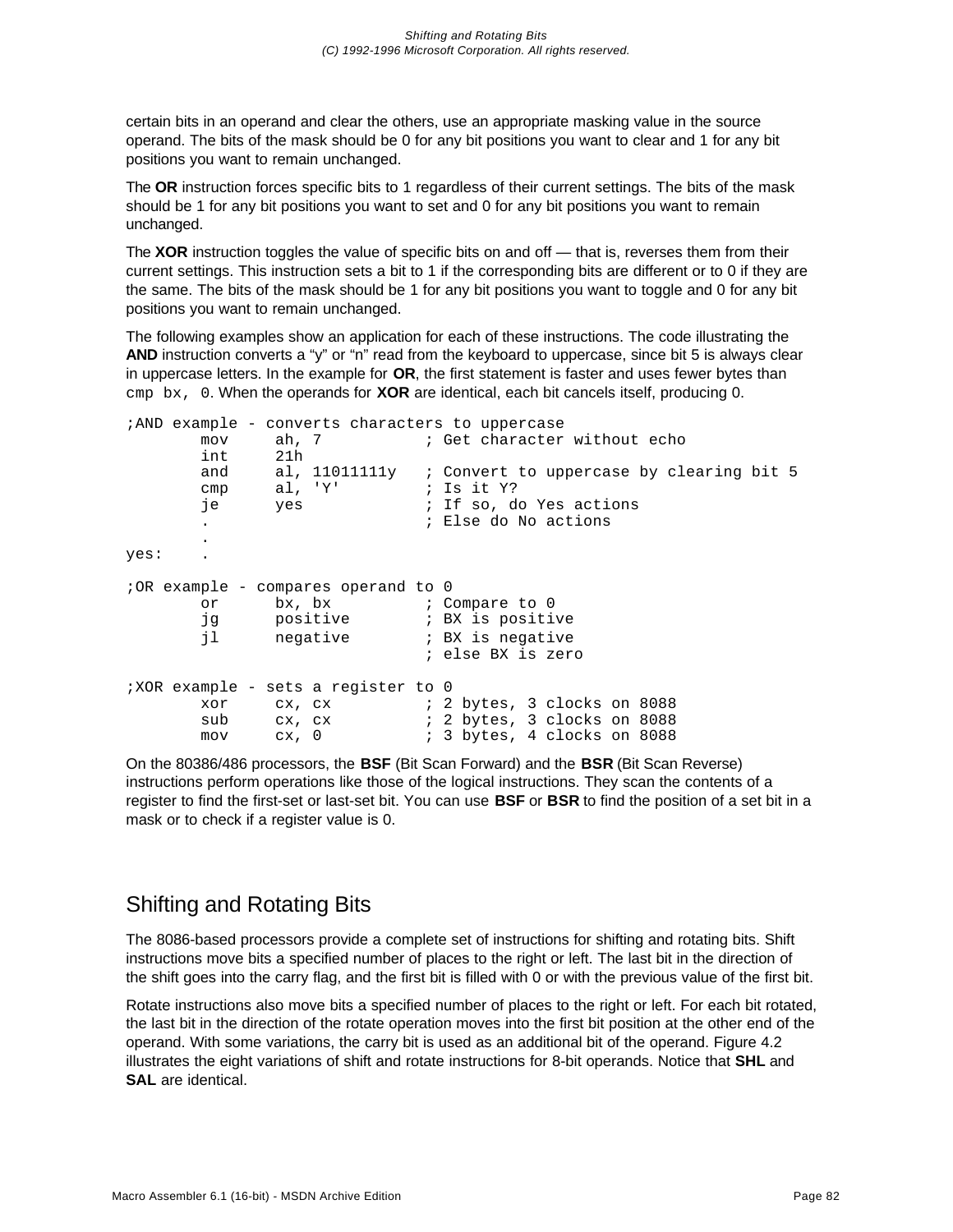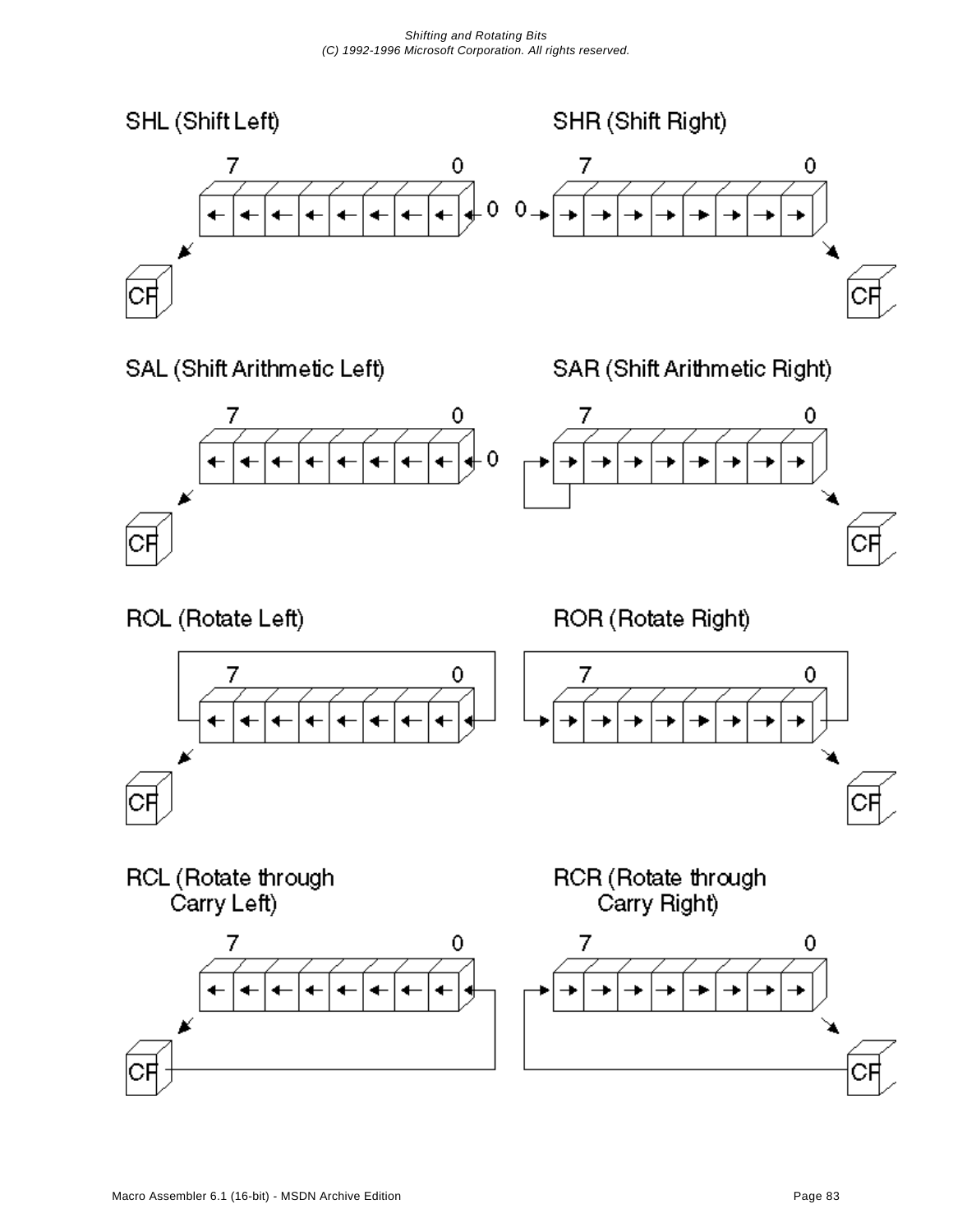#### **Figure 4.2 Shifts and Rotates**

All shift instructions use the same format. Before the instruction executes, the destination operand contains the value to be shifted; after the instruction executes, it contains the shifted operand. The source operand contains the number of bits to shift or rotate. It can be the immediate value 1 or the CL register. The 8088 and 8086 processors do not accept any other values or registers with these instructions.

Starting with the 80186 processor, you can use 8-bit immediate values larger than 1 as the source operand for shift or rotate instructions, as shown here:

shr bx, 4 ; 9 clocks, 3 bytes on 80286

The following statements are equivalent if the program must run on the 8088 or 8086 processor:

mov cl, 4 ; 2 clocks, 3 bytes on 80286<br>shr bx, cl ; 9 clocks, 2 bytes on 80286 bx, cl  $i$  9 clocks, 2 bytes on 80286 ; 11 clocks, 5 bytes total

Masks for logical instructions can be shifted to new bit positions. For example, an operand that masks off a bit or group of bits can be shifted to move the mask to a different position, allowing you to mask off a different bit each time the mask is used. This technique, illustrated in the following example, is useful only if the mask value is unknown until run time.

| masker BYTE | .DATA<br>.CODE |  | 00000010y ; Mask that may change at run time |
|-------------|----------------|--|----------------------------------------------|
|             |                |  |                                              |
|             |                |  |                                              |
|             |                |  |                                              |
|             | mov            |  | cl, 2 cl, Rotate two at a time               |
|             | mov            |  | bl, 57h ; Load value to be changed 01010111y |
|             | rol            |  | 00001000y<br>masker, cl ; Rotate two to left |
|             | or             |  | bl, masker ; Turn on masked values           |
|             |                |  | ; New value is O5Fh<br>01011111 <sub>y</sub> |
|             | rol            |  | 00100000y<br>masker, cl ; Rotate two more    |
|             | or.            |  | bl, masker ; Turn on masked values           |
|             |                |  | ; New value is 07Fh<br>01111111 <sub>y</sub> |
|             |                |  |                                              |

## Multiplying and Dividing with Shift Instructions

You can use the shift and rotate instructions (**SHR**, **SHL**, **SAR**, and **SAL**) for multiplication and division. Shifting a value right by one bit has the effect of dividing by two; shifting left by 1 bit has the effect of multiplying by two. You can take advantage of shifts to do fast multiplication and division by powers of two. For example, shifting left twice multiplies by four, shifting left three times multiplies by eight, and so on.

Use **SHR** (Shift Right) to divide unsigned numbers. You can use **SAR** (Shift Arithmetic Right) to divide signed numbers, but **SAR** rounds negative numbers down — **IDIV** always rounds negative numbers up (toward 0). Division using **SAR** must adjust for this difference. Multiplication by shifting is the same for signed and unsigned numbers, so you can use either **SAL** or **SHL**.

Multiply and divide instructions are relatively slow, particularly on the 8088 and 8086 processors. When multiplying or dividing by a power of two, use shifts to speed operations by a factor of 10 or more. For example, these statements take only four clocks on an 8088 or 8086 processor:

> sub ah, ah ; Clear AH shl ax, 1 ; Multiply byte in AL by 2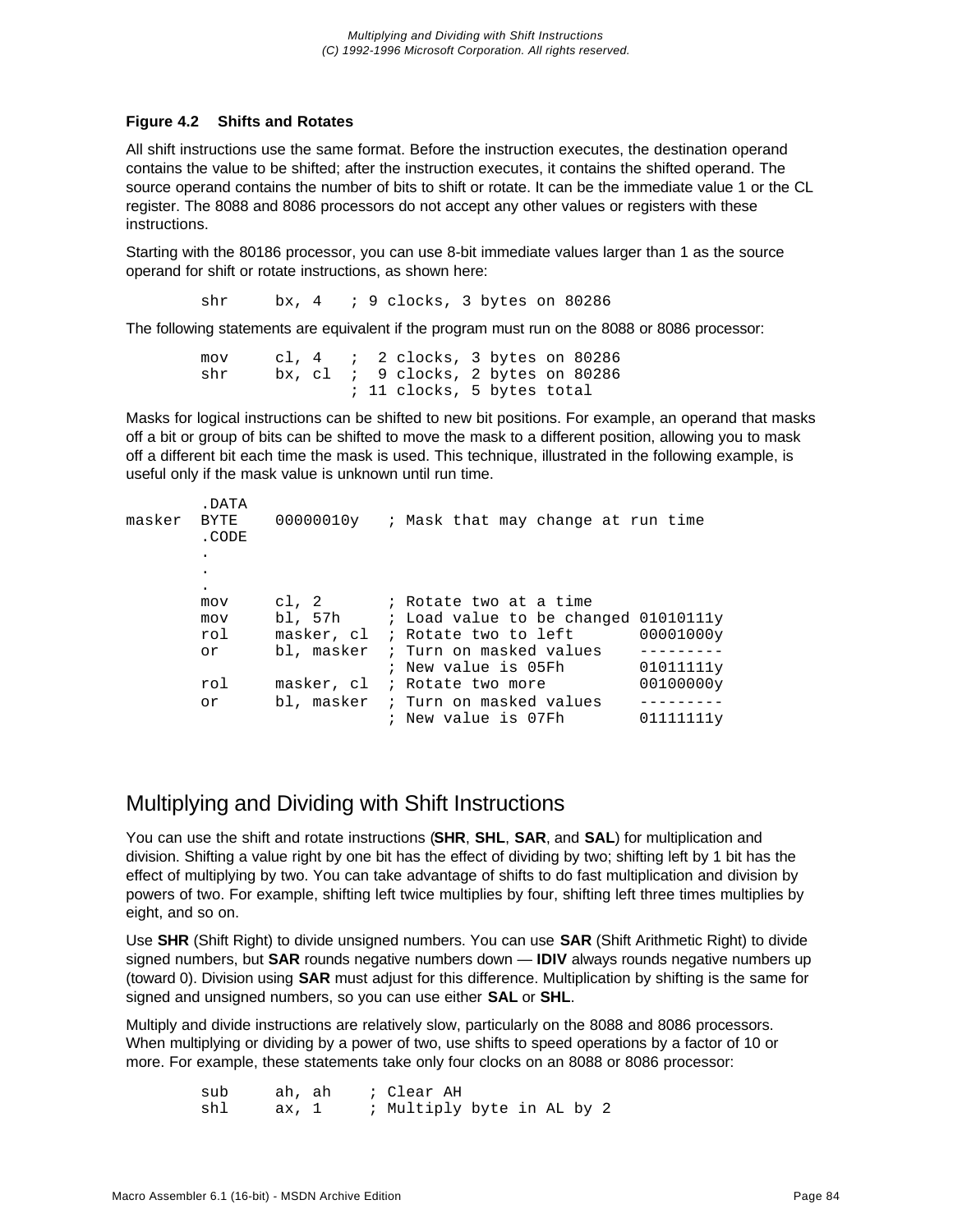The following statements produce the same results, but take between 74 and 81 clocks on the 8088 or 8086 processors. The same statements take 15 clocks on the 80286 and between 11 and 16 clocks on the 80386. (For a discussion about instruction timings, see "A Word on Instruction Timings" in the Introduction.)

> mov bl, 2 ; Multiply byte in AL by 2 mul bl

As the following macro shows, it's possible to multiply by any number — in this case,  $10 -$  without resorting to the **MUL** instruction. However, such a procedure is no more than an interesting arithmetic exercise, since the additional code almost certainly takes more time to execute than a single **MUL**. You should consider using shifts in your program only when multiplying or dividing by a power of two.

```
mul_10 MACRO factor : Factor must be unsigned
                       mov ax, factor ; Load into AX
                       shl ax, 1 ; AX = factor * 2<br>mov bx, ax ; Save copy in BX
                       mov bx, ax ; Save copy in BX
                       \begin{tabular}{lllllll} \shl & \quad ax, \ 1 & \quad & \text{;} \ \shl X = \text{factor} \ * \ 4 \\ \shl & \quad ax, \ 1 & \quad & \text{;} \ \thinspace \text{AX} = \text{factor} \ * \ 8 \\ \end{tabular}\begin{tabular}{lllllll} \multicolumn{1}{l}{} \multicolumn{1}{l}{} & \multicolumn{1}{l}{} & \multicolumn{1}{l}{} & \multicolumn{1}{l}{} & \multicolumn{1}{l}{} & \multicolumn{1}{l}{} & \multicolumn{1}{l}{} & \multicolumn{1}{l}{} & \multicolumn{1}{l}{} & \multicolumn{1}{l}{} & \multicolumn{1}{l}{} & \multicolumn{1}{l}{} & \multicolumn{1}{l}{} & \multicolumn{1}{l}{} & \multicolumn{1}{l}{} & \multicolumn{1}{l}{} & \multicolumn{1}{l}{} & \multicolumn{1}{l}{} & \add ax, bx ; AX = (factor * 8) + (factor * 2)<br>ENDM ; AX = factor * 10
                                                                                   ; AX = factor * 10
```
Here's another macro that divides by 512. In contrast to the previous example, this macro uses little code and operates faster than an equivalent **DIV** instruction.

|             |        |       | div 512 MACRO dividend (b) i Dividend must be unsigned |
|-------------|--------|-------|--------------------------------------------------------|
| mov         |        |       | ax, dividend ; Load into AX                            |
| shr         |        | ax, 1 | $;$ AX = dividend / 2 (unsigned)                       |
| xchq        | al, ah |       | ; XCHG is like rotate right 8                          |
|             |        |       | ; AL = $(dividend / 2) / 256$                          |
| cbw         |        |       | ; Clear upper byte                                     |
| <b>ENDM</b> |        |       | $; AX = (dividend / 512)$                              |
|             |        |       |                                                        |

If you need to shift a value that is too large to fit in one register, you can shift each part separately. The **RCR** (Register Carry Right) and **RCL** (Register Carry Left) instructions carry values from the first register to the second by passing the leftmost or rightmost bit through the carry flag.

This example shifts a multiword value.

```
 .DATA
mem32 DWORD 500000
       .CODE
; Divide 32-bit unsigned by 16
              mov cx, 4 ; Shift right 4 500000
again: shr WORD PTR mem32[2], 1 ; Shift into carry DIV 16
      rcr WORD PTR mem32[0], 1 ; Rotate carry in 100p again
loop again and the set of \sim 31250
```
Since the carry flag is treated as part of the operand (it's like using a 9-bit or 17-bit operand), the flag value before the operation is crucial. The carry flag can be adjusted by a previous instruction, but you can also set or clear the flag directly with the **CLC** (Clear Carry Flag), **CMC** (Complement Carry Flag), and **STC** (Set Carry Flag) instructions.

On the 80386 and 80486 processors, an alternate method for multiplying quickly by constants takes advantage of the **LEA** (Load Effective Address) instruction and the scaling of indirect memory operands. By using a 32-bit value as both the index and the base register in an indirect memory operand, you can multiply by the constants 2, 3, 4, 5, 8, and 9 more quickly than you can by using the **MUL** instruction. **LEA** calculates the offset of the source operand and stores it into the destination register, EBX, as this example shows: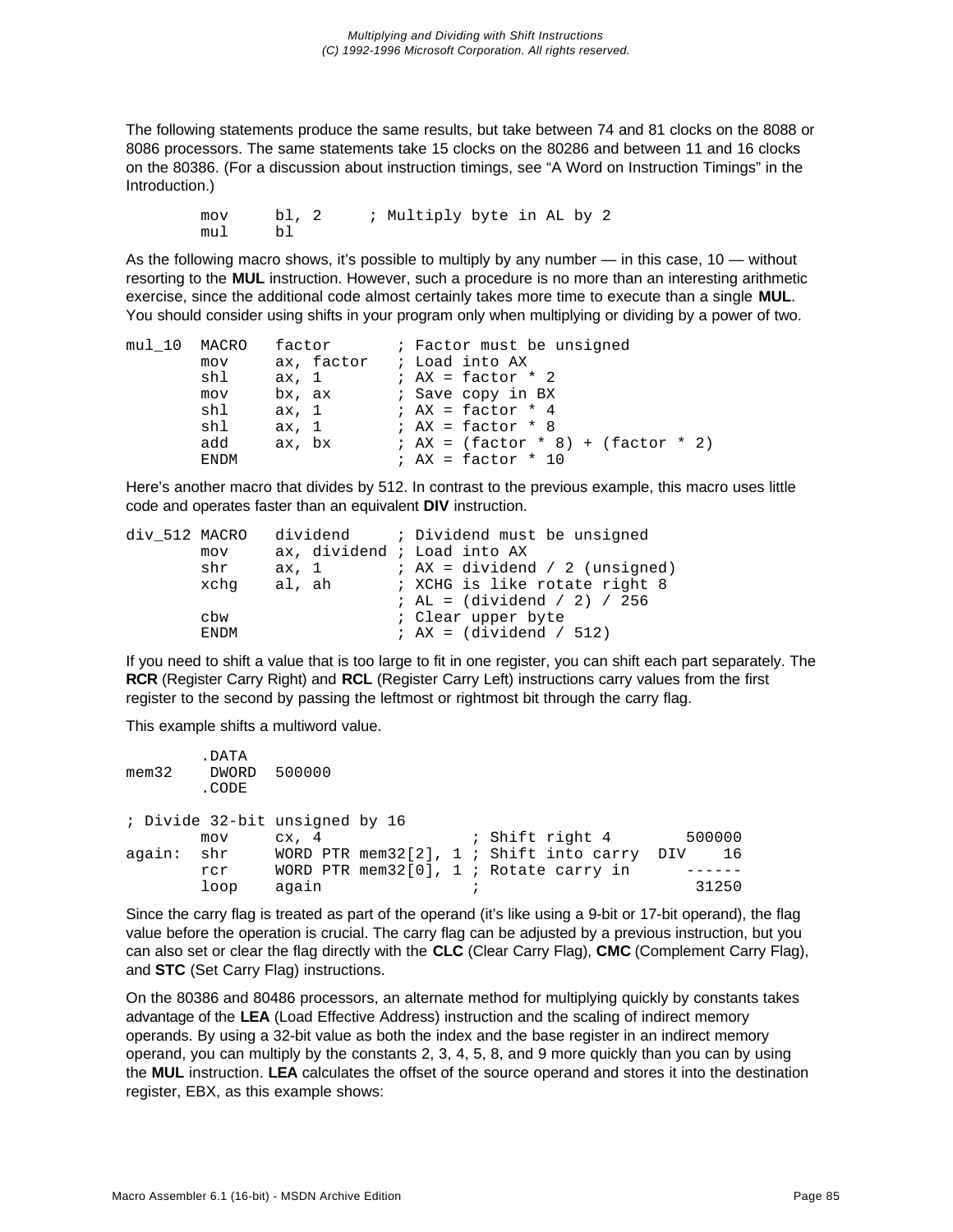#### *Declaring and Referencing Arrays (C) 1992-1996 Microsoft Corporation. All rights reserved.*

| lea | ebx, [eax*2]          | ; EBX = $2 *$ EAX |  |  |
|-----|-----------------------|-------------------|--|--|
| lea | $ebx$ , $[ear*2+eax]$ | ; EBX = $3 * EX$  |  |  |
| lea | $ebx$ , $[ear*4]$     | ; EBX = $4 *$ EAX |  |  |
| lea | $ebx$ , $[ear*4+eax]$ | ; EBX = $5 *$ EAX |  |  |
| lea | ebx, [eax*8]          | ; EBX = $8 *$ EAX |  |  |
| lea | $ebx$ , $[ear*8+ear]$ | ; $EBX = 9 * EAX$ |  |  |

Scaling of 80386 indirect memory operands is reviewed in "Indirect Memory Operands with 32-Bit Registers" in Chapter 3. **LEA** is introduced in "Loading Addresses into Registers" in Chapter 3.

The next chapter deals with more complex data types — arrays, strings, structures, unions, and records. Many of the operations presented in this chapter can also be applied to the data structures covered in Chapter 5, "Defining and Using Complex Data Types."

# Chapter 5 Defining and Using Complex Data Types

With the complex data types available in MASM 6.1 — arrays, strings, records, structures, and unions — you can access data as a unit or as individual elements that make up a unit. The individual elements of complex data types are often the integer types discussed in Chapter 4, "Defining and Using Simple Data Types."

"Arrays and Strings" reviews how to declare, reference, and initialize arrays and strings. This section summarizes the general steps needed to process arrays and strings and describes the MASM instructions for moving, comparing, searching, loading, and storing.

"Structures and Unions" covers similar information for structures and unions: how to declare structure and union types, how to define structure and union variables, and how to reference structures and unions and their fields.

"Records" explains how to declare record types, define record variables, and use record operators.

## Arrays and Strings

An array is a sequential collection of variables, all of the same size and type, called "elements." A string is an array of characters. For example, in the string "ABC," each letter is an element. You can access the elements in an array or string relative to the first element. This section explains how to handle arrays and strings in your programs.

## Declaring and Referencing Arrays

Array elements occupy memory contiguously, so a program references each element relative to the start of the array. To declare an array, supply a label name, the element type, and a series of initializing values or **?** placeholders. The following examples declare the arrays warray and xarray:

warray WORD 1, 2, 3, 4<br>xarray DWORD 0FFFFFFFFh OFFFFFFFFh, 789ABCDEh

Initializer lists of array declarations can span multiple lines. The first initializer must appear on the same line as the data type, all entries must be initialized, and, if you want the array to continue to the new line, the line must end with a comma. These examples show legal multiple-line array declarations: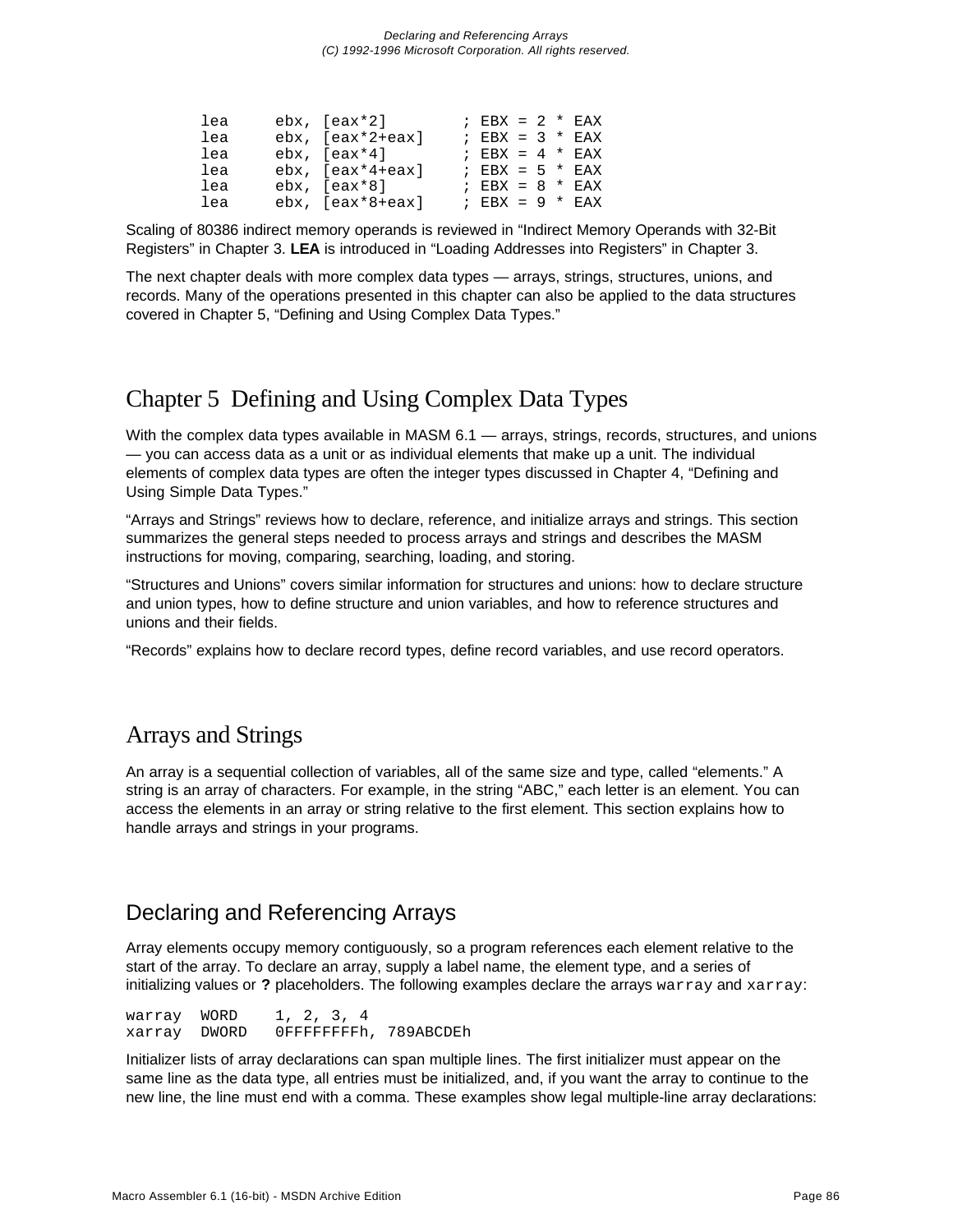| big      | BYTE | 26, 27, 28       |  | 21, 22, 23, 24, 25, |  |
|----------|------|------------------|--|---------------------|--|
| somelist | WORD | 10.<br>20.<br>30 |  |                     |  |

If you do not use the **LENGTHOF** and **SIZEOF** operators discussed later in this section, an array may span more than one logical line, although a separate type declaration is needed on each logical line:

| var1 | BYTE. | 10, 20, 30 |  |
|------|-------|------------|--|
|      | BYTE. | 40, 50, 60 |  |
|      | BYTE. | 70, 80, 90 |  |

#### **The DUP Operator**

You can also declare an array with the **DUP** operator. This operator works with any of the data allocation directives described in "Allocating Memory for Integer Variables" in Chapter 4. In the syntax

*count* **DUP (***initialvalue* [[**,** *initialvalue*]]...**)**

the *count* value sets the number of times to repeat all values within the parentheses. The *initialvalue* can be an integer, character constant, or another **DUP** operator, and must always appear within parentheses. For example, the statement

barray BYTE 5 DUP (1)

allocates the integer 1 five times for a total of 5 bytes.

The following examples show various ways to allocate data elements with the **DUP** operator:

|            | array DWORD 10 DUP (1)                                              | ; 10 doublewords<br>; initialized to 1 |
|------------|---------------------------------------------------------------------|----------------------------------------|
|            | $buffer$ BYTE 256 DUP $(?)$                                         | ; 256-byte buffer                      |
| masks BYTE | 20 DUP (040h, 020h, 04h, 02h) ; 80-byte buffer                      | with bit masks                         |
|            | three d DWORD $\,$ 5 DUP (5 DUP (5 DUP (0))) $\,$ ; 125 doublewords | ; initialized to 0                     |

### **Referencing Arrays**

Each element in an array is referenced with an index number, beginning with zero. The array index appears in brackets after the array name, as in

#### array[9]

Assembly-language indexes differ from indexes in high-level languages, where the index number always corresponds to the element's position. In C, for example,  $array[9]$  references the array's tenth element, regardless of whether each element is 1 byte or 8 bytes in size.

In assembly language, an element's index refers to the number of bytes between the element and the start of the array. This distinction can be ignored for arrays of byte-sized elements, since an element's position number matches its index. For example, defining the array

prime BYTE 1, 3, 5, 7, 11, 13, 17

gives a value of 1 to prime[0], a value of 3 to prime[1], and so forth.

However, in arrays with elements larger than 1 byte, index numbers (except zero) do not correspond to an element's position. You must multiply an element's position by its size to determine the element's index. Thus, for the array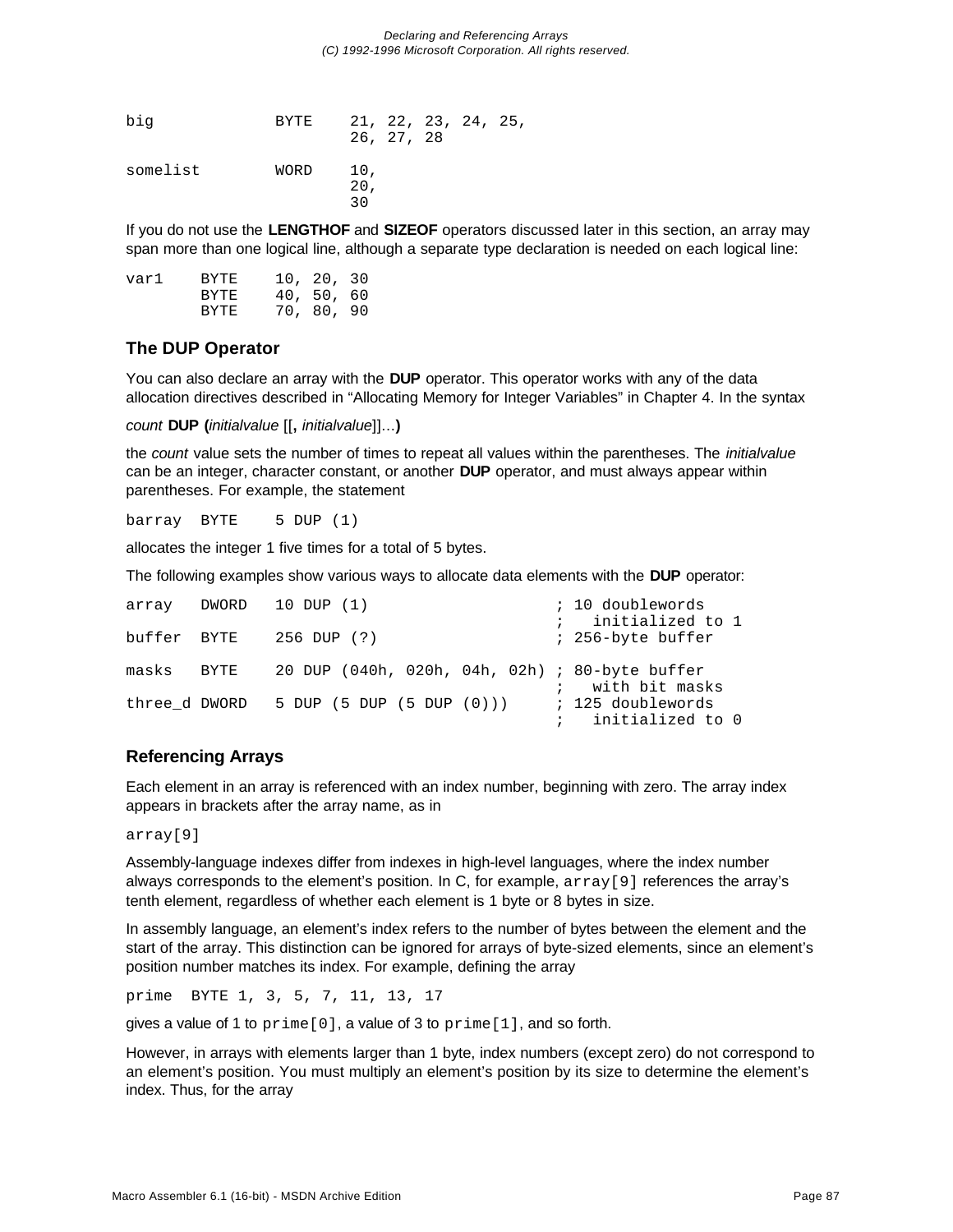wprime WORD 1, 3, 5, 7, 11, 13, 17

 $wprime[4]$  represents the third element (5), which is 4 bytes from the beginning of the array. Similarly, the expression wprime [6] represents the fourth element (7) and wprime [10] represents the sixth element (13).

The following example determines an index at run time. It multiplies the position by two (the size of a word element) by shifting it left:

> mov si, cx ; CX holds position number<br>shl si, 1 ; Scale for word referenci ; Scale for word referencing mov ax, wprime[si] ; Move element into AX

The offset required to access an array element can be calculated with the following formula:

*n*th element of array =  $\arctan((n-1)$  is ize of element]

Referencing an array element by distance rather than position is not difficult to master, and is actually very consistent with how assembly language works. Recall that a variable name is a symbol that represents the contents of a particular address in memory. Thus, if the array wprime begins at address DS:2400h, the reference wprime [6] means to the processor "the word value contained in the DS segment at offset 2400h-plus-6-bytes."

As described in "Direct Memory Operands," Chapter 3, you can substitute the plus operator (**+**) for brackets, as in:

wprime[9] wprime+9

Since brackets simply add a number to an address, you don't need them when referencing the first element. Thus, wprime and wprime[0] both refer to the first element of the array wprime.

If your program runs only on an 80186 processor or higher, you can use the **BOUND** instruction to verify that an index value is within the bounds of an array. For a description of **BOUND**, see the *Reference.*

### **LENGTHOF, SIZEOF, and TYPE for Arrays**

When applied to arrays, the **LENGTHOF**, **SIZEOF**, and **TYPE** operators return information about the length and size of the array and about the type of the initializers.

The **LENGTHOF** operator returns the number of elements in the array. The **SIZEOF** operator returns the number of bytes used by the initializers in the array definition. **TYPE** returns the size of the elements of the array. The following examples illustrate these operators:

| array                      | WORD              | 40 DUP (5)                                                                                                                  |
|----------------------------|-------------------|-----------------------------------------------------------------------------------------------------------------------------|
| larray<br>sarray<br>tarray | EOU<br>EQU<br>EOU | ; 40 elements<br>LENGTHOF<br>array<br>; 80 bytes<br>SIZEOF<br>array<br>2 bytes per element<br>$\mathbf{i}$<br>TYPE<br>array |
| num                        | DWORD             | 4, 5, 6, 7, 8, 9, 10, 11                                                                                                    |
| lnum<br>snum<br>tnum       | EOU<br>EOU<br>EOU | ; 8 elements<br>LENGTHOF<br>num<br>; 32 bytes<br>SIZEOF<br>num<br>4 bytes per element<br>$\ddot{i}$<br>TYPE<br>num          |
| warray                     | WORD              | 40 DUP (40 DUP (5))                                                                                                         |
| len<br>siz                 | EOU<br>EOU        | LENGTHOF warray ; 1600 elements<br>$: 3200$ bytes<br>SIZEOF<br>warray                                                       |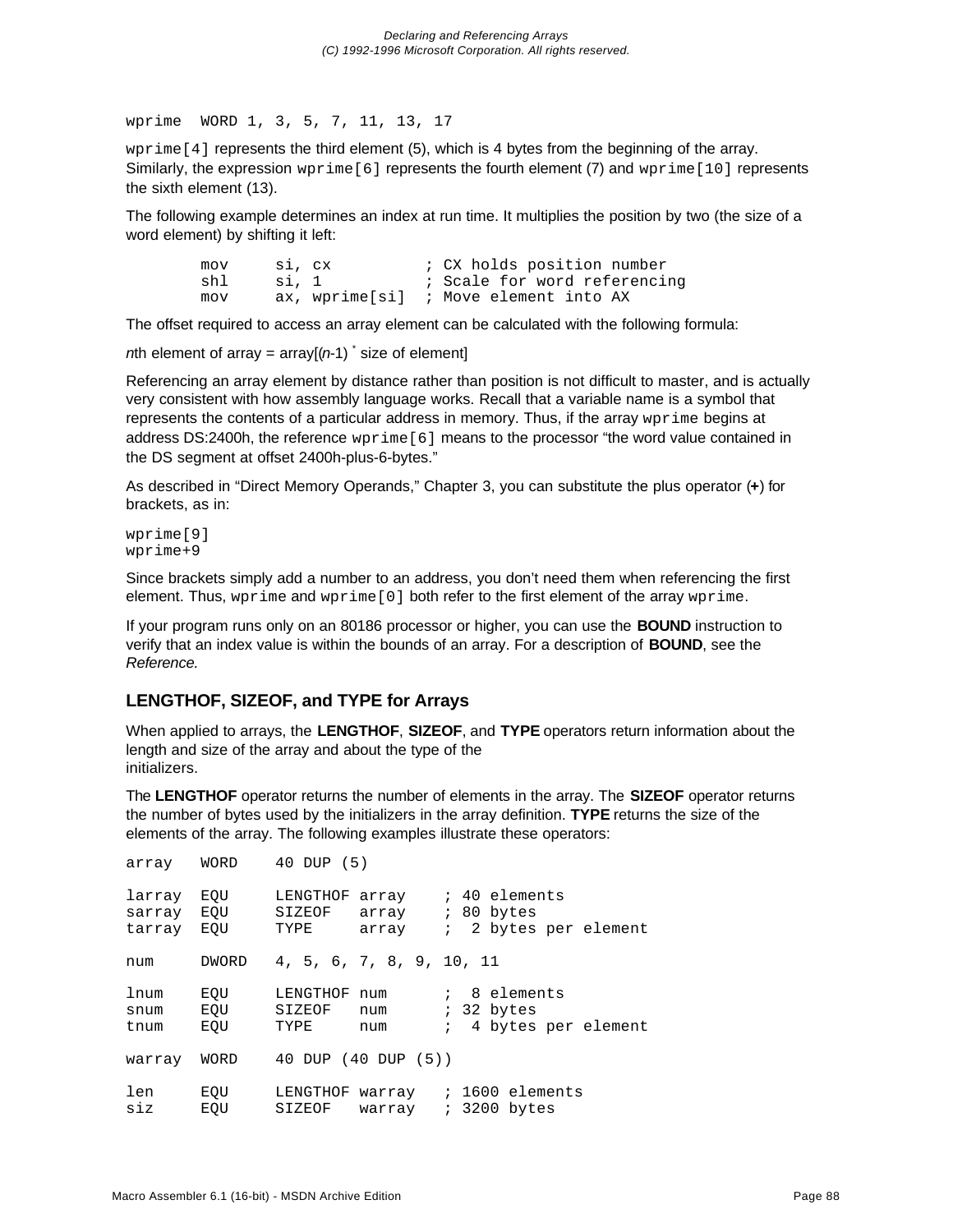typ EQU TYPE warray ; 2 bytes per element

### Declaring and Initializing Strings

A string is an array of characters. Initializing a string like "Hello, there" allocates and initializes 1 byte for each character in the string. An initialized string can be no longer than 255 characters.

For data directives other than **BYTE**, a string may initialize only the first element. The initializer value must fit into the specified size and conform to the expression word size in effect (see "Integer Constants and Constant Expressions" in Chapter 1), as shown in these examples:

wstr WORD "OK" dstr DWORD "DATA" ; Legal under EXPR32 only

As with arrays, string initializers can span multiple lines. The line must end with a comma if you want the string to continue to the next line.

str1 BYTE "This is a long string that does not ", "fit on one line."

You can also have an array of pointers to strings.

| PBYTE |             | TYPEDEF PTR BYTE  |                                     |
|-------|-------------|-------------------|-------------------------------------|
|       | .DATA       |                   |                                     |
| msql  | <b>BYTE</b> |                   | "Operation completed successfully." |
| msq2  | <b>BYTE</b> | "Unknown command" |                                     |
| msq3  | BYTE        | "File not found"  |                                     |
| pmsq  | PBYTE       | msql              | ; pmsq is an array                  |
|       | PBBYTE      | msq2              | of pointers to                      |
|       | PBYTE       | msq3              | above messages                      |

Strings must be enclosed in single (**'**) or double (**"**) quotation marks. To put a single quotation mark inside a string enclosed by single quotation marks, use two single quotation marks. Likewise, if you need quotation marks inside a string enclosed by double quotation marks, use two sets. These examples show the various uses of quotation marks:

| char         | BYTE  | $'$ a'                                                |                       |
|--------------|-------|-------------------------------------------------------|-----------------------|
| messaqe BYTE |       | "That's the message."                                 | ; That's the message. |
| warn         | BYTE. | 'Can''t find file.'                                   | ; Can't find file.    |
| string BYTE  |       | "This ""value"" not found." ; This "value" not found. |                       |

You can always use single quotation marks inside a string enclosed by double quotation marks, as the initialization for message shows, and vice versa.

#### **The ? Initializer**

You do not have to initialize an array. The **?** operator lets you allocate space for the array without placing specific values in it. Object files contain records for initialized data. Unspecified space left in the object file means that no records contain initialized data for that address. The actual values stored in arrays allocated with **?** depend on certain conditions. The **?** initializer is treated as a zero in a **DUP** statement that contains initializers in addition to the **?** initializer. If the **?** initializer does not appear in a **DUP** statement, or if the **DUP** statement contains only **?** initializers, the assembler leaves the allocated space unspecified.

### **LENGTHOF, SIZEOF, and TYPE for Strings**

Because strings are simply arrays of byte elements, the **LENGTHOF**, **SIZEOF**, and **TYPE** operators behave as you would expect, as illustrated in this example: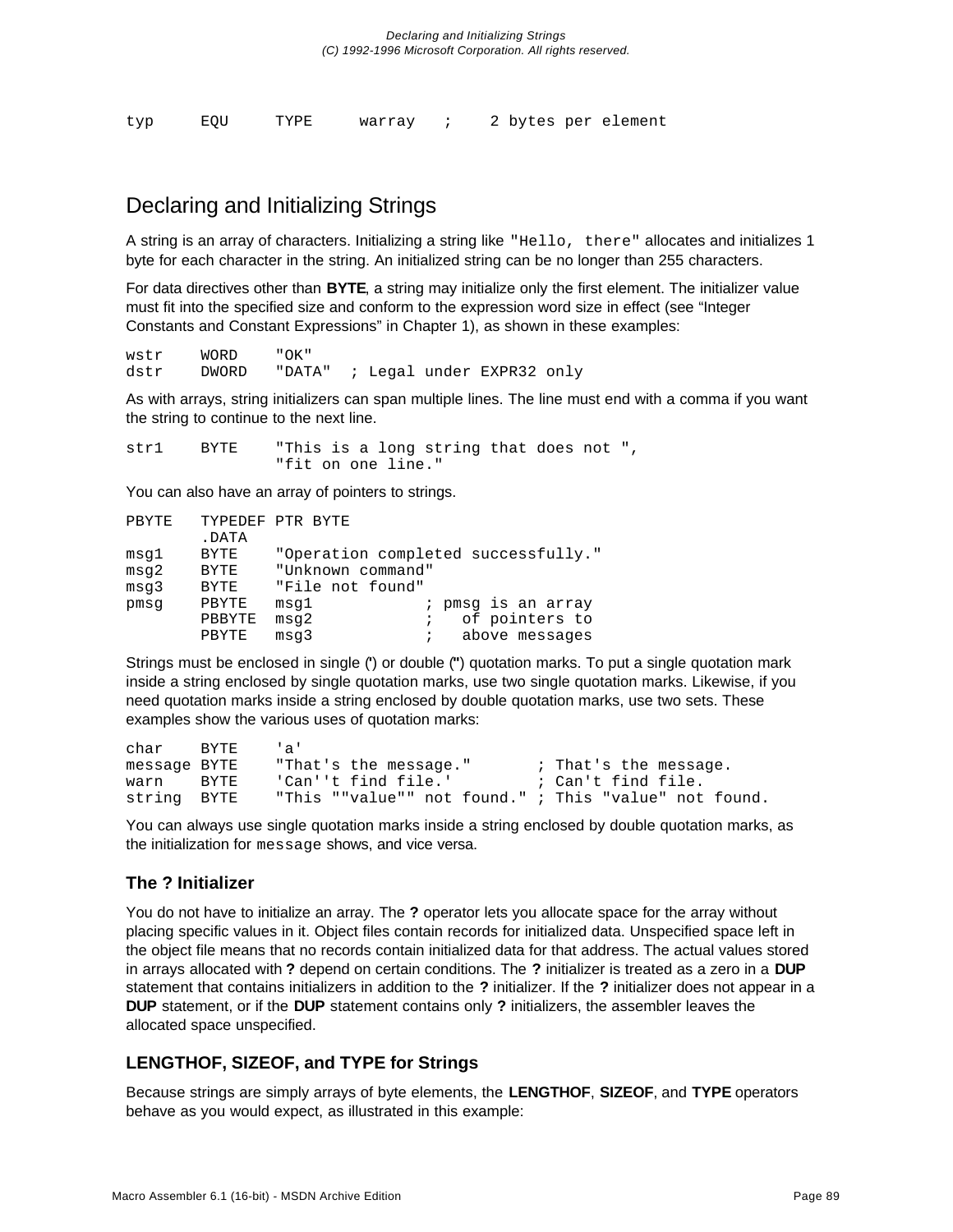| msq  | BYTE | "This string extends ",<br>"over three ",<br>"lines." |     |  |                      |  |
|------|------|-------------------------------------------------------|-----|--|----------------------|--|
| lmsq | EOU  | LENGTHOF msq                                          |     |  | ; 37 elements        |  |
| smsq | EOU  | SIZEOF                                                | msq |  | ; 37 bytes           |  |
| tmsq | EOU  | TYPE                                                  | msq |  | : 1 byte per element |  |

# Processing Strings

The 8086-family instruction set has seven string instructions for fast and efficient processing of entire strings and arrays. The term "string" in "string instructions" refers to a sequence of elements, not just character strings. These instructions work directly only on arrays of bytes and words on the 8086–80486 processors, and on arrays of bytes, words, and doublewords on the 80386/486 processors. Processing larger elements must be done indirectly with loops.

The following list gives capsule descriptions of the five instructions discussed in this section.

| <b>Instruction</b> | <b>Description</b>                                      |
|--------------------|---------------------------------------------------------|
| <b>MOVS</b>        | Copies a string from one location to another            |
| <b>STOS</b>        | Stores contents of the accumulator register to a string |
| <b>CMPS</b>        | Compares one string with another                        |
| <b>LODS</b>        | Loads values from a string to the accumulator register  |
| <b>SCAS</b>        | Scans a string for a specified value                    |

All of these instructions use registers in a similar way and have a similar syntax. Most are used with the repeat instruction prefixes **REP**, **REPE** (or **REPZ**), and **REPNE** (or **REPNZ**). **REPZ** is a synonym for **REPE** (Repeat While Equal) and **REPNZ** is a synonym for **REPNE** (Repeat While Not Equal).

This section first explains the general procedures for using all string instructions. It then illustrates each instruction with an example.

### **Overview of String Instructions**

The string instructions have specific requirements for the location of strings and the use of registers. To operate on any string, follow these three steps:

 1. Set the direction flag to indicate the direction in which you want to process the string. The **STD** instruction sets the flag, while **CLD** clears it.

If the direction flag is clear, the string is processed upward (from low addresses to high addresses, which is from left to right through the string). If the direction flag is set, the string is processed downward (from high addresses to low addresses, or from right to left). Under MS-DOS, the direction flag is normally clear if your program has not changed it.

2. Load the number of iterations for the string instruction into the CX register.

If you want to process 100 elements in a string, move 100 into CX. If you wish the string instruction to terminate conditionally (for example, during a search when a match is found), load the maximum number of iterations that can be performed without an error.

 3. Load the starting offset address of the source string into DS:SI and the starting address of the destination string into ES:DI. Some string instructions take only a destination or source, not both (see Table 5.1).

Normally, the segment address of the source string should be DS, but you can use a segment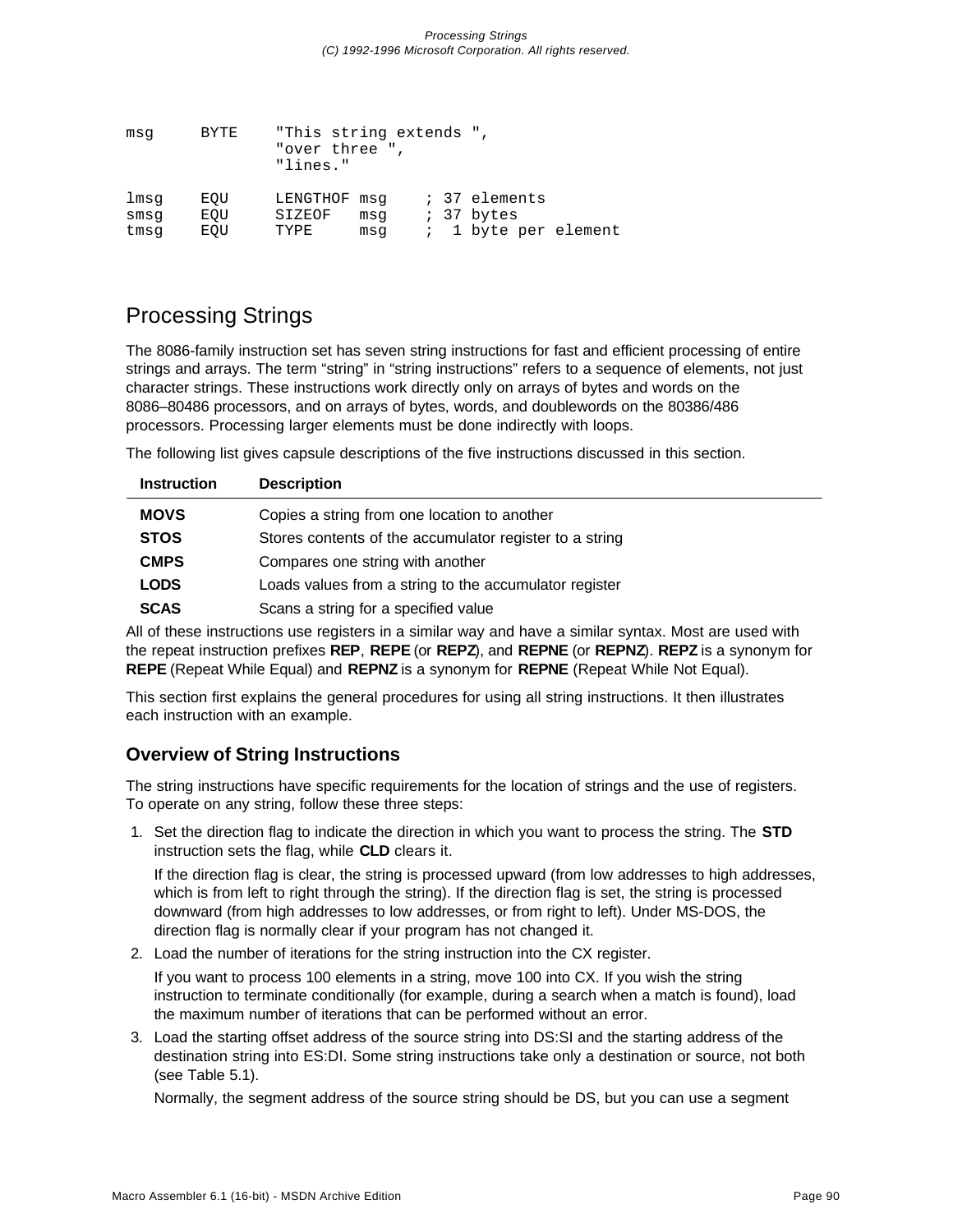override to specify a different segment for the source operand. You cannot override the segment address for the destination string. Therefore, you may need to change the value of ES. For information on changing segment registers, see "Programming Segmented Addresses" in Chapter 3.

**Note** Although you can use a segment override on the source operand, a segment override combined with a repeat prefix can cause problems in certain situations on all processors except the 80386/486. If an interrupt occurs during the string operation, the segment override is lost and the rest of the string operation processes incorrectly. Segment overrides can be used safely when interrupts are turned off or with the 80386/486 processors.

You can adapt these steps to the requirements of any particular string operation. The syntax for the string instructions is:

[[*prefix*]] **CMPS** [[*segmentregister***:**]] *source,* [[**ES:**]] *destination* **LODS** [[*segmentregister***:**]] *source* [[*prefix*]] **MOVS** [[**ES:**]] *destination,* [[*segmentregister***:**]] *source* [[*prefix*]] **SCAS** [[**ES:**]] *destination* [[*prefix*]] **STOS** [[**ES:**]] *destination*

Some instructions have special forms for byte, word, or doubleword operands. If you use the form of the instruction that ends in **B** (**BYTE**), **W** (**WORD**), or **D** (**DWORD**) with **LODS**, **SCAS**, and **STOS**, the assembler knows whether the element is in the AL, AX, or EAX register. Therefore, these instruction forms do not require operands.

Table 5.1 lists each string instruction with the type of repeat prefix it uses and indicates whether the instruction works on a source, a destination, or both.

| <b>Instruction</b> | <b>Repeat Prefix</b> | <b>Source/Destination</b> | <b>Register Pair</b> |
|--------------------|----------------------|---------------------------|----------------------|
| <b>MOVS</b>        | <b>REP</b>           | <b>Both</b>               | DS:SI, ES:DI         |
| <b>SCAS</b>        | <b>REPE/REPNE</b>    | Destination               | ES:DI                |
| <b>CMPS</b>        | <b>REPE/REPNE</b>    | <b>Both</b>               | DS:SI, ES:DI         |
| <b>LODS</b>        | None                 | Source                    | DS:SI                |
| <b>STOS</b>        | <b>REP</b>           | Destination               | ES:DI                |
| <b>INS</b>         | <b>REP</b>           | Destination               | ES:DI                |
| <b>OUTS</b>        | <b>REP</b>           | Source                    | DS:SI                |

#### **Table 5.1 Requirements for String Instructions**

The repeat prefix causes the instruction that follows it to repeat for the number of times specified in the count register or until a condition becomes true. After each iteration, the instruction increments or decrements SI and DI so that it points to the next array element. The direction flag determines whether SI and DI are incremented (flag clear) or decremented (flag set). The size of the instruction determines whether SI and DI are altered by 1, 2, or 4 bytes each time.

Each prefix governs the number of repetitions as follows:

| <b>Prefix</b>       | <b>Description</b>                                              |
|---------------------|-----------------------------------------------------------------|
| <b>REP</b>          | Repeats instruction CX times                                    |
| REPE. REPZ          | Repeats instruction maximum CX times while values are equal     |
| <b>REPNE. REPNZ</b> | Repeats instruction maximum CX times while values are not equal |
|                     |                                                                 |

The prefixes apply to only one string instruction at a time. To repeat a block of instructions, use a loop construction. (See "Loops" in Chapter 7.)

At run time, if a string instruction is preceded by a repeat sequence, the processor: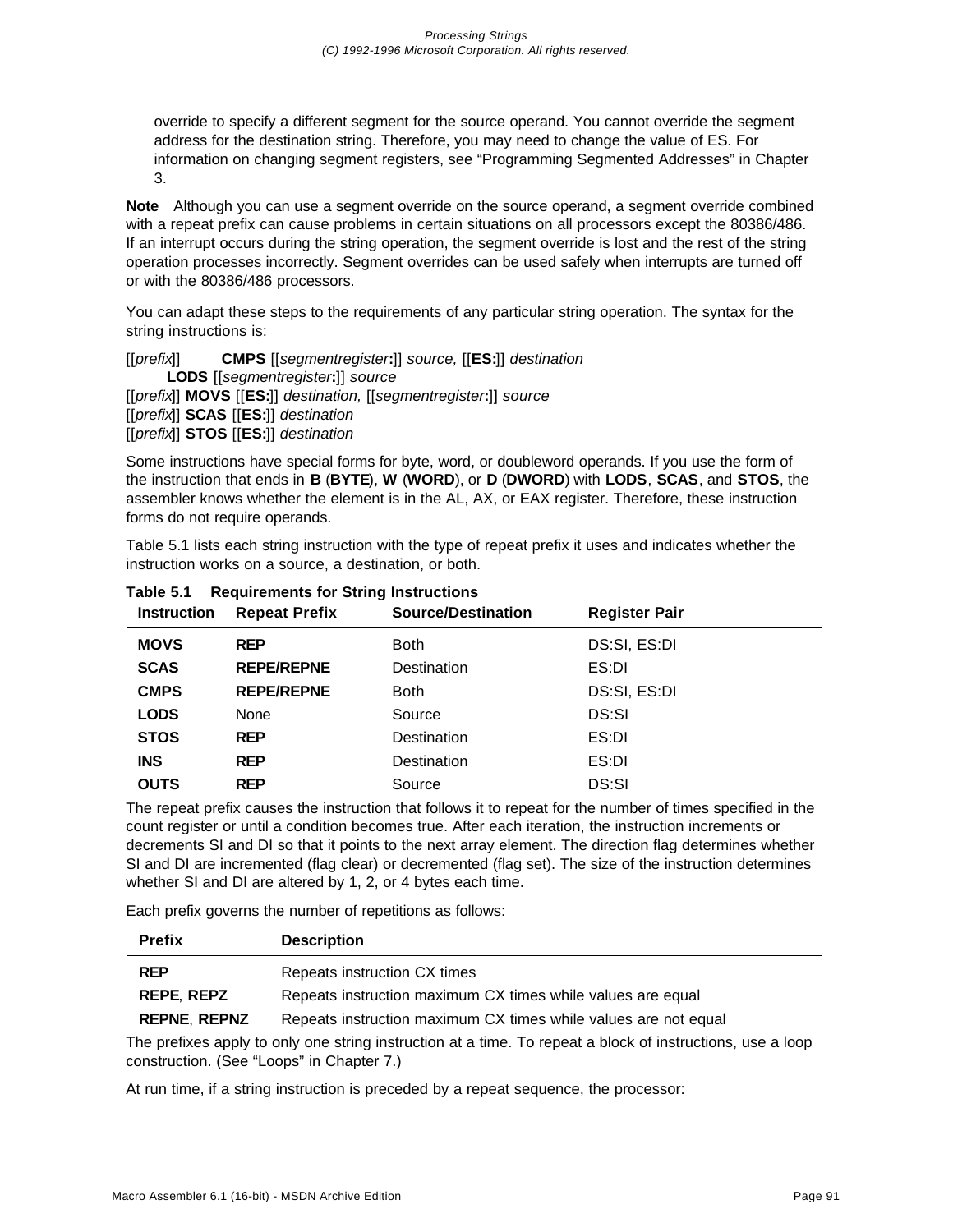- 1. Checks the CX register and exits if CX is 0.
- 2. Performs the string operation once.
- 3. Increases SI and/or DI if the direction flag is clear. Decreases SI and/or DI if the direction flag is set. The amount of increase or decrease is 1 for byte operations, 2 for word operations, and 4 for doubleword operations.
- 4. Decrements CX without modifying the flags.
- 5. Checks the zero flag (for **SCAS** or **CMPS**) if the **REPE** or **REPNE** prefix is used. If the repeat condition holds, loops back to step 1. Otherwise, the loop ends and execution proceeds to the next instruction.

When the repeat loop ends, SI (or DI) points to the position following a match (when using **SCAS** or **CMPS**), so you need to decrement or increment DI or SI to point to the element where the last match occurred.

Although string instructions (except **LODS**) are used most often with repeat prefixes, they can also be used by themselves. In these cases, the SI and/or DI registers are adjusted as specified by the direction flag and the size of operands.

### **Using String Instructions**

To use the 8086-family string instructions, follow the steps outlined in the previous section. Examples in this section illustrate each instruction.

You can also use the techniques in this section with structures and unions, since arrays and strings can be fields in structures and unions. (See the section "Structures and Unions," following.)

#### **Moving Array Data**

The **MOVS** instruction copies data from one area of memory to another. To move data, first load the count, source and destination addresses into the appropriate registers. Then use **REP** with the **MOVS** instruction.

```
 .MODEL small
 .DATA
source BYTE 10 DUP ('0123456789')
destin BYTE 100 DUP (?)
      .CODE
mov ax, @data (assembly in Load same segment
mov ds, ax \qquad \qquad ; to both DS
mov es, ax \qquad \qquad ; and ES
 .
 .
 .
      cld ; Work upward
      mov cx, LENGTHOF source ; Set iteration count to 100
      mov si, OFFSET source ; Load address of source
 mov di, OFFSET destin ; Load address of destination
 rep movsb ; Move 100 bytes
```
#### **Filling Arrays**

The **STOS** instruction stores a specified value in each position of a string. The string is the destination, so it must be pointed to by ES:DI. The value to store must be in the accumulator.

The next example stores the character  $a \cdot b$  in each byte of a 100-byte string, filling the entire string with "aaaa...." Notice how the code stores 50 words rather than

100 bytes. This makes the fill operation faster by reducing the number of iterations. To fill an odd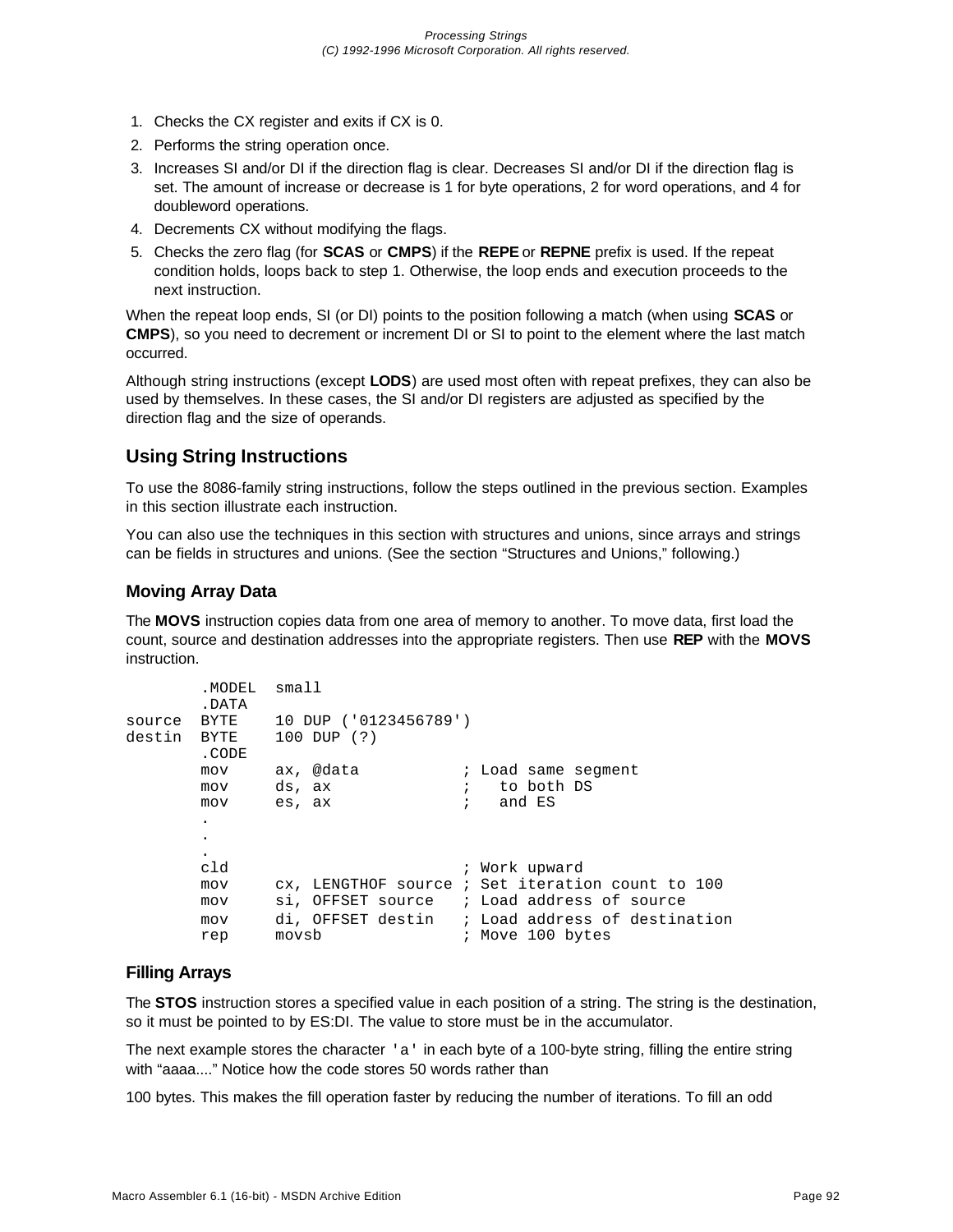#### *Processing Strings (C) 1992-1996 Microsoft Corporation. All rights reserved.*

number of bytes, you need to adjust for the last byte.

```
 .MODEL small, C
       .DATA
destin BYTE 100 DUP (?)
ldestin EQU (LENGTHOF destin) / 2
       .CODE
                             . ; Assume ES = DS
 .
 .
       cld ; Work upward
      mov ax, 'aa' ; Load character to fill
      mov cx, ldestin : Load length of string
       mov di, OFFSET destin ; Load address of destination
       rep stosw ; Store 'aa' into array
```
#### **Comparing Arrays**

The **CMPS** instruction compares two strings and points to the address after which a match or nonmatch occurs. If the values are the same, the zero flag is set. Either string can be considered the destination or the source unless a segment override is used. This example using **CMPSB** assumes that the strings are in different segments. Both segments must be initialized to the appropriate segment register.

```
 .MODEL large, C
DATA.<br>string1 BYTE
             "The quick brown fox jumps over the lazy dog"
        .FARDATA
string2 BYTE  "The quick brown dog jumps over the lazy fox"<br>lstring EQU  LENGTHOF string2
            LENGTHOF string2
       .CODE
mov ax, @data \qquad ; Load data segment
mov ds, ax \qquad \qquad ; into DS
       mov ax, @fardata ; Load far data segment
            es, ax
 .
 .
 .
 cld ; Work upward
mov cx, lstring \qquad ; Load length of string
       mov si, OFFSET string1 ; Load offset of string1
       mov di, OFFSET string2 ; Load offset of string2<br>repe cmpsb ; Compare
       repe cmpsb<br>je allmatch
       je allmatch ; Jump if all match
 .
 .
 .
allmatch: \qquad \qquad ; Special case for all match
```
### **Loading Data from Arrays**

The **LODS** instruction loads a value from a string into the accumulator register. This instruction is not used with a repeat instruction prefix, since continually reloading the accumulator serves no purpose.

The code in this example loads, processes, and displays each byte in a string.

```
DATA.<br>info BYTE
       BYTE 0, 1, 2, 3, 4, 5, 6, 7, 8, 9
linfo WORD LENGTHOF info
         .CODE
```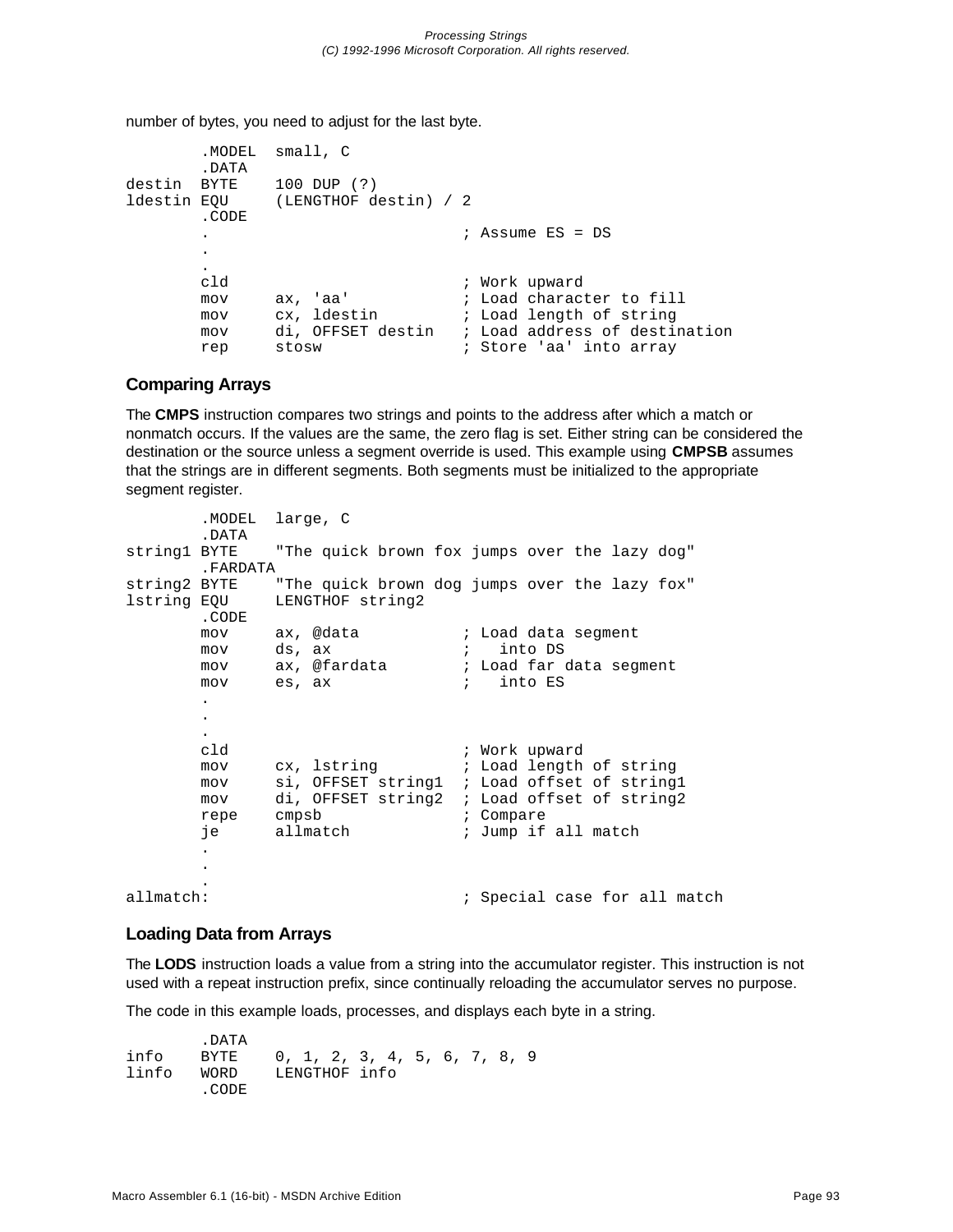```
 .
 .
 cld ; Work upward
mov cx, linfo \qquad ; Load length
 mov si, OFFSET info ; Load offset of source
        mov ah, 2 \qquad ; Display character function
get: 
        lodsb \begin{array}{ccc} i \text{ Get a character} \\ \text{add} & \text{al}, \text{ '0'} \end{array} ; Convert to ASCI.
        add al, '0' ; Convert to ASCII<br>mov dl, al ; Move to DL<br>int 21h ; Call DOS to disp
mov dl, al \qquad \qquad ; Move to DL
 int 21h ; Call DOS to display character
        loop get
```
#### **Searching Arrays**

The **SCAS** instruction compares the value pointed to by ES:DI with the value in the accumulator. If both values are the same, it sets the zero flag.

A repeat prefix lets **SCAS** work on an entire string, scanning (from which **SCAS** gets its name) for a particular value called the target. **REPNE SCAS** sets the zero flag if it finds the target value in the array. **REPE SCAS** sets the zero flag if the scanned array contains nothing but the target value.

This example assumes that ES is not the same as DS and that the address of the string is stored in a pointer variable. The **LES** instruction loads the far address of the string into ES:DI.

| .DATA                        |        |                                                                        |                                                                          |
|------------------------------|--------|------------------------------------------------------------------------|--------------------------------------------------------------------------|
| string BYTE<br>pstring PBYTE | string |                                                                        | "The quick brown fox jumps over the lazy dog"<br>; Far pointer to string |
| .CODE                        |        |                                                                        |                                                                          |
|                              |        |                                                                        |                                                                          |
|                              |        |                                                                        |                                                                          |
| $\bullet$                    |        |                                                                        |                                                                          |
|                              |        |                                                                        | ; Work upward                                                            |
| mov                          |        |                                                                        | ; Load length of string                                                  |
| les                          |        |                                                                        | ; Load address of string                                                 |
|                              |        |                                                                        | ; Load character to find                                                 |
| repne                        |        |                                                                        | ; Search                                                                 |
| ine                          |        |                                                                        | ; Jump if not found                                                      |
|                              |        |                                                                        | ; ES:DI points to character                                              |
|                              |        |                                                                        | after first 'z'                                                          |
|                              |        |                                                                        |                                                                          |
| notfound:                    |        |                                                                        | ; Special case for not found                                             |
|                              | cld    | cx, lstring<br>di, pstring<br>$mov \quad al, 'z'$<br>scasb<br>notfound | lstring EQU LENGTHOF string ; Length of string                           |

### **Translating Data in Byte Arrays**

The **XLAT** (Translate) instruction copies a byte from an array of bytes into the AL register. The instruction takes its name from its ability to translate an element's number into the element itself. For example, given the number 7, **XLAT** returns byte #7 from the array. The array may hold byte-sized integers or, very often, a table or list of characters. The syntax for **XLAT** is:

#### **XLAT**[[**B**]] [[[[*segment*:]]*memory*]]

The optional **B** suffix (for "byte") reflects the size of data the instruction handles. Both **XLAT** and **XLATB** assemble to exactly the same machine code.

To use **XLAT**, place the offset of the start of the array in the BX register and the desired index value in AL. Array indexes always begin with 0 in assembly language. To retrieve the first byte of the array, set AL to 0; to retrieve the second byte, set AL to 1, and so forth. **XLAT** returns the byte element in AL, overwriting the index number.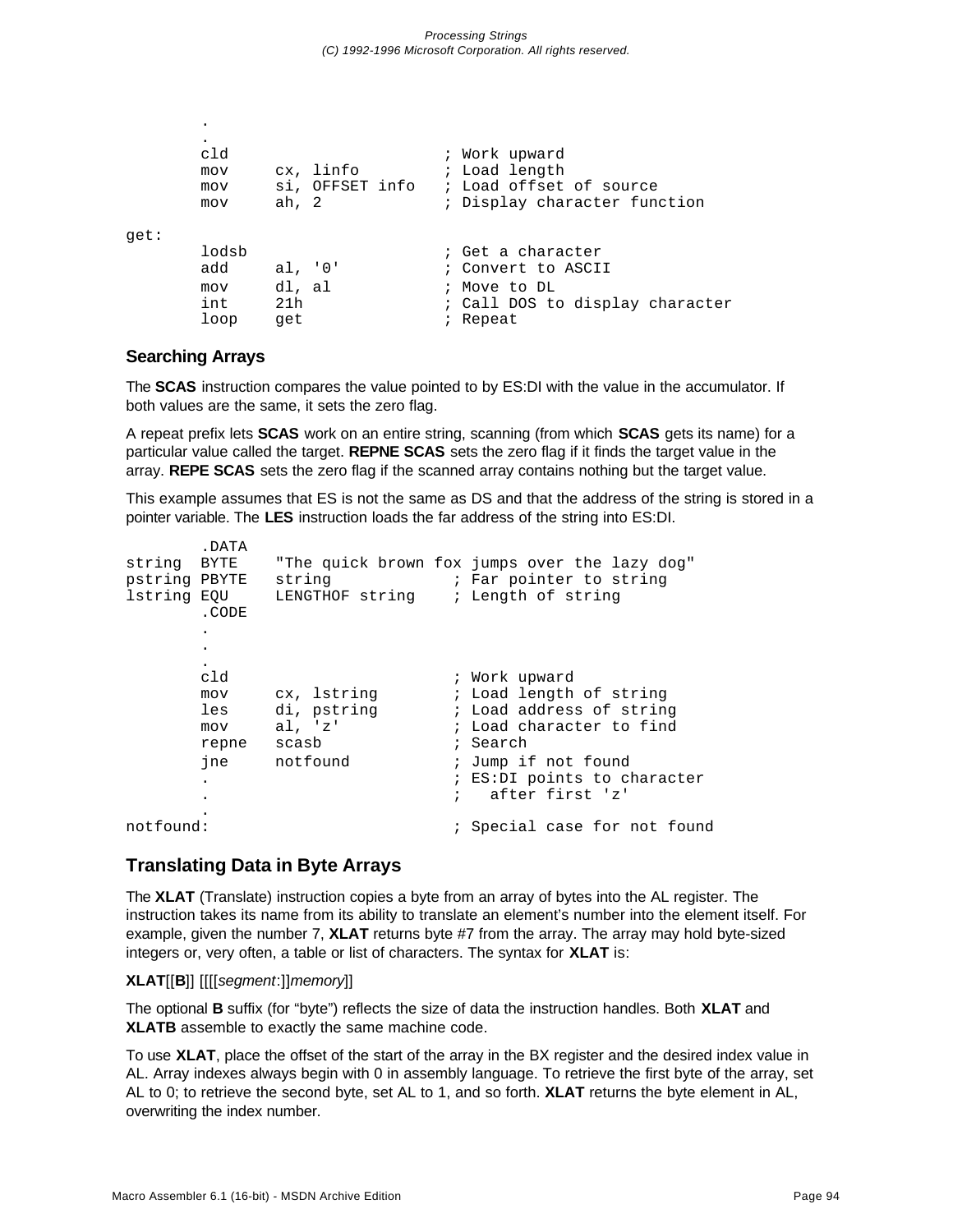By default, the DS register contains the segment of the table, but you can use a segment override to specify a different segment. You need not give an operand except when specifying a segment override. (For information about the segment override operator, see "Direct Memory Operands" in Chapter 3.)

This example illustrates **XLAT** by looking up hexadecimal characters in a list. The code converts an eight-bit binary number to a string representing a hexadecimal number.

```
; Table of hexadecimal digits
hex BYTE "0123456789ABCDEF"
convert BYTE "You pressed the key with ASCII code "
key BYTE ?,?,"h",13,10,"$"
       .CODE
 .
 .
 .
      mov ah, 8 \qquad ; Get a key in AL
int 21h \qquad ; Call DOS
 mov bx, OFFSET hex ; Load table address
mov ah, al \qquad \qquad ; Save a copy in high byte
 and al, 00001111y ; Mask out top character
       xlat ; Translate
      mov key[1], al            ; Store the character<br>mov      cl, 12                ; Load shift count
      mov cl, 12 \qquad \qquad ; Load shift count
      shr ax, cl \qquad \qquad ; Shift high char into position
       xlat ; Translate
      mov key, al \qquad \qquad ; Store the character
       mov dx, OFFSET convert ; Load message
      mov ah, 9 ; Display character
      int 21h ; Call DOS
```
Although AL cannot contain an index value greater than 255, you can use **XLAT** with arrays containing more than 256 elements. Simply treat each 256-byte block of the array as a smaller sub-array. For example, to retrieve the 260th element of an array, add 256 to BX and set AL=3 (260-256-1).

# Structures and Unions

A structure is a group of possibly dissimilar data types and variables that can be accessed as a unit or by any of its components. The fields within the structure can have different sizes and data types.

Unions are identical to structures, except that the fields of a union overlap in memory, which allows you to define different data formats for the same memory space. Unions can store different types of data depending on the situation. They also can store data as one data type and retrieve it as another data type.

Whereas each field in a structure has an offset relative to the first byte of the structure, all the fields in a union start at the same offset. The size of a structure is the sum of its components; the size of a union is the length of the longest field.

A MASM structure is similar to a **struct** in the C language, a **STRUCTURE** in FORTRAN, and a **RECORD** in Pascal. Unions in MASM are similar to unions in C and FORTRAN, and to variant records in Pascal.

Follow these steps when using structures and unions:

- 1. Declare a structure (or union) type.
- 2. Define one or more variables having that type.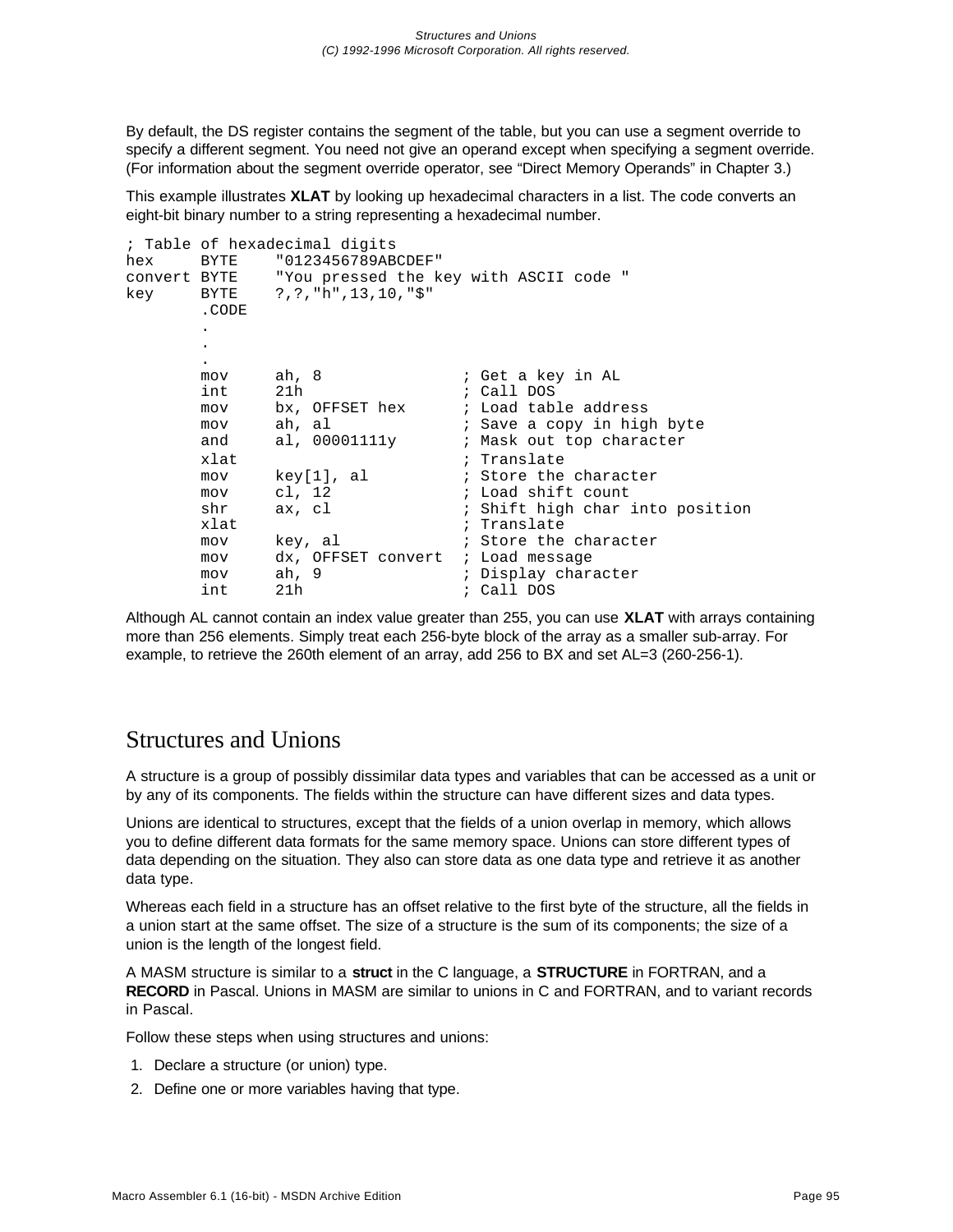3. Reference the fields directly or indirectly with the field (dot) operator.

You can use the entire structure or union variable or just the individual fields as operands in assembler statements. This section explains the allocating, initializing, and nesting of structures and unions.

MASM 6.1 extends the functionality of structures and also makes some changes to MASM 5.1 behavior. If you prefer, you can retain MASM 5.1 behavior by specifying **OPTION OLDSTRUCTS** in your program.

# Declaring Structure and Union Types

When you declare a structure or union type, you create a template for data. The template states the sizes and, optionally, the initial values in the structure or union, but allocates no memory.

The **STRUCT** keyword marks the beginning of a type declaration for a structure. (**STRUCT** and **STRUC** are synonyms.) The format for **STRUCT** and **UNION** type declarations is:

*name* {**STRUCT** | **UNION**} [[*alignment*]] [[**,NONUNIQUE** ]] *fielddeclarations name* **ENDS**

The *fielddeclarations* is a series of one or more variable declarations. You can declare default initial values individually or with the **DUP** operator. (See "Defining Structure and Union Variables," following.) "Referencing Structures, Unions, and Fields," later in this chapter, explains the **NONUNIQUE** keyword. You can nest structures and unions, as explained in "Nested Structures and Unions," also later in this chapter.

#### **Initializing Fields**

If you provide initializers for the fields of a structure or union when you declare the type, these initializers become the default value for the fields when you define a variable of that type. "Defining Structure and Union Variables," following, explains default initializers.

When you initialize the fields of a union type, the type and value of the first field become the default value and type for the union. In this example of an initialized union declaration, the default type for the union is **DWORD**:

| UNION       |          |
|-------------|----------|
| DWORD       | $00$ FFh |
| WORD        | 7        |
| <b>BYTE</b> | ?        |
| ENDS.       |          |
|             |          |

If the size of the first member is less than the size of the union, the assembler initializes the rest of the union to zeros. When initializing strings in a type, make sure the initial values are long enough to accommodate the largest possible string.

#### **Field Names**

Structure and union field names must be unique within a nesting level because they represent the offset from the beginning of the structure to the corresponding field.

A label elsewhere in the code may have the same name as a structure field, but a text macro cannot. Also, field names between structures need not be unique. Field names must be unique if you place **OPTION M510** or **OPTION OLDSTRUCTS** in your code or use the /Zm option from the command line, since versions of MASM prior to 6.0 require unique field names. (See Appendix A.)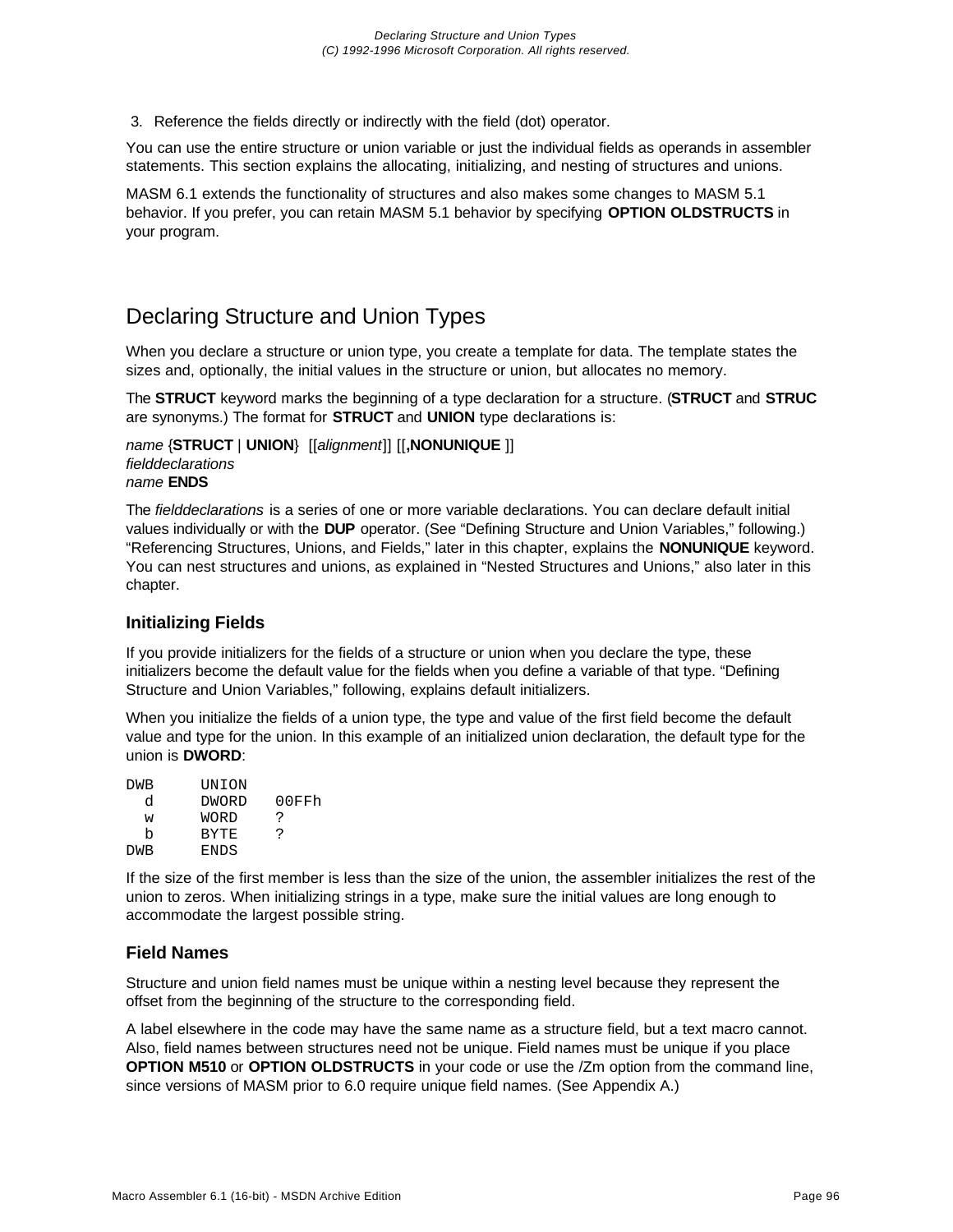### **Alignment Value and Offsets for Structures**

Data access to structures is faster on aligned fields than on unaligned fields. Therefore, alignment gains speed at the cost of space. Alignment improves access on 16-bit and 32-bit processors but makes no difference in programs executing on an 8-bit 8088 processor.

The way the assembler aligns structure fields determines the amount of space required to store a variable of that type. Each field in a structure has an offset relative to 0. If you specify an *alignment* in the structure declaration (or with the /Zp*n* command-line option), the offset for each field may be modified by the *alignment* (or *n*).

The only values accepted for *alignment* are 1, 2, and 4. The default is 1. If the type declaration includes an *alignment*, each field is aligned to either the field's size or the *alignment* value, whichever is less. If the field size in bytes is greater than the alignment value, the field is padded so that its offset is evenly divisible by the alignment value. Otherwise, the field is padded so that its offset is evenly divisible by the field size.

Any padding required to reach the correct offset for the field is added prior to allocating the field. The padding consists of zeros and always precedes the aligned field. The size of the structure must also be evenly divisible by the structure alignment value, so zeros may be added at the end of the structure.

If neither the *alignment* nor the /Zp command-line option is used, the offset is incremented by the size of each data directive. This is the same as a default *alignment* equal to 1. The *alignment* specified in the type declaration overrides the /Zp command-line option.

These examples show how the assembler determines offsets:

| STUDENT2 |             |  | STRUCT 2 ; Alignment value is 2                |
|----------|-------------|--|------------------------------------------------|
| score    | WORD        |  | $1$ ; Offset = $0$                             |
| id       | BYTE        |  | 2 : Offset = $2(1)$ byte padding added)        |
| vear     | DWORD       |  | $3:$ Offset = 4                                |
| sname    | BYTE        |  | 4 : Offset = $8(1 \text{ byte padding added})$ |
| STUDENT2 | <b>ENDS</b> |  |                                                |

One byte of padding is added at the end of the first byte-sized field. Otherwise, the offset of the  $year$ field would be 3, which is not divisible by the alignment value of 2. The size of this structure is now 9 bytes. Since 9 is not evenly divisible by 2, 1 byte of padding is added at the end of student2.

| STUDENT4 | STRUCT | - 4 | ; Alignment value is 4                |
|----------|--------|-----|---------------------------------------|
| sname    | BYTE   |     | $:$ Offset = 0 (1 byte padding added) |
| score    | WORD   |     | 10 DUP $(100)$ ; Offset = 2           |
| year     | BYTE   | 2   | $:$ Offset = 22 (1 byte padding       |
|          |        |     | added so offset of next field         |
|          |        |     | ; is divisible by 4)                  |
| id       | DWORD  | 3   | ; Offset = $24$                       |
| STUDENT4 | ENDS   |     |                                       |

The alignment value affects the alignment of structure variables, so adding an alignment value affects memory usage. This feature provides compatibility with structures in Microsoft C. MASM 6.1 provides an improved H2INC utility, which C programmers can use to translate C structures to assembly. (See *Environment and Tools,* Chapter 20.)

The **ALIGN**, **EVEN**, and **ORG** directives can modify how field offsets are placed during structure definition. The **EVEN** and **ALIGN** directives insert padding bytes to round the field offset up to the specified alignment boundary. The **ORG** directive changes the offset of the next field to a given value, either positive or negative. If you use **ORG** when declaring a structure, you cannot define a structure of that type. **ORG** is useful when accessing existing data structures, such as a stack frame created by a high-level language.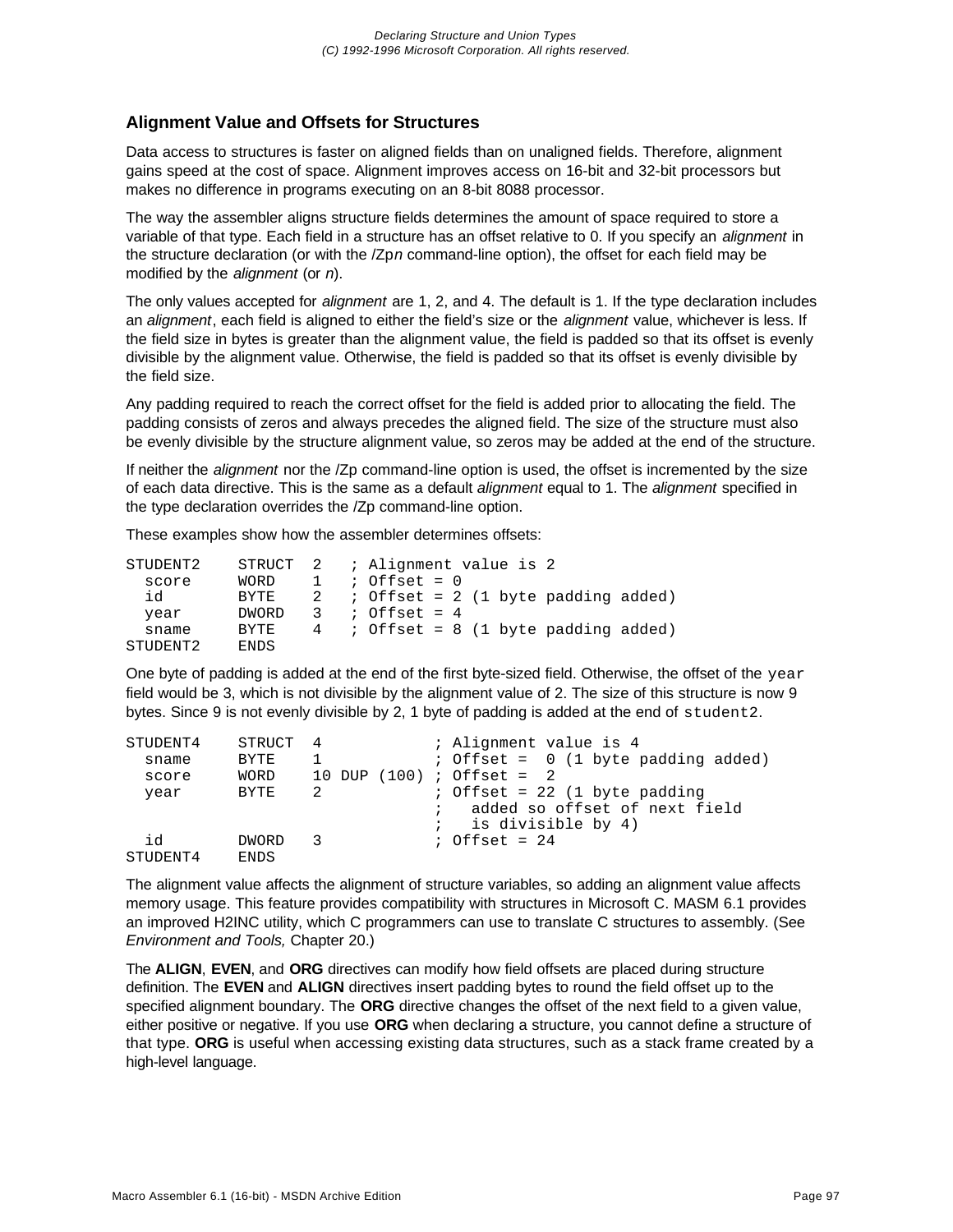# Defining Structure and Union Variables

Once you have declared a structure or union type, you can define variables of that type. For each variable defined, memory is allocated in the current segment in the format declared by the type. The syntax for defining a structure or union variable is:

[[*name*]] *typename* **<** [[*initializer* [[*,initializer*]]*...*]] **>**

[[*name*]] *typename* **{** [[*initializer* [[*,initializer*]]*...*]] **}**

[[*name*]] *typename constant* **DUP ({** [[*initializer* [[*,initializer*]]*...*]] **})**

The *name* is the label assigned to the variable. If you do not provide a name, the assembler allocates space for the variable but does not give it a symbolic name. The *typename* is the name of a previously declared structure or union type.

You can give an *initializer* for each field. Each initializer must correspond in type with the field defined in the type declaration. For unions, the type of the initializer must be the same as the type for the first field. An initialization list can also use the **DUP** operator.

The list of initializers can be broken only after a comma unless you end the line with a continuation character (\). The last curly brace or angle bracket must appear on the same line as the last initializer. You can also use the line continuation character to extend a line as shown in the  $Item4$  declaration that follows. Angle brackets and curly braces can be intermixed in an initialization as long as they match. This example illustrates the options for initializing lists in structures of type ITEMS:

| <b>STRUCT</b> |                                                                           |                            |                               |                                          |
|---------------|---------------------------------------------------------------------------|----------------------------|-------------------------------|------------------------------------------|
| BYTE          |                                                                           |                            |                               |                                          |
| WORD          | S.                                                                        |                            |                               |                                          |
| ITYPE         |                                                                           |                            |                               | ; UNION keyword appears first            |
|               | 0                                                                         |                            |                               | ; when nested in structure.              |
|               | Ċ.                                                                        |                            |                               | (See "Nested Structures)                 |
|               |                                                                           |                            |                               | and Unions," following).<br>$\mathbf{i}$ |
| ENDS          |                                                                           |                            |                               |                                          |
|               |                                                                           |                            |                               |                                          |
|               |                                                                           |                            |                               |                                          |
|               |                                                                           |                            |                               |                                          |
|               |                                                                           |                            |                               |                                          |
| $\langle$ >   |                                                                           |                            |                               | ; Accepts default initializers           |
|               |                                                                           |                            |                               | ; Accepts default initializers           |
|               |                                                                           |                            |                               | ; Overrides default value of first       |
|               |                                                                           |                            |                               | 2 fields; use default of                 |
|               |                                                                           |                            |                               | the third field                          |
|               |                                                                           |                            |                               |                                          |
|               |                                                                           |                            |                               | ; Item name                              |
|               |                                                                           |                            |                               | ; Part number                            |
|               |                                                                           |                            |                               |                                          |
|               | oldtype BYTE<br>newtype WORD<br>.DATA<br>ITEMS<br>ITEMS<br>ITEMS<br>ITEMS | 'Bolts',<br>$126 \sqrt{ }$ | 'Item Name'<br><'Bolts', 126> |                                          |

The example defines — that is, allocates space for — four structures of the  $I$ TEMS type. The structures are named  $I$ tem1 through Item4. Each definition requires the angle brackets or curly braces even when not initialized. If you initialize more than one field, separate the values with commas, as shown in Item3 and Item4.

You need not initialize all fields in a structure. If a field is blank, the assembler uses the structure's initial value given for that field in the declaration. If there is no default value, the field value is left unspecified.

For nested structures or unions, however, these are equivalent: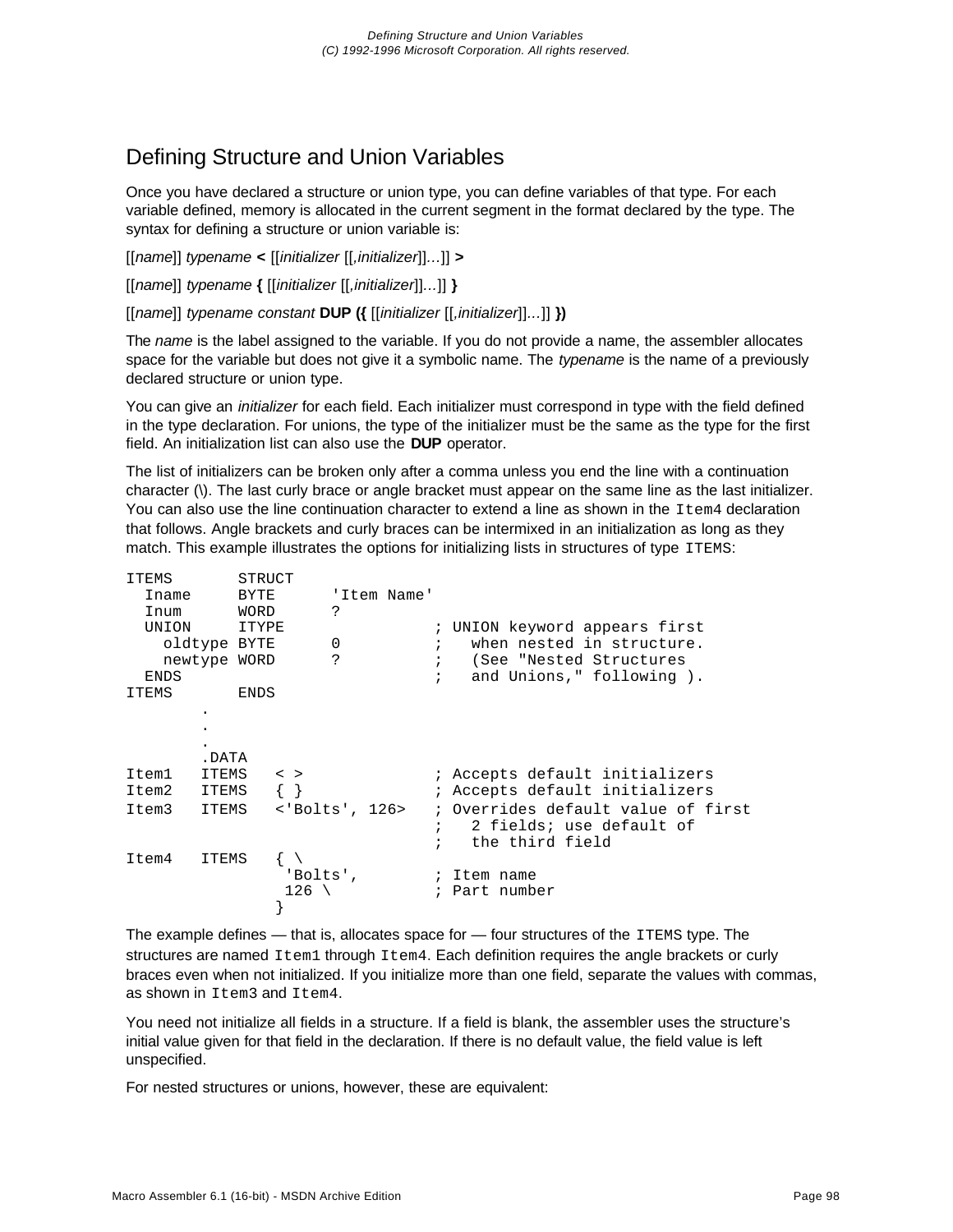```
Item5 ITEMS {'Bolts', ,<br>Item6 ITEMS {'Bolts', , { }
                             \left\{ 'Bolts', , \right\}
```
A variable and an array of union type WB look like this:

| WВ           | UNION       |                                                                                                       |
|--------------|-------------|-------------------------------------------------------------------------------------------------------|
| W            | WORD        | ?                                                                                                     |
| b            | BYTE        | ?                                                                                                     |
| WВ           | <b>ENDS</b> |                                                                                                       |
| num<br>array | WВ<br>WВ    | $\{$ OFh $\}$<br>; Store OFh<br>$(40 / SIZEOF WB) DUP ({2})$ ; Allocates and<br>initializes 20 unions |
|              |             |                                                                                                       |
|              |             |                                                                                                       |



#### **Arrays as Field Initializers**

The size of the initializer determines the length of the array that can override the contents of a field in a variable definition. The override cannot contain more elements than the default. Specifying fewer override array elements changes the first *n* values of the default where *n* is the number of values in the override. The rest of the array elements take their default values from the initializer.

#### **Strings as Field Initializers**

If the override is shorter, the assembler pads the override with spaces to equal the length of the initializer. If the initializer is a string and the override value is not a string, the override value must be enclosed in angle brackets or curly braces.

A string can override any member of type **BYTE** (or **SBYTE**). You need not enclose the string in angle brackets or curly braces unless mixed with other override methods.

If a structure has an initialized string field or an array of bytes, any new string assigned to a variable of the field that is smaller than the default is padded with spaces. The assembler adds four spaces at the end of 'Bolts' in the variables of type ITEMS previously shown. The Iname field in the ITEMS structure cannot contain a field initializer longer than 'Item Name'.

#### **Structures as Field Initializers**

Initializers for structure variables must be enclosed in curly braces or angle brackets, but you can specify overrides with fewer elements than the defaults.

This example illustrates the use of default values with structures as field initializers:

| DISKDRIVES | STRUCT |             |  |
|------------|--------|-------------|--|
| a1         | BYTE ? |             |  |
| h1         | BYTE ? |             |  |
| $\sim$ 1   | BYTE ? |             |  |
| DISKDRIVES | ENDS   |             |  |
|            |        |             |  |
| INFO       | STRUCT |             |  |
| buffer     | BYTE.  | 100 DUP (?) |  |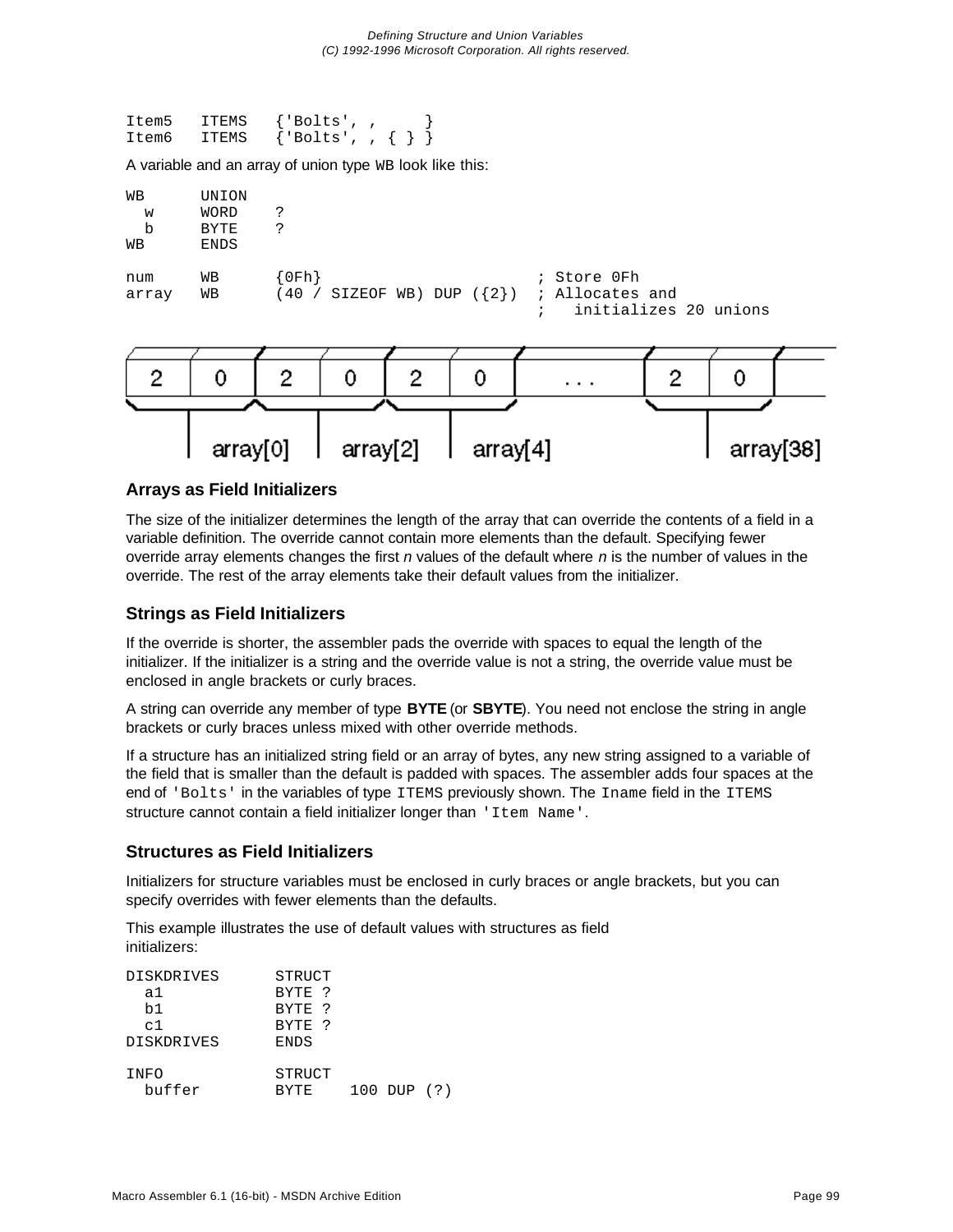```
 query BYTE 'Filename: ' ; String <= can override
  endmark BYTE 36 
drives DISKDRIVES <0, 1, 1><br>INFO ENDS
               ENDS
info1 INFO { , , 'Dir' }
; Next line illegal since name in query field is too long:
; info2 INFO {"TESTFILE", , "DirectoryName"} 
lotsof INFO { , , 'file1', , '0,0,0}, , 'file2', , \{0,0,1\} },
                 , , ' file3', , \{0, 0, 2\}
```
The following diagram shows how the assembler stores info1.



The initialization for drives gives default values for all three fields of the structure. The fields left blank in info1 use the default values for those fields. The info2 declaration is illegal because "DirectoryName" is longer than the initial string for that field.

### **Arrays of Structures and Unions**

You can define an array of structures using the **DUP** operator (see "Declaring and Referencing Arrays," earlier in this chapter) or by creating a list of structures. For example, you can define an array of structure variables like this:

Item7 ITEMS 30 DUP  $({}, {10})$ 

The Item7 array defined here has 30 elements of type ITEMS, with the third field of each element (the union) initialized to 10.

You can also list array elements as shown in the following example.

Item8 ITEMS {'Bolts', 126, 10}, {'Pliers',139, 10},  ${Saws', 414, 10}$ 

### **Redeclaring a Structure**

The assembler generates an error when you declare a structure more than once unless the following are the same:

- **Field names**
- Offsets of named fields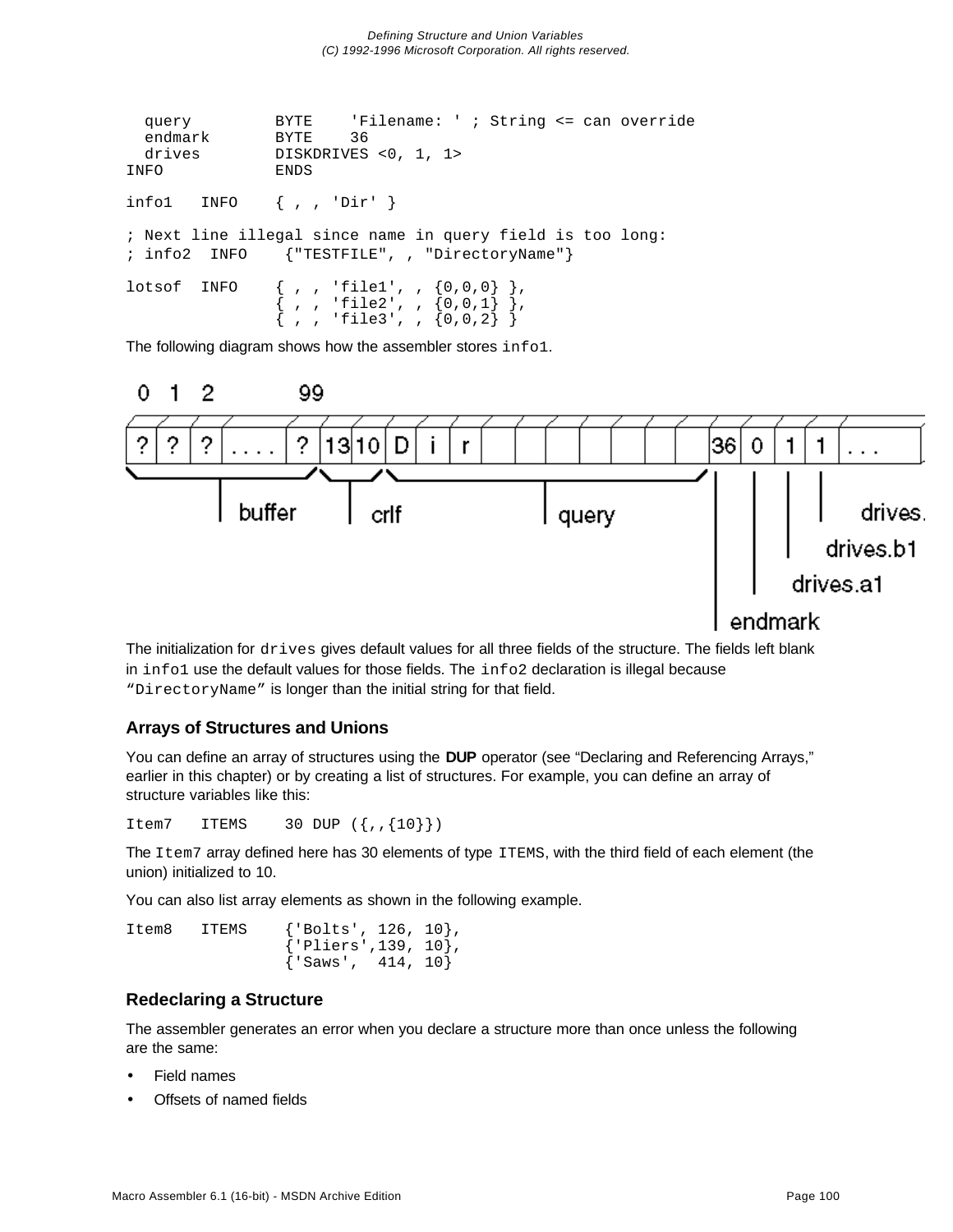- Initialization lists
- Field alignment value

#### **LENGTHOF, SIZEOF, and TYPE for Structures**

The size of a structure determined by **SIZEOF** is the offset of the last field, plus the size of the last field, plus any padding required for proper alignment. (For information about alignment, see "Declaring Structure and Union Types," earlier in this chapter.)

This example, using the preceding data declarations, shows how to use the **LENGTHOF**, **SIZEOF**, and **TYPE** operators with structures.

| INFO<br>INFO | STRUCT<br>buffer BYTE 100 DUP (?)<br>crlf BYTE 13, 10<br>query BYTE 'Filename: '<br>endmark BYTE 36<br>drives DISKDRIVES <0, 1, 1><br><b>ENDS</b> |                                                                                                                          |
|--------------|---------------------------------------------------------------------------------------------------------------------------------------------------|--------------------------------------------------------------------------------------------------------------------------|
|              |                                                                                                                                                   | infol INFO {,, 'Dir' }<br>lotsof INFO {,, 'filel', , {0,0,0} },<br>{,, 'file2', , {0,0,1} },<br>{,, 'file3', , {0,0,2} } |
|              |                                                                                                                                                   | sinfol EQU SIZEOF infol ; 116 = number of bytes in<br>; initializers                                                     |
|              |                                                                                                                                                   | $linfol$ EQU LENGTHOF $info1$ ; 1 = number of items                                                                      |
| tinfol EOU   |                                                                                                                                                   | TYPE infol ; 116 = same as size                                                                                          |
|              |                                                                                                                                                   | slotsof EQU SIZEOF lotsof $i$ 116 $*$ 3 = number of bytes in<br>; initializers                                           |
|              |                                                                                                                                                   | llotsof EQU LENGTHOF lotsof ; 3 = number of items                                                                        |
|              |                                                                                                                                                   | tlotsof EOU TYPE lotsof ; 116 = same as size for structure<br>; of type INFO                                             |

#### **LENGTHOF, SIZEOF, and TYPE for Unions**

The size of a union determined by **SIZEOF** is the size of the longest field plus any padding required. The length of a union variable determined by **LENGTHOF** equals the number of initializers defined inside angle brackets or curly braces. **TYPE** returns a value indicating the type of the longest field.

| <b>DWB</b><br>d<br>W<br>b<br>DWB                   | UNION<br><b>DWORD</b><br>WORD<br><b>BYTE</b><br>ENDS | ?<br>?<br>?                                              |                                              |                                            |                                      |                               |
|----------------------------------------------------|------------------------------------------------------|----------------------------------------------------------|----------------------------------------------|--------------------------------------------|--------------------------------------|-------------------------------|
| num<br>array                                       | DWB<br><b>DWB</b>                                    | $\{0$ FFFF ${\rm h}\}$                                   | $(100 / SIZEOF DWB) DUP (0)$                 |                                            |                                      |                               |
| snum<br>lnum<br>tnum<br>sarray<br>larray<br>tarray | EQU<br>EQU<br>EQU<br>EQU<br>EQU<br>EQU               | SIZEOF<br>LENGTHOF<br>TYPE<br>SIZEOF<br>LENGTHOF<br>TYPE | num<br>num<br>num<br>array<br>array<br>array | $\mathbf{r}$<br>$\mathbf{r}$<br>$\ddot{i}$ | $: = 4$<br>$: = 1$<br>$: = 4$<br>$=$ | $= 100 (4*25)$<br>$= 25$<br>4 |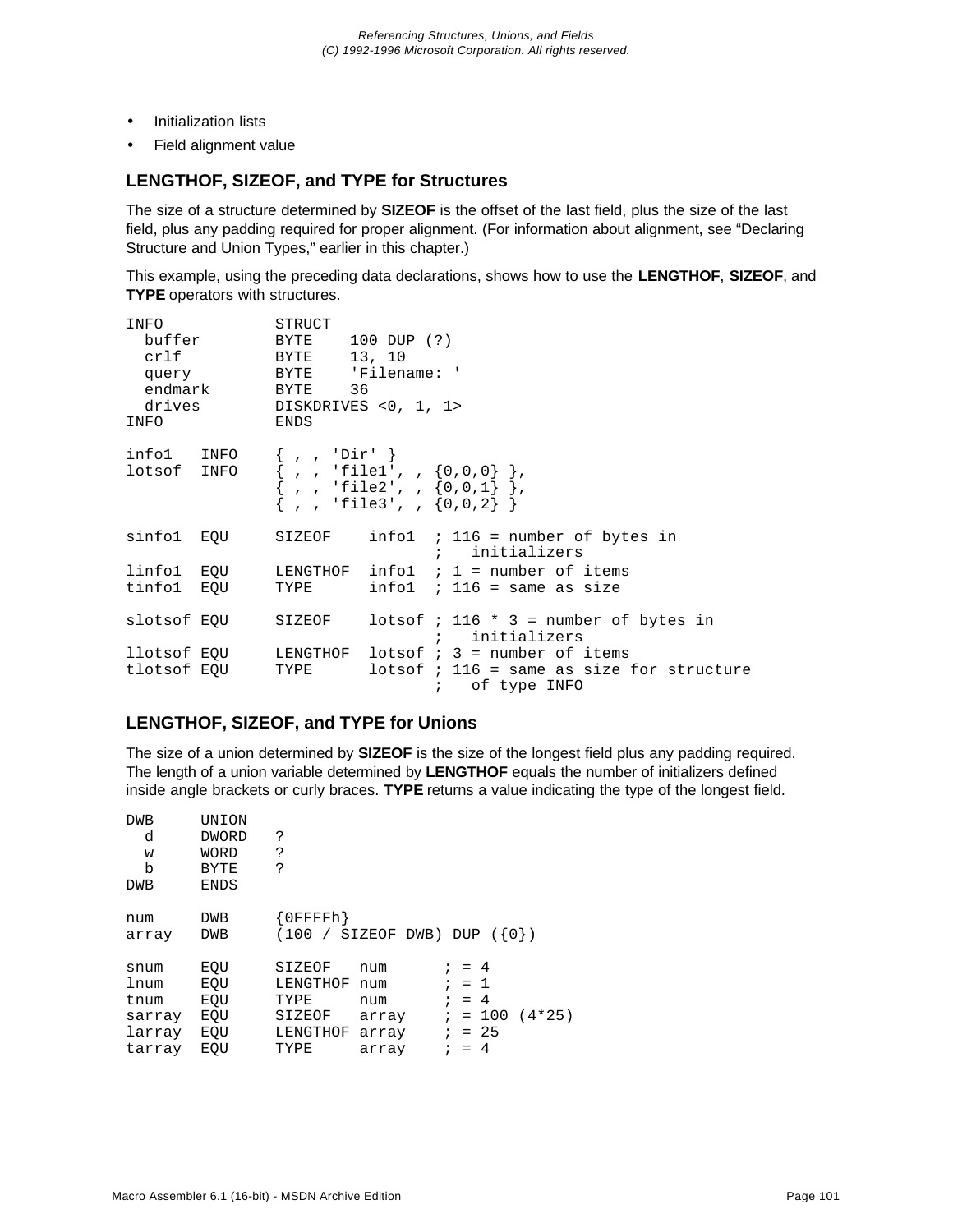# Referencing Structures, Unions, and Fields

Like other variables, structure variables can be accessed by name. You can access fields within structure variables with this syntax:

*variable. field* 

References to fields must always be fully qualified, with the structure or union names and the dot operator preceding the field name. The assembler requires that you use the dot operator only with structure fields, not as an alternative to the plus operator; nor can you use the plus operator as an alternative to the dot operator.

The following example shows several ways to reference the fields of a structure of type DATE.

| DATE<br>month BYTE<br>day<br>year<br>DATE | STRUCT<br>BYTE<br>WORD<br><b>ENDS</b> | ?<br>S.<br>? |                                          | ; Defines structure type                                                                                                                                                                                                            |
|-------------------------------------------|---------------------------------------|--------------|------------------------------------------|-------------------------------------------------------------------------------------------------------------------------------------------------------------------------------------------------------------------------------------|
| yesterday                                 |                                       | DATE         | $\{1, 20, 1993\}$                        | ; Declare structure<br>variable                                                                                                                                                                                                     |
|                                           | mov<br>mov<br>mov<br>mov              |              | al, yesterday.day<br>al, [bx].date.month | ; Use structure variables<br>bx, OFFSET yesterday (b) i Load structure address<br>al, (DATE PTR $[bx]$ ). month ; Use as indirect operand<br>; This is necessary only if<br>month is already a<br>field in a different<br>structure |

Under **OPTION M510** or **OPTION OLDSTRUCTS**, unique structure names do not need to be qualified. However, if the **NONUNIQUE** keyword appears in a structure definition, all fields of the structure must be fully qualified when referenced, even if the **OPTION OLDSTRUCTS** directive appears in the code. Also, you must qualify all references to a field. (For information on the **OPTION** directive, see Chapter 1.)

Even if the initialized union is the size of a **WORD** or **DWORD**, members of structures or unions are accessible only through the field's names.

In the following example, the two **MOV** statements show how you can access the elements of an array of unions.

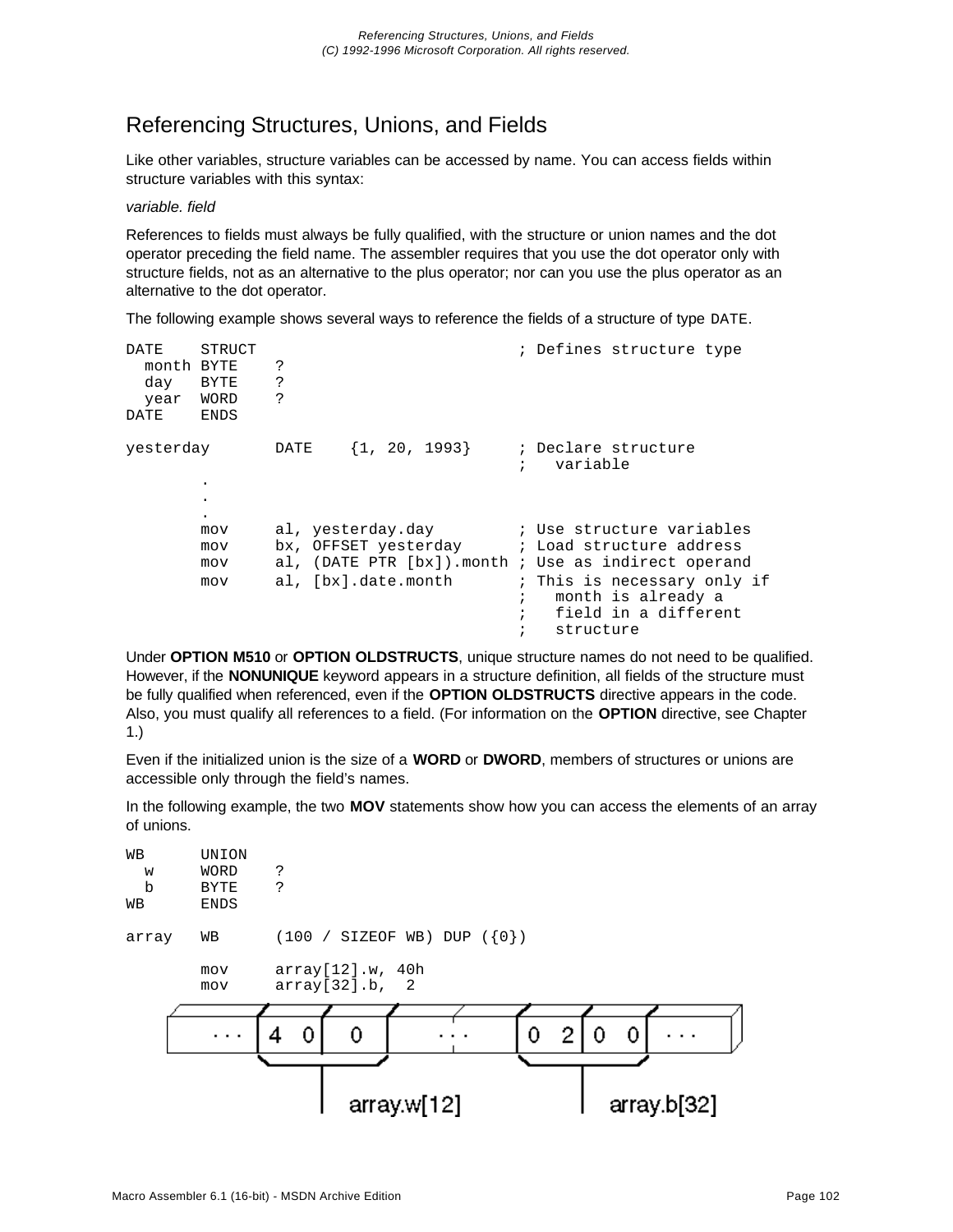As the preceding code illustrates, you can use unions to access the same data in more than one form. One application of structures and unions is to simplify the task of reinitializing a far pointer. For a far pointer declared as

```
FPWORD TYPEDEF FAR PTR WORD
```
 .DATA WordPtr FPWORD ?

you must follow these steps to point WordPtr to a word value named ThisWord in the current data segment.

> mov WORD PTR WordPtr[2], ds mov WORD PTR WordPtr, OFFSET ThisWord

The preceding method requires that you remember whether the segment or the offset is stored first. However, if your program declares a union like this:

```
uptr UNION
  dwptr FPWORD 0
  STRUCT
   offs WORD 0<br>secom WORD 0
   segm WORD
  ENDS
uptr ENDS
```
You can initialize a far pointer with these steps:

```
 .DATA
WrdPtr2 uptr <>
 .
 .
 .
        mov WrdPtr2.segm, ds<br>mov WrdPtr2.offs, OF
                WrdPtr2.offs, OFFSET ThisWord
```
This code moves the segment and the offset into the pointer and then moves the pointer into a register with the other field of the union. Although this technique does not reduce the code size, it avoids confusion about the order for loading the segment and offset.

# Nested Structures and Unions

You can nest structures and unions in several ways. This section explains how to refer to the fields in a nested structure or union. The following example illustrates the four techniques for nesting, and how to reference the fields. Note the syntax for nested structures. The techniques are reviewed following the example.

| ITEMS<br>Inum<br>Iname         | STRUCT<br>WORD<br><b>BYTE</b>  | ?<br>'Item Name'    |  |                   |  |
|--------------------------------|--------------------------------|---------------------|--|-------------------|--|
| <b>ITEMS</b>                   | ENDS                           |                     |  |                   |  |
| INVENTORY<br>UpDate<br>oldItem | STRUCT<br>WORD<br><b>ITEMS</b> | ç<br>100,<br>' AF8' |  | Named variable of |  |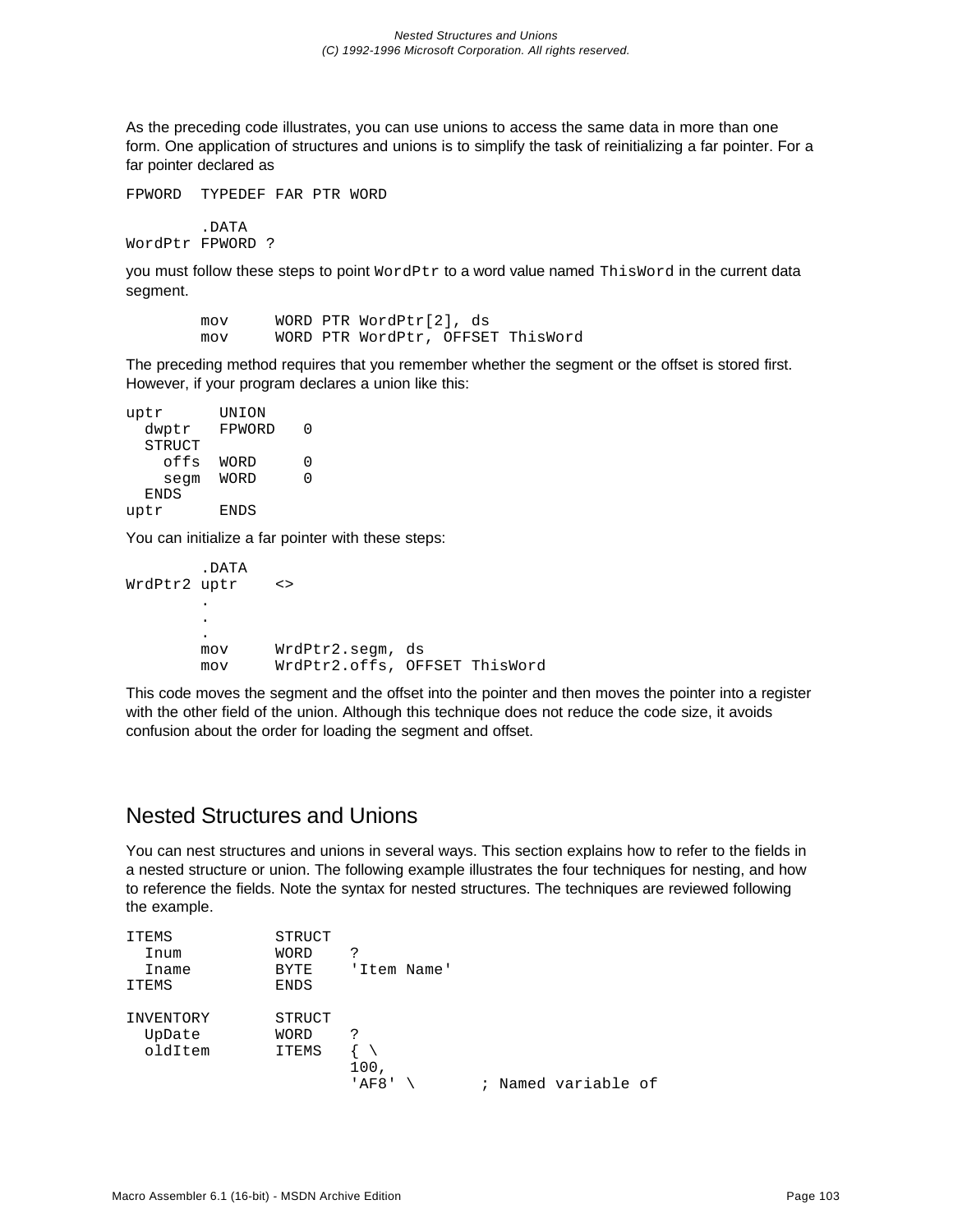#### *Records (C) 1992-1996 Microsoft Corporation. All rights reserved.*

|                  | ITEMS       |                          | $\{ ?, '94C' \}$ ; Unnamed variable of<br>existing type  |
|------------------|-------------|--------------------------|----------------------------------------------------------|
| STRUCT ups       |             |                          | ; Named nested structure                                 |
| source           | WORD        | ?                        |                                                          |
| shipmode         | BYTE        | 2                        |                                                          |
| <b>ENDS</b>      |             |                          |                                                          |
| STRUCT           |             |                          | ; Unnamed nested structure                               |
| f1               | WORD        | S.                       |                                                          |
| £2               | WORD        | 2                        |                                                          |
| <b>ENDS</b>      |             |                          |                                                          |
| INVENTORY        | <b>ENDS</b> |                          |                                                          |
| .DATA            |             |                          |                                                          |
|                  |             |                          |                                                          |
| yearly INVENTORY |             |                          | ; Referencing each type of data in the yearly structure: |
|                  |             |                          |                                                          |
| mov              |             | ax, yearly.oldItem.Inum  |                                                          |
| mov              |             | yearly.ups.shipmode, 'A' |                                                          |
| mov              |             | yearly.Inum, 'C'         |                                                          |

To nest structures and unions, you can use any of these techniques:

mov ax, yearly.f1

The field of a structure or union can be a named variable of an existing structure or union type, as in the oldItem field. Because INVENTORY contains two structures of type ITEMS , the field names in oldItem are not unique. Therefore, you must use the full field names when referencing those fields, as in the statement

mov ax, yearly.oldItem.Inum

• To declare a named structure or union inside another structure or union, give the **STRUCT** or **UNION** keyword first and then define a label for it. Fields of the nested structure or union must always be qualified:

mov yearly.ups.shipmode, 'A'

• As shown in the Items field of Inventory, you also can use unnamed variables of existing structures or unions inside another structure or union. In these cases, you can reference fields directly:

```
 mov yearly.Inum, 'C'
 mov ax, yearly.f1
```
## Records

Records are similar to structures, except that fields in records are bit strings. Each bit field in a record variable can be used separately in constant operands or expressions. The processor cannot access bits individually at run time, but it can access bit fields with instructions that manipulate bits.

Records are bytes, words, or doublewords in which the individual bits or groups of bits are considered fields. In general, the three steps for using record variables are the same as those for using other complex data types:

- 1. Declare a record type.
- 2. Define one or more variables having the record type.
- 3. Reference record variables using shifts and masks.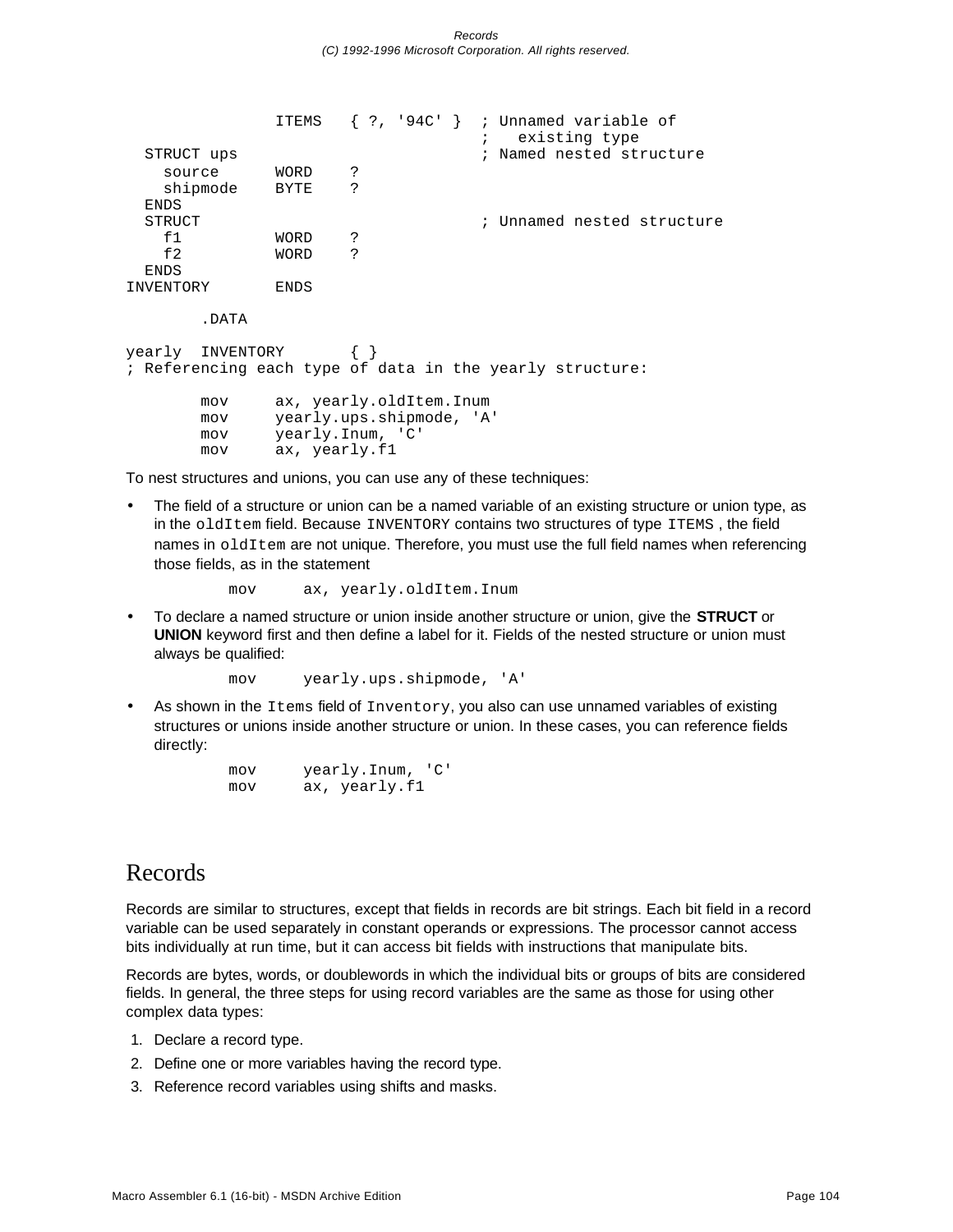Once it is defined, you can use the record variable as an operand in assembler statements.

This section explains the record declaration syntax and the use of the **MASK** and **WIDTH** operators. It also shows some applications of record variables and constants.

# Declaring Record Types

A record type creates a template for data with the sizes and, optionally, the initial values for bit fields in the record. It does not allocate memory space for the record.

The **RECORD** directive declares a record type for an 8-bit, 16-bit, or 32-bit record that contains one or more bit fields. The maximum size is based on the expression word size. See **OPTION EXPR16** and **OPTION EXPR32** in Chapter 1. The syntax is:

*recordname* **RECORD** *field* [[**,** *field*]]*...*

The *field* declares the name, width, and initial value for the field. The syntax for each *field* is:

#### *fieldname***:***width*[[*=expression*]]

Global labels, macro names, and record field names must all be unique, but record field names can have the same names as structure field names. *Width* is the number of bits in the field, and *expression* is a constant giving the initial (or default) value for the field. Record definitions can span more than one line if the continued lines end with commas.

If *expression* is given, it declares the initial value for the field. The assembler generates an error message if an initial value is too large for the width of its field.

The first field in the declaration always goes into the most significant bits of the record. Subsequent fields are placed to the right in the succeeding bits. If the fields do not total exactly 8, 16, or 32 bits as appropriate, the entire record is shifted right, so the last bit of the last field is the lowest bit of the record. Unused bits in the high end of the record are initialized to 0.

The following example creates a byte record type COLOR having four fields: blink, back, intense, and fore. The contents of the record type are shown after the example. Since no initial values are given, all bits are set to 0. Note that this is only a template maintained by the assembler. It allocates no space in the data segment.



The next example creates a record type CW that has six fields. Each record declared with this type occupies 16 bits of memory. Initial (default) values are given for each field. You can use them when declaring data for the record. The bit diagram after the example shows the contents of the record type.

CW RECORD r1:3=0, ic:1=0, rc:2=0, pc:2=3, r2:2=1, masks:6=63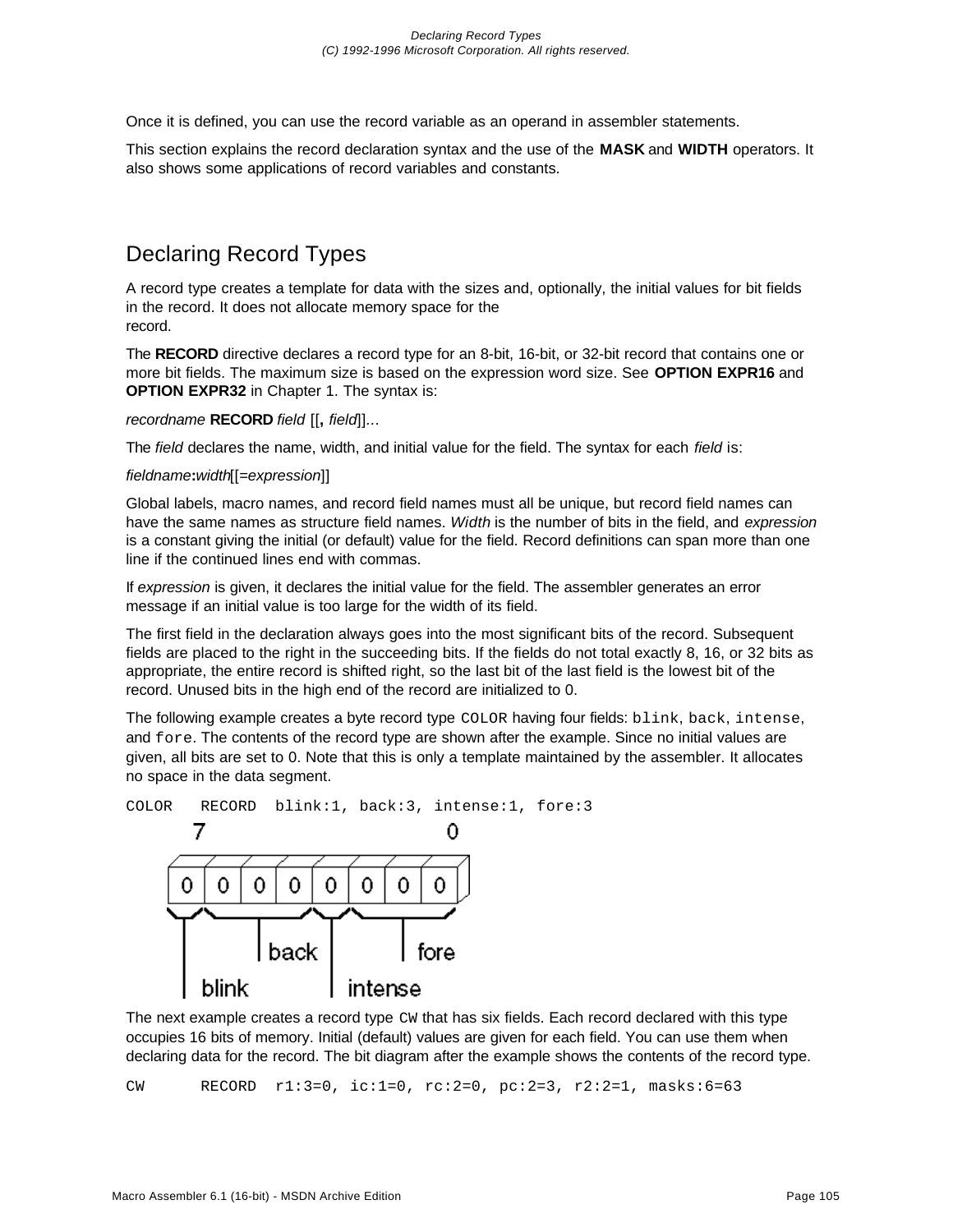

## Defining Record Variables

Once you have declared a record type, you can define record variables of that type. For each variable, the assembler allocates memory in the format declared by the type. The syntax is:

[[*name*]] *recordname* **<**[[*initializer* [[,*initializer*]]*...*]] **>**

[[*name*]] *recordname* **{** [[*initializer* [[,*initializer*]]*...*]] **}**

[[*name*]] *recordname constant DUP* **(** [[*initializer* [[*,initializer*]]*...*]] **)**

The *recordname* is the name of a record type previously declared with the **RECORD** directive.

A *fieldlist* for each field in the record can be a list of integers, character constants, or expressions that correspond to a value compatible with the size of the field. You must include curly braces or angle brackets even when you do not specify an initial value.

If you use the **DUP** operator (see "Declaring and Referencing Arrays," earlier in this chapter) to initialize multiple record variables, only the angle brackets and any initial values need to be enclosed in parentheses. For example, you can define an array of record variables with

xmas COLOR 50 DUP ( <1, 2, 0, 4> )

You do not have to initialize all fields in a record. If an initial value is blank, the assembler automatically stores the default initial value of the field. If there is no default value, the assembler clears each bit in the field.

The definition in the following example creates a variable named warning whose type is given by the record type COLOR. The initial values of the fields in the variable are set to the values given in the record definition. The initial values override any default record values given in the declaration.

```
COLOR RECORD blink:1,back:3,intense:1,fore:3 ; Record 
                                           declaration
warning COLOR <1, 0, 1, 4> ; Record
                                           definition
```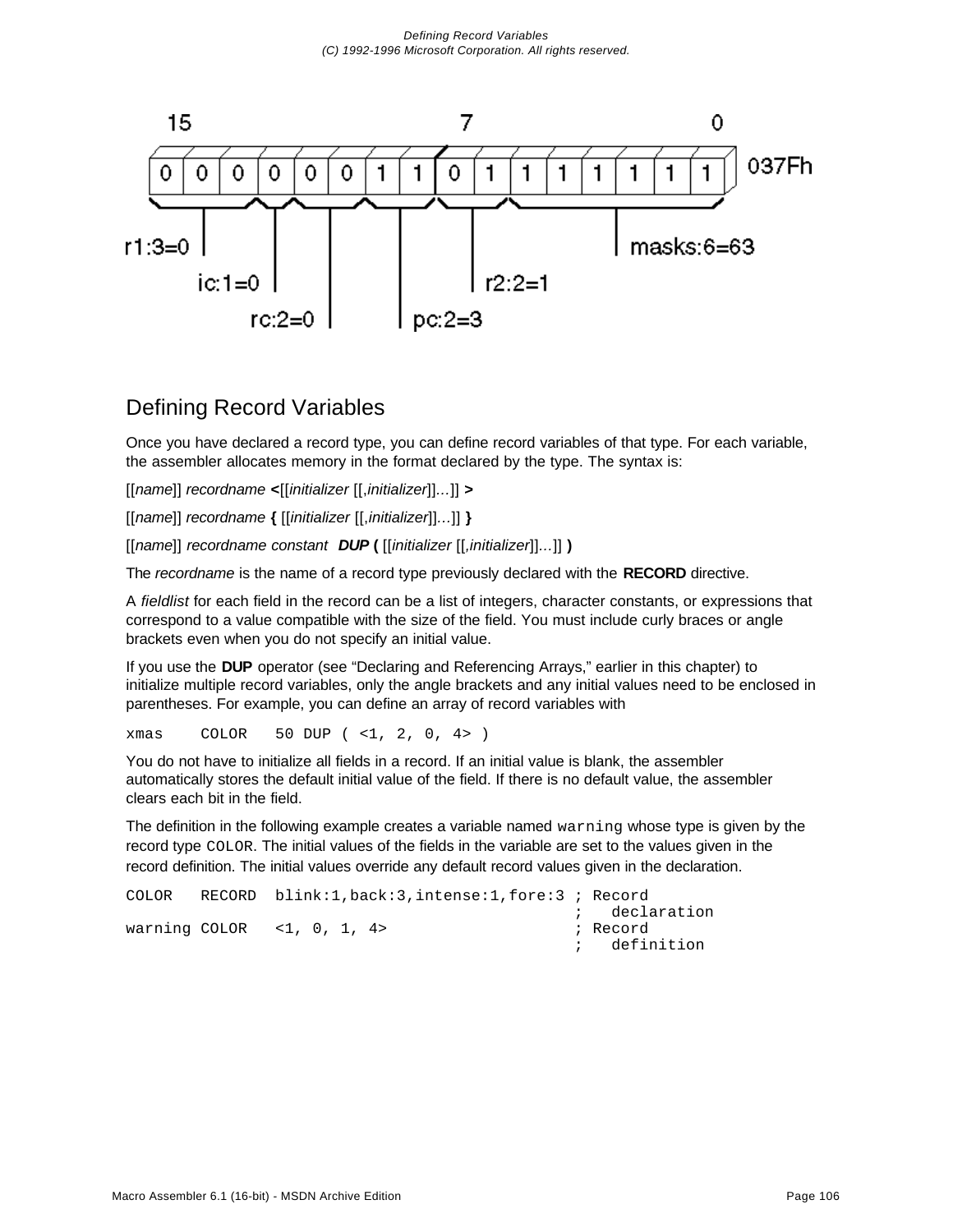

### **LENGTHOF, SIZEOF, and TYPE with Records**

The **SIZEOF** and **TYPE** operators applied to a record name return the number of bytes used by the record. **SIZEOF** returns the number of bytes a record variable occupies. You cannot use **LENGTHOF** with a record declaration, but you can use it with defined record variables. **LENGTHOF** returns the number of records in an array of records, or 1 for a single record variable. The following example illustrates these points.

```
; Record definition
; 9 bits stored in 2 bytes
RGBCOLOR RECORD red:3, green:3, blue:3 
         mov ax, RGBCOLOR ; Equivalent to "mov ax, 01FFh" 
; mov ax, LENGTHOF RGBCOLOR ; Illegal since LENGTHOF can
                                          ; apply only to data label
         mov ax, SIZEOF RGBCOLOR ; Equivalent to "mov ax, 2" 
         mov ax, TYPE RGBCOLOR ; Equivalent to "mov ax, 2" 
; Record instance
; 8 bits stored in 1 byte
RGBCOLOR2 RECORD red:3, green:3, blue:2<br>rgb RGBCOLOR2 <1, 1, 1> ; Initi.
                                         ; Initialize to 00100101y
        mov ax, RGBCOLOR2 ; Equivalent to
                 ax, LENGTHOF rgb             ;     "mov ax, 00FFh"<br>ax, LENGTHOF rgb        ; Equivalent to "mov ax
         mov ax, LENGTHOF rgb ; Equivalent to "mov ax, 1"
        mov ax, SIZEOF rgb ; Equivalent to "mov ax, 1"<br>mov ax, TYPE rgb ; Equivalent to "mov ax, 1"
         mov ax, TYPE rgb ; Equivalent to "mov ax, 1"
```
# Record Operators

The **WIDTH** operator (used only with records) returns the width in bits of a record or record field. The **MASK** operator returns a bit mask for the bit positions occupied by the given record field. A bit in the mask contains a 1 if that bit corresponds to a bit field. The following example shows how to use **MASK** and **WIDTH**.

|             | .DATA      |            |                                           |             |       |
|-------------|------------|------------|-------------------------------------------|-------------|-------|
| COLOR       |            |            | RECORD blink:1, back:3, intense:1, fore:3 |             |       |
| message     |            |            | COLOR < 1, 5, 1, 1 >                      |             |       |
| wblink EOU  |            |            | WIDTH blink                               | ; "wblink"  | $= 1$ |
| wback       | EOU        | WIDTH back |                                           | : "wback"   | $=$ 3 |
| wintens EOU |            |            | WIDTH intense                             | ; "wintens" | $= 1$ |
| wfore       | EOU        | WIDTH fore |                                           | ; "wfore"   | $=$ 3 |
| wcolor      | <b>EOU</b> |            | WIDTH COLOR                               | ; "wcolor"  | $= 8$ |
|             |            |            |                                           |             |       |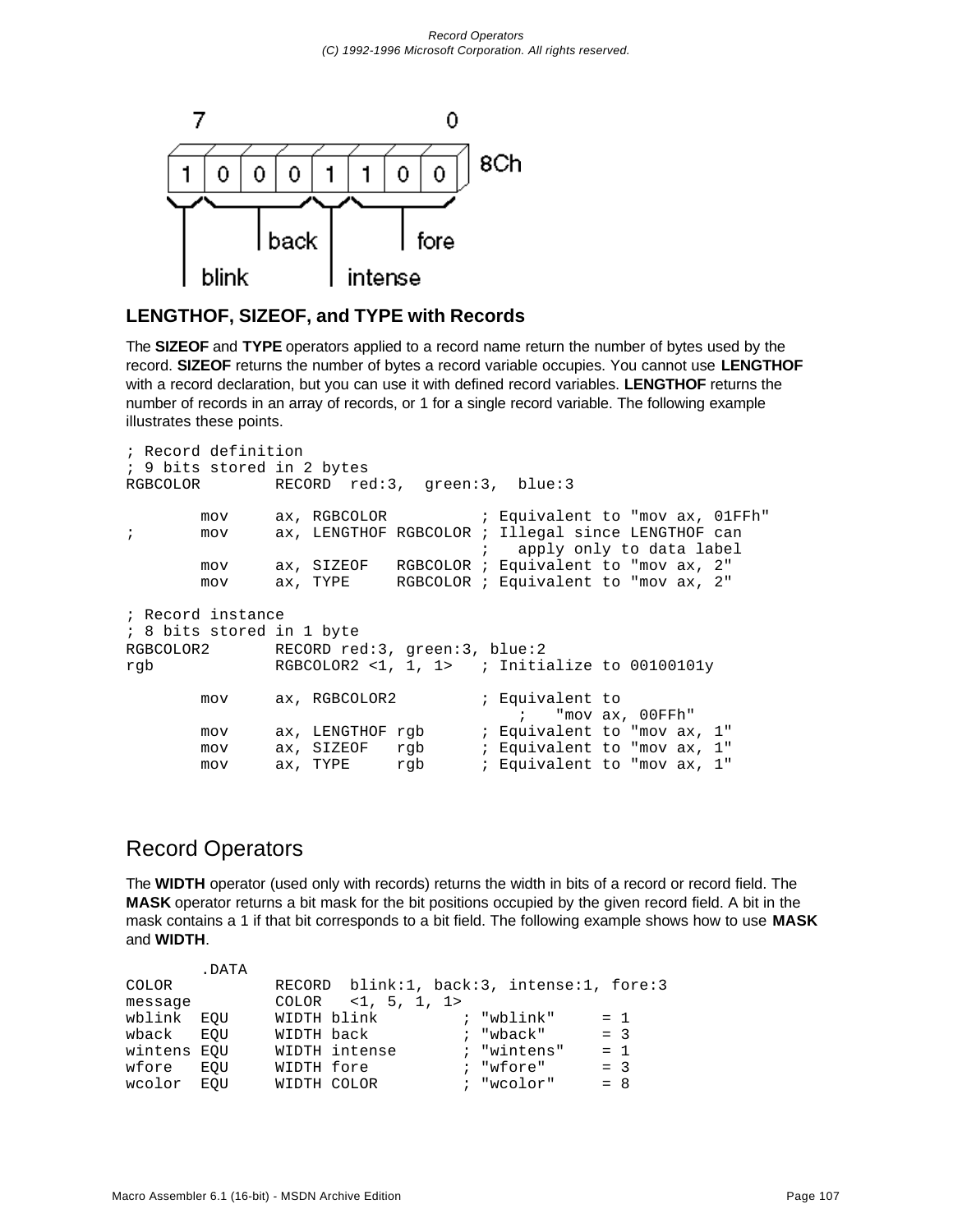. . . mov ah, message  $\qquad i$  Load initial 1101 1001 and ah, NOT MASK back ; Turn off AND 1000 1111 ; "back" --------- ; 1000 1001 or ah, MASK blink ; Turn on OR 1000 0000 ; "blink" --------- ; 1000 1001 xor ah, MASK intense ; Toggle XOR 0000 1000 ; "intense" --------- ; 1000 0001 IF (WIDTH COLOR) GT 8 ; If color is 16 bit, load mov ax, message  $\qquad i$  into 16-bit register ELSE ; else mov al, message  $\begin{array}{ccc} i & \text{load into low 8-bit register} \\ \text{xor} & \text{ah, ah} & \text{i and clear high 8-bits} \end{array}$ xor ah, ah  $\qquad i$  and clear high 8-bits ENDIF

The example continues by illustrating several ways in which record fields can serve as operands and expressions:

; Rotate "back" of "message" without changing other values

| mov |        |               | al, message $\qquad$ ; Load value from memory              |  |                  |
|-----|--------|---------------|------------------------------------------------------------|--|------------------|
| mov |        |               | ah, al $\qquad i$ Save a copy for work $1101 1001 = ah/al$ |  |                  |
| and |        |               | al, NOT MASK back; Mask out old bits AND 1000 1111=mask    |  |                  |
|     |        |               | to save old message                                        |  |                  |
|     |        |               |                                                            |  | $1000 1001 = a1$ |
| mov |        | cl, back      | ; Load bit position                                        |  |                  |
| shr |        | ah, cl        | ; Shift to right                                           |  | $0000 1101 = ah$ |
| inc | ah     |               | ; Increment                                                |  | 0000 1110=ah     |
| shl | ah, cl |               | ; Shift left again                                         |  | 1110 0000=ah     |
| and |        | ah, MASK back | ; Mask off extra bits AND 0111 0000=mask                   |  |                  |
|     |        |               | ; to get new message                                       |  |                  |
|     |        |               |                                                            |  | 0110 0000 ah     |
| or  | ah, al |               | ; Combine old and new                                      |  | OR 1000 1001 al  |
|     |        |               |                                                            |  |                  |
| mov |        | message, ah   | ; Write back to memory                                     |  | 1110 1001 ah     |

Record variables are often used with the logical operators to perform logical operations on the bit fields of the record, as in the previous example using the **MASK** operator.

# Chapter 6 Using Floating-Point and Binary Coded Decimal Numbers

MASM requires different techniques for handling floating-point (real) numbers and binary coded decimal (BCD) numbers than for handling integers. You have two choices for working with real numbers — a math coprocessor or emulation routines.

Math coprocessors — the 8087, 80287, and 80387 chips — work with the main processor to handle real-number calculations. The 80486 processor performs

floating-point operations directly. All information in this chapter pertaining to the 80387 coprocessor applies to the 80486DX processor as well. It does not apply to the 80486SX, which does not provide an on-chip coprocessor.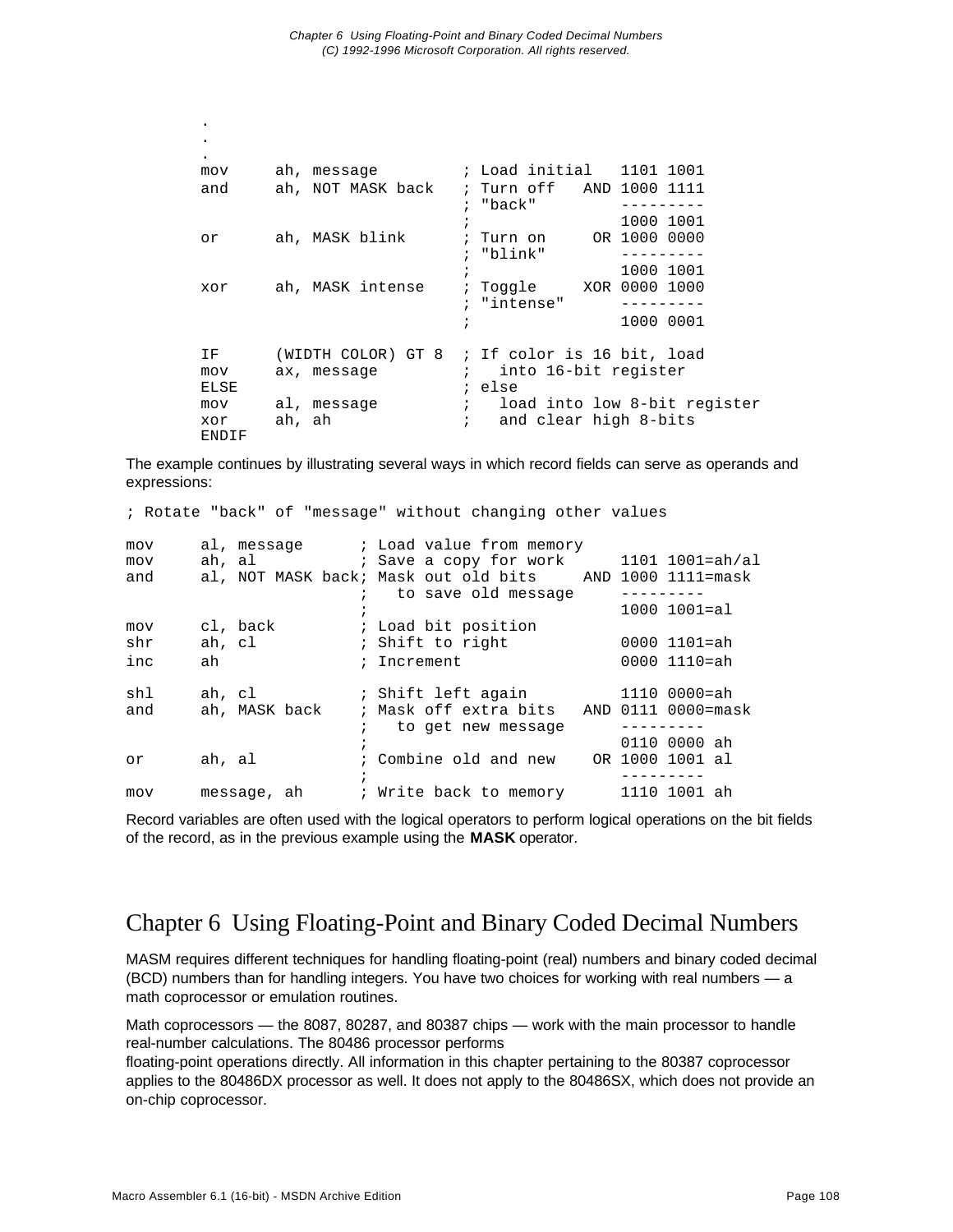This chapter begins with a summary of the directives and formats of floating-point data that you need to allocate memory storage and initialize variables before you can work with floating-point numbers.

The chapter then explains how to use a math coprocessor for floating-point operations. It covers:

- The architecture of the registers.
- The operands for the coprocessor instruction formats.
- The coordination of coprocessor and main processor memory access.
- The basic groups of coprocessor instructions for loading and storing data, doing arithmetic calculations, and controlling program flow.

The next main section describes emulation libraries. The emulation routines provided with all Microsoft high-level languages enable you to use coprocessor instructions as though your computer had a math coprocessor. However, some coprocessor instructions are not handled by emulation, as this section explains.

Finally, because math coprocessor and emulation routines can also operate on BCD numbers, this chapter includes the instruction set for these numbers.

## Using Floating-Point Numbers

Before using floating-point data in your program, you need to allocate the memory storage for the data. You can then initialize variables either as real numbers in decimal form or as encoded hexadecimals. The assembler stores allocated data in 10-byte IEEE format. This section covers floating-point declarations and floating-point data formats.

## Declaring Floating-Point Variables and Constants

You can allocate real constants using the **REAL4**, **REAL8**, and **REAL10** directives. These directives allocate the following floating-point numbers:

| <b>Directive</b> | Size                                          |
|------------------|-----------------------------------------------|
| <b>REAL4</b>     | Short (32-bit) real numbers                   |
| <b>REAL8</b>     | Long (64-bit) real numbers                    |
| <b>REAL10</b>    | 10-byte (80-bit) real numbers and BCD numbers |

Table 6.1 lists the possible ranges for floating-point variables. The number of significant digits can vary in an arithmetic operation as the least-significant digit may be lost through rounding errors. This occurs regularly for short and long real numbers, so you should assume the lesser value of significant digits shown in Table 6.1. Ten-byte real numbers are much less susceptible to rounding errors for reasons described in the next section. However, under certain circumstances, 10-byte real operations can have a precision of only 18 digits.

|              |             | <b>Significant Digits</b> |                                                         |
|--------------|-------------|---------------------------|---------------------------------------------------------|
| Data Type    | <b>Bits</b> |                           | <b>Approximate Range</b>                                |
| Short real   | 32          | $6 - 7$                   | 1.18 x 10 <sup>-38</sup> to 3.40 x 10 <sup>38</sup>     |
| Long real    | 64          | $15 - 16$                 | 2.23 x 10 <sup>-308</sup> to 1.79 x 10 <sup>308</sup>   |
| 10-byte real | 80          | 19                        | 3.37 x 10 <sup>-4932</sup> to 1.18 x 10 <sup>4932</sup> |

#### **Table 6.1 Ranges of Floating-Point Variables**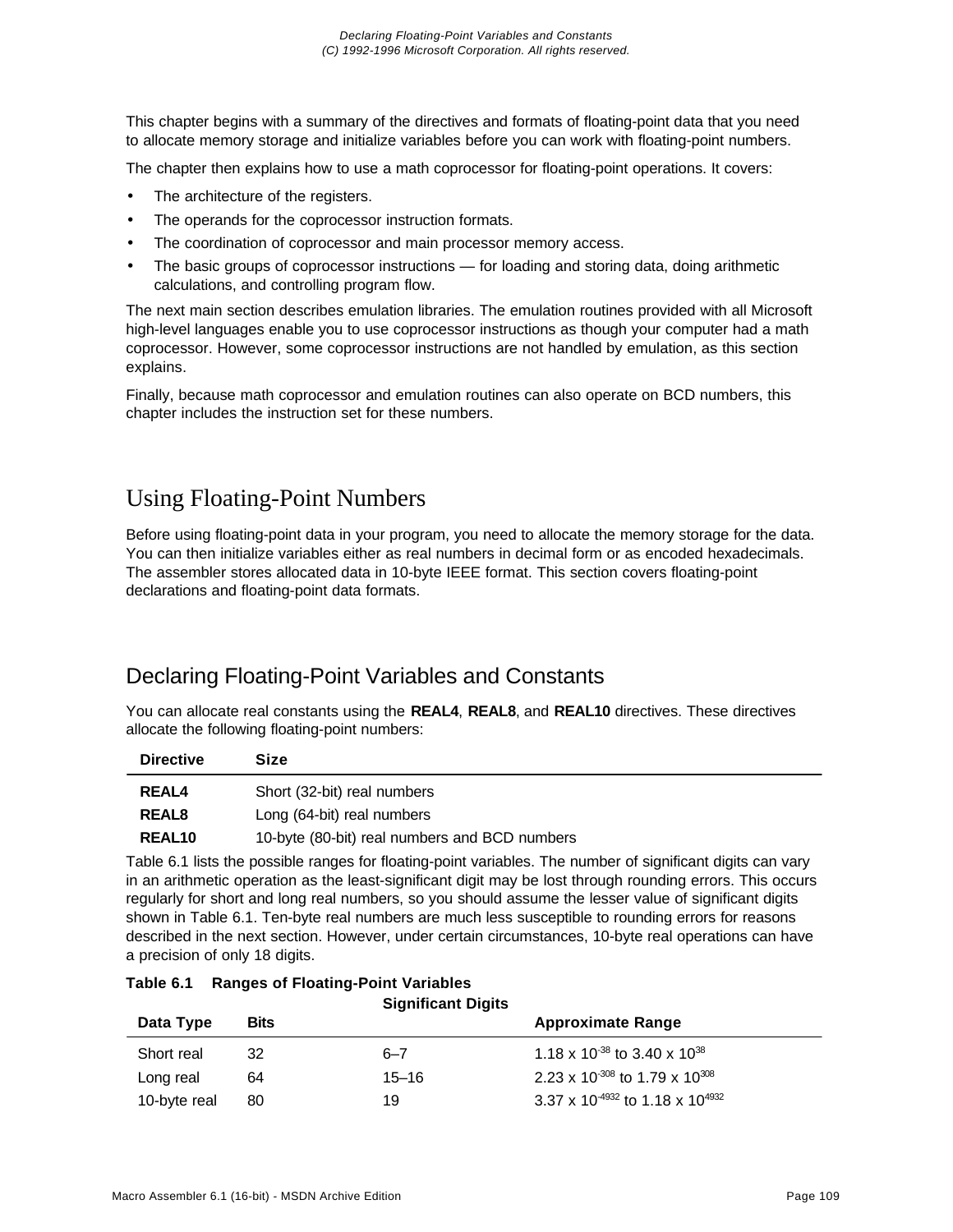With versions of MASM prior to 6.0, the **DD**, **DQ**, and **DT** directives could allocate real constants. MASM 6.1 still supports these directives, but the variables are integers rather than floating-point values. Although this makes no difference in the assembly code, CodeView displays the values incorrectly.

You can specify floating-point constants either as decimal constants or as encoded hexadecimal constants. You can express decimal real-number constants in the form:

[[+ | –]] *integer*[[*fraction*]][[**E**[[+ | –]]*exponent*]]

For example, the numbers  $2.523E1$  and  $-3.6E-2$  are written in the correct decimal format. You can use these numbers as initializers for real-number variables.

The assembler always evaluates digits of real numbers as base 10. It converts real-number constants given in decimal format to a binary format. The sign, exponent, and decimal part of the real number are encoded as bit fields within the number.

You can also specify the encoded format directly with hexadecimal digits (0–9 plus A–F). The number must begin with a decimal digit (0–9) and end with the real-number designator (R). It cannot be signed. For example, the hexadecimal number  $3F800000r$  can serve as an initializer for a doubleword-sized variable.

The maximum range of exponent values and the number of digits required in the hexadecimal number depend on the directive. The number of digits for encoded numbers used with **REAL4**, **REAL8**, and **REAL10** must be 8, 16, and 20 digits, respectively. If the number has a leading zero, the number must be 9, 17, or 21 digits.

Examples of decimal constant and hexadecimal specifications are shown here:

| ; Real numbers            |             |                                          |                       |  |      |                     |
|---------------------------|-------------|------------------------------------------|-----------------------|--|------|---------------------|
| short REAL4               | 25.23       |                                          | ; IEEE format         |  |      |                     |
| double REAL8              | 2.523E1     |                                          | ; IEEE format         |  |      |                     |
| tenbyte REAL10            | $2523.0E-2$ |                                          | ; 10-byte real format |  |      |                     |
| ; Encoded as hexadecimals |             |                                          |                       |  |      |                     |
| ieeeshort                 | REAL4       | 3F800000r                                |                       |  |      | ; 1.0 as IEEE short |
| ieeedouble                | REAL8       | 3FF000000000000000r ; 1.0 as IEEE long   |                       |  |      |                     |
| temporary                 | REAL10      | 3FFF800000000000000000r ; 1.0 as 10-byte |                       |  |      |                     |
|                           |             |                                          |                       |  | real |                     |

The section "Storing Numbers in Floating-Point Format," following, explains the IEEE formats — the way the assembler actually stores the data.

Pascal or C programmers may prefer to create language-specific **TYPEDEF** declarations, as illustrated in this example:

```
; C-language specific
float TYPEDEF REAL4
double TYPEDEF REAL8
long_double TYPEDEF REAL10
; Pascal-language specific
SINGLE TYPEDEF REAL4<br>DOUBLE TYPEDEF REAL8
DOUBLE TYPEDEF REAL8<br>EXTENDED TYPEDEF REAL1
               TYPEDEF REAL10
```
For applications of **TYPEDEF**, see "Defining Pointer Types with TYPEDEF," page 75.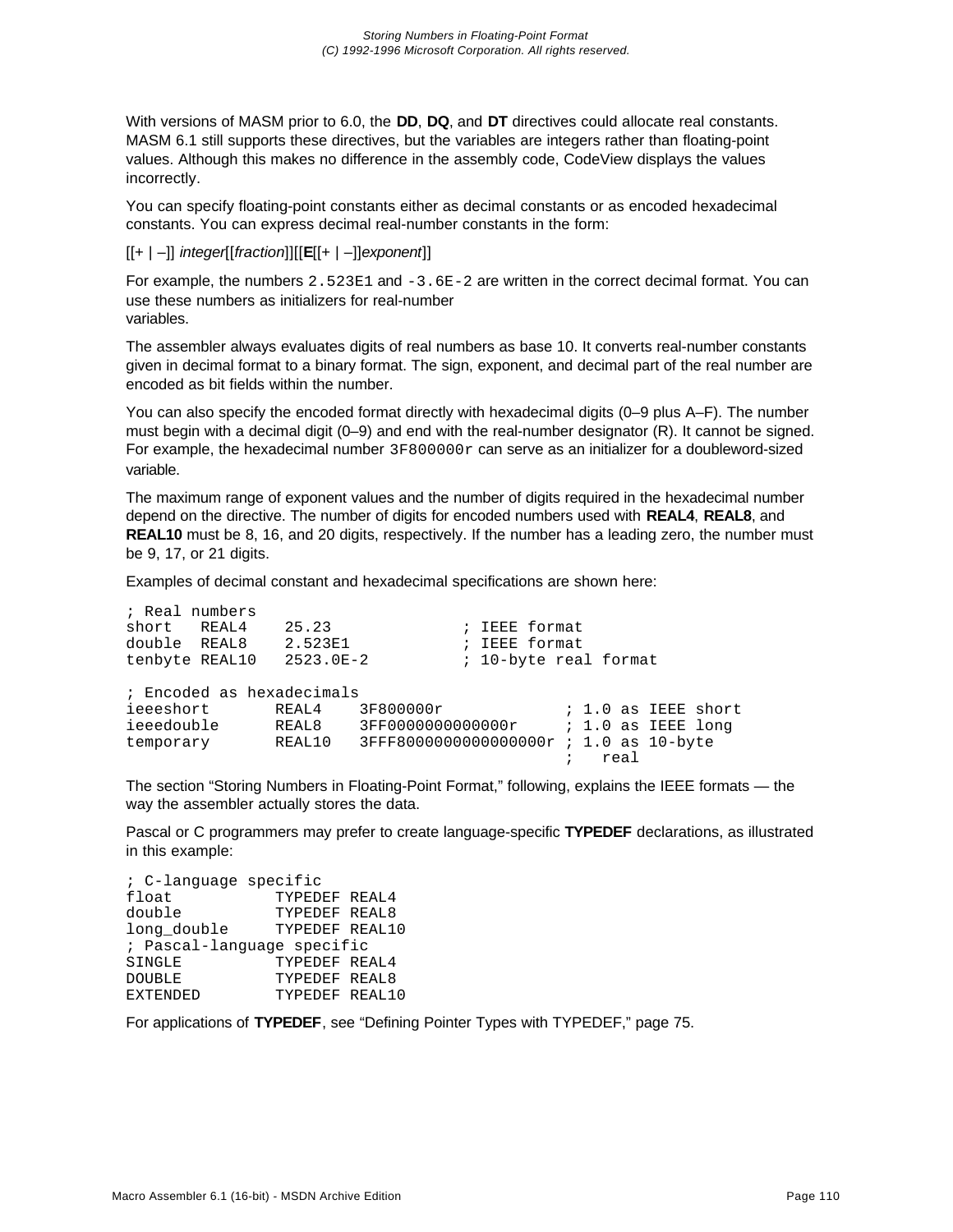# Storing Numbers in Floating-Point Format

The assembler stores floating-point variables in the IEEE format. MASM 6.1 does not support **.MSFLOAT** and Microsoft binary format, which are available in version 5.1 and earlier. Figure 6.1 illustrates the IEEE format for encoding short (4-byte), long (8-byte), and 10-byte real numbers. Although this figure places the most significant bit first for illustration, low bytes actually appear first in memory.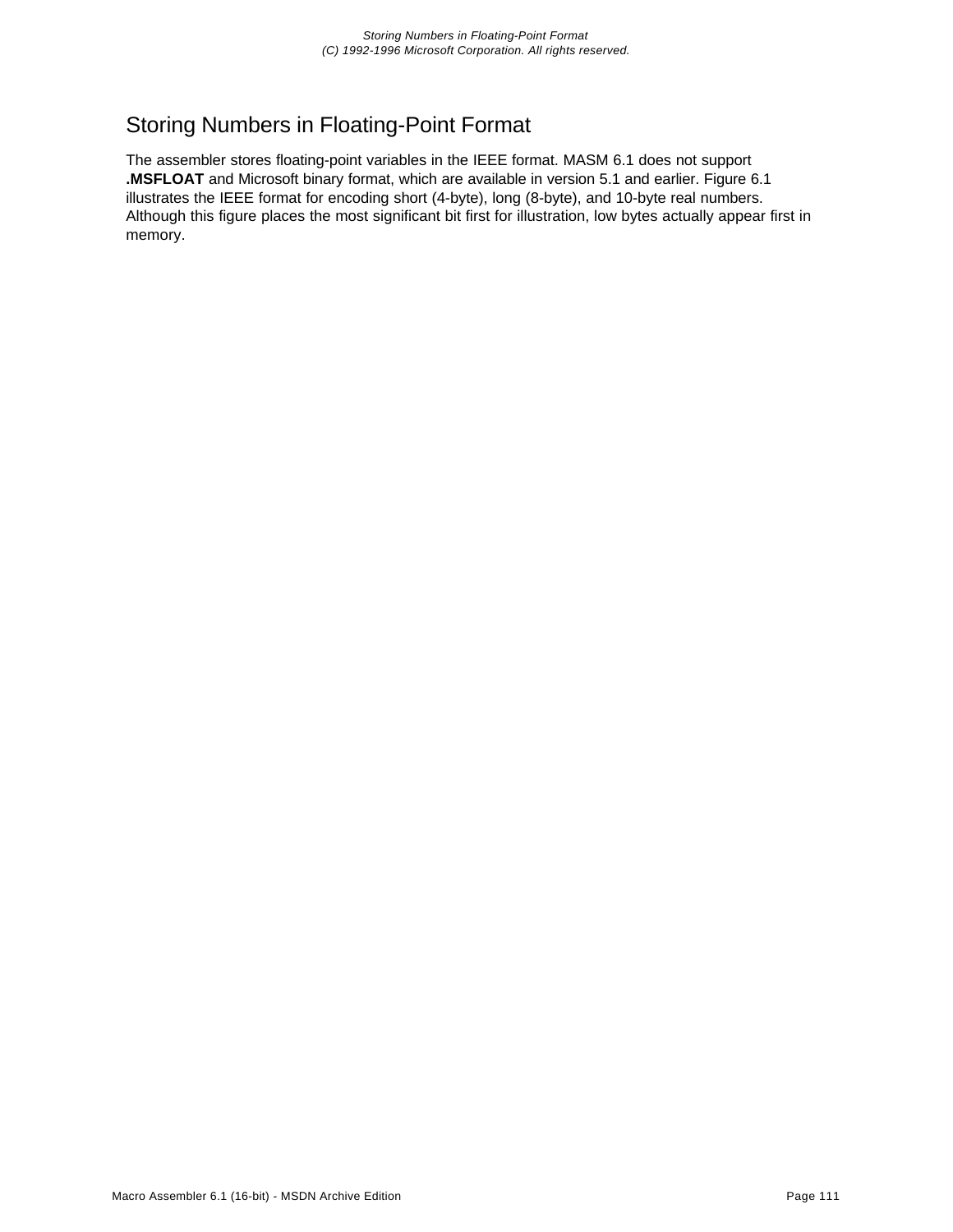# **Typical Real Number in Binary Form**



# **Short Real Number**



# Long Real Number



## 10-Byte Real Number

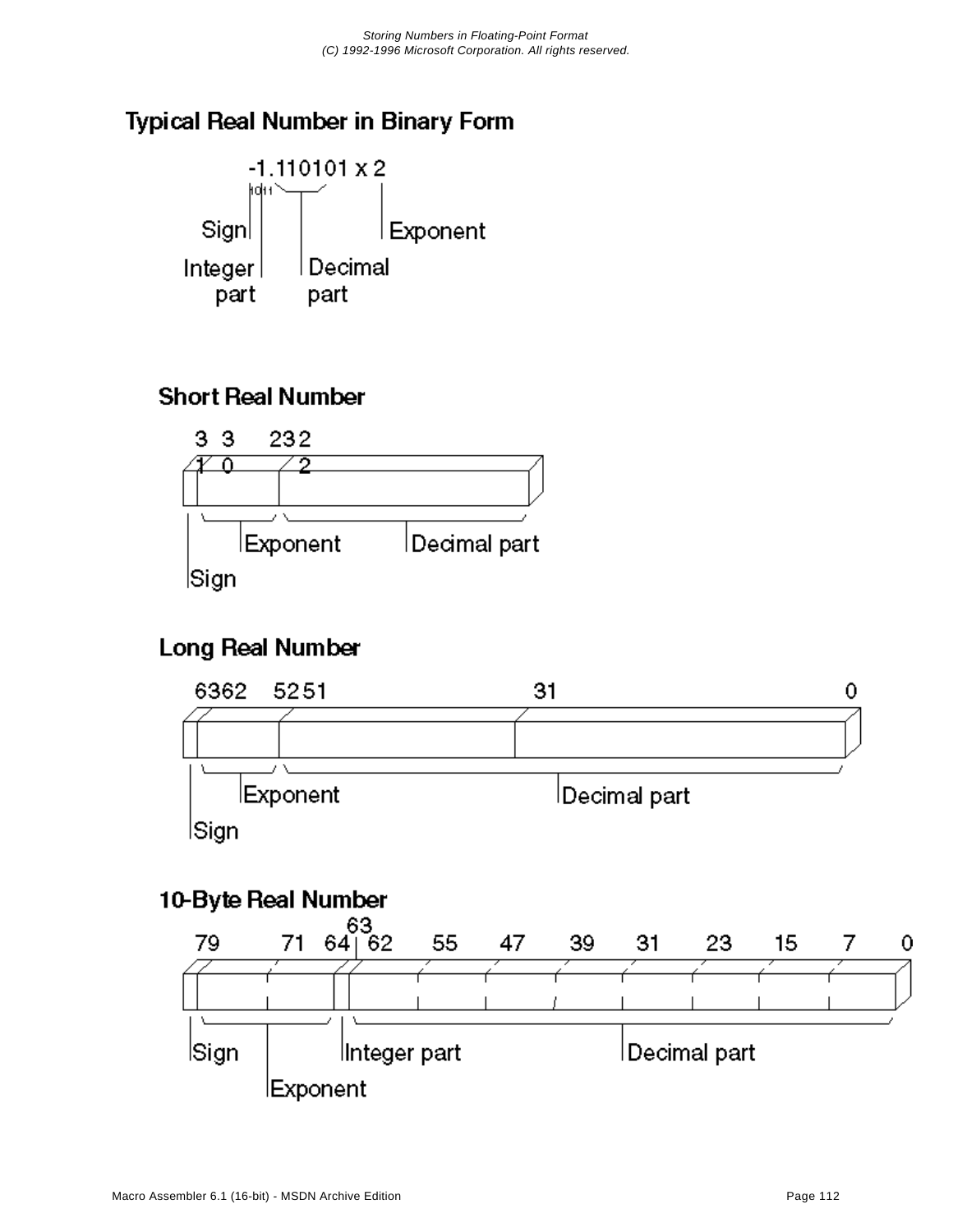#### **Figure 6.1 Encoding for Real Numbers in IEEE Format**

The following list explains how the parts of a real number are stored in the IEEE format. Each item in the list refers to an item in Figure 6.1.

- Sign bit (0 for positive or 1 for negative) in the upper bit of the first byte.
- Exponent in the next bits in sequence (8 bits for a short real number, 11 bits for a long real number, and 15 bits for a 10-byte real number).
- The integer part of the significand in bit 63 for the 10-byte real format. By absorbing carry values, this bit allows 10-byte real operations to preserve precision to 19 digits. The integer part is always 1 in short and long real numbers; consequently, these formats do not provide a bit for the integer, since there is no point in storing it.
- Decimal part of the significand in the remaining bits. The length is 23 bits for short real numbers, 52 bits for long real numbers, and 63 bits for 10-byte real numbers.

The exponent field represents a multiplier  $2^n$ . To accommodate negative exponents (such as  $2^6$ ), the value in the exponent field is biased; that is, the actual exponent is determined by subtracting the appropriate bias value from the value in the exponent field. For example, the bias for short real numbers is 127. If the value in the exponent field is 130, the exponent represents a value of 2<sup>130-127</sup>, or 2 3 . The bias for long real numbers is 1,023. The bias for 10-byte real numbers is 16,383.

Once you have declared floating-point data for your program, you can use coprocessor or emulator instructions to access the data. The next section focuses on the coprocessor architecture, instructions, and operands required for floating-point operations.

## Using a Math Coprocessor

When used with real numbers, packed BCD numbers, or long integers, coprocessors (the 8087, 80287, 80387, and 80486) calculate many times faster than the 8086-based processors. The coprocessor handles data with its own registers. The organization of these registers can be one of the four formats for using operands explained in "Instruction and Operand Formats," later in this section.

This section describes how the coprocessor transfers data to and from the coprocessor, coordinates processor and coprocessor operations, and controls program flow.

### Coprocessor Architecture

The coprocessor accesses memory as the CPU does, but it has its own data and control registers eight data registers organized as a stack and seven control registers similar to the 8086 flag registers. The coprocessor's instruction set provides direct access to these registers.

The eight 80-bit data registers of the 8087-based coprocessors are organized as a stack, although they need not be used as a stack. As data items are pushed into the top register, previous data items move into higher-numbered registers, which are lower on the stack. Register 0 is the top of the stack; register 7 is the bottom. The syntax for specifying registers is:

#### **ST** [[(*number*)]]

The *number* must be a digit between 0 and 7 or a constant expression that evaluates to a number from 0 to 7. **ST** is another way to refer to **ST(0)**.

All coprocessor data is stored in registers in the 10-byte real format. The registers and the register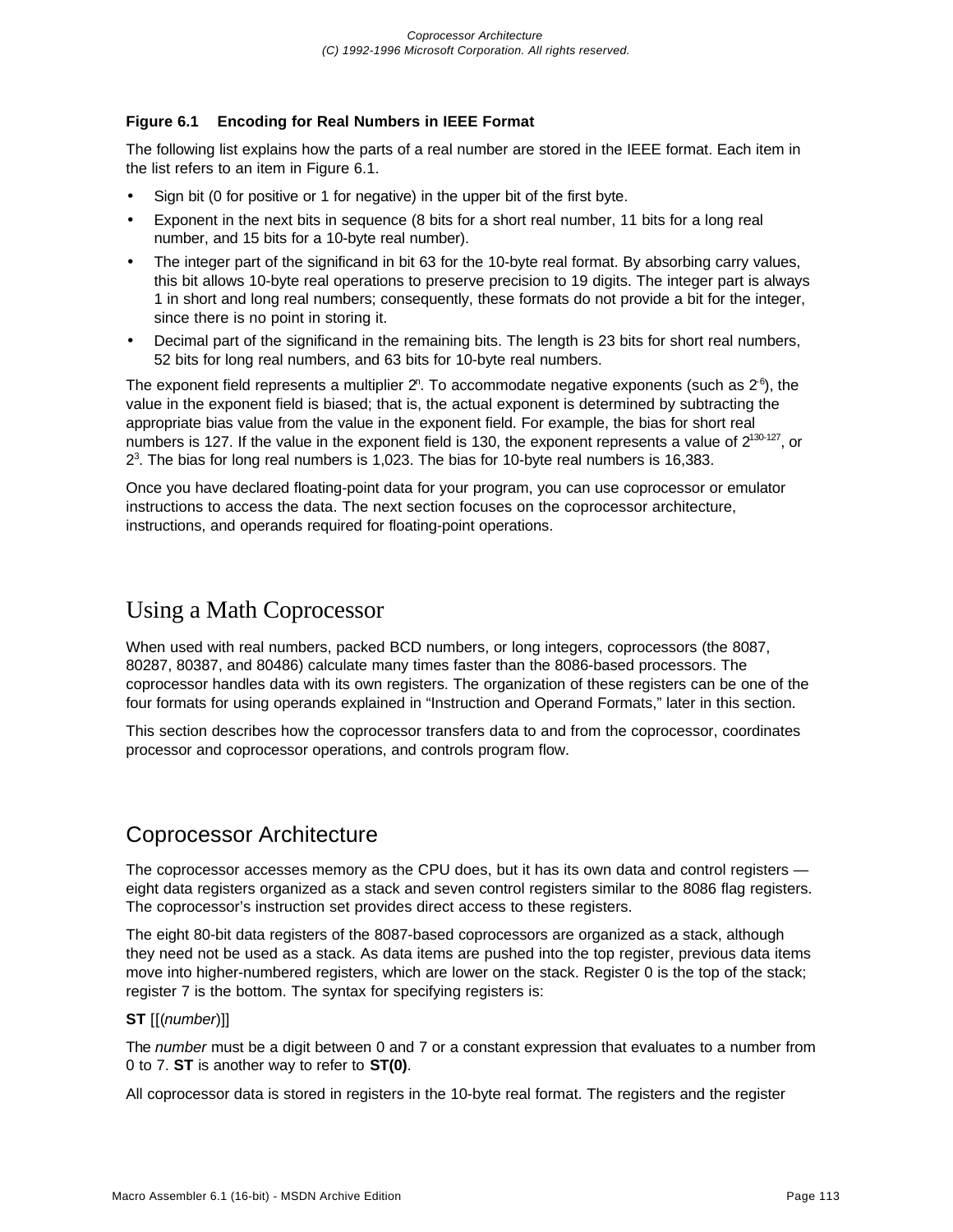

**Figure 6.2 Coprocessor Data Registers**

Internally, all calculations are done on numbers of the same type. Since 10-byte real numbers have the greatest precision, lower-precision numbers are guaranteed not to lose precision as a result of calculations. The instructions that transfer values between the main memory and the coprocessor automatically convert numbers to and from the 10-byte real format.

## Instruction and Operand Formats

Because of the stack organization of registers, you can consider registers either as elements on a stack or as registers much like 8086-family registers. Table 6.2 lists the four main groups of coprocessor instructions and the general syntax for each. The names given to the instruction format reflect the way the instruction uses the coprocessor registers. The instruction operands are placed in the coprocessor data registers before the instruction executes.

| <b>Instruction</b><br>Format | <b>Syntax</b>                                        | <b>Implied</b><br><b>Operands</b> | <b>Example</b>                        |
|------------------------------|------------------------------------------------------|-----------------------------------|---------------------------------------|
| Classical stack              | <b>Finstruction</b>                                  | ST, ST(1)                         | fadd                                  |
| Memory                       | <b>Finstruction memory</b>                           | SТ                                | fadd memloc                           |
| Register                     | Finstruction ST(num), ST<br>Finstruction ST, ST(num) |                                   | fadd $st(5)$ , st<br>fadd $st, st(3)$ |
| Register pop                 | FinstructionP ST(num), ST                            |                                   | faddp $st(4)$ , st                    |

| Table 6.2 Coprocessor Operand Formats |  |
|---------------------------------------|--|
|                                       |  |

You can easily recognize coprocessor instructions because, unlike all 8086-family instruction mnemonics, they start with the letter **F**. Coprocessor instructions can never have immediate operands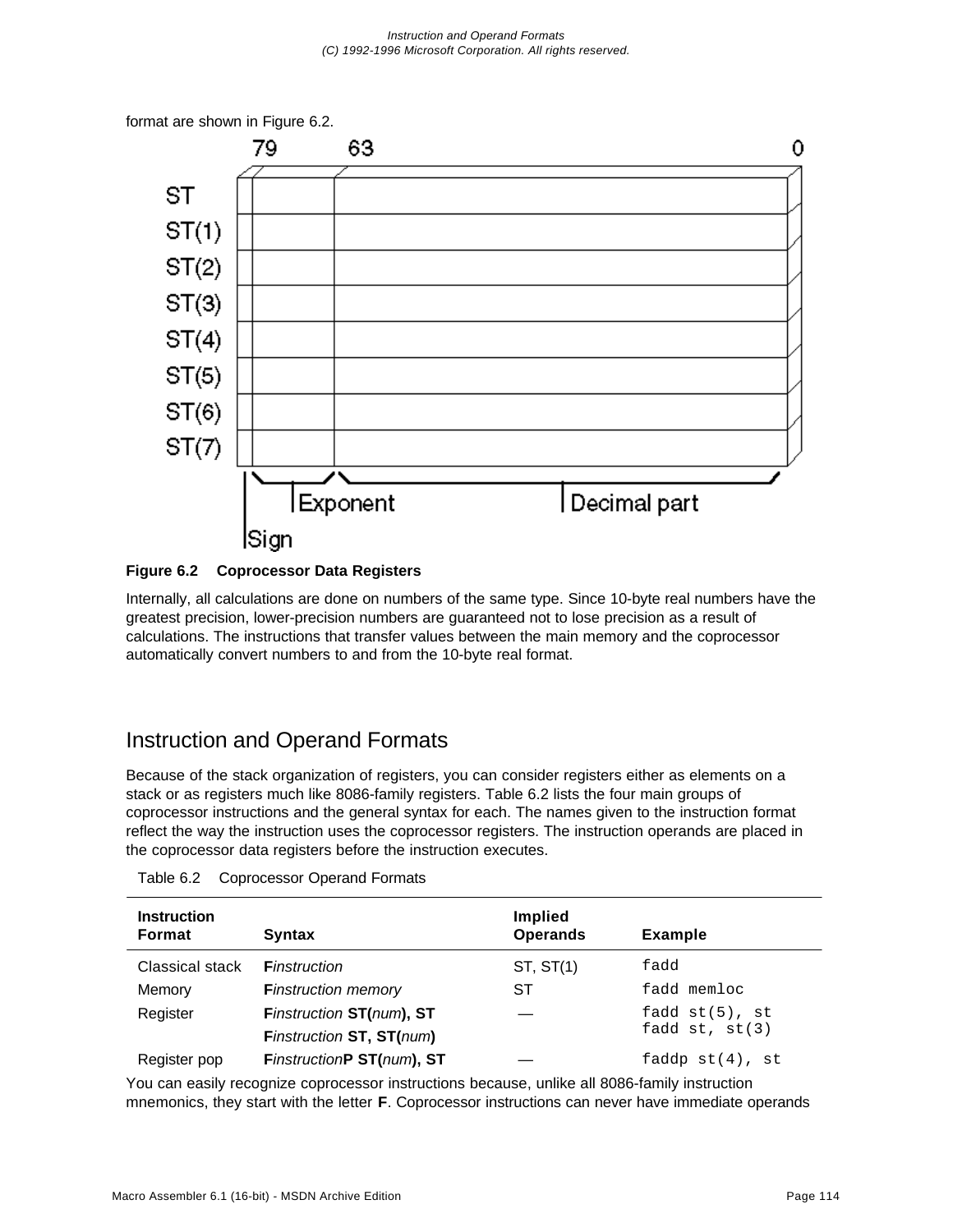and, with the exception of the **FSTSW** instruction, they cannot have processor registers as operands.

### **Classical-Stack Format**

Instructions in the classical-stack format treat the coprocessor registers like items on a stack — thus its name. Items are pushed onto or popped off the top elements of the stack. Since only the top item can be accessed on a traditional stack, there is no need to specify operands. The first (top) register (and the second, if the instruction needs two operands) is always assumed.

ST (the top of the stack) is the source operand in coprocessor arithmetic operations. ST(1), the second register, is the destination. The result of the operation replaces the destination operand, and the source is popped off the stack. This leaves the result at the top of the stack.

The following example illustrates the classical-stack format; Figure 6.3 shows the status of the register stack after each instruction.



**Figure 6.3 Status of the Register Stack**

#### **Memory Format**

Instructions that use the memory format, such as data transfer instructions, also treat coprocessor registers like items on a stack. However, with this format, items are pushed from memory onto the top element of the stack, or popped from the top element to memory. You must specify the memory operand.

Some instructions that use the memory format specify how a memory operand is to be interpreted as an integer (**I**) or as a binary coded decimal (**B**). The letter **I** or **B** follows the initial **F** in the syntax. For example, **FILD** interprets its operand as an integer and **FBLD** interprets its operand as a BCD number. If the instruction name does not include a type letter, the instruction works on real numbers.

You can also use memory operands in calculation instructions that operate on two values (see "Using Coprocessor Instructions," later in this section). The memory operand is always the source. The stack top (ST) is always the implied destination.

The result of the operation replaces the destination without changing its stack position, as shown in this example and in Figure 6.4:

|     | .DATA     |     |
|-----|-----------|-----|
| m 1 | REAL4 1.0 |     |
| m2  | REAL4     | 2.0 |
|     | .CODE     |     |
|     |           |     |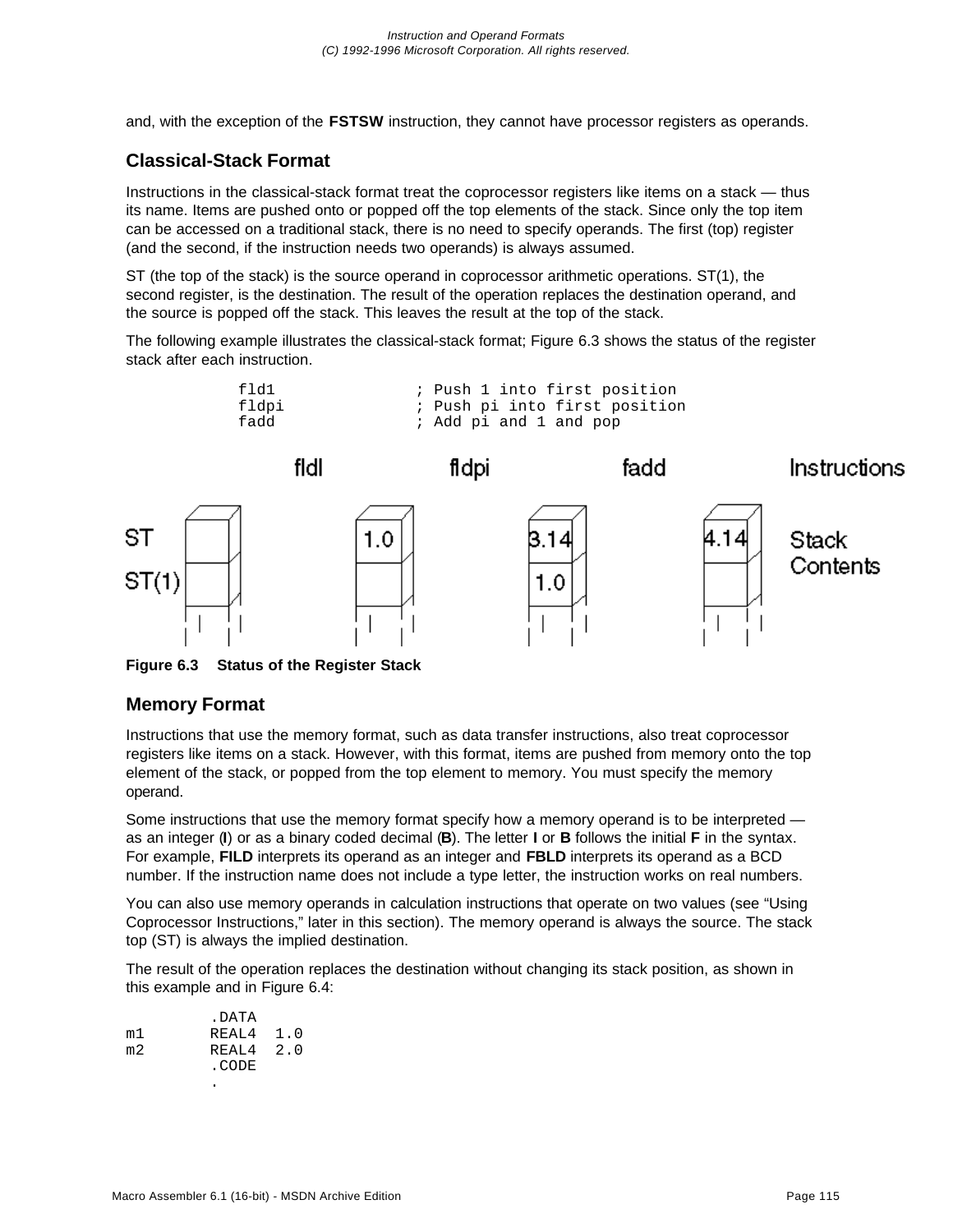#### *Instruction and Operand Formats (C) 1992-1996 Microsoft Corporation. All rights reserved.*

| f 1 d | m 1  | ; Push m1 into first position |
|-------|------|-------------------------------|
| F1d   | m 2. | ; Push m2 into first position |
| fadd  | m 1  | ; Add m2 to first position    |
| fstp  | m1   | ; Pop first position into m1  |
| fst   | m 2. | ; Copy first position to m2   |
|       |      |                               |



**Figure 6.4 Status of the Register Stack and Memory Locations**

#### **Register Format**

Instructions that use the register format treat coprocessor registers as registers rather than as stack elements. Instructions that use this format require two register operands; one of them must be the stack top (ST).

In the register format, specify all operands by name. The first operand is the destination; its value is replaced with the result of the operation. The second operand is the source; it is not affected by the operation. The stack positions of the operands do not change.

The only instructions that use the register operand format are the **FXCH** instruction and arithmetic instructions for calculations on two values. With the **FXCH** instruction, the stack top is implied and need not be specified, as shown in this example and in Figure 6.5:

| fadd |       | $st(1)$ , st ; Add second position to first - |
|------|-------|-----------------------------------------------|
|      |       | result goes in second position                |
| fadd |       | st, $st(2)$ ; Add first position to third -   |
|      |       | result goes in first position                 |
| fxch | st(1) | : Exchange first and second positions         |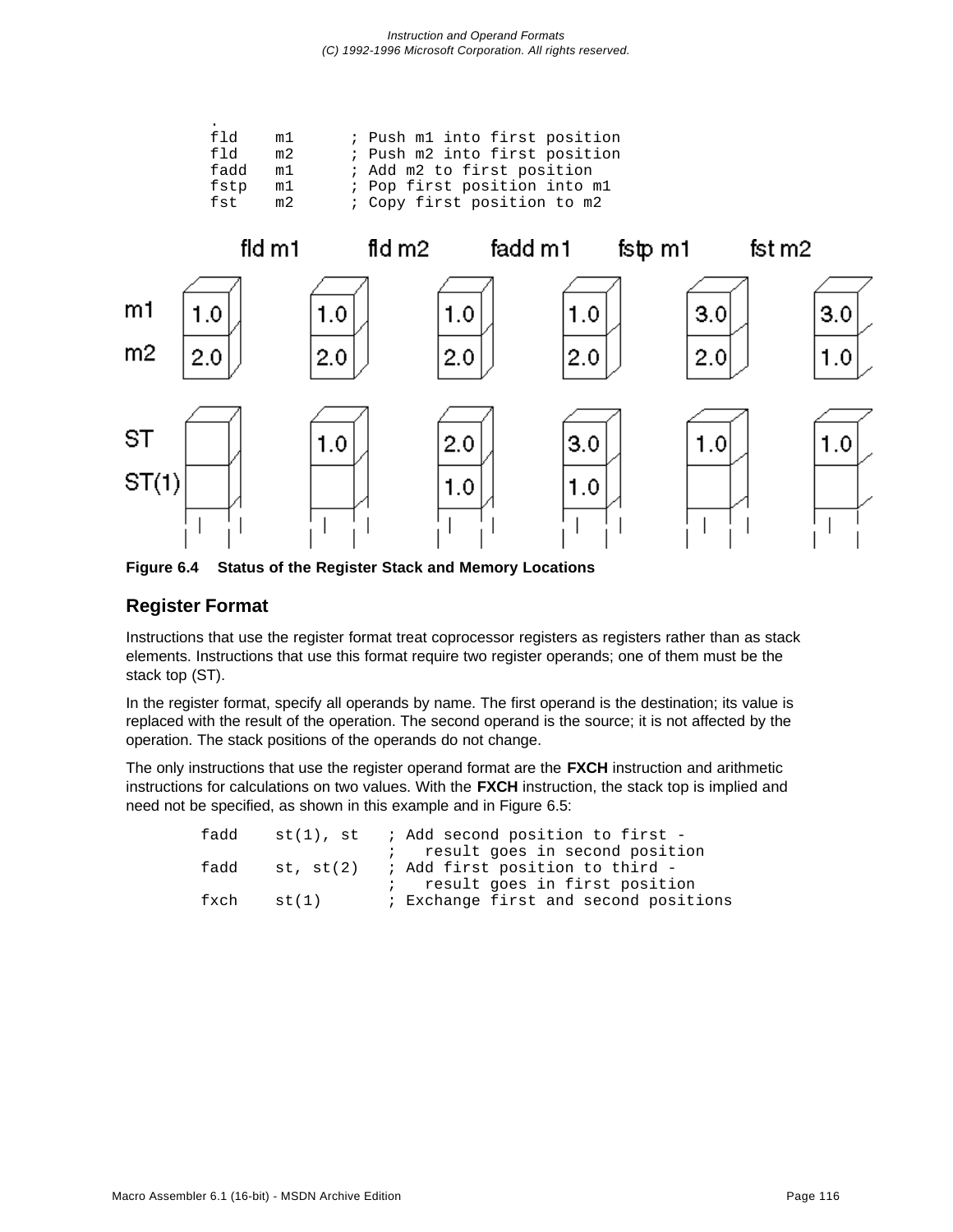

**Figure 6.5 Status of the Previously Initialized Register Stack**

#### **Register-Pop Format**

The register-pop format treats coprocessor registers as a modified stack. The source register must always be the stack top. Specify the destination with the register's name.

Instructions with this format place the result of the operation into the destination operand, and the top pops off the stack. The register-pop format is used only for instructions for calculations on two values, as in this example and in Figure 6.6:



**Figure 6.6 Status of the Already Initialized Register Stack**

## Coordinating Memory Access

The math coprocessor and main processor work simultaneously. However, since the coprocessor cannot handle device input or output, data originates in the main processor.

The main processor and the coprocessor have their own registers, which are separate and inaccessible to each other. They exchange data through memory, since memory is available to both.

When using the coprocessor, follow these three steps:

- 1. Load data from memory to coprocessor registers.
- 2. Process the data.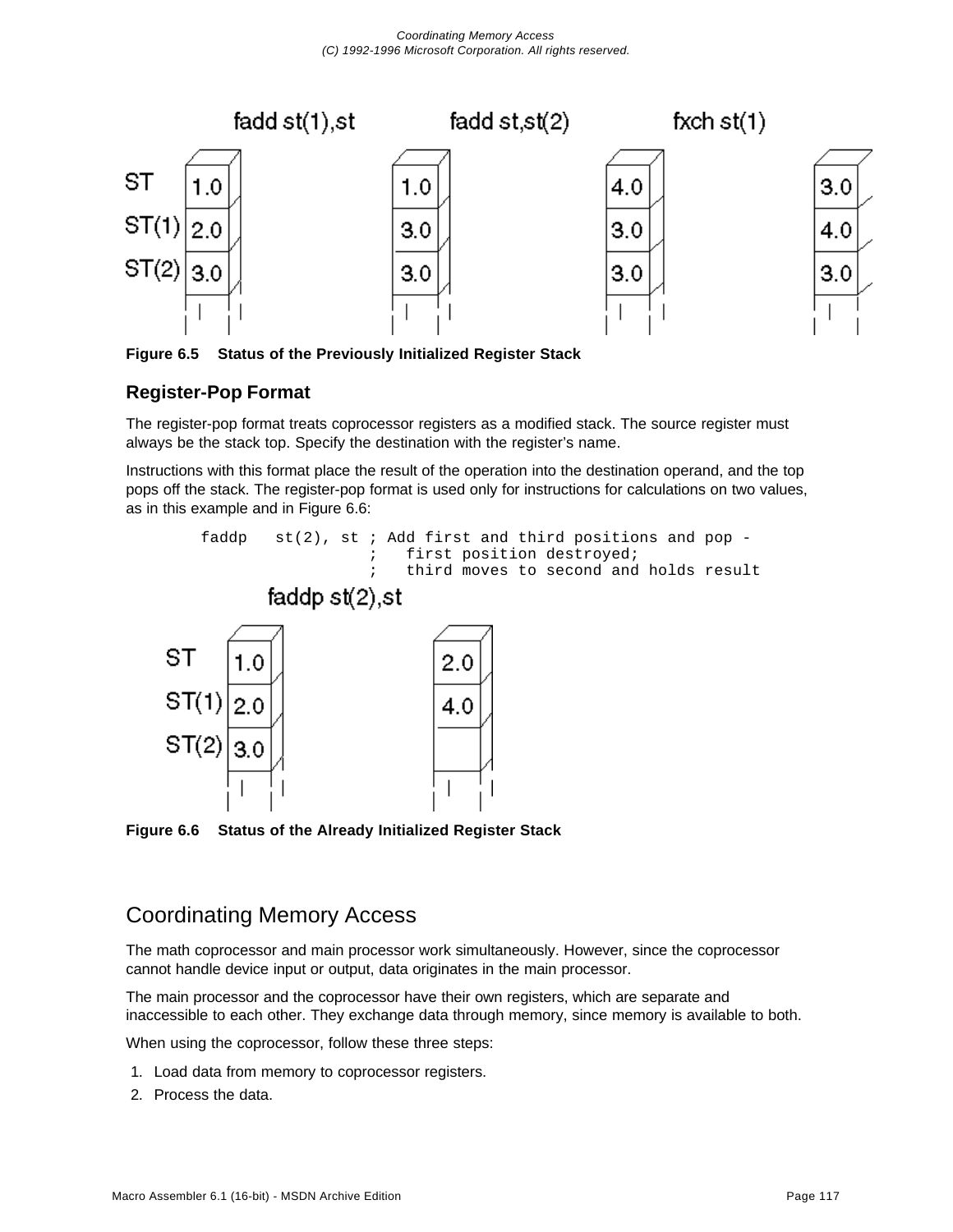3. Store the data from coprocessor registers back to memory.

Step 2, processing the data, can occur while the main processor is handling other tasks. Steps 1 and 3 must be coordinated with the main processor so that the processor and coprocessor do not try to access the same memory at the same time; otherwise, problems of coordinating memory access can occur. Since the processor and coprocessor work independently, they may not finish working on memory in the order in which you give instructions. The two potential timing conflicts that can occur are handled in different ways.

One timing conflict results from a coprocessor instruction following a processor instruction. The processor may have to wait until the coprocessor finishes if the next processor instruction requires the result of the coprocessor's calculation. You do not have to write your code to avoid this conflict, however. The assembler coordinates this timing automatically for the 8088 and 8086 processors, and the processor coordinates it automatically on the 80186–80486 processors. This is the case shown in the first example that follows.

Another conflict results from a processor instruction that accesses memory following a coprocessor instruction that accesses the same memory. The processor can try to load a variable that is still being used by the coprocessor. You need careful synchronization to control the timing, and this synchronization is not automatic on the 8087 coprocessor. For code to run correctly on the 8087, you must include **WAIT** or **FWAIT** (mnemonics for the same instruction) to ensure that the coprocessor finishes before the processor begins, as shown in the second example.

In this situation, the processor does not generate the **FWAIT** instruction automatically.

```
; Processor instruction first - No wait needed
        mov WORD PTR mem32[0], ax ; Load memory
       mov WORD PTR mem32[2], dx<br>fild mem32
                                       ; Load to register
; Coprocessor instruction first - Wait needed (for 8087)
       fist mem32 ; Store to memory<br>fwait : Wait until copre
                                        ; Wait until coprocessor
                                         ; is done
        mov ax, WORD PTR mem32[0] ; Move to register
        mov dx, WORD PTR mem32[2]
```
When generating code for the 8087 coprocessor, the assembler automatically inserts a **WAIT**  instruction before the coprocessor instruction. However, if you use the **.286** or **.386** directive, the compiler assumes that the coprocessor instructions are for the 80287 or 80387 and does not insert the **WAIT** instruction. If your code does not need to run on an 8086 or 8088 processor, you can make your programs smaller and more efficient by using the **.286** or **.386** directive.

## Using Coprocessor Instructions

The 8087 family of coprocessors has separate instructions for each of the following operations:

- Loading and storing data
- Doing arithmetic calculations
- Controlling program flow

The following sections explain the available instructions and show how to use them for each of these operations. For general syntax information, see "Instruction and Operand Formats," earlier in this section.

### **Loading and Storing Data**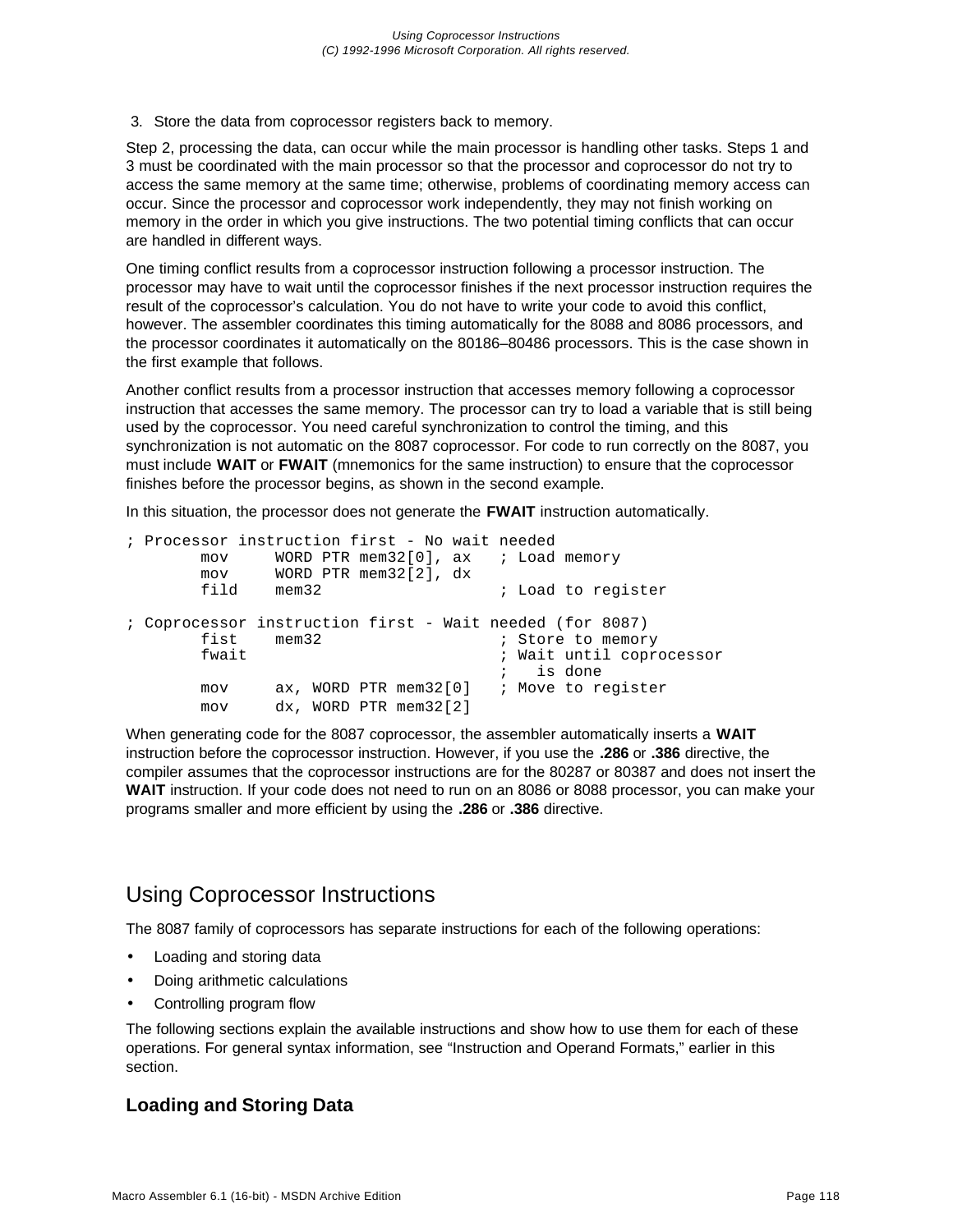Data-transfer instructions copy data between main memory and the coprocessor registers or between different coprocessor registers. Two principles govern data transfers:

- The choice of instruction determines whether a value in memory is considered an integer, a BCD number, or a real number. The value is always considered a 10-byte real number once transferred to the coprocessor.
- The size of the operand determines the size of a value in memory. Values in the coprocessor always take up 10 bytes.

You can transfer data to stack registers using load commands. These commands push data onto the stack from memory or from coprocessor registers. Store commands remove data. Some store commands pop data off the register stack into memory or coprocessor registers; others simply copy the data without changing it on the stack.

If you use constants as operands, you cannot load them directly into coprocessor registers. You must allocate memory and initialize a variable to a constant value. That variable can then be loaded by using one of the load instructions in the following list.

The math coprocessor offers a few special instructions for loading certain constants. You can load 0, 1, pi, and several common logarithmic values directly. Using these instructions is faster and often more precise than loading the values from initialized variables.

All instructions that load constants have the stack top as the implied destination operand. The constant to be loaded is the implied source operand.

The coprocessor data area, or parts of it, can also be moved to memory and later loaded back. You may want to do this to save the current state of the coprocessor before executing a procedure. After the procedure ends, restore the previous status. Saving coprocessor data is also useful when you want to modify coprocessor behavior by writing certain data to main memory, operating on the data with 8086-family instructions, and then loading it back to the coprocessor data area.

| Instruction(s)                 | <b>Description</b>                          |
|--------------------------------|---------------------------------------------|
| FLD, FST, FSTP                 | Loads and stores real numbers               |
| FILD, FIST, FISTP              | Loads and stores binary integers            |
| <b>FBLD</b>                    | Loads BCD                                   |
| <b>FBSTP</b>                   | Stores BCD                                  |
| <b>FXCH</b>                    | Exchanges register values                   |
| <b>FLDZ</b>                    | Pushes 0 into ST                            |
| FLD1                           | Pushes 1 into ST                            |
| <b>FLDPI</b>                   | Pushes the value of pi into ST              |
| <b>FLDCW</b> mem2byte          | Loads the control word into the coprocessor |
| <b>F[[N]]STCW</b> mem2byte     | Stores the control word in memory           |
| FLDENV mem14byte               | Loads environment from memory               |
| F[[N]]STENV mem14byte          | Stores environment in memory                |
| Instruction(s)                 | <b>Description</b>                          |
| <b>FRSTOR</b> mem94byte        | Restores state from memory                  |
| $F[[N]]$ SAVE <i>mem94byte</i> | Saves state in memory                       |
| FLDL2E                         | Pushes the value of $log^{2e}$ into ST      |
| <b>FLDL2T</b>                  | Pushes log <sup>210</sup> into ST           |

Use the following instructions for transferring numbers to and from registers: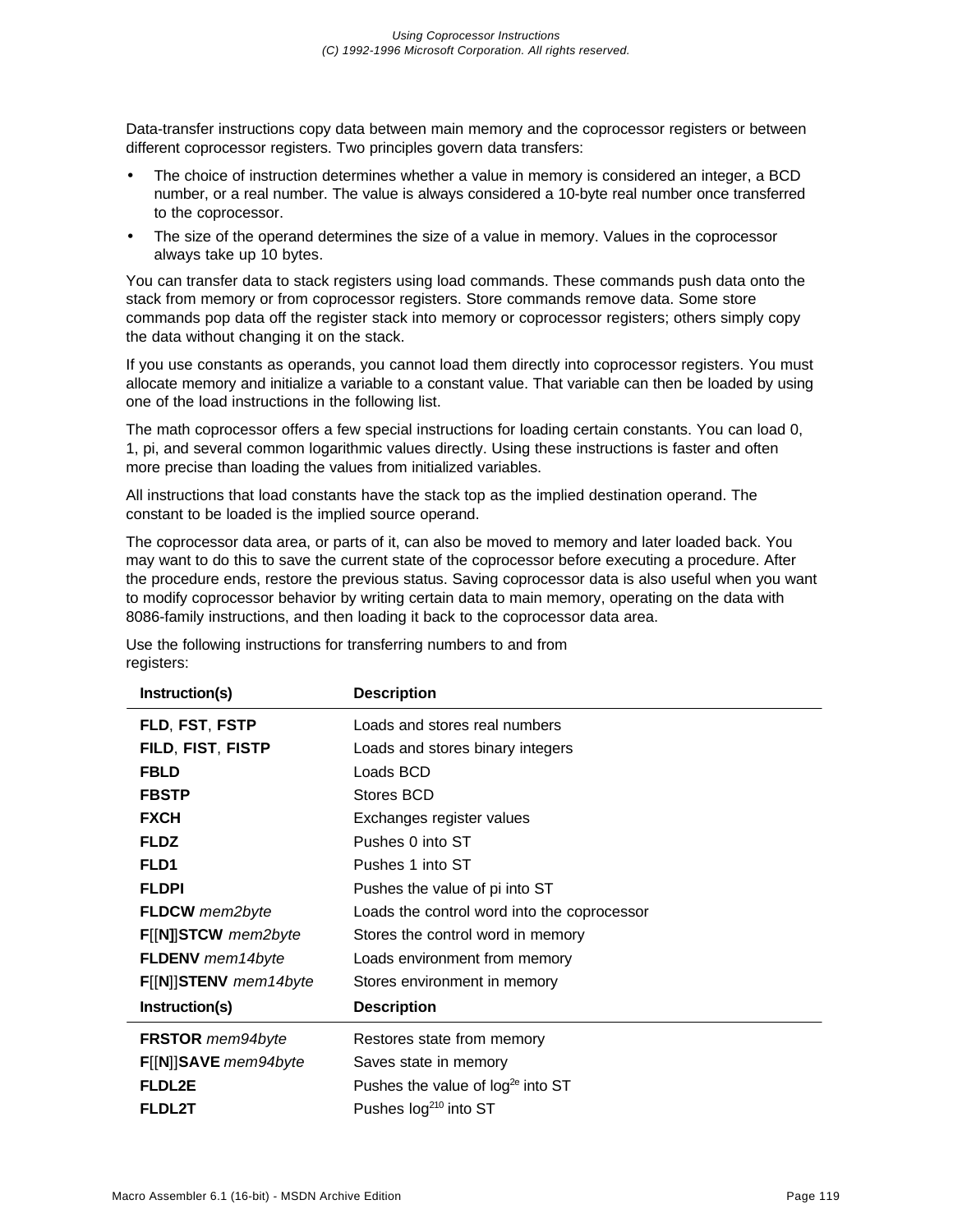| <b>FLDLG2</b> | Pushes log <sup>10</sup> 2 into ST |
|---------------|------------------------------------|
| <b>FLDLN2</b> | Pushes log <sup>e2</sup> into ST   |

The following example and Figure 6.7 illustrate some of these instructions:

|    | .DATA |     |                                          |
|----|-------|-----|------------------------------------------|
| m1 | REAL4 | 1.0 |                                          |
| m2 | REAL4 | 2.0 |                                          |
|    | .CODE |     |                                          |
|    | fld   | m1  | ; Push m1 into first item                |
|    | fld   |     | $st(2)$ ; Push third item into first     |
|    | fst   | m2  | ; Copy first item to m2                  |
|    | fxch  |     | $st(2)$ ; Exchange first and third items |
|    | fstp  | m1  | ; Pop first item into ml                 |
|    |       |     |                                          |

# **Main Memory**



**Figure 6.7 Status of the Register Stack: Main Memory and Coprocessor**

#### **Doing Arithmetic Calculations**

Most of the coprocessor instructions for arithmetic operations have several forms, depending on the operand used. You do not need to specify the operand type in the

instruction if both operands are stack registers, since register values are always 10-byte real numbers. In most of the arithmetic instructions listed here, the result replaces the destination register. The instructions include:

| Instruction | <b>Description</b>              |
|-------------|---------------------------------|
| <b>FADD</b> | Adds the source and destination |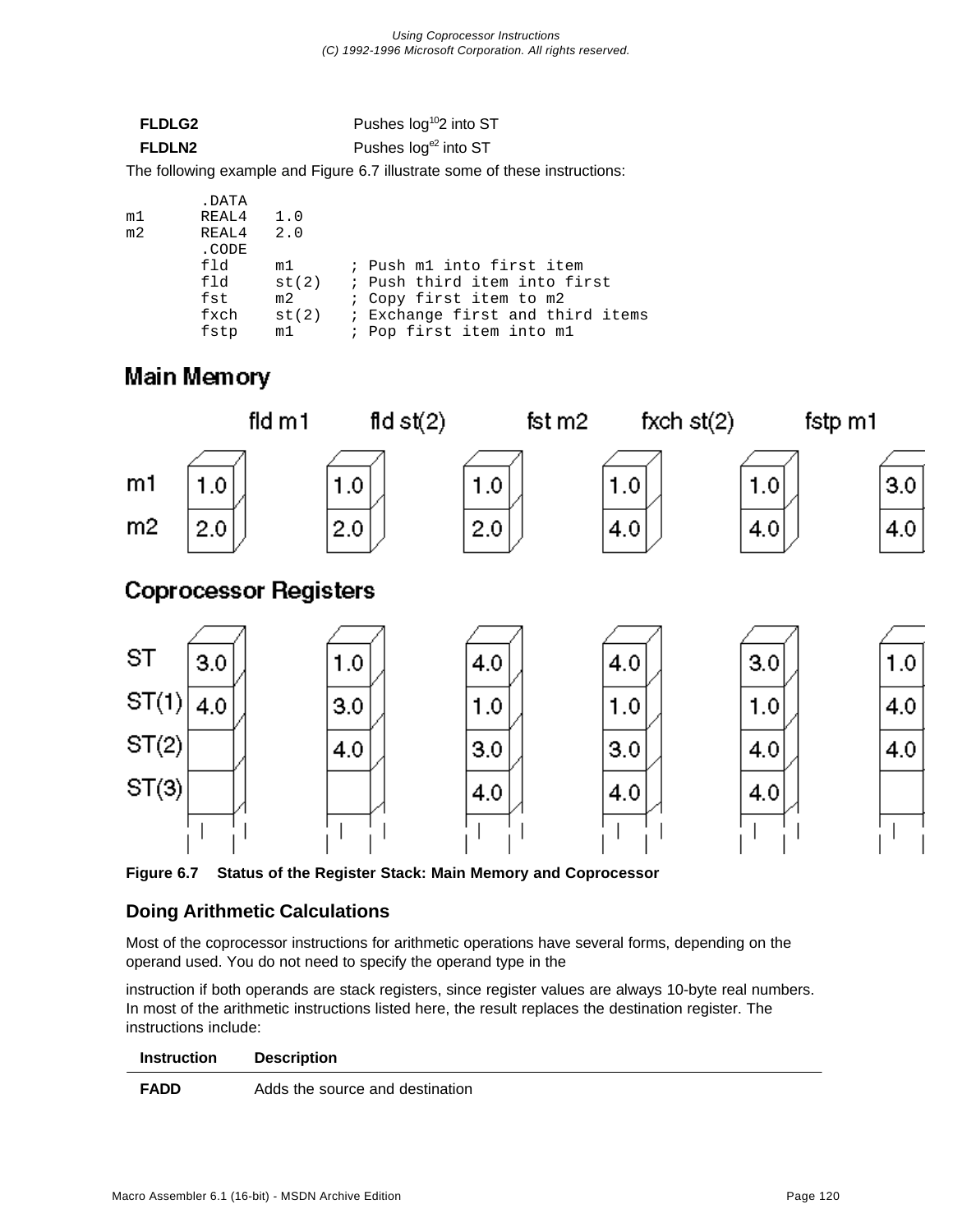| <b>FSUB</b>    | Subtracts the source from the destination                             |
|----------------|-----------------------------------------------------------------------|
| <b>FSUBR</b>   | Subtracts the destination from the source                             |
| <b>FMUL</b>    | Multiplies the source and the destination                             |
| <b>FDIV</b>    | Divides the destination by the source                                 |
| <b>FDIVR</b>   | Divides the source by the destination                                 |
| <b>FABS</b>    | Sets the sign of ST to positive                                       |
| <b>FCHS</b>    | Reverses the sign of ST                                               |
| <b>FRNDINT</b> | Rounds ST to an integer                                               |
| <b>FSQRT</b>   | Replaces the contents of ST with its square root                      |
| <b>FSCALE</b>  | Multiplies the stack-top value by 2 to the power contained in $ST(1)$ |
| <b>FPREM</b>   | Calculates the remainder of ST divided by ST(1)                       |

#### **80387 Only**

| <b>Instruction</b>             | <b>Description</b>                                                                                     |
|--------------------------------|--------------------------------------------------------------------------------------------------------|
| <b>FSIN</b>                    | Calculates the sine of the value in ST                                                                 |
| <b>FCOS</b>                    | Calculates the cosine of the value in ST                                                               |
| <b>FSINCOS</b>                 | Calculates the sine and cosine of the value in ST                                                      |
| <b>FPREM1</b>                  | Calculates the partial remainder by performing modulo division on the top two stack<br>registers       |
| <b>FXTRACT</b>                 | Breaks a number down into its exponent and mantissa and pushes the mantissa<br>onto the register stack |
| F <sub>2</sub> XM <sub>1</sub> | Calculates $2^x - 1$                                                                                   |
| <b>FYL2X</b>                   | Calculates $Y^{\dagger} \log^2 X$                                                                      |
| FYL2XP1                        | Calculates $Y^{\dagger} \log^2 (X+1)$                                                                  |
| <b>FPTAN</b>                   | Calculates the tangent of the value in ST                                                              |
| <b>FPATAN</b>                  | Calculates the arctangent of the ratio $Y/X$                                                           |
| $F[[N]]$ INIT                  | Resets the coprocessor and restores all the default conditions in the control and<br>status words      |
| F[[N]]CLEX                     | Clears all exception flags and the busy flag of the status word                                        |
| <b>FINCSTP</b>                 | Adds 1 to the stack pointer in the status word                                                         |
| <b>FDECSTP</b>                 | Subtracts 1 from the stack pointer in the status word                                                  |
| <b>FFREE</b>                   | Marks the specified register as empty                                                                  |
|                                |                                                                                                        |

The following example illustrates several arithmetic instructions. The code solves quadratic equations, but does no error checking and fails for some values because it attempts to find the square root of a negative number. Both Help and the MATH.ASM sample file show a complete version of this procedure. The complete form uses the **FTST** (Test for Zero) instruction to check for a negative number or 0 before calculating the square root.

|      | .DATA  |       |
|------|--------|-------|
| а    | REAL4  | 3.0   |
| b    | REAL4  | 7.0   |
| CC   | REAL4  | 2.0   |
| posx | REAL4  | ი . ი |
| negx | REAL4  | 0.0   |
|      |        |       |
|      | . CODE |       |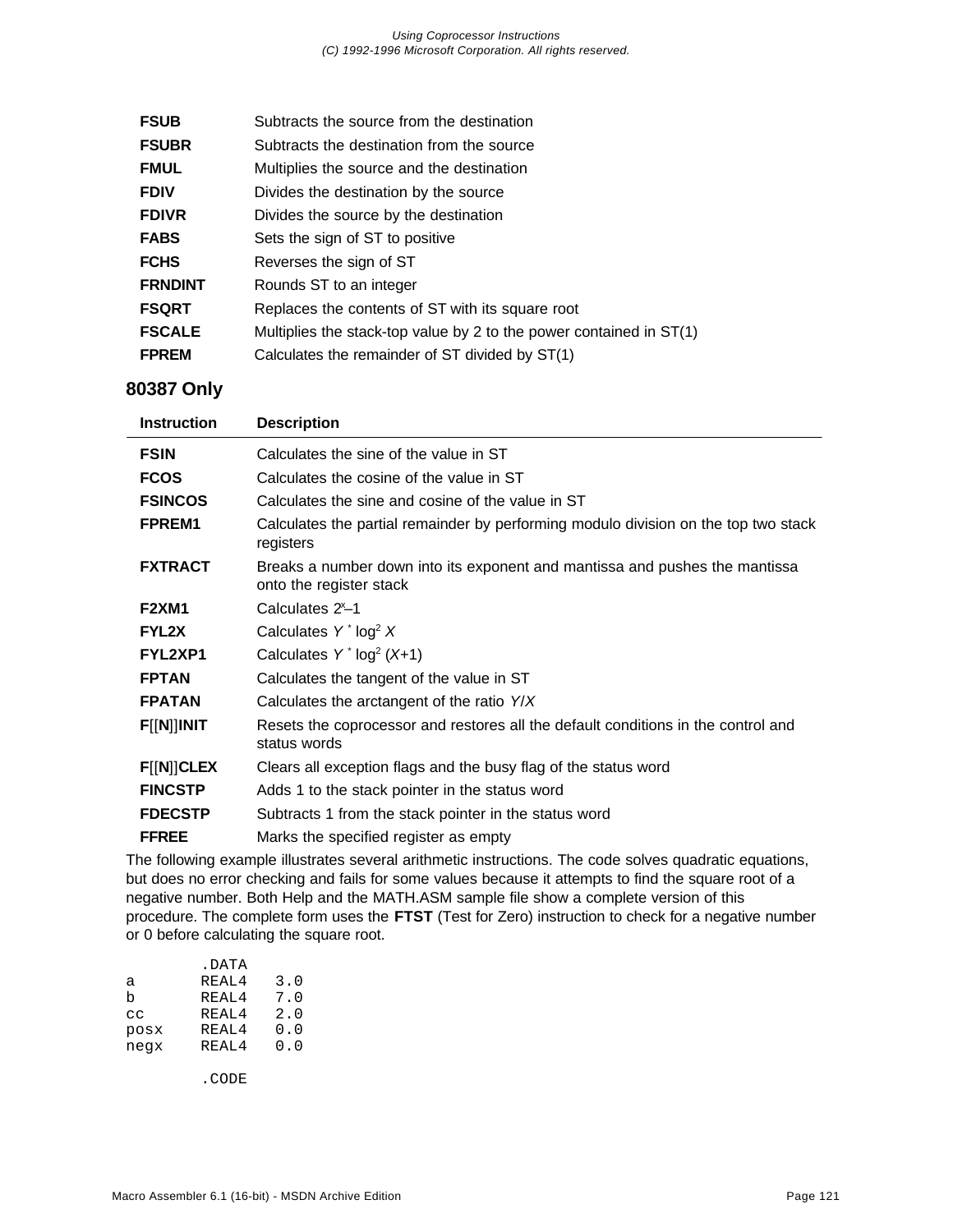#### *Using Coprocessor Instructions (C) 1992-1996 Microsoft Corporation. All rights reserved.*

```
 .
; Solve quadratic equation - no error checking
; The formula is: -b +/- squareroot(b^2 - 4ac) / (2a)
fld1 i i Get constants 2 and 4
fadd st, st i 2 at bottom
fld st ; Copy it
      fld st i Copy<br>fmul a i = 2afmul st(1), st i = 4afxch ; Exchange
      fmul cc ; = 4ac fld b ; Load b
fmul st, st ; = b^2fsubr i = b^2 - 4aci Negative value here produces error<br>i = \text{square root}(b^2 - 4ac)fsqrt i = square root(b^2 - 4ac)<br>fld b i Load b
      fld
b
i Loadb
fchs
i Makeit
                       ; Make it negative
      fxch ; Exchange
      fld st ; Copy square root<br>fadd st,st(2) ; Plus version = -
             st,st(2) : Plus version = -b + root(b^2 - 4ac)fxch ; Exchange
      fsubp st(2), st ; Minus version = -b - root(b^2 - 4ac)
      fdiv st, st(2) ; Divide plus version
      fstp posx ; Store it<br>
fdivr ; Divide mi
                      ; Divide minus version<br>; Store it
      fstp negx
```
### **Controlling Program Flow**

.

The math coprocessor has several instructions that set control flags in the status word. The 8087-family control flags can be used with conditional jumps to direct program flow in the same way that 8086-family flags are used. Since the coprocessor does not have jump instructions, you must transfer the status word to memory so that the flags can be used by 8086-family instructions.

An easy way to use the status word with conditional jumps is to move its upper byte into the lower byte of the processor flags, as shown in this example:

| fstsw | mem16     | ; Store status word in memory   |
|-------|-----------|---------------------------------|
| fwait |           | ; Make sure coprocessor is done |
| mov   | ax, mem16 | ; Move to AX                    |
| sahf  |           | ; Store upper word in flags     |

The **SAHF** (Store AH into Flags) instruction in this example transfers AH into the low bits of the flags register.

You can save several steps by loading the status word directly to AX on the 80287 with the **FSTSW** and **FNSTSW** instructions. This is the only case in which data can be transferred directly between processor and coprocessor registers, as shown in this example:

fstsw ax

The coprocessor control flags and their relationship to the status word are described in "Control Registers," following.

The 8087-family coprocessors provide several instructions for comparing operands and testing control flags. All these instructions compare the stack top (ST) to a source operand, which may either be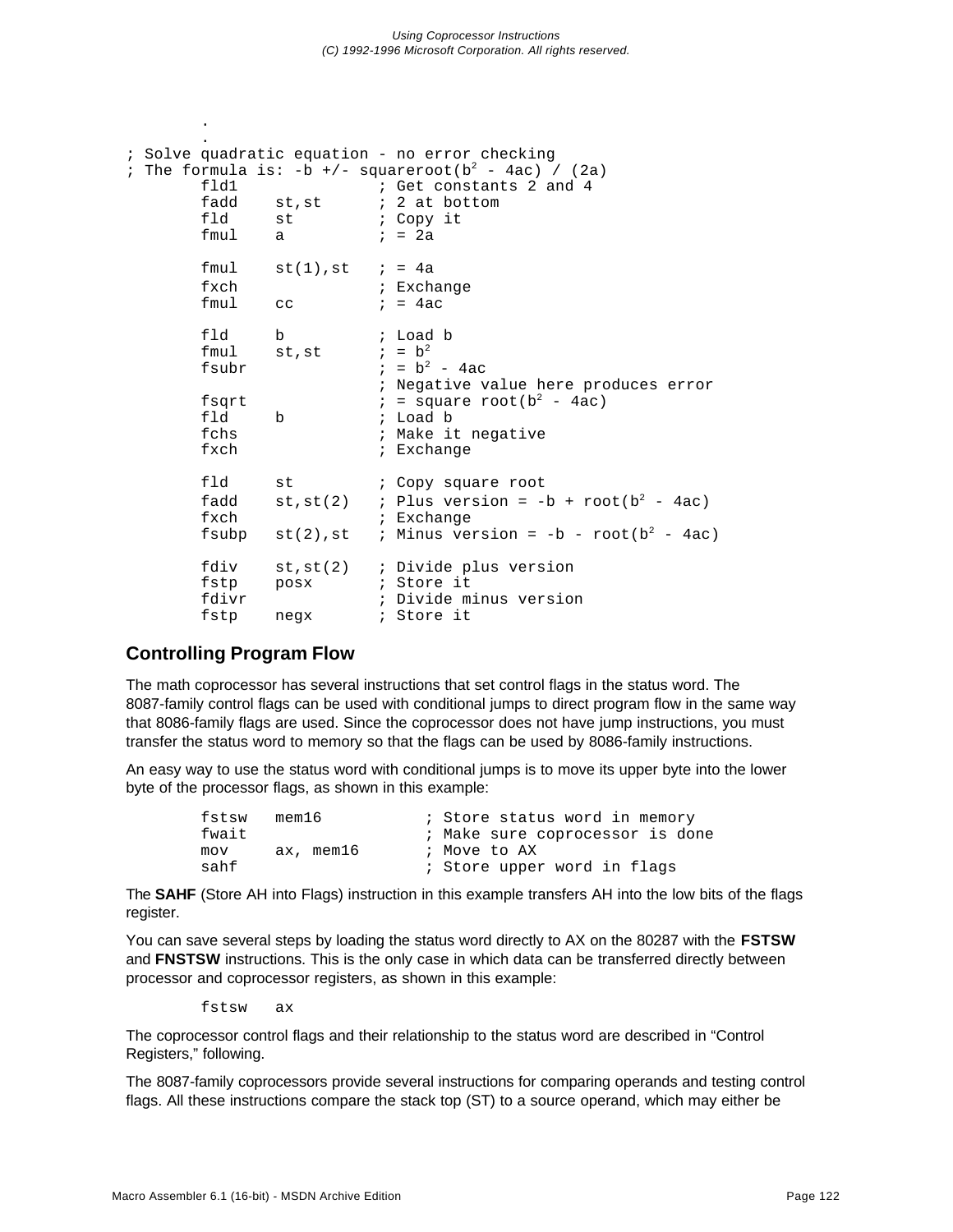specified or implied as ST(1).

The compare instructions affect the C3, C2, and C0 control flags, but not the C1 flag. Table 6.3 shows the flags' settings for each possible result of a comparison or test.

| Table 6.3 Control-Flag Settings After Comparison or Test |  |  |  |
|----------------------------------------------------------|--|--|--|
|                                                          |  |  |  |

| <b>After FCOM</b> | <b>After FTEST</b>               | C3 | C <sub>2</sub> | C0 |
|-------------------|----------------------------------|----|----------------|----|
| $ST$ > source     | ST is positive                   |    |                |    |
| ST < source       | ST is negative                   |    |                |    |
| $ST = source$     | ST is 0                          |    |                |    |
| Not comparable    | ST is NAN or projective infinity |    |                |    |

Variations on the compare instructions allow you to pop the stack once or twice and to compare integers and zero. For each instruction, the stack top is always the implied destination operand. If you do not give an operand, ST(1) is the

implied source. With some compare instructions, you can specify the source as a memory or register operand.

All instructions summarized in the following list have implied operands: either ST as a single-destination operand or ST as the destination and ST(1) as the source. Each instruction in the list has implied operands. Some instructions have a wait version and a no-wait version. The no-wait versions have **N** as the second letter. The instructions for comparing and testing flags include:

| <b>Instruction</b>         | <b>Description</b>                                                                                                                                                                                                                                                                                                  |
|----------------------------|---------------------------------------------------------------------------------------------------------------------------------------------------------------------------------------------------------------------------------------------------------------------------------------------------------------------|
| <b>FCOM</b>                | Compares the stack top to the source. The<br>source and destination are unaffected by the comparison.                                                                                                                                                                                                               |
| <b>FTST</b>                | Compares ST to 0.                                                                                                                                                                                                                                                                                                   |
| <b>FCOMP</b>               | Compares the stack top to the source and then pops the stack.                                                                                                                                                                                                                                                       |
| FUCOM, FUCOMP, FUCOMPP     | Compares the source to ST and sets the condition codes of the<br>status word according to the result (80386/486 only).                                                                                                                                                                                              |
| F[[N]]STSW mem2byte        | Stores the status word in memory.                                                                                                                                                                                                                                                                                   |
| <b>FXAM</b>                | Sets the value of the control flags based on the type of the number<br>in ST.                                                                                                                                                                                                                                       |
| <b>FPREM</b>               | Finds a correct remainder for large operands. It uses the C2 flag to<br>indicate whether the remainder returned is partial (C2 is set) or<br>complete (C2 is clear). If the bit is set, the operation should be<br>repeated. It also returns the least-significant three bits of the<br>quotient in C0, C3, and C1. |
| <b>FNOP</b>                | Copies the stack top onto itself, thus padding the executable file<br>and taking up processing time without having any effect on<br>registers or memory.                                                                                                                                                            |
| FDISI, FNDISI, FENI, FNENI | Enables or disables interrupts (8087 only).                                                                                                                                                                                                                                                                         |
| <b>FSETPM</b>              | Sets protected mode. Requires a .286P or .386P directive (80287,<br>80387, and 80486 only).                                                                                                                                                                                                                         |

The following example illustrates some of these instructions. Notice how conditional blocks are used to enhance 80287 code.

|                    | .DATA       |  |  |                        |
|--------------------|-------------|--|--|------------------------|
| down               | REAL4 10.35 |  |  | ; Sides of a rectangle |
| across REAL4 13.07 |             |  |  |                        |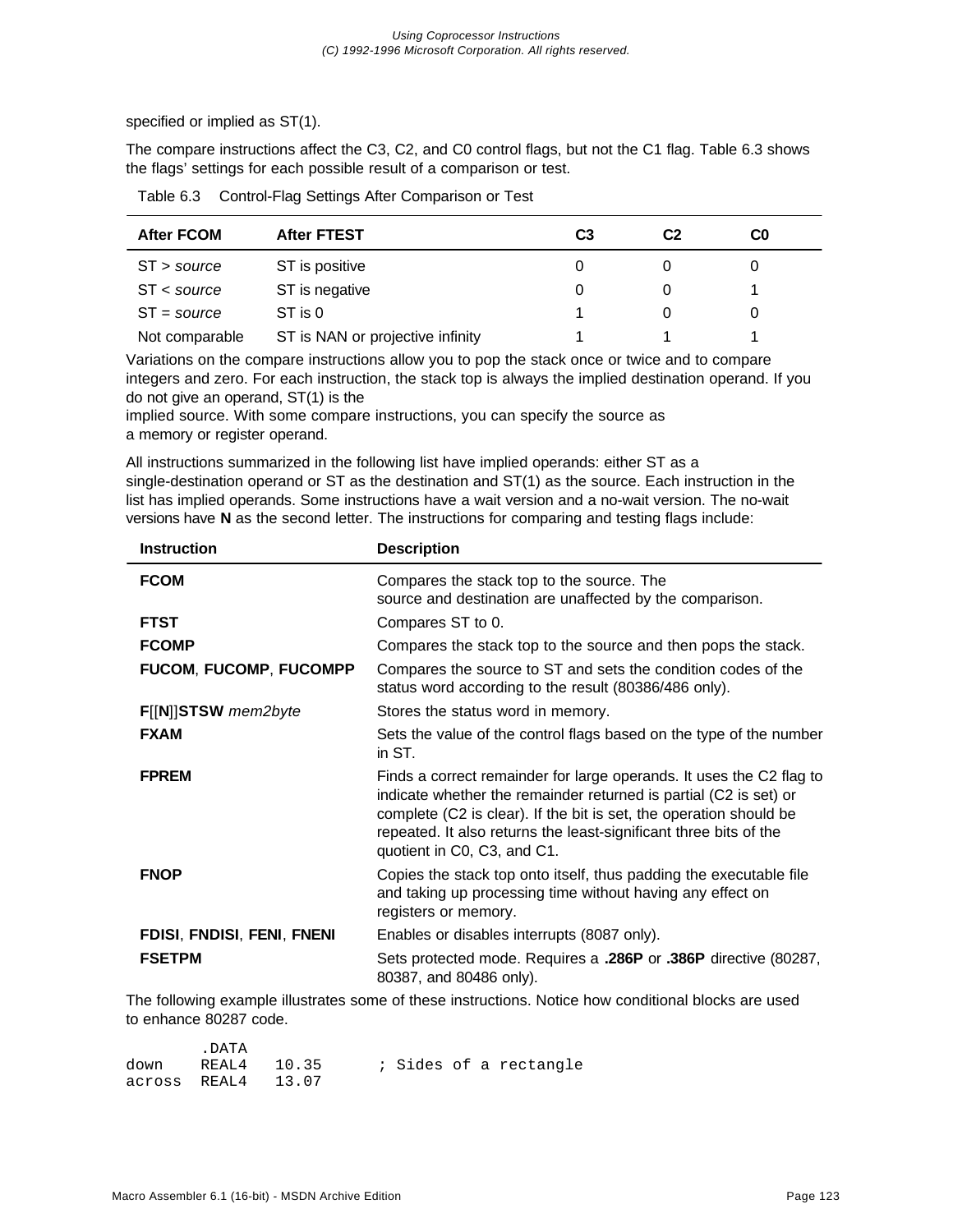```
status WORD ?<br>P287 EQU (
               (\text{@Cpu AND } 00111y) .CODE
 .
 .
 .
; Get area of rectangle
       fld across ; Load one side<br>fmul down ; Multiply by tl
        fmul down ; Multiply by the other
; Get area of circle: Area = PI * (D/2)2
        fld1 ; Load one and
                         i double it to get constant 2
       fdivr diamtr ; Divide diameter to get radius<br>fmul st, st ; Square radius
       fmul st, st : Square radius
        fldpi ; Load pi
       fmul ; Multiply it
; Compare area of circle and rectangle
       fcompp \qquad \qquad ; Compare and throw both away
       IF p287<br>fstsw ax
               \alpha i (For 287+, skip memory)
        ELSE
        fnstsw status ; Load from coprocessor to memory
        mov ax, status ; Transfer memory to register
        ENDIF
        sahf ; Transfer AH to flags register
                       j If parity set, can't compare<br>: If parity set, can't compare
        jz same ; If zero set, they're the same
        jz same ''It zero set, they ie the same<br>jc rectangle ; If carry set, rectangle is bigger<br>jmp circle ; else circle is bigger
               circle \qquad; else circle is bigger
nocomp: i Error handler
 .
 .
 .
same: \qquad \qquad ; \quad Both equal
 .
 .
 .
rectangle: \qquad \qquad ; Rectangle bigger
 .
 .
 .
circle: ; Circle bigger
```
Additional instructions for the 80387/486 are **FLDENVD** and **FLDENVW** for loading the environment; **FNSTENVD**, **FNSTENVW**, **FSTENVD**, and **FSTENVW** for storing the environment state; **FNSAVED**, **FNSAVEW**, **FSAVED**, and **FSAVEW** for saving the coprocessor state; and **FRSTORD** and **FRSTORW** for restoring the coprocessor state.

The size of the code segment, not the operand size, determines the number of bytes loaded or stored with these instructions. The instructions ending with **W** store the 16-bit form of the control register data, and the instructions ending with **D** store the 32-bit form. For example, in 16-bit mode **FSAVEW** saves the 16-bit control register data. If you need to store the 32-bit form of the control register data, use **FSAVED**.

#### **Control Registers**

Some of the flags of the seven 16-bit control registers control coprocessor operations, while others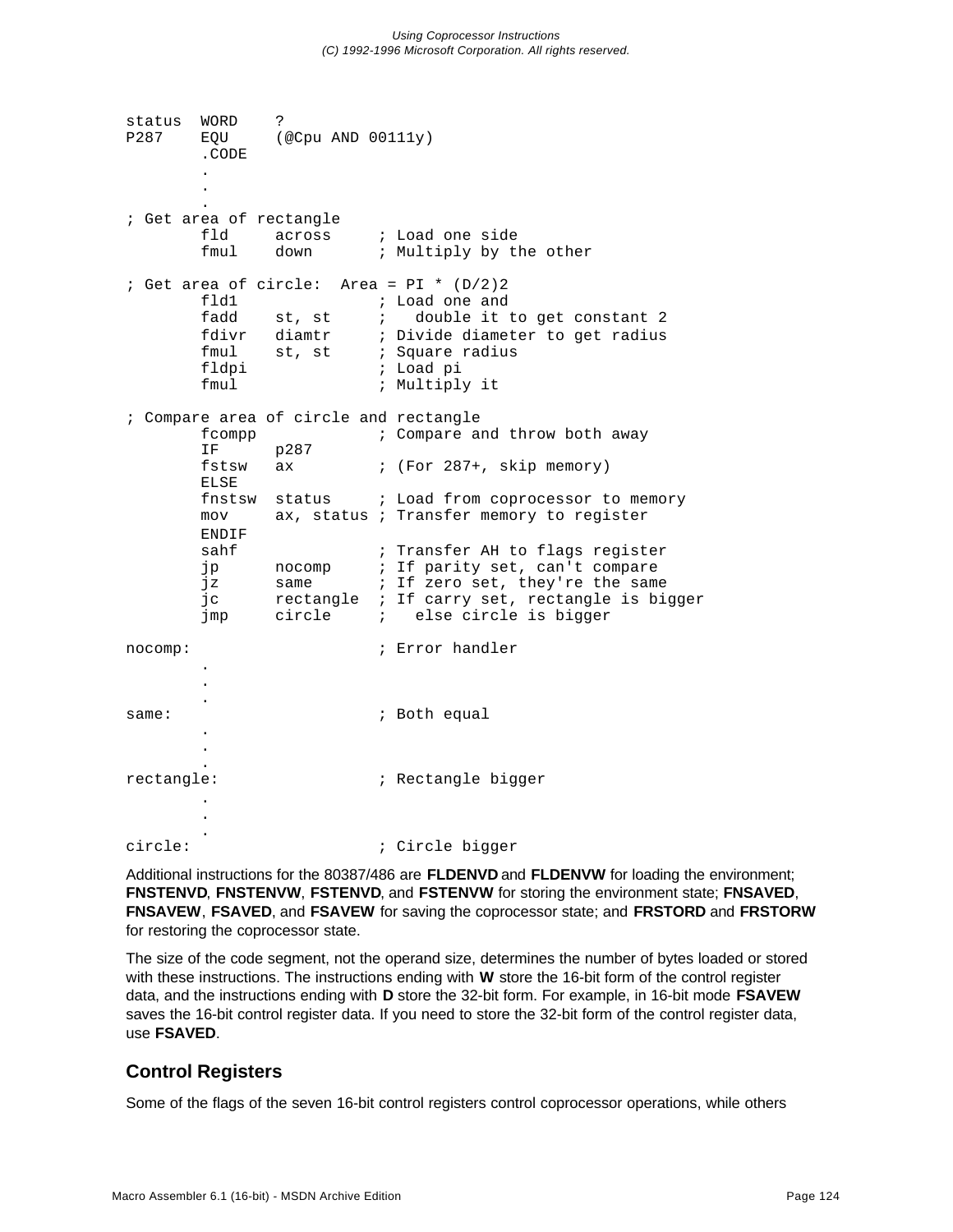maintain the current status of the coprocessor. In this sense, they are much like the 8086-family flags registers (see Figure 6.8).

# **Control Registers**



#### **Figure 6.8 Coprocessor Control Registers**

The status word register is the only commonly used control register. (The others are used mostly by systems programmers.) The format of the status word register is shown in Figure 6.9, which shows how the coprocessor control flags align with the processor flags. C3 overwrites the zero flag, C2 overwrites the parity flag, and C0 overwrites the carry flag. C1 overwrites an undefined bit, so it cannot be used directly with conditional jumps, although you can use the **TEST** instruction to

check C1 in memory or in a register. The status word register also overwrites the sign and auxiliary-carry flags, so you cannot count on their being unchanged after the operation.

### **Status Word**



**Hags** 



**Figure 6.9 Coprocessor and Processor Control Flags**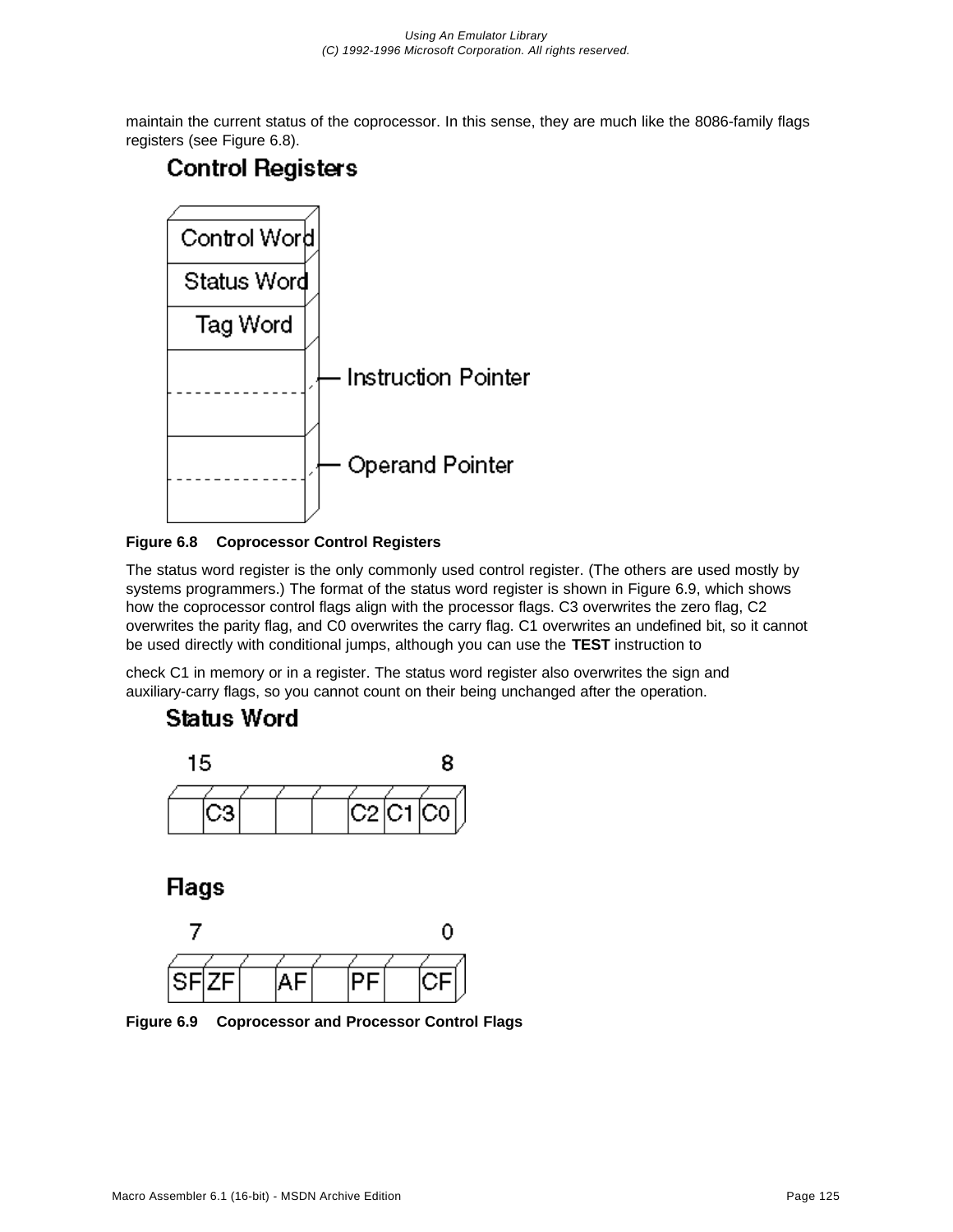# Using An Emulator Library

If you do not have a math coprocessor or an 80486 processor, you can do most floating-point operations by writing assembly-language procedures and accessing an emulator from a high-level language. All Microsoft high-level languages come with emulator libraries for all memory models.

To use emulator functions, first write your assembly-language procedure using coprocessor instructions. Then assemble the module with the /FPi option and link it with your high-level – language modules. You can enter options in the Programmer's WorkBench (PWB) environment, or you can use the **OPTION EMULATOR** in your source code.

In emulation mode, the assembler generates instructions for the linker that the Microsoft emulator can use. The form of the **OPTION** directive in the following example tells the assembler to use emulation mode. This option (introduced in Chapter 1) can be defined only once in a module.

#### OPTION EMULATOR

You can use emulator functions in a stand-alone assembler program by assembling with the /Cx command-line option and linking with the appropriate emulator library. The following fragment outlines a small-model program that contains floating-point instructions served by an emulator:

```
 .MODEL small, c
       OPTION EMULATOR
 .
 .
 .
       PUBLIC main
       .CODE
main: \qquad \qquad ; \qquad \qquad Program entry point must
       .STARTUP ; have name 'main'
 .
      fadd st, st \qquad ; Floating-point instructions
      fldpi ; emulated
```
Emulator libraries do not allow for all of the coprocessor instructions. The following floating-point instructions are not emulated:

**FBLD FBSTP FCOS FDECSTP FINCSTP FINIT FLDENV FNOP FPREM1 FRSTOR FRSTORW FRSTORD FSAVE FSAVEW FSAVED FSETPM FSIN FSINCOS FSTENV FUCOM FUCOMP**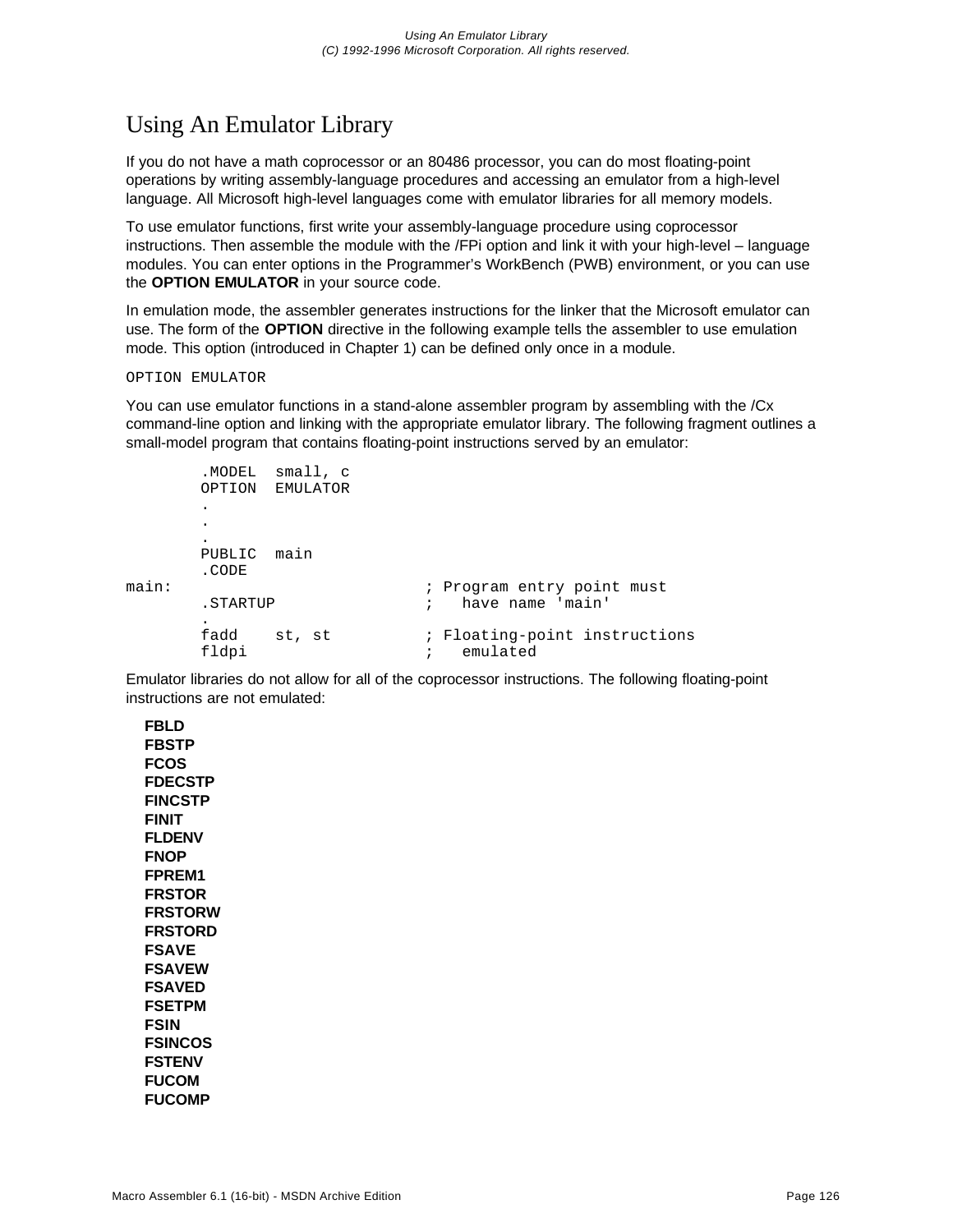#### **FUCOMPP FXTRACT**

For information about writing assembly-language procedures for high-level languages, see Chapter 12, "Mixed-Language Programming."

# Using Binary Coded Decimal Numbers

Binary coded decimal (BCD) numbers allow calculations on large numbers without rounding errors. This characteristic makes BCD numbers a common choice for monetary calculations. Although BCDs can represent integers of any precision, the 8087-based coprocessors accommodate BCD numbers only in the range ±999,999,999,999,999,999.

This section explains how to define BCD numbers, how to access them with a math coprocessor or emulator, and how to perform simple BCD calculations on the main processor.

### Defining BCD Constants and Variables

Unpacked BCD numbers are made up of bytes containing a single decimal digit in the lower 4 bits of each byte. Packed BCD numbers are made up of bytes containing two decimal digits: one in the upper 4 bits and one in the lower 4 bits. The leftmost digit holds the sign (0 for positive, 1 for negative).

Packed BCD numbers are encoded in the 8087 coprocessor's packed BCD format. They can be up to 18 digits long, packed two digits per byte. The assembler zero-pads BCDs initialized with fewer than 18 digits. Digit 20 is the sign bit, and digit 19 is reserved.

When you define an integer constant with the **TBYTE** directive and the current radix is decimal (t), the assembler interprets the number as a packed BCD number.

The syntax for specifying packed BCDs is the same as for other integers.

pos1 TBYTE 1234567890 ; Encoded as 00000000001234567890h neg1 TBYTE -1234567890 ; Encoded as 80000000001234567890h

Unpacked BCD numbers are stored one digit to a byte, with the value in the lower 4 bits. They can be defined using the **BYTE** directive. For example, an unpacked BCD number could be defined and initialized as follows:

unpackedr BYTE 1,5,8,2,5,2,9 ; Initialized to 9,252,851 unpackedf BYTE 9,2,5,2,8,5,1 ; Initialized to 9,252,851

As these two lines show, you can arrange digits backward or forward, depending on how you write the calculation routines that handle the numbers.

## BCD Calculations on a Coprocessor

As the previous section explains, BCDs differ from other numbers only in the way a program stores them in memory. Internally, a math coprocessor does not distinguish BCD integers from any other type. The coprocessor can load, calculate, and store packed BCD integers up to 18 digits long.

The coprocessor instruction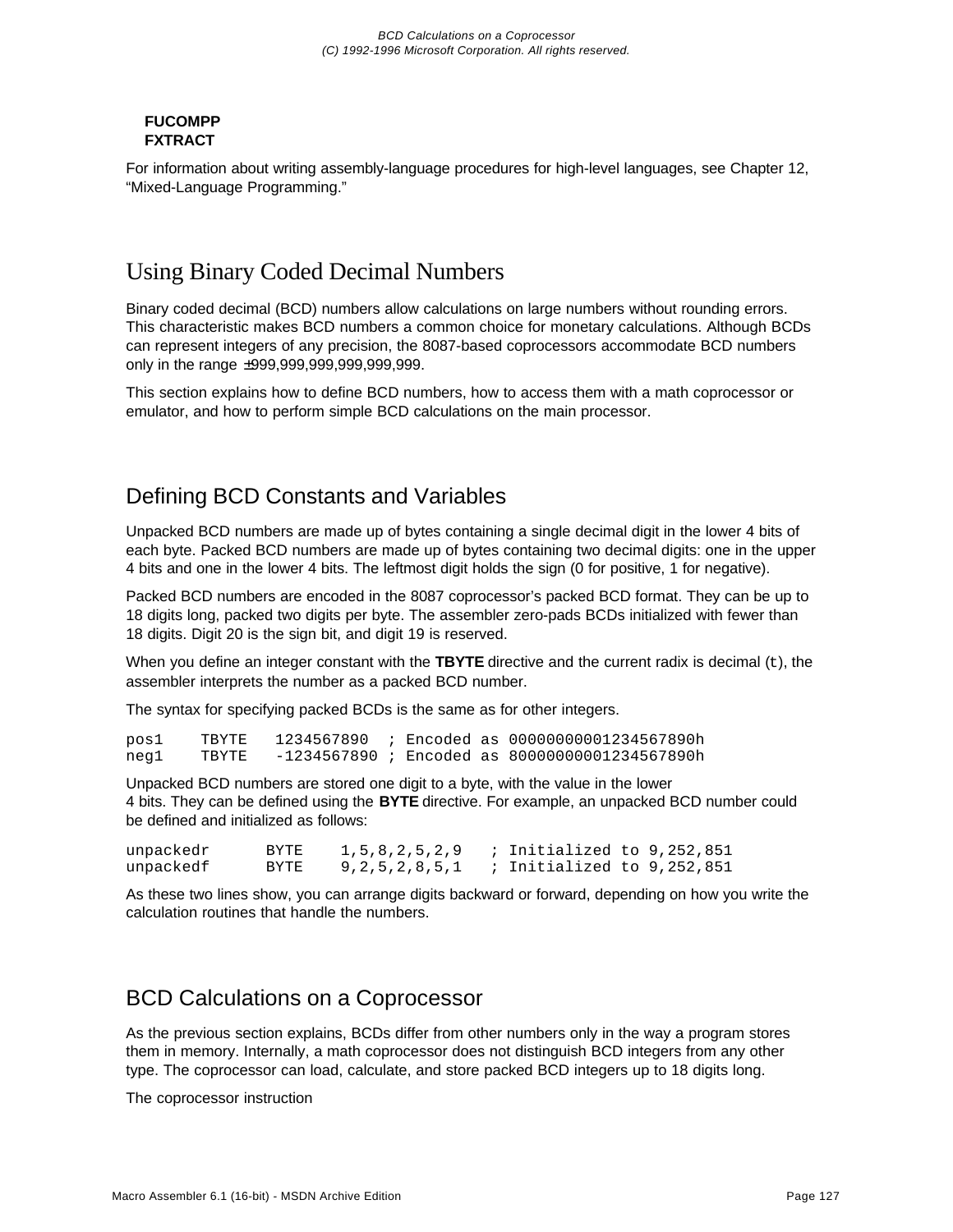fbld bcd1

pushes the packed BCD number at bcd1 onto the coprocessor stack. When your code completes calculations on the number, place the result back into memory in BCD format with the instruction

fbstp bcd1

which discards the variable from the stack top.

## BCD Calculations on the Main Processor

The 8086-family of processors can perform simple arithmetic operations on BCD integers, but only one digit at a time. The main processor, like the coprocessor, operates internally on the number's binary value. It requires additional code to translate the binary result back into BCD format.

The main processor provides instructions specifically designed to translate to and from BCD format. These instructions are called "ASCII-adjust" and "decimal-adjust" instructions. They get their names from Intel mnemonics that use the term "ASCII" to refer to unpacked BCD numbers and "decimal" to refer to packed BCD numbers.

#### **Unpacked BCD Numbers**

When a calculation using two one-digit values produces a two-digit result, the instructions **AAA**, **AAS**, **AAM**, and **AAD** place the first digit in AL and the second in AH. If the digit in AL needs to carry to or borrow from the digit in AH, the instructions set the carry and auxiliary carry flags. The four ASCII-adjust instructions for unpacked BCDs are:

| <b>Instruction</b> | <b>Description</b>                                                                                                                                                                                                                                                                                                                                                         |
|--------------------|----------------------------------------------------------------------------------------------------------------------------------------------------------------------------------------------------------------------------------------------------------------------------------------------------------------------------------------------------------------------------|
| <b>AAA</b>         | Adjusts after an addition operation.                                                                                                                                                                                                                                                                                                                                       |
| <b>AAS</b>         | Adjusts after a subtraction operation.                                                                                                                                                                                                                                                                                                                                     |
| <b>AAM</b>         | Adjusts after a multiplication operation. Always use with MUL, not with IMUL.                                                                                                                                                                                                                                                                                              |
| <b>AAD</b>         | Adjusts before a division operation. Unlike other BCD instructions, <b>AAD</b> converts a<br>BCD value to a binary value before the operation. After the operation, use AAM to<br>adjust the quotient. The remainder is lost. If you need the remainder, save it in<br>another register before adjusting the quotient. Then move it back to AL and adjust if<br>necessary. |

For processor arithmetic on unpacked BCD numbers, you must do the 8-bit arithmetic calculations on each digit separately, and assign the result to the AL register. After each operation, use the corresponding BCD instruction to adjust the result. The ASCII-adjust instructions do not take an operand and always work on the value in the AL register.

The following examples show how to use each of these instructions in BCD addition, subtraction, multiplication, and division.

|  | ; To add 9 and 3 as BCDs: |        |  |                                  |
|--|---------------------------|--------|--|----------------------------------|
|  | mov                       | ax, 9  |  | ; Load 9                         |
|  | mov                       | bx, 3  |  | <i>i</i> and 3 as unpacked BCDs  |
|  | add                       | al, bl |  | ; Add 09h and 03h to get 0Ch     |
|  | aaa                       |        |  | ; Adjust OCh in AL to 02h,       |
|  |                           |        |  | ; increment AH to 01h, set carry |
|  |                           |        |  | ; Result 12 (unpacked BCD in AX) |
|  |                           |        |  |                                  |
|  | ; To subtract 4 from 13:  |        |  |                                  |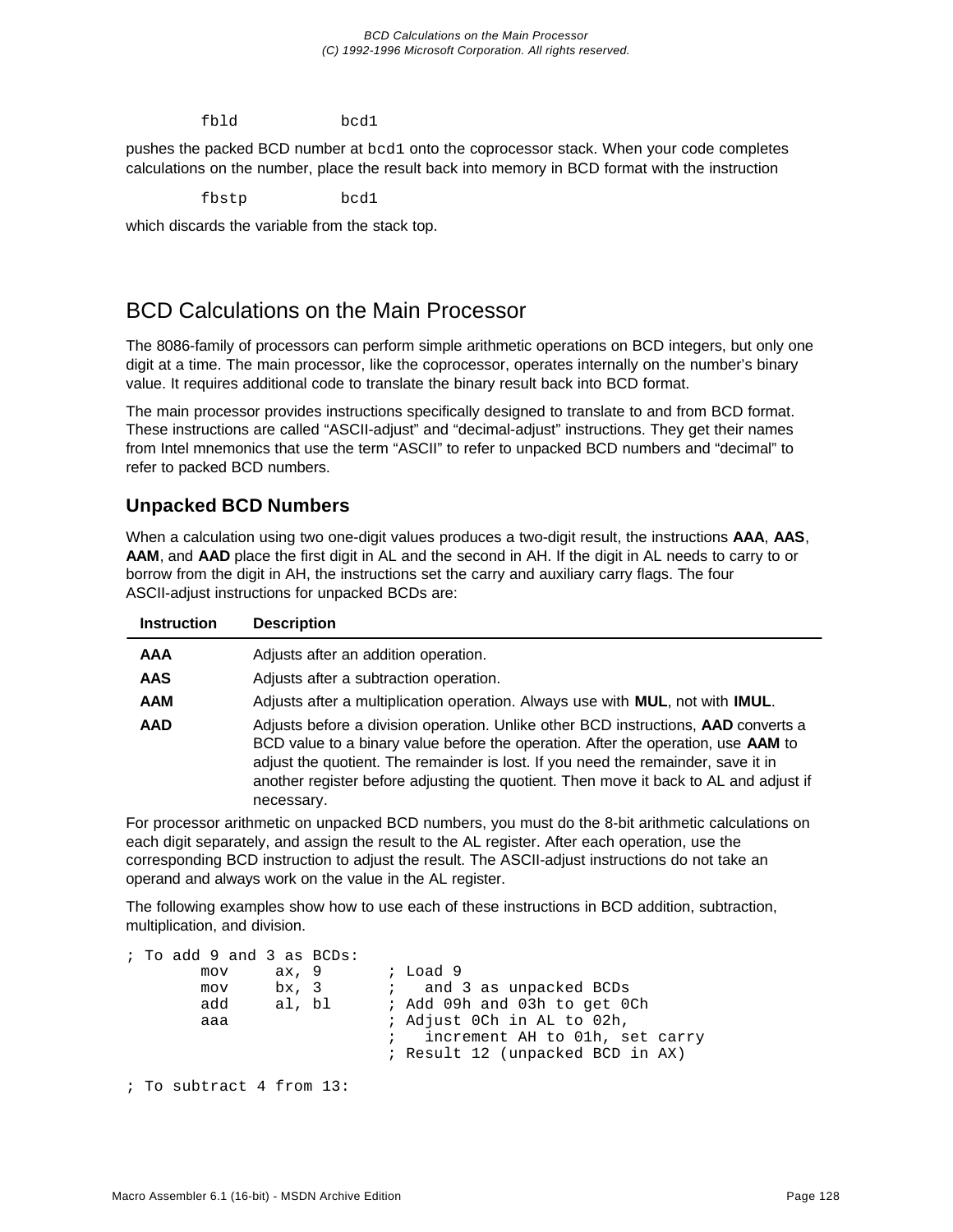```
mov bx, 4 ; and 4 as unpacked BCDs
       sub al, bl \qquad ; Subtract 4 from 3 to get FFh (-1)aas ; Adjust 0FFh in AL to 9,
                            ; decrement AH to 0, set carry
                            ; Result 9 (unpacked BCD in AX)
%; To multiply 9 times 3:<br>mov ax, 903h
               ax, 903h \frac{1}{2}; Load 9 and 3 as unpacked BCDs<br>ah \frac{1}{2}; Multiply 9 and 3 to get 1Bh
       mul ah ; Multiply 9 and 3 to get 1Bh
        aam ; Adjust 1Bh in AL
                            ; to get 27 (unpacked BCD in AX)
; To divide 25 by 2:
       mov ax, 205h ; Load 25<br>mov bl, 2 ; and 2
       mov bl, 2 ; and 2 as unpacked BCDs
       aad i Adjust 0205h in AX
       i to get 19h in AX<br>div bl i Divide by 2 to get
                           ; Divide by 2 to get
                            ; quotient 0Ch in AL
                            ; remainder 1 in AH
       aam ; Adjust 0Ch in AL
                            ; to 12 (unpacked BCD in AX)
                            ; (remainder destroyed)
```
If you process multidigit BCD numbers in loops, each digit is processed and adjusted in turn.

### **Packed BCD Numbers**

Packed BCD numbers are made up of bytes containing two decimal digits: one in the upper 4 bits and one in the lower 4 bits. The 8086-family processors provide instructions for adjusting packed BCD numbers after addition and subtraction. You must write your own routines to adjust for multiplication and division.

For processor calculations on packed BCD numbers, you must do the 8-bit arithmetic calculations on each byte separately, placing the result in the AL register. After each operation, use the corresponding decimal-adjust instruction to adjust the result. The decimal-adjust instructions do not take an operand and always work on the value in the AL register.

The 8086-family processors provide the instructions **DAA** (Decimal Adjust after Addition) and **DAS** (Decimal Adjust after Subtraction) for adjusting packed BCD numbers after addition and subtraction.

These examples use **DAA** and **DAS** to add and subtract BCDs.

```
iTo add 88 and 33:<br>mov ax, 8833h
        mov ax, 8833h ; Load 88 and 33 as packed BCDs<br>add al, ah ; Add 88 and 33 to get 0BBh
                al, ah ; Add 88 and 33 to get 0BBh
         daa ; Adjust 0BBh to 121 (packed BCD:)
                              ; 1 in carry and 21 in AL
;To subtract 38 from 83: 
         mov ax, 3883h ; Load 83 and 38 as packed BCDs
        sub al, ah ; Subtract 38 from 83 to get 04Bh
        das                    ; Adjust 04Bh to 45 (packed BCD:)
                              ; 0 in carry and 45 in AL
```
Unlike the ASCII-adjust instructions, the decimal-adjust instructions never affect AH. The assembler sets the auxiliary carry flag if the digit in the lower 4 bits carries to or borrows from the digit in the upper 4 bits, and it sets the carry flag if the digit in the upper 4 bits needs to carry to or borrow from another byte.

Multidigit BCD numbers are usually processed in loops. Each byte is processed and adjusted in turn.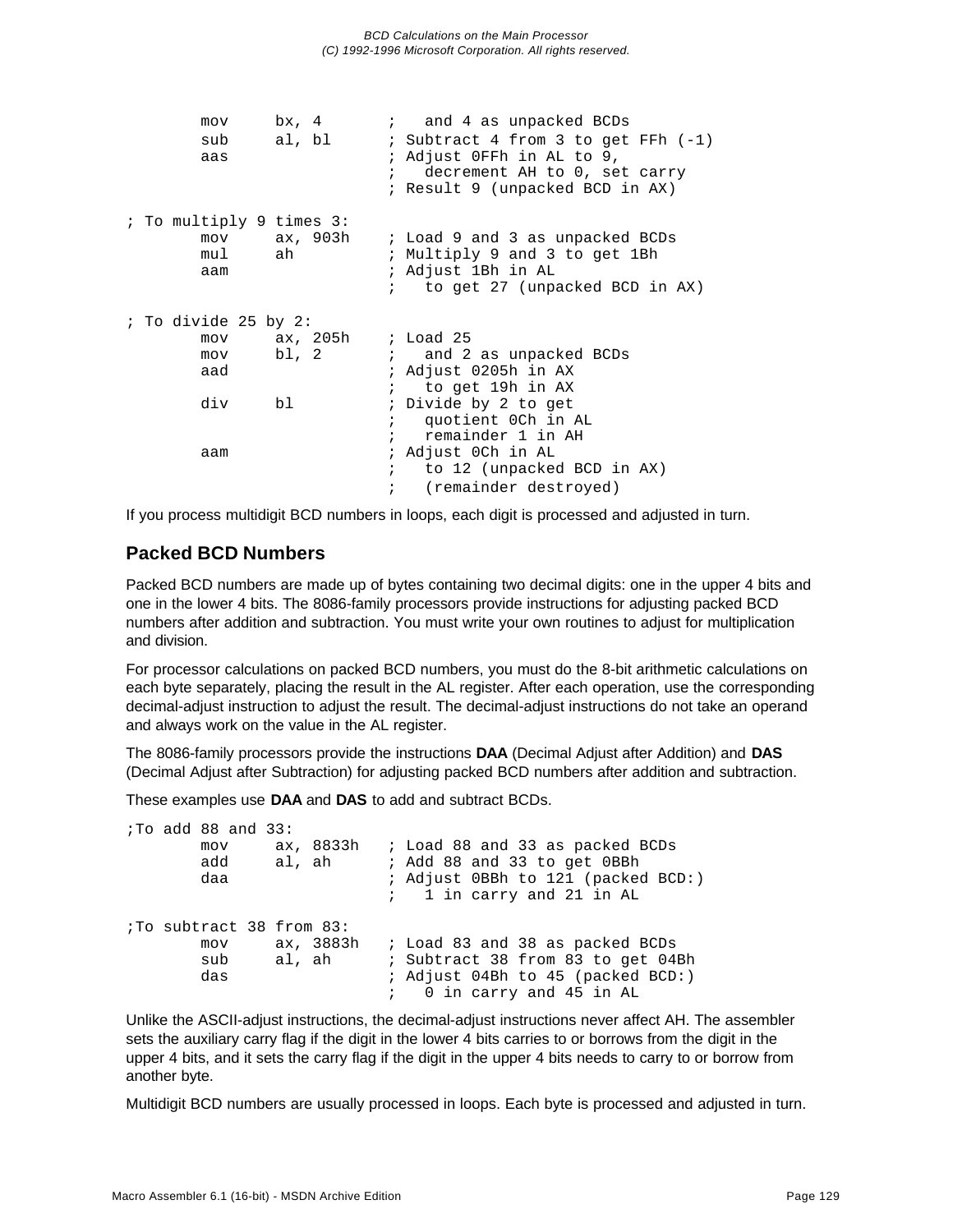# Chapter 7 Controlling Program Flow

Very few programs execute all lines sequentially from **.STARTUP** to **.EXIT**. Rather, complex program logic and efficiency dictate that you control the flow of your program — jumping from one point to another, repeating an action until a condition is reached, and passing control to and from procedures. This chapter describes various ways for controlling program flow and several features that simplify coding program-control constructs.

The first section covers jumps from one point in the program to another. It explains how MASM 6.1 optimizes both unconditional and conditional jumps under certain circumstances, so that you do not have to specify every attribute. The section also describes instructions you can use to test conditional jumps.

The next section describes loop structures that repeat actions or evaluate conditions. It discusses MASM directives, such as **.WHILE** and **.REPEAT**, that generate appropriate compare, loop, and jump instructions for you, and the **.IF**, **.ELSE**, and **.ELSEIF** directives that generate jump instructions.

The "Procedures" section in this chapter explains how to write an assembly-language procedure. It covers the extended functionality for **PROC**, a **PROTO** directive that lets you write procedure prototypes similar to those used in C, an **INVOKE** directive that automates parameter passing, and options for the stack-frame setup inside procedures.

The last section explains how to pass program control to an interrupt routine.

## Jumps

Jumps are the most direct way to change program control from one location to another. At the processor level, jumps work by changing the value of the IP (Instruction Pointer) register to a target offset and, for far jumps, by changing the CS register to a new segment address. Jump instructions fall into only two categories: conditional and unconditional.

### Unconditional Jumps

The **JMP** instruction transfers control unconditionally to another instruction. **JMP**'s single operand contains the address of the target instruction.

Unconditional jumps skip over code that should not be executed, as shown here:

```
; Handle one case
label1: .
 .
 .
       jmp continue
; Handle second case
label2: .
 .
 .
       jmp continue
```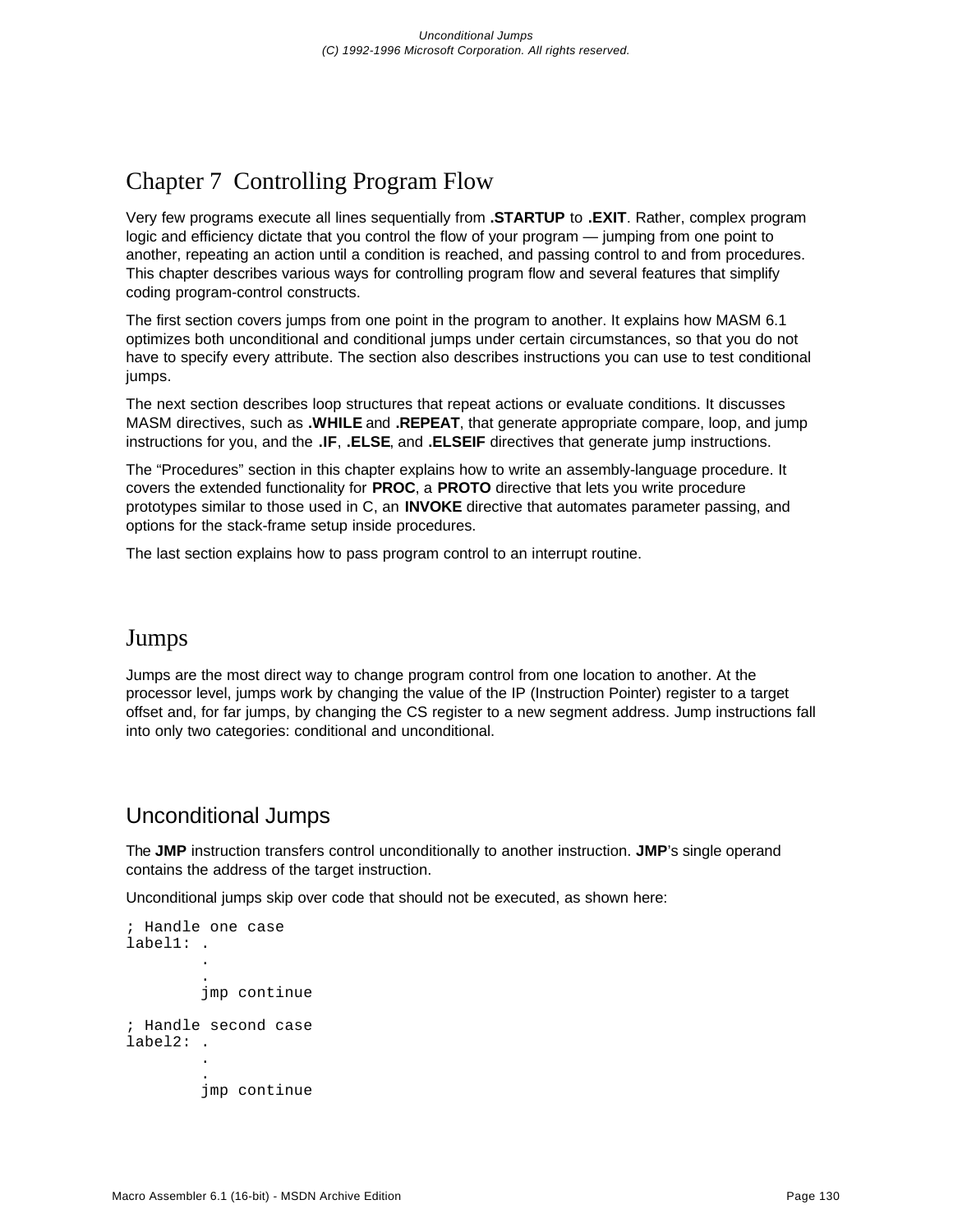#### . . continue:

The distance of the target from the jump instruction and the size of the operand determine the assembler's encoding of the instruction. The longer the distance, the more bytes the assembler uses to code the instruction. In versions of MASM prior to 6.0, unconditional **NEAR** jumps sometimes generated inefficient code, but MASM can now optimize unconditional jumps.

#### **Jump Optimizing**

The assembler determines the smallest encoding possible for the direct unconditional jump. MASM does not require a distance operator, so you do not have to determine the correct distance of the jump. If you specify a distance, it overrides any assembler optimization. If the specified distance falls short of the target address, the assembler generates an error. If the specified distance is longer than the jump requires, the assembler encodes the given distance and does not optimize it.

The assembler optimizes jumps when the following conditions are met:

- You do not specify **SHORT**, **NEAR**, **FAR**, **NEAR16**, **NEAR32**, **FAR16**, **FAR32**, or **PROC** as the distance of the target.
- The target of the jump is not external and is in the same segment as the jump instruction. If the target is in a different segment (but in the same group), it is treated as though it were external.

If these two conditions are met, MASM uses the instruction, distance, and size of the operand to determine how to optimize the encoding for the jump. No syntax changes are necessary.

**Note** This information about jump optimizing also applies to conditional jumps on the 80386/486.

#### **Indirect Operands**

An indirect operand provides a pointer to the target address, rather than the address itself. A pointer is a variable that contains an address. The processor distinguishes indirect (pointer) operands from direct (address) operands by the instruction's context.

You can specify the pointer's size with the **WORD**, **DWORD**, or **FWORD** attributes. Default sizes are based on **.MODEL** and the default segment size.

> jmp [bx] ; Uses .MODEL and segment size defaults jmp WORD PTR [bx] ; A NEAR16 indirect call

If the indirect operand is a register, the jump is always a **NEAR16** jump for a 16-bit register, and **NEAR32** for a 32-bit register:

| jmp | bx  | ; NEAR16 jump |  |
|-----|-----|---------------|--|
| jmp | ebx | ; NEAR32 jump |  |

A **DWORD** indirect operand, however, is ambiguous to the assembler.

| jmp | DWORD PTR [var] |  |  | ; A NEAR32 jump in a 32-bit segment;      |
|-----|-----------------|--|--|-------------------------------------------|
|     |                 |  |  | <i>i</i> a FAR16 jump in a 16-bit segment |

In this case, your code must clear the ambiguity with the **NEAR32** or **FAR16** keywords. The following example shows how to use **TYPEDEF** to define **NEAR32** and **FAR16** pointer types.

| NFP | TYPEDEF PTR NEAR32 |  |  |                                      |  |
|-----|--------------------|--|--|--------------------------------------|--|
| FFP | TYPEDEF PTR FAR16  |  |  |                                      |  |
|     | imp                |  |  | NFP PTR [var] ; NEAR32 indirect jump |  |
|     | סווד               |  |  | FFP PTR [var] ; FAR16 indirect jump  |  |

You can use an unconditional jump as a form of conditional jump by specifying the address in a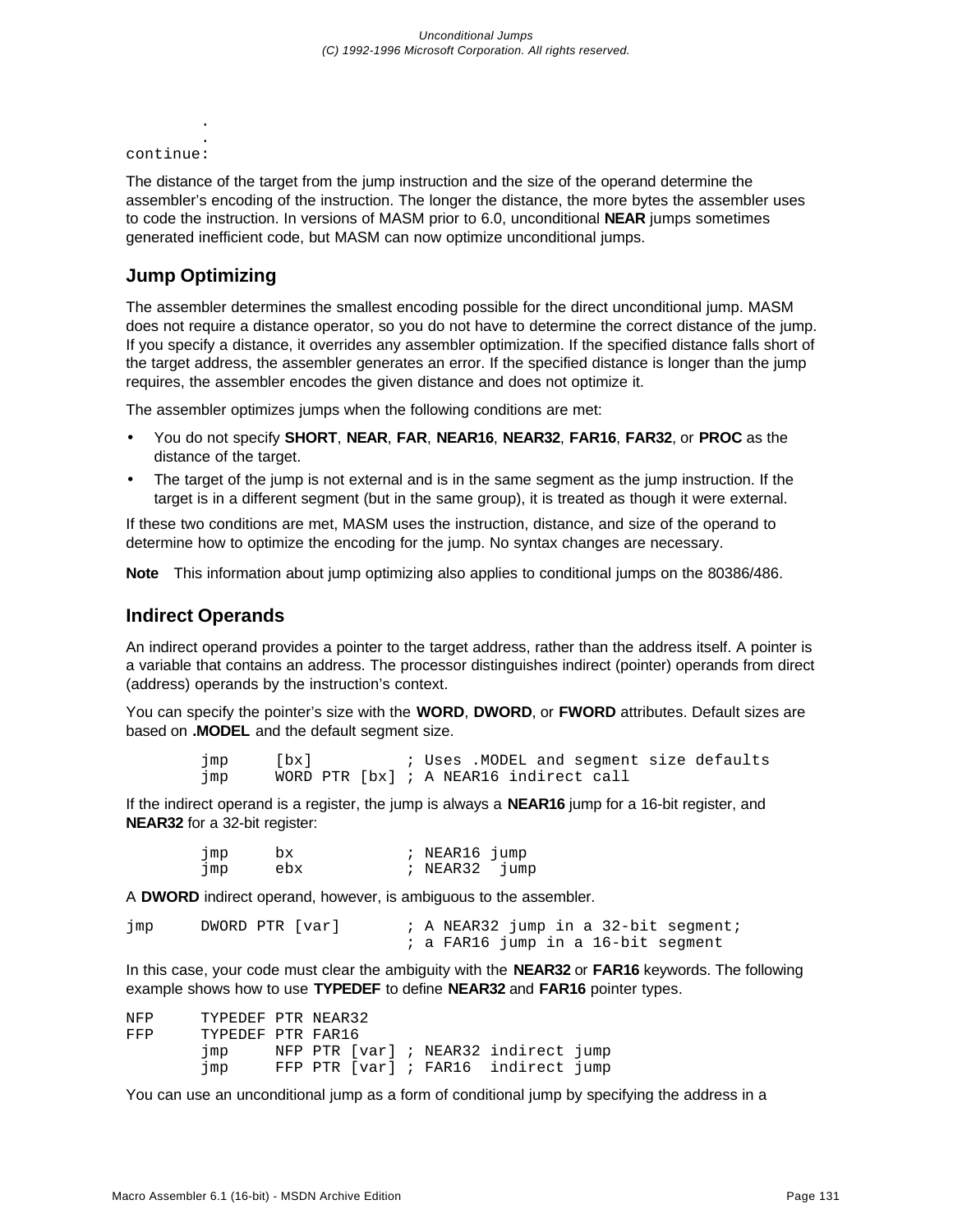register or indirect memory operand. Also, you can use indirect memory operands to construct jump tables that work like C **switch** statements, Pascal **CASE** statements, or Basic **ON GOTO**, **ON GOSUB**, or **SELECT CASE** statements, as shown in the following example.

| NPVOID    | .DATA | TYPEDEF NEAR PTR  |                                                     |
|-----------|-------|-------------------|-----------------------------------------------------|
|           |       |                   | ctl_tbl NPVOID extended, ; Null key (extended code) |
|           |       |                   | ctrla, and identicator of CONTROL-A key routine     |
|           |       | ctrlb             | ; Address of CONTROL-B key routine                  |
|           | .CODE |                   |                                                     |
|           |       |                   |                                                     |
|           |       |                   |                                                     |
|           |       |                   |                                                     |
|           |       | mov ah, 8h        | ; Get a key                                         |
|           | int   | 21h               |                                                     |
|           | cbw   |                   | ; Stretch AL into AX                                |
|           |       | mov bx, ax ; Copy |                                                     |
|           |       |                   | shl bx, 1 ; Convert to address                      |
|           | jmp   |                   | ctl_tbl[bx] ; Jump to key routine                   |
| extended: |       |                   |                                                     |
|           | int   | mov ah, 8h<br>21h | ; Get second key of extended key                    |
|           |       |                   | ; Use another jump table                            |
|           |       |                   | ; for extended keys                                 |
|           |       |                   |                                                     |
|           | jmp   | next              |                                                     |
| $ctrla$ : |       |                   | ; CONTROL-A code here                               |
|           |       |                   |                                                     |
|           | jmp   | next              |                                                     |
| $ctrlb$ : |       |                   | ; CONTROL-B code here                               |
|           |       |                   |                                                     |
|           |       |                   |                                                     |
|           | jmp   | next              |                                                     |
|           |       |                   |                                                     |
|           |       |                   |                                                     |
| next:     |       |                   | ; Continue                                          |

In this instance, the indirect memory operands point to addresses of routines for handling different keystrokes.

## Conditional Jumps

The most common way to transfer control in assembly language is to use a conditional jump. This is a two-step process:

- 1. First test the condition.
- 2. Then jump if the condition is true or continue if it is false.

All conditional jumps except two (**JCXZ** and **JECXZ**) use the processor flags for their criteria. Thus, any statement that sets or clears a flag can serve as a test basis for a conditional jump. The jump statement can be any one of 30 conditional-jump instructions. A conditional-jump instruction takes a single operand containing the target address. You cannot use a pointer value as a target as you can with unconditional jumps.

### **Jumping Based on the CX Register**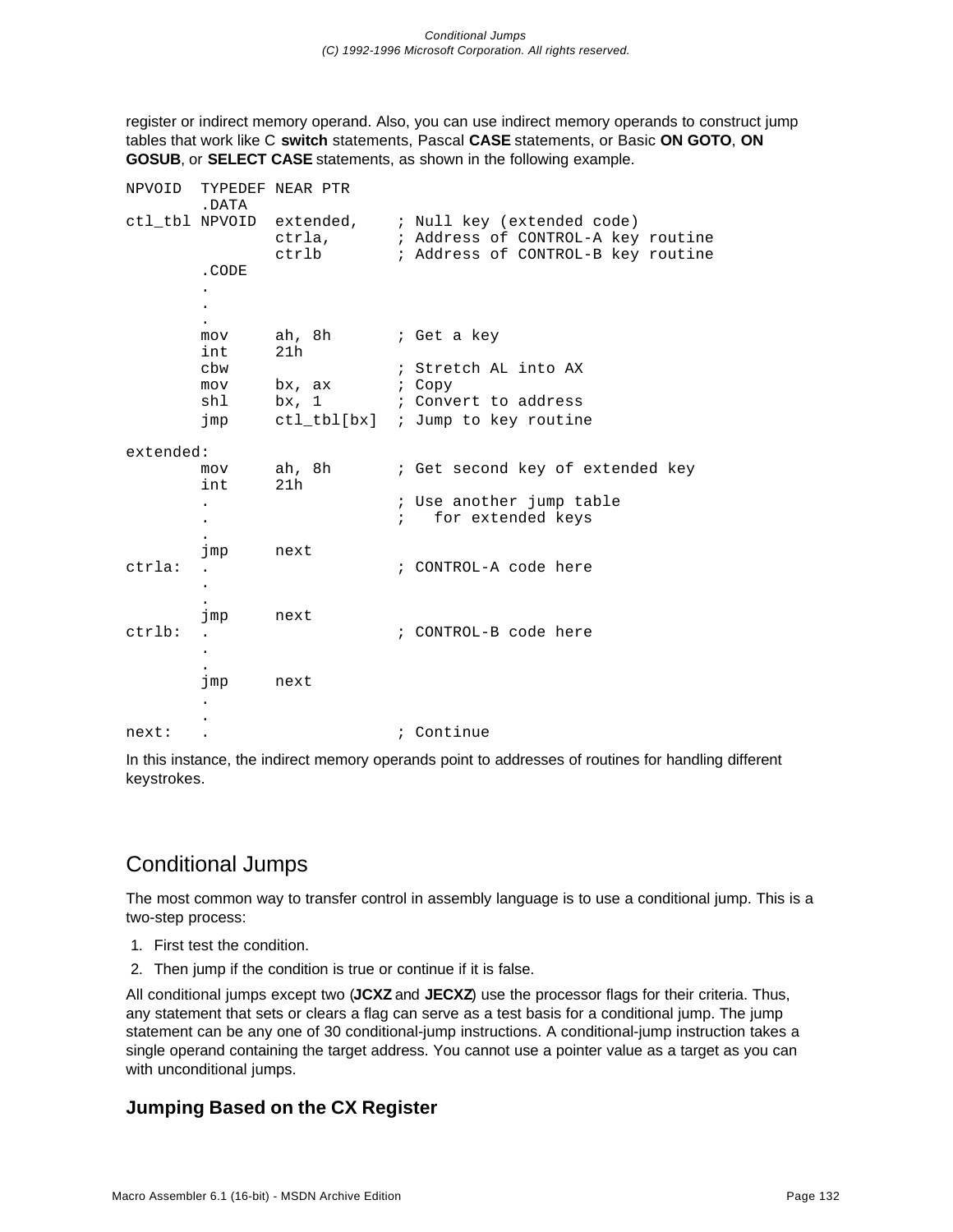**JCXZ** and **JECXZ** are special conditional jumps that do not consult the processor flags. Instead, as their names imply, these instructions cause a jump only if the CX or ECX register is zero. The use of **JCXZ** and **JECXZ** with program loops is covered in the next section, "Loops."

#### **Jumping Based on the Processor Flags**

The remaining conditional jumps in the processor's repertoire all depend on the status of the flags register. As the following list shows, several conditional jumps have two or three names — **JE** (Jump if Equal) and **JZ** (Jump if Zero), for example. Shared names assemble to exactly the same machine instruction, so you may choose whichever mnemonic seems more appropriate. Jumps that depend on the status of the flags register include:

| <b>Instruction</b> | Jumps if                                 |
|--------------------|------------------------------------------|
| <b>JC/JB/JNAE</b>  | Carry flag is set                        |
| <b>JNC/JNB/JAE</b> | Carry flag is clear                      |
| <b>JBE/JNA</b>     | Either carry or zero flag is set         |
| <b>JA/JNBE</b>     | Carry and zero flag are clear            |
| <b>JE/JZ</b>       | Zero flag is set                         |
| <b>JNE/JNZ</b>     | Zero flag is clear                       |
| <b>JL/JNGE</b>     | Sign flag $\neq$ overflow flag           |
| <b>JGE/JNL</b>     | Sign flag = overflow flag                |
| <b>JLE/JNG</b>     | Zero flag is set or sign $\neq$ overflow |
| <b>JG/JNLE</b>     | Zero flag is clear and sign $=$ overflow |
| JS                 | Sign flag is set                         |
| <b>JNS</b>         | Sign flag is clear                       |
| JO                 | Overflow flag is set                     |
| <b>JNO</b>         | Overflow flag is clear                   |
| <b>JP/JPE</b>      | Parity flag is set (even parity)         |
| <b>JNP/JPO</b>     | Parity flag is clear (odd parity)        |

The last two jumps in the list, **JPE** (Jump if Parity Even) and **JPO** (Jump if Parity Odd), are useful only for communications programs. The processor sets the parity flag if an operation produces a result with an even number of set bits. A communications program can compare the flag against the parity bit received through the serial port to test for transmission errors.

The conditional jumps in the preceding list can follow any instruction that changes the processor flags, as these examples show:

|  | add                | ; Uses JO to handle overflow condition<br>ax, bx | ; Add two values<br>jo overflow ; If value too large, adjust                                                                                                                                               |
|--|--------------------|--------------------------------------------------|------------------------------------------------------------------------------------------------------------------------------------------------------------------------------------------------------------|
|  | sub<br>jnz<br>cal1 | skip<br>zhandler                                 | ; Uses JNZ to check for zero as the result of subtraction<br>ax, bx                  ; Subtract<br>mov cx, Count ; First, initialize CX<br>; If the result is not zero, continue<br>; Else do special case |

As the second example shows, the jump does not have to immediately follow the instruction that alters the flags. Since **MOV** does not change the flags, it can appear between the **SUB** instruction and the dependent jump.

There are three categories of conditional jumps: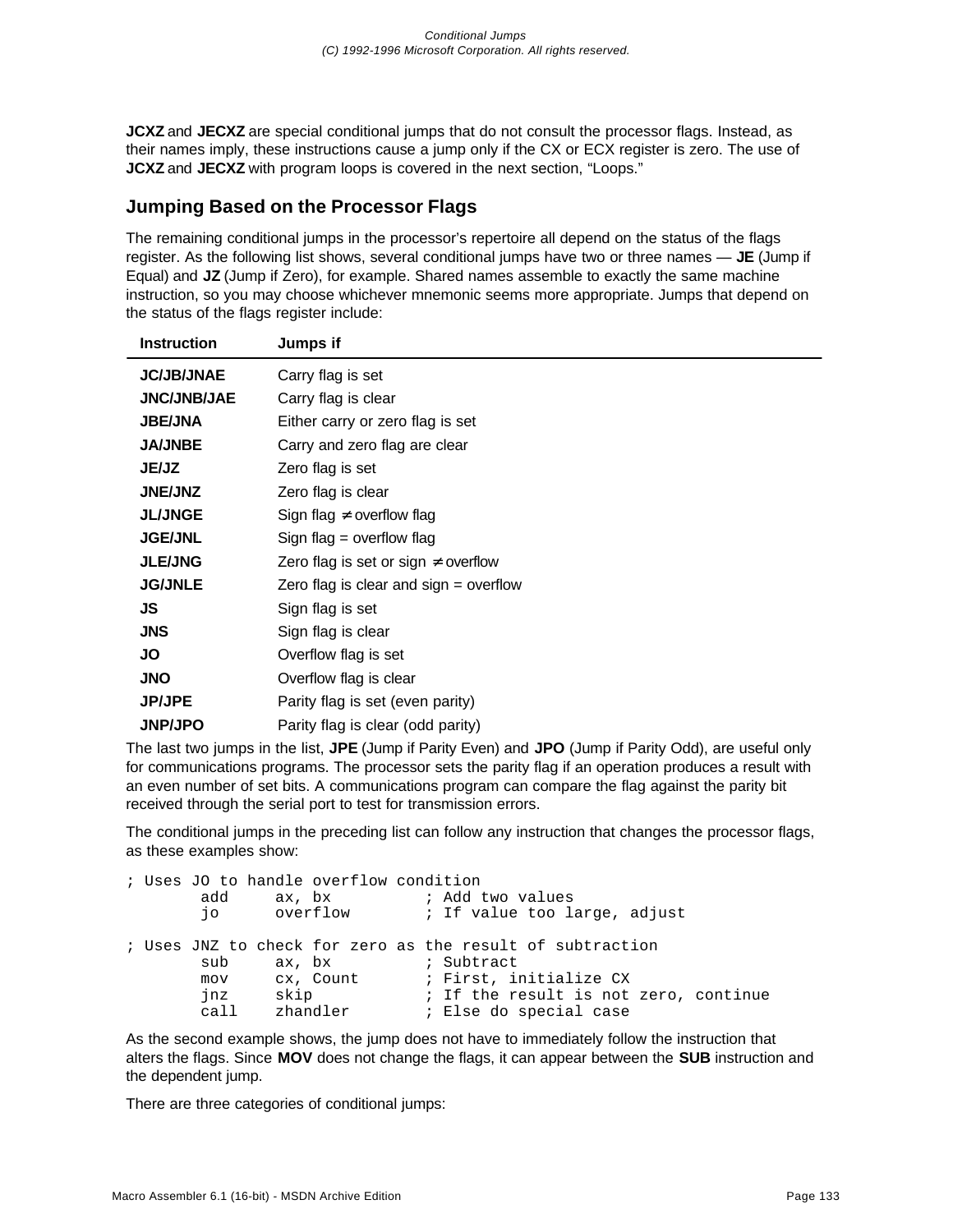- Comparison of two values
- Individual bit settings in a value
- Whether a value is zero or nonzero

#### **Jumps Based on Comparison of Two Values**

The **CMP** instruction is the most common way to test for conditional jumps. It compares two values without changing either, then sets or clears the processor flags according to the results of the comparison.

Internally, the **CMP** instruction is the same as the **SUB** instruction, except that **CMP** does not change the destination operand. Both set flags according to the result of the subtraction.

You can compare signed or unsigned values, but you must choose the subsequent conditional jump to reflect the correct value type. For example, **JL** (Jump if Less Than) and **JB** (Jump if Below) may seem conceptually similar, but a failure to understand the difference between them can result in program bugs. Table 7.1 shows the correct conditional jumps for comparisons of signed and unsigned values. The table shows the zero, carry, sign, and overflow flags as ZF, CF, SF, and OF, respectively.

| <b>Signed Comparisons</b><br><b>Jump if True</b><br><b>Instruction</b> |                   | <b>Unsigned Comparisons</b><br><b>Instruction</b> | Jump if True |                   |
|------------------------------------------------------------------------|-------------------|---------------------------------------------------|--------------|-------------------|
| <b>JE</b>                                                              | ZF                | ${\sf J}{\sf E}$                                  |              | ZF                |
|                                                                        | $\qquad \qquad =$ |                                                   |              | $=$               |
|                                                                        | 1                 |                                                   |              | 1                 |
| <b>JNE</b>                                                             | ZF                | <b>JNE</b>                                        |              | ΖF                |
|                                                                        | $\equiv$          |                                                   |              | $=$               |
|                                                                        | $\pmb{0}$         |                                                   |              | $\mathbf 0$       |
| <b>JG/JNLE</b>                                                         | ZF                | <b>JA/JNBE</b>                                    |              | CF                |
|                                                                        | $=$               |                                                   |              | $=$               |
|                                                                        | $\pmb{0}$         |                                                   |              | $\mathbf 0$       |
|                                                                        | and               |                                                   |              | and               |
|                                                                        | <b>SF</b>         |                                                   |              | ΖF                |
|                                                                        | $=$               |                                                   |              | $\qquad \qquad =$ |
|                                                                        | OF                |                                                   |              | $\mathbf 0$       |
| <b>JLE/JNG</b>                                                         | ZF                | <b>JBE/JNA</b>                                    |              | CF                |
|                                                                        | $=$               |                                                   |              | $=$               |
|                                                                        | 1                 |                                                   |              | $\mathbf{1}$      |
|                                                                        | or                |                                                   |              | or                |
|                                                                        | <b>SF</b>         |                                                   |              | ZF                |
|                                                                        | $\neq$            |                                                   |              | $=$               |
|                                                                        | OF                |                                                   |              | $\mathbf{1}$      |
| <b>JL/JNGE</b>                                                         | <b>SF</b>         | <b>JB/JNAE</b>                                    |              | CF                |
|                                                                        | $\neq$            |                                                   |              | $=$               |
|                                                                        | OF                |                                                   |              | $\mathbf{1}$      |
| <b>JGE/JNL</b>                                                         | <b>SF</b>         | <b>JAE/JNB</b>                                    |              | CF                |
|                                                                        | $=$               |                                                   |              | =                 |
|                                                                        | OF                |                                                   |              | $\pmb{0}$         |

Table 7.1 Conditional Jumps Based on Comparisons of Two Values

The mnemonic names of jumps always refer to the comparison of **CMP**'s first operand (destination) with the second operand (source). For instance, in this example, **JG** tests whether the first operand is greater than the second.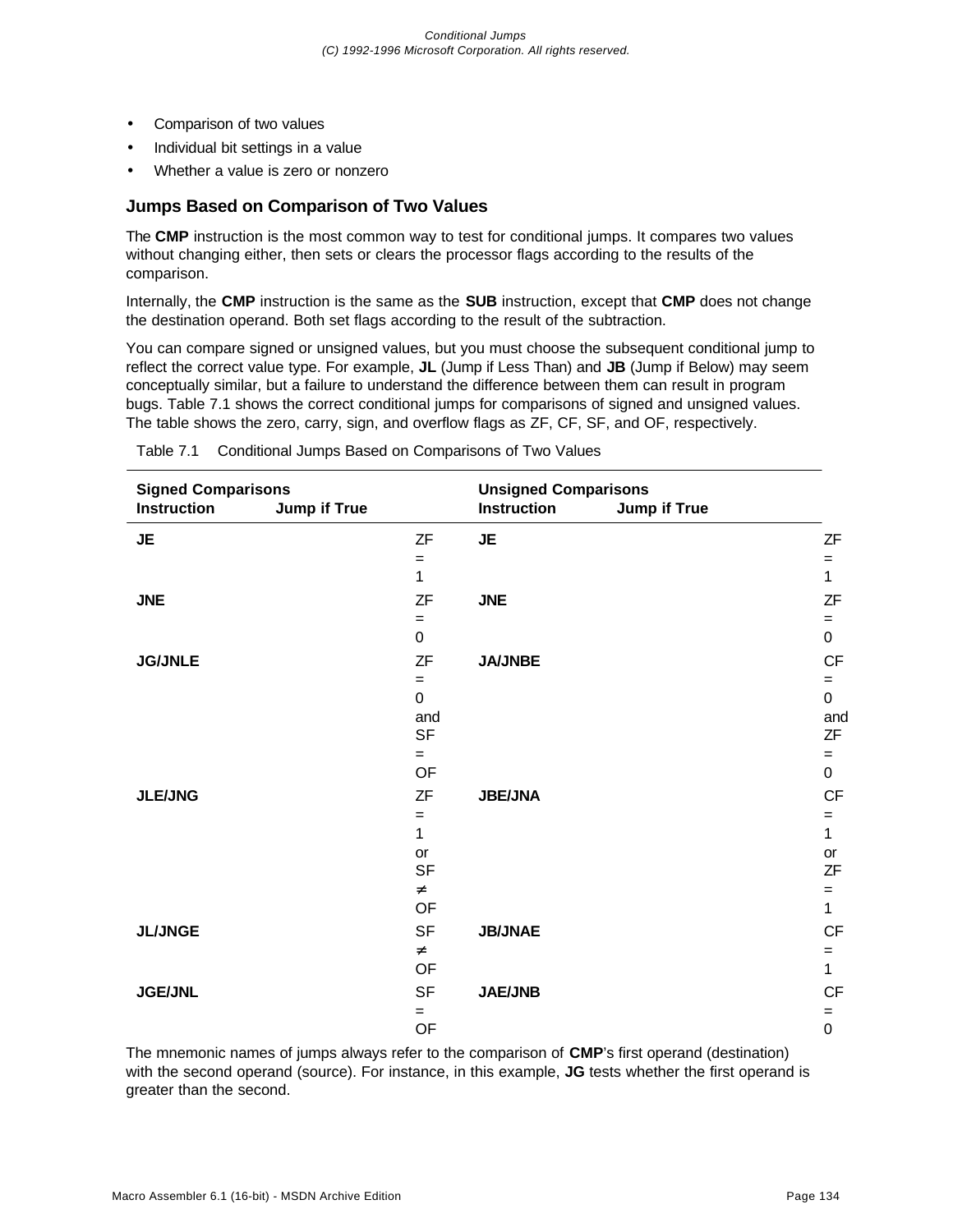| cmp  |  | ax, bx ; Compare AX and BX                           |  |  |  |  |  |
|------|--|------------------------------------------------------|--|--|--|--|--|
| 7q l |  | $next1$ ; Equivalent to: If ( $AX > BX$ ) goto next1 |  |  |  |  |  |
|      |  | next2 ; Equivalent to: If (AX < BX ) goto next2      |  |  |  |  |  |

#### **Jumps Based on Bit Settings**

The individual bit settings in a single value can also serve as the criteria for a conditional jump. The **TEST** instruction tests whether specific bits in an operand are on or off (set or clear), and sets the zero flag accordingly.

The **TEST** instruction is the same as the **AND** instruction, except that **TEST** changes neither operand. The following example shows an application of **TEST**.

```
 .DATA
      BYTE ?
        .CODE
 .
 .
 .
; If bit 2 or bit 4 is set, then call task_a
                           ; Assume "bits" is 0D3h 11010011
       test bits, 10100y ; If 2 or 4 is set AND 00010100<br>
\frac{1}{7} skinl ;
       jz skip1 ;<br>
call task_a  ; Then call task_a      00010000
 call task_a ; Then call task_a 00010000
skip1: ; Jump taken
 .
 .
 .
; If bits 2 and 4 are clear, then call task_b
             ; Assume "bits" is 0E9h 11101001<br>bits, 10100y ; If 2 and 4 are clear AND 00010100
       test bits, 10100y ; If 2 and 4 are clear AND 00010100
       jnz skip2 ;<br>call task_b ; Then_call_task_b 000000000
       call task b ; Then call task b
skip2: \qquad \qquad ; Jump taken
```
The source operand for **TEST** is often a mask in which the test bits are the only bits set. The destination operand contains the value to be tested. If all the bits set in the mask are clear in the destination operand, **TEST** sets the zero flag. If any of the flags set in the mask are also set in the destination operand, **TEST** clears the zero flag.

The 80386/486 processors provide additional bit-testing instructions. The **BT** (Bit Test) series of instructions copy a specified bit from the destination operand to the carry flag. A **JC** or **JNC** can then route program flow depending on the result. For variations on the **BT** instruction, see the *Reference*.

#### **Jumps Based on a Value of Zero**

A program often needs to jump based on whether a particular register contains a value of zero. We've seen how the **JCXZ** instruction jumps depending on the value in the CX register. You can test for zero in other data registers nearly as efficiently with the **OR** instruction. A program can **OR** a register with itself without changing the register's contents, then act on the resulting flags status. For example, the following example tests whether BX is zero:

| bx, bx  | ; Is $BX = 0$ ? |  |
|---------|-----------------|--|
| is zero | ; Jump if so    |  |

This code is functionally equivalent to:

| cmp | bx, 0   | ; Is $BX = 0$ ? |  |
|-----|---------|-----------------|--|
|     | is zero | ; Jump if so    |  |

but produces smaller and faster code, since it does not use an immediate number as an operand. The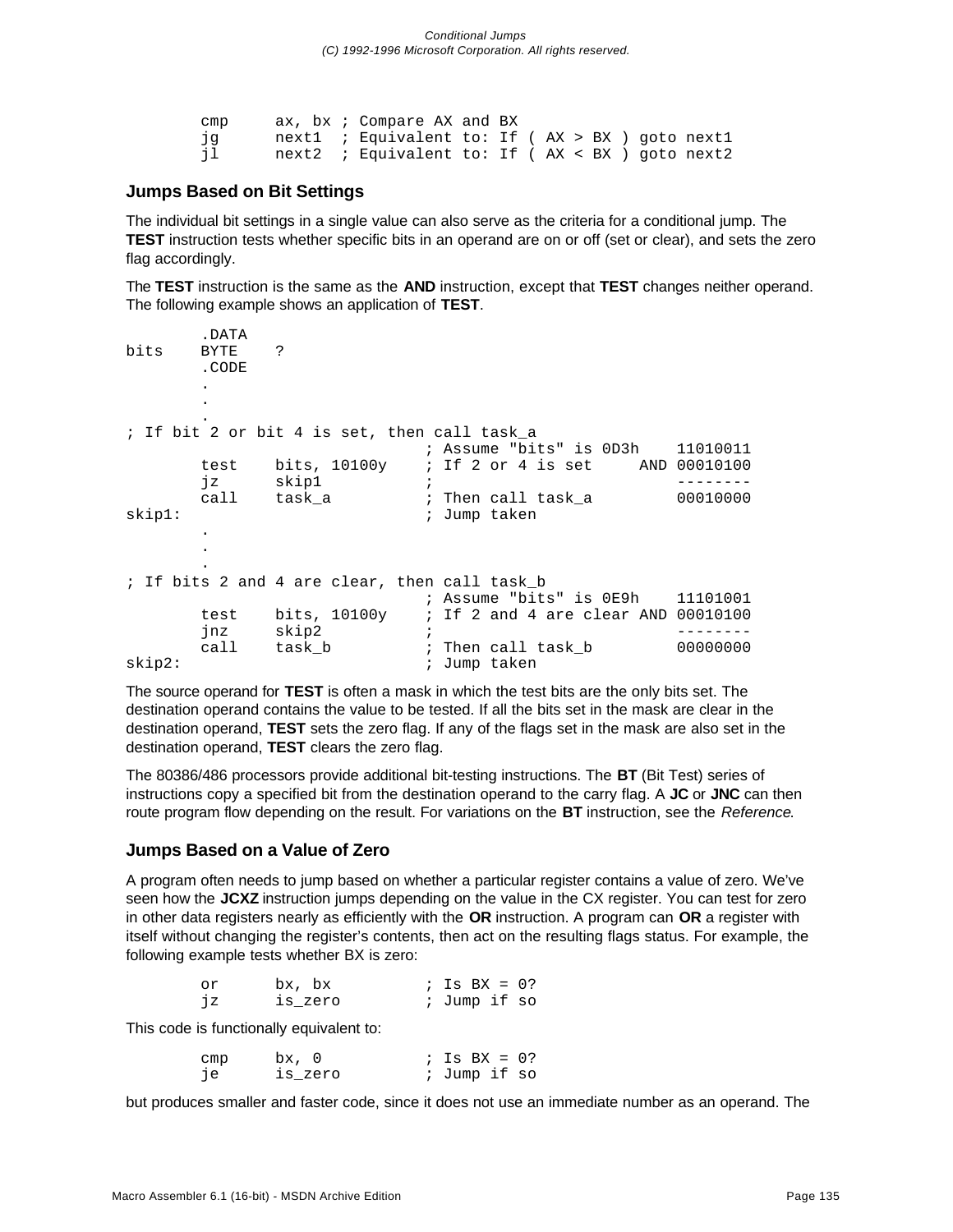same technique also lets you test a register's sign bit:

| or | dx, dx   | ; Is DX sign bit set? |
|----|----------|-----------------------|
| 1S | sign set | ; Jump if so          |

#### **Jump Extending**

Unlike an unconditional jump, a conditional jump cannot reference a label more than 128 bytes away. For example, the following statement is valid as long as target is within a distance of 128 bytes:

; Jump to target less than 128 bytes away jz target ; If previous operation resulted ; in zero, jump to target

However, if target is too distant, the following sequence is necessary to enable a longer jump. Note this sequence is logically equivalent to the preceding example:

|       |     |      | ; Jumps to distant targets previously required two steps |  |                             |  |                                   |  |
|-------|-----|------|----------------------------------------------------------|--|-----------------------------|--|-----------------------------------|--|
|       | inz | skip |                                                          |  |                             |  | ; If previous operation result is |  |
|       |     |      |                                                          |  | ; NOT zero, jump to "skip"  |  |                                   |  |
|       | amr |      | target                                                   |  | : Otherwise, jump to target |  |                                   |  |
| skip: |     |      |                                                          |  |                             |  |                                   |  |

MASM can automate jump-extending for you. If you target a conditional jump to a label farther than 128 bytes away, MASM rewrites the instruction with an unconditional jump, which ensures that the jump can reach its target. If target lies within a 128-byte range, the assembler encodes the instruction  $jz$  target as is. Otherwise, MASM generates two substitute instructions:

> jne  $$ + 2 + (length in bytes of the next instruction)$ jmp NEAR PTR target

The assembler generates this same code sequence if you specify the distance with **NEAR PTR**, **FAR PTR**, or **SHORT**. Therefore,

jz NEAR PTR target

becomes

 $jne$   $\frac{1}{5}$  + 5 jmp NEAR PTR target

even if target is less than 128 bytes away.

MASM enables automatic jump expansion by default, but you can turn it off with the **NOLJMP** form of the **OPTION** directive. For information about the **OPTION** directive, see page 24.

If the assembler generates code to extend a conditional jump, it issues a level 3 warning saying that the conditional jump has been lengthened. You can set the warning level to 1 for development and to level 3 for a final optimizing pass to see if you can shorten jumps by reorganizing.

If you specify the distance for the jump and the target is out of range for that distance, a "Jump out of Range" error results.

Since the **JCXZ** and **JECXZ** instructions do not have logical negations, expansion of the jump instruction to handle targets with unspecified distances cannot be performed for those instructions. Therefore, the distance must always be short.

The size and distance of the target operand determines the encoding for conditional or unconditional jumps to externals or targets in different segments. The jump-extending and optimization features do not apply in this case.

**Note** Conditional jumps on the 80386 and 80486 processors can be to targets up to 32K away, so jump extension occurs only for targets greater than that distance.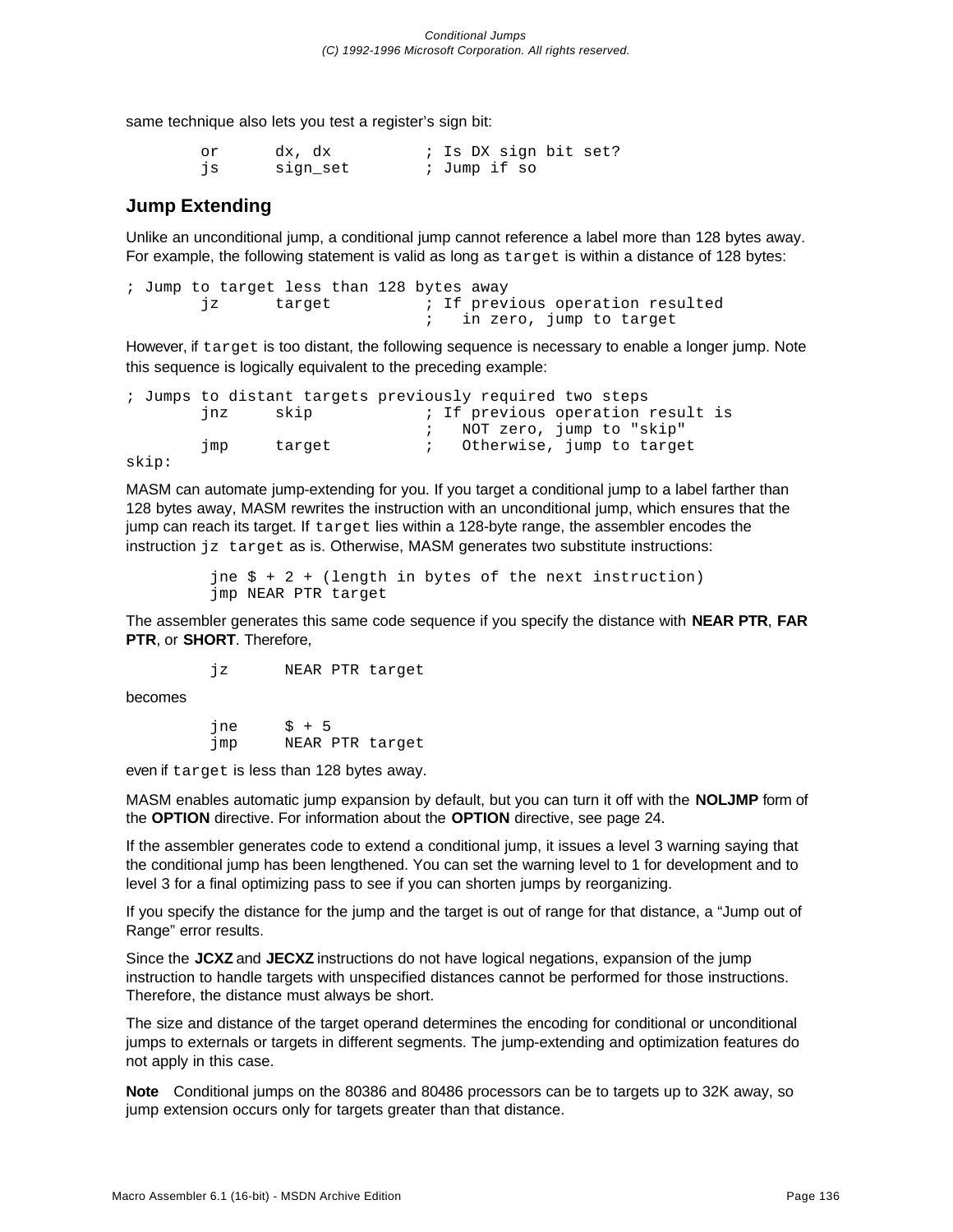### **Anonymous Labels**

When you code jumps in assembly language, you must invent many label names. One alternative to continually thinking up new label names is to use anonymous labels, which you can use anywhere in your program. But because anonymous labels do not provide meaningful names, they are best used for jumping over only a few lines of code. You should mark major divisions of a program with actual named labels.

Use two at signs (@@) followed by a colon (:) as an anonymous label. To jump to the nearest preceding anonymous label, use **@B** (back) in the jump instruction's operand field; to jump to the nearest following anonymous label, use **@F** (forward) in the operand field.

The jump in the following example targets an anonymous label:

```
 jge @F
 .
 .
 .
```
The items  $@$ B and  $@$ F always refer to the nearest occurrences of  $@$  $@$ :, so there is never any conflict between different anonymous labels.

### **Decision Directives**

@@:

The high-level structures you can use for decision-making are the **.IF**, **.ELSEIF**, and **.ELSE** statements. These directives generate conditional jumps. The expression following the **.IF** directive is evaluated, and if true, the following instructions are executed until the next **.ENDIF**, **.ELSE**, or **.ELSEIF** directive is reached. The **.ELSE** statements execute if the expression is false. Using the **.ELSEIF** directive puts a new expression inside the alternative part of the original **.IF** statement to be evaluated. The syntax is:

**.IF** *condition1 statements* [[**.ELSEIF** *condition2 statements*]] [[**.ELSE** *statements*]] **.ENDIF**

The decision structure

 $I.F$   $CX = = 20$ <br>mov  $dx, 20$ dx, 20 .ELSE<br>mov dx, 30 .ENDIF

generates this code:

|      |                |            | . TF  | $cx == 20$ |        |          |
|------|----------------|------------|-------|------------|--------|----------|
| 0017 | 83 F9 14       | $\star$    |       | cmp        |        | cx, 014h |
| 001A | 7505           | $\star$    |       | ine        | @C0001 |          |
| 001C | BA 0014        |            |       | mov        | dx, 20 |          |
|      |                |            | .ELSE |            |        |          |
| 001F | EB 03          | $\star$    |       | jmp        | @C0003 |          |
| 0021 |                | $*@C0001:$ |       |            |        |          |
| 0021 | <b>BA 001E</b> |            |       | mov        | dx, 30 |          |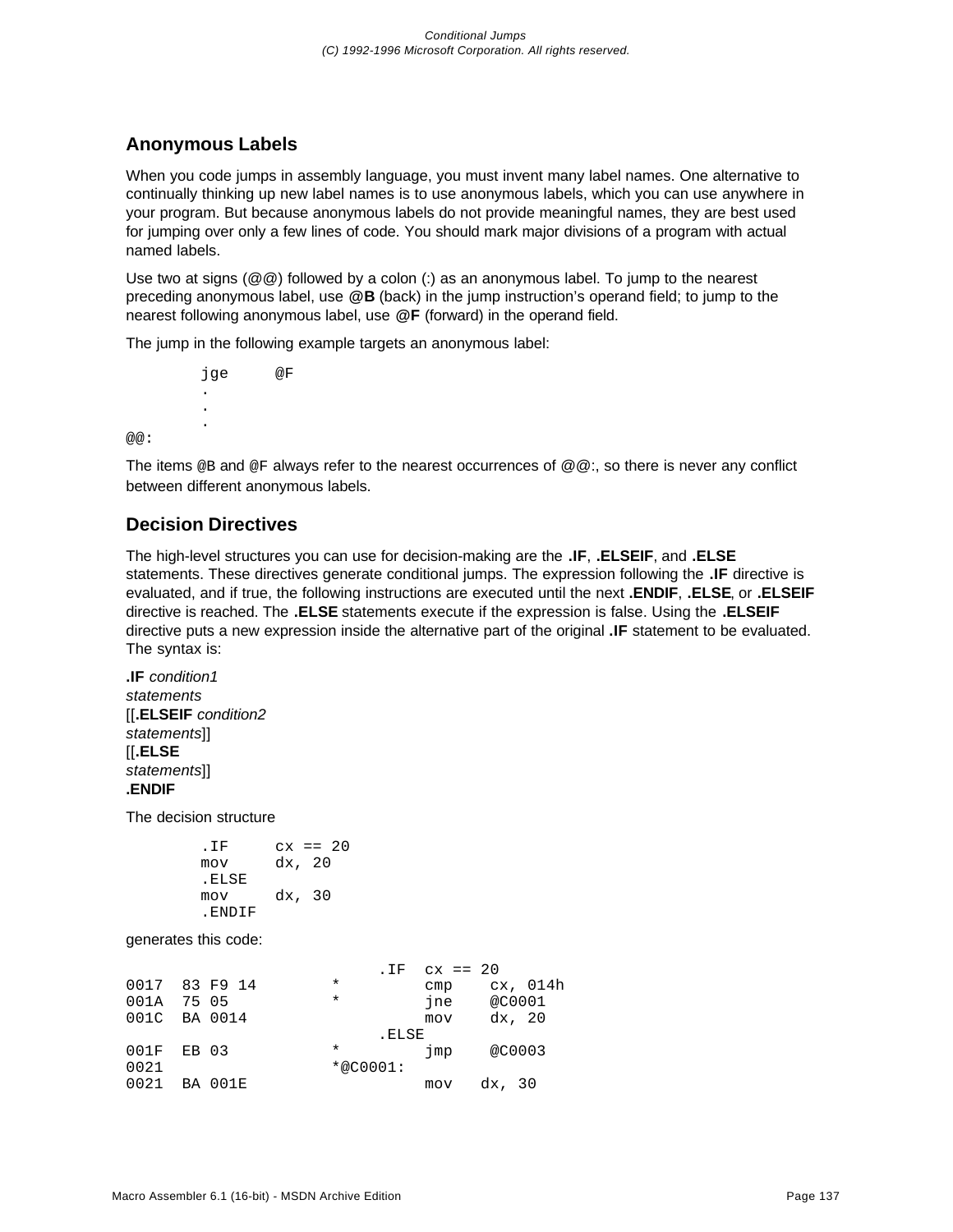```
0024 *@C0003:
```
### Loops

Loops repeat an action until a termination condition is reached. This condition can be a counter or the result of an expression's evaluation. MASM 6.1 offers many ways to set up loops in your programs. The following list compares MASM loop structures:

| <b>Instructions</b>           | <b>Action</b>                                                                                                                                                                                                                                                                                                                                                                                                                                                                                                                         |
|-------------------------------|---------------------------------------------------------------------------------------------------------------------------------------------------------------------------------------------------------------------------------------------------------------------------------------------------------------------------------------------------------------------------------------------------------------------------------------------------------------------------------------------------------------------------------------|
| <b>LOOP</b>                   | Automatically decrements CX. When $CX = 0$ , the loop ends. The top of the<br>loop cannot be greater than 128 bytes from the LOOP instruction. (This is true<br>for all <b>LOOP</b> instructions.)                                                                                                                                                                                                                                                                                                                                    |
| LOOPE/LOOPZ.<br>LOOPNE/LOOPNZ | Loops while equal or not equal. Checks both CX and the state of the zero flag.<br><b>LOOPZ</b> ends when either CX=0 or the zero flag is clear, whichever occurs first.<br><b>LOOPNZ</b> ends when either CX=0 or the zero flag is set, whichever occurs first.<br><b>LOOPE</b> and <b>LOOPZ</b> assemble to the same machine instruction, as do<br><b>LOOPNE</b> and <b>LOOPNZ</b> . Use whichever mnemonic best fits the context of your<br>loop. Set CX to a number out of range if you don't want a count to control the<br>loop. |
| JCXZ, JECXZ                   | Branches to a label only if $CX = 0$ or $ECX = 0$ . Unlike other conditional-jump<br>instructions, which can jump to either a near or a short label under the 80386<br>or 80486, JCXZ and JECXZ always jump to a short label.                                                                                                                                                                                                                                                                                                         |
| Conditional jumps             | Acts only if certain conditions met. Necessary if several conditions must be<br>tested. See "Conditional Jumps," page 164.                                                                                                                                                                                                                                                                                                                                                                                                            |

The following examples illustrate these loop constructions.

|       | mov  | ; The LOOP instruction: For 200 to 0 do task<br>cx, 200 | ; Set counter                                                                                                                                                         |
|-------|------|---------------------------------------------------------|-----------------------------------------------------------------------------------------------------------------------------------------------------------------------|
| next: |      |                                                         | ; Do the task here                                                                                                                                                    |
|       | loop | next                                                    | ; Do again<br>; Continue after loop                                                                                                                                   |
| wend: | mov  | cx, 256 and the c                                       | ; The LOOPNE instruction: While AX is not 'Y', do task<br>; Set count too high to interfere<br>; But don't do more than 256 times<br>; Some statements that change AX |
|       | cmp  | al, 'Y'<br>loopne wend                                  | ; Is it Y or too many times?<br>; No? Repeat<br>; Yes? Continue                                                                                                       |

The **JCXZ** and **JECXZ** instructions provide an efficient way to avoid executing loops when the loop counter CX is empty. For example, consider the following loops:

| mov<br>next: | cx, LoopCount |      |  | ; Load loop counter<br>; Iterate loop CX times |  |  |  |  |
|--------------|---------------|------|--|------------------------------------------------|--|--|--|--|
|              | $\bullet$     |      |  |                                                |  |  |  |  |
|              | loop          | next |  | ; Do aqain                                     |  |  |  |  |

If LoopCount is zero, CX decrements to -1 on the first pass. It then must decrement 65,535 more times before reaching 0. Use a **JCXZ** to avoid this problem: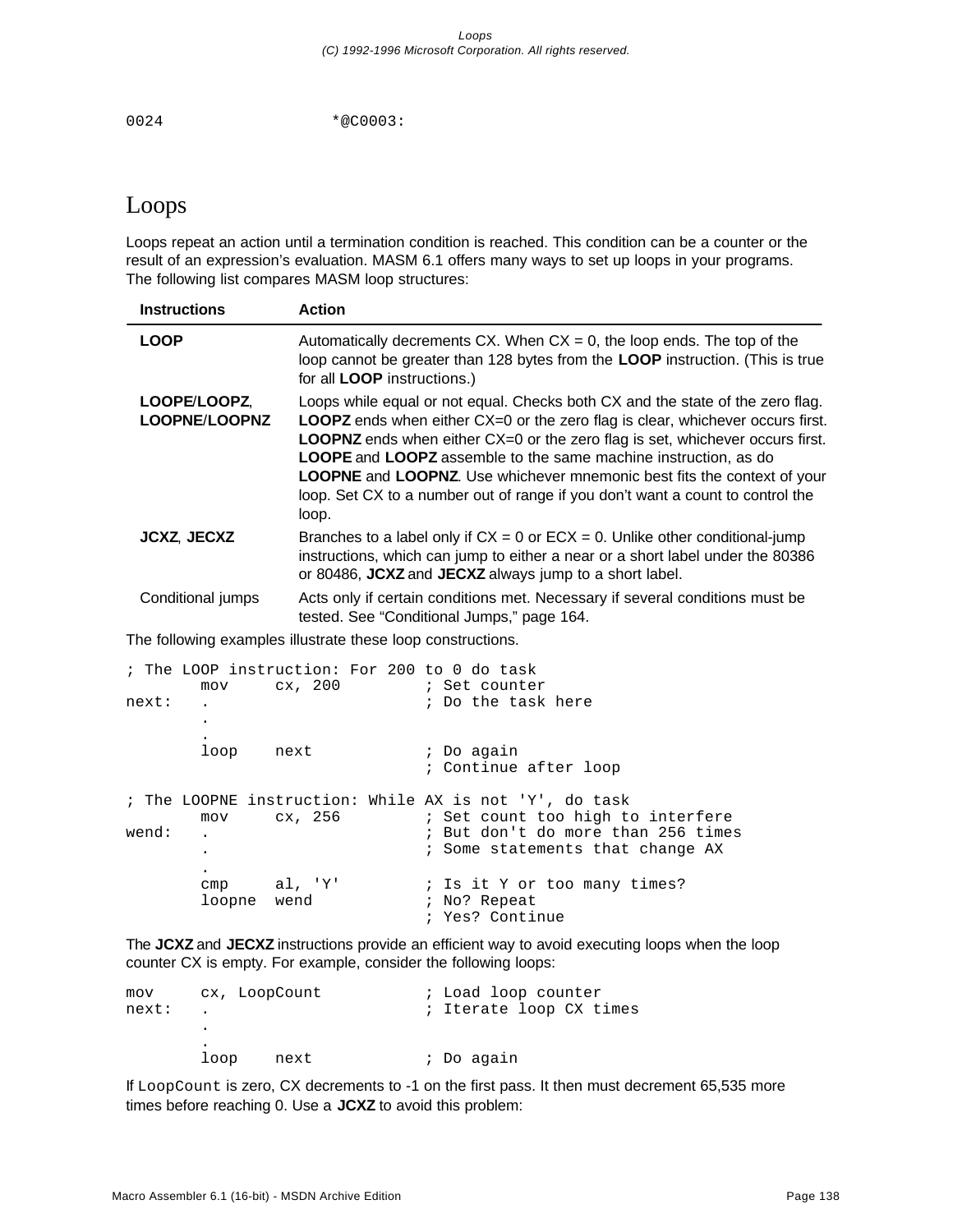| mov   | cx, LoopCount<br>icxz | done | ; Load loop counter<br>; Skip loop if count is 0 |
|-------|-----------------------|------|--------------------------------------------------|
| next: | $\bullet$             |      | ; Else iterate loop CX times                     |
| done: | ٠<br>100p             | next | ; Do again<br>; Continue after loop              |

## Loop-Generating Directives

The high-level control structures generate loop structures for you. These directives are similar to the **while** and **repeat** loops of C or Pascal, and can make your assembly programs easier to code and to read. The assembler generates the appropriate assembly code. These directives are summarized as follows:

| <b>Directives</b>         | <b>Action</b>                                                                                                                       |
|---------------------------|-------------------------------------------------------------------------------------------------------------------------------------|
| WHILE  ENDW               | The statements between .WHILE condition and .ENDW execute while<br>the condition is true.                                           |
| REPEAT UNTIL              | The loop executes at least once and continues until the condition given<br>after <b>UNTIL</b> is true. Generates conditional jumps. |
| <b>REPEAT  .UNTILCXZ.</b> | Compares label to an expression and generates appropriate loop<br>instructions.                                                     |
| <b>.BREAK</b>             | End a .REPEAT or a .WHILE loop unconditionally.                                                                                     |
| <b>CONTINUE</b>           | Jump unconditionally past any remaining code to bottom of loop.                                                                     |

These constructs work much as they do in a high-level language such as C or Pascal. Keep in mind the following points:

- These directives generate appropriate processor instructions. They are not new instructions.
- They require proper use of signed and unsigned data declarations.

These directives cause a set of instructions to execute based on the evaluation of some *condition*. This *condition* can be an expression that evaluates to a signed or unsigned value, an expression using the binary operators in C (**&&**, **||**, or **!**), or the state of a flag. For more information about expression operators, see page 178.

The evaluation of the *condition* requires the assembler to know if the operands in the condition are signed or unsigned. To state explicitly that a named memory

location contains a signed integer, use the signed data allocation directives **SBYTE**, **SWORD**, and **SDWORD**.

#### **.WHILE Loops**

As with **while** loops in C or Pascal, the test condition for **.WHILE** is checked before the statements inside the loop execute. If the test condition is false, the loop does not execute. While the condition is true, the statements inside the loop repeat.

Use the **.ENDW** directive to mark the end of the **.WHILE** loop. When the condition becomes false, program execution begins at the first statement following the **.ENDW** directive. The **.WHILE** directive generates appropriate compare and jump statements. The syntax is:

**.WHILE** *condition statements* **.ENDW**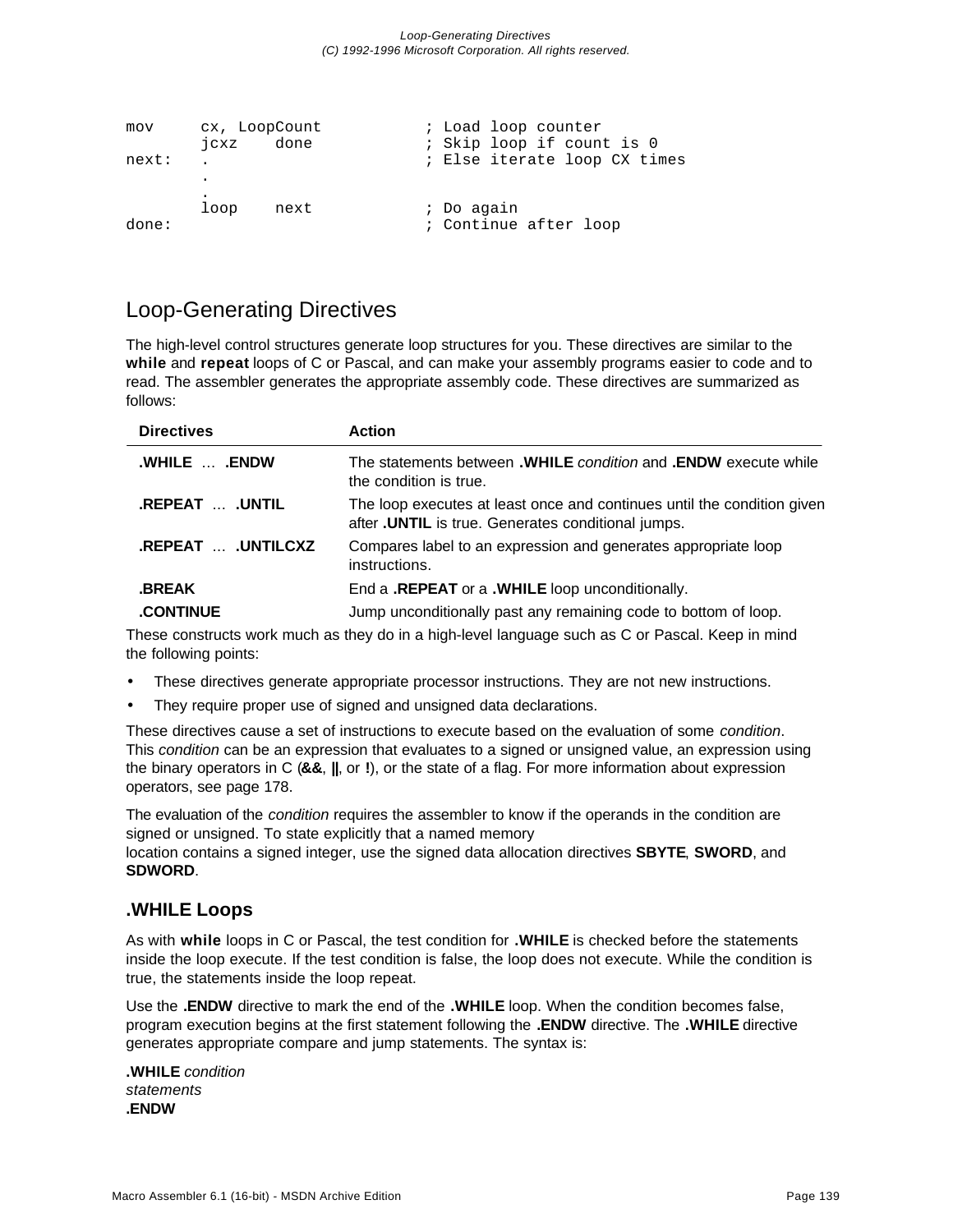For example, this loop copies the contents of one buffer to another until a '\$' character (marking the end of the string) is found:

```
 .DATA
 buf1 BYTE "This is a string",'$'
 buf2 BYTE 100 DUP (?)
 .CODE
 sub bx, bx ; Zero out bx
.WHILE (buf1[bx] != '§')mov al, buf1[bx] ; Get a character<br>mov buf2[bx], al ; Move it to buff
mov buf2[bx], al \qquad ; Move it to buffer 2
 inc bx ; Count forward
 .ENDW
```
#### **.REPEAT Loops**

MASM's **.REPEAT** directive allows for loop constructions like the **do** loop of C and the **REPEAT** loop of Pascal. The loop executes until the condition following the **.UNTIL** (or **.UNTILCXZ**) directive becomes true. Since the condition is checked at the end of the loop, the loop always executes at least once. The **.REPEAT** directive generates conditional jumps. The syntax is:

#### **.REPEAT**

*statements* **.UNTIL** *condition*

#### **.REPEAT** *statements*

**.UNTILCXZ** [[*condition*]]

where *condition* can also be *expr1 == expr2* or *expr1 != expr2*. When two conditions are used, *expr2* can be an immediate expression, a register, or (if *expr1* is a register) a memory location.

For example, the following code fills a buffer with characters typed at the keyboard. The loop ends when the ENTER key (character 13) is pressed:

```
 .DATA
buffer BYTE 100 DUP (0)
        .CODE<br>sub
               bx, bx ; Zero out bx
        .REPEAT<br>mov
               ah, 01h
        int 21h ; Get a key
        mov buffer[bx], al i Put it in the buffer
        inc bx ; Increment the count<br>
.UNTIL (al == 13) ; Continue until al is
                                   : Continue until al is 13
```
The **.UNTIL** directive generates conditional jumps, but the **.UNTILCXZ** directive generates a **LOOP** instruction, as shown by the listing file code for these examples. In a listing file, assembler-generated code is preceded by an asterisk.

ASSUME bx:PTR SomeStruct

```
 .REPEAT
         *@C0001:
                    inc ax
        . UNTIL <math>ax==6</math>* cmp ax, 006h<br>* jne @C0001
                           @C0001
.REPEAT
         *@C0003:
```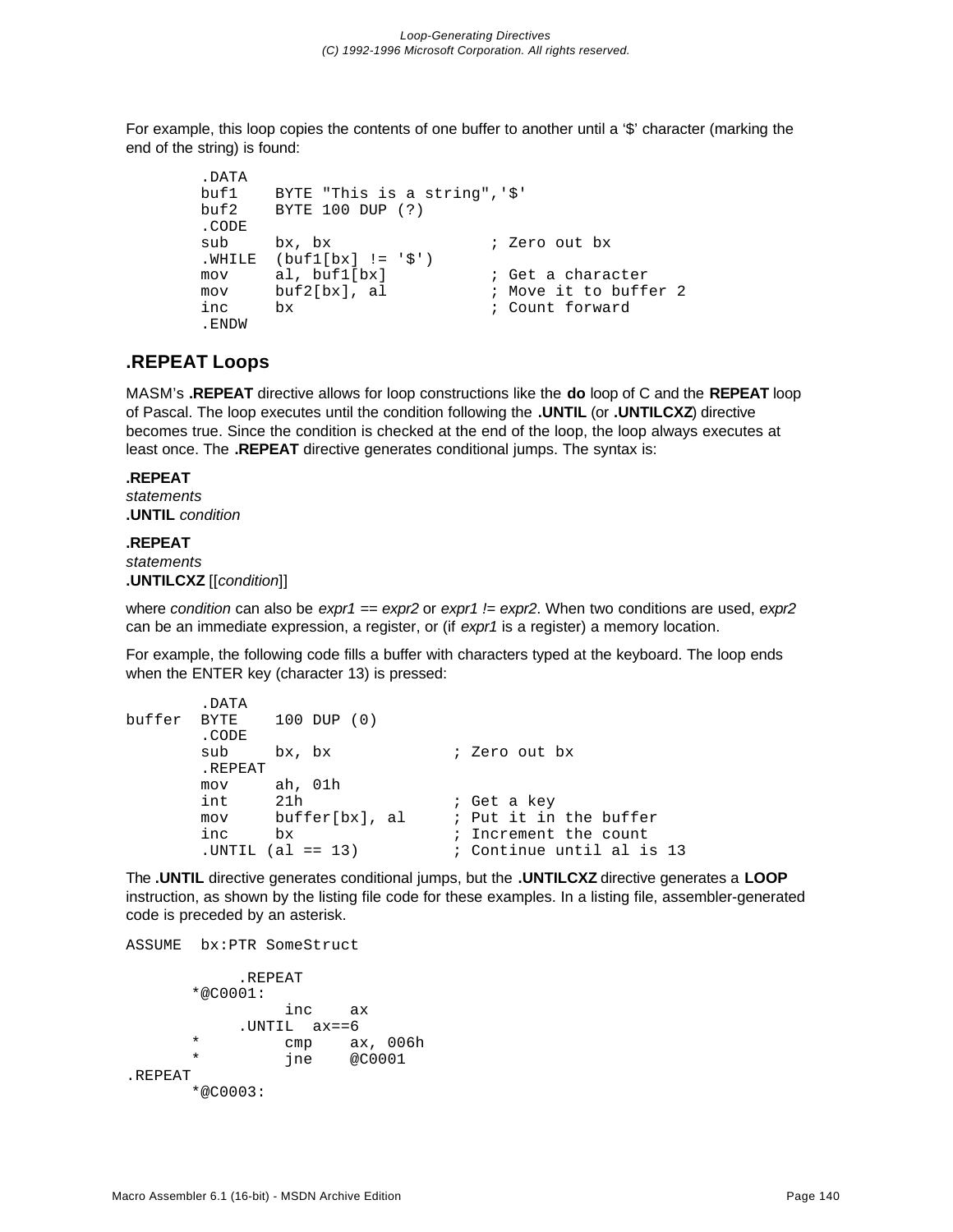|            | .UNTILCXZ |                     |
|------------|-----------|---------------------|
| $\star$    | loop      | @C0003              |
|            |           |                     |
|            | .REPEAT   |                     |
| $*@C0004:$ |           |                     |
|            | .UNTILCXZ | $[bx]$ .field != 6  |
| *          | cmp       | $[bx]$ .field, 006h |
| *          | loope     | @C0004              |
|            |           |                     |

### **.BREAK and .CONTINUE Directives**

The **.BREAK** and **.CONTINUE** directives terminate a **.REPEAT** or **.WHILE** loop prematurely. These directives allow an optional **.IF** clause for conditional breaks. The syntax is:

**.BREAK** [[**.IF** *condition*]] **.CONTINUE** [[**.IF** *condition*]]

Note that **.ENDIF** is not used with the **.IF** forms of **.BREAK** and **.CONTINUE** in this context. The **.BREAK** and **.CONTINUE** directives work the same way as the **break** and **continue** instructions in C. Execution continues at the instruction following the **.UNTIL**, **.UNTILCXZ**, or **.ENDW** of the nearest enclosing loop.

Instead of ending the loop execution as **.BREAK** does, **.CONTINUE** causes loop execution to jump directly to the code that evaluates the loop condition of the nearest enclosing loop.

The following loop accepts only the keys in the range '0' to '9' and terminates when you press ENTER.

```
.WHILE 1 <br>nov ah, 08h <br>i Get key with
                                 ; Get key without echo
int 21h<br>.BREAK .IF al == 13
                                : If ENTER, break out of the loop
 .CONTINUE .IF (al < '0') || (al > '9')
          ; If not a digit, continue looping<br>dl, al           ; Save the character for processing
mov dl, al \begin{array}{ccc} i & \text{Save the character for processing} \\ \text{mov} & \text{ah} & \text{02h} \\ \end{array} ; Output the character
mov ah, 02h ; Output the character
 int 21h
 .ENDW
```
If you assemble the preceding source code with the /Fl and /Sg command-line options and then view the results in the listing file, you will see this code:

|      |                  | .WHILE 1   |                        |                                        |
|------|------------------|------------|------------------------|----------------------------------------|
| 0017 |                  | $*@C0001:$ |                        |                                        |
| 0017 | B4 08            |            | mov                    | ah, 08h                                |
| 0019 | CD <sub>21</sub> |            | int                    | 21h                                    |
|      |                  |            | $BREAK$ $IF$ al == 13. |                                        |
| 001B | 3C OD            | $\star$    |                        | cmp al, 00Dh                           |
| 001D | 74 10            | $\star$    | ie                     | @C0002                                 |
|      |                  |            |                        | 191)<br>.CONTINUE . IF (al '0')<br>(al |
| 001F | 3C 30            | $\star$    | cmp                    | al, '0'                                |
| 0021 | 72 F4            | $\star$    | jb                     | @C0001                                 |
| 0023 | 3C 39            | $\star$    | cmp                    | a1, '9'                                |
| 0025 | 77 FO            | $\star$    | ja                     | @C0001                                 |
| 0027 | 8A D0            |            | mov                    | dl, al                                 |
| 0029 | B4 02            |            | mov                    | ah, 02h                                |
| 002B | CD <sub>21</sub> |            | int                    | 21h                                    |
|      |                  | .ENDW      |                        |                                        |
| 002D | EB E8            | $\star$    | jmp                    | @C0001                                 |
| 002F |                  | *@C0002:   |                        |                                        |

The high-level control structures can be nested. That is, **.REPEAT** or **.WHILE** loops can contain **.REPEAT** or **.WHILE** loops as well as **.IF** statements.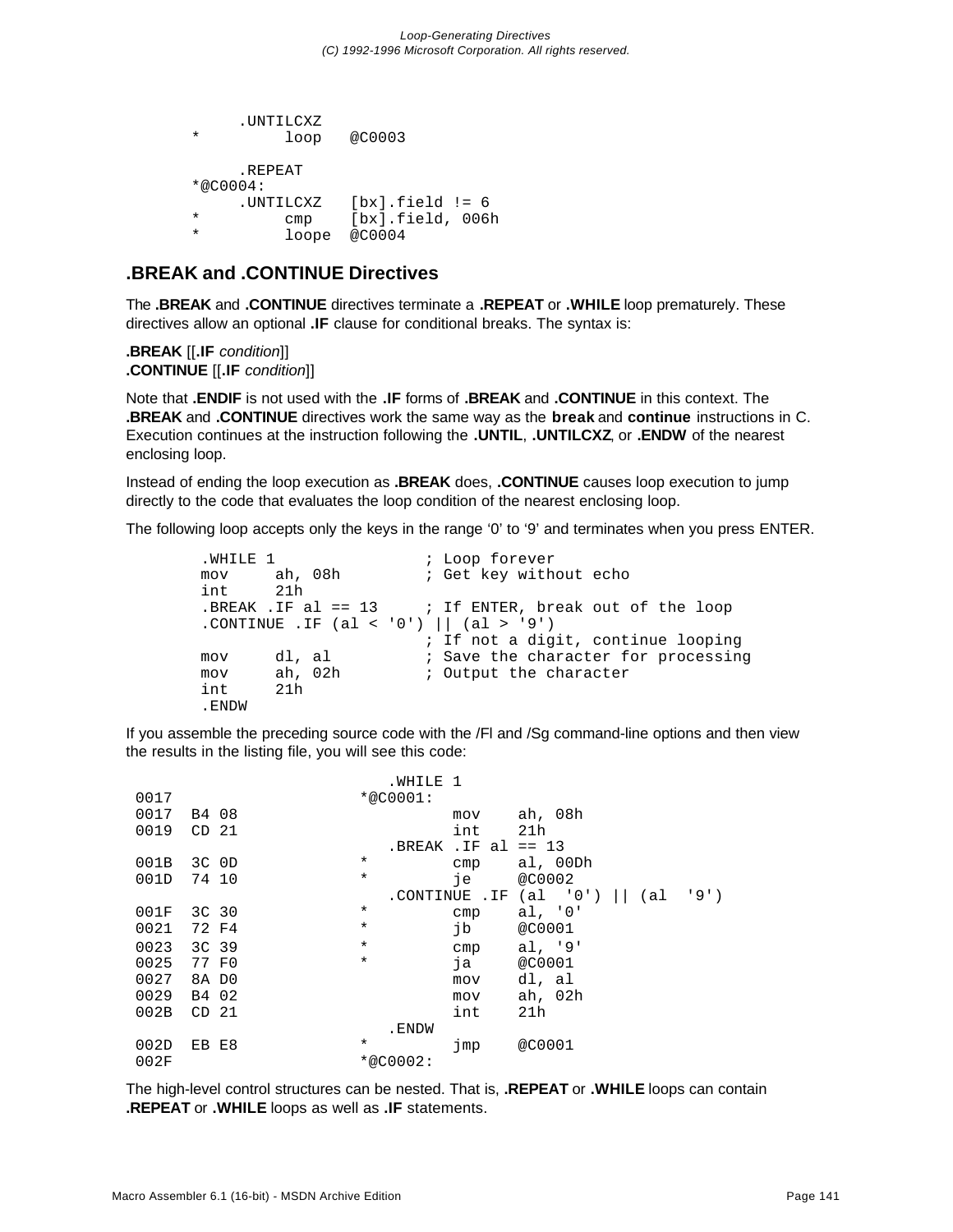If the code generated by a **.WHILE** loop, **.REPEAT** loop, or **.IF** statement generates a conditional or unconditional jump, MASM encodes the jump using the jump extension and jump optimization techniques described in "Unconditional Jumps," page 162, and "Conditional Jumps," page 164.

# Writing Loop Conditions

You can express the conditions of the **.IF**, **.REPEAT**, and **.WHILE** directives using relational operators, and you can express the attributes of the operand with the **PTR** operator. To write loop conditions, you also need to know how the assembler evaluates the operators and operands in the condition. This section explains the operators, attributes, precedence level, and expression evaluation order for the conditions used with loop-generating directives.

### **Expression Operators**

The binary relational operators in MASM 6.1 are the same binary operators used in C. These operators generate MASM compare, test, and conditional jump instructions. High-level control instructions include:

| Operator | <b>Meaning</b>                                                                                                                    |
|----------|-----------------------------------------------------------------------------------------------------------------------------------|
| ==       | Equal                                                                                                                             |
| !=       | Not equal                                                                                                                         |
| >        | Greater than                                                                                                                      |
| $>=$     | Greater than or equal to                                                                                                          |
| $\prec$  | Less than                                                                                                                         |
| $\leq$   | Less than or equal to                                                                                                             |
| &        | <b>Bit test</b>                                                                                                                   |
|          | Logical NOT                                                                                                                       |
| &&       | Logical AND                                                                                                                       |
| II       | Logical OR                                                                                                                        |
|          | $\land$ condition without operators (other than $\land$ toota for nonzero as it does in $\land$ $\Box$ or evenue<br><b>TITTTT</b> |

A condition without operators (other than **!**) tests for nonzero as it does in C. For example, .WHILE  $(x)$  is the same as . WHILE  $(x := 0)$ , and . WHILE  $(!x)$  is the same as . WHILE  $(x == 0)$ .

You can also use the flag names (**ZERO?**, **CARRY?**, **OVERFLOW?**, **SIGN?**, and **PARITY?**) as operands in conditions with the high-level control structures. For example, in .WHILE (CARRY?), the value of the carry flag determines the outcome of the condition.

### **Signed and Unsigned Operands**

Expression operators generate unsigned jumps by default. However, if either side of the operation is signed, the assembler considers the entire operation signed.

You can use the **PTR** operator to tell the assembler that a particular operand in a register or constant is a signed number, as in these examples:

> .WHILE SWORD PTR [bx] <= 0 .IF SWORD PTR mem1 > 0

Without the **PTR** operator, the assembler would treat the contents of BX as an unsigned value.

You can also specify the size attributes of operands in memory locations with **SBYTE**, **SWORD**, and **SDWORD**, for use with **.IF**, **.WHILE**, and **.REPEAT**.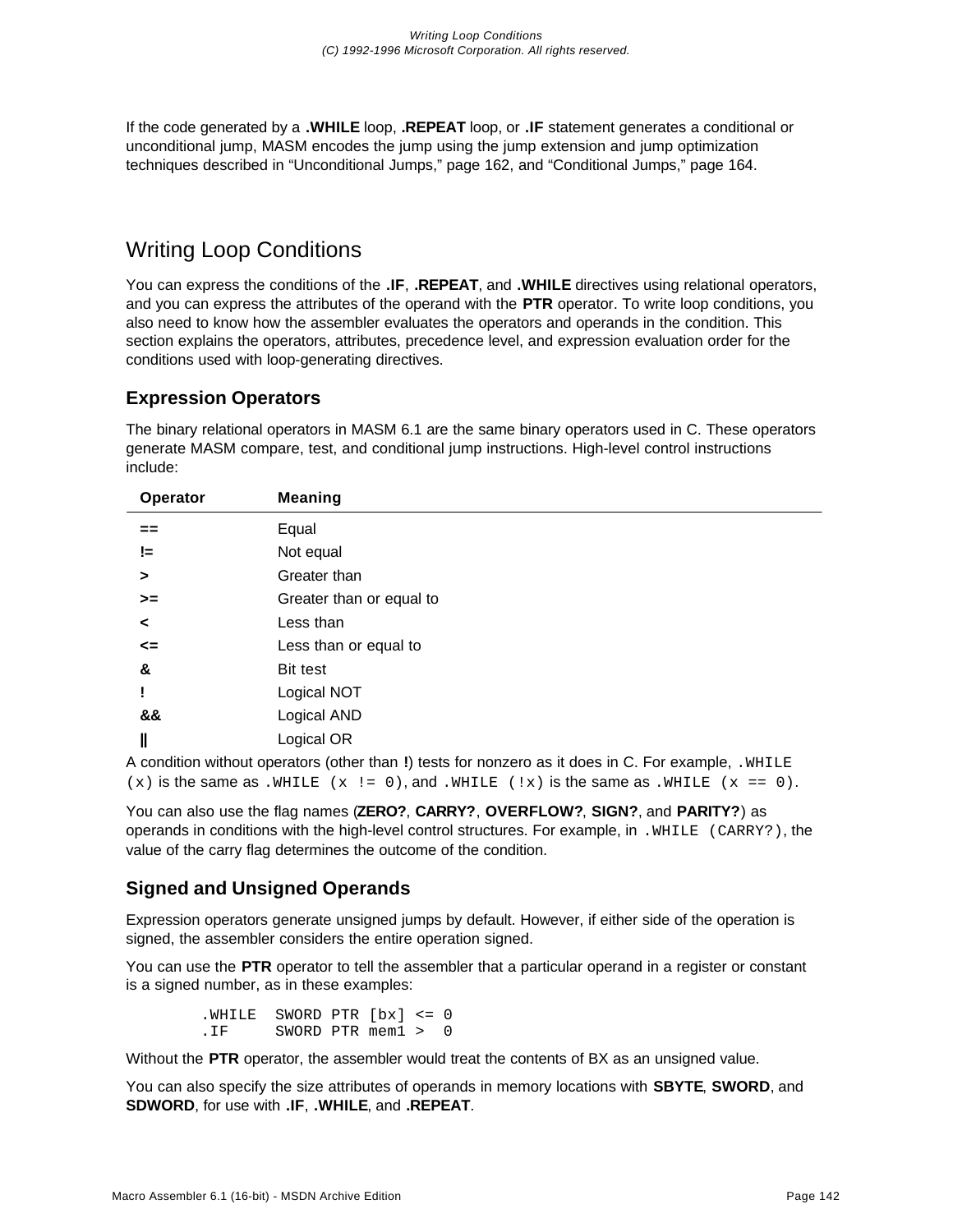|      | .DATA  |                             |
|------|--------|-----------------------------|
| mem1 | SBYTE  | <b>P</b>                    |
| mem2 | WORD   | <b>P</b>                    |
|      | .IF    | $m$ em $1 > 0$              |
|      | .WHILE | $m$ em $2 < bx$             |
|      |        | .WHILE SWORD PTR ax < count |

### **Precedence Level**

As with C, you can concatenate conditions with the **&&** operator for AND, the **||** operator for OR, and the **!** operator for negate. The precedence level is **!**, **&&**, and **||**, with **!** having the highest priority. Like expressions in high-level languages, precedence is evaluated left to right.

#### **Expression Evaluation**

The assembler evaluates conditions created with high-level control structures according to short-circuit evaluation. If the evaluation of a particular condition automatically determines the final result (such as a condition that evaluates to false in a compound statement concatenated with **AND**), the evaluation does not continue.

For example, in this **.WHILE** statement,

```
.WHILE (ax > 0) & (WORD PTR [bx] == 0)
```
the assembler evaluates the first condition. If this condition is false (that is, if AX is less than or equal to 0), the evaluation is finished. The second condition is not checked and the loop does not execute, because a compound condition containing **&&** requires both expressions to be true for the entire condition to be true.

### Procedures

Organizing your code into procedures that execute specific tasks divides large programs into manageable units, allows for separate testing, and makes code more efficient for repetitive tasks.

Assembly-language procedures are similar to functions, subroutines, and procedures in high-level languages such as C, FORTRAN, and Pascal. Two instructions control the use of assembly-language procedures. **CALL** pushes the return address onto the stack and transfers control to a procedure, and **RET** pops the return address off the stack and returns control to that location.

The **PROC** and **ENDP** directives mark the beginning and end of a procedure. Additionally, **PROC** can automatically:

- Preserve register values that should not change but that the procedure might otherwise alter.
- Set up a local stack pointer, so that you can access parameters and local variables placed on the stack.
- Adjust the stack when the procedure ends.

## Defining Procedures

Procedures require a label at the start of the procedure and a **RET** instruction at the end. Procedures are normally defined by using the **PROC** directive at the start of the procedure and the **ENDP** directive at the end. The **RET** instruction normally is placed immediately before the **ENDP** directive. The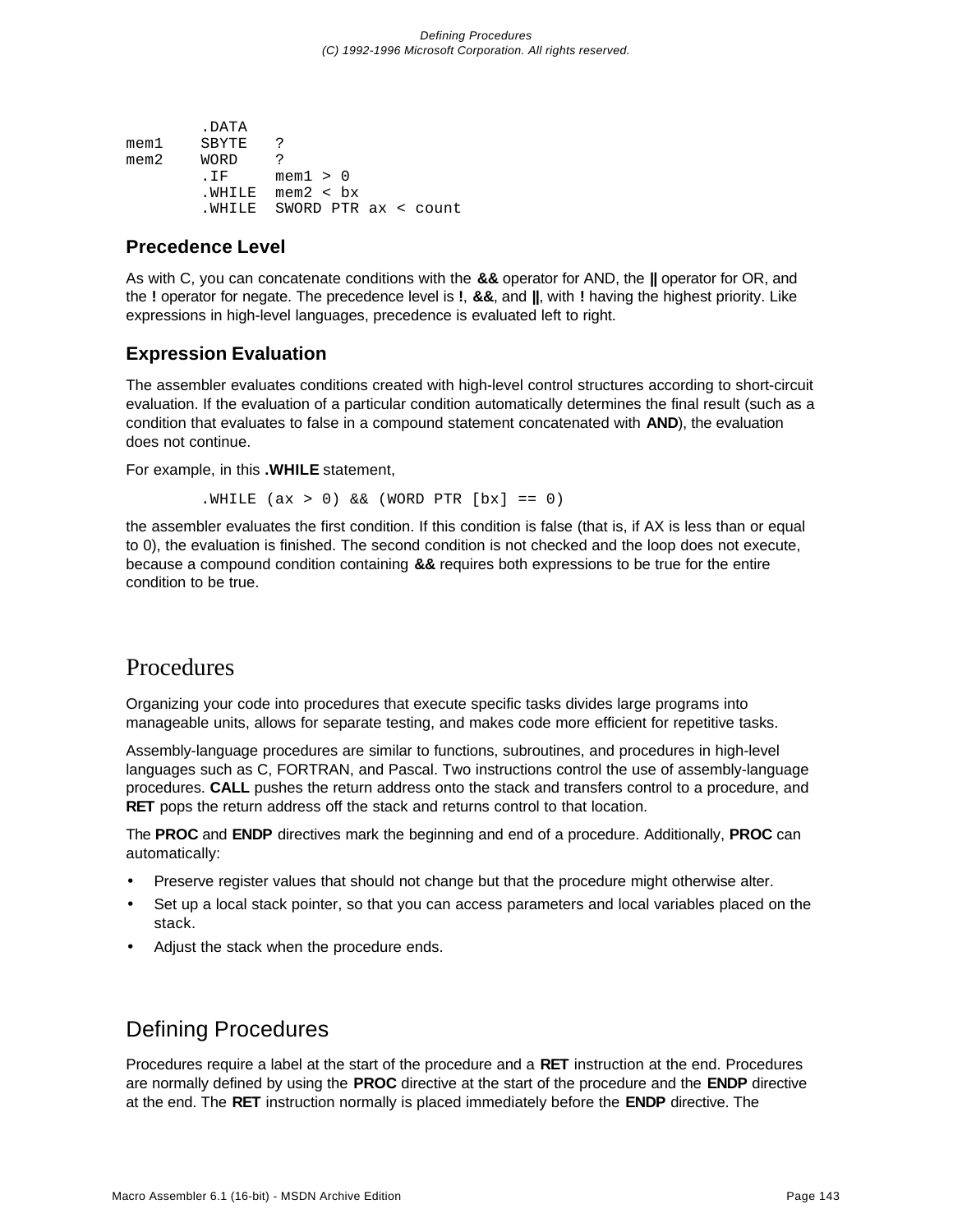assembler makes sure the distance of the **RET** instruction matches the distance defined by the **PROC** directive. The basic syntax for **PROC** is:

*label* **PROC** [[**NEAR** | **FAR**]]

 . **RET** [[*constant*]] *label* **ENDP**

 . .

The **CALL** instruction pushes the address of the next instruction in your code onto the stack and passes control to a specified address. The syntax is:

**CALL** {*label* | *register* | *memory*}

The operand contains a value calculated at run time. Since that operand can be a register, direct memory operand, or indirect memory operand, you can write call tables similar to the example code on page 164.

Calls can be near or far. Near calls push only the offset portion of the calling address and therefore must target a procedure within the same segment or group. You can specify the type for the target operand. If you do not, MASM uses the declared distance (**NEAR** or **FAR**) for operands that are labels and for the size of register or memory operands. The assembler then encodes the call appropriately, as it does with unconditional jumps. (See previous "Unconditional Jumps" and "Conditional Jumps.")

MASM optimizes a call to a far non-external label when the label is in the current segment by generating the code for a near call, saving one byte.

You can define procedures without **PROC** and **ENDP**, but if you do, you must make sure that the size of the **CALL** matches the size of the **RET**. You can specify the **RET** instruction as **RETN** (Return Near) or **RETF** (Return Far) to override the default size:

|       | ca11      |  | NEAR PTR task ; Call is declared near |
|-------|-----------|--|---------------------------------------|
|       | ٠         |  | ; Return comes to here                |
|       |           |  |                                       |
| task: |           |  | ; Procedure begins with near label    |
|       | $\bullet$ |  | ; Instructions go here                |
|       | ٠<br>retn |  | ; Return declared near                |

The syntax for **RETN** and **RETF** is:

*label*: **|** *label* **LABEL NEAR** *statements* **RETN** [[*constant*]]

*label* **LABEL FAR** *statements* **RETF** [[*constant*]]

The **RET** instruction (and its **RETF** and **RETN** variations) allows an optional constant operand that specifies a number of bytes to be added to the value of the SP register after the return. This operand adjusts for arguments passed to the procedure before the call, as shown in the example in "Using Local Variables," following.

When you define procedures without **PROC** and **ENDP**, you must make sure that calls have the same size as corresponding returns. For example, **RETF** pops two words off the stack. If a **NEAR** call is made to a procedure with a far return, the popped value is meaningless, and the stack status may cause the execution to return to a random memory location, resulting in program failure.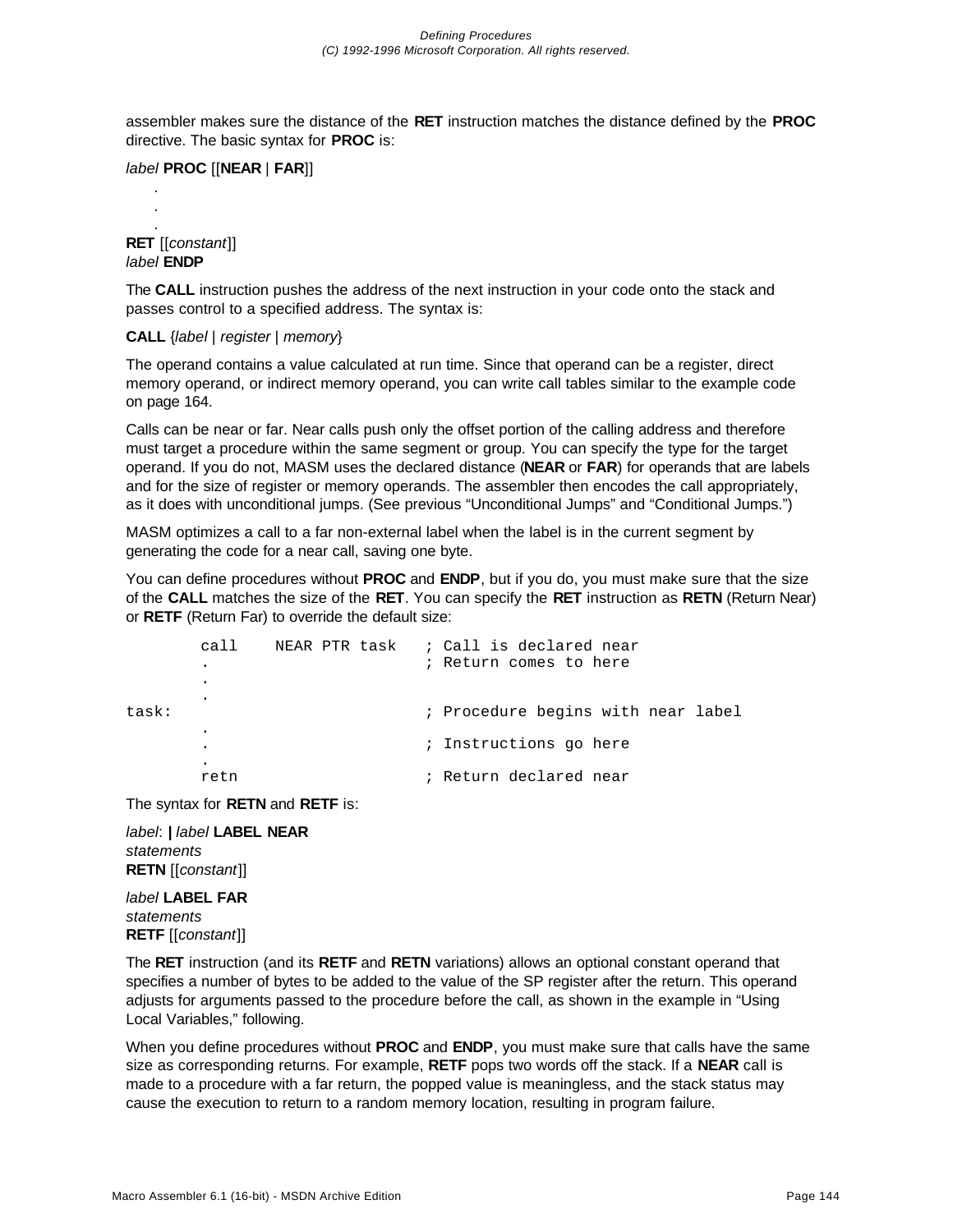An extended **PROC** syntax automates many of the details of accessing arguments and saving registers. See "Declaring Parameters with the PROC Directive," later in this chapter.

### Passing Arguments on the Stack

Each time you call a procedure, you may want it to operate on different data. This data, called "arguments," can be passed to the procedure in various ways. Although you can pass arguments to a procedure in registers or in variables, the most common method is the stack. Microsoft languages have specific conventions for passing arguments. These conventions for assembly-language modules shared with modules from high-level languages are explained in Chapter 12, "Mixed-Language Programming."

This section describes how a procedure accesses the arguments passed to it on the stack. Each argument is accessed as an offset from BP. However, if you use the **PROC** directive to declare parameters, the assembler calculates these offsets for you and lets you refer to parameters by name. The next section, "Declaring Parameters with the PROC Directive," explains how to use **PROC** this way. This example shows how to pass arguments to a procedure. The procedure expects to find those arguments on the stack. As this example shows, arguments must be accessed as offsets of BP.

#### ; C-style procedure call and definition

|       | mov<br>push<br>push<br>push<br>call<br>add | ax, 10<br>ax<br>arq2<br>C X<br>addup<br>sp, 6 | ; Load and<br><i>i</i> push constant as third argument<br>; Push memory as second argument<br>; Push register as first argument<br>; Call the procedure<br>; Destroy the pushed arguments<br><i>i</i> (equivalent to three pops) |
|-------|--------------------------------------------|-----------------------------------------------|----------------------------------------------------------------------------------------------------------------------------------------------------------------------------------------------------------------------------------|
| addup | PROC                                       | NEAR                                          | ; Return address for near call<br>takes two bytes                                                                                                                                                                                |
|       | push                                       | bp                                            | ; Save base pointer - takes two bytes<br>so arguments start at fourth byte<br>$\mathcal{L}$                                                                                                                                      |
|       | mov                                        | bp, sp                                        | ; Load stack into base pointer                                                                                                                                                                                                   |
|       | mov                                        | $ax, [bp+4]$                                  | ; Get first argument from<br>fourth byte above pointer                                                                                                                                                                           |
|       | add                                        | $ax, [bp+6]$                                  | ; Add second argument from                                                                                                                                                                                                       |
|       |                                            |                                               | sixth byte above pointer<br>$\mathbf{r}$                                                                                                                                                                                         |
|       | add                                        | $ax, [bp+8]$                                  | ; Add third argument from<br>eighth byte above pointer                                                                                                                                                                           |
|       | pop                                        | bp                                            | ; Restore BP                                                                                                                                                                                                                     |
| addup | ret<br><b>ENDP</b>                         |                                               | ; Return result in AX                                                                                                                                                                                                            |

Figure 7.1 shows the stack condition at key points in the process.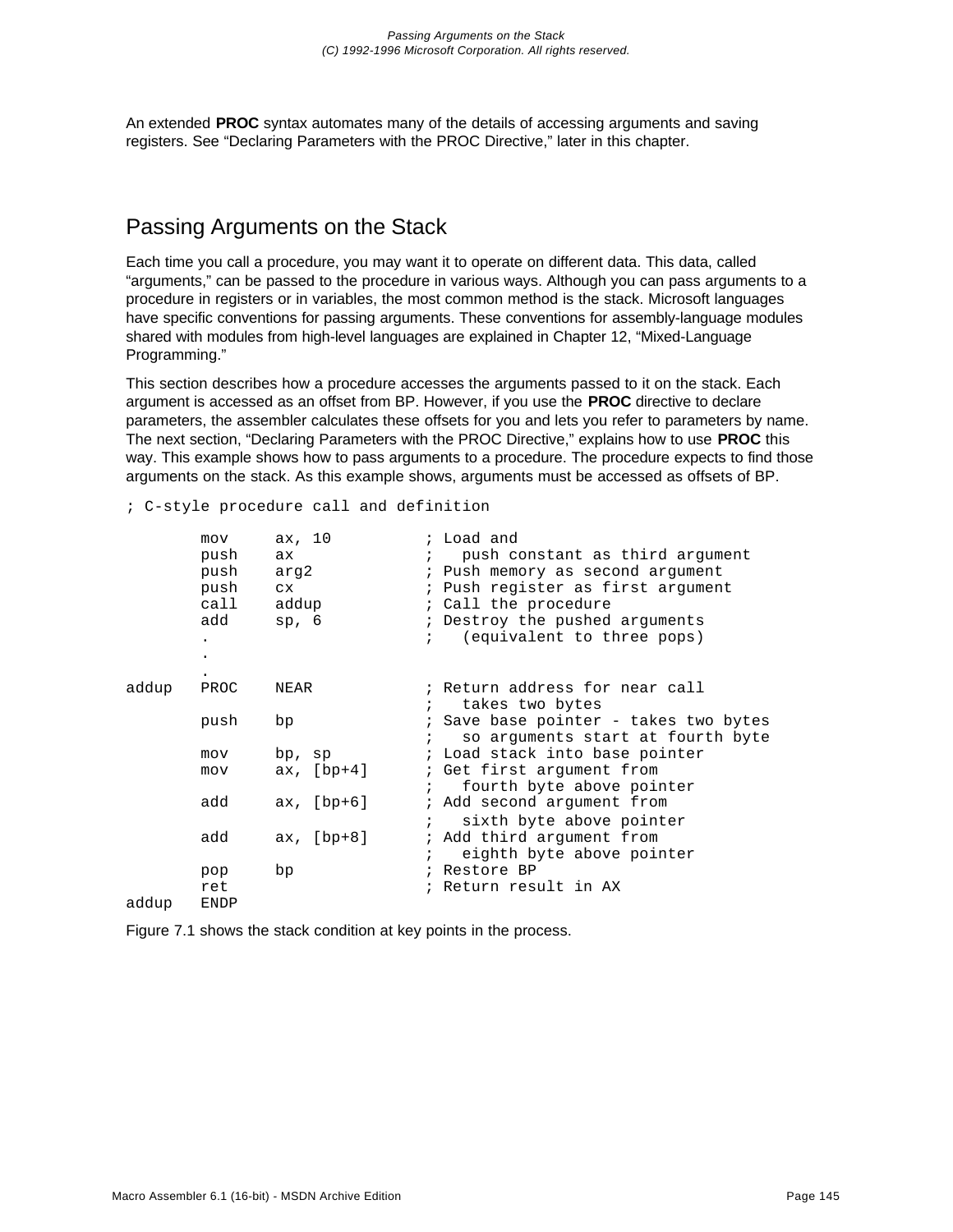

**Figure 7.1 Procedure Arguments on the Stack**

Starting with the 80186 processor, the **ENTER** and **LEAVE** instructions simplify the stack setup and restore instructions at the beginning and end of procedures. However, **ENTER** uses a lot of time. It is necessary only with nested, statically-scoped procedures. Thus, a Pascal compiler may sometimes generate **ENTER**. The **LEAVE** instruction, on the other hand, is an efficient way to do the stack cleanup. **LEAVE** reverses the effect of the last **ENTER** instruction by restoring BP and SP to their values before the procedure call.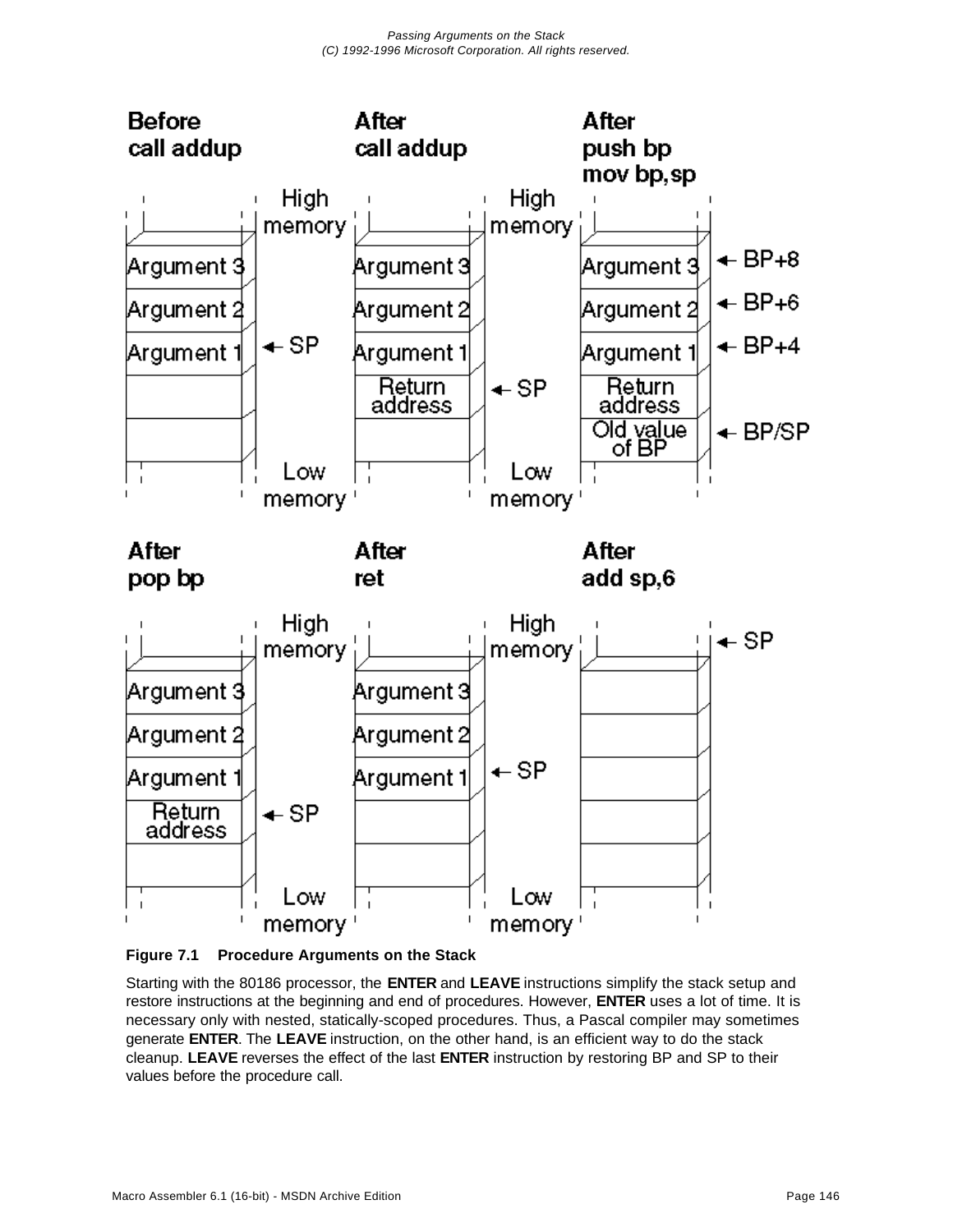# Declaring Parameters with the PROC Directive

With the **PROC** directive, you can specify registers to be saved, define parameters to the procedure, and assign symbol names to parameters (rather than as offsets from BP). This section describes how to use the **PROC** directive to automate the parameter-accessing techniques described in the last section.

For example, the following diagram shows a valid **PROC** statement for a procedure called from C. It takes two parameters,  $var1$  and  $arg1$ , and uses (and must save) the DI and SI registers:

# myproc PROC FAR C PUBLIC USES di si, var1:WORD, arg1:VARARG



The syntax for **PROC** is:

*label* **PROC** [[*attributes*]] [[**USES** *reglist*]] [[*,* ]] [[*parameter*[[:*tag*]]**...** ]]

The parts of the **PROC** directive include:

| <b>Argument</b> | <b>Description</b>                                                                                                                                                                                                                                                                                                                                                                  |
|-----------------|-------------------------------------------------------------------------------------------------------------------------------------------------------------------------------------------------------------------------------------------------------------------------------------------------------------------------------------------------------------------------------------|
| label           | The name of the procedure.                                                                                                                                                                                                                                                                                                                                                          |
| attributes      | Any of several attributes of the procedure, including the distance, langtype, and visibility<br>of the procedure. The syntax for <i>attributes</i> is given on the following page.                                                                                                                                                                                                  |
| reglist         | A list of registers following the USES keyword that the procedure uses, and that should<br>be saved on entry. Registers in the list must be separated by blanks or tabs, not by<br>commas. The assembler generates prologue code to push these registers onto the<br>stack. When you exit, the assembler generates epilogue code to pop the saved register<br>values off the stack. |
| parameter       | The list of parameters passed to the procedure on the stack. The list can have a variable<br>number of parameters. See the discussion following for the syntax of <i>parameter</i> . This<br>list can be longer than one line if the continued line ends with a comma.                                                                                                              |

This diagram shows a valid **PROC** definition that uses several attributes:



### **Attributes**

The syntax for the attributes field is:

**[[***distance*]**] [[***langtype***]] [[***visibility*]**] [**[<*prologuearg*>]**]** 

The explanations for these options include: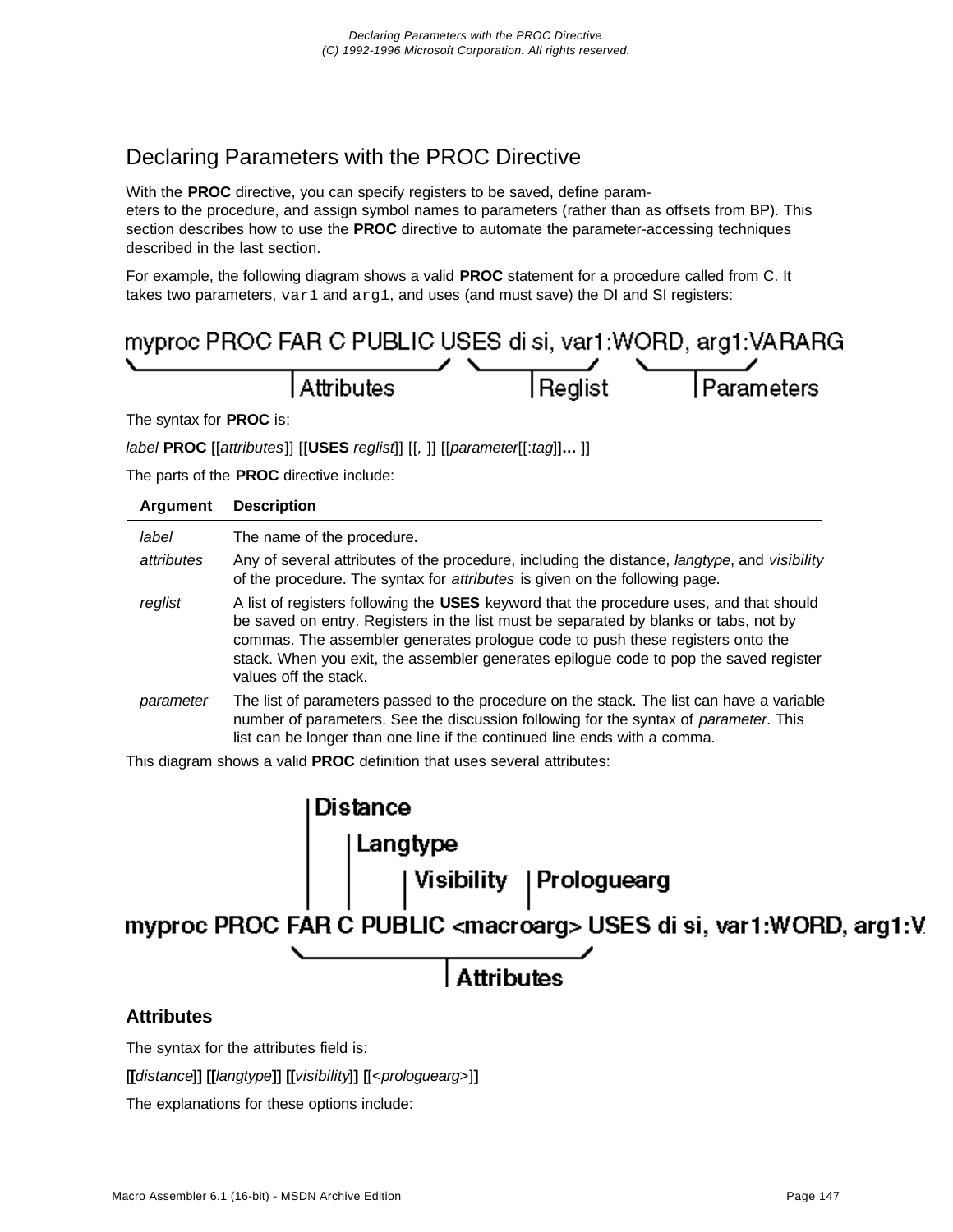#### **Argument Description**

| distance    | Controls the form of the RET instruction generated. Can be NEAR or FAR. If distance is<br>not specified, it is determined from the model declared with the .MODEL directive. NEAR<br>distance is assumed for TINY, SMALL, COMPACT, and FLAT. The assembler<br>assumes FAR distance for MEDIUM, LARGE, and HUGE. For 80386/486 programming<br>with 16- and 32-bit segments, you can specify NEAR16, NEAR32, FAR16, or FAR32.                                                                                                                           |
|-------------|-------------------------------------------------------------------------------------------------------------------------------------------------------------------------------------------------------------------------------------------------------------------------------------------------------------------------------------------------------------------------------------------------------------------------------------------------------------------------------------------------------------------------------------------------------|
| langtype    | Determines the calling convention used to access parameters and restore the stack.<br>The BASIC, FORTRAN, and PASCAL langtypes convert procedure names to<br>uppercase, place the last parameter in the parameter list lowest on the stack, and<br>generate a RET num instruction to end the procedure. The RET adjusts the stack<br>upward by num, which represents the number of bytes in the argument list. This step,<br>called "cleaning the stack," returns the stack pointer SP to the value it had before the<br>caller pushed any arguments. |
|             | The C and <b>STDCALL</b> langtype prefixes an underscore to the procedure name when the<br>procedure's scope is PUBLIC or EXPORT and places the first parameter lowest on the<br>stack. SYSCALL is equivalent to the C calling convention with no underscore prefixed to<br>the procedure's name. STDCALL uses caller stack cleanup when : VARARG is<br>specified; otherwise the called routine must clean up the stack (see Chapter 12).                                                                                                             |
| visibility  | Indicates whether the procedure is available to other modules. The visibility can be<br>PRIVATE, PUBLIC, or EXPORT. A procedure name is PUBLIC unless it is explicitly<br>declared as PRIVATE. If the <i>visibility</i> is <b>EXPORT</b> , the linker places the procedure's<br>name in the export table for segmented executables. EXPORT also enables PUBLIC<br>visibility.                                                                                                                                                                         |
|             | You can explicitly set the default visibility with the OPTION directive. OPTION<br><b>PROC:PUBLIC</b> sets the default to public. For more information, see Chapter 1, "Using<br>the Option Directive."                                                                                                                                                                                                                                                                                                                                               |
| prologuearg | Specifies the arguments that affect the generation of prologue and epilogue code (the<br>code MASM generates when it encounters a <b>PROC</b> directive or the end of a procedure).<br>For an explanation of prologue and epilogue code, see "Generating Prologue and<br>Epilogue Code," later in this chapter.                                                                                                                                                                                                                                       |

### **Parameters**

The comma that separates *parameters* from *reglist* is optional, if both fields appear on the same line. If *parameters* appears on a separate line, you must end the *reglist* field with a comma. In the syntax:

#### *parmname* [[**:***tag***]**

*parmname* is the name of the parameter. The *tag* can be the *qualifiedtype* or the keyword **VARARG**. However, only the last parameter in a list of param-

eters can use the **VARARG** keyword. The *qualifiedtype* is discussed in "Data Types," Chapter 1. An example showing how to reference **VARARG** param-

eters appears later in this section. You can nest procedures if they do not have parameters or **USES** register lists. This diagram shows a procedure definition with one parameter definition.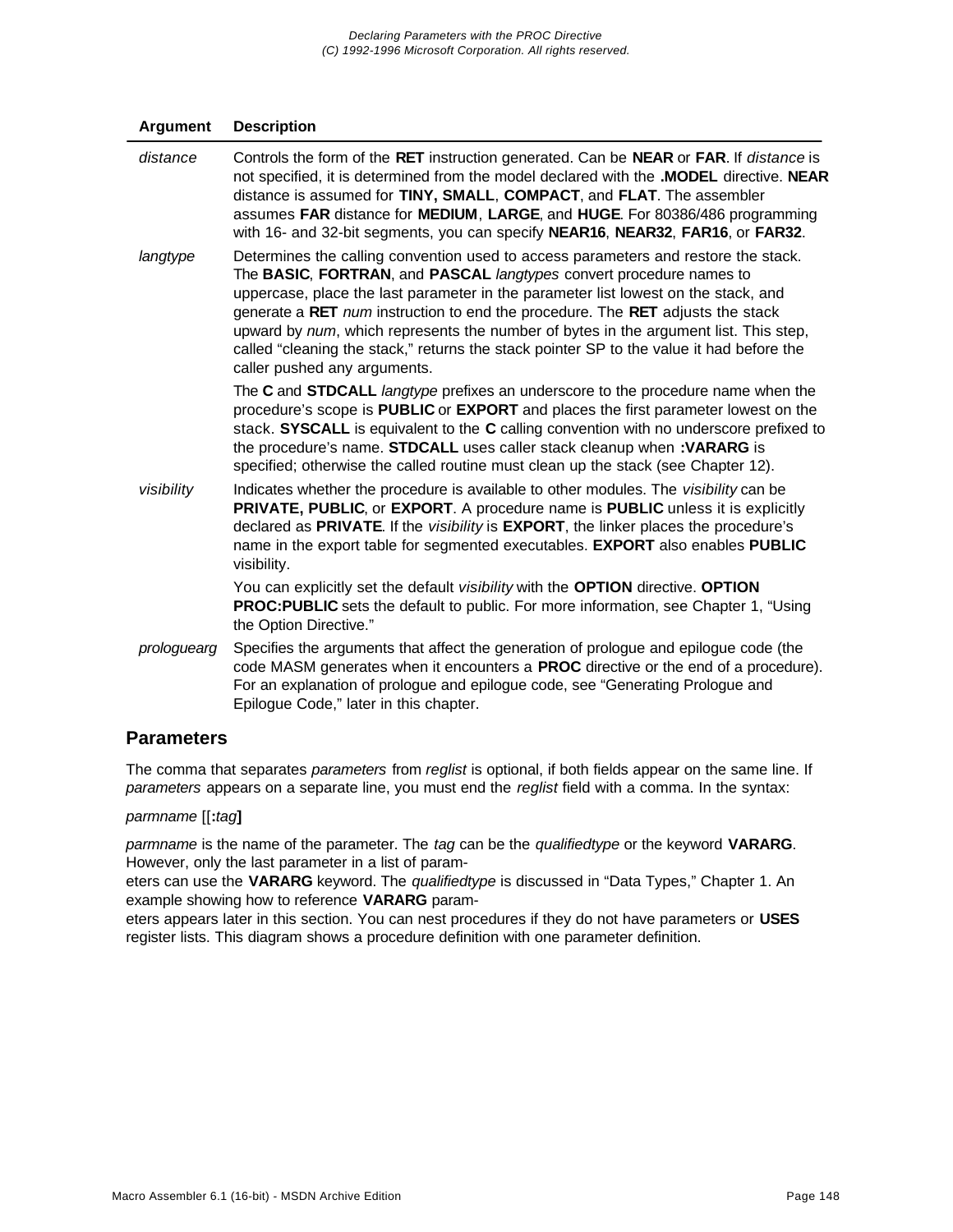

extended **PROC** functionality. Prior to the procedure call, you must push the arguments onto the stack unless you use **INVOKE.** (See "Calling Procedures with INVOKE," later in this chapter.)

```
addup PROC NEAR C,
           arg1:WORD, arg2:WORD, count:WORD
          mov ax, argl<br>add ax, count
          add ax, count<br>add ax, arg2
                     ax, arg2
          ret<br>ENDP
addup
```
If the arguments for a procedure are pointers, the assembler does not generate any code to get the value or values that the pointers reference; your program must still explicitly treat the argument as a pointer. (For more information about using pointers, see Chapter 3, "Using Addresses and Pointers.")

In the following example, even though the procedure declares the parameters as near pointers, you must code two **MOV** instructions to get the values of the parameters. The first **MOV** gets the address of the parameters, and the second **MOV** gets the parameter.

; Call from C as a FUNCTION returning an integer

|       | .CODE      | .MODEL medium, c     |  |                                        |  |
|-------|------------|----------------------|--|----------------------------------------|--|
| myadd | PROC       |                      |  | argl:NEAR PTR WORD, arg2:NEAR PTR WORD |  |
|       | mov<br>mov | bx, arql<br>ax, [bx] |  | ; Load first argument                  |  |
|       | mov<br>add | bx, arg2<br>ax, [bx] |  | ; Add second argument                  |  |
|       | ret        |                      |  |                                        |  |

```
myadd ENDP
```
You can use conditional-assembly directives to make sure your pointer parameters are loaded correctly for the memory model. For example, the following version of myadd treats the parameters as **FAR** parameters, if necessary.

|       | .MODEL<br>.CODE                        | medium, c                                                       | ; Could be any model |
|-------|----------------------------------------|-----------------------------------------------------------------|----------------------|
| myadd | PROC                                   | $arg1:PTR$ WORD,                                                | $arg2:PTR$ WORD      |
|       | ΙF<br>les<br>mov<br>les<br>add<br>ELSE | @DataSize<br>bx, arql<br>ax, es:[bx]<br>bx, arg2<br>ax, es:[bx] | ; Far parameters     |
|       | mov                                    | bx, arql                                                        | ; Near parameters    |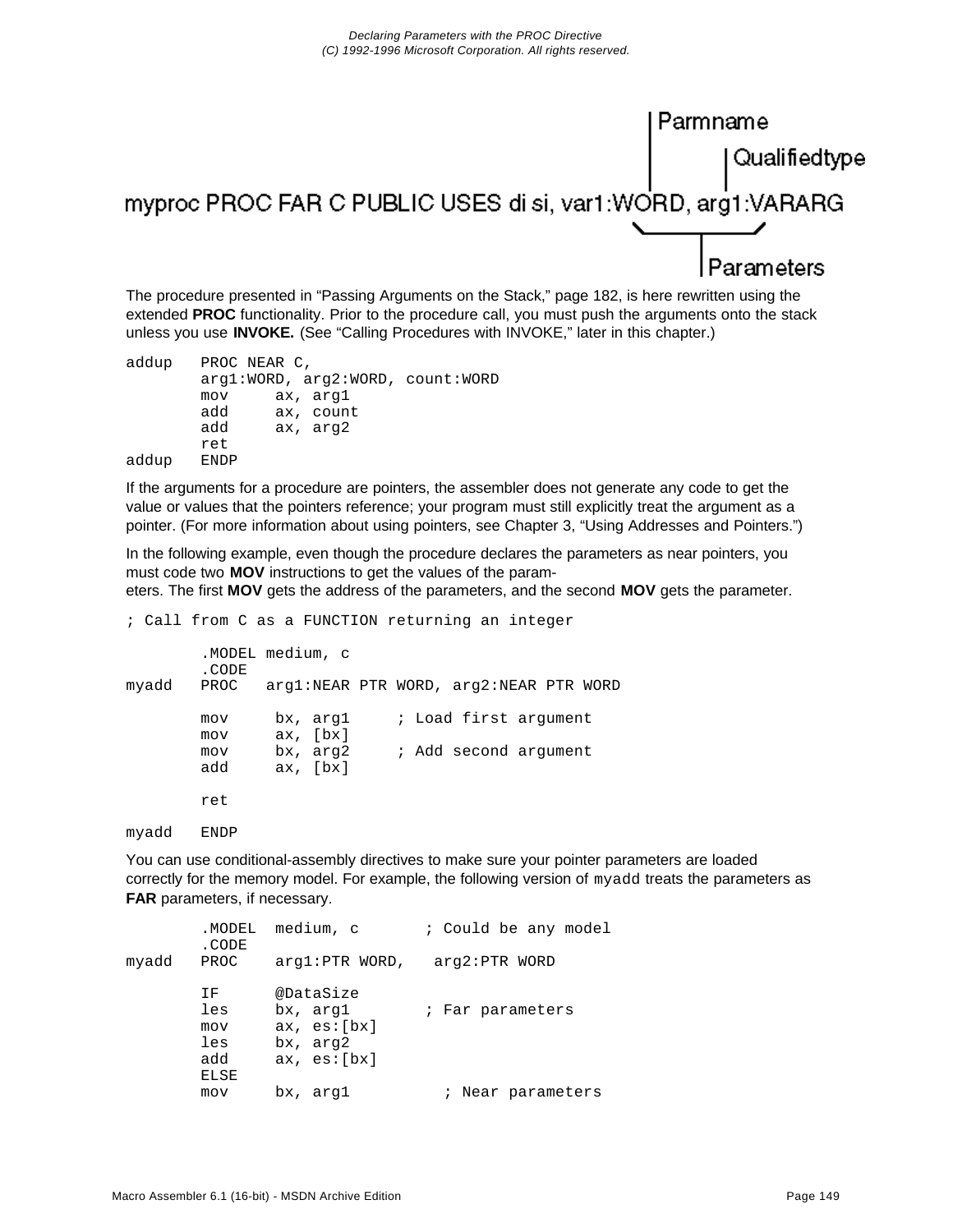mov bx, arg2 add ax, [bx] ENDIF ret<br>ENDP

myadd

### **Using VARARG**

In the **PROC** statement, you can append the **:VARARG** keyword to the last parameter to indicate that the procedure accepts a variable number of arguments. However, **:VARARG** applies only to the **C**, **SYSCALL**, or **STDCALL** calling conventions (see Chapter 12). A symbol must precede **:VARARG** so the procedure can access arguments as offsets from the given variable name, as this example illustrates:

```
addup3 PROTO NEAR C, argcount:WORD, arg1:VARARG
        invoke addup3, 3, 5, 2, 4
addup3 PROC NEAR C, argcount:WORD, arg1:VARARG
       sub ax, ax ; Clear work register
        sub si, si
        .WHILE argcount > 0 ; Argcount has number of arguments
        add ax, arg1[si] ; Arg1 has the first argument
       dec argcount ; Point to next argument
        inc si
        inc si
        .ENDW
       ret \qquad \qquad ; Total is in AX
addup3 ENDP
```
You can pass non-default-sized pointers in the **VARARG** portion of the parameter list by separately passing the segment portion and the offset portion of the address.

**Note** When you use the extended **PROC** features and the assembler encounters a **RET** instruction, it automatically generates instructions to pop saved registers, remove local variables from the stack, and, if necessary, remove parameters. It generates this code for each **RET** instruction it encounters. You can reduce code size by having only one return and jumping to it from various locations.

### Using Local Variables

In high-level languages, local variables are visible only within a procedure. In Microsoft languages, these variables are usually stored on the stack. In assembly-language programs, you can also have local variables. These variables should not be confused with labels or variable names that are local to a module, as described in Chapter 8, "Sharing Data and Procedures Among Modules and Libraries."

This section outlines the standard methods for creating local variables. The next section shows how to use the **LOCAL** directive to make the assembler

automatically generate local variables. When you use this directive, the assembler generates the same instructions as those demonstrated in this section but handles some of the details for you.

If your procedure has relatively few variables, you can usually write the most efficient code by placing these values in registers. Use local (stack) data when you have a large amount of temporary data for the procedure.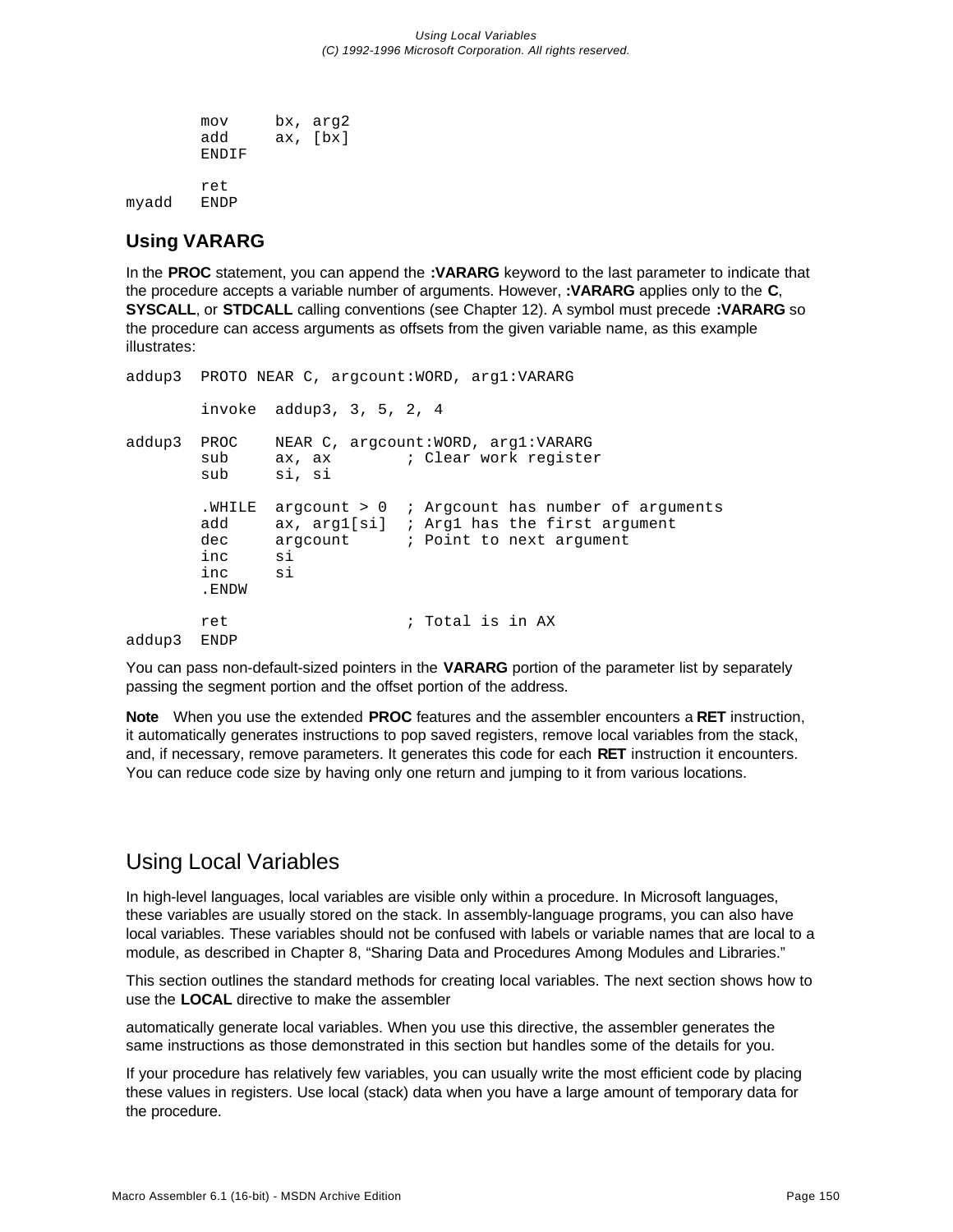To use a local variable, you must save stack space for it at the start of the procedure. A procedure can then reference the variable by its position in the stack. At the end of the procedure, you must clean the stack by restoring the stack pointer. This effectively throws away all local variables and regains the stack space they occupied.

This example subtracts 2 bytes from the SP register to make room for a local word variable, then accesses the variable as [bp-2].

|      | push<br>call task | ax             |              | ; Push one argument<br>; Call                     |
|------|-------------------|----------------|--------------|---------------------------------------------------|
|      | $\bullet$         |                |              |                                                   |
|      |                   |                |              |                                                   |
| task | PROC              | NEAR           |              |                                                   |
|      | push              | bp             |              | ; Save base pointer                               |
|      | mov bp, sp        |                |              | ; Load stack into base pointer                    |
|      | sub sp, 2         |                |              | ; Save two bytes for local variable               |
|      | $\bullet$         |                |              |                                                   |
|      | $\bullet$         |                |              |                                                   |
|      |                   |                |              |                                                   |
|      | mov               |                |              | WORD PTR $[bp-2]$ , 3 ; Initialize local variable |
|      | add               |                |              | ax, [bp-2] : Add local variable to AX             |
|      |                   | sub [bp+4], ax |              | ; Subtract local from argument                    |
|      | $\bullet$         |                |              | ; Use $[bp-2]$ and $[bp+4]$ in                    |
|      | $\bullet$         |                |              | ; other operations                                |
|      |                   |                |              |                                                   |
|      | mov               | sp, bp         |              | ; Clear local variables                           |
|      | pop               | bp             |              | ; Restore base                                    |
|      | ret               | 2              |              | ; Return result in AX and pop                     |
| task | ENDP              |                | $\mathbf{i}$ | two bytes to clear parameter                      |

Notice the instruction  $mov \, sp$ , bp at the end of the procedure restores the original value of SP. The statement is required only if the value of SP changes inside the procedure (usually by allocating local variables). The argument passed to the procedure is removed with the **RET** instruction. Contrast this to the example in "Passing Arguments on the Stack," page 182, in which the calling code adjusts the stack for the argument.

Figure 7.2 shows the stack at key points in the process.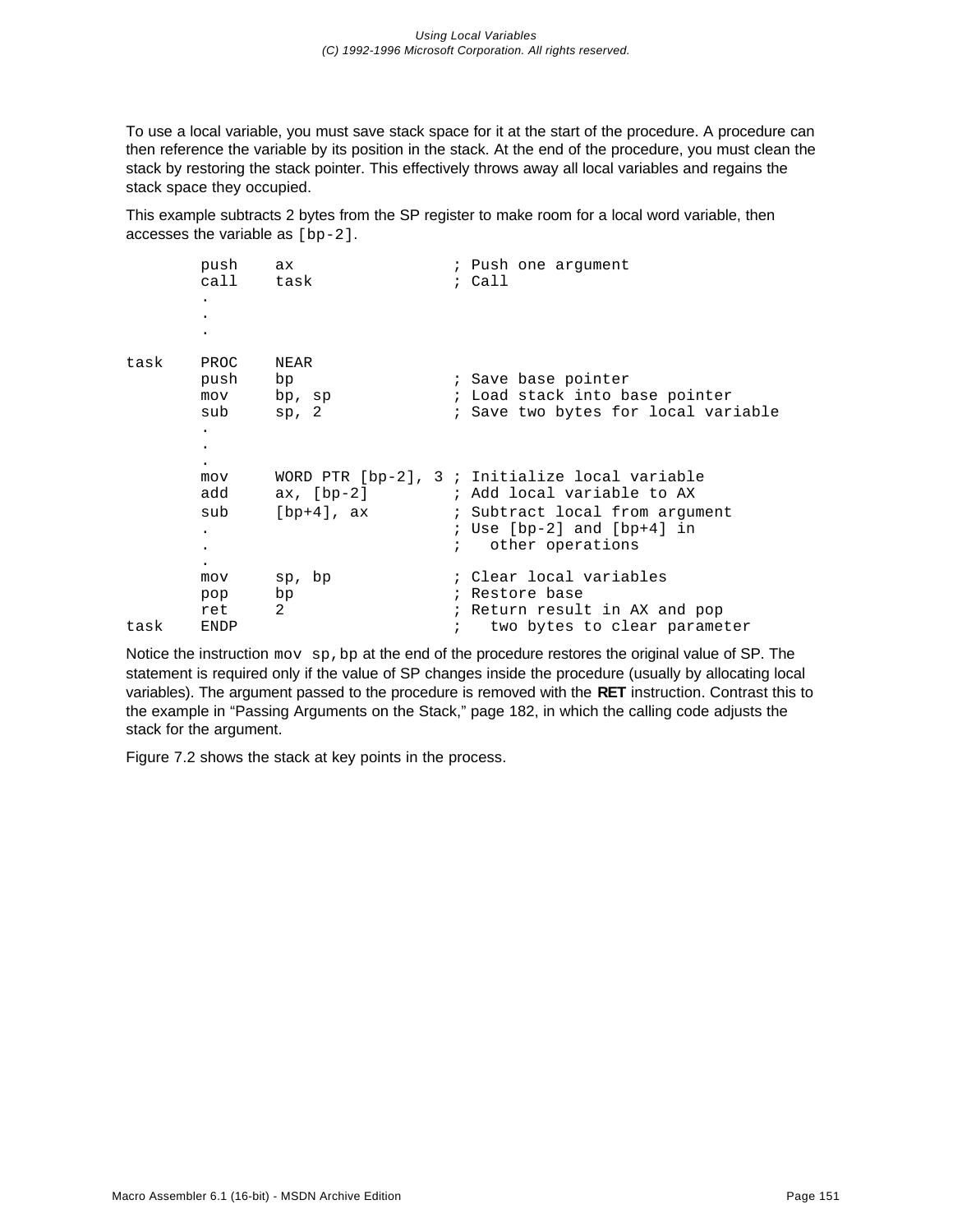

**Figure 7.2 Local Variables on the Stack**

### Creating Local Variables Automatically

MASM's **LOCAL** directive automates the process for creating local variables on the stack. **LOCAL** frees you from having to count stack words, and it makes your code easier to write and maintain. This section illustrates the advantages of creating temporary data with the **LOCAL** directive.

To use the **LOCAL** directive, list the variables you want to create, giving a type for each one. The assembler calculates how much space is required on the stack. It also generates instructions to properly decrement SP (as described in the previous section) and to reset SP when you return from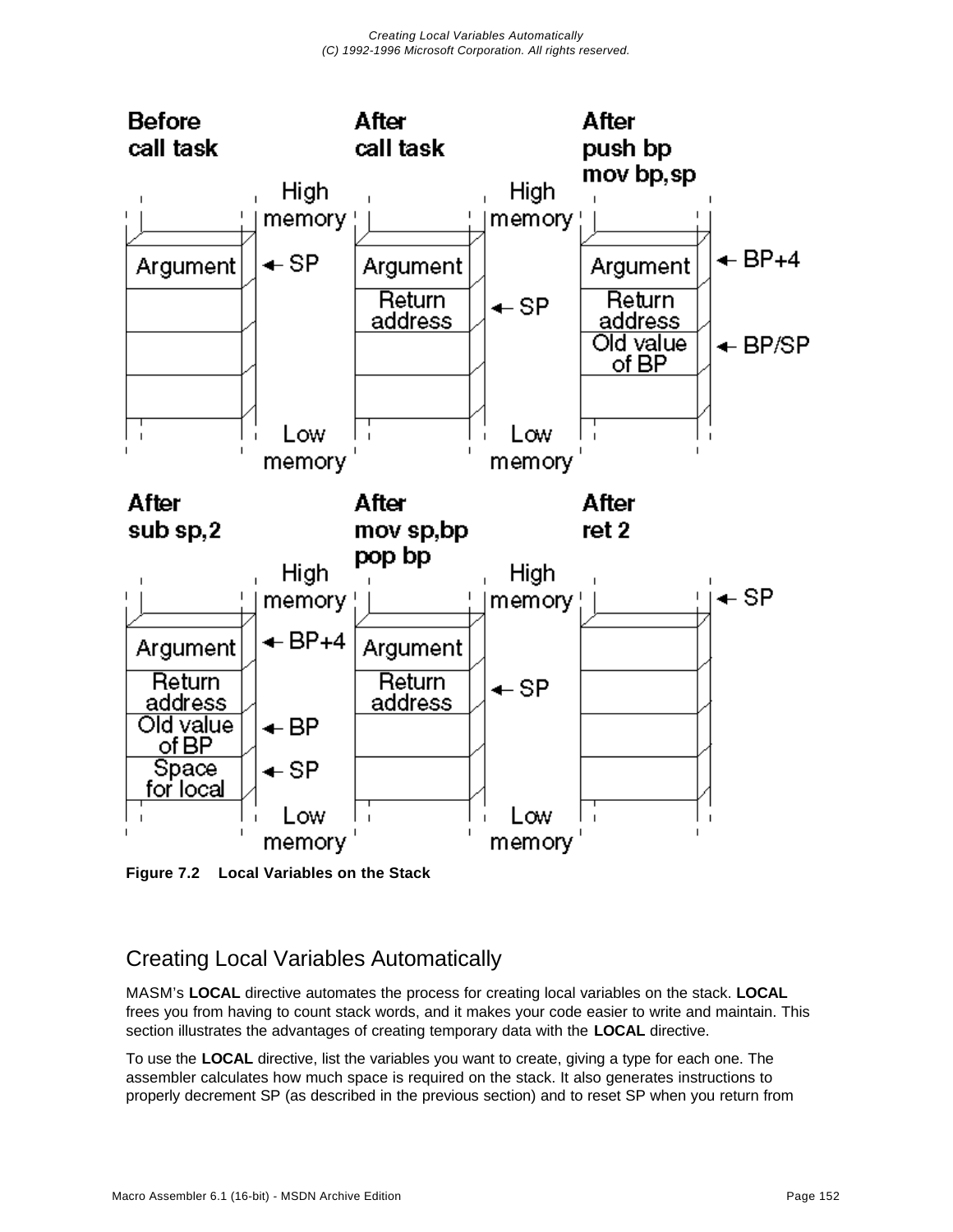the procedure.

When you create local variables this way, your source code can refer to each local variable by name rather than as an offset of the stack pointer. Moreover, the assembler generates debugging information for each local variable. If you have programmed before in a high-level language that allows scoping, local variables will seem familiar. For example, a C compiler sets up variables with automatic storage class in the same way as the **LOCAL** directive.

We can simplify the procedure in the previous section with the following code:

```
task PROC NEAR arg:WORD
                 loc:WORD
 .
 .
 .
        mov loc, 3 ; Initialize local variable<br>add ax, loc ; Add local variable to AX
        add ax, loc : Add local variable to AX<br>sub arg, ax : Subtract local from argum
                 arg, ax ; Subtract local from argument
                                . ; Use "loc" and "arg" in other operations
 .
 .
        ret<br>ENDP
task
```
The **LOCAL** directive must be on the line immediately following the **PROC** statement with the following syntax:

**LOCAL** *vardef* [[**,** *vardef*]]...

Each *vardef* defines a local variable. A local variable definition has this form:

*label*[[ [*count***]**]][[**:***qualifiedtype*]]

These are the parameters in local variable definitions:

| Argument      | <b>Description</b>                                                                                                                                                                                                                                 |
|---------------|----------------------------------------------------------------------------------------------------------------------------------------------------------------------------------------------------------------------------------------------------|
| label         | The name given to the local variable. You can use this name to access the variable.                                                                                                                                                                |
| count         | The number of elements of this name and type to allocate on the stack. You can<br>allocate a simple array on the stack with <i>count</i> . The brackets around <i>count</i> are<br>required. If this field is omitted, one data object is assumed. |
| qualifiedtype | A simple MASM type or a type defined with other types and attributes. For more<br>information, see "Data Types" in Chapter 1.                                                                                                                      |

If the number of local variables exceeds one line, you can place a comma at the end of the first line and continue the list on the next line. Alternatively, you can use several consecutive **LOCAL** directives.

The assembler does not initialize local variables. Your program must include code to perform any necessary initializations. For example, the following code fragment sets up a local array and initializes it to zero:

| arraysz EQU |               | 20                                       |
|-------------|---------------|------------------------------------------|
| aproc       | PROC<br>LOCAL | USES di<br>varl[arraysz]:WORD, var2:WORD |
|             | ٠             |                                          |
|             | push          | ; Initialize local array to zero         |
|             | pop           | SS<br>; Set ES=SS<br>es                  |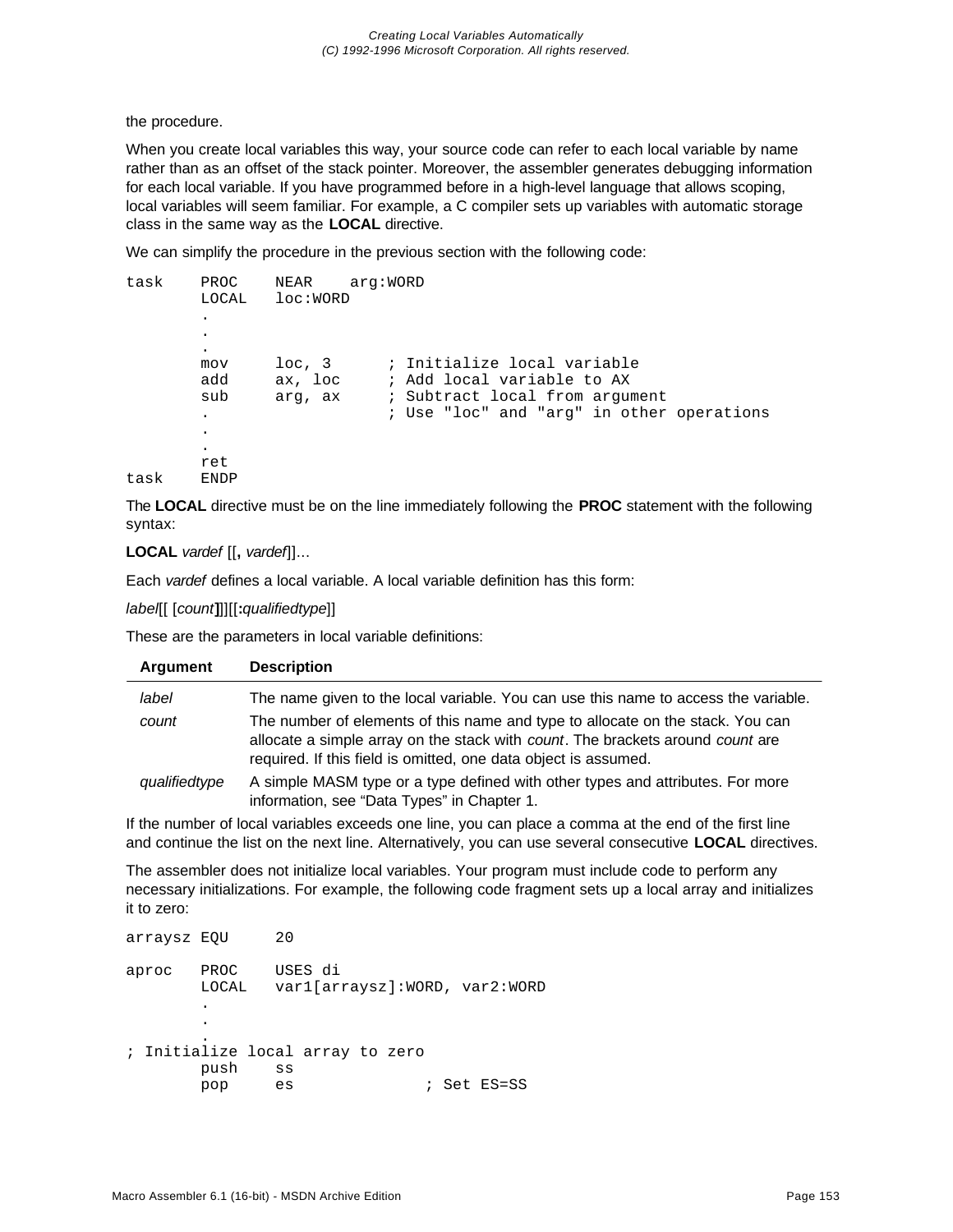```
mov cx, arraysz i Load count
      sub ax, ax
      rep stosw ; Store zeros
; Use the array...
 .
 .
 .
      ret
aproc ENDP
```
Even though you can reference stack variables by name, the assembler treats them as offsets of BP, and they are not visible outside the procedure. In the following procedure,  $array$  is a local variable.

```
index EQU 10
test PROC NEAR
LOCAL array[index]:WORD
 .
 .
 .
      mov bx, index<br>mov array[bx], 5
; mov array[bx], 5 ; Not legal!
```
The second **MOV** statement may appear to be legal, but since array is an offset of BP, this statement is the same as

; mov [bp + bx + arrayoffset], 5 ; Not legal!

BP and BX can be added only to SI and DI. This example would be legal, however, if the index value were moved to SI or DI. This type of error in your program can be difficult to find unless you keep in mind that local variables in procedures are offsets of BP.

### Declaring Procedure Prototypes

MASM provides the **INVOKE** directive to handle many of the details important to procedure calls, such as pushing parameters according to the correct calling conventions. To use **INVOKE**, the procedure called must have been declared previously with a **PROC** statement, an **EXTERNDEF** (or **EXTERN**) statement, or a **TYPEDEF**. You can also place a prototype defined with **PROTO** before the **INVOKE** if the procedure type does not appear before the **INVOKE**. Procedure prototypes defined with **PROTO** inform the assembler of types and numbers of arguments so the assembler can check for errors and provide automatic conversions when **INVOKE** calls the procedure.

Declaring procedure prototypes is good programming practice, but is optional. Prototypes in MASM perform the same function as prototypes in C and other high-level languages. A procedure prototype includes the procedure name, the types, and (optionally) the names of all parameters the procedure expects. Prototypes usually are placed at the beginning of an assembly program or in a separate include file so the assembler encounters the prototype before the actual procedure.

Prototypes enable the assembler to check for unmatched parameters and are especially useful for procedures called from other modules and other languages. If you write routines for a library, you may want to put prototypes into an include file for all the procedures used in that library. For more information about using include files, see Chapter 8, "Sharing Data and Procedures among Modules and Libraries."

The **PROTO** directive provides one way to define a procedure prototype. The syntax for a prototype definition is the same as for a procedure declaration (see "Declaring Parameters with the PROC Directive," earlier in this chapter), except that you do not include the list of registers, *prologuearg* list, or the scope of the procedure.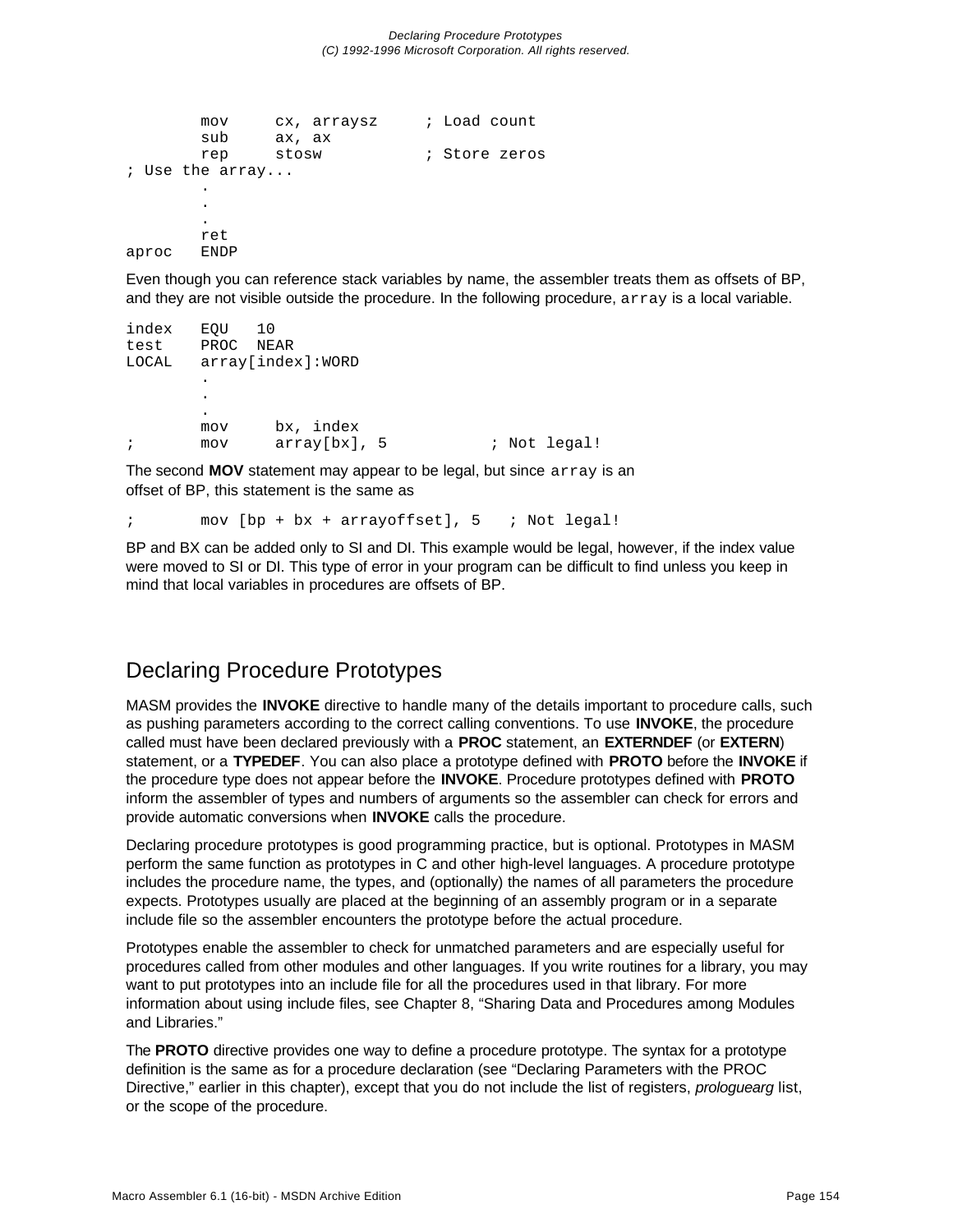Also, the **PROTO** keyword precedes the *langtype* and *distance* attributes. The attributes (like **C** and **FAR**) are optional. However, if they are not specified, the defaults are based on any **.MODEL** or **OPTION LANGUAGE** statement. The names of the parameters are also optional, but you must list parameter types. A label preceding **:VARARG** is also optional in the prototype but not in the **PROC** statement.

If a **PROTO** and a **PROC** for the same function appear in the same module, they must match in attribute, number of parameters, and parameter types. The easiest way to create prototypes with **PROTO** is to write your procedure and then copy the first line (the line that contains the **PROC** keyword) to a location in your program that follows the data declarations. Change **PROC** to **PROTO** and remove the **USES** *reglist*, the *prologuearg* field, and the *visibility* field. It is important that the prototype follow the declarations for any types used in it to avoid any forward references used by the parameters in the prototype.

The following example illustrates how to define and then declare two typical procedures. In both prototype and declaration, the comma before the argument list is optional only when the list does not appear on a separate line:

; Procedure prototypes.

addup PROTO NEAR C argcount:WORD, arg2:WORD, arg3:WORD<br>myproc PROTO FAR C, argcount:WORD, arg2:VARARG PROTO FAR C, argcount:WORD, arg2:VARARG ; Procedure declarations addup PROC NEAR C, argcount:WORD, arg2:WORD, arg3:WORD . . . myproc PROC FAR C PUBLIC <callcount> USES di si, argcount:WORD, arg2:VARARG

When you call a procedure with **INVOKE**, the assembler checks the arguments given by **INVOKE** against the parameters expected by the procedure. If the data types of the arguments do not match, MASM reports an error or converts the type to the expected type. These conversions are explained in the next section.

### Calling Procedures with INVOKE

**INVOKE** generates a sequence of instructions that push arguments and call a procedure. This helps maintain code if arguments or *langtype* for a procedure are changed. **INVOKE** generates procedure calls and automatically:

- Converts arguments to the expected types.
- Pushes arguments on the stack in the correct order.
- Cleans the stack when the procedure returns.

If arguments do not match in number or if the type is not one the assembler can convert, an error results.

If the procedure uses **VARARG**, **INVOKE** can pass a number of arguments different from the number in the parameter list without generating an error or warning. Any additional arguments must be at the end of the **INVOKE** argument list. All other arguments must match those in the prototype parameter list.

The syntax for **INVOKE** is: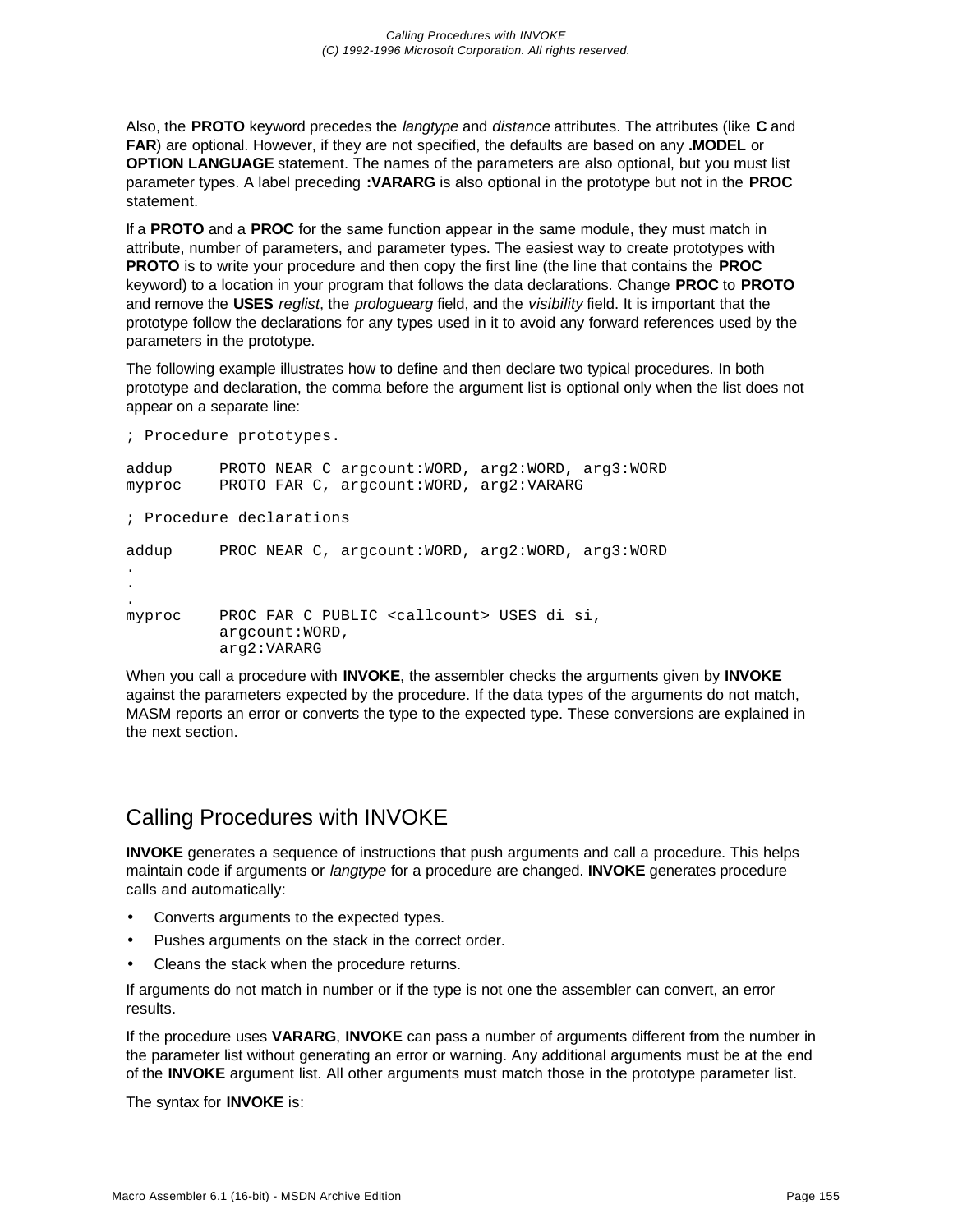#### **INVOKE** *expression* [[**,** *arguments*]]

where *expression* can be the procedure's label or an indirect reference to a procedure, and *arguments* can be an expression, a register pair, or an expression preceded with **ADDR**. (The **ADDR** operator is discussed later in this chapter.)

Procedures with these prototypes

addup PROTO NEAR C argcount:WORD, arg2:WORD, arg3:WORD myproc PROTO FAR C, argcount:WORD, arg2:VARARG

and these procedure declarations

```
addup PROC NEAR C, argcount:WORD, arg2:WORD, arg3:WORD 
.
.
.
myproc PROC FAR C PUBLIC <callcount> USES di si,
         argcount:WORD,
         arg2:VARARG
```
can be called with **INVOKE** statements like this:

 INVOKE addup, ax, x, y INVOKE myproc, bx, cx, 100, 10

The assembler can convert some arguments and parameter type combinations so that the correct type can be passed. The signed or unsigned qualities of the arguments in the **INVOKE** statements determine how the assembler converts them to the types expected by the procedure.

The addup procedure, for example, expects parameters of type **WORD**, but the arguments passed by **INVOKE** to the addup procedure can be any of these types:

#### • **BYTE**, **SBYTE**, **WORD**, or **SWORD**

- An expression whose type is specified with the **PTR** operator to be one of those types
- An 8-bit or 16-bit register
- An immediate expression in the range –32K to +64K
- A **NEAR PTR**

If the type is smaller than that expected by the procedure, MASM widens the argument to match.

### **Widening Arguments**

For **INVOKE** to correctly handle type conversions, you must use the signed data types for any signed assignments. MASM widens an argument to match the type expected by a procedure's parameters in these cases:

| <b>Type Passed</b> | <b>Type Expected</b>       |
|--------------------|----------------------------|
| <b>BYTE SBYTE</b>  | WORD, SWORD, DWORD, SDWORD |
| <b>WORD, SWORD</b> | <b>DWORD, SDWORD</b>       |

The assembler can extend a segment if far data is expected, and it can convert the type given in the list to the types expected. If the assembler cannot convert the type, however, it generates an error.

### **Detecting Errors**

If the assembler needs to widen an argument, it first copies the value to AL or AX. It widens an unsigned value by placing a zero in the higher register area, and widens a signed value with a **CBW**, **CWD**, or **CWDE** instruction as required. Similarly, the assembler copies a constant argument value into AL or AX when the **.8086** directive is in effect. You can see these generated instructions in the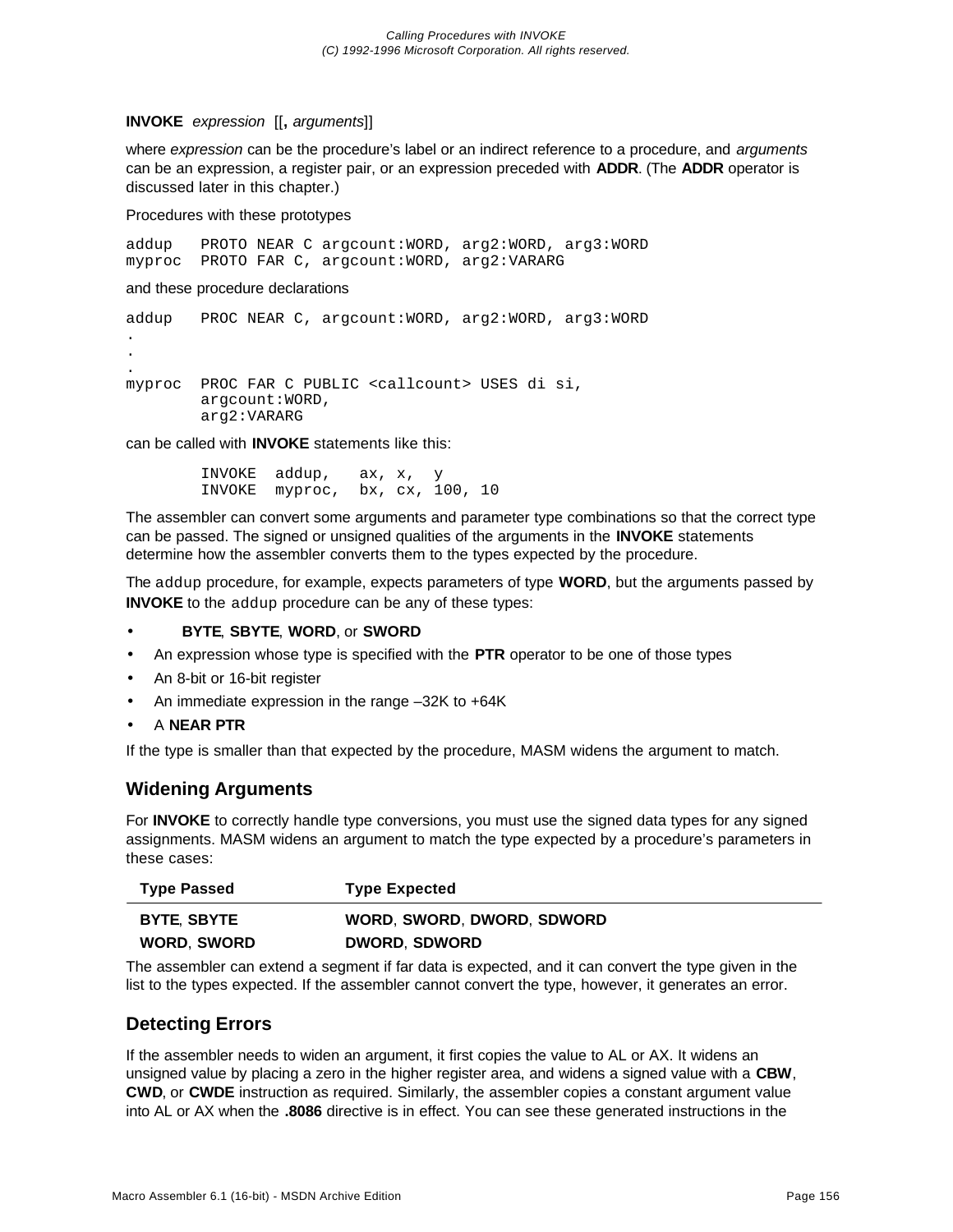listing file when you include the /Sg command-line option.

Using the accumulator register to widen or copy an argument may lead to an error if you attempt to pass AX as another argument. For example, consider the following **INVOKE** statement for a procedure with the C calling convention

INVOKE myprocA, ax, cx, 100, arg

where arg is a **BYTE** variable and myproc expects four arguments of type **WORD**. The assembler widens and then pushes arg like this:

> mov al, DGROUP:arg xor ah, ah push ax

The generated code thus overwrites the last argument (AX) passed to the procedure. The assembler generates an error in this case, requiring you to rewrite the **INVOKE** statement.

To summarize, the **INVOKE** directive overwrites AX and perhaps DX when widening arguments. It also uses AX to push constants on the 8088 and 8086. If you use these registers (or EAX and EDX on an 80386/486) to pass arguments, they may be overwritten. The assembler's error detection prevents this from ever becoming a run-time bug, but AX and DX should remain your last choice for holding arguments.

### **Invoking Far Addresses**

You can pass a **FAR** pointer in a *segment***::***offset* pair, as shown in the following. Note the use of double colons to separate the register pair. The registers could be any other register pair, including a pair that an MS-DOS call uses to return values.

```
FPWORD TYPEDEF FAR PTR WORD
SomeProc PROTO var1:DWORD, var2:WORD, var3:WORD
        pfaritem FPWORD faritem
 .
 .
 .
       les bx, pfaritem<br>INVOKE SomeProc, ES
                   SomeProc, ES::BX, arg1, arg2
```
However, **INVOKE** cannot combine into a single address one argument for the segment and one for the offset.

### **Passing an Address**

You can use the **ADDR** operator to pass the address of an expression to a procedure that expects a **NEAR** or **FAR** pointer. This example generates code to pass a far pointer (to  $\arg 1$ ) to the procedure proc1.

```
PBYTE TYPEDEF FAR PTR BYTE
arg1 BYTE "This is a string"
proc1 PROTO NEAR C fparg:PBYTE
 .
 .
 .
INVOKE proc1, ADDR arg1
```
For information on defining pointers with **TYPEDEF,** see "Defining Pointer Types with TYPEDEF" in Chapter 3.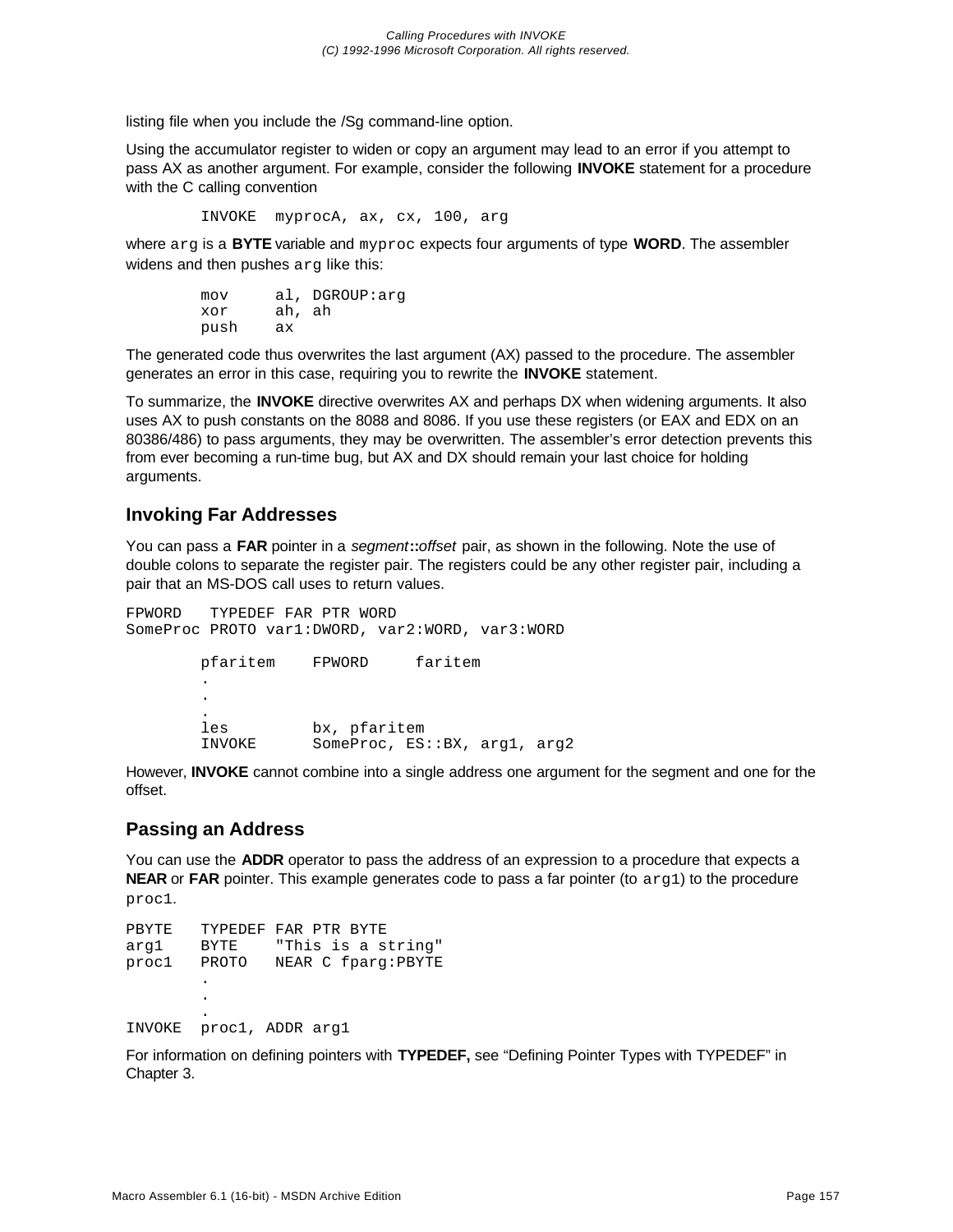### **Invoking Procedures Indirectly**

You can make an indirect procedure call such as  $\text{call } [\text{bx } + \text{si}]$  by using a pointer to a function prototype with **TYPEDEF**, as shown in this example:

```
FUNCPROTO TYPEDEF PROTO NEAR ARG1:WORD 
FUNCPTR TYPEDEF PTR FUNCPROTO
       .DATA
pfunc FUNCPTR OFFSET proc1, OFFSET proc2
       .CODE
 .
 .
 .
mov bx, OFFSET pfunc \qquad ; BX points to table
mov si, Num in the contains 0 or 2
       INVOKE FUNCPTR PTR [bx+si], arg1 ; Call proc1 if Num=0
                                  ; or proc2 if Num=2
```
You can also use **ASSUME** to accomplish the same task. The following **ASSUME** statement associates the type FUNCPTR with the BX register.

> ASSUME BX:FUNCPTR mov bx, OFFSET pfunc mov si, Num INVOKE [bx+si], arg1

### **Checking the Code Generated**

Code generated by the **INVOKE** directive may vary depending on the processor mode and calling conventions in effect. You can check your listing files to see the code generated by the **INVOKE** directive if you use the /Sg command-line option.

# Generating Prologue and Epilogue Code

When you use the **PROC** directive with its extended syntax and argument list, the assembler automatically generates the prologue and epilogue code in your procedure. "Prologue code" is generated at the start of the procedure. It sets up a stack pointer so you can access parameters from within the procedure. It also saves space on the stack for local variables, initializes registers such as DS, and pushes registers that the procedure uses. Similarly, "epilogue code" is the code at the end of the procedure that pops registers and returns from the procedure.

The assembler automatically generates the prologue code when it encounters the first instruction or label after the **PROC** directive. This means you cannot label the prologue for the purpose of jumping to it. The assembler generates the epilogue code when it encounters a **RET** or **IRET** instruction. Using the assembler-generated prologue and epilogue code saves time and decreases the number of repetitive lines of code in your procedures.

The generated prologue or epilogue code depends on the:

- Local variables defined.
- Arguments passed to the procedure.
- Current processor selected (affects epilogue code only).
- Current calling convention.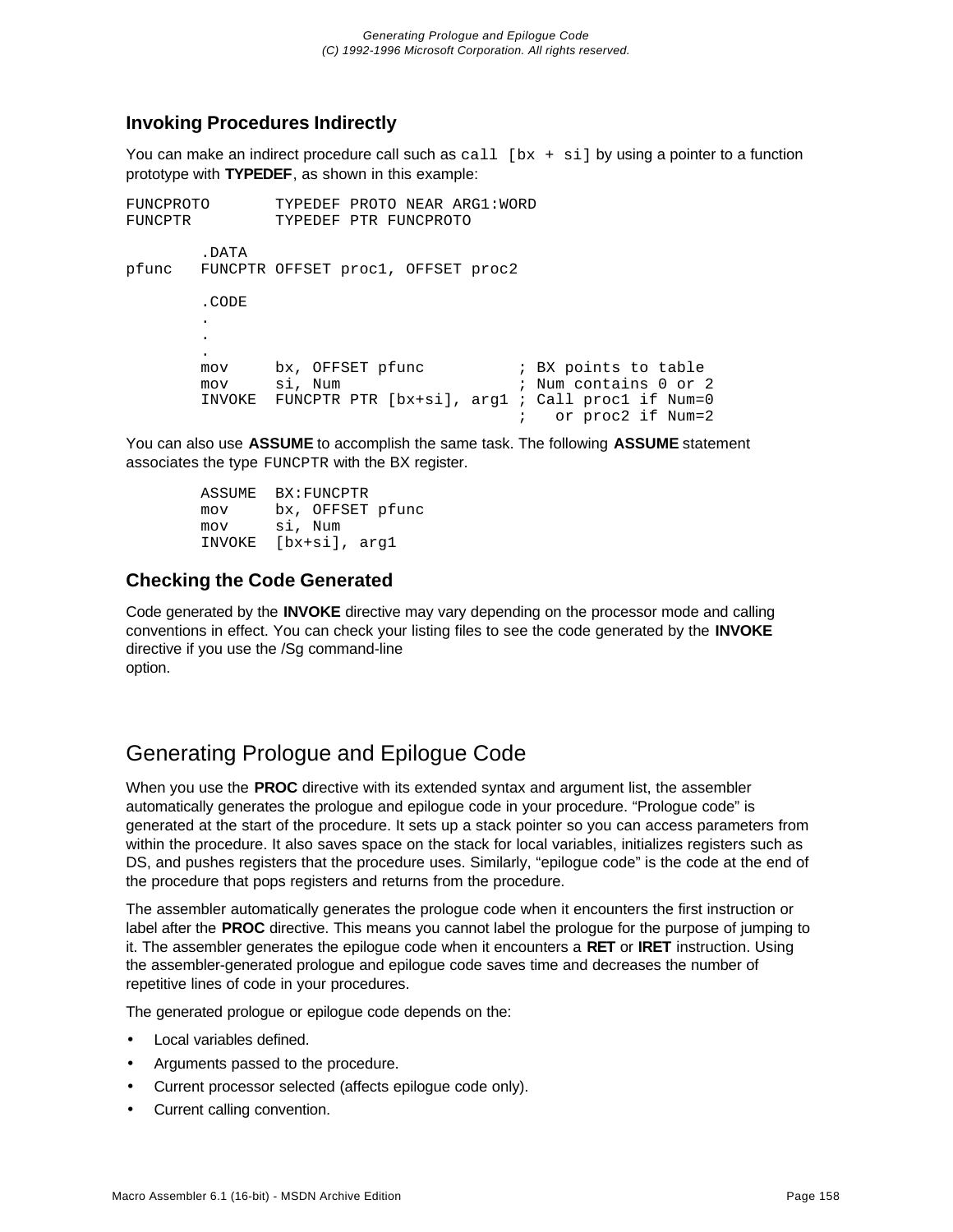- Options passed in the *prologuearg* of the **PROC** directive.
- Registers being saved.

The *prologuearg* list contains options specifying how to generate the prologue or epilogue code. The next section explains how to use these options, gives the standard prologue and epilogue code, and explains the techniques for defining your own prologue and epilogue code.

### **Using Automatic Prologue and Epilogue Code**

The standard prologue and epilogue code handles parameters and local variables. If a procedure does not have any parameters or local variables, the prologue and epilogue code that sets up and restores a stack pointer is omitted, unless

**FORCEFRAME** is included in the *prologuearg* list. (**FORCEFRAME** is discussed later in this section.) Prologue and epilogue code also generates a push and pop for each register in the register list.

The prologue code consists of three steps:

- 1. Point BP to top of stack.
- 2. Make space on stack for local variables.
- 3. Save registers the procedure must preserve.

The epilogue cancels these three steps in reverse order, then cleans the stack, if necessary, with a **RET** *num* instruction. For example, the procedure declaration

myproc PROC NEAR PASCAL USES di si, arg1:WORD, arg2:WORD, arg3:WORD LOCAL local1:WORD, local2:WORD

generates the following prologue code:

| push | ad     | ; Step 1:                         |
|------|--------|-----------------------------------|
| mov  | bp, sp | point BP to stack top             |
| sub  | sp.4   | ; Step 2: space for 2 local words |
| push | di     | $;$ Step $3:$                     |
| push | si     | save registers listed in USES     |

The corresponding epilogue code looks like this:

| pop | Sl     | ; Undo Step 3                     |
|-----|--------|-----------------------------------|
| pop | di     |                                   |
| mov | sp, bp | ; Undo Step 2                     |
| pop | pp     | ; Undo Step 1                     |
| ret |        | : Clean stack of pushed arguments |

Notice the **RET 6** instruction cleans the stack of the three word-sized arguments. The instruction appears in the epilogue because the procedure does not use the C calling convention. If  $myr\text{p}\text{r}$  used C conventions, the epilogue would end with a **RET** instruction without an operand.

The assembler generates standard epilogue code when it encounters a **RET** instruction without an operand. It does not generate an epilogue if **RET** has a nonzero operand. To suppress generation of a standard epilogue, use **RETN** or **RETF** with or without an operand, or use **RET 0**.

The standard prologue and epilogue code recognizes two operands passed in the *prologuearg* list, **LOADDS** and **FORCEFRAME**. These operands modify the prologue code. Specifying **LOADDS** saves and initializes DS. Specifying

**FORCEFRAME** as an argument generates a stack frame even if no arguments are sent to the procedure and no local variables are declared. If your procedure has any parameters or locals, you do not need to specify **FORCEFRAME**.

For example, adding **LOADDS** to the argument list for myproc creates this prologue: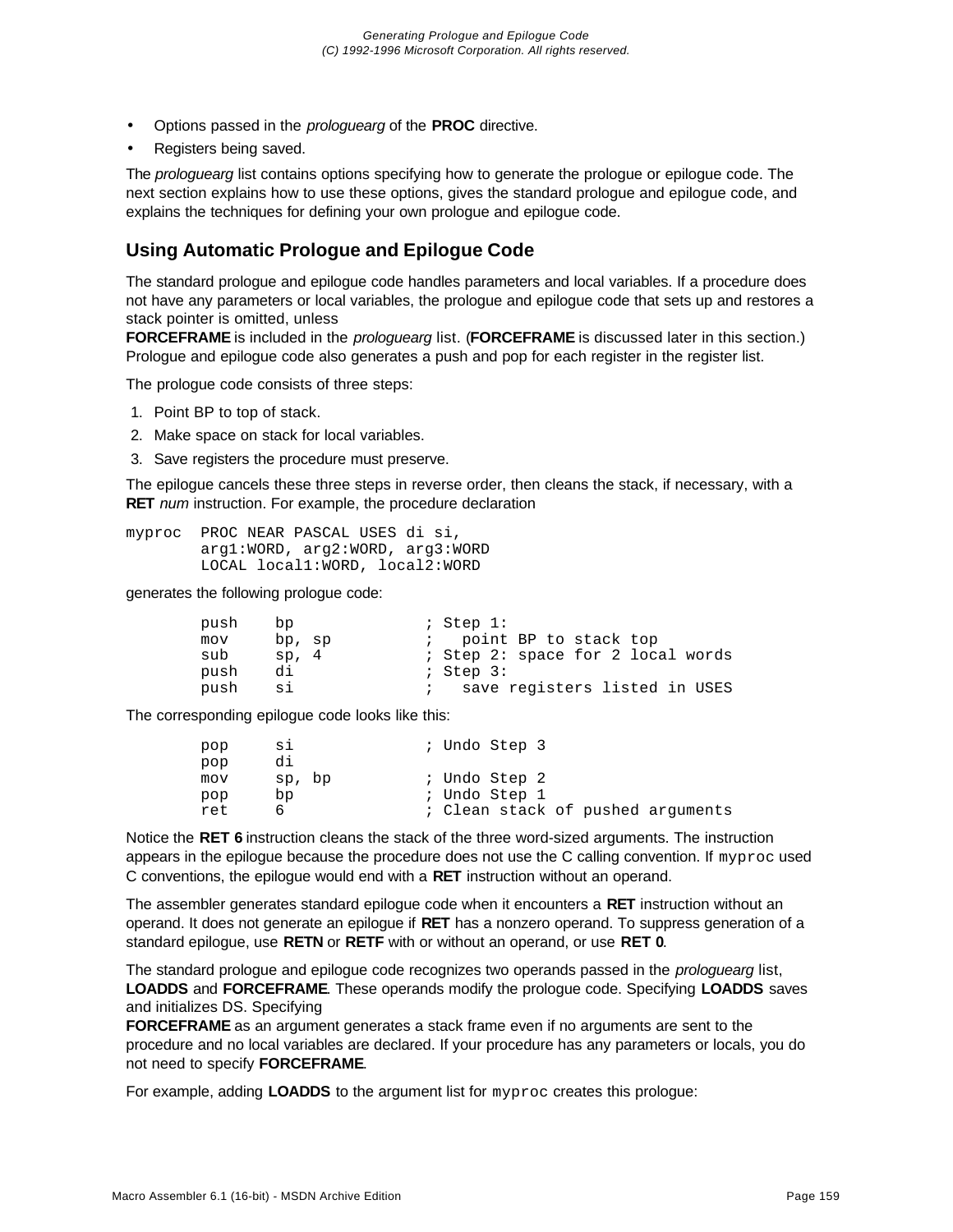```
push bp \begin{array}{ccc} \text{push} & \text{bp} & \text{step 1:} \\ \text{mov} & \text{bp} & \text{sp} & \text{ipoint} \end{array}mov bp, sp ; point BP to stack top<br>sub sp, 4 ; Step 2: space for 2 local<br>nush ds : Save DS and point it
sub sp, 4 ; Step 2: space for 2 locals
 push ds ; Save DS and point it
push us <br>mov ax, DGROUP ; to DGROUP, as<br>mov ds, ax ; instructed by
                               ; instructed by LOADDS
 push di ; Step 3:
push si \qquad ; save registers listed in USES
```
The epilogue code restores DS:

| pop | Sl     | ; Undo Step 3                     |  |  |
|-----|--------|-----------------------------------|--|--|
| pop | di     |                                   |  |  |
| pop | ds     | ; Restore DS                      |  |  |
| mov | sp, bp | ; Undo Step 2                     |  |  |
| pop | bp     | ; Undo Step 1                     |  |  |
| ret |        | : Clean stack of pushed arguments |  |  |

### **User-Defined Prologue and Epilogue Code**

If you want a different set of instructions for prologue and epilogue code in your procedures, you can write macros that run in place of the standard prologue and epilogue code. For example, while you are debugging your procedures, you may want to include a stack check or track the number of times a procedure is called. You can write your own prologue code to do these things whenever a procedure executes. Different prologue code may also be necessary if you are writing applications for Windows. User-defined prologue macros will respond correctly if you specify **FORCEFRAME** in the *prologuearg* of a procedure.

To write your own prologue or epilogue code, the **OPTION** directive must appear in your program. It disables automatic prologue and epilogue code generation. When you specify

#### **OPTION PROLOGUE** : *macroname*

#### **OPTION EPILOGUE** : *macroname*

the assembler calls the macro specified in the **OPTION** directive instead of generating the standard prologue and epilogue code. The prologue macro must be a macro function, and the epilogue macro must be a macro procedure.

The assembler expects your prologue or epilogue macro to have this form:

```
macroname MACRO procname, \
flag, \
parmbytes, \
localbytes, \
<reglist>, \
userparms
```
Your macro must have formal parameters to match all the actual arguments passed. The arguments passed to your macro include:

| Argument         | <b>Description</b> |                                                                                                                                     |  |  |  |  |  |
|------------------|--------------------|-------------------------------------------------------------------------------------------------------------------------------------|--|--|--|--|--|
| procname<br>flaq |                    | The name of the procedure.<br>A 16-bit flag containing the following information:                                                   |  |  |  |  |  |
| $Bit = Value$    | <b>Description</b> |                                                                                                                                     |  |  |  |  |  |
|                  | Bit 0, 1, 2        | For calling conventions (000=unspecified language type,<br>001=C, 010=SYSCALL, 011=STDCALL, 100=PASCAL,<br>101=FORTRAN, 110=BASIC). |  |  |  |  |  |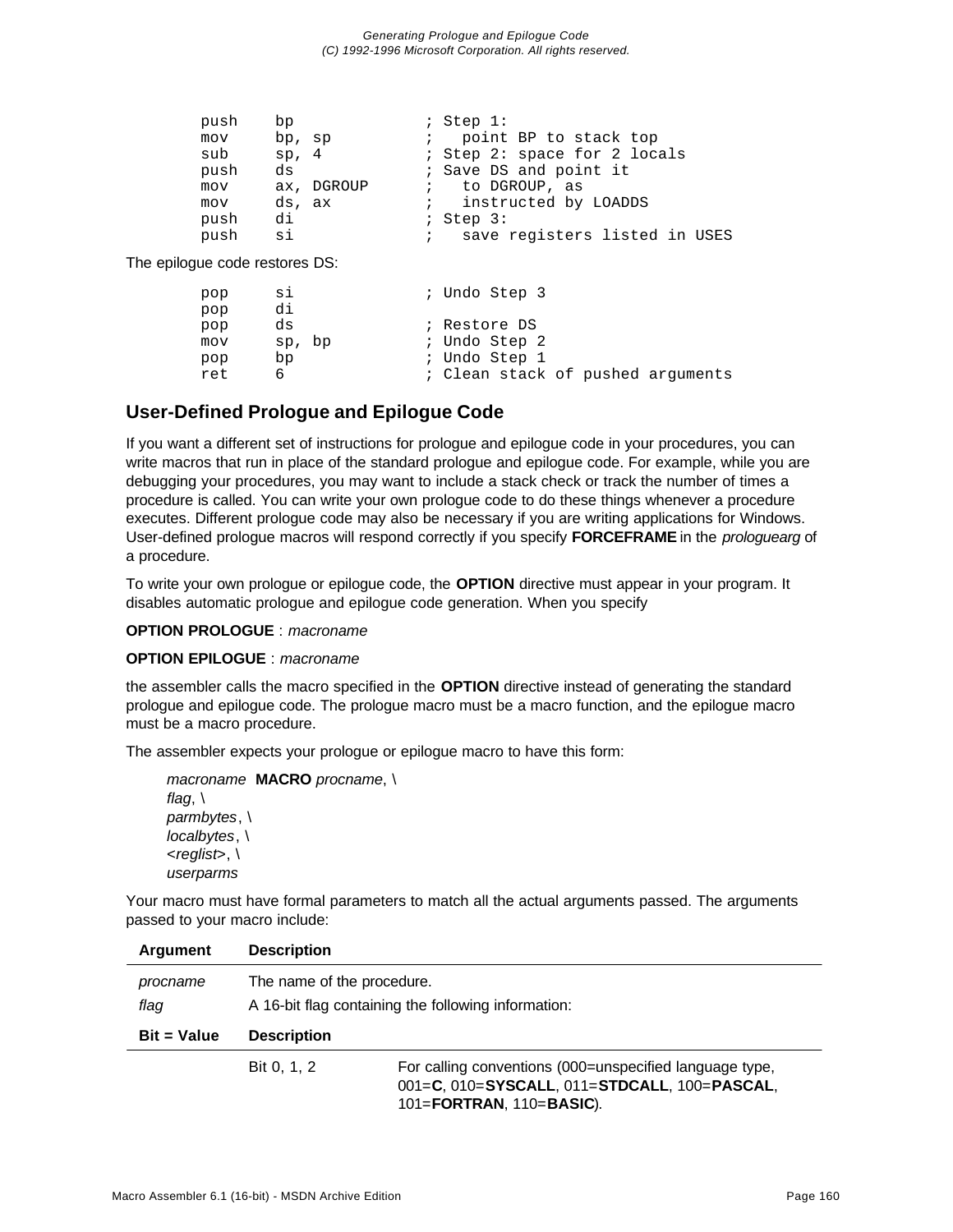|            | Bit 3                           | Undefined (not necessarily zero).                                                                                                                                    |
|------------|---------------------------------|----------------------------------------------------------------------------------------------------------------------------------------------------------------------|
|            | Bit 4                           | Set if the caller restores the stack<br>(use $\mathsf{RET}$ , not $\mathsf{RET}$ ).                                                                                  |
|            | Bit 5                           | Set if procedure is FAR.                                                                                                                                             |
|            | Bit 6                           | Set if procedure is <b>PRIVATE</b> .                                                                                                                                 |
|            | Bit 7                           | Set if procedure is <b>EXPORT</b> .                                                                                                                                  |
|            | Bit 8                           | Set if the epilogue is generated as a result of an <b>IRET</b><br>instruction and cleared if the epilogue is generated as a result<br>of a <b>RET</b> instruction.   |
|            | <b>Bits 9–15</b>                | Undefined (not necessarily zero).                                                                                                                                    |
| parmbytes  |                                 | The accumulated count in bytes of all parameters given in the <b>PROC</b> statement.                                                                                 |
| localbytes |                                 | The count in bytes of all locals defined with the <b>LOCAL</b> directive.                                                                                            |
| reglist    | Reverse the list for epilogues. | A list of the registers following the USES operator in the procedure declaration.<br>Enclose this list with angle brackets $(<)$ and separate each item with commas. |
| userparms  |                                 | Any argument you want to pass to the macro. The prologuearg (if there is one)<br>specified in the <b>PROC</b> directive is passed to this argument.                  |

Your macro function must return the *parmbytes* parameter. However, if the prologue places other values on the stack after pushing BP and these values are not referenced by any of the local variables, the exit value must be the number of bytes for procedure locals plus any space between BP and the locals. Therefore, *parmbytes* is not always equal to the bytes occupied by the locals.

The following macro is an example of a user-defined prologue that counts the number of times a procedure is called.

| ProfilePro     |                                              |                                           | MACRO procname,<br>flag,<br>bytecount,<br>numlocals,<br>regs,<br>macroargs |                                                                                      |
|----------------|----------------------------------------------|-------------------------------------------|----------------------------------------------------------------------------|--------------------------------------------------------------------------------------|
|                |                                              | .DATA                                     |                                                                            |                                                                                      |
| procname&count |                                              | WORD 0<br>.CODE                           |                                                                            |                                                                                      |
|                | inc                                          |                                           |                                                                            | procname&count ; Accumulates count of times the<br>procedure is called<br>$\ddot{i}$ |
|                | push<br>mov                                  | bp<br>bp, sp                              |                                                                            |                                                                                      |
|                |                                              |                                           |                                                                            | ; Other BP operations                                                                |
|                | IFNB <regs><br/>ENDM<br/><b>ENDIF</b></regs> | FOR r, regs<br>push r<br>EXITM %bytecount |                                                                            |                                                                                      |
|                |                                              |                                           |                                                                            |                                                                                      |

ENDM

Your program must also include this statement before calling any procedures that use the prologue:

OPTION PROLOGUE:ProfilePro

If you define either a prologue or an epilogue macro, the assembler uses the standard prologue or epilogue code for the one you do not define. The form of the code generated depends on the **.MODEL** and **PROC** options used.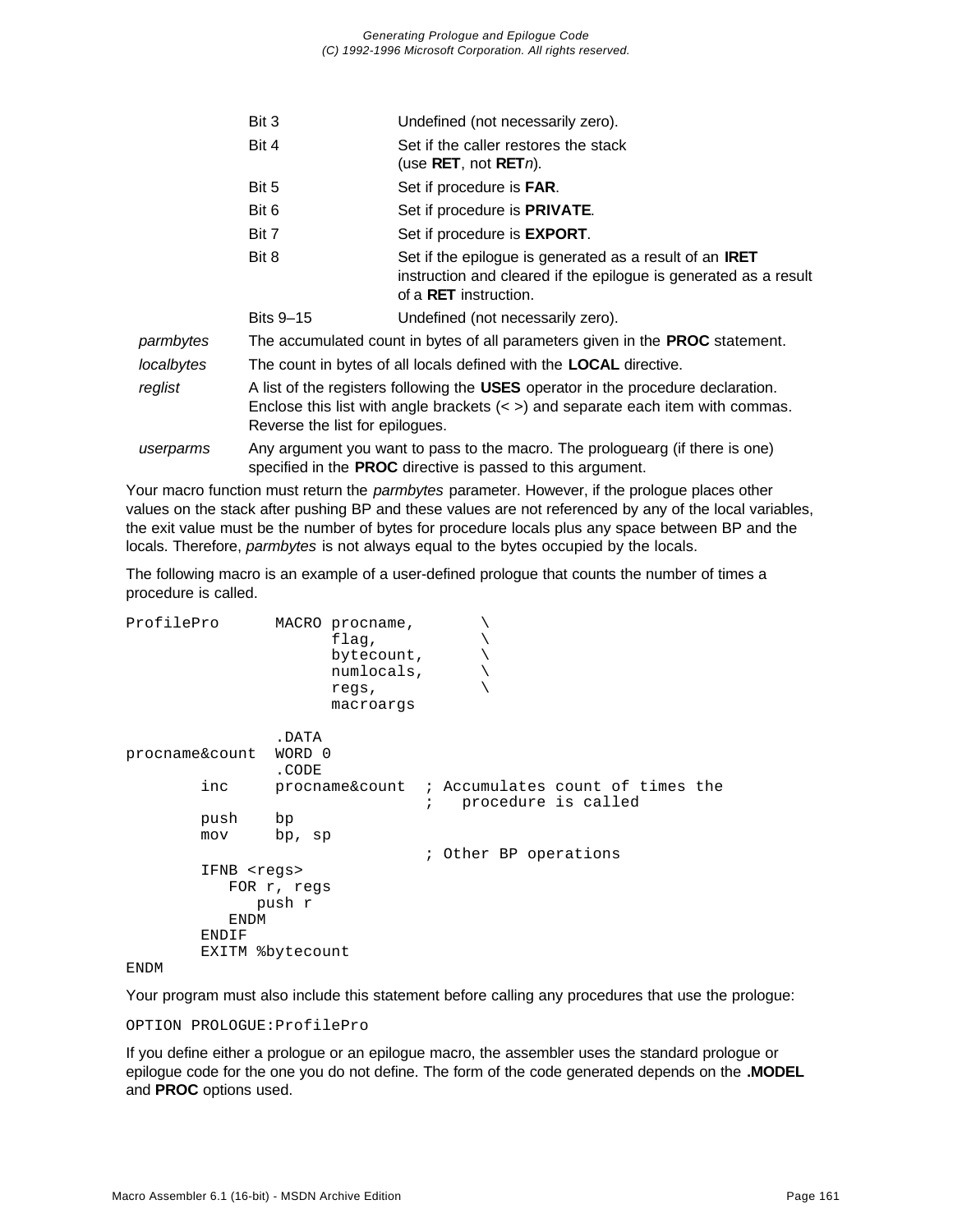If you want to revert to the standard prologue or epilogue code, use PROLOGUEDEF or EPILOGUEDEF as the *macroname* in the **OPTION** statement.

```
OPTION EPILOGUE:EPILOGUEDEF
```
You can completely suppress prologue or epilogue generation with

```
OPTION PROLOGUE:None
OPTION EPILOGUE:None
```
In this case, no user-defined macro is called, and the assembler does not generate a default code sequence. This state remains in effect until the next **OPTION PROLOGUE** or **OPTION EPILOGUE** is encountered.

For additional information about writing macros, see Chapter 9, "Using Macros." The PROLOGUE.INC file provided in the MASM 6.1 distribution disks can create the prologue and epilogue sequences for the Microsoft C professional development system.

# MS-DOS Interrupts

In addition to jumps, loops, and procedures that alter program execution, interrupt routines transfer execution to a different location. In this case, control goes to an interrupt routine.

You can write your own interrupt routines, either to replace an existing routine or to use an undefined interrupt number. For example, you may want to replace an MS-DOS interrupt handler, such as the Critical Error (Interrup 24h) and CONTROL+C (Interrupt 23h) handlers. The **BOUND** instruction checks array bounds and calls Interrupt 5 when an error occurs. If you use this instruction, you need to write an interrupt handler for it.

This section summarizes the following:

- How to call interrupts
- How the processor handles interrupts
- How to redefine an existing interrupt routine

The example routine in this section handles addition or multiplication overflow and illustrates the steps necessary for writing an interrupt routine. For additional information about MS-DOS and BIOS interrupts, see Chapter 11, "Writing Memory-Resident Software."

### Calling MS-DOS and ROM-BIOS Interrupts

Interrupts provide a way to access MS-DOS and ROM-BIOS from assembly language. They are called with the **INT** instruction, which takes an immediate value between 0 and 255 as its only operand.

MS-DOS and ROM-BIOS interrupt routines accept data through registers. For instance, most MS-DOS routines (and many BIOS routines) require a function number in the AH register. Many handler routines also return values in registers. To use an interrupt, you must know what data the handler routine expects and what data, if any, it returns. For information, consult Help or one of the other references mentioned in the Introduction.

The following fragment illustrates a simple call to MS-DOS Function 9, which displays the string msg on the screen: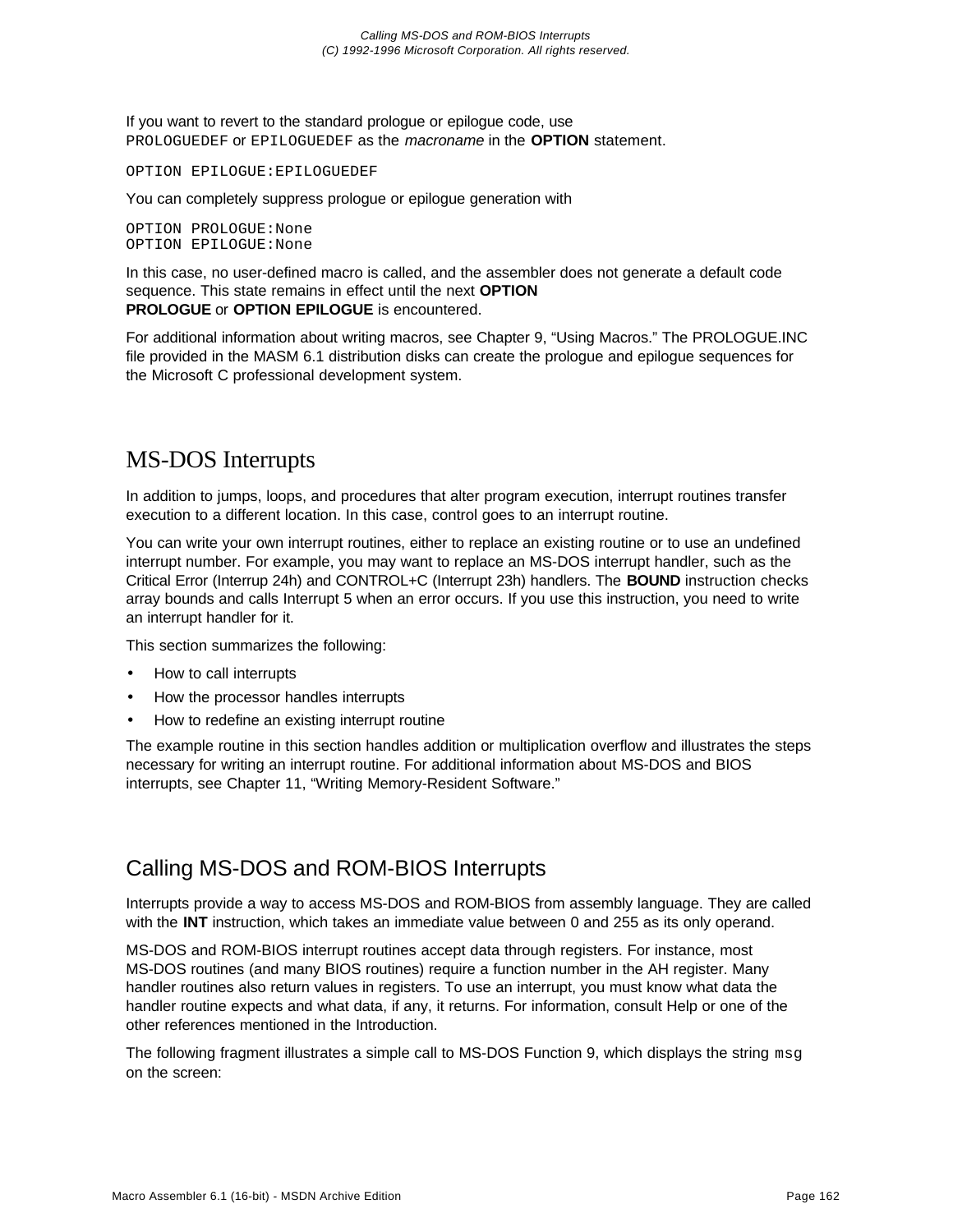| msq | BYTE<br>.CODE |        | "This writes to the screen\$" |                                        |
|-----|---------------|--------|-------------------------------|----------------------------------------|
|     | mov           |        | ax, SEG msq                   | ; Necessary only if DS does not        |
|     | mov           | ds, ax |                               | <i>i</i> already point to data seqment |
|     | mov           |        |                               | dx, offset msq ; DS:DX points to msq   |
|     | mov           |        | ah, 09h                       | ; Request Function 9                   |
|     | int           | 21h    |                               |                                        |

When the **INT** instruction executes, the processor:

- 1. Looks up the address of the interrupt routine in the Interrupt Vector Table. This table starts at the lowest point in memory (segment 0, offset 0) and consists of a series of far pointers called vectors. Each vector comprises a 4-byte address (segment:offset) pointing to an interrupt handler routine. The table sequence implies the number of the interrupt the vector references: the first vector points to the Interrupt 0 handler, the second vector to the Interrupt 1 handler, and so forth. Thus, the vector at 0000:*i*\*4 holds the address of the handler routine for Interrupt *i*.
- 2. Clears the trap flag (TF) and interrupt enable flag (IF).
- 3. Pushes the flags register, the current code segment (CS), and the current instruction pointer (IP), in that order. (The current instruction is the one following the **INT** statement.) As with a **CALL**, this ensures control returns to the next logical position in the program.
- 4. Jumps to the address of the interrupt routine, as specified in the Interrupt Vector Table.
- 5. Executes the code of the interrupt routine until it encounters an **IRET** instruction.
- 6. Pops the instruction pointer, code segment, and flags.

Figure 7.3 illustrates how interrupts work.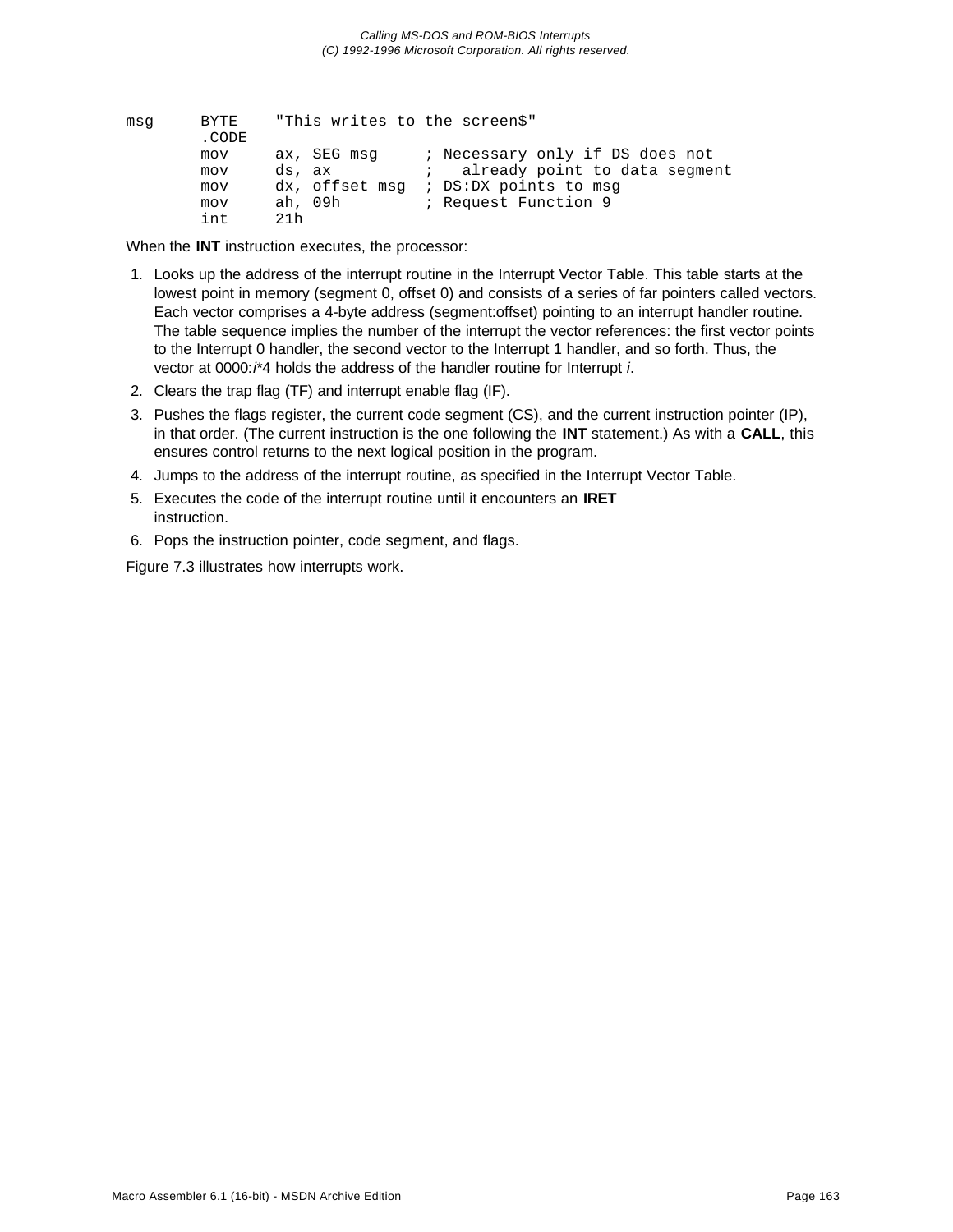

**Figure 7.3 Operation of Interrupts**

### Replacing an Interrupt Routine

To replace an existing interrupt routine, your program must:

- Provide a new routine to handle the interrupt.
- Replace the old routine's address in the Interrupt Vector Table with the address of your new routine.
- Replace the old address back into the vector table before your program ends.

You can write an interrupt routine as a procedure by using the **PROC** and **ENDP** directives. The routine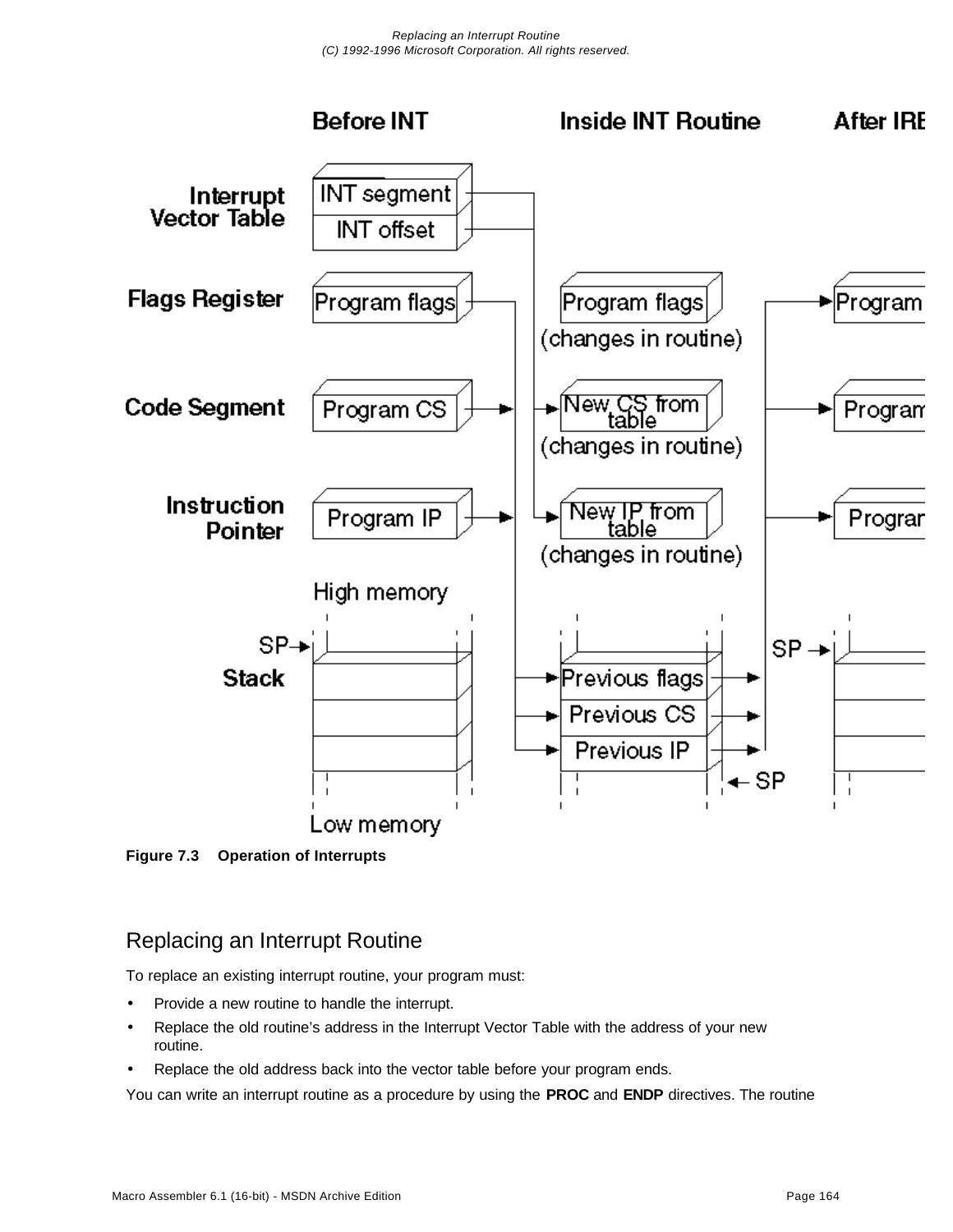should always be defined as **FAR** and should end with an **IRET** instruction instead of a **RET** instruction.

**Note** You can use the full extended **PROC** syntax (described in "Declaring Parameters with the PROC Directive," earlier in this chapter) to write interrupt procedures. However, you should not make interrupt procedures **NEAR** or specify arguments for them. You can use the **USES** keyword, however, to correctly generate code to save and restore a register list in interrupt procedures.

The **IRET** instruction in MASM 6.1 has two forms that suppress epilogue code. This allows an interrupt to have local variables or use a user-defined prologue. **IRETF** pops a **FAR16** return address, and **IRETFD** pops a **FAR32** return address.

The following example shows how to replace the handler for Interrupt 4. Once registered in the Interrupt Vector Table, the new routine takes control when the processor encounters either an **INT 4** instruction or its special variation **INTO** (Interrupt on Overflow). **INTO** is a conditional instruction that acts only when the overflow flag is set. With **INTO** after a numerical calculation, your code can automatically route control to a handler routine if the calculation results in a numerical overflow. By default, the routine for Interrupt 4 simply consists of an **IRET**, so it returns without doing anything. Using **INTO** is an alternative to using **JO** (Jump on Overflow) to jump to another set of instructions.

The following example program first executes **INT 21h** to invoke MS-DOS Function 35h (Get Interrupt Vector). This function returns the existing vector for Interrupt 4. The program stores the vector, then invokes MS-DOS Function 25h (Set Interrupt Vector) to place the address of the  $\text{ovflow procedure}$ in the Interrupt Vector Table. From this point on, ovrflow gains control whenever the processor executes **INTO** while the overflow flag is set. The new routine displays a message and returns with AX and DX set to 0.

| FPFUNC<br>msg<br>vector | .DATA<br>FPFUNC ?<br>.CODE<br>.STARTUP                                                                                           | . MODEL LARGE, C<br>TYPEDEF FAR PTR<br>BYTE "Overflow - result set to 0", 13, 10, '\$'                        |                                                                                                                                                      |
|-------------------------|----------------------------------------------------------------------------------------------------------------------------------|---------------------------------------------------------------------------------------------------------------|------------------------------------------------------------------------------------------------------------------------------------------------------|
|                         | int<br>mov                                                                                                                       | mov ax, 3504h<br>21h<br>mov WORD PTR vector [2], es ; Save seqment<br>WORD PTR vector $[0]$ , bx ; and offset | ; Load Interrupt 4 and call DOS<br>; Get Interrupt Vector                                                                                            |
|                         | push<br>mov ax, cs<br>mov<br>mov<br>int<br>pop                                                                                   | ds<br>ds, ax<br>dx, OFFSET ovrflow<br>mov ax, 2504h<br>21h<br>ds                                              | ; Save DS<br>; Load seqment of new routine<br>; Load offset of new routine<br>; Load Interrupt 4 and call DOS<br>; Set Interrupt Vector<br>; Restore |
|                         | $\ddot{\phantom{0}}$<br>$\bullet$ .<br><br><br><br><br><br><br><br><br><br><br><br><br><br>add<br>into<br>$\bullet$<br>$\bullet$ | ax, bx                                                                                                        | ; Do arithmetic<br>; Call Interrupt 4 if overflow                                                                                                    |
|                         | lds<br>mov<br>int                                                                                                                | dx, vector<br>ax, 2504h<br>21h                                                                                | ; Load original address<br>; Restore it to vector table<br>with DOS set vector function<br>$\mathbf{r}$                                              |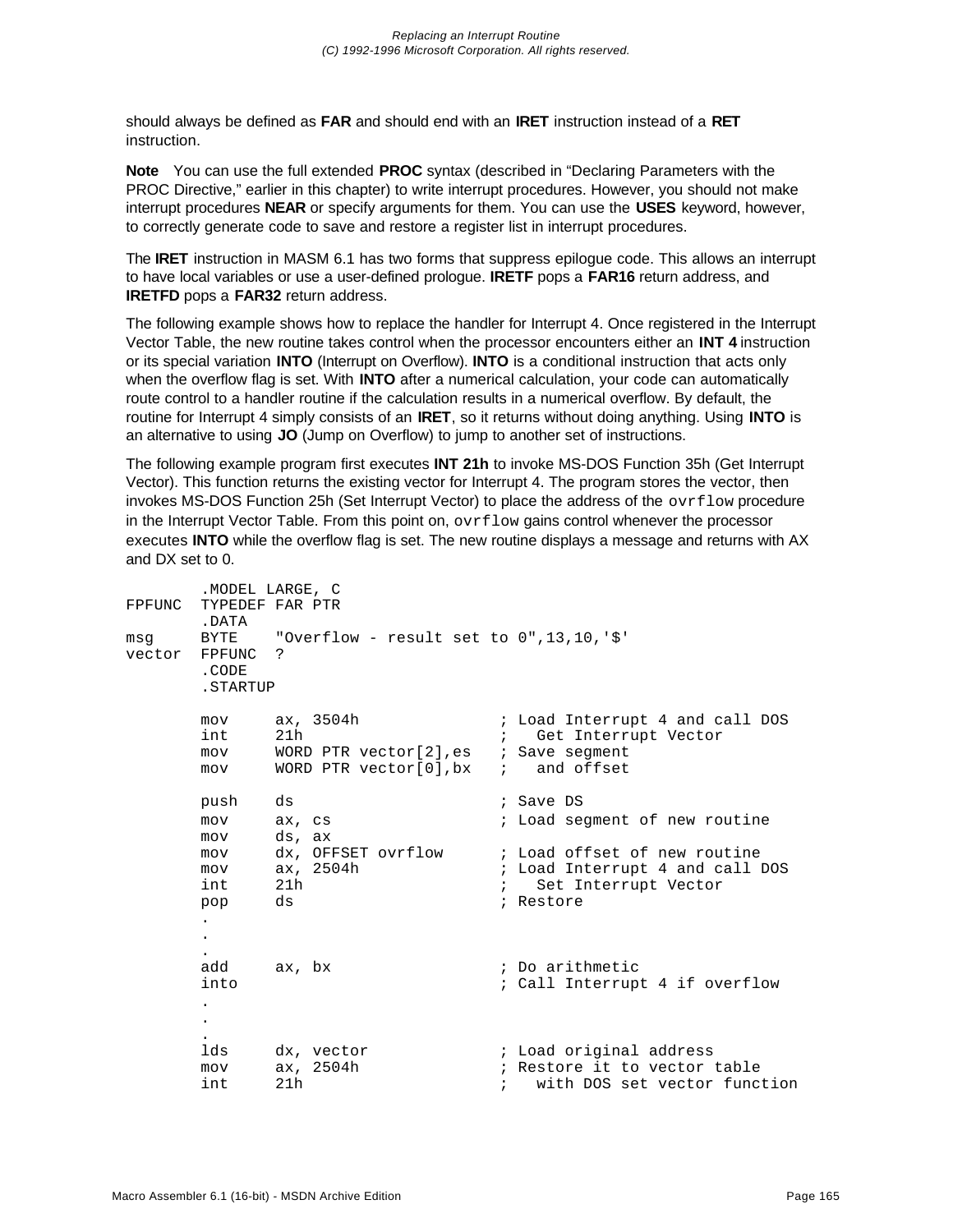#### *Selecting Data-Sharing Methods (C) 1992-1996 Microsoft Corporation. All rights reserved.*

```
 int 21h
ovrflow PROC FAR
           sti ; Enable interrupts
                  i (turned off by INT)<br>ah, 09h                        ; Display string functi
          mov ah, 09h ; Display string function
          mov an, 021<br>mov dx, OFFSET msg ; Load address<br>int 21h ; Call DOS
          int 21h ; Call DOS
          sub ax, ax \qquad \qquad ; Set AX to 0
           cwd ; Set DX to 0
          iret in the settlement of the settlement of the settlement of the settlement of the settlement of the set of the set of the set of the set of the set of the set of the set of the set of the set of the set of the set of the
ovrflow ENDP
           END
```
Before the program ends, it again uses MS-DOS Function 25h to reset the original Interrupt 4 vector back into the Interrupt Vector Table. This reestablishes the original routine as the handler for Interrupt 4.

The first instruction of the  $\text{ovrflow}$  routine warrants further discussion. When the processor encounters an **INT** instruction, it clears the interrupt flag before branching to the specified interrupt handler routine. The interrupt flag serves a crucial role in smoothing the processor's tasks, but must not be abused. When clear, the flag inhibits hardware interrupts such as the keyboard or system timer. It should be left clear only briefly and only when absolutely necessary. Unless you have a

compelling reason to leave the flag clear, always include an **STI** (Set Interrupt Flag) instruction at the beginning of your interrupt handler routine to reenable hardware interrupts.

**CLI** (Clear Interrupt Flag) and its corollary **STI** are designed to protect small sections of time-dependent code from interruptions by the hardware. If you use **CLI** in your program, be sure to include a matching **STI** instruction as well. The sample interrupt handlers in Chapter 11, "Writing Memory-Resident Software," illustrate how to use these important instructions.

# Chapter 8 Sharing Data and Procedures Among Modules and Libraries

To use symbols and procedures in more than one module, the assembler must be able to recognize the shared data as global to all the modules where they are used. MASM provides techniques to simplify data-sharing and give a high-level interface to multiple-module programming. With these techniques, you can place shared symbols in include files. This makes the data declarations in the file available to all modules that use the include file.

This chapter explains the two data-sharing methods MASM 6.1 offers. The first method simplifies data sharing between modules with include files. The second does not involve include files. Instead, this method allows modules to share procedures and data items using the **PUBLIC** and **EXTERN** directives.

The last section of this chapter explains how to create program libraries and access their routines.

# Selecting Data-Sharing Methods

If data defined in one module is to be used in other modules of a program, you must declare the data public and external. MASM provides several ways to do this: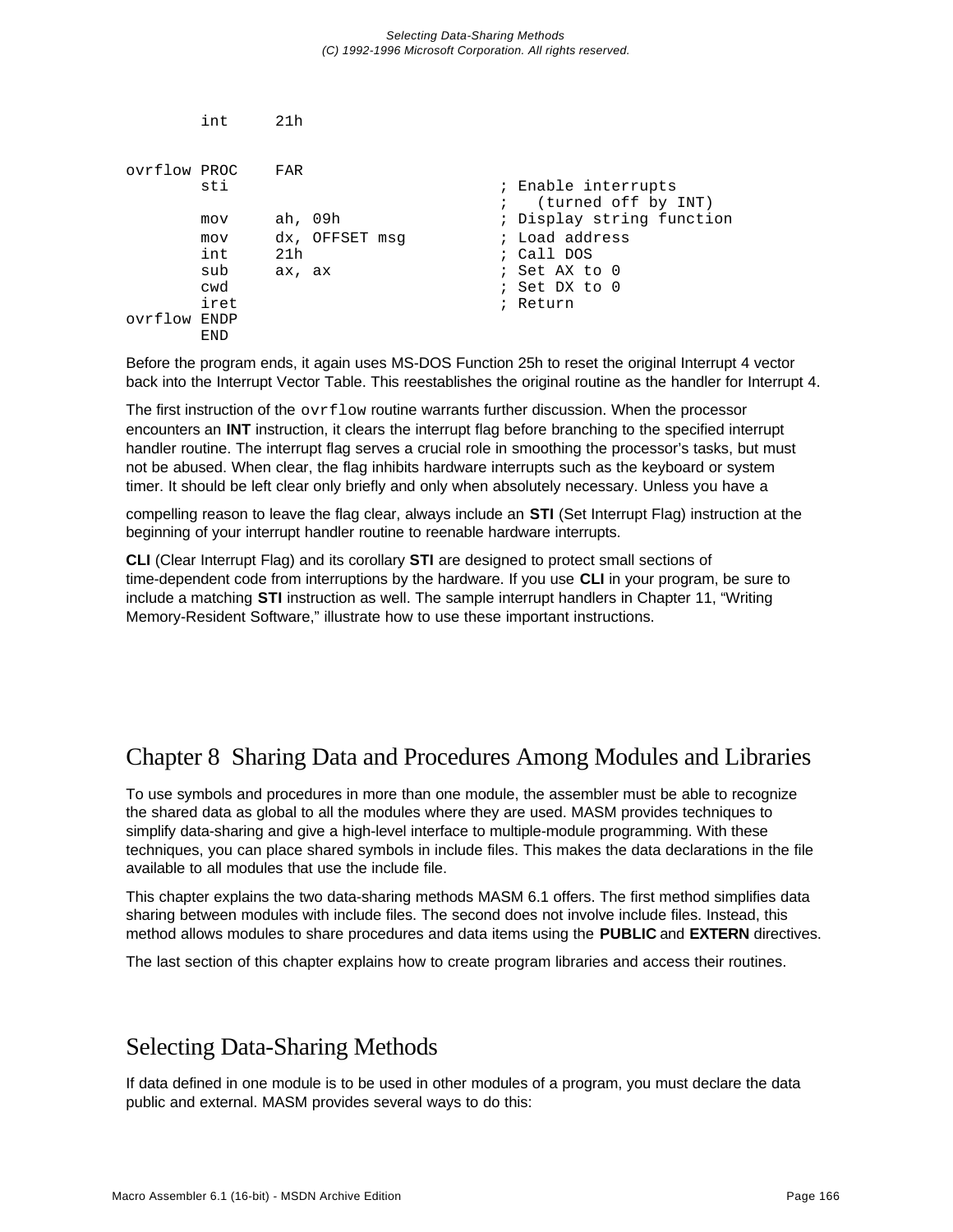- Declare a symbol public with the **PUBLIC** directive in the module where it is defined. This makes the symbol available to other modules. You must also place an **EXTERN** statement for that symbol in all other modules that refer to the public symbol. This statement informs the assembler that the symbol is external — that is, defined in another module.
- Declare the data communal with the **COMM** directive. However, communal variables have limitations. You cannot depend on their location in memory because they are allocated by the linker, and they cannot be initialized.

The **EXTERNDEF** directive declares a symbol either public or external, as appropriate. **EXTERNDEF** simplifies the declarations for global (public and external) variables and encourages the use of include files.

The next section provides further details on using include files. For more information on **PUBLIC** and **EXTERN**, see "Using Alternatives to Include Files," page 219.

# Sharing Symbols with Include Files

Include files can contain any valid MASM statement, but typically consist of type and symbol declarations. The assembler inserts the contents of the include file into a module at the location of the **INCLUDE** directive. Include files are optional, but can simplify project organization by eliminating the need to insert common declarations into all modules of a program. An alternative to using include files is described in "Using Alternatives to Include Files," page 219.

This section explains how to organize symbol definitions and the declarations that make them global (available to all modules); how to make both variables and procedures public with **EXTERNDEF**, **PROTO**, and **COMM**.; and where to place these directives in the modules and include files.

### Organizing Modules

This section summarizes the organization of declarations and definitions in modules and include files and the use of the **INCLUDE** directive.

#### **Include Files**

Type declarations that need to be identical in every module should be placed in an include file. This ensures consistency and saves time when you update programs. Include files should contain only symbol declarations and any other declarations that are resolved at assembly time. (For a list of assembly-time operations, see "Generating and Running Executable Programs" in Chapter 1.)

If more than one module accesses the include file, the file cannot contain statements that define and allocate memory for symbols. Otherwise, the assembler would attempt to allocate the same symbol more than once.

**Note** An include file used in two or more modules should not allocate data variables.

#### **Modules**

An **INCLUDE** statement is usually placed before data and code segments in your modules. When the assembler encounters an **INCLUDE** directive, it opens the specified file and assembles all its statements. The assembler then returns to the original module and continues the assembly.

The **INCLUDE** directive takes the form: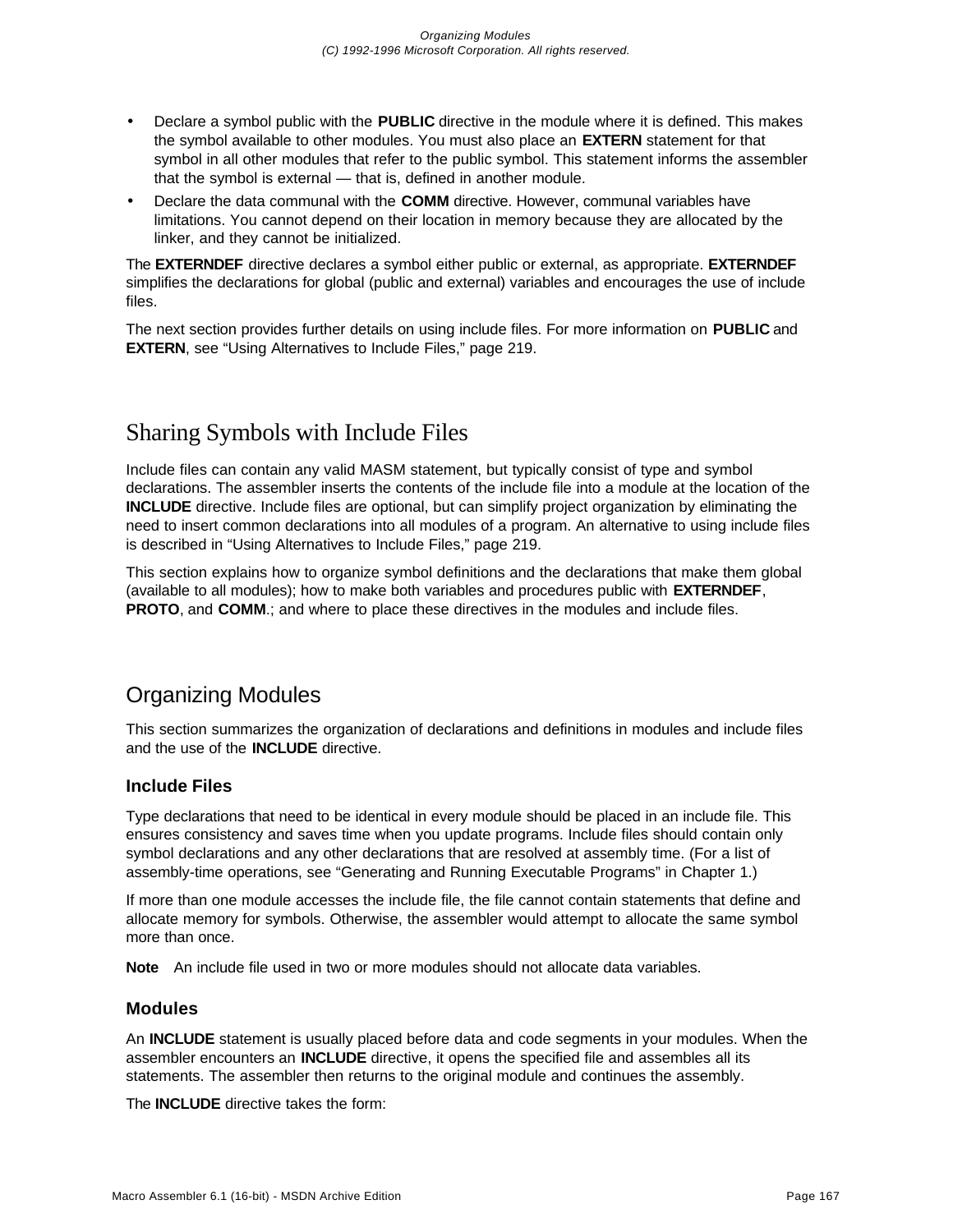#### **INCLUDE** *filename*

where *filename* is the full name of the include file. For example, the following declaration inserts the contents of the include file SCREEN.INC in your program:

INCLUDE SCREEN.INC

The filename in the **INCLUDE** directive must be fully specified; no extensions are assumed. If a full pathname is not given, the assembler first searches the directory of the source file containing the **INCLUDE** directive.

If the include file is not in the source file directory, the assembler searches the paths specified in the assembler's command-line option /I, or in PWB's Include Paths field in the MASM Option dialog box (accessed from the Option menu). The /I option takes this form:

#### **/I** *path*

You can include more than one /I option on the command line. The assembler then searches for include files within each specified path in the order given. If none of these directories contains the include file, the assembler finally searches in the paths specified in the INCLUDE environment variable. If the include file still cannot be found, an assembly error occurs. (The /x command-line option tells the assembler to ignore the INCLUDE environment variable when searching for include files.)

An include file may specify another include file. The assembler processes the second include file before returning to the first. Your program can nest include files this way as deeply as the amount of free memory allows.

### **Include Files or Modules**

You can use the **EQU** directive to create named constants that cannot be redefined in your program. (For information about the **EQU** directive, see "Integer Constants and Constant Expressions," page 11.) Placing a constant defined with **EQU** in an include file makes it available to all modules that use that include file.

Placing **TYPEDEF**, **STRUCT**, **UNION**, and **RECORD** definitions in an include file guarantees consistency in type definitions. If required, the variable instances derived from these definitions can be made public among the modules with **EXTERNDEF** declarations (see the next section). Macros, including macros defined with **TEXTEQU**, must be placed in include files to make them visible in other modules.

If you elect to use full segment definitions with, or instead of, simplified definitions, you can force a consistent segment order in all files by defining segments in an include file. This technique is explained in "Controlling the Segment Order," page 47.

# Declaring Symbols Public and External

It is sometimes useful to make certain procedures and variables (such as status flags) global to all program modules. Global variables are freely accessible within all routines; you do not have to explicitly pass them to the routines that need them. This section describes how to make variables and procedures global using the **EXTERNDEF**, **PROTO**, or **COMM** declarations within include files.

When a procedure is defined in one module and called in another module, it must be declared public in the defining module and external in the calling module(s). MASM offers three ways to declare a procedure public and external:

• Use the **PUBLIC** directive in the defining module and **EXTERN** in all other modules that reference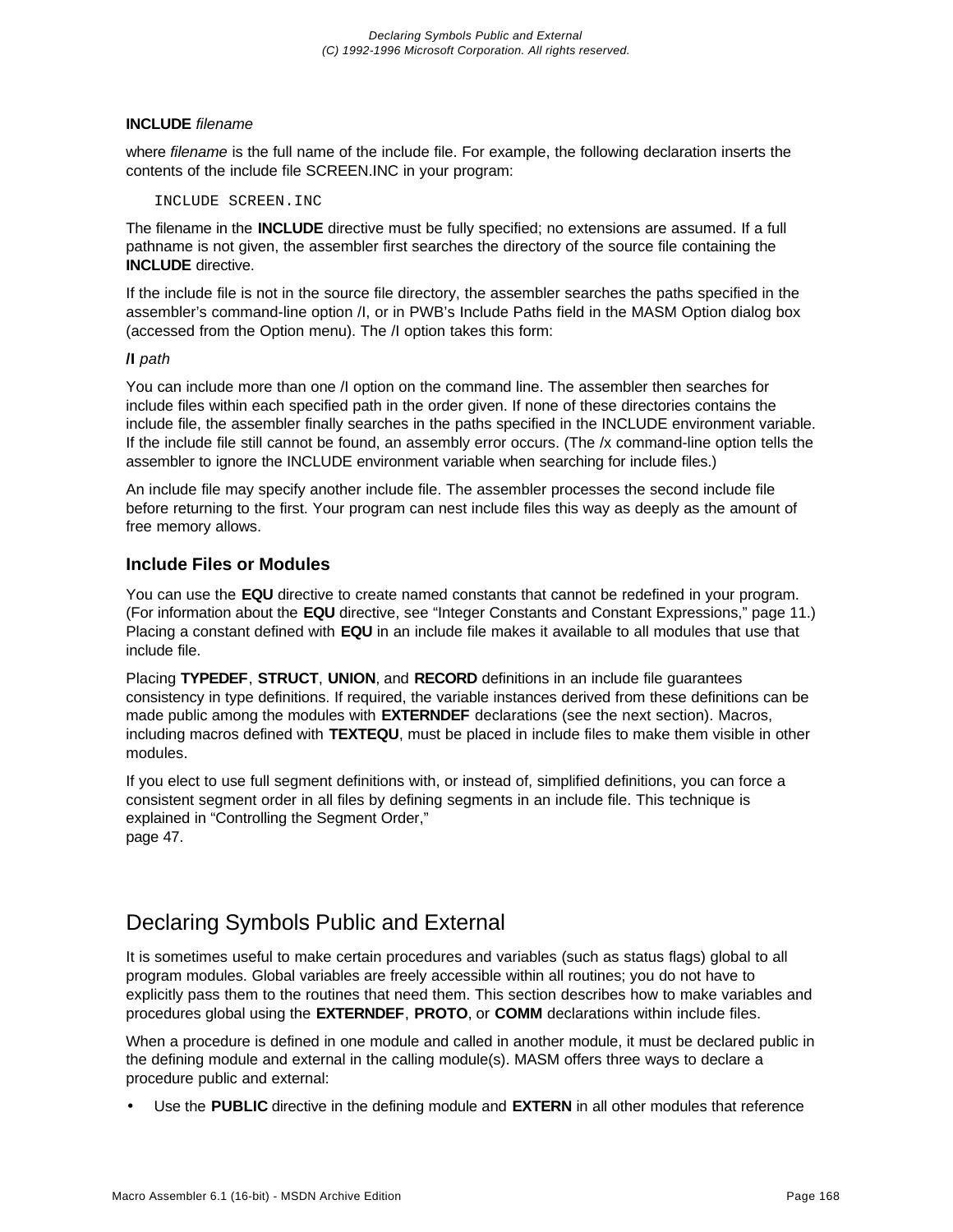the procedure. The **PUBLIC** and **EXTERN** directives are explained on page 220.

- Declare the procedure with **EXTERNDEF**.
- Prototype the procedure with the **PROTO** directive.

### **Using EXTERNDEF**

MASM treats **EXTERNDEF** as a public declaration in the defining module, and as an external declaration in the referencing module(s). You can use the **EXTERNDEF** statement in your include file to make a variable common to two or more modules. **EXTERNDEF** works with all types of variables, including arrays, structures, unions, and records. It also works with procedures.

As a result, a single include file can contain an **EXTERNDEF** declaration that works in both the defining module and any referencing module. It is ignored in modules that neither define nor reference the variable. Therefore, an include file for a library which is used in multiple .EXE files does not force the definition of a symbol as **EXTERN** does.

The **EXTERNDEF** statement takes this form:

#### **EXTERNDEF** [[*langtype*]] *name*:*qualifiedtype*

The *name* is the variable's identifier. The *qualifiedtype* is explained in detail in "Data Types," page 14.

The optional *langtype* specifier sets the naming conventions for the *name* it precedes. It overrides any language specified in the **.MODEL** directive. The specifier can be **C**, **SYSCALL**, **STDCALL**, **PASCAL**, **FORTRAN**, or **BASIC**. For information on selecting the appropriate *langtype* type, see "Naming and Calling Conventions," page 308.

The following diagram shows the statements that declare an array, make it public, and use it in another module.



#### **Figure 8.1 Using EXTERNDEF for Variables**

The file position of **EXTERNDEF** directives is important. For more information, see "Positioning External Declarations," following.

You can also make procedures visible by using **EXTERNDEF** without **PROTO** inside an include file. This method treats the procedure name as a simple identifier, without the parameter list, so you forgo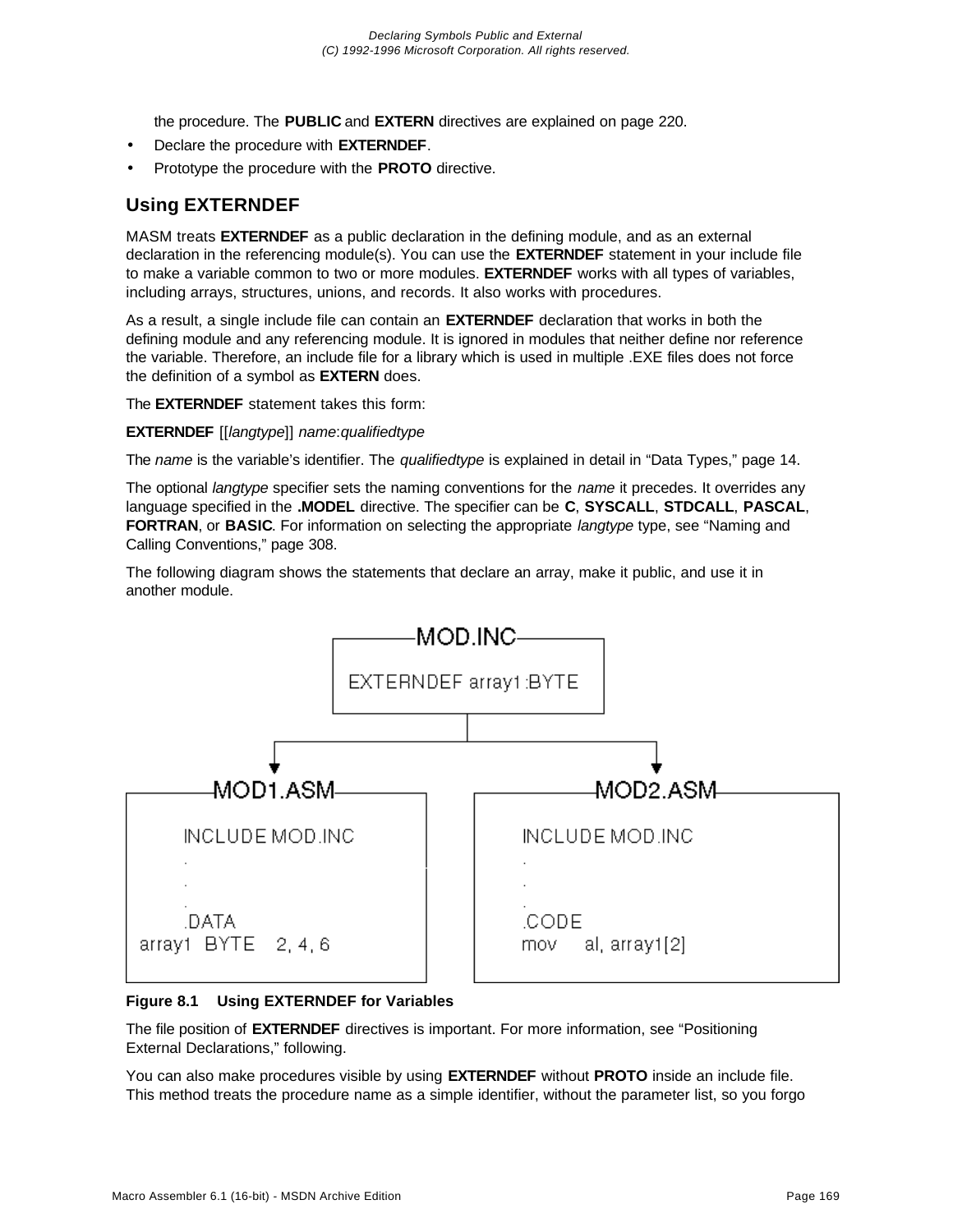the assembler's ability to check for the correct parameters during assembly. Use **EXTERNDEF** with procedures in the same way as variables:

EXTERNDEF MyProc:FAR  $\qquad \qquad ;$  Declare far procedure external

You can also use **EXTERNDEF** to make a code label global between modules so that one module can reference a label in another module. Give the label global scope with the double colon operator, like this:

```
EXTERNDEF codelabel:NEAR
.
.
.
codelabel::
Another module can reference codelabel like this:
```
EXTERNDEF codelabel:NEAR

```
.
.
.
         jmp codelabel
```
### **Using PROTO**

This section describes how to prototype a procedure with the **PROTO** directive. **PROTO** automatically issues an **EXTERNDEF** for the procedure unless the **PROC** statement declares the procedure **PRIVATE**. Defining a prototype enables type-checking for the procedure arguments.

Follow these steps to create an interface for a procedure defined in one module and called from other modules:

- 1. Place the **PROTO** declaration in the include file.
- 2. Define the procedure with **PROC** in one module. The **PROC** directive declares the procedure **PUBLIC** by default.
- 3. Call the procedure with the **INVOKE** statement (or with **CALL**). Make sure that all calling modules access the include file.

For descriptions, syntax, and examples of **PROTO**, **PROC**, and **INVOKE,** see Chapter 7, "Controlling Program Flow."

The following example illustrates these three steps. In the example, a **PROTO** statement defines the far procedure  $\text{CopyFile}$ , which uses the C parameter-passing and naming conventions, and takes the arguments filename and numberlines. The diagram following the example shows the file placement for these statements.

This definition goes into the include file:

CopyFile PROTO FAR C filename:BYTE, numberlines:WORD

The procedure definition for CopyFile is:

CopyFile PROC FAR C USES cx, filename:BYTE, numberlines:WORD

To call the CopyFile procedure, you can use this **INVOKE** statement:

INVOKE CopyFile, NameVar, 200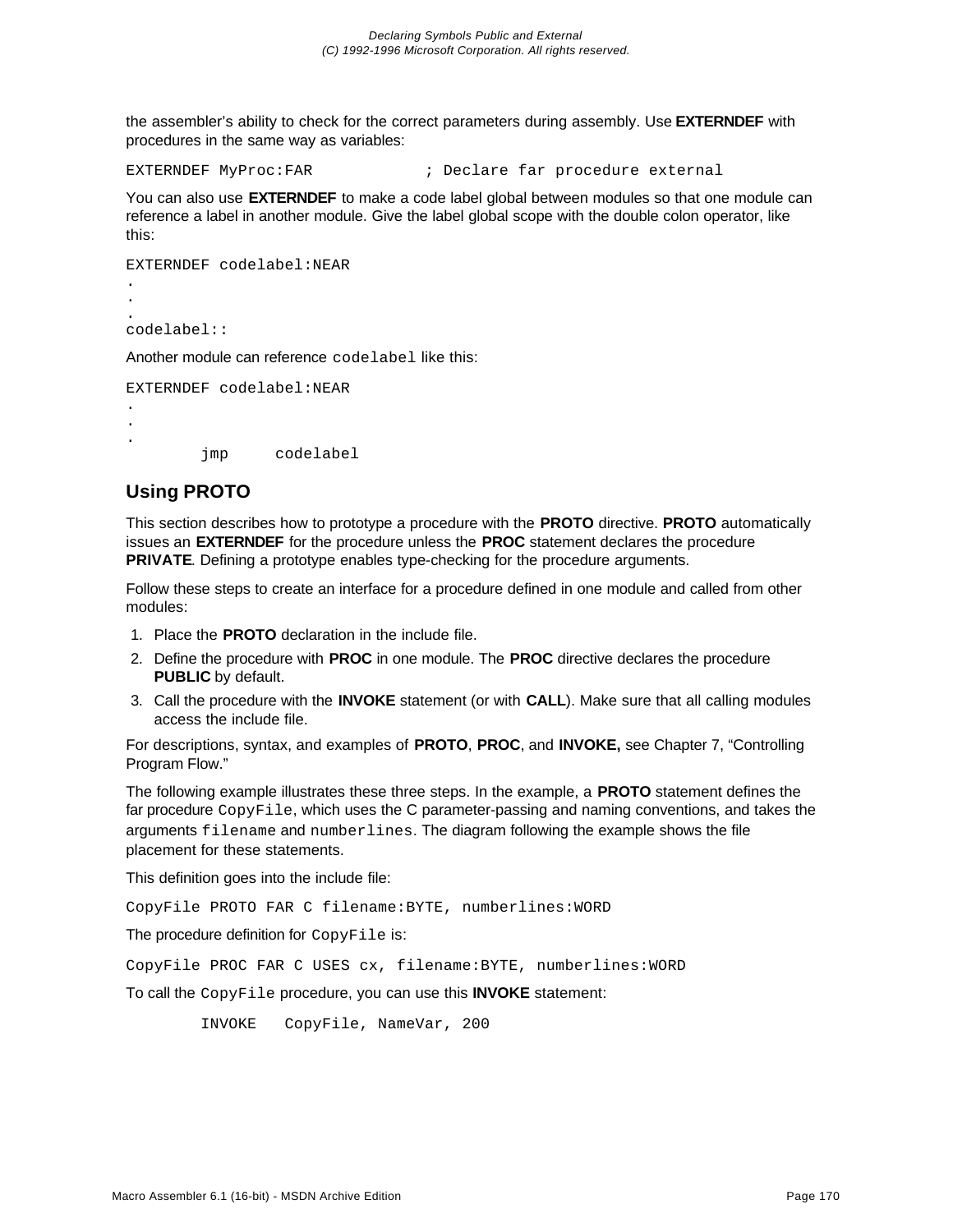#### *Declaring Symbols Public and External (C) 1992-1996 Microsoft Corporation. All rights reserved.*



#### **Figure 8.2 Using PROTO and INVOKE**

### **Using COMM**

Another way to share variables among modules is to add the **COMM** (communal) declaration to your include file. Since communal variables are allocated by the linker and cannot be initialized, you cannot depend on their location or sequence.

Communal variables are supported by MASM primarily for compatibility with communal variables in Microsoft C. Communal variables are not used in any other Microsoft language, and they are not compatible with C++ and some other languages.

**COMM** declares a data variable external and instructs the linker to allocate the variable if it has not been explicitly defined in a module. The memory space for communal variables may not be assigned until load time, so using communal variables may reduce the size of your executable file.

The **COMM** declaration has the syntax:

**COMM** [[*langtype*]] [[**NEAR** | **FAR**]] *label***:***type*[[**:***count*]]

The *label* is the name of the variable. The *langtype* sets the naming conventions for the name it precedes. It overrides any language specified in the **.MODEL** directive.

If **NEAR** or **FAR** is not specified, the variable determines the default from the current memory model (**NEAR** for **TINY**, **SMALL**, **COMPACT**, and **FLAT**; **FAR** for **MEDIUM**, **LARGE**, and **HUGE**). If you do not provide a memory model with the .**MODEL** directive, you must specify a distance when accessing a communal variable, like this:

> mov ax, NEAR PTR CommNear mov bx, FAR PTR CommFar

The *type* can be a constant expression, but it is usually a type such as **BYTE**, **WORD**, or **DWORD**, or a structure, union, or record. If you first declare the *type* with **TYPEDEF**, CodeView can provide type information. The *count* is the number of elements. If no *count* is given, one element is assumed.

The following example creates the on far variable DataBlock, which is a 1,024-element array of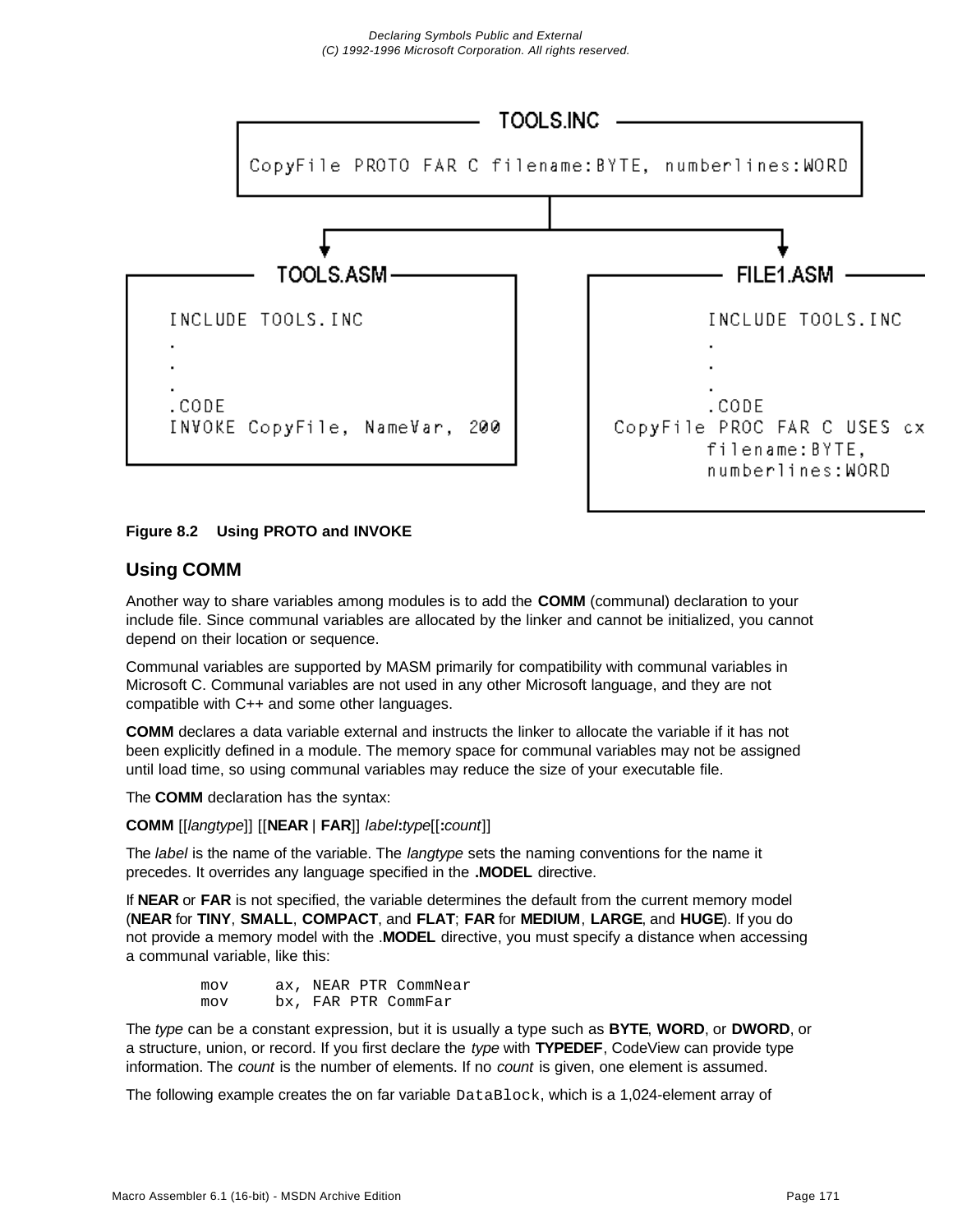uninitialized signed doublewords:

COMM FAR DataBlock:SDWORD:1024

**Note** C variables declared outside functions (except static variables) are communal unless explicitly initialized; they are the same as assembly-language communal variables. If you are writing assembly-language modules for C, you can declare the same communal variables in both C and MASM include files. However, communal variables in C do not have to be declared communal in assembler. The linker will match the **EXTERN**, **PUBLIC**, and **COMM** statements for the variable.

**EXTERNDEF** (explained in the previous section) is more flexible than **COMM** because you can initialize variables defined with it, and your code can rely on the position and sequence of the defined data.

### Positioning External Declarations

Although LINK determines the actual address of an external symbol, the assembler assumes a default segment for the symbol, based on the location of the external directive in the source code. You should therefore position **EXTERN** and

**EXTERNDEF** directives according to these rules:

- If you know which segment defines an external symbol, put the **EXTERN** statement in that segment.
- If you know the group but not the segment, position the **EXTERN** statement outside any segment and reference the variable with the group name. For example, if  $var1$  is in DGROUP, reference the variable as

mov DGROUP:var1, 10

• If you know nothing about the location of an external variable, put the **EXTERN** statement outside any segment. You can use the **SEG** directive to access the external variable like this:

> mov ax, SEG var1 mov es, ax mov ax, es:var1

• If the symbol is an absolute symbol or a far code label, you can declare it external anywhere in the source code.

Always close any segments opened in include files so that external declarations following an include statement are not incorrectly placed inside a segment. If you want to be certain an external definition lies outside a segment, you can use **@CurSeg**. The **@CurSeg** predefined symbol returns a blank if the definition is not in a segment. For example,

```
 .DATA
 .
 .
 .
@CurSeg ENDS ; Close segment
      EXTERNDEF var:WORD
```
For information about predefined symbols such as **@CurSeg**, see "Predefined Symbols," page 10.

# Using Alternatives to Include Files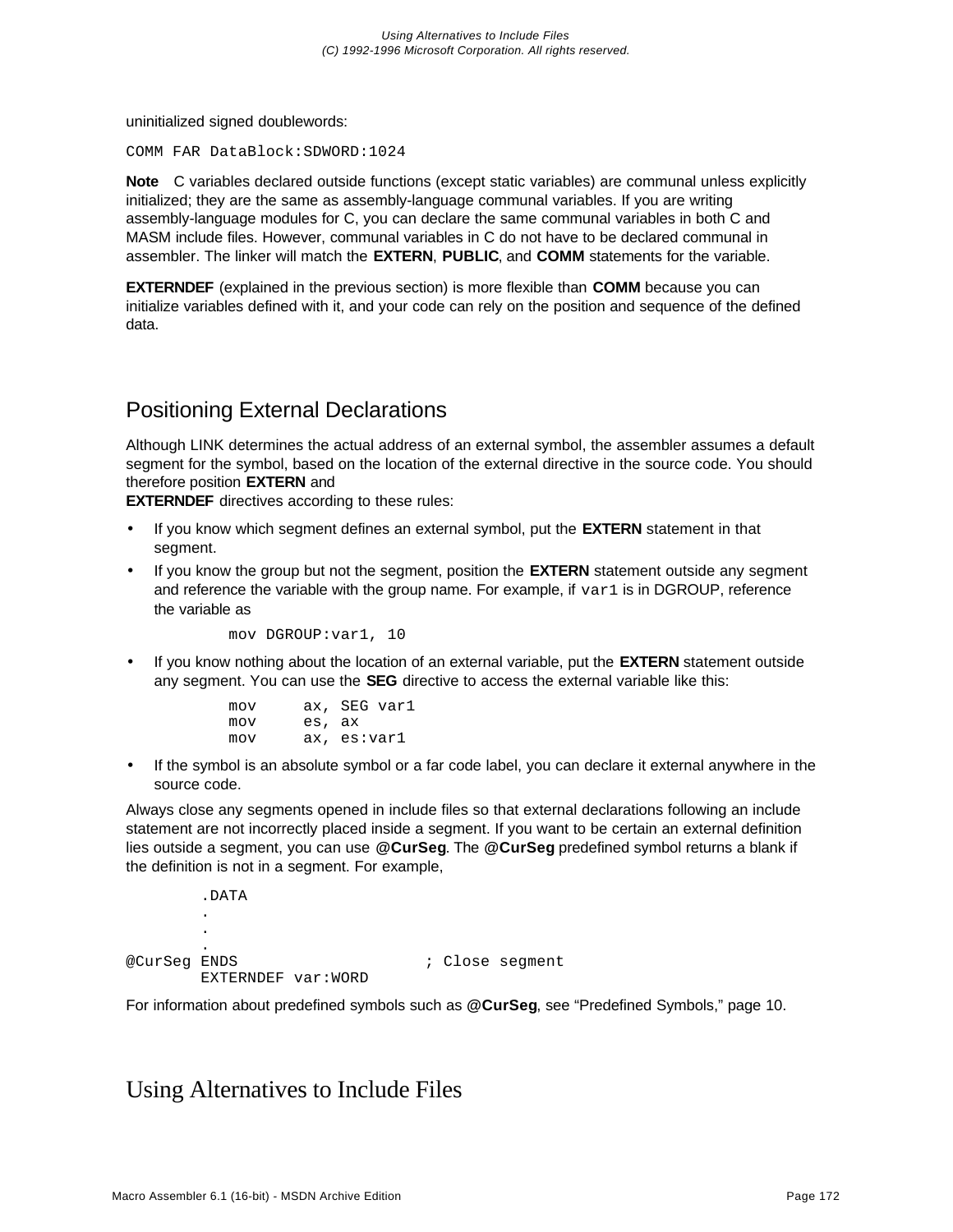If your project uses only two modules (or if it is written with a version of MASM prior to 6.0), you may want to continue using **PUBLIC** in the defining module and **EXTERN** in the referencing module, and not create an include file for the project. The **EXTERN** directive can be used in an include file, but the include file containing **EXTERN** cannot be added to the module that contains the corresponding **PUBLIC** directive for that symbol. This section assumes that you are not using include files.

# PUBLIC and EXTERN

The **PUBLIC** and **EXTERN** directives are less flexible than **EXTERNDEF** and **PROTO** because they are module-specific: **PUBLIC** must appear in the defining module and **EXTERN** must appear in the calling modules. This section shows how to use **PUBLIC** and **EXTERN**. Information on where to place the external declarations in your file is in "Positioning External Declarations," previous.

The **PUBLIC** directive makes a name visible outside the module in which it is defined. This gives other program modules access to that identifier.

The **EXTERN** directive performs the complementary function. It tells the assembler that a name referenced within a particular module is actually defined and declared public in another module that will be specified at link time.

A **PUBLIC** directive can appear anywhere in a file. Its syntax is:

**PUBLIC** [[*langtype*]] *name*[[**,** [[*langtype*]] *name*]]...

The *name* must be the name of an identifier defined within the current source file. Only code labels, data labels, procedures, and numeric equates can be declared public.

If you specify the *langtype* field here, it overrides the language specified by **.MODEL**. The *langtype* field can be **C**, **SYSCALL**, **STDCALL**, **PASCAL**, **FORTRAN**, or **BASIC**. For more information on specifying *langtype* types, see "Declaring Parameters with the PROC Directive," page 184, and "Naming and Calling Conventions," page 308.

The **EXTERN** directive tells the assembler that an identifier is external — defined in some other module that will be supplied at link time. Its syntax is:

#### **EXTERN** [[*langtype*]] *name***:{ABS** | *qualifiedtype*}

"Data Types," page 14, describes *qualifiedtype*. You can use the **ABS** (absolute) keyword only with external numeric constants. **ABS** causes the identifier to be imported as a relocatable unsized constant. This identifier can then be used anywhere a constant can be used. If the identifier is not found in another module at link time, the linker generates an error.

In the following example, the procedure BuildTable and the variable Var are declared public. The procedure uses the Pascal naming and data-passing conventions: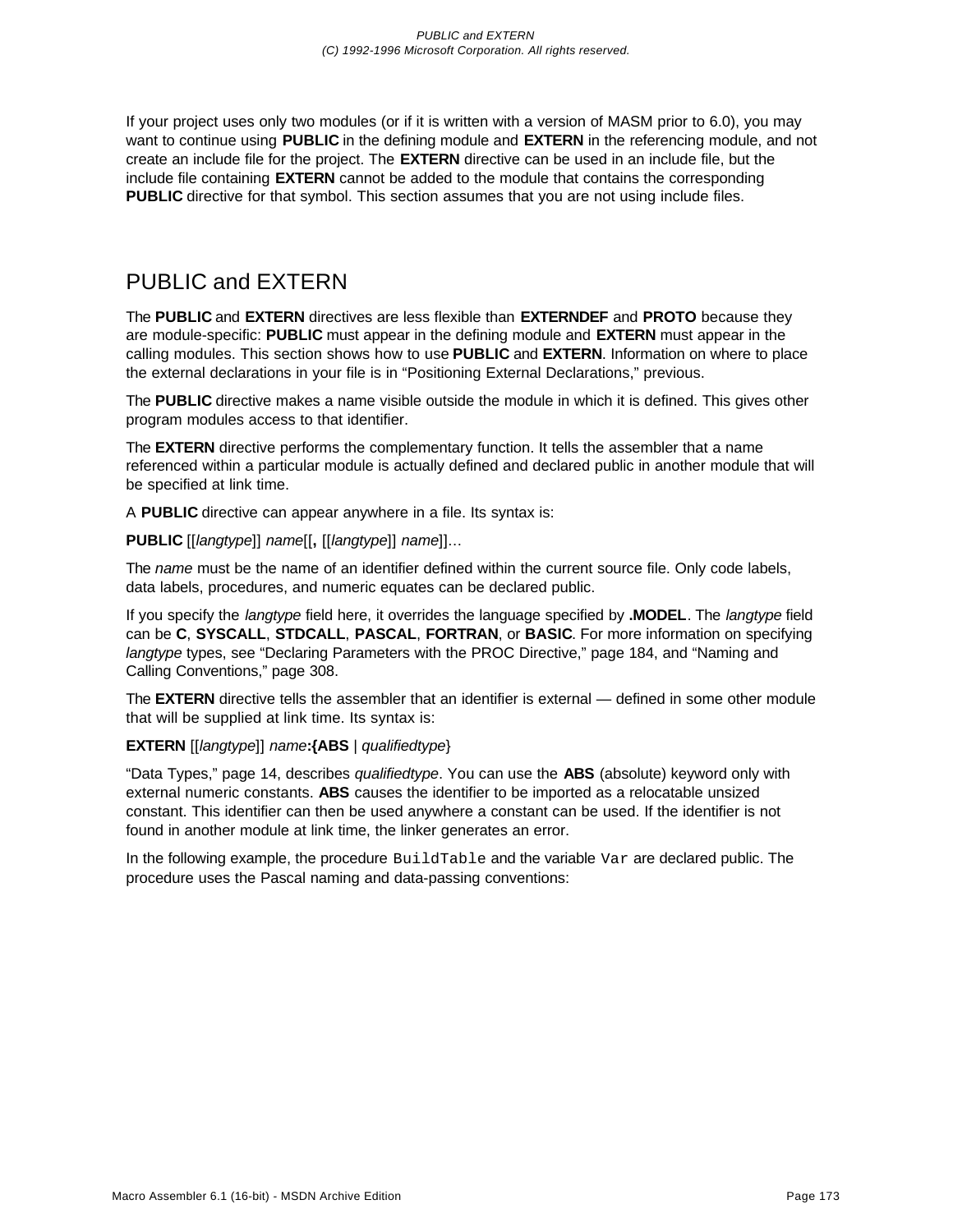

**Figure 8.3 Using PUBLIC and EXTERN**

### Other Alternatives

You can also use the directives discussed earlier (**EXTERNDEF**, **PROTO**, and **COMM**) without the include file. In this case, place the declarations to make a symbol global in the same module where the symbol is defined. You might want to use this technique if you are linking only a few modules that have very little data in common.

# Developing Libraries

As you create reusable procedures, you can place them in a library file for convenient access. Although you can put any routine into a library, each library file, recognizable by its .LIB extension, usually contains related routines. For example, you might place string-manipulation functions in one library, matrix calculations in another, and port communications in another. Do not place communal variables (defined with the **COMM** directive) in a library.

A library consists of combined object modules, each created from a single source file. The object module is the smallest independent unit in a library. If you link with one symbol in a module, the linker adds the entire module to your program, but not the entire library.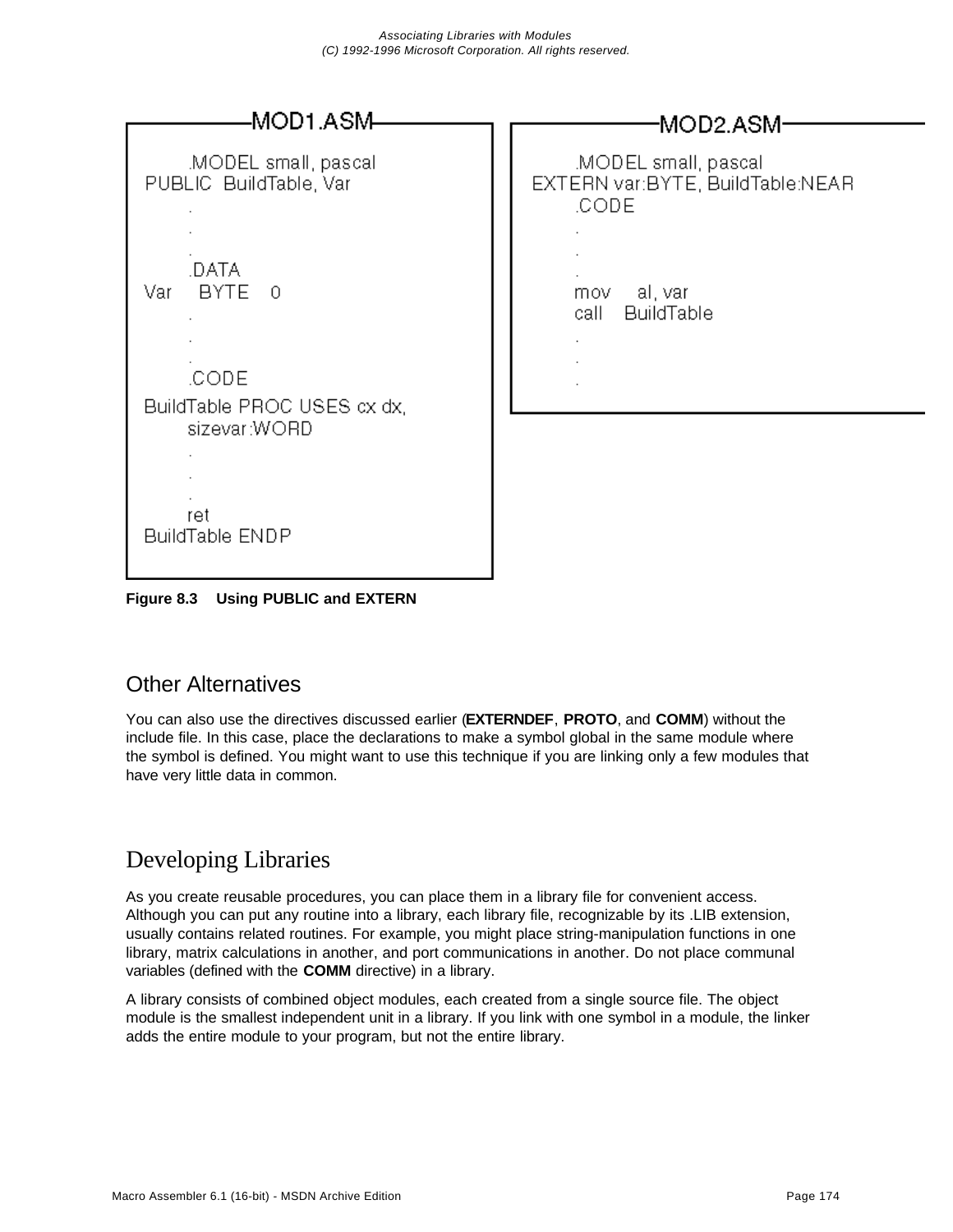# Associating Libraries with Modules

You can choose either of two methods for associating your libraries with the modules that use them: you can use the **INCLUDELIB** directive inside your source files, or link the modules from the command line.

To associate a specified library with your object code, use **INCLUDELIB**. You can add this directive to the source file to specify the libraries you want linked, rather than specifying them in the LINK command line. The **INCLUDELIB** syntax is:

#### **INCLUDELIB** *libraryname*

The *libraryname* can be a file name or a complete path specification. If you do not specify an extension, .LIB is assumed. The *libraryname* is placed in the comment record of the object file. LINK reads this record and links with the specified library file.

For example, the statement INCLUDELIB GRAPHICS passes a message from the assembler to the linker telling LINK to use library routines from the file GRAPHICS.LIB. If you place this statement in the source file DRAW.ASM and GRAPHICS.LIB is in the same directory, you can assemble and link the program with the following command:

ML DRAW.ASM

Without the **INCLUDELIB** directive, you must link the program DRAW.ASM with either of the following commands:

```
ML DRAW.ASM GRAPHICS.LIB
ML DRAW /link GRAPHICS
```
If you want to assemble and link separately, type

```
ML /c DRAW.ASM
LINK DRAW,,,GRAPHICS
```
If you do not specify a complete path in the **INCLUDELIB** statement or at the command line, LINK searches for the library file in the following order:

- 1. In the current directory.
- 2. In any directories in the library field of the LINK command line.
- 3. In any directories specified by the LIB environment variable.

The LIB.EXE utility helps you create, organize, and maintain run-time libraries. Refer to *Environment and Tools* for instructions on LIB.EXE.

### Using EXTERN with Library Routines

In some cases, **EXTERN** helps you limit the size of your executable file by specifying in the syntax an alternative name for a procedure. You would use this form of the **EXTERN** directive when declaring a procedure or symbol that may not need to be used.

The syntax looks like this:

**EXTERN** [[*langtype*]] *name* [[ **(***altname***)** ]] **:***qualifiedtype*

The addition of the *altname* to the syntax provides the name of an alternate procedure that the linker uses to resolve the external reference if the procedure given by *name* is not needed. Both *name* and *altname* must have the same *qualifiedtype*.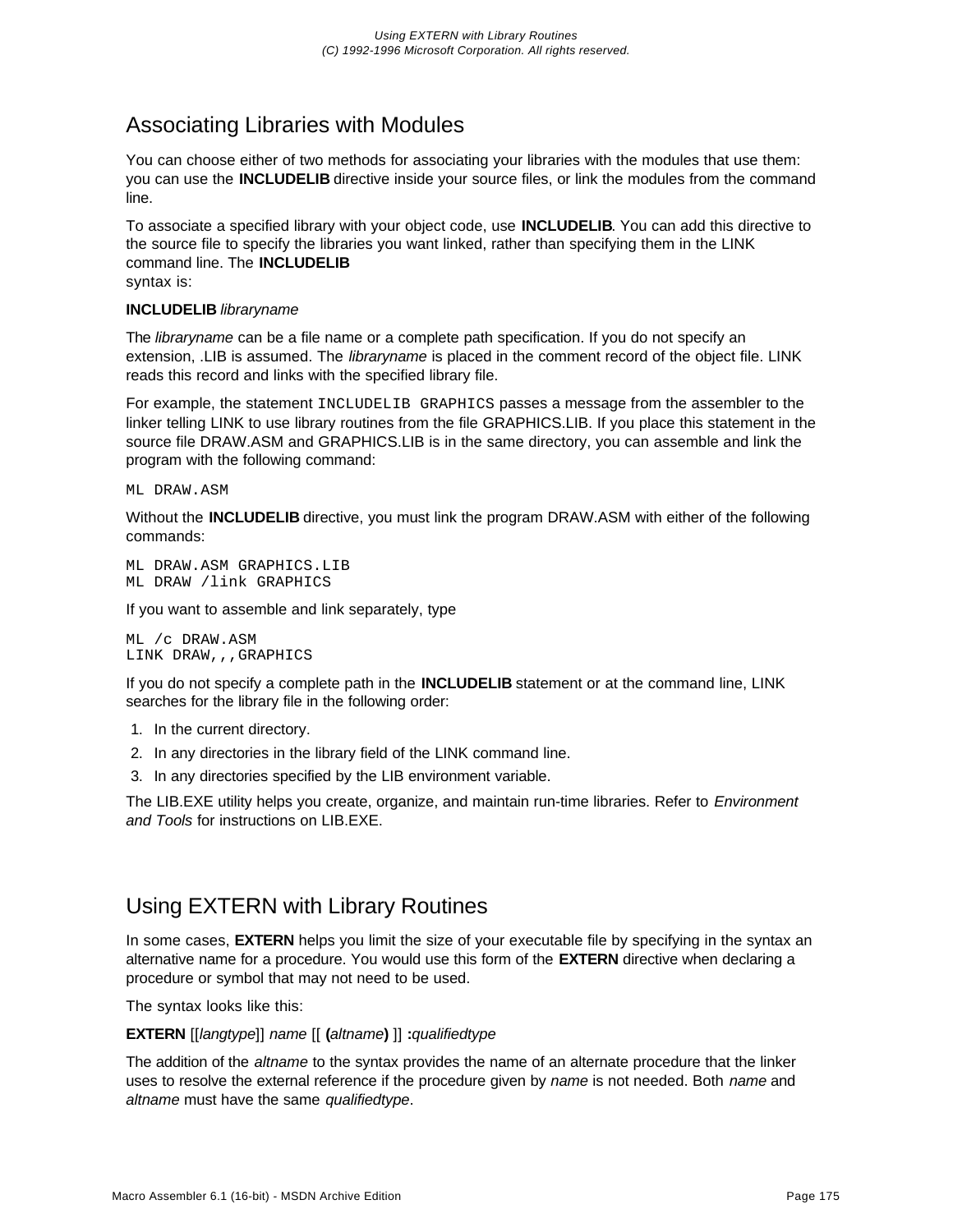When the linker encounters an external definition for a procedure that gives an *altname*, the linker finishes processing that module before it links the object module that contains the procedure given by *name*. If the program does not reference any symbols in the *name* file's object from any of the linked modules, the linker uses *altname* to satisfy the external reference. This saves space because the library object module is not brought in.

For example, assume that the contents of STARTUP.ASM include these statements:

```
EXTERN init(dummy):PROC
 .
 .
 .
dummy PROC
 .
 . 
                          . ; A procedure definition containing no
      ret \qquad \qquad ; \qquad \text{executable code}dummy ENDP
 .
 .
 .
       call init ; Defined in FLOAT.OBJ
```
In this example, the reference to the routine  $\text{init}$  (defined in FLOAT.OBJ) does not force the module FLOAT.OBJ to be linked into the executable file. If another reference causes FLOAT.OBJ to be linked into the executable file, then init will refer to the init label in FLOAT.OBJ. If there are no references that force linkage with FLOAT.OBJ, the linker will use the alternate name for init(dummy).

# Chapter 9 Using Macros

A "macro" is a symbolic name you give to a series of characters (a text macro) or to one or more statements (a macro procedure or function). As the assembler evaluates each line of your program, it scans the source code for names of previously defined macros. When it finds one, it substitutes the macro text for the macro name. In this way, you can avoid writing the same code several places in your program.

This chapter describes the following types of macros:

- Text macros, which expand to text within a source statement.
- Macro procedures, which expand to one or more complete statements and can optionally take parameters.
- Repeat blocks, which generate a group of statements a specified number of times or until a specified condition becomes true.
- Macro functions, which look like macro procedures and can be used like text macros but which also return a value.
- Predefined macro functions and string directives, which perform string operations.

This chapter explains how to use macros for simple code substitutions and how to write sophisticated macros with parameter lists and repeat loops. It also describes how to use these features in conjunction with local symbols, macro operators, and predefined macro functions.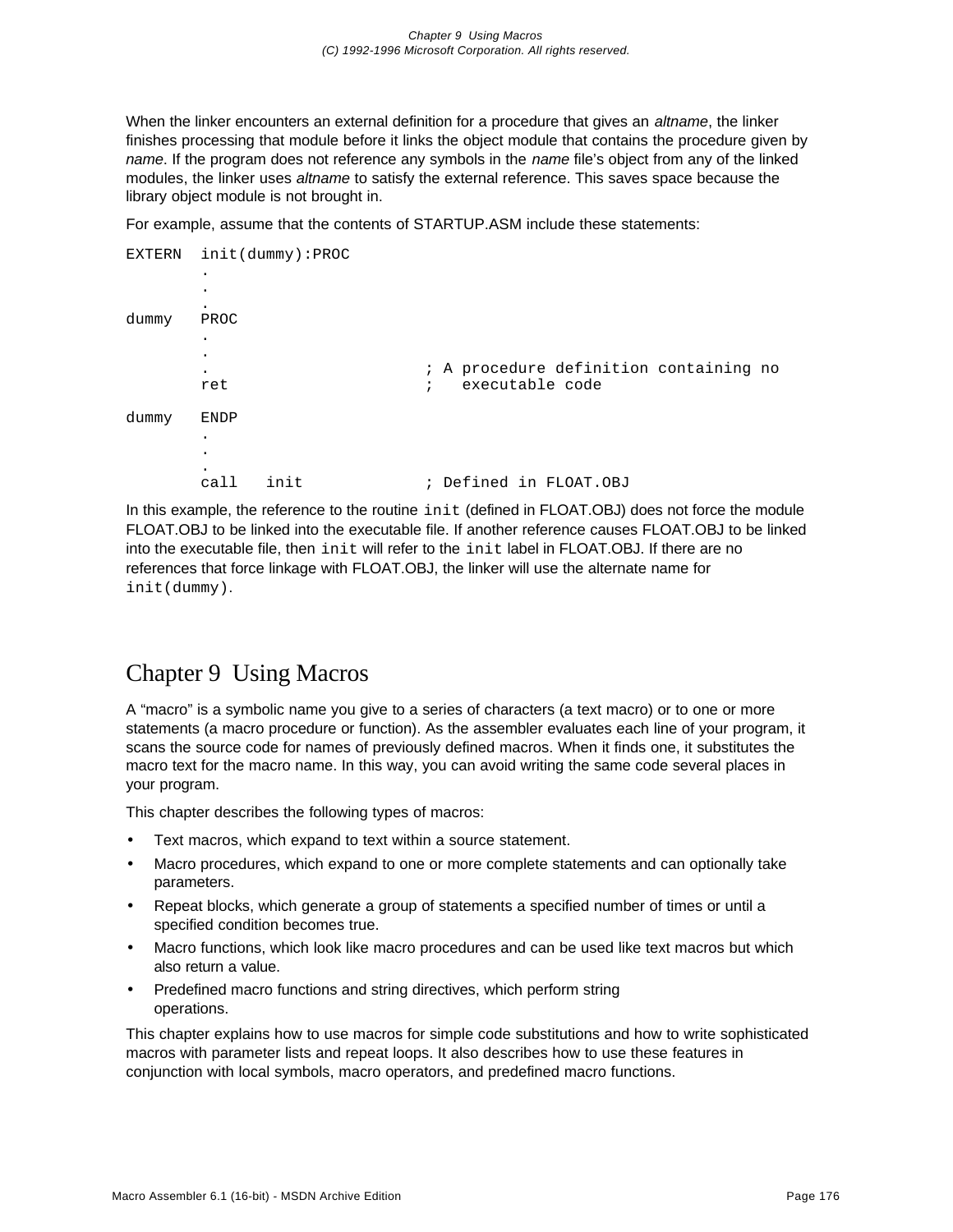# Text Macros

You can give a sequence of characters a symbolic name and then use the name in place of the text later in the source code. The named text is called a text macro.

The **TEXTEQU** directive defines a text macro, as these examples show:

*name* **TEXTEQU** *<text> name* **TEXTEQU** *macroId* | *textmacro name* **TEXTEQU** *%constExpr*

In the previous lines, *text* is a sequence of characters enclosed in angle brackets, *macroId* is a previously defined macro function, *textmacro* is a previously defined text macro, and *%constExpr* is an expression that evaluates to text.

Here are some examples:

| msa    | TEXTEOU <some text=""></some>          |  |  | ; Text assigned to symbol         |
|--------|----------------------------------------|--|--|-----------------------------------|
| string | TEXTEOU msq                            |  |  | ; Text macro assigned to symbol   |
| msa    | TEXTEOU <some other="" text=""></some> |  |  | ; New text assigned to symbol     |
| value  | TEXTEOU $$(3 + num)$                   |  |  | ; Text representation of resolved |
|        |                                        |  |  | expression assigned to symbol     |

The first line assigns text to the symbol msg. The second line equates the text of the msg text macro with a new text macro called  $string$ . The third line assigns new text to  $msg$ . Although  $msg$  has new text, string retains its original text value. The fourth line assigns 7 to value if num equals 4. If a text macro expands to another text macro (or macro function, as discussed on page 248), the resulting text macro will expand recursively.

Text macros are useful for naming strings of text that do not evaluate to integers. For example, you might use a text macro to name a floating-point constant or a bracketed expression. Here are some practical examples:

| рi   | TEXTEOU <3.1416>             | ; Floating point constant |  |
|------|------------------------------|---------------------------|--|
| WPT  | TEXTEOU <word ptr=""></word> | ; Sequence of key words   |  |
| arq1 | $TEXTEOU < [bp+4] >$         | ; Bracketed expression    |  |

# Macro Procedures

If your program must perform the same task many times, you can avoid repeatedly typing the same statements each time by writing a macro procedure. Think of macro procedures (commonly called macros) as text-processing mechanisms that automatically generate repeated text.

This section uses the term "macro procedure" rather than "macro" when necessary to distinguish between a macro procedure and a macro function. Macro functions are described in "Returning Values with Macro Functions."

Conforming to common usage, this chapter occasionally speaks of "calling" a macro, a term that deserves further scrutiny. It's natural to think of a program calling a macro procedure in the same way it calls a normal subroutine procedure, because they seem to perform identically. However, a macro is simply a representative for real code. Wherever a macro name appears in your program, so in reality does all the code the macro represents. A macro does not cause the processor to vector off to a new location as does a normal procedure. Thus, the expression "calling a macro" may imply the effect, but does not accurately describe what actually occurs.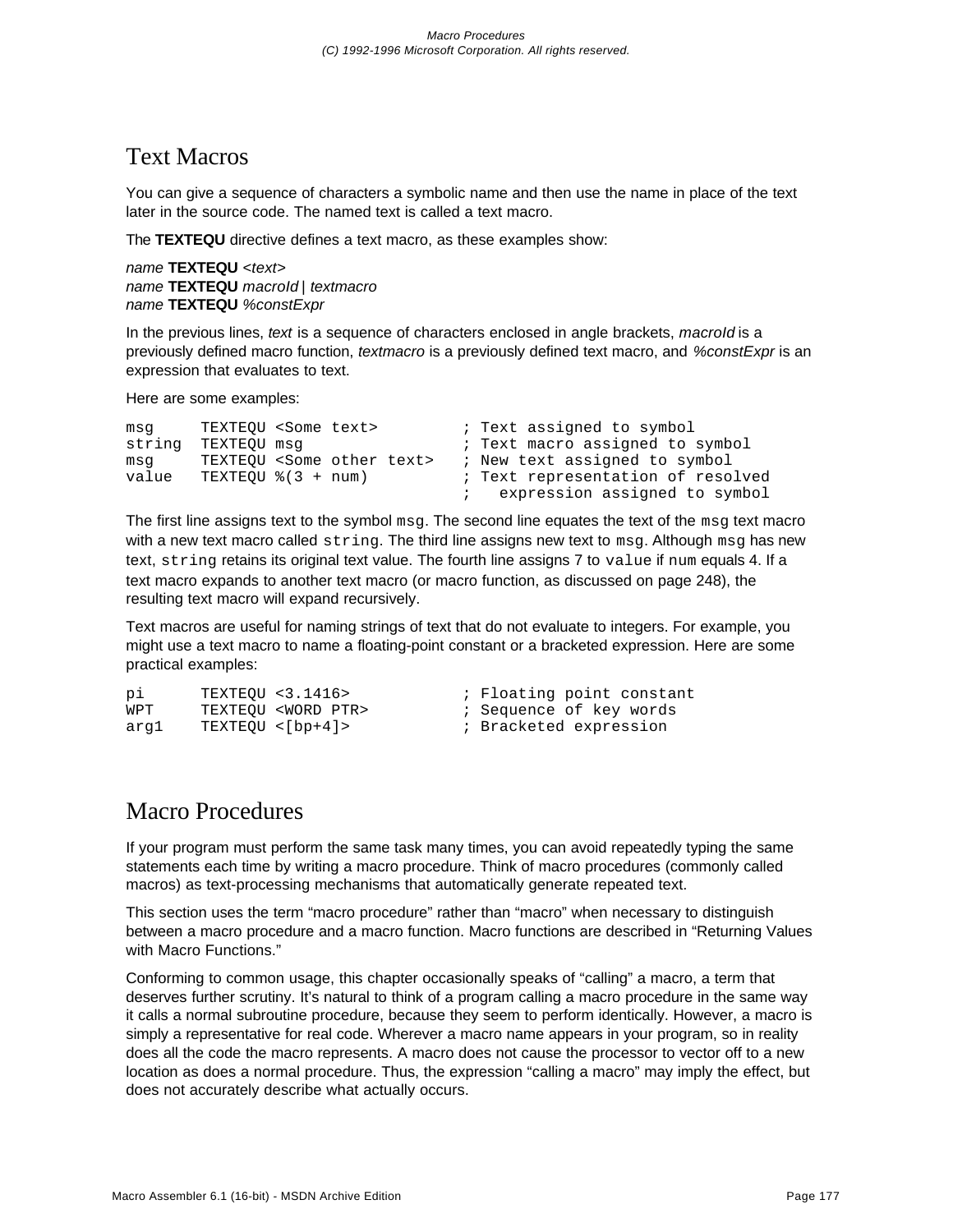# Creating Macro Procedures

You can define a macro procedure without parameters by placing the desired statements between the **MACRO** and **ENDM** directives:

*name* **MACRO** *statements* **ENDM**

For example, suppose you want a program to beep when it encounters certain errors. You could define a beep macro as follows:

```
beep MACRO<br>mov ah, 2<br>mov dl, 7
mov ah, 2 \hspace{1.6cm} ; Select DOS Print Char function
mov dl, 7 \qquad \qquad \qquad ; Select ASCII 7 (bell)
    int 21h i; Call DOS
ENDM
```
The double semicolons mark the beginning of macro comments. Macro comments appear in a listing file only at the macro's initial definition, not at the point where the macro is referenced and expanded. Listings are usually easier to read if the comments aren't repeatedly expanded. However, regular comments (those with a single semicolon) are listed in macro expansions. See Appendix C for listing files and examples of how macros are expanded in listings.

Once you define a macro, you can call it anywhere in the program by using the macro's name as a statement. The following example calls the beep macro two times if an error flag has been set.

> .IF error ; If error flag is true beep  $\qquad \qquad ; \qquad$  execute macro two times beep .ENDIF

During assembly, the instructions in the macro replace the macro reference. The listing file shows:

|                      |                  |  |  |          | I.F          |     |             | error |
|----------------------|------------------|--|--|----------|--------------|-----|-------------|-------|
| 0017 80 3E 0000 R 00 |                  |  |  | $^\star$ |              | cmp | error, 000h |       |
| 001C                 | 74 OC            |  |  | $\star$  |              | ie  | @C0001      |       |
|                      |                  |  |  |          | beep         |     |             |       |
| 001E                 | B4 02            |  |  |          | 1            | mov | ah, 2       |       |
| 0020                 | B2 07            |  |  |          |              | mov | dl, 7       |       |
| 0022                 | CD <sub>21</sub> |  |  |          |              | int | 21h         |       |
|                      |                  |  |  |          | beep         |     |             |       |
| 0024                 | B4 02            |  |  |          | $\mathbf{1}$ | mov | ah, 2       |       |
| 0026                 | B2 07            |  |  |          | 1            | mov | dl, 7       |       |
| 0028                 | CD <sub>21</sub> |  |  |          |              | int | 21h         |       |
|                      |                  |  |  |          | .ENDIF       |     |             |       |
| 002A                 |                  |  |  |          | $*@C0001:$   |     |             |       |

Contrast this with the results of defining beep as a procedure using the **PROC** directive and then calling it with the **CALL** instruction.

Many such tasks can be handled as either a macro or a procedure. In deciding which method to use, you must choose between speed and size. For repetitive tasks, a procedure produces smaller code, because the instructions physically appear only once in the assembled program. However, each call to the procedure involves the additional overhead of a **CALL** and **RET** instruction. Macros do not require a change in program flow and so execute faster, but generate the same code multiple times rather than just once.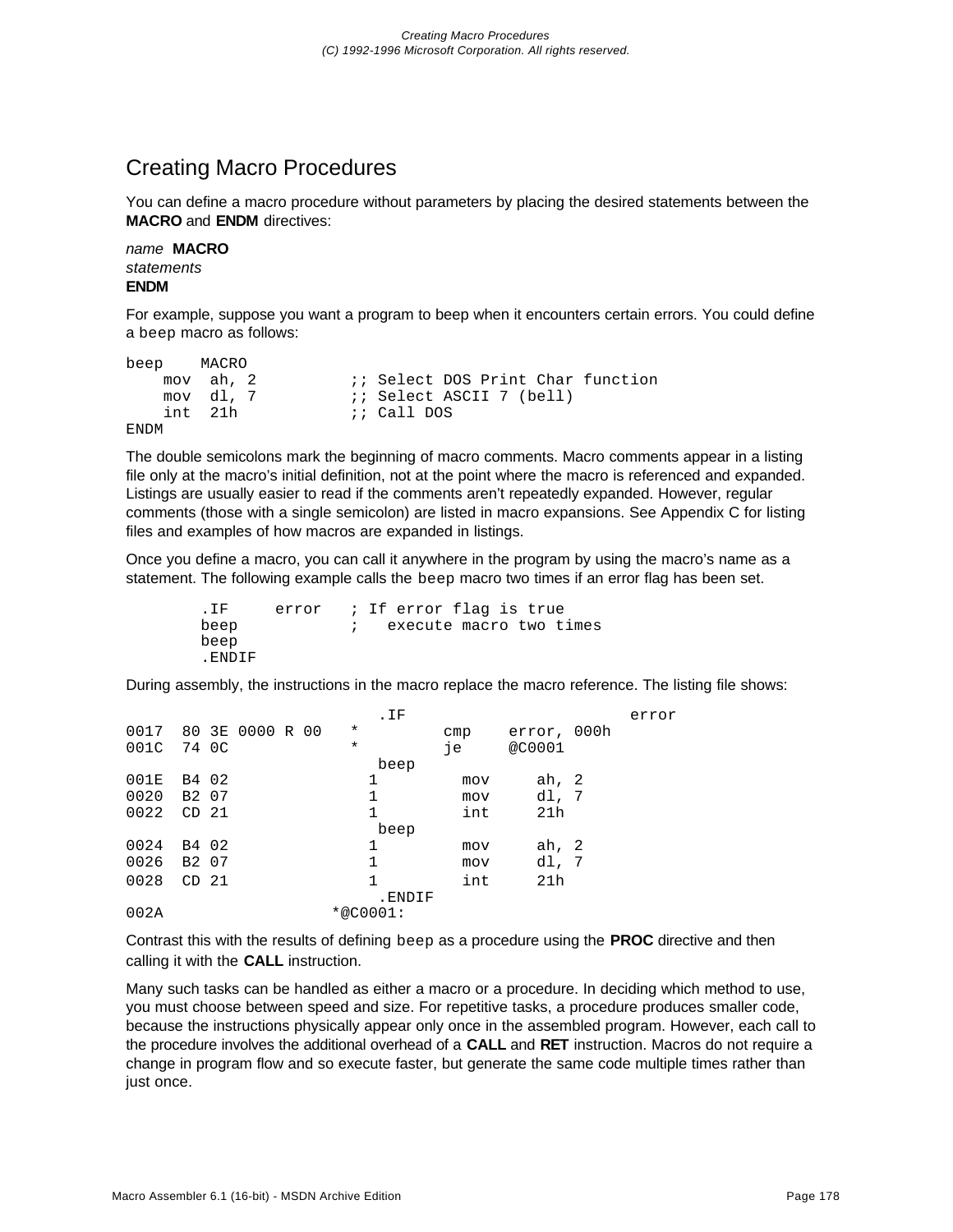# Passing Arguments to Macros

By defining parameters for macros, you can define a general task and then execute variations of it by passing different arguments each time you call the macro. The complete syntax for a macro procedure includes a parameter list:

*name* **MACRO** *parameterlist statements* **ENDM**

The *parameterlist* can contain any number of parameters. Use commas to separate each parameter in the list. You cannot use reserved words as parameter names unless you disable the keyword with **OPTION NOKEYWORD**. You must also set the compatibility mode with **OPTION M510** or the /Zm command-line option.

To pass arguments to a macro, place the arguments after the macro name when you call the macro:

*macroname arglist*

The assembler treats as one item all text between matching quotation marks in an *arglist*.

The beep macro introduced in the previous section used the MS-DOS interrupt to write only the bell character (ASCII 7). We can rewrite the macro with a parameter that accepts any character:

```
writechar MACRO char
   mov ah, 2 \qquad \qquad ; Select DOS Print Char function
                          ;; Select ASCII char
    int 21h ;; Call DOS
ENDM
```
Whenever it expands the macro, the assembler replaces each instance of char with the given argument value. The rewritten macro now writes any character to the screen, not just ASCII 7:

| writechar 7   |  | ; Causes computer to beep |  |  |  |
|---------------|--|---------------------------|--|--|--|
| writechar 'A' |  | ; Writes A to screen      |  |  |  |

If you pass more arguments than there are parameters, the additional arguments generate a warning (unless you use the **VARARG** keyword; see page 242). If you pass fewer arguments than the macro procedure expects, the assembler assigns empty strings to the remaining parameters (unless you have specified default values). This may cause errors. For example, a reference to the writechar macro with no argument results in the following line:

mov dl,

The assembler generates an error for the expanded statement but not for the macro definition or the macro call.

You can make macros more flexible by leaving off arguments or adding additional arguments. The next section tells some of the ways your macros can handle missing or extra arguments.

### Specifying Required and Default Parameters

Macro parameters can have special attributes to make them more flexible and improve error handling. You can make parameters required, give them default values, or vary their number. Variable parameters are used almost exclusively with the **FOR** directive, so are covered in "FOR Loops and Variable-Length Parameters," later in this chapter.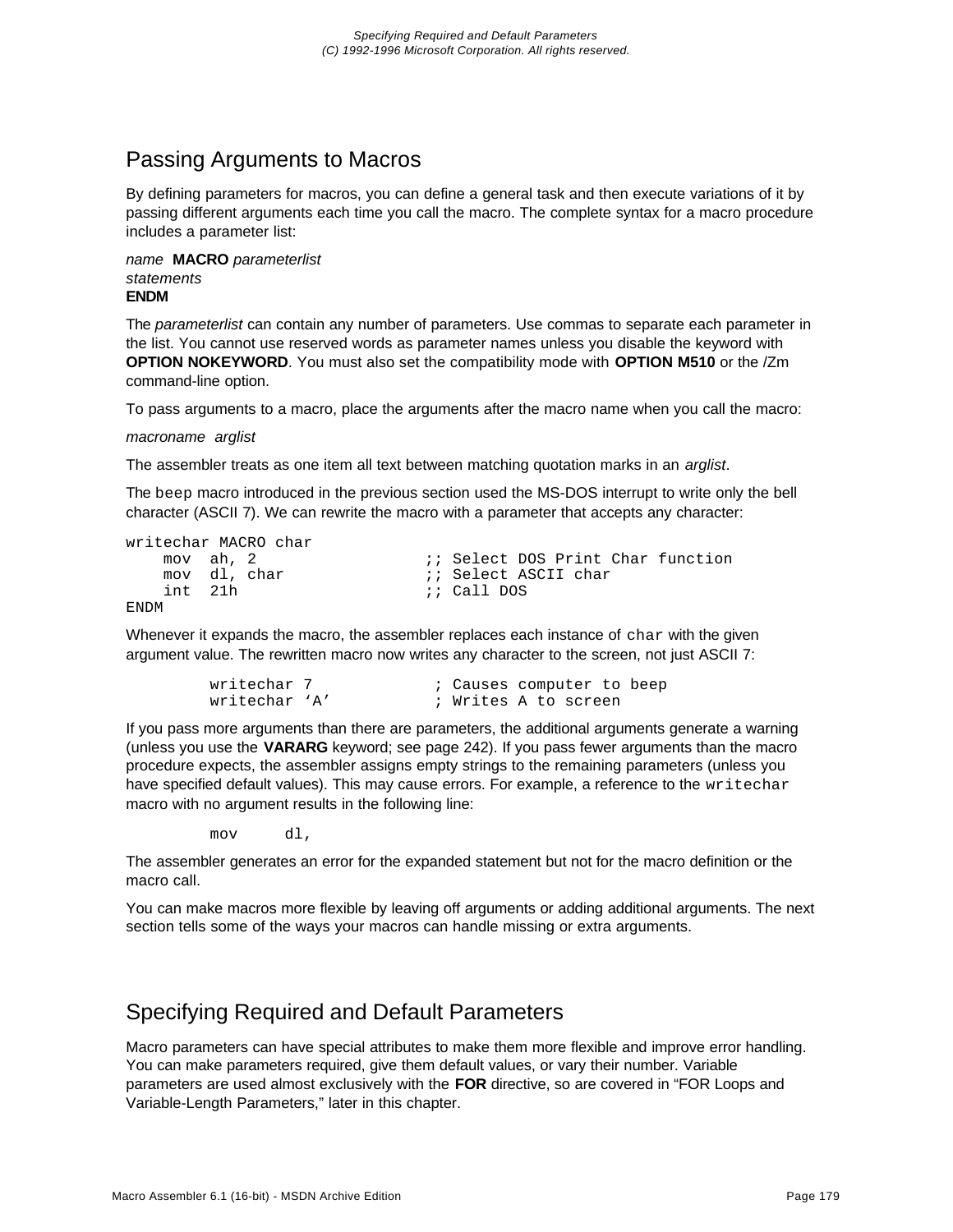The syntax for a required parameter is:

#### *parameter***:REQ**

For example, you can rewrite the writechar macro to require the char parameter:

```
writechar MACRO char:REQ
      mov ah, 2 \qquad \qquad ;; Select DOS Print Char function<br>mov dl, char \qquad \qquad ;; Select ASCII char
      mov dl, char \begin{array}{ccc} i & i & \text{Select ASCII char} \\ i & i & \text{Call DOS} \end{array}i; Call DOS
```
ENDM

If the call does not include a matching argument, the assembler reports the error in the line that contains the macro reference. **REQ** can thus improve error reporting.

You can also accommodate missing parameters by specifying a default value, like this:

```
parameter:=textvalue
```
Suppose that you often use writechar to beep by printing ASCII 7. The following macro definition uses an equal sign to tell the assembler to assume the parameter char is 7 unless you specify otherwise:

```
writechar MACRO char:=<7>
    mov ah, 2 \qquad \qquad ; Select DOS Print Char function
                                   ;; Select ASCII char<br>;; Call DOS
    mov dl, char<br> int 21h
ENDM
```
If a reference to this macro does not include the argument char, the assembler fills in the blank with the default value of 7 and the macro beeps when called.

Enclose the default parameter value in angle brackets so the assembler recognizes the supplied value as a text value. This is explained in detail in "Text Delimiters and the Literal-Character Operator," later in this chapter.

Missing arguments can also be handled with the **IFB**, **IFNB**, **.ERRB**, and **.ERRNB** directives. They are described in the section "Conditional Directives" in chapter 1 and in Help. Here is a slightly more complex macro that uses some of these techniques:

```
Scroll MACRO distance:REQ, attrib:=<7>, tcol, trow, bcol, brow
      IFNB <tcol> ;; Ignore arguments if blank
           mov cl, tcol
      ENDIF
      IFNB <trow>
           mov ch, trow
      ENDIF
     IFNB <bcol>
           mov dl, bcol
      ENDIF
     IFNB <br/> <br/> <br/> <br/> <br/> <br/> <br/> <br/> <br/> <br/> <br/> <br/> <br/> <br/> <br/> <br/> <br/> <br/> <br/> <br/> <br/> <br/> <br/> <br/> <br/> <br/> <br/> <br/> <br/> <br/> <br/> <br/> <br/> <br/> <br/> <br/> <
            mov dh, brow
      ENDIF
      IFDIFI <attrib>, <bh> ;; Don't move BH onto itself
           mov bh, attrib
      ENDIF
     IF distance LE 0 \cdots ; Negative scrolls up, positive down
           mov ax, 0600h + (-(distance) AND OFFh)
      ELSE
            mov ax, 0700h + (distance AND 0FFh)
```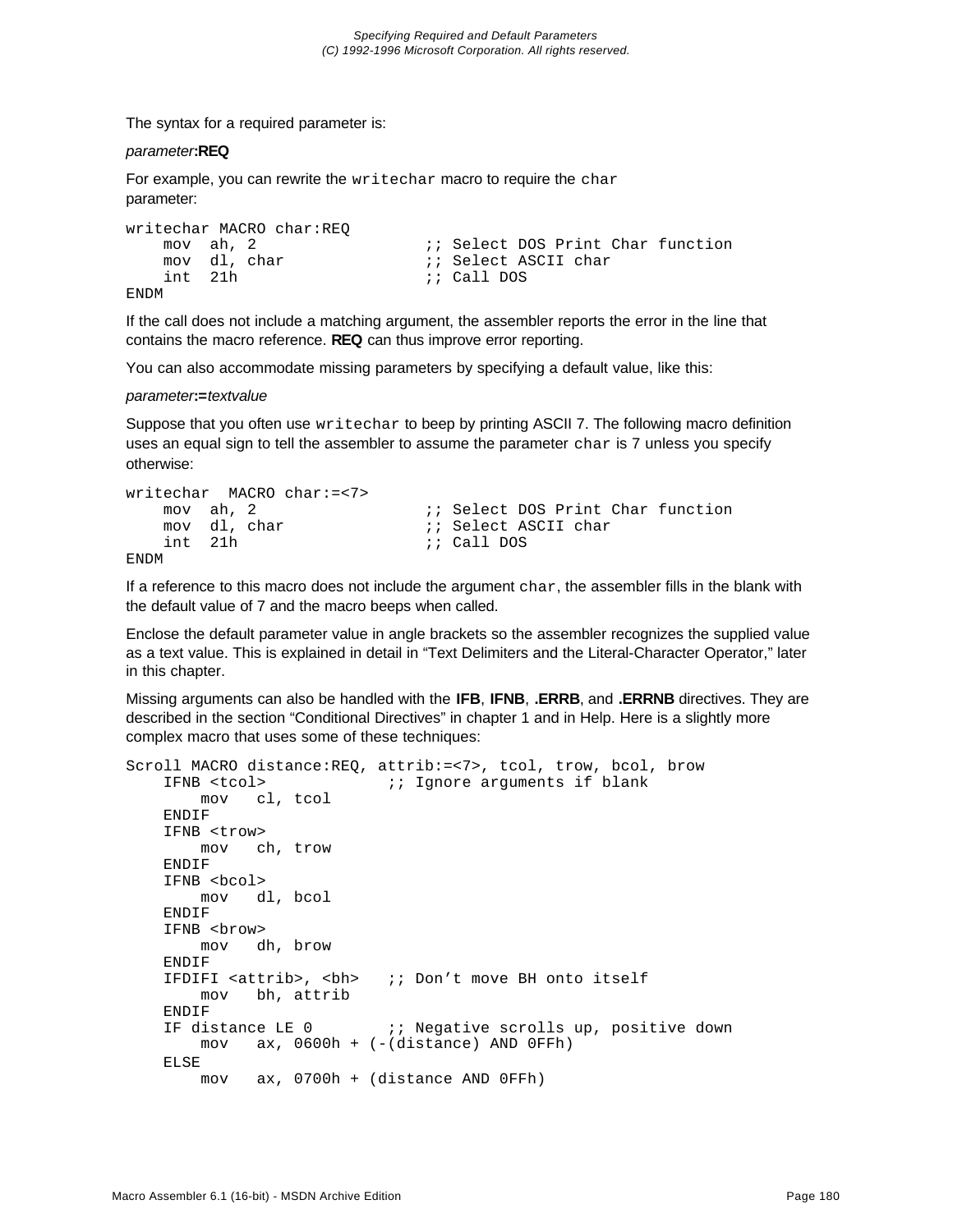int 10h ENDM

In this macro, the distance parameter is required. The attrib parameter has a default value of 7 (white on black), but the macro also tests to make sure the corresponding argument isn't BH, since it would be inefficient (though legal) to load a register onto itself. The **IFNB** directive is used to test for blank arguments. These are ignored to allow the user to manipulate rows and columns directly in registers CX and DX at run time.

The following shows two valid ways to call the macro:

```
 ; Assume DL and CL already loaded
dec dh ; Decrement top row
inc ch ; Increment bottom row<br>Scroll -3 ; Scroll white on black
                            ; Scroll white on black dynamic
                             ; window up three lines
 Scroll 5, 17h, 2, 2, 14, 12 ; Scroll white on blue constant
                             ; window down five lines
```
This macro can generate completely different code, depending on its arguments. In this sense, it is not comparable to a procedure, which always has the same code regardless of arguments.

### Defining Local Symbols in Macros

You can make a symbol local to a macro by identifying it at the start of the macro with the **LOCAL** directive. Any identifier may be declared local.

You can choose whether you want numeric equates and text macros to be local or global. If a symbol will be used only inside a particular macro, you can declare it local so that the name will be available for other declarations outside the macro.

You must declare as local any labels within a macro, since a label can occur only once in the source. The **LOCAL** directive makes a special instance of the label each time the macro appears. This prevents redefinition of the label when expanding the macro. It also allows you to reuse the label elsewhere in your code.

You must declare all local symbols immediately following the **MACRO** statement (although blank lines and comments may precede the local symbol). Separate each symbol with a comma. You can attach comments to the **LOCAL** statement and list multiple **LOCAL** statements in the macro. Here is an example macro that declares local labels:

```
power MACRO factor:REQ, exponent:REQ
   LOCAL again, gotzero :: Local symbols<br>sub dx, dx :: Clear top
sub dx, dx \qquad \qquad ; Clear top
mov ax, 1 i ; Multiply by one on first loop
mov cx, exponent ii Load count
jcxz gotzero i i Done if zero exponent
mov bx, factor i; Load factor
again:
mul bx \qquad \qquad \qquad \qquad \qquad ; Multiply factor times exponent
loop again \hspace{1cm} ;; Result in AX
gotzero:
ENDM
```
If the labels again and gotzero were not declared local, the macro would work the first time it is called, but it would generate redefinition errors on subsequent calls. MASM implements local labels by generating different names for them each time the macro is called. You can see this in listing files. The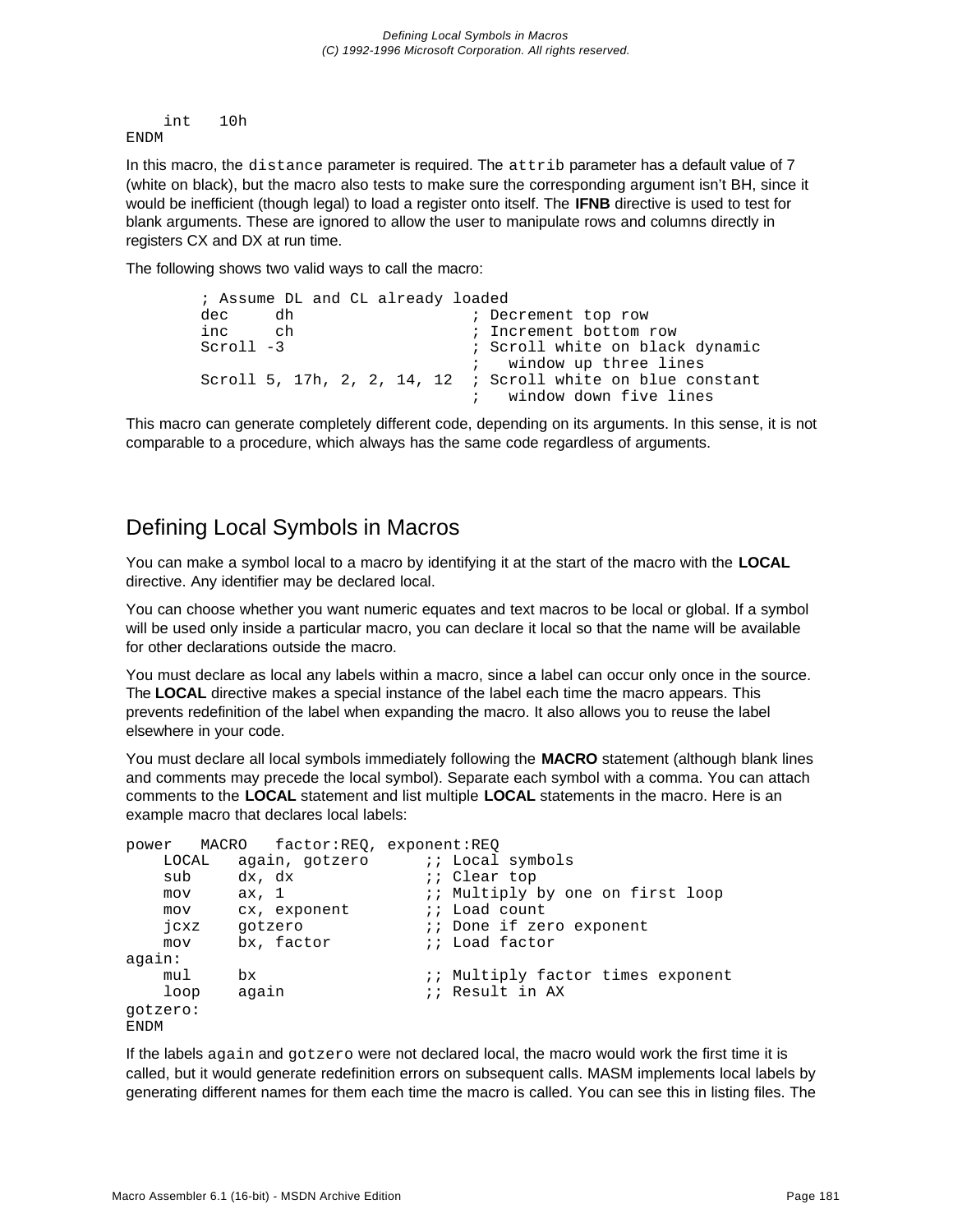power ??0000 ??0001 ??0002 and ??0003 on the second.

You should avoid using anonymous labels in macros (see "Anonymous Labels" in Chapter 7). Although legal, they can produce unwanted results if you expand a macro near another anonymous label. For example, consider what happens in the following:

```
Update MACRO arg1
@@: .
 .
    loop @B
ENDM
 .
 .
 .
       jcxz @F
       Update ax
@@:
```
Expanding Update places another anonymous label between the jump and its target. The line

jcxz @F

consequently jumps to the start of the loop rather than over the loop — exactly the opposite of what the programmer intended.

### Assembly-Time Variables and Macro Operators

In writing macros, you will often assign and modify values assigned to symbols. Think of these symbols as assembly-time variables. Like memory variables, they are symbols that represent values. But since macros are processed at assembly time, any symbol modified in a macro must be resolved as a constant by the end of assembly.

The three kinds of assembly-time variables are:

- Macro parameters
- Text macros
- Macro functions

When the assembler expands a macro, it processes the symbols in the order shown here. MASM first replaces macro parameters with the text of their actual arguments, then expands text macros.

Macro parameters are similar to procedure parameters in some ways, but they also have important differences. In a procedure, a parameter has a type and a memory location. Its value can be modified within the procedure. In a macro, a parameter is a placeholder for the argument text. The value can only be assigned to another symbol or used directly; it cannot be modified. The macro may interpret the argument text it receives either as a numeric value or as a text value.

It is important to understand the difference between text values and numeric values. Numeric values can be processed with arithmetic operators and assigned to numeric equates. Text values can be processed with macro functions and assigned to text macros.

Macro operators are often helpful when processing assembly-time variables. Table 9.1 shows the macro operators that MASM provides.

Table 9.1 MASM Macro Operators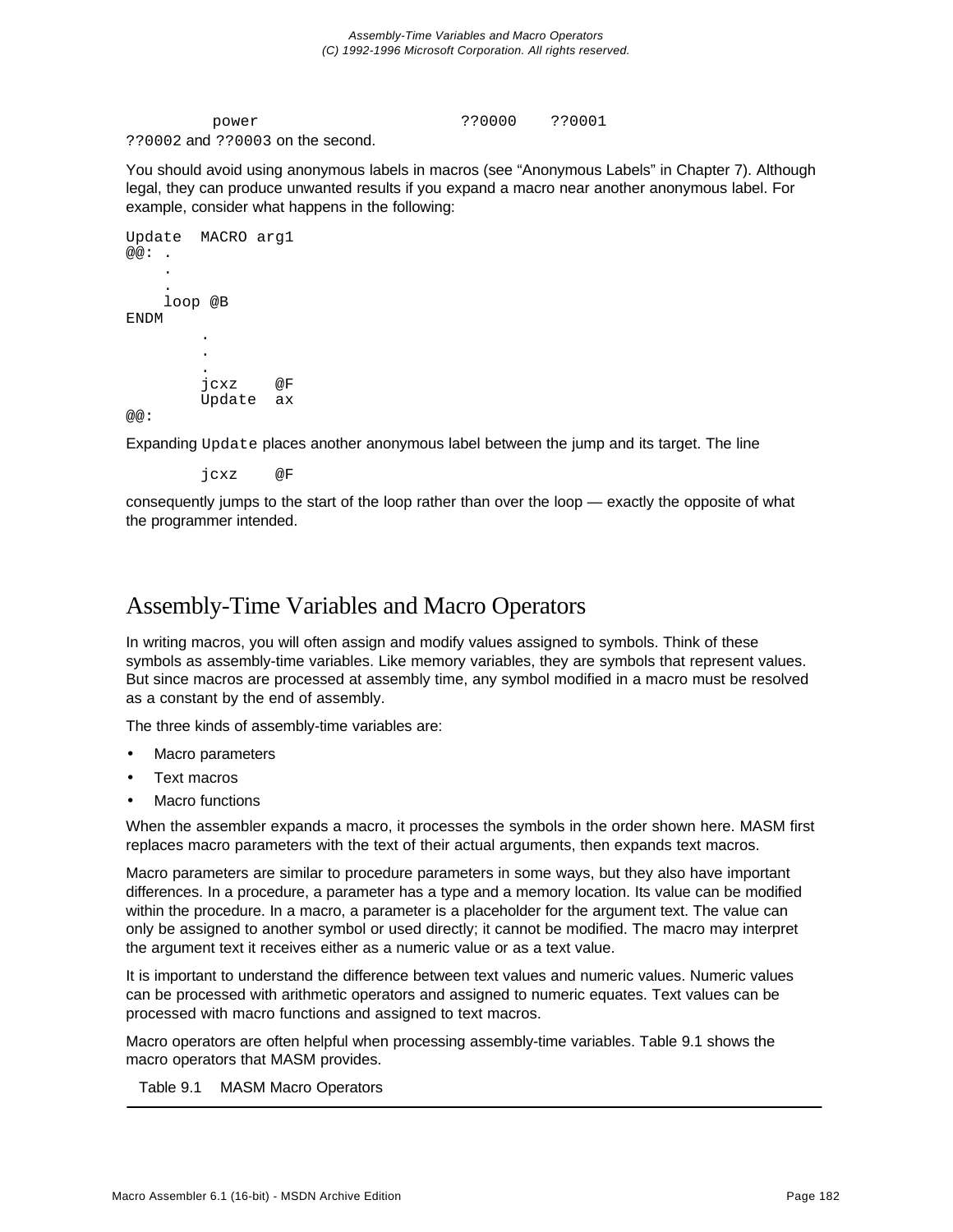#### *Expansion Operator (C) 1992-1996 Microsoft Corporation. All rights reserved.*

| Symbol Name |                              | <b>Description</b>                                                                                   |
|-------------|------------------------------|------------------------------------------------------------------------------------------------------|
| $\leq$ $>$  | Text Delimiters              | Opens and closes a literal string.                                                                   |
|             | Literal-Character Operator   | Treats the next character as a literal character, even<br>if it would normally have another meaning. |
| %           | <b>Expansion Operator</b>    | Causes the assembler to expand a constant<br>expression or text macro.                               |
| &           | <b>Substitution Operator</b> | Tells the assembler to replace a macro parameter or<br>text macro name with its<br>actual value.     |

The next sections explain these operators in detail.

#### Text Delimiters and the Literal-Character Operator

The angle brackets (**< >**) are text delimiters. A text value is usually delimited when assigning a text macro. You can do this with **TEXTEQU**, as previously shown, or with the **SUBSTR** and **CATSTR** directives discussed in "String Directives and Predefined Functions," later in this chapter.

By delimiting the text of macro arguments, you can pass text that includes spaces, commas, semicolons, and other special characters. The following example expands a macro called work in two different ways:

work  $\leq 1$ , 2, 3, 4, 5> ; Passes one argument with 13 chars, ; including commas and spaces work 1, 2, 3, 4, 5 ; Passes five arguments, each with 1 character

The literal-character operator (**!**) lets you include angle brackets as part of a delimited text value, so the assembler does not interpret them as delimiters. The assembler treats the character following **!** literally rather than as a special character, like this:

errstr TEXTEQU <Expression !> 255> ; errstr = "Expression > 255"

Text delimiters also have a special use with the **FOR** directive, as explained in "FOR Loops and Variable-Length Parameters," later in this chapter.

### Expansion Operator

The expansion operator (**%**) expands text macros or converts constant expressions into their text representations. It performs these tasks differently in different contexts, as discussed in the following.

#### **Converting Numeric Expressions to Text**

The expansion operator can convert numbers to text. The operator forces immediate evaluation of a constant expression and replaces it with a text value consisting of the digits of the result. The digits are generated in the current radix (default decimal).

This application of the expansion operator is useful when defining a text macro, as the following lines show. Notice how you can enclose expressions with parentheses to make them more readable:

a TEXTEQU < 3 + 4 >  $i$  a =  $"3 + 4"$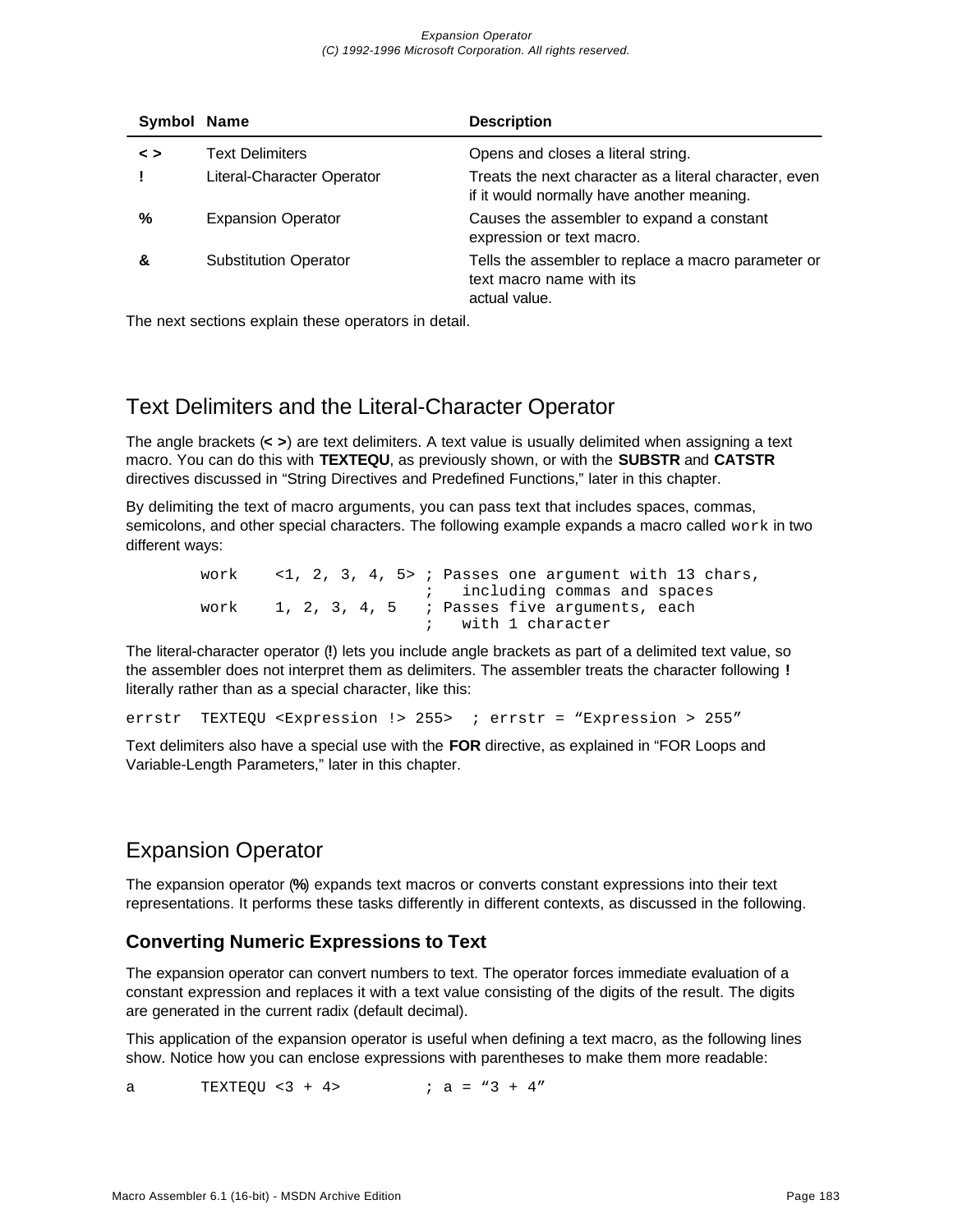c TEXTEQU  $*(3 + 4)$  ; c = "7"

When assigning text macros, you can use numeric equates in the constant expressions, but not text macros:

| num    | EOU         |                     | ; num = $4$               |
|--------|-------------|---------------------|---------------------------|
| numstr | TEXTEOU <4> |                     | ; numstr = $<4>$          |
| а      |             | TEXTEOU %3 + num    | ; a = $\langle 7 \rangle$ |
| b      |             | TEXTEOU %3 + numstr | ; b = $\langle 7 \rangle$ |

The expansion operator gives you flexibility when passing arguments to macros. It lets you pass a computed value rather than the literal text of an expression. The following example illustrates by defining a macro

```
work MACRO arg
    mov ax, arg * 4
ENDM
```
which accepts different arguments:

```
work 2 + 3 ; Passes "2 + 3"
                        ; Code: mov ax, 2 + (3 * 4)
     work \frac{2}{3} + 3
     work 2 + num 3 + 2 + 2; Code: mov ax, 5 * 4 work 2 + num ; Passes "2 + num"
work 2 + num ; Passes "6"
 work 2 + numstr ; Passes "2 + numstr"
work 2 + numstr ; Passes "6"
```
You must consider operator precedence when using the expansion operator. Parentheses inside the macro can force evaluation in a desired order:

```
work MACRO arg
   mov ax, (arg) * 4
ENDM
work 2 + 3 ; Code: mov ax, (2 + 3) * 4work 2 + 3 ; Code: mov ax, (5) * 4
```
Several other uses for the expansion operator are reviewed in "Returning Values with Macro Functions," later in this chapter.

#### **Expansion Operator as First Character on a Line**

The expansion operator has a different meaning when used as the first character on a line. In this case, it instructs the assembler to expand any text macros and macro functions it finds on the rest of the line.

This feature makes it possible to use text macros with directives such as **ECHO**, **TITLE**, and **SUBTITLE**, which take an argument consisting of a single text value. For instance, **ECHO** displays its argument to the standard output device during assembly. Such expansion can be useful for debugging macros and expressions, but the requirement that its argument be a single text value may have unexpected results. Consider this example:

ECHO Bytes per element: %(SIZEOF array / LENGTHOF array)

Instead of evaluating the expression, this line echoes it:

Bytes per element: %(SIZEOF array / LENGTHOF array)

However, you can achieve the desired result by assigning the text of the expression to a text macro and then using the expansion operator at the beginning of the line to force expansion of the text macro.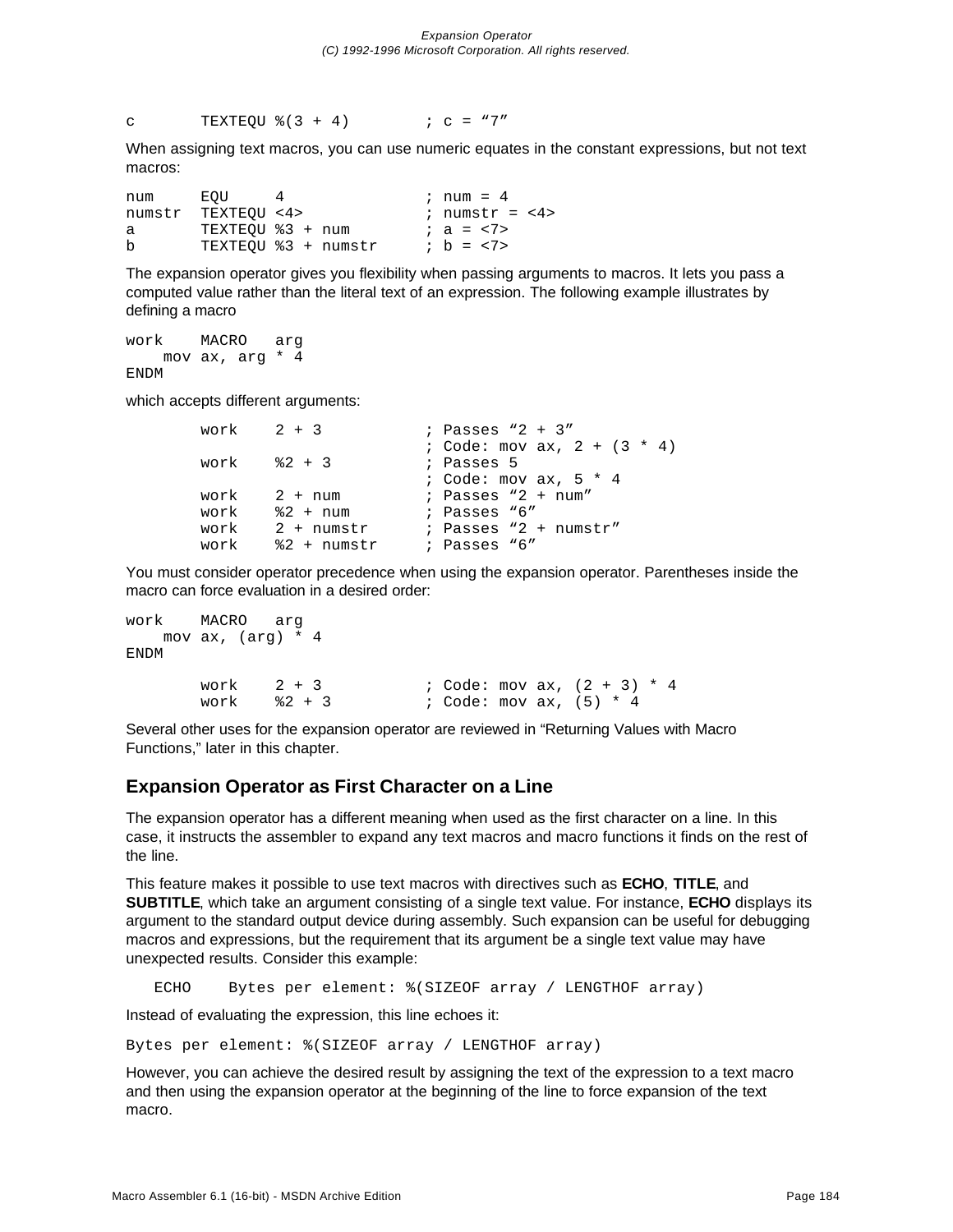temp TEXTEQU %(SIZEOF array / LENGTHOF array) % ECHO Bytes per element: temp

Note that you cannot get the same results simply by putting the **%** at the beginning of the first echo line, because **%** expands only text macros, not numeric equates or constant expressions.

Here are more examples of the expansion operator at the start of a line:

```
; Assume memmod, lang, and os specified with /D option
% SUBTITLE Model: memmod Language: lang Operating System: os
; Assume num defined earlier
tnum TEXTEQU %num
% .ERRE num LE 255, <Failed because tnum !> 255>
```
## Substitution Operator

References to a parameter within a macro can sometimes be ambiguous. In such cases, the assembler may not expand the argument as you intend. The substitution operator (**&**) lets you identify unambiguously any parameter within a macro.

As an example, consider the following macro:

```
errgen MACRO num, msg
    PUBLIC errnum
                  "Error num: msg"
ENDM
```
This macro is open to several interpretations:

- Is errnum a distinct word or the word err next to the parameter num?
- Should num and msq within the string be treated literally as part of the string or as arguments?

In each case, the assembler chooses the most literal interpretation. That is, it treats errnum as a distinct word, and num and msg as literal parts of the string.

The substitution operator can force different interpretations. If we rewrite the macro with the **&** operator, it looks like this:

```
errgen MACRO num, msg
    PUBLIC err&num
    err&num BYTE "Error &num: &msg"
ENDM
```
When called with the following arguments,

errgen 5, <Unreadable disk>

the macro now generates this code:

 PUBLIC err5 err5 BYTE "Error 5: Unreadable disk"

When it encounters the **&** operator, the assembler interprets subsequent text as a parameter name until the next **&** or until the next separator character (such as a space, tab, or comma). Thus, the assembler correctly parses the expression err&num because num is delimited by **&** and a space. The expression could also be written as err&num&, which again unambiguously identifies num as a parameter.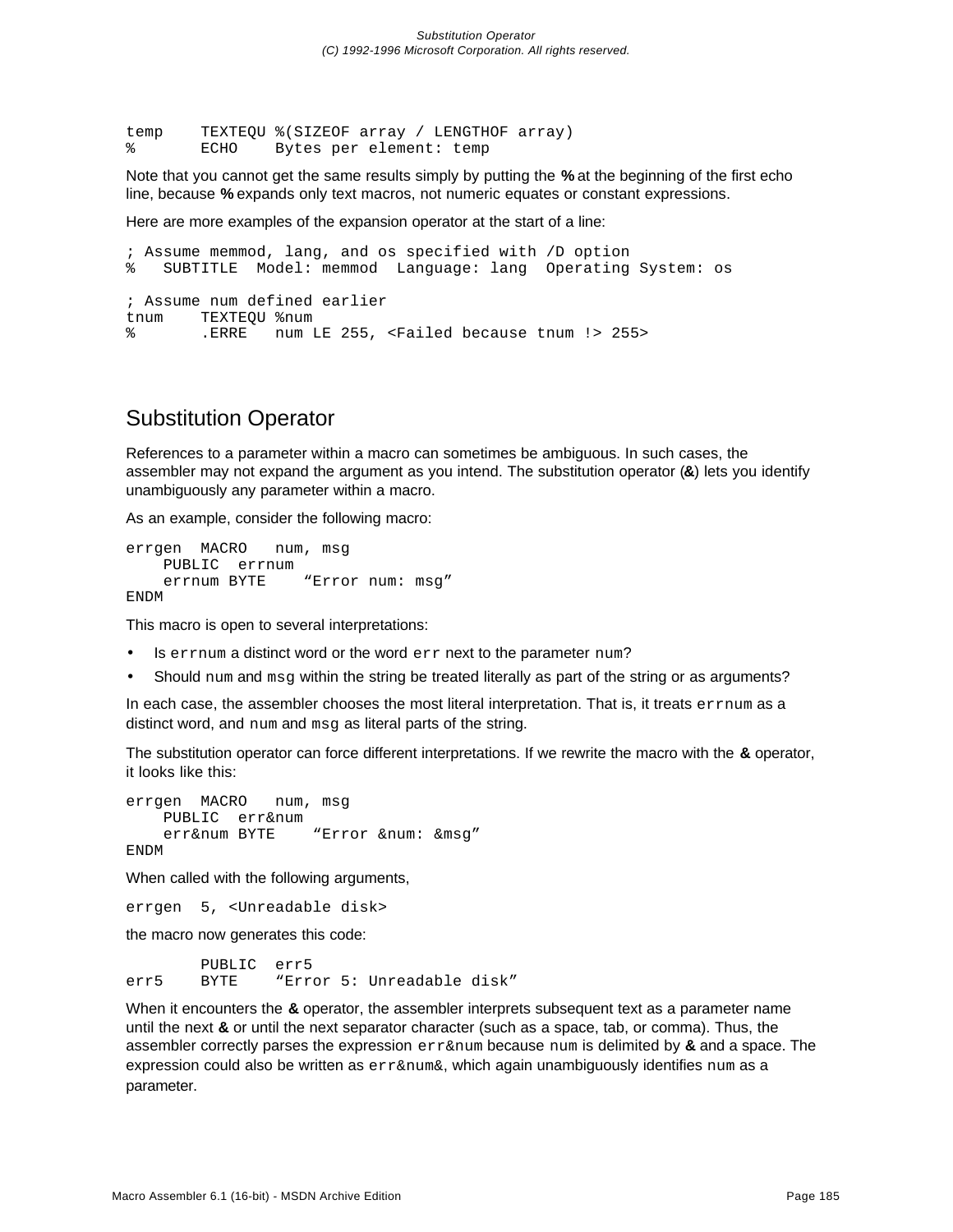The rule also works in reverse. You can delimit a parameter reference with **&** at the end rather than at the beginning. For example, if num is 5, the expression  $num@12$  resolves to "512."

The assembler processes substitution operators from left to right. This can have unexpected results when you are pasting together two macro parameters. For example, if  $\arg l$  has the value var and arg2 has the value 3, you could paste them together with this statement:

&arg1&&arg2& BYTE "Text"

Eliminating extra substitution operators, you might expect the following to be equivalent:

&arg1&arg2 BYTE "Text"

However, this actually produces the symbol vararg2, because in processing from left to right, the assembler associates both the first and the second **&** symbols with the first parameter. The assembler replaces &arg1& by var, producing vararg2. The arg2 is never evaluated. The correct abbreviation is:

arg1&&arg2 BYTE "Text"

which produces the desired symbol var3. The symbol arg1& $\&$ arg2 is replaced by var $\&$ arg2, which is replaced by var3.

The substitution operator is also necessary if you want to substitute a text macro inside quotes. For example,

arg TEXTEQU <hello> %echo This is a string "&arg" ; Produces: This is a string "hello" %echo This is a string "arg" ; Produces: This is a string "arg"

You can also use the substitution operator in lines beginning with the expansion operator (**%**) symbol, even outside macros (see page 236). It may be necessary to use the substitution operator to paste text macro names to adjacent characters or symbol names, as shown here:

text TEXTEQU <var> value TEXTEQU %5 % ECHO textvalue is text&&value

This echoes the message

```
textvalue is var5
```
Macro substitution always occurs before evaluation of the high-level control structures. The assembler may therefore mistake a bit-test operator (**&**) in your macro for a substitution operator. You can guarantee the assembler correctly recognizes a bit-test operator by enclosing its operands in parentheses, as shown here:

```
test MACRO x
   . IF ax = -\&x ; &x substituted with parameter value
    mov ax, 10
   . ELSEIF ax\&(x) ; & is bitwise AND
    mov ax, 20
    .ENDIF
```
ENDM

The rules for using the substitution operator have changed significantly since MASM 5.1, making macro behavior more consistent and flexible. If you have macros written for MASM 5.1 or earlier, you can specify the old behavior by using **OLDMACROS** or **M510** with the **OPTION** directive (see page 24).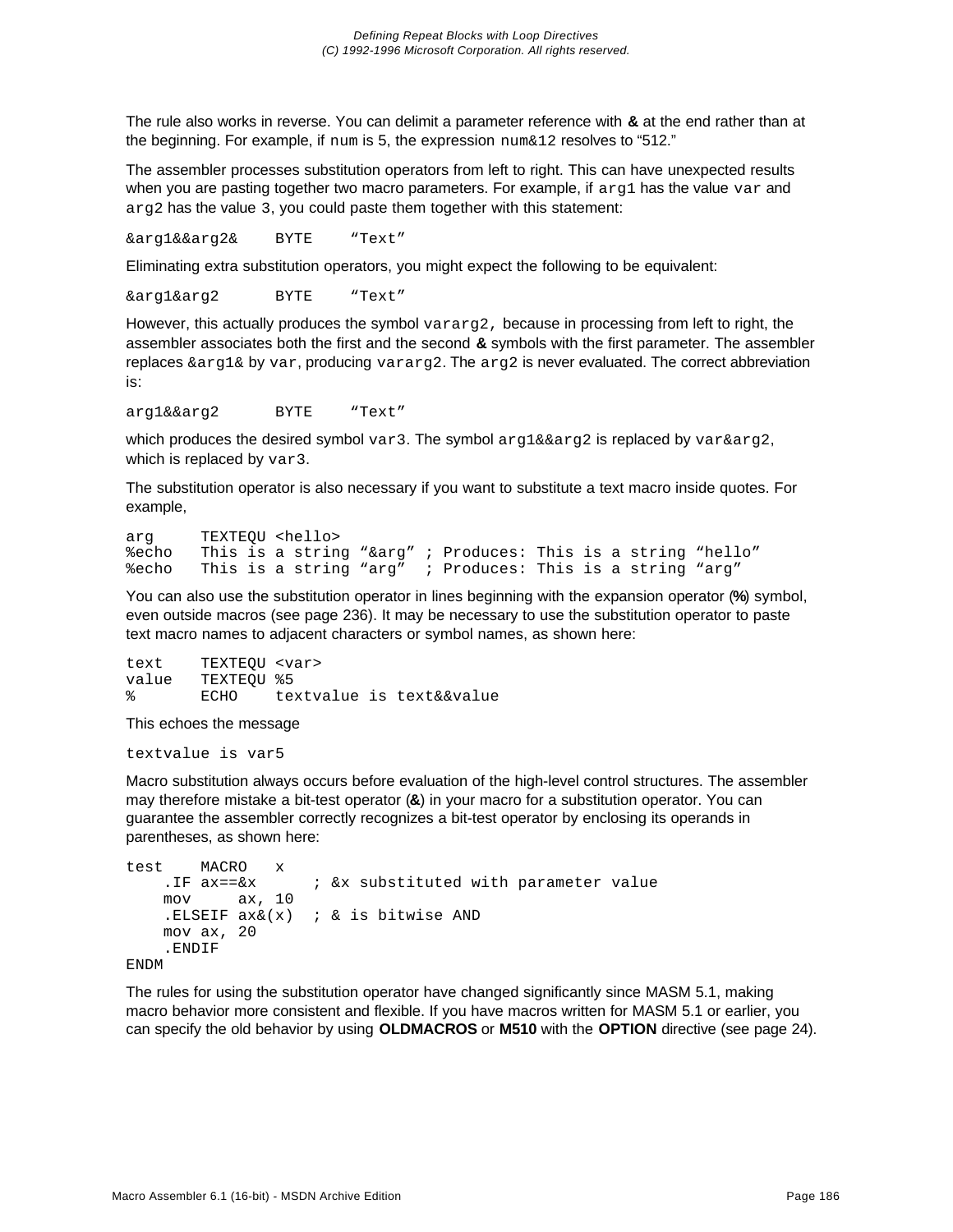# Defining Repeat Blocks with Loop Directives

A "repeat block" is an unnamed macro defined with a loop directive. The loop directive generates the statements inside the repeat block a specified number of times or until a given condition becomes true.

MASM provides several loop directives, which let you specify the number of loop iterations in different ways. Some loop directives can also accept arguments for each iteration. Although the number of iterations is usually specified in the directive, you can use the **EXITM** directive to exit the loop early.

Repeat blocks can be used outside macros, but they frequently appear inside macro definitions to perform some repeated operation in the macro. Since repeat blocks are macros themselves, they end with the **ENDM** directive.

This section explains the following four loop directives: **REPEAT**, **WHILE**, **FOR**, and **FORC**. In versions of MASM prior to 6.0, **REPEAT** was called **REPT**, **FOR** was called **IRP**, and **FORC** was called **IRPC**. MASM 6.1 recognizes the old names.

The assembler evaluates repeat blocks on the first pass only. You should therefore avoid using address spans as loop counters, as in this example:

REPEAT (OFFSET label1 - OFFSET label2) ; Don't do this!

Since the distance between two labels may change on subsequent assembly passes as the assembler optimizes code, you should not assume that address spans remain constant between passes.

**Note** The **REPEAT** and **WHILE** directives should not be confused with the **REPEAT** and **WHILE** directives (see "Loop-Generating Directives" in Chapter 7), which generate loop and jump instructions for run-time program control.

## REPEAT Loops

**REPEAT** is the simplest loop directive. It specifies the number of times to generate the statements inside the macro. The syntax is:

**REPEAT** *constexpr* statements **ENDM**

The *constexpr* can be a constant or a constant expression, and must contain no forward references. Since the repeat block expands at assembly time, the number of iterations must be known then.

Here is an example of a repeat block used to generate data. It initializes an array containing sequential ASCII values for all uppercase letters.

```
alpha LABEL BYTE : Name the data generated<br>letter = 'A' ; Initialize counter
letter = 'A' ; Initialize counter<br>REPEAT 26 ; Repeat for each le
    EAT 26 ;; Repeat for each letter<br>BYTE letter :; Allocate ASCII code for
                                        % ;; Allocate ASCII code for letter<br>;; Increment counter
     letter = letter + 1ENDM
```
Here is another use of **REPEAT**, this time inside a macro:

```
beep MACRO iter:=<3>
   mov ah, 2 \hspace{1cm} ; Character output function
    mov dl, 7 \qquad \qquad \qquad \qquad \qquad ; Bell character
```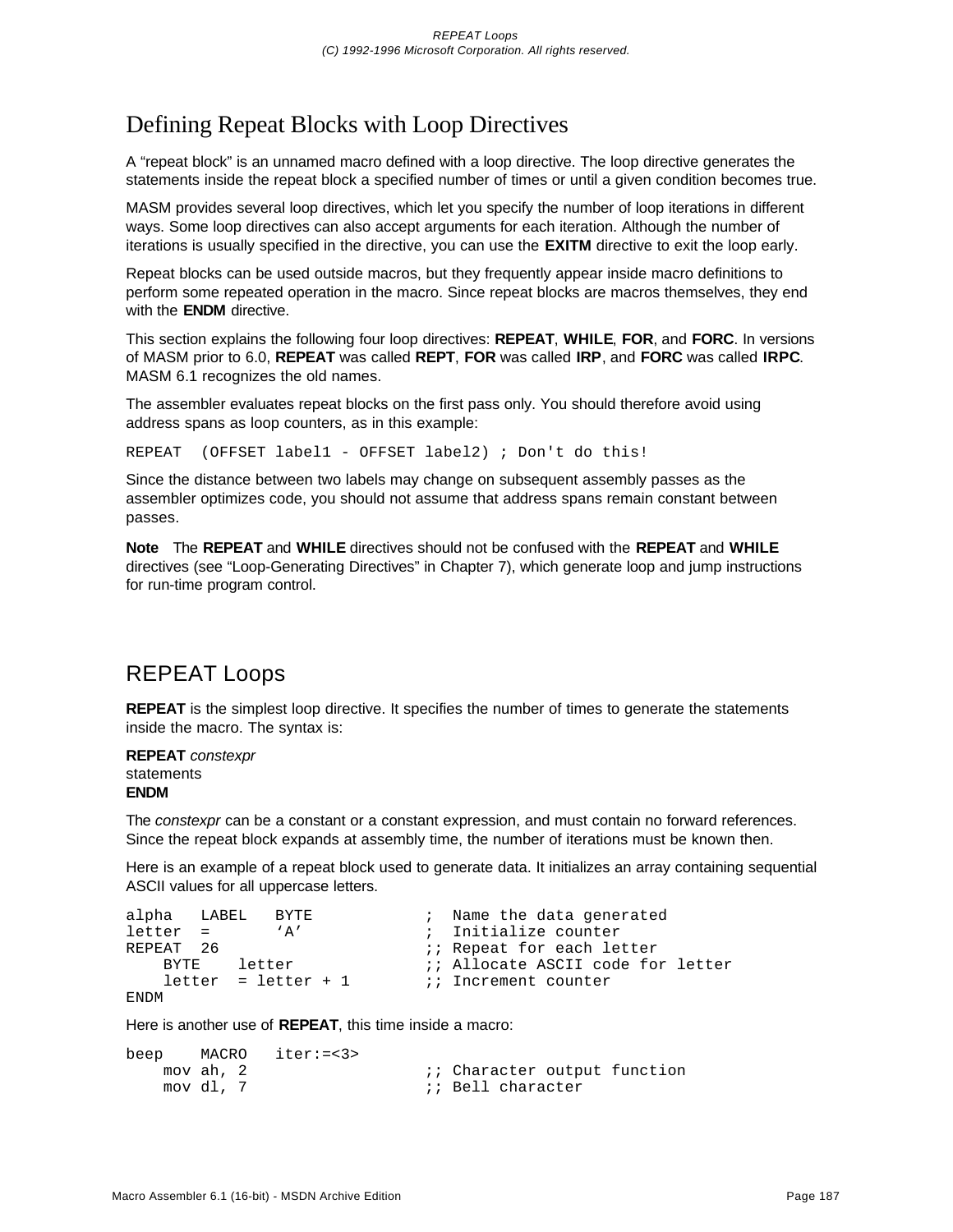ENDM ENDM

int 21h  $\qquad$  ; Call DOS

# WHILE Loops

The **WHILE** directive is similar to **REPEAT**, but the loop continues as long as a given condition is true. The syntax is:

**WHILE** *expression statements* **ENDM**

The *expression* must be a value that can be calculated at assembly time. Normally, the expression uses relational operators, but it can be any expression that evaluates to zero (false) or nonzero (true). Usually, the condition changes during the evaluation of the macro so that the loop won't attempt to generate an infinite amount of code. However, you can use the **EXITM** directive to break out of the loop.

The following repeat block uses the **WHILE** directive to allocate variables initialized to calculated values. This is a common technique for generating lookup tables. (A lookup table is any list of precalculated results, such as a table of interest payments or trigonometric values or logarithms. Programs optimized for speed often use lookup tables, since calculating a value often takes more time than looking it up in a table.)

```
cubes LABEL BYTE : ;; Name the data generated
root = 1 \qquad ; Initialize root
cube = root * root * root ;; Calculate first cube<br>WHILE cube LE 32767 ;; Repeat until result
                                          ii Repeat until result too large
     \begin{array}{lllll} \texttt{WORD} & \texttt{cube} & \texttt{;} & \texttt{Allocate cube} \\ \texttt{root} & = & \texttt{root} + 1 & \texttt{;} & \texttt{Calculate new} \end{array} root = root + 1 ;; Calculate next root and cube
 cube = root * root * root
ENDM
```
#### FOR Loops and Variable-Length Parameters

With the **FOR** directive you can iterate through a list of arguments, working on each of them in turn. It has the following syntax:

**FOR** *parameter*, <*argumentlist> statements* **ENDM**

The *parameter* is a placeholder that represents the name of each argument inside the **FOR** block. The argument list must contain comma-separated arguments and must always be enclosed in angle brackets. Here's an example of a **FOR** block:

```
series LABEL BYTE
FOR arg, <1,2,3,4,5,6,7,8,9,10>
    BYTE arg DUP (arg)
ENDM
```
On the first iteration, the  $\arg$  parameter is replaced with the first argument, the value 1. On the second iteration, arg is replaced with 2. The result is an array with the first byte initialized to 1, the next 2 bytes initialized to 2, the next 3 bytes initialized to 3, and so on.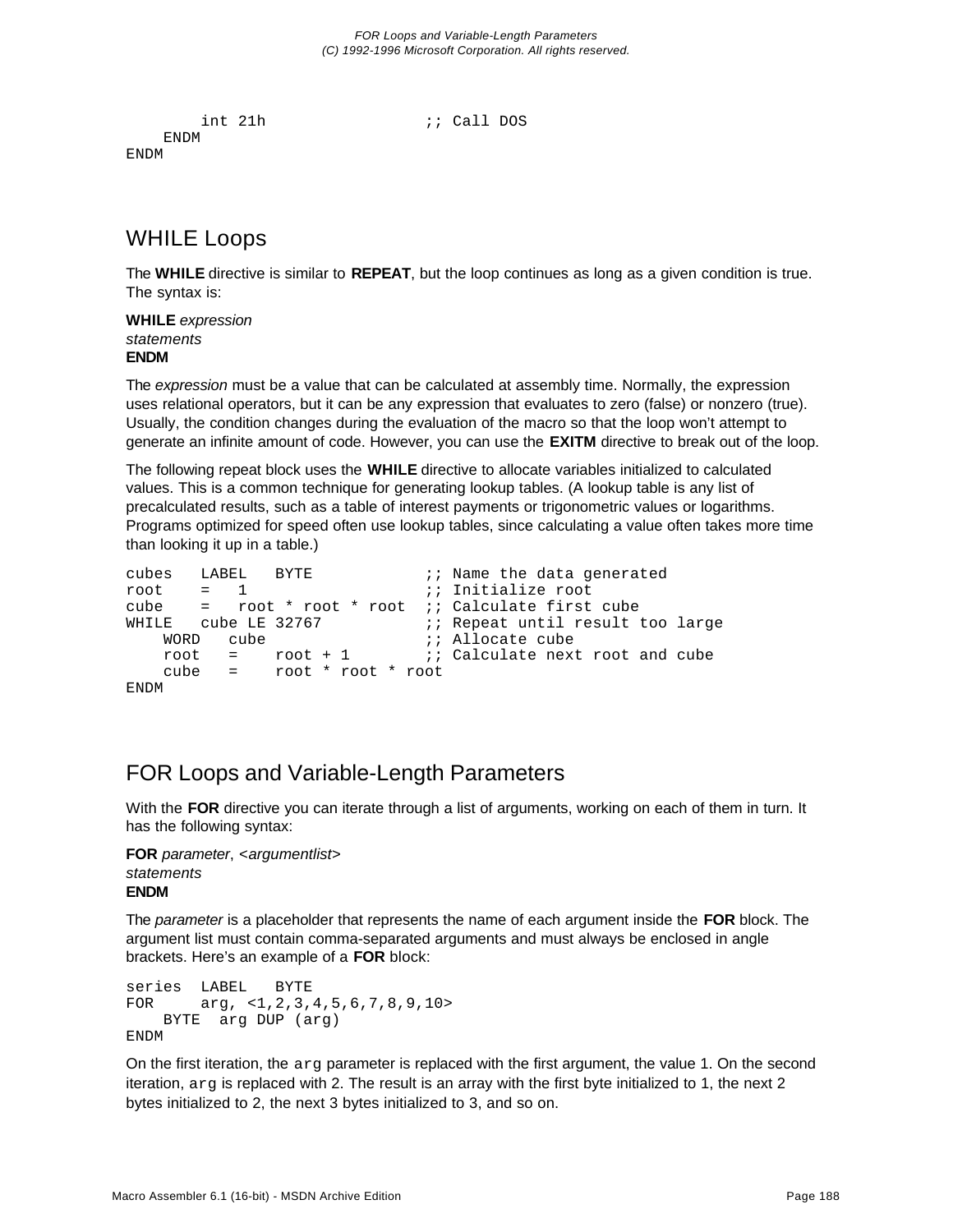The argument list is given specifically in this example, but in some cases the list must be generated as a text macro. The value of the text macro must include the angle brackets.

```
arglist TEXTEQU <!<3,6,9!>> ; Generate list as text macro
%FOR arg, arglist
                            . ; Do something to arg
 .
 .
ENDM
```
Note the use of the literal character operator (**!**) to identify angle brackets as characters, not delimiters. See "Text Delimiters (< >) and the Literal-Character Operator," earlier in this chapter.

The **FOR** directive also provides a convenient way to process macros with a variable number of arguments. To do this, add **VARARG** to the last parameter to indicate that a single named parameter will have the actual value of all additional arguments. For example, the following macro definition includes the three possible parameter attributes — required, default, and variable.

work MACRO rarg:REQ, darg:=<5>, varg:VARARG

The variable argument must always be last. If this macro is called with the statement

work 4, , 6, 7, a, b

the first argument is received as the value 4, the second is replaced by the default value 5, and the last four are received as the single argument  $\langle 6, 7, a, b \rangle$ . This is the same format expected by the **FOR** directive. The **FOR** directive discards leading spaces but recognizes trailing spaces.

The following macro illustrates variable arguments:

```
show MACRO chr:VARARG
    mov ah, 02h
    FOR arg, <chr>
      mov dl, arg<br>int 21h
       int
    ENDM
```
ENDM

When called with

show 'O', 'K', 13, 10

the macro displays each of the specified characters one at a time.

The parameter in a **FOR** loop can have the required or default attribute. You can modify the show macro to make blank arguments generate errors:

```
show MACRO chr:VARARG
    mov ah, 02h
    FOR arg:REQ, <chr>
        mov dl, arg
        int 21h
    ENDM
ENDM
```
The macro now generates an error if called with

show 'O',, 'K', 13, 10

Another approach would be to use a default argument:

show MACRO chr:VARARG mov ah, 02h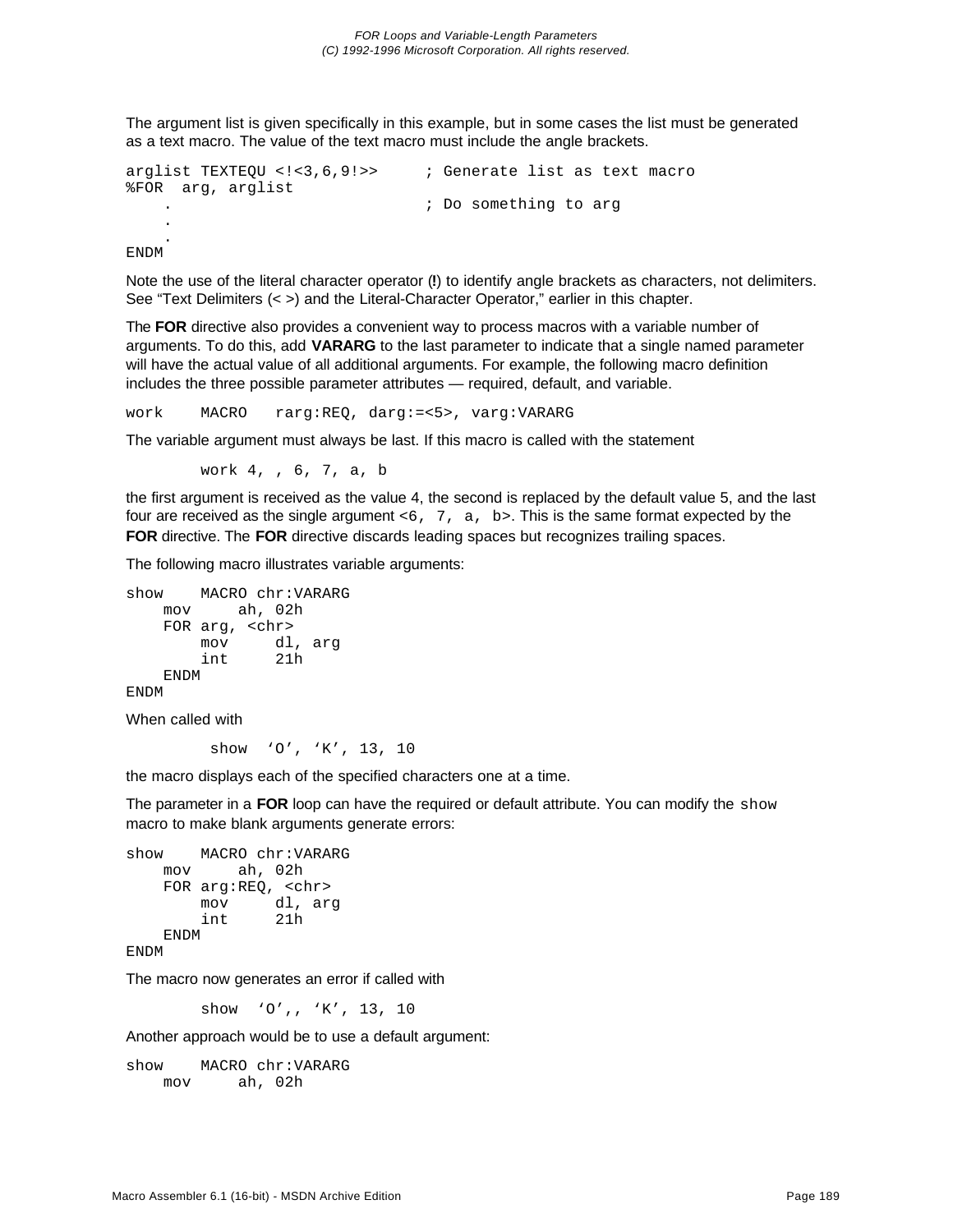| mov         | dl, arq |  |
|-------------|---------|--|
| int         | 21h     |  |
| <b>ENDM</b> |         |  |

ENDM

Now calling the macro with

show 'O',, 'K', 13, 10

inserts the default character, a space, for the blank argument.

## FORC Loops

The **FORC** directive is similar to **FOR,** but takes a string of text rather than a list of arguments. The statements are assembled once for each character (including spaces) in the string, substituting a different character for the parameter each time through.

The syntax looks like this:

```
FORC parameter, < text>
statements
ENDM
```
The *text* must be enclosed in angle brackets. The following example illustrates **FORC**:

```
FORC arg, <ABCDEFGHIJKLMNOPQRSTUVWXYZ><br>BYTE '&arq' ;; Alloca
     BYTE '&arg' ;; Allocate uppercase letter
                              B ; Allocate lowercase letter
                              ii Allocate ordinal of letter
ENDM
```
Notice that the substitution operator must be used inside the quotation marks to make sure that arg is expanded to a character rather than treated as a literal string.

With versions of MASM earlier than 6.0, **FORC** is often used for complex parsing tasks. A long sentence can be examined character by character. Each character is then either thrown away or pasted onto a token string, depending on whether it is a separator character. The new predefined macro functions and string processing directives discussed in the following section are usually more efficient for these tasks.

### String Directives and Predefined Functions

The assembler provides four directives for manipulating text:

| <b>Directive</b> | <b>Description</b>                                                                            |  |
|------------------|-----------------------------------------------------------------------------------------------|--|
| <b>SUBSTR</b>    | Assigns part of string to a new symbol.                                                       |  |
| <b>INSTR</b>     | Searches for one string within another.                                                       |  |
| <b>SIZESTR</b>   | Determines the size of a string.                                                              |  |
| <b>CATSTR</b>    | Concatenates one or more strings to a single string.                                          |  |
|                  | These directives assign a processed value to a text macro or numeric equate. For example, the |  |

These directives assign a processed value to a text macro or numeric equate. For example, the following lines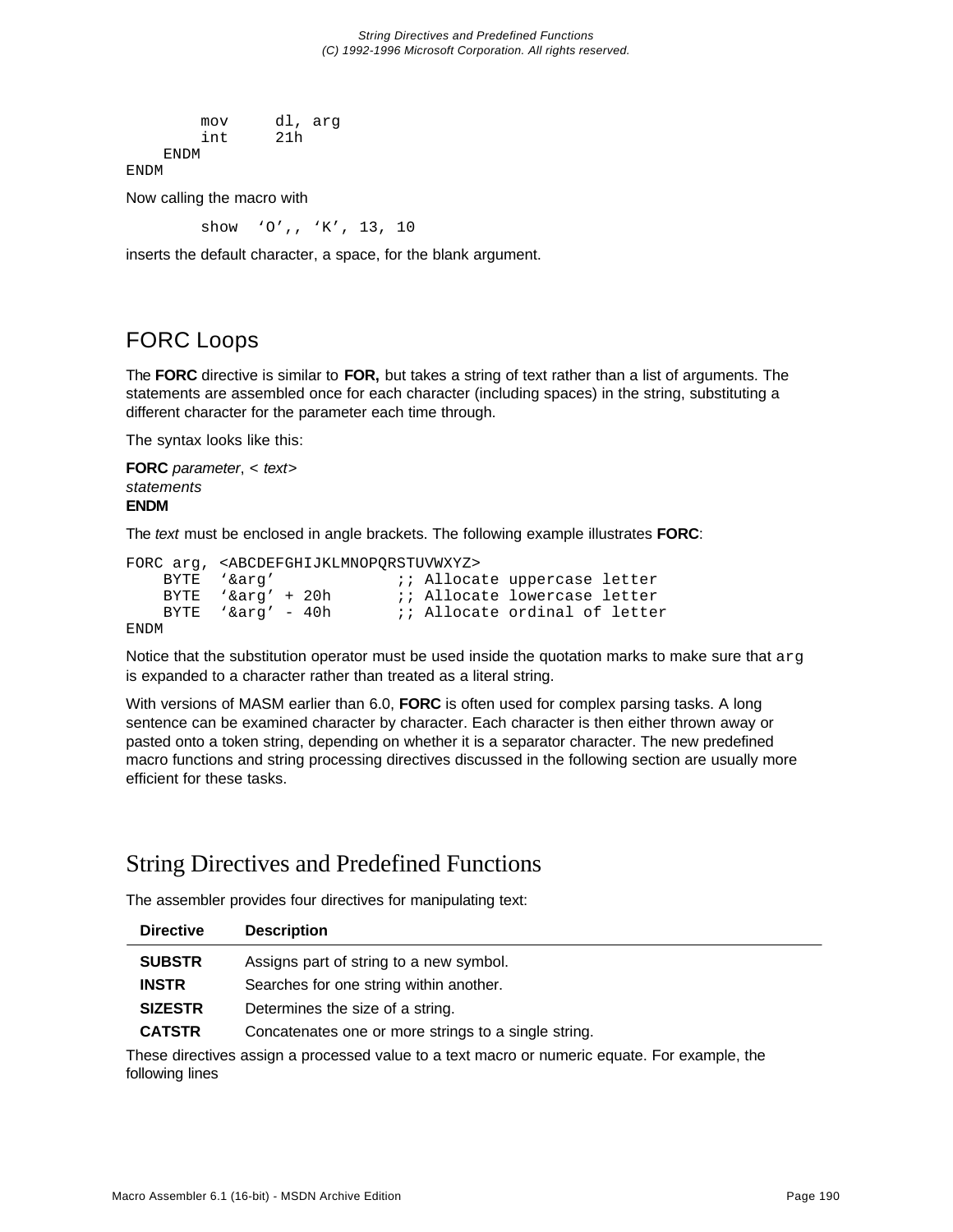newstr CATSTR <3 + >, %num, < = > , %3 + num ; "3 + 7 = 10"

assign the string "3 + 7 = 10" to newstr. **CATSTR** and **SUBSTR** assign text in the same way as the **TEXTEQU** directive. **SIZESTR** and **INSTR** assign a number in the same way as the **=** operator. The four string directives take only text values as arguments. Use the expansion operator (**%**) when you need to make sure that constants and numeric equates expand to text, as shown in the preceding lines.

Each of the string directives has a corresponding predefined macro function version: **@SubStr**, **@InStr**, **@SizeStr**, and **@CatStr**. Macro functions are similar to the string directives, but you must enclose their arguments in parentheses. Macro functions return text values and can appear in any context where text is expected. The following section, "Returning Values with Macro Functions," tells how to write your own macro functions. The following example is equivalent to the previous **CATSTR** example:

```
num = 7newstr TEXTEQU @CatStr(\langle 3 + \rangle, \langle 2 + \rangle, \langle 4 \rangle , \langle 3 + \rangle, \langle 3 + \rangle
```
Macro functions are often more convenient than their directive counterparts because you can use a macro function as an argument to a string directive or to another macro function. Unlike string directives, predefined macro function names are case sensitive when you use the /Cp command-line option.

Each string directive and predefined function acts on a string, which can be any *textItem*. The *textItem* can be text enclosed in angle brackets  $(<)$ , the name of a text macro, or a constant expression preceded by **%** (as in **%constExpr**). Refer to Appendix B, "BNF Grammar," for a list of types that *textItem* can represent.

The following sections summarize the syntax for each of the string directives and functions. The explanations focus on the directives, but the functions work the same except where noted.

#### **SUBSTR**

*name* **SUBSTR** *string*, *start*[[, length]] **@SubStr**( *string*, *start*[[, *length*]] )

The **SUBSTR** directive assigns a substring from a given *string* to the symbol *name*. The *start* parameter specifies the position in *string*, beginning with 1, to start the substring. The *length* gives the length of the substring. If you do not specify *length*, **SUBSTR** returns the remainder of the string, including the *start* character.

#### **INSTR**

*name* **INSTR** [[*start*,]] *string*, *substring* **@InStr**( [[*start*]], *string*, *substring* **)**

The **INSTR** directive searches a specified *string* for an occurrence of *substring* and assigns its position number to *name*. The search is case sensitive. The *start* parameter is the position in *string* to start the search for *substring*. If you do not specify *start*, it is assumed to be position 1, the start of the string. If **INSTR** does not find *substring*, it assigns position 0 to *name*.

The **INSTR** directive assigns the position value *name* as if it were a numeric equate. In contrast, the **@InStr** returns the value as a string of digits in the current radix.

The **@InStr** function has a slightly different syntax than the **INSTR** directive. You can omit the first argument and its associated comma from the directive. You can leave the first argument blank with the function, but a blank function argument must still have a comma. For example,

pos INSTR <person>, <son>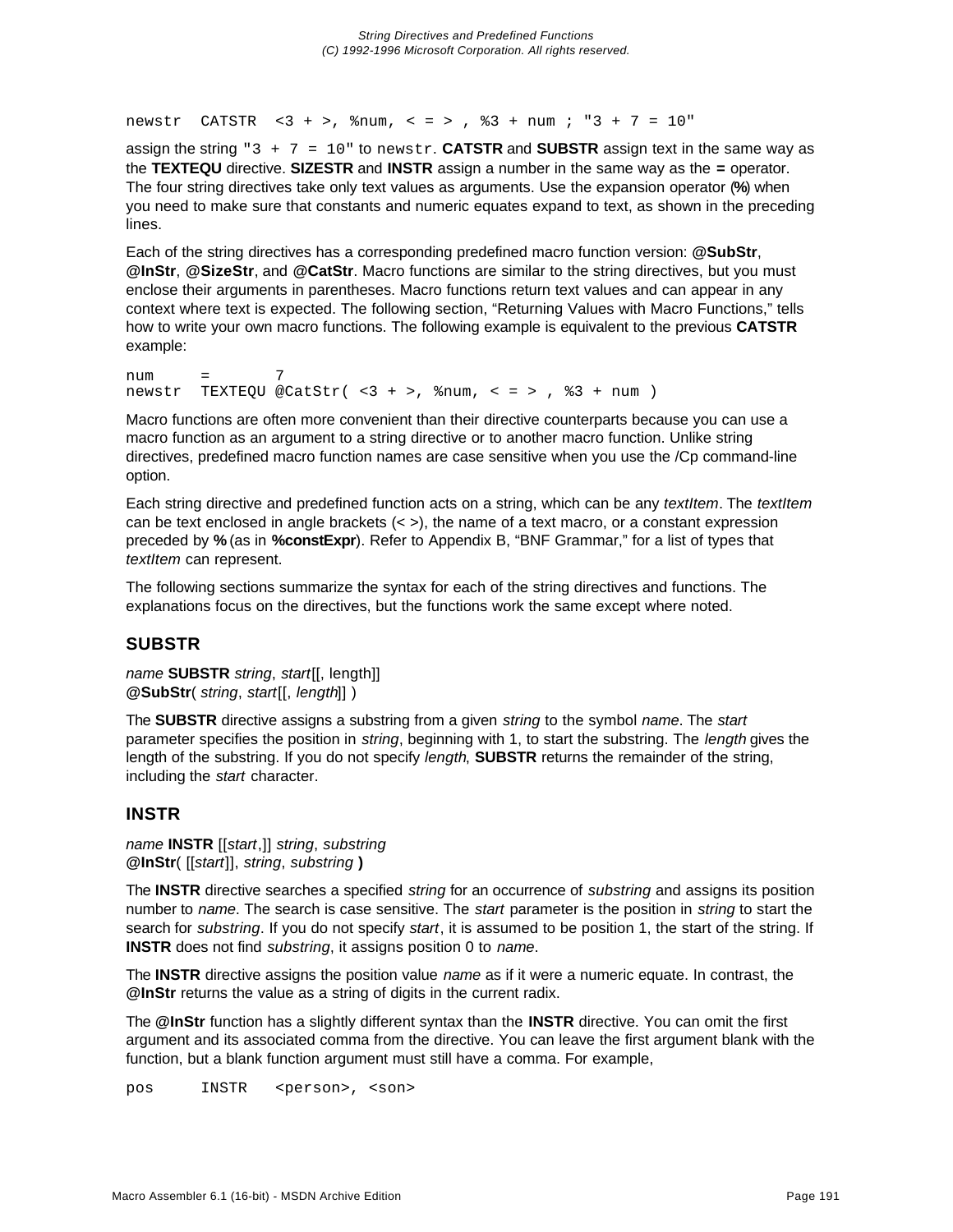is the same as

pos = @InStr( , <person>, <son> )

You can also assign the return value to a text macro, like this:

strpos TEXTEQU @InStr(, <person>, <son>)

#### **SIZESTR**

*name* **SIZESTR** *string* **@SizeStr**( *string* **)**

The **SIZESTR** directive assigns the number of characters in *string* to *name*. An empty string returns a length of zero. The **SIZESTR** directive assigns the size value to a name as if it were a numeric equate. The **@SizeStr** function returns the value as a string of digits in the current radix.

#### **CATSTR**

*name* CATSTR *string*[, *string*]... **@CatStr**( *string*[, *string*]... **)**

The **CATSTR** directive concatenates a list of text values into a single text value and assigns it to *name*. **TEXTEQU** is technically a synonym for **CATSTR**. **TEXTEQU** is normally used for single-string assignments, while **CATSTR** is used for multistring concatenations.

The following example pushes and pops one set of registers, illustrating several uses of string directives and functions:

```
; SaveRegs - Macro to generate a push instruction for each
; register in argument list. Saves each register name in the
; regpushed text macro.
regpushed TEXTEQU <> ;; Initialize empty string
SaveRegs MACRO regs:VARARG
    LOCAL reg
   FOR reg, <regs> i i Push each register
       push reg \qquad \qquad ; \qquad and add it to the list
        regpushed CATSTR <reg>, <,>, regpushed
   ENDM \qquad \qquad ; Strip off last comma
    regpushed CATSTR <!<>, regpushed ;; Mark start of list with <
    regpushed SUBSTR regpushed, 1, @SizeStr( regpushed )
   regpushed CATSTR regpushed, <!>> ;; Mark end with >
ENDM
; RestoreRegs - Macro to generate a pop instruction for registers
; saved by the SaveRegs macro. Restores one group of registers.
RestoreRegs MACRO
    LOCAL reg
   %FOR reg, regpushed \qquad ; Pop each register
    pop reg
    ENDM
ENDM
```
Notice how the SaveRegs macro saves its result in the regpushed text macro for later use by the RestoreRegs macro. In this case, a text macro is used as a global variable. By contrast, the reg text macro is used only in RestoreRegs. It is declared **LOCAL** so it won't take the name reg from the global name space. The MACROS.INC file provided with MASM 6.1 includes expanded versions of these same two macros.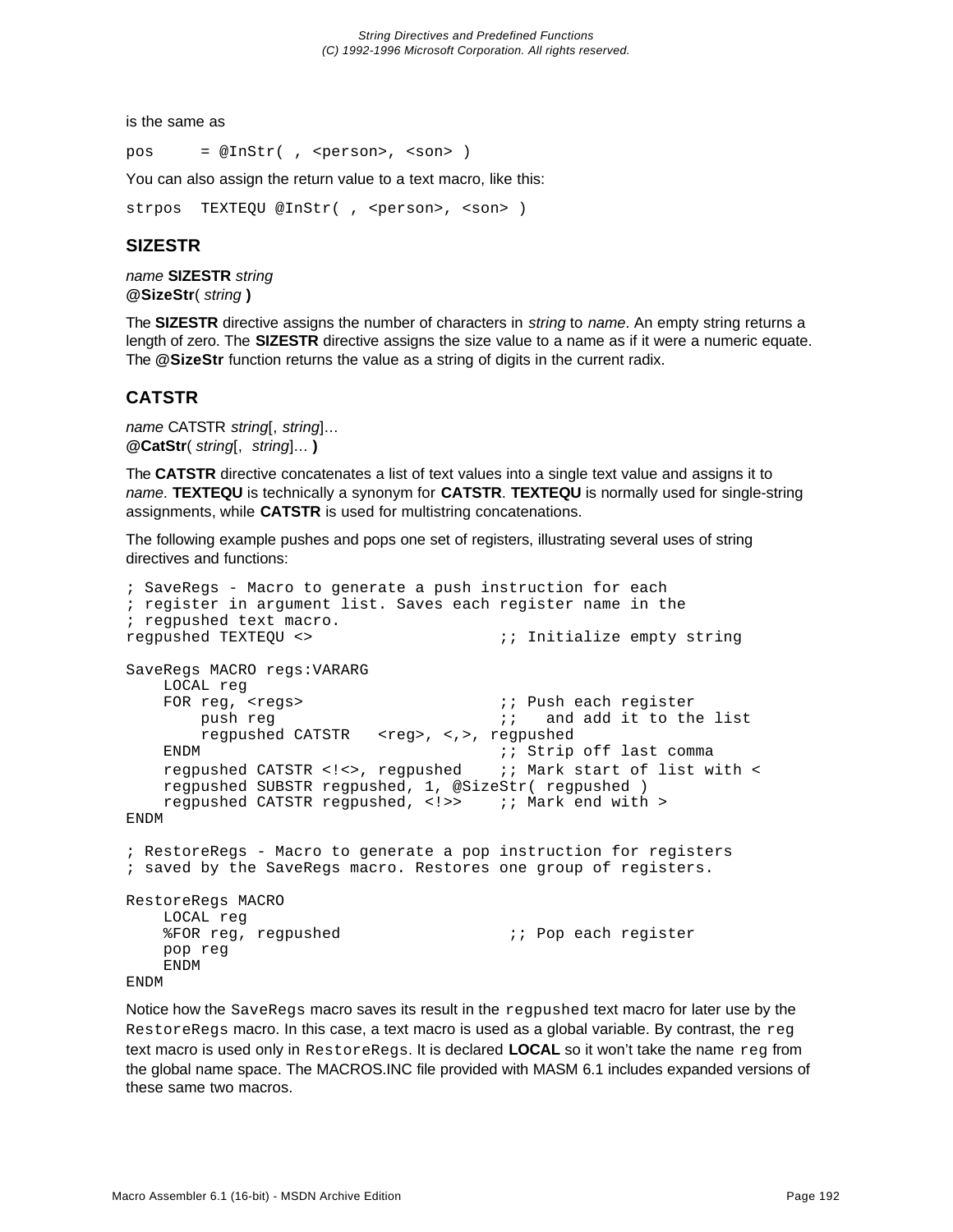# Returning Values with Macro Functions

A macro function is a named group of statements that returns a value. When calling a macro function, you must enclose its argument list in parentheses, even if the list is empty. The function always returns text.

MASM 6.1 provides several predefined macro functions for common tasks. The predefined macros include **@Environ** (see page 10) and the string functions **@SizeStr**, **@CatStr**, **@SubStr**, and **@InStr** (discussed in the preceding section).

You define macro functions in exactly the same way as macro procedures, except that a macro function always returns a value through the **EXITM** directive. Here is an example:

```
DEFINED MACRO symbol:REQ
    IFDEF symbol
      EXITM <-1> i ; True
    ELSE
      EXITM <0> \qquad ;; False
    ENDIF
ENDM
```
This macro works like the **defined** operator in the C language. You can use it to test the defined state of several different symbols with a single statement, as shown here:

```
IF DEFINED( DOS ) AND NOT DEFINED( XENIX )
     ;; Do something
ENDIF
```
Notice that the macro returns integer values as strings of digits, but the **IF** statement evaluates numeric values or expressions. There is no conflict because the assembler sees the value returned by the macro function exactly as if the user had typed the values directly into the program:

IF -1 AND NOT 0

### Returning Values with EXITM

The return value must be text, a text equate name, or the result of another macro function. A macro function must first convert a numeric value — such as a constant, a numeric equate, or the result of a numeric expression — before returning it. The macro function can use angle brackets or the expansion operator (**%**) to convert numbers to text. The DEFINED macro, for instance, could have returned its value as

EXITM %-1

Here is another example of a macro function that uses the **WHILE** directive to calculate factorials:

```
factorial MACRO num:REQ
    LOCAL i, factor
    factor = num
   i = 1 WHILE factor GT 1
      i = i * factor
       factor = factor - 1
    ENDM
    EXITM %i
ENDM
```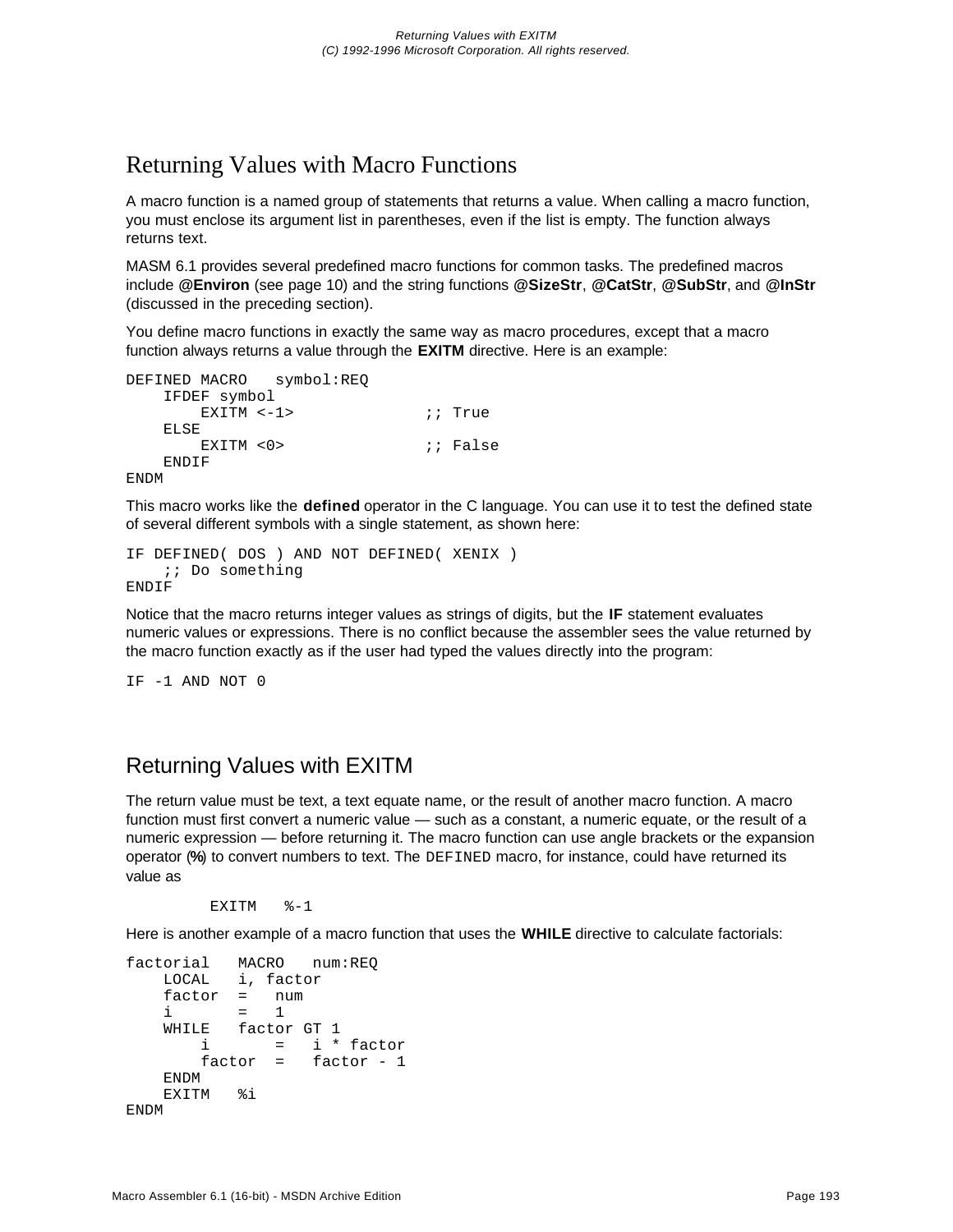The integer result of the calculation is changed to a text string with the expansion operator (**%**). The factorial macro can define data, as shown here:

var WORD factorial( 4 )

This statement initializes var with the number 24 (the factorial of 4).

#### Using Macro Functions with Variable-Length Parameter Lists

You can use the **FOR** directive to handle macro parameters with the **VARARG** attribute. "FOR Loops and Variable-Length Parameters," page 242, explains how to do this in simple cases where the variable parameters are handled sequentially, from first to last. However, you may sometimes need to process the parameters in reverse order or nonsequentially. Macro functions make these techniques possible.

For example, the following macro function determines the number of arguments in a **VARARG** parameter:

```
@ArgCount MACRO arglist:VARARG
    LOCAL count
   count = 0FOR arg, <arglist>
       count = count + 1 ; Count the arguments
    ENDM
    EXITM %count
ENDM
```
You can use @ArgCount inside a macro that has a **VARARG** parameter, as shown here:

```
work MACRO args:VARARG
% ECHO Number of arguments is: @ArgCount( args )
ENDM
```
Another useful task might be to select an item from an argument list using an index to indicate the item. The following macro simplifies this.

```
@ArgI MACRO index:REQ, arglist:VARARG
    LOCAL count, retstr
   retstr TEXTEQU <> \qquad ;; Initialize count
    count = 0 ;; Initialize return string
    FOR arg, <arglist>
       count = count + 1IF count EO index i: Item is found
            retstr TEXTEQU <arg> ;; Set return string
           EXITM \qquad \qquad ; \qquad \text{and exit IF} ENDIF
    ENDM
   EXITM retstr \qquad \qquad ; Exit function
ENDM
You can use @ArgI like this:
work MACRO args:VARARG
```
% ECHO Third argument is: @ArgI( 3, args ) ENDM

Finally, you might need to process arguments in reverse order. The following macro returns a new argument list in reverse order.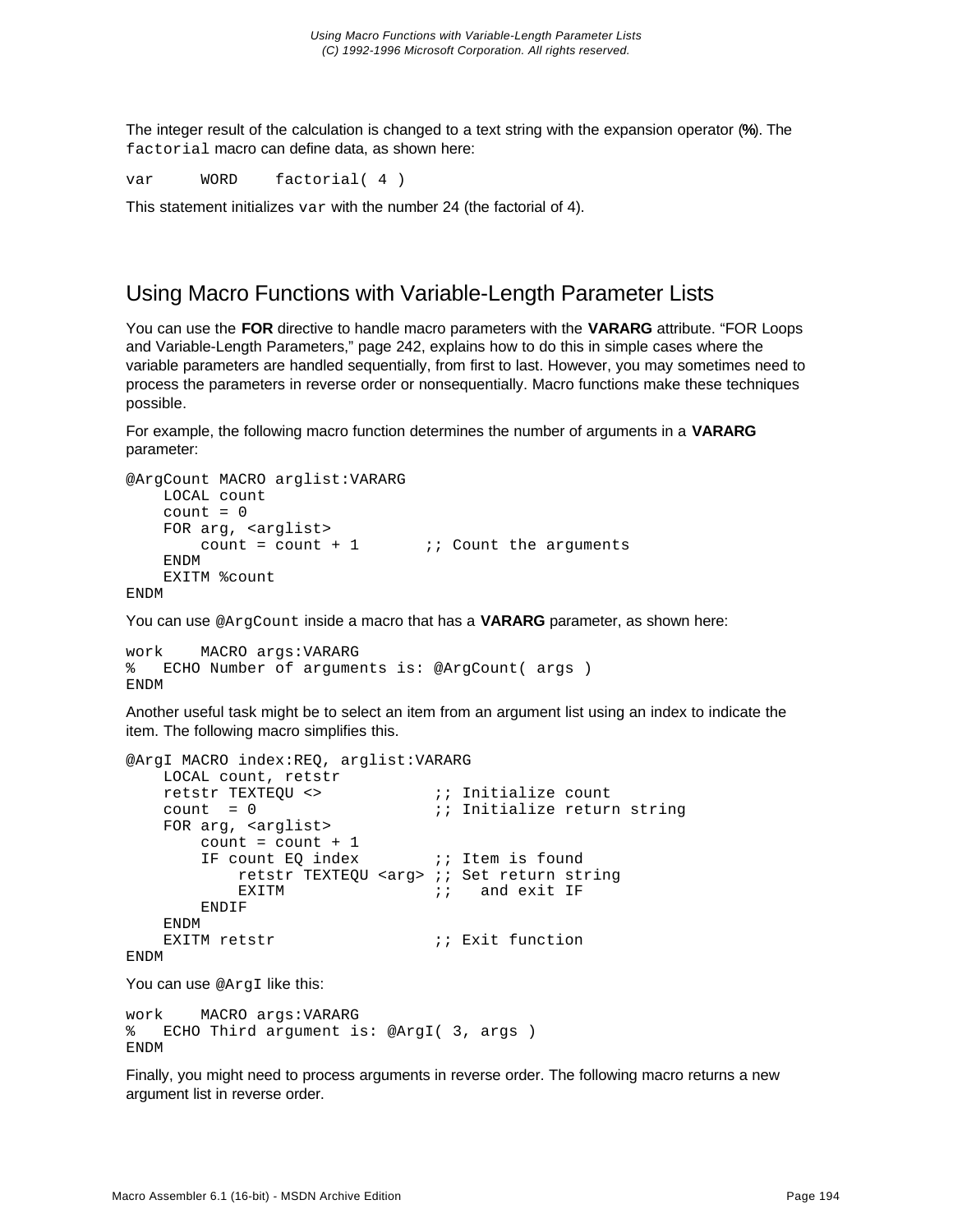```
@ArgRev MACRO arglist:REQ
    LOCAL txt, arg
    txt TEXTEQU <>
% FOR arg, <arglist>
        txt CATSTR <arg>, <,>, txt ;; Paste each onto list
    ENDM
                                      i; Remove terminating comma
    txt SUBSTR txt, 1, @SizeStr( %txt ) - 1
   txt CATSTR <!<>, txt, <!>> <>>> ;; Add angle brackets
    EXITM txt
ENDM
```
Here is an example showing @ArgRev in use:

```
work MACRO args:VARARG
% FOR arg, @ArgRev( <args> ) ;; Process in reverse order
       ECHO arg
    ENDM
ENDM
```
These three macro functions appear in the MACROS.INC include file, located on one of the MASM distribution disks.

## Expansion Operator in Macro Functions

This list summarizes the behavior of the expansion operator (**%**) with macro functions.

- If a macro function is preceded by a **%**, it will be expanded. However, if it expands to a text macro or a macro function call, it will not expand further.
- If you use a macro function call as an argument for another macro function call, a **%** is not needed.
- If a macro function is called inside angle brackets and is preceded by **%**, it will be expanded.

## Advanced Macro Techniques

The concept of replacing macro names with predefined macro text is simple in theory, but it has many implications and complications. Here is a brief summary of some advanced techniques you can use in macros.

### Defining Macros within Macros

Macros can define other macros, a technique called "nesting macros." MASM expands macros as it encounters them, so nested macros are always processed in nesting order. You cannot reference a nested macro directly in your program, since the assembler begins expansion from the outer macro. In effect, a nested macro is local to the macro that defines it. Only the amount of available memory limits the number of macros a program can nest.

The following example demonstrates how one macro can define another. The macro takes as an argument the name of a shift or rotate instruction, then creates another macro that simplifies the instruction for 8088/86 processors.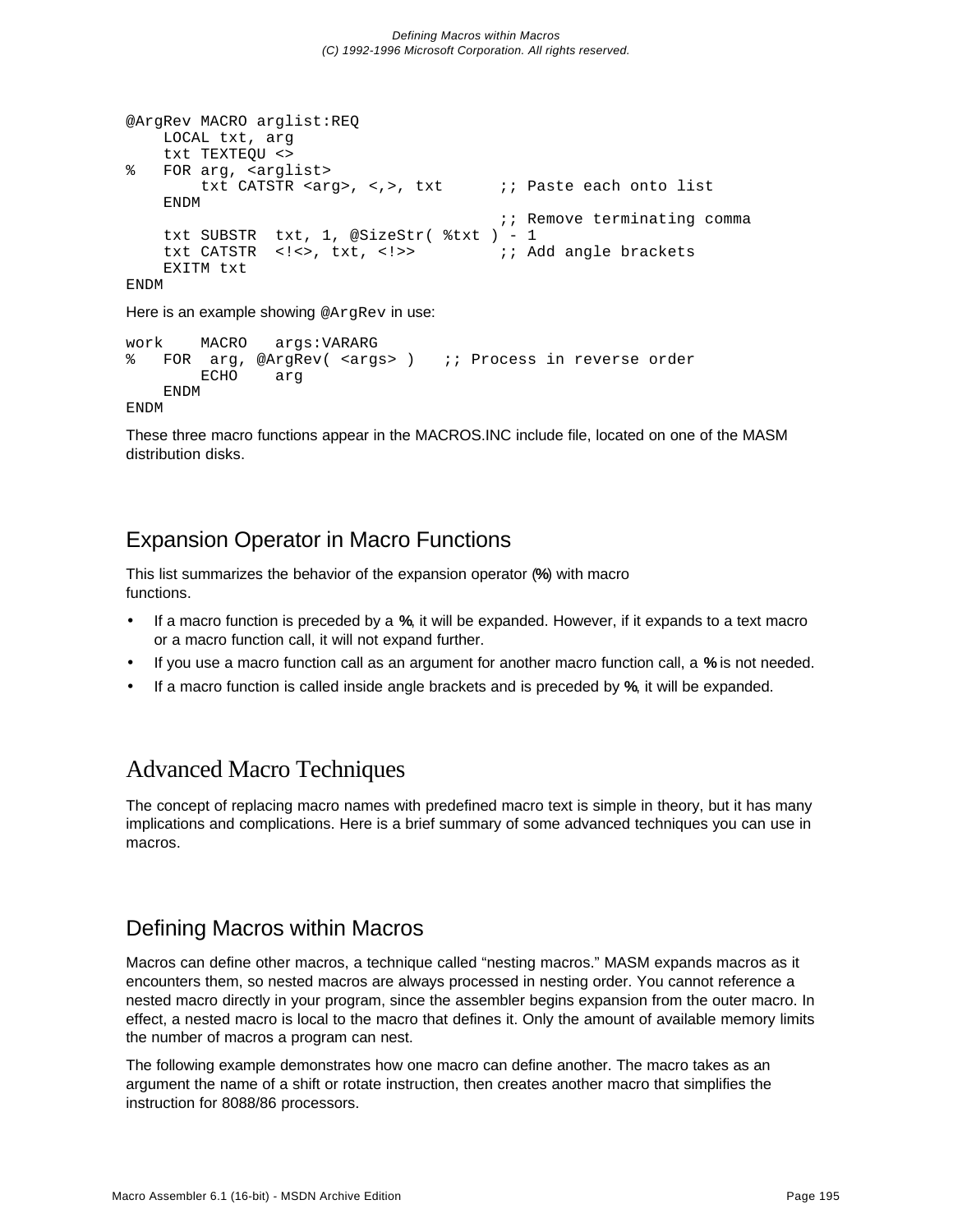*Testing for Argument Type and Environment (C) 1992-1996 Microsoft Corporation. All rights reserved.*

```
shifts MACRO opname \qquad \qquad ; Macro generates macros
     opname&s MACRO operand:REQ, rotates:=<1>
        IF rotates LE 2 \qquad ;; One at a time is faster<br>REPEAT rotate \qquad ;; for 2 or less
                                           ii for 2 or less
                  opname operand, 1
        ENDM<br>ELSE
                                         i: Using CL is faster for<br>i: more than 2
             mov cl, rotates
              opname operand, cl
         ENDIF
     ENDM
ENDM
```
Recall that the 8086 processor allows only 1 or CL as an operand for shift and rotate instructions. Expanding shifts generates a macro for the shift instruction that uses whichever operand is more efficient. You create the entire series of macros, one for each shift instruction, like this:

```
; Call macro repeatedly to make new macros<br>shifts ror ; Generates
 shifts ror ; Generates rors
 shifts rol ; Generates rols
                                               ; Generates shrs
shifts shl<br>shifts rcl                                  ; Generates rcls<br>
                       ; Generates rcls
shifts rcl \begin{array}{ccc} ; & \text{Generates} \text{rcls} \\ \text{shifts} & \text{rcr} \end{array} ; Generates rcrs
shifts rcr                             ; Generates rcrs<br>shifts sal                      ; Generates sals
                                               ; Generates sals
shifts sar \qquad \qquad ; Generates sars
```
Then use the new macros as replacements for shift instructions, like this:

| shrs | ax, 5 |  |
|------|-------|--|
| rols | bx, 3 |  |

### Testing for Argument Type and Environment

Macros can expand conditional blocks of code by testing for argument type with the **OPATTR** operator. **OPATTR** returns a single word constant that indicates the type and scope of an expression, like this:

#### **OPATTR** *expression*

If *expression* is not valid or is forward-referenced, **OPATTR** returns a 0. Otherwise, the return value incorporates the bit flags shown in the table below.

**OPATTR** serves as an enhanced version of the **.TYPE** operator, which returns only the low byte (bits 0  $-$  7) shown in the table. Bits 11  $-$  15 of the return value are undefined.

| <b>Bit</b> | Set If expression                                    |
|------------|------------------------------------------------------|
|            | References a code label                              |
|            | Is a memory variable or has a relocatable data label |
|            | Is an immediate value                                |
| 3          | Uses direct memory addressing                        |
| 4          | Is a register value                                  |
| 5          | References no undefined symbols and is without error |
| 6          | Is relative to SS                                    |
|            | References an external label                         |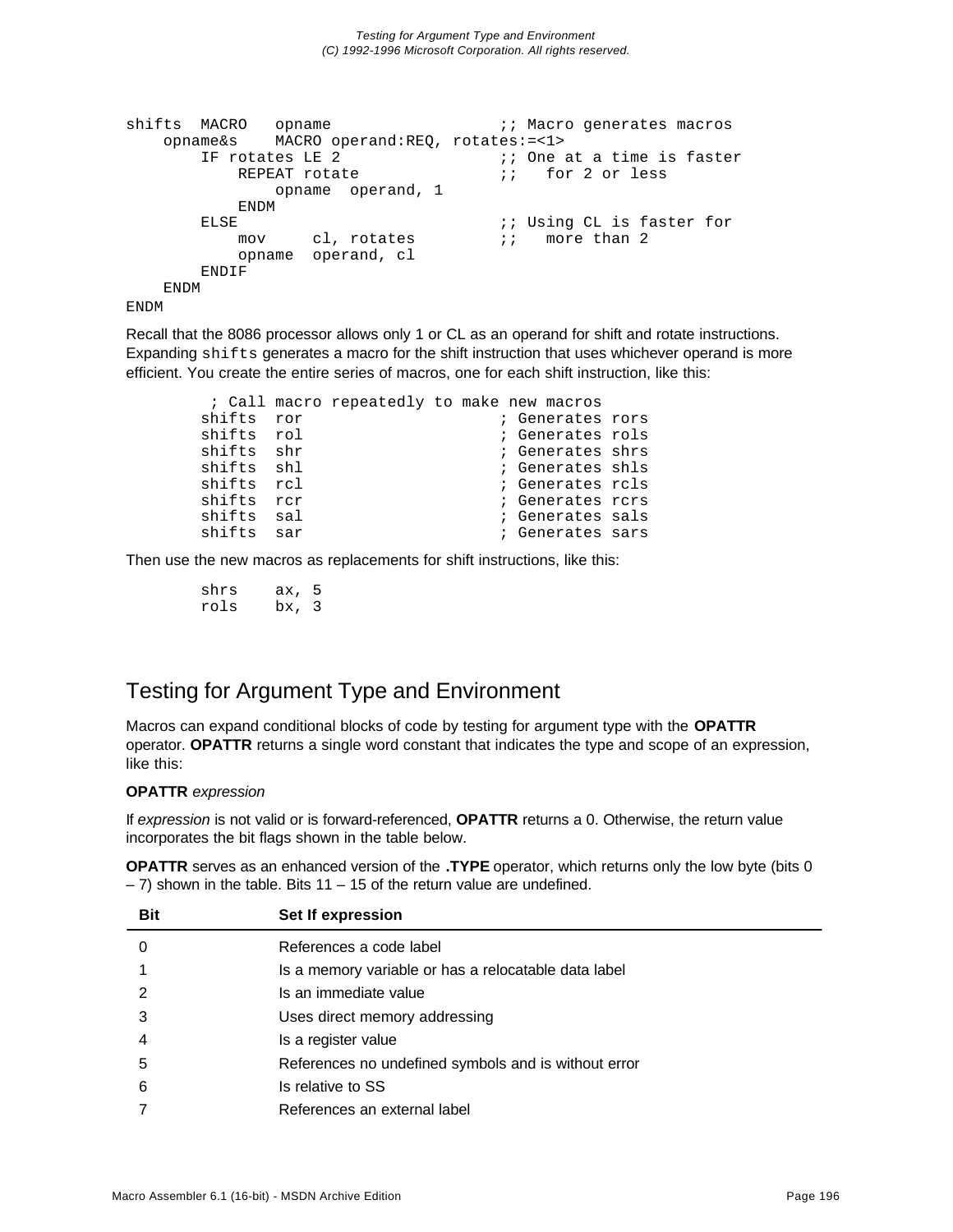- 8 10 Has the following language type:
	- 000 No language type
	- $001 C$
	- 010 SYSCALL
	- $\bullet$  011 STDCALL
	- $\bullet$  100 Pascal
	- 101 FORTRAN
	- $110 -$  Basic

A macro can use **OPATTR** to determine if an argument is a constant, a register, or a memory operand. With this information, the macro can conditionally generate the most efficient code depending on argument type.

For example, given a constant argument, a macro can test it for 0. Depending on the argument's value, the code can select the most effective method to load the value into a register:

```
 IF CONST
mov bx, CONST ; If CONST > 0, move into BX
 ELSE
sub bx, bx ; More efficient if CONST = 0
ENDIF
```
The second method is faster than the first, yet has the same result (with the byproduct of changing the processor flags).

The following macro illustrates some techniques using **OPATTR** by loading an address into a specified offset register:

```
load MACRO reg:REQ, adr:REQ
    IF (OPATTR (adr)) AND 00010000y : Register<br>IFDIFI reg, adr : Don't loa
                   IFDIFI reg, adr ;; Don't load register
           mov reg, adr \qquad ;; onto itself
         ENDIF
    ELSEIF (OPATTR (adr)) AND 00000100y<br>mov reg, adr (; Constant
        mov reg, adr
     ELSEIF (TYPE (adr) EQ BYTE) OR (TYPE (adr) EQ SBYTE)
       mov reg, OFFSET adr i; Bytes
     ELSEIF (SIZE (TYPE (adr)) EQ 2
       mov reg, adr \qquad \qquad ;; Near pointer
     ELSEIF (SIZE (TYPE (adr)) EQ 4
        mov reg, WORD PTR adr[0] ;; Far pointer
         mov ds, WORD PTR adr[2]
     ELSE
         .ERR <Illegal argument>
     ENDIF
ENDM
```
A macro also can generate different code depending on the assembly environment. The predefined text macro **@Cpu** returns a flag for processor type. The following example uses the more efficient constant variation of the **PUSH** instruction if the processor is an 80186 or higher.

| @Cpu AND 00000010y |                      |
|--------------------|----------------------|
| pushc MACRO op     | $i: 80186$ or higher |
| push op            |                      |
| <b>ENDM</b>        |                      |
|                    |                      |
| pushc MACRO op     | <i>;;</i> 8088/8086  |
| ax, op<br>mov      |                      |
|                    | ELSE                 |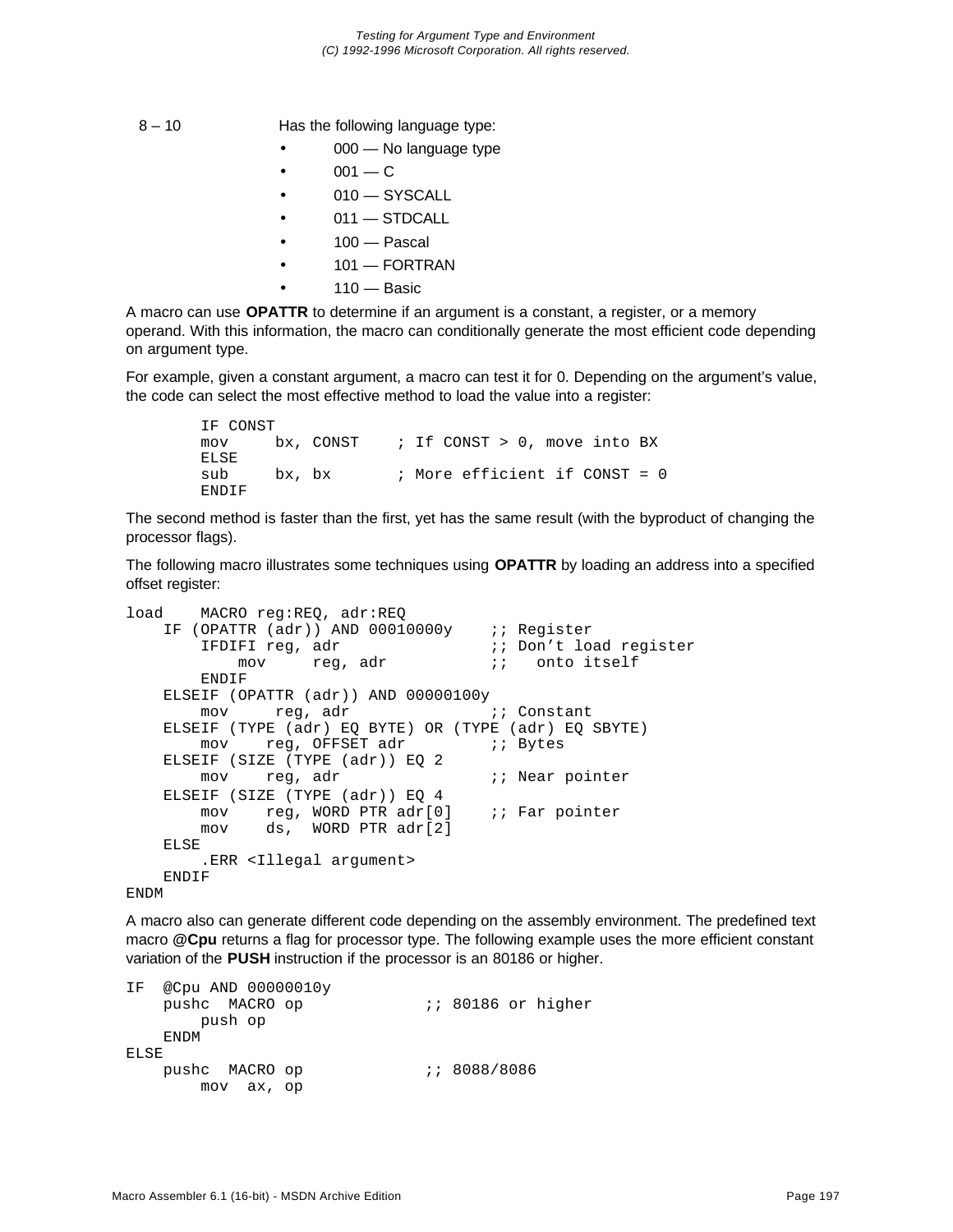ENDM ENDIF

Another macro can now use pushc rather than conditionally testing for processor type itself. Although either case produces the same code, using pushc assembles faster because the environment is checked only once.

You can test the language and operating system using the **@Interface** text macro. The memory model can be tested with the **@Model**, **@DataSize**, or **@CodeSize** text macros.

You can save the contexts inside macros with **PUSHCONTEXT** and **POPCONTEXT**. The options for these keywords are:

| <b>Option</b>  | <b>Description</b>                 |
|----------------|------------------------------------|
| <b>ASSUMES</b> | Saves segment register information |
| <b>RADIX</b>   | Saves current default radix        |
| <b>LISTING</b> | Saves listing and CREF information |
| <b>CPU</b>     | Saves current CPU and processor    |
| ALL            | All of the above                   |

### Using Recursive Macros

Macros can call themselves. In MASM 5.1 and earlier, recursion is an important technique for handling variable arguments. MASM 6.1 handles variable arguments much more cleanly with the **FOR** directive and the **VARARG** attribute, as described in "FOR Loops and Variable-Length Parameters," earlier in this chapter. However, recursion is still available and may be useful for some macros.

## Chapter 10 Writing a Dynamic-Link Library For Windows

The Windows operating system relies heavily on service routines and data contained in special libraries called "dynamic-link libraries," or DLLs for short. Most of what Windows comprises, from the collections of screen fonts to the routines that handle the graphical interface, is provided by DLLs. MASM 6.1 contains tools that you can use to write DLLs in assembly language. This chapter shows you how.

DLLs do not run under MS-DOS. The information in this chapter applies only to Windows, drawing in part on the chapter "Writing a Module-Definition File" in *Environment and Tools*. The acronym API, which appears throughout this chapter, refers to the application programming interface that Windows provides for programs. For documentation of API functions, see the *Programmer's Reference, Volume 2* of the Windows Software Development Kit (SDK).

The first section of this chapter gives an overview of DLLs and their similarities to normal libraries. The next section explores the parts of a DLL and the rules you must follow to create one. The third section applies this information to an example DLL.

### Overview of DLLs

A dynamic-link library is similar to a normal run-time library. Both types of libraries contain a collection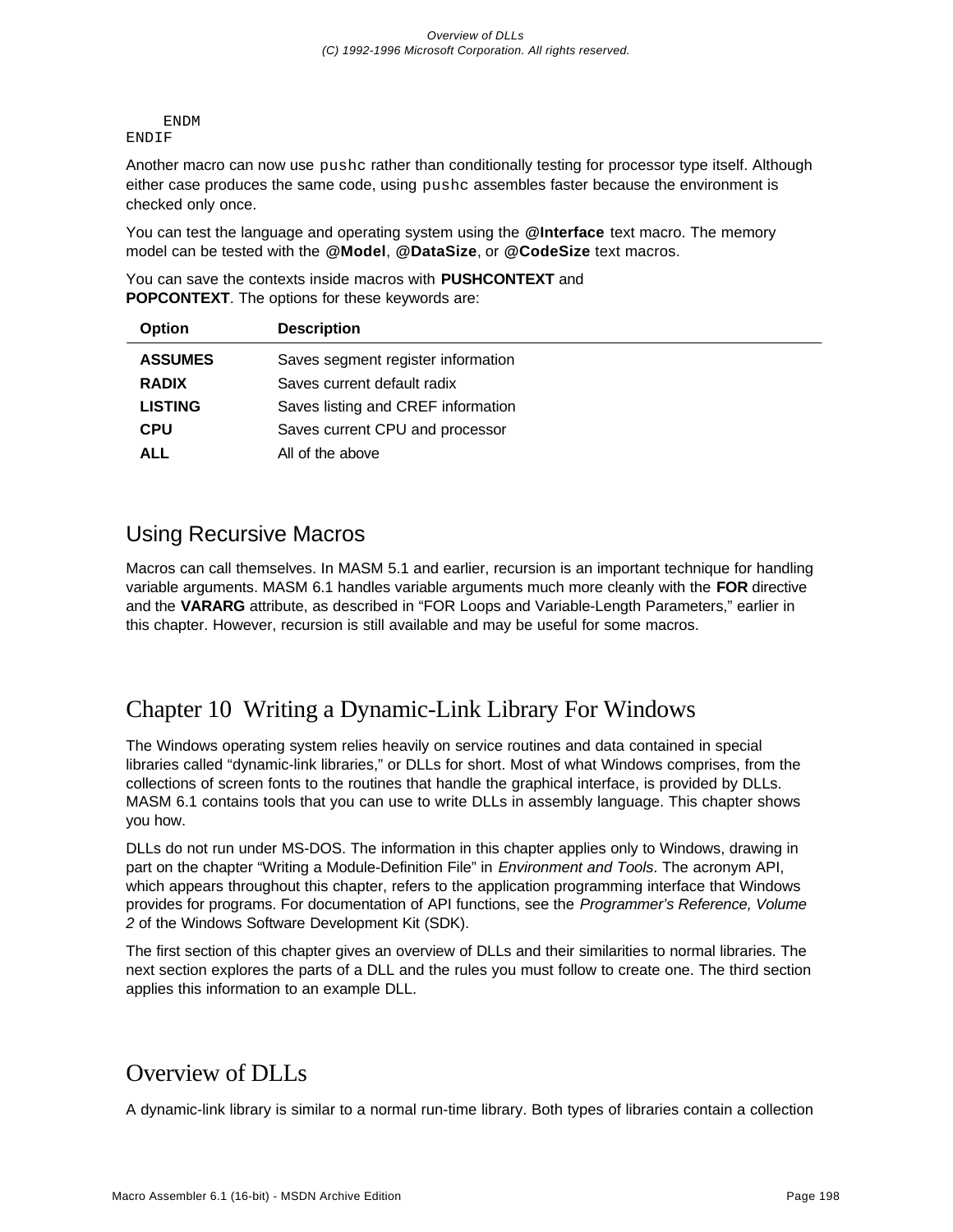of compiled procedures, which serve one or more calling modules. To link a normal library, the linker copies the required functions from the library file (which usually has a .LIB extension) and combines them with other modules to form an executable program in .EXE format. This process is called static linking.

In dynamic linking, the library functions are not copied to an .EXE file. Instead, they reside in a separate file in executable form, ready to serve any calling program, called a "client." When the first client requires the library, Windows takes care of loading the functions into memory and establishing linkage. If subsequent clients also need the library, Windows dynamically links them with the proper library functions already in memory.

## Loading a DLL

How Windows loads a DLL affects the client rather than the DLL itself. Accordingly, this section focuses on how to set up a client program to use a DLL. Since the client can itself be a DLL, this is information a DLL programmer should know. However, MASM 6.1 does not provide all the tools required to create a stand-alone program for Windows. To create such a program, called an "application," you must use tools in the Windows SDK.

Windows provides two methods for loading a dynamic-link library into memory:

| <b>Method</b>                                                                                                                       | <b>Description</b>                                                                 |
|-------------------------------------------------------------------------------------------------------------------------------------|------------------------------------------------------------------------------------|
| Implicit loading                                                                                                                    |                                                                                    |
| <b>Windows loads</b><br>the DLL along<br>with the first<br>client program<br>and links it<br>before the client<br>begins execution. |                                                                                    |
| Explicit Ioading                                                                                                                    | Windows does not load the DLL until the first client explicitly requests it during |

Explicit loading \_\_\_\_ Windows does not load the DLL until the first client explicitly requests it during execution.

When you write a DLL, you do not need to know beforehand which of the two methods will be used to load the library. The loading method is determined by how the client is written, not the DLL.

#### **Implicit Loading**

The implicit method of loading a DLL offers the advantage of simplicity. The client requires no extra programming effort and can call the library functions as if they were normal run-time functions. However, implicit loading carries two constraints:

- The name of the library file must have a .DLL extension.
- You must either list all DLL functions the client calls in the IMPORTS section of the client's module-definition file, or link the client with an import library.

An import library contains no executable code. It consists of only the names and locations of exported functions in a DLL. The linker uses the locations in the import library to resolve references to DLL functions in the client and to build an executable header. For example, the file LIBW.LIB provided with MASM 6.1 is the import library for the DLL files that contain the Windows API functions.

The IMPLIB utility described in *Environment and Tools* creates an import library. Run IMPLIB from the MS-DOS command line like this: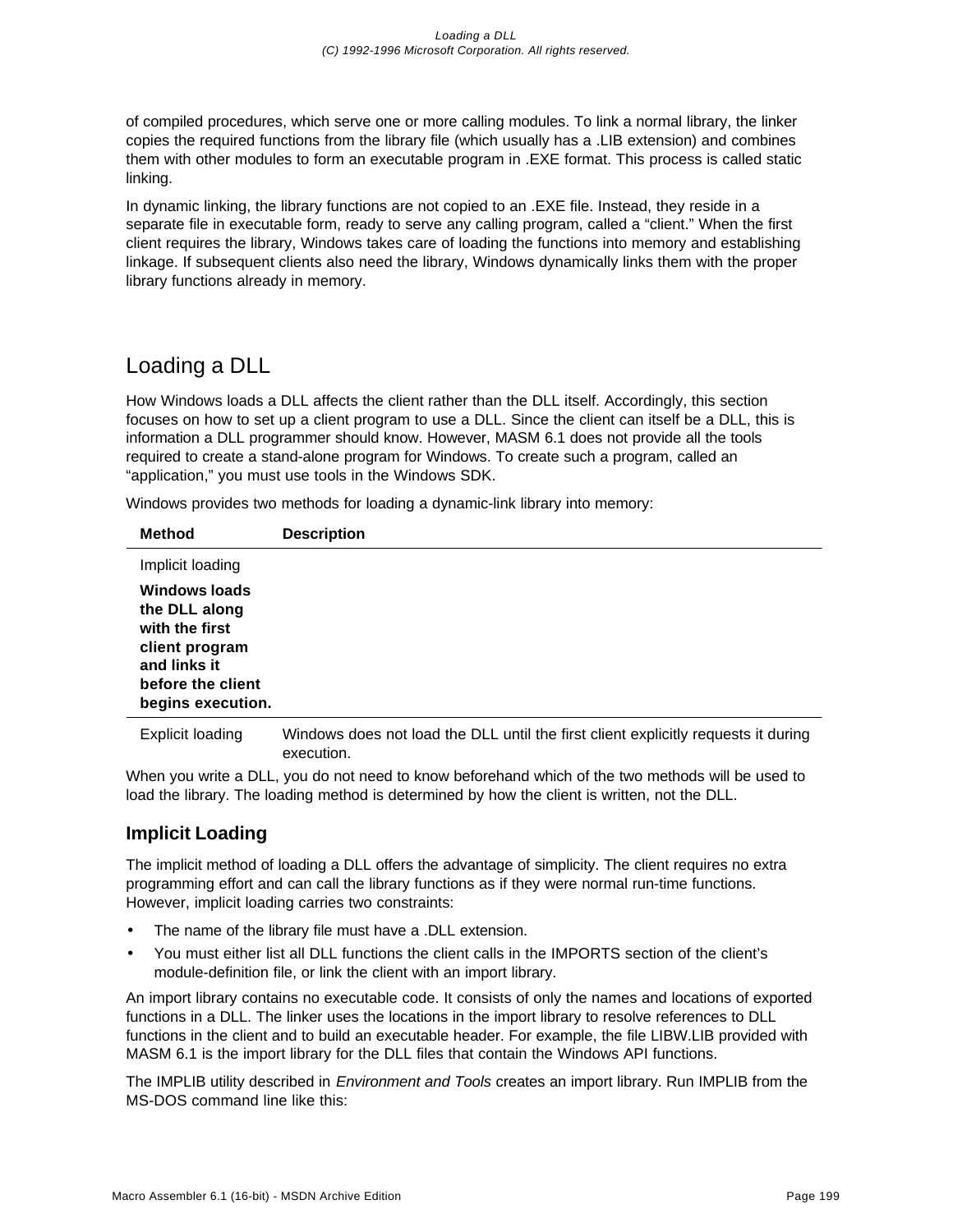#### IMPLIB *implibfile dllfile*

where *implibfile* is the name of the import library you want to create from the DLL file *dllfile*. Once you have created an import library from a DLL, link it with a client program that relies on implicit loading, but does not list imported functions in its module-definition file. Continuing the preceding example, here's the link step for a client program that calls library procedures in the DLL *dllfile*:

LINK *client*.OBJ, *client*.EXE, , *implibfile*, *client*.DEF

This simplified example creates the client program *client*.EXE, linking it with the import library *implibfile*, which in turn was created from the DLL file *dllfile*.

To summarize implicit loading, a client program must either

- List DLL functions in the IMPORTS section of its module-definition file, or
- Link with an import library created from the DLL.

Implicit loading is best when a client always requires at least one procedure in the library, since Windows automatically loads the library with the client. If the client does not always require the library service, or if the client must choose at run time between several libraries, you should use explicit loading, discussed next.

#### **Explicit Loading**

To explicitly load a DLL, the client does not require linking with an import library, nor must the DLL file have an extension of .DLL. Explicit loading involves three steps in which the client calls Windows API functions:

- 1. The client calls **LoadLibrary** to load the DLL.
- 2. The client calls **GetProcAddress** to obtain the address of each DLL function it requires.
- 3. When finished with the DLL, the client calls **FreeLibrary** to unload the DLL from memory.

The following example fragment shows how a client written in assembly language explicitly loads a DLL called SYSINFO.DLL and calls the DLL function **GetSysDate**.

```
 INCLUDE windows.inc
       .DATA
hInstance HINSTANCE 0
szDLL BYTE 'SYSINFO.DLL', 0
szDate BYTE 'GetSysDate', 0
lpProc DWORD 0
       .CODE
 .
 .
 .
 INVOKE LoadLibrary, ADDR szDLL ; Load SYSINFO.DLL
mov hInstance, ax \qquad \qquad ; Save instance count
 INVOKE GetProcAddress, ax, ADDR szDate ; Get and save
      mov lpProc, ax \qquad \qquad ; \qquad far address of
       mov lpProc[2], dx ; GetSysDate
                                    ; Call GetSysDate
 .
 .
 .
       INVOKE FreeLibrary, hInstance ; Unload SYSINFO.DLL
```
For simplicity, the above example contains no error-checking code. An actual program should check all values returned from the API functions.

The explicit method of loading a DLL requires more programming effort in the client program. However,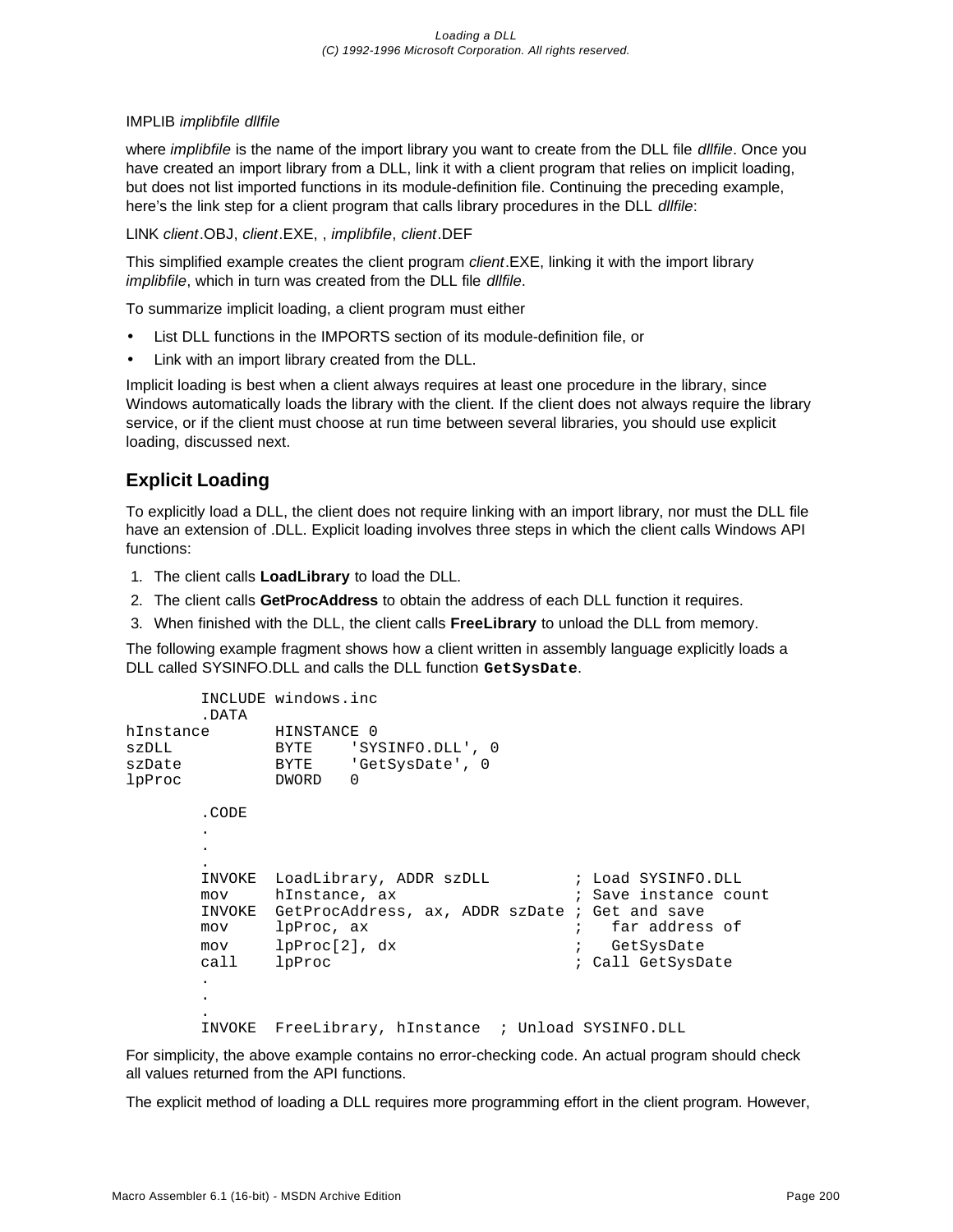the method allows the client to control which (if any) dynamic-link libraries to load at run time.

#### **Searching for a DLL File**

To load a DLL, whether implicitly or explicitly, Windows searches for the DLL file in the following directories in the order shown:

- 1. The current directory
- 2. The Windows directory, which contains WIN.COM
- 3. The Windows system directory, which contains system files such as GDI.EXE
- 4. The directory where the client program resides (except Windows 3.0 and earlier)
- 5. Directories listed in the PATH environment string
- 6. Directories mapped in a network

If Windows does not locate the DLL in any of these directories, it prompts the user with a message box.

## Building a DLL

A DLL has additional programming requirements beyond those for a normal run-time library. This section describes the requirements pertaining to the library's code, data, and stack. It also discusses the effects of the library's extension name.

## DLL Code

The code in a DLL consists of exported and nonexported functions. Exported functions, listed in the **EXPORTS** section of the module-definition file, are public routines serving clients. Nonexported functions provide private, internal support for the exported procedures. They are not visible to a client.

Under Windows, an exported library routine must appear to the caller as a far procedure. Your DLL routines can use any calling convention you wish, provided the caller assumes the same convention. You can think of dynamic-link code as code for a normal run-time library with the following additions:

- An entry procedure
- A termination procedure
- Special prologue and epilogue code

#### **Entry Procedure**

A DLL, like any Windows-based program, must have an entry procedure. Windows calls the entry procedure only once when it first loads the DLL, passing the following information in registers:

- DS contains the library's data segment address.
- DI holds the library's instance handle.
- CX holds the library's heap size in bytes.

**Note** Windows API functions destroy all registers except DI, SI, BP, DS, and the stack pointer. To preserve the contents of other registers, your program must save the registers before an API call and restore them afterwards.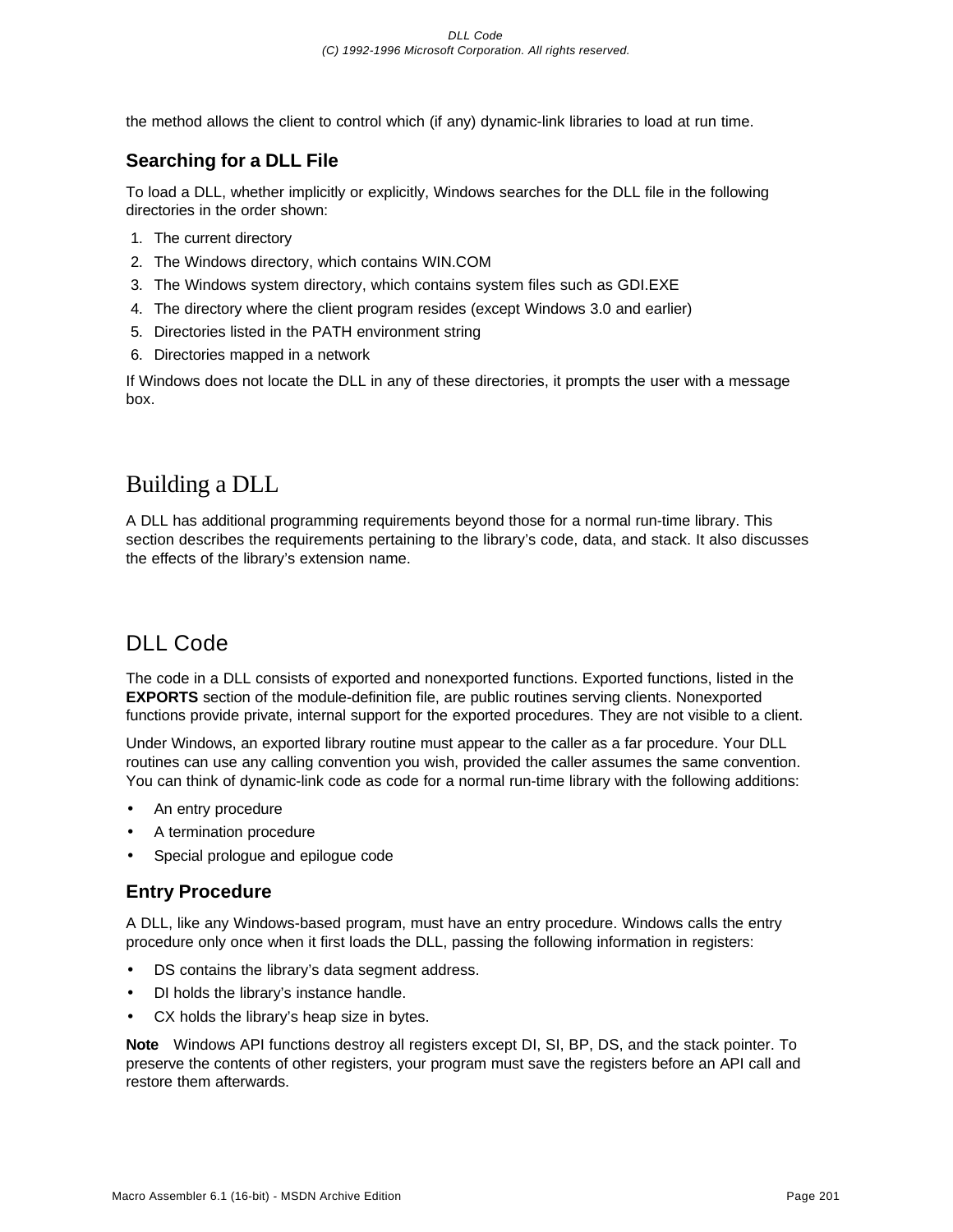This information corresponds to the data provided to an application. Since a DLL has only one occurrence in memory, called an "instance," the value in DI is not usually important. However, a DLL can use its instance handle to obtain resources from its own executable file.

The entry procedure does not need to record the address of the data segment. Windows automatically ensures that each exported routine in the DLL has access to the library's data segment, as explained in "Prologue and Epilogue Code," on page 264.

The heap size contained in CX reflects the value provided in the **HEAPSIZE** statement of the module-definition file. You need not make an accurate guess in the **HEAPSIZE** statement about the library's heap requirements, provided you specify a moveable data segment. With a moveable segment, Windows automatically allocates more heap when needed. However, Windows can provide no more heap in a fixed data segment than the amount specified in the **HEAPSIZE** statement. In any case, a library's total heap cannot exceed 64K, less the amount of static data. Static data and heap reside in the same segment.

Windows does not automatically deallocate unneeded heap while the DLL is in memory. Therefore, you should not set an unnecessarily large value in the **HEAPSIZE** statement, since doing so wastes memory.

The entry procedure calls the Windows API function **LocalInit** to allocate the heap. The library must create a heap before its routines call any heap functions, such as **LocalAlloc**. The following example illustrates these steps:

DLLEntry PROC FAR PASCAL PUBLIC ; Entry point for DLL jcxz @F ; If no heap, skip INVOKE LocalInit, ds, 0, cx ; Else set up the heap  $IF$  (ax )  $\qquad$  ; If successful, INVOKE UnlockSegment, -1 ; unlock the data segment @@: call LibMain ; Call DLL's data init routine mov ax, TRUE  $\qquad \qquad ;$  Return AX = 1 if okay, . ENDIF THE RESERVIE RESERVIES IN SERVICE SERVICE SERVICE SERVICE SERVICE SERVICE SERVICE SERVICE SERVICE SERVICE SERVICE SERVICE SERVICE SERVICE SERVICE SERVICE SERVICE SERVICE SERVICE SERVICE SERVICE SERVICE SERVICE SERV ret  $\qquad \qquad ; \qquad$  return AX = 0

#### DLLEntry ENDP

This example code is taken from the DLLENTRY.ASM module, contained in the LIB subdirectory on one of the MASM 6.1 distribution disks. After allocating the heap, the procedure calls the library's initialization procedure — called **LibMain** in this case. **LibMain** initializes the library's static data (if required), then returns to **DLLEntry**, which returns to Windows. If Windows receives a return value of 0 (FALSE) from **DLLEntry**, it unloads the library and displays an error message.

The process is similar to the way MS-DOS loads a terminate-and-stay-resident program (TSR), described in the next chapter. Both the DLL and TSR return control immediately to the operating system, then wait passively in memory to be called.

The following section explains how a DLL gains control when Windows unloads it from memory.

#### **Termination Procedure**

Windows maintains a DLL in memory until the last client program terminates or explicitly unloads the library. When unloading a DLL, Windows first calls the library's termination procedure. This allows the DLL to return resources and do any necessary cleanup operations before Windows unloads the library from memory.

Libraries that have registered window procedures with **RegisterClass** need not call **UnregisterClass** to remove the class registration. Windows does this automatically when it unloads the library.

You must name the library's termination procedure WEP (for Windows Exit Procedure) and list it in the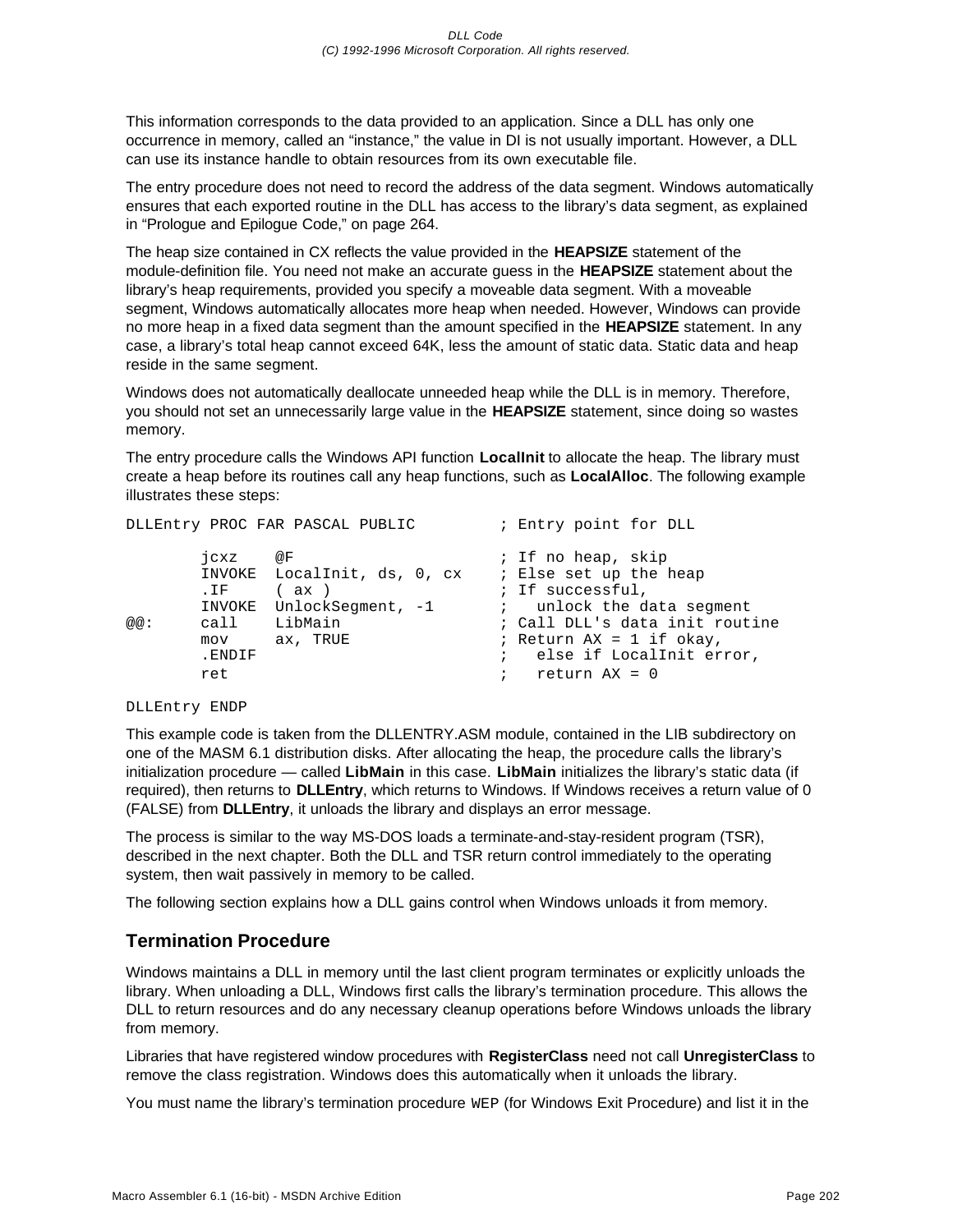**EXPORTS** section of the library's module-definition file. To ensure immediate operation, provide an ordinal number and use the **RESIDENTNAME** keyword, as described in the chapter "Creating Module-Definition Files" in *Environment and Tools.* This keeps the name "WEP" in the Windows-resident name table at all times.

Besides its name, the code for WEP should also remain constantly in memory. To ensure this, place WEP in its own code segment and set the segment's attributes as **PRELOAD FIXED** in the **SEGMENTS** statement of the module-definition file. Thus, your DLL code should use a memory model that allows multiple code segments, such as medium model. Since a termination procedure is usually short, keeping it resident in memory does not burden the operating system.

The termination procedure accepts a single parameter, which can have one of two values. These values are assigned to the following symbolic constants in the WINDOWS.INC file located in the LIB subdirectory:

- WEP\_SYSTEM\_EXIT (value 1) indicates Windows is shutting down.
- WEP\_FREE\_DLL (value 0) indicates the library's last client has terminated or has called **FreeLibrary**, and Windows is unloading the DLL.

The following fragment provides an outline for a typical termination procedure:

```
WEP PROC FAR PASCAL EXPORT
        wExitCode:WORD
Prolog and the contract of the contract of the prologue macro, i Prologue macro,
 .IF wExitCode == WEP_FREE_DLL ; discussed below
 . ; Get ready to
                                           unload
 .
        ELSEIF wExitCode == WEP_SYSTEM_EXIT
                                         . ; Windows is
                                          . ; shutting down
 .
       . ENDIF \qquad \qquad ; If neither value,
       mov ax, TRUE and the moving the moving control of the moving and the moving of the moving of the moving i always return AX
                                        ; Always return AX = 1
       Epilog \qquad \qquad ; Epiloque code,
        ret ; discussed below
```
WEP ENDP

Usually, the WEP procedure takes the same actions regardless of the parameter value, since in either case Windows will unload the DLL.

Under Windows 3.0, the WEP procedure receives stack space of about 256 bytes. This allows the procedure to unhook interrupts, but little else. Any other action, such as calling an API function, usually results in an unrecoverable application error because of stack overflow. Later versions of Windows provide at least 4K of stack to the WEP procedure, allowing it to call many API functions.

However, WEP should not send or post a message to a client, because the client may already be terminated. The WEP procedure should also not attempt file I/O, since only application processes not DLLs — can own files. When control reaches WEP, the client may no longer exist and its files are closed.

#### **Prologue and Epilogue Code**

Exported procedures in a Windows-based program require special epilogue and prologue code. (For a definition of these terms, see "Generating Prologue and Epilogue Code" in Chapter 7.) The SAMPLES subdirectory on one of the MASM 6.1 distribution disks contains macros you can use for far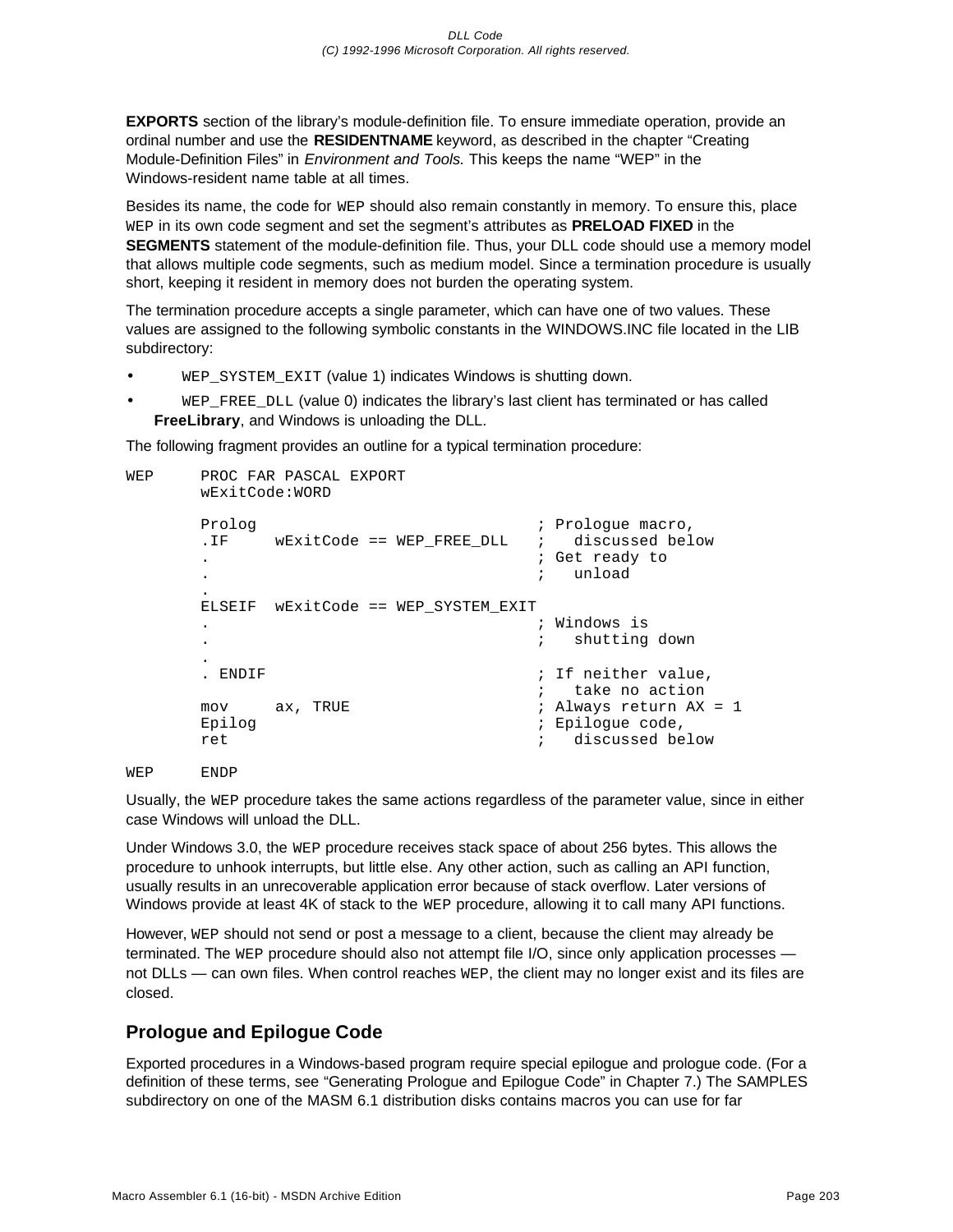procedures in your Windows-based programs. Here's a listing of the prologue macro:

| Prolog | MACRO       |        |  |                                         |
|--------|-------------|--------|--|-----------------------------------------|
|        | mov         | ax, ds |  | ; Must be 1st, since Windows overwrites |
|        | nop         |        |  | ; Placeholder for 3rd byte              |
|        | inc         | qd     |  | ; Push odd BP. Not required, but        |
|        | push        | bp     |  | allows CodeView to recognize frame      |
|        | mov         | bp, sp |  | ; Set up stack frame to access params   |
|        | push        | ds     |  | ; Save DS                               |
|        | mov         | ds, ax |  | ; Point DS to DLL's data segment        |
|        | <b>FNDM</b> |        |  |                                         |

The instruction

inc bp

marks the beginning of the stack frame with an odd number. This allows real-mode Windows to locate segment addresses on the stack and update the addresses when it moves or discards the corresponding segments. In protected mode, selector values do not change when segments are moved, so marking the stack frame is not required. However, certain debugging applications, such as Microsoft Codeview for Windows and the Microsoft Windows 80386 Debugger (both documented in *Programming Tools* of the SDK), search for a marked frame to determine if the frame belongs to a far procedure. Without the mark, these debuggers give meaningless information when backtracing through the stack. Therefore, you should include the **INC BP** instruction for Windows-based programs that may run in real mode or that require debugging with a Microsoft debugger.

Another characteristic of the prologue macro may seem puzzling at first glance. The macro moves DS into AX, then AX back into DS. This sequence of instructions lets Windows selectively overwrite the prologue code in far procedures. When Windows loads a program, it compares the names of far procedures with the list of exported procedures in the module-definition file. For procedures that do not appear on the list, Windows leaves their prologue code untouched. However, Windows overwrites the first 3 bytes of all exported procedures with

mov ax, DGROUP

where DGROUP represents the selector value for the library's data segment. This explains why the prologue macro reserves the third byte with a **NOP** instruction. The 1-byte instruction serves as padding to provide a 3-byte area for Windows to overwrite.

The epilogue code returns BP to normal, like this:

| Epilog MACRO |             |    |  |              |                        |  |
|--------------|-------------|----|--|--------------|------------------------|--|
|              | pop         | ds |  |              | ; Recover original DS  |  |
|              | pop         | ad |  | $:$ and BP+1 |                        |  |
|              | dec         | ad |  |              | ; Reset to original BP |  |
|              | <b>FNDM</b> |    |  |              |                        |  |

#### DLL Data

A DLL can have its own local data segment up to 64K. Besides static data, the segment contains the heap from which a procedure can allocate memory through the **LocalAlloc** API function. You should minimize static data in a DLL to reserve as much memory as possible for temporary allocations. Furthermore, all procedures in the DLL draw from the same heap space. If more than one procedure in the library accesses the heap, a procedure should not hold allocated space unnecessarily at the expense of the other procedures.

A Windows-based program must reserve a "task header" in the first 16 bytes of its data segment. If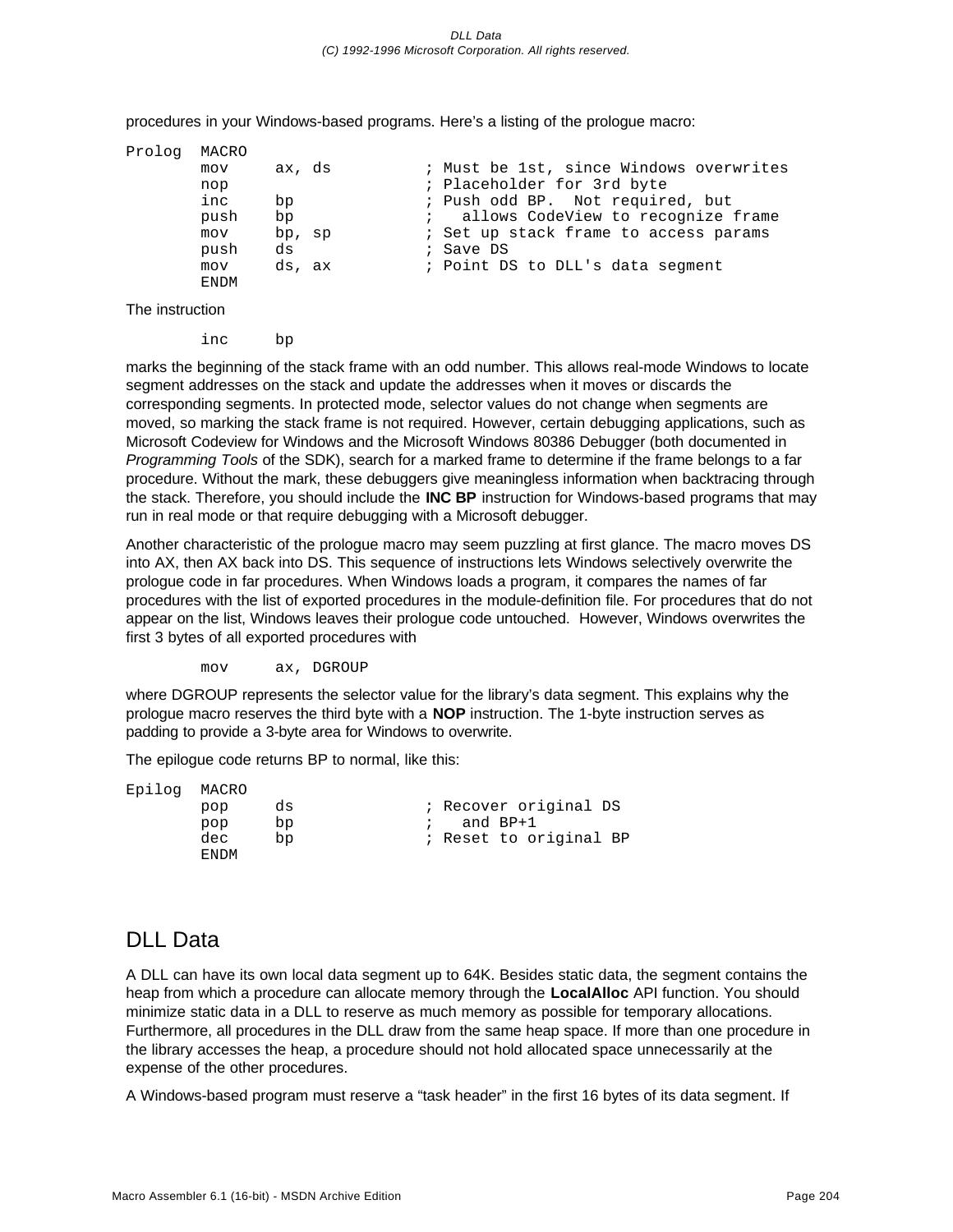you link your program with a C run-time function, the C startup code automatically allocates the task header. Otherwise, you must explicitly reserve and initialize the header with zeros. The sample program described in "Example of a DLL:SYSINFO," page 267, shows how to allocate a task header.

### DLL Stack

A DLL does not declare a stack segment and does not allocate stack space. A client program calls a library's exported procedure through a simple far call, and the stack does not change. The procedure is, in effect, part of the calling program, and therefore uses the caller's stack.

This simple arrangement differs from that used in small and medium models, in which many C run-time functions accept near pointers as arguments. Such functions assume the pointer is relative to the current data segment. In applications, the call works even if the argument points to a local variable on the stack, since DS and SS contain the same segment address.

However, in a DLL, DS and SS point to different segments. Under small and medium models, a library procedure must always pass pointers to static variables located in the data segment, not to local variables on the stack.

When you write a DLL, include the **FARSTACK** keyword with the **.MODEL** directive, like this:

```
 .MODEL small, pascal, farstack
```
This informs the assembler that SS points to a segment other than DGROUP. With full segment definitions, also add the line:

ASSUME DS:DGROUP, SS:NOTHING

### DLL Extension Names

You can name an explicitly-loaded DLL file with any extension. The many files in your Windows directory with extensions such as .DRV and .FON are almost certainly DLLs. Many DLLs have an .EXE extension, though they are not true executable files.

A library with an .EXE extension should always include stub code, specified by the **STUB** statement in the module-definition file. The stub code activates when run under MS-DOS, usually displaying a message to inform the user that the program requires Windows. Without the stub code, the system hangs if a user attempts to run a DLL with an .EXE extension.

Do not name a DLL with a .COM extension, since MS-DOS will give control to the first byte of the program header. The header does not contain executable instructions, and the system will hang even if the DLL has stub code.

#### Summary

Following is a summary of the previous information in this chapter.

- A dynamic-link library has only one instance that is, it can load only once during a Windows session.
- A single DLL can service calls from many client programs. Windows takes care of linkage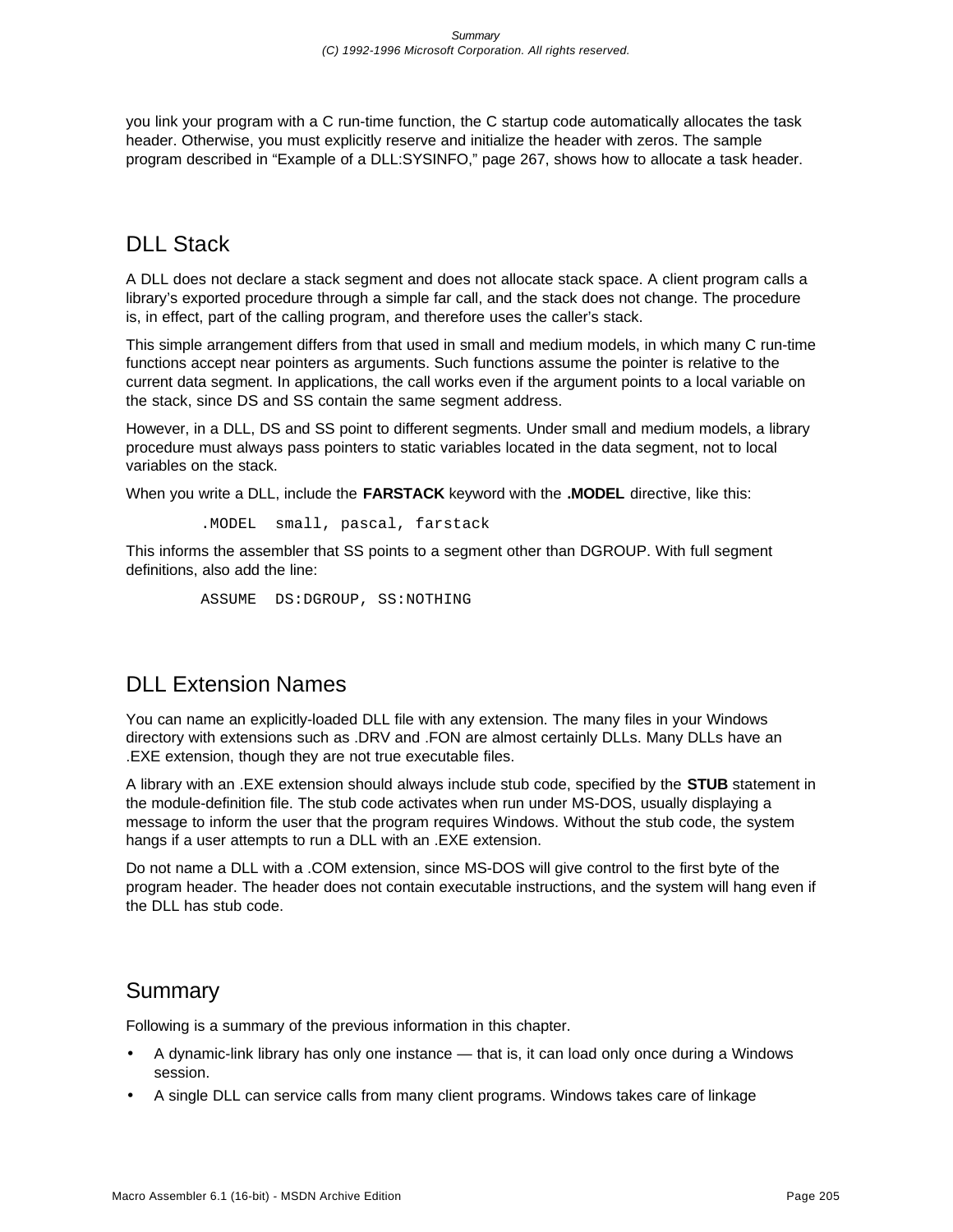between the DLL and each client.

- Windows loads a DLL either implicitly (along with the first client) or explicitly (when the first client calls **LoadLibrary**). It unloads the DLL when the last client either terminates or calls **FreeLibrary**.
- A client calls a DLL routine as a simple far procedure. The routine can use any calling convention.
- Windows ensures that the first instruction in a DLL procedure moves the address of the library's data segment into AX. You must provide the proper prologue code to allow space for this 3-byte instruction and to copy AX to DS.
- All procedures in a DLL have access to a single common data segment. The segment contains both static variables and heap space, and cannot exceed 64K.
- A DLL procedure uses the caller's stack.
- All exported procedures in a DLL must appear in the **EXPORTS** list in the library's module-definition file.

## Example of a DLL: SYSINFO

Like any library, a DLL should be as small and fast as possible — a good argument for writing it in assembly language. This section describes an example library called SYSINFO, written entirely in assembly language. The following text applies previous information in this chapter to an actual DLL.

SYSINFO contains three callable procedures. The acronym ASCIIZ refers to a string of ASCII characters terminated with a zero. The callable procedures are:

| <b>Procedure</b> | <b>Description</b>                                                                                                                                                                |  |  |  |
|------------------|-----------------------------------------------------------------------------------------------------------------------------------------------------------------------------------|--|--|--|
| GetSysTime       | Returns a far pointer to a 12-byte ASCIIZ string containing the current time in<br>hh:mm:ss format.                                                                               |  |  |  |
| GetSysDate       | Returns a far pointer to an ASCIIZ string containing the current date in any of six<br>languages.                                                                                 |  |  |  |
| GetSysInfo       | Returns a far pointer to a structure containing the following system data:                                                                                                        |  |  |  |
|                  | ASCIIZ string of Windows version                                                                                                                                                  |  |  |  |
|                  | ASCIIZ string of MS-DOS version                                                                                                                                                   |  |  |  |
|                  | Current keyboard status                                                                                                                                                           |  |  |  |
|                  | Current video mode                                                                                                                                                                |  |  |  |
|                  | Math coprocessor flag<br>٠                                                                                                                                                        |  |  |  |
|                  | Processor type                                                                                                                                                                    |  |  |  |
|                  | ASCIIZ string of ROM-BIOS release date                                                                                                                                            |  |  |  |
|                  | To see SYSINFO in action, follow the steps below. The file SYSDATA.EXE resides in the<br>SAMPLES\WINDLL subdirectory of MASM if you requested example files when installing MASM. |  |  |  |

Otherwise, you must first install the file with the MASM 6.1 SETUP utility.

- Create SYSINFO.DLL as described in the following section and place it in the SAMPLES\WINDLL subdirectory for MASM 6.1.
- From the Windows File Manager, make the SAMPLES\WINDLL subdirectory the current directory.
- In the Program Manager, choose Run from the File menu and type
	- **SYSDATA**

to run the example program SYSDATA.EXE. This program calls the routines in SYSINFO.DLL and displays the returned data.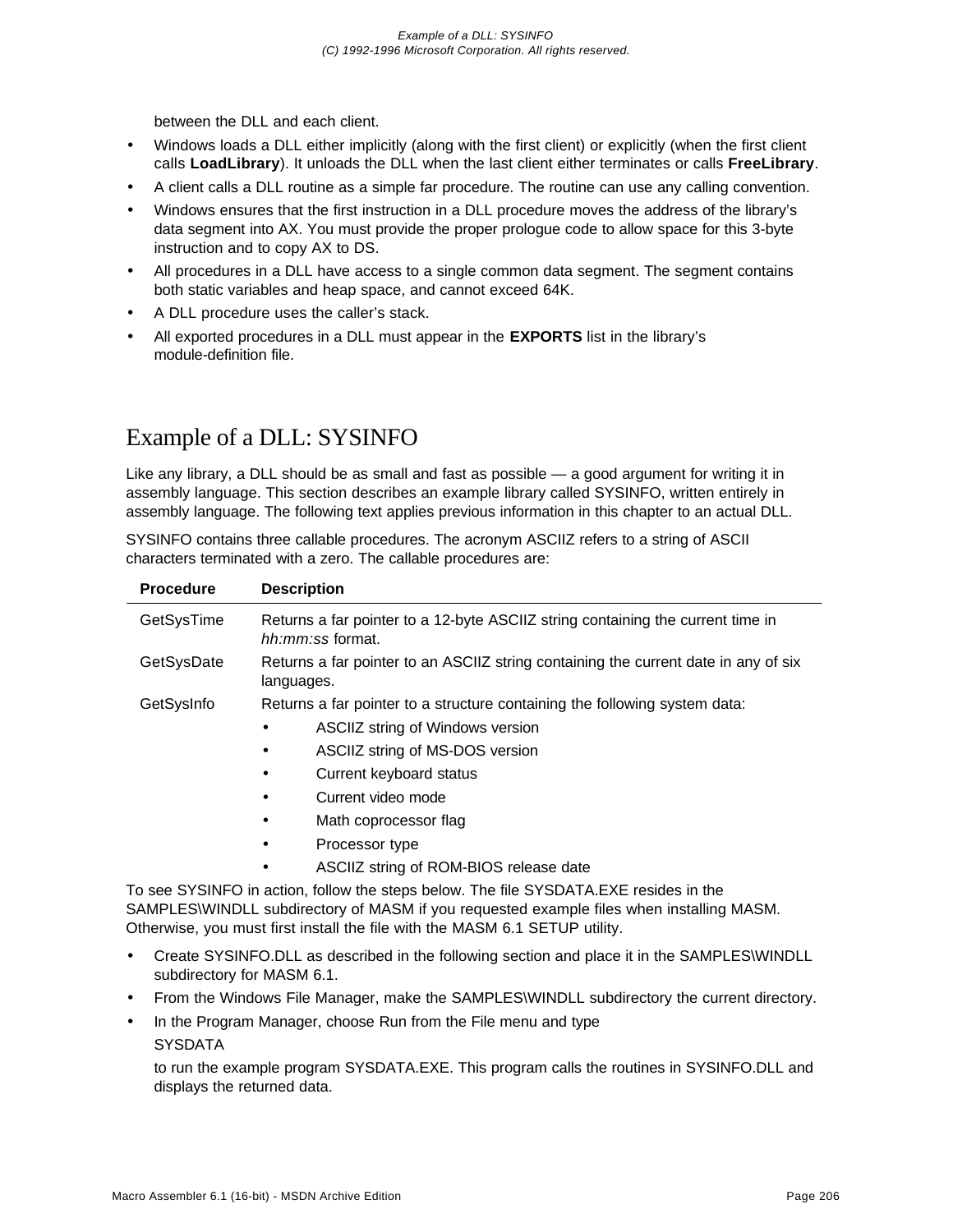# Entry Routine for SYSINFO

SYSINFO links with the DLLENTRY module, which serves as the library's entry point when Windows first loads the program. For a listing and description of DLLENTRY.ASM, see the previous section, "Entry Procedure."

DLLENTRY replaces the LIBENTRY module provided with the Windows SDK, but unlocks the data segment after calling the API function **InitTask**. LIBENTRY does not unlock the segment. DLLENTRY saves some space over LIBENTRY, because it does not pass any arguments to LibMain.

The LibMain procedure handles the library's initialization tasks. You can name the procedure whatever you want, provided you make the same change in

DLLENTRY.ASM and reassemble both modules. You can even combine DLLENTRY with LibMain to form one procedure, like this:

```
DLLInit PROC FAR PASCAL PUBLIC \qquad ; Entry point for DLL
 jcxz @F ; If no heap, skip
 INVOKE LocalInit, ds, 0, cx ; Else set up the heap
IF (ax ) \qquad ; If successful,
 INVOKE UnlockSegment, -1 ; unlock the data segment
@@: . ; Initialize DLL data. This
                                 % replaces the call to the<br>Wild the procedure.
                                   LibMain procedure.
      mov ax, TRUE ; Return AX = 1 if okay,<br>ENDIF ; else if LocalInit er.
                                   else if LocalInit error,
      ret \qquad \qquad ; \qquad return AX = 0
DLLInit ENDP
```
END DLLInit

Whatever you call your combined procedure (DLLInit in the preceding example), place the name on the **END** statement as shown. This identifies the procedure as the one that first executes when Windows loads the DLL.

SYSINFO accommodates several international languages. Currently, SYSINFO recognizes English, French, Spanish, German, Italian, and Swedish, but you can easily extend the code to include other languages. LibMain calls **GetProfileString** to determine the current language, then initializes the variable indx accordingly. The variable indirectly points to an array of strings containing days and months in different languages. The GetSysDate procedure uses these strings to create a full date in the correct language.

#### **Static Data**

SYSINFO stores the strings in its static data segment. This data remains in memory along with the library's code. All procedures have equal access to the data segment.

Because the library does not call any C run-time functions, it explicitly allocates the low paragraph of the data segment with the variable TaskHead. This 16-byte area serves as the required Windows task header, described in "DLL Data," earlier in this chapter.

#### **Module-Definition File**

The library's module-definition file, named SYSINFO.DEF, looks like this: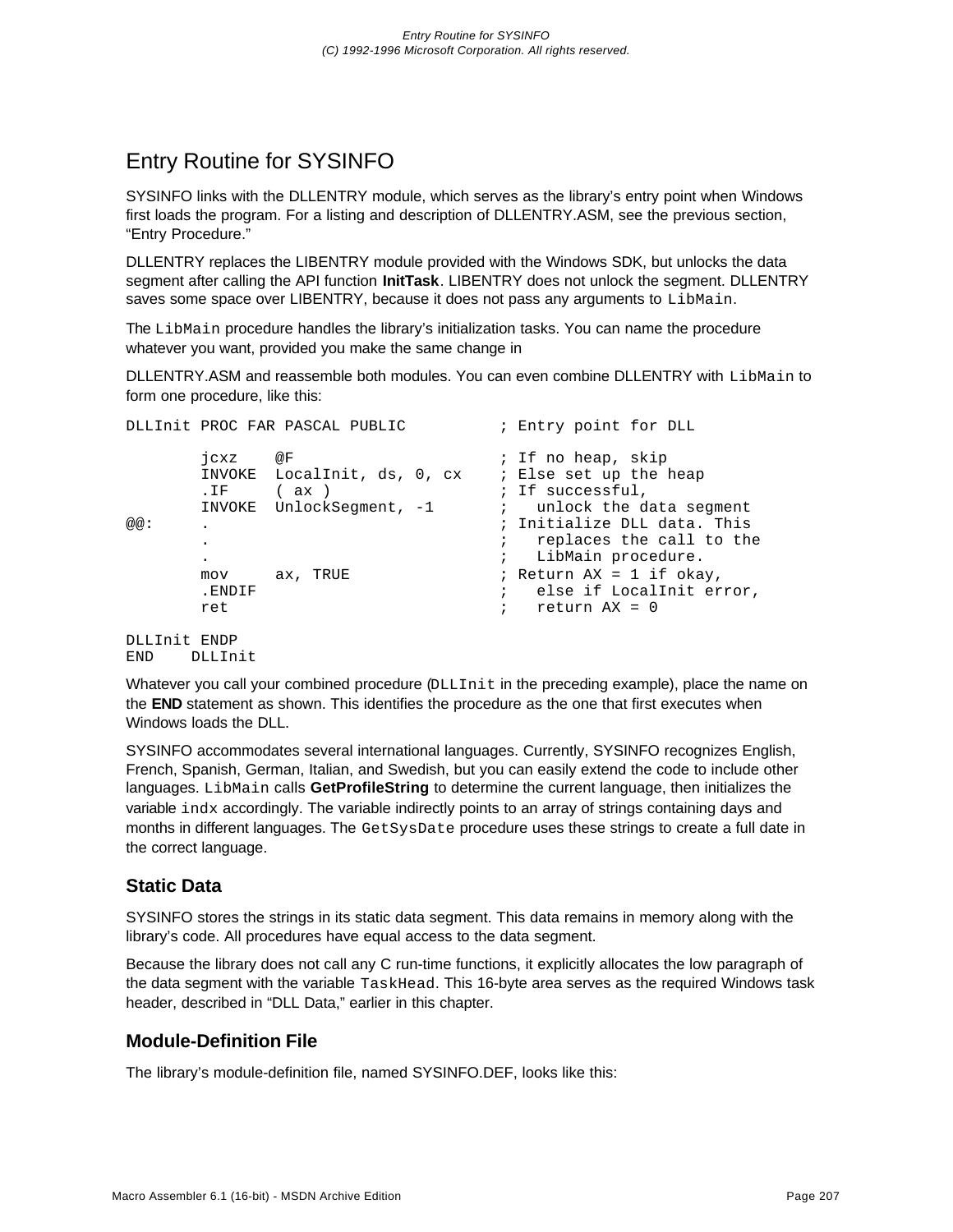| DESCRIPTION    | 'Sample assembly-language DLL' |    |              |
|----------------|--------------------------------|----|--------------|
| <b>EXETYPE</b> | WINDOWS                        |    |              |
| CODE           | PRELOAD MOVEABLE DISCARDABLE   |    |              |
| DATA           | PRELOAD MOVEABLE SINGLE        |    |              |
| SEGMENTS CODE2 | PRELOAD FIXED                  |    |              |
| <b>EXPORTS</b> | <b>WEP</b>                     | @1 | RESIDENTNAME |
|                | GetSysTime                     | @2 |              |
|                | GetSysDate                     | @3 |              |
|                | GetSysInfo                     | @4 |              |

Note the following points about the module-definition file:

- The **LIBRARY** statement identifies SYSINFO as a dynamic-link library.
- SYSINFO places its termination procedure WEP in a separate code segment, called CODE2, which the **SEGMENTS** statement declares as **FIXED**. This keeps the WEP routine fixed in memory, while all other code remains moveable.
- The **EXPORTS** section lists all procedures the library exports, including WEP.
- None of the library's procedures require heap space, so SYSINFO.DEF includes no **HEAPSIZE** statement.

#### **Assembling and Linking SYSINFO**

The following listing shows the description file for SYSINFO:

```
sysinfo.obj: sysinfo.asm dll.inc
  ML /c /W3 sysinfo.asm
dllentry.obj: dllentry.asm dll.inc.
  ML /c /W3 dllentry.asm
sysinfo.dll: dllentry.obj sysinfo.obj
   LINK dllentry sysinfo, sysinfo.dll,, libw.lib mnocrtdw.lib, sysinfo.def
```
To create SYSINFO.DLL, run the **NMAKE** utility described in Chapter 16 of *Environments and Tools*. Or assemble and link SYSINFO with the three command lines shown in the preceding listing. This does not require running **NMAKE**.

SYSINFO links with the library modules MNOCRTDW.LIB and LIBW.LIB. The first supplies the required Windows startup code for a medium-model DLL that does not use any C run-time functions. LIBW.LIB is the Windows import library, which contains no executable code. The import library provides linkage information for the Windows API functions referenced in the DLL. Windows establishes the final links when it loads the program.

#### Expanding SYSINFO

SYSINFO is an example of how to write an assembly-language DLL without overwhelming detail. It has plenty of room for expansion and improvements. The following list may give you some ideas:

• To create a heap area for the library, add the line

#### **HEAPSIZE** *value*

to the module-definition file, where value is an approximate guess for the amount of heap required in bytes. The DLLEntry procedure automatically allocates the indicated amount of heap. Keep the data segment moveable, because Windows then provides more heap space if required by the DLL procedures.

• If you want to add a procedure that calls C run-time functions, you must replace MNOCRTDW.LIB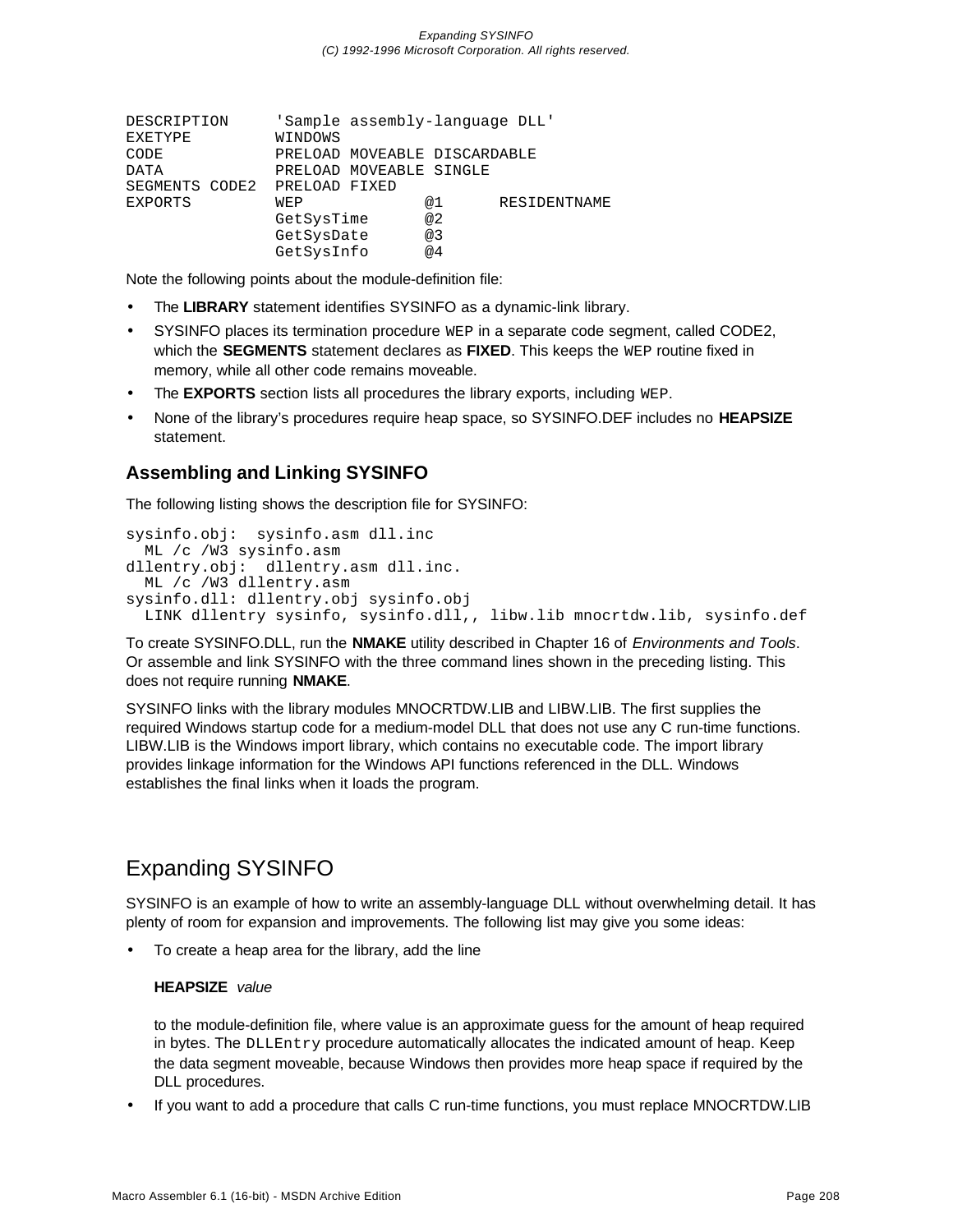with MDLLCW.LIB, which is supplied with the Windows SDK. The MDLLCW.LIB library contains the run-time functions for medium-model DLLs.

- Each time the GetSysInfo procedure is called, it retrieves the version number of MS-DOS and Windows, gets the processor type, checks for a coprocessor, and reads the ROM-BIOS release date. Since this information does not change throughout a Windows session, it would be handled more efficiently in the LibMain procedure, which executes only once. The code is currently placed in GetSysInfo for the sake of clarity at the expense of efficiency.
- SYSINFO is not a true international program. You can easily add more languages, extending the days and months arrays accordingly. Moreover, for the sake of simplicity, the GetSysDate procedure arranges the date with an American bias. For example, in many parts of the world, the date numeral appears before the month rather than after. If you use SYSINFO in your own applications, you should include code in LibMain to determine the correct date format with additional calls to **GetProfileString**. You can find more information on how to do this in Chapter 18 of the Microsoft Windows *Programmer's Reference, Volume 1*, supplied with the Windows SDK.

## Chapter 11 Writing Memory-Resident Software

Through its memory-management system, MS-DOS allows a program to remain resident in memory after terminating. The resident program can later regain control of the processor to perform tasks such as background printing or "popping up" a calculator on the screen. Such a program is commonly called a TSR, from the terminate-and-stay-resident function it uses to return to MS-DOS.

This chapter explains the techniques of writing memory-resident software. The first two sections present introductory material. Following sections describe important MS-DOS and BIOS interrupts and focus on how to write safe, compatible, memory-resident software. Two example programs illustrate the techniques described in the chapter. The MASM 6.1 disks contain complete source code for the two example TSR programs.

## Terminate-and-Stay-Resident Programs

MS-DOS maintains a pointer to the beginning of unused memory. Programs load into memory at this position and terminate execution by returning control to MS-DOS. Normally, the pointer remains unchanged, allowing MS-DOS to reuse the same memory when loading other programs.

A terminating program can, however, prevent other programs from loading on top of it. These programs exit to MS-DOS through the terminate-and-stay-resident function, which resets the free-memory pointer to a higher position. This leaves the program resident in a protected block of memory, even though it is no longer running.

The terminate-and-stay-resident function (Function 31h) is one of the MS-DOS services invoked through Interrupt 21h. The following fragment shows how a TSR program terminates through Function 31h and remains resident in a 1000h-byte block of memory:

| mov | ah, 31h  | ; Request DOS Function 31h    |
|-----|----------|-------------------------------|
| mov | al, err  | ; Set return code             |
| mov | dx, 100h | ; Reserve 100h paragraphs     |
|     |          | $:$ $(1000h \text{ bytes})$   |
| int | 21 h     | ; Terminate-and-stay-resident |

**Note** In current versions of MS-DOS, Interrupt 27h also provides a terminate-and-stay-resident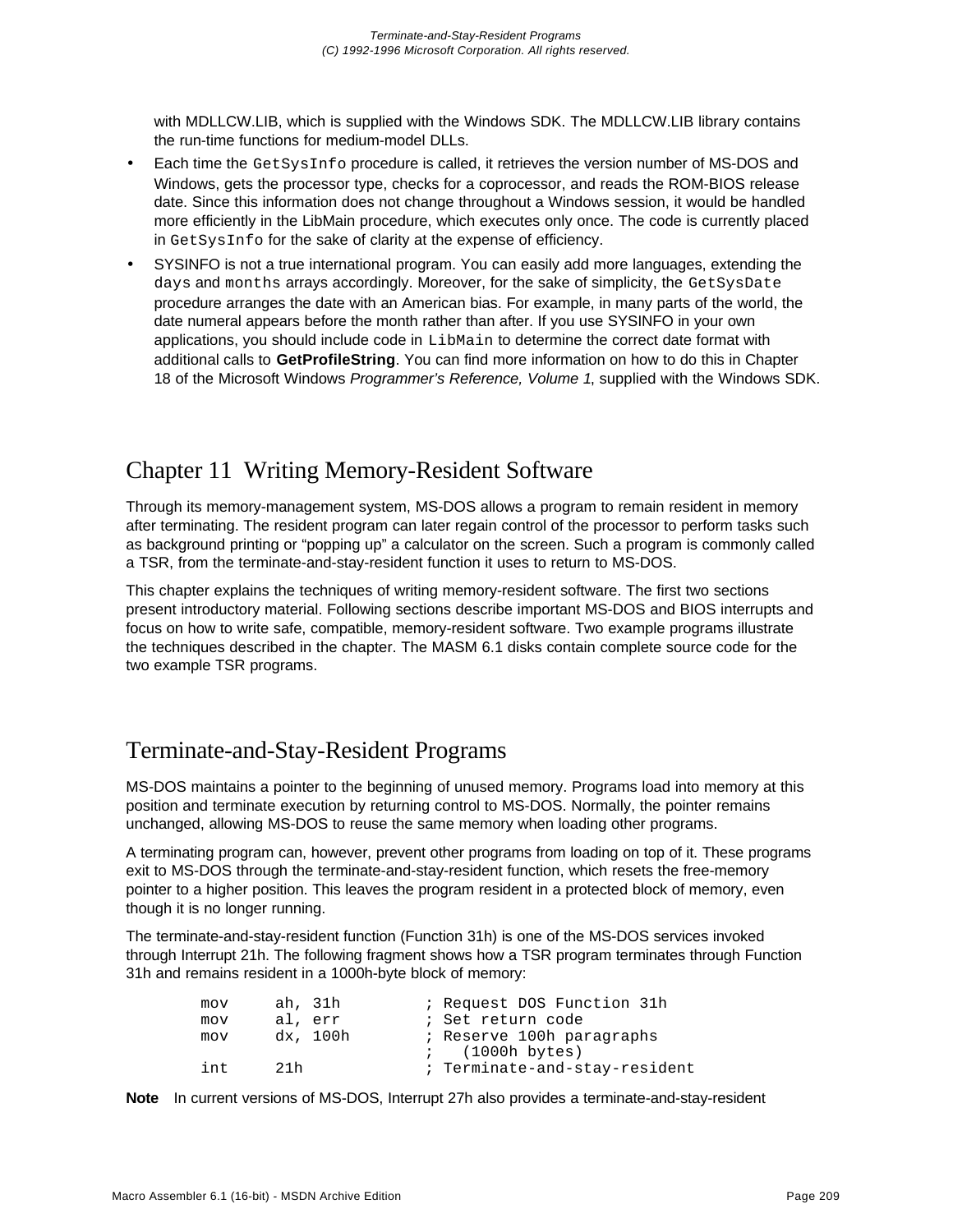service. However, Microsoft cannot guarantee future support for Interrupt 27h and does not recommend its use.

## Structure of a TSR

TSRs consist of two distinct parts that execute at different times. The first part is the installation section, which executes only once, when MS-DOS loads the program. The installation code performs any initialization tasks required by the TSR and then exits through the terminate-and-stay-resident function.

The second part of the TSR, called the resident section, consists of code and data left in memory after termination. Though often identified with the TSR itself, the resident section makes up only part of the entire program.

The TSR's resident code must be able to regain control of the processor and execute after the program has terminated. Methods of executing a TSR are classified as either passive or active.

### Passive TSRs

The simplest way to execute a TSR is to transfer control to it explicitly from another program. Because the TSR in this case does not solicit processor control, it is said to be passive. If the calling program can determine the TSR's memory address, it can grant control via a far jump or call. More commonly, a program activates a passive TSR through a software interrupt. The installation section of the TSR writes the address of its resident code to the proper position in the interrupt vector table (see "MS-DOS Interrupts" in Chapter 7). Any subsequent program can then execute the TSR by calling the interrupt.

Passive TSRs often replace existing software interrupts. For example, a passive TSR might replace Interrupt 10h, the BIOS video service. By intercepting calls that read or write to the screen, the TSR can access the video buffer directly, increasing display speed.

Passive TSRs allow limited access since they can be invoked only from another program. They have the advantage of executing within the context of the calling program, and thus run no risk of interfering with another process. Such a risk does exist with active TSRs.

### Active TSRs

The second method of executing a TSR involves signaling it through some hardware event, such as a predetermined sequence of keystrokes. This type of TSR is "active" because it must continually search for its startup signal. The advantage of active TSRs lies in their accessibility. They can take control from any running application, execute, and return, all on demand.

An active TSR, however, must not seize processor control blindly. It must contain additional code that determines the proper moment at which to execute. The extra code consists of one or more routines called "interrupt handlers," described in the following section.

## Interrupt Handlers in Active TSRs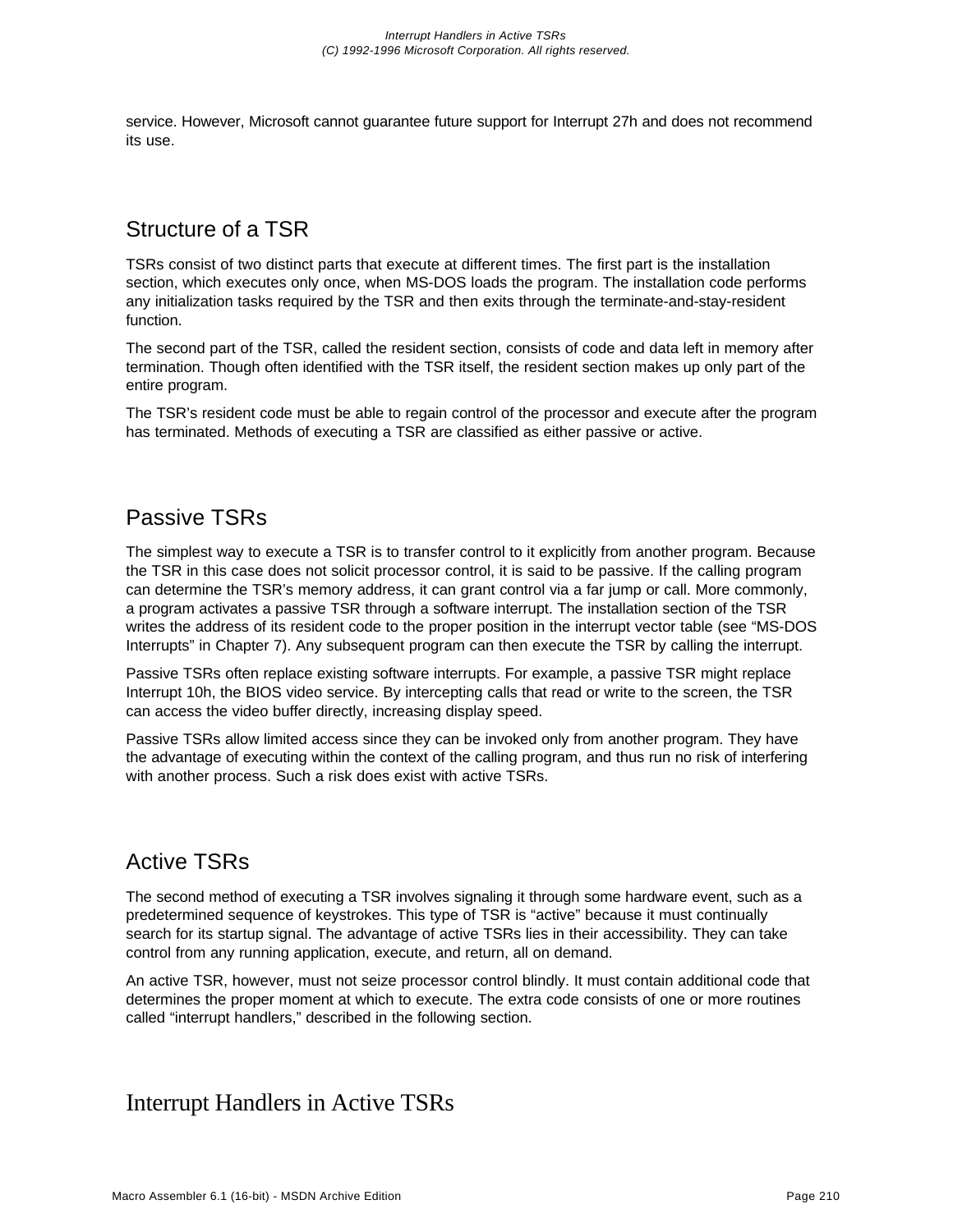The memory-resident portion of an active TSR consists of two parts. One part contains the body of the TSR — the code and data that perform the program's main tasks. The other part contains the TSR's interrupt handlers.

An interrupt handler is a routine that takes control when a specific interrupt occurs. Although sometimes called an "interrupt service routine," a TSR's handler usually does not service the interrupt. Instead, it passes control to the original interrupt routine, which does the actual interrupt servicing. (See the section "Replacing an Interrupt Routine" in Chapter 7 for information on how to write an interrupt handler.)

Collectively, interrupt handlers ensure that a TSR operates compatibly with the rest of the system. Individually, each handler fulfills one or more of the following functions:

- Auditing hardware events that may signal a request for the TSR
- Monitoring system status
- Determining whether a request for the TSR should be honored, based on current system status

#### Auditing Hardware Events for TSR Requests

Active TSRs commonly use a special keystroke sequence or the timer as a request signal. A TSR invoked through one of these channels must be equipped with handlers that audit keyboard or timer events.

A keyboard handler receives control at every keystroke. It examines each key, searching for the proper signal or "hot key." Generally, a keyboard handler should not attempt to call the TSR directly when it detects the hot key. If the TSR cannot safely interrupt the current process at that moment, the keyboard handler is forced to exit to allow the process to continue. Since the handler cannot regain control until the next keystroke, the user has to press the hot key repeatedly until the handler can comply with the request.

Instead, the handler should merely set a request flag when it detects a hot-key signal and then exit normally. Examples in the following paragraphs illustrate this technique.

For computers other than MCA (IBM PS/2 and compatible), an active TSR audits keystrokes through a handler for Interrupt 09, the keyboard interrupt:

| Keybrd | PROC | FAR                         |  |                        |
|--------|------|-----------------------------|--|------------------------|
|        | sti  |                             |  | ; Interrupts are okay  |
|        | push | ax                          |  | ; Save AX register     |
|        | in   | al, 60h                     |  | $I$ AL = key scan code |
|        | call | CheckHotKey                 |  | ; Check for hot key    |
|        | .IF  | carry?                      |  | ; If hot key pressed,  |
|        | mov  | $cs:TsrRequestFlag, TRUE$ ; |  | raise flag and         |
|        | ٠    |                             |  | set up for exit        |
|        | ٠    |                             |  |                        |
|        |      |                             |  |                        |

A TSR running on a PS/2 computer cannot reliably read key scan codes using this method. Instead, the TSR must search for its hot key through a handler for Interrupt 15h (Miscellaneous System Services). The handler determines the current keypress from the AL register when AH equals 4Fh, as shown here:

| MiscServ PROC FAR |                          |           |  |                   |                                  |  |
|-------------------|--------------------------|-----------|--|-------------------|----------------------------------|--|
| sti               |                          |           |  | ; Interrupts okay |                                  |  |
|                   | $\overline{A}$ . The set | ah == 4Fh |  |                   | : If Keyboard Intercept Service: |  |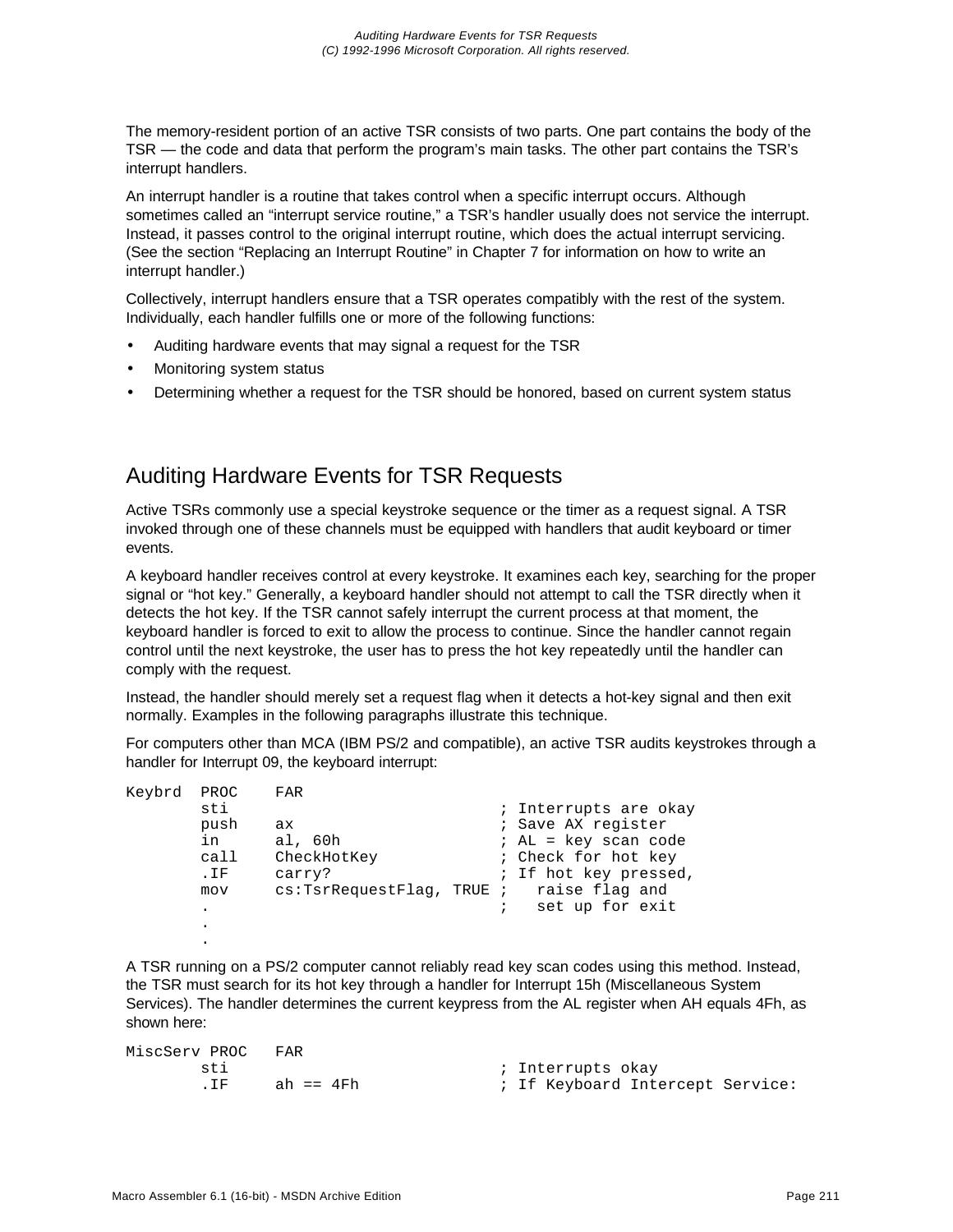```
.IF carry? \qquad \qquad ; If hot key pressed,
mov cs:TsrRequestFlag, TRUE ; raise flag and
      . The contract of the contract is set up for exit
 .
 .
```
The example program on page 293 shows how a TSR tests for a PS/2 machine and then sets up a handler for either Interrupt 09 or Interrupt 15h to audit keystrokes.

Setting a request flag in the keyboard handler allows other code, such as the timer handler (Interrupt 08), to recognize a request for the TSR. The timer handler gains control at every timer interrupt, which occurs an average of 18.2 times per second.

The following fragment shows how a timer handler tests the request flag and continually polls until it can safely execute the TSR.

```
NewTimer PROC FAR
 .
 .
 .
 cmp TsrRequestFlag, FALSE ; Has TSR been requested?
.IF : 2ero? The service of the service of the system be
 call CheckSystem ; interrupted safely?
.IF carry? \qquad \qquad ; If so,
call ActivateTsr \qquad \qquad ; \qquad activate TSR
 .
 .
 .
```
#### Monitoring System Status

A TSR that uses a hardware device such as the video or disk must not interrupt while the device is active. A TSR monitors a device by handling the device's interrupt. Each interrupt handler simply sets a flag to indicate the device is in use, and then clears the flag when the interrupt finishes.

The following shows a typical monitor handler:

```
NewHandler PROC FAR
      mov cs:ActiveFlag, TRUE ; Set active flag
      pushf \overline{\phantom{a}} ; Simulate interrupt by
 ; pushing flags, then
 call OldHandler ; far-calling original routine
 mov cs:ActiveFlag, FALSE ; Clear active flag
      iret \qquad \qquad ; Return from interrupt
NewHandler ENDP
```
Only hardware used by the TSR requires monitoring. For example, a TSR that performs disk input/output (I/O) must monitor disk use through Interrupt 13h. The disk handler sets an active flag that prevents the TSR from executing during a read or write operation. Otherwise, the TSR's own I/O would move the disk head. This would cause the suspended disk operation to continue with the head incorrectly positioned when the TSR returned control to the interrupted program.

In the same way, an active TSR that displays to the screen must monitor calls to Interrupt 10h. The Interrupt 10h BIOS routine does not protect critical sections of code that program the video controller. The TSR must therefore ensure it does not interrupt such nonreentrant operations.

The activities of the operating system also affect the system status. With few exceptions, MS-DOS functions are not reentrant and must not be interrupted. However, monitoring MS-DOS is somewhat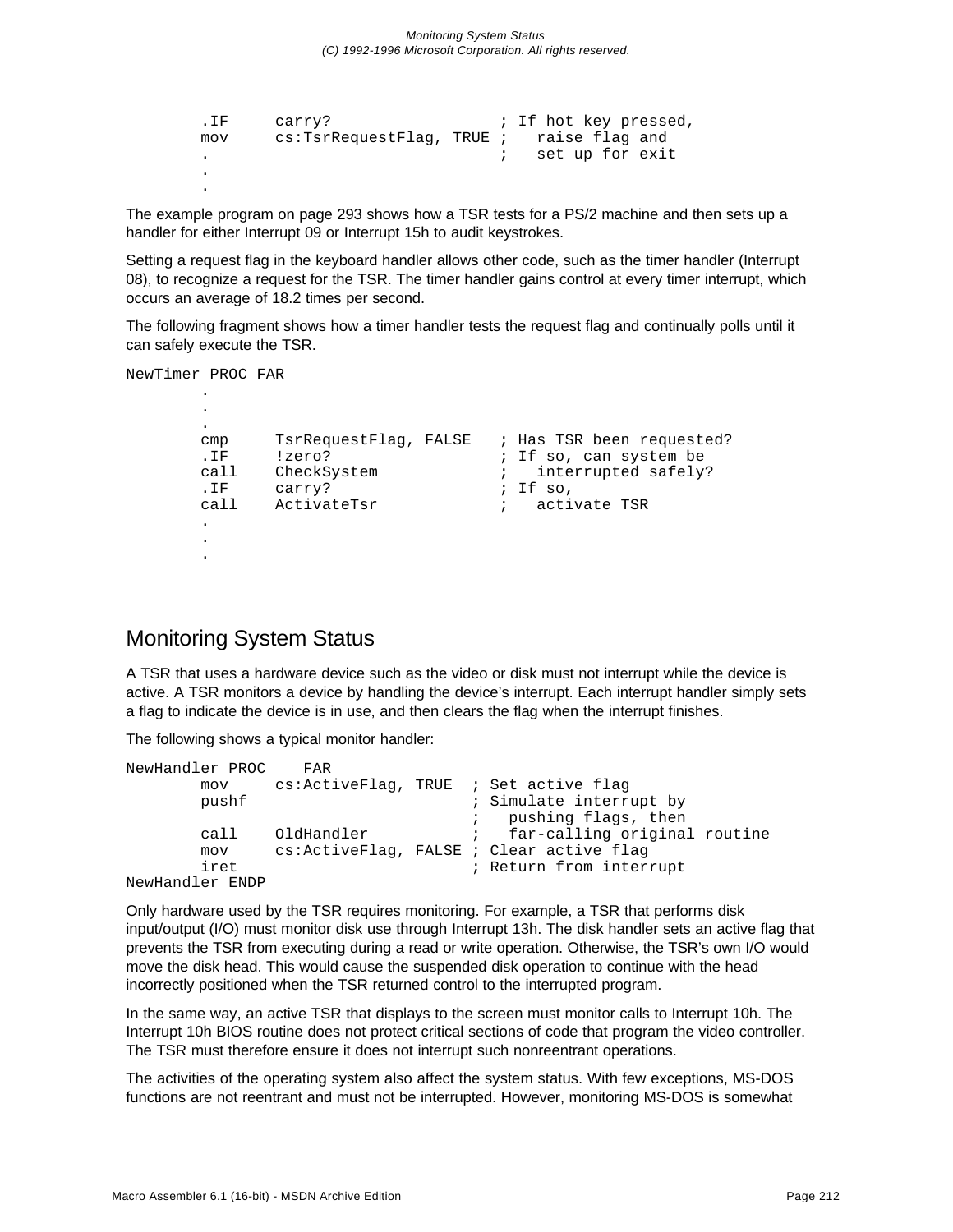more complicated than monitoring hardware. This subject is discussed in "Using MS-DOS in Active TSRs," later in this chapter.

Figure 11.1 illustrates the process described so far. It shows a time line for a typical TSR signaled from the keyboard. When the keyboard handler detects the proper hot key, it sets a request flag called TsrRequestFlag. Thereafter, the timer handler continually checks the system status until it can safely call the TSR.



#### **Figure 11.1 Time Line of Interactions Between Interrupt Handlers for a Typical TSR**

The following comments describe the chain of events depicted in Figure 11.1. Each comment refers to one of the numbered pointers in the figure.

- 1. At time  $=$  t, the timer handler activates. It finds the flag  $\text{TsrRequestFlag}$  clear, indicating the user has not requested the TSR. The handler terminates without taking further action. Notice that Interrupt 13h is currently processing a disk I/O operation.
- 2. Before the next timer interrupt, the keyboard handler detects the hot key, signaling a request for the TSR. The keyboard handler sets TsrRequestFlag and returns.
- 3. At time  $= t + 1/18$  second, the timer handler again activates and finds  $TsrRequestFlag$  set. The handler checks other active flags to determine if the TSR can safely execute. Since Interrupt 13h has not yet completed its disk operation, the timer handler finds DiskActiveFlag set. The handler therefore terminates without activating the TSR.
- 4. At time  $=$  t + 2/18 second, the timer handler again finds  $TsrRequestFlag$  set and repeats its scan of the active flags. DiskActiveFlag is now clear, but in the interim, Interrupt 10h has activated as indicated by the flag VideoActiveFlag. The timer handler accordingly terminates without activating the TSR.
- 5. At time  $= t + 3/18$  second, the timer handler repeats the process. This time it finds all active flags clear, indicating the TSR can safely execute. The timer handler calls the TSR, which sets its own active flag to ensure it will not interrupt itself if requested again.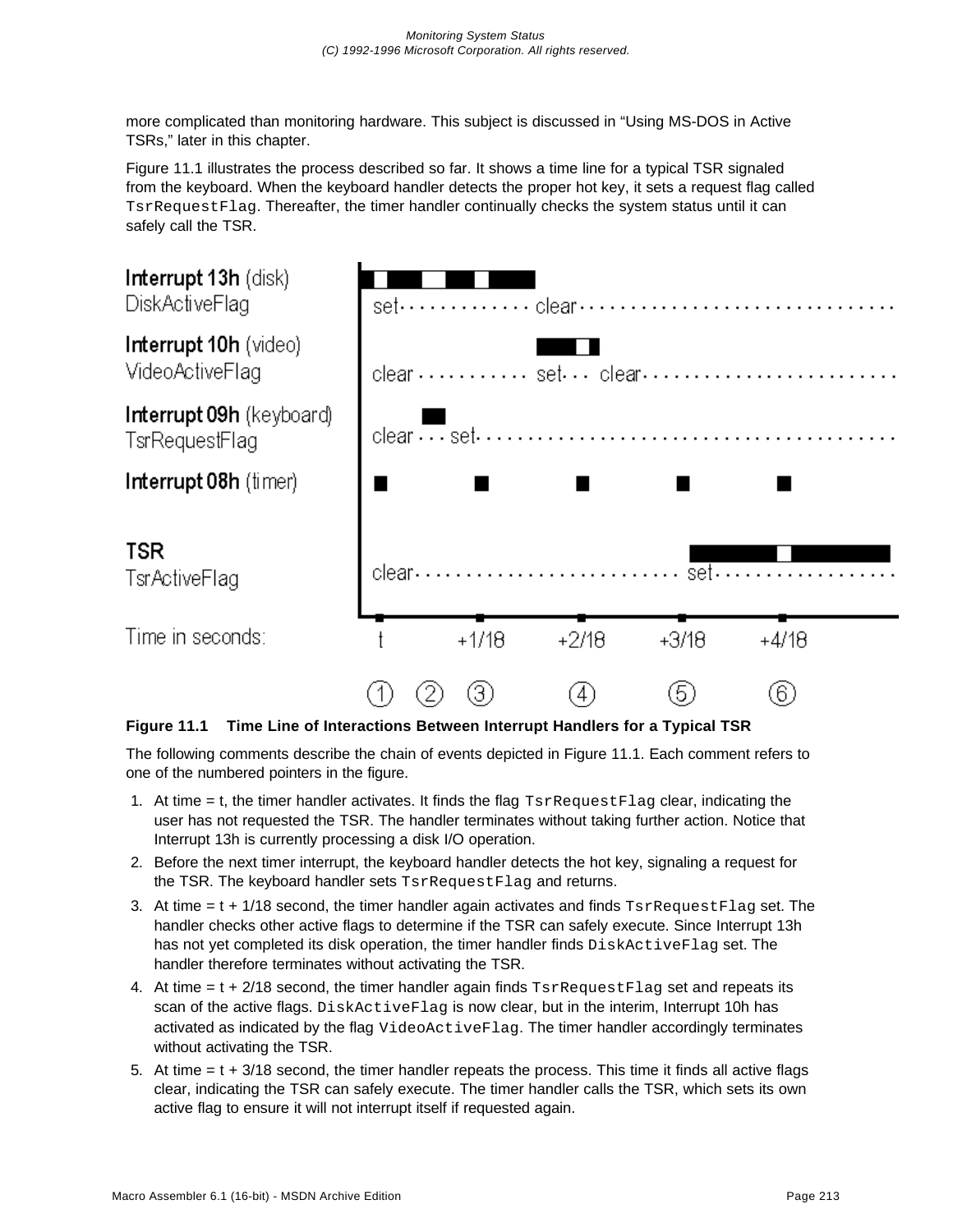6. The timer and other interrupts continue to function normally while the TSR executes.

The timer itself can serve as the startup signal if the TSR executes periodically. Screen clocks that continuously show seconds and minutes are examples of TSRs that use the timer this way. ALARM.ASM, a program described in the next section, shows another example of a timer-driven TSR.

#### Determining Whether to Invoke the TSR

Once a handler receives a request signal for the TSR, it checks the various active flags maintained by the handlers that monitor system status. If any of the flags are set, the handler ignores the request and exits. If the flags are clear, the handler invokes the TSR, usually through a near or far call. Figure 11.1 illustrates how a timer handler detects a request and then periodically scans various active flags until all the flags are clear.

A TSR that changes stacks must not interrupt itself. Otherwise, the second execution would overwrite the stack data belonging to the first. A TSR prevents this by setting its own active flag before executing, as shown in Figure 11.1. A handler must check this flag along with the other active flags when determining whether the TSR can safely execute.

## Example of a Simple TSR: ALARM

This section presents a simple alarm clock TSR that demonstrates some of the material covered so far. The program accepts an argument from the command line that specifies the alarm setting in military form, such as 1635 for 4:35 P.M. For simplicity, the argument must consist of four digits, including leading zeros. To set the alarm at 7:45 A.M., for example, enter the command:

#### ALARM 0745

The installation section of the program begins with the Install procedure. Install computes the number of five-second intervals that must elapse before the alarm sounds and stores this number in the word CountDown. The procedure then obtains the vector for Interrupt 08 (timer) through MS-DOS Function 35h and stores it in the far pointer  $\text{oldTimer}$ . Function 25h replaces the vector with the far address of the new timer handler NewTimer. Once installed, the new timer handler executes at every timer interrupt. These interrupts occur 18.2 times per second or 91 times every five seconds.

Each time it executes, NewTimer subtracts one from a secondary counter called Tick91. By counting 91 timer ticks, Tick91 accurately measures a period of five seconds. When Tick91 reaches zero, it's reset to 91 and CountDown is decremented by one. When CountDown reaches zero, the alarm sounds.

```
;* ALARM.ASM - A simple memory-resident program that beeps the speaker
;* at a prearranged time. Can be loaded more than once for multiple
;* alarm settings. During installation, ALARM establishes a handler
;* for the timer interrupt (Interrupt 08). It then terminates through
;* the terminate-and-stay-resident function (Function 31h). After the
;* alarm sounds, the resident portion of the program retires by setting
;* a flag that prevents further processing in the handler.
```

```
 .MODEL tiny ; Create ALARM.COM
 .STACK
 .CODE
```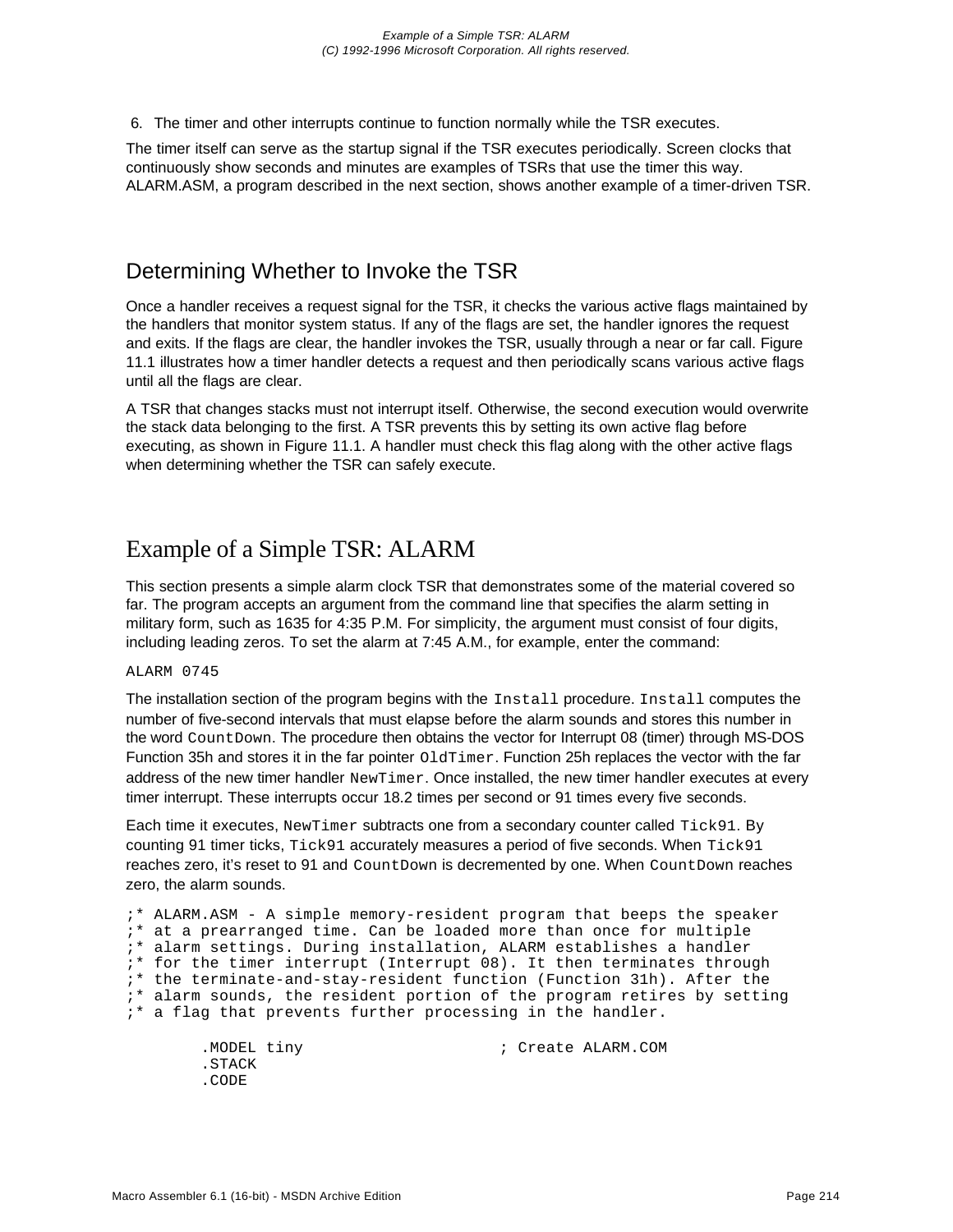CountDown LABEL WORD ; converted to number of 5-second ; intervals to elapse .STARTUP<br>imp Install jmp Install ; Jump over data and resident code ; Data must be in code segment so it won't be thrown away with Install code. OldTimer DWORD ? ; Address of original timer routine tick\_91 BYTE 91 ; Counts 91 clock ticks (5 seconds) ; Active flag for timer handler ;\* NewTimer - Handler routine for timer interrupt (Interrupt 08). ;\* Decrements CountDown every 5 seconds. No other action is taken ;\* until CountDown reaches 0, at which time the speaker sounds. NewTimer PROC FAR .IF cs:TimerActiveFlag != 0 ; If timer busy or retired, jmp cs:OldTimer ; jump to original timer routine .ENDIF<br>inc inc cs:TimerActiveFlag ; Set active flag<br>pushf ; Simulate interru pushf<br>call cs:OldTimer ; Simulate interrupt by pushing flags,<br>i then far-calling original routine call cs:OldTimer ; then far-calling original routine<br>sti ; Enable interrupts sti ; Enable interrupts ; Preserve DS register push cs ; Point DS to current segment for pop ds ; further memory access dec tick 91  $\qquad$  ; Count down for 91 ticks .IF zero? ; If 91 ticks have elapsed,<br>mov tick 91, 91 ; reset secondary counter mov tick\_91, 91 ; reset secondary counter and dec CountDown ; subtract one 5-second inter dec CountDown ; subtract one 5-second interval<br>
.IF zero?<br>
; If CountDown drained, zero?  $\begin{array}{ccc} i & \text{if CountDown drained,} \\ 5 & \text{ound} & \text{seaker} \end{array}$ call Sound<br>
inc TimerActiveFlag ; Alarm has sound inc TimerActiveFlag : Alarm has sounded--inc flag .ENDIF ; again so it remains set .ENDIF dec TimerActiveFlag **in Sear** ; Decrement active flag pop ds ; Recover DS ; Return from interrupt handler NewTimer ENDP ;\* Sound - Sounds speaker with the following tone and duration: BEEP TONE EQU 440 ; Beep tone in hertz BEEP\_DURATION EQU 6 ; Number of clocks during beep, ; where 18 clocks = approx 1 second Sound PROC USES ax bx cx dx es <br>mov al, 0B6h <br> Initialize channel 2 of mov al, 0B6h ; Initialize channel 2 of<br>
out 43h, al ; timer chip out 43h, al  $\qquad \qquad i$  timer chip<br>mov dx, 12h  $\qquad \qquad i$  Divide 1,193 dx, 12h ; Divide 1,193,180 hertz<br>ax, 34DCh ; (clock frequency) by mov ax, 34DCh ; (clock frequency) by<br>mov bx, BEEP\_TONE ; desired frequency mov bx, BEEP\_TONE : desired frequency div bx  $\begin{array}{ccc} i & \text{Result} & i \text{ time} \text{ clock count} \\ -42\text{ h}, \text{ al} & i \text{ Low byte of count to timer} \end{array}$ out 42h, al  $\qquad \qquad$  ; Low byte of count to timer mov al, ah<br>out 42h, al out 42h, al ; High byte of count to timer in al, 61h  $\begin{array}{ccc} i & i & R$  i Read value from port 61h or al, 3 or al, 3  $\cdot$  i Set first two bits<br>out 61h, al  $\cdot$  ; Turn speaker on out 61h, al  $\qquad \qquad$  ; Turn speaker on ; Pause for specified number of clock ticks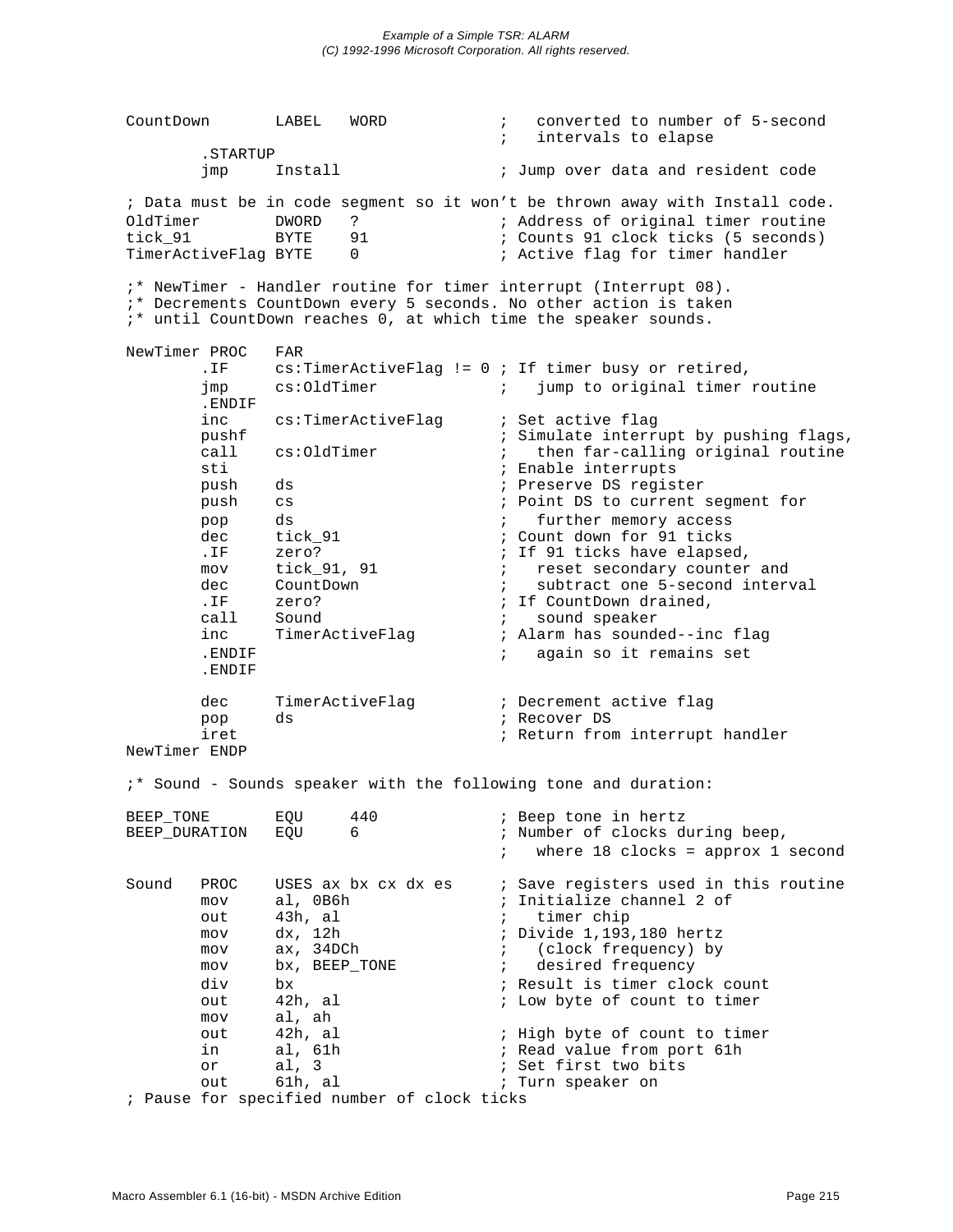#### *Example of a Simple TSR: ALARM (C) 1992-1996 Microsoft Corporation. All rights reserved.*

mov dx, BEEP DURATION ; Beep duration in clock ticks sub cx, cx  $;$  CX:DX = tick count for pause mov es, cx  $i$  Point ES to low memory data<br>add dx, es: [46Ch]  $i$  Add current tick count to C add dx, es: [46Ch] ; Add current tick count to CX:DX adc cx, es: [46Eh] ; Result is target count in CX:DX .REPEAT mov bx, es:[46Ch] ; Now repeatedly poll clock mov ax, es: [46Eh] ; count until the target sub bx, dx  $\qquad \qquad ; \qquad$  time is reached sbb ax, cx .UNTIL !carry? in al, 61h ; When time elapses, get port value<br>xor al, 3 ; Kill bits 0-1 to turn xor al, 3  $\cdot$  ; Kill bits 0-1 to turn<br>out 61h, al  $\cdot$  ; speaker off out 61h, al  $\qquad \qquad$  ; speaker off ret Sound ENDP ;\* Install - Converts ASCII argument to valid binary number, replaces ;\* NewTimer as the interrupt handler for the timer, then makes program ;\* memory-resident by exiting through Function 31h. ;\* ;\* This procedure marks the end of the TSR's resident section and the ;\* beginning of the installation section. When ALARM terminates through ;\* Function 31h, the above code and data remain resident in memory. The ;\* memory occupied by the following code is returned to DOS. Install PROC ; Time argument is in hhmm military format. Converts ASCII digits to ; number of minutes since midnight, then converts current time to number ; of minutes since midnight. Difference is number of minutes to elapse ; until alarm sounds. Converts to seconds-to-elapse, divides by 5 seconds, %; and stores result in word CountDown.<br>DEFAULT TIME EQU 3600 EQU 3600 ; Default alarm setting = 1 hour ; (in seconds) from present time mov ax, DEFAULT\_TIME cwd ; DX:AX = default time in seconds .IF BYTE PTR CountDown != ' ' ; If not blank argument,<br>xor CountDown[0], '00' ; convert 4 bytes of A xor CountDown[0], '00' ; convert 4 bytes of ASCII xor CountDown[2], '00' ; argument to binary mov al, 10  $\qquad \qquad$  ; Multiply 1st hour digit by 10  $\qquad \qquad$  mul BYTE PTR CountDown[0]  $\qquad \qquad$  and add to 2nd hour digit mul BYTE PTR CountDown[0] ; and add to 2nd hour digit add al, BYTE PTR CountDown[1] add al, BYTE PTR CountDown[1]<br>mov bh. al bh, al ; BH = hour for alarm to go off al, 10 ; Repeat procedure for minutes mov al, 10  $\blacksquare$  ; Repeat procedure for minutes mul BYTE PTR CountDown[2] ; Multiply 1st minute digit by 10 add al, BYTE PTR CountDown[3] ; and add to 2nd minute digit mov bl, al  $\qquad \qquad$  ; BL = minute for alarm to go off mov ah, 2Ch ; Request Function 2Ch int 21h int 21h ; Get Time (CX = current hour/min) mov dl, dh sub dh, dh push dx  $\cdot$  Save DX = current seconds mov al, 60 ; Multiply current hour by 60 mul ch  $\qquad \qquad ; \qquad \text{to convert to minutes}$  sub ch, ch add cx, ax  $\qquad \qquad ;$  Add current minutes to result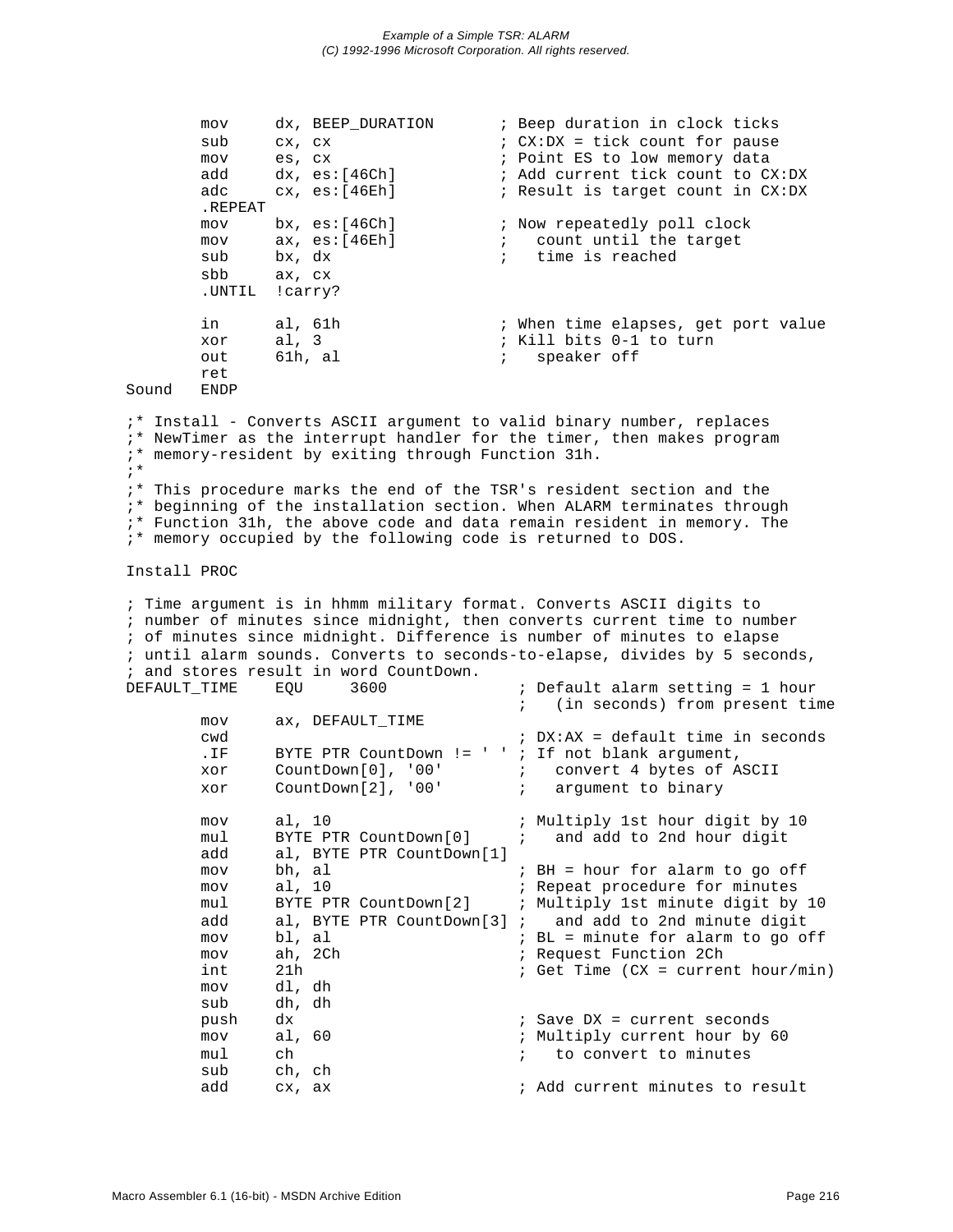```
mov al, 60 ; Multiply alarm hour by 60
      mul bh \qquad \qquad ; to convert to minutes
      sub bh, bh<br>add ax, bx
      add ax, bx ; AX = number of minutes since ; midnight for alarm setting
      sub ax, cx ; AX = time in minutes to elapse ; before alarm sounds
      The carry?<br>add ax, 24 * 60 . The add minutes in a day
                                      add minutes in a day
        .ENDIF
       mov bx, 60
       mul bx ; DX:AX = minutes-to-elapse-times-60
       pop bx ; Recover current seconds
      sub ax, bx \cdot i DX:AX = seconds to elapse before
      sbb dx, 0 \cdot if alarm activates <br>
.IF carry? \cdot if negative.
             carry? \qquad \qquad ; \text{ If negative,}mov ax, 5 \qquad \qquad ; assume 5 seconds
       cwd
        .ENDIF
      .ENDIF<br>mov
      mov bx, 5 ; Divide result by 5 seconds<br>div bx : AX = number of 5-second in
             bx i AX = number of 5-second intervals
      mov CountDown, ax \qquad \qquad ; \qquad to elapse before alarm sounds
      mov ax, 3508h ; Request Function 35h
      int 21h                           ; Get Vector for timer (Interrupt 08)
       mov WORD PTR OldTimer[0], bx ; Store address of original
       mov WORD PTR OldTimer[2], es ; timer interrupt
       mov ax, 2508h ; Request Function 25h
       mov dx, OFFSET NewTimer ; DS:DX points to new timer handler
      int 21h                                 ; Set Vector with address of NewTimer
       mov dx, OFFSET Install ; DX = bytes in resident section
      mov cl, 4<br>shr dx, cl
      shr dx, cl \cdot ; Convert to number of paragraphs
      inc dx <br>mov ax, 3100h <br>i Request Fu
      mov ax, 3100h ; Request Function 31h, error code=0
      int 21h                                 ; Terminate-and-stay-resident
Install ENDP
       END
```
Note the following points about ALARM:

- The constant BEEP\_TONE specifies the alarm tone. Practical values for the tone range from approximately 100 to 4,000 hertz.
- The Install procedure marks the beginning of the installation section of the program. Execution begins here when ALARM.COM is loaded. A TSR generally places its installation code after the resident section. This allows the terminating TSR to include the installation code with the rest of the memory it returns to MS-DOS. Since the installation section executes only once, the TSR can discard it after becoming resident.
- You can install ALARM any number of times in quick succession, each time with a new alarm setting. The timer handler does not restore the original vector for Interrupt 08 after the alarm sounds. In effect, the multiple installations remain daisy-chained in memory. The address in OldTimer for one installation is the address of NewTimer in the preceding installation.
- Until a system reboot, NewTimer remains in place as the Interrupt 08 handler, even after the alarm sounds. To save unnecessary activity, the byte TimerActiveFlag remains set after the alarm sounds. This forces an immediate jump to the original handler for all subsequent executions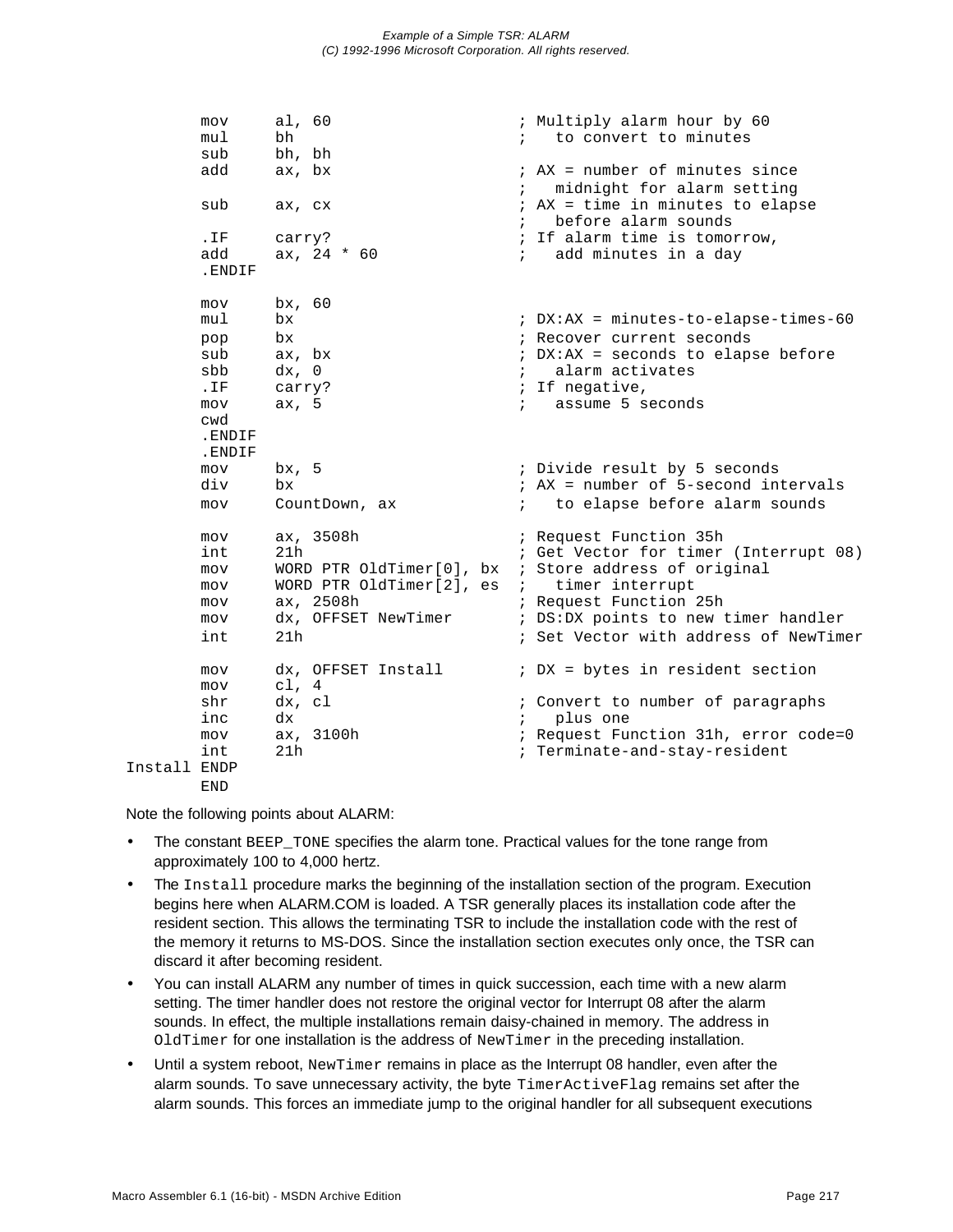of NewTimer.

- NewTimer and Sound alter registers DS, AX, BX, CX, DX, and ES. To preserve the original values in these registers, the procedures first push them onto the stack and then restore the original values before exiting. This ensures that the process interrupted by NewTimer continues with valid registers after NewTimer returns.
- ALARM requires little stack space. It assumes the current stack is adequate and makes no attempt to set up a new one. More sophisticated TSRs, however, should as a matter of course provide their own stacks to ensure adequate stack depth. The example program presented in "Example of an Advanced TSR: SNAP," later in this chapter, demonstrates this safety measure.

# Using MS-DOS in Active TSRs

This section explains how to write active TSRs that can safely call MS-DOS functions. The material explores the problems imposed by the nonreentrant nature of MS-DOS and explains how a TSR can resolve those problems. The solution consists of four parts:

- Understanding how MS-DOS uses stacks
- Determining when MS-DOS is active
- Determining whether a TSR can safely interrupt an active MS-DOS function
- Monitoring the Critical Error flag

## Understanding MS-DOS Stacks

MS-DOS functions set up their own stacks, which makes them nonreentrant. If a TSR interrupts an MS-DOS function and then executes another function that sets up the same stack, the second function will overwrite everything placed on the stack by the first function. The problem occurs when the second function returns and the first is left with unusable stack data. A TSR that calls an MS-DOS function must not interrupt any function that uses the same stack.

MS-DOS versions 2.0 and later use three internal stacks: an I/O stack, a disk stack, and an auxiliary stack. The current stack depends on the MS-DOS function. Functions 01 through 0Ch set up the I/O stack. Functions higher than 0Ch (with few exceptions) use the disk stack, as do Interrupts 25h and 26h. MS-DOS normally uses the auxiliary stack only when it executes Interrupt 24h (Critical Error Handler).

## Determining MS-DOS Activity

A TSR's handlers can determine when MS-DOS is active by consulting a 1-byte flag called the InDos flag. Every MS-DOS function sets this flag upon entry and clears it upon termination. During installation, a TSR locates the flag through Function 34h (Get Address of InDos Flag), which returns the address as ES:BX. The installation portion then stores the address so the handlers can later find the flag without again calling Function 34h.

Theoretically, a TSR can wait to execute until the InDos flag is clear, thus sidestepping the entire issue of interrupting MS-DOS. However, several low-order functions — such as Function 0Ah (Get Buffered Keyboard Input) — wait idly for an expected keystroke before they terminate. If a TSR were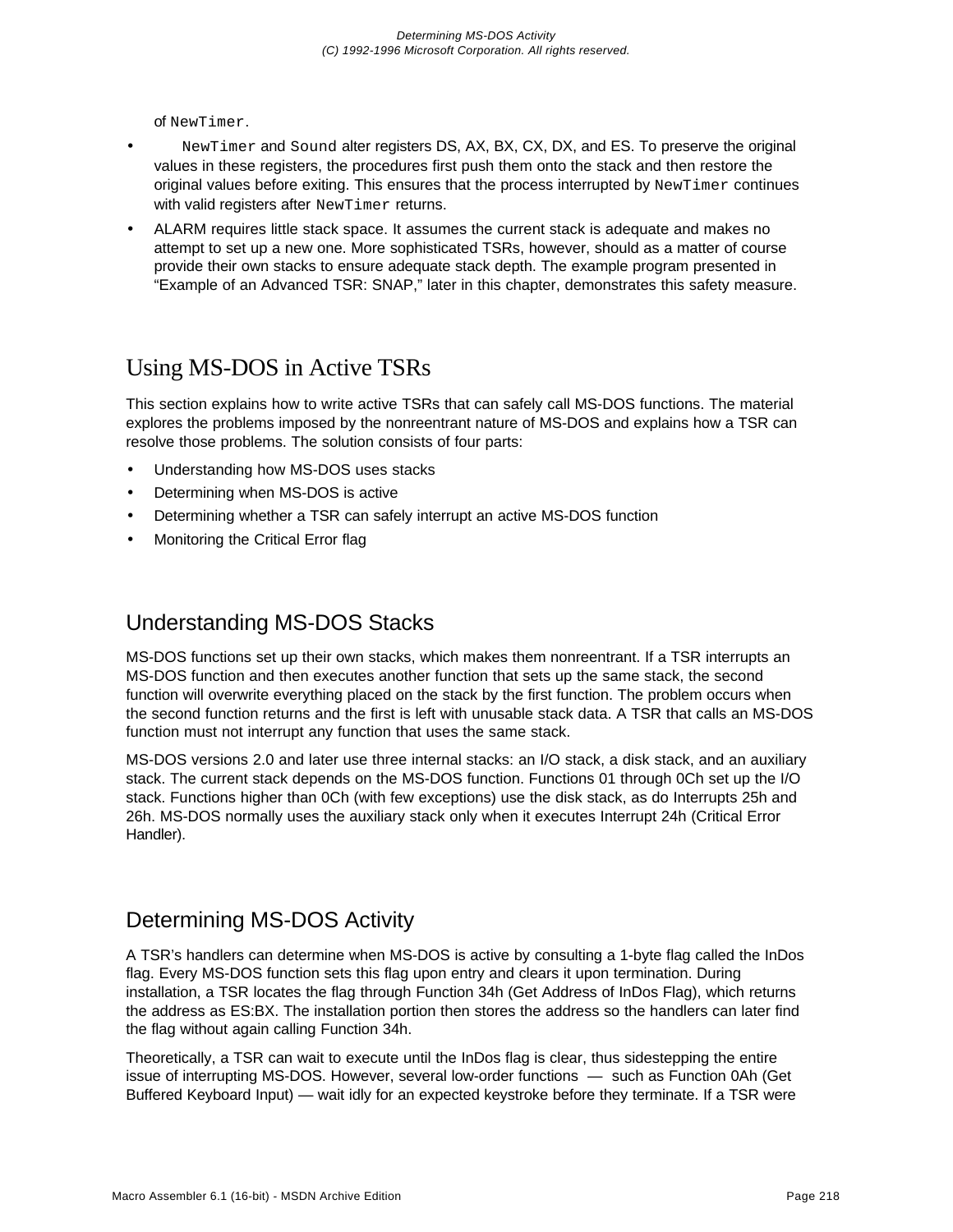allowed to execute only after MS-DOS returned, it too would have to wait for the terminating event.

The solution lies in determining when the low-order functions 01 through 0Ch are active. MS-DOS provides another service for this purpose: Interrupt 28h, the Idle Interrupt.

## Interrupting MS-DOS Functions

MS-DOS continually calls Interrupt 28h from the low-order polling functions as they wait for keyboard input. This signal says that MS-DOS is idle and that a TSR may interrupt provided it does not overwrite the I/O stack. Put another way, a TSR can safely interrupt MS-DOS Functions 01 through 0Ch provided it does not call them.

An active TSR that calls MS-DOS must monitor Interrupt 28h with a handler. When the handler gains control, it checks the TSR request flag. If the flag indicates the TSR has been requested and if system hardware is inactive, the handler executes the TSR. Since control must eventually return to the idle MS-DOS function which has stored data on the I/O stack, the TSR in this case must not call any MS-DOS function that also uses the I/O stack. Table 11.1 shows which functions set up the I/O stack for various versions of MS-DOS.

| <b>Function</b> | <b>Critical Error flag MS-DOS</b> | 2.x         | <b>MS-DOS</b><br>3.0 | <b>MS-DOS</b><br>$3.1+$ |
|-----------------|-----------------------------------|-------------|----------------------|-------------------------|
| $01 - 0$ Ch     | Clear                             | $I/O^*$     | I/O                  | 1/O                     |
|                 | Set                               | Aux*        | Aux                  | Aux                     |
| 33h             | Clear                             | Disk*       | <b>Disk</b>          | Caller*                 |
|                 | Set                               | <b>Disk</b> | Disk                 | Caller                  |
| $50h - 51h$     | Clear                             | 1/O         | Caller               | Caller                  |
|                 | Set                               | Aux         | Caller               | Caller                  |
| 59h             | Clear                             | $n/a^*$     | I/O                  | <b>Disk</b>             |
|                 | Set                               | n/a         | Aux                  | <b>Disk</b>             |
| 5D0Ah           | Clear                             | n/a         | n/a                  | <b>Disk</b>             |
|                 | Set                               | n/a         | n/a                  | Disk                    |
| 62h             | Clear                             | n/a         | Caller               | Caller                  |
|                 | Set                               | n/a         | Caller               | Caller                  |
| All others      | Clear                             | <b>Disk</b> | <b>Disk</b>          | Disk                    |
|                 | Set                               | Disk        | Disk                 | Disk                    |

Table 11.1 MS-DOS Internal Stacks

\* I/O=I/O stack, Aux = auxiliary stack, Disk = disk stack, Caller = caller's stack, n/a = function not available.

TSRs that perform tasks of long or indefinite duration should themselves call Interrupt 28h. For example, a TSR that polls for keyboard input should include an **INT 28h** instruction in the polling loop, as shown here:

| poll: | int | 28h    | ; Signal idle state           |
|-------|-----|--------|-------------------------------|
|       | mov | ah, 1  |                               |
|       | int | 16h    | ; Key waiting?                |
|       | inz | poll   | ; If not, repeat polling loop |
|       | sub | ah, ah |                               |
|       | int | 16h    | ; Otherwise, get key          |

This courtesy gives other TSRs a chance to execute if the InDos flag happens to be set.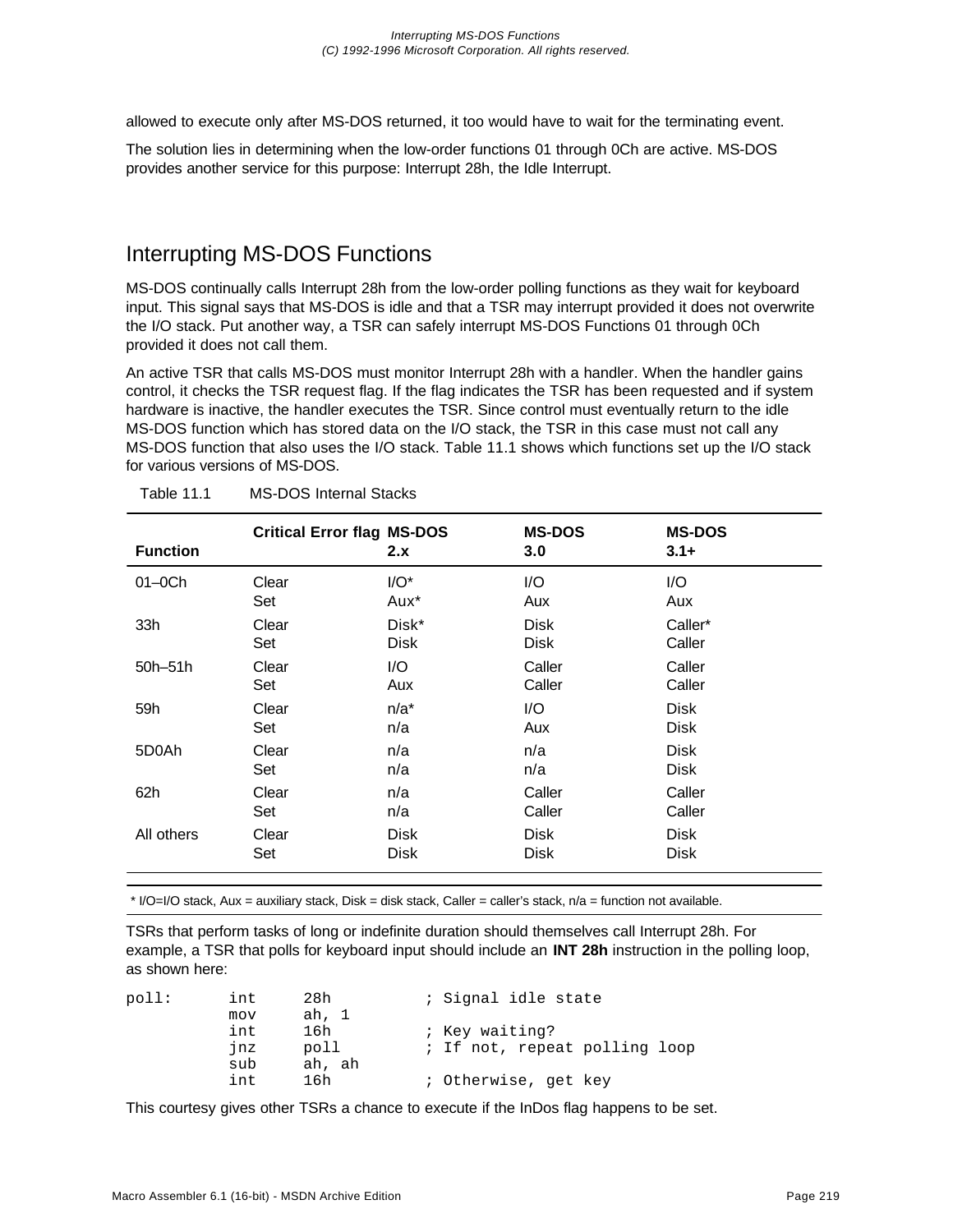# Monitoring the Critical Error Flag

MS-DOS sets the Critical Error flag to a nonzero value when it detects a critical error. It then invokes Interrupt 24h (Critical Error Handler) and clears the flag when Interrupt 24h returns. MS-DOS functions higher than 0Ch are illegal during critical error processing. Therefore, a TSR that calls MS-DOS must not execute while the Critical Error flag is set.

MS-DOS versions 3.1 and later locate the Critical Error flag in the byte preceding the InDos flag. A single call to Function 34h (Get Address of InDos Flag) thus effectively returns the addresses of both flags. For earlier versions of MS-DOS or for the compatibility version of MS-DOS in OS/2 1.*x*, a TSR must call Function 34h and then scan the segment returned in the ES register for one of the two following sequences of instructions:

```
; Sequence of instructions in DOS Versions 2.0 - 3.0
        cmp ss:[CriticalErrorFlag], 0
        jne @F
        int 28h
; Sequence of instructions in DOS compatibility version for OS/2 1.x
        test [CriticalErrorFlag], 0FFh 
        jnz @F
        push ss:[ ? ]
        int 28h
```
The question mark inside brackets in the preceding **PUSH** statement indicates that the operand for the **PUSH** instruction can be any legal operand.

In either version of MS-DOS, the operand field in the first instruction gives the flag's offset. The value in ES determines the segment address. "Example of an Advanced TSR: SNAP," later in the chapter, presents a program that shows how to locate the Critical Error flag with this technique.

# Preventing Interference

This section describes how an active TSR can avoid interfering with the process it interrupts. Interference occurs when a TSR commits an error or performs an action that affects the interrupted process after the TSR returns. Examples of interference range from relatively harmless, such as moving the cursor, to serious, such as overrunning a stack.

Although a TSR can interfere with another process in many different ways, protection against interference involves only three steps:

- 1. Recording a current configuration
- 2. Changing the configuration so it applies to the TSR
- 3. Restoring the original configuration before terminating

The example program described on page 293 demonstrates all the noninterference safeguards described in this section. These safeguards by no means exhaust the subject of noninterference. More sophisticated TSRs may require more sophisticated methods. However, noninterference methods generally fall into one of the following categories:

- Trapping errors
- Preserving an existing condition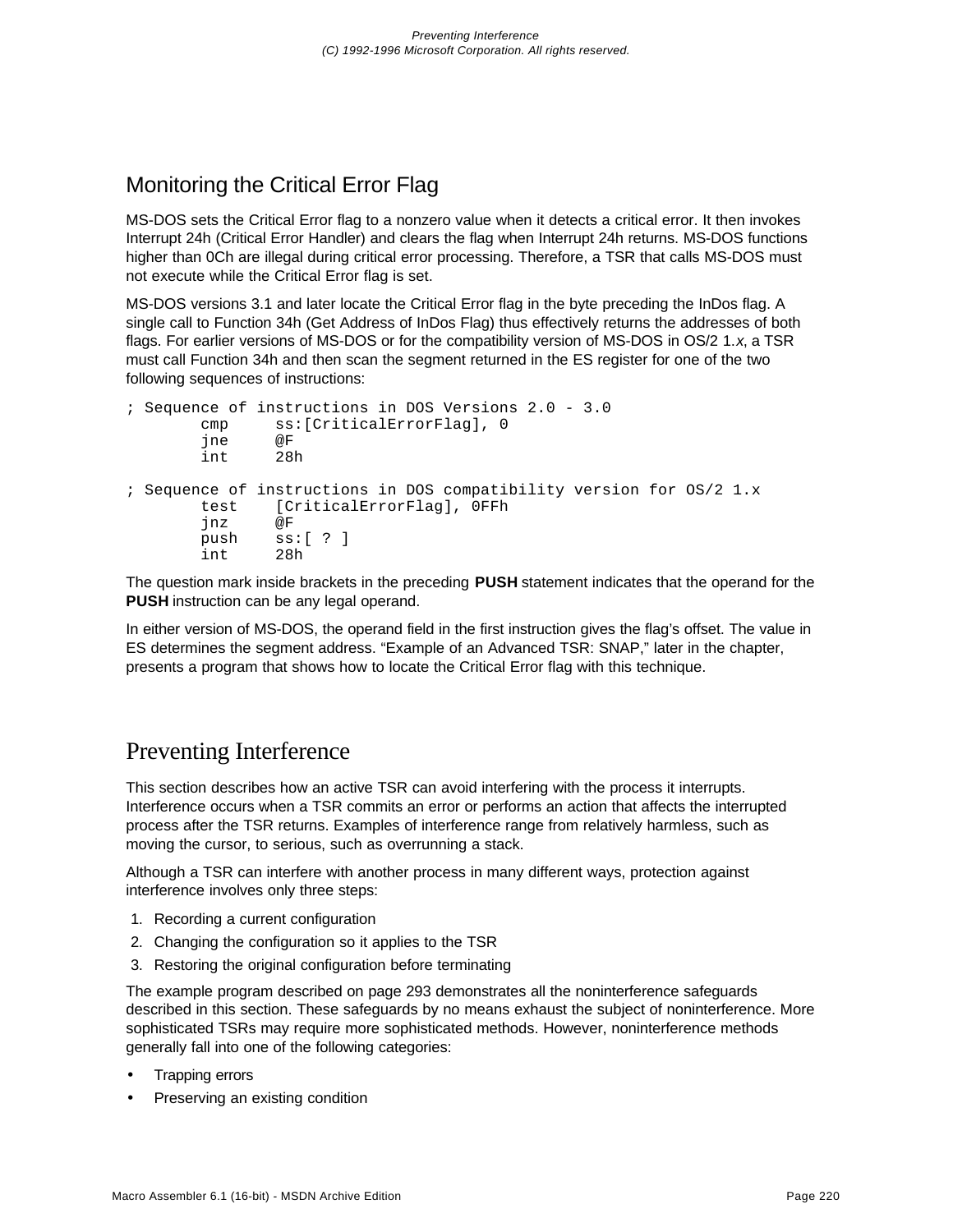• Preserving existing data

## Trapping Errors

A TSR committing an error that triggers an interrupt must handle the interrupt to trap the error. Otherwise, the existing interrupt routine, which belongs to the underlying process, would attempt to service an error the underlying process did not commit.

For example, a TSR that accepts keyboard input should include handlers for Interrupts 23h and 1Bh to trap keyboard break signals. When MS-DOS detects CTRL+C from the keyboard or input stream, it transfers control to Interrupt 23h (CTRL+C Handler). Similarly, the BIOS keyboard routine calls Interrupt 1Bh (CTRL+BREAK Handler) when it detects a CTRL+BREAK key combination. Both routines normally terminate the current process.

A TSR that calls MS-DOS should also trap critical errors through Interrupt 24h (Critical Error Handler). MS-DOS functions call Interrupt 24h when they encounter certain hardware errors. The TSR must not allow the existing interrupt routine to service the error, since the routine might allow the user to abort service and return control to MS-DOS. This would terminate both the TSR and the underlying process. By handling Interrupt 24h, the TSR retains control if a critical error occurs.

An error-trapping handler differs in two ways from a TSR's other handlers:

- 1. It is temporary, in service only while the TSR executes. At startup, the TSR copies the handler's address to the interrupt vector table; it then restores the original vector before returning.
- 2. It provides complete service for the interrupt; it does not pass control on to the original routine.

Error-trapping handlers often set a flag to let the TSR know the error has occurred. For example, a handler for Interrupt 1Bh might set a flag when the user presses CTRL+BREAK. The TSR can check the flag as it polls for keyboard input, as shown here:

```
BrkHandler PROC FAR \qquad \qquad ; Handler for Interrupt 1Bh
 .
 .
 .
       mov cs:BreakFlag, TRUE ; Raise break flag
      iret \qquad \qquad ; Terminate interrupt
BrkHandler ENDP
 .
 .
 .
      mov BreakFlag, FALSE ; Initialize break flag
poll: .
 .
 .
       cmp BreakFlag, TRUE ; Keyboard break pressed?
       je exit ; If so, break polling loop
       mov ah, 1
      int 16h ; Key waiting?
       jnz poll ; If not, repeat polling loop
```
## Preserving an Existing Condition

A TSR and its interrupt handlers must preserve register values so that all registers are returned intact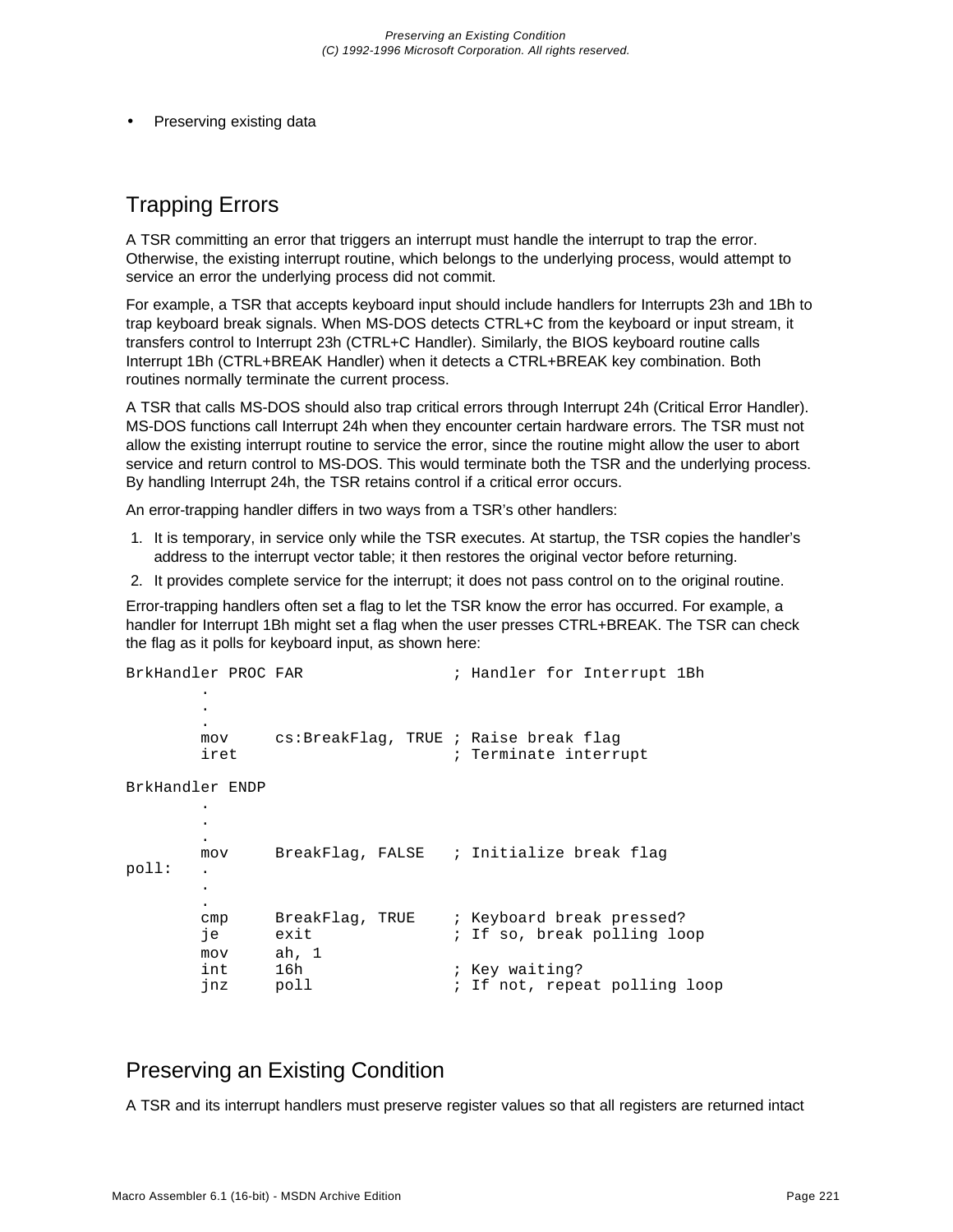to the interrupted process. This is usually done by pushing the registers onto the stack before changing them, then popping the original values before returning.

Setting up a new stack is another important safeguard against interference. A TSR should usually provide its own stack to avoid the possibility of overrunning the current stack. Exceptions to this rule are simple TSRs such as the sample program ALARM that make minimal stack demands.

A TSR that alters the video configuration should return the configuration to its original state upon return. Video configuration includes cursor position, cursor shape, and video mode. The services provided through Interrupt 10h enable a TSR to determine the existing configuration and alter it if necessary.

However, some applications set video parameters by directly programming the video controller. When this happens, BIOS remains unaware of the new configuration and consequently returns inaccurate information to the TSR. Unfortunately, there is no solution to this problem if the controller's data registers provide write-only access and thus cannot be queried directly. For more information on video controllers, refer to Richard Wilton, *Programmer's Guide to the PC & PS/2 Video Systems*. (See "Books for Further Reading" in the Introduction.)

## Preserving Existing Data

A TSR requires its own disk transfer area (DTA) if it calls MS-DOS functions that access the DTA. These include file control block functions and Functions 11h, 12h, 4Eh, and 4Fh. The TSR must switch to a new DTA to avoid overwriting the one belonging to the interrupted process. On becoming active, the TSR calls Function 2Fh to obtain the address of the current DTA. The TSR stores the address and then calls Function 1Ah to establish a new DTA. Before returning, the TSR again calls Function 1Ah to restore the address of the original DTA.

MS-DOS versions 3.1 and later allow a TSR to preserve extended error information. This prevents the TSR from destroying the original information if it commits an MS-DOS error. The TSR retrieves the current extended error data by calling MS-DOS Function 59h. It then copies registers AX, BX, CX, DX, SI, DI, DS, and ES to an 11-word data structure in the order given. MS-DOS reserves the last three words of the structure, which should each be set to zero. Before returning, the TSR calls Function 5Dh with AL = 0Ah and DS:DX pointing to the data structure. This call restores the extended error data to their original state.

# Communicating Through the Multiplex Interrupt

The Multiplex interrupt (Interrupt 2Fh) provides the Microsoft-approved way for a program to verify the presence of an installed TSR and to exchange information with it. MS-DOS version 2.*x* uses Interrupt 2Fh only as an interface for the resident print spooler utility PRINT.COM. Later MS-DOS versions standardize calling conventions so that multiple TSRs can share the interrupt.

A TSR chains to the Multiplex interrupt by setting up a handler. The TSR's installation code records the Interrupt 2Fh vector and then replaces it with the address of the new multiplex handler.

## The Multiplex Handler

A program communicates with a multiplex handler by calling Interrupt 2Fh with an identity number in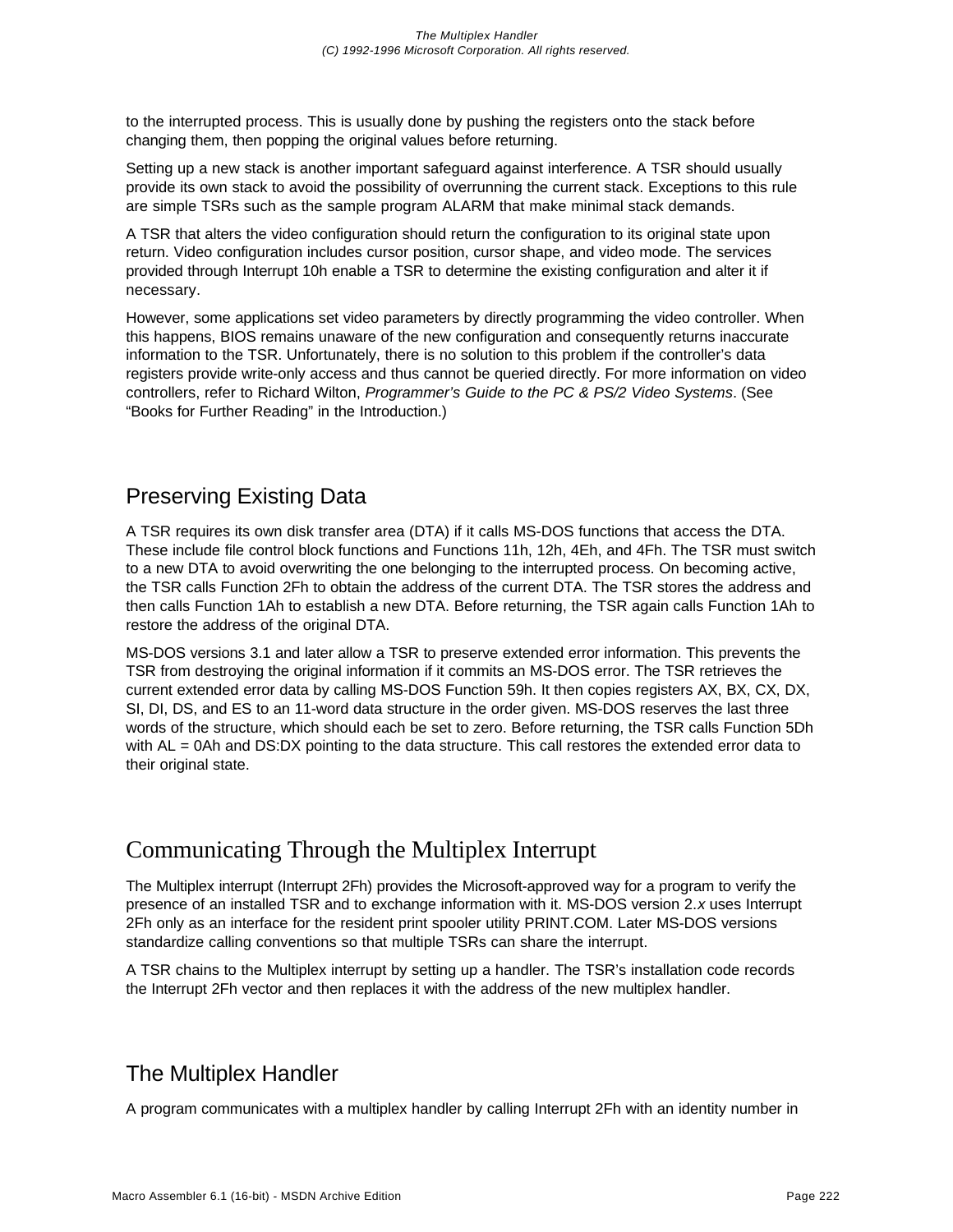the AH register. As each handler in the chain gains control, it compares the value in AH with its own identity number. If the handler finds that it is not the intended recipient of the call, it passes control to the previous handler. The process continues until control reaches the target handler. When the target handler finishes its tasks, it returns via an **IRET** instruction to terminate the interrupt.

The target handler determines its tasks from the function number in AL. Convention reserves Function 0 as a request for installation status. A multiplex handler must respond to Function 0 by setting AL to 0FFh, to inform the caller of the handler's presence in memory. The handler should also return other information to provide a completely reliable identification. For example, it might return in ES:BX a far pointer to the TSR's copyright notice. This assures the caller it has located the intended TSR and not another TSR that has already claimed the identity number in AH.

Identity numbers range from 192 to 255, since MS-DOS reserves lesser values for its own use. During installation, a TSR must verify the uniqueness of its number. It must not set up a multiplex handler identified by a number already in use. A TSR usually obtains its identity number through one of the following methods:

- The programmer assigns the number in the program.
- The user chooses the number by entering it as an argument in the command line, placing it into an environment variable, or by altering the contents of an initialization file.
- The TSR selects its own number through a process of trial and error.

The last method offers the most flexibility. It finds an identity number not currently in use among the installed multiplex handlers and does not require intervention from the user.

To use this method, a TSR calls Interrupt 2Fh during installation with  $AH = 192$  and  $AL = 0$ . If the call returns AL = 0FFh, the program tests other registers to determine if it has found a prior installation of itself. If the test fails, the program resets AL to zero, increments AH to 193, and again calls Interrupt 2Fh. The process repeats with incrementing values in AH until the TSR locates a prior installation of itself — in which case it should abort with an appropriate message to the user — or until AL returns as zero. The TSR can then use the value in AH as its identity number and proceed with installation.

The SNAP.ASM program in this chapter demonstrates how a TSR can use this trial-and-error method to select a unique identity number. During installation, the program calls Interrupt 2Fh to verify that SNAP is not already installed. When deinstalling, the program again calls Interrupt 2Fh to locate the resident TSR in memory. SNAP's multiplex handler services the call and returns the address of the resident code's program-segment prefix. The calling program can then locate the resident code and deinstall it, as explained in "Deinstalling a TSR," following.

## Using the Multiplex Interrupt Under MS-DOS Version 2.x

A TSR can use the Multiplex interrupt under MS-DOS version 2.*x,* with certain limitations. Under version 2.*x*, only MS-DOS's print spooler PRINT, itself a TSR program, provides an Interrupt 2Fh service. The Interrupt 2Fh vector remains null until PRINT or another TSR is installed that sets up a multiplex handler.

Therefore, a TSR running under version 2.*x* must first check the existing Interrupt 2Fh vector before installing a multiplex handler. The TSR locates the current Interrupt 2Fh handler through Function 35h (Get Interrupt Vector). If the function returns a null vector, the TSR's handler will be last in the chain of Interrupt 2Fh handlers. The handler must terminate with an **IRET** instruction rather than pass control to a nonexistent routine.

PRINT in MS-DOS version 2.*x* does not pass control to the previous handler. If you intend to run PRINT under version 2.*x*, the program must be installed before other TSRs that also handle Interrupt 2Fh. This places PRINT's multiplex handler last in the chain of handlers.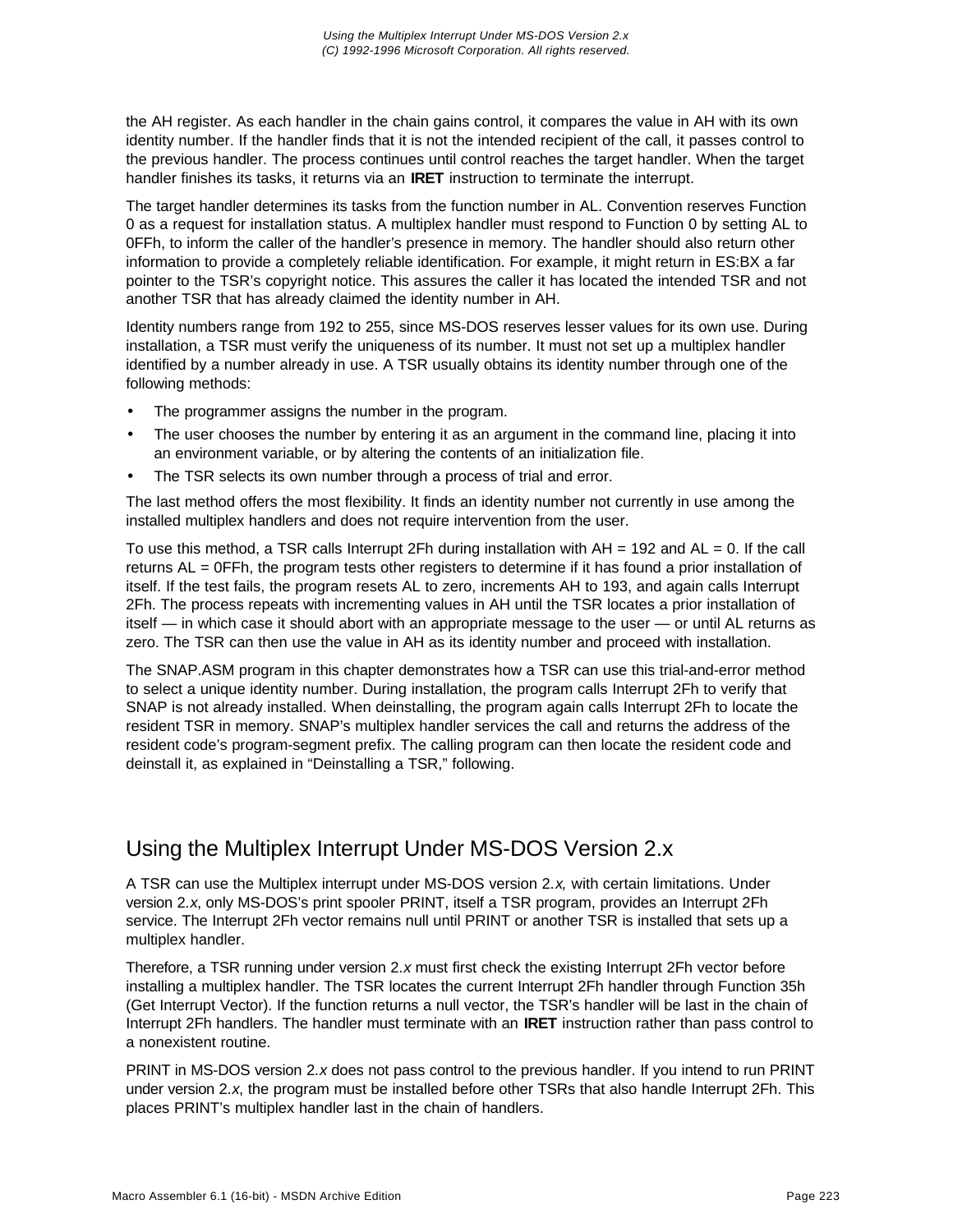## Deinstalling a TSR

A TSR should provide a means for the user to remove or "deinstall" it from memory. Deinstallation returns occupied memory to the system, offering these benefits:

- The freed memory becomes available to subsequent programs that may require additional memory space.
- Deinstallation restores the system to a normal state. Thus, sensitive programs that may be incompatible with TSRs can execute without the presence of installed routines.

A deinstallation program must first locate the TSR in memory, usually by requesting an address from the TSR's multiplex handler. When it has located the TSR, the deinstallation program should then compare addresses in the vector table with the addresses of the TSR's handlers. A mismatch indicates that another TSR has chained a handler to the interrupt routine. In this case, the deinstallation program should deny the request to deinstall. If the addresses of the TSR's handlers match those in the vector table, deinstallation can safely continue.

You can deinstall the TSR with these three steps:

- 1. Restore to the vector table the original interrupt vectors replaced by the handler addresses.
- 2. Read the segment address stored at offset 2Ch of the resident TSR's program segment prefix (PSP). This address points to the TSR's "environment block," a list of environment variables that MS-DOS copies into memory when it loads a program. Place the block's address in the ES register and call MS-DOS Function 49h (Release Memory Block) to return the block's memory to the operating system.
- 3. Place the resident PSP segment address in ES and again call Function 49h. This call releases the block of memory occupied by the TSR's code and data.

The example program in the next section demonstrates how to locate a resident TSR through its multiplex handler, and deinstall it from memory.

## Example of an Advanced TSR: SNAP

This section presents SNAP, a memory-resident program that demonstrates most of the techniques discussed in this chapter. SNAP takes a snapshot of the current screen and copies the text to a specified file. SNAP accommodates screens with various column and line counts, such as CGA's 40-column mode or VGA's 50-line mode. The program ignores graphics screens.

Once installed, SNAP occupies approximately 7.5K of memory. When it detects the ALT+LEFT SHIFT+S key combination, SNAP displays a prompt for a file specification. The user can type a new filename, accept the previous filename by pressing ENTER, or cancel the request by pressing ESC.

SNAP reads text directly from the video buffer and copies it to the specified file. The program sets the file pointer to the end of the file so that text is appended without overwriting previous data. SNAP copies each line only to the last character, ignoring trailing spaces. The program adds a carriage return–linefeed sequence (0D0Ah) to the end of each line. This makes the file accessible to any text editor that can read ASCII files.

To demonstrate how a program accesses resident data through the Multiplex interrupt, SNAP can reset the display attribute of its prompt box. After installing SNAP, run the main program with the /C option to change box colors: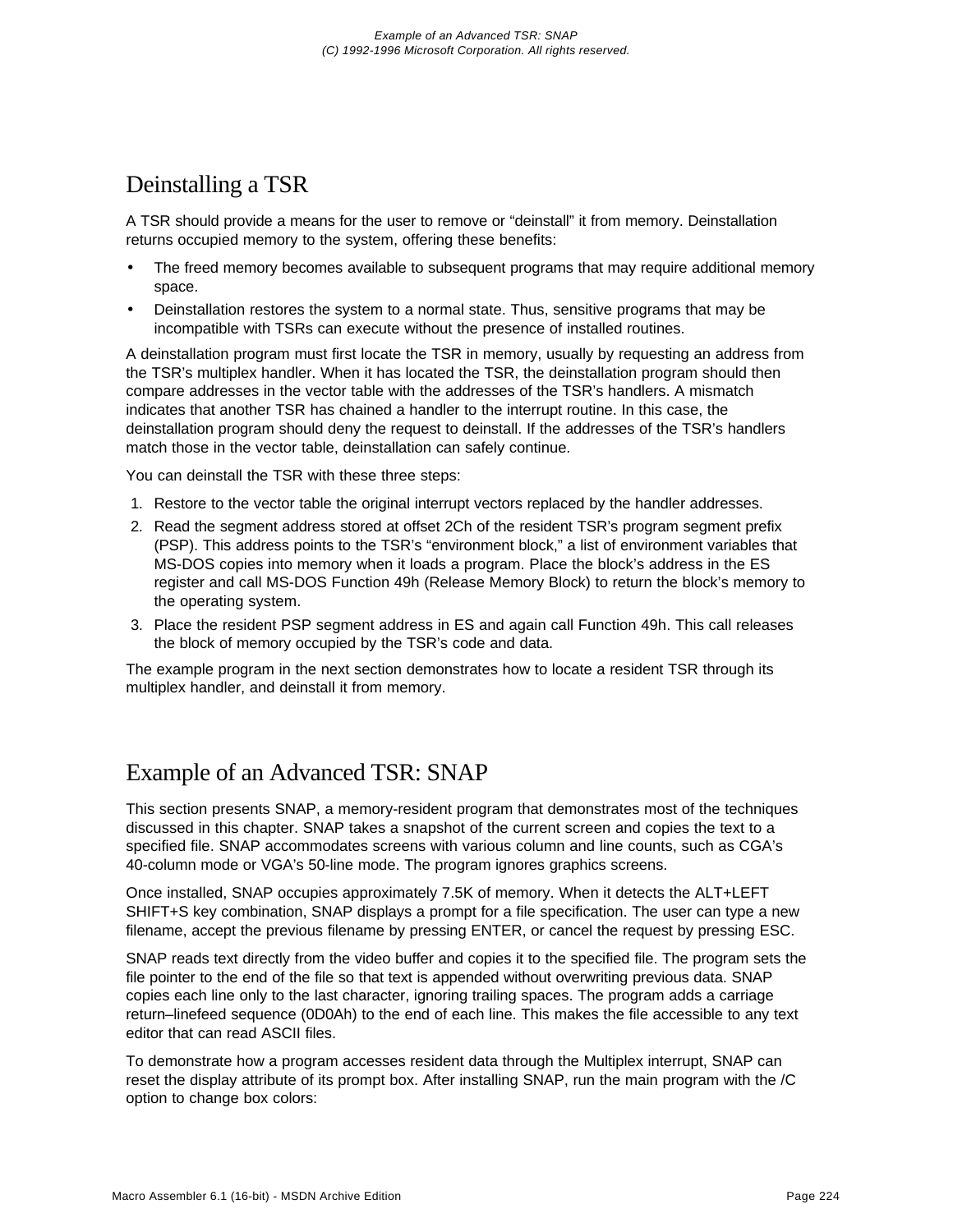#### SNAP /C*xx*

The argument *xx* specifies the desired attribute as a two-digit hexadecimal number — for example, 7C for red on white, or 0F for monochrome high intensity. For a list of color and monochrome display attributes, refer to the "Tables" section of the *Reference*.

SNAP can deinstall itself, provided another TSR has not been loaded after it. Deinstall SNAP by executing the main program with the /D option:

#### SNAP /D

If SNAP successfully deinstalls, it displays the following message:

TSR deinstalled

## Building SNAP.EXE

SNAP combines four modules: SNAP.ASM, COMMON.ASM, HANDLERS.ASM, and INSTALL.ASM. Source files are located on one of your distribution disks. Each module stores temporary code and data in the segments INSTALLCODE and INSTALLDATA. These segments apply only to SNAP's installation phase; MS-DOS recovers the memory they occupy when the program exits through the terminate-and-stay-resident function. The following briefly describes each module:

- SNAP.ASM contains the TSR's main code and data.
- COMMON.ASM contains procedures used by other example programs.
- HANDLERS.ASM contains interrupt handler routines for Interrupts 08, 09, 10h, 13h, 15h, 28h, and 2Fh. It also provides simple error-trapping handlers for Interrupts 1Bh, 23h, and 24h. Additional routines set up and deinstall the handlers.
- INSTALL.ASM contains an exit routine that calls the terminate-and-stayresident function and a deinstallation routine that removes the program from memory. The module includes error-checking services and a command-line parser.

This building-block approach allows you to create other TSRs by replacing SNAP.ASM and linking with the HANDLERS and INSTALL object modules. The library of routines accommodates both keyboard-activated and time-

activated TSRs. A time-activated TSR is a program that activates at a predetermined time of day, similar to the example program ALARM introduced earlier in this chapter. The header comments for the Install procedure in HANDLERS.ASM explain how to install a time-activated TSR.

You can write new TSRs in assembly language or any high-level language that conforms to the Microsoft conventions for ordering segments. Regardless of the language, the new code must not invoke an MS-DOS function that sets up the I/O stack (see "Interrupting MS-DOS Functions," earlier in this chapter). Code in Microsoft C, for example, must not call **getche** or **kbhit**, since these functions in turn call MS-DOS Functions 01 and 0Bh.

Code written in a high-level language must not check for stack overflows.

Compiler-generated stack probes do not recognize the new stack setup when the TSR executes, and therefore must be disabled. The example program BELL.C, included on disk with the TSR library routines, demonstrates how to disable stack checking in Microsoft C using the **check\_stack** pragma.

Outline of SNAP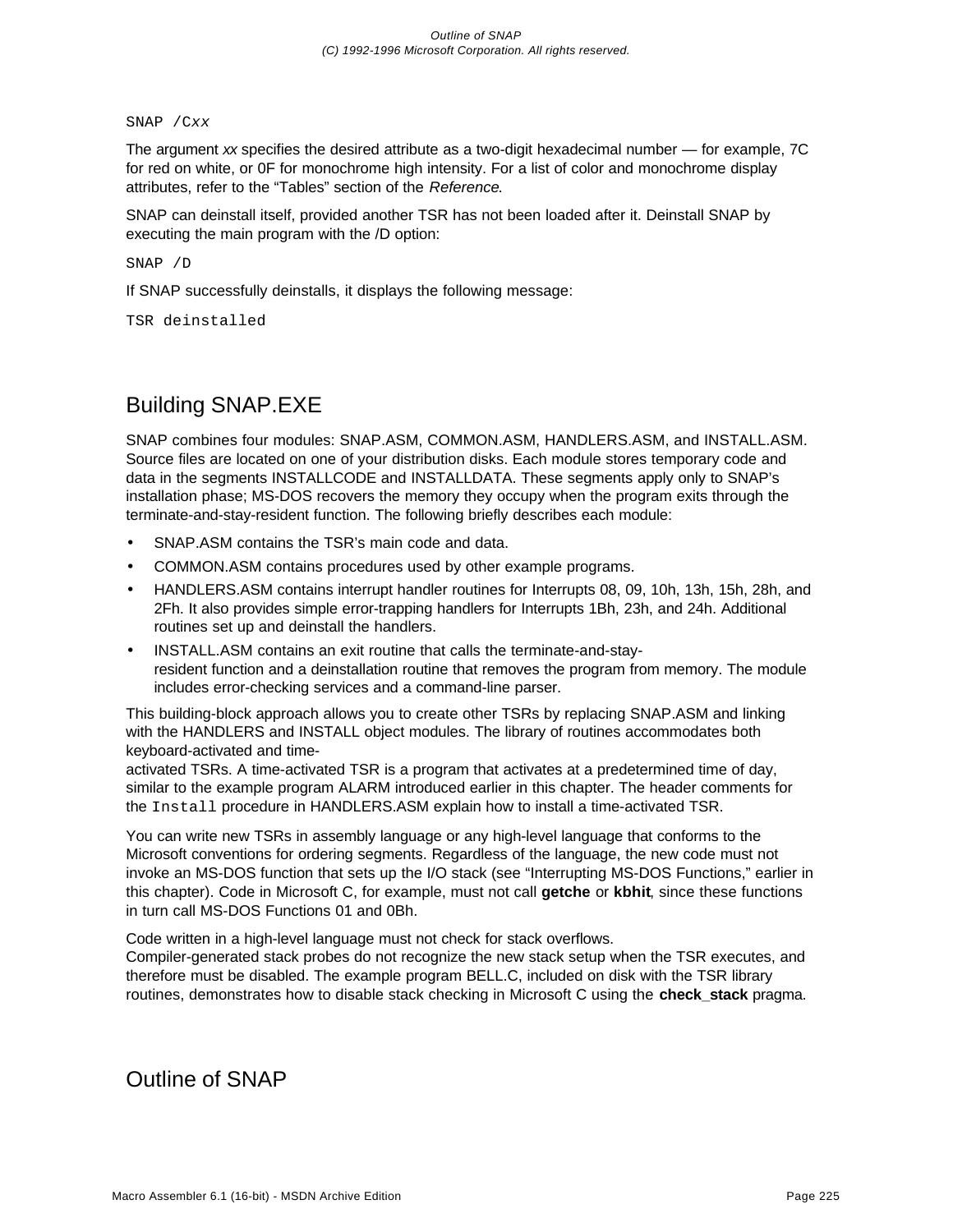The following sections outline in detail how SNAP works. Each part of the outline covers a specific portion of SNAP's code. Headings refer to earlier sections of this chapter, providing cross-references to SNAP's key procedures. For example, the part of the outline that describes how SNAP searches for its startup signal refers to the section "Auditing Hardware Events for TSR Requests," earlier in this chapter.

Figures 11.2 through 11.4 are flowcharts of the SNAP program. Each chart illustrates a separate phase of SNAP's operation, from installation through memory-residency to deinstallation.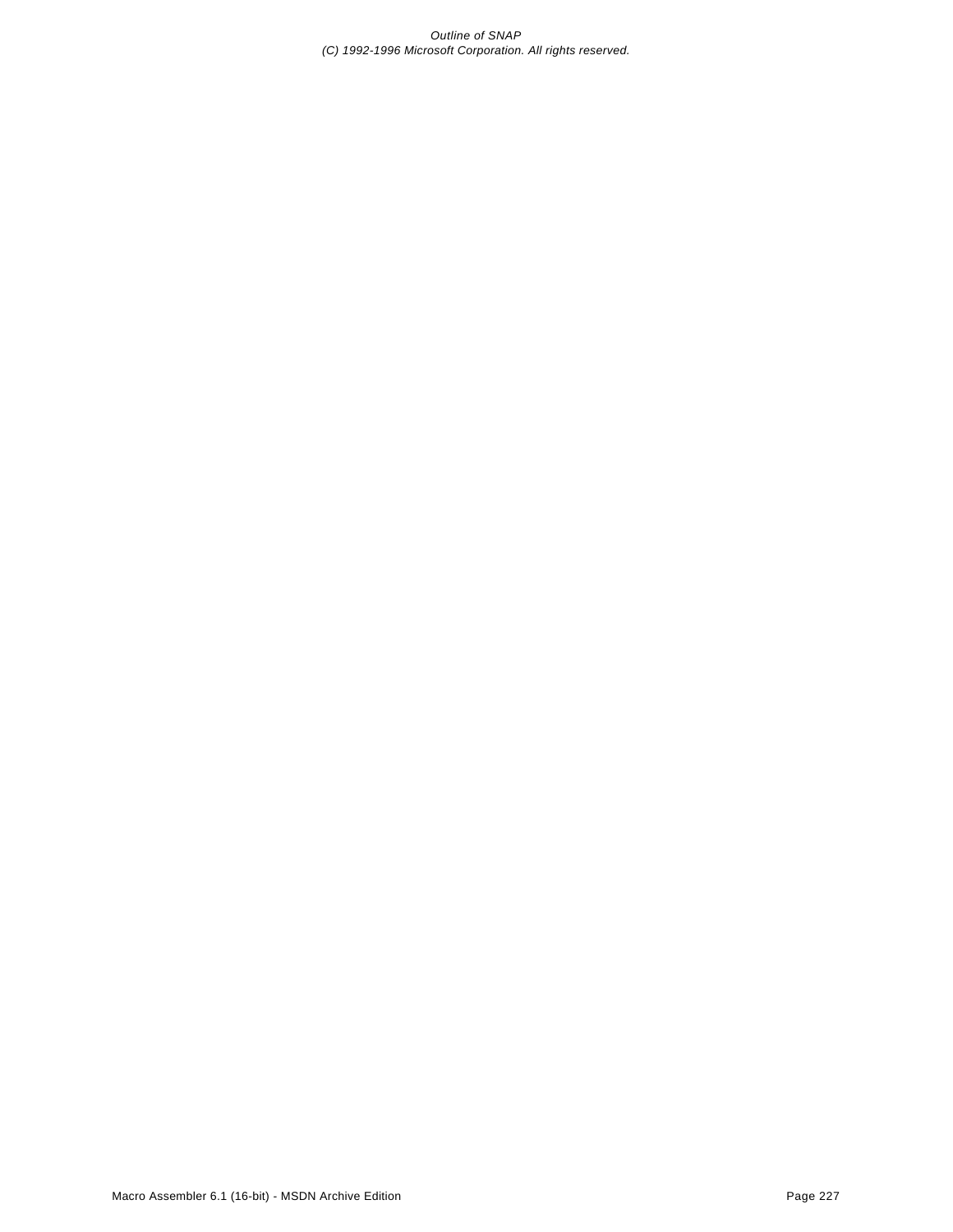**Figure 11.2 Flowchart for SNAP.EXE: Installation Phase**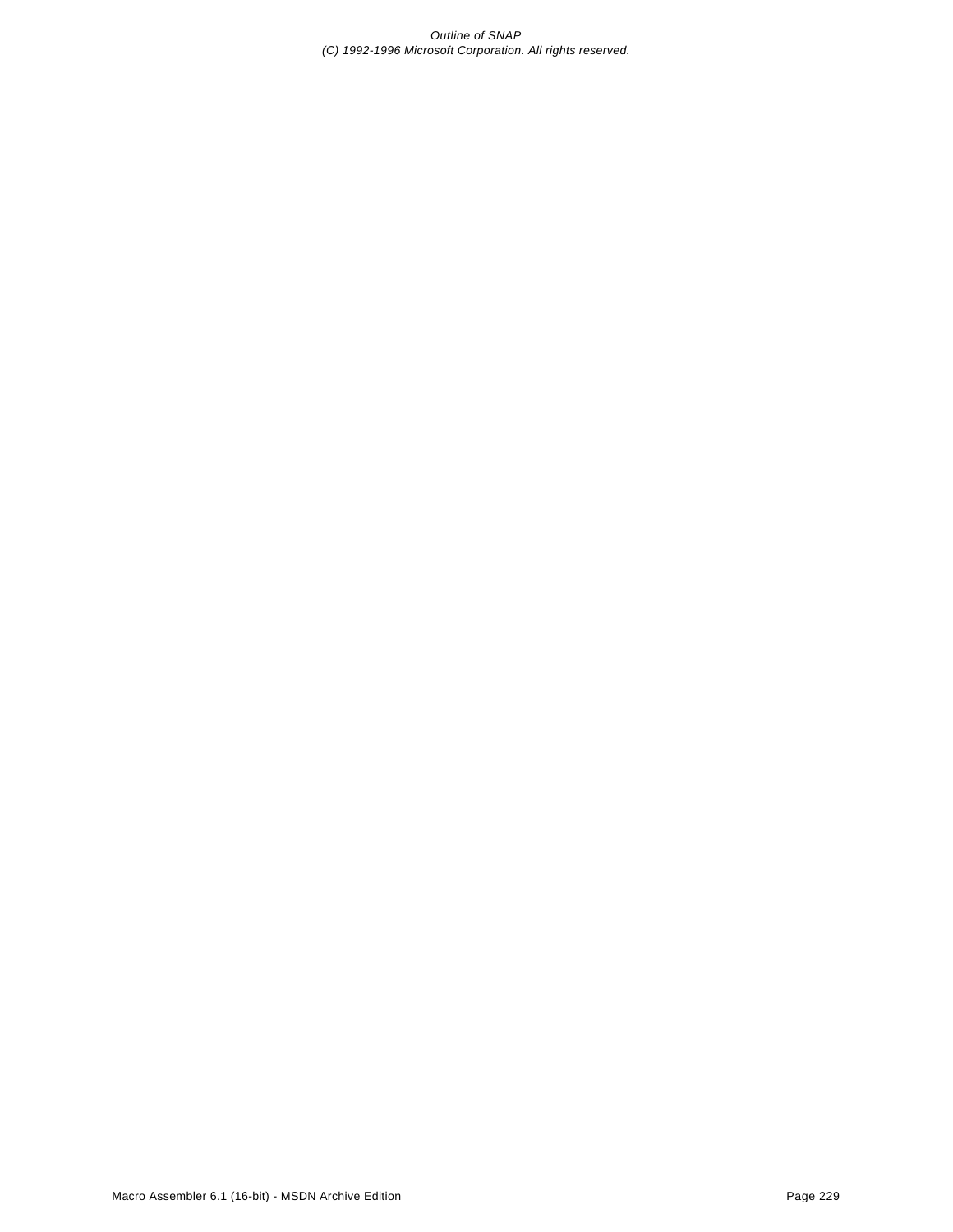**Figure 11.3 Flowchart for SNAP.EXE: Resident Phase**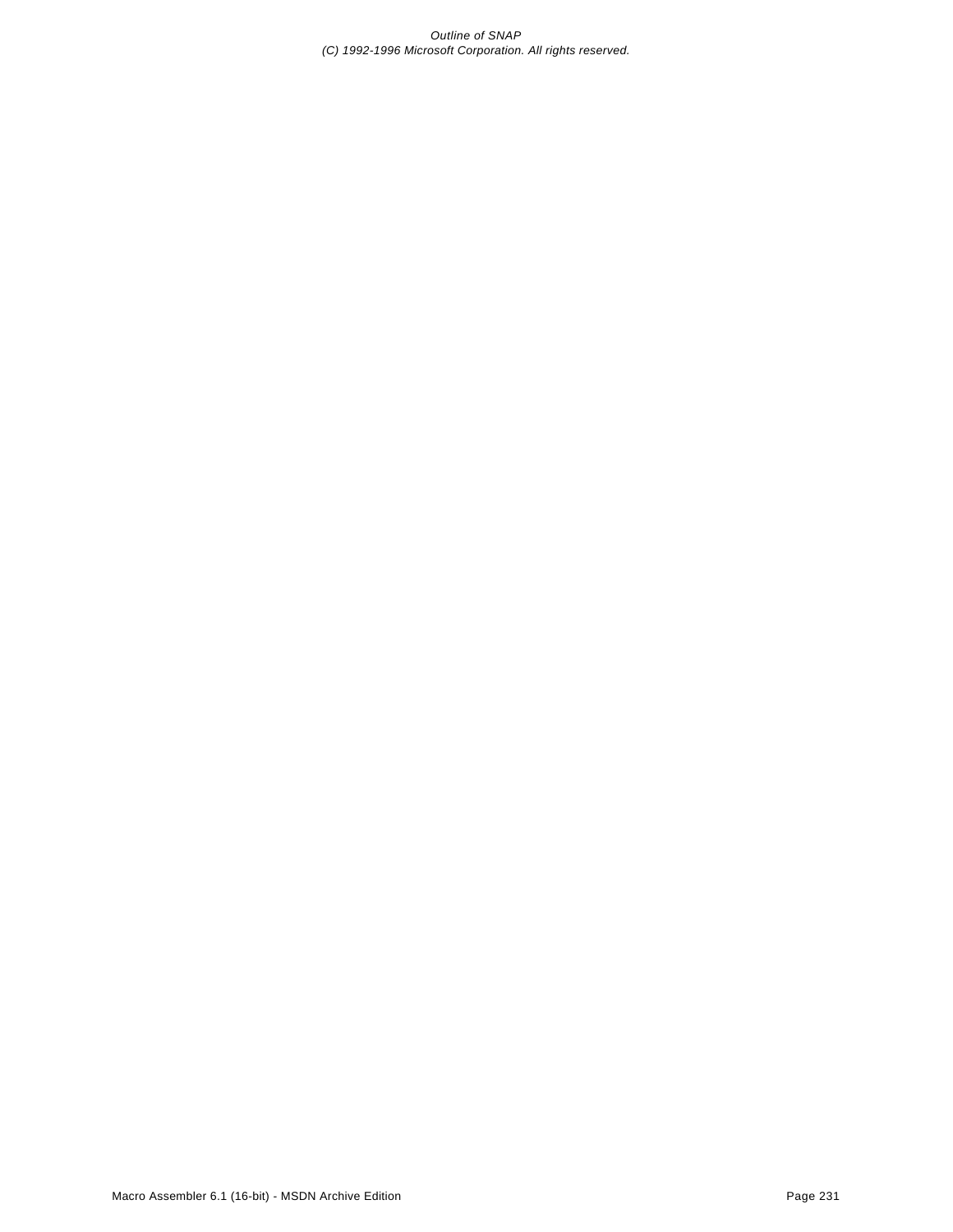#### **Figure 11.4 Flowchart for SNAP.EXE: Deinstallation Phase**

Refer to the flowcharts as you read the following outline. They will help you maintain perspective while exploring the details of SNAP's operation. Text in the outline cross-references the charts.

Note that information in both the outline and the flowcharts is generic. Except for references to the SNAP procedure, all descriptions in the outline and the flowcharts apply to any TSR created with the HANDLERS and INSTALL modules.

### **Auditing Hardware Events for TSR Requests**

To search for its startup signal, SNAP audits the keyboard with an interrupt handler for either Interrupt 09 (keyboard) or Interrupt 15h (Miscellaneous System Services). The Install procedure determines which of the two interrupts to handle based on the following code:

| I.F<br>mov<br>mov<br>call<br>mov | $HotScan == 0$<br>ah, HotShift |            | ; If valid scan code given:<br>; AH = hour to activate<br>al, HotMask $\qquad$ ; AL = minute to activate<br>GetTimeToElapse ; Get number of 5-second intervals<br>CountDown, ax ; to elapse before activation |
|----------------------------------|--------------------------------|------------|---------------------------------------------------------------------------------------------------------------------------------------------------------------------------------------------------------------|
| .ELSE<br>cmp<br>jþ               | setup                          | $\ddot{i}$ | ; Force use of KeybrdMonitor as<br>keyboard handler<br>Version, 031Eh ; DOS Version 3.3 or higher?<br>; No? Skip next step                                                                                    |

; Test for IBM PS/2 series. If not PS/2, use Keybrd and ; SkipMiscServ as handlers for Interrupts 09 and 15h ; respectively. If PS/2 system, set up KeybrdMonitor as the ; Interrupt 09 handler. Audit keystrokes with MiscServ ; handler, which searches for the hot key by handling calls ; to Interrupt 15h (Miscellaneous System Services). Refer to ; Section 11.2.1 for more information about keyboard handlers.

| mov<br>int<br>sti | ax, OCOOh<br>15h         | ; Function OCh (Get System<br>: Configuration Parameters)<br>; Compaq ROM may leave disabled |
|-------------------|--------------------------|----------------------------------------------------------------------------------------------|
| jс<br>or.<br>inz  | setup<br>ah, ah<br>setup | ; If carry set,<br>$:$ or if AH not 0,<br>; services are not supported                       |

; Test bit 4 to see if Intercept is implemented test BYTE PTR es:[bx+5], 00010000y jz setup

; If so, set up MiscServ as Interrupt 15h handler mov ax, OFFSET MiscServ mov WORD PTR intMisc.NewHand, ax .ENDIF

; Set up KeybrdMonitor as Interrupt 09 handler mov ax, OFFSET KeybrdMonitor mov WORD PTR intKeybrd.NewHand, ax

The following describes the code's logic: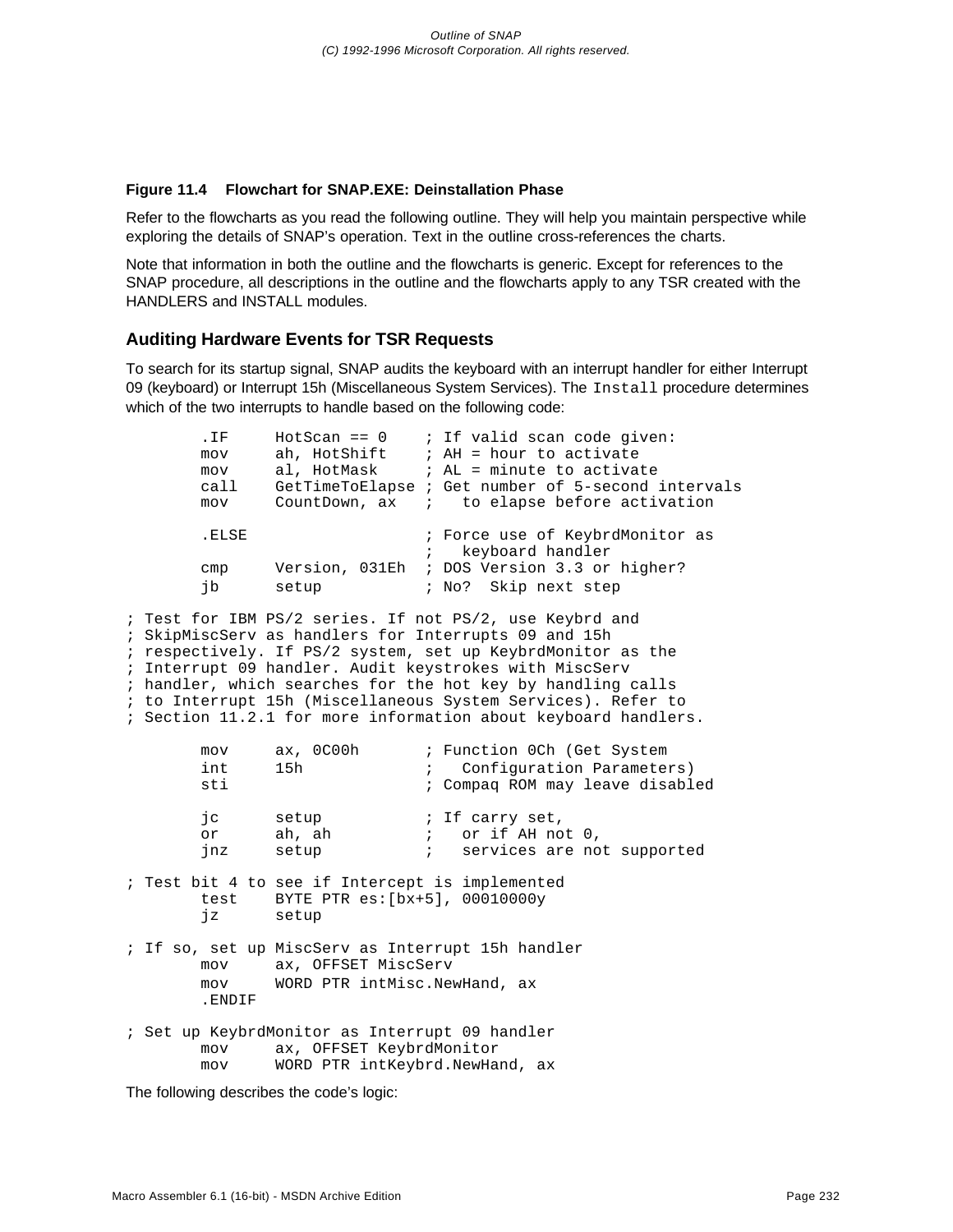- If the program is running under MS-DOS version 3.3 or higher and if Interrupt 15h supports Function 4Fh, set up handler MiscServ to search for the hot key. Handle Interrupt 09 with KeybrdMonitor only to maintain the keyboard active flag.
- Otherwise, set up a handler for Interrupt 09 to search for the hot key. Handle calls to Interrupt 15h with the routine SkipMiscServ, which contains this single instruction:

jmp cs:intMisc.OldHand

The jump immediately passes control to the original Interrupt 15h routine; thus, SkipMiscServ has no effect. It serves only to simplify coding in other parts of the program.

At each keystroke, the keyboard interrupt handler (either Keybrd or MiscServ) calls the procedure CheckHotKey with the scan code of the current key. CheckHotKey compares the scan code and shift status with the bytes HotScan and HotShift. If the current key matches, CheckHotKey returns the carry flag clear to indicate that the user has pressed the hot key.

If the keyboard handler finds the carry flag clear, it sets the flag TsrRequestFlag and exits. Otherwise, the handler transfers control to the original interrupt routine to service the interrupt.

The timer handler Clock reads the request flag at every occurrence of the timer interrupt. Clock takes no action if it finds a zero value in TsrRequestFlag. Figures 11.1 and 11.3 depict the relationship between the keyboard and timer handlers.

### **Monitoring System Status**

Because SNAP produces output to both video and disk, it avoids interrupting either video or disk operations. The program uses interrupt handlers Video and DiskIO to monitor Interrupts 10h (video) and 13h (disk). SNAP also avoids interrupting keyboard use. The instructions at the far label KeybrdMonitor serve as the monitor handler for Interrupt 09 (keyboard).

The three handlers perform similar functions. Each sets an active flag and then calls the original routine to service the interrupt. When the service routine returns, the handler clears the active flag to indicate that the device is no longer in use.

The BIOS Interrupt 13h routine clears or sets the carry flag to indicate the operation's success or failure. DiskIO therefore preserves the flags register when returning, as shown here:

```
DiskIO PROC FAR
        mov cs:intDiskIO.Flag, TRUE ; Set active flag
; Simulate interrupt by pushing flags and far-calling old 
; Int 13h routine
       pushf<br>call
             cs:intDiskIO.OldHand
; Clear active flag without disturbing flags register
        mov cs:intDiskIO.Flag, FALSE
       sti interrupts interrupts
; Simulate IRET without popping flags (since services use 
; carry flag)
        ret 2
DiskIO ENDP
```
The terminating **RET 2** instruction discards the original flags from the stack when the handler returns.

### **Determining Whether to Invoke the TSR**

The procedure CheckRequest determines whether the TSR:

• Has been requested.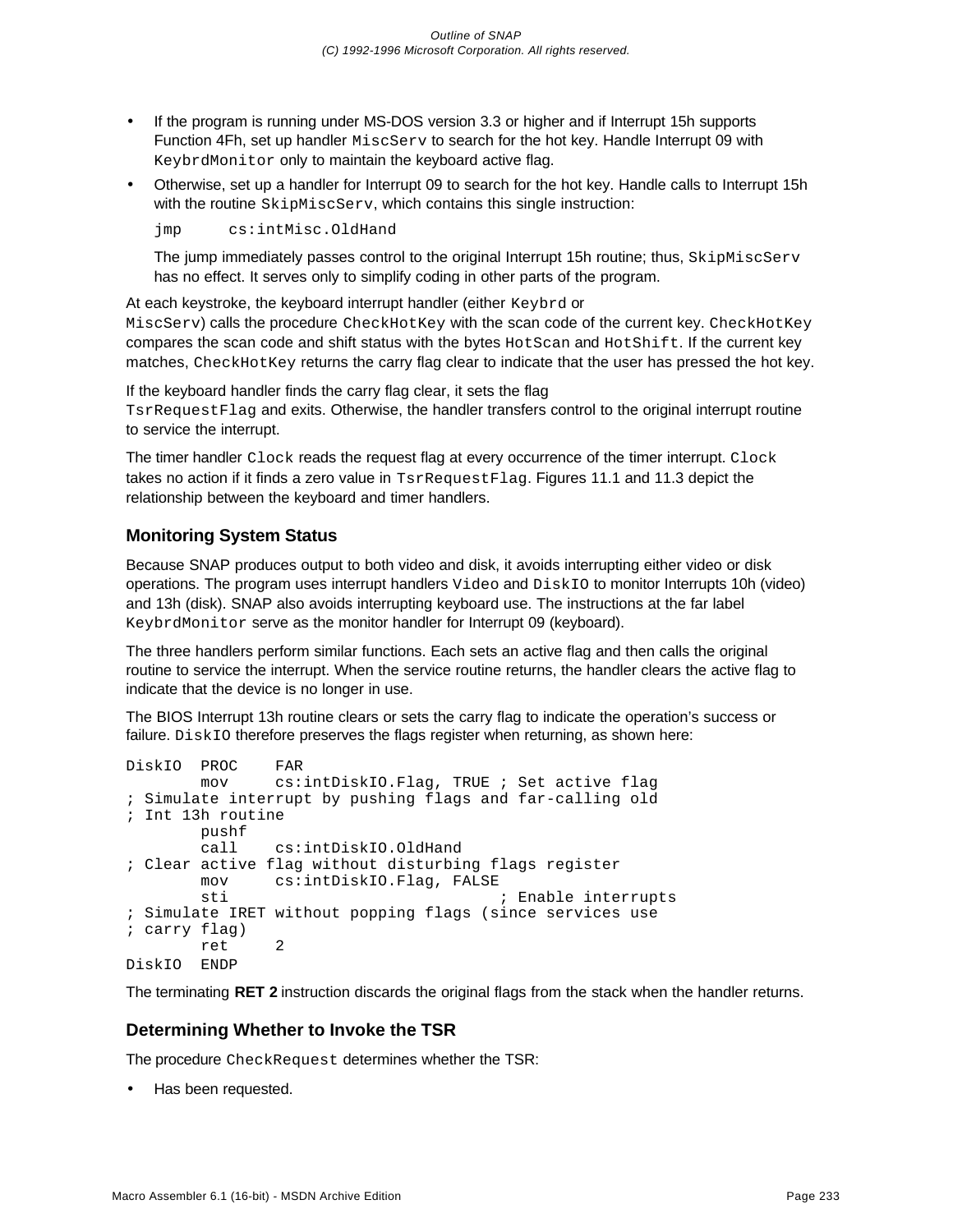• Can safely interrupt the system.

Each time it executes, the timer handler Clock calls CheckRequest to read the flag TsrRequestFlag. If CheckRequest finds the flag set, it scans other flags maintained by the TSR's interrupt handlers and by MS-DOS. These flags indicate the current system status. As the flowchart in Figure 11.3 shows, CheckRequest calls CheckDos (described following) to determine the status of the operating system. CheckRequest then calls CheckHardware to check hardware status.

CheckHardware queries the interrupt controller to determine if any device is currently being serviced. It also reads the active flags maintained by the

KeybrdMonitor, Video, and DiskIO handlers. If the controller, keyboard, video, and disk are all inactive, CheckHardware clears the carry flag and returns.

CheckRequest indicates system status with the carry flag. If the procedure returns the carry flag set, the caller exits without invoking the TSR. A clear carry signals that the caller can safely execute the TSR.

### **Determining MS-DOS Activity**

As Figure 11.2 shows, the procedure GetDosFlags locates the InDos flag during SNAP's installation phase. GetDosFlags calls Function 34h (Get Address of InDos Flag) and then stores the flag's address in the far pointer InDosAddr.

When called from the CheckRequest procedure, CheckDos reads InDos to determine whether the operating system is active. Note that CheckDos reads the flag directly from the address in  $InDSAddr.$  It does not call Function 34h to locate the flag, since it has not yet established whether MS-DOS is active. This follows from the general rule that interrupt handlers must not call any MS-DOS function.

The next two sections more fully describe the procedure CheckDos.

### **Interrupting MS-DOS Functions**

Figure 11.3 shows that the call to CheckDos can initiate either from Clock (timer handler) or Idle (Interrupt 28h handler). If CheckDos finds the InDos flag set, it reacts in different ways, depending on the caller:

- If called from Clock, CheckDos cannot know which MS-DOS function is active. In this case, it returns the carry flag set, indicating that Clock must deny the request for the TSR.
- If called from Idle, CheckDos assumes that one of the low-order polling functions is active. It therefore clears the carry flag to let the caller know the TSR can safely interrupt the function.

For more information on this topic, see the section "Interrupting MS-DOS Functions," earlier in this chapter.

### **Monitoring the Critical Error Flag**

The procedure GetDosFlags (Figure 11.2) determines the address of the Critical Error flag. The procedure stores the flag's address in the far pointer CritErrAddr.

When called from either the Clock or Idle handlers, CheckDos reads the Critical Error flag. A nonzero value in the flag indicates that the Critical Error Handler (Interrupt 24h) is processing a critical error and the TSR must not interrupt. In this case, CheckDos sets the carry flag and returns, causing the caller to exit without executing the TSR.

## **Trapping Errors**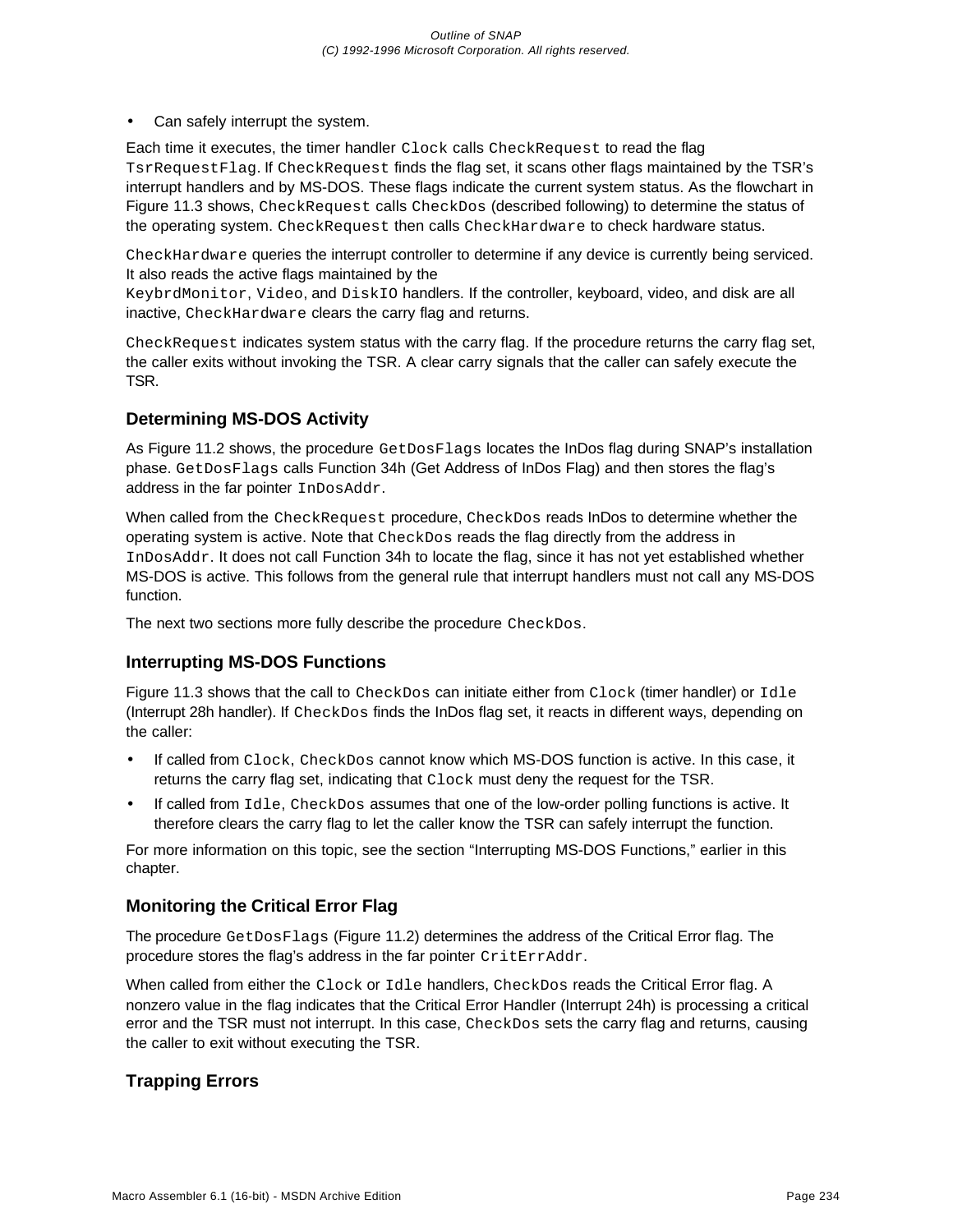Clock Idle **Activate** calling the main body of the TSR, Activate sets up the following handlers:

| <b>Handler Name For Interrupt</b> |                              | <b>Receives Control When</b>                                          |
|-----------------------------------|------------------------------|-----------------------------------------------------------------------|
| <b>CtrlBreak</b>                  | 1Bh (CTRL+BREAK Handler)     | CTRL+BREAK sequence entered at keyboard                               |
| <b>CtrlC</b>                      | 23h (CTRL+C Handler)         | MS-DOS detects a CTRL+C sequence from<br>the keyboard or input stream |
| CritError                         | 24h (Critical Error Handler) | MS-DOS encounters a critical error                                    |

These handlers trap keyboard break signals and critical errors that would otherwise trigger the original handler routines. The CtrlBreak and CtrlC handlers contain a single **IRET** instruction, thus rendering a keyboard break ineffective. The CritError handler contains the following instructions:

```
CritError PROC FAR
           sti
          sub al, al \begin{array}{ccc} \text{sub} & \text{al} & \text{all} \\ \text{sub} & \text{al} & \text{all} \\ \text{sub} & \text{all} & \text{all} \\ \end{array} ; Set AL = 0 for ignore error
 .IF cs:major != 2 ; If DOS 3.x, set AL = 3
mov al, 3 \qquad ; DOS call fails
           .ENDIF
           iret
CritError ENDP
```
The return code in AL stops MS-DOS from taking further action when it encounters a critical error.

As an added precaution, Activate also calls Function 33h (Get or Set CTRL+BREAK Flag) to determine the current setting of the checking flag.

Activate stores the setting, then calls Function 33h again to turn off break checking.

When the TSR's main procedure finishes its work, it returns to Activate, which restores the original setting for the checking flag. It also replaces the original vectors for Interrupts 1Bh, 23h, and 24h.

SNAP's error-trapping safeguards enable the TSR to retain control in the event of an error. Pressing CTRL+BREAK or CTRL+C at SNAP's prompt has no effect. If the user specifies a nonexistent drive a critical error — SNAP merely beeps the speaker and returns normally.

### **Preserving an Existing Condition**

Activate records the stack pointer SS:SP in the doubleword OldStackAddr. The procedure then resets the pointer to the address of a new stack before calling the TSR. Switching stacks ensures that SNAP has adequate stack depth while it executes.

The label NewStack points to the top of the new stack buffer, located in the code segment of the HANDLERS.ASM module. The equate constant STACK\_SIZ determines the size of the stack. The include file TSR.INC contains the declaration for STACK\_SIZ.

Activate preserves the values in all registers by pushing them onto the new stack. It does not push DS, since that register is already preserved in the Clock or Idle handler.

SNAP does not alter the application's video configuration other than by moving the cursor. Figure 11.3 shows that Activate calls the procedure Snap, which executes Interrupt 10h to determine the current cursor position. Snap stores the row and column in the word OldPos. The procedure restores the cursor to its original location before returning to Activate.

## **Preserving Existing Data**

Because SNAP does not call an MS-DOS function that writes to the DTA, it does not need to preserve the DTA belonging to the interrupted process. However, the code for switching and restoring the DTA is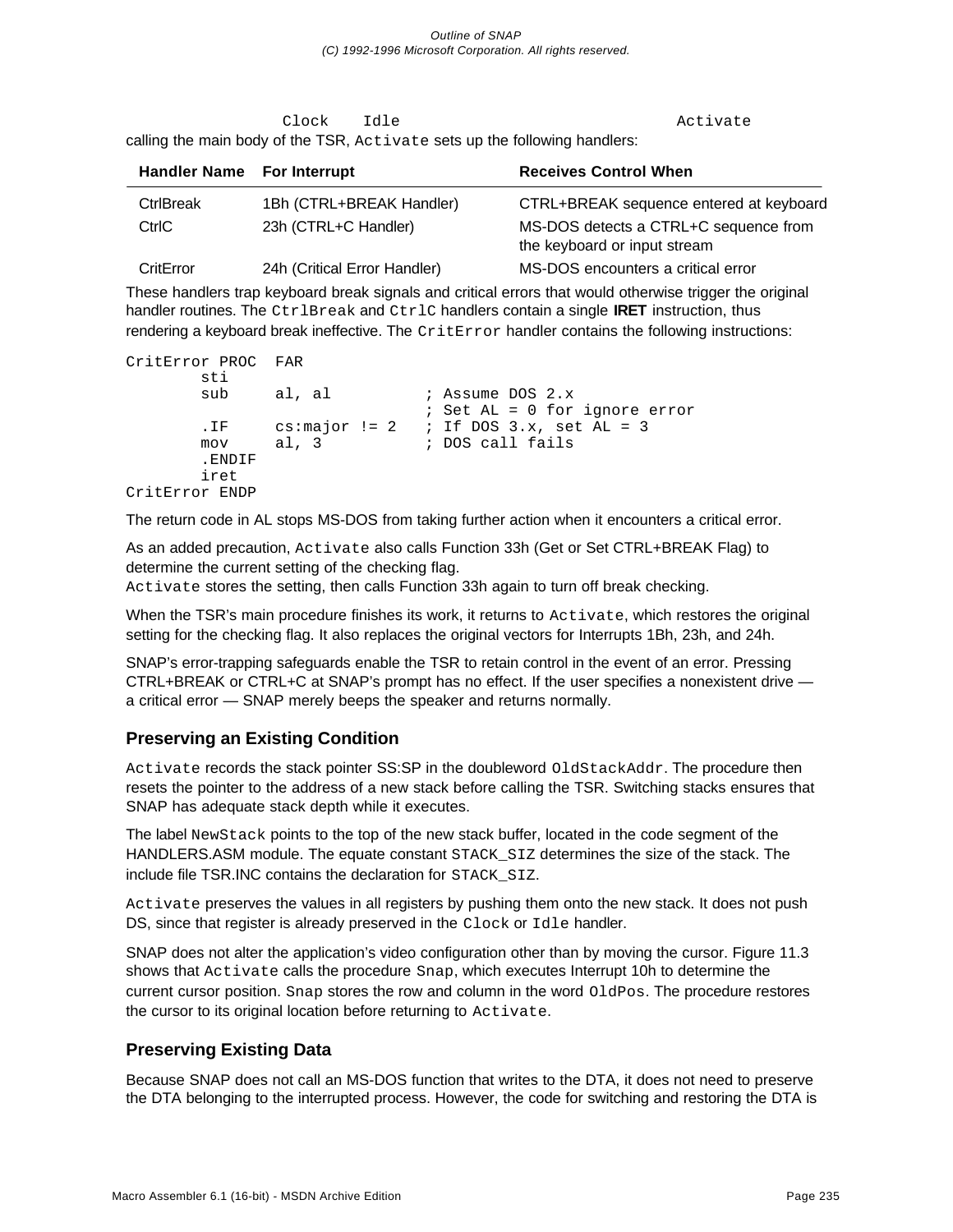included within **IFDEF** blocks in the procedure Activate. The equate constant DTA\_SIZ, declared in the TSR.INC file, governs the assembly of the blocks as well as the size of the new DTA.

It is possible for SNAP to overwrite existing extended error information by committing a file error. The program does not attempt to preserve the original information by calling Functions 59h and 5Dh. In certain rare instances, this may confuse the interrupted process after SNAP returns.

## **Communicating Through the Multiplex Interrupt**

The program uses the Multiplex interrupt (Interrupt 2Fh) to

- Verify that SNAP is installed.
- Select a unique multiplex identity number.
- Locate resident data.

For more information about Interrupt 2Fh, see the section "Communicating through the Multiplex Interrupt," earlier in this chapter.

SNAP accesses Interrupt 2Fh through the procedure CallMultiplex, as shown in Figures 11.2 and 11.4. By searching for a prior installation, CallMultiplex ensures that SNAP is not installed more than once. During deinstallation, CallMultiplex locates data required to deinstall the resident TSR.

The procedure Multiplex serves as SNAP's multiplex handler. When it recognizes its identity number in AH, Multiplex determines its tasks from the function number in the AL register. The handler responds to Function 0 by returning AL equalling 0FFh and ES:DI pointing to an identifier string unique to SNAP.

CallMultiplex searches for the handler by invoking Interrupt 2Fh in a loop, beginning with a trial identity number of 192 in AH. At the start of each iteration of the loop, the procedure sets AL to zero to request presence verification from the multiplex handler. If the handler returns 0FFh in AL, CallMultiplex compares its copy of SNAP's identifier string with the text at memory location ES:DI. A failed match indicates that the multiplex handler servicing the call is not SNAP's handler. In this case, CallMultiplex increments AH and cycles back to the beginning of the loop.

The process repeats until the call to Interrupt 2Fh returns a matching identifier string at ES:DI, or until AL returns as zero. A matching string verifies that SNAP is installed, since its multiplex handler has serviced the call. A return value of zero indicates that SNAP is not installed and that no multiplex handler claims the trial identity number in AH. In this case, SNAP assigns the number to its own handler.

## **Deinstalling a TSR**

During deinstallation, CallMultiplex locates SNAP's multiplex handler as described previously. The handler Multiplex receives the verification request and returns in ES the code segment of the resident program.

| <b>Handler Name</b> | <b>Description</b>                                |
|---------------------|---------------------------------------------------|
| <b>Clock</b>        | Timer handler                                     |
| Keybrd              | Keyboard handler (non-PS/2)                       |
| KeybrdMonitor       | Keyboard monitor handler (PS/2)                   |
| Video               | Video monitor handler                             |
| <b>DiskIO</b>       | Disk monitor handler                              |
| SkipMiscServ        | Miscellaneous Systems Services handler (non-PS/2) |

Deinstall reads the addresses of the following interrupt handlers from the data structure in the resident code segment: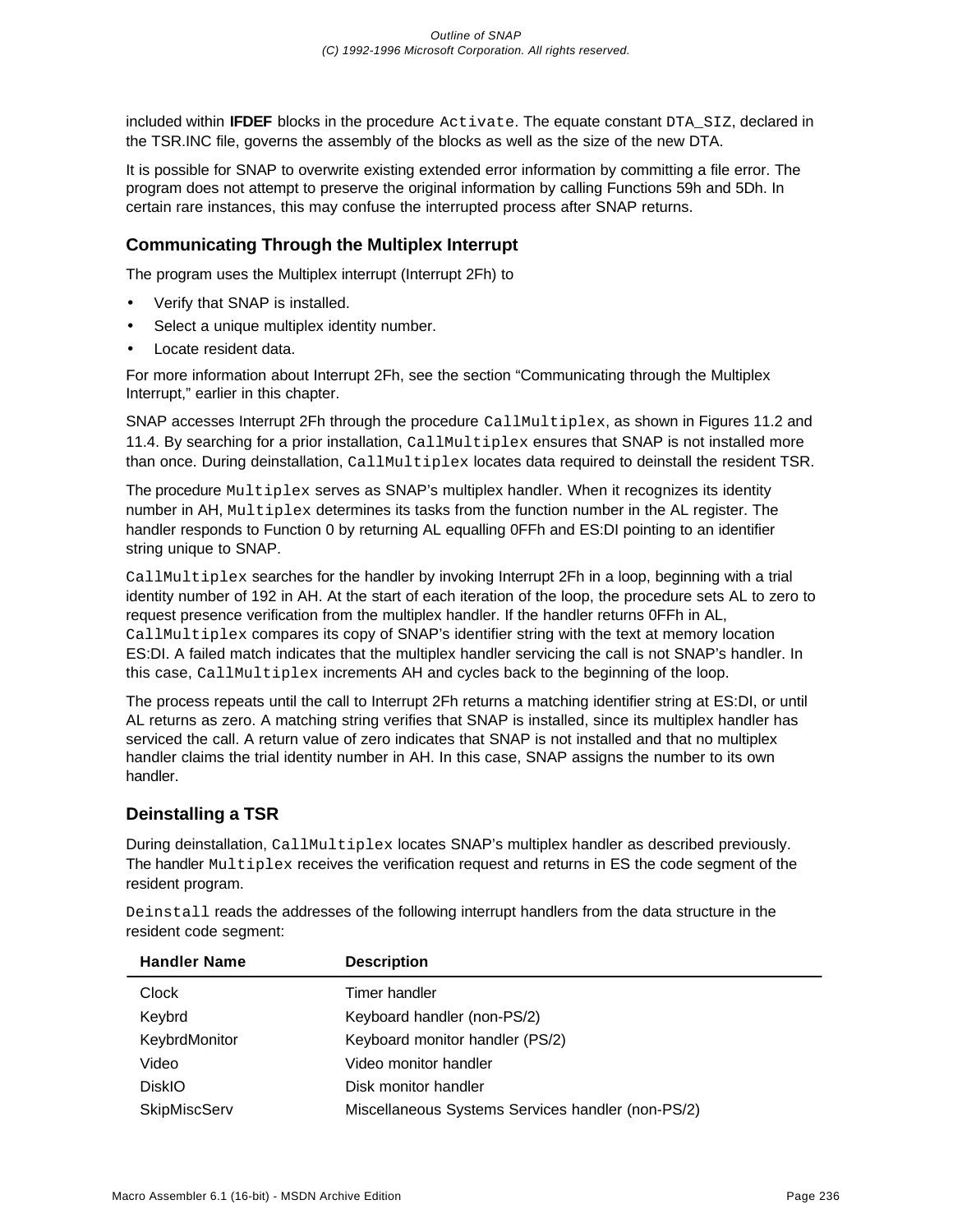| MiscServ  | Miscellaneous Systems Services handler (PS/2) |
|-----------|-----------------------------------------------|
| Idle      | MS-DOS Idle handler                           |
| Multiplex | Multiplex handler                             |

Deinstall calls MS-DOS Function 35h (Get Interrupt Vector) to retrieve the current vectors for each of the listed interrupts. By comparing each handler address with the corresponding vector, Deinstall ensures that SNAP can be safely deinstalled. Failure in any of the comparisons indicates that another TSR has been installed after SNAP and has set up a handler for the same interrupt. In this case, Deinstall returns an error code, stopping the program with the following message:

Can't deinstall TSR

If all addresses match, Deinstall calls Interrupt 2Fh with SNAP's identity number in AH and AL set to 1. The handler Multiplex responds by returning in ES the address of the resident code's PSP. Deinstall then calls MS-DOS Function 25h (Set Interrupt Vector) to restore the vectors for the original service routines. This is called "unhooking" or "unchaining" the interrupt handlers.

After unhooking all of SNAP's interrupt handlers, Deinstall returns with AX pointing to the resident code's PSP. The procedure FreeTsr then calls MS-DOS Function 49h (Release Memory) to return SNAP's memory to the operating system. The program ends with the message

TSR deinstalled

to indicate a successful deinstallation.

Deinstalling SNAP does not guarantee more available memory space for the next program. If another TSR loads after SNAP but handles interrupts other than 08, 09, 10h, 13h, 15h, 28h, or 2Fh, SNAP still deinstalls properly. The result is a harmless gap of deallocated memory formerly occupied by SNAP. MS-DOS can use the free memory to store the next program's environment block. However, MS-DOS loads the program itself above the still-resident TSR.

# Chapter 12 Mixed-Language Programming

Mixed-language programming allows you to combine the unique strengths of Microsoft Basic, C, C++, and FORTRAN with your assembly-language routines. Any one of these languages can call MASM routines, and you can call any of these languages from within your assembly-language programs. This makes virtually all the routines from high-level–language libraries available to a mixed-language program.

MASM 6.1 provides mixed-language features similar to those in high-level languages. For example, you can use the **INVOKE** directive to call high-level-language procedures, and the assembler handles the argument-passing details for you. You can also use H2INC to translate C header files to MASM include files, as explained in Chapter 20 of *Environment and Tools*.

The mixed-language features of MASM 6.1 do not make older methods of defining mixed-language interfaces obsolete. In most cases, mixed-language programs written with earlier versions of MASM will assemble and link correctly under MASM 6.1. (For more information, see Appendix A.)

This chapter explains how to write assembly routines that can be called from high-level–language modules and how to call high-level language routines from MASM. You should already understand the languages you want to combine and should know how to write, compile, and link multiple-module programs with these languages.

This chapter covers only assembly-language interface with C, C++, Basic, and FORTRAN; it does not cover mixed-language programming between high-level languages. The focus here is the Microsoft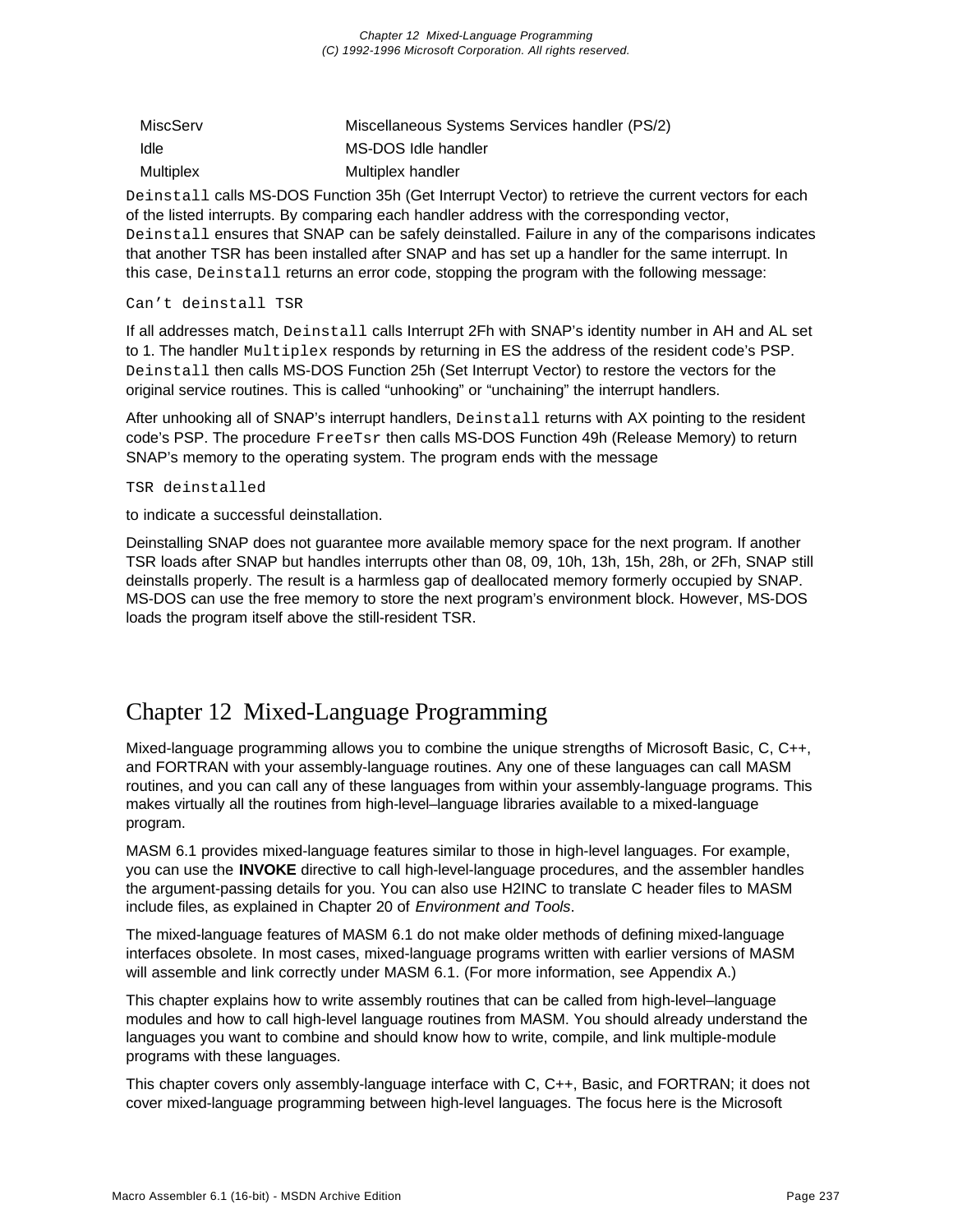versions of C, C++, Basic, and FORTRAN, but the same principles apply to other languages and compilers. Many of the techniques used in this chapter are explained in the material in Chapter 7 on writing procedures in assembly language, and in Chapter 8 on multiple-module programming.

The first section of this chapter discusses naming and calling conventions. The next section, "Writing an Assembly Procedure for a Mixed-Language Program," provides a template for writing an assembly-language procedure that can be called from another module written in a high-level language. This represents the essence of mixed-language programming. Assembly language is often used for creating fast secondary routines in a large program written in a high-level language.

The third section describes specific conventions for linking assembly-language procedures with modules in C, C++, Basic, and FORTRAN. These language-specific sections also provide details on how the language manages various data structures so that your MASM programs are compatible with the data from the high-level language.

# Naming and Calling Conventions

Each language has its own set of conventions, which fall into two categories:

- The "naming convention" specifies how or if the compiler or assembler alters the name of an identifier before placing it into an object file.
- The "calling convention" determines how a language implements a call to a procedure and how the procedure returns to the caller.

MASM supports several different conventions. The assembler uses C convention when you specify a language type (*langtype*) of **C**, and Pascal convention for language types **PASCAL**, **BASIC**, or **FORTRAN**. To the assembler, the keywords **BASIC**, **PASCAL**, and **FORTRAN** are synonymous. MASM also supports the **SYSCALL** and **STDCALL** conventions, which mix elements of the C and Pascal conventions.

MASM gives you several ways to set the naming and calling conventions in your assembly-language program. Using **.MODEL** with a *langtype* sets the default for the module. This can also be done with the **OPTION** directive. This is equivalent to the /Gc or /Gd option from the command line. Procedure prototypes and declarations can specify a *langtype* to override the default.

When you write mixed-language routines, the easiest way to ensure convention compatibility is to adopt the conventions of the called procedure's language. However, Microsoft languages can change the naming and calling conventions for different procedures. If your program must call a procedure that uses an argument-passing method different from that of the default language, prototype the procedure first with the desired language type. This tells the assembler to override the conventions of the default language and assume the proper conventions for the prototyped procedure. "The

MASM/High-Level–Language Interface" section in this chapter explains how to change the default conventions. The following sections provide more detail on the information summarized in Table 12.1.

| <b>1990 IL.I Ngumiy ang Jamiy Jonventions</b><br>ConventionC | <b>SYSCALL</b> | <b>STDCALL</b> | <b>BASIC</b> | <b>FORTRAN</b> | <b>PASCAL</b> |
|--------------------------------------------------------------|----------------|----------------|--------------|----------------|---------------|
| Leading<br>$\mathsf{X}$<br>underscore                        |                | X              |              |                |               |
| Capitalize<br>all                                            |                |                | X            | X              | Χ             |
| Arguments<br>pushed<br>left to right                         |                |                | X            | X              | X             |

|  |  | <b>Table 12.1 Naming and Calling Conventions</b> |  |
|--|--|--------------------------------------------------|--|
|  |  |                                                  |  |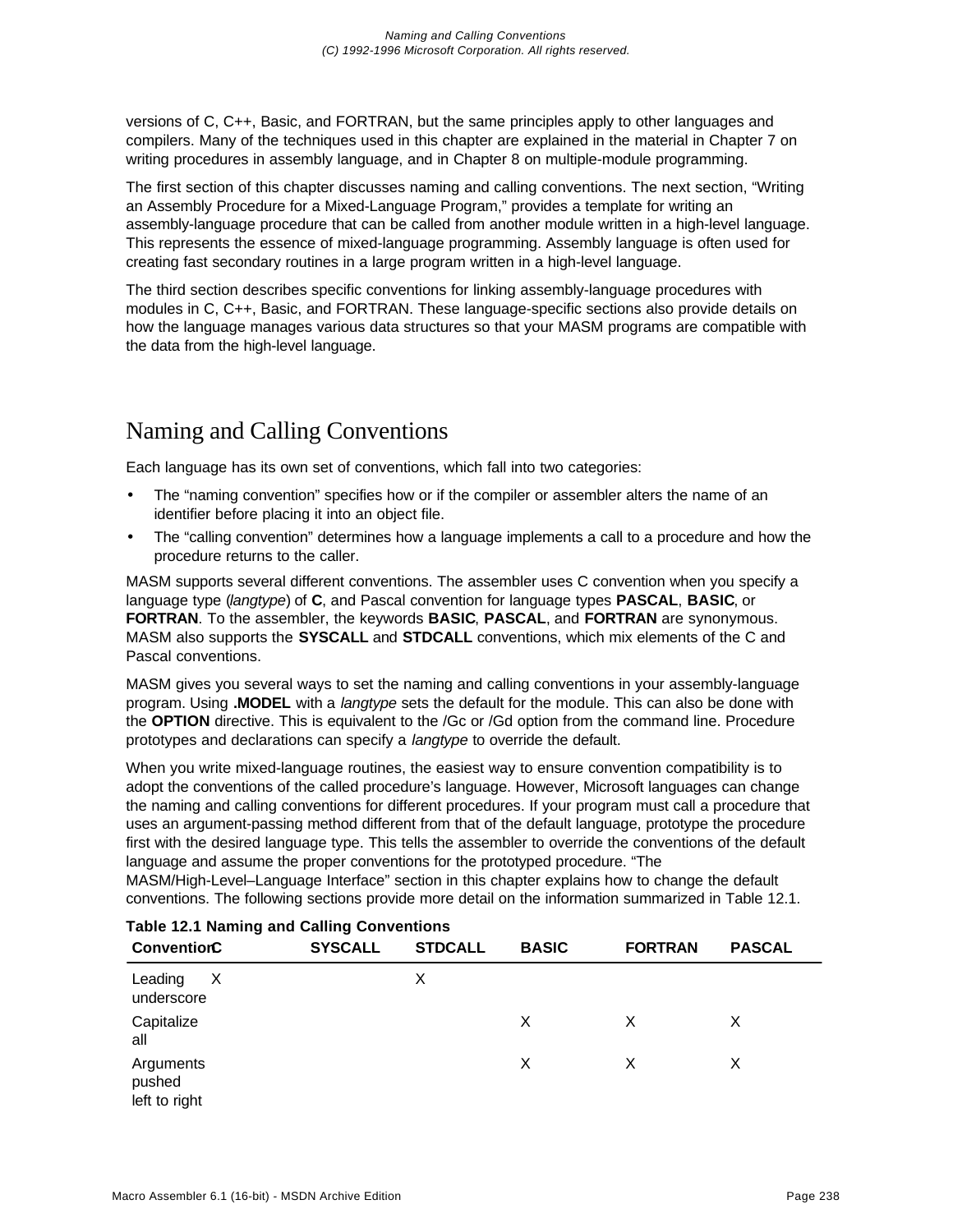#### *The C Calling Convention (C) 1992-1996 Microsoft Corporation. All rights reserved.*

| Arguments X<br>pushed<br>right to left |   | X | x |
|----------------------------------------|---|---|---|
| Caller<br>stack<br>cleanup             | x | x | * |
| :VARARG X<br>allowed                   |   | x | x |

The STDCALL language type uses caller stack cleanup if the :VARARG parameter is used. Otherwise, the called routine must clean up the stack.

# Naming Conventions

"Naming convention" refers to the way a compiler or assembler stores the names of identifiers. The first two rows of Table 12.1 show how each language type affects symbol names. **SYSCALL** leaves symbol names as they appear in the source code, but **C** and **STDCALL** add an underscore prefix. **PASCAL**, **BASIC**, and **FORTRAN** change symbols to all uppercase.

The following list describes how these naming conventions affect a variable called  $Bigi$  Time in your source code:

| <b>Langtype Specified</b>        | <b>Characteristics</b>                                                                                                                     |
|----------------------------------|--------------------------------------------------------------------------------------------------------------------------------------------|
| <b>SYSCALL</b>                   | Leaves the name unmodified. The linker sees the variable as $Big$<br>Time.                                                                 |
| C, STDCALL                       | The assembler (or compiler) adds a leading underscore to the name,<br>but does not change case. The linker sees the variable as _Big Time. |
| PASCAL, FORTRAN,<br><b>BASIC</b> | Converts all names to uppercase. The linker sees the variable as $B_{\text{HQ}}$<br>Time.                                                  |

## The C Calling Convention

Specify the C language type for assembly-language procedures called from programs that assume the C calling convention. Note that such programs are not necessarily written in C, since other languages can mimic C conventions.

## **Argument Passing**

With the C calling convention, the caller pushes arguments from right to left as they appear in the caller's argument list. The called procedure returns without removing the arguments from the stack. It is the caller's responsibility to clean the stack after the call, either by popping the arguments or by adding an appropriate value to the stack pointer SP.

### **Register Preservation**

The called routine must return with the original values in BP, SI, DI, DS, and SS. It must also preserve the direction flag.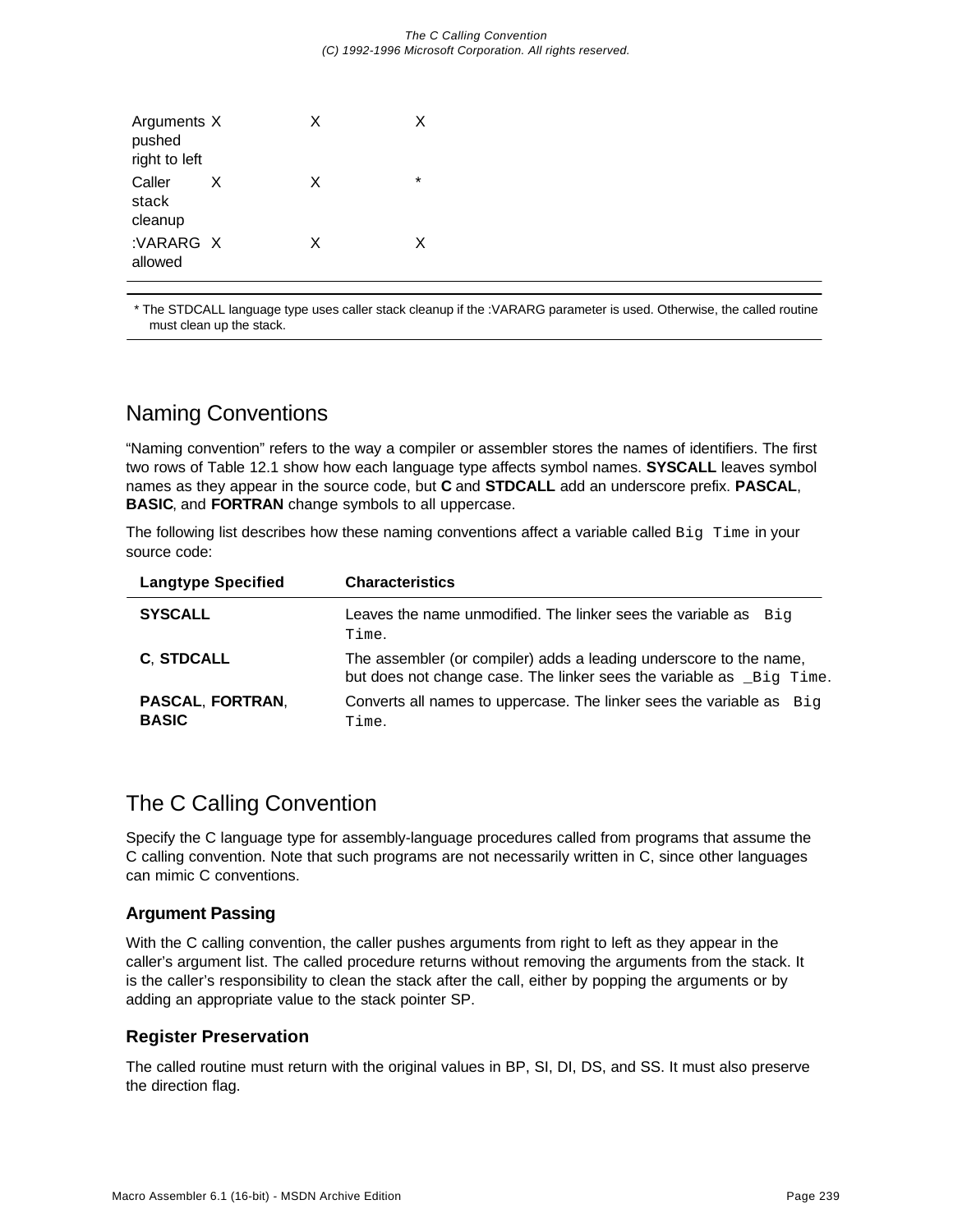## **Varying Number of Arguments**

The additional overhead of cleaning the stack after each call has compensations. It frees the caller from having to pass a set number of arguments to the called procedure each time. Because the first argument in the list is always the last one pushed, it is always on the top of the stack. Thus, it has the same address relative to the frame pointer, regardless of how many arguments were actually passed.

For example, consider the C library function **printf**, which accepts different numbers of arguments. A C program calls the function like this:

printf( "Numbers:  $f$   $f$   $f$   $f$   $f$   $n1$ ,  $n2$ ,  $n3$  );<br>printf( "Also:  $f$ ",  $n4$  ); printf( "Also:

The first line passes four arguments (including the string in quotes) and the second line passes only two arguments. Notice that **printf** has no reliable way of determining how many arguments the caller has pushed. Therefore, the function returns without adjusting the stack. The C calling convention requires the caller to take responsibility for removing the arguments from the stack, since only the caller knows how many arguments it passed.

Use **INVOKE** to call a C-callable function from your assembly-language program, since **INVOKE** automatically generates the necessary stack-cleaning code after the call. You must also prototype the function with the **VARARG** keyword if appropriate, as explained in "Procedures," Chapter 7. Similarly, when you write a C-callable procedure that accepts a varying number of arguments, include **VARARG** in the procedure's **PROC** statement.

## The Pascal Calling Convention

By default, the *langtype* for **FORTRAN**, **BASIC**, and **PASCAL** selects the Pascal calling convention. This convention pushes arguments left to right so that the last argument is lowest on the stack, and it requires that the called routine remove arguments from the stack.

## **Argument Passing**

Arguments are placed on the stack in the same order in which they appear in the source code. The first argument is highest in memory (because it is also the first argument to be placed on the stack), and the stack grows downward.

### **Register Preservation**

A routine that uses the Pascal calling convention must preserve SI, DI, BP, DS, and SS. For 32-bit code, the EBX, ES, FS, and GS registers must be preserved as well as EBP, ESI, and EDI. The direction flag is also cleared upon entry and must be preserved.

### **Varying Number of Arguments**

Passing a variable number of arguments is not possible with the Pascal calling convention.

## The STDCALL and SYSCALL Calling Conventions

A **STDCALL** procedure adopts the C name and calling conventions when prototyped with the **VARARG** keyword. Refer to the section "Declaring Parameters with the PROC Directive" in Chapter 7. Without **VARARG**, the procedure uses the C naming and Pascal calling conventions. **STDCALL**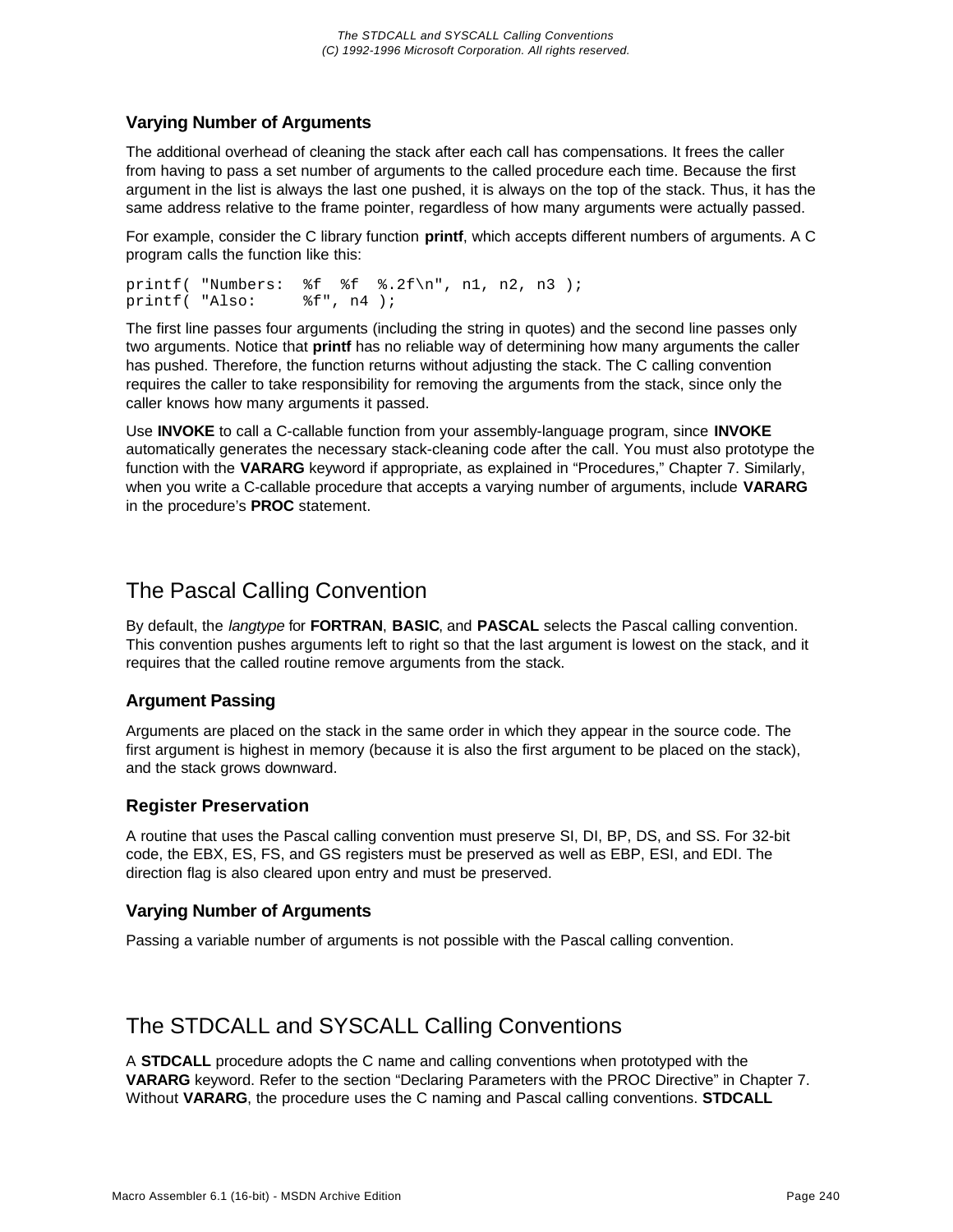provides compatibility with 32-bit versions of Microsoft compilers.

As Table 12.1 shows, **SYSCALL** is identical to the C calling convention, but does not add an underscore prefix to symbols.

### **Argument Passing**

Argument passing order for both **STDCALL** and **SYSCALL** is the same as the C calling convention. The caller pushes the arguments from right to left and must remove the parameters from the stack after the call. However, **STDCALL** requires the called procedure to clean the stack if the procedure does not accept a variable number of arguments.

### **Register Preservation**

Both conventions require the called procedure to preserve the registers BP, SI, DI, DS, and SS. Under **STDCALL**, the direction flag is clear on entry and must be returned clear.

### **Varying Number of Arguments**

**SYSCALL** allows a variable number of arguments in the same way as the C calling convention. **STDCALL** also mimics the C convention when **VARARG** appears in the called procedure's declaration or definition. It allows a varying number of arguments and requires the caller to clean the stack. If not declared or defined with **VARARG**, the called procedure does not accept a variable argument list and must clean the stack before it returns.

## Writing an Assembly Procedure For a Mixed-Language Program

MASM 6.1 simplifies the coding required for linking MASM routines to high-level– language routines. You can use the **PROTO** directive to write procedure prototypes, and the **INVOKE** directive to call external routines. MASM simplifies procedure-related tasks in the following ways:

- The **PROTO** directive improves error checking on argument types.
- **INVOKE** pushes arguments onto the stack and converts argument types to types expected when possible. These arguments can be referenced by their parameter label, rather than as offsets of the stack pointer.
- The **LOCAL** directive following the **PROC** statement saves places on the stack for local variables. These variables can also be referenced by name, rather than as offsets of the stack pointer.
- **PROC** sets up the appropriate stack frame according to the processor mode.
- The **USES** keyword preserves registers given as arguments.
- The C calling conventions specified in the **PROC** syntax allow for a variable number of arguments to be passed to the procedure.
- The **RET** keyword adjusts the stack upward by the number of bytes in the argument list, removes local variables from the stack, and pops saved registers.
- The **PROC** statement lists parameter names and types. The parameters can be referenced by name inside the procedure.

The complete syntax and parameter descriptions for these procedure directives are explained in "Procedures" in Chapter 7. This section provides a template that you can use for writing a MASM routine to be called from a high-level language.

The template looks like this:

*Label* **PROC** [[*distance langtype visibility* <*prologueargs*> **USES** *reglist parmlist*]]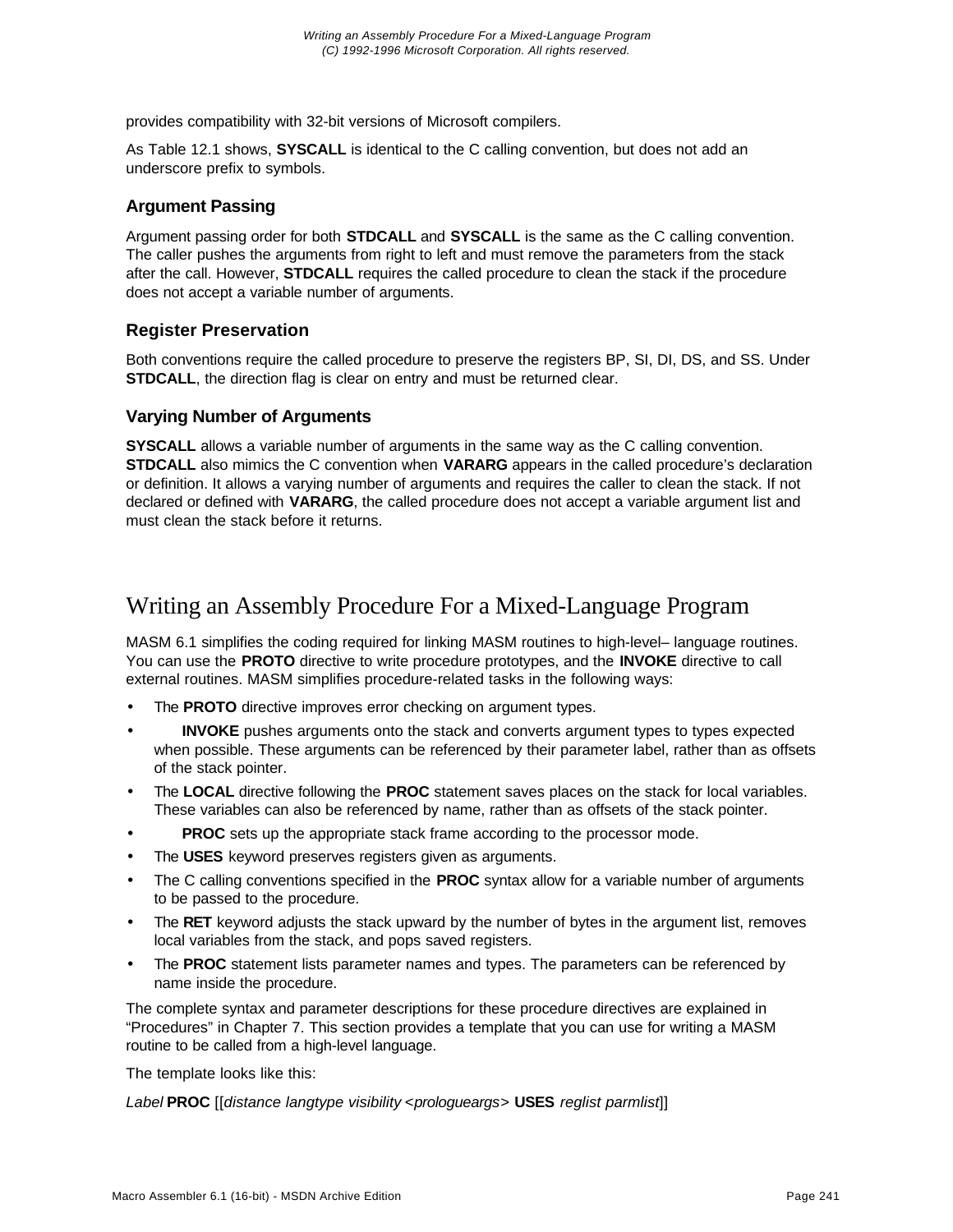| <b>LOCAL</b> varlist |
|----------------------|
|                      |
|                      |
| RET                  |

*Label* **ENDP**

Replace the italicized words with appropriate keywords, registers, or variables as defined by the syntax in "Declaring Parameters with the **PROC** Directive" in Chapter 7.

The *distance* (**NEAR** or **FAR**) and *visibility* (**PUBLIC**, **PRIVATE**, or **EXPORT**) that you give in the procedure declaration override the current defaults. In some languages, the model can also be specified with command-line options.

The *langtype* determines the calling convention for accessing arguments and restoring the stack. For information on calling conventions, see "Naming and Calling Conventions" earlier in this chapter.

The types for the parameters listed in the *parmlist* must be given. Also, if any of the parameters are pointers, the assembler does not generate code to get the value of the pointer references. You must write this code yourself. An example of how to write such code is provided in "Declaring Parameters with the PROC Directive" in Chapter 7.

If you need to code your own stack-frame setup manually, or if you do not want the assembler to generate the standard stack setup and cleanup, see "Passing Arguments on the Stack" and "User-Defined Prologue and Epilogue Code" in Chapter 7.

## The MASM/High-Level-Language Interface

Since high-level–language programs require initialization, you must write the main routine of a mixed-language program in the high-level language, or link with the startup code supplied by the high-level–language compiler. This gives the assembly code access to high-level routines or library functions. The next section explains how to link an assembly-language program with C-language startup code.

For procedures with prototypes, **INVOKE** makes calls from MASM to high-level– language programs, much like procedure or function calls in the high-level language. **INVOKE** calls procedures and generates the code to push arguments in the order specified by the procedure's calling convention, and to remove arguments from the stack at the end of the procedure.

**INVOKE** can also do type checking and data conversion for the argument types so that the procedure receives compatible data. For explanations of how to write procedure prototypes and several examples of procedure declarations and the corresponding prototypes, see "Declaring Procedure Prototypes" in Chapter 7.

For programs that mix assembly language and C, the H2INC utility makes it easy to write prototypes and data declarations for the C procedures you want to call from MASM. H2INC translates the C prototypes and declarations into the corresponding MASM prototypes and declarations, which **INVOKE** can use to call the procedure. The use of H2INC is explained in Chapter 20 in *Environment and Tools*.

Mixed-language programming also allows the main program or a routine to use external data — data defined in the other module. External data is the data that is stored in a set place in memory (unlike dynamic and local data, which is allocated on the stack and heap) and is visible to other modules.

External data is shared by all routines. One of the modules must define the static data, which causes the compiler to allocate storage for the data. The other modules that access the data must declare the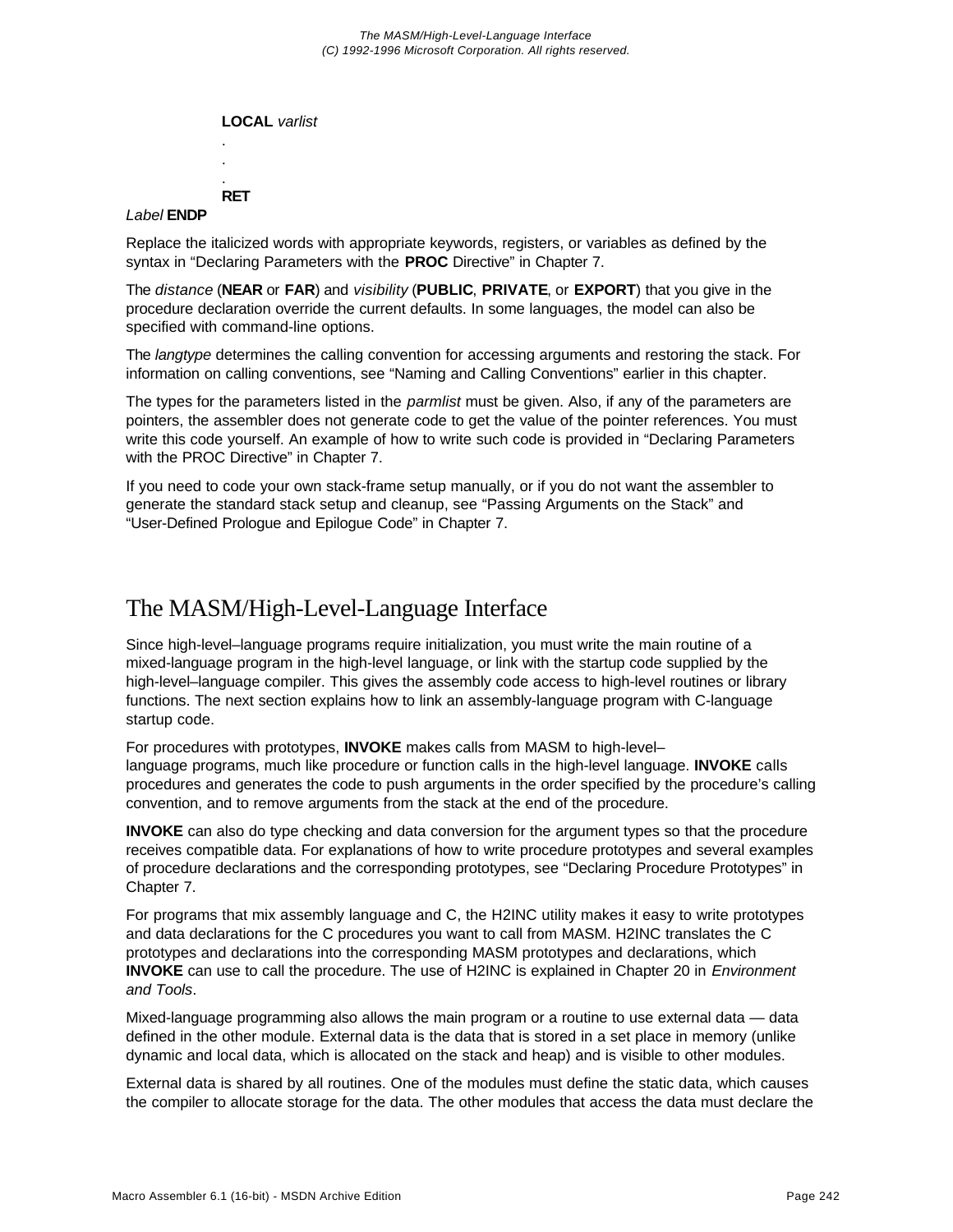data as external.

## **Argument Passing**

Each language has its own convention for how an argument is actually passed. If the argument-passing conventions of your routines do not agree, then a called routine receives bad data. Microsoft languages support three different methods for passing an argument:

- Near reference. Passes a variable's near (offset) address, expressed as an offset from the default data segment. This method gives the called routine direct access to the variable itself. Any change the routine makes to the parameter is reflected in the calling routine.
- Far reference. Passes a variable's far (segmented) address. Though slower than passing a near reference, this method is necessary for passing data that lies outside the default data segment. (This is not an issue in Basic unless you have specifically requested far memory.)
- Value. Passes only a copy of the variable, not its address. With this method, the called routine gets a copy of the argument on the stack, but has no access to the original variable. The copy is discarded when the routine returns, and the variable retains its original value.

When you pass arguments between routines written in different languages, you must ensure that the caller and the called routine use the same conventions for passing and receiving arguments. In most cases, you should check the argument-passing defaults used by each language and make any necessary adjustments. Most languages have features that allow you to change argument-passing methods.

## **Register Preservation**

A procedure called from any high-level language should preserve the direction flag and the values of BP, SI, DI, SS, and DS. Routines called from MASM must not alter SI, DI, SS, DS, or BP.

## **Pushing Addresses**

Microsoft high-level languages push segment addresses before offsets. This lets the called routine use the **LES** and **LDS** instructions to read far addresses from the stack. Furthermore, each word of an argument is placed on the stack in order of significance. Thus, the high word of a long integer is pushed first, followed by the low word.

## **Array Storage**

Most high-level-language compilers store arrays in row-major order. This means that all elements of a row are stored consecutively. The first five elements of an array with four rows and three columns are stored in row-major order as

A[1, 1], A[1, 2], A[1, 3], A[2, 1], A[2, 2]

In column-major order, the column elements are stored consecutively. For example, this same array would be stored in column-major order as

A[1, 1], A[2, 1], A[3, 1], A[4, 1], A[1, 2], A[2, 2]

## The C/MASM Interface

This section summarizes the characteristics of the interface between MASM and Microsoft C and QuickC compilers. With the default naming and calling convention, the assembler (or compiler) pushes arguments right to left and adds a leading underscore to routine names.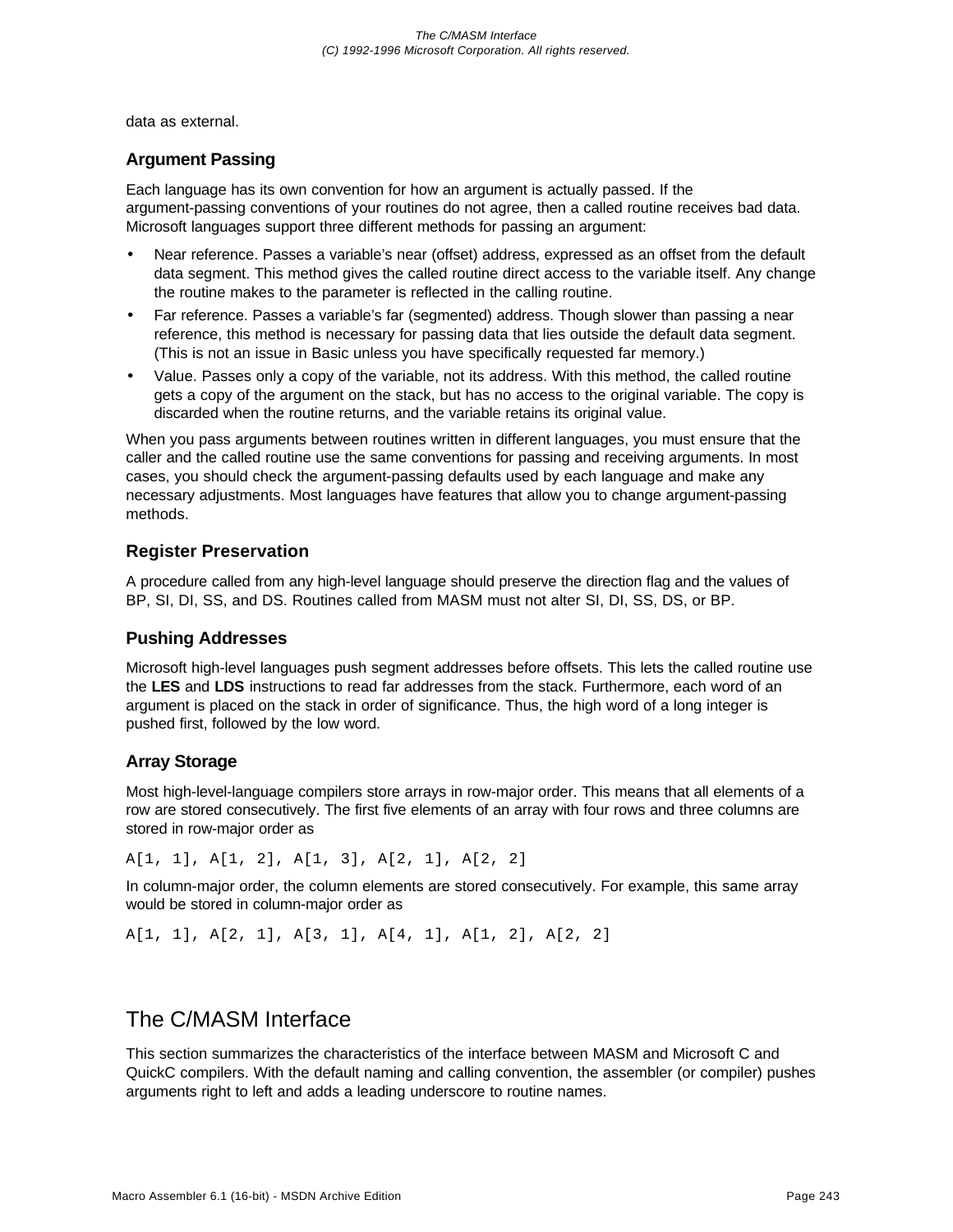## **Compatible Data Types**

This list shows the 16-bit C data types and equivalent data types in MASM 6.1. For 32-bit C compilers, **int** and **unsigned int** are equivalent to the MASM types **SDWORD** and **DWORD**, respectively.

| C Type                       | <b>Equivalent MASM Type</b> |  |  |  |  |  |
|------------------------------|-----------------------------|--|--|--|--|--|
| unsigned char                | <b>BYTE</b>                 |  |  |  |  |  |
| char                         | <b>SBYTE</b>                |  |  |  |  |  |
| unsigned short, unsigned int | <b>WORD</b>                 |  |  |  |  |  |
| int, short                   | <b>SWORD</b>                |  |  |  |  |  |
| unsigned long                | <b>DWORD</b>                |  |  |  |  |  |
| long                         | <b>SDWORD</b>               |  |  |  |  |  |
| float                        | <b>REAL4</b>                |  |  |  |  |  |
| double                       | <b>REAL8</b>                |  |  |  |  |  |
| long double                  | REAL <sub>10</sub>          |  |  |  |  |  |

### **Naming Restrictions**

C is case-sensitive and does not convert names to uppercase. Since C normally links with the /NOI command-line option, you should assemble MASM modules with the /Cx or /Cp option to prevent the assembler from converting names to uppercase.

### **Argument-Passing Defaults**

C always passes arrays by reference and all other variables (including structures) by value. C programs in tiny, small, and medium model pass near addresses for arrays, unless another distance is specified. Compact-, large-, and huge-model programs pass far addresses by default. To pass by reference a variable type other than array, use the C-language address-of operator (**&**).

If you need to pass an array by value, declare the array as a structure member and pass a copy of the entire structure. However, this practice is rarely necessary and usually impractical except for very small arrays, since it can make substantial demands on stack space. If your program must maintain an array through a procedure call, create a temporary copy of the array in heap and provide the copy to the procedure by reference.

## **Changing the Calling Convention**

Put **pascal** or **fortran** in the C function declaration to specify the Pascal calling convention.

### **Array Storage**

Array declarations give the number of elements. A1[a][b] declares a two-dimensional array in C with a rows and b columns. By default, the array's lower bound is zero. Arrays are stored by the compiler in row-major order. By default, passing arrays from C passes a pointer to the first element of the array.

## **String Format**

C stores strings as arrays of bytes and uses a null character as the end-of-string delimiter. For example, consider the string declared as follows:

char msg[] = "string of text"

The string occupies 15 bytes of memory as: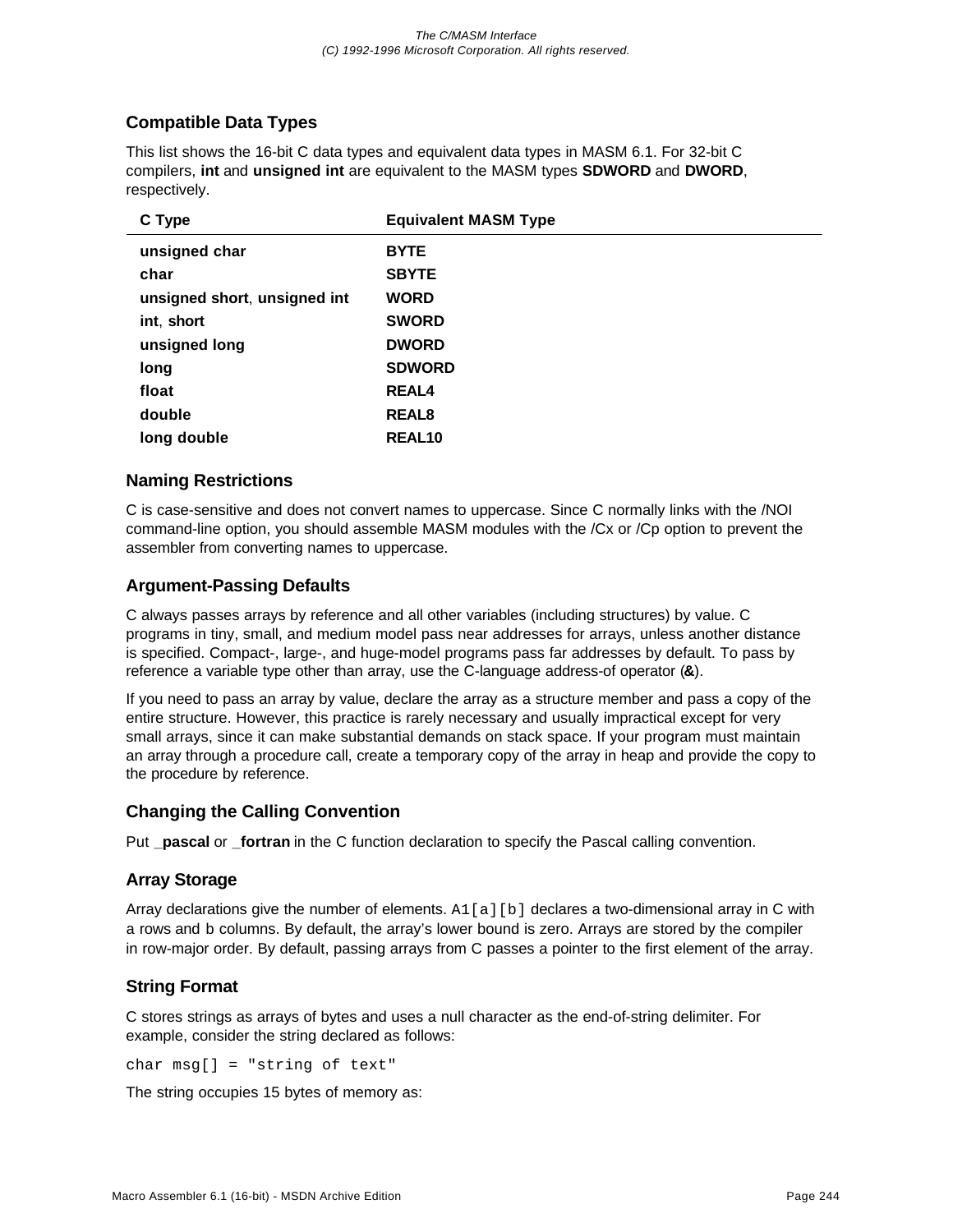

#### **Figure 12.1 C String Format**

Since msg is an array of characters, it is passed by reference.

### **External Data**

In C, the **extern** keyword tells the compiler that the data or function is external. You can define a static data object in a C module by defining a data object outside all functions and subroutines. Do not use the **static** keyword in C with a data object that you want to be public.

### **Structure Alignment**

By default, C uses word alignment (unpacked storage) for all data objects longer than 1 byte. This storage method specifies that occasional bytes may be added as padding, so that word and doubleword objects start on an even boundary. In addition, all nested structures and records start on a word boundary. MASM aligns on byte boundaries by default.

When converting .H files with H2INC, you can use the /Zp command-line option to specify structure alignment. If you do not specify the /Zp option, H2INC uses word-alignment. Without H2INC, set the alignment to 2 when declaring the MASM structure, compile the C module with /Zp1, or assemble the MASM module with /Zp2.

## **Compiling and Linking**

Use the same memory model for both C and MASM.

## **Returning Values**

The assembler returns simple data types in registers. Table 12.2 shows the register conventions for returning simple data types to a C program.

| Data Type                   | <b>Registers</b>                                                                                |
|-----------------------------|-------------------------------------------------------------------------------------------------|
| char                        | AL                                                                                              |
| short, near, int (16-bit)   | AX.                                                                                             |
| short, near, int (32-bit)   | EAX                                                                                             |
| long, far $(16-bit)$        | High-order portion (or segment address) in DX;<br>low-order portion (or offset address) in AX   |
| <b>long, far</b> $(32-bit)$ | High-order portion (or segment address) in EDX;<br>low-order portion (or offset address) in EAX |

Table 12.2 Register Conventions for Simple Return Values

Procedures using the C calling convention and returning type **float** or type **double** store their return values into static variables. In multi-threaded programs, this could mean that the return value may be overwritten. You can avoid this by using the Pascal calling convention for multi-threaded programs so **float** or **double** values are passed on the stack.

Structures less than 4 bytes long are returned in DX:AX. To return a longer structure from a procedure that uses the C calling convention, you must copy the structure to a global variable and then return a pointer to that variable in the AX register (DX:AX, if you compiled in compact, large, or huge model or if the variable is declared as a far pointer).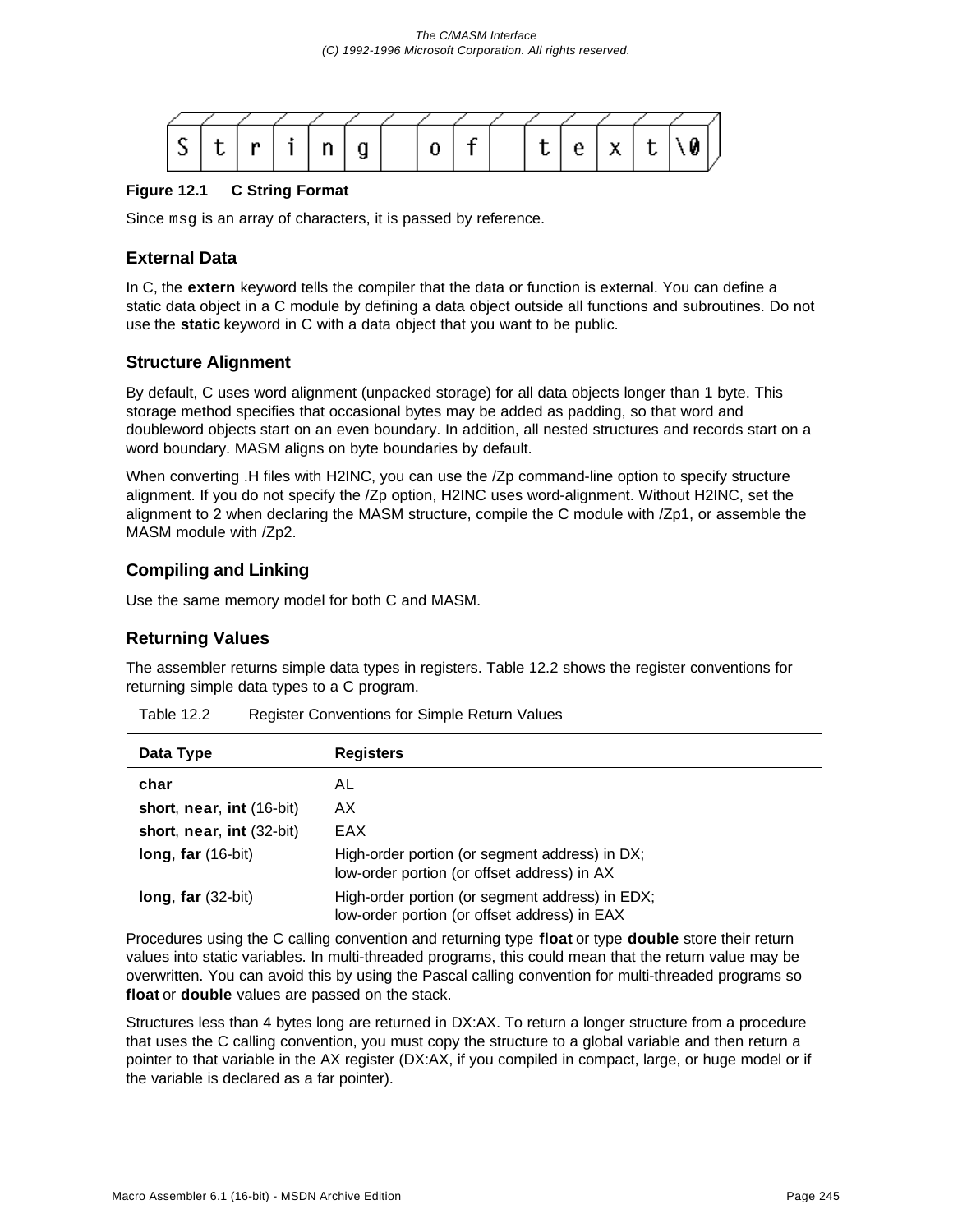## **Structures, Records, and User-Defined Data Types**

You can pass structures, records, and user-defined types as arguments by value or by reference.

#### **Writing Procedure Prototypes**

The H2INC utility simplifies the task of writing prototypes for the C functions you want to call from MASM. The C prototype converted by H2INC into a MASM prototype allows **INVOKE** to correctly call the C function. Here are some examples of C functions and the MASM prototypes created with H2INC.

```
/* Function Prototype Declarations to Convert with H2INC */
long checktypes (
         char *name,
         unsigned char a,
         int b,
         float d,
         unsigned int *num );
my_func (float fNum, unsigned int x);
extern my_func1 (char *argv[]);
struct videoconfig _far * _far pascal my_func2 (int, scri );
For these C prototypes, H2INC generates this code:
```

| @proto 0   | TYPEDEF      | PROTO C : PTR SBYTE, : BYTE,<br>: SWORD, : REAL4, : PTR WORD |
|------------|--------------|--------------------------------------------------------------|
| checktypes | <b>PROTO</b> | @proto 0                                                     |
| @proto 1   | TYPEDEF      | PROTO C : REAL4, : WORD                                      |
| my func    | <b>PROTO</b> | @proto 1                                                     |
| @proto 2   | TYPEDEF      | PROTO C : PTR PTR SBYTE                                      |
| my funcl   | <b>PROTO</b> | @proto 2                                                     |
| @proto 3   | TYPEDEF      | PROTO FAR PASCAL : SWORD, : scri                             |
| my func2   | PROTO        | @proto 3                                                     |

### **Example**

As shown in the following short example, the main module (written in C) calls an assembly routine, Power2.

```
#include <stdio.h>
extern int Power2( int factor, int power );
void main()
{
    printf( "3 times 2 to the power of 5 is d\n\pi, Power2( 3, 5) );
}
```
Figure 12.2 shows how functions that observe the C calling convention use the stack frame.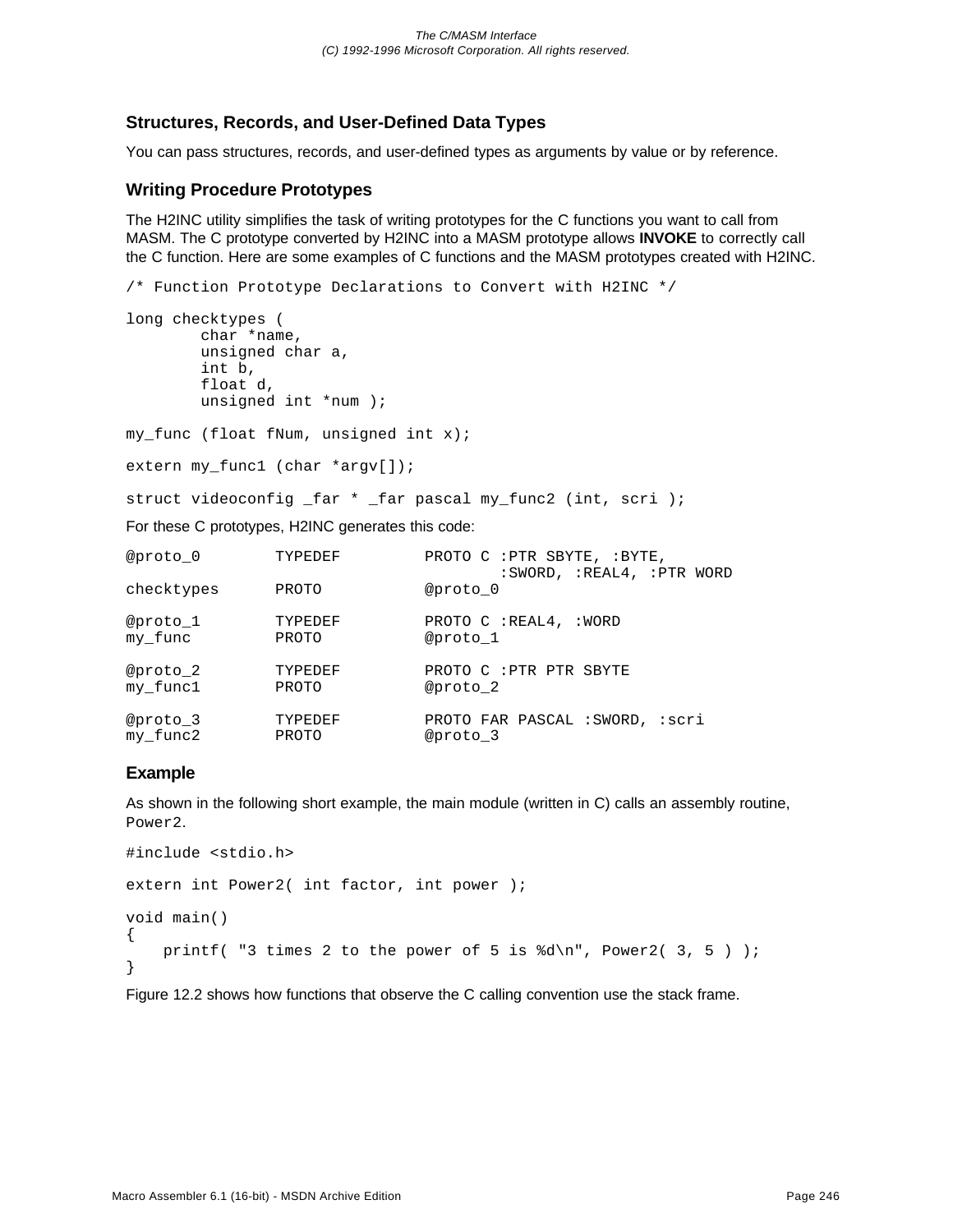*The C/MASM Interface (C) 1992-1996 Microsoft Corporation. All rights reserved.*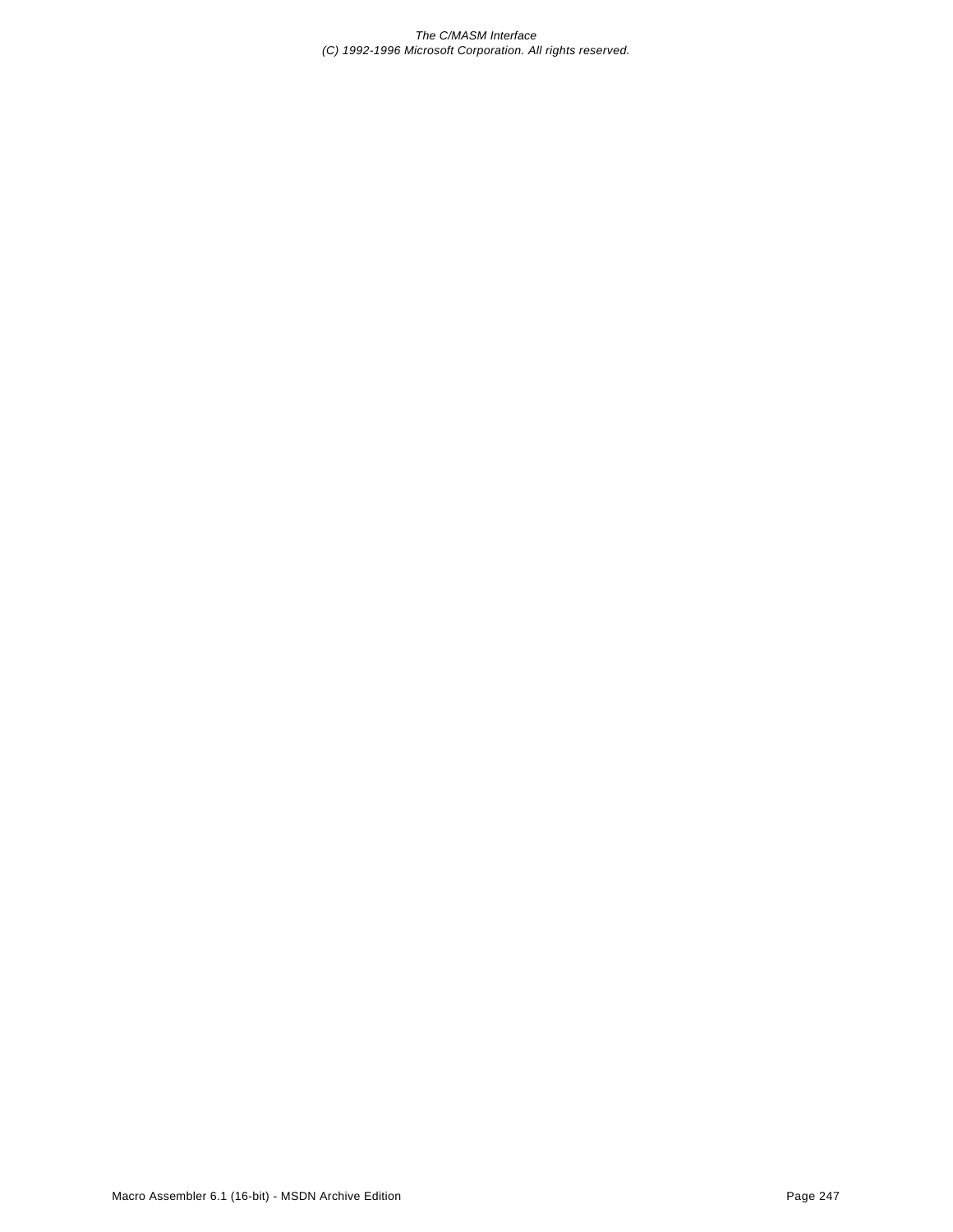#### **Figure 12.2 C Stack Frame**

The MASM module that contains the Power2 routine looks like this:

```
.MODEL small, c
Power2 PROTO C factor:SWORD, power:SWORD
       .CODE
Power2 PROC C factor:SWORD, power:SWORD
 mov ax, factor ; Load Arg1 into AX
 mov cx, power ; Load Arg2 into CX
shl ax, cl ; AX = AX * (2 to power of CX)
                         ; Leave return value in AX
       ret
Power2 ENDP
       END
```
The MASM procedure declaration for the Power2 routine specifies the C *langtype* and the parameters expected by the procedure. The *langtype* specifies the calling and naming conventions for the interface between MASM and C. The routine is public by default. When the C module calls Power2, it passes two arguments, 3 and 5 by value.

## **Using the C Startup Code**

This section explains how to write an assembly-language program that can call C library functions. It links with the C startup module, which performs the necessary initialization required by the library functions.

You must follow these steps when writing such a program:

- 1. Specify the C convention in the **.MODEL** statement.
- 2. Include the following (optional) statement to note linkage with the C startup module:

```
EXTERN _acrtused:abs
```
- 1. Prototype or declare as external all C functions the program references.
- 2. Include a public procedure called main in your assembly-language module. The C startup code calls \_main (which is why all C programs begin with a main function). This procedure serves as the effective entry point for your program.
- 3. Omit an entry point in the program's **END** directive. The C startup code serves as the true entry point when the program runs.
- 4. Assemble with ML's /Cx switch to preserve the case of nonlocal names.

The following example serves as a template for these steps. The program calls the C run-time function **printf** to display two variables.

```
.MODEL small, c<br>
EXTERN acrtused:abs                           ; Step 2: bring in C startup
                                  i Step 2: bring in C startup
 .
 .
 .
printf PROTO NEAR, \qquad \qquad ; Step 3: prototype
pstring:NEAR PTR BYTE, ; and external C
num1:WORD, num2:VARARG ; routines
```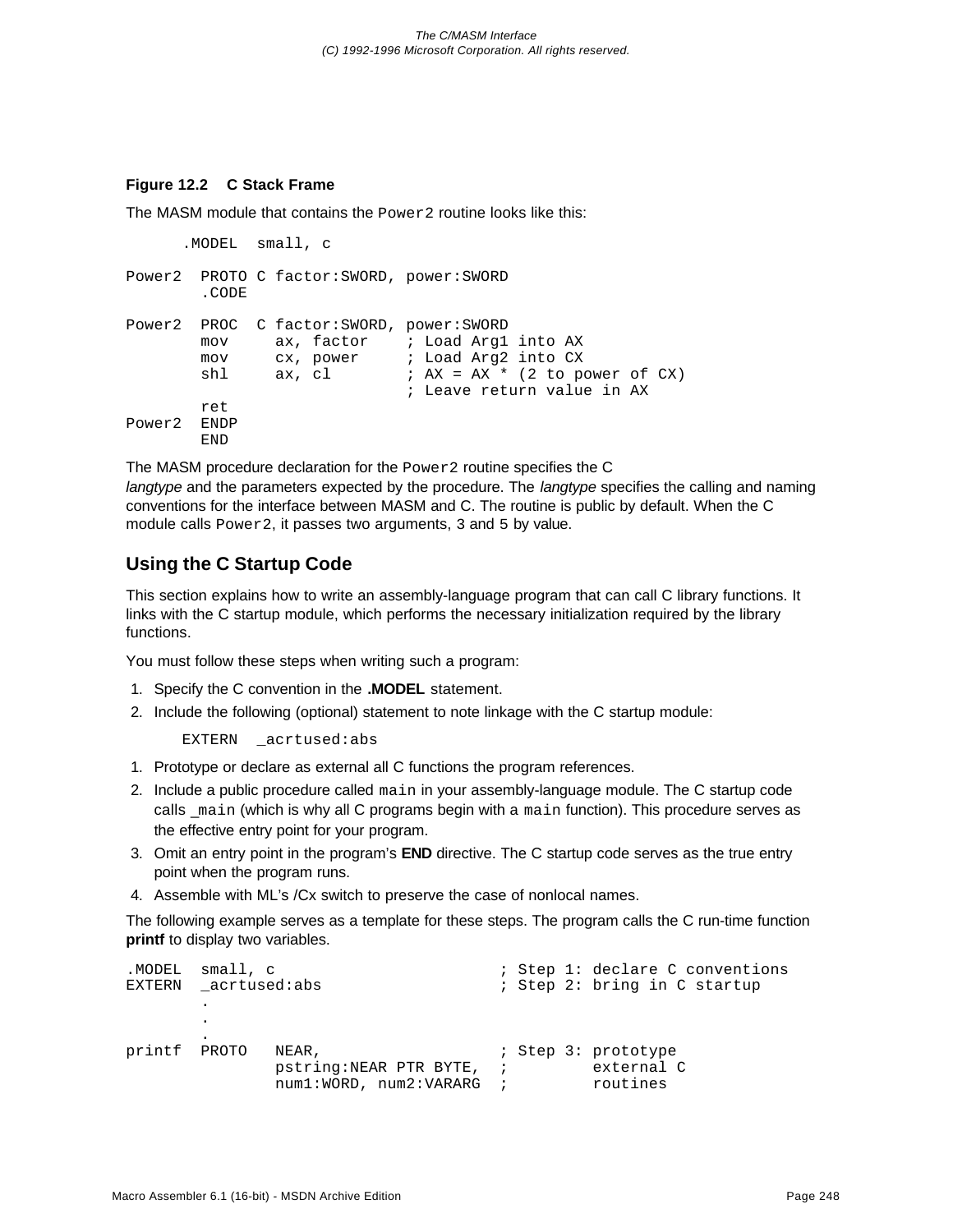```
format BYTE '%i %i', 13, 0
      .CODE
main PROC PUBLIC : i Step 4: C startup calls here
 .
 .
 .
      INVOKE printf, OFFSET format, ax, bx
 .
 .
 .
     END \qquad \qquad ; Step 5: no label on END
```
## The C++/MASM Interface

C++ can apply a protocol called a "linkage specification" to mixed-language procedures. This lets you link C++ code in the same way as C code. All information in the preceding section applies when linking assembly-language and C++ routines through the C linkage specification.

The C linkage specification forces the C++ compiler to adopt C conventions — which are not the same as C++ conventions — for listed routines. Since MASM does not specifically support C++ conventions, set the C linkage specification in your C++ code for all mixed-language routines, as shown here:

#### **extern "C"** *declaration*

where *declaration* is the prototype of an exported C++ function or an imported assembly-language procedure. You can bracket a list of declarations:

```
extern "C"
{
    int WriteLine( short attr, char *string );
    void GoExit( int err );
}
```
or apply the specification to individual prototypes:

```
extern "C" int WriteLine( short attr, char *string );<br>extern "C" void GoExit( int err );
                          GoExit( int err );
```
Note the syntax remains the same whether  $W$ riteLine and GoExit are exported C++ functions or imported assembly-language routines. The linkage specification applies only to called routines, not to external variables. Use the **extern** keyword (without the **"C"**) as you normally would when identifying objects external to the C++ module.

## The FORTRAN/MASM Interface

This section summarizes the specific details important to calling FORTRAN procedures or receiving arguments from FORTRAN routines that call MASM routines. It includes a sample MASM and FORTRAN module.

A FORTRAN procedure follows the Pascal calling convention by default. This convention passes arguments in the order listed, and the calling procedure removes the arguments from the stack. The naming convention converts all exported names to uppercase.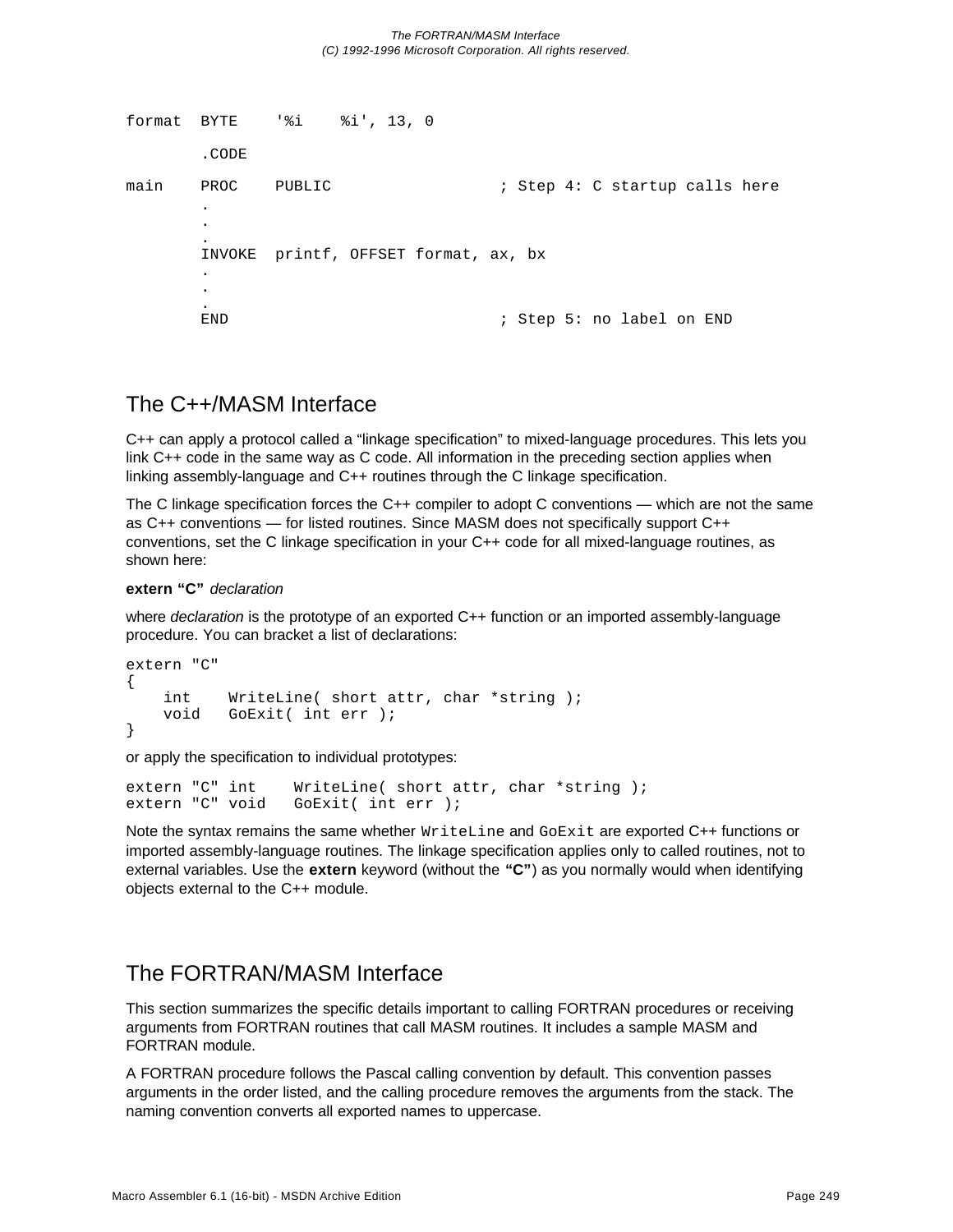## **Compatible Data Types**

This list shows the FORTRAN data types that are equivalent to the MASM 6.1 data types.

| <b>FORTRAN Type</b>             | <b>Equivalent MASM Type</b> |  |  |  |  |  |
|---------------------------------|-----------------------------|--|--|--|--|--|
| <b>CHARACTER*1</b>              | <b>BYTE</b>                 |  |  |  |  |  |
| <b>INTEGER*1</b>                | <b>SBYTE</b>                |  |  |  |  |  |
| <b>INTEGER*2</b>                | <b>SWORD</b>                |  |  |  |  |  |
| REAL*4                          | <b>REAL4</b>                |  |  |  |  |  |
| <b>INTEGER*4</b>                | <b>SDWORD</b>               |  |  |  |  |  |
| <b>REAL*8, DOUBLE PRECISION</b> | <b>REAL8</b>                |  |  |  |  |  |

### **Naming Restrictions**

FORTRAN allows 31 characters for identifier names. A digit or an underscore cannot be the first character in an identifier name.

## **Argument-Passing Defaults**

By default, FORTRAN passes arguments by reference as far addresses if the FORTRAN module is compiled in large or huge memory model. It passes them as near addresses if the FORTRAN module is compiled in medium model. Versions of FORTRAN prior to Version 4.0 always require large model.

The FORTRAN compiler passes an argument by value when declared with the **VALUE** attribute. This declaration can occur either in a FORTRAN **INTERFACE** block (which determines how to pass an argument) or in a function or subroutine declaration (which determines how to receive an argument).

In FORTRAN you can apply the **NEAR** (or **FAR**) attribute to reference parameters. These keywords override the default. They have no effect when they specify the same method as the default.

## **Changing the Calling Convention**

A call to a FORTRAN function or subroutine declared with the **PASCAL** or **C** attribute passes all arguments by value in the parameter list (except for parameters declared with the **REFERENCE** attribute). This change in default passing method applies to function and subroutine definitions as well as to the functions and subroutines described by **INTERFACE** blocks.

## **Array Storage**

When you declare FORTRAN arrays, you can specify any integer for the lower bound (the default is 1). The FORTRAN compiler stores all arrays in column-major order — that is, the leftmost subscript increments most rapidly. For example, the first seven elements of an array defined as  $A[3,4]$  are stored as

A[1,1], A[2,1], A[3,1], A[1,2], A[2,2], A[3,2], A[1,3]

## **String Format**

FORTRAN stores strings as a series of bytes at a fixed location in memory, with no delimiter at the end of the string. When passing a variable-length FORTRAN string to another language, you need to devise a method by which the target routine can find the end of the string.

Consider the string declared as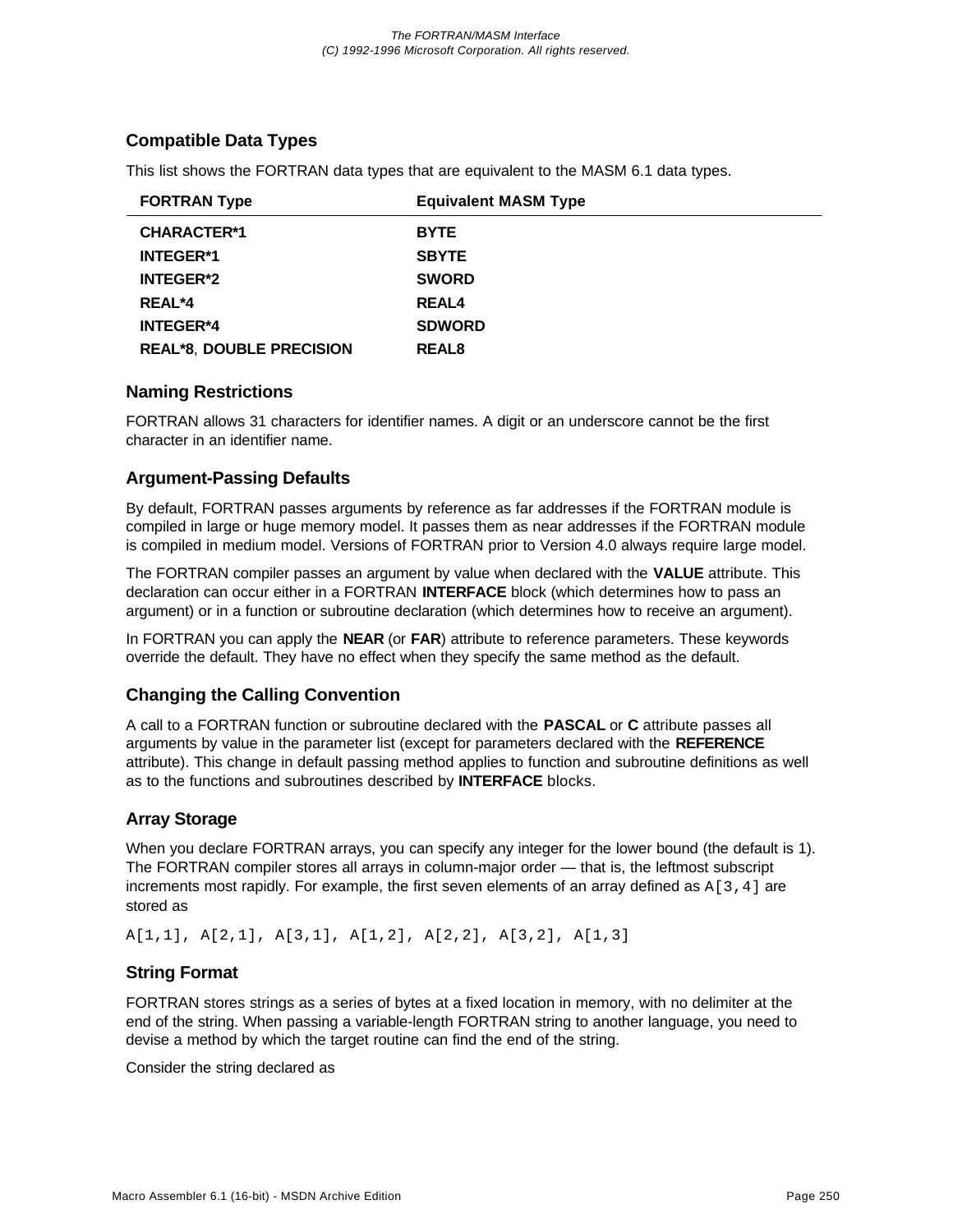#### MSG = 'String of text'

The string is stored in 14 bytes of memory like this:

| . Q   + | <b>110</b> | $\sim$ |  |  |  | $\mathsf{e}$ $\mathsf{r}$ | г |  |
|---------|------------|--------|--|--|--|---------------------------|---|--|

#### **Figure 12.3 FORTRAN String Format**

Strings are passed by reference. Although FORTRAN has a method for passing length, the variable-length FORTRAN strings cannot be used in a mixed-

language interface because other languages cannot access the temporary variable that FORTRAN uses to communicate string length. However, fixed-length strings can be passed if the FORTRAN **INTERFACE** statement declares the length of the string in advance.

### **External Data**

FORTRAN routines can directly access external data. In FORTRAN you can declare data to be external by adding the **EXTERN** attribute to the data declaration. You can also access a FORTRAN variable from MASM if it is declared in a **COMMON** block.

A FORTRAN program can call an external assembly procedure with the use of the **INTERFACE** statement. However, the **INTERFACE** statement is not strictly necessary unless you intend to change one of the FORTRAN defaults.

### **Structure Alignment**

By default, FORTRAN uses word alignment (unpacked storage) for all data objects larger than 1 byte. This storage method specifies that occasional bytes may be added as padding, so that word and doubleword objects start on an even boundary. In addition, all nested structures and records start on a word boundary. The MASM default is byte-alignment, so you should specify an *alignment* of 2 for MASM structures or use the /Zp1 option when compiling in FORTRAN.

## **Compiling and Linking**

Use the same memory model for the MASM and FORTRAN modules.

## **Returning Values**

You must use a special convention to return floating-point values, records, user-defined types, arrays, and values larger than 4 bytes to a FORTRAN module from an assembly procedure. The FORTRAN module creates space in the stack segment to hold the actual return value. When the call to the assembly procedure is made, an extra parameter is passed. This parameter is the last one pushed. The segment address of the return value is contained in SS.

In the assembly procedure, put the data for the return value at the location pointed to by the return value offset. Then copy the return-value offset (located at  $BP + 6$ ) to AX, and copy SS to DX. This is necessary because the calling module expects DX:AX to point to the return value.

### **Structures, Records, and User-Defined Data Types**

The FORTRAN structure variable, defined with the **STRUCTURE** keyword and declared with the **RECORD** statement, is equivalent to the Pascal **RECORD** and the C **struct**. You can pass structures as arguments by value or by reference (the default).

The FORTRAN types **COMPLEX\*8** and **COMPLEX\*16** are not directly implemented in MASM. However, you can write structures that are equivalent. The type **COMPLEX\*8** has two fields, both of which are 4-byte floating-point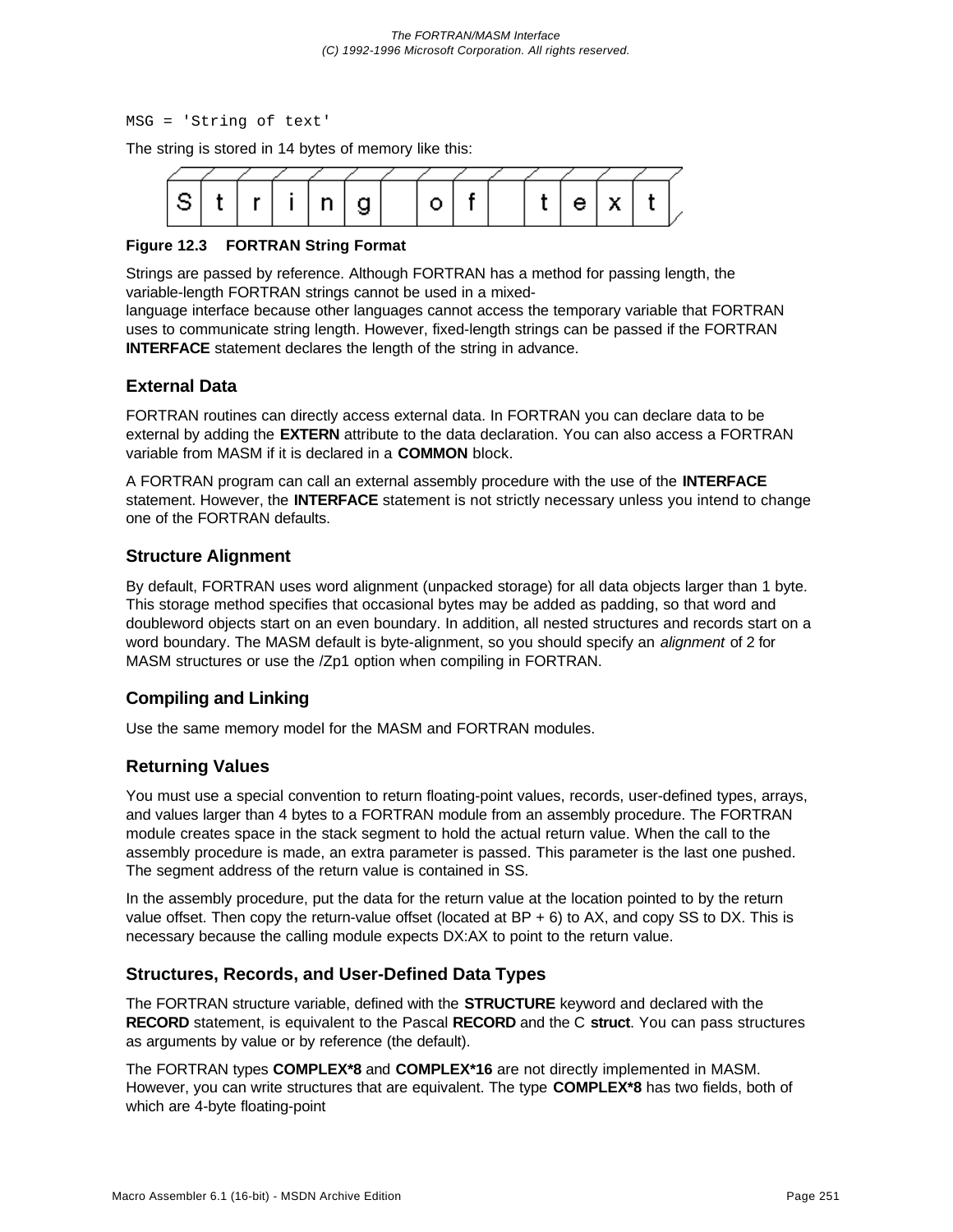numbers; the first contains the real component, and the second contains the imaginary component. The type **COMPLEX** is equivalent to the type **COMPLEX\*8**.

The type **COMPLEX\*16** is similar to **COMPLEX\*8**. The only difference is that each field of the former contains an 8-byte floating-point number.

A FORTRAN **LOGICAL\*2** is stored as a 1-byte indicator value (1=true, 0=false) followed by an unused byte. A FORTRAN **LOGICAL\*4** is stored as a 1-byte indicator value followed by three unused bytes. The type **LOGICAL** is equivalent to **LOGICAL\*4**, unless **\$STORAGE:2** is in effect.

To pass or receive a FORTRAN **LOGICAL** type, declare a MASM structure with the appropriate fields.

### **Varying Number of Arguments**

In FORTRAN, you can call routines with a variable number of arguments by including the **VARYING** attribute in your interface to the routine, along with the **C** attribute. You must use the **C** attribute because a variable number of arguments is possible only with the **C** calling convention. The **VARYING** attribute prevents FORTRAN from enforcing a matching number of parameters.

#### **Pointers and Addresses**

FORTRAN programs can determine near and far addresses with the **LOCNEAR** and **LOCFAR** functions. Store the result as **INTEGER\*2** (with the **LOCNEAR** function) or as **INTEGER\*4** (with the **LOCFAR** function). If you pass the result of **LOCNEAR** or **LOCFAR** to another language, be sure to pass by value.

#### **Example**

In the following example, the FORTRAN module calls an assembly procedure that calculates  $A^*2^B$ , where A and B are the first and second parameters, respectively. This is done by shifting the bits in  $A$ to the left B times.

```
 INTERFACE TO INTEGER*2 FUNCTION POWER2(A, B)
 INTEGER*2 A, B
 END
 PROGRAM MAIN
 INTEGER*2 POWER2
 INTEGER*2 A, B
A = 3B = 5WRITE (*, *) '3 TIMES 2 TO THE B OR 5 IS ', POWER2(A, B) END
```
To understand the assembly procedure, consider how the parameters are placed on the stack, as illustrated in Figure 12.4.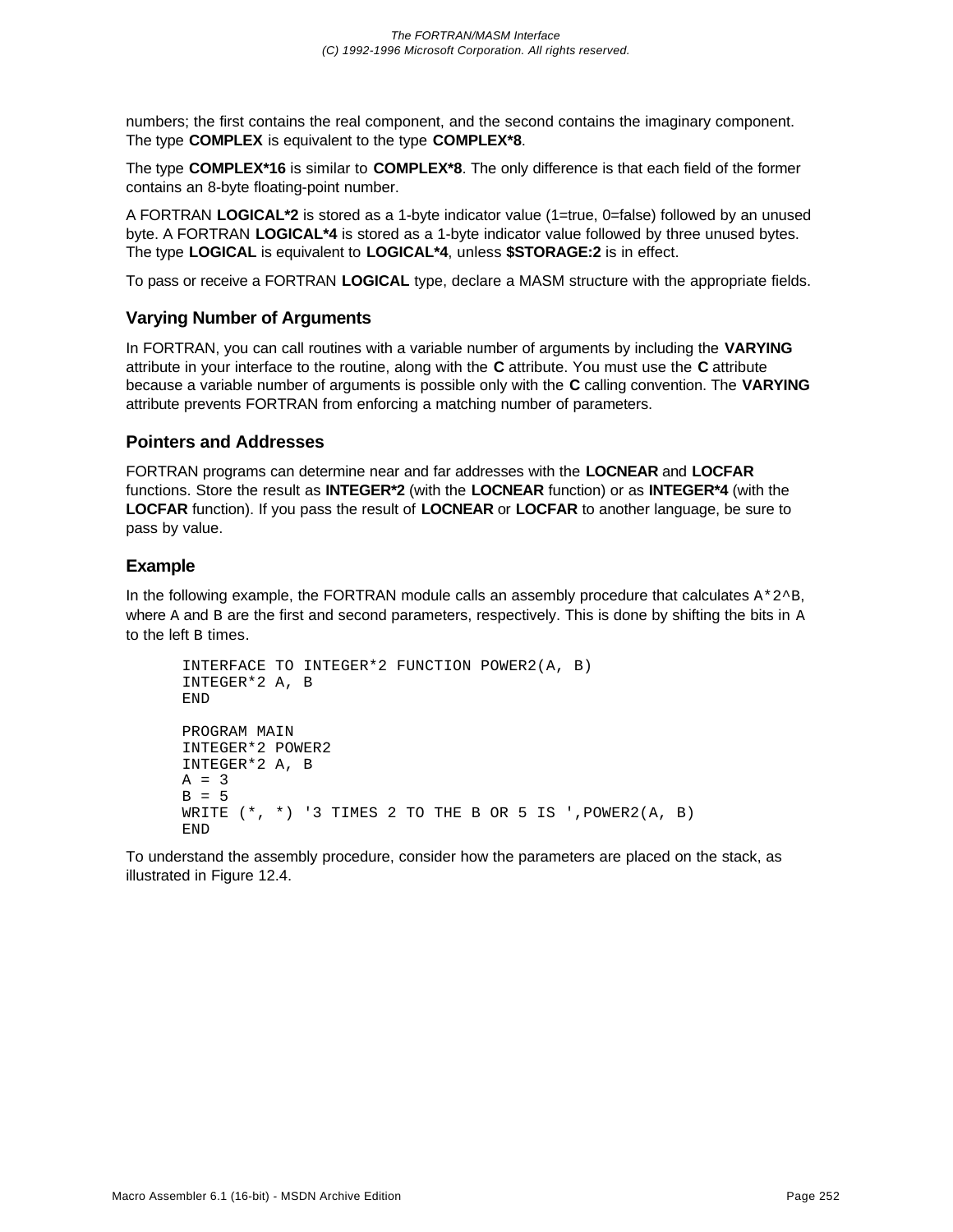

#### **Figure 12.4 FORTRAN Stack Frame**

Figure 12.4 assumes that the FORTRAN module is compiled in large model. If you compile the FORTRAN module in medium model, then each argument is passed as a 2-byte, not 4-byte, address. The return address is 4 bytes long because procedures called from FORTRAN must always be **FAR**.

The assembler code looks like this:

```
 .MODEL LARGE, FORTRAN
Power2 PROTO FORTRAN, pFactor:FAR PTR SWORD, pPower:FAR PTR SWORD
        .CODE
Power2 PROC FORTRAN, pFactor:FAR PTR SWORD, pPower:FAR PTR SWORD
        les bx, pFactor ; ES:BX points to factor
        mov ax, es:[bx] ; AX = value of factor
       les bx, pPower ; ES: BX points to power
        mov cx, es:[bx] ; CX = value of power
       shl ax, cl \cdots ; Multiply by 2^power
       ret \qquad \qquad ; Return result in AX
Power2 ENDP
        END
```
# The Basic/MASM Interface

This section explains how to call MASM procedures or functions from Basic and how to receive Basic arguments for the MASM procedure. Pascal is the default naming and calling convention, so all lowercase letters are converted to uppercase. Routines defined with the **FUNCTION** keyword return values, but routines defined with **SUB** do not. Basic **DEF FN** functions and **GOSUB** routines cannot be called from another language.

The information provided pertains to Microsoft's Basic and QuickBasic compilers. Differences between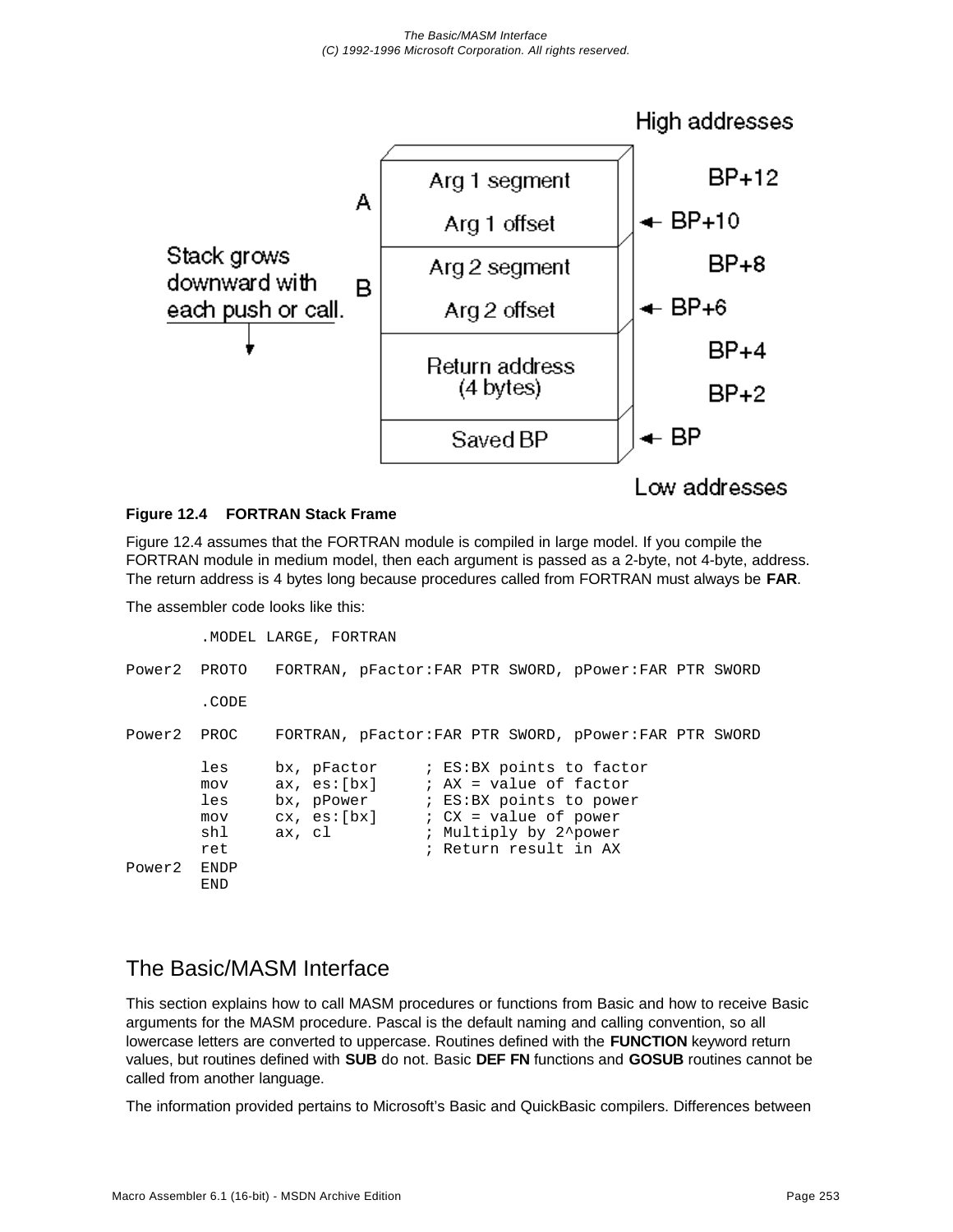the two compilers are noted when necessary.

# **Compatible Data Types**

The following list shows the Basic data types that are equivalent to the MASM 6.1 data types.

| <b>Basic Type</b>                 | <b>Equivalent MASM Type</b> |
|-----------------------------------|-----------------------------|
| <b>STRING*1</b>                   | <b>WORD</b>                 |
| INTEGER (X%)                      | <b>SWORD</b>                |
| SINGLE (X!)                       | <b>REAL4</b>                |
| LONG $(X&0)$ ,<br><b>CURRENCY</b> | <b>SDWORD</b>               |
| DOUBLE (X#)                       | <b>REAL8</b>                |

#### **Naming Conventions**

Basic recognizes up to 40 characters of a name. In the object code, Basic also drops any of its reserved characters: **%**, **&**, **!**, **#**, **@**, **&**.

## **Argument-Passing Defaults**

Basic can pass data in several ways and can receive it by value or by near reference. By default, Basic arguments are passed by near reference as 2-byte addresses. To pass a near address, pass only the offset; if you need to pass a far address, pass the segment and offset separately as integer arguments. Pass the segment address first, unless you have specified C compatibility with the **CDECL** keyword.

Basic passes each argument in a call by far reference when **CALLS** is used to invoke a routine. You can also use **SEG** to modify a parameter in a preceding

**DECLARE** statement so that Basic passes that argument by far reference. To pass any other variable type by value, apply the **BYVAL** keyword to the argument in the **DECLARE** statement. You cannot pass arrays and user-defined types by value.

DECLARE SUB Test(BYVAL a%, b%, SEG c%)

CALL Test( $x<sup>8</sup>$ ,  $y<sup>8</sup>$ ,  $z<sup>8</sup>$ ) CALLS Test(x%, y%, z%)

This **CALL** statement passes the first argument ( $a$ <sup>§</sup>) by value, the second argument ( $b$ <sup>§</sup>) by near reference, and the third argument  $(c*)$  by far reference. The statement

CALLS Test2(x%, y%, z%)

passes each argument by far reference.

# **Changing the Calling Convention**

Including the **CDECL** keyword in the Basic **DECLARE** statement enables the C calling and naming conventions. This also allows a call to a MASM procedure with a varying number of arguments.

## **Array Storage**

The **DIM** statement sets the number of dimensions for a Basic array and also sets the array's maximum subscript value. In the array declaration  $DM \times (a, b)$ , the upper bounds (the maximum number of values possible) of the array are a and b. The default lower bound is 0. The default upper bound for an array subscript is 10.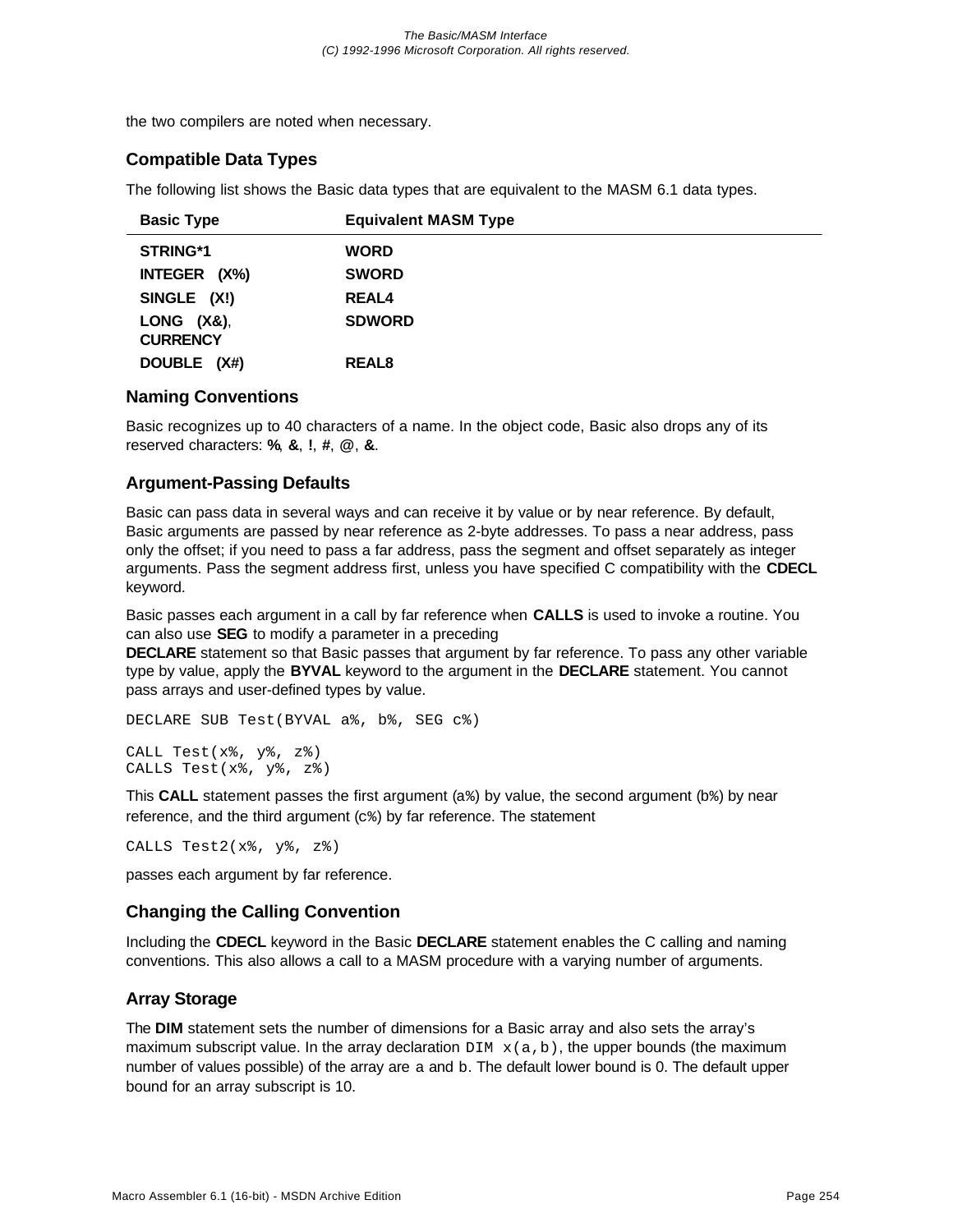The default for column storage in Basic is column-major order, as in FORTRAN. For an array defined as DIM  $Arr\frac{8}{3}$ , reference the last element as  $Arr\frac{8}{3}$ , 3). The first five elements of  $Arr$ (3,3) are

 $Arr(0,0)$ ,  $Arr(1,0)$ ,  $Arr(2,0)$ ,  $Arr(0,1)$ ,  $Arr(1,1)$ 

When you pass an array from Basic to a language that stores arrays in row-major order, use the command-line option /R when compiling the Basic module.

Most Microsoft languages permit you to reference arrays directly. Basic uses an array descriptor, however, which is similar in some respects to a Basic string descriptor. The array descriptor is necessary because Basic handles memory allocation for arrays dynamically, and thus may shift the location of the array in memory.

A reference to an array in Basic is really a near reference to an array descriptor. Array descriptors are always in DGROUP, even though the data may be in far memory. Array descriptors contain information about type, dimensions, and memory locations of data. You can safely pass arrays to MASM routines only if you follow three rules:

- Pass the array's address by applying the **VARPTR** function to the first element of the Basic array and passing the result by value. To pass the far address of the array, apply both the **VARPTR** and **VARSEG** functions and pass each result by value. The receiving language gets the address of the first element and considers it to be the address of the entire array. It can then access the array with its normal array-indexing syntax.
- The MASM routine that receives the array should not call back to one of the calling program's routines before it has finished processing the array. Changing data within the caller's heap — even data unrelated to the array — may change the array's location in the heap. This would invalidate any further work the called routine performs, since the routine would be operating on the array's old location.
- Basic can pass any member of an array by value. When passing individual array elements, these restrictions do not apply.

You can apply **LBOUND** and **UBOUND** to a Basic array to determine lower and upper bounds, and then pass the results to another routine. This way, the size of the array does not need to be determined in advance.

# **String Format**

Basic maintains a 4-byte string descriptor for each string, as shown in the following. The first field of the string descriptor contains a 2-byte integer indicating the length of the actual string text. The second field contains the offset address of this text within the caller's data segment.



#### **Figure 12.5 Basic String Descriptor Format**

An assembly-language procedure can store a Basic string descriptor as a simple structure, like this:

DESC STRUCT<br>len WORD len WORD ? ; Length of string<br>off WORD ? ; Offset of string WORD ? ; Offset of string<br>ENDS  $DESC$ string BYTE "This text referenced by a string descriptor"<br>sdesc DESC (LENGTHOF string, string) sdesc DESC (LENGTHOF string, string)

Version 7.0 or later of the Microsoft Basic Compiler provides new functions that access string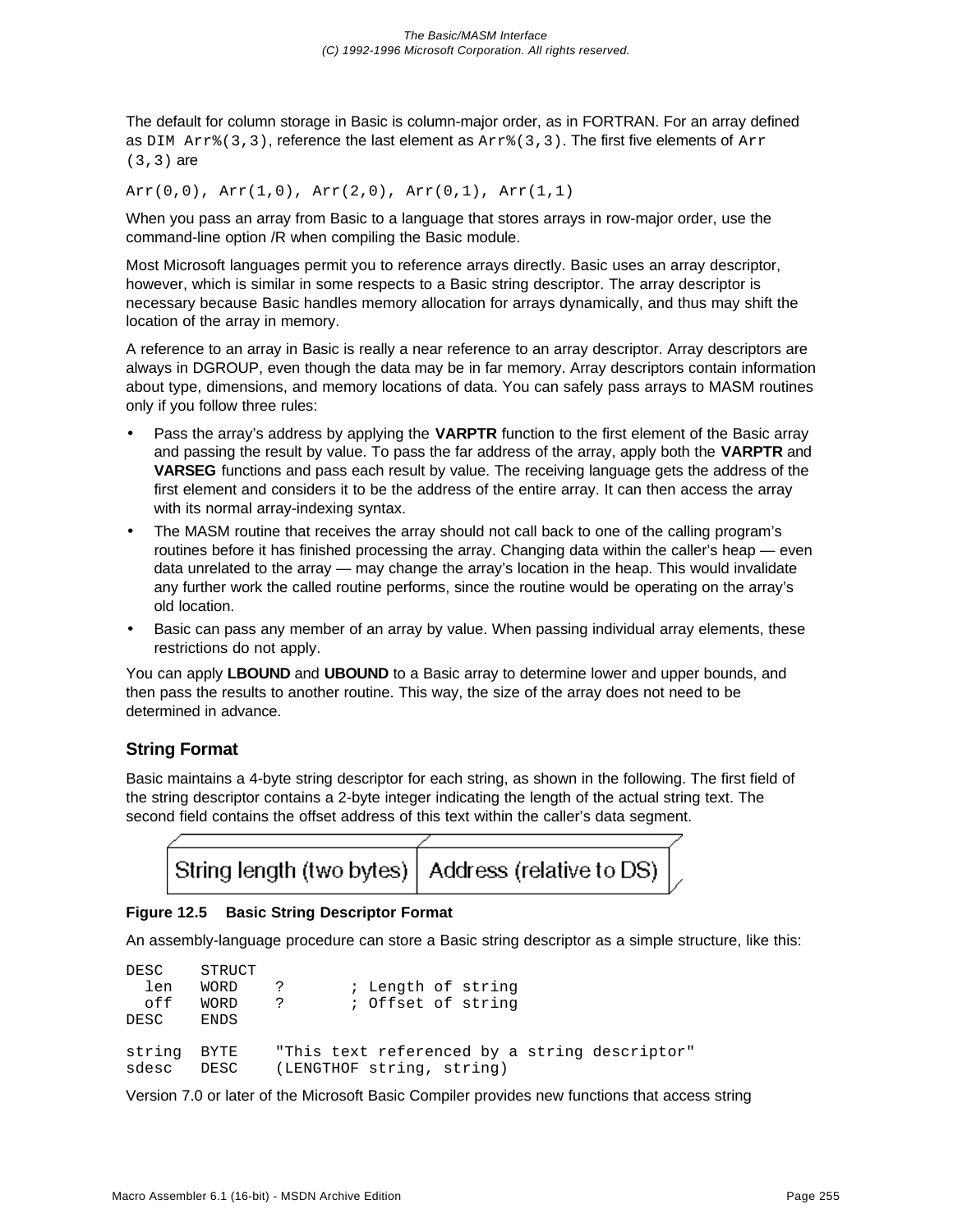descriptors. These functions simplify the process of sharing Basic string data with routines written in other languages.

Earlier versions of Basic offer the **LEN** (Length) and **SADD** (String Address) functions, which together obtain the information stored in a string descriptor. **LEN** returns the length of a string in bytes. **SADD** returns the offset address of a string in the data segment. The caller must provide both pieces of information so the called procedure can locate and read the entire string. The address returned by **SADD** is declared as type **INTEGER** but is actually equivalent to a C near pointer.

If you need to pass the far address of a string, use the **SSEGADD** (String Segment Address) function of Microsoft Basic version 7.0 or later. You can also determine the segment address of the first element with **VARSEG**.

# **External Data**

Declaring global data in Basic follows the same two-step process as in other languages:

- 1. Declare shareable data in Basic with the **COMMON** statement.
- 2. Identify the shared variables in your assembly-language procedures with the **EXTERN** keyword. Place the **EXTERN** statement outside of a code or data segment when declaring far data.

## **Structure Alignment**

Basic packs user-defined types. For MASM structures to be compatible, select byte-alignment.

# **Compiling and Linking**

Always use medium model in assembly-language procedures linked with Basic modules. If you are listing other libraries on the LINK command line, specify Basic libraries first. (There are differences between the QBX and command-line compilation. See your Basic documentation.)

# **Returning Values**

Basic follows the usual convention of returning values in AX or DX:AX. If the value is not floating point, an array, or a structured type, or if it is less than 4 bytes long, then the 2-byte integers should be returned from the MASM procedure in AX and 4-byte integers should be returned in DX:AX. For all other types, return the near offset in AX.

# **User-Defined Data Types**

The Basic **TYPE** statement defines structures composed of individual fields. These types are equivalent to the C **struct**, FORTRAN record (declared with the **STRUCTURE** keyword), and Pascal **Record** types.

You can use any of the Basic data types except variable-length strings or dynamic arrays in a user-defined type. Once defined, Basic types can be passed only by reference.

# **Varying Number of Arguments**

You can vary the number of arguments in Basic when you change the calling convention with **CDECL**. To call a function with a varying number of arguments, you also need to suppress the type checking that normally forces a call to be made with a fixed number of arguments. In Basic, you can remove this type checking by omitting a parameter list from the **DECLARE** statement.

## **Pointers and Addresses**

**VARSEG** returns a variable's segment address, and **VARPTR** returns a variable's offset address. These intrinsic Basic functions enable your program to pass near or far addresses.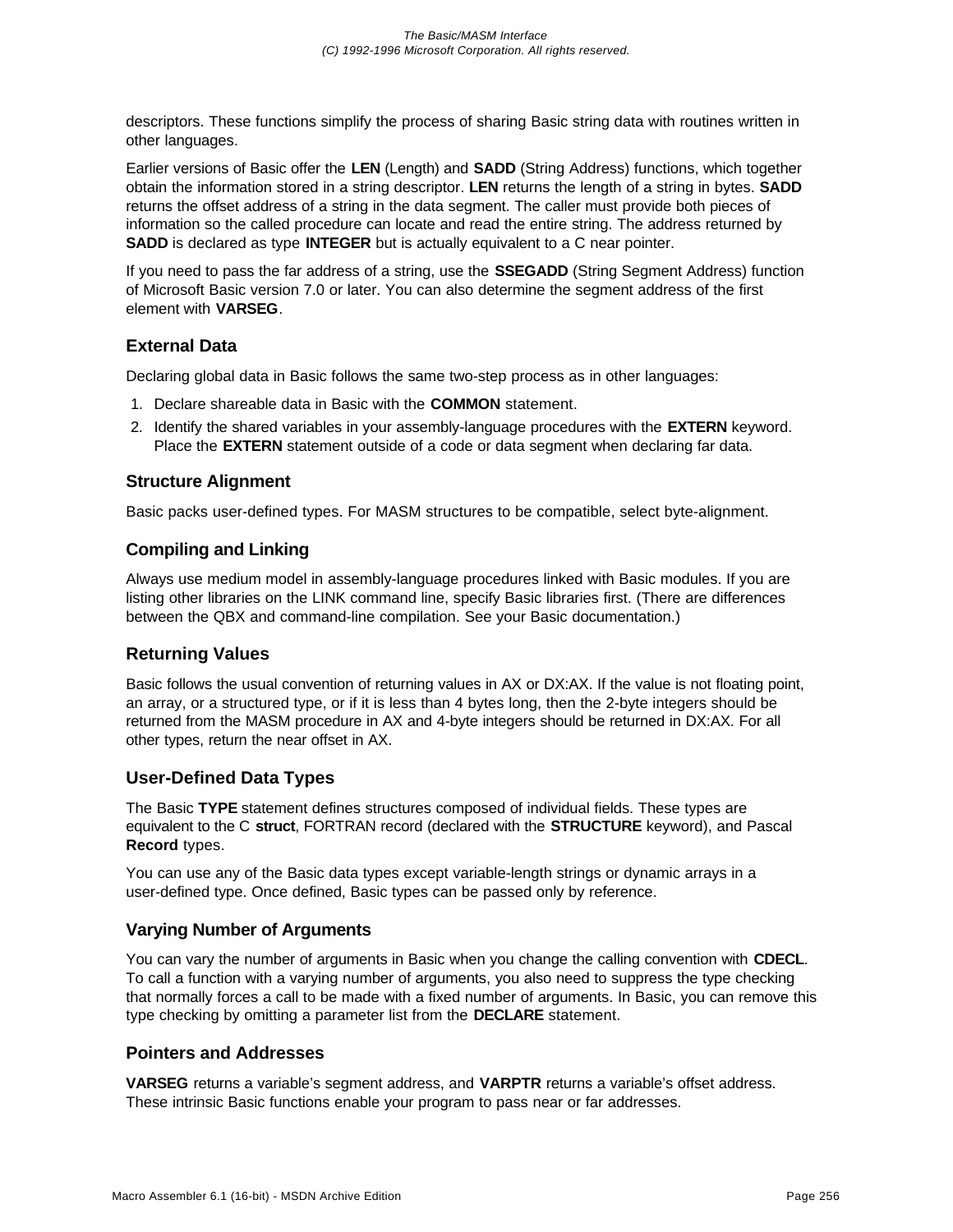# **Example**

This example calls the Power2 procedure in the MASM 6.1 module.

```
DEFINT A-Z
```

```
DECLARE FUNCTION Power2 (A AS INTEGER, B AS INTEGER)
PRINT "3 times 2 to the power of 5 is ";
PRINT Power2(3, 5)
```
END

The first argument, A, is higher in memory than B because Basic pushes arguments in the same order in which they appear.

Figure 12.6 shows how the arguments are placed on the stack.



## **Figure 12.6 Basic Stack Frame**

The assembly procedure can be written as follows:

```
 .MODEL medium
Power2 PROTO PASCAL, factor:PTR WORD, power:PTR WORD
         .CODE
Power2 PROC PASCAL, factor:PTR WORD, power:PTR WORD
        mov bx, WORD PTR factor ; BX points to factor
        mov ax, [bx] \qquad \qquad ; Load factor into AX
        mov bx, WORD PTR power ; BX points to power<br>mov cx, [bx] ; Load power into CX
        mov cx, [bx] ; Load power into CX<br>shl ax, cl ; AX = AX * (2 to pow
        shl ax, cl i AX = AX * (2 to power of CX)
       ret<br>ENDP
Power2
         END
```
Note that each parameter must be loaded in a two-step process because the address of each is passed rather than the value. The return address is 4 bytes long because procedures called from Basic must be **FAR**.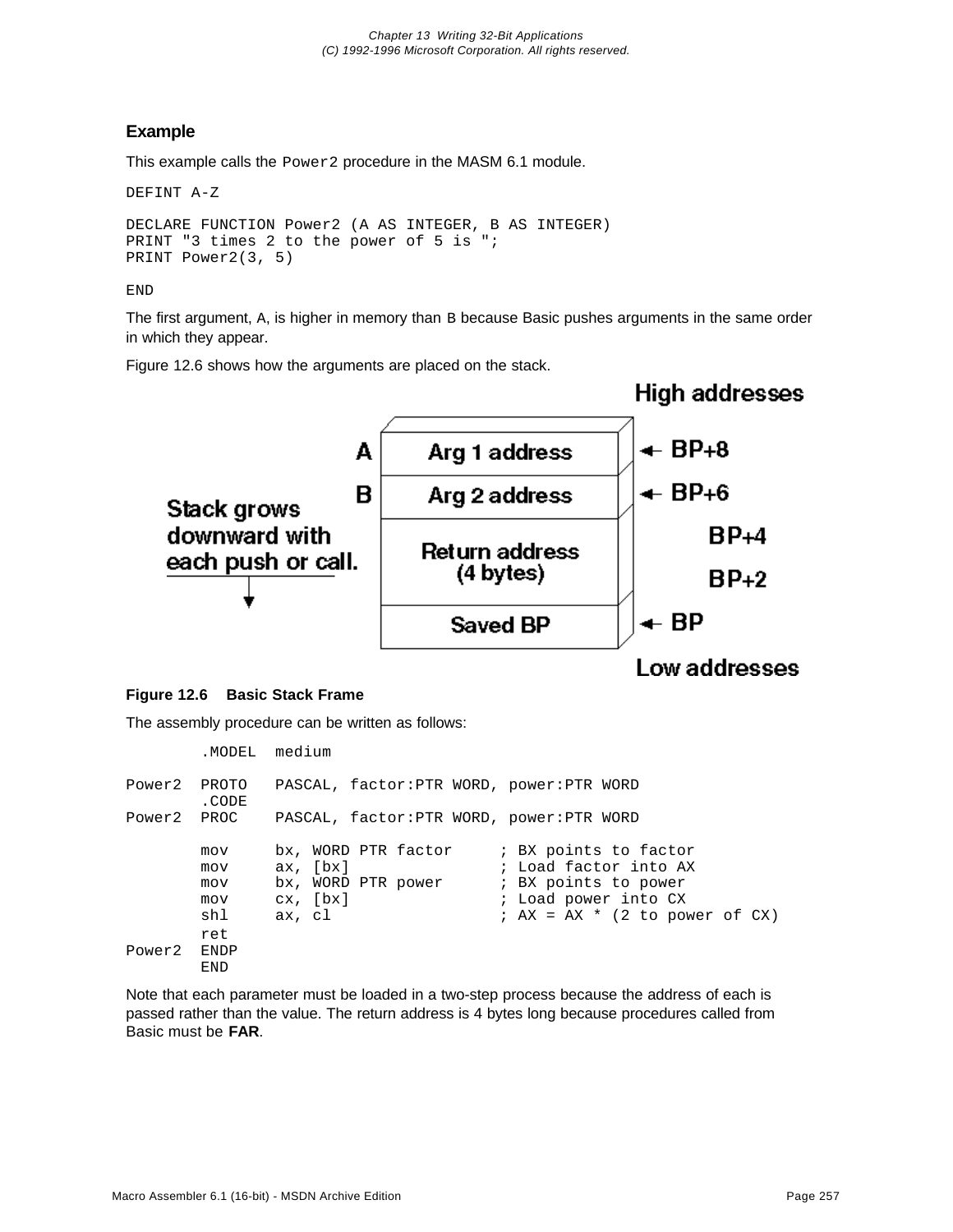# Chapter 13 Writing 32-Bit Applications

This chapter is an introduction to 32-bit programming for the 80386. The guidelines in this chapter also apply to the 80486 processor, which is basically a faster 80386 with the equivalent of a 80387 floating-point processor. Since you are already familiar with 16-bit real-mode programming, this chapter covers the differences between 16-bit programming and 32-bit protected-mode programming.

The 80386 processor (and its successors such as the 80486) can run in real mode, virtual-86 mode, and in protected mode. In real and virtual-86 modes, the 80386 can run 8086/8088 programs. In protected mode, it can run 80286 programs. The 386 also extends the features of protected mode to include 32-bit operations and segments larger than 64K.

The MS-DOS operating system directly supports 8086/8088 programs, which it runs either in real mode or virtual-86 mode. Native 32-bit 80386 programs can be run by using a "DOS extender," by using the WINMEM32.DLL facility of Microsoft Windows 3.x, or by running a native 32-bit operating system, such as Microsoft Windows NT. You can use MASM to generate object code (OMF or COFF) for 32-bit programs. To do this, you will need a software development kit such as the Windows SDK for the target environment. Such kits include the linker and other components specific to your chosen operating environment.

# 32-Bit Memory Addressing

The 80386 has six segment registers. Four of these are familiar to 8086/8088 programmers: CS (Code Segment), SS (Stack Segment), DS (Data Segment), and ES (Extra Segment). The two additional registers, FS and GS, are used as data segment registers.

Memory addresses on 80x86 machines consist of two parts — a segment and an offset. In real-mode programs, the segment is a 16-bit number and the offset is a 16-bit number. Effective addresses are calculated by multiplying the segment by 16 and adding the offset to it. In protected mode, the segment value is not used directly as a number, but instead is an index to a table of "selectors." Each selector describes a block of memory, including attributes such as the size and location of the block, and the access rights the program has to it (read, write, execute). The effective address is calculated by adding the offset to the base address of the memory block described by the selector.

All segment registers are 16 bits wide. The offset in a 32-bit protected-mode program is itself 32 bits wide, which means that a single segment can address up to 4 gigabytes of memory. Because of this large range, there is little need to use segment registers to extend the range of addresses in 32-bit programs. If all six segment registers are initially set to the same value, then the rest of the program can ignore them and treat the processor as if it used a 32-bit linear address space. This is called 0:32, or flat, addressing. (The full segmented 32-bit addressing mode, in which the segment registers can contain different values, is called 16:32 addressing.) Flat addressing is used by the Windows NT operating system.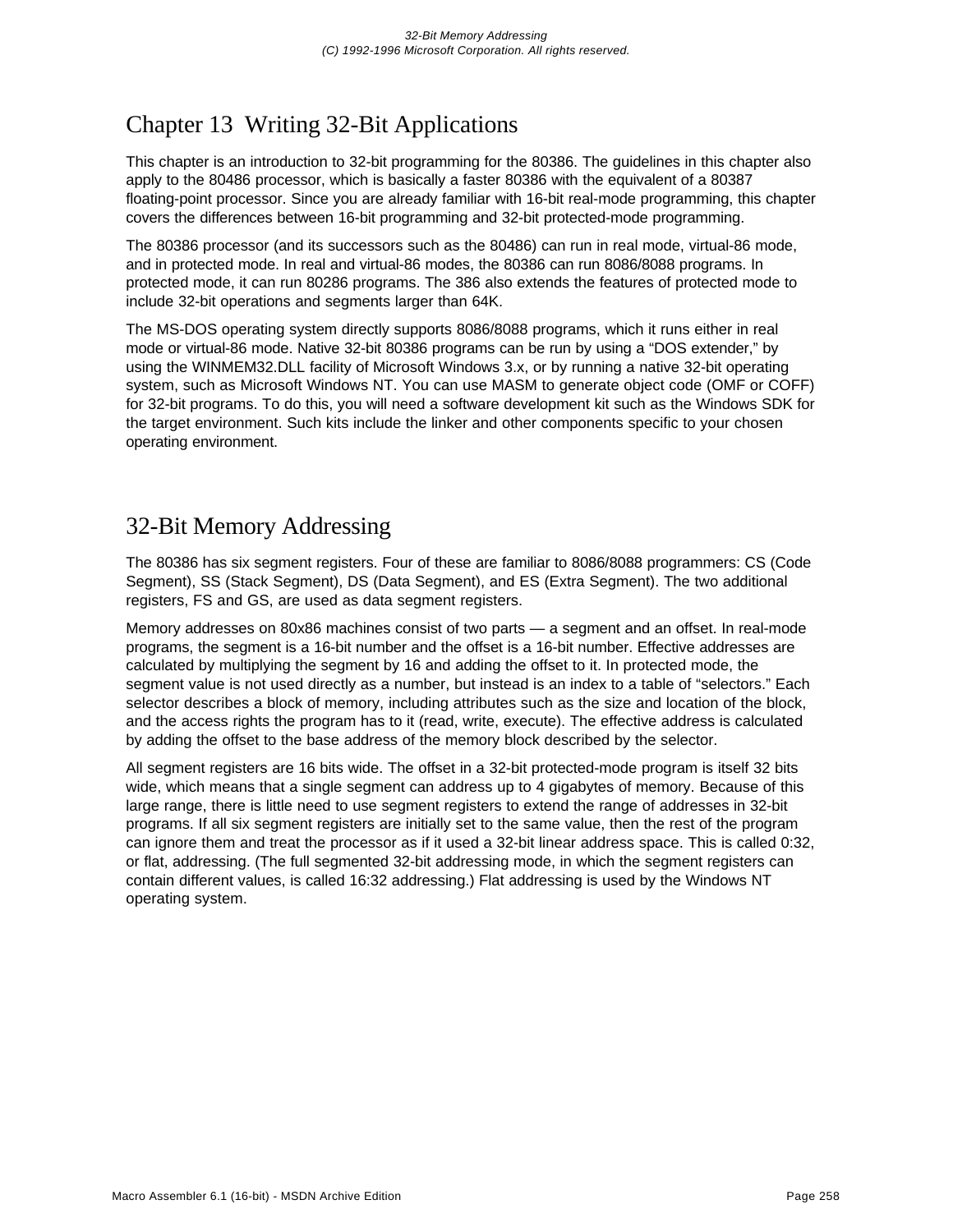#### *Sample Program (C) 1992-1996 Microsoft Corporation. All rights reserved.*





# MASM Directives for 32-Bit Programming

If you use the simplified segment directives, a 32-bit program is surprisingly similar to a program for MS-DOS. Here are the differences:

- Supply the **.386** directive, which enables the 32-bit programming features of the 386 and its successors. The **.386** directive must precede the **.MODEL** directive.
- For flat-model programming, use the directive
- .MODEL flat, stdcall
- which tells the assembler to assume flat model (0:32) and to use the Windows NT standard calling convention for subroutine calls.
- Precede your data declarations with the **.DATA** directive.
- Precede your instruction codes with the **.CODE** directive.
- At the end of the source file, place an **END** directive.

# Sample Program

The following sample is a 32-bit assembly language subroutine, such as might be called from a 32-bit C program written for the Windows NT operating system. The program illustrates the use of a variety of directives to make assembly language easier to read and maintain. Note that with 32-bit flat model programming, there is no longer any need to refer to segment registers, since these are artifacts of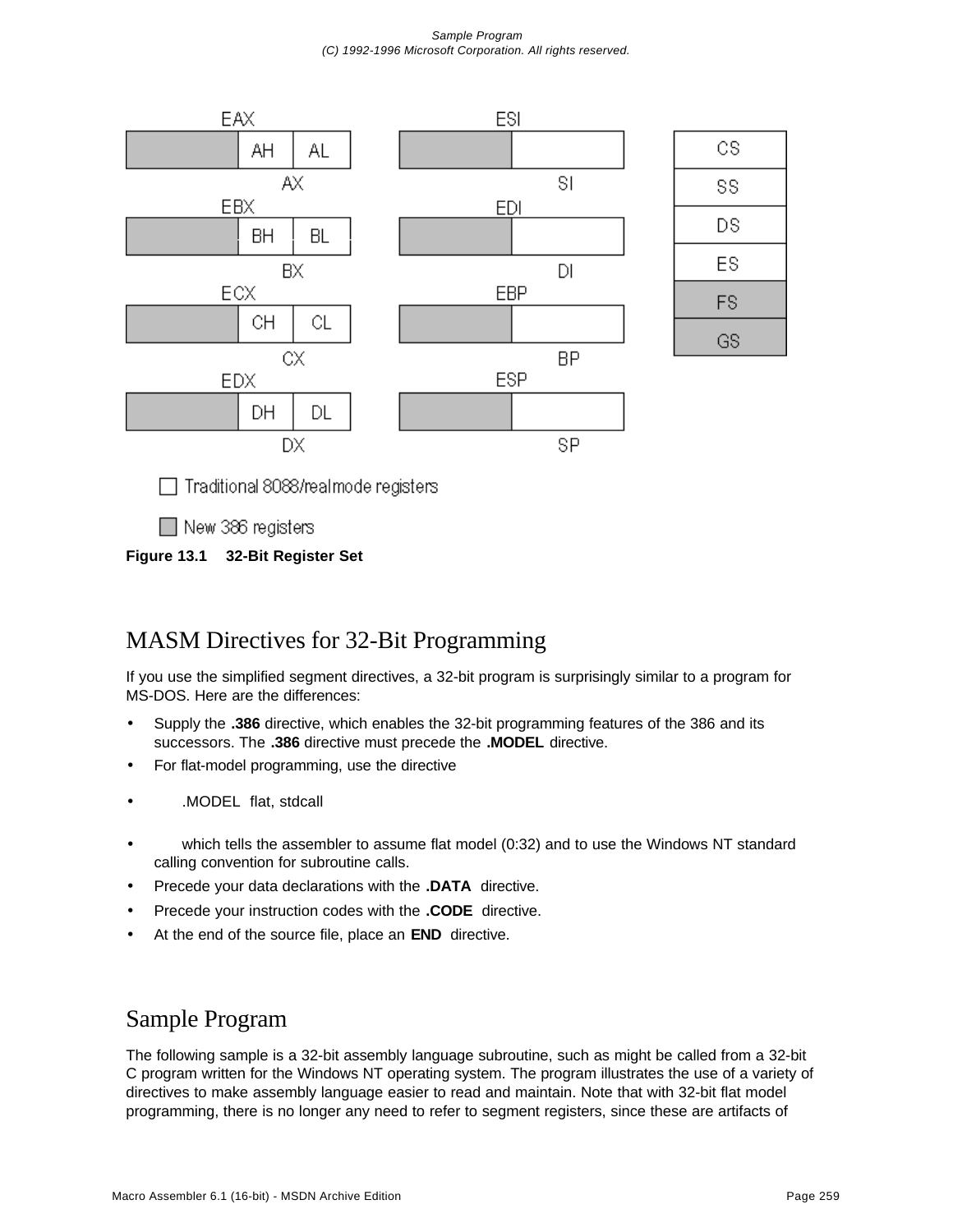segmented addressing.

```
;* szSearch - An example of 32-bit assembly programming using MASM 6.1
;*
;* Purpose: Search a buffer (rgbSearch) of length cbSearch for the
;* first occurrence of szTok (null terminated string).
;*
;* Method: A variation of the Boyer-Moore method
;* 1. Determine length of szTok (n)
;* 2. Set array of flags (rgfInTok) to TRUE for each character
;* in szTok<br>;* 3. Set current po
            3. Set current position of search to rgbSearch (pbCur)
;* 4. Compare current position to szTok by searching backwards 
%, the number of the nth position. When a comparison fails at<br>it is the current character of the contracters and position (m), check to see if the current characters
;* position (m), check to see if the current character 
;* in rgbSearch is in szTok by using rgfInTok. If not, 
;* set pbCur to pbCur+(m)+1 and restart compare. If 
;* pbCur reached, increment pbCur and restart compare.
            5. Reset rgfInTok to all 0 for next instantiation of the
; * routine.
         .386
         .MODEL flat, stdcall
FALSE EQU 0<br>TRUE EQU N
                NOT FALSE
         .DATA
; Flags buffer - data initialized to FALSE. We will 
; set the appropriate flags to TRUE during initialization
; of szSearch and reset them to FALSE before exit.
rgfInTok BYTE 256 DUP (FALSE);
         .CODE
PBYTE TYPEDEF PTR BYTE
szSearch PROC PUBLIC USES esi edi, 
          rgbSearch:PBYTE, 
          cbSearch:DWORD, 
          szTok:PBYTE
; Initialize flags buffer. This tells us if a character is in
; the search token - Note how we use EAX as an index
; register. This can be done with all extended registers.
         mov esi, szTok
         xor eax, eax
         .REPEAT
         lodsb
         mov BYTE PTR rgfInTok[eax], TRUE
         .UNTIL (!AL)
; Save count of szTok bytes in EDX
        mov edx, esi<br>sub edx, szT
                edx, szTok<br>edx
        dec; ESI will always point to beginning of szTok
         mov esi, szTok
```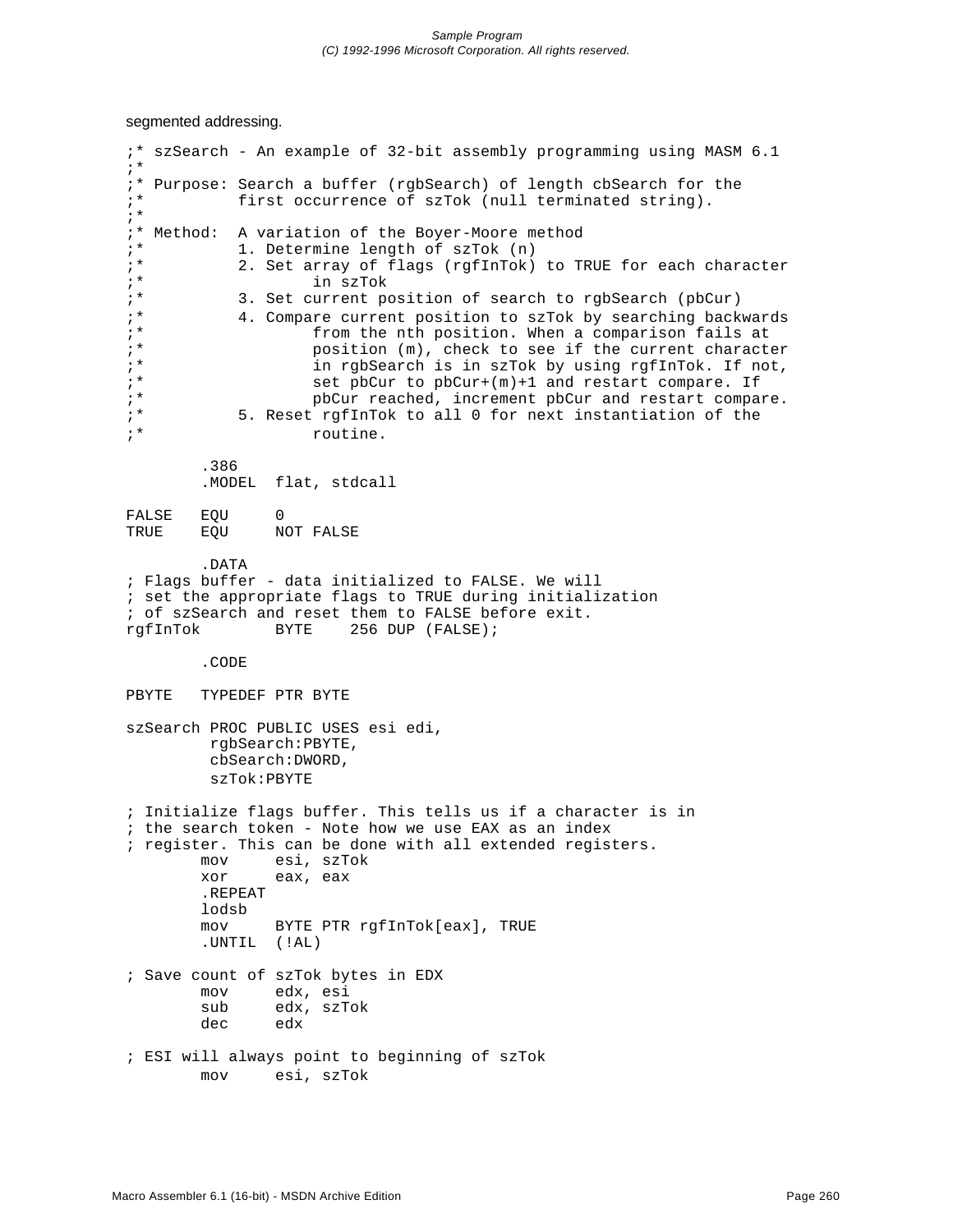```
; and will also contain the return value
         mov edi, rgbSearch
; Store pointer to end of rgbSearch in EBX
        mov ebx, edi<br>add ebx, cbS
                ebx, cbSearch
         sub ebx, edx
; Initialize ECX with length of szTok
         mov ecx, edx
        .WHILE ( ecx != 0 )dec ecx ; Move index to current<br>mov al, [edi+ecx] ; characters to compa
                               ; characters to compare
; If the current byte in the buffer doesn't exist in the 
; search token, increment buffer pointer to current position 
; +1 and start over. This can skip up to 'EDX'
; bytes and reduce search time.
         .IF !(rgfInTok[eax])
         add edi, ecx
         inc edi ; Initialize ECX with
         mov ecx, edx ; length of szTok
; Otherwise, if the characters match, continue on as if
; we have a matching token
         .ELSEIF (al == [esi+ecx])
         .CONTINUE
; Finally, if we have searched all szTok characters, 
; and land here, we have a mismatch and we increment 
; our pointer into rgbSearch by one and start over.
         .ELSEIF (!ecx)
         inc edi
                ecx, edx
         .ENDIF
; Verify that we haven't searched beyond the buffer.<br>IF (edi > ebx)
                 .IF (edi > ebx) 
        mov edi, 0 ; Error value
         .BREAK
         .ENDIF
         .ENDW
; Restore flags in rgfInTok to 0 (for next time).
        mov esi, szTok<br>xor eax, eax
                eax, eax
         .REPEAT
        lodsb<br>mov
                BYTE PTR rgfInTok[eax], FALSE
         .UNTIL !AL
; Put return value in eax
         mov eax, edi
         ret
szSearch ENDP
end
```
# Appendix A Differences Between MASM 6.1 and 5.1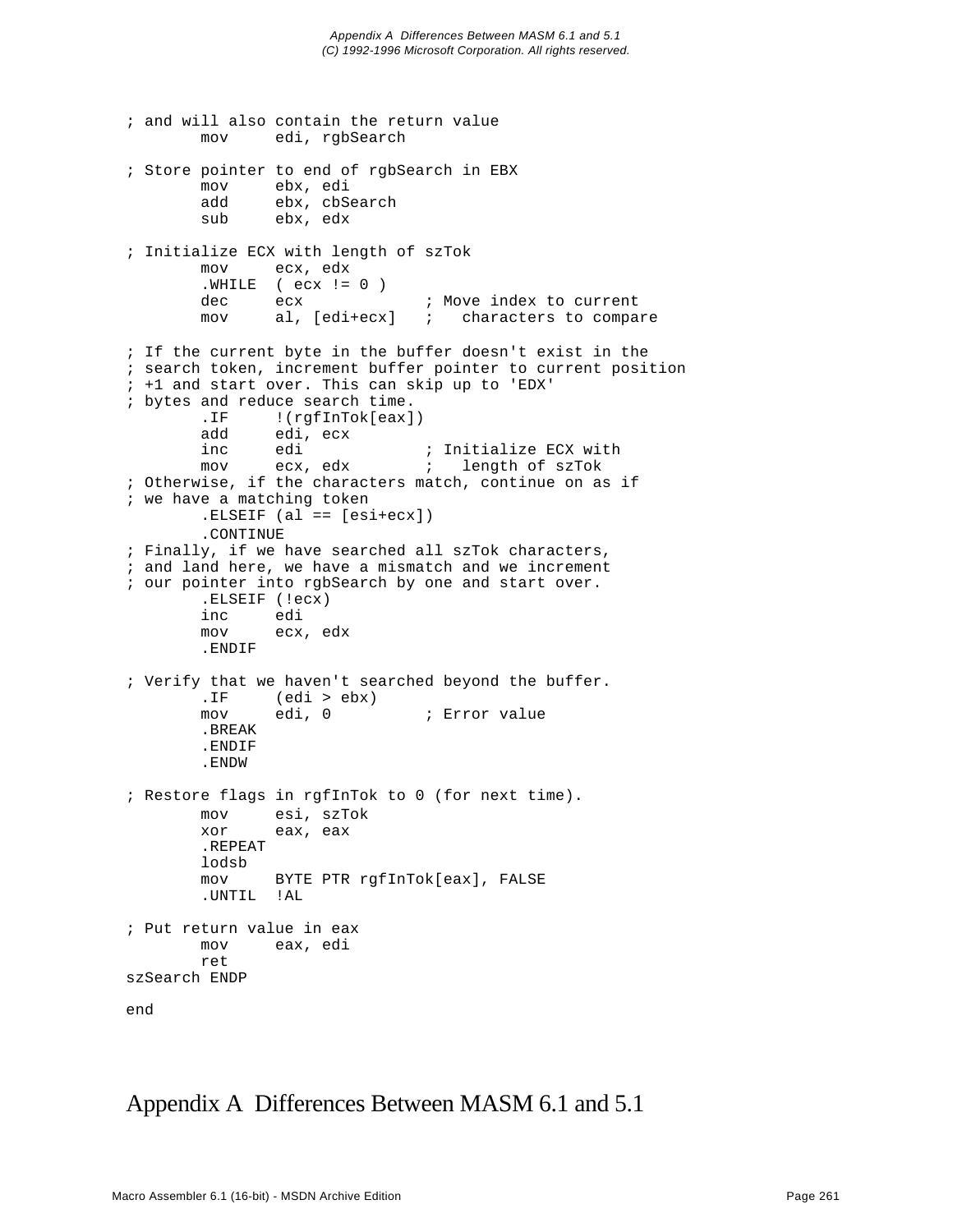For the many users who come to version 6.1 of the Microsoft Macro Assembler directly from the popular MASM 5.1, this appendix describes the differences between the two versions. Version 6.1 contains significant changes, including:

- An integrated development environment called Programmer's WorkBench (PWB) from which you can write, edit, debug, and execute code.
- Expanded functionality for structures, unions, and type definitions.
- New directives for generating loops and decision statements, and for declaring and calling procedures.
- Simplified methods for applying public attributes to variables and routines in multiple-module programs.
- Enhancements for writing and using macros.
- Flat-model support for Windows NT and new instructions for the 80486 processor.

The **OPTION M510** directive (or the /Zm command-line switch) assures nearly complete compatibility between MASM 6.1 and MASM 5.1. However, to take full advantage of the enhancements in MASM 6.1, you will need to rewrite some code written for MASM 5.1.

The first section of this appendix describes the new or enhanced features in MASM 6.1. The second section, "Compatibility Between MASM 5.1 and 6.1," explains how to:

- Minimize the number of required changes with the **OPTION** directive.
- Rewrite your existing assembly code, if necessary, to take advantage of the assembler's enhancements.

# New Features of Version 6.1

This section gives an overview of the new features of MASM 6.1 and provides references to more detailed information elsewhere in the documentation. For full explanations and coding examples, see the documentation listed in the cross-references.

# The Assembler, Environment, and Utilities

Most of the executable files provided with MASM 6.1 are new or revised. For a complete list of these files, read the PACKING.TXT file on the distribution disk. The book *Getting Started* also provides information about setting up the environment, assembler, and Help system.

# **The Assembler**

The macro assembler, named ML.EXE, can assemble and link in one step. Its new 32-bit operation gives ML.EXE the ability to handle much larger source files than MASM 5.1. The command-line options are new. For example, the /Fl and /Sc options generate instruction timings in the listing file. Command-line options are case-sensitive and must be separated by spaces.

For backward compatibility with MASM 5.1 makefiles, MASM 6.1 includes the MASM.EXE utility. MASM.EXE translates MASM 5.1 command-line options to the new MASM 6.1 command-line options and calls ML.EXE. See the *Reference* book for details.

## **H2INC**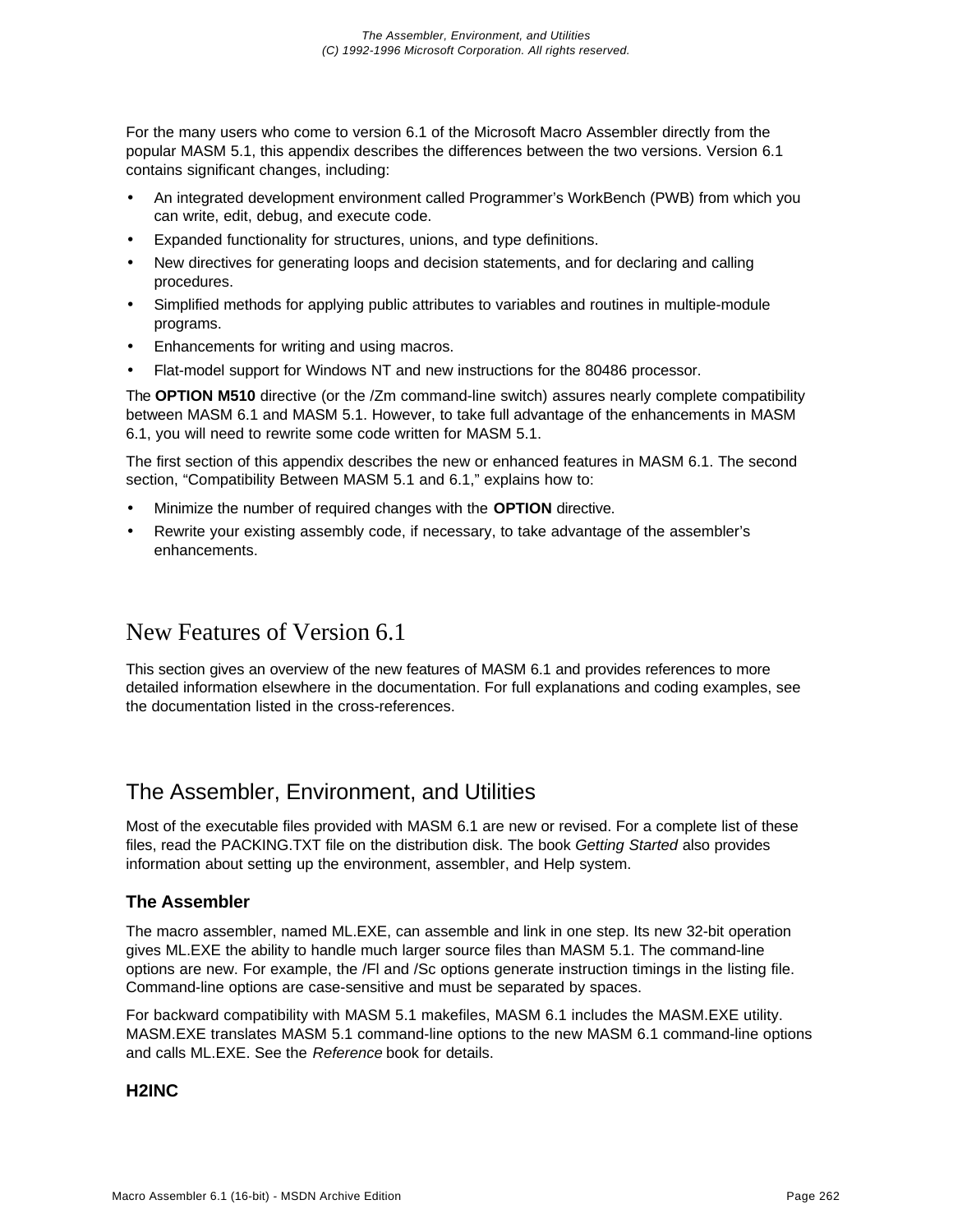H2INC converts C include files to MASM include files. It translates data structures and declarations but does not translate executable code. For more information, see Chapter 20 of *Environment and Tools.*

## **NMAKE**

NMAKE replaces the MAKE utility. NMAKE provides new functions for evaluating target files and more flexibility with macros and command-line options. For more information, see *Environment and Tools.*

### **Integrated Environment**

PWB is an integrated development environment for writing, developing, and debugging programs. For information on PWB and the CodeView debugging application, see *Environment and Tools*.

## **Online Help**

MASM 6.1 incorporates the Microsoft Advisor Help system. Help provides a vast database of online help about all aspects of MASM, including the syntax and timings for processor and coprocessor instructions, directives, command-line options, and support programs such as LINK and PWB.

For information on how to set up the help system, see *Getting Started*. You can invoke the help system from within PWB or from the QuickHelp program (QH).

#### **HELPMAKE**

You can use the HELPMAKE utility to create additional help files from ASCII text files, allowing you to customize the online help system. For more information, see *Environment and Tools.*

#### **Other Programs**

MASM 6.1 contains the most recent versions of LINK, LIB, BIND, CodeView, and the mouse driver. The CREF program is not included in MASM 6.1. The Source Browser provides the information that CREF provided under MASM 5.1. For more information on the Source Browser, see Chapter 5 of *Environment and Tools* or Help.

# Segment Management

This section lists the changes and additions to memory-model support and directives that relate to memory model.

## **Predefined Symbols**

The following predefined symbols (also called predefined equates) provide information about simplified segments:

| <b>Predefined Symbol</b> | Value                                                      |
|--------------------------|------------------------------------------------------------|
| @stack                   | <b>DGROUP</b> for near stacks, <b>STACK</b> for far stacks |
| @Interface               | Information about language parameters                      |
| @Model                   | Information about the current memory model                 |
| @Line                    | The source line in the current file                        |
| @Date                    | The current date                                           |
| @FileCur                 | The current file                                           |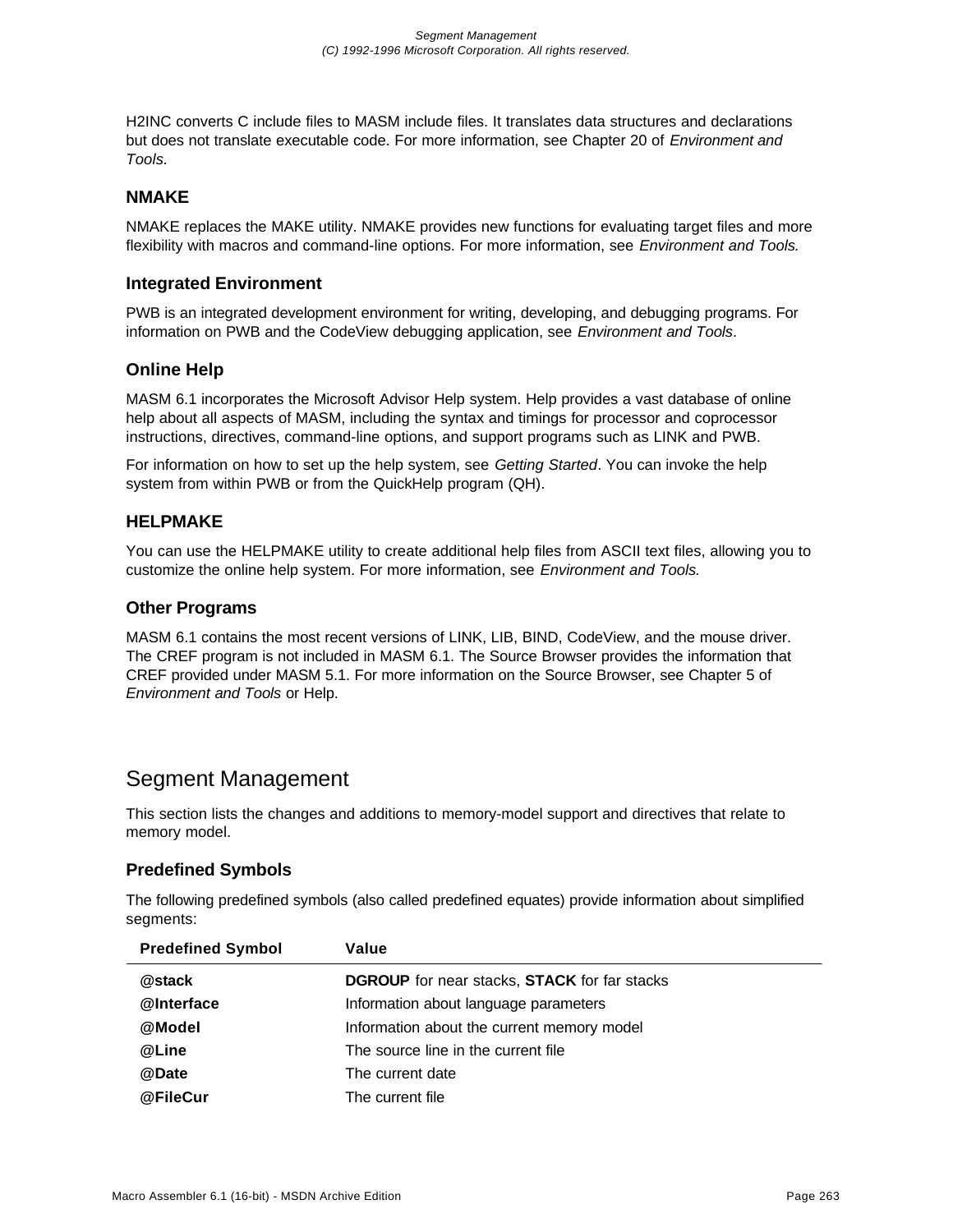| @Time    | The current time                  |
|----------|-----------------------------------|
| @Environ | The current environment variables |

For more information about predefined symbols, see "Predefined Symbols" in Chapter 1.

## **Enhancements to the ASSUME Directive**

MASM automatically generates **ASSUME** values for the code segment register (CS). It is no longer necessary to include lines such as

#### ASSUME CS:MyCodeSegment

in your programs. In addition, the **ASSUME** directive can include **ERROR**, **FLAT**, or *register***:***type*. MASM 6.1 issues a warning when you specify **ASSUME** values for CS other than the current segment or group.

For more information, see "Setting the ASSUME Directive for Segment Registers" in Chapter 2 and "Defining Register Types with ASSUME" in Chapter 3.

## **Relocatable Offsets**

For compatibility with applications for Windows, the **LROFFSET** operator can calculate a relocatable offset, which is resolved by the loader at run time. See Help for details.

## **Flat Model**

MASM 6.1 supports the flat-memory model of Windows NT, which allows segments as large as 4 gigabytes. All other memory models limit segment size to 64K for MS-DOS and Windows. For more information about memory models, see "Defining Basic Attributes with .MODEL" in Chapter 2.

# Data Types

MASM 6.1 supports an improved data typing. This section summarizes the improved forms of data declarations in MASM 6.1.

## **Defining Typed Variables**

You can now use the type names as directives to define variables. Initializers are unsigned by default. The following example lines are equivalent:

| var1 | DB.         | 25 |
|------|-------------|----|
| var1 | <b>BYTE</b> | 25 |

## **Signed Types**

You can use the **SBYTE**, **SWORD**, and **SDWORD** directives to declare signed data. For more information about these directives, see "Allocating Memory for Integer Variables" in Chapter 4.

## **Floating-Point Types**

MASM 6.1 provides the **REAL4**, **REAL8**, and **REAL10** directives for declaring floating-point variables. For information on these type directives, see "Declaring Floating-Point Variables and Constants" in Chapter 6 .

## **Qualified Types**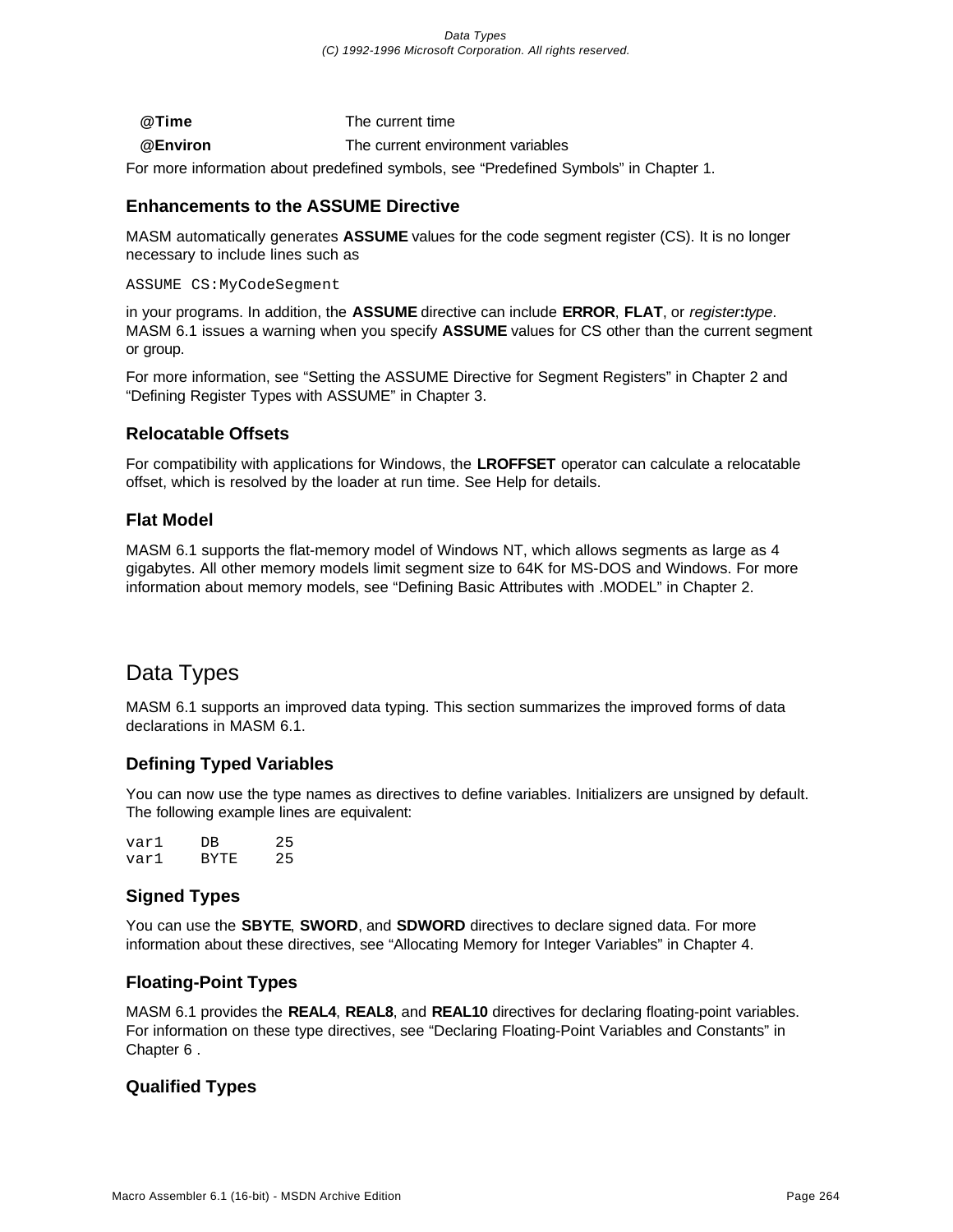Type definitions can now include distance and language type attributes. Procedures, procedure prototypes, and external declarations let you specify the type as a qualified type. A complete description of qualified types is provided in the section "Data Types" in Chapter 1.

## **Structures**

Changes to structures since MASM 5.1 include:

- Structures can be nested.
- The names of structure fields need not be unique. As a result, you must qualify references to field names.
- Initialization of structure variables can continue over multiple lines provided the last character in the line before the comment field is a comma.
- Curly braces and angle brackets are equivalent.

For example, this code works in MASM 6.1:

| SCORE  |             | STRUCT                          |            |                                                                            |
|--------|-------------|---------------------------------|------------|----------------------------------------------------------------------------|
| team1  |             | BYTE                            | 10 DUP (?) |                                                                            |
| score1 |             | BYTE                            |            |                                                                            |
| team2  |             | BYTE                            | 10 DUP (?) |                                                                            |
| score2 |             | BYTE                            | ?          |                                                                            |
| SCORE  |             | ENDS                            |            |                                                                            |
|        | first SCORE | {"BEARS", 20,<br>"CUBS", $10$ } |            | ; This comment is allowed.                                                 |
|        | mov         |                                 |            | al, [bx].score.team1; Field name must be qualified<br>with structure name. |

You can use **OPTION OLDSTRUCTS** or **OPTION M510** to enable MASM 5.1 behavior for structures. See "Compatibility between MASM 5.1 and 6.1," later in this appendix. For more information on structures and unions, see "Structures and Unions" in Chapter 5.

## **Unions**

MASM 6.1 allows the definition of unions with the **UNION** directive. Unions differ from structures in that all fields within a union occupy the same data space. For more information, see "Structures and Unions" in Chapter 5.

# **Types Defined with TYPEDEF**

The **TYPEDEF** directive defines a type for use later in the program. It is most useful for defining pointer types. For more information on defining types, see "Data Types" in Chapter 1, and "Defining Pointer Types with TYPEDEF" in Chapter 3.

## **Names of Identifiers**

MASM 6.1 accepts identifier names up to 247 characters long. All characters are significant, whereas under MASM 5.1, names are significant to 31 characters only. For more information on identifiers, see "Identifiers" in Chapter 1.

## **Multiple-Line Initializers**

In MASM 6.1, a comma at the end of a line (except in the comment field) implies that the line continues. For example, the following code is legal in MASM 6.1:

longstring BYTE "This string ",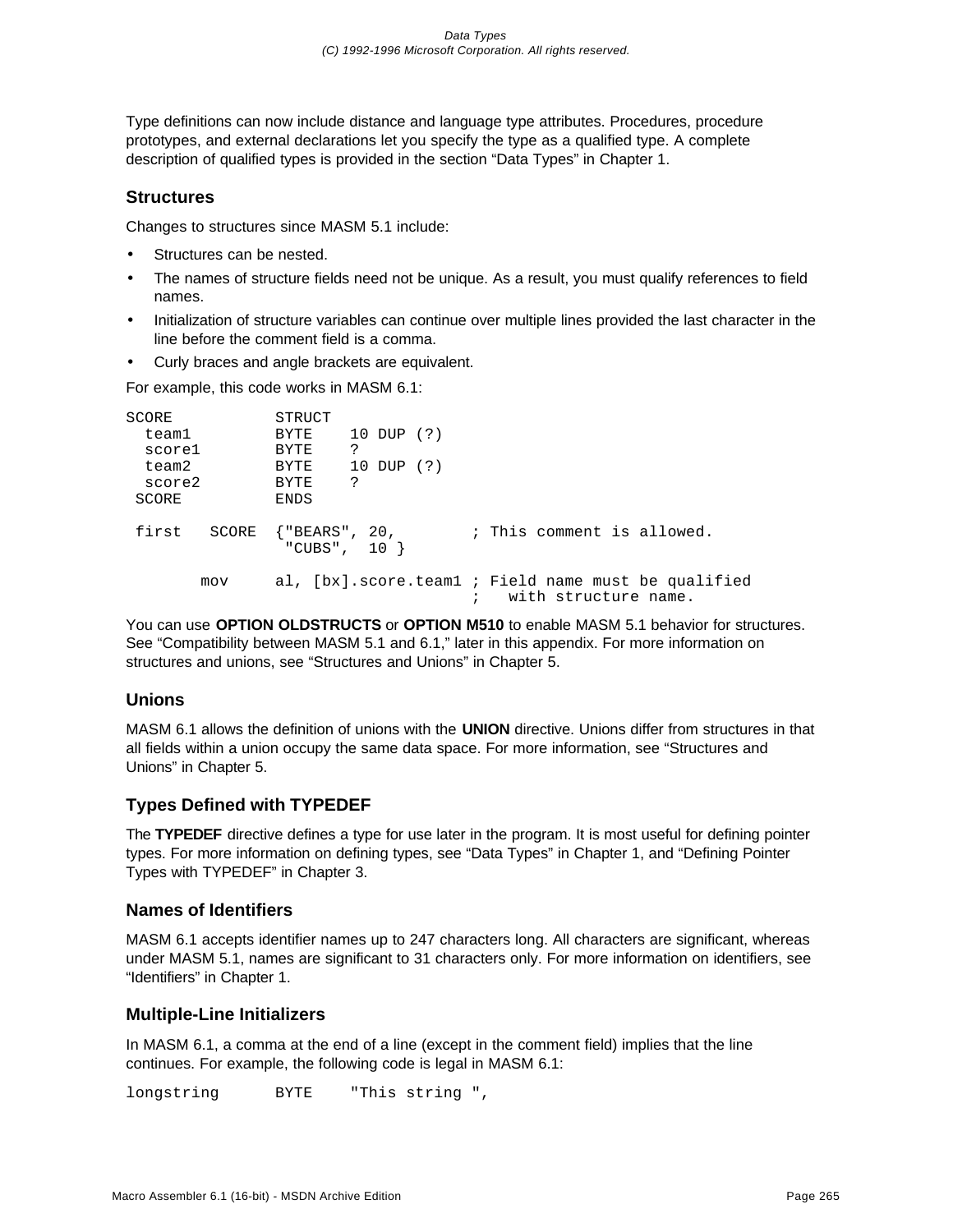| bitmasks | BYTE | 80h, 40h, 20h, 10h, |  |  |
|----------|------|---------------------|--|--|
|          |      | 08h, 04h, 02h, 01h  |  |  |

For more information, see "Statements" in Chapter 1.

### **Comments in Extended Lines**

MASM 5.1 allows a backslash ( **\** ) as the line-continuation character if it is the last nonspace character in the line. MASM 6.1 permits a comment to follow the backslash.

## **Determining Size and Length of Data Labels**

The **LENGTHOF** operator returns the number of data items allocated for a data label. MASM 6.1 also provides the **SIZEOF** operator. When applied to a type, **SIZEOF** returns the size attribute of the type expression. When applied to a data label, **SIZEOF** returns the number of bytes used by the initializer in the label's definition. In this case, **SIZEOF** for a variable equals the number of bytes in the type multiplied by **LENGTHOF** for the variable.

MASM 6.1 recognizes the **LENGTH** and **SIZE** operators for backward compatibility. For a description of the behavior of **SIZE** under **OPTION M510**, see "Length and Size of Labels with OPTION M510," later in this appendix. For obsolete behavior with the **LENGTH** operator, see also "LENGTH Operator Applied to Record Types," page 356.

For information on **LENGTHOF** and **SIZEOF**, see the following sections in chapter 5: "Declaring and Referencing Arrays," "Declaring and Initializing Strings," "Declaring Structure and Union Variables," and "Defining Record Variables."

## **HIGHWORD and LOWWORD Operators**

These operators return the high and low words for a given 32-bit operand. They are similar to the **HIGH** and **LOW** operators of MASM 5.1 except that **HIGHWORD** and **LOWWORD** can take only constants as operands, not relocatables (labels).

## **PTR and CodeView**

Under MASM 5.1, applying the **PTR** operator to a data initializer determines the size of the data displayed by CodeView. You can still use **PTR** in this manner in MASM 6.1, but it does not affect CodeView typing. Defining pointers with the **TYPEDEF** directive allows CodeView to generate correct information. See "Defining Pointer Types with TYPEDEF" in Chapter 3.

# Procedures, Loops, and Jumps

With its significant improvements for procedure and jump handling, MASM 6.1 closely resembles high-level – language implementations of procedure calls. MASM 6.1 generates the code to correctly handle argument passing, check type compatibility between parameters and arguments, and process a variable number of arguments. MASM 6.1 can also automatically recast jump instructions to correct for insufficient jump distance.

## **Function Prototypes and Calls**

The **PROTO** directive lets you prototype procedures in the same way as high-level languages. **PROTO** enables type-checking and type conversion of arguments when calling the procedure with **INVOKE**. For more information, see "Declaring Procedure Prototypes" in Chapter 7.

The **INVOKE** directive sets up code to call a procedure and correctly pass arguments according to the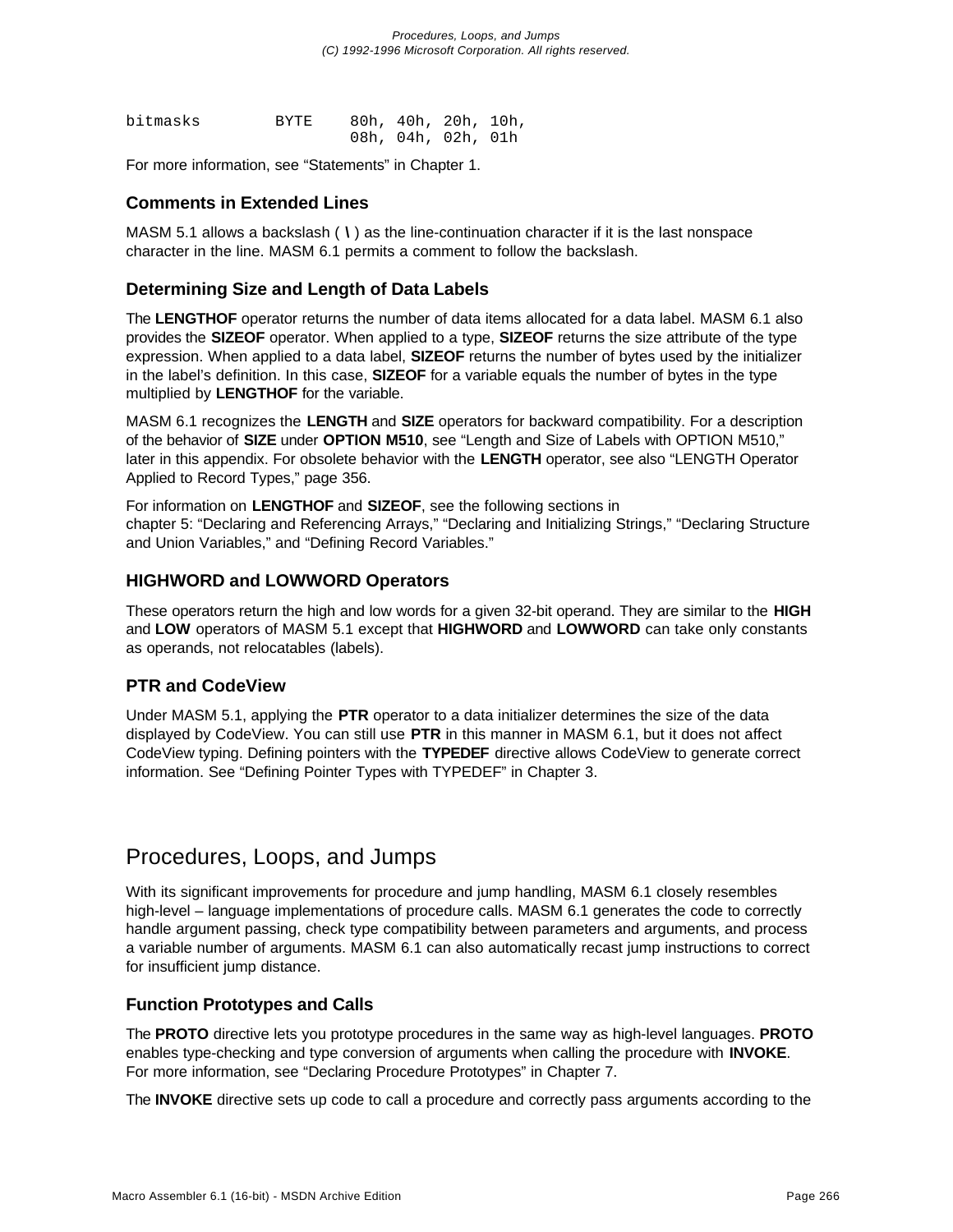prototype. MASM 6.1 also provides the **VARARG** keyword to pass a variable number of arguments to a procedure with **INVOKE**. For more information about **INVOKE** and **VARARG**, see "Calling Procedures with INVOKE" and "Declaring Parameters with the PROC Directive" in Chapter 7.

The **ADDR** keyword is new since MASM 5.1. When used with **INVOKE**, it provides the address of a variable, in the same way as the address-of operator (**&**) in C. This lets you conveniently pass an argument by reference rather than value. See "Calling Procedures with INVOKE" in Chapter 7.

# **High-Level Flow-Control Constructions**

MASM 6.1 contains several directives that generate code for loops and decisions depending on the status of a conditional statement. The conditions are tested at run time rather than at assembly time.

Directives new since MASM 5.1 include **.IF**, **.ELSE**, **.ELSEIF**, **.REPEAT**, **.UNTIL**, **.UNTILCXZ**, **.WHILE**, and **.ENDW**. MASM 6.1 also provides the associated **.BREAK** and **.CONTINUE** directives for loops and **IF** statements.

For more information, see "Loops" in Chapter 7 and "Decision Directives" on page 171.

## **Automatic Optimization for Unconditional Jumps**

MASM 6.1 automatically determines the smallest encoding for direct unconditional jumps. See "Unconditional Jumps" in Chapter 7.

## **Automatic Lengthening for Conditional Jumps**

If a conditional jump cannot reach its target destination, MASM automatically recasts the code to use an unconditional jump to the target. See "Jump Extending," page 169.

## **User-Defined Stack Frame Setup and Cleanup**

The prologue code generated immediately after a **PROC** statement sets up the stack for parameters and local variables. The epilogue code handles stack cleanup. MASM 6.1 allows user-defined prologues and epilogues, as described in "Generating Prologue and Epilogue Code" in Chapter 7.

# Simplifying Multiple-Module Projects

MASM 6.1 simplifies the sharing of code and data among modules and makes the use of include files more efficient.

## **EXTERNDEF in Include Files**

MASM 5.1 requires that you declare public and external all data and routines used in more than one module. With MASM 6.1, a single **EXTERNDEF** directive accomplishes the same task. **EXTERNDEF** lets you put global data declarations within an include file, making the data visible to all source files that include the file. For more information, see "Using EXTERNDEF" in Chapter 8.

## **Search Order for Include Files**

MASM 6.1 searches for include files in the directory of the main source file rather than in the current directory. Similarly, it searches for nested include files in the directory of the include file. You can specify additional paths to search with the /I command-line option. For more information on include files, see "Organizing Modules" in Chapter 8.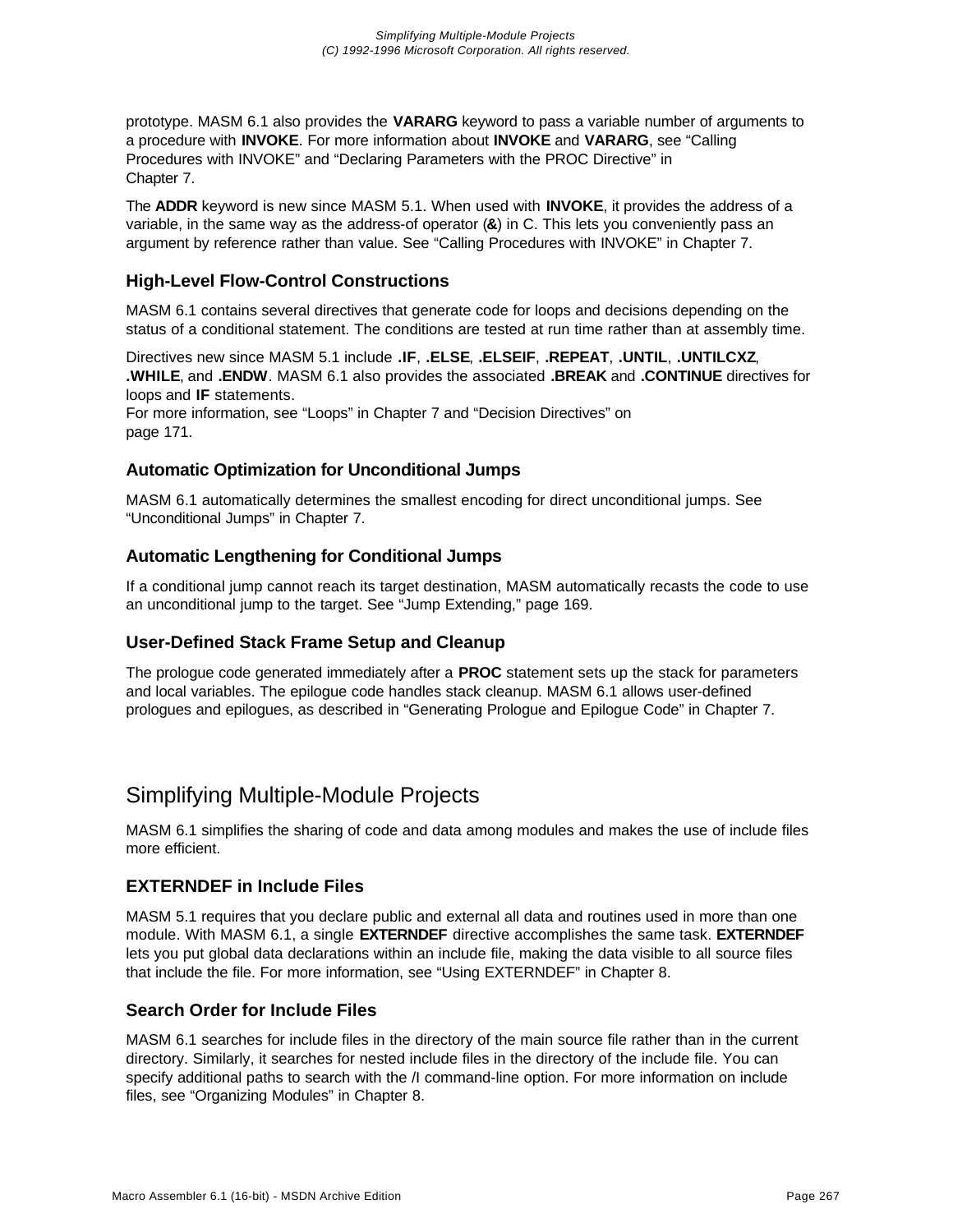# **Enforcing Case Sensitivity**

In MASM 5.1, sensitivity to case is influenced only by command-line options such as /MX, not the language type given with the **.MODEL** directive. In MASM 6.1, the language type takes precedence over the command-line options in specifying case sensitivity.

## **Alternate Names for Externals**

The syntax for **EXTERN** allows you to specify an alternate symbol name, which the linker can use to resolve an external reference to an unused symbol. This prevents linkage with unneeded library code, as explained in "Using EXTERN with Library Routines," Chapter 8.

# Expanded State Control

Several directives in MASM 6.1 enable or disable various aspects of the assembler control. These include 80486 coprocessor instructions and use of compatibility options.

# **The OPTION Directive**

The new **OPTION** directive allows you to selectively define the assembler's behavior, including its compatibility with MASM 5.1. See "Using the OPTION Directive" in Chapter 1 and "Compatibility between MASM 5.1 and 6.1," later in this appendix.

## **The .NO87 Directive**

The **.NO87** directive disables all coprocessor instructions. For more information, see Help.

# **The .486 and .486P Directives**

MASM 6.1 can assemble instructions specific to the 80486, enabled with the **.486** directive. The **.486P** directive enables 80486 instructions at the highest privilege level (recommended for systems-level programs only). For more information, see Help.

# **The PUSHCONTEXT and POPCONTEXT Directives**

The directive **PUSHCONTEXT** saves the assembly environment, and **POPCONTEXT** restores it. The environment includes the segment register assumes, the radix, the listing and CREF flags, and the current processor and coprocessor. Note that **.NOCREF** (the MASM 6.1 equivalent to **.XCREF**) still determines whether information for a given symbol will be added to Browser information and to the symbol table in the listing file. For more information on listing files, see Appendix C or Help.

# New Processor Instructions

| 80486 Instruction | <b>Description</b>                            |
|-------------------|-----------------------------------------------|
| <b>BSWAP</b>      | Byte swap                                     |
| <b>CMPXCHG</b>    | Compare and exchange                          |
| <b>INVD</b>       | Invalidate data cache                         |
| <b>INVLPG</b>     | Invalidate Translation Lookaside Buffer entry |

MASM 6.1 supports these instructions for the 80486 processor: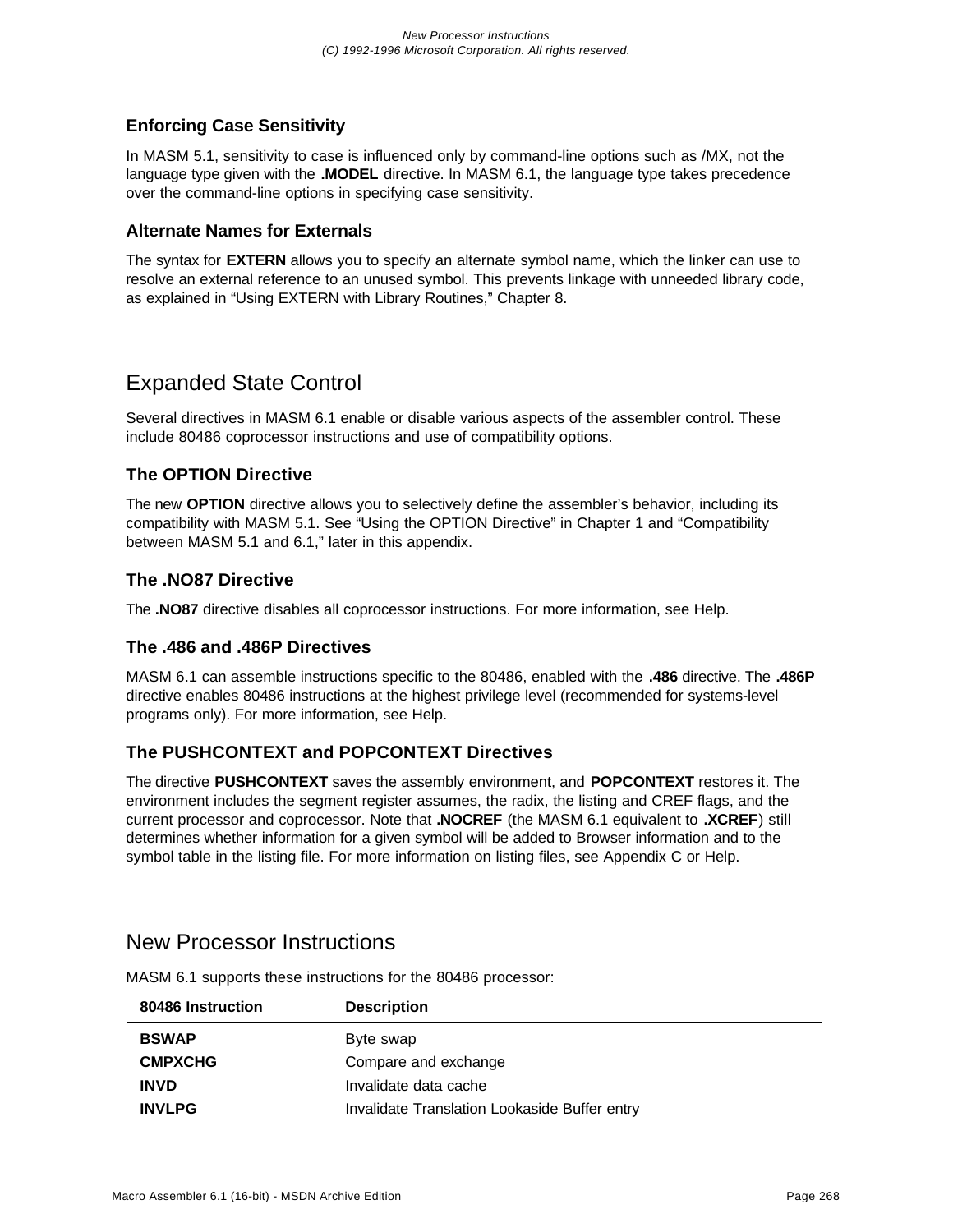| <b>WBINVD</b> | Write back and invalidate data cache |
|---------------|--------------------------------------|
| <b>XADD</b>   | Exchange and add                     |

For full descriptions of these instructions, see the *Reference* or Help.

# Renamed Directives

Although MASM 6.1 still supports the old names in MASM 5.1, the following directives have been renamed for language consistency:

| <b>MASM 6.1</b>     | <b>MASM 5.1</b> |  |
|---------------------|-----------------|--|
| <b>DOSSEG</b>       | <b>DOSSEG</b>   |  |
| <b>.LISTIF</b>      | <b>.LFCOND</b>  |  |
| <b>.LIS™ACRO</b>    | .XALL           |  |
| <b>.LIS™ACROALL</b> | <b>LALL</b>     |  |
| <b>NOCREF</b>       | <b>.XCREF</b>   |  |
| .NOLIST             | .XLIST          |  |
| .NOLISTIF           | <b>.SFCOND</b>  |  |
| <b>.NOLIS™ACRO</b>  | .SALL           |  |
| <b>ECHO</b>         | %OUT            |  |
| <b>EXTERN</b>       | <b>EXTRN</b>    |  |
| <b>FOR</b>          | <b>IRP</b>      |  |
| <b>FORC</b>         | <b>IRPC</b>     |  |
| <b>REPEAT</b>       | <b>REPT</b>     |  |
| <b>STRUCT</b>       | <b>STRUC</b>    |  |
| <b>SUBTITLE</b>     | <b>SUBTTL</b>   |  |

# **Specifying 16-Bit and 32-Bit Instructions**

MASM 6.1 supports all instructions that work with the extended 32-bit registers of the 80386/486. For certain instructions, you can override the default operand size with the **W** (word) and the **D** (doubleword) suffixes. For details, see the *Reference* or Help.

# Macro Enhancements

There are significant enhancements to macro functions in MASM 6.1. Directives provide for a variable number of arguments, loop constructions, definitions of text equates, and macro functions.

# **Variable Arguments**

MASM 5.1 ignores extra arguments passed to macros. In MASM 6.1, you can pass a variable number of arguments to a macro by appending the **VARARG** keyword to the last macro parameter in the macro definition. The macro can then reference additional arguments relative to the last declared parameter. This procedure is explained in "Returning Values with Macro Functions" in Chapter 9.

# **Required and Default Macro Arguments**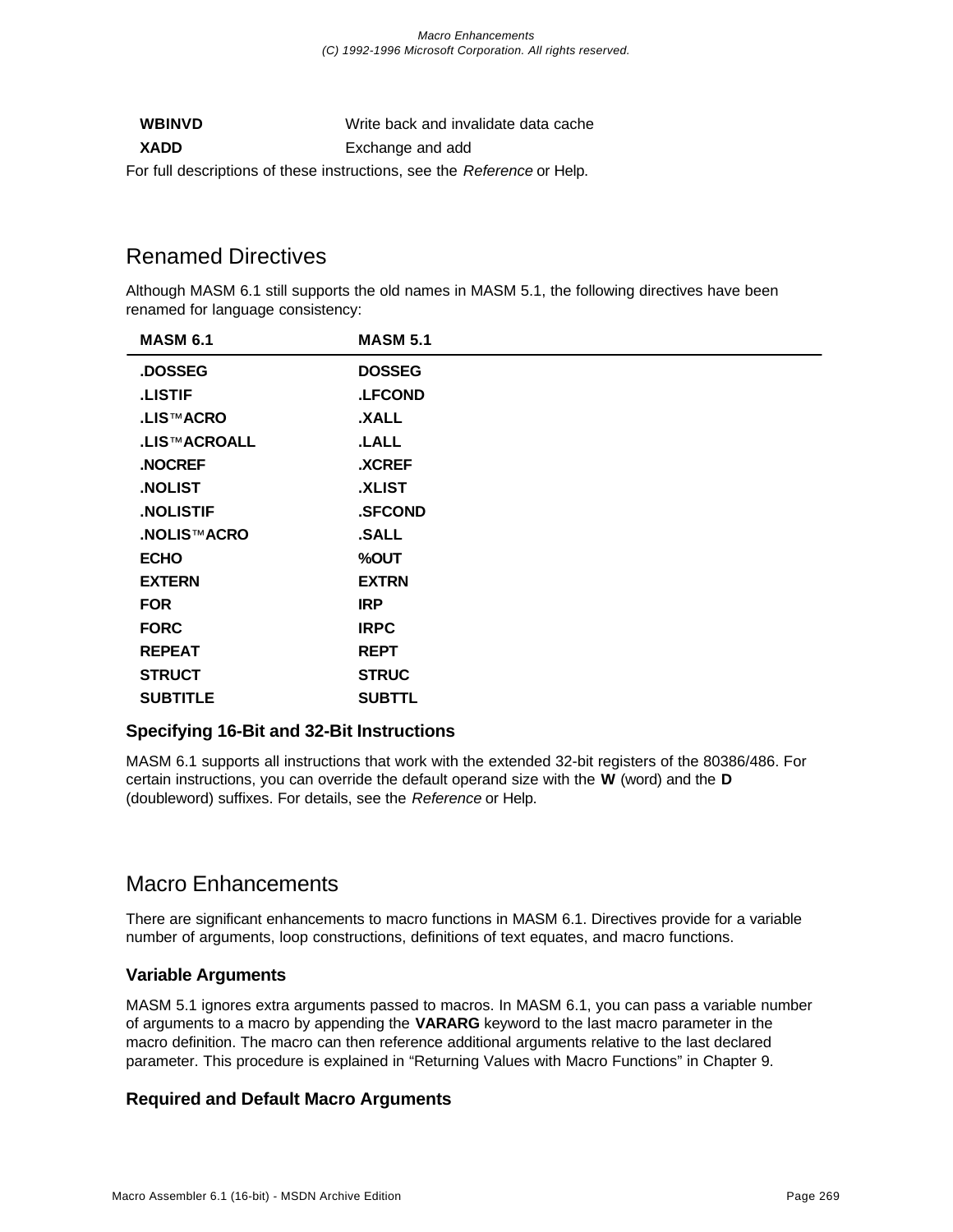With MASM 6.1, you can use **REQ** or the := operator to specify required or default arguments. See "Specifying Required and Default Parameters" in Chapter 9.

## **New Directives for Macro Loops**

Within a macro definition, **WHILE** repeats assembly as long as a condition remains true. Other macro loop directives, **IRP**, **IRPC**, and **REPT**, have been renamed **FOR**, **FORC**, and **REPEAT**. For more information, see "Defining Repeat Blocks with Loop Directives" in Chapter 9.

## **Text Macros**

The **EQU** directive retains its old functionality, but MASM 6.1 also incorporates a **TEXTEQU** directive for defining text macros. **TEXTEQU** allows greater flexibility than **EQU**. For example, **TEXTEQU** can assign to a label the value calculated by a macro function. For more information, see "Text Macros" in Chapter 9.

## **The GOTO Directive for Macros**

Within a macro definition, **GOTO** transfers assembly to a line labeled with a leading colon(**:**). For more information on **GOTO,** see Help**.**

#### **Macro Functions**

At assembly time, macro functions can determine and return a text value using **EXITM**. Predefined macro string functions concatenate strings, return the size of a string, and return the position of a substring within a string. For information on writing your own macro functions, see "Returning Values with Macro Functions" in Chapter 9.

#### **Predefined Macro Functions**

MASM 6.1 provides the following predefined text macro functions:

| Symbol   | <b>Value Returned</b>                     |
|----------|-------------------------------------------|
| @CatStr  | A concatenated string                     |
| @InStr   | The position of one string within another |
| @SizeStr | The size of a string                      |
| @SubStr  | A substring                               |
|          |                                           |

For more information on predefined macros, see "String Directives and Predefined Functions" in Chapter 9.

# MASM 6.1 Programming Practices

MASM 6.1 provides many features that make it easier for you to write assembly code. If you are familiar with MASM 5.1 programming, you may find it helpful to adopt the following list of new programming practices for programming with MASM 6.1. The list summarizes many of the changes covered in the following section, "Compatibility Between MASM 5.1 and 6.1."

- Select identifier names that do not begin with the dot operator (**.**).
- Use the dot operator (**.**) only to reference structure fields, and the plus operator (**+**) when not referencing structures.
- Different structures can have the same field names. However, the assembler does not allow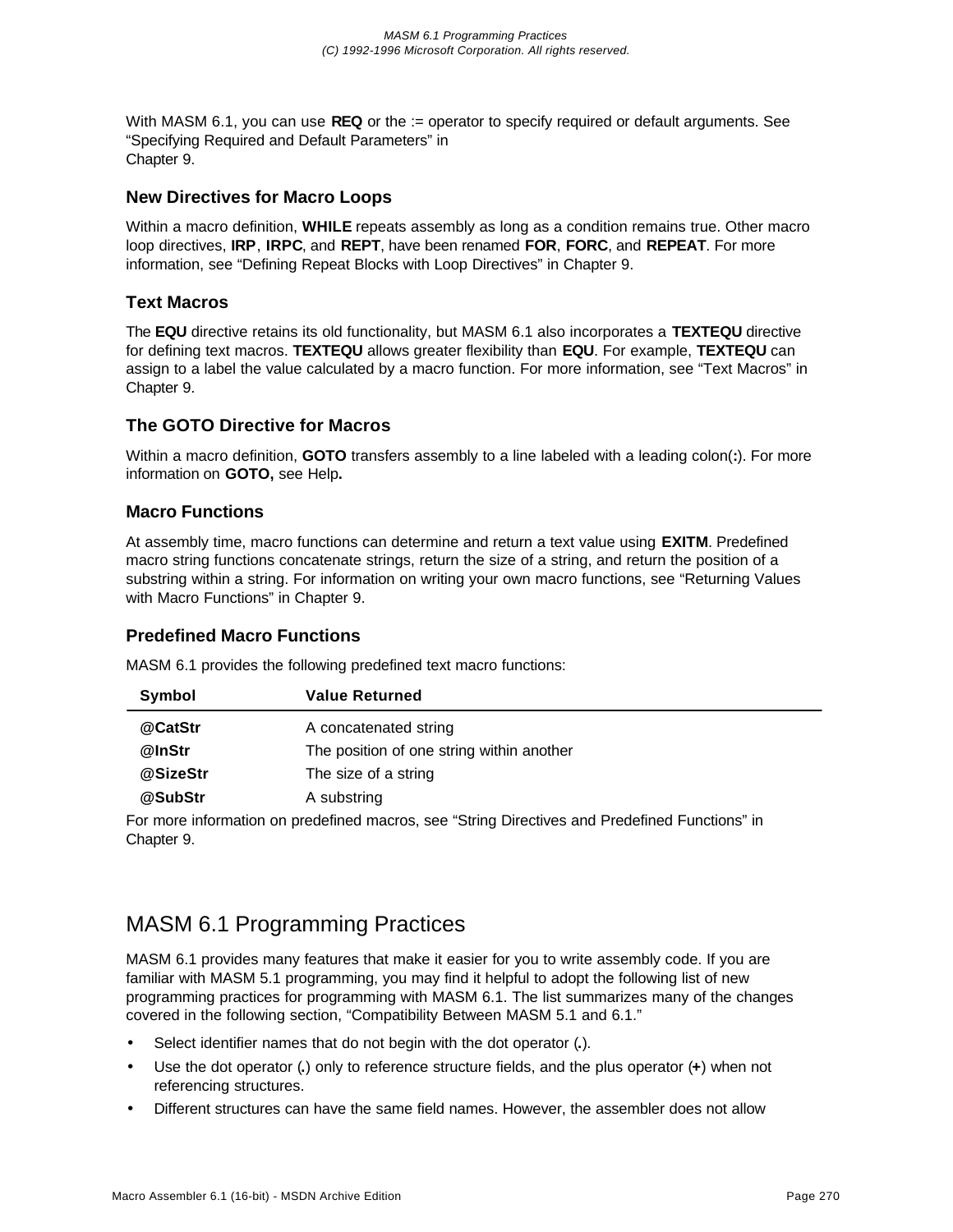ambiguous references. You must include the structure type when referring to field names common to two or more structures.

- Separate macro arguments with commas, not spaces.
- Avoid adding extra ampersands in macros. For a list of the new rules about using ampersands in macros, see "Substitution Operator" in Chapter 9 and "OPTION OLDMACROS," page 372.
- By default, code labels defined with a colon are local. Place two colons after code labels if you want to reference the label outside the procedure.

# Compatibility Between MASM 5.1 and 6.1

MASM 6.1 provides a "compatibility mode," making it easy for you to transfer existing MASM 5.1 code to the new version. You invoke the compatibility mode through the **OPTION M510** directive or the /Zm command-line switch. This section explains the changes you may need to make to get your MASM 5.1 code to run under MASM 6.1 in compatibility mode.

# Rewriting Code for Compatibility

In some cases, MASM 6.1 with **OPTION M510** does not support MASM 5.1 behavior. In several cases, this is because bugs in MASM 5.1 were corrected. To update your code to MASM 6.1, use the instructions in this section. This usually requires only minor changes.

Many of the topics listed here will not apply to your code. This section discusses topics in order of likelihood, beginning with the most common. In addition, you may have conflicts between identifier names and new reserved words. **OPTION NOKEYWORD** resolves errors generated from the use of reserved words as identifiers. See "OPTION NOKEYWORD," page 376, for more information.

# **Bug Fixes Since MASM 5.1**

This section lists the differences between MASM 5.1 and MASM 6.1 due to bug corrections since MASM 5.1.

## **Invalid Use of LOCK, REPNE, and REPNZ**

Except in compatibility mode, MASM 6.1 flags illegal uses of the instruction prefixes **LOCK**, **REPNE**, and **REPNZ**. The error generated for invalid uses of the **LOCK**, **REPNE**, and **REPNZ** prefixes is error A2068:

instruction prefix not allowed

Table A.1 summarizes the correct use of the instruction prefixes. It lists each string instruction with the type of repeat prefix it uses, and indicates whether the instruction works on a source, a destination, or both.

| <b>Instruction</b> | <b>Repeat Prefix</b> | <b>Source/Destination</b> | <b>Register Pair</b> |
|--------------------|----------------------|---------------------------|----------------------|
| <b>MOVS</b>        | <b>REP</b>           | Both                      | DS:SI, ES:DI         |
| <b>SCAS</b>        | <b>REPE/REPNE</b>    | <b>Destination</b>        | ES:DI                |
| <b>CMPS</b>        | <b>REPE/REPNE</b>    | <b>Both</b>               | DS:SI, ES:DI         |
| <b>LODS</b>        | $- -$                | Source                    | DS:SI                |

**Table A.1 Requirements for String Instructions**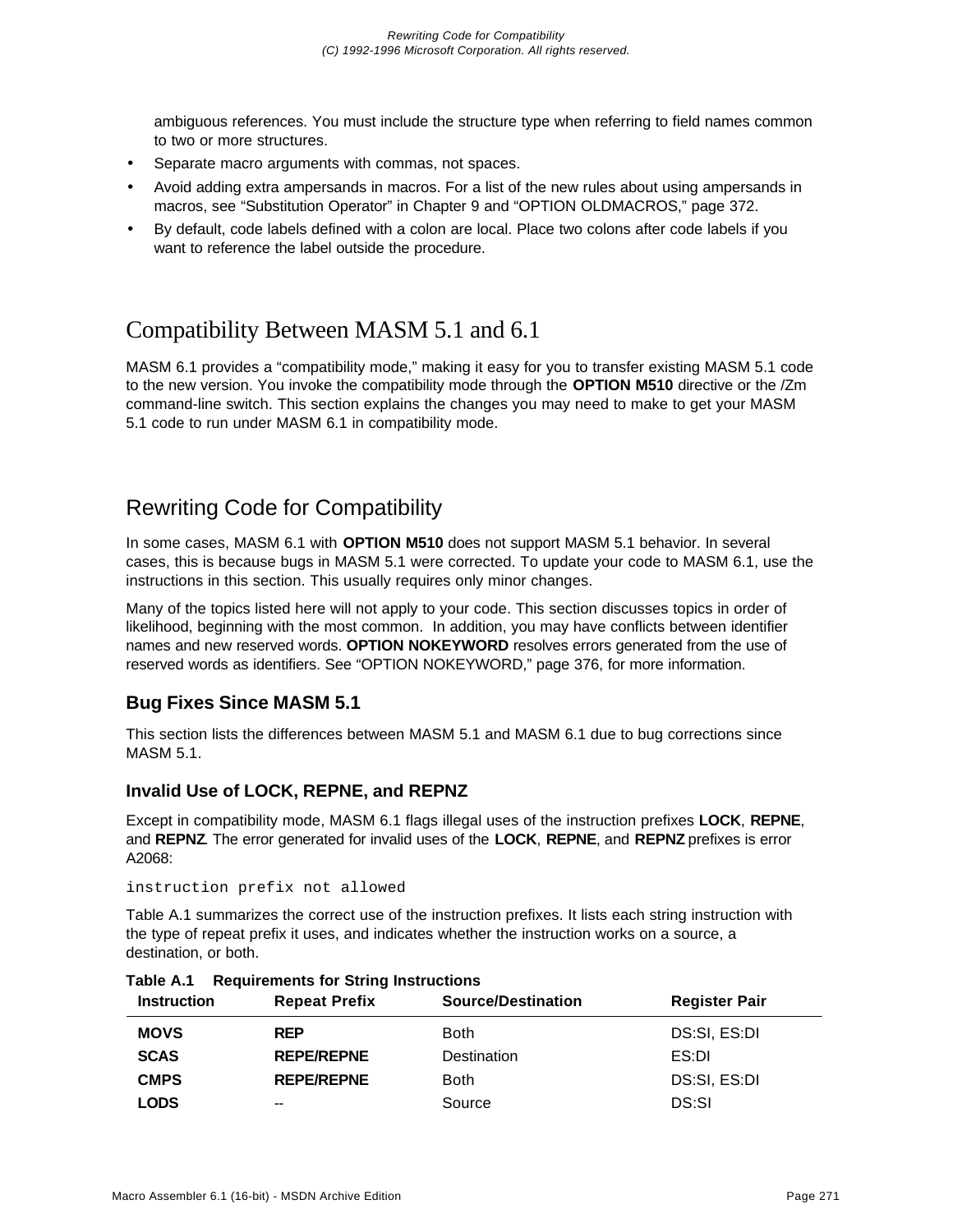| STOS        | <b>REP</b> | Destination | ES:DI |
|-------------|------------|-------------|-------|
| <b>INS</b>  | <b>REP</b> | Destination | ES:DI |
| <b>OUTS</b> | <b>REP</b> | Source      | DS:SI |

#### **No Closing Quotation Marks in Macro Arguments**

In MASM 5.1, you can use both single and double quotation marks (' and ") to begin strings in macro arguments. The assembler does not generate an error or warning if the string does not end with quotation marks on a macro call. Instead, MASM 5.1 considers the remainder of the line to be part of the macro argument containing the opening quote, as if there were a closing quotation mark at the end of the line.

By default, MASM 6.1 now generates error A2046:

missing single or double quotation mark in string

so all single and double quotation marks in macro arguments must be matched.

To correct such errors in MASM 6.1, either end the string with a closing quotation mark as shown in the following example, or use the macro escape character (**!**) to treat the quotation mark literally.

; MASM 5.1 code MyMacro "all this in one argument

; Default MASM 6.1 code MyMacro "all this in one argument"

#### **Making a Scoped Label Public**

MASM 5.1 considers code labels defined with a single colon inside a procedure to be local to that procedure if the module contains a **.MODEL** directive with a language type. Although the label is local, MASM 5.1 does not generate an error if it is also declared **PUBLIC**. MASM 6.1 generates error A2203:

cannot declare scoped code label as PUBLIC

If you want to make a label **PUBLIC**, it must not be local. You can use the double colon operator to define a non-scoped label, as shown in this example:

PUBLIC publicLabel<br>publicLabel::

; Non-scoped label MASM 6.1

## **Byte Form of BT, BTS, BTC, and BTR Instructions**

MASM 5.1 allows a byte argument for the 80386 bit-test instructions, but encodes it as a word argument. The byte form is not supported by the processor.

MASM 6.1 does not support this behavior and generates error A2024:

invalid operand size for instruction

Rewrite your code to use a word-sized argument.

#### **Default Values for Record Fields**

In MASM 5.1, default values for record fields can range down to  $-2<sup>n</sup>$ , where n is the number of bits in the field. This results in the loss of the sign bit.

MASM 6.1 allows a range of  $-2^{n-1}$  to  $2^{n-1}$  for default values. Illegal initializers generate error A2071:

initializer too large for specified size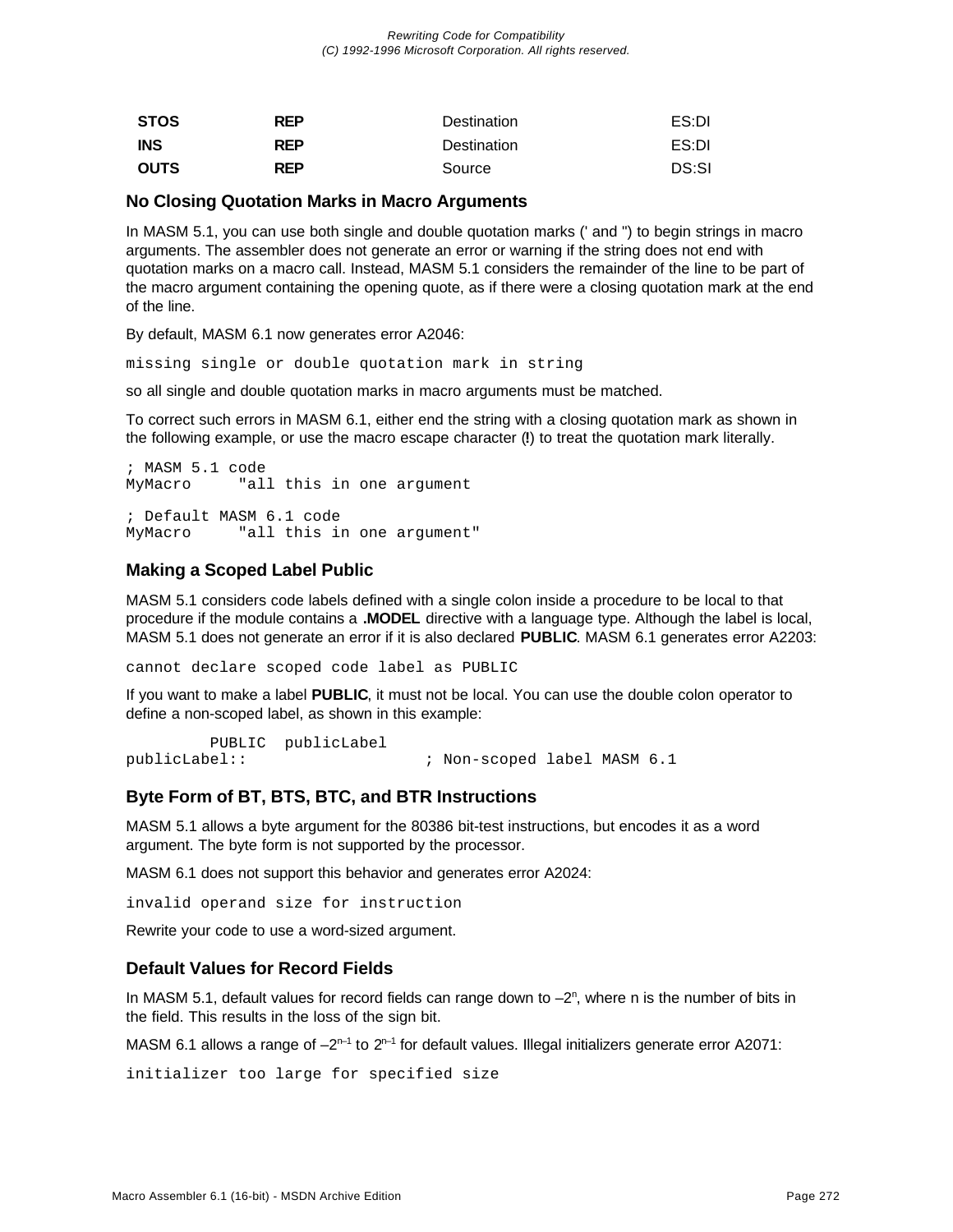# **Design Change Issues**

MASM 6.1 includes design changes that make the language more consistent. These changes are not affected by the **OPTION** directive, discussed later in this appendix. Therefore, the changes require revisions in your code. In most cases, the necessary revisions are minor and the circumstances requiring changes are rare.

# **Operands of Different Size**

MASM 5.1 does not require operands to agree in size, as the following code illustrates:

```
 .DATA?
      var1 DB ?<br>var2 DB ?
       var2 DB ?
       .CODE
 .
 .
 .
      mov var1, ax ; Copy AX to word at var1
```
The operands for the **MOV** instruction do not match in size, yet the instruction assembles correctly. It places the contents of AL into  $var1$  and AH into  $var2$ , moving a word of data in one step. If the code defined var1 as a word value, the instruction

mov var1, al

would also assemble correctly, copying AL into the low byte of var1 while leaving the high byte unaffected. Except at warning level 0, MASM 5.1 issues a warning to inform you of the size mismatch, but both scenarios are legal.

MASM 6.1 does not accept instructions with operands that do not agree in size. You must specifically "coerce" the size of the memory operand, like this:

mov BYTE PTR var1, al

# **Conflicting Structure Declarations**

MASM 5.1 allows you to declare two or more structures with the same name. Each declaration replaces the previous declaration. However, the field names from previous declarations still remain in the assembler's list of declared values.

MASM 6.1 does not allow conflicting declarations of a structure. It generates errors A2160 through A2165 for each conflicting declaration. The errors note a specific conflict, such as conflicting number of fields, conflicting names of fields, or conflicting initializers.

## **Forward References to Text Macros Outside of Expressions**

MASM 5.1 allows forward references to text macros in specialized cases. MASM 6.1 with **OPTION M510** also permits forward references, but only when the text macro is referenced in an expression. To revise your code, place all macro definitions at the beginning of the file.

## **HIGH and LOW Applied to Relocatable Operands**

In some cases, MASM 5.1 accepts **HIGH** and **LOW** applied to relocatable memory expressions. For example, MASM 5.1 allows this code sequence:

```
; MASM 5.1 code
EXTRN var1:WORD<br>var2 DW 0
var2
```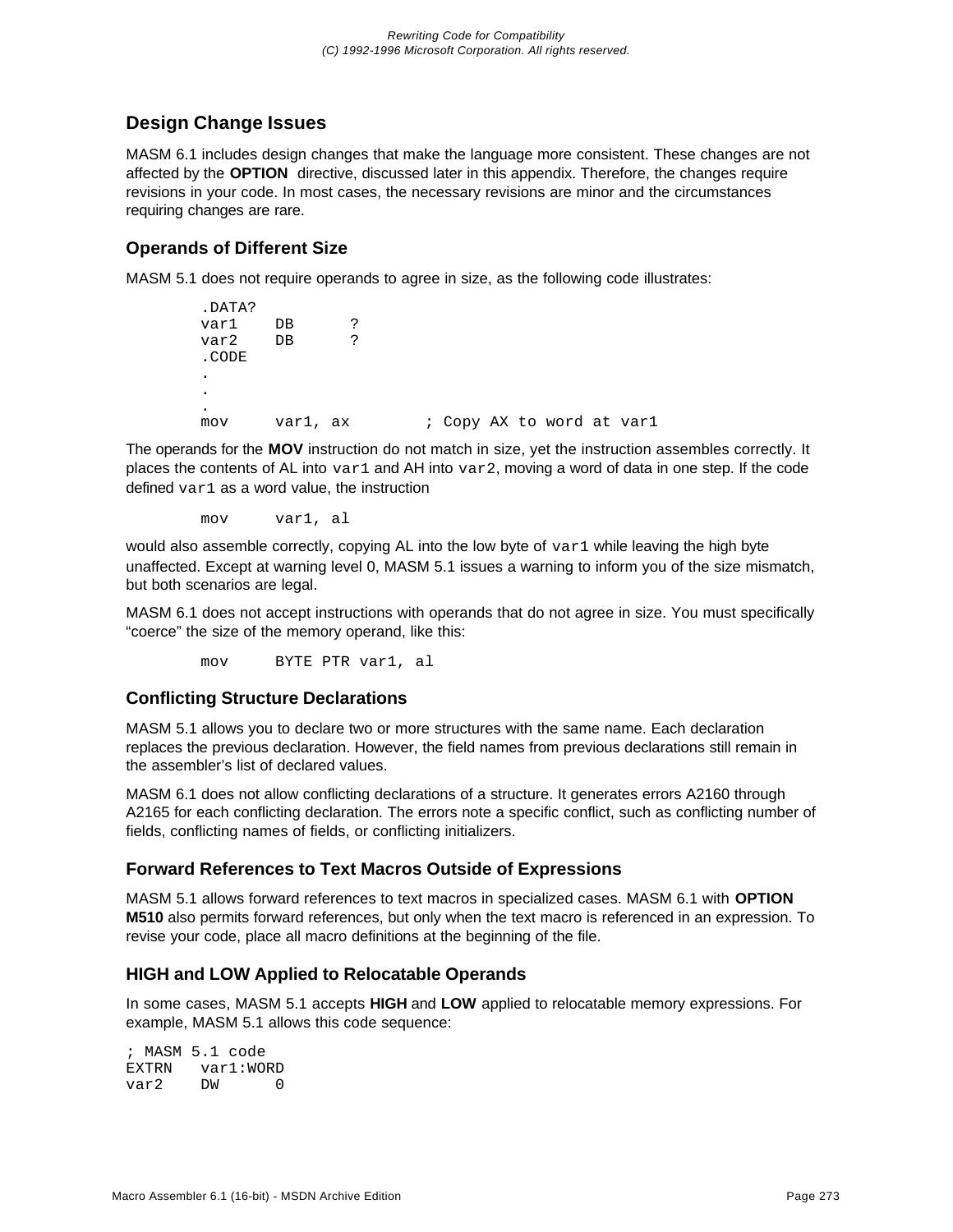mov ah, HIGH var1 ; same as mov ax, OFFSET var1

However, the instruction

mov ax, LOW var2

is not legal. MASM 6.1 generates error A2105:

HIGH and LOW require immediate operands

The **OFFSET** operator is required on these operands in MASM 6.1, as shown in the following. Rewrite your code if necessary.

```
; MASM 6.1 code
        mov al, LOW OFFSET var1
        mov ah, HIGH OFFSET var2
```
#### **OFFSET Applied to Group Names and Indirect Memory Operands**

In MASM 6.1, you cannot apply **OFFSET** to a group name, indirect argument, or procedure argument. Doing so generates error A2098:

invalid operand for OFFSET

## **LENGTH Operator Applied to Record Types**

In MASM 5.1, the **LENGTH** operator, when applied to a record type, returns the total number of bits in a record definition.

In MASM 6.1, the statement LENGTH recordName returns error A2143:

expected data label

Rewrite your code if necessary. The new **SIZEOF** operator returns information about records in MASM 6.1. For more information, see "Defining Record Variables" in Chapter 5.

#### **Signed Comparison of Hexadecimal Values Using GT, GE, LE, or LT**

The rules for two's-complement comparisons have changed. In MASM 5.1, the expression

0FFFFh GT -1

is false because the two's-complement values are equal. However, because hexadecimal numbers are now treated as unsigned, the expression is true in MASM 6.1. To update, rewrite the affected code.

#### **RET Used with a Constant in Procedures with Epilogues**

#### **RETCode Labels at Top of Procedures with Prologues**

By default in MASM 5.1, a code label defined on the same line as the first procedure instruction refers to the first byte of the prologue.

In MASM 6.1, a code label defined at the beginning of a procedure refers to the first byte of the procedure after the prologue. If you need to label the start of the prologue code, place the label before the **PROC** statement. For more information, see "Generating Prologue and Epilogue Code" in Chapter 7.

#### **Use of % as an Identifier Character**

MASM 5.1 allows **%** as an identifier character. This behavior leads to ambiguities when **%** is used as the expansion operator in macros. Since **%** is not allowed as a character in MASM 6.1 identifiers, you must change the names of any identifiers containing the **%** character. For a list of legal identifier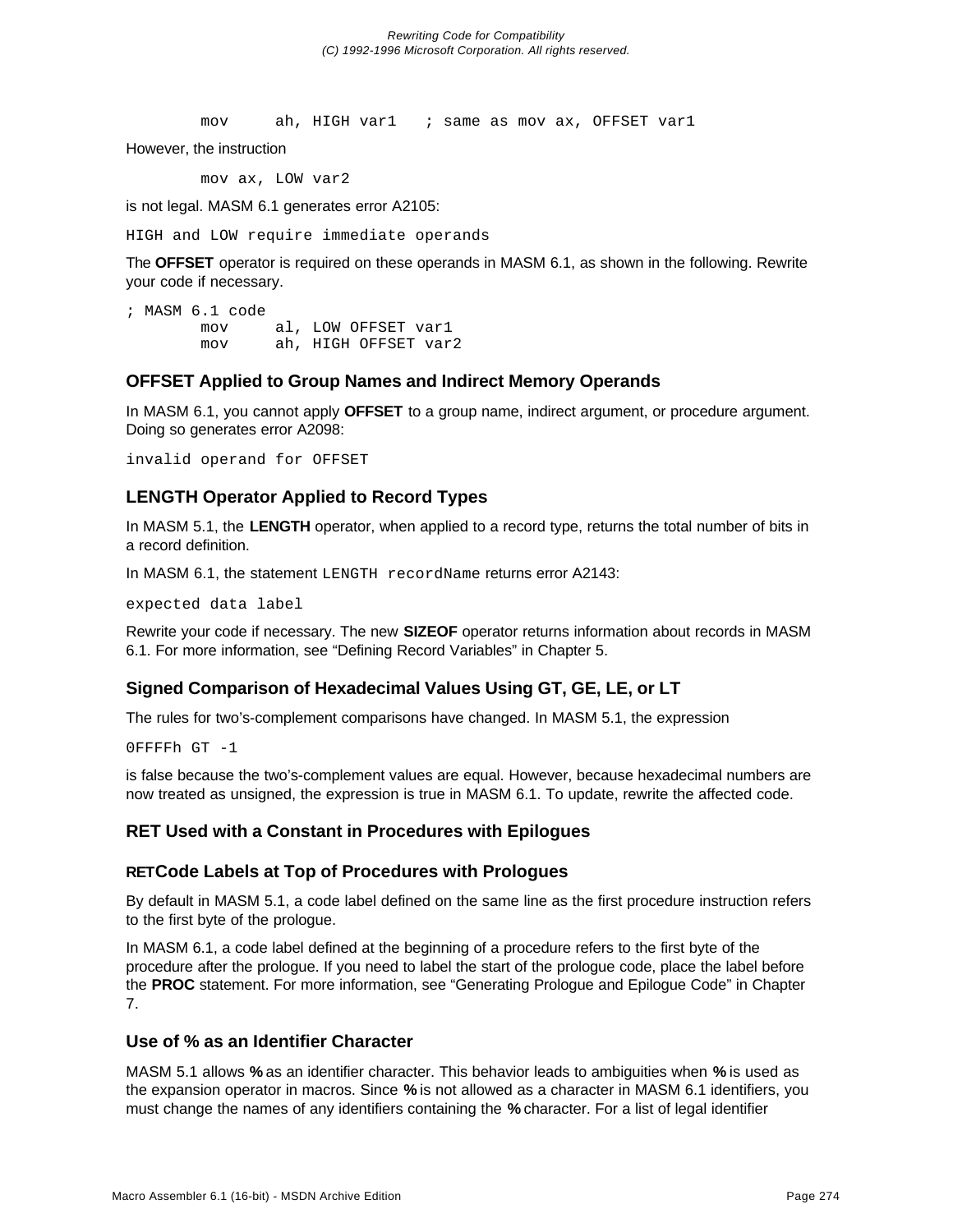characters, see "Identifiers" in Chapter 1.

# **ASSUME CS Set to Wrong Value**

With MASM 6.1 you do not need to use the **ASSUME** statement for the CS register. Instead, MASM 6.1 generates an automatic **ASSUME** statement for the code segment register to the current segment or group, as explained in "Setting the ASSUME Directive for Segment Registers" in Chapter 2. Additionally, MASM 6.1 does not allow explicit **ASSUME** statements for CS that contradict the automatically set **ASSUME** statement.

MASM 5.1 allows CS to be assumed to the current segment, even if that segment is a member of a group. With MASM 6.1, this results in warning A4004:

cannot ASSUME CS

# **ASSUMECode Requiring Two-Pass Assembly**

Unlike version 5.1, MASM 6.1 does most of its work on its first pass, then performs as many subsequent passes as necessary. In contrast, MASM 5.1 always assembles in two source passes. As a result, you may need to revise or delete some pass-dependent constructs under MASM 6.1.

## **Two-Pass Directives**

To assure compatibility, MASM 6.1 supports 5.1 directives referring to two passes. These include **.ERR1**, **.ERR2**, **IF1**, **IF2**, **ELSEIF1**, and **ELSEIF2**. For second-pass constructs, you must specify **OPTION SETIF2**, as discussed in "OPTION SETIF2," page 377. Without **OPTION SETIF2**, the **IF2** and **.ERR2** directives cause error A2061:

[[ELSE]]IF2/.ERR2 not allowed : single-pass assembler

MASM 6.1 handles first-pass constructs differently. It treats the **.ERR1** directive as **.ERR**, and the **IF1** directive as **IF**.

The following examples show you how you can rewrite typical pass-sensitive code for MASM 6.1:

Declare var external only if not defined in current module:

```
; MASM 5.1:
     IF2
         IFNDEF var
             EXTRN var:far
         ENDIF
     ENDIF
; MASM 6.1:
     EXTERNDEF var:far
```
• Include a file of definitions only once to speed assembly:

```
; MASM 5.1:
     IF1
          INCLUDE file1.inc
     ENDIF
; MASM 6.1:
```

```
 INCLUDE FILE1.INC
```
Generate a  $80UT$  or . ERR message only once:

```
; MASM 5.1:
```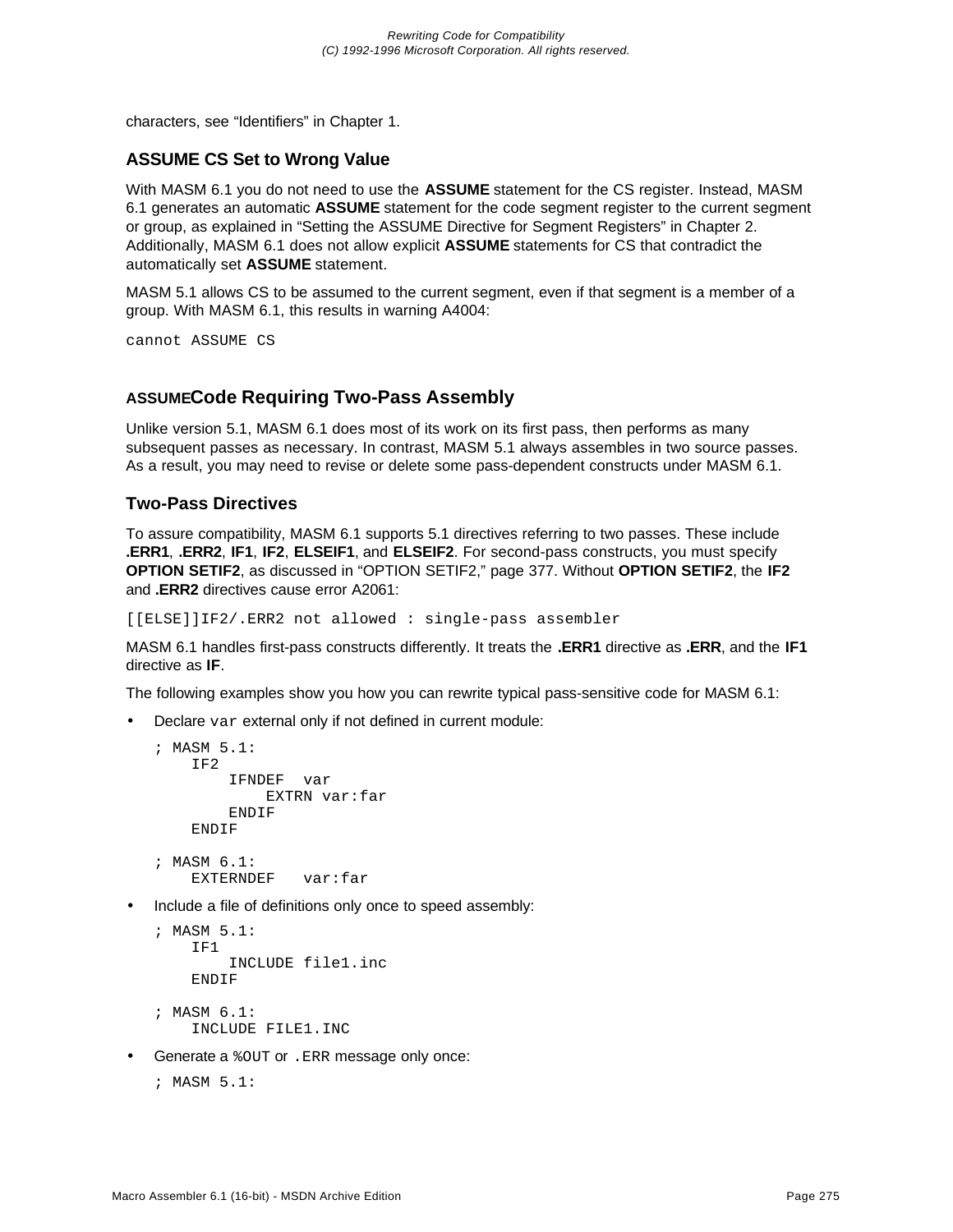```
 %OUT This is my message
     ENDIF
     IF2
         .ERRNZ A NE B
     ENDIF
; MASM 6.1:
     ECHO This is my message
     .ERRNZ A NE B <ASSERTION FAILURE: A NE B>
```
• Generate an error if a symbol is not defined but may be forward referenced:

```
; MASM 5.1:
    IF2
         .ERRNDEF var
    ENDIF
; MASM 6.1:
         .ERRNDEF var
```
For information on conditional directives, see "Conditional Directives," Chapter 1.

#### **IFDEF and IFNDEF with Forward-Referenced Identifiers**

If you use a symbol name that has not yet been defined in an **IFDEF** or **IFNDEF** expression, MASM 6.1 returns FALSE for the **IFDEF** expression and TRUE for the **IFNDEF** expression. When **OPTION M510** is enabled, the assembler generates warning A6005:

expression condition may be pass-dependent

To resolve the warning, place the symbol definition before the conditional test.

#### **Address Spans as Constants**

The value of offsets calculated on the first assembly pass may not be the same as those calculated on later passes. Therefore, you should avoid comparisons with an address span, as in the following examples:

```
IF (OFFSET var1 - OFFSET var2) EQ 10
WHILE dx LT (OFFSET var1 - OFFSET var2)
REPEAT OFFSET var1 - OFFSET var2
```
However, the **DUP** operator allows such an expression as its count value. The assembler evaluates the **DUP** count on every pass, so even expressions involving forward references assemble correctly.

You can also use expressions containing span distances with the **.ERR** directives, since the assembler evaluates these directives after calculating all offsets:

.ERRE OFFSET var1 - OFFSET var2 - 10, <span incorrect>

## **.TYPE with Forward References**

MASM 5.1 evaluates **.TYPE** on both assembly passes. This means it yields zero on the first pass and nonzero on the second pass, if applied to an expression that forward-references a symbol.

MASM 6.1 evaluates **.TYPE** only on the first assembly pass. As a result, if the operand references a symbol that has not yet been defined, **.TYPE** yields a value of zero. This means that **.TYPE**, if used in a conditional-assembly construction, may yield different results in MASM 6.1 than in MASM 5.1.

# **Obsolete Features No Longer Supported**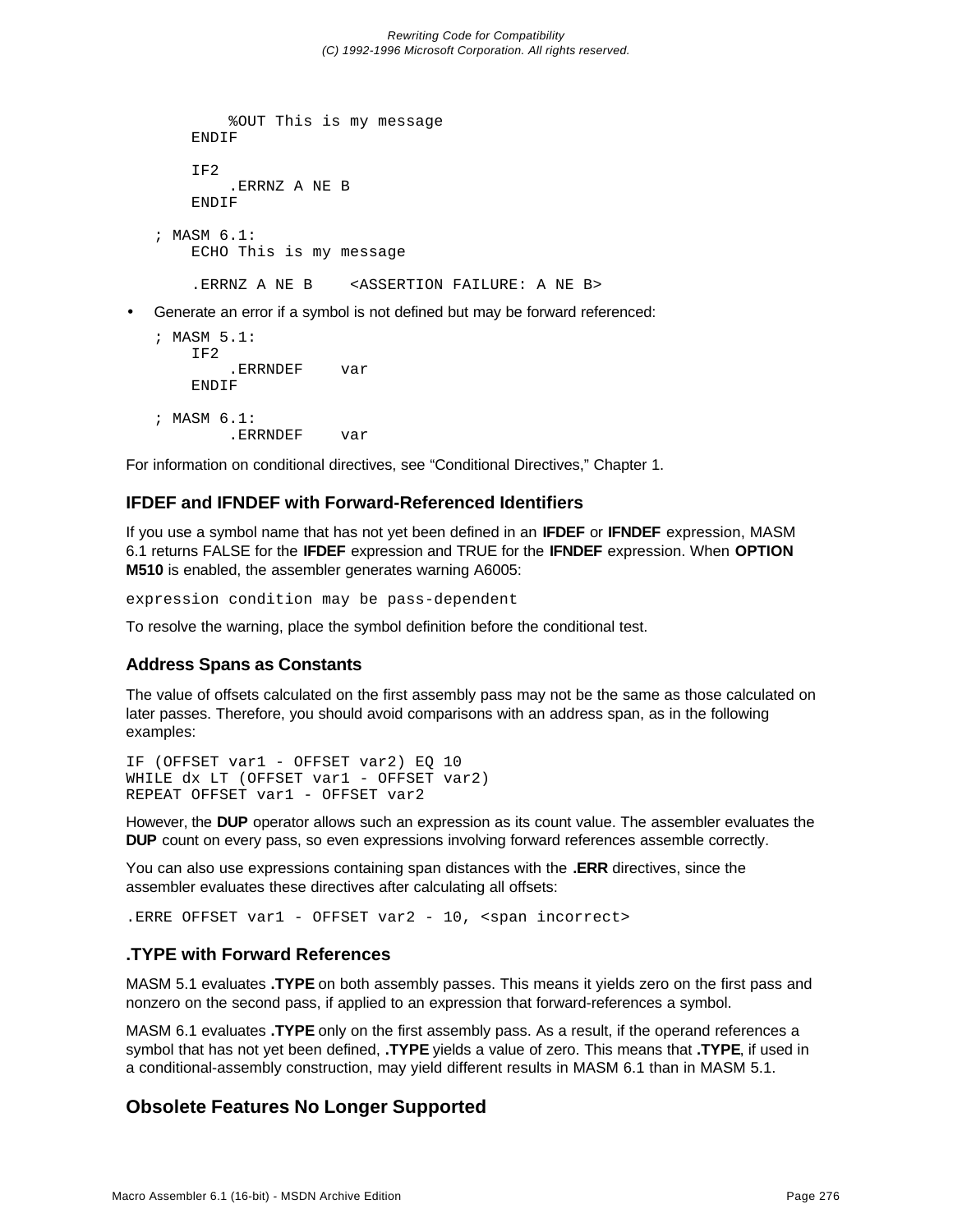The following two features are no longer supported by MASM 6.1. Because both are obscure features provided by early versions of the assembler, they probably do not affect your MASM 5.1 code.

#### **The ESC Instruction**

MASM 6.1 no longer supports the **ESC** instruction, which was used to send hand-coded commands to the coprocessor. Because MASM 6.1 recognizes and assembles the full set of coprocessor mnemonics, the **ESC** instruction is not necessary. Using the **ESC** instruction generates error A2205:

ESC instruction is obsolete: ignored

To update MASM 5.1 code, use the coprocessor instructions instead of **ESC**.

## **The MSFLOAT Binary Format**

MASM 6.1 does not support the **.MSFLOAT** directive, which provided the Microsoft Binary Format (MSB) for floating-point numbers in variable initializers. Using the **.MSFLOAT** directive generates error A2204:

.MSFLOAT directive is obsolete: ignored

Use IEEE format or, if MSB format is necessary, initialize variables with hexadecimal values. See "Storing Numbers in Floating-Point Format" in Chapter 6.

# Using the OPTION Directive

The **OPTION** directive lets you control compatibility with MASM 5.1 code. This section explains the differences in MASM 5.1 and MASM 6.1 behavior that the **OPTION** directive can influence.

The **OPTION M510** directive (or /Zm command-line option) initiates all aspects of 5.1 compatibility mode. You can select from among specific characteristics of MASM 5.1 behavior with the **OPTION** arguments discussed in following sections. Each section also explains how to revise your code if you want to remove **OPTION** directives from your MASM 5.1 code.

**Note** If your code includes both **.MODEL** and **OPTION M510**, the **OPTION M510** statement must appear first. Wherever this appendix suggests using **OPTION M510** in your code, you can set the /Zm command-line option instead.

## **OPTION M510**

This section discusses the **M510** argument to the **OPTION** directive, which selects the MASM 5.1 compatibility mode. In this mode, MASM 6.1 implements MASM 5.1 behavior relating to macros, offsets, scope of code labels, structures, identifier names, identifier case, and other behaviors.

The **OPTION M510** directive automatically sets the following:

|                    | If you do not have a .386, 386P .486, or 486P directive in your module, then OPTION M510 adds: |
|--------------------|------------------------------------------------------------------------------------------------|
| OPTION SETIF2:TRUE | ; Two-pass code activates on every pass                                                        |
| OPTION DOTNAME     | ; Identifiers may begin with a dot (.)                                                         |
| OPTION OLDMACROS   | ; MASM 5.1 macros                                                                              |
| OPTION OLDSTRUCTS  | ; MASM 5.1 structures                                                                          |

| OPTION EXPR16 |  | : 16-bit expression precision |  |                                |
|---------------|--|-------------------------------|--|--------------------------------|
|               |  |                               |  | See "OPTION EXPR16," following |

If you do not have a **.MODEL** directive in your module, **OPTION M510** adds: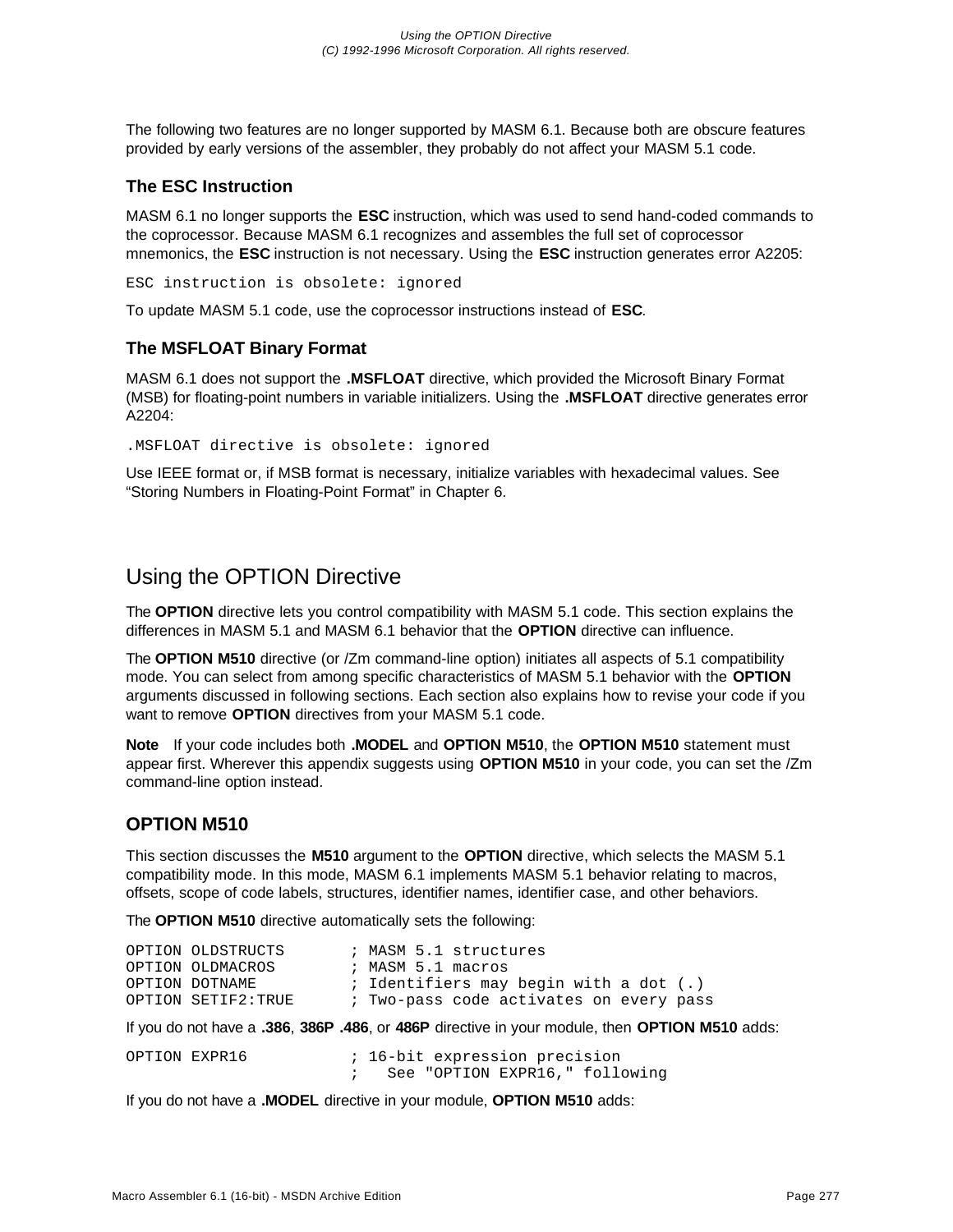| OPTION OFFSET: SEGMENT ; OFFSET operator defaults to |  |                    |                                |  |
|------------------------------------------------------|--|--------------------|--------------------------------|--|
|                                                      |  | ; segment-relative |                                |  |
|                                                      |  |                    | See "OPTION OFFSET," following |  |

If you do not have a **.MODEL** directive with a language specifier in your module, **OPTION M510** also adds:

| OPTION NOSCOPED      | ; Code labels are not local inside |
|----------------------|------------------------------------|
|                      | procedures                         |
|                      | ; See "OPTION NOSCOPED," following |
| OPTION PROC: PRIVATE | ; Labels defined with PROC are not |
|                      | public by default                  |
|                      | ; See "OPTION PROC," following     |

If you want to remove **OPTION M510** from your code (or /Zm from the command line), add the **OPTION** directive arguments to your module according to the conditions stated earlier.

There may be compatibility issues affecting your code that are supported under **OPTION M510**, but are not covered by the other **OPTION** directive arguments. Once you have modified your source code so it no longer requires behavior supported by **OPTION M510**, you can replace **OPTION M510** with other **OPTION** directive arguments. These compatibility issues are discussed in following sections.

Once you have replaced **OPTION M510** with other forms of the **OPTION** directive and your code works correctly, try removing the **OPTION** directives, one at a time. Make appropriate source modifications as necessary, until your code uses only MASM 6.1 defaults.

#### **Reserved Keywords Dependent on CPU Mode with OPTION M510**

With **OPTION M510**, keywords and instructions not available in the current CPU mode (such as **ENTER** under **.8086**) are not treated as keywords. This also means the **USE32**, **FLAT**, **FAR32**, and **NEAR32** segment types and the 80386/486 registers are not keywords with a processor selection less than **.386**.

If you remove **OPTION M510**, any reserved word used as an identifier generates a syntax error. You can either rename the identifiers or use **OPTION NOKEYWORD**. For more information on **OPTION NOKEYWORD**, see "OPTION NOKEYWORD," later in this appendix.

## **Invalid Use of Instruction Prefixes with OPTION M510**

Code without **OPTION M510** generates errors for all invalid uses of the instruction prefixes. **OPTION M510** suppresses some of these errors to match MASM 5.1 behavior. MASM 5.1 does not check for illegal usage of the instruction prefixes **LOCK**, **REP**, **REPE**, **REPZ**, **REPNE**, and **REPNZ**.

Illegal usage of these prefixes results in error A2068:

instruction prefix not allowed

For more information on these instruction prefixes, see "Overview of String Instructions" in Chapter 5. See also "Bug Fixes from MASM 5.1," earlier in this appendix.

#### **Size of Constant Operands with OPTION M510**

In MASM 5.1, a large constant value that can fit only in the processor's default word (4 bytes for **.386** and **.486**, 2 bytes otherwise) is assigned a size attribute of the default word size. The value of the constant affects the number of bytes changed by the instruction. For example,

```
; Legal only with OPTION M510
        mov [bx], 0100h
```
is legal in **OPTION M510** mode. Since 0100h cannot fit in a byte, the assembler interprets the value as a word.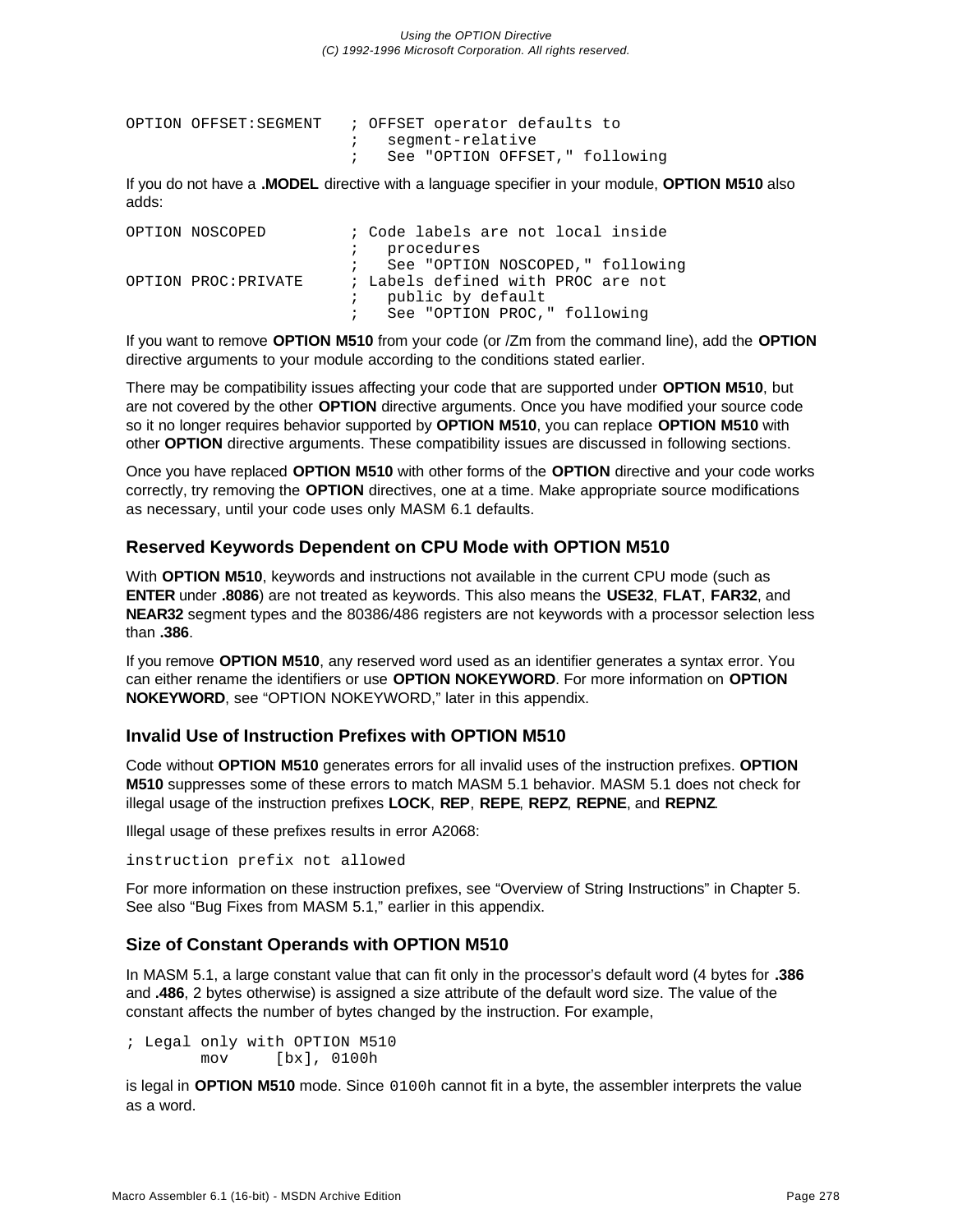Without **OPTION M510**, the assembler never assigns a size automatically. You must state it explicitly with the **PTR** operator, as shown in the following example:

; Without OPTION M510 mov [bx], WORD PTR 0100h

### **Code Labels when Defining Data with OPTION M510**

MASM 5.1 allows a code label definition in a data definition statement if that statement does not also define a data label. MASM 6.1 also allows such definitions if **OPTION M510** is enabled; otherwise it is illegal.

%; Legal only with OPTION M510<br>MyCodeLabel: DW 0 MyCodeLabel: DW 0

## **SEG Operator with OPTION M510**

In MASM 5.1, the **SEG** operator returns a label's segment address unless the frame is explicitly specified, in which case it returns the segment address of the frame. A statement such as SEG DGROUP:var always returns DGROUP, whereas SEG var always returns the segment address of var. **OPTION M510** forces this same behavior in MASM 6.1.

If you do not use **OPTION M510**, the behavior of the **SEG** operator is determined by the **OPTION OFFSET** directive, as described in "OPTION OFFSET," later in this appendix.

In MASM 6.1, the value returned by the **SEG** operator applied to a nonexternal variable depends on compatibility mode:

- Without **OPTION M510**, **SEG** returns the address of the frame (the segment, group, or the value assumed to the segment register) if one has been explicitly set.
- With **OPTION M510**, **SEG** returns the group if one has been specified. In the absence of a defined group, **SEG** returns the segment where the variable is defined.

## **Expression Evaluation with OPTION M510**

By default, MASM 6.1 changes the way expressions are evaluated. In MASM 5.1,

var-2[bx]

is parsed as

 $(var-2)$ [bx]

Without **OPTION M510**, you must rewrite the statement, since the assembler parses it as

var-(2[bx])

which generates an error.

#### **Length and Size of Labels with OPTION M510**

With **OPTION M510**, you can apply the **LENGTH** and **SIZE** operators to any label. For a code label, **SIZE** returns a value of 0FFFFh for **NEAR** and 0FFFEh for **FAR**. **LENGTH** always returns a value of 1. For strings, **SIZE** and **LENGTH** both return 1.

Without **OPTION M510**, **SIZE** returns values of 0FF01h, 0FF02h, 0FF04h, 0FF05h, and 0FF06h for **SHORT**, **NEAR16**, **NEAR32**, **FAR16**, and **FAR32** labels, respectively. **LENGTH** returns 1 except when used with **DUP**, in which case it returns the outermost count. For arrays initialized with **DUP**, **SIZE** returns the length multiplied by the size of the type.

The **LENGTHOF** and **SIZEOF** operators in MASM 6.1 handle arrays much more consistently. These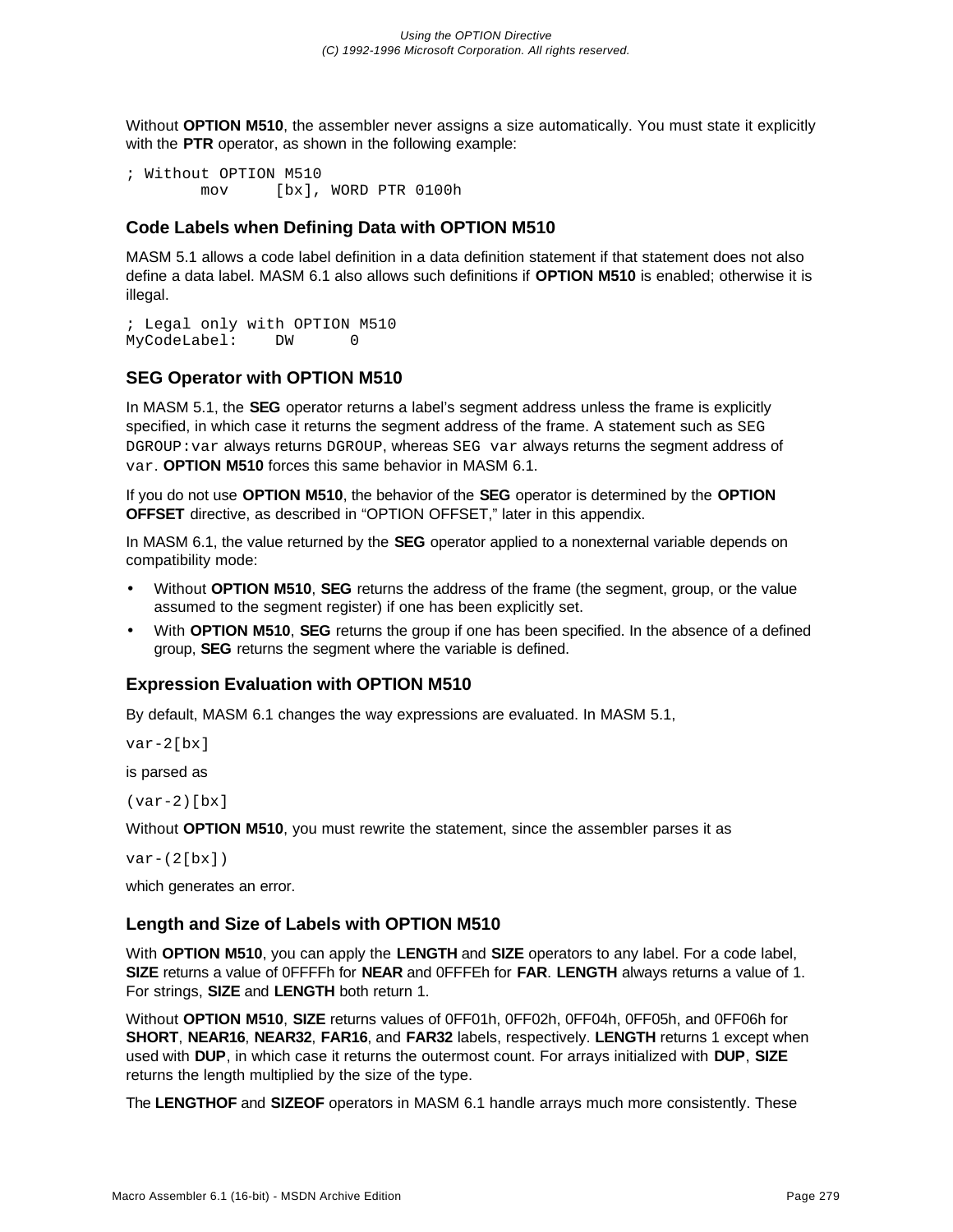operators return the number of data items and the number of bytes in an initializer. For a description of **SIZEOF** and **LENGTHOF**, see the following sections in Chapter 5: "Declaring and Referencing Arrays," "Declaring and Initializing Strings," "Defining Structure and Union Variables," and "Defining Record Variables."

# **Comparing Types Using EQ and NE with OPTION M510**

With **OPTION M510**, the assembler converts types to a constant value before comparisons with **EQ** and **NE**. Code types are converted to values of 0FFFFh (near) or 0FFFEh (far). If **OPTION M510** is not enabled, the assembler converts types to constants only when comparing them with constants. Thus, MASM 6.1 recognizes only equivalent qualified types as equal expressions.

For existing MASM 5.1 code, these distinctions affect only the use of the **TYPE** operator in conjunction with **EQ** and **NE**. The following example illustrates how the assembler compares types with and without compatibility mode:

| MYSTRUCT | STRUC       |
|----------|-------------|
| f1       | Ω<br>DВ     |
| f 2.     | DВ<br>Ω     |
| MYSTRUCT | <b>ENDS</b> |

; With OPTION M510

| val<br>val<br>val<br>val | $\mathbf{r} = \mathbf{r}$<br>$\alpha = 0$<br>$\alpha_{\rm{max}}=0.01$<br>$\mathbf{r} = \mathbf{r}$ | (TYPE MYSTRUCT) EQ WORD ; True: 2 EQ 2<br>2 EO WORD<br>WORD EQ WORD<br>SWORD EO WORD |  | : True: 2 EQ 2<br>: True: 2 E0 2<br>; True: 2 EQ 2 |                                                   |
|--------------------------|----------------------------------------------------------------------------------------------------|--------------------------------------------------------------------------------------|--|----------------------------------------------------|---------------------------------------------------|
|                          | ; Without OPTION M510                                                                              |                                                                                      |  |                                                    |                                                   |
| val<br>val               | $\mathcal{L} = \mathcal{L} \mathcal{L}$<br>$\mathcal{L} = \mathcal{L} \mathcal{L}$                 | 2 EO WORD                                                                            |  | : True: 2 EO 2                                     | (TYPE MYSTRUCT) EQ WORD : False: MyStruct NE WORD |
| val<br>val               | $\alpha_{\rm c} = 0.001$<br>$\alpha_{\rm c} = 0.001$                                               | WORD EO WORD<br>SWORD EO WORD                                                        |  |                                                    | ; True: WORD EO WORD<br>; False: SWORD NE WORD    |

## **Use of Constant and PTR as a Type with OPTION M510**

You can use a constant as the left operand to **PTR** in compatibility mode. Otherwise, you must use a type expression. With **OPTION M510**, a constant must have a value of 1 (**BYTE**), 2 (**WORD**), 4 (**DWORD**), 6 (**FWORD**), 8 (**QWORD**) or 10 (**TBYTE**). The assembler treats the constant as the parenthesized type. Note that the **TYPE** operator yields a type expression, but the **SIZE** operator yields a constant.

```
; With OPTION M510
```

```
MyData DW 0
```

| mov | WORD PTR $[bx]$ , 10                 | ; Legal |
|-----|--------------------------------------|---------|
| mov | (TYPE MyData) PTR [bx], 10 ; Legal   |         |
| mov | $(SIZE MyData) PTR [bx], 10$ ; Legal |         |
|     |                                      |         |
| mov | 2 ptr [bx], 10                       | ; Legal |

; Without OPTION M510

| WORD PTR $\lceil bx \rceil$ , 10<br>; Legal<br>mov<br>(TYPE MyData) PTR [bx], 10 ; Legal<br>mov<br>(SIZE MyData) PTR [bx], 10 ; Illegal<br>mov<br>2 PTR [bx], 10<br>mov | MyData WORD |  |           |
|-------------------------------------------------------------------------------------------------------------------------------------------------------------------------|-------------|--|-----------|
|                                                                                                                                                                         |             |  | ; Illegal |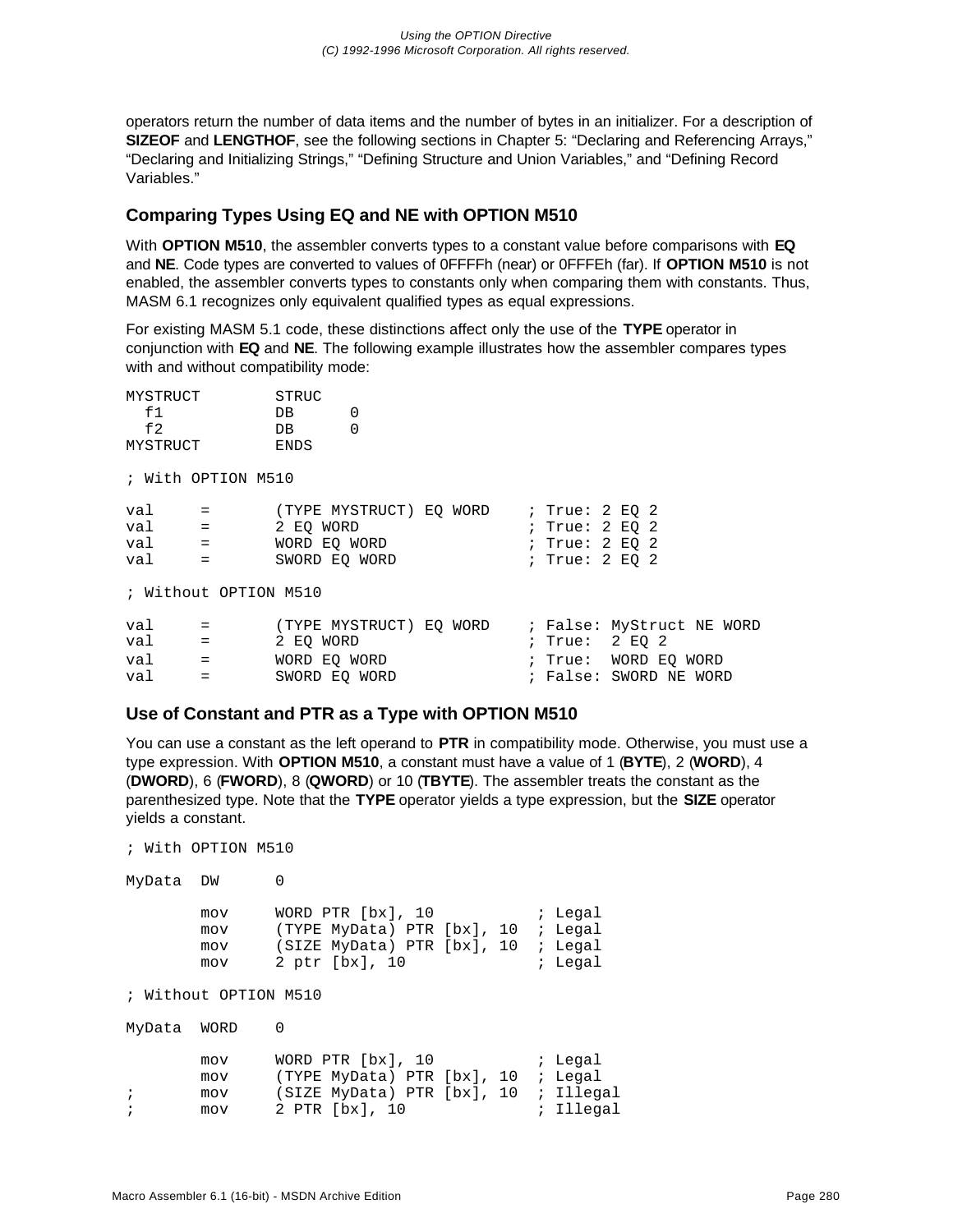# **Structure Type Cast on Expressions with OPTION M510**

In compatibility mode, use the **PTR** operator to type-cast a constant to a structure type. This is most often done in data initializers to affect the CodeView information of the data label. Without **OPTION M510**, the assembler generates an error.

MYSTRC STRUC f1 DB 0 MYSTRC ENDS MyPtr DW MYSTRC PTR 0 ; Illegal without OPTION M510

In MASM 6.1, the initializer type does not influence CodeView's type information.

## **Hidden Coercion of OFFSET Expression Size with OPTION M510**

When programming for the 80386 or 80486, the size of an **OFFSET** expression can be 2 bytes for a symbol in a **USE16** segment, or 4 bytes for a symbol in a **USE32** or **FLAT** segment. With **OPTION M510**, you can use a 32-bit **OFFSET** expression in a 16-bit context. Without **OPTION M510**, you must use the **LOWWORD** operator to convert the offset size.

```
.386 
; With OPTION M510
seg32 SEGMENT USE32
MyLabel WORD 0<br>seg32 ENDS
seg32
seg16 SEGMENT USE16 'code'                       ; With OPTION M510:
 mov ax, OFFSET MyLabel ; Legal
        mov ax, LOWWORD OFFSET MyLabel ; Legal
              eax, OFFSET MyLabel \qquad \qquad ; Legal
seg16 ENDS
; Without OPTION M510
seg32 SEGMENT USE32
MyLabel WORD 0<br>seg32 ENDS
seq32seg16 SEGMENT USE16 'code' (in the control of the SEGMENT USE16 'code'
; mov ax, OFFSET MyLabel ; Illegal
        mov ax, LOWWORD offset MyLabel ; Legal
        mov eax, OFFSET MyLabel ; Legal
seg16 ENDS
```
# **Specifying Radixes with OPTION M510**

If the current radix in your code is greater than 10 decimal, MASM 6.1 allows the radix specifiers **B** (binary) and **D** (decimal) only in compatibility mode. You must change **B** to **Y** for binary, and **D** to **T** for decimal, since both **B** and **D** are legitimate hexadecimal values, making numbers such as 12D ambiguous. If you want to keep **B** and **D** as radix specifiers when the current radix is greater than 10, you must specify **OPTION M510**. For more information about radixes, see "Integer Constants and Constant Expressions" in Chapter 1.

## **Naming Conventions with OPTION M510**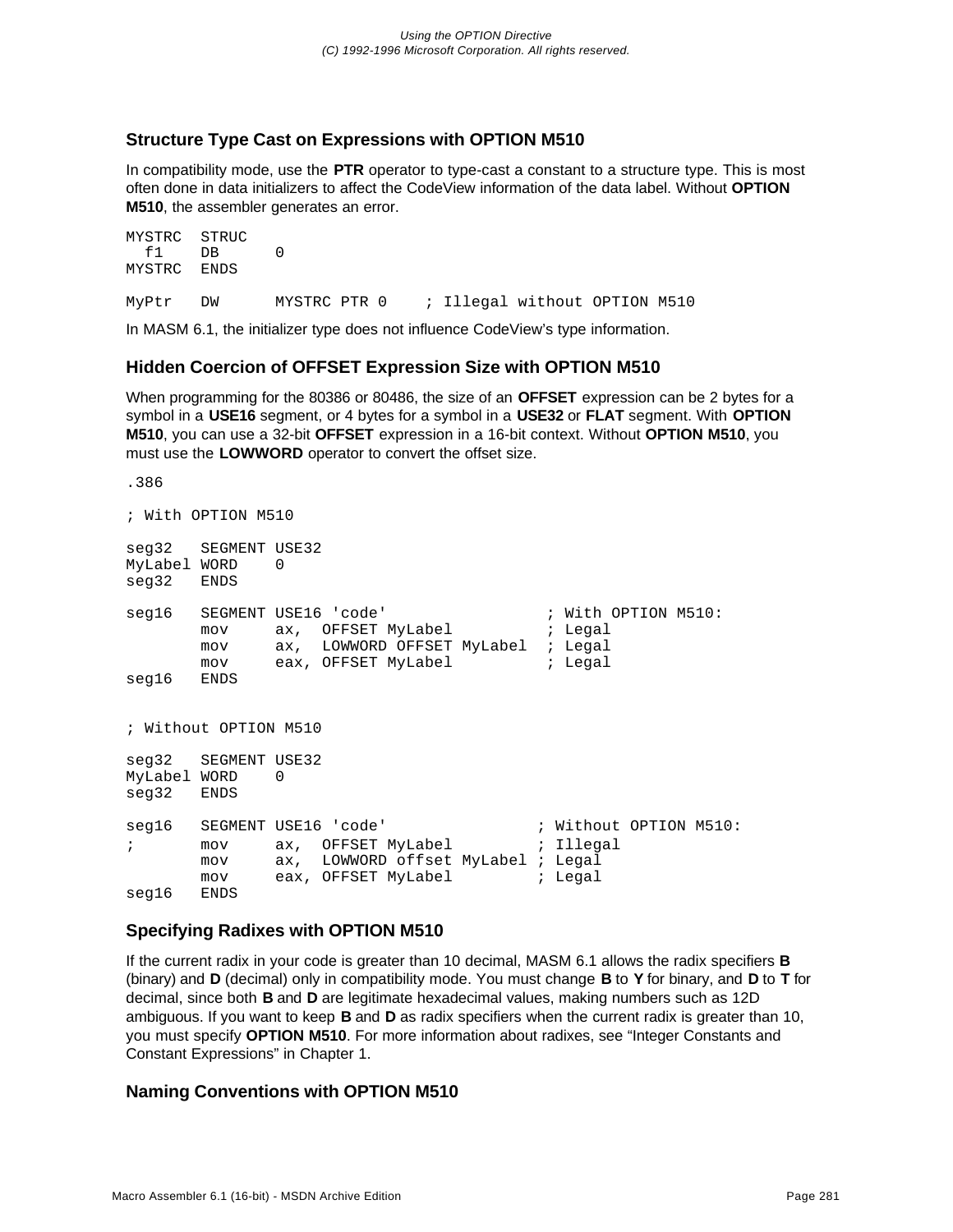By default, MASM 5.1 does not write the names of public variables in uppercase to the object file, even when a language type of **PASCAL, FORTRAN,** or **BASIC** is specified.

Unless you use **OPTION M510,** these language types in MASM 6.1 write identifier names in uppercase, even with the /Cp or /Cx command-line options. When you link with /NOI, case must match in the object files to resolve externals.

## **Length Significance of Symbol Names with OPTION M510**

With MASM 5.1, only the first 31 characters of a symbol name are considered significant, and only the first 31 characters of a public or external symbol name are placed in the object file.

Without **OPTION M510**, the entire name is considered significant. The maximum number of characters placed in the object file is controlled with the /H*number* command-line option, with a default of 247 (the maximum length of an identifier in MASM 6.1).

## **String Defaults in Structure Variables with OPTION M510**

In compatibility mode, a constant initializer can override a structure field initialized with a string value. Without **OPTION M510**, only another string or a list can override a string initializer. To update your code, surround the constant override value with angle brackets or curly braces to indicate a list with one element.

| MTSTRUCT<br>MyString<br>MTSTRUCT | STRUCT<br><b>BYTE</b><br><b>ENDS</b> | "This is a string"                                           |
|----------------------------------|--------------------------------------|--------------------------------------------------------------|
| ; With OPTION M510               |                                      |                                                              |
| MyInst                           | MTSTRUCT                             | 0 >                                                          |
|                                  |                                      | ; Without OPTION M510, either of these statements is correct |
| MyInst<br>MyInst                 | MTSTRUCT<br>MTSTRUCT                 | <<0>><br>${ < 0 > }$                                         |

# **Effects of the ? Initializer in Data Definitions with OPTION M510**

As described in "Declaring and Initializing Strings" in Chapter 5, the assembler treats the **?** initializer as either zero or as an unspecified value. In compatibility mode, however, the assembler always treats the **?** initializer as zero unless it is used with the **DUP** operator. In this case, the assembler allocates space, but does not initialize it with any value.

# **Current Address Operator with OPTION M510**

In compatibility mode, the current address operator (**\$**) applied to a structure returns the offset of the first byte of the structure. When **OPTION M510** is not enabled, **\$** returns the offset of the current field in the structure.

## **Segment Association for FAR Externals with OPTION M510**

In MASM 5.1, you must place an **EXTRN** directive for a variable in the same segment that holds the variable. For far data, this often entails opening and closing a segment just to place the **EXTRN** statement.

MASM 6.1 offers much greater flexibility in where **EXTERN** and **EXTERNDEF** statements can appear, as described in "Positioning External Declarations" in Chapter 8. However, in compatibility mode, MASM 6.1 emulates the behavior of MASM 5.1.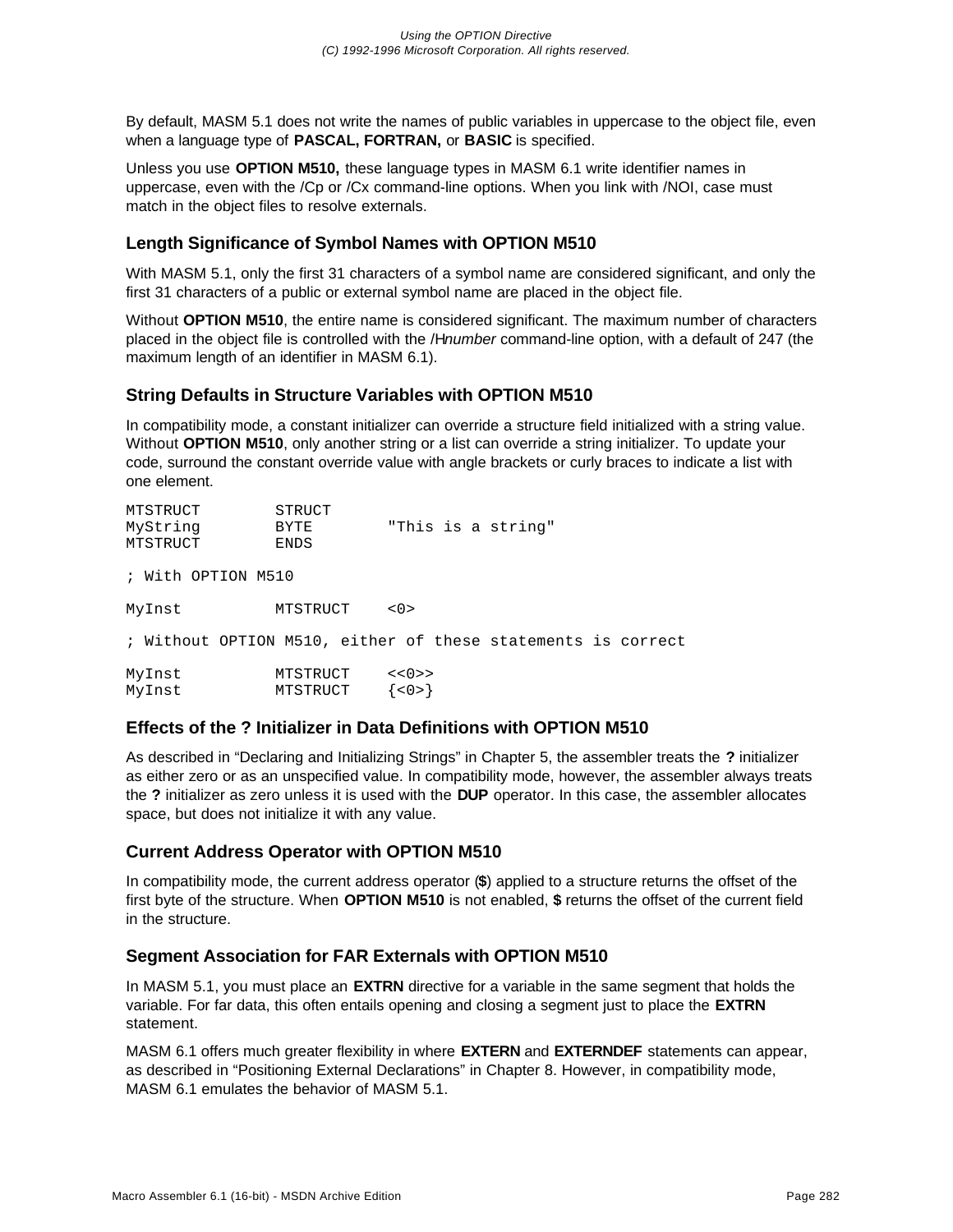# **Defining Aliases Using EQU with OPTION M510**

In MASM 5.1, you can equate one symbol with another. These equates are called "aliases."

Unless you specify **OPTION M510**, MASM 6.1 does not allow aliases defined with **EQU**. An immediate expression or text must appear as the right operand of an **EQU** directive. Change aliases to use the **TEXTEQU** directive, described in "Text Macros" in Chapter 9. This change may cause an expression to evaluate differently.

The following examples illustrate the differences between MASM 5.1 code, MASM 6.1 code with **OPTION M510**, and MASM 6.1 code without **OPTION M510**:

```
; MASM 5.1 code
var1 EQU 3 
var2 EQU var1 ; var2 taken as an alias
                       ; var2 references var1 anywhere var2 is
                       ; used as a symbol
; MASM 6.1 with OPTION M510
var1 EQU 3<br>var2 EQU va
              var1 ; var2 taken as a var2 EQU <var1>
                       ; var2 substituted for var1 whenever
                       ; text macros substituted
; MASM 6.1 without OPTION M510
var1 EQU 3 
var2 EQU var1 ; Treated as var2 EQU 3
```
## **Difference in Text Macro Expansions with OPTION M510**

MASM 6.1 recursively expands text macros used as values, whereas MASM 5.1 simply replaces the text macro with its value. The following example illustrates the difference:

```
; With OPTION M510
tm1 EQU <contains tm2><br>tm2 EOU <value>
       EQU <value>
tm3 CATSTR tm1 \qquad \qquad ; = < contains tm2>
; Without OPTION M510
tm3 CATSTR tm1 \qquad ; == <contains value>
```
# **Conditional Directives and Missing Operands with OPTION M510**

MASM 5.1 considers a missing argument to be a zero. MASM 6.1 requires an argument unless **OPTION M510** is enabled.

# **OPTION OLDSTRUCTS**

This section describes changes in MASM 6.1 that apply to structures. With **OPTION OLDSTRUCTS** or **OPTION M510**:

- You can use plus operator (**+**) in structure field references.
- Labels and structure field names cannot have the same name with **OPTION OLDSTRUCTS**.

## **Plus Operator Not Allowed with Structures**

By default, each reference to structure member names must use the dot operator (**.**) to separate the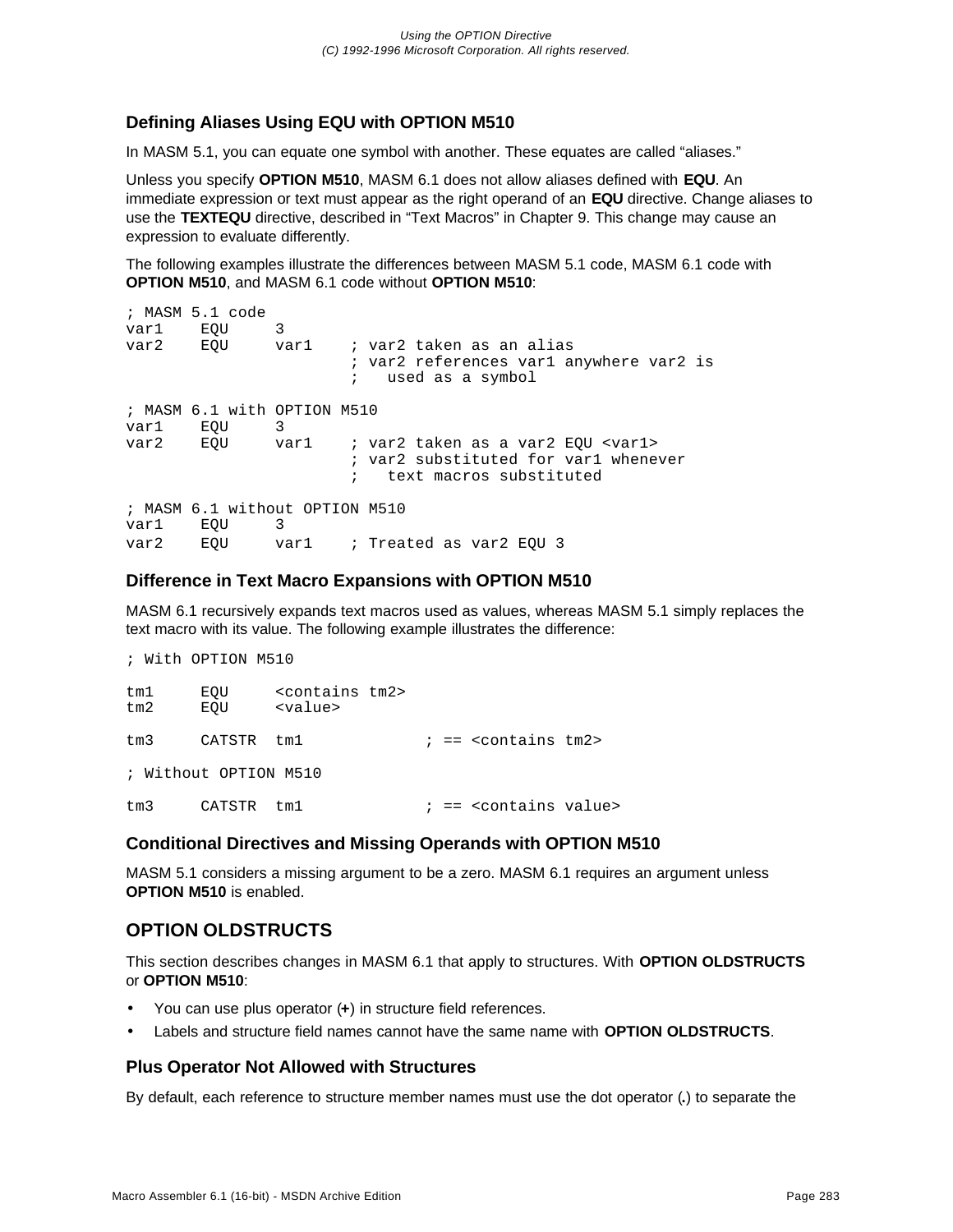structure variable name from the field name. You cannot use the dot operator as the plus operator (**+**) or vice versa.

To convert your code so that it does not need **OPTION OLDSTRUCTS**:

- Qualify all structure field references.
- Change all uses of the dot operator ( **.** ) that occur outside of structure references to use the plus operator ( **+** ).

If you remove **OPTION OLDSTRUCTS** from your code, the assembler generates errors for all lines requiring change. Using the dot operator in any context other than for a structure field results in error A2166:

```
structure field expected
```
Unqualified structure references result in error A2006:

```
undefined symbol : identifier
```
The following example illustrates how to change MASM 5.1 code from the old structure references to the new type in MASM 6.1:

```
; OPTION OLDSTRUCTS (simulates MASM 5.1)
structname STRUC
a BYTE ?
b WORD ?<br>structname ENDS
structname
structinstance structname <>
 mov ax, [bx].b ; This code assembles
 mov al, structinstance.a ; correctly only with
mov ax, [bx].4 ; OPTION OLDSTRUCTS
                                ; or OPTION M510
; OPTION NOOLDSTRUCTS (the MASM 6.1 default)
structname STRUCT
a BYTE ?
b WORD ?
structname ENDS
structinstance structname <>
       mov ax, [bx].structname.b ; Add qualifying type
mov al, structinstance.a (a) No change needed
mov ax, [bx]+4 ; Change dot to plus
; Alternative methods in MASM 6.1
; Either this:
       ASSUME bx:PTR structname
       mov ax, [bx] 
; or this:
       mov ax, (structname PTR[bx]).b
```
## **Duplicate Structure Field Names**

With the default, **OPTION NOOLDSTRUCTS**, label and structure field names may have the same name. With **OPTION OLDSTRUCTS** (the MASM 5.1 default), labels and structure fields cannot have the same name. For more information, see "Structures and Unions" in Chapter 5.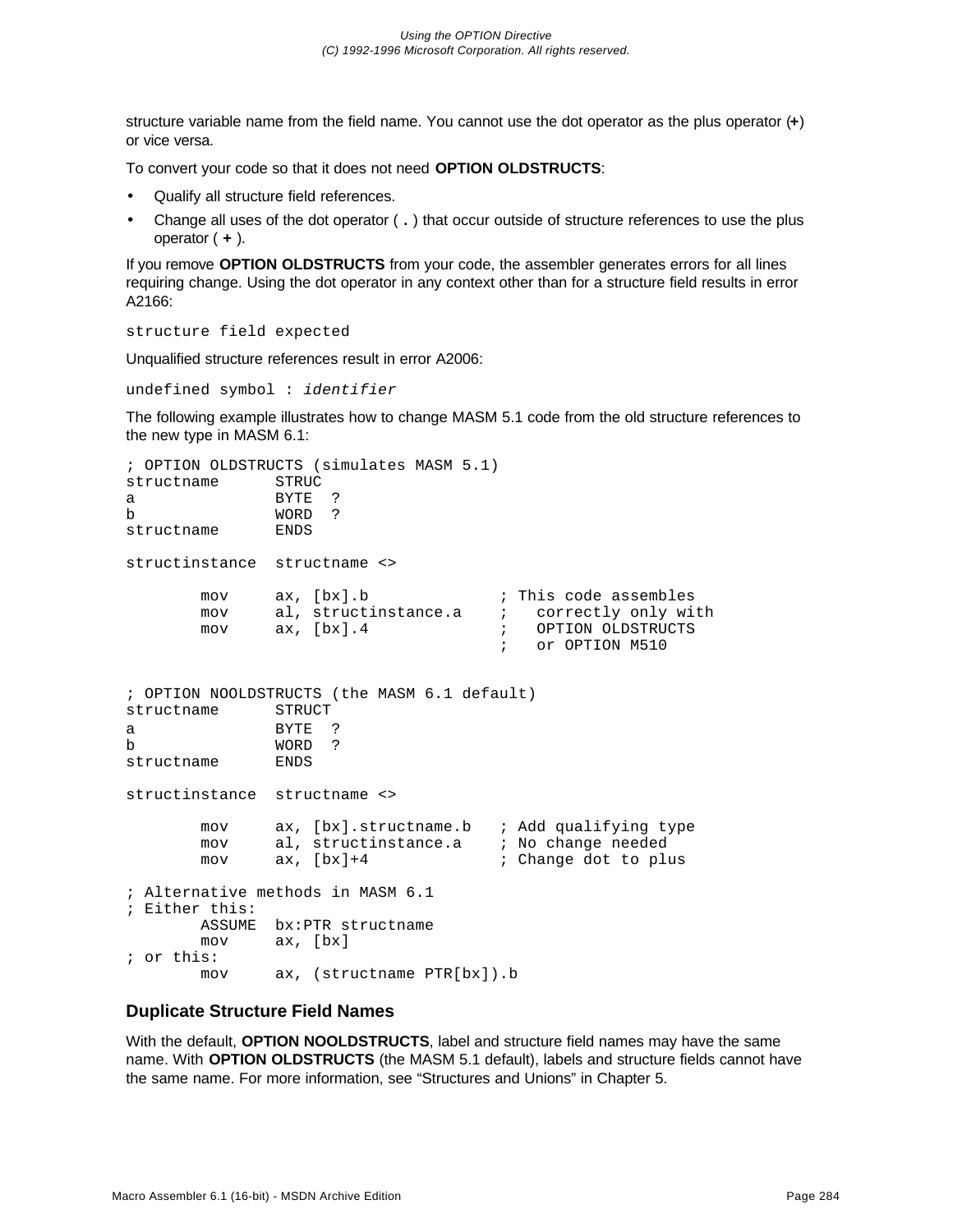# **OPTION OLDMACROS**

This section describes how MASM 5.1 and 6.1 differ in their handling of macros. Without **OPTION OLDMACROS** or **OPTION M510**, MASM 6.1 changes the behavior of macros in several ways. If you want the MASM 5.1 macro behavior, add **OPTION OLDMACROS** or **OPTION M510** to your MASM 5.1 code.

### **Separating Macro Arguments with Commas**

MASM 5.1 allows white spaces or commas to separate arguments to macros. MASM 6.1 with **OPTION NOOLDMACROS** (the default) requires commas between arguments. For example, in the macro call

MyMacro var1 var2 var3, var4

**OPTION OLDMACROS** causes the assembler to treat all four items as separate arguments. With **OPTION NOOLDMACROS**, the assembler treats

var1 var2 var3

as one argument, since the items are not separated with commas. To convert your macro code, replace spaces between macro arguments with a single comma.

#### **New Behavior with Ampersands in Macros**

The default **OPTION NOOLDMACROS** causes the assembler to interpret ampersands (**&**) within a macro differently than does MASM 5.1. MASM 5.1 requires one ampersand for each level of macro nesting. **OPTION OLDMACROS** emulates this behavior.

Without **OPTION OLDMACROS**, MASM 6.1 removes ampersands only once no matter how deeply nested the macro. To update your MASM 5.1 macros, follow this simple rule: replace every sequence of ampersands with a single ampersand. The only exception is when macro parameters immediately precede and follow the ampersand, and both require substitution. In this case, use two ampersands. For a description of the new rules, see "Substitution Operator" in Chapter 9.

This example shows how to update a MASM 5.1 macro:

```
; OPTION OLDMACROS (emulates MASM 5.1 behavior)
createNames macro arg
 irp tail, <Next, Last>
 irp num, <1, 2>
        ; Define more names of the form: abcNext1?
arg&&tail&&&num&&&? label BYTE
       ENDM
    ENDM
ENDM
; OPTION NOOLDMACROS (the MASM 6.1 default)
createNames macro arg
 for tail, <Next, Last> ; FOR is the MASM 6.1
for num, <1, 2> ; synonym for irp
        ; Define more names of the form: abcNext1?
arg&&tail&&num&? label BYTE
       ENDM
    ENDM
ENDM
```
# **OPTION DOTNAME**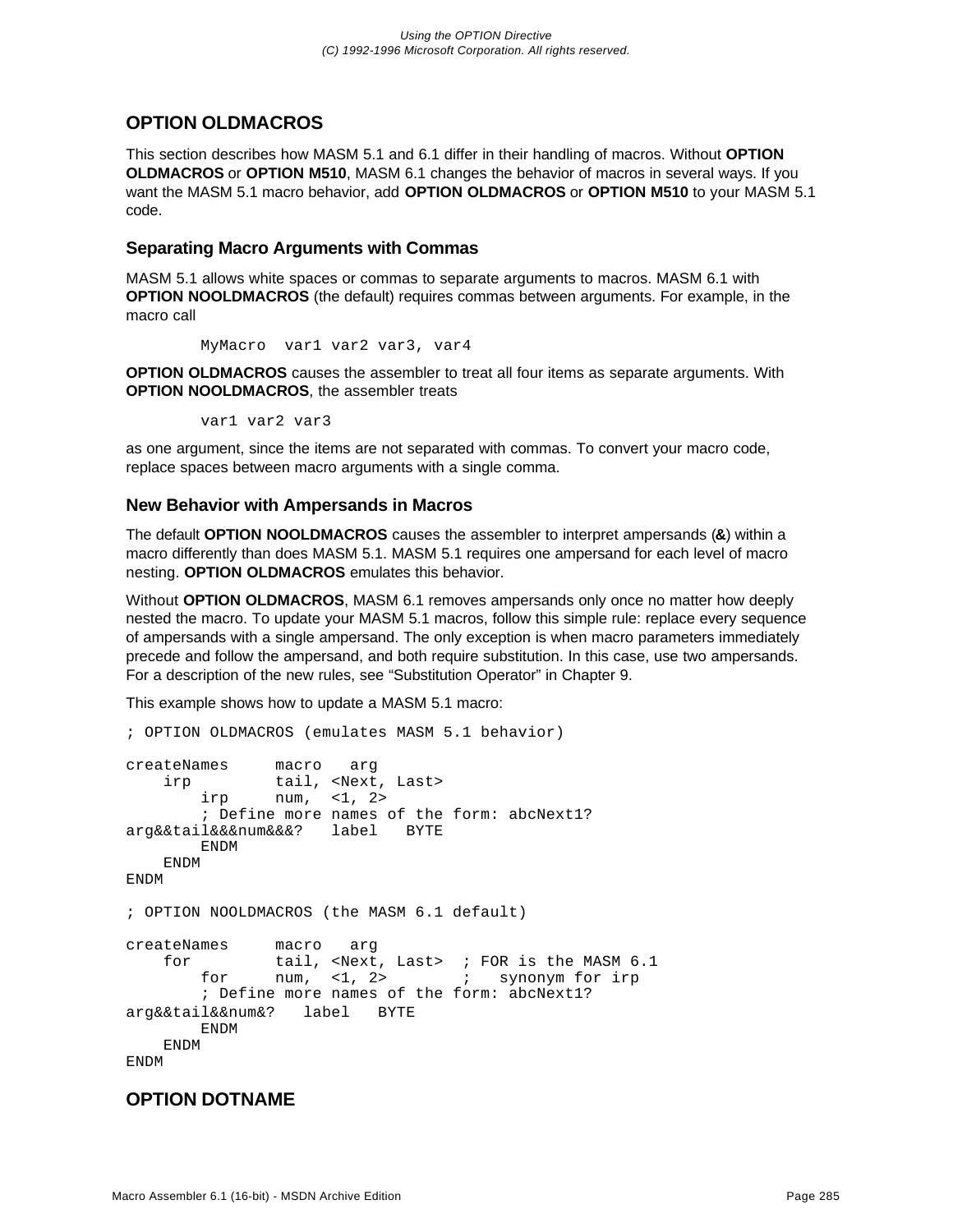MASM 5.1 allows names of identifiers to begin with a period. The MASM 6.1 default is **OPTION NODOTNAME**. Adding **OPTION DOTNAME** to your code enables the MASM 5.1 behavior.

If you don't want to use this directive in your source code, rename the identifiers whose names begin with a period.

# **OPTION EXPR16**

MASM 5.1 treats expressions as 16-bit words if you do not specify **.386** or **.386P** directives. MASM 6.1 by default treats expressions as 32-bit words, regardless of the CPU type. You can force MASM 6.1 to use the smaller expression size with the **OPTION EXPR16** statement.

Unless your MASM 5.1 code specifies **.386** or **.386P**, **OPTION M510** also sets 16-bit expression size. You can selectively disable this by following **OPTION M510** with the **OPTION EXPR32** directive, which sets the size back to 32 bits. You cannot have both **OPTION EXPR32** and **OPTION EXPR16** in your program.

It may not be easy to determine the effect of changing from 16-bit internal expression size to 32-bit size. In most cases, the 32-bit word size does not affect the MASM 5.1 code. However, problems may arise because of differences in intermediate values during evaluation of expressions. You can compare the files for differences by generating listing files with the /Fl and /Sa command-line options with and without **OPTION EXPR16.**

# **OPTION OFFSET**

The information in this section is relevant only if your MASM 5.1 code does not use the **.MODEL** directive. With no **.MODEL**, MASM 5.1 computes offsets from the start of the segment, whereas MASM 6.1 computes offsets from the start of the group. (With **.MODEL**, MASM 5.1 also computes offsets from the start of the group.)

To force MASM 6.1 to emulate 5.1 behavior, specify either **OFFSET:SEGMENT** or **OPTION M510**. Both directives cause the assembler to compute offsets relative to the segment if you do not include **.MODEL**.

To selectively enable MASM 6.1 behavior, place the directive **OPTION OFFSET:GROUP** after **OPTION M510**. In this case, you should ensure each **OFFSET** statement has a segment override where appropriate. The following example shows how **OPTION OFFSET:SEGMENT** affects code written for MASM 5.1:

```
OPTION OFFSET:SEGMENT
MyGroup GROUP MySeg
MySeg SEGMENT 'data'
MyLabel LABEL BYTE
       DW OFFSET MyLabel ; Relative to MySeq
        DW OFFSET MyGroup:MyLabel ; Relative to MyGroup
        DW OFFSET MySeg:MyLabel ; Relative to MySeg
MySeg ENDS
```
In the preceding example, the first **OFFSET** statement computes the offset of MyLabel relative to MySeg. Without **OFFSET:SEGMENT**, MASM 6.1 returns the offset relative to MyGroup. To maintain the correct behavior with **OFFSET:GROUP**, specify a segment override, as shown in the following. The other two **OFFSET** statements already include overrides, and so do not require modification.

OPTION OFFSET:GROUP MyGroup GROUP MySeg MySeg SEGMENT 'data'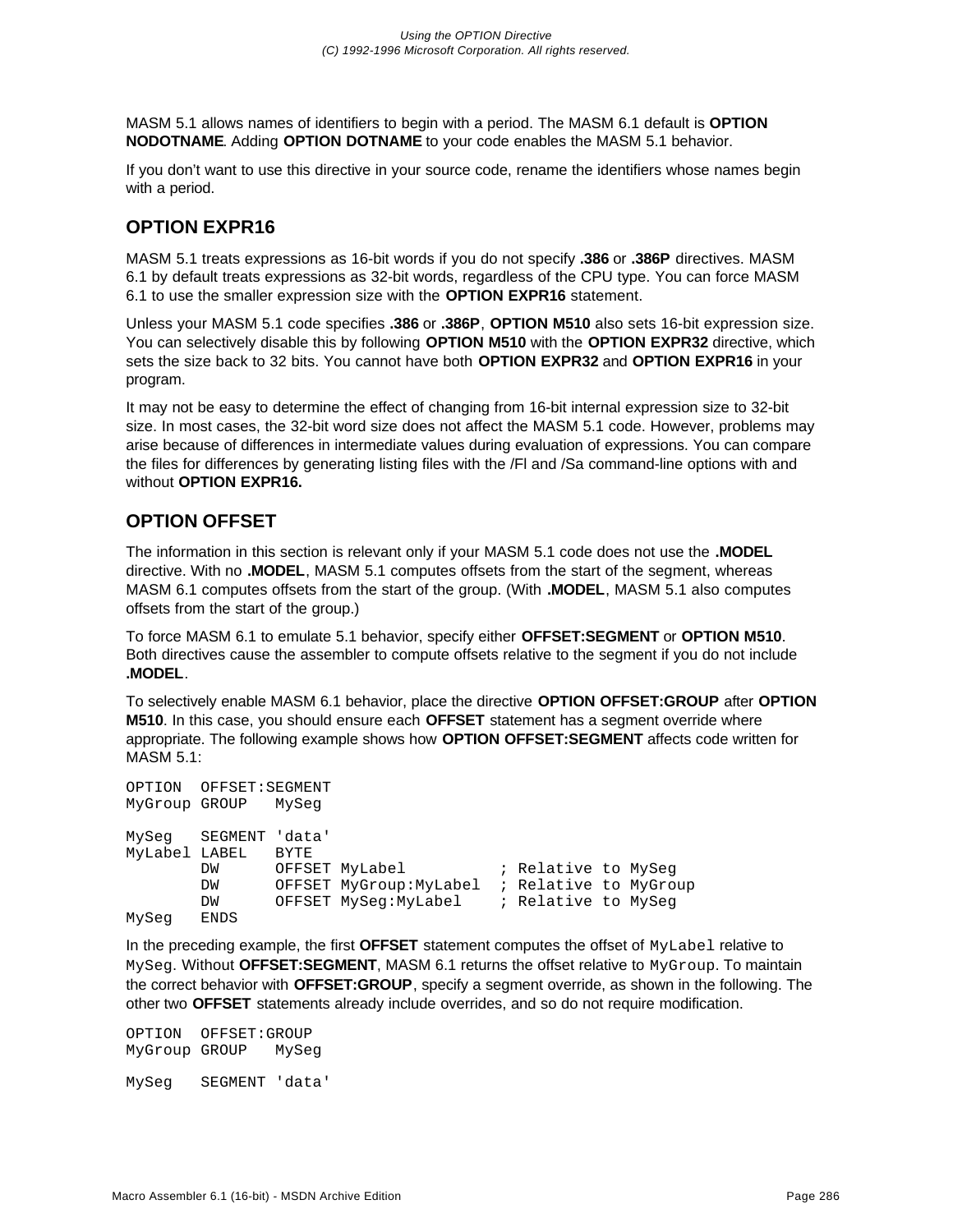| -- - |    |                        |                       |  |
|------|----|------------------------|-----------------------|--|
|      | DW | OFFSET MySeg:MyLabel   | ; Relative to MySeq   |  |
|      | DW | OFFSET MyGroup:MyLabel | ; Relative to MyGroup |  |
|      | DW | OFFSET MySeg:MyLabel   | ; Relative to MySeq   |  |

MySeg ENDS

When not in compatibility mode, the **OPTION OFFSET** directive determines whether the **SEG** operator returns a value relative to the group or segment. With **OPTION M510**, **SEG** is always segment-relative by default, regardless of the current value of **OPTION OFFSET**.

# **OPTION NOSCOPED**

The information in this section applies only if the **.MODEL** directive in your MASM 5.1 code does not specify a language type. Without a language type, MASM 5.1 assumes code labels in procedures have no "scope" — that is, the labels are not local to the procedure. When not in compatibility mode, MASM 6.1 always gives scope to code labels, even without a language type.

To force MASM 5.1 behavior, specify either **OPTION M510** or **OPTION NOSCOPED** in your code. To selectively enable MASM 6.1 behavior, place the directive **OPTION SCOPED** after **OPTION M510**.

To determine which labels require change, assemble the module without the **OPTION NOSCOPED** directive. For each reference to a label that is not local, the assembler generates error A2006:

undefined symbol : *identifier*

## **OPTION PROC**

The information in this section applies only if the **.MODEL** directive in your MASM 5.1 code does not specify a language type. Without a language type, MASM 5.1 makes procedures private to the module. By default, MASM 6.1 makes procedures public. You can explicitly change the default visibility to private with either **OPTION M510**, **OPTION PROC:PRIVATE**, or **OPTION PROC:EXPORT**.

To selectively enable MASM 6.1 behavior, place the directive **OPTION PROC:PUBLIC** after **OPTION M510**. You can override the default by adding the **PUBLIC** or **PRIVATE** keyword to selected procedures. The following example shows how to change MASM 5.1 code to keep a procedure private:

```
; MASM 5.1 (OPTION PROC:PRIVATE)
MyProc PROC NEAR
```
; MASM 6.1 (OPTION PROC:PUBLIC) MyProc PROC NEAR PRIVATE

This is necessary only to avoid naming conflicts between public names in multiple modules or libraries. The symbol table in a listing file shows the visibility (public, private, or export) of each procedure.

# **OPTION NOKEYWORD**

MASM 6.1 has several new keywords that MASM 5.1 does not recognize as reserved. To resolve any conflicts, you can:

- Rename any offending symbols in your code.
- Selectively disable keywords with the **OPTION NOKEYWORD** directive.

The second option lets you retain the offending symbol names in your code by forcing MASM 6.1 to not recognize them as keywords. For example,

OPTION NOKEYWORD:<INVOKE STRUCT>

removes the keywords **INVOKE** and **STRUCT** from the assembler's list of reserved words. However, you cannot then use the keywords in their intended function, since the assembler no longer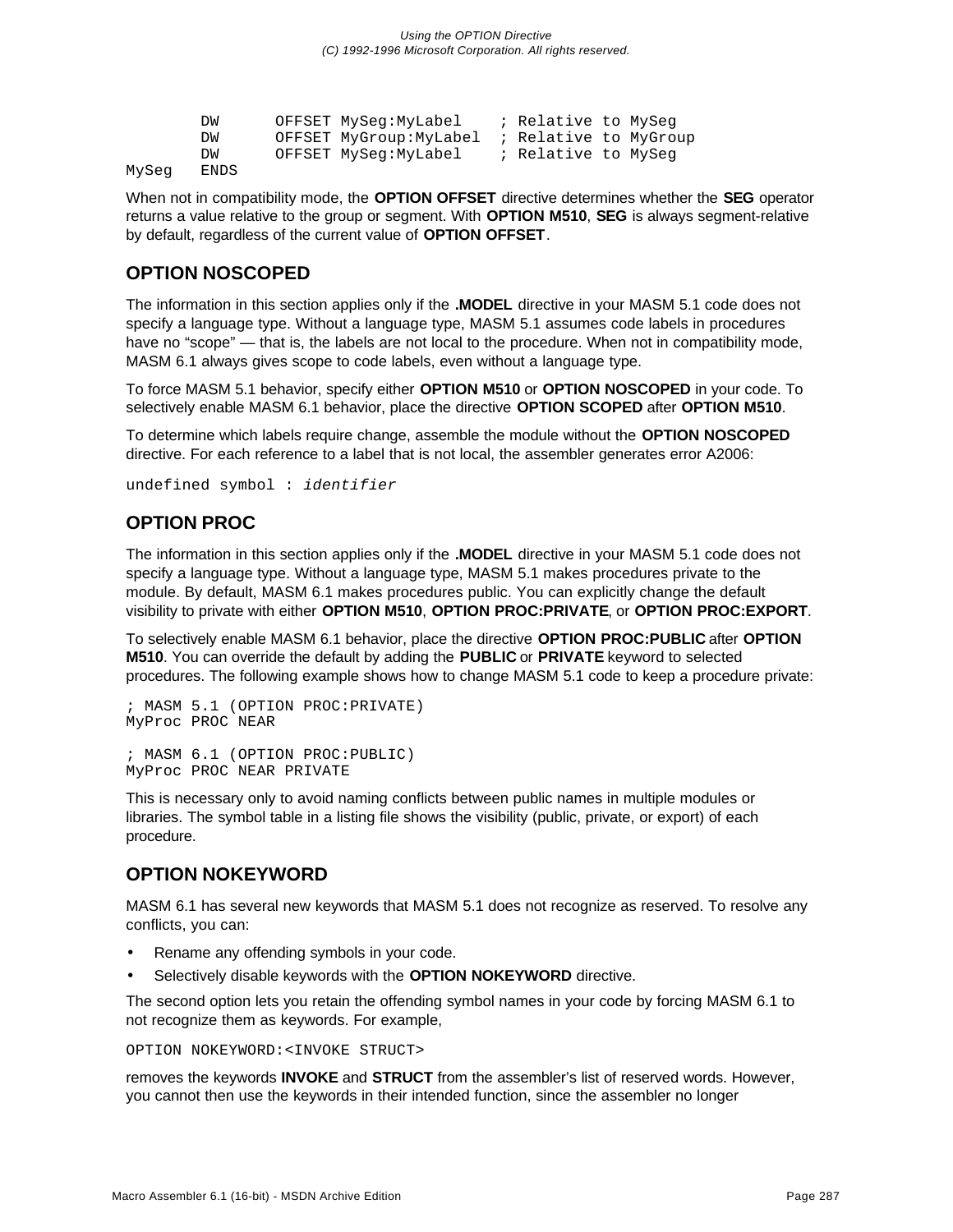recognizes them.

The following list shows MASM 6.1 reserved words new since MASM 5.1:

**.BREAK**

**.CONTINUE**

**.DOSSEG**

**.ELSE**

**.ELSEIF**

**.ENDIF**

**.ENDW**

**.EXIT**

**.IF**

**.LISTALL**

**.LISTIF**

**.LISTMACRO**

**.LISTMACROALL**

**.NO87**

**.NOCREF**

**.NOLIST**

**.NOLISTIF**

**.NOLISTMACRO**

**.REPEAT**

**.STARTUP**

**.UNTIL**

**.UNTILCXZ**

**.WHILE**

**ADDR**

**ALIAS**

**BSWAP**

**CARRY?**

**CMPXCHG**

**ECHO**

**EXTERN**

**EXTERNDEF**

**FAR16**

**FAR32**

**FLAT**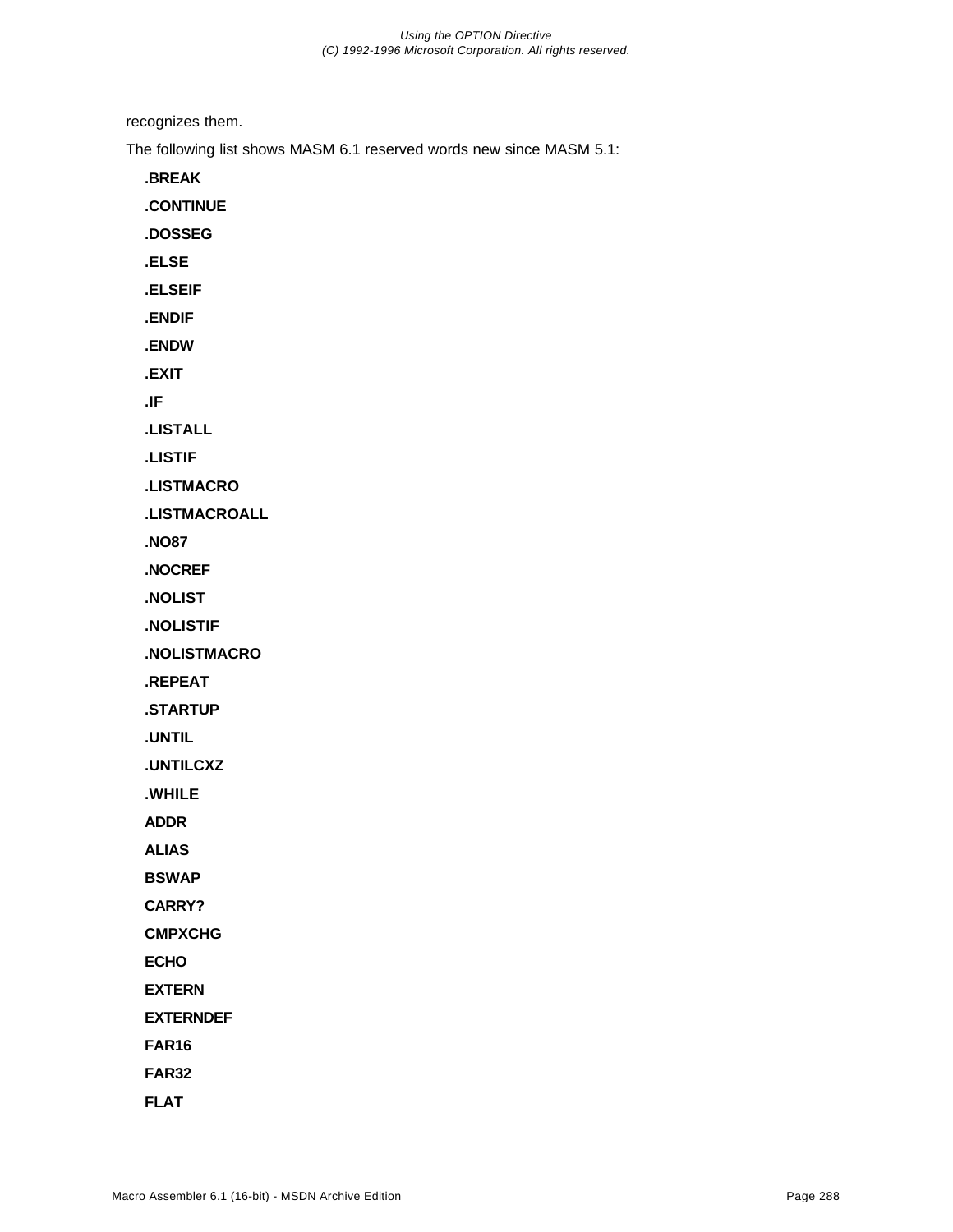**FLDENVD**

**FLDENVW**

**FNSAVED**

**FNSAVEW**

**FNSTENVD**

**FNSTENVW**

**FOR**

**FORC**

**FRSTORD**

**FRSTORW**

**FSAVED**

**FSAVEW**

**FSTENVD**

**FSTENVW**

**GOTO**

**HIGHWORD**

**INVD**

**INVLPG**

**INVOKE**

**IRETDF**

**IRETF**

**LENGTHOF**

**LOOPD**

**LOOPED**

**LOOPEW**

**LOOPNED**

**LOOPNEW**

**LOOPNZD**

**LOOPNZW**

**LOOPW**

**LOOPZW**

**LOWWORD**

**LROFFSET**

**NEAR16**

**NEAR32**

**OPATTR**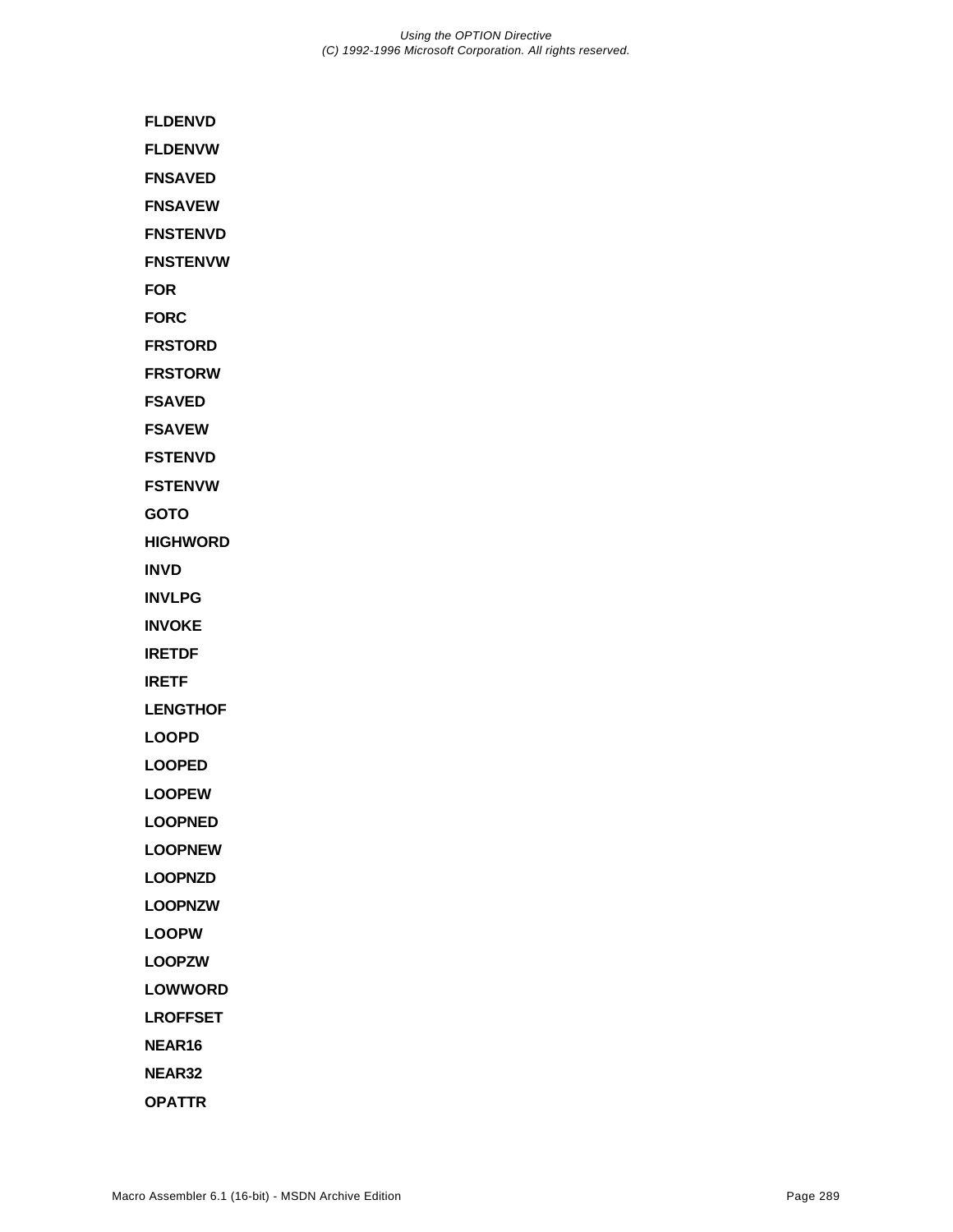**OPTION OVERFLOW? PARITY? POPAW POPCONTEXT PROTO PUSHAW PUSHCONTEXT PUSHD PUSHW REAL10 REAL4 REAL8 REPEAT SBYTE SDWORD SIGN? SIZEOF STDCALL STRUCT SUBTITLE SWORD SYSCALL TEXTEQU TR3 TR4 TR5 TYPEDEF UNION VARARG WBINVD WHILE XADD ZERO?**

**OPTION SETIF2**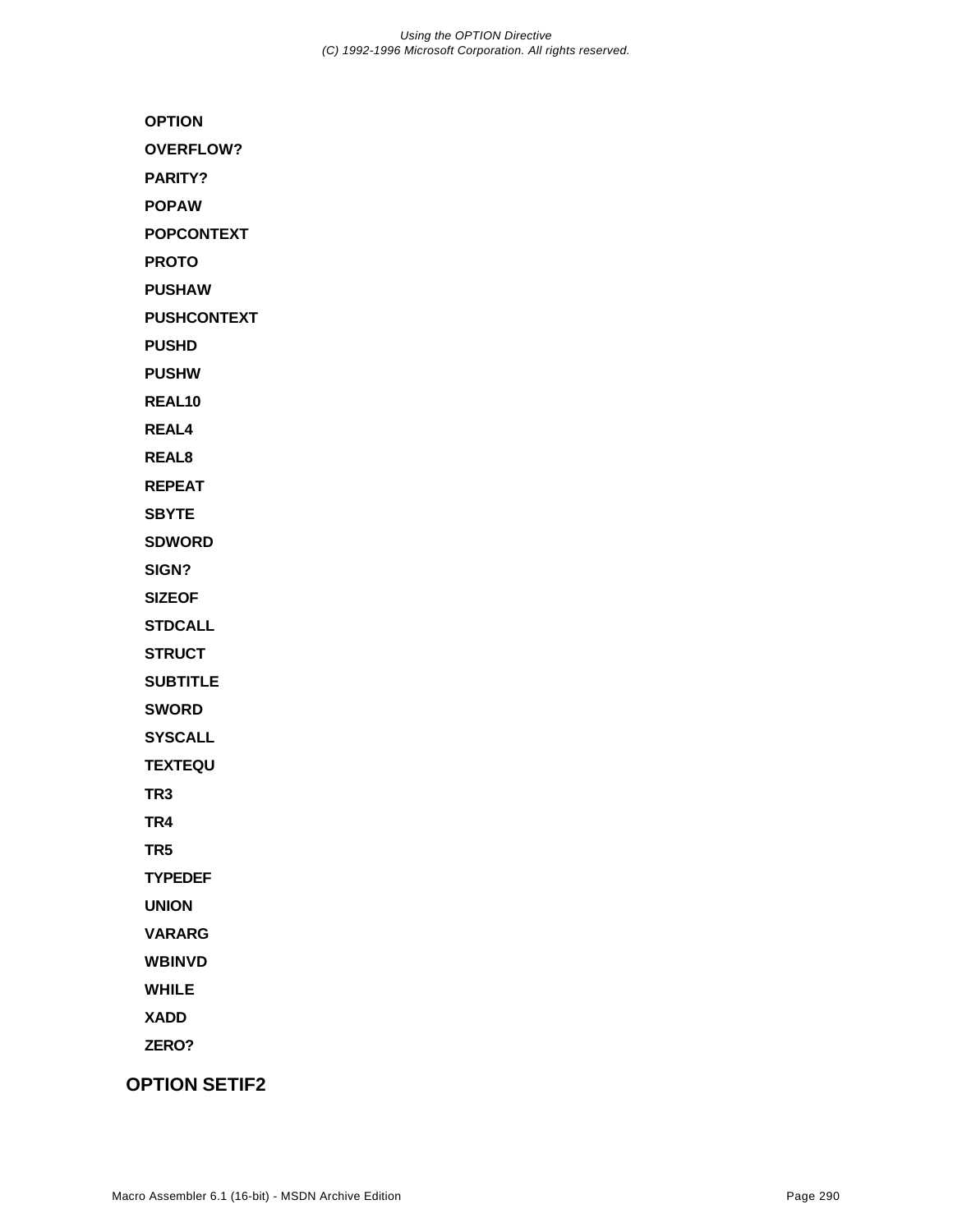By default, MASM 6.1 does not recognize pass-dependent constructs. Both the **OPTION M510** and **OPTION SETIF2** statements force MASM 6.1 to handle MASM 5.1 constructs that activate on the second assembly pass, such as **.ERR2**, **IF2**, and **ELSEIF2**.

Invoke the option like this:

### **OPTION SETIF2: {TRUE | FALSE}**

When set to **TRUE**, **OPTION SETIF2** forces all second-pass constructs to activate on every assembly pass. When set to **FALSE**, second-pass constructs do not activate on any pass. **OPTION M510** implies **OPTION SETIF2:TRUE**.

## Changes to Instruction Encodings

MASM 6.1 contains changes to the encodings for several instructions. In some cases, the changes help optimize code size.

### **Coprocessor Instructions**

For the 8087 coprocessor, MASM 5.1 adds an extra **NOP** before the no-wait versions of coprocessor instructions. MASM 6.1 does not. In the rare case that the missing **NOP** affects timing, insert **NOP**.

For the 80287 coprocessor or better, MASM 5.1 inserts **FWAIT** before certain instructions. MASM 6.1 does not prefix any 80287, 80387, or 80486 coprocessor instruction with **FWAIT**, except for wait forms of instructions that have a no-wait form.

### **RET Instruction**

MASM 5.1 generates a 3-byte encoding for **RET**, **RETN**, or **RETF** instructions with an operand value of zero, unless the operand is an external absolute. In this case, MASM 5.1 ignores the parameter and generates a 1-byte encoding.

MASM 6.1 does the opposite. It ignores a zero operand for the return instructions and generates a 1-byte encoding, unless the operand is an external absolute. In this case, MASM 6.1 generates a 3-byte encoding.

Thus, you can suppress epilogue code in a procedure but still specify the default size for **RET** by coding the return as

ret 0

### **Arithmetic Instructions**

Versions 5.1 and 6.1 differ in the way they encode the arithmetic instructions **ADC, ADD**, **AND**, **CMP**, **OR**, **SUB**, **SBB**, and **XOR**, under the following conditions:

- The first operand is either AX or EAX.
- The second operand is a constant value between 0 and 127.

For the AX register, there is no size or speed difference between the two encodings. For the EAX register, the encoding in MASM 6.1 is 2 bytes smaller. The **OPTION NOSIGNEXTEND** directive forces the MASM 5.1 behavior for **AND**, **OR**, and **XOR**.\sgml}5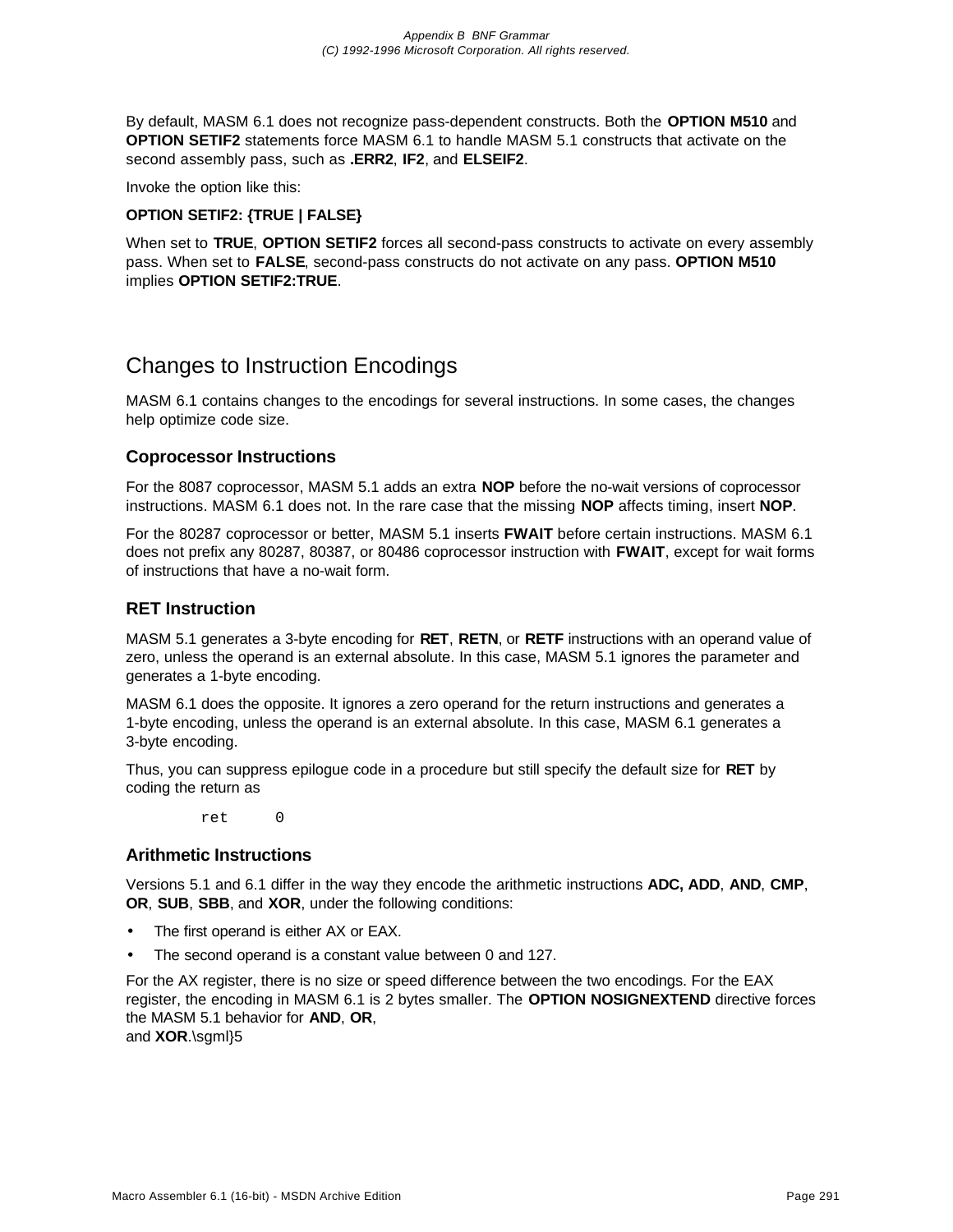# Appendix B BNF Grammar

This appendix provides a complete description of symbols, operators, and directives for MASM 6.1. It uses the Backus-Naur Form (BNF) for grammar notation. You can use BNF grammar to determine the exact syntax for any language component and find all available options for any MASM command.

BNF definitions consist of "nonterminals" and "terminals." Nonterminals are placeholders within a BNF definition, defined elsewhere in the BNF grammar. Terminals are endpoints in a BNF definition, consisting of MASM 6.1 keywords. In this Appendix, all nonterminals appear in italics type and all terminals appear in bold type.

### **BNF Conventions**

The conventions use different font attributes for different items in the BNF. The symbols and formats are as follows:

| <b>Attribute</b> | <b>Description</b>                                                                                                                                             |
|------------------|----------------------------------------------------------------------------------------------------------------------------------------------------------------|
| nonterminal      | Italic type indicates nonterminals.                                                                                                                            |
| <b>RESERVED</b>  | Terminals in boldface type are literal reserved words and symbols that<br>must be entered as shown. Characters in this context are always case<br>insensitive. |
| [[]]             | Objects enclosed in double brackets ([[ ]]) are optional. The brackets<br>do not actually appear in the source code.                                           |
|                  | A vertical bar indicates a choice between the items on each side of the<br>bar.                                                                                |
| .8086            | Underlined items indicate the default option if one is given.                                                                                                  |
| default typeface | Characters in the set described or listed can be used as terminals in<br>MASM statements.                                                                      |

### **How to Use the BNF Grammar**

To illustrate the use of the BNF, Figure B.1 diagrams the definition of the **TYPEDEF** directive, starting with the nonterminal *typedefDir*.

The entries under each horizontal brace in Figure B.1 are terminals (such as **NEAR16**, **NEAR32**, **FAR16**, and **FAR32**) or nonterminals (such as *qualifier*, *qualifiedType*, *distance*, *and protoSpec*) that can be further defined. Each italicized nonterminal in the *typedefDir* definition is also an entry in the BNF. Three vertical dots indicate a branching definition for a nonterminal that, for the sake of simplicity, this figure does not illustrate.

The BNF grammar allows recursive definitions. For example, the grammar uses *qualifiedType* as a possible definition for *qualifiedType*, which is also a component of the definition for *qualifier*.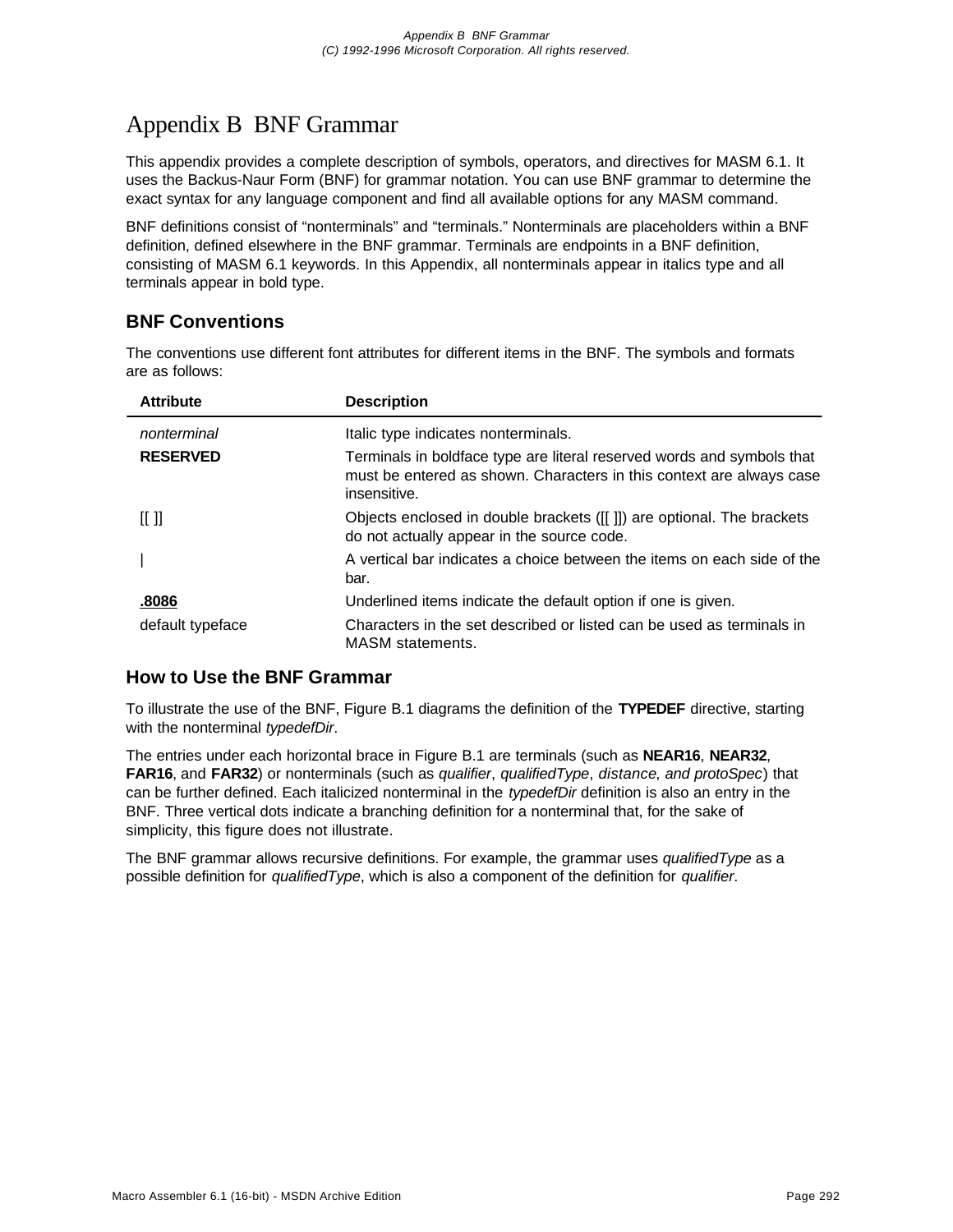*Appendix B BNF Grammar (C) 1992-1996 Microsoft Corporation. All rights reserved.*



## **NEARIFAR**

### **Figure B.1 BNF Definition of the TYPEDEF Directive**

| <b>Nonterminal</b> | <b>Definition</b>                                        |
|--------------------|----------------------------------------------------------|
| ,,                 | endOfLine<br>comment                                     |
| $=Dir$             | $id = immExpr$ ;;                                        |
| addOp              | $+$   -                                                  |
| aExpr              | term<br>aExpr && term                                    |
| Nonterminal        | <b>Definition</b>                                        |
| altld              | id                                                       |
| arbitraryText      | charList                                                 |
| asminstruction     | mnemonic [[ exprList ]]                                  |
| assumeDir          | ASSUME assumeList ;;<br><b>ASSUME NOTHING</b> $\ddot{y}$ |
| assumeList         | assumeRegister<br>assumeList, assumeRegister             |
| assumeReg          | register: assumeVal                                      |
| assumeRegister     | assumeSegReg<br>assumeReg                                |
| assumeSegReg       | segmentRegister: assumeSegVal                            |
| assumeSegVal       | frameExpr<br><b>NOTHING   ERROR</b>                      |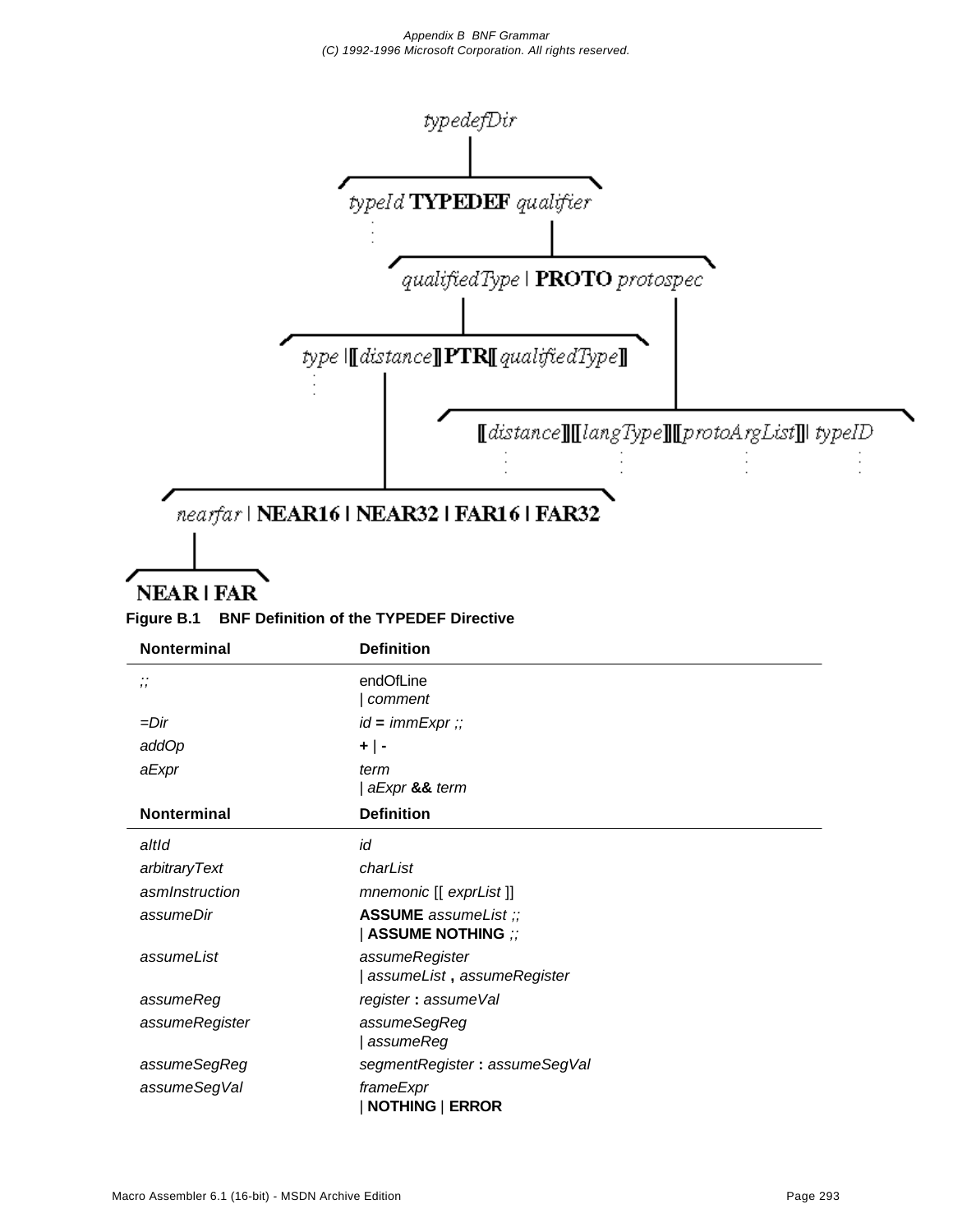| assumeVal       | qualifiedType<br>  NOTHING   ERROR                                            |
|-----------------|-------------------------------------------------------------------------------|
| bcdConst        | [[ sign ]] decNumber                                                          |
| binaryOp        | $==   !=   >=   <=   >   <   <$                                               |
| bitDef          | bitFieldId: bitFieldSize [[ = constExpr ]]                                    |
| bitDefList      | bitDef<br>  bitDefList, [[ ;; ]] bitDef                                       |
| bitFieldId      | id                                                                            |
| bitFieldSize    | constExpr                                                                     |
| blockStatements | directiveList<br>.CONTINUE [[ .IF cExpr ]]<br>  BREAK [[ .IF <i>cExpr</i> ]]. |
| bool            | TRUE   FALSE                                                                  |
| byteRegister    | AL   AH   BL   BH   CL   CH   DL   DH                                         |
| cExpr           | aExpr<br>  cExpr    aExpr                                                     |
| character       | Any character with ordinal in the range 0-255<br>except linefeed (10)         |
| charList        | character<br>charList character                                               |
| className       | string                                                                        |
| commDecl        | $[[$ nearfar $]]$ $[[$ langType $]]$ id : commType<br>[[:constExpr]]          |
|                 |                                                                               |
| commDir         | COMM commList ;;                                                              |
| comment         | ; text $\therefore$                                                           |
| Nonterminal     | <b>Definition</b>                                                             |
| commentDir      | <b>COMMENT</b> delimiter<br>text                                              |
| commList        | text delimiter text ;;<br>commDecl                                            |
| commType        | commList, commDecl<br>type<br>constExpr                                       |
| constant        | digits [[ radixOverride ]]                                                    |
| constExpr       | expr                                                                          |
| contextDir      | PUSHCONTEXT contextItemList;<br>  <b>POPCONTEXT</b> contextItemList ;;        |
| contextItem     | ASSUMES   RADIX   LISTING   CPU   ALL                                         |
| contextItemList | contextItem<br>contextItemList, contextItem                                   |
| controlBlock    | whileBlock<br>repeatBlock                                                     |
| controlDir      | controllf<br>  controlBlock                                                   |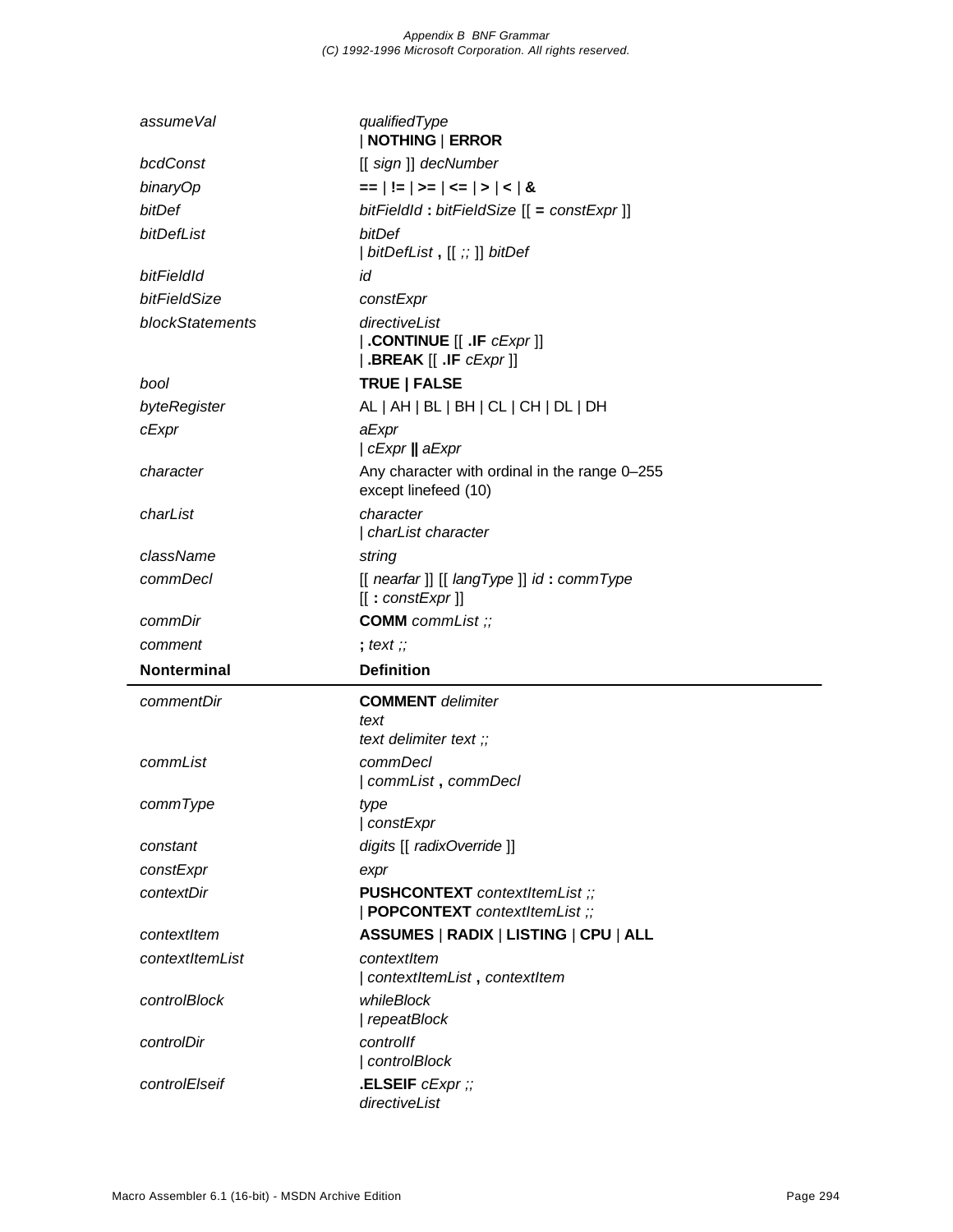|               | [[ controlElseif ]]                             |
|---------------|-------------------------------------------------|
| controllf     | $I.F$ cExpr ;;                                  |
|               | directiveList                                   |
|               | [[ controlElseif ]]                             |
|               | $[[$ .ELSE $,$                                  |
|               | directiveList]]                                 |
|               | .ENDIF ;;                                       |
| coprocessor   | .8087   .287   .387   .NO87                     |
| crefDir       | crefOption ;;                                   |
| crefOption    | .CREF                                           |
|               | <b>.XCREF</b> [[ <i>idList</i> ]]               |
|               | $\vert$ .NOCREF $\vert [\textit{idlist}]\vert$  |
| cxzExpr       | expr                                            |
|               | ! $expr$                                        |
|               | $\vert$ expr == expr                            |
|               | $ $ expr != expr                                |
| dataDecl      | $DB   DW   DD   DF   DQ   DT   dataType   type$ |
| dataDir       | $[[id]]$ dataltem;;                             |
| Nonterminal   | <b>Definition</b>                               |
| dataltem      | dataDecl scalarInstList                         |
|               | structTag structInstList                        |
|               | typeld structInstList                           |
|               | unionTag structInstList                         |
|               | recordTag recordInstList                        |
|               |                                                 |
| dataType      | BYTE   SBYTE   WORD   SWORD   DWORD             |
|               | SDWORD   FWORD   QWORD   TBYTE                  |
|               | REAL4   REAL8   REAL10                          |
| decdigit      | 0 1 2 3 4 5 6 7 8 9                             |
| decNumber     | decdigit                                        |
|               | decNumber decdigit                              |
| delimiter     | Any character except whiteSpaceCharacter        |
| digits        | decdigit                                        |
|               | digits decdigit                                 |
|               | digits hexdigit                                 |
| directive     | generalDir                                      |
|               | segmentDef                                      |
| directiveList | directive                                       |
|               | directiveList directive                         |
| distance      | nearfar                                         |
|               | NEAR16   NEAR32   FAR16   FAR32                 |
| e01           | e01 orOp e02                                    |
|               | e02                                             |
| e02           | e02 AND e03                                     |
|               | e03                                             |
| eO3           | NOT e04                                         |
|               | e04                                             |
| e04           | e04 relOp e05                                   |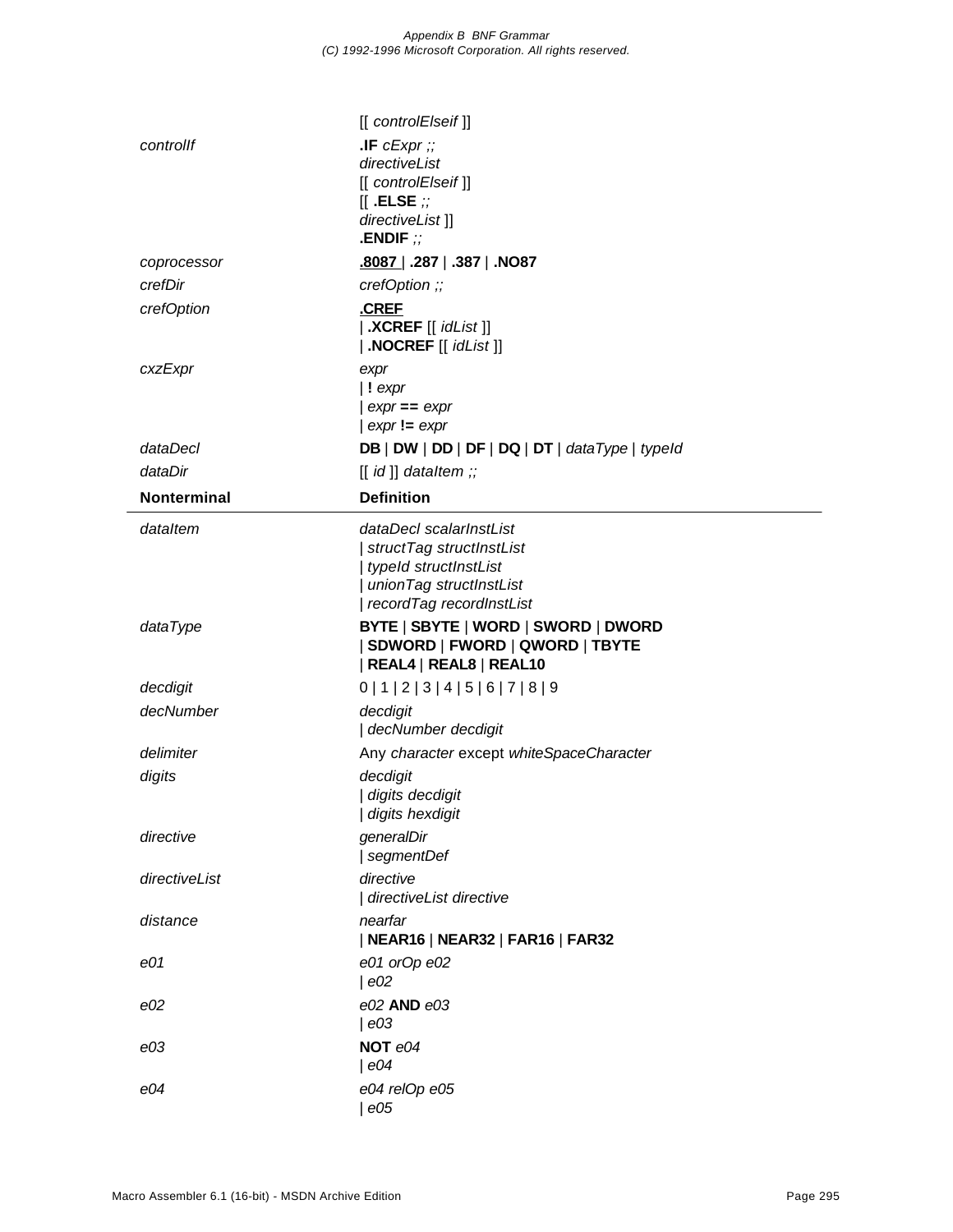| e05             | e05 addOp e06<br> e06                                                                                                                                                                                                                                                                             |
|-----------------|---------------------------------------------------------------------------------------------------------------------------------------------------------------------------------------------------------------------------------------------------------------------------------------------------|
| e06             | e06 mulOp e07<br>e06 shiftOp e07<br>  e07                                                                                                                                                                                                                                                         |
| e07             | e07 addOp e08<br> e08                                                                                                                                                                                                                                                                             |
| e08             | HIGH e09<br>$LOW$ $e09$<br>HIGHWORD e09<br>LOWWORD e09<br>e09                                                                                                                                                                                                                                     |
| Nonterminal     | <b>Definition</b>                                                                                                                                                                                                                                                                                 |
| e09             | OFFSET e10<br>SEG e10<br>LROFFSET e10<br>TYPE e10<br>THIS e10<br>e09 PTR e10<br>e09: e10<br>e10                                                                                                                                                                                                   |
| e10             | e10.e11<br>  e10 [[ expr ]]<br>e11                                                                                                                                                                                                                                                                |
| e11             | $\left(\text{expr}\right)$<br>  [[ expr ]]<br><b>WIDTH</b> id<br><b>MASK id</b><br><b>SIZE</b> sizeArg<br><b>SIZEOF</b> sizeArg<br><b>LENGTH id</b><br><b>LENGTHOF id</b><br>recordConst<br>string<br>constant<br>type<br>id<br>\$<br>segmentRegister<br>register<br><b>ST</b><br>$ST$ ( $expr$ ) |
| echoDir         | ECHO arbitrary Text ;;<br>%OUT arbitraryText ;;                                                                                                                                                                                                                                                   |
| elseifBlock     | elseifStatement ;;<br>directiveList<br>[[ elseifBlock ]]                                                                                                                                                                                                                                          |
| elseifStatement | <b>ELSEIF</b> constExpr<br><b>ELSEIFE</b> constExpr<br><b>ELSEIFB</b> textItem                                                                                                                                                                                                                    |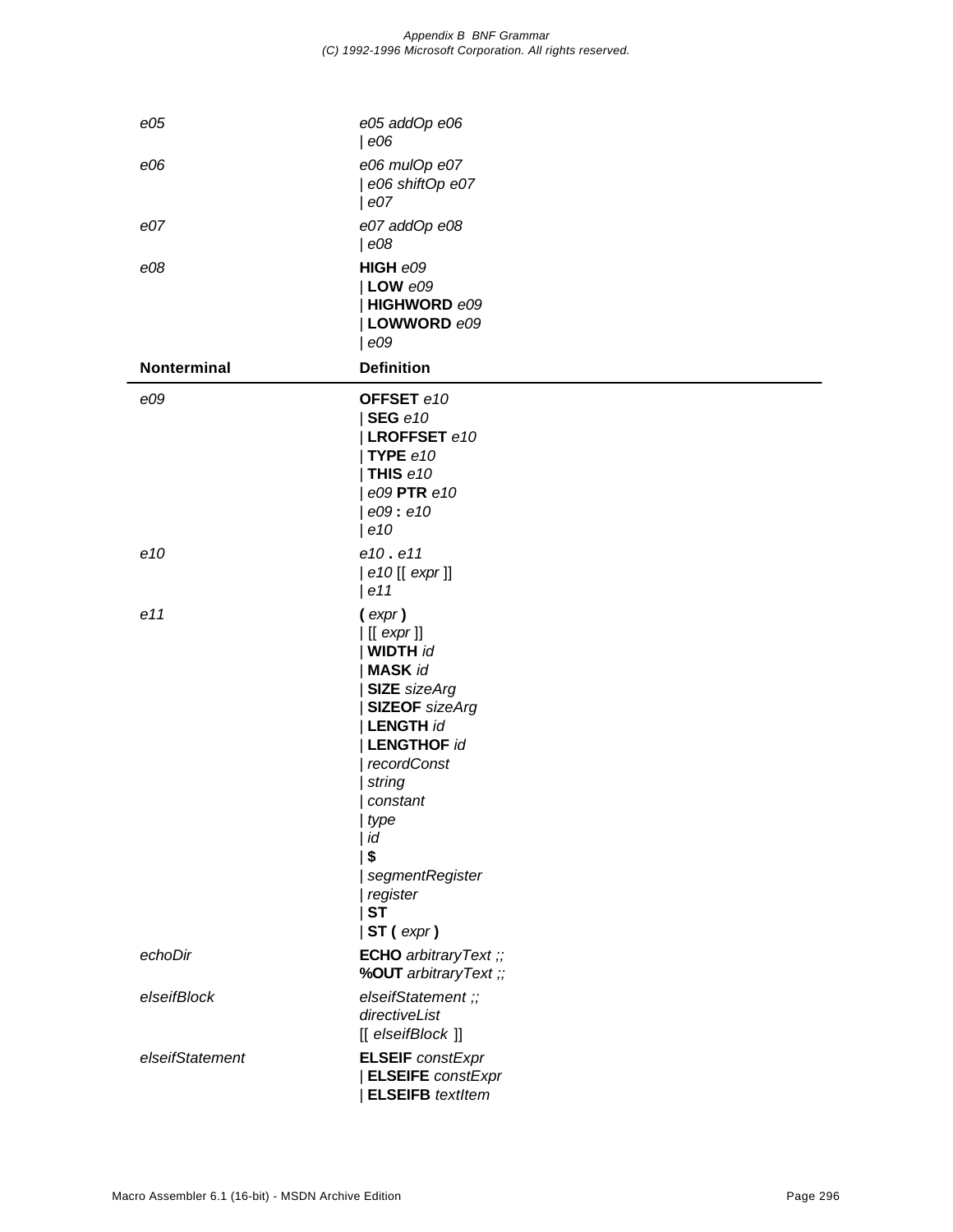|             | <b>ELSEIFNB</b> textItem<br><b>ELSEIFDEF id</b><br><b>ELSEIFNDEF id</b><br><b>ELSEIFDIF</b> textItem, textItem<br><b>ELSEIFDIFI</b> textItem, textItem<br><b>ELSEIFIDN</b> textItem, textItem<br><b>ELSEIFIDNI</b> textItem, textItem<br>ELSEIF1<br><b>ELSEIF2</b>                                                                                                                                                                                                                                                         |
|-------------|----------------------------------------------------------------------------------------------------------------------------------------------------------------------------------------------------------------------------------------------------------------------------------------------------------------------------------------------------------------------------------------------------------------------------------------------------------------------------------------------------------------------------|
| Nonterminal | <b>Definition</b>                                                                                                                                                                                                                                                                                                                                                                                                                                                                                                          |
| endDir      | <b>END</b> $[[ \text{ } \textit{immExpr} ]]$ ;;                                                                                                                                                                                                                                                                                                                                                                                                                                                                            |
| endpDir     | procld $ENDP$ ;;                                                                                                                                                                                                                                                                                                                                                                                                                                                                                                           |
| endsDir     | $id$ ENDS $\dddot{a}$                                                                                                                                                                                                                                                                                                                                                                                                                                                                                                      |
| equDir      | textMacrold EQU equType ;;                                                                                                                                                                                                                                                                                                                                                                                                                                                                                                 |
| equType     | <i>immExpr</i><br>  textLiteral                                                                                                                                                                                                                                                                                                                                                                                                                                                                                            |
| errorDir    | errorOpt;;                                                                                                                                                                                                                                                                                                                                                                                                                                                                                                                 |
| errorOpt    | .ERR $[[$ textitem $]]$<br>$ $ .ERRE constExpr $[$ optText $]$<br><b>.ERRNZ</b> constExpr [[ optText ]]<br>$ $ .ERRB textitem $[$ optText $]$<br><b>.ERRNB</b> textItem [[ optText ]]<br><b>.ERRDEF</b> id $[[$ optText $]]$<br><b>ERRNDEF</b> id $[[$ optText $]]$<br><b>ERRDIF</b> textItem, textItem [[ optText ]]<br>  ERRDIFI textItem, textItem [[ optText ]]<br>  ERRIDN textitem, textitem [[ optText ]]<br>  ERRIDNI textitem, textitem [[ optText ]]<br>  .ERR1 $[[$ textitem $]]$<br>$ $ .ERR2 $[$ textitem $]$ |
| exitDir     | <b>.EXIT</b> [[ $expr$ ]] ;;                                                                                                                                                                                                                                                                                                                                                                                                                                                                                               |
| exitmDir:   | <b>EXI</b> ™<br>  EXI™ textItem                                                                                                                                                                                                                                                                                                                                                                                                                                                                                            |
| exponent    | E [[ sign ]] decNumber                                                                                                                                                                                                                                                                                                                                                                                                                                                                                                     |
| expr        | SHORT e05<br>.TYPE e01<br><b>OPATTR</b> e01<br>e01                                                                                                                                                                                                                                                                                                                                                                                                                                                                         |
| exprList    | expr<br>exprList, expr                                                                                                                                                                                                                                                                                                                                                                                                                                                                                                     |
| externDef   | $[[$ langType $]]$ id $[[$ (altld) $]]$ : externType                                                                                                                                                                                                                                                                                                                                                                                                                                                                       |
| externDir   | externKey externList ;;                                                                                                                                                                                                                                                                                                                                                                                                                                                                                                    |
| externKey   | <b>EXTRN   EXTERN   EXTERNDEF</b>                                                                                                                                                                                                                                                                                                                                                                                                                                                                                          |
| externList  | externDef<br>  externList, [[ ;; ]] externDef                                                                                                                                                                                                                                                                                                                                                                                                                                                                              |
| externType  | <b>ABS</b><br>  qualifiedType                                                                                                                                                                                                                                                                                                                                                                                                                                                                                              |
| fieldAlign  | constExpr                                                                                                                                                                                                                                                                                                                                                                                                                                                                                                                  |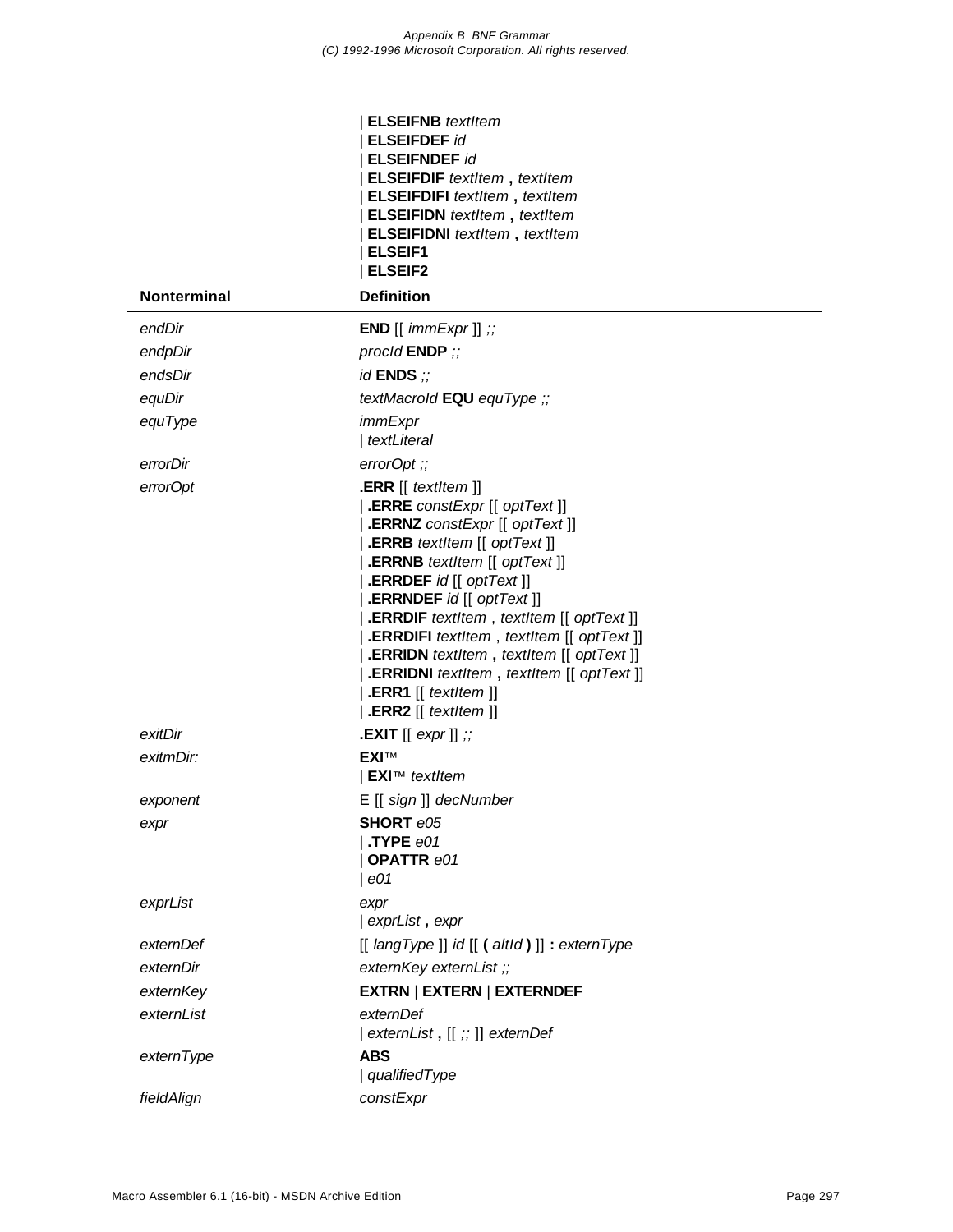#### *Appendix B BNF Grammar (C) 1992-1996 Microsoft Corporation. All rights reserved.*

| fieldInit     | [[ initValue ]]<br>structInstance                                                                                                                                                                                                                                                                                                                                                                                                                       |
|---------------|---------------------------------------------------------------------------------------------------------------------------------------------------------------------------------------------------------------------------------------------------------------------------------------------------------------------------------------------------------------------------------------------------------------------------------------------------------|
| Nonterminal   | <b>Definition</b>                                                                                                                                                                                                                                                                                                                                                                                                                                       |
| fieldInitList | fieldInit<br>  fieldInitList , [[ ;; ]] fieldInit                                                                                                                                                                                                                                                                                                                                                                                                       |
| fileChar      | delimiter                                                                                                                                                                                                                                                                                                                                                                                                                                               |
| fileCharList  | fileChar<br>  fileCharList fileChar                                                                                                                                                                                                                                                                                                                                                                                                                     |
| fileSpec      | fileCharList<br>  textLiteral                                                                                                                                                                                                                                                                                                                                                                                                                           |
| flagName      | ZERO?   CARRY?   OVERFLOW?<br>  SIGN?   PARITY?                                                                                                                                                                                                                                                                                                                                                                                                         |
| floatNumber   | [[ sign ]] decNumber . [[ decNumber ]] [[ exponent ]]<br>  <i>digits</i> R<br>  <i>digits</i> r                                                                                                                                                                                                                                                                                                                                                         |
| forcDir       | <b>FORC   IRPC</b>                                                                                                                                                                                                                                                                                                                                                                                                                                      |
| forDir        | FOR   IRP                                                                                                                                                                                                                                                                                                                                                                                                                                               |
| forParm       | id [[ : forParmType ]]                                                                                                                                                                                                                                                                                                                                                                                                                                  |
| forParmType   | <b>REQ</b><br>= textLiteral                                                                                                                                                                                                                                                                                                                                                                                                                             |
| frameExpr     | <b>SEG id</b><br>DGROUP: id<br>segmentRegister: id<br>id                                                                                                                                                                                                                                                                                                                                                                                                |
| generalDir    | modelDir   segOrderDir   nameDir<br>includeLibDir   commentDir<br>groupDir   assumeDir<br>structDir   recordDir   typedefDir<br>externDir   publicDir   commDir   protoTypeDir<br>$equDir$ = Dir   textDir<br>contextDir   optionDir   processorDir<br>radixDir<br>titleDir   pageDir   listDir<br>crefDir   echoDir<br>ifDir   errorDir   includeDir<br>macroDir   macroCall   macroRepeat   purgeDir<br>macroWhile   macroFor   macroForc<br>aliasDir |
| gpRegister    | $AX   EAX   BX   EBX   CX   CX   ECX   DX   EDX$<br>  BP   EBP   SP   ESP   DI   EDI   SI   ESI                                                                                                                                                                                                                                                                                                                                                         |
| groupDir      | groupId GROUP segIdList                                                                                                                                                                                                                                                                                                                                                                                                                                 |
| groupId       | id                                                                                                                                                                                                                                                                                                                                                                                                                                                      |
| hexdigit      | a b c d e f<br> A B C D E F                                                                                                                                                                                                                                                                                                                                                                                                                             |
| Nonterminal   | <b>Definition</b>                                                                                                                                                                                                                                                                                                                                                                                                                                       |
| id            | alpha<br>id alpha<br>id decdigit                                                                                                                                                                                                                                                                                                                                                                                                                        |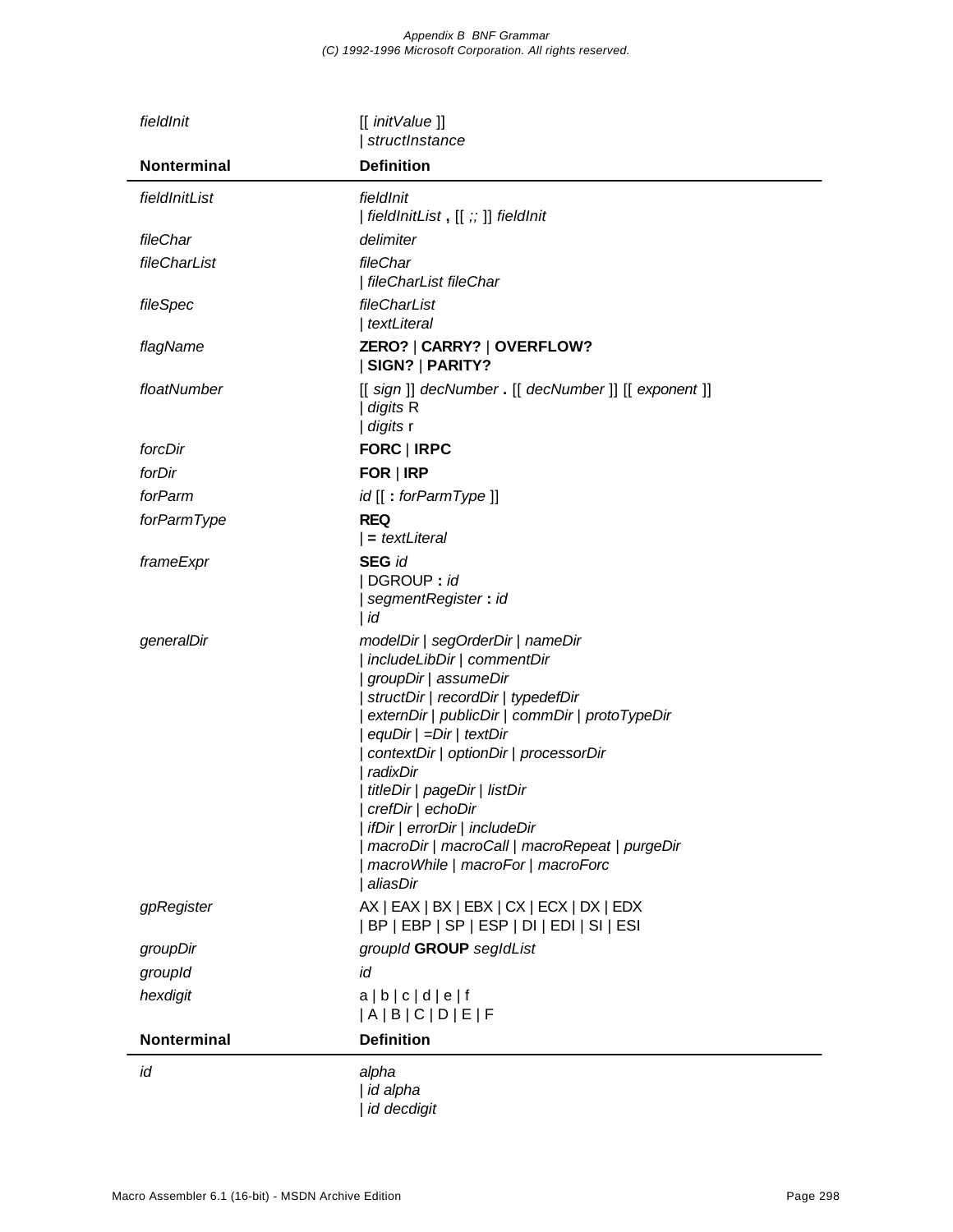| idList               | id                                                          |
|----------------------|-------------------------------------------------------------|
|                      | idList, id                                                  |
| ifDir                | ifStatement ;;<br>directiveList                             |
|                      | [[ elseifBlock ]]                                           |
|                      | $[$ ELSE $;$ ;                                              |
|                      | directiveList]]                                             |
|                      | ENDIF $\cdot$                                               |
| <i>ifStatement</i>   | <b>IF</b> constExpr<br><b>IFE</b> constExpr                 |
|                      | <b>IFB</b> textItem                                         |
|                      | <b>IFNB</b> textItem                                        |
|                      | <b>IFDEF id</b>                                             |
|                      | <b>IFNDEF id</b><br><b>IFDIF</b> textItem, textItem         |
|                      | <b>IFDIFI</b> textItem, textItem                            |
|                      | <b>IFIDN</b> textItem, textItem                             |
|                      | <b>IFIDNI</b> textItem, textItem                            |
|                      | IF <sub>1</sub><br> IF2                                     |
| <i>immExpr</i>       | expr                                                        |
| <i>includeDir</i>    | <b>INCLUDE</b> fileSpec ;;                                  |
| <i>includeLibDir</i> | INCLUDELIB fileSpec ;;                                      |
| <i>initValue</i>     | <i>immExpr</i>                                              |
|                      | string                                                      |
|                      | $\boldsymbol{\mathsf{?}}$<br>constExpr DUP (scalarInstList) |
|                      | floatNumber                                                 |
|                      | bcdConst                                                    |
| inSegDir             | [[ labelDef ]] inSegmentDir                                 |
| <i>inSegDirList</i>  | inSegDir                                                    |
| Nonterminal          | inSegDirList inSegDir<br><b>Definition</b>                  |
|                      |                                                             |
| <i>inSegmentDir</i>  | instruction                                                 |
|                      | dataDir<br>controlDir                                       |
|                      | startupDir                                                  |
|                      | exitDir                                                     |
|                      | offsetDir<br>labelDir                                       |
|                      | procDir [[ localDirList ]] [[ inSegDirList ]] endpDir       |
|                      | invokeDir                                                   |
|                      | generalDir                                                  |
| <i>instrPrefix</i>   | REP   REPE   REPZ   REPNE   REPNZ   LOCK                    |
| instruction          | [[ instrPrefix]] asmInstruction                             |
| invokeArg            | register :: register<br>$ $ expr                            |
|                      | <b>ADDR</b> expr                                            |
| <i>invokeDir</i>     | INVOKE $expr[[, [[,]]$ invokeList $]]$ ;;                   |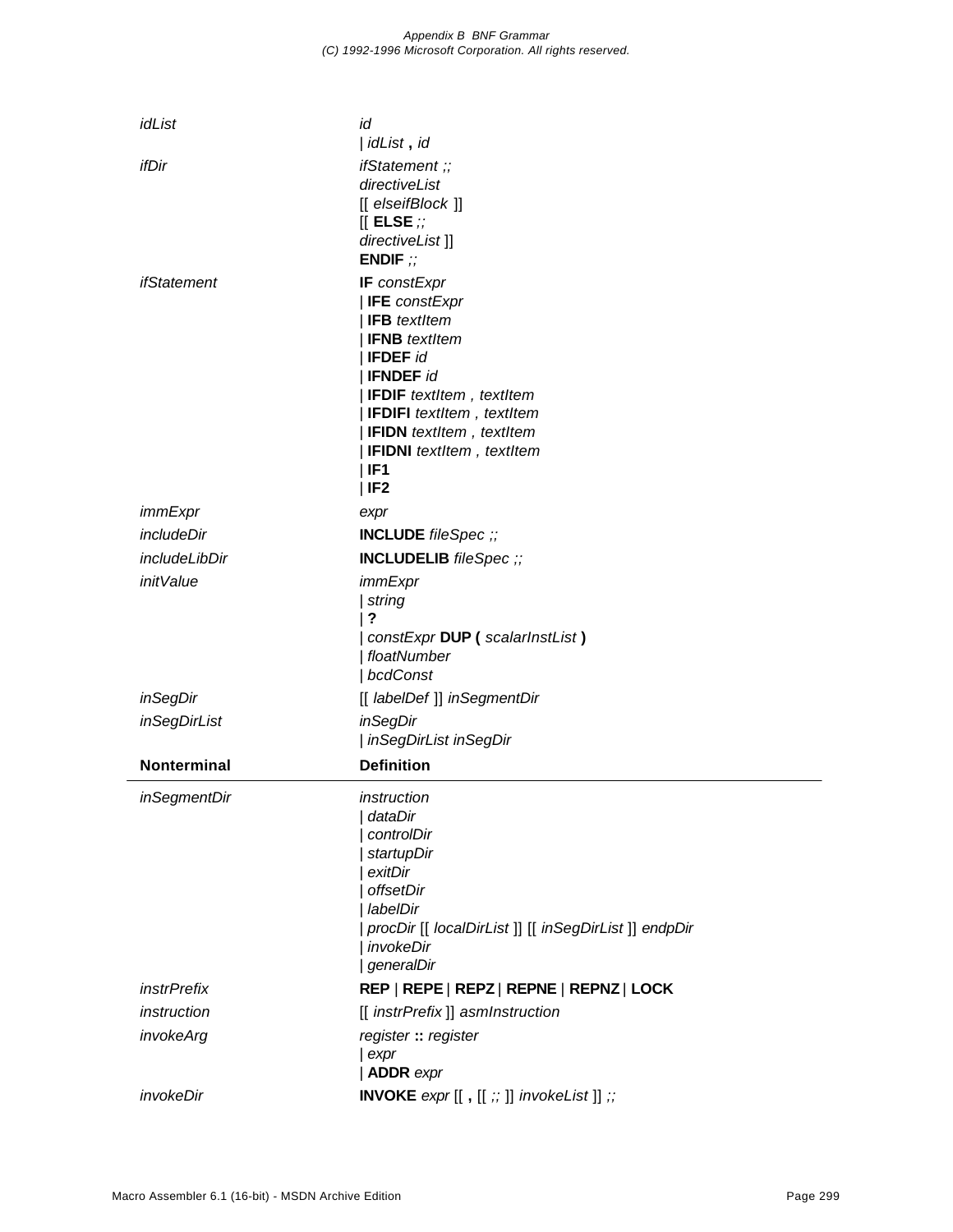| invokeList        | invokeArg<br>  invokeList, [[ ;; ]] invokeArg                                                                                                                                                                 |
|-------------------|---------------------------------------------------------------------------------------------------------------------------------------------------------------------------------------------------------------|
| keyword           | Any reserved word                                                                                                                                                                                             |
| keywordList       | keyword<br>  keyword keywordList                                                                                                                                                                              |
| labelDef          | id:<br> id::<br> @@:                                                                                                                                                                                          |
| labelDir          | id LABEL qualified Type ;;                                                                                                                                                                                    |
| langType          | C   PASCAL   FORTRAN   BASIC<br>  SYSCALL   STDCALL                                                                                                                                                           |
| listDir           | listOption ;;                                                                                                                                                                                                 |
| <b>listOption</b> | <b>.LIST</b><br>.NOLIST   .XLIST<br><b>.LISTALL</b><br>.LISTIF   .LFCOND<br><b>NOLISTIF   .SFCOND</b><br>.TFCOND<br>.LIS™ACROALL   .LALL<br><b>.NOLIS™ACRO   .SALL</b><br>∣ <u>.LIS</u> ™ <u>ACRO</u> ∣ .XALL |
| localDef          | LOCAL <i>idList</i> ;                                                                                                                                                                                         |
| localDir          | LOCAL parmList ;;                                                                                                                                                                                             |
| localDirList      | localDir                                                                                                                                                                                                      |
|                   | localDirList localDir                                                                                                                                                                                         |
| Nonterminal       | <b>Definition</b>                                                                                                                                                                                             |
| localList         | localDef<br>  localList localDef                                                                                                                                                                              |
| macroArg          | % constExpr<br>% textMacrold<br>% macroFuncId (macroArgList)<br>string<br>arbitraryText                                                                                                                       |
| macroArgList      | $\vert$ < arbitrary Text ><br>macroArg<br>  macroArgList, macroArg                                                                                                                                            |
| macroBody         | $[[$ localList $]$<br>macroStmtList                                                                                                                                                                           |
| macroCall         | id macroArgList ;;<br>  id ( macroArgList)                                                                                                                                                                    |
| macroDir          | id MACRO [[ macroParmList ]] ;;<br>macroBody<br>$ENDM$ ;                                                                                                                                                      |
| macroFor          | forDir forParm, < macroArgList > ;;<br>macroBody<br>$ENDM$ ;                                                                                                                                                  |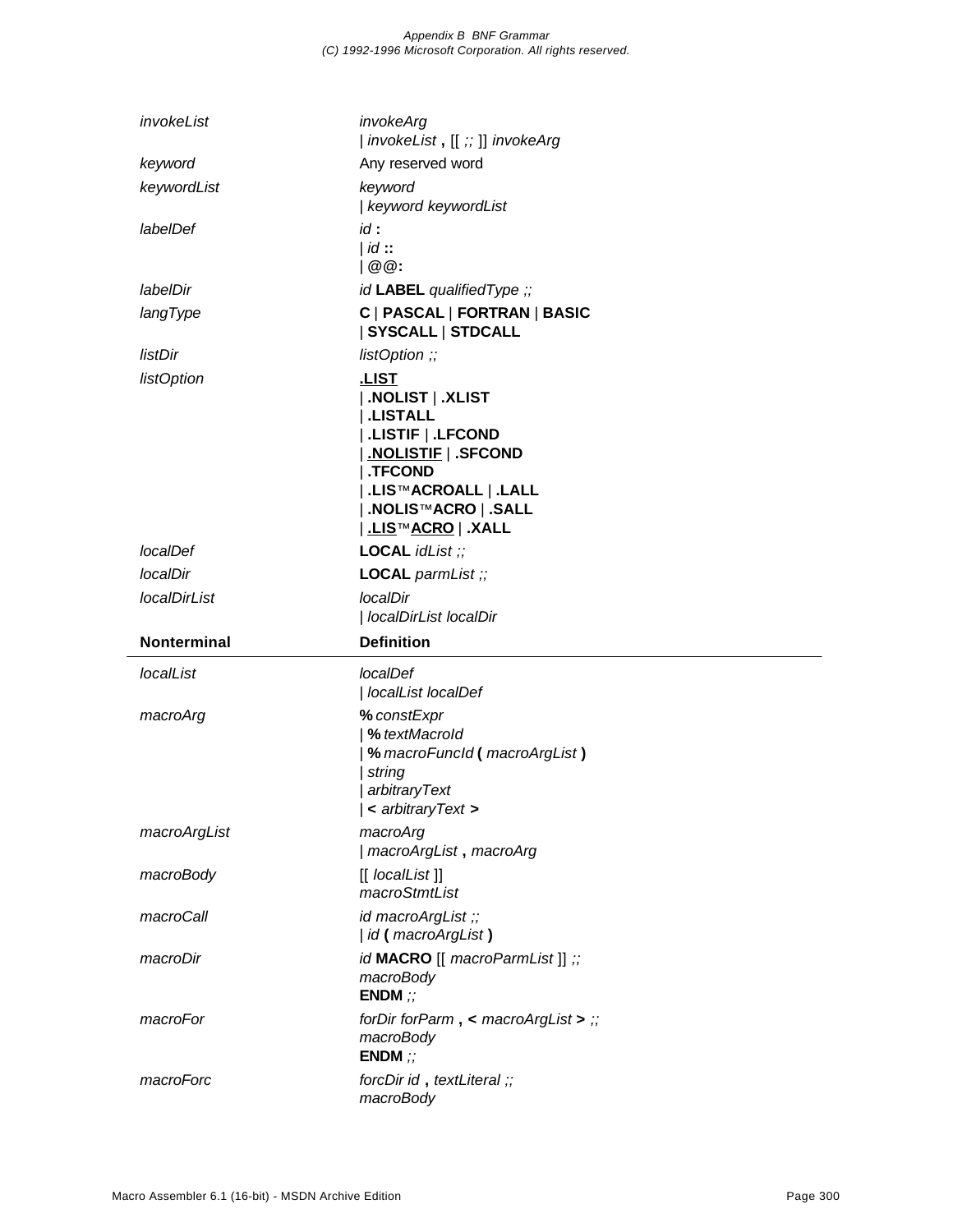#### *Appendix B BNF Grammar (C) 1992-1996 Microsoft Corporation. All rights reserved.*

|                      | $ENDM$ ;                                                   |
|----------------------|------------------------------------------------------------|
| macroFuncId          | id                                                         |
| macrold              | macroProcld<br>  macroFuncld                               |
| macroldList          | macrold<br>  macroldList, macrold                          |
| macroLabel           | id                                                         |
| macroParm            | id[[:paramType]]                                           |
| <i>macroParmList</i> | macroParm<br>  macroParmList, [[ ;; ]] macroParm           |
| macroProcId          | id                                                         |
| macroRepeat          | repeatDir constExpr ;;<br>macroBody<br>ENDM $\ddot{}}$     |
| macroStmt            | directive<br>exitmDir<br>: macroLabel<br>  GOTO macroLabel |
| <b>Nonterminal</b>   | <b>Definition</b>                                          |
| macroStmtList        | macroStmt;;<br>  macroStmtList macroStmt;;                 |
| macroWhile           | <b>WHILE</b> constExpr ;;<br>macroBody<br>$ENDM$ ;         |
| mapType              | ALL   NONE   NOTPUBLIC                                     |
| memOption            | TINY   SMALL   MEDIUM   COMPACT<br>  LARGE   HUGE   FLAT   |
| mnemonic             | Instruction name                                           |
| modelDir             | <b>.MODEL</b> memOption $[[ , modelOptlist ]]$ ;           |
| modelOpt             | langType<br>  stackOption                                  |
| modelOptlist         | modelOpt<br>  modelOptlist, modelOpt                       |
| module               | [[ directiveList ]] endDir                                 |
| mulOp                | $*$   $\prime$   MOD                                       |
| nameDir              | NAME $id$ ;;                                               |
| nearfar              | <b>NEAR   FAR</b>                                          |
| nestedStruct         | structHdr $[[id]]$ ;;<br>structBody<br>ENDS $\ddot{a}$     |
| offsetDir            | offsetDirType;;                                            |
| offsetDirType        | <b>EVEN</b><br>  ORG immExpr<br>  ALIGN [[ constExpr ]]    |
| offsetType           | <b>GROUP   SEGMENT   FLAT</b>                              |
| oldRecordFieldList   | $[$ [ constExpr]]                                          |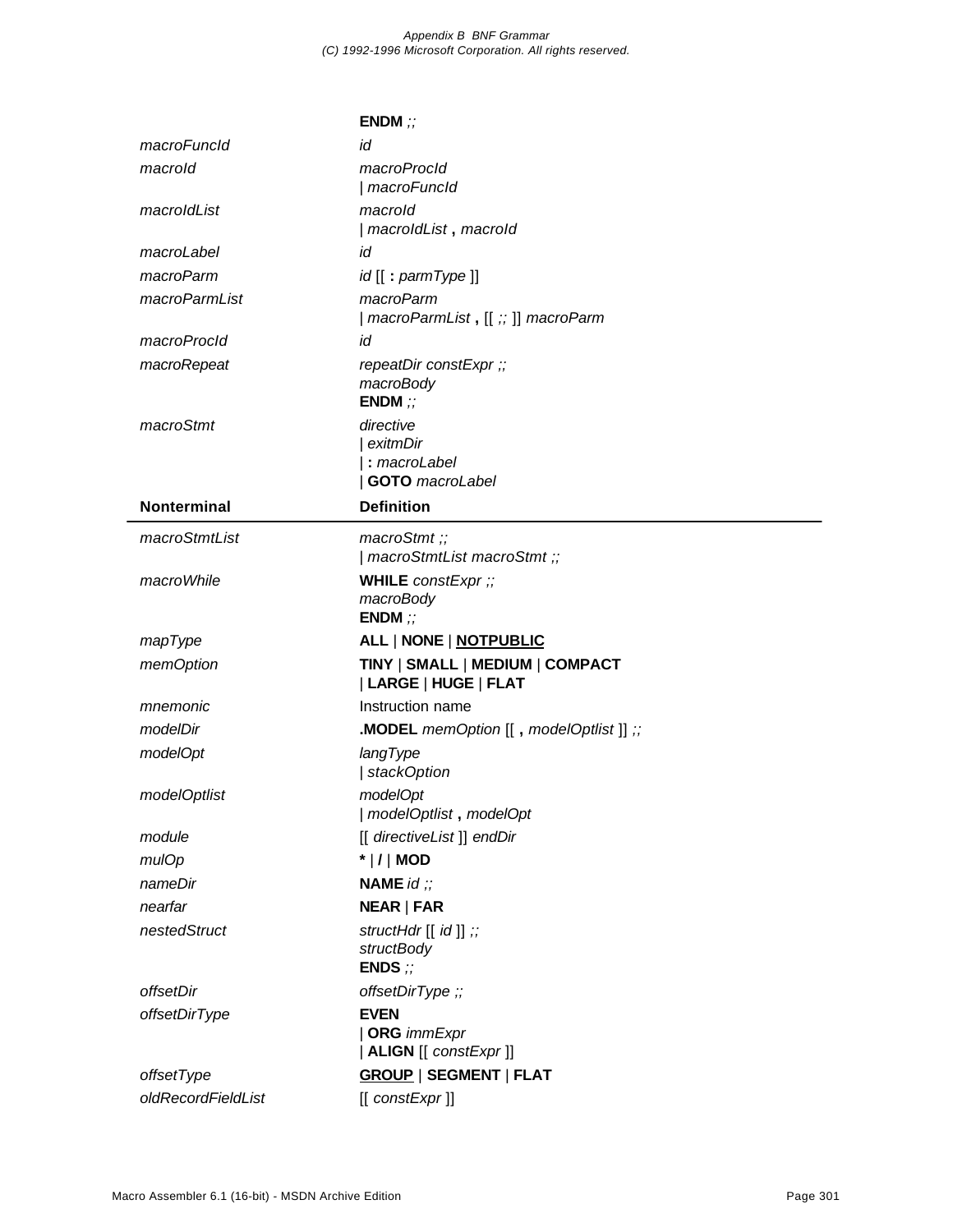|             | oldRecordFieldList, [[ constExpr ]]                                                                                                                                                                                                                                                                                                                                                                                                                                                                                      |
|-------------|--------------------------------------------------------------------------------------------------------------------------------------------------------------------------------------------------------------------------------------------------------------------------------------------------------------------------------------------------------------------------------------------------------------------------------------------------------------------------------------------------------------------------|
| optionDir   | <b>OPTION</b> optionList ;;                                                                                                                                                                                                                                                                                                                                                                                                                                                                                              |
| Nonterminal | <b>Definition</b>                                                                                                                                                                                                                                                                                                                                                                                                                                                                                                        |
| optionItem  | <b>CASEMAP</b> : mapType<br>DOTNAME   NODOTNAME<br>EMULATOR   NOEMULATOR<br><b>EPILOGUE: macrold</b><br>$EXPR16$   EXPR32<br><b>LANGUAGE: langType</b><br><b>LJMP   NOLJMP</b><br>M510   NOM510<br><b>NOKEYWORD: &lt; keywordList &gt;</b><br><b>NOSIGNEXTEND</b><br><b>OFFSET</b> : offsetType<br>OLDMACROS   NOOLDMACROS<br><b>OLDSTRUCTS   NOOLDSTRUCTS</b><br><b>PROC</b> : oVisibility<br><b>PROLOGUE: macrold</b><br>READONLY   NOREADONLY<br><b>SCOPED   NOSCOPED</b><br><b>SEGMENT</b> : segSize<br>SETIF2: bool |
| optionList  | optionItem<br>  optionList, [[ ;; ]] optionItem                                                                                                                                                                                                                                                                                                                                                                                                                                                                          |
| optText     | , textItem                                                                                                                                                                                                                                                                                                                                                                                                                                                                                                               |
| orOp        | OR   XOR                                                                                                                                                                                                                                                                                                                                                                                                                                                                                                                 |
| oVisibility | <b>PUBLIC   PRIVATE   EXPORT</b>                                                                                                                                                                                                                                                                                                                                                                                                                                                                                         |
| pageDir     | PAGE [[ pageExpr ]] ;;                                                                                                                                                                                                                                                                                                                                                                                                                                                                                                   |
| pageExpr    | $\vert$ [[ pageLength ]] [[, pageWidth ]]                                                                                                                                                                                                                                                                                                                                                                                                                                                                                |
| pageLength  | constExpr                                                                                                                                                                                                                                                                                                                                                                                                                                                                                                                |
| pageWidth   | constExpr                                                                                                                                                                                                                                                                                                                                                                                                                                                                                                                |
| parm        | parmId [[ : qualifiedType ]]<br>  parmId [[ constExpr ]] [[ : qualifiedType ]]                                                                                                                                                                                                                                                                                                                                                                                                                                           |
| parmId      | id                                                                                                                                                                                                                                                                                                                                                                                                                                                                                                                       |
| parmList    | parm<br>$[partial]$ parmList, $[[$ ;; $]]$ parm                                                                                                                                                                                                                                                                                                                                                                                                                                                                          |
| parmType    | <b>REQ</b><br>$=$ textLiteral<br>  VARARG                                                                                                                                                                                                                                                                                                                                                                                                                                                                                |
| pOptions    | [[ distance ]] [[ langType ]] [[ oVisibility ]]                                                                                                                                                                                                                                                                                                                                                                                                                                                                          |
| primary     | expr binaryOp expr<br>  flagName<br>expr                                                                                                                                                                                                                                                                                                                                                                                                                                                                                 |
| Nonterminal | <b>Definition</b>                                                                                                                                                                                                                                                                                                                                                                                                                                                                                                        |
| procDir     | procld PROC [[ pOptions ]] [[ < macroArgList > ]]<br>[[ usesRegs ]] [[ procParmList ]]                                                                                                                                                                                                                                                                                                                                                                                                                                   |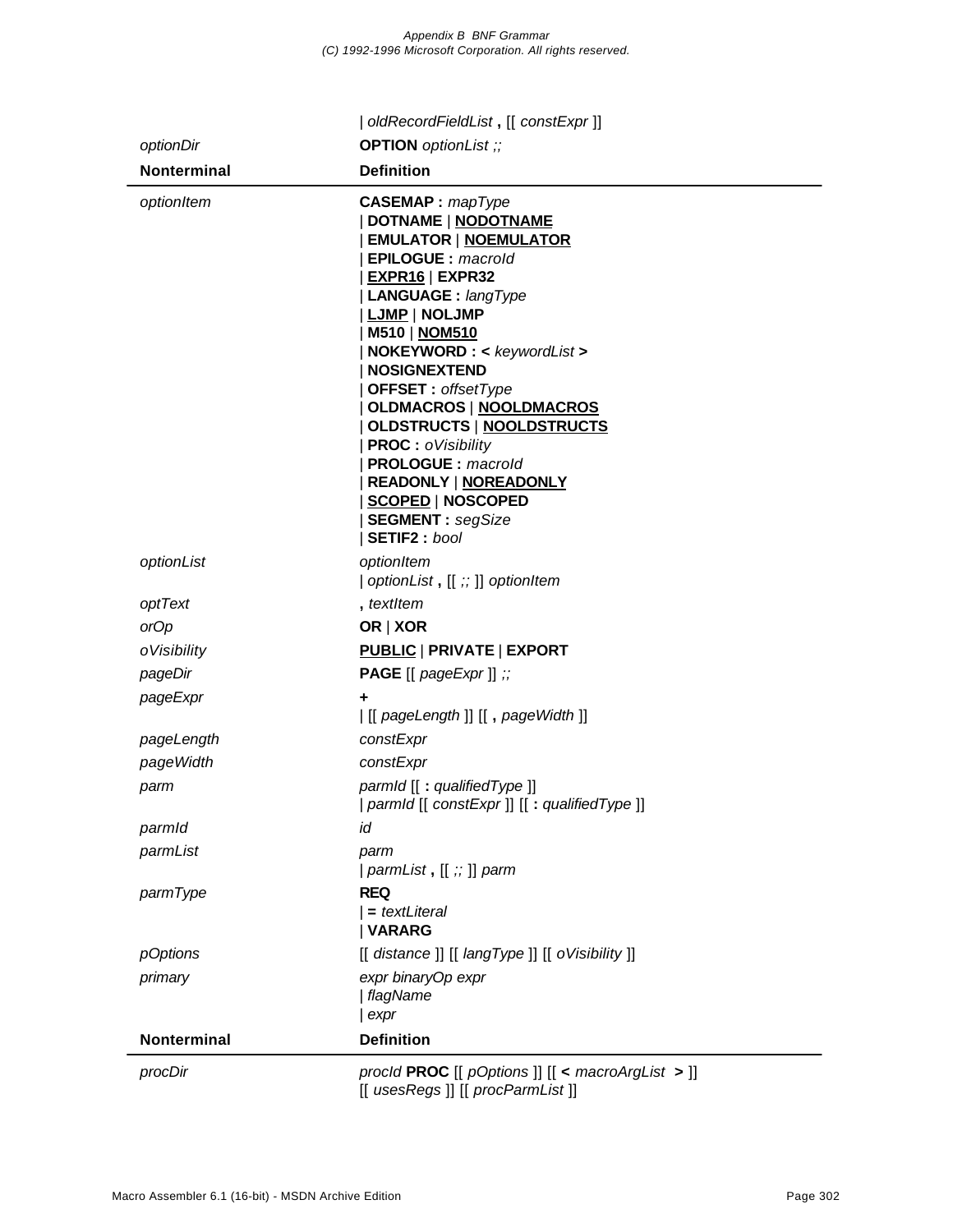| processor       | 8086<br>.186<br>.286   .286C   .286P<br>$.386$   $.386C$   $.386P$<br>  .486   .486P                |
|-----------------|-----------------------------------------------------------------------------------------------------|
| processorDir    | processor;;<br>$ $ coprocessor $;$                                                                  |
| procld          | id                                                                                                  |
| procParmList    | $[[ , [[ ; ; ]]$ parmList]]<br>$[[, [[,]]$ parmld: <b>VARARG</b> ]]                                 |
| protoArg        | $[[id]]$ : qualifiedType                                                                            |
| protoArgList    | $[[, [[,]]$ protoList $]]$<br>$[[ , [[ , ] ] [[ id ] ] : \textsf{VARARG} ]]$                        |
| protoList       | protoArg<br>  protoList, [[ ;; ]] protoArg                                                          |
| protoSpec       | $[[$ distance $]] [[$ langType $]] [[$ protoArgList $]]$<br>$ $ typeld                              |
| protoTypeDir    | id PROTO protoSpec                                                                                  |
| pubDef          | $[[$ langType $]]$ id                                                                               |
| publicDir       | PUBLIC pubList ;;                                                                                   |
| pubList         | pubDef<br>$[public]$ pubList, $[[$ ; $]]$ pubDef                                                    |
| purgeDir        | <b>PURGE</b> macroldList                                                                            |
| qualifiedType   | type<br>$\left  \right $ ( <i>distance</i> ]] <b>PTR</b> [ <i>[ qualifiedType</i> ]]                |
| qualifier       | qualifiedType<br><b>PROTO</b> protoSpec                                                             |
| quote           | "                                                                                                   |
|                 |                                                                                                     |
| radixDir        | .RADIX constExpr ;;                                                                                 |
| radixOverride   | h   o   q   t   y<br> H O Q T Y                                                                     |
| recordConst     | recordTag { oldRecordFieldList }<br>  recordTag < oldRecordFieldList >                              |
| recordDir       | recordTag RECORD bitDefList;                                                                        |
| recordFieldList | $[$ [ constExpr]]<br>  recordFieldList, [[ ;; ]] [[ constExpr ]]                                    |
| Nonterminal     | <b>Definition</b>                                                                                   |
| recordInstance  | $\{[[ ; ]]$ recordFieldList $[[ ; ]]$ }<br>< oldRecordFieldList ><br>constExpr DUP (recordInstance) |
| recordInstList  | recordInstance<br>  recordInstList, [[ ;; ]] recordInstance                                         |
| recordTag       | id                                                                                                  |
| register        | specialRegister<br>gpRegister<br>byteRegister                                                       |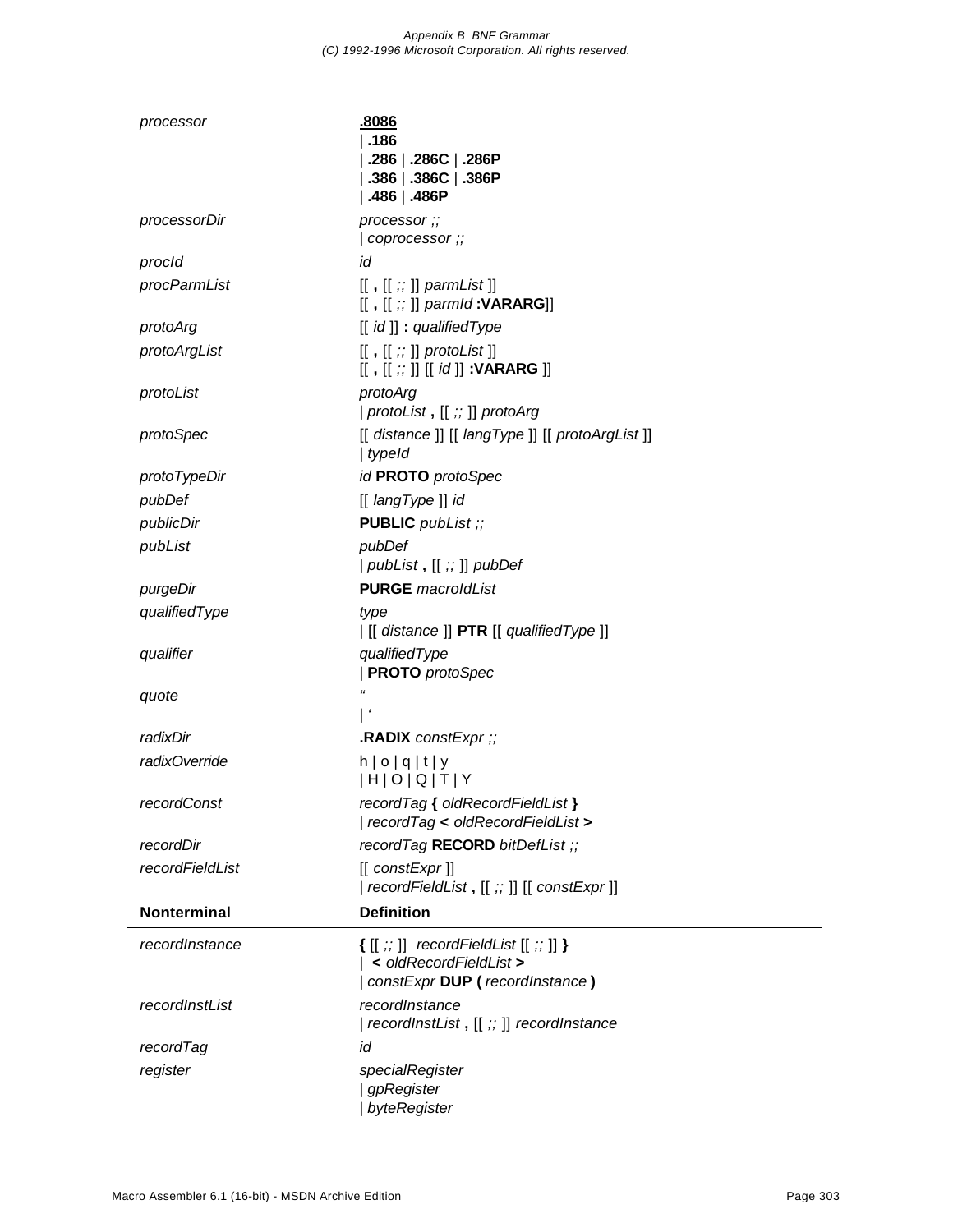| regList                        | register<br>regList register                        |
|--------------------------------|-----------------------------------------------------|
| relOp                          | EQ   NE   LT   LE   GT   GE                         |
| repeatBlock                    | $REPEAT$ ;;                                         |
|                                | blockStatements;;                                   |
|                                | $untilDir$ ;;                                       |
| repeatDir                      | <b>REPEAT   REPT</b>                                |
| scalarInstList                 | initValue                                           |
|                                | scalarInstList, [[ ;; ]] initValue                  |
| segAlign                       | BYTE   WORD   DWORD   PARA   PAGE<br><b>PUBLIC</b>  |
| segAttrib                      | <b>STACK</b>                                        |
|                                | <b>COMMON</b>                                       |
|                                | <b>MEMORY</b>                                       |
|                                | <b>AT</b> constExpr<br><b>PRIVATE</b>               |
| segDir                         | .CODE [[ segld ]]                                   |
|                                | <b>.DATA</b>                                        |
|                                | .DATA?                                              |
|                                | .CONST                                              |
|                                | .FARDATA [[ segld ]]<br>$.FARDATA?$ [[ segld ]]     |
|                                | .STACK [[ constExpr ]]                              |
| segld                          | id                                                  |
| segIdList                      | segld                                               |
|                                | segldList, segld                                    |
|                                |                                                     |
| segmentDef                     | segmentDir [[ inSegDirList ]] endsDir               |
|                                | simpleSegDir [[ inSegDirList ]] [[ endsDir ]]       |
| segmentDir                     | segId SEGMENT [[ segOptionList ]] ;;                |
| segmentRegister<br>Nonterminal | CS   DS   ES   FS   GS   SS<br><b>Definition</b>    |
|                                |                                                     |
| segOption                      | segAlign                                            |
|                                | segRO<br>segAttrib                                  |
|                                | segSize                                             |
|                                | className                                           |
| segOptionList                  | segOption                                           |
|                                | segOptionList segOption                             |
| segOrderDir<br>segRO           | .ALPHA   .SEQ   .DOSSEG   DOSSEG<br><b>READONLY</b> |
| segSize                        | USE16   USE32   FLAT                                |
| shiftOp                        | SHR   SHL                                           |
| sign                           | - +                                                 |
| simpleExpr                     | ( cExpr)                                            |
|                                | primary                                             |
| simpleSegDir<br>sizeArg        | segDir ;;<br>id                                     |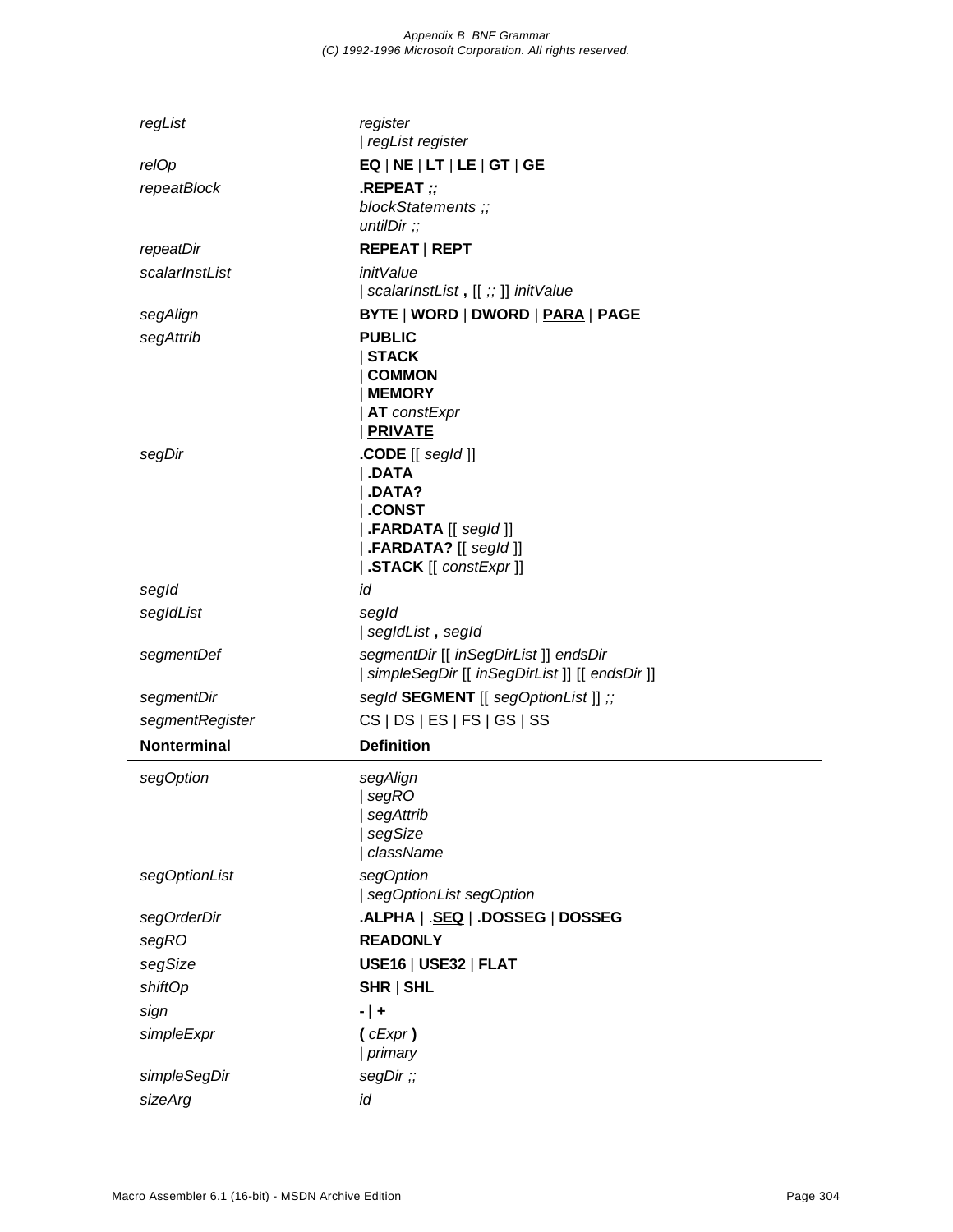|                     | type<br> e10                                                                                                                                |
|---------------------|---------------------------------------------------------------------------------------------------------------------------------------------|
| specialChars        | $:   \cdot   [[ ]]   ( )   <   >   \{   \}$<br>$ + $ - $ / $ *   &   % !<br>$ ' \mathcal{N}  =  ; , ''$<br>whiteSpaceCharacter<br>endOfLine |
| specialRegister     | CR0   CR2   CR3<br>  DR0   DR1   DR2   DR3   DR6   DR7<br>  TR3   TR4   TR5   TR6   TR7                                                     |
| stackOption         | <b>NEARSTACK   FARSTACK</b>                                                                                                                 |
| startupDir          | .STARTUP ;;                                                                                                                                 |
| stext               | stringChar<br>  stext stringChar                                                                                                            |
| string              | quote [[ stext ]] quote                                                                                                                     |
| stringChar          | quote quote<br>Any character except quote                                                                                                   |
| structBody          | structItem;;<br>  structBody structItem ;;                                                                                                  |
| structDir           | structTag structHdr [[ fieldAlign ]]<br>$[[,$ NONUNIQUE $]]$ ;;<br>structBody<br>structTag <b>ENDS</b> ;;                                   |
| structHdr           | STRUC   STRUCT   UNION                                                                                                                      |
|                     |                                                                                                                                             |
| Nonterminal         | <b>Definition</b>                                                                                                                           |
| structInstance      | $\leq$ [[ fieldInitList]] ><br>  { [[ ;; ]] [[ fieldInitList ]] [[ ;; ]] }                                                                  |
| structInstList      | constExpr DUP (structInstList)<br>structInstance<br>  structInstList, [[ ;; ]] structInstance                                               |
| structItem          | dataDir<br>generalDir<br>offsetDir<br>  nestedStruct                                                                                        |
| structTag           | id                                                                                                                                          |
| term                | simpleExpr<br>  ! simpleExpr                                                                                                                |
| text                | textLiteral<br>text character<br>! character text<br>character<br>! character                                                               |
| textDir             | id textMacroDir ;;                                                                                                                          |
| textItem            | textLiteral<br>textMacrold<br>% constExpr                                                                                                   |
| textLen<br>textList | constExpr<br>textItem                                                                                                                       |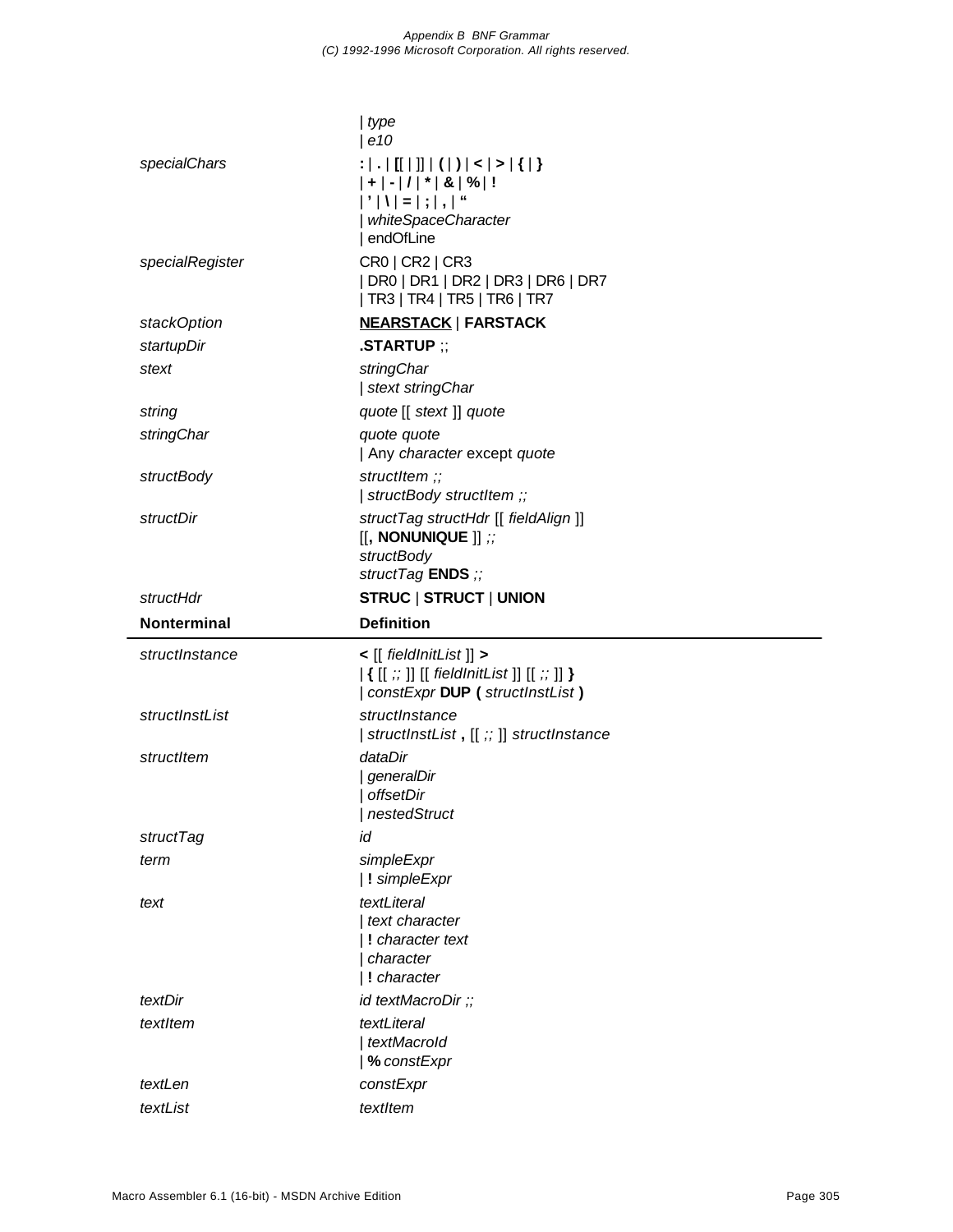|              | textList, [[ ;; ]] textItem                                                                                                                                                                     |
|--------------|-------------------------------------------------------------------------------------------------------------------------------------------------------------------------------------------------|
| textLiteral  | $\lt$ text $\gt$ ::                                                                                                                                                                             |
| textMacroDir | <b>CATSTR</b> [[ textList ]]<br><b>TEXTEQU</b> [[ textList ]]<br><b>SIZESTR</b> textItem<br><b>SUBSTR</b> textItem, textStart [[, textLen]]<br><b>INSTR</b> [[ textStart, ]] textItem, textItem |
| textMacrold  | id                                                                                                                                                                                              |
| textStart    | constExpr                                                                                                                                                                                       |
| titleDir     | titleType arbitraryText;                                                                                                                                                                        |
| titleType    | TITLE   SUBTITLE   SUBTTL                                                                                                                                                                       |
| type         | structTag<br>unionTag<br>recordTag<br>distance<br>dataType<br>typeld                                                                                                                            |
| typedefDir   | typeld TYPEDEF qualifier                                                                                                                                                                        |
| Nonterminal  | <b>Definition</b>                                                                                                                                                                               |
| typeld       | id                                                                                                                                                                                              |
| unionTag     | id                                                                                                                                                                                              |
| untilDir     | .UNTIL $cExpr$ ;;<br>.UNTILCXZ [[ cxzExpr ]] ;;                                                                                                                                                 |
| usesRegs     | <b>USES</b> regList                                                                                                                                                                             |
| whileBlock   | .WHILE $cExpr$ ;;<br>blockStatements;;                                                                                                                                                          |
|              | .ENDW                                                                                                                                                                                           |

## Appendix C Generating and Reading Assembly Listings

A listing file shows precisely how the assembler translates your source file into machine code. The listing documents the assembler's assumptions, memory allocations, and optimizations.

MASM creates an assembly listing of your source file whenever you do one of the following:

- Select the appropriate option in PWB.
- Use one of the related source code directives.
- Specify the /FI option on the MASM command line.

The assembly listing contains both the statements in the source file and the binary code (if any) generated for each statement. The listing also shows the names and values of all labels, variables, and symbols in your file.

The assembler creates tables for macros, structures, unions, records, segments, groups, and other symbols, and places the tables at the end of the assembly listing. Only the types of symbols encountered in the program are included. For example, if your program has no macros, the symbol table does not have a macros section.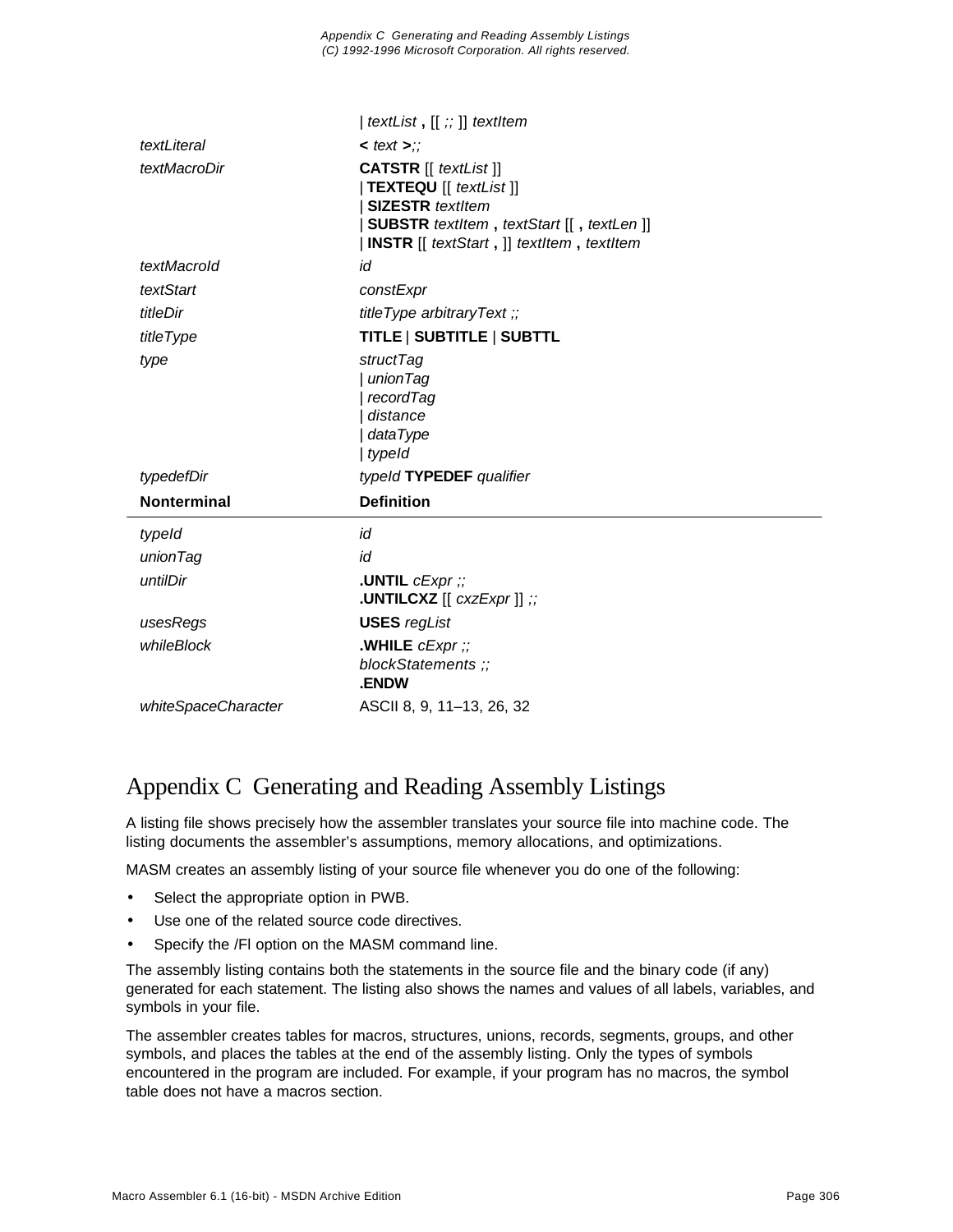# Generating Listing Files

To generate a listing file from within PWB, follow these steps:

- 1. From the Options menu, choose MASM Options.
- 2. In the MASM Options dialog box, choose Set Debug or Release Options.

The dialog box for Set Debug or Release Options lists the choices summarized in Table C.1. This table also shows the equivalent source code directives and command-line options.

| To generate this<br>information:                                                | In PWB <sup>1</sup> , select:                                 | In source<br>code, enter:                             | <b>From command</b><br>line, enter: |
|---------------------------------------------------------------------------------|---------------------------------------------------------------|-------------------------------------------------------|-------------------------------------|
| Default listing -<br>includes all assembled<br>lines                            | Generate Listing File                                         | .LIST (default)                                       | /FI                                 |
| Turn off all source<br>listings (overrides all<br>listing directives)           | Generate Listing File<br>(turn off)                           | .NOLIST<br>$(synonym = .SFCOND)$                      |                                     |
| List all source lines,<br>including false<br>conditionals and<br>generated code | Include All Source Lines                                      | <b>.LISTALL</b>                                       | /FI /Sa                             |
| Show instruction<br>timings                                                     | List Instruction<br>Timings                                   |                                                       | /FI/Sc                              |
| Show<br>assembler-generated<br>code                                             | <b>List Generated</b><br>Instructions                         |                                                       | /FI/Sg                              |
| Include false<br>conditionals <sup>2</sup>                                      | <b>List False</b><br>Conditionals                             | <b>.LISTIF</b><br>$(synonym = .LFCOND)$               | /FI/Sx                              |
| subsequent<br>conditional blocks<br>whose condition is<br>false                 | Suppress listing of any List False Conditionals<br>(turn off) | .NOLISTIF<br>$(synonym = .SFCOND)$                    |                                     |
| Toggle between<br>.LISTIF and<br>.NOLISTIF                                      |                                                               | .TFCOND                                               |                                     |
| Suppress symbol<br>table generation                                             | Generate Symbol Table<br>(turn off the default)               |                                                       | /FI/Sn                              |
| List all processed<br>macro statements                                          |                                                               | <b>.LISTMACROALL</b><br>$(synonym = .LALL)$           |                                     |
| List only instructions,<br>data, and segment<br>directives in macros            |                                                               | <b>.LISTMACRO</b><br>(default)<br>$(synonym = .XALL)$ |                                     |
| Turn off all listing<br>during macro<br>expansion                               |                                                               | .NOLISTMACRO<br>$(synonym = .SALL)$                   |                                     |
| Specify title for each                                                          |                                                               | <b>TITLE</b> name                                     | /St name                            |

**Table C.1 Options for Generating or Modifying Listing Files**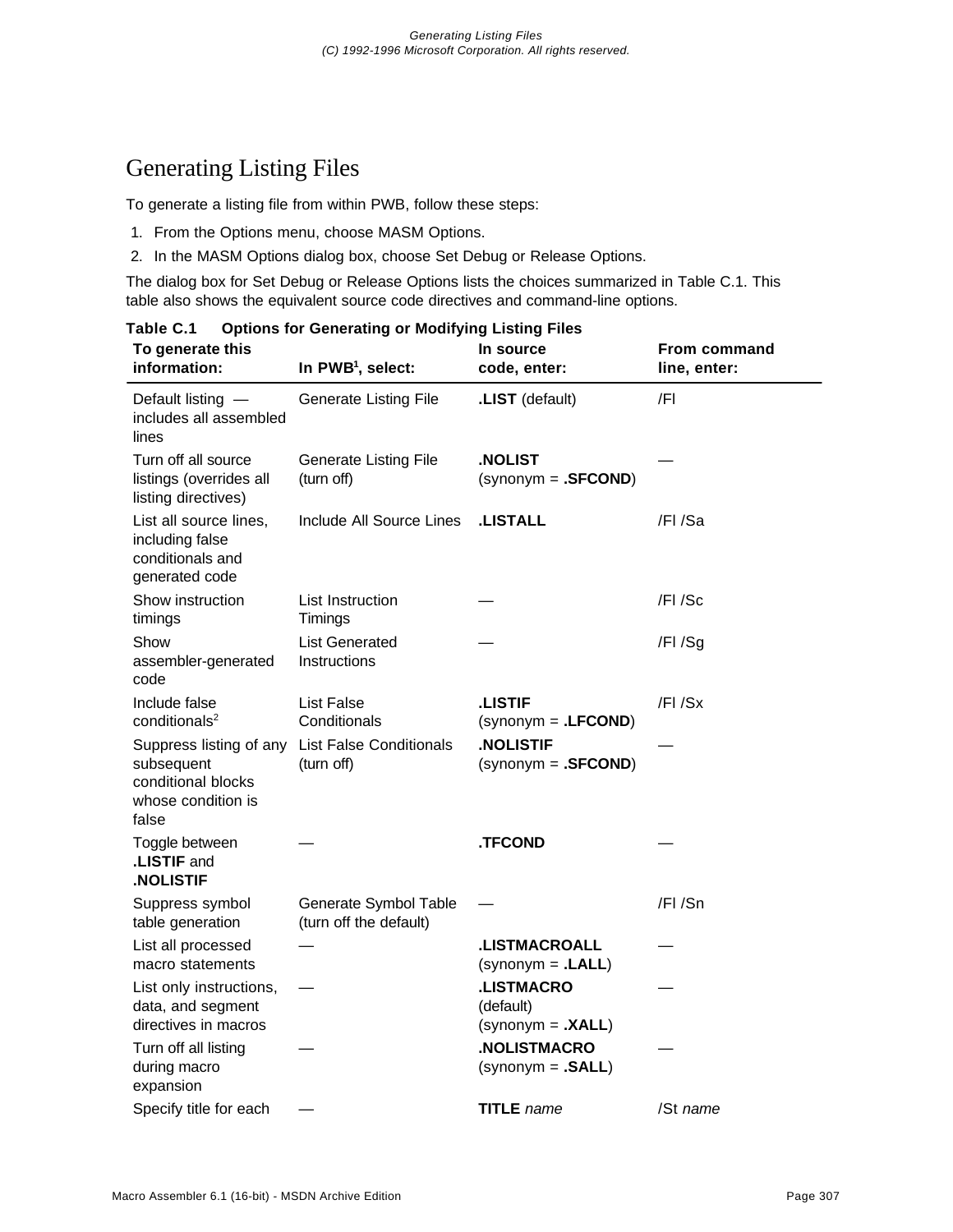#### *Generated Code (C) 1992-1996 Microsoft Corporation. All rights reserved.*

| page (use only once<br>per file)                                                                        |                                               |           |
|---------------------------------------------------------------------------------------------------------|-----------------------------------------------|-----------|
| Specify subtitle for<br>page                                                                            | <b>SUBTITLE</b> name                          | /Ss name  |
| Designate page length $-$<br>and line width,<br>increment section<br>number, or generate<br>page breaks | <b>PAGE</b> [[length, width]][[+]] /Sp length | /SI width |
| Generate first-pass<br>listing                                                                          |                                               | /Ep       |

<sup>1</sup> Select MASM Options from the Options menu, then choose Set Dialog Options from the MASM Options dialog box.

<sup>2</sup> See "Conditional Directives" in Chapter 1

## Precedence of Command-Line Options and Listing Directives

Since command-line options and source code directives can specify opposite behavior for the same listing file option, the assembler interprets the commands according to the following precedence levels. Selecting PWB options is equivalent to specifying /Fl /S*x* on the command line:

- /Sa overrides any source code directives that suppress listing.
- Source code directives override all command-line options except /Sa.
- **.NOLIST** overrides other listing directives such as **.NOLISTIF** and **.LISTMACROALL**.
- The /Sx, /Ss, /Sp, and /Sl options set initial values for their respective features. Directives in the source file can override these command-line options.

## Reading the Listing File

The first half of the listing shows macros from the include file DOS.MAC, structure declarations, and data. After the **.DATA** directive, the columns on the left show offsets and initialized byte values within the data segment.

Instructions begin after the **.CODE** directive. The three columns on the left show offsets, instruction timings, and binary code generated by the assembler. The columns on the right list the source statements exactly as they appear in the source file or as expanded by a macro. Various symbols and abbreviations in the middle column provide information about the code, as explained in the following section. The subsequent section, "Symbols and Abbreviations," explains the meanings of listing symbols.

## Generated Code

The assembler lists the code generated from the statements of a source file. With the /Sc command-line switch, which generates instruction timings, each line has this syntax: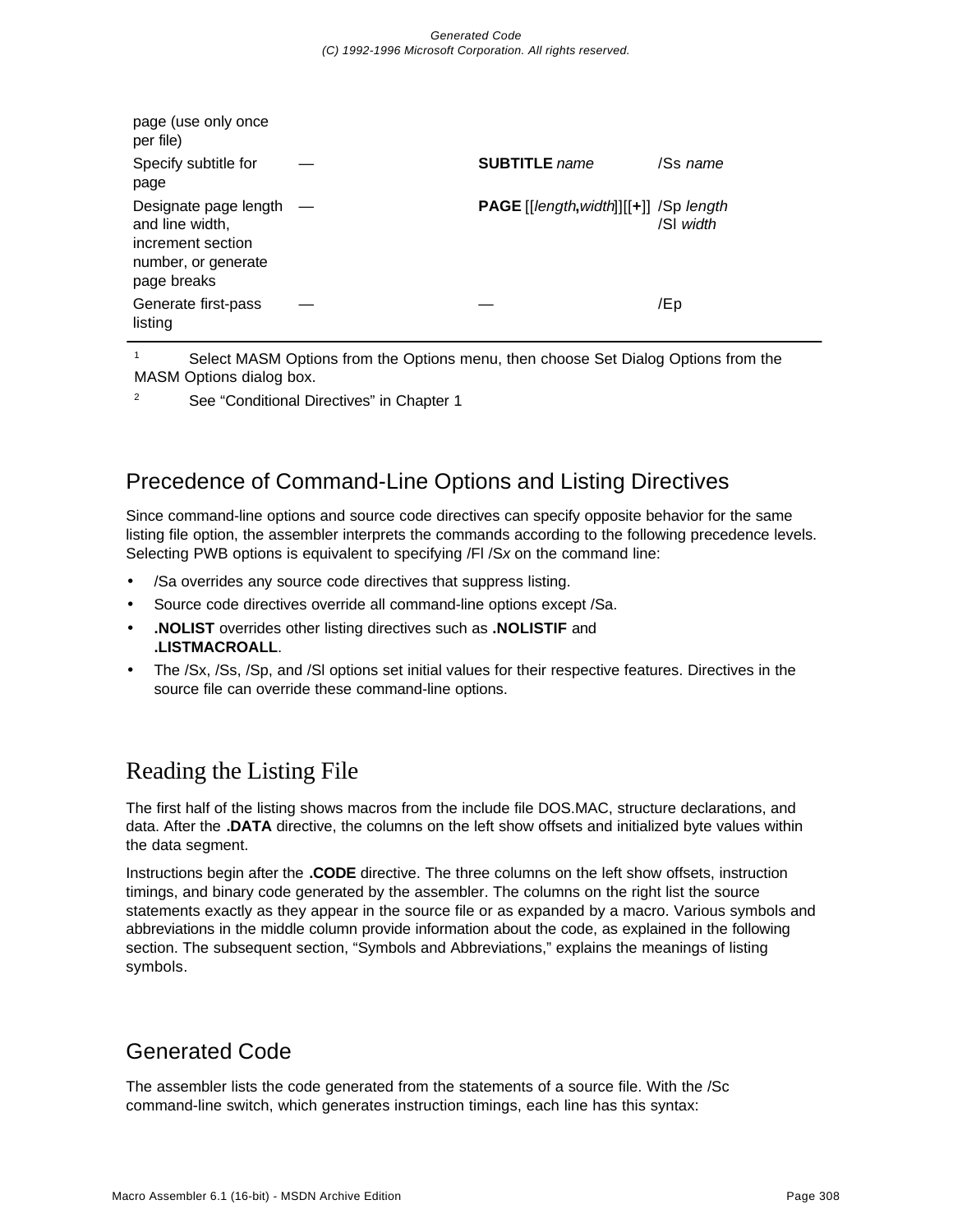*offset* [[*timing*]] [[*code*]]

The *offset* is the offset from the beginning of the current code segment. The *timing* shows the number of cycles the processor needs to execute the instruction. The value of *timing* reflects the CPU type; for example, specifying the **.386** directive produces instruction timings for the 80386 processor. If the statement generates code or data, *code* shows the numeric value in hexadecimal notation if the value is known at assembly time. If the value is calculated at run time, the assembler indicates what action is necessary to compute the value.

When assembling under the default **.8086** directive, *timing* includes an effective address value if the instruction accesses memory. The 80186/486 processors do not use effective address values. For more information on effective address timing, see the "Processor" section in the *Reference* book.

## Error Messages

If any errors occur during assembly, each error message and error number appears directly below the statement where the error occurred. An example of an error line and message is:

```
mov ax, [dx][di] 
listtst.asm(77): error A2031: must be index or base register
```
## Symbols and Abbreviations

The assembler uses the symbols and abbreviations shown in Table C.2 to indicate addresses that need to be resolved by the linker or values that were generated in a special way. The example in this section illustrates many of these symbols.

The example listing was produced using "List Generated Instructions" and "List Instruction Timings" in PWB. These options correspond to the ML command-line switches /Fl /Sg /Sc.

| <b>Character</b> | <b>Meaning</b>                                          |
|------------------|---------------------------------------------------------|
| С                | Line from include file                                  |
| =                | <b>EQU</b> or equal-sign $(=)$ directive                |
| nn[xx]           | <b>DUP</b> expression: <i>nn</i> copies of the value xx |
|                  | Segment/group address (linker must resolve)             |
| R                | Relocatable address (linker must resolve)               |
| *                | Assembler-generated code                                |
| Е                | External address (linker must resolve)                  |
| n                | Macro-expansion nesting level (+ if more than 9)        |
|                  | Operator size override                                  |
| &                | Address size override                                   |
| nn:              | Segment override in statement                           |
| nn/              | <b>REP</b> or <b>LOCK</b> prefix instruction            |

**Table C.2 Symbols and Abbreviations in Listings**

Table C.3 explains the five symbols that may follow timing values in your listing. The *Reference* book will help you determine correct timings for those values marked with a symbol.

### **Table C.3 Symbols in Timing Column**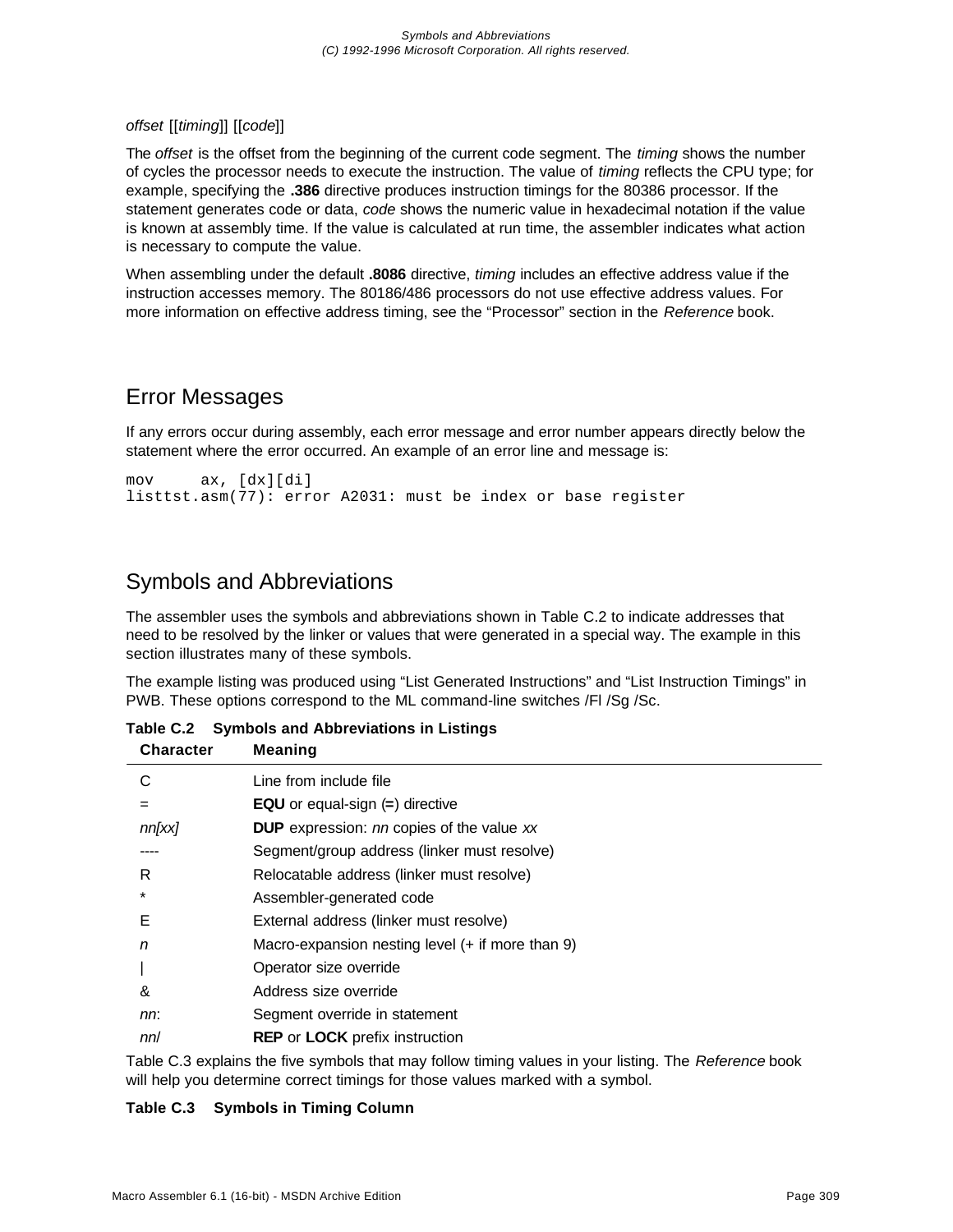#### *Symbols and Abbreviations (C) 1992-1996 Microsoft Corporation. All rights reserved.*

| Symbol                                      | <b>Meaning</b>                                                |                                                     |                                                                      |                                                                                                        |  |
|---------------------------------------------|---------------------------------------------------------------|-----------------------------------------------------|----------------------------------------------------------------------|--------------------------------------------------------------------------------------------------------|--|
| m                                           | Add cycles depending on next executed instruction.            |                                                     |                                                                      |                                                                                                        |  |
| n                                           | Add cycles depending on number of iterations or size of data. |                                                     |                                                                      |                                                                                                        |  |
| p                                           | Different timing value in protected mode.                     |                                                     |                                                                      |                                                                                                        |  |
| +                                           |                                                               |                                                     |                                                                      | Add cycles depending on operands or combination of the preceding.                                      |  |
|                                             | Separates two values for "jump taken" and "jump not taken."   |                                                     |                                                                      |                                                                                                        |  |
| listtst.asm                                 | Microsoft (R) Macro Assembler Version 6.10                    |                                                     |                                                                      | 09/20/00<br>12:00:00<br>Page $1 - 1$                                                                   |  |
|                                             |                                                               | C StrDef<br>C namel<br>C<br>C l&name1 EQU<br>C<br>C | .MODEL<br>.386<br>.DOSSEG<br>.STACK<br>MACRO<br>BYTE<br>BYTE<br>ENDM | small, c<br>256<br>INCLUDE dos.mac<br>namel, text<br><b>&amp;text</b><br>13d, 10d, 3<br>LENGTHOF name1 |  |
|                                             |                                                               | C Display MACRO<br>C<br>C<br>C<br>C                 | mov<br>mov<br>int<br>ENDM                                            | string<br>ah, 09h<br>dx, OFFSET string<br>21h                                                          |  |
| $= 0020$<br>= 35                            |                                                               | num<br>COLOR<br>value                               | EQU<br>RECORD                                                        | 20h<br>b:1, $r:3=1$ , $i:1=1$ , $f:3=7$<br>TEXTEQU %3 + num                                            |  |
| $= 32$<br>= 04                              |                                                               | tnum<br>strpos                                      | TEXTEQU %num                                                         | TEXTEQU @InStr( , <person>, <son> )</son></person>                                                     |  |
|                                             |                                                               | PutStr                                              | PROTO                                                                | pMsg:PTR BYTE                                                                                          |  |
| 0004<br>0000<br>01                          |                                                               | DATE<br>month                                       | STRUCT<br>BYTE                                                       | 1                                                                                                      |  |
| 0001<br>01<br>0002<br>0000                  |                                                               | day<br>year<br>DATE                                 | BYTE<br>WORD<br>ENDS                                                 | 1<br>ċ.                                                                                                |  |
| 0002<br>0000<br>0028                        |                                                               | U1<br>fsize<br>bsize<br>U1                          | UNION<br>WORD<br><b>BYTE</b><br>ENDS                                 | 40<br>60                                                                                               |  |
| 0000                                        |                                                               |                                                     | .DATA                                                                |                                                                                                        |  |
| 0000 00000000<br>0004 1F<br>0005 01 14 07C9 |                                                               | ddData<br>text<br>todav                             | DWORD<br>COLOR                                                       | $\ddot{\phantom{0}}$<br>$\hat{~}$                                                                      |  |
| 0009 00                                     |                                                               | flag                                                | DATE<br>BYTE                                                         | < 01, 20, 1993><br>0                                                                                   |  |
| 000A<br>ı                                   | 001E [<br>0000                                                | buffer                                              | WORD                                                                 | 30 DUP (0)                                                                                             |  |
|                                             |                                                               |                                                     | StrDef                                                               | ending, "Finished."                                                                                    |  |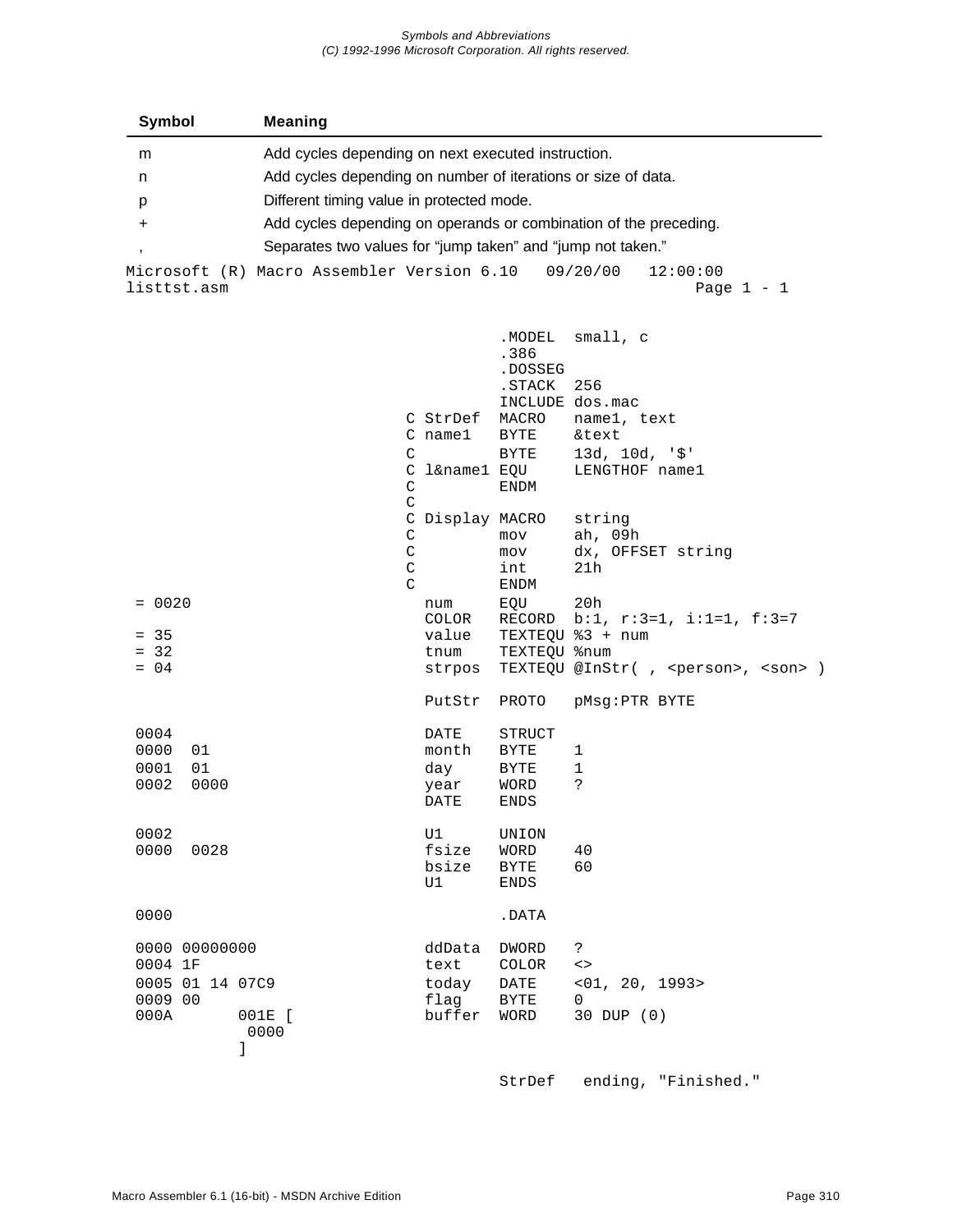#### *Symbols and Abbreviations (C) 1992-1996 Microsoft Corporation. All rights reserved.*

| 004F<br>$= 0009$ | 0D 0A 24                         | 65 64 2E<br>0052 54 68 69 73 20 69<br>73 20 61 20<br>73 74 72 69<br>6E 67 30 | 1<br>$\mathbf{1}$           |                                                                | BYTE<br>lending EQU                                                               | 13d, 10d, 3<br>LENGTHOF ending |                                                                      | Msg BYTE "This is a string", "0" |
|------------------|----------------------------------|------------------------------------------------------------------------------|-----------------------------|----------------------------------------------------------------|-----------------------------------------------------------------------------------|--------------------------------|----------------------------------------------------------------------|----------------------------------|
|                  |                                  | $0063$ ---- 0052 R                                                           |                             | float<br>FPBYTE<br>FPMSG<br>PBYTE<br>NPWORD<br>PVOID<br>PPBYTE | TYPEDEF<br>TYPEDEF FAR<br>FPBYTE<br>TYPEDEF<br>TYPEDEF NEAR<br>TYPEDEF<br>TYPEDEF |                                | REAL4<br>PTR BYTE<br>Msq<br>PTR BYTE<br>PTR WORD<br>PTR<br>PTR PBYTE |                                  |
| 0000             |                                  |                                                                              |                             |                                                                | .CODE                                                                             |                                |                                                                      |                                  |
|                  |                                  |                                                                              |                             |                                                                | .STARTUP                                                                          |                                |                                                                      |                                  |
| 0000<br>0000     | 2                                | $B8$ ---- R                                                                  | $\star$                     | *@Startup:<br>mov                                              |                                                                                   | ax, DGROUP                     |                                                                      |                                  |
| 0003             | 2p                               | 8E D8                                                                        | $^\star$                    | mov                                                            | ds, ax                                                                            |                                |                                                                      |                                  |
| 0005             | 2                                | 8C D3                                                                        | $^\star$                    | mov                                                            | bx, ss                                                                            |                                |                                                                      |                                  |
| 0007             | 2                                | 2B D8                                                                        | $^\star$                    | sub                                                            | bx, ax                                                                            |                                |                                                                      |                                  |
| 0009             | 3                                | C1 E3 04                                                                     | $^\star$                    | shl                                                            | bx, 004h                                                                          |                                |                                                                      |                                  |
| 000C             | 2p                               | 8E D0                                                                        | $^\star$<br>$^\star$        | mov                                                            | ss, ax                                                                            |                                |                                                                      |                                  |
| 000E             | 2                                | 03 E3                                                                        |                             | add                                                            | sp, bx                                                                            |                                |                                                                      |                                  |
| 0010             |                                  | 7m E8 0000 E                                                                 |                             |                                                                | call                                                                              | EXTERNDEF work:NEAR<br>work    |                                                                      |                                  |
|                  |                                  |                                                                              |                             |                                                                |                                                                                   |                                |                                                                      |                                  |
|                  |                                  |                                                                              |                             |                                                                |                                                                                   |                                | INVOKE PutStr, ADDR msg                                              |                                  |
| 0013<br>0016     | 2<br>7 <sub>m</sub>              | 68 0052 R<br>E8 0029                                                         | $\ast$<br>$^\star$          |                                                                | push OFFSET Msq                                                                   |                                |                                                                      |                                  |
| 0019             | 2                                | 83 C4 02                                                                     | $^\star$                    |                                                                | call PutStr<br>add                                                                | sp, 00002h                     |                                                                      |                                  |
|                  |                                  |                                                                              |                             |                                                                |                                                                                   |                                |                                                                      |                                  |
| 001C             | 2                                | $B8$ ---- R                                                                  |                             |                                                                | mov                                                                               | ax, @data                      |                                                                      |                                  |
| 001F             | 2p                               | 8E CO                                                                        |                             |                                                                | mov                                                                               | es, ax                         |                                                                      |                                  |
| 0021             | 2                                | B0 63                                                                        |                             |                                                                | mov                                                                               | al, 'c'                        |                                                                      |                                  |
| 0023             | 4                                | 26: 8B OE<br>0020                                                            |                             |                                                                | mov                                                                               | cx, es:num                     |                                                                      |                                  |
| 0028             | 2                                | BF 0052                                                                      |                             |                                                                | mov                                                                               | di, 82                         |                                                                      |                                  |
| 002B             | 7n                               | F2/AE                                                                        |                             |                                                                | repne                                                                             | scasb                          |                                                                      |                                  |
| 002D 4           |                                  | 66 A1 0000 R                                                                 |                             |                                                                | mov                                                                               | eax, ddData                    |                                                                      |                                  |
| 0031             | 6                                | 67& FE 03                                                                    |                             |                                                                | inc                                                                               | BYTE PTR [ebx]                 |                                                                      |                                  |
|                  |                                  |                                                                              |                             | EXTERNDEF                                                      |                                                                                   | morework:NEAR                  |                                                                      |                                  |
| 0034             |                                  | 7m E8 0000 E                                                                 |                             |                                                                | call                                                                              | morework                       |                                                                      |                                  |
|                  |                                  |                                                                              |                             |                                                                |                                                                                   |                                |                                                                      |                                  |
|                  |                                  |                                                                              |                             |                                                                | Display ending                                                                    |                                |                                                                      |                                  |
| 0037<br>0039     | 2<br>2                           | B4 09<br>BA 0046 R                                                           | $\mathbf 1$<br>$\mathbf{1}$ |                                                                | mov<br>mov                                                                        | ah, 09h                        | dx, OFFSET ending                                                    |                                  |
| 003C             | 37                               | CD <sub>21</sub>                                                             | $\mathbf{1}$                |                                                                | int                                                                               | 21h                            |                                                                      |                                  |
|                  |                                  |                                                                              |                             |                                                                |                                                                                   |                                |                                                                      |                                  |
|                  |                                  |                                                                              |                             |                                                                | .EXIT                                                                             |                                |                                                                      |                                  |
| 003E<br>0040     | $\overline{\phantom{a}}^2$<br>37 | B4 4C<br>CD <sub>21</sub>                                                    | $^\star$<br>$^\star$        | mov<br>int                                                     | ah, 04Ch<br>021h                                                                  |                                |                                                                      |                                  |
|                  |                                  |                                                                              |                             |                                                                |                                                                                   |                                |                                                                      |                                  |
|                  |                                  |                                                                              |                             |                                                                |                                                                                   |                                |                                                                      |                                  |
|                  |                                  |                                                                              |                             |                                                                |                                                                                   |                                |                                                                      |                                  |
| 0042             |                                  |                                                                              |                             | PutStr                                                         |                                                                                   | PROC pMsg:PTR BYTE             |                                                                      |                                  |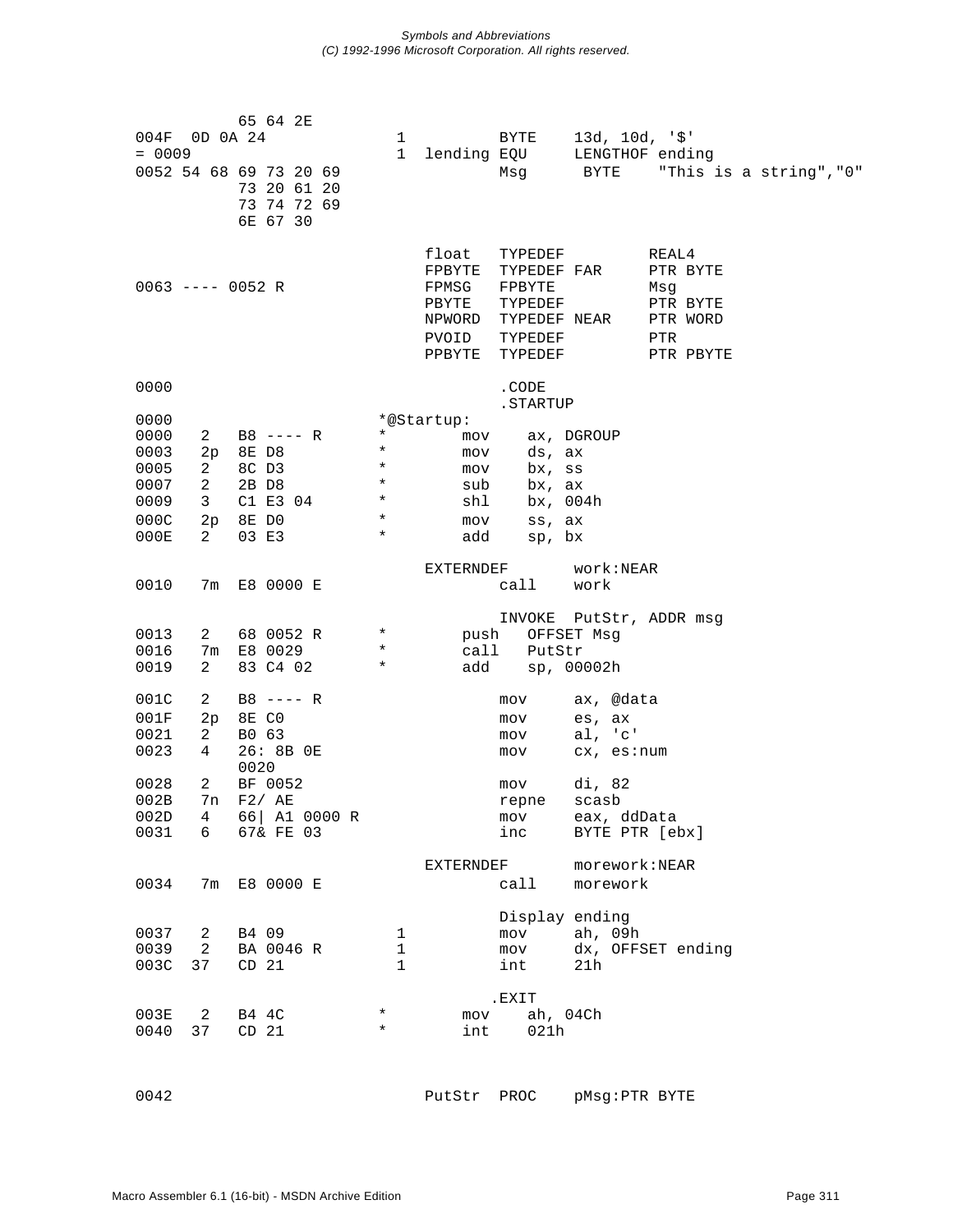#### *Reading Tables in a Listing File (C) 1992-1996 Microsoft Corporation. All rights reserved.*

 0042 2 55 \* push bp 0043 4 8B EC \* mov bp, sp 0045 2 B4 02 mov ah, 02H 0047 4 8B 7E 04 mov di, pMsg 8A 15 mov dl, [di] mov ax, [dx][di] listtst.asm(77): error A2031: must be index or base register .WHILE (dl) 004C 7m EB 10  $*$  jmp @C0001 0059<br>0059 37 CD 21 \*@C0002: 0059 37 CD 21 int 21h 005B 2 47 inc di 005C 4 8A 15 mov dl, [di]  $\begin{picture}(180,180)(-0.0000,0.0000)(-0.0000,0.0000)(-0.0000,0.0000)(-0.0000,0.0000)(-0.0000,0.0000)(-0.0000,0.000)(-0.0000,0.000)(-0.0000,0.000)(-0.0000,0.000)(-0.0000,0.000)(-0.0000,0.000)(-0.0000,0.000)(-0.0000,0.000)(-0.0000,0.000)(-0.000$ 005E<br>005E 2 0A D2 \*@C0001: \* or dl, dl<br>\* ine @C0002 0060 7m, 3 75 F7 \* \* jne ret 0062 4 5D \* pop bp 0063 10m C3 \* ret 0064 PutStr ENDP END

## Reading Tables in a Listing File

The tables at the end of a listing file list the macros, structures, unions, records, segments, groups, and symbols that appear in a source file. These tables are not printed in the previous sample listing, but are summarized as follows.

### **Macro Table**

Lists all macros in the main file or the include files. Differentiates between macro functions and macro procedures.

### **Structures and Unions Table**

Provides the size in bytes of the structure or union and the offset of each field. The type of each field is also given.

### **Record Table**

"Width" gives the number of bits of the entire record. "Shift" provides the offset in bits from the low-order bit of the record to the low-order bit of the field. "Width" for fields gives the number of bits in the field. "Mask" gives the maximum value of the field, expressed in hexadecimal notation. "Initial" gives the initial value supplied for the field.

### **Type Table**

The "Size" column in this table gives the size of the **TYPEDEF** type in bytes, and the "Attr" column gives the base type for the **TYPEDEF** definition.

### **Segment and Group Table**

"Size" specifies whether the segment is 16 bit or 32 bit. "Length" gives the size of the segment in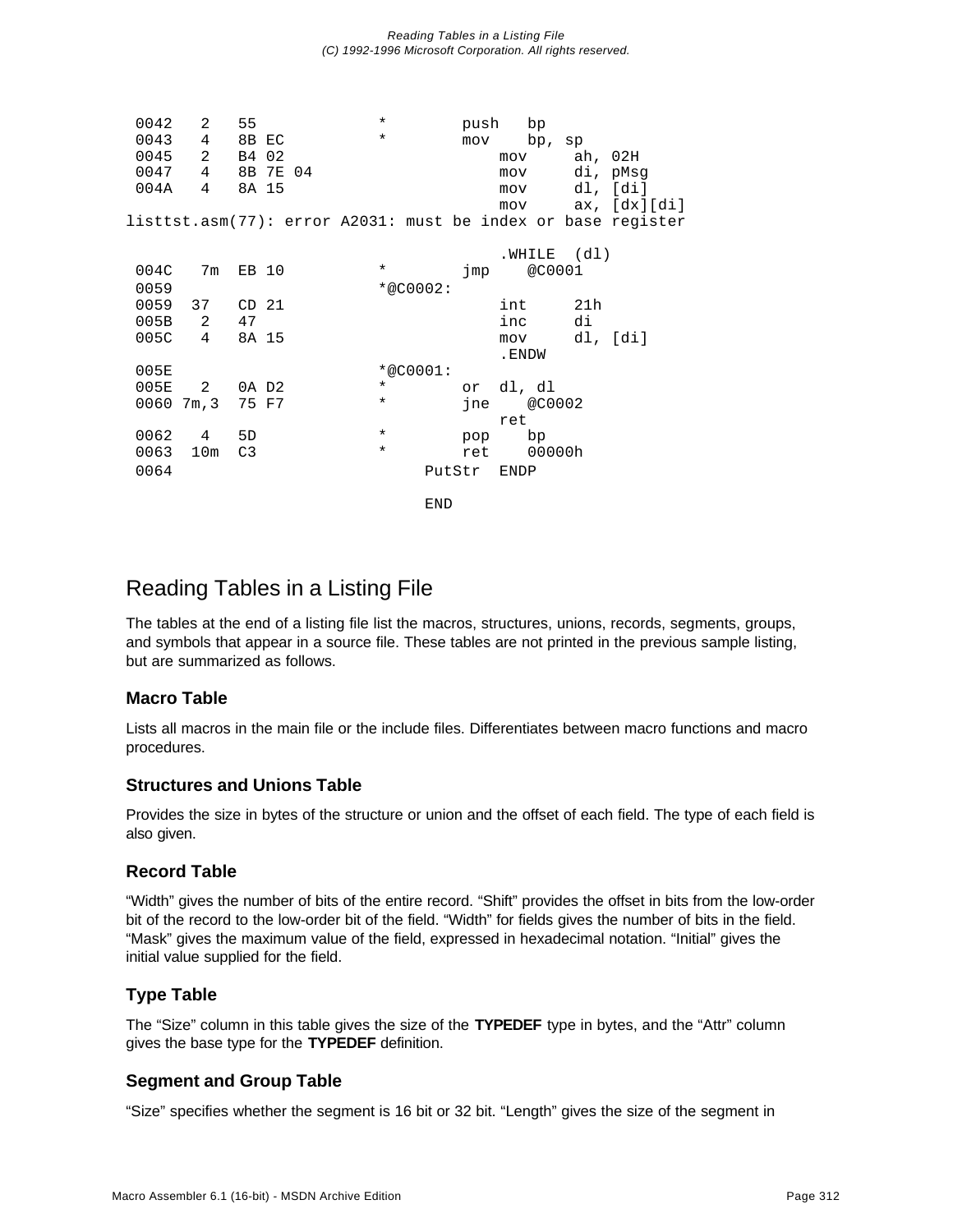bytes. "Align" gives the segment alignment (**WORD**, **PARA**, and so on). "Combine" gives the combine type (**PUBLIC, STACK**, and so on). "Class" gives the segment's class (**CODE**, **DATA**, **STACK**, or **CONST**).

### **Procedures, Parameters, and Locals**

Gives the types and offsets from BP of all parameters and locals defined in each procedure, as well as the size and memory location of each procedure.

### **Symbol Table**

All symbols (except names for macros, structures, unions, records, and segments) are listed in a symbol table at the end of the listing. The "Name" column lists the names in alphabetical order. The "Type" column lists each symbol's type.

The length of a multiple-element variable, such as an array or string, is the length of a single element, not the length of the entire variable.

If the symbol represents an absolute value defined with an **EQU** or equal sign (**=**) directive, the "Value" column shows the symbol's value. The value may be another symbol, a string, or a constant numeric value (in hexadecimal), depending on the type. If the symbol represents a variable or label, the "Value" column shows the symbol's hexadecimal offset from the beginning of the segment in which it is defined.

The "Attr" column shows the attributes of the symbol. The attributes include the name of the segment (if any) in which the symbol is defined, the scope of the symbol, and the code length. A symbol's scope is given only if the symbol is defined using the **EXTERN** and **PUBLIC** directives. The scope can be external, global, or communal. The "Attr" column is blank if the symbol has no attribute.

## Appendix D MASM Reserved Words

This appendix lists the reserved words recognized by MASM. They are divided primarily by their use in the language. The primary categories are:

- Operands and symbols
- **Registers**
- Operators and directives
- Processor instructions
- Coprocessor instructions

Reserved words in MASM 6.1 are reserved under all CPU modes. Words enabled in **.8086** mode, the default, can be used in all higher CPU modes. To use words from subcategories such as "Special Operands for the 80386" (later in this appendix) requires **.386** mode or higher.

You can disable the recognition of any reserved word specified in this appendix by setting the **NOKEYWORD** option for the **OPTION** directive. Once disabled, the word can be used in any way as a user-defined symbol (provided the word is a valid identifier). If you want to remove the **STR** instruction, the **MASK** operator, and the **NAME** directive, for instance, from the set of words MASM recognizes as reserved, add this statement to your program:

OPTION NOKEYWORD:<STR MASK NAME>

Words in this appendix identified with an asterisk (\*) are new since MASM 5.1.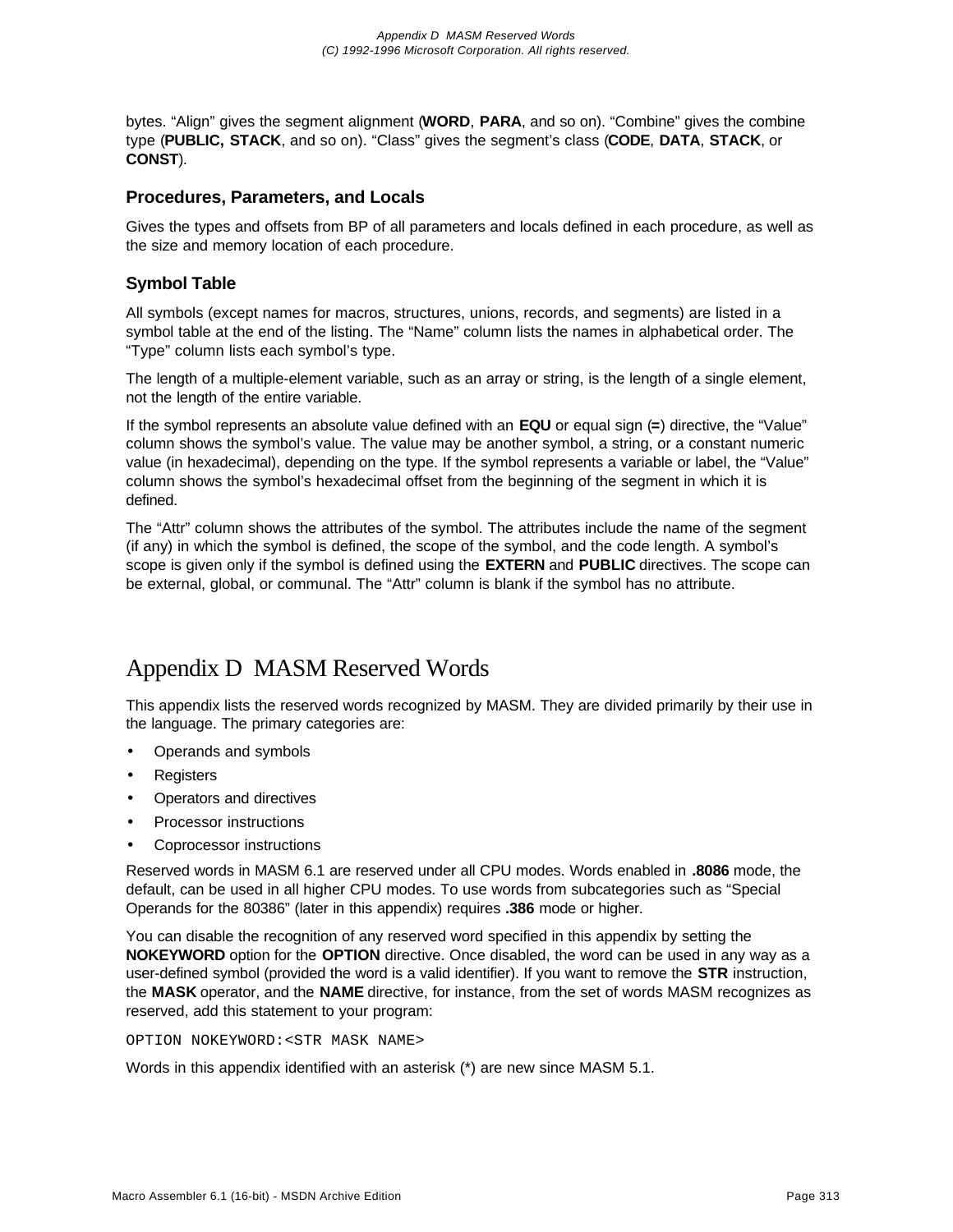# Operands and Symbols

**ABS**

The words on the two lists in this section are the operands to certain directives. They have special meaning to the assembler. The words on the first list are not reserved words. They can be used in every way as normal identifiers, without affecting their use as operands to directives. The assembler interprets their use from context.

Even though the words on the first list are not reserved, they should not be defined to be text macros or text macro functions. If they are, they will not be recognized in their special contexts. The assembler does not give a warning if such a redefinition occurs.

| APJ               |
|-------------------|
| <b>ALL</b>        |
| <b>ASSUMES</b>    |
| AT                |
| <b>CASEMAP*</b>   |
| <b>COMMON</b>     |
| <b>COMPACT</b>    |
| CPU*              |
| <b>DOTNAME*</b>   |
| <b>EMULATOR*</b>  |
| <b>EPILOGUE*</b>  |
| <b>ERROR*</b>     |
| <b>EXPORT*</b>    |
| EXPR16*           |
| EXPR32*           |
| <b>FARSTACK*</b>  |
| <b>FLAT</b>       |
| <b>FORCEFRAME</b> |
| <b>HUGE</b>       |
| LANGUAGE*         |
| <b>LARGE</b>      |
| <b>LISTING*</b>   |
| LJMP*             |
| LOADDS*           |
| M510*             |
| <b>MEDIUM</b>     |
| <b>MEMORY</b>     |
| <b>NEARSTACK*</b> |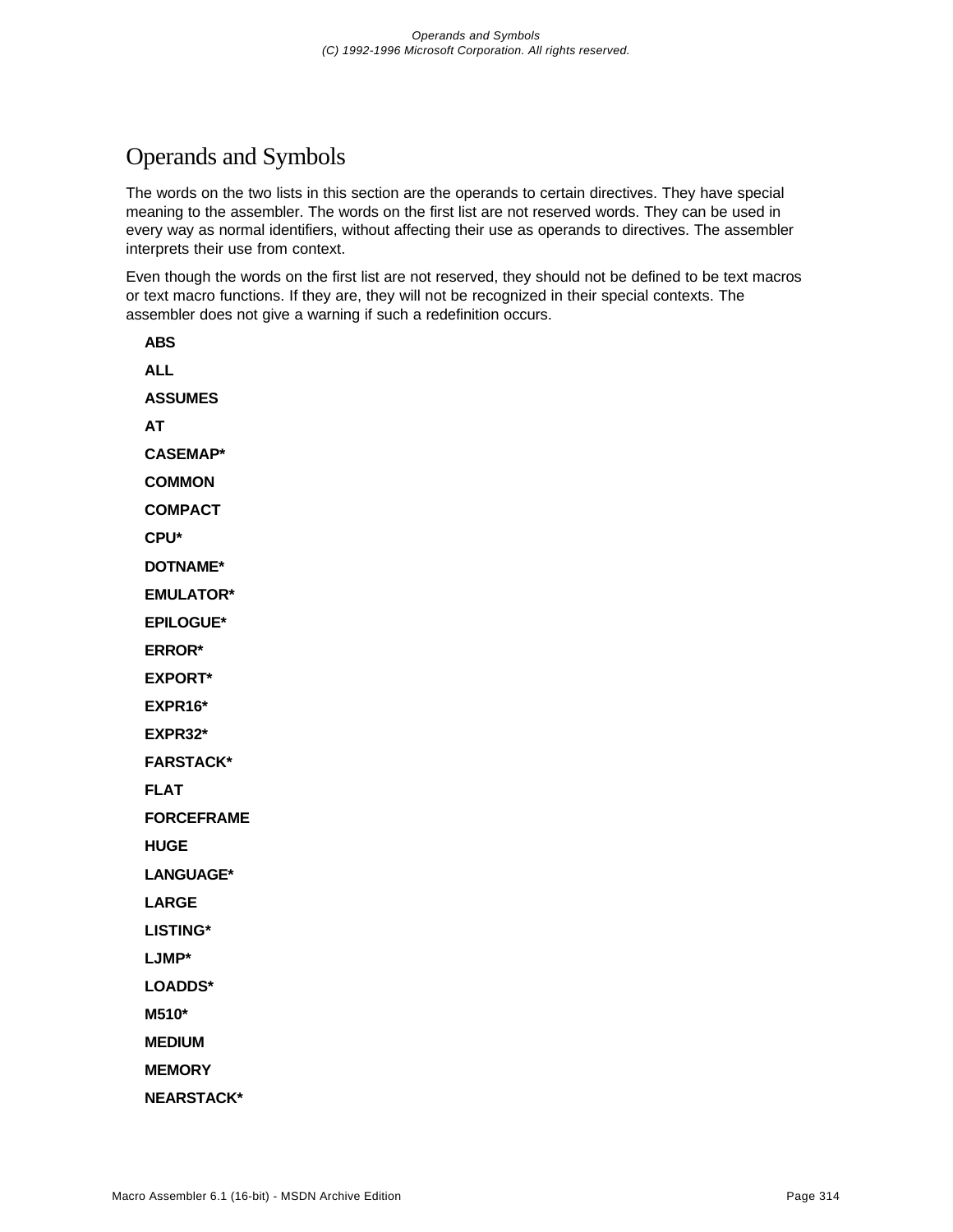*Operands and Symbols*

**NOKEYWORD\* NOLJMP\* NOM510\* NONE NONUNIQUE\* NOOLDMACROS\* NOOLDSTRUCTS\* NOREADONLY\* NOSCOPED\* NOSIGNEXTEND\* NOTHING NOTPUBLIC\* OLDMACROS\* OLDSTRUCTS\* OS\_DOS\* PARA PRIVATE\* PROLOGUE\* RADIX\* READONLY\* REQ\* SCOPED\* SETIF2\* SMALL STACK TINY USE16**

**NODOTNAME\* NOEMULATOR\***

**USE32**

**USES**

These operands are reserved words. Reserved words are not case sensitive.

**\$ ? @B**

**@F**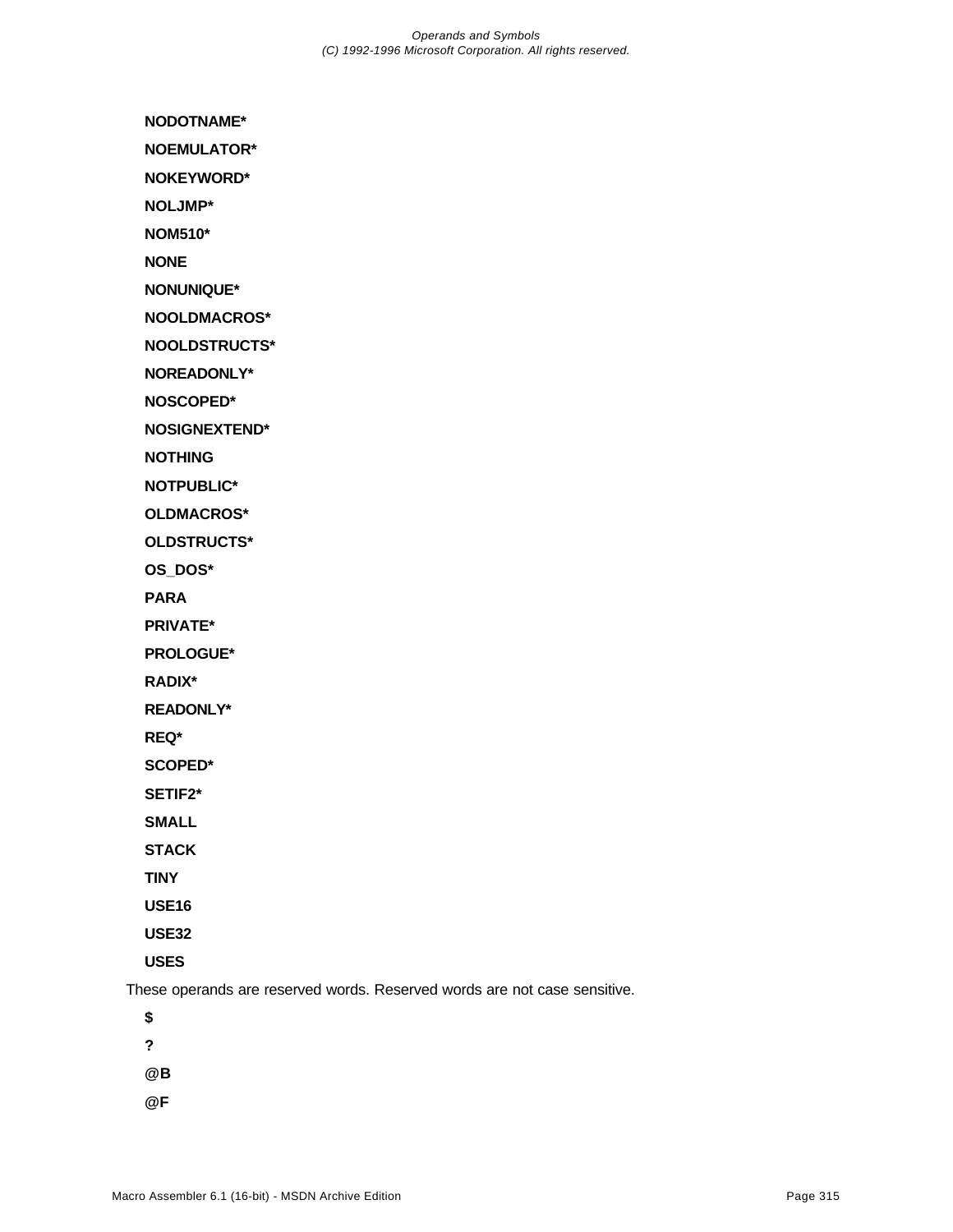**ADDR\* BASIC BYTE C CARRY?\* DWORD FAR FAR16\* FORTRAN FWORD NEAR NEAR16\* OVERFLOW?\* PARITY?\* PASCAL QWORD REAL4\* REAL8\* REAL10\* SBYTE\* SDWORD\* SIGN?\* STDCALL\* SWORD\* SYSCALL\* TBYTE VARARG\* WORD ZERO?\*** 

Special Operands for the 80386/486

**FLAT\***

**NEAR32\***

**FAR32\***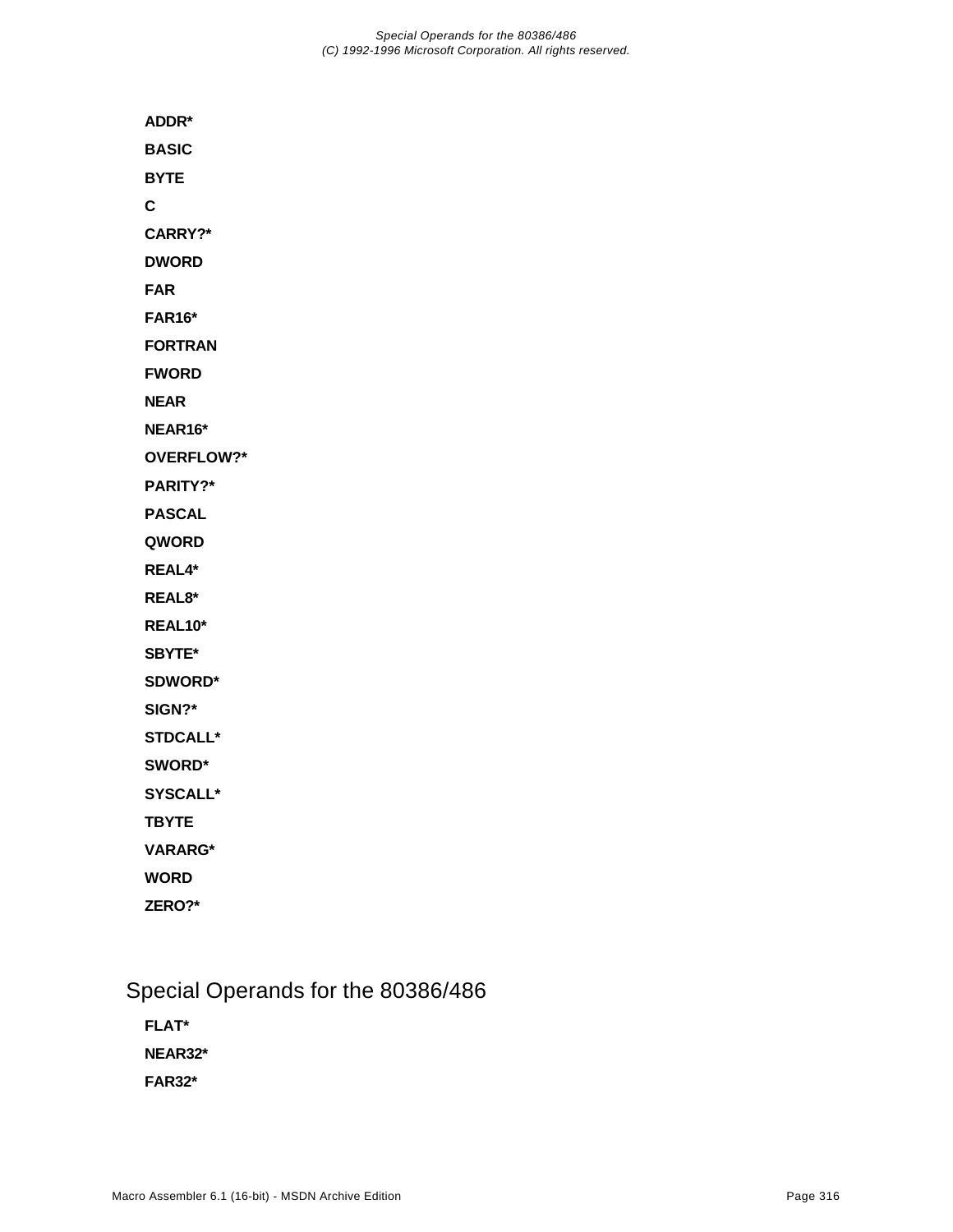## Predefined Symbols

Unlike most MASM reserved words, predefined symbols are case sensitive.

**@CatStr\***

**@code**

**@CodeSize**

**@Cpu**

**@CurSeg**

**@data**

**@DataSize**

**@Date\***

**@Environ\***

**@fardata**

**@fardata?**

**@FileCur\***

**@FileName**

**@InStr\***

**@Interface\***

**@Line\***

**@Model\***

**@SizeStr\***

**@stack\***

**@SubStr\***

**@Time\***

**@Version**

**@WordSize**

## Registers

**AH**

**AL**

**AX**

**BH**

**BL**

**BP**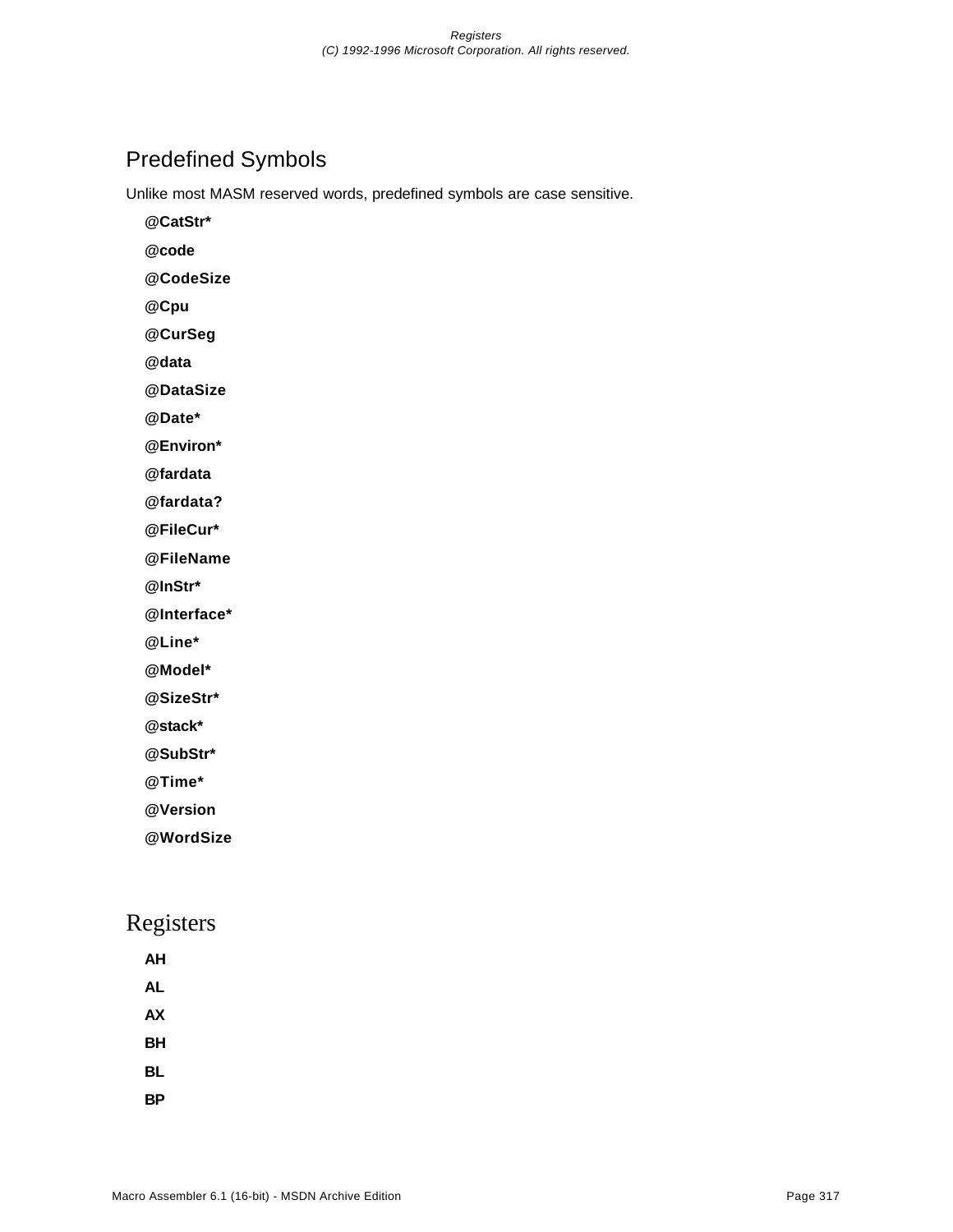- **BX**
- **CH**
- **CL**
- **CR0**
- **CR2**
- **CR3**
- 
- **CS CX**
- 
- **DH DI**
- **DL**
- **DR0**
- **DR1**
- **DR2**
- 
- **DR3**
- **DR6**
- **DR7**
- **DS DX**
- **EAX**
- **EBP**
- **EBX**
- **ECX**
- **EDI**
- **EDX**
- **ES**
- **ESI**
- 
- **ESP**
- **FS**
- **GS**
- **SI**
- **SP**
- **SS**
- **ST**
- **TR3\***
- **TR4\***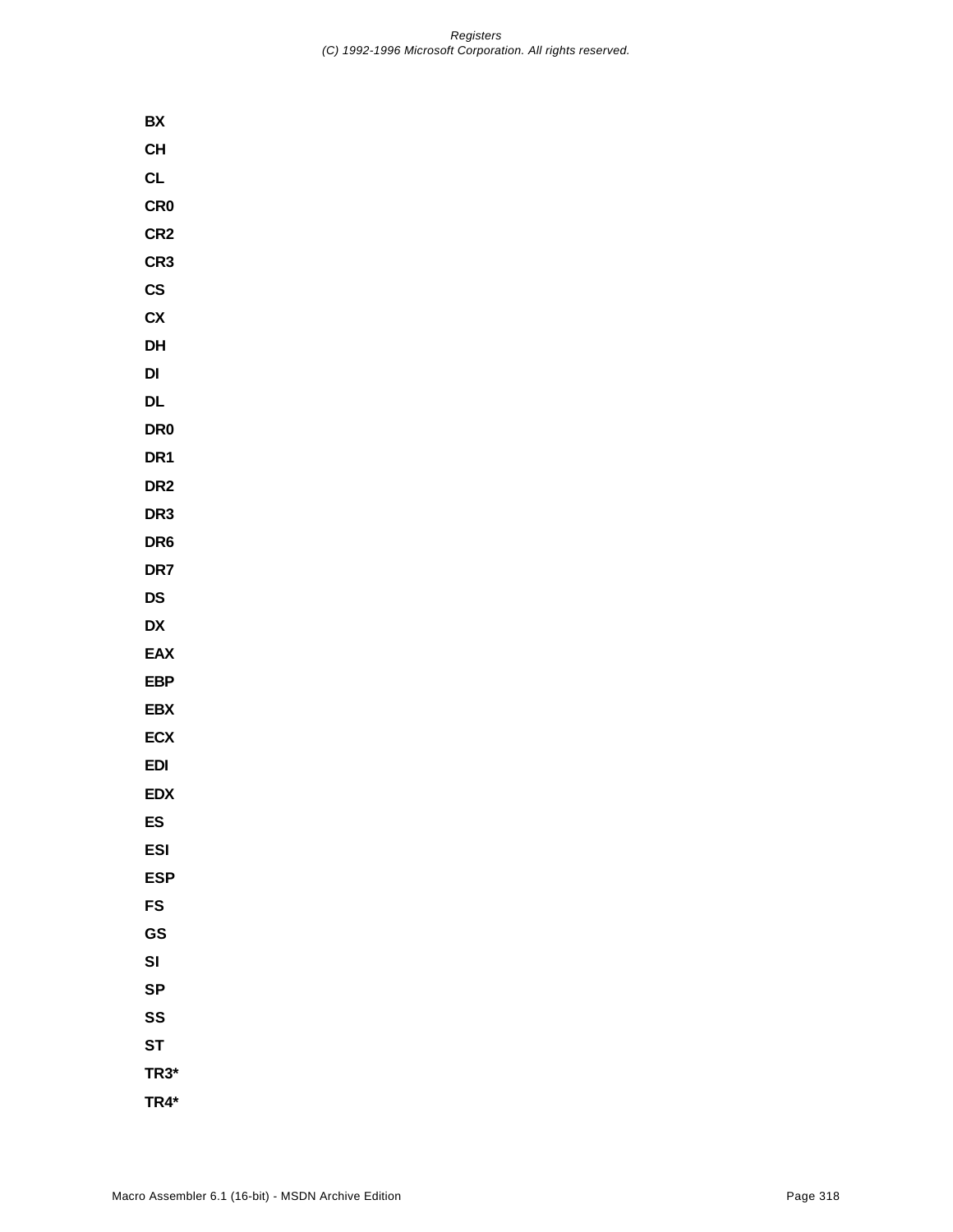**TR5\* TR6 TR7**

# Operators and Directives

| .186       |
|------------|
| .286       |
| .286C      |
| .286P      |
| .287       |
| .386       |
| .386C      |
| .386P      |
| .387       |
| $.486*$    |
| .486P*     |
| .8086      |
| .8087      |
| .ALPHA     |
| .BREAK*    |
| .CODE      |
| .CONST     |
| .CONTINUE* |
| .CREF      |
| .DATA      |
| .DATA?     |
| .DOSSEG*   |
| .ELSE*     |
| .ELSEIF*   |
| .ENDIF*    |
| .ENDW*     |
| .ERR       |
| ERR1.      |
| .ERR2      |
| .ERRB      |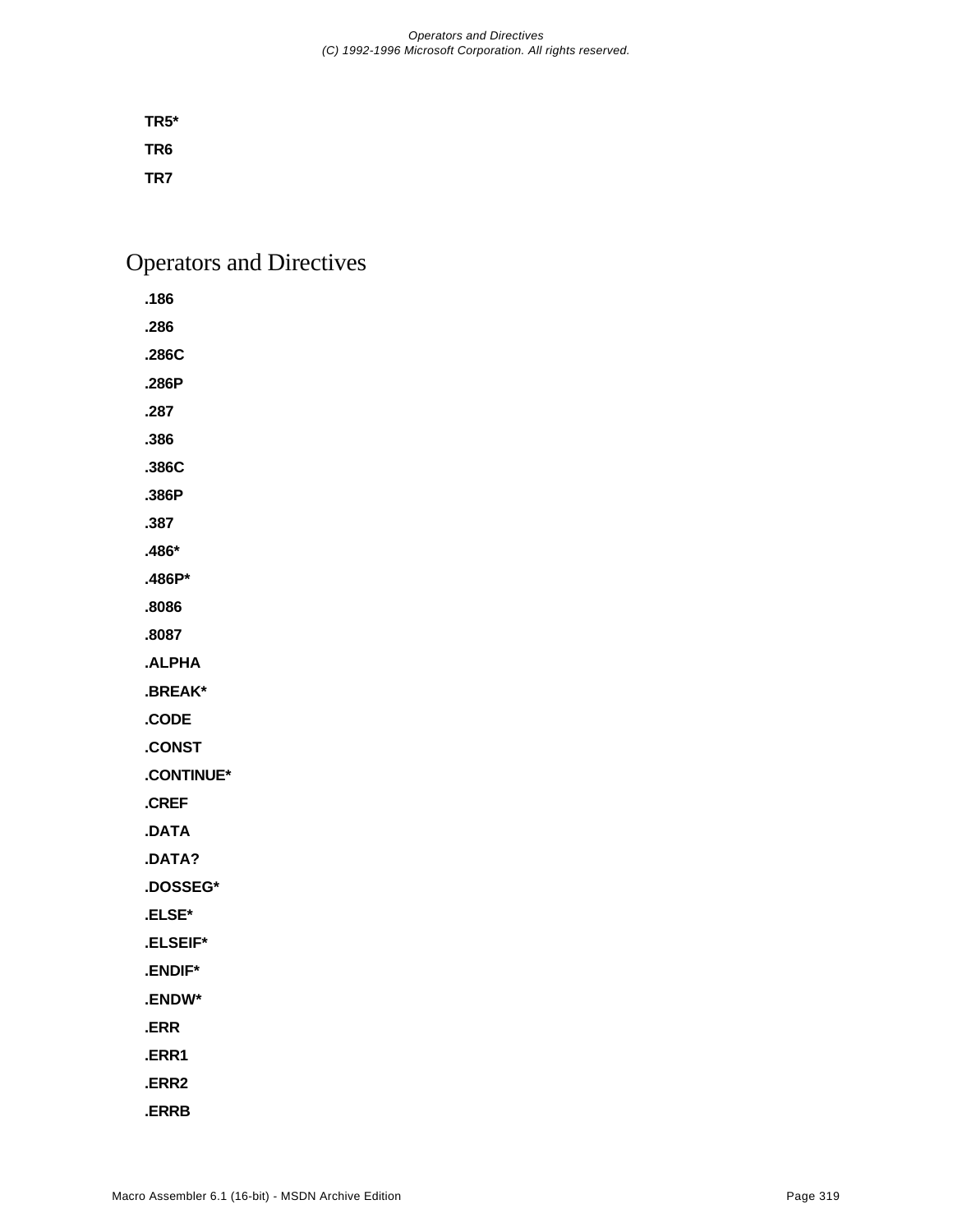**.ERRDEF**

**.ERRDIF**

**.ERRDIFI**

**.ERRE**

**.ERRIDN**

**.ERRIDNI**

**.ERRNB**

**.ERRNDEF**

**.ERRNZ**

**.EXIT\***

**.FARDATA**

**.FARDATA?**

**.IF\***

**.LALL**

**.LFCOND**

**.LIST**

**.LISTALL\***

**.LISTIF\***

**.LISTMACRO\***

**.LISTMACROALL\***

**.MODEL**

**.NO87\***

**.NOCREF\***

**.NOLIST\***

**.NOLISTIF\***

**.NOLISTMACRO\***

**.RADIX**

**.REPEAT\***

**.SALL**

**.SEQ**

**.SFCOND**

**.STACK**

**.STARTUP\***

**.TFCOND**

**.TYPE**

**.UNTIL\***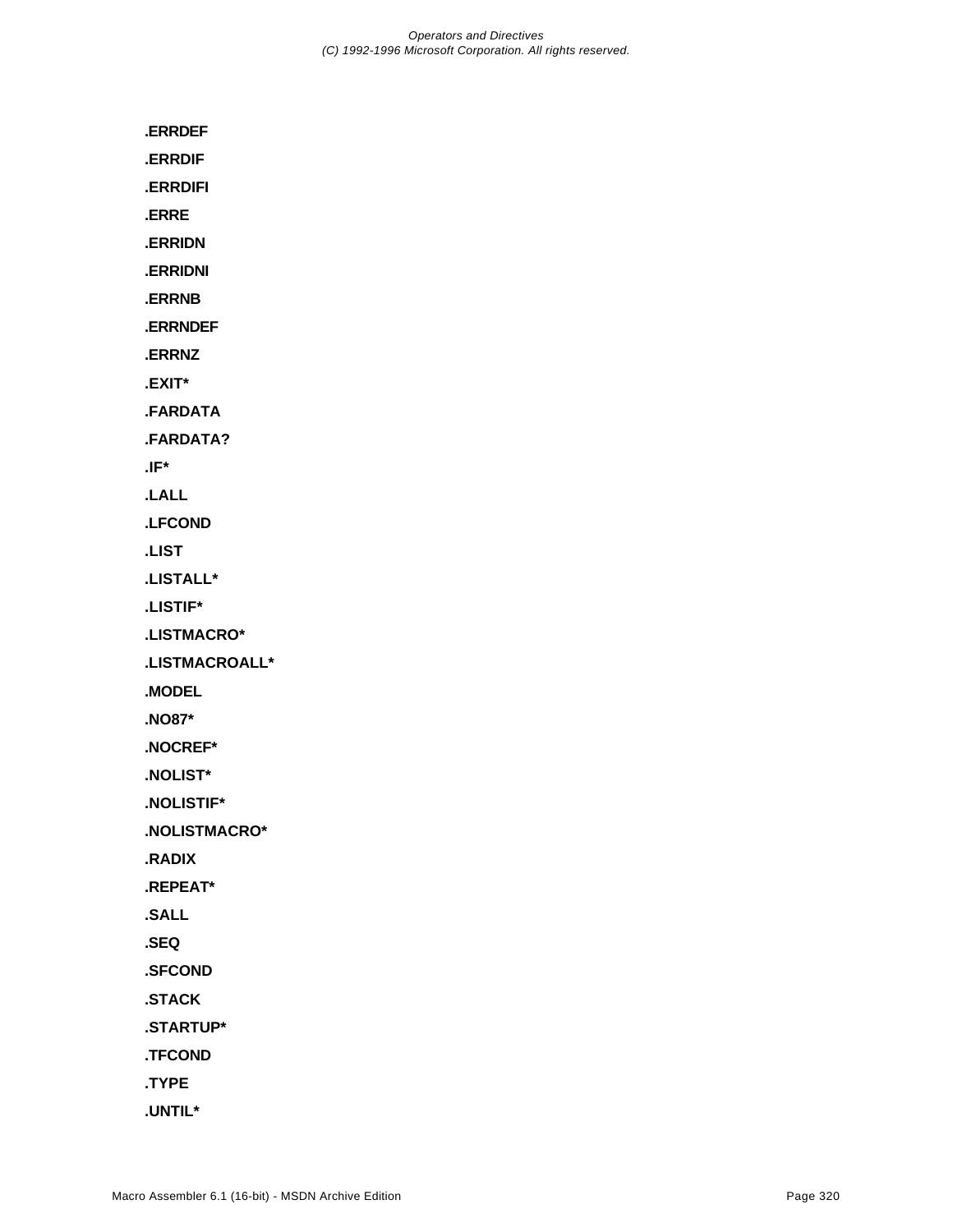**.UNTILCXZ\* .WHILE\* .XALL .XCREF .XLIST ALIAS\* ALIGN ASSUME CATSTR COMM COMMENT DB DD DF DOSSEG DQ DT DUP DW ECHO\* ELSE ELSEIF ELSEIF1 ELSEIF2 ELSEIFB ELSEIFDEF ELSEIFDIF ELSEIFDIFI ELSEIFE ELSEIFIDN ELSEIFIDNI ELSEIFNB ELSEIFNDEF END ENDIF**

**ENDM**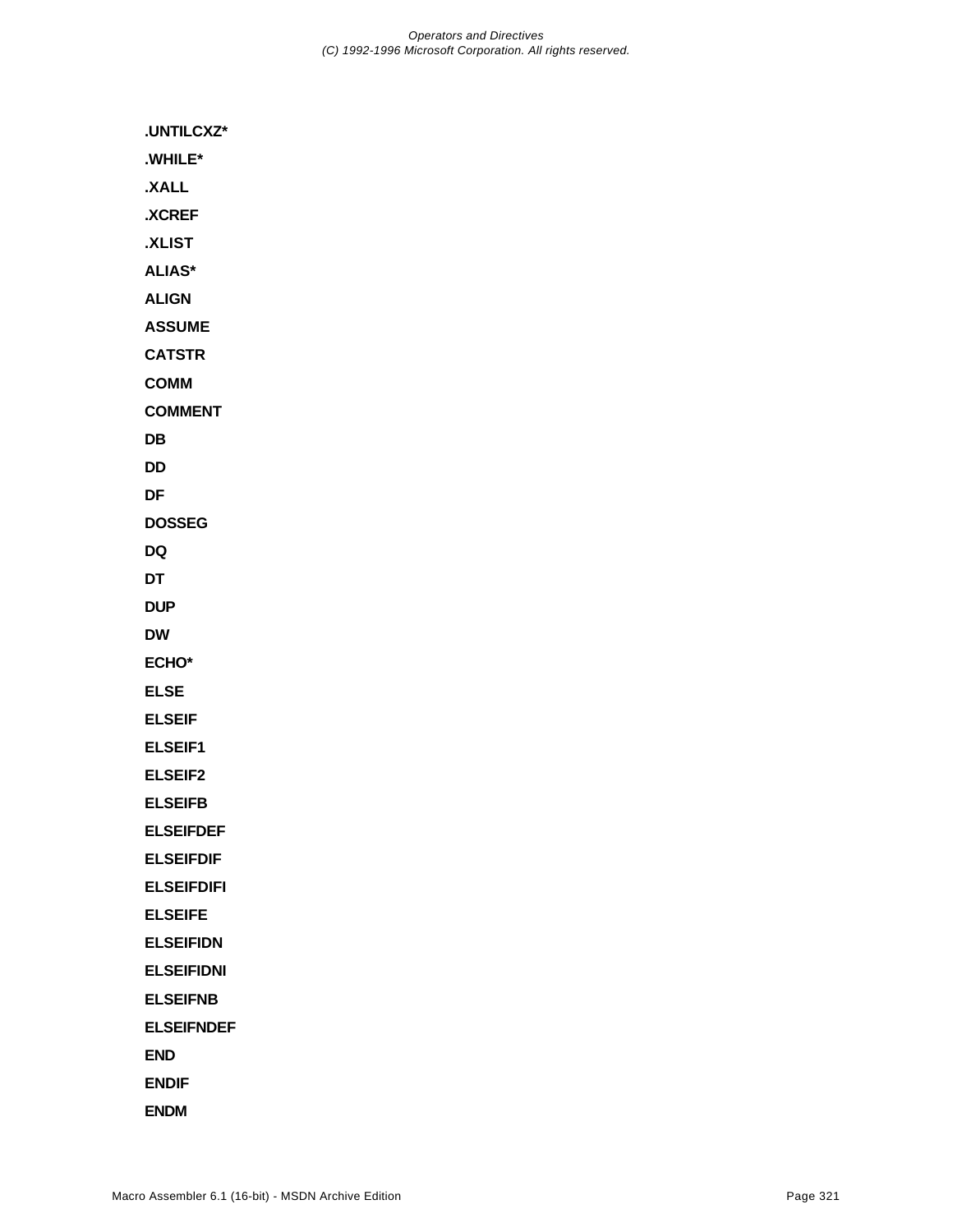**ENDP ENDS EQ EQU EVEN EXITM EXTERN\* EXTERNDEF\* EXTRN FOR\* FORC\* GE GOTO\* GROUP GT HIGH HIGHWORD\* IF IF1 IF2 IFB IFDEF IFDIF IFDIFI IFE IFIDN IFIDNI IFNB IFNDEF INCLUDE INCLUDELIB INSTR INVOKE\* IRP IRPC**

**LABEL**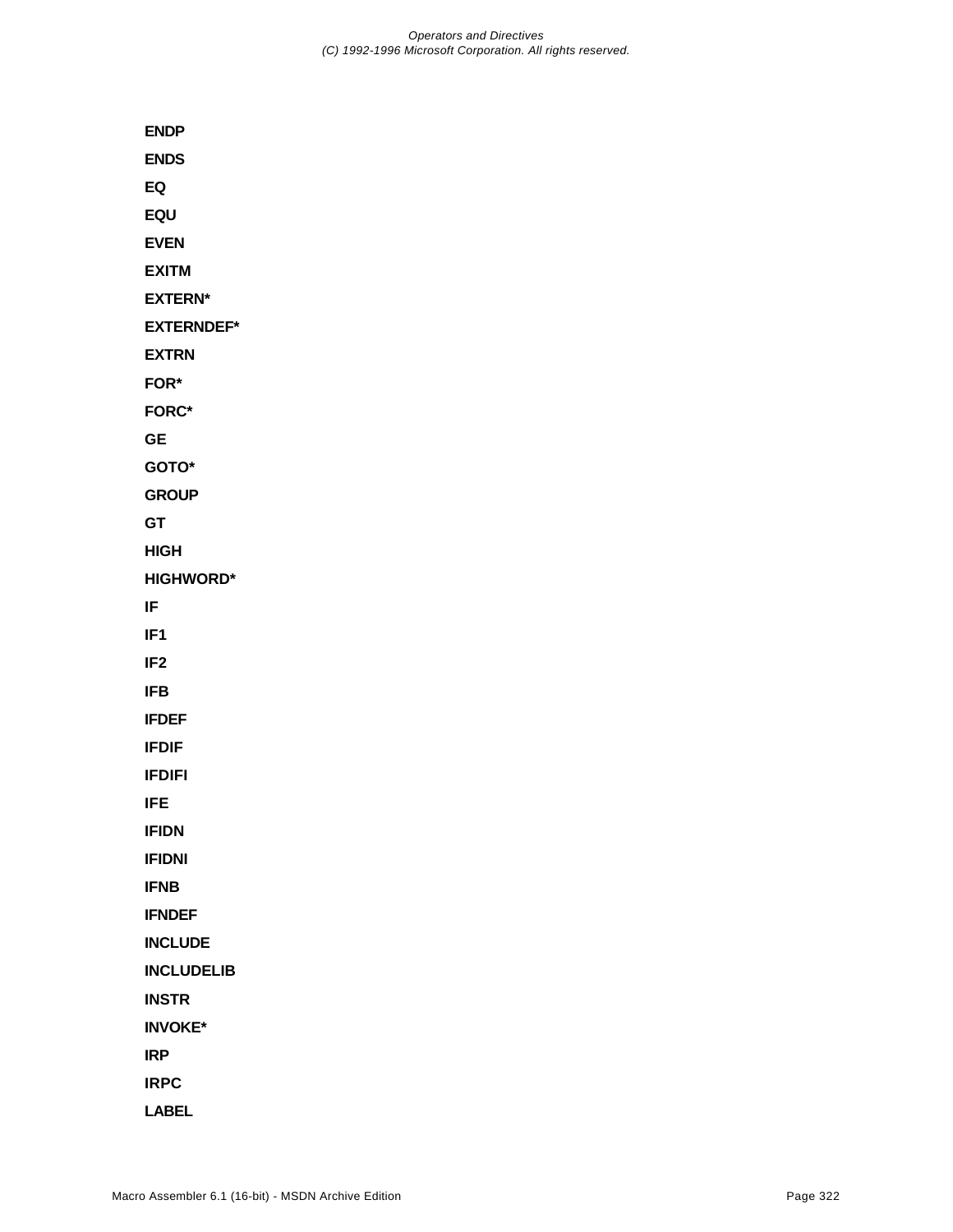**LE LENGTH LENGTHOF\* LOCAL LOW LOWWORD\* LROFFSET\* LT MACRO MASK MOD .MSFLOAT NAME NE OFFSET OPATTR\* OPTION\* ORG %OUT PAGE POPCONTEXT\* PROC PROTO\* PTR PUBLIC PURGE PUSHCONTEXT\* RECORD REPEAT\* REPT SEG SEGMENT SHORT SIZE SIZEOF\***

**SIZESTR**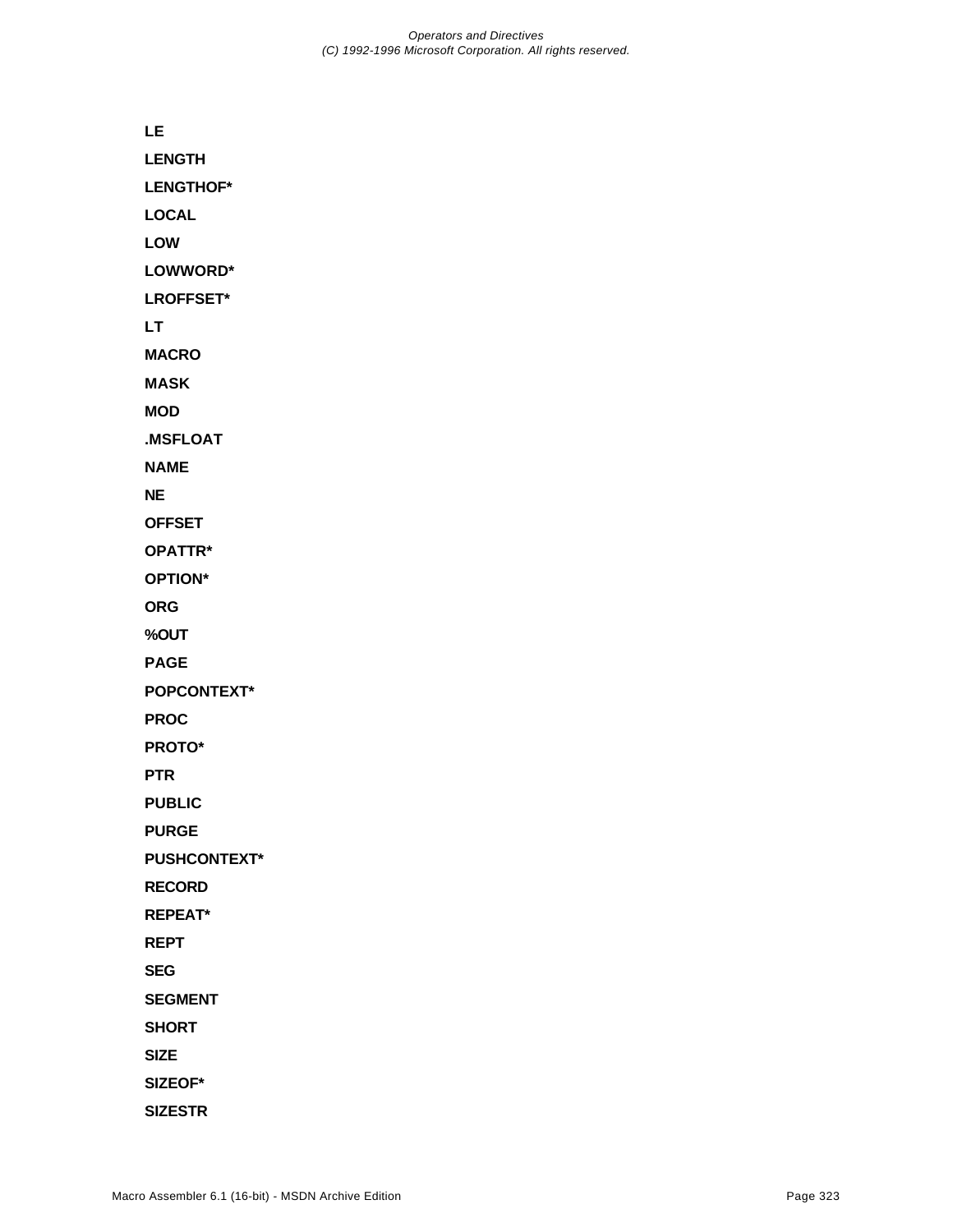**STRUC STRUCT\* SUBSTR SUBTITLE\* SUBTTL TEXTEQU\* THIS TITLE TYPE TYPEDEF\* UNION\* WHILE\* WIDTH**

## Processor Instructions

Processor instructions are not case sensitive.

## 8086/8088 Processor Instructions

| ΔΔΔ         |
|-------------|
| AAD         |
| <b>AAM</b>  |
| AAS         |
| <b>ADC</b>  |
| <b>ADD</b>  |
| <b>AND</b>  |
| <b>CALL</b> |
| <b>CBW</b>  |
| <b>CLC</b>  |
| <b>CLD</b>  |
| <b>CLI</b>  |
| <b>CMC</b>  |
| <b>CMP</b>  |

**CMPS**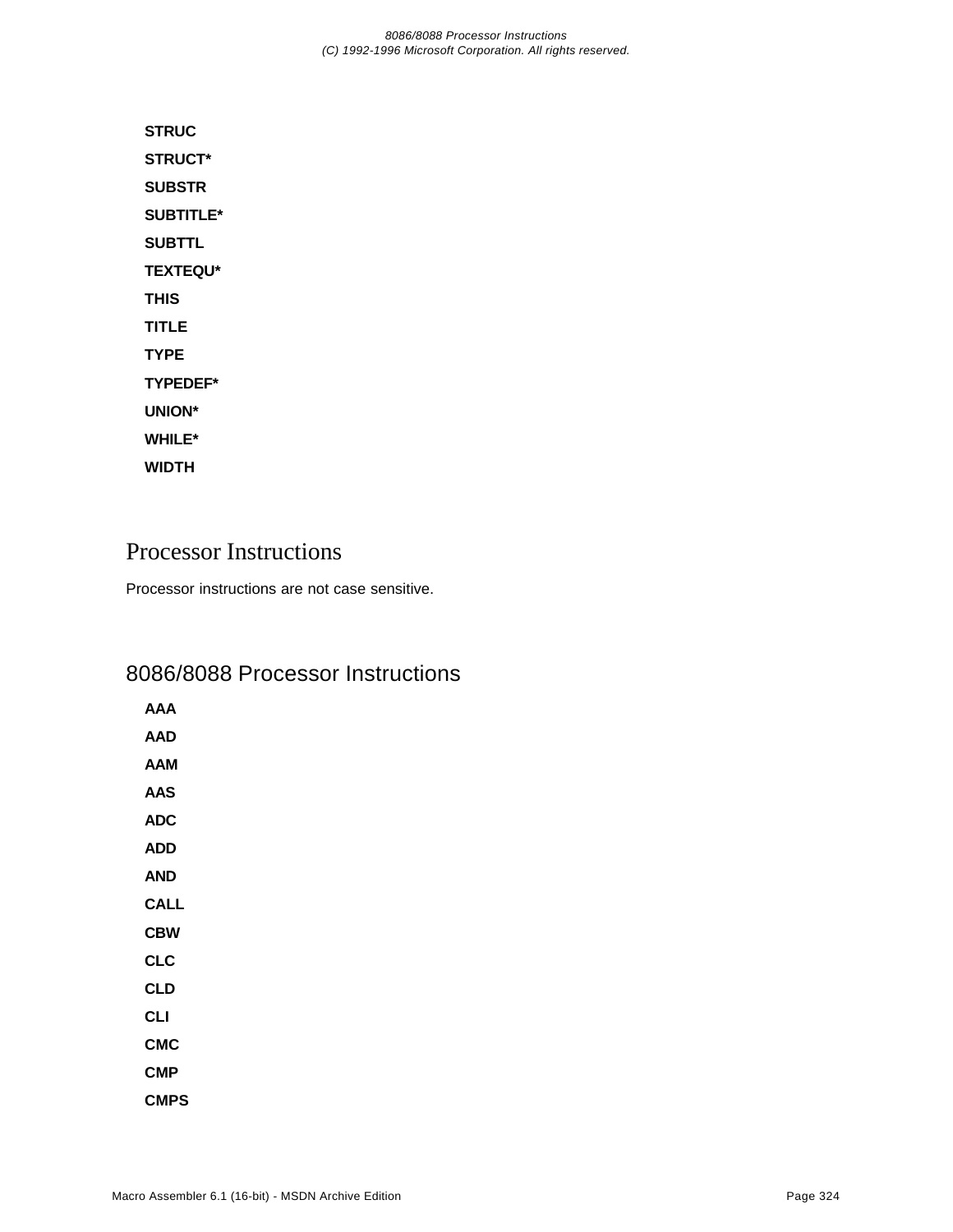| <b>CMPSB</b> |
|--------------|
| <b>CMPSW</b> |
| <b>CWD</b>   |
| DAA          |
| <b>DAS</b>   |
| <b>DEC</b>   |
| DIV          |
| ESC          |
| HLT          |
| IDIV         |
| IMUL         |
| ΙN           |
| INC          |
| INT          |
| <b>INTO</b>  |
| <b>IRET</b>  |
| <b>JA</b>    |
| <b>JAE</b>   |
| JB           |
| <b>JBE</b>   |
| JC           |
| <b>JCXZ</b>  |
| JE           |
| JG           |
| <b>JGE</b>   |
| JL           |
| <b>JLE</b>   |
| <b>JMP</b>   |
| <b>JNA</b>   |
| <b>JNAE</b>  |
| <b>JNB</b>   |
| <b>JNBE</b>  |
| <b>JNC</b>   |
| <b>JNE</b>   |
| <b>JNG</b>   |
| <b>JNGE</b>  |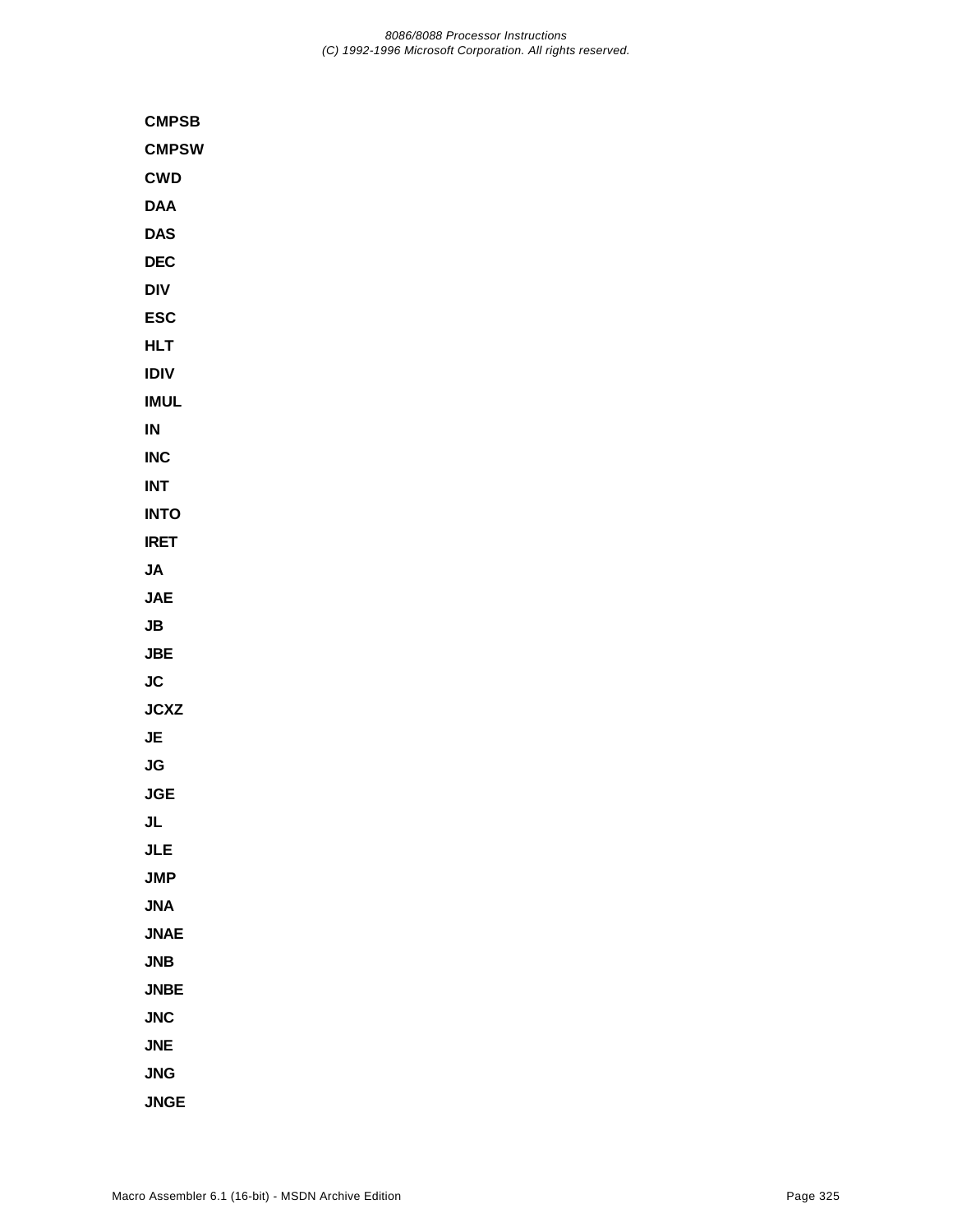| <b>JNL</b>      |
|-----------------|
| <b>JNLE</b>     |
| <b>JNO</b>      |
| <b>JNP</b>      |
| <b>JNS</b>      |
| <b>JNZ</b>      |
| JO              |
| <b>JP</b>       |
| <b>JPE</b>      |
| <b>JPO</b>      |
| <b>JS</b>       |
| JZ              |
| <b>LAHF</b>     |
| LDS             |
| LEA             |
| LES             |
| LODS            |
| <b>LODSB</b>    |
| <b>LODSW</b>    |
| <b>LOOP</b>     |
| <b>LOOPE</b>    |
| LOOPEW*         |
| <b>LOOPNE</b>   |
| <b>LOOPNEW*</b> |
| <b>LOOPNZ</b>   |
| LOOPNZW*        |
| <b>LOOPW*</b>   |
| <b>LOOPZ</b>    |
| LOOPZW*         |
| <b>MOV</b>      |
| <b>MOVS</b>     |
| <b>MOVSB</b>    |
| <b>MOVSW</b>    |
| <b>MUL</b>      |
| <b>NEG</b>      |
| <b>NOP</b>      |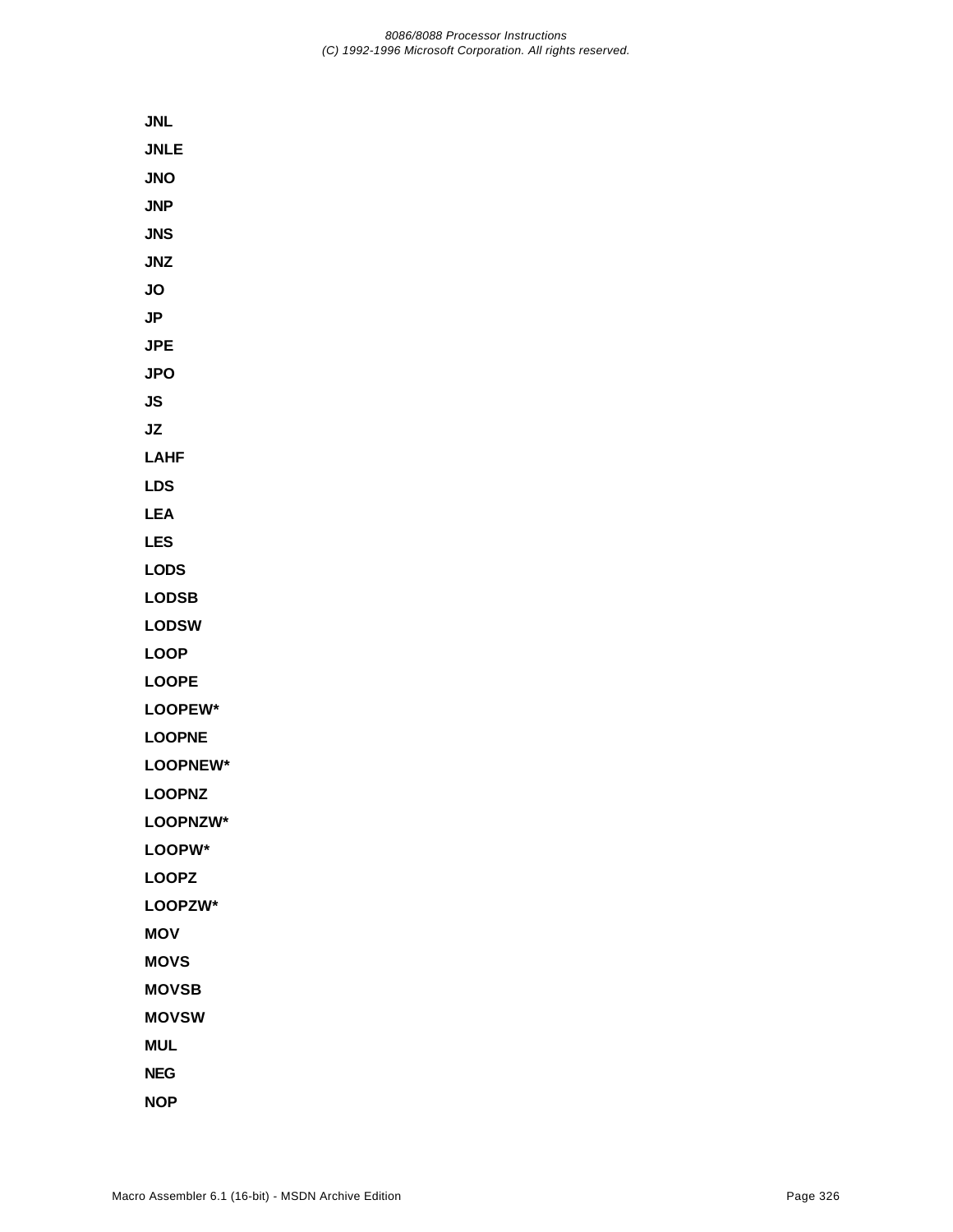| <b>NOT</b>   |
|--------------|
| OR           |
| <b>OUT</b>   |
| <b>POP</b>   |
| POPF         |
| <b>PUSH</b>  |
| <b>PUSHF</b> |
| <b>RCL</b>   |
| <b>RCR</b>   |
| <b>RET</b>   |
| <b>RETF</b>  |
| RETN         |
| <b>ROL</b>   |
| <b>ROR</b>   |
| <b>SAHF</b>  |
| <b>SAL</b>   |
| <b>SAR</b>   |
| <b>SBB</b>   |
| <b>SCAS</b>  |
| <b>SCASB</b> |
| <b>SCASW</b> |
| <b>SHL</b>   |
| <b>SHR</b>   |
| <b>STC</b>   |
| <b>STD</b>   |
| STI          |
| <b>STOS</b>  |
| <b>STOSB</b> |
| <b>STOSW</b> |
| <b>SUB</b>   |
| <b>TEST</b>  |
| WAIT         |
| <b>XCHG</b>  |
| <b>XLAT</b>  |
| <b>XLATB</b> |
| <b>XOR</b>   |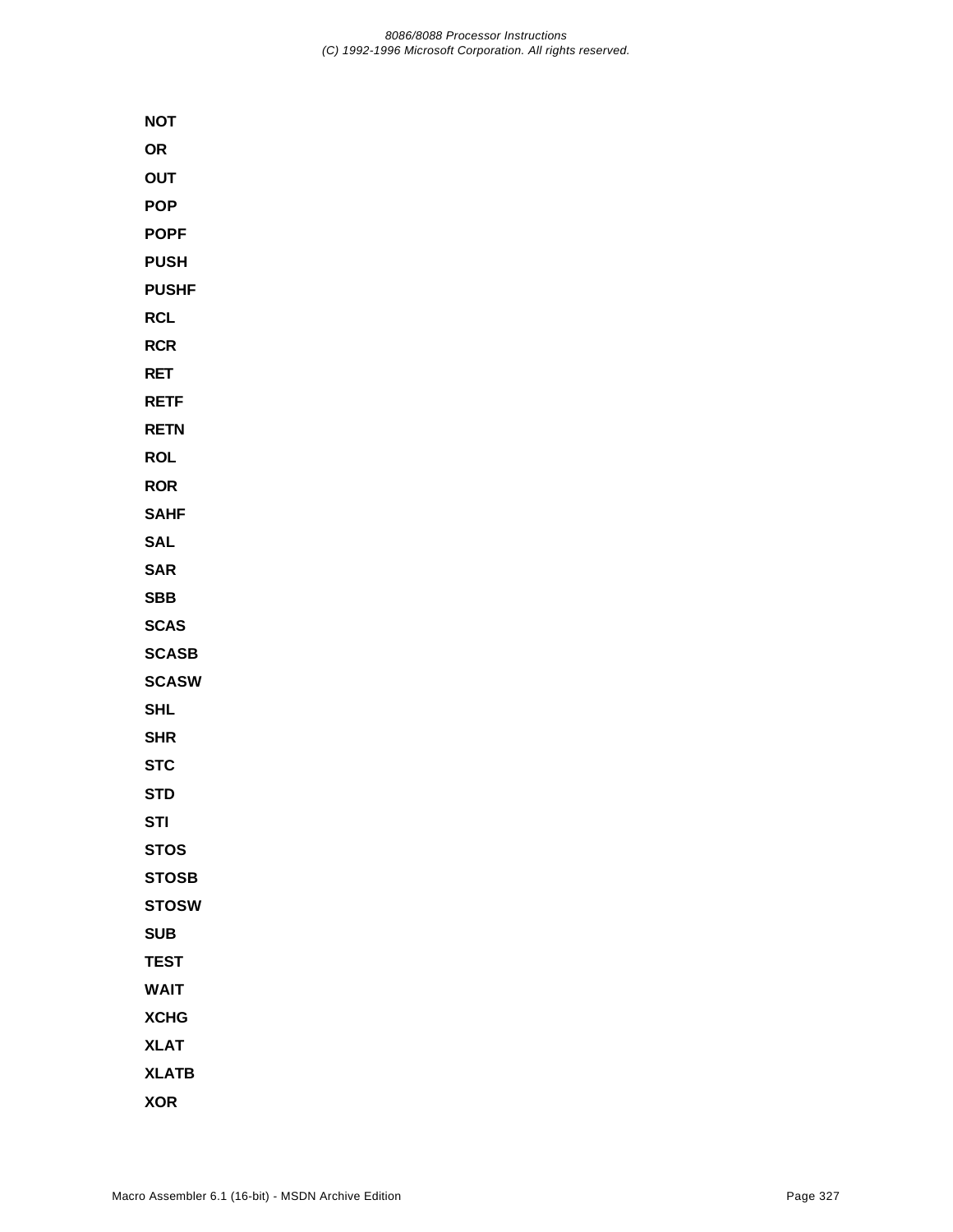# 80186 Processor Instructions

**BOUND ENTER INS INSB INSW LEAVE OUTS OUTSB OUTSW**

**POPA**

**PUSHA**

**PUSHW\***

|  |  | 80286 Processor Instructions |
|--|--|------------------------------|
|--|--|------------------------------|

**ARPL**

**LAR**

**LSL**

**SGDT**

**SIDT**

**SLDT**

**SMSW**

**STR VERR**

**VERW**

# 80286 and 80386 Privileged-Mode Instructions

**CLTS LGDT**

**LIDT**

**LLDT**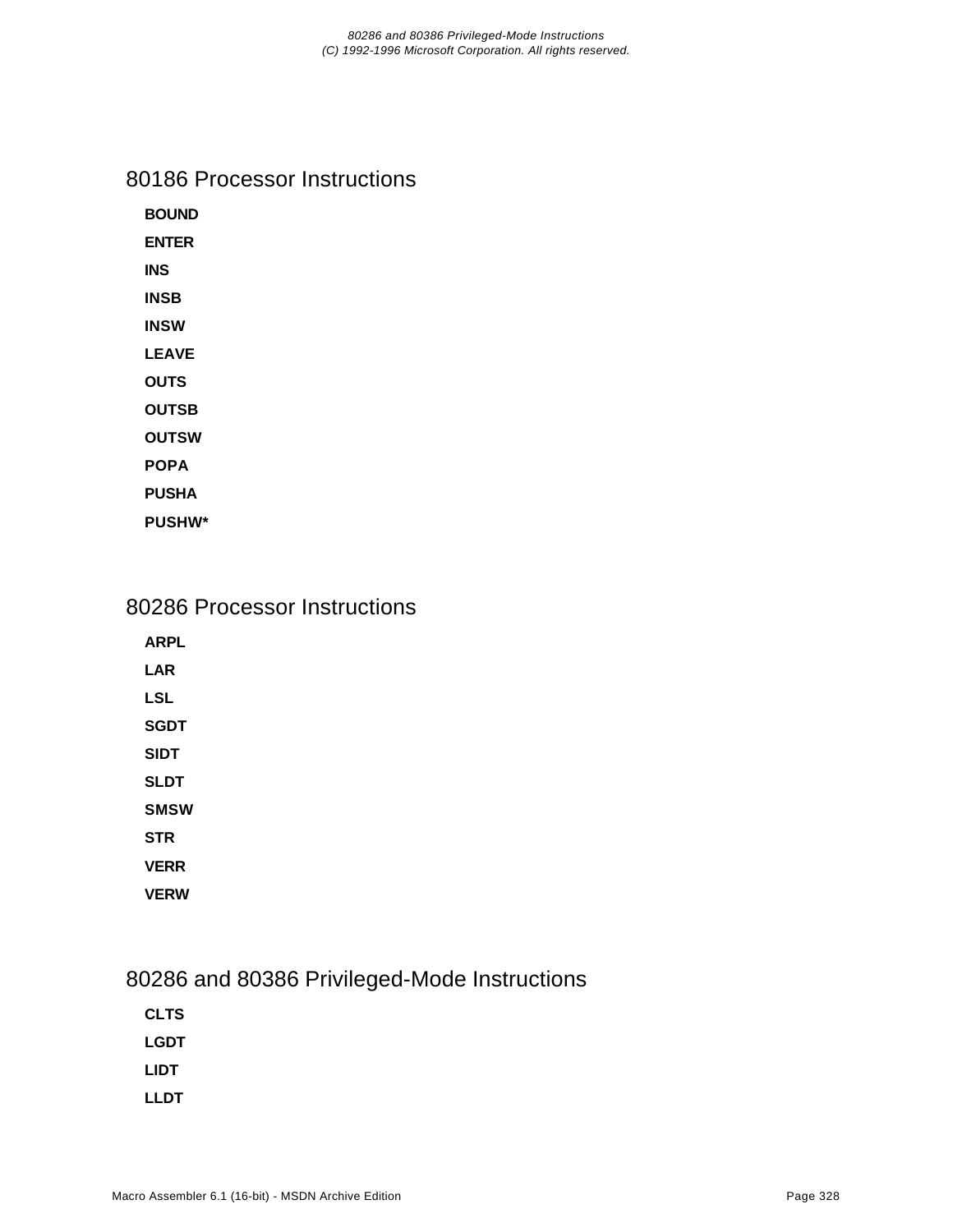**LMSW**

**LTR**

| 80386 Processor Instructions |  |
|------------------------------|--|
|------------------------------|--|

**BSF BSR**

**BT**

**BTC**

**BTR**

**BTS**

**CDQ CMPSD**

**CWDE**

**INSD**

**IRETD**

**IRETDF\***

**IRETF\***

**JECXZ**

**LFS**

**LGS**

**LODSD**

**LOOPD\***

**LOOPED\***

**LOOPNED\***

**LOOPNZD\***

**LOOPZD\***

**LSS**

**MOVSD**

**MOVSX**

**MOVZX**

**OUTSD**

**POPAD POPFD**

**PUSHAD**

**PUSHD\***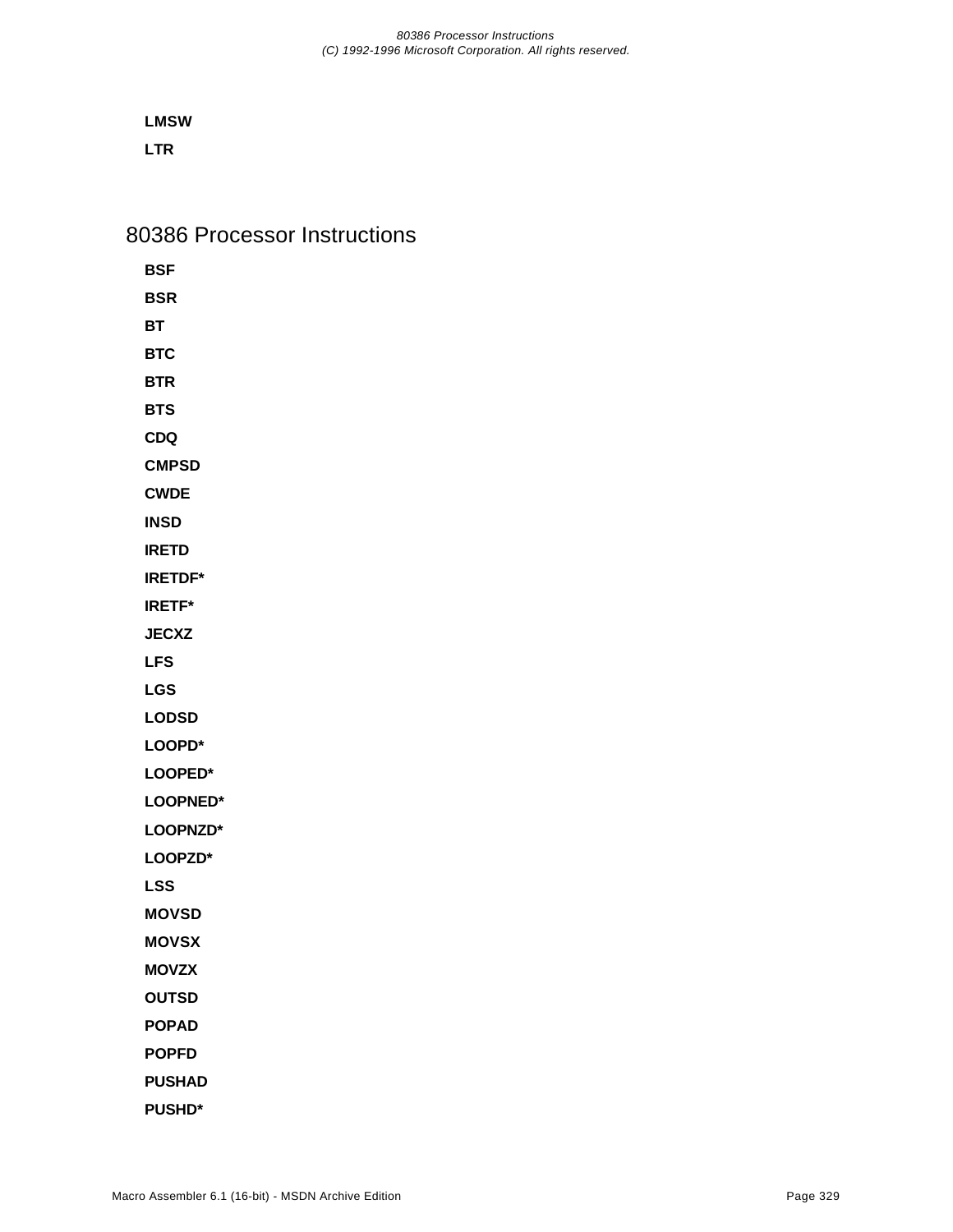**PUSHFD SCASD SETA SETAE SETB SETBE SETC SETE SETG SETGE SETL SETLE SETNA SETNAE SETNB SETNBE SETNC SETNE SETNG SETNGE SETNL SETNLE SETNO SETNP SETNS SETNZ SETO SETP SETPE SETPO SETS SETZ SHLD SHRD STOSD**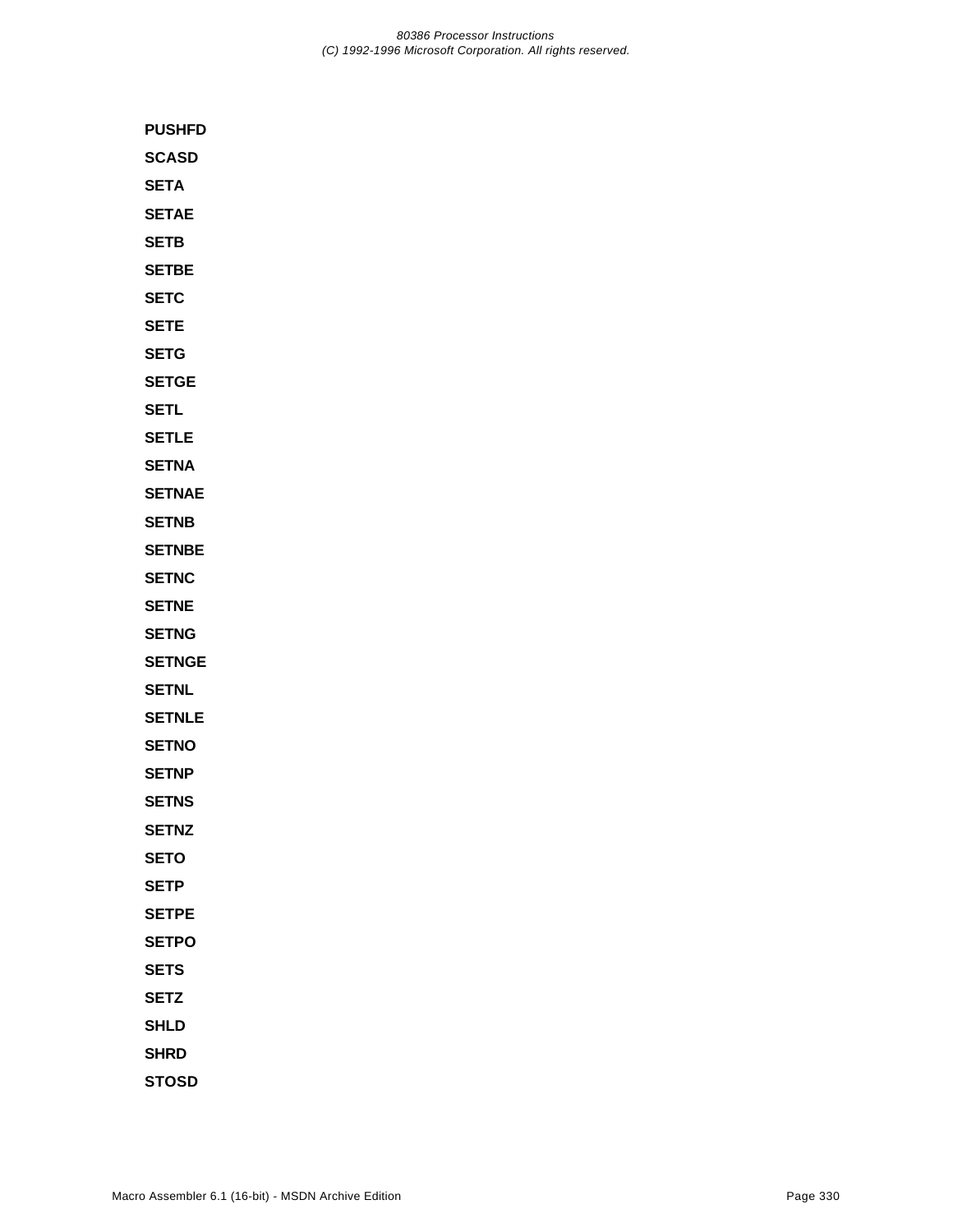# 80486 Processor Instructions

**BSWAP\***

**CMPXCHG\***

**INVD\***

**INVLPG\***

**WBINVD\***

**XADD\***

Instruction Prefixes

**LOCK**

**REP**

**REPE**

**REPNE**

**REPNZ**

**REPZ**

# Coprocessor Instructions

Coprocessor instructions are not case sensitive.

# 8087 Coprocessor Instructions

**F2XM1**

**FABS**

**FADD**

**FADDP**

**FBLD**

**FBSTP**

**FCHS**

**FCLEX**

**FCOM**

**FCOMP**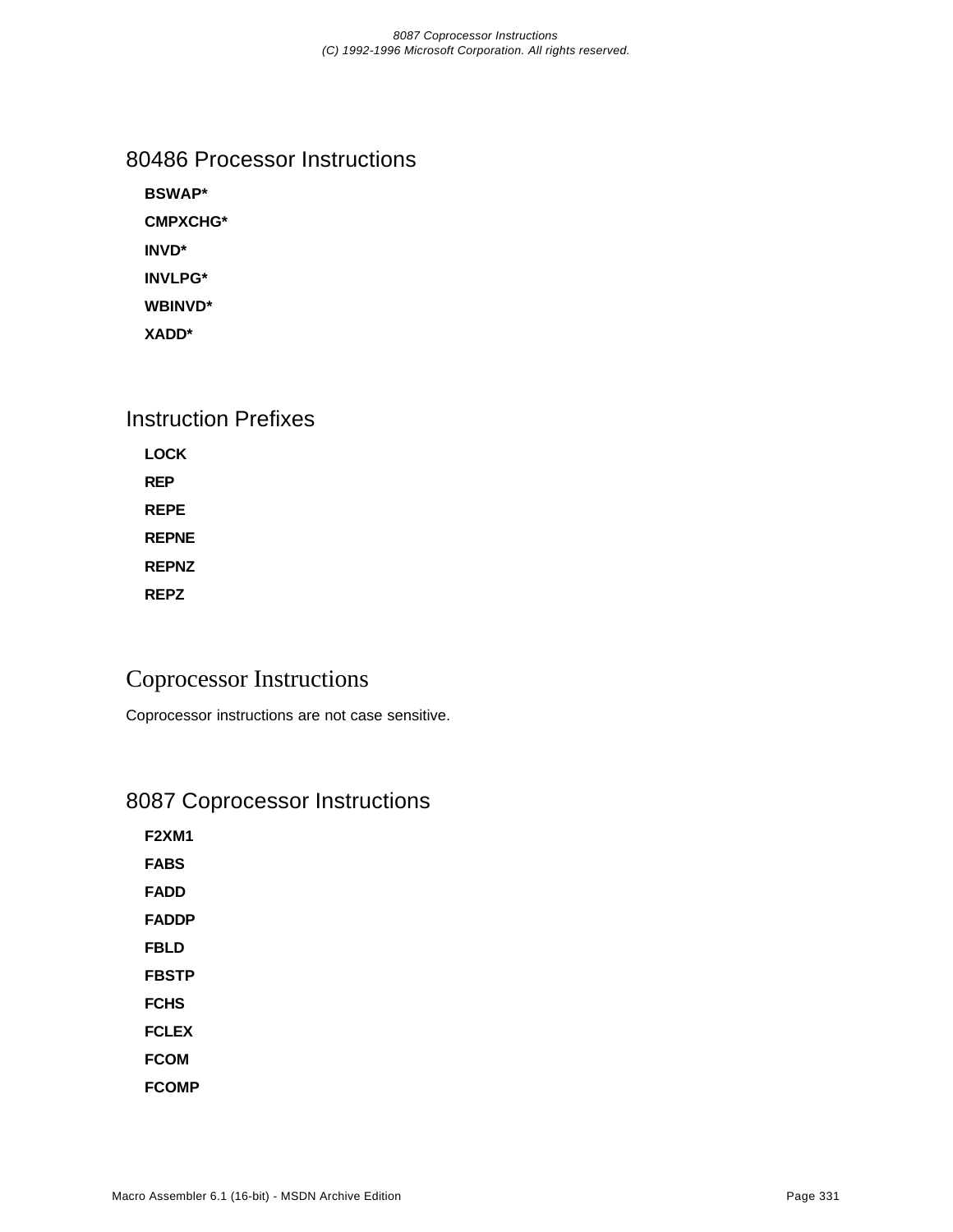**FCOMPP FDECSTP FDISI FDIV FDIVP FDIVR FDIVRP FENI FFREE FIADD FICOM FICOMP FIDIV FIDIVR FILD FIMUL FINCSTP FINIT FIST FISTP FISUB FISUBR FLD FLD1 FLDCW FLDENV FLDENVW\* FLDL2E FLDL2T FLDLG2 FLDLN2 FLDPI FLDZ FMUL FMULP**

**FNCLEX**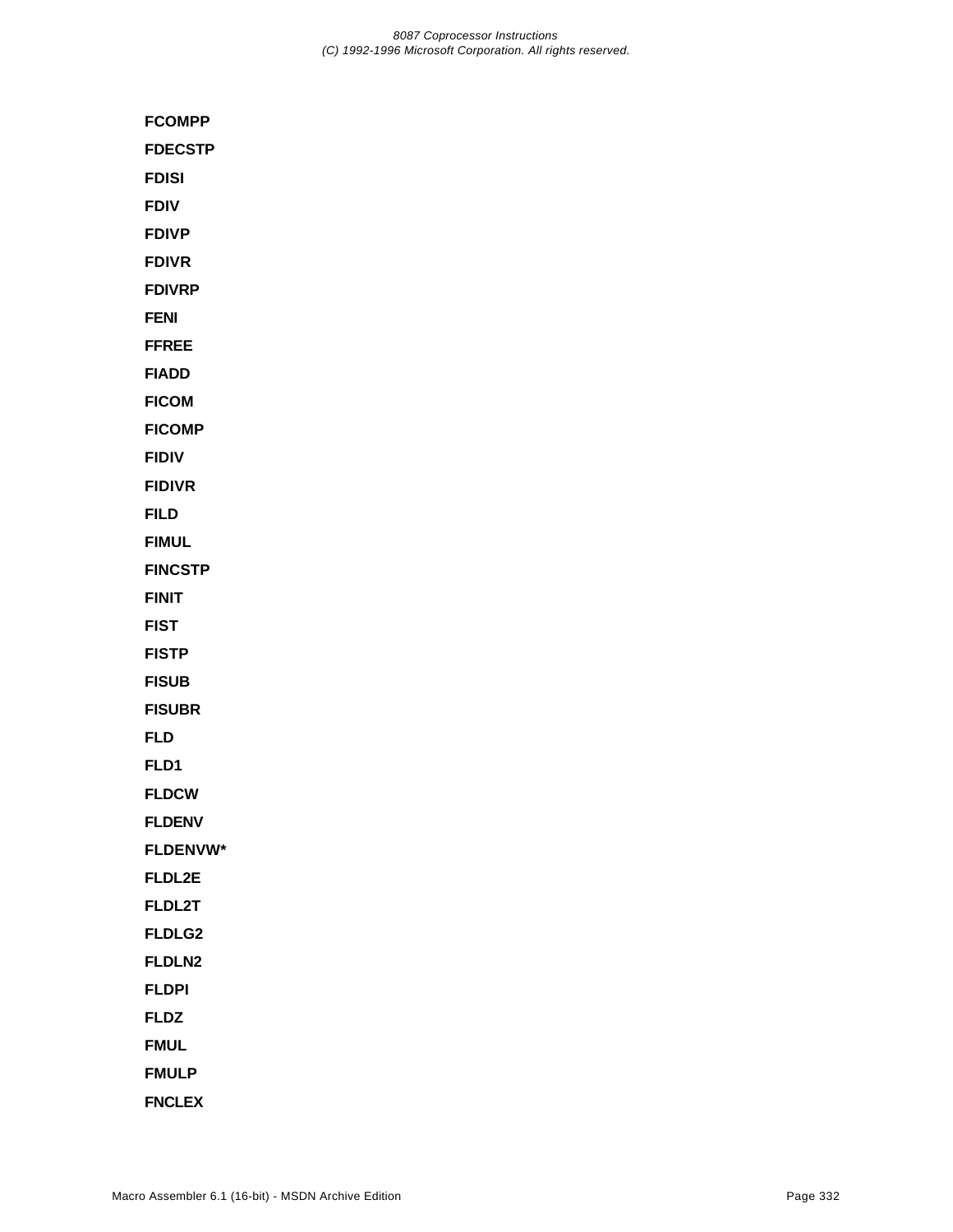**FNDISI**

**FNENI**

**FNINIT**

**FNOP**

**FNSAVE**

**FNSAVEW\***

**FNSTCW**

**FNSTENV**

**FNSTENVW\***

**FNSTSW**

**FPATAN**

**FPREM**

**FPTAN**

**FRNDINT**

**FRSTOR**

**FRSTORW\***

**FSAVE**

**FSAVEW\***

**FSCALE**

**FSQRT**

**FST**

**FSTCW**

**FSTENV**

**FSTENVW\***

**FSTP**

**FSTSW**

**FSUB**

**FSUBP**

**FSUBR**

**FSUBRP**

**FTST**

**FWAIT**

**FXAM**

**FXCH**

**FXTRACT**

**FYL2X**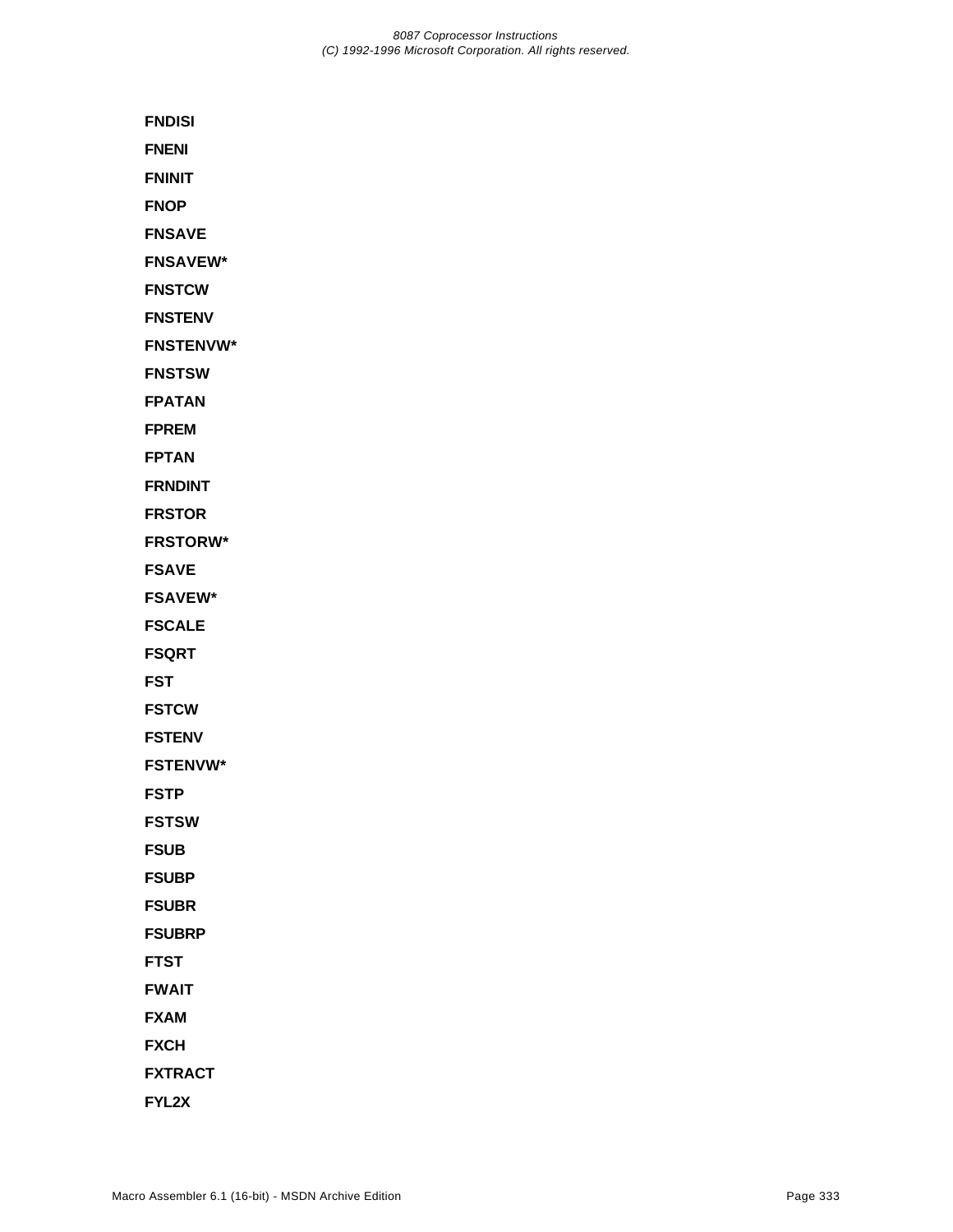# **FYL2XP1**

# 80287 Privileged-Mode Instruction

**FSETPM**

80387 Instructions

**FCOS**

**FLDENVD\***

**FNSAVED\***

**FNSTENVD\***

**FPREM1**

**FRSTORD\***

**FSAVED\***

**FSIN**

**FSINCOS**

**FSTENVD\***

**FUCOM**

**FUCOMP**

**FUCOMPP**

# Appendix E Default Segment Names

If you use simplified segment directives by themselves, you do not need to know the names assigned for each segment. However, it is possible to mix full segment definitions with simplified segment directives, in which case you need to know the segment names.

Table E.1 shows the default segment names created by each directive.

If you use **.MODEL**, a \_TEXT segment is always defined, even if all **.CODE** directives specify a name. The default segment name used as part of far-code segment names is the filename of the module. The default name associated with the **.CODE** directive can be overridden, as can the default names for **.FARDATA** and **.FARDATA?**.

The segment and group table at the end of listings always shows the actual segment names. However, the **GROUP** and **ASSUME** statements generated by the **.MODEL** directive are not shown in listing files. For a program that uses all possible segments, group statements equivalent to the following would be generated:

DGROUP GROUP DATA, CONST, BSS, STACK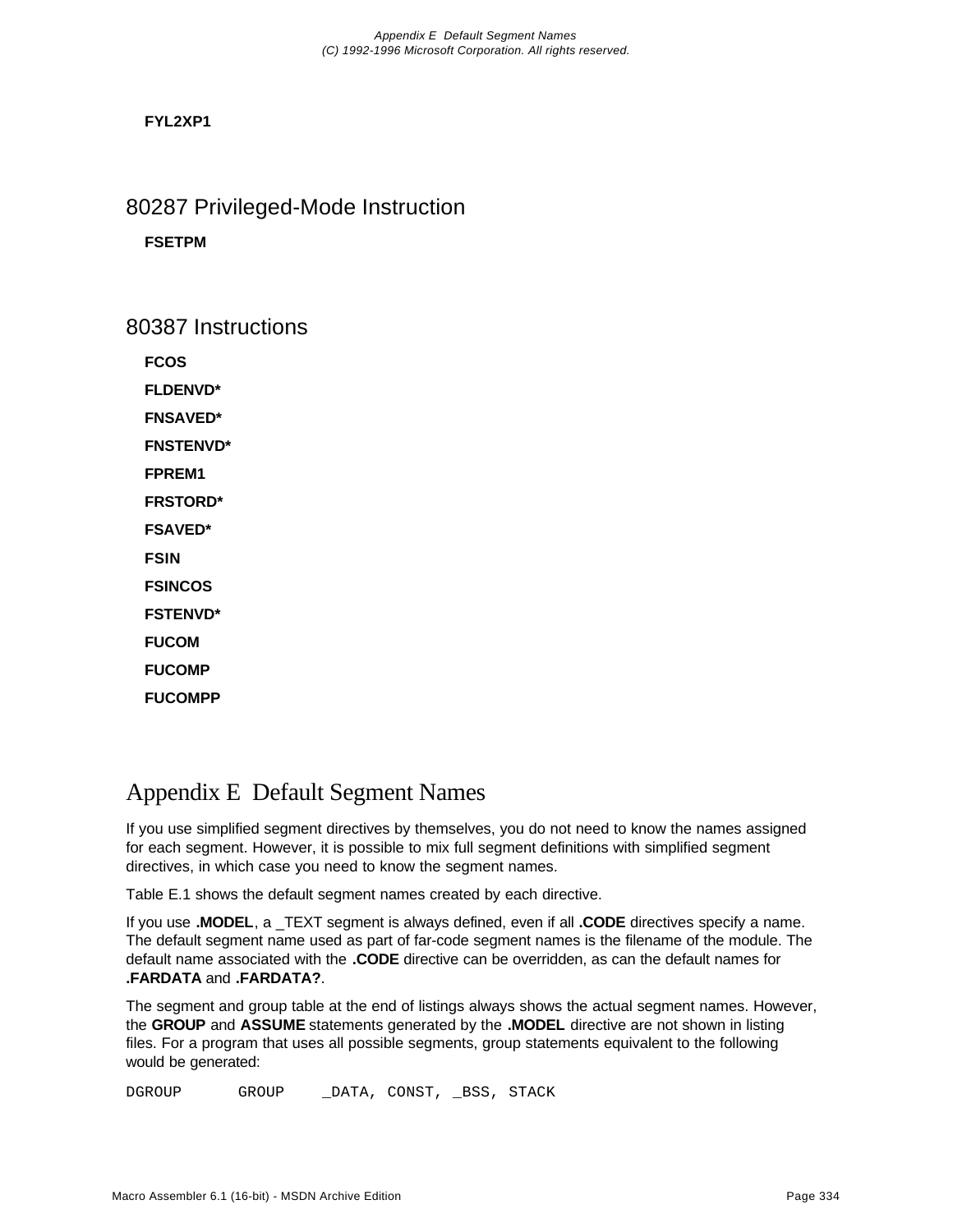For the tiny model, these **ASSUME** statements would be generated:

ASSUME cs:DGROUP, ds:DGROUP, ss:DGROUP

For small and compact models with **NEARSTACK**, these **ASSUME** statements would be generated:

ASSUME cs: \_TEXT, ds:DGROUP, ss:DGROUP

For medium, large, and huge models with **NEARSTACK**, these **ASSUME** statements would be generated:

ASSUME cs:name\_TEXT, ds:DGROUP, ss:DGROUP

| Table E.1        |                  |              |             | Default Segments and Types for Standard Memory Models |                |               |
|------------------|------------------|--------------|-------------|-------------------------------------------------------|----------------|---------------|
| <b>Model</b>     | <b>Directive</b> | <b>Name</b>  | Align       | <b>Combine</b>                                        | <b>Class</b>   | Group         |
| Tiny             | .CODE            | <b>TEXT</b>  | <b>WORD</b> | <b>PUBLIC</b>                                         | 'CODE'         | <b>DGROUP</b> |
|                  | .FARDATA         | FAR_DATA     | <b>PARA</b> | <b>PRIVATE</b>                                        | 'FAR_DATA'     |               |
|                  | .FARDATA?        | FAR_BSS      | <b>PARA</b> | <b>PRIVATE</b>                                        | 'FAR_BSS'      |               |
|                  | .DATA            | $\_DATA$     | <b>WORD</b> | <b>PUBLIC</b>                                         | 'DATA'         | <b>DGROUP</b> |
|                  | .CONST           | <b>CONST</b> | <b>WORD</b> | <b>PUBLIC</b>                                         | 'CONST'        | <b>DGROUP</b> |
|                  | .DATA?           | $_B$ SS      | <b>WORD</b> | <b>PUBLIC</b>                                         | 'BSS'          | <b>DGROUP</b> |
| Small            | .CODE            | $_T$ EXT     | <b>WORD</b> | <b>PUBLIC</b>                                         | 'CODE'         |               |
|                  | .FARDATA         | FAR DATA     | <b>PARA</b> | <b>PRIVATE</b>                                        | 'FAR_DATA'     |               |
|                  | .FARDATA?        | FAR_BSS      | <b>PARA</b> | <b>PRIVATE</b>                                        | 'FAR_BSS'      |               |
|                  | .DATA            | $\_DATA$     | <b>WORD</b> | <b>PUBLIC</b>                                         | 'DATA'         | <b>DGROUP</b> |
|                  | .CONST           | <b>CONST</b> | <b>WORD</b> | <b>PUBLIC</b>                                         | <b>'CONST'</b> | <b>DGROUP</b> |
|                  | .DATA?           | $\_BSS$      | <b>WORD</b> | <b>PUBLIC</b>                                         | 'BSS'          | <b>DGROUP</b> |
|                  | .STACK           | <b>STACK</b> | <b>PARA</b> | <b>STACK</b>                                          | 'STACK'        | DGROUP*       |
| Medium           | .CODE            | name_TEXT    | <b>WORD</b> | <b>PUBLIC</b>                                         | 'CODE'         |               |
|                  | .FARDATA         | FAR_DATA     | <b>PARA</b> | <b>PRIVATE</b>                                        | 'FAR_DATA'     |               |
|                  | .FARDATA?        | FAR BSS      | <b>PARA</b> | <b>PRIVATE</b>                                        | 'FAR BSS'      |               |
|                  | .DATA            | $\_DATA$     | <b>WORD</b> | <b>PUBLIC</b>                                         | 'DATA'         | <b>DGROUP</b> |
|                  | .CONST           | <b>CONST</b> | <b>WORD</b> | <b>PUBLIC</b>                                         | 'CONST'        | <b>DGROUP</b> |
|                  | <b>PATA?</b>     | <b>BSS</b>   | <b>WORD</b> | <b>PUBLIC</b>                                         | 'BSS'          | <b>DGROUP</b> |
|                  | .STACK           | <b>STACK</b> | <b>PARA</b> | <b>STACK</b>                                          | 'STACK'        | DGROUP*       |
| Compact          | .CODE            | $_T$ EXT     | <b>WORD</b> | <b>PUBLIC</b>                                         | 'CODE'         |               |
|                  | .FARDATA         | FAR DATA     | <b>PARA</b> | <b>PRIVATE</b>                                        | 'FAR DATA'     |               |
|                  | .FARDATA?        | FAR_BSS      | <b>PARA</b> | <b>PRIVATE</b>                                        | 'FAR_BSS'      |               |
|                  | <b>DATA</b>      | <b>DATA</b>  | <b>WORD</b> | <b>PUBLIC</b>                                         | 'DATA'         | <b>DGROUP</b> |
|                  | .CONST           | <b>CONST</b> | <b>WORD</b> | <b>PUBLIC</b>                                         | 'CONST'        | <b>DGROUP</b> |
|                  | .DATA?           | $_B$ SS      | <b>WORD</b> | <b>PUBLIC</b>                                         | 'BSS'          | <b>DGROUP</b> |
|                  | .STACK           | <b>STACK</b> | <b>PARA</b> | <b>STACK</b>                                          | 'STACK'        | DGROUP*       |
| <b>Model</b>     | <b>Directive</b> | <b>Name</b>  | Align       | <b>Combine</b>                                        | <b>Class</b>   | Group         |
| Large or<br>huge | .CODE            | name TEXT    | <b>WORD</b> | <b>PUBLIC</b>                                         | 'CODE'         |               |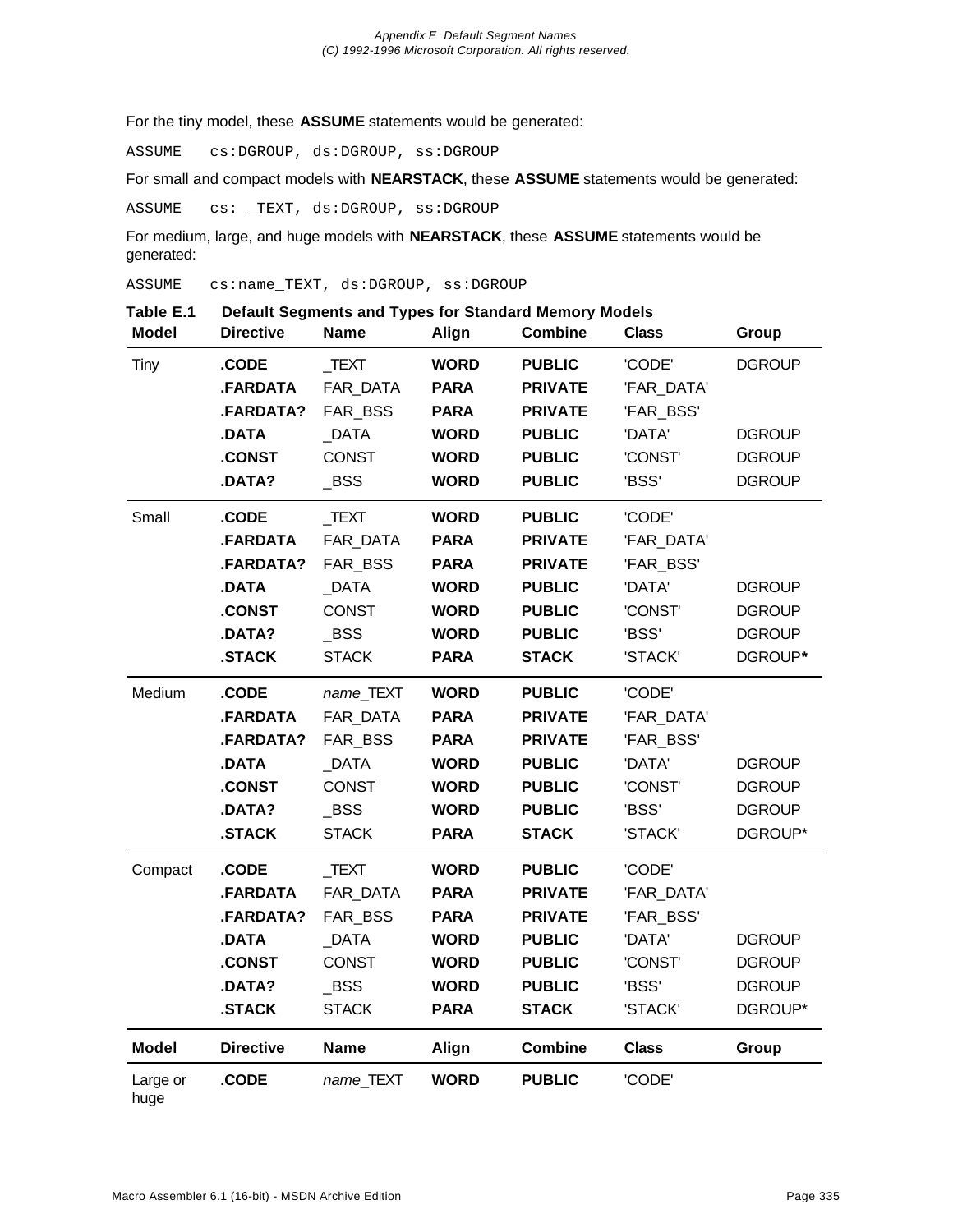|      | .FARDATA        | FAR DATA     | <b>PARA</b>  | <b>PRIVATE</b> | 'FAR DATA' |               |
|------|-----------------|--------------|--------------|----------------|------------|---------------|
|      | <b>FARDATA?</b> | FAR BSS      | <b>PARA</b>  | <b>PRIVATE</b> | 'FAR_BSS'  |               |
|      | .DATA           | DATA         | <b>WORD</b>  | <b>PUBLIC</b>  | 'DATA'     | <b>DGROUP</b> |
|      | .CONST          | <b>CONST</b> | <b>WORD</b>  | <b>PUBLIC</b>  | 'CONST'    | <b>DGROUP</b> |
|      | .DATA?          | <b>BSS</b>   | <b>WORD</b>  | <b>PUBLIC</b>  | 'BSS'      | <b>DGROUP</b> |
|      | <b>.STACK</b>   | <b>STACK</b> | <b>PARA</b>  | <b>STACK</b>   | 'STACK'    | DGROUP*       |
| Flat | .CODE           | TEXT         | <b>DWORD</b> | <b>PUBLIC</b>  | 'CODE'     |               |
|      |                 |              |              |                |            |               |
|      | .FARDATA        | DATA         | <b>DWORD</b> | <b>PUBLIC</b>  | 'DATA'     |               |
|      | <b>FARDATA?</b> | BSS          | <b>DWORD</b> | <b>PUBLIC</b>  | 'BSS'      |               |
|      | .DATA           | DATA         | <b>DWORD</b> | <b>PUBLIC</b>  | 'DATA'     |               |
|      | .CONST          | <b>CONST</b> | <b>DWORD</b> | <b>PUBLIC</b>  | 'CONST'    |               |
|      | <b>DATA?</b>    | BSS          | <b>DWORD</b> | <b>PUBLIC</b>  | 'BSS'      |               |

#### **Table E.1 (***continued***)**

\* unless the stack type is **FARSTACK**

# **Glossary**

**8087, 80287, or 80387 coprocessor** Intel chips that perform high-speed floating-point and binary coded decimal number processing. Also called math coprocessors. Floating-point instructions are supported directly by the 80486 processor.

# A

# **address**

The memory location of a data item or procedure. The expression can represent just the offset (in which case the default segment is assumed), or it can be in *segment***:***offset* format.

#### **address constant**

In an assembly-language instruction, an immediate operand derived by applying the **SEG** or **OFFSET** operator to an identifier.

#### **address range**

A range of memory bounded by two addresses.

#### **addressing modes**

The various ways a memory address or device I/O address can be generated. See "far address," "near address."

# **aggregate types**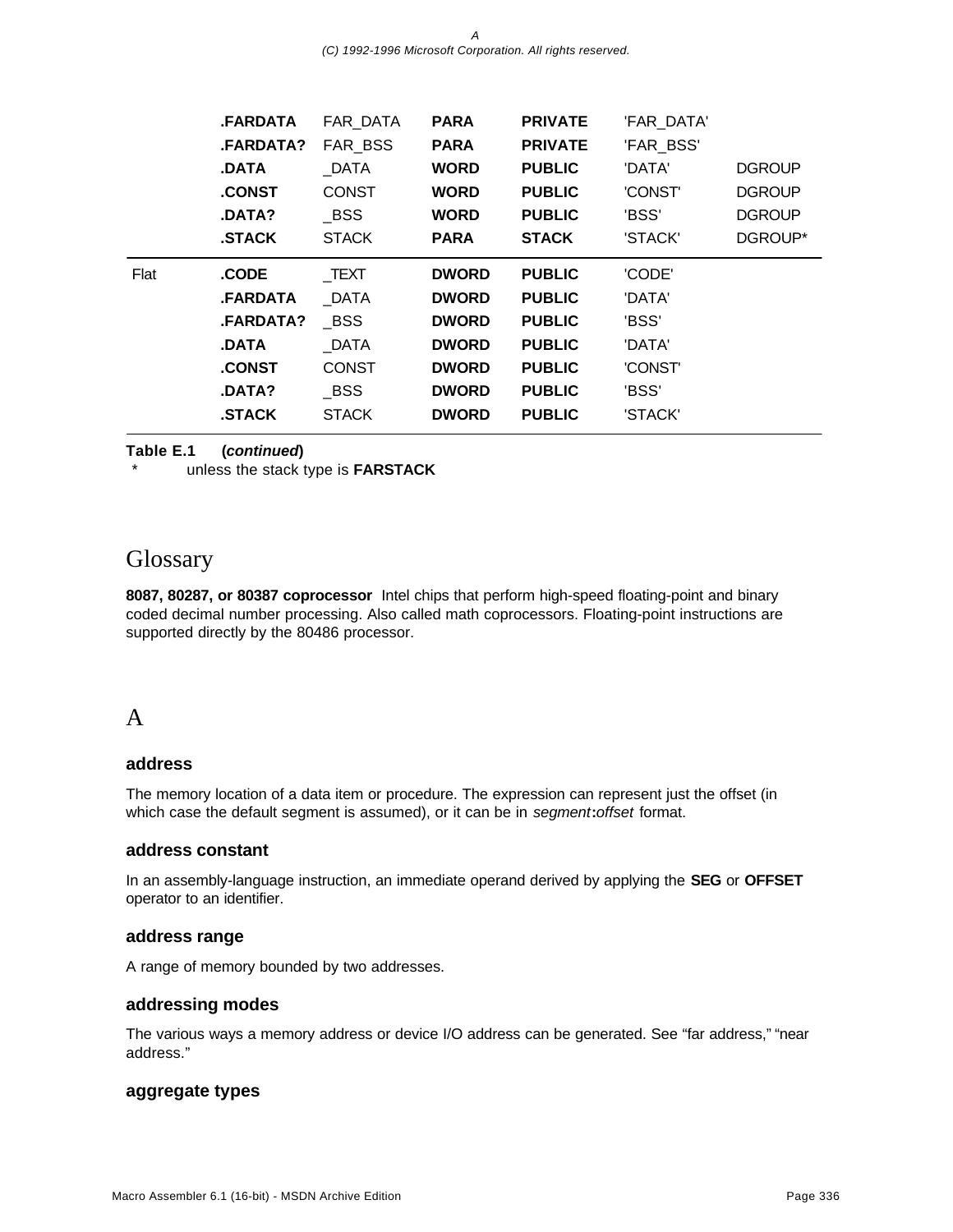Data types containing more than one element, such as arrays, structures, and unions.

#### **animate**

A debugging feature in which each line in a running program is highlighted as it executes. The Animate command from the CodeView debugger Run menu turns on animation.

**API (application programming interface)** A set of system-level routines that can be used in an application program for tasks such as basic input/output and file management. In a graphics-oriented operating environment like Microsoft Windows, high-level support for video graphics output is part of the Windows graphical API.

#### **arg**

In PWB, a function modifier that introduces an argument or an editing function. The argument may be of any type and is passed to the next function as input. For example, the PWB command  $Arg$ textarg Copy passes the text argument textarg to the function Copy.

#### **argument**

A value passed to a procedure or function. See "parameter."

#### **array**

An ordered set of continuous elements of the same type.

**ASCII (American Standard Code for Information Interchange)** A widely used coding scheme where 1-byte numeric values represent letters, numbers, symbols, and special characters. There are 256 possible codes. The first 128 codes are standardized; the remaining 128 are special characters defined by the computer manufacturer.

#### **assembler**

A program that converts a text file containing mnemonically coded microprocessor instructions into the corresponding binary machine code. MASM is an assembler. See "compiler."

#### **assembly language**

A programming language in which each line of source code corresponds to a specific microprocessor instruction. Assembly language gives the programmer full access to the computer's hardware and produces the most compact, fastest executing code. See "high-level language."

#### **assembly mode**

The mode in which the CodeView debugger displays the assembly-language equivalent of the high-level code being executed. CodeView obtains the assembly-language code by disassembling the executable file. See "source mode."

# B

#### **base address**

The starting address of a stack frame. Base addresses are usually stored in the BP register.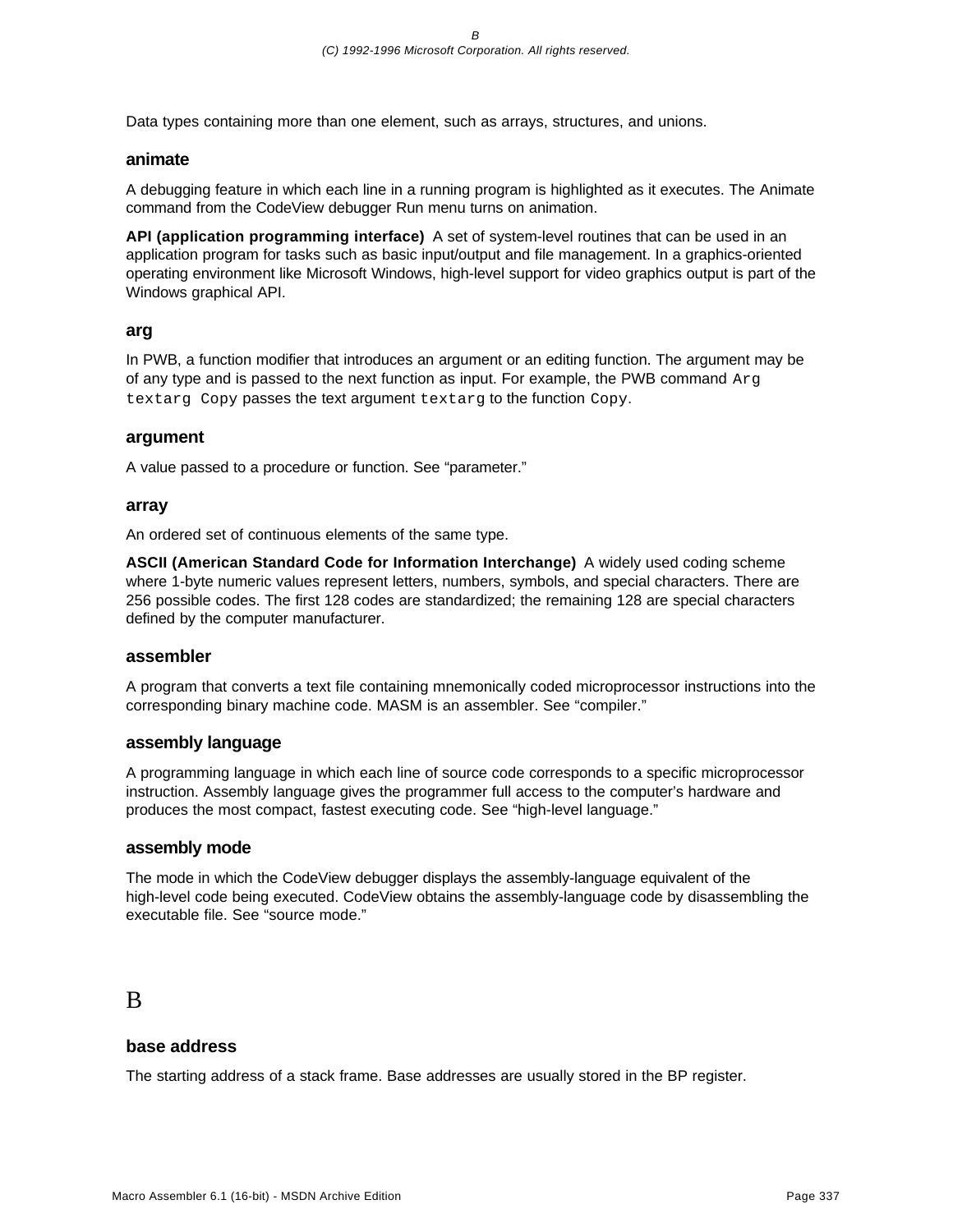### **base name**

The portion of the filename that precedes the extension. For example, SAMPLE is the base name of the file SAMPLE.ASM.

**BCD (binary coded decimal)** A way of representing decimal digits where 4 bits of 1 byte are a decimal digit, coded as the equivalent binary number.

**binary** Referring to the base-2 counting system, whose digits are 0 and 1.

**binary expression** A Boolean expression consisting of two operands joined by a binary operator and resolving to a binary number.

**binary file** A file that contains numbers in binary form (as opposed to ASCII characters representing the same numbers). For example, a program file is a binary file.

**binary operator** A Boolean operator that takes two arguments. The **AND** and **OR** operators in assembly language are examples of binary operators.

**BIOS (Basic Input/Output System)** The software in a computer's ROM which forms a hardware-independent interface between the CPU and its peripherals (for example, keyboard, disk drives, video display, I/O ports).

**bit** Short for **bi**nary digi**t**. The basic unit of binary counting. Logically equivalent to decimal digits, except that bits can have a value of 0 or 1, whereas decimal digits can range from 0 through 9.

**breakpoint** A user-defined condition that pauses program execution while debugging. CodeView can set breakpoints at a specific line of code, for a specific value of a variable, or for a combination of these two conditions.

**buffer** A reserved section of memory that holds data temporarily, most often during input/output operations.

**byte** The smallest unit of measure for computer memory and data storage. One byte consists of 8 bits and can store one 8-bit character (a letter, number, punctuation mark, or other symbol). It can represent unsigned values from 0 to 255 or signed values between –128 and +127.

# $\mathcal{C}$

**C calling convention** The convention that follows the C standard for calling a procedure—that is, pushing arguments onto the stack from right to left (in reverse order from the way they appear in the argument list). The C calling convention permits a variable number of arguments to be passed.

# **chaining (to an interrupt)**

Installing an interrupt handler that shares control of an interrupt with other handlers. Control passes from one handler to the next until a handler breaks the chain by terminating through an **IRET** instruction. See "interrupt handler," "hooking (an interrupt)."

#### **character string** See "string."

**clipboard** In PWB, a section of memory that holds text deleted with the Copy, Ldelete, or Sdelete functions. Any text attached to the clipboard deletes text already there. The Paste function inserts text from the clipboard at the current cursor position.

**.COM** The filename extension for executable files that have a single segment containing both code and data. Tiny model produces .COM files.

**combine type** The segment-declaration specifier (**AT**, **COMMON**, **MEMORY**, **PUBLIC**, or **STACK**)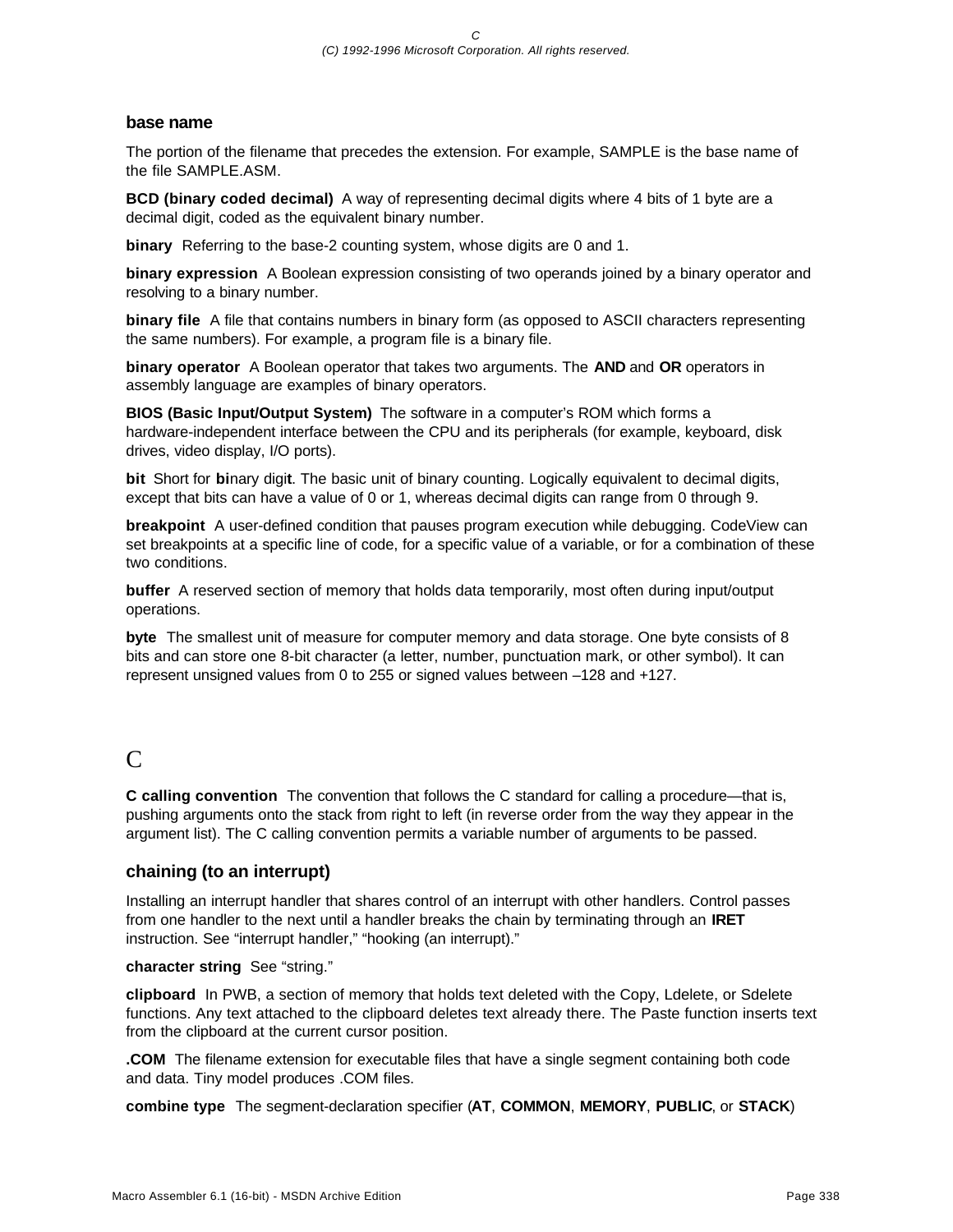which tells the linker to combine all segments of the same type. Segments without a combine type are private and are placed in separate physical segments.

**compact** A memory model with multiple data segments but only one code segment.

**compiler** A program that translates source code into machine language. Usually applied only to high-level languages such as Basic, FORTRAN, or C. See "assembler."

**constant** A value that does not change during program execution. A variable, on the other hand, is a value that can—and usually does—change. See "symbolic constant."

**constant expression** Any expression that evaluates to a constant. It may include integer constants, character constants, floating-point constants, or other constant expressions.

# D

**debugger** A utility program that allows the programmer to execute a program one line at a time and view the contents of registers and memory in order to help locate the source of bugs or other problems. Examples are CodeView and Symdeb.

**declaration** A construct that associates the name and the attributes of a variable, function, or type. See "variable declaration."

**default** A setting or value that is assumed unless specified otherwise.

**definition** A construct that initializes and allocates storage for a variable, or that specifies either code labels or the name, formal parameters, body, and return type of a procedure. See "type definition."

#### **description file**

A text file used as input for the NMAKE utility.

**device driver** A program that transforms I/O requests into the operations necessary to make a specific piece of hardware fulfill that request.

**Dialog Command window** The window at the bottom of the CodeView screen where dialog commands can be entered, and previously entered dialog commands can be reviewed.

**direct memory operand** In an assembly-language instruction, a memory operand that refers to the contents of an explicitly specified memory location.

**directive** An instruction that controls the assembler's state.

**displacement** In an assembly-language instruction, a constant value added to an effective address. This value often specifies the starting address of a variable, such as an array or multidimensional table.

**DLL** See "dynamic-link library."

**double-click** To rapidly press and release a mouse button twice while pointing the mouse cursor at an object on the screen.

**double precision** A real (floating-point) value that occupies 8 bytes of memory (MASM type **REAL8**). Double-precision values are accurate to 15 or 16 digits.

**doubleword** A 4-byte word (MASM type **DWORD**).

**drag** To move the mouse while pointing at an object and holding down one of the mouse buttons.

**dump** To display or print the contents of memory in a specified memory range.

**dynamic linking** The resolution of external references at load time or run time (rather than link time).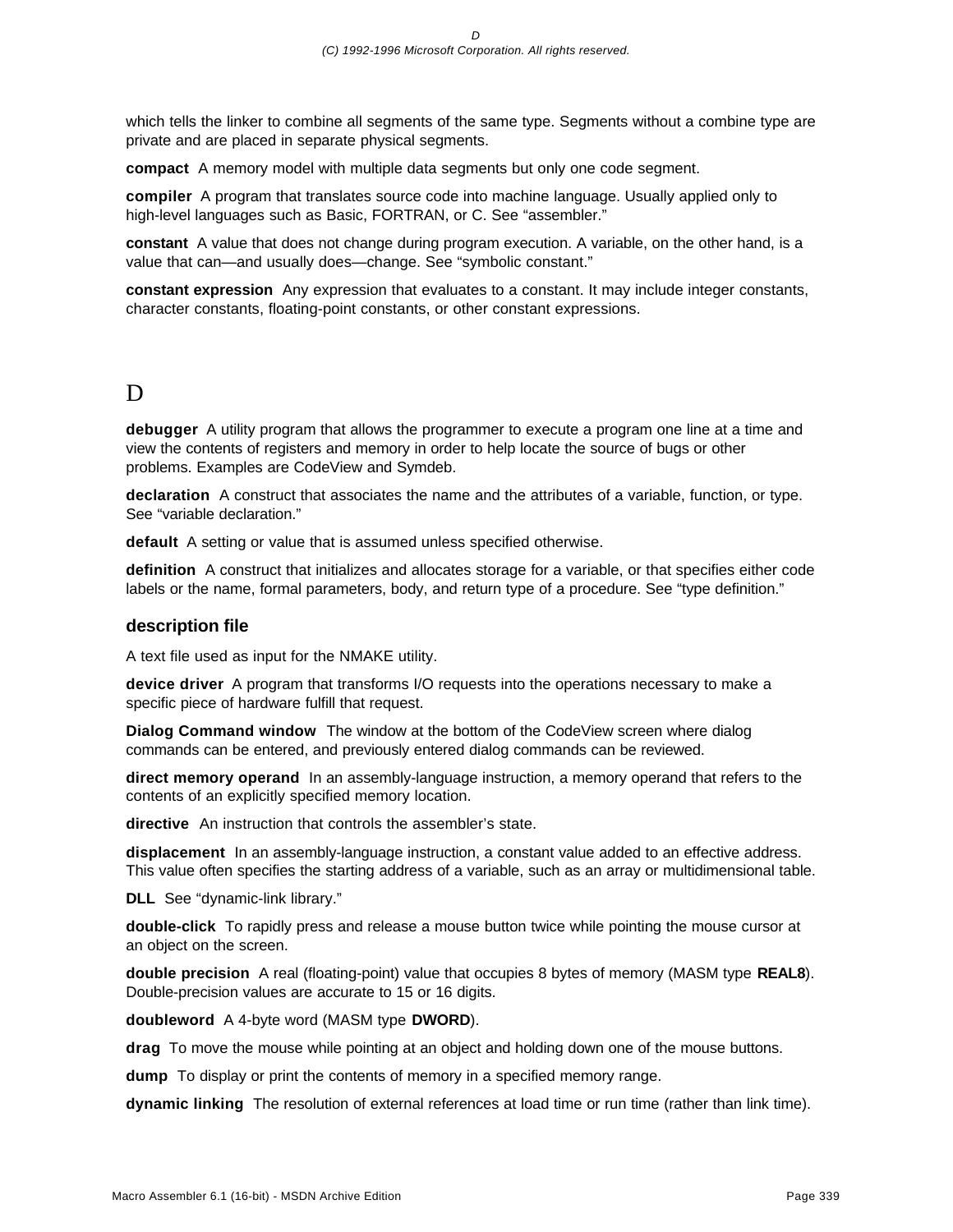Dynamic linking allows the called subroutines to be packaged, distributed, and maintained independently of their callers. Windows extends the dynamic-link mechanism to serve as the primary method by which all system and nonsystem services are obtained. See "linking."

**dynamic-link library (DLL)** A library file that contains the executable code for a group of dynamically linked routines.

**dynamic-link routine** A routine in a dynamic-link library that can be linked at load time or run time.

# E

**element** A single member variable of an array of like variables.

**environment block** The section of memory containing the MS-DOS environment variables.

**errorlevel code** See "exit code."

**.EXE** The filename extension for a program that can be loaded and executed by the computer. The small, compact, medium, large, huge, and flat models generate .EXE files. See ".COM," "tiny."

**exit code** A code returned by a program to the operating system. This usually indicates whether the program ran successfully.

**expanded memory** Increased memory available after adding an EMS (Expanded Memory Specification) board to an 8086 or 80286 machine. Expanded memory can be simulated in software. The EMS board can increase memory from 1 megabyte to 8 megabytes by swapping segments of high-end memory into lower memory. Applications must be written to the EMS standard in order to make use of expanded memory. See "extended memory."

**expression** Any valid combination of mathematical or logical variables, constants, strings, and operators that yields a single value.

**extended memory** Physical memory above 1 megabyte that can be addressed by 80286–80486 machines in protected mode. Adding a memory card adds extended memory. On 80386-based machines, extended memory can be made to simulate expanded memory by using a memory-management program.

**extension** The part of a filename (of up to three characters) that follows the period (**.**). An extension is not required but is usually added to differentiate similar files. For example, the source-code file MYPROG.ASM is assembled into the object file MYPROG.OBJ, which is linked to produce the executable file MYPROG.EXE.

**external variable** A variable declared in one module and referenced in another module.

# $\mathbf{F}$

**far address** A memory location specified with a segment value plus an offset from the start of that segment. Far addresses require 4 bytes—two for the segment and two for the offset. See "near address."

**field** One of the components of a structure, union, or record variable.

**fixup** The linking process that supplies addresses for procedure calls and variable references.

**flags register** A register containing information about the status of the CPU and the results of the last arithmetic operation performed by the CPU.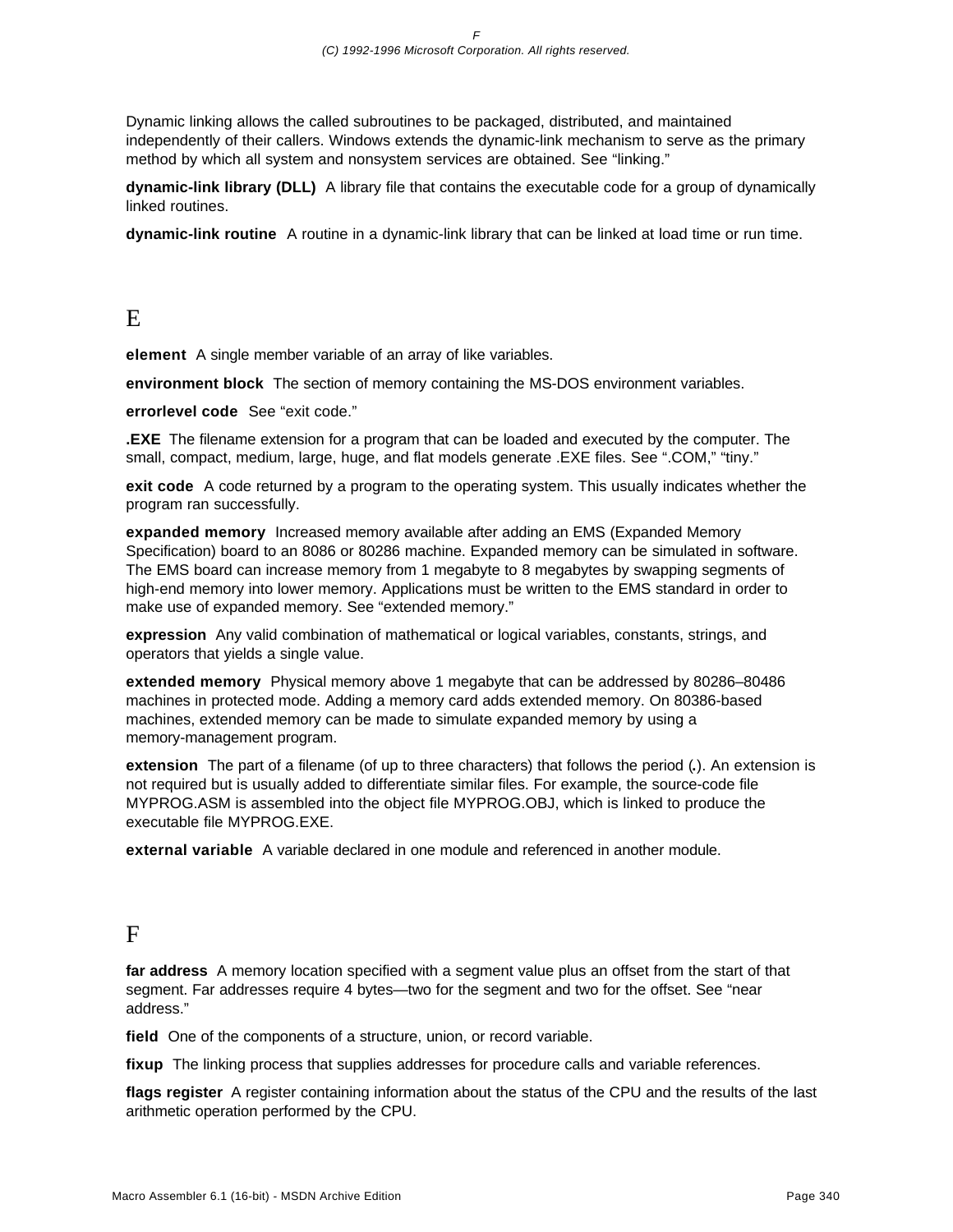**flat** A nonsegmented linear address space. Selectors in flat model can address the entire 4 gigabytes of addressable memory space. See "segment," "selector."

**formal parameters** The variables that receive values passed to a function when the function is called.

**forward declaration** A function declaration that establishes the attributes of a symbol so that it can be referenced before it is defined, or called from a different source file.

**frame** The segment, group, or segment register that specifies the segment portion of an address.

# G

**General-Protection (GP) fault** An error that occurs in protected mode when a program accesses invalid memory locations or accesses valid locations in an invalid way (such as writing into ROM areas).

**gigabyte** 1,024 megabytes, or 1,073,741,824 bytes.

**global** See "visibility."

**global constant** A constant available throughout a module. Symbolic constants defined in the module-level code are global constants.

**global data segment** A data segment that is shared among all instances of a dynamic-link routine; in other words, a single segment that is accessible to all processes that call a particular dynamic-link routine.

**global variable** A variable that is available (visible) across multiple modules.

**granularity** The degree to which library procedures can be linked as individual blocks of code. In Microsoft libraries, granularity is at the object-file level. If a single object file containing three procedures is added to a library, all three procedures will be linked with the main program even if only one of them is actually called.

**group** A collection of individually defined segments that have the same segment base address.

# H

**handle** An arbitrary value that an operating system supplies to a program (or vice versa) so that the program can access system resources, files, peripherals, and so forth, in a controlled fashion.

**handler** See "interrupt handler."

**hexadecimal** The base-16 numbering system whose digits are 0 through F (the letters A through F represent the decimal numbers 10 through 15). This is often used in computer programming because it is easily converted to and from the binary (base-2) numbering system the computer itself uses.

**high-level language** A programming language that expresses operations as mathematical or logical relationships, which the language's compiler then converts into machine code. This contrasts with assembly language, in which the program is written directly as a sequence of explicit microprocessor instructions. Basic, C, COBOL, and FORTRAN are examples of high-level languages. See "assembly language," "compiler."

**hooking (an interrupt)** Replacing an address in the interrupt vector table with the address of another interrupt handler. See "interrupt handler," "interrupt vector table," **"**unhooking (an interrupt)."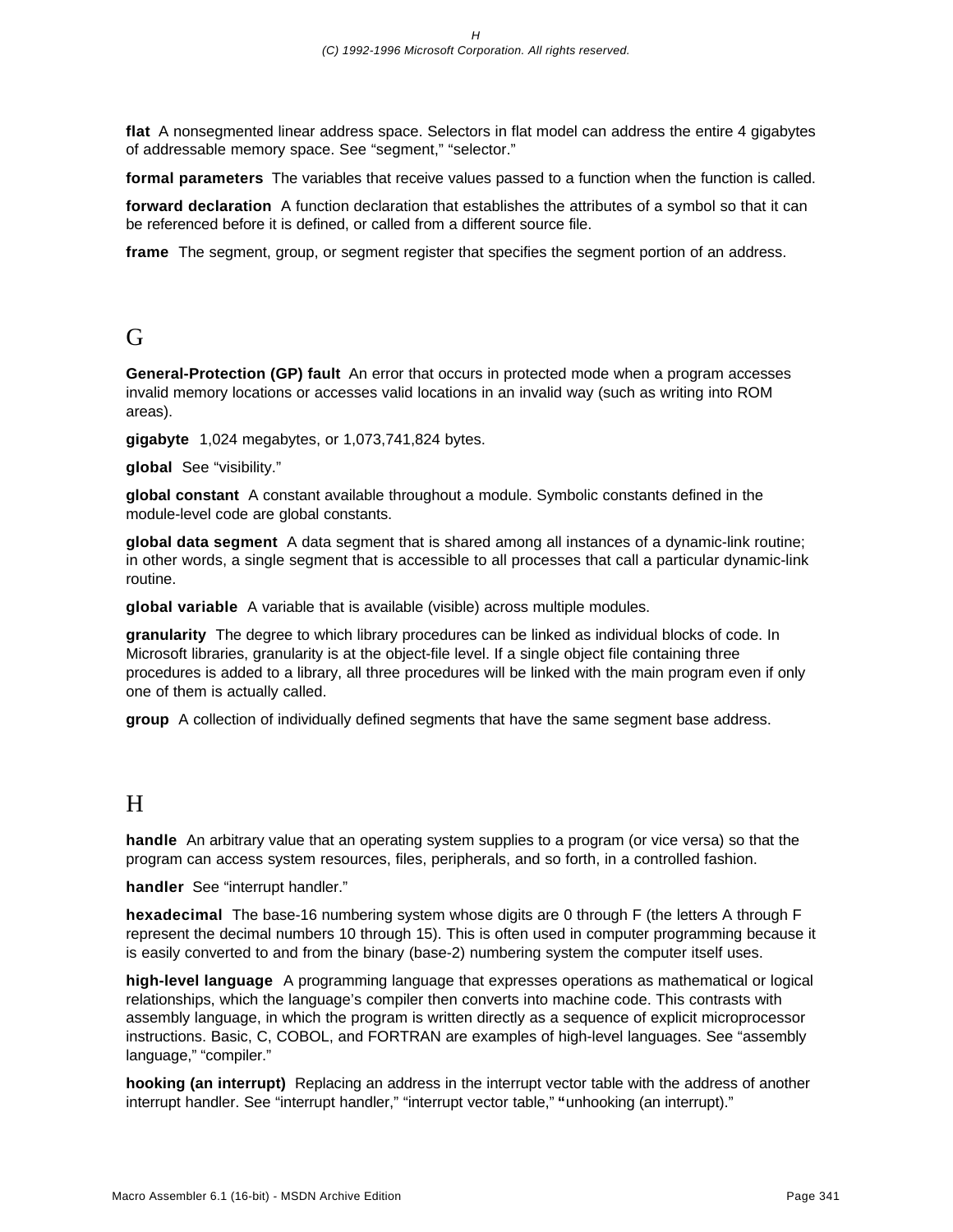**huge** A memory model (similar to large model) with more than one code segment and more than one data segment. However, individual data items can be larger than 64K, spanning more than one segment. See "large."

# I

**identifier** A name that identifies a register or memory location.

**IEEE format** A standard created by the Institute of Electrical and Electronics Engineers for representing floating-point numbers, performing math with them, and handling underflow/overflow conditions. The 8087 family of coprocessors and the emulator package implement this format.

**immediate expression** An expression that evaluates to a number that can be either a component of an address or the entire address.

**immediate operand** In an assembly-language instruction, a constant operand that is specified at assembly time and stored in the program file as part of the instruction opcode.

#### **import library**

A pseudo library that contains addresses rather than executable code. The linker reads the addresses from an import library to resolve references to external dynamic-link library routines.

**include file** A text file with the .INC extension whose contents are inserted into the source-code file and immediately assembled.

**indirect memory operand** In an assembly-language instruction, a memory operand whose value is treated as an address that points to the location of the desired data. See "pointer."

**instruction** The unit of binary information that a CPU decodes and executes. In assembly language, instruction refers to the mnemonic (such as **LDS** or **SHL**) that the assembler converts into machine code.

**instruction prefix** See "prefix."

**interrupt** A signal to the processor to halt its current operation and immediately transfer control to an interrupt handler. Interrupts are triggered either by hardware, as when the keyboard detects a keypress, or by software, as when a program executes the **INT** instruction. See "interrupt handler."

**interrupt handler** A routine that receives processor control when a specific interrupt occurs.

**interrupt service routine** See "interrupt handler."

**interrupt vector** An address that points to an interrupt handler.

#### **interrupt vector table**

A table maintained by the operating system. It contains addresses (vectors) of current interrupt handlers. When an interrupt occurs, the CPU branches to the address in the table that corresponds to the interrupt's number. See "interrupt handler."

# K

**keyword** A word with a special, predefined meaning for the assembler. Keywords cannot be used as identifiers.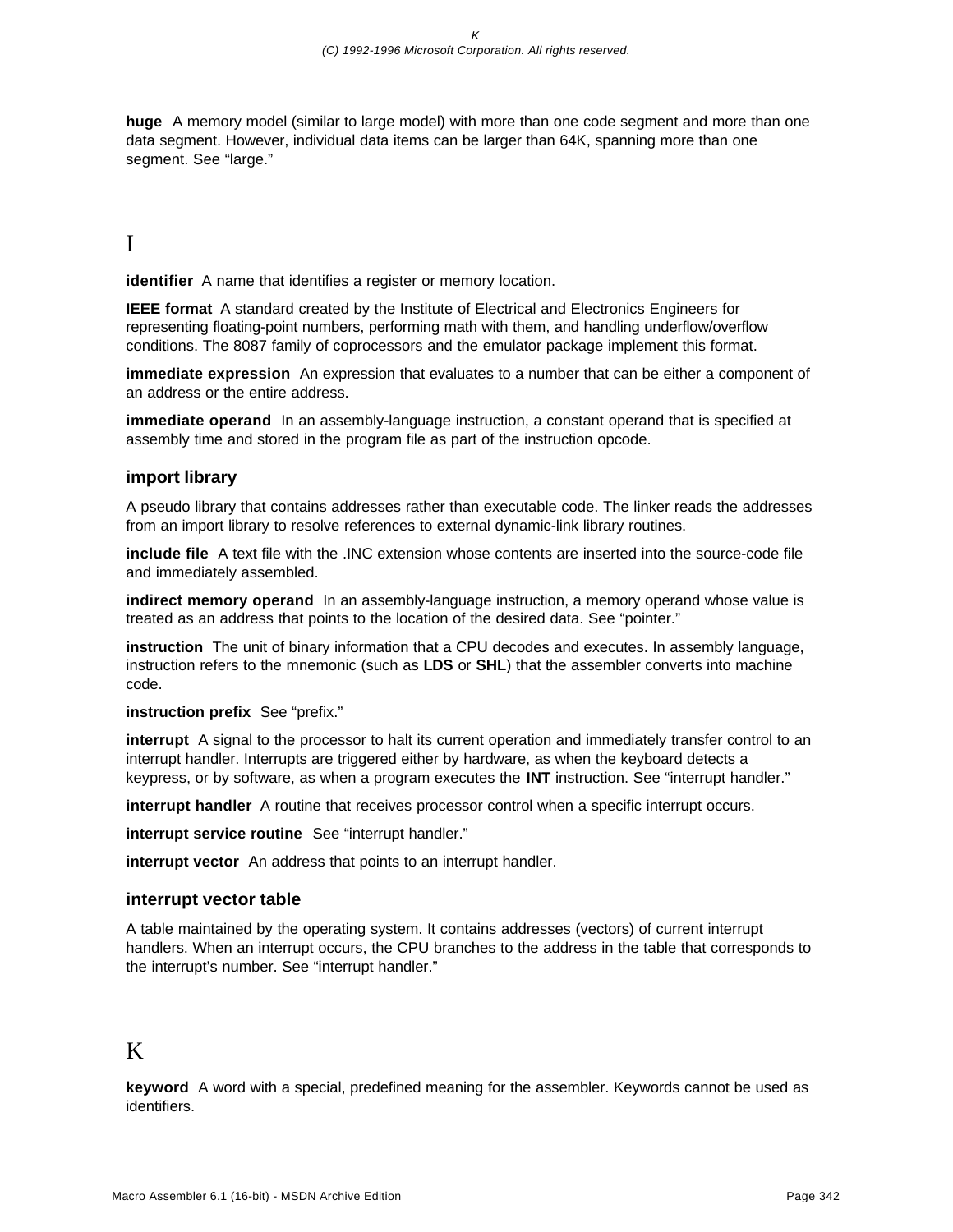**kilobyte (K)** 1,024 bytes.

# L

**label** A symbol (identifier) representing the address of a code label or data objects.

**language type** The specifier that establishes the naming and calling conventions for a procedure. These are **BASIC**, **C**, **FORTRAN**, **PASCAL**, **STDCALL**, and **SYSCALL**.

**large** A memory model with more than one code segment and more than one data segment, but with no individual data item larger than 64K (a single segment). See "huge."

**library** A file that contains modules of compiled code. MS-DOS programs use normal run-time libraries, from which the linker extracts modules and combines them with other object modules to create executable program files. Windows-based programs can use dynamic-link libraries (see), which the operating system loads and links to calling programs. See also "import library."

**linked list** A data structure in which each entry includes a pointer to the location of the adjoining entries.

**linking** In normal static linking, the process in which the linker resolves all external references by searching run-time and user libraries, and then computes absolute offset addresses for these references. Static linking results in a single executable file. In dynamic linking (see), the operating system, rather than the linker, provides the addresses after loading the modules into separate parts of memory.

**local constant** A constant whose scope is limited to a procedure or a module.

**local variable** A variable whose scope is confined to a particular unit of code, such as module-level code, or a procedure. See "module-level code."

**logical device** A symbolic name for a device that can be mapped to a physical (actual) device.

**logical line** A complete program statement in source code, including the initial line of code and any extension lines.

**logical segment** A memory area in which a program stores code, data, or stack information. See "physical segment."

**low-level input and output routines** Run-time library routines that perform unbuffered, unformatted input/output operations.

**LSB (least-significant bit)** The bit lowest in memory in a binary number.

# M

**machine code** The binary numbers that a microprocessor interprets as program instructions. See "instruction."

**macro** A block of text or instructions that has been assigned an identifier. When the assembler sees this identifier in the source code, it substitutes the related text or instructions and assembles them.

**main module** The module containing the point where program execution begins (the program's entry point). See "module."

**math coprocessor** See "8087, 80287, or 80387 coprocessor."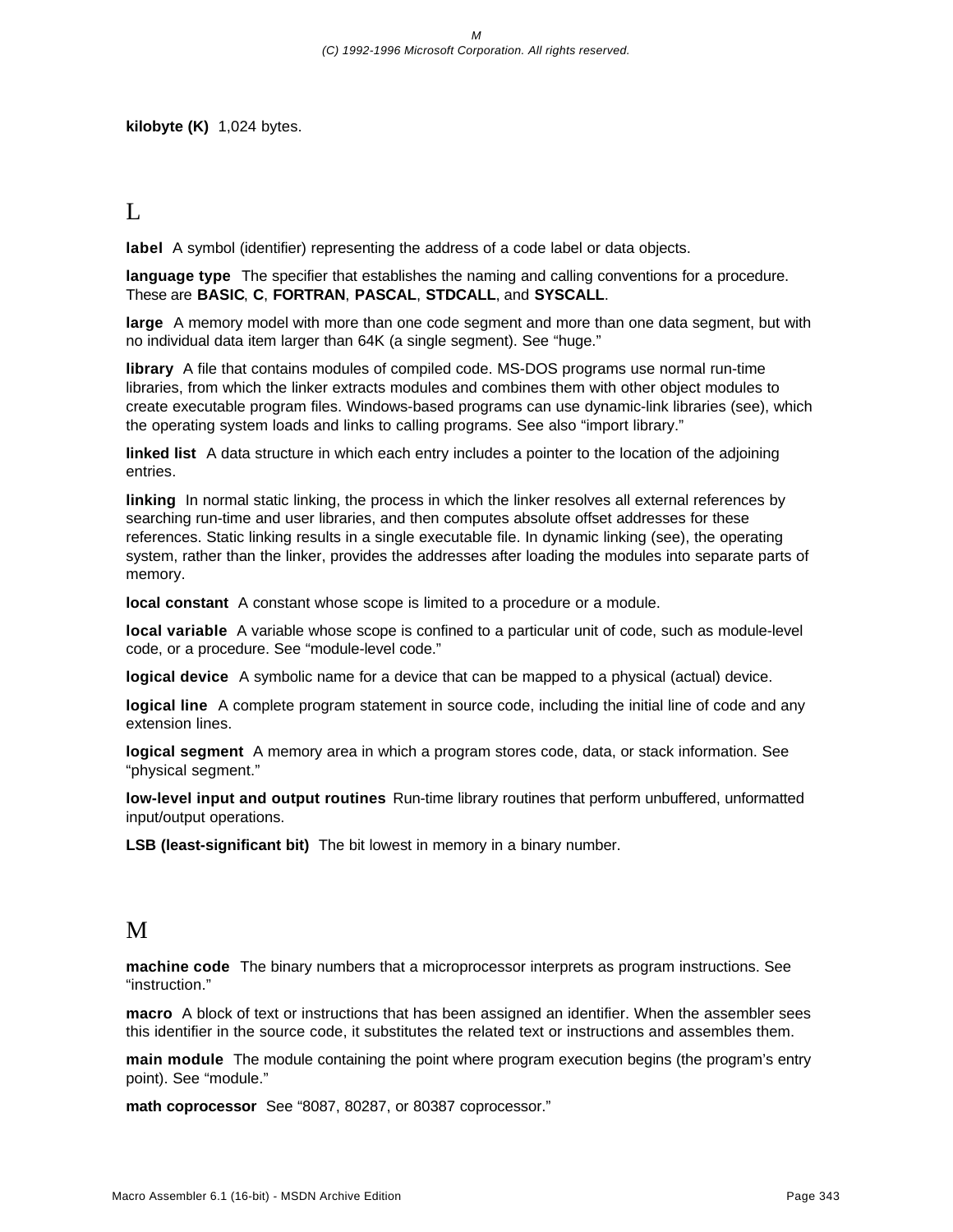**medium** A memory model with multiple code segments but only one data segment.

**megabyte** 1,024 kilobytes or 1,048,576 bytes.

**member** One of the elements of a structure or union; also called a field.

**memory address** A number through which a program can reference a location in memory.

**memory map** A representation of where in memory the computer expects to find certain types of information.

**memory model** A convention for specifying the number and types of code and data segments in a module. See "tiny," "small," "medium," "compact," "large," "huge," and "flat."

**memory operand** An operand that specifies a memory location.

**meta** A prefix that modifies the subsequent PWB function.

**mnemonic** A word, abbreviation, or acronym that replaces something too complex to remember or type easily. For example, **ADC** is the mnemonic for the 8086's add-with-carry instruction. The assembler converts it into machine (binary) code, so it is not necessary to remember or calculate the binary form.

**module** A discrete group of statements. Every program has at least one module (the main module). In most cases, a module is the same as a source file.

#### **module-definition file**

A text file containing information that the linker uses to create a Windows-based program.

**module-level code** Program statements within any module that are outside procedure definitions.

**MSB (most-significant bit)** The bit farthest to the left in a binary number. It represents  $2^{(n-1)}$ *, where n* is the number of bits in the number.

**multitasking operating system** An operating system in which two or more programs, processes, or threads can execute simultaneously.

# N

**naming convention** The way the compiler or assembler alters the name of a routine before placing it into an object file.

**NAN** Acronym for "not a number." Math coprocessors generate NANs when the result of an operation cannot be represented in IEEE format. For example, if two numbers being multiplied have a product larger than the maximum value permitted, the coprocessor returns a NAN instead of the product.

**near address** A memory location specified by the offset from the start of the value in a segment register. A near address requires only 2 bytes. See "far address."

**nonreentrant** See "reentrant procedure."

**null character** The ASCII character encoded as the value 0.

**null pointer** A pointer to nothing, expressed as the value 0.

# $\Omega$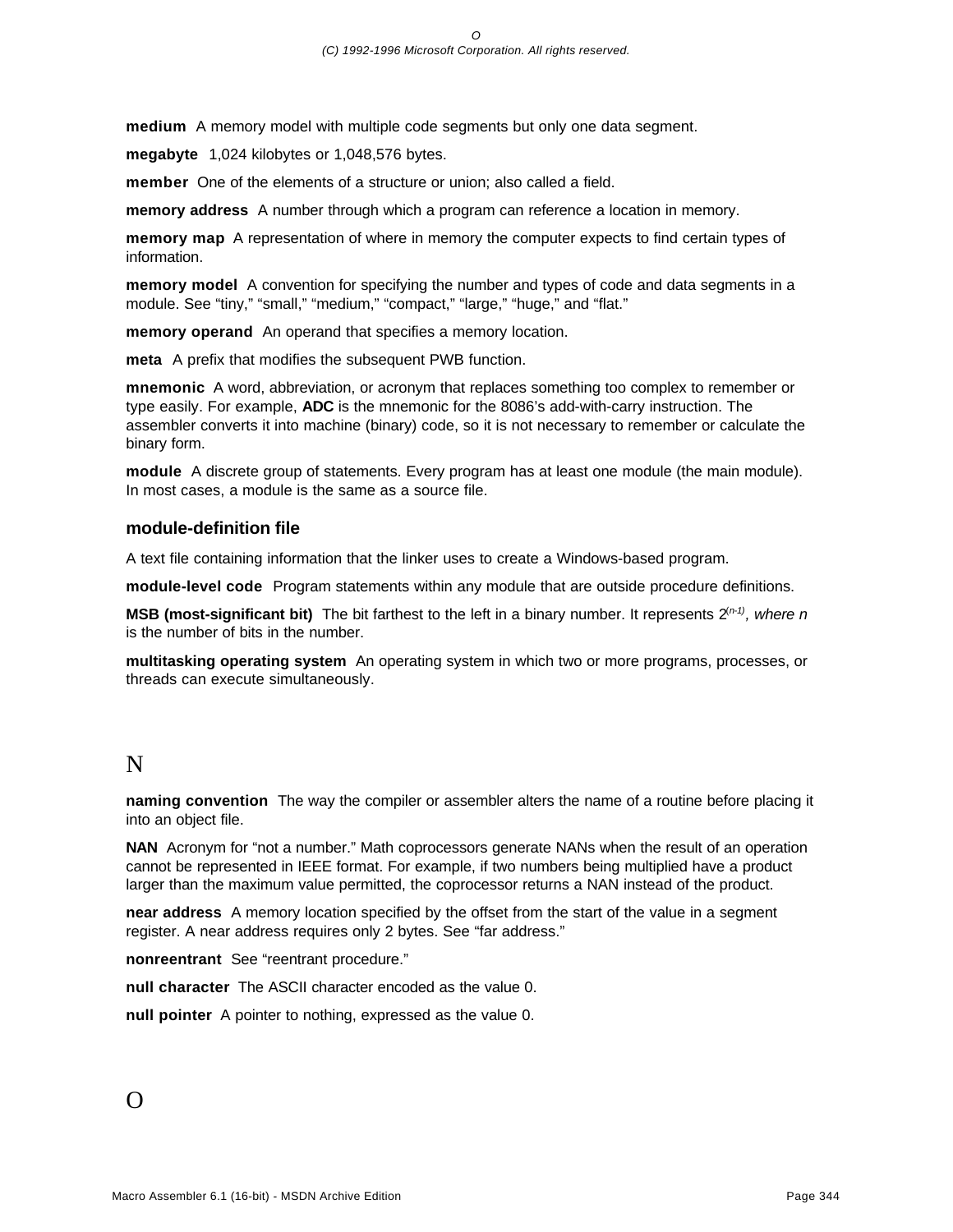# **.OBJ**

Default filename extension for an object file.

# **object file**

A file (normally with the extension .OBJ) produced by assembling source code. It contains relocatable machine code. The linker combines object files with run-time and library code to create an executable file.

# **offset**

The number of bytes from the beginning of a segment to a particular byte within that segment.

# **opcode**

The binary number that represents a specific microprocessor instruction.

# **operand**

A constant or variable value that is manipulated in an expression or instruction.

# **operator**

One or more symbols that specify how the operand or operands of an expression are manipulated.

#### **option**

A variable that modifies the way a program performs. Options can appear on the command line, or they can be part of an initialization file (such as TOOLS.INI). An option is sometimes called a switch.

# **output screen**

The CodeView screen that displays program output. Choosing the Output command from the View menu or pressing F4 switches to this screen.

# **overflow**

An error that occurs when the value assigned to a numeric variable is larger than the allowable limit for that variable's type.

# **overlay**

A program component loaded into memory from disk only when needed. This technique reduces the amount of free RAM needed to run the program.

# P

# **parameter**

The name given in a procedure definition to a variable that is passed to the procedure. See "argument."

# **passing by reference**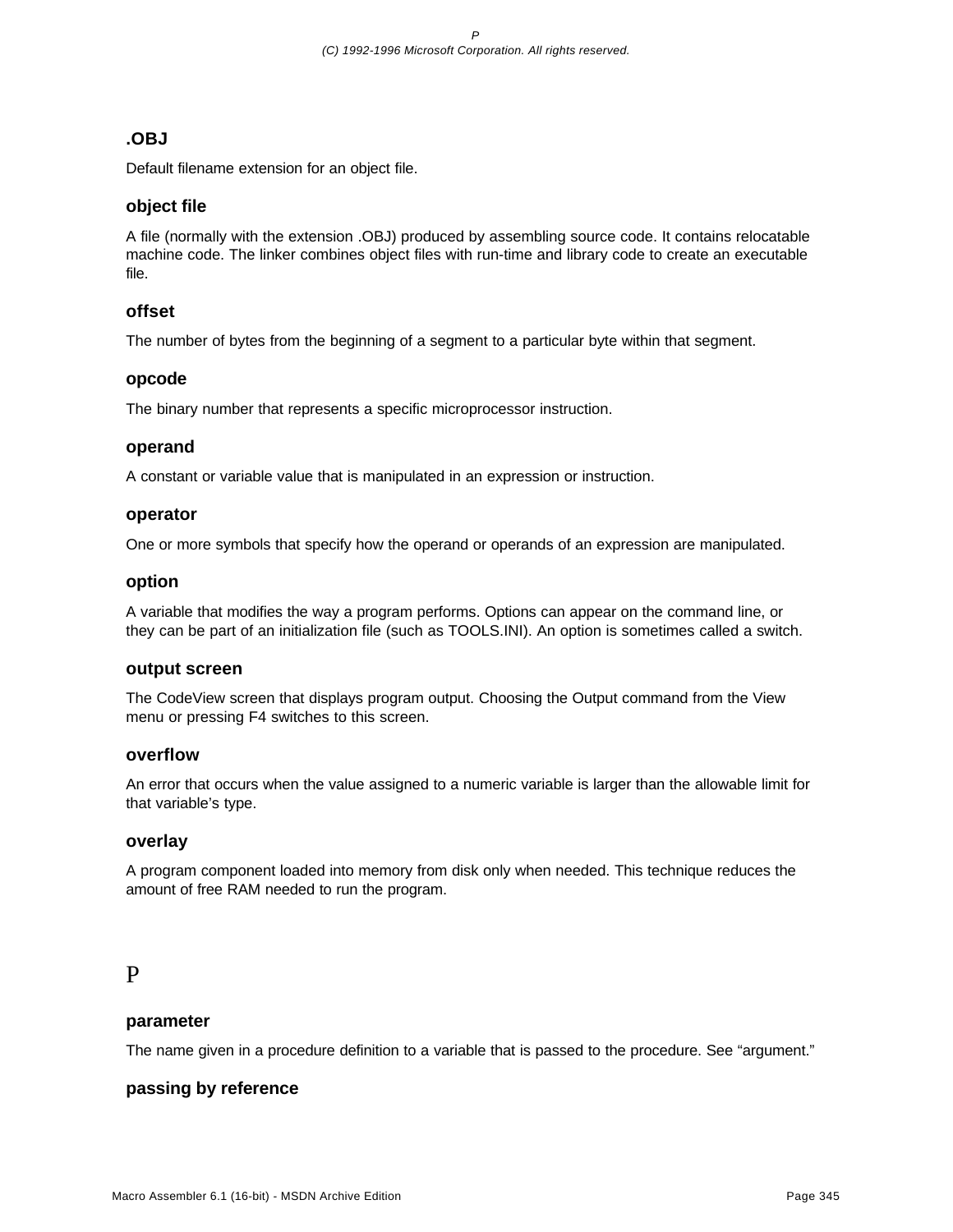Transferring the address of an argument to a procedure. This allows the procedure to modify the argument's value.

#### **passing by value**

Transferring the value (rather than the address) of an argument to a procedure. This prevents the procedure from changing the argument's original value.

#### **physical segment**

The true memory address of a segment, referenced through a segment register.

#### **pointer**

A variable containing the address of another variable. See "indirect memory operand."

#### **precedence**

The relative position of an operator in the hierarchy that determines the order in which expression elements are evaluated.

#### **preemptive**

Having the power to take precedence over another event.

#### **prefix**

A keyword (**LOCK**, **REP**, **REPE**, **REPNE**, **REPNZ**, or **REPZ**) that modifies the behavior of an instruction. MASM 6.1 ensures the prefix is compatible with the instruction.

#### **private**

Data items and routines local to the module in which they are defined. They cannot be accessed outside that module. See "public."

# **privilege level**

A hardware-supported feature of the 80286–80486 processors that allows the programmer to specify the exclusivity of a program or process. Programs running at low-numbered privilege levels can access data or resources at higher-numbered privilege levels, but the reverse is not true. This feature reduces the possibility that malfunctioning code will corrupt data or crash the operating system.

# **privileged mode**

The term applied to privilege level 0. This privilege level should be used only by a protected-mode operating system. Special privileged instructions are enabled by .**286P**, .**386P**, and .**486P**. Privileged mode should not be confused with protected mode.

#### **procedure call**

An expression that invokes a procedure and passes actual arguments (if any) to the procedure.

# **procedure definition**

A definition that specifies a procedure's name, its formal parameters, the declarations and statements that define what it does, and (optionally) its return type and storage class.

# **procedure prototype**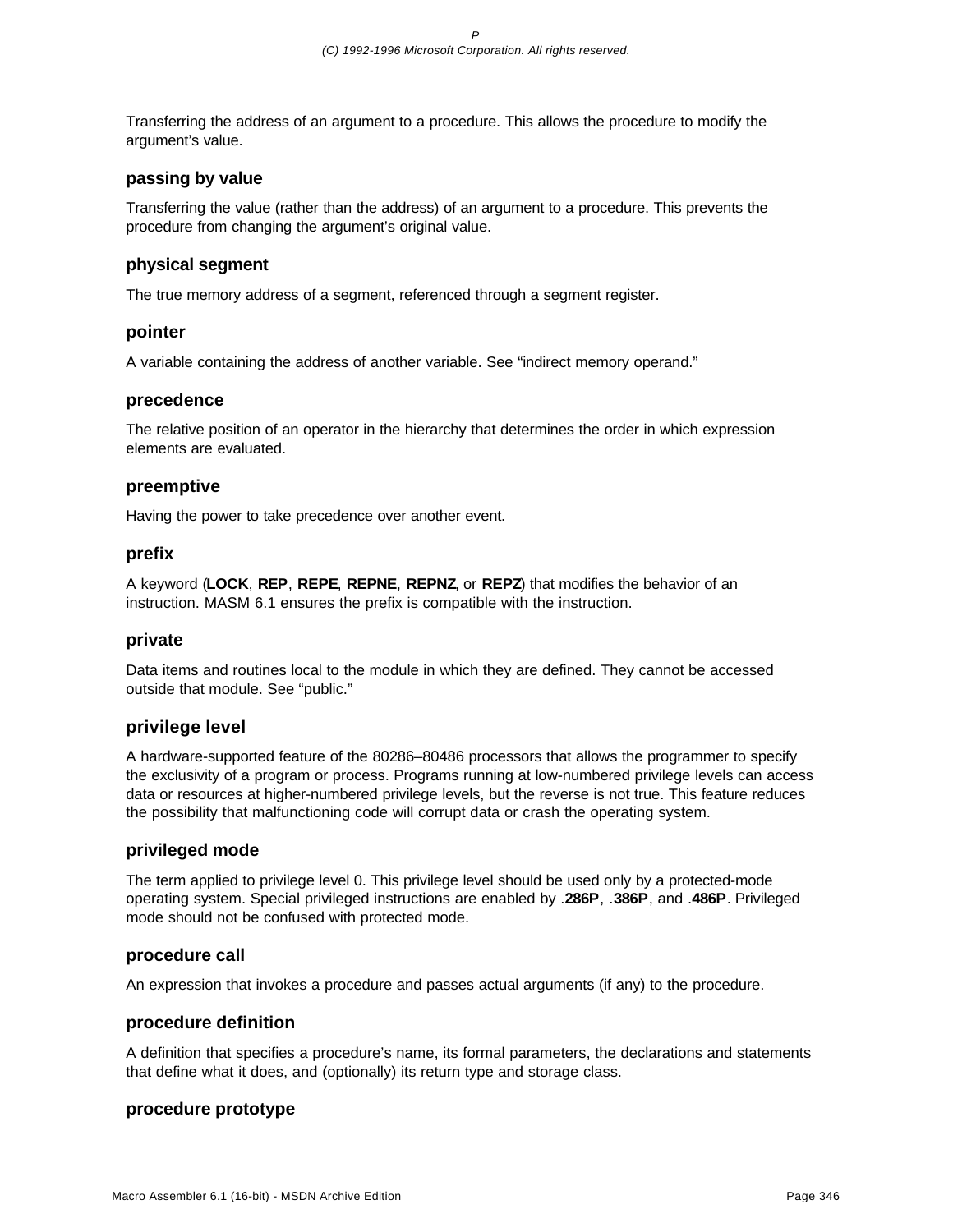A procedure declaration that includes a list of the names and types of formal parameters following the procedure name.

#### **process**

Generally, any executing program or code unit. This term implies that the program or unit is one of a group of processes executing independently.

# **Program Segment Prefix (PSP)**

A 256-byte data structure at the base of the memory block allocated to a transient program. It contains data and addresses supplied by MS-DOS that a program can read during execution.

#### **protected mode**

The 80286–80486 operating mode that permits multiple processes to run and not interfere with each other. This feature should not be confused with privileged mode.

#### **public**

Data items and procedures that can be accessed outside the module in which they are defined. See "private."

# Q

# **qualifiedtype**

A user-defined type consisting of an existing MASM type (intrinsic, structure, union, or record), or a previously defined **TYPEDEF** type, together with its language or distance attributes.

# R

#### **radix**

The base of a number system. The default radix for MASM and CodeView is 10.

#### **RAM (random-access memory)**

Computer memory that can be both written to and read from. RAM data is volatile; it is usually lost when the computer is turned off. Programs are loaded into and executed from RAM. See "ROM."

#### **real mode**

The normal operating mode of the 8086 family of processors. Addresses correspond to physical (not mapped) memory locations, and there is no mechanism to keep one application from accessing or modifying the code or data of another. See "protected mode."

#### **record**

A MASM variable that consists of a sequence of bit values.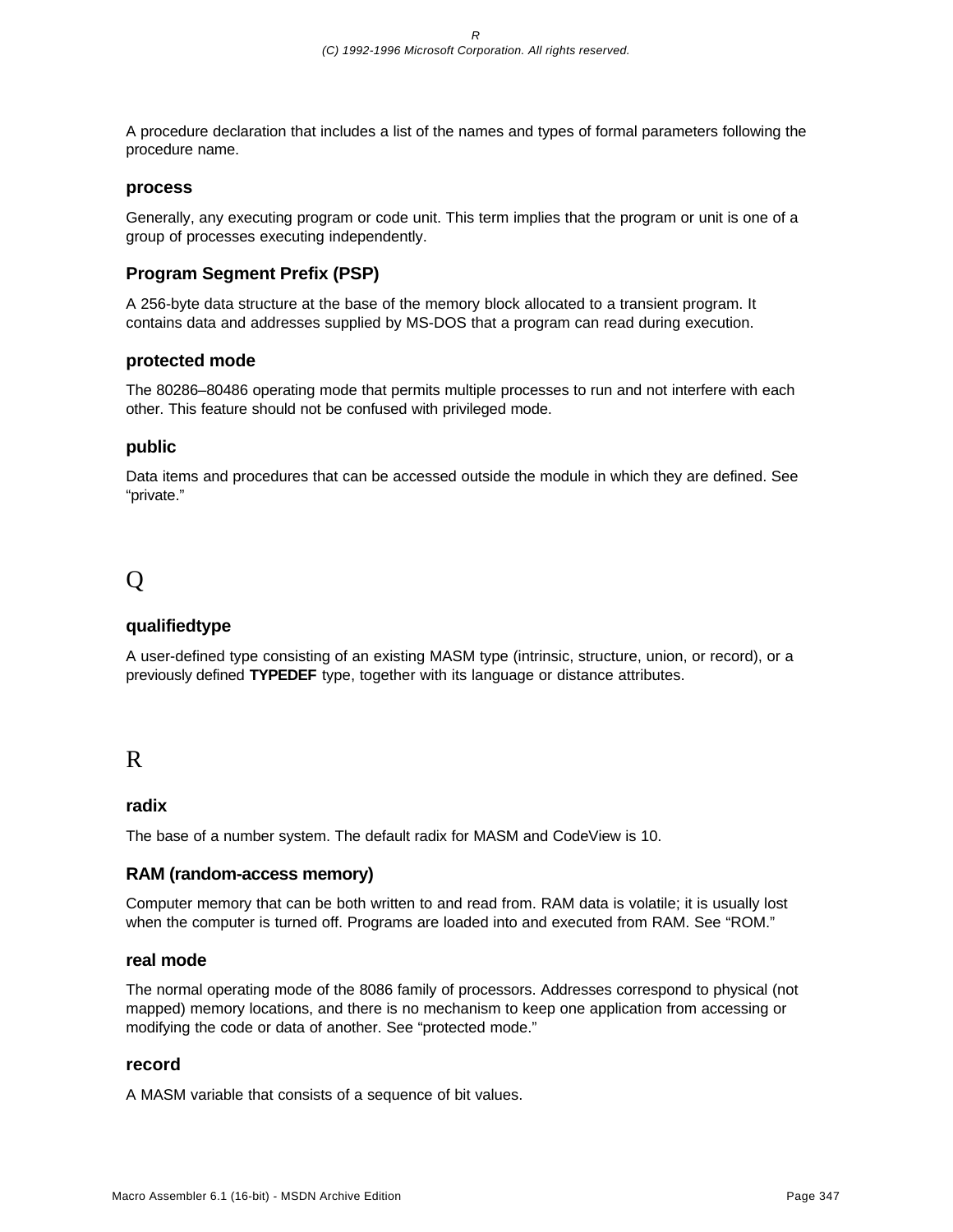# **reentrant procedure**

A procedure that can be safely interrupted during execution and restarted from its beginning in response to a call from a preemptive process. After servicing the preemptive call, the procedure continues execution at the point at which it was interrupted.

#### **register operand**

In an assembly-language instruction, an operand that is stored in the register specified by the instruction.

#### **register window**

The optional CodeView window in which the CPU registers and the flag register bits are displayed.

#### **registers**

Memory locations in the processor that temporarily store data, addresses, and processor flags.

#### **regular expression**

A text expression that specifies a pattern of text to be matched (as opposed to matching specific characters).

#### **relocatable**

Not having an absolute address. The assembler does not know where the label, data, or code will be located in memory, so it generates a fixup record. The linker provides the address.

#### **return value**

The value returned by a function.

#### **ROM (read-only memory)**

Computer memory that can only be read from and cannot be modified. ROM data is permanent; it is not lost when the machine is turned off. A computer's ROM often contains BIOS routines and parts of the operating system. See "RAM."

#### **routine**

A generic term for a procedure or function.

#### **run-time dynamic linking**

The act of establishing a link when a process is running. See "dynamic linking."

#### **run-time error**

A math or logic error that can be detected only when the program runs. Examples of run-time errors are dividing by a variable whose value is zero or calling a DLL function that doesn't exist.

# S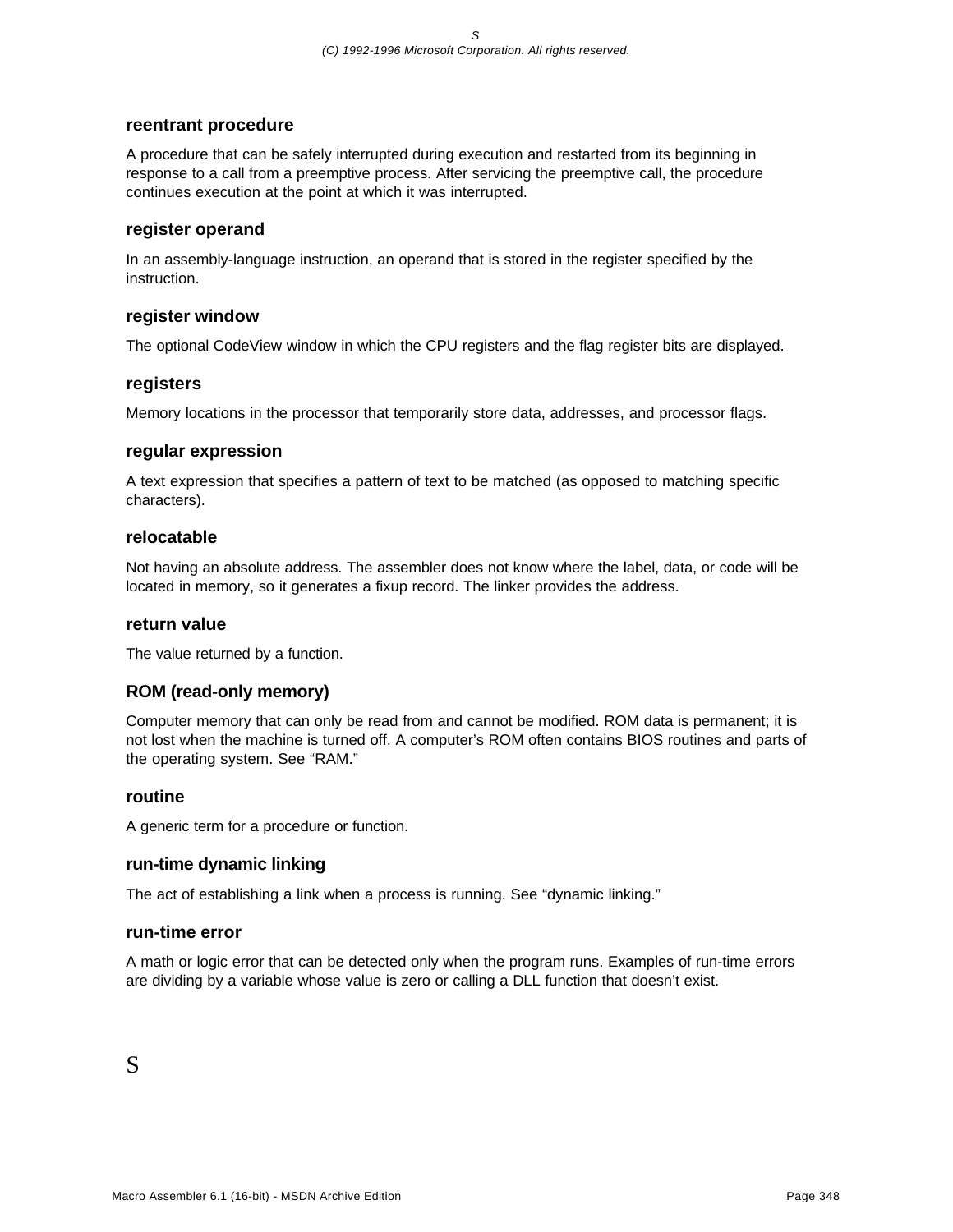#### **scope**

The range of statements over which a variable or constant can be referenced by name. See "global constant," "global variable," "local constant," "local variable."

#### **screen swapping**

A screen-exchange method that uses buffers to store the debugging and output screens. When you request the other screen, the two buffers are exchanged. This method is slower than flipping (the other screen-exchange method), but it works with most adapters and most types of programs.

#### **scroll bars**

The bars that appear at the right side and bottom of a window and some list boxes. Dragging the mouse on the scroll bars allows scrolling through the contents of a window or text box.

#### **segment**

A section of memory, limited to 64K with 16-bit segments or 4 gigabytes with 32-bit segments, containing code or data. Also refers to the starting address of that memory area.

#### **sequential mode**

The mode in CodeView in which no windows are available. Input and output scroll down the screen, and the old output scrolls off the top of the screen when the screen is full. You cannot examine previous commands after they scroll off the top. This mode is required with computers that are not IBM compatible.

#### **selector**

A value that indirectly references a segment address. A protected-mode operating system, such as Windows, assigns selector values to programs, which use them as segment addresses. If a program attempts to use an unassigned selector, it triggers a General-Protection fault (see).

#### **shared memory**

A memory segment that can be accessed simultaneously by more than one process.

#### **shell escape**

A method of gaining access to the operating system without leaving CodeView or losing the current debugging context. It is possible to execute MS-DOS commands, then return to the debugger.

#### **sign extended**

The process of widening an integer (for example, going from a byte to a word, or a word to a doubleword) while retaining its correct value and sign.

#### **signed integer**

An integer value that uses the most-significant bit to represent the value's sign. If the bit is one, the number is negative; if zero, the number is positive. See "two's complement," "unsigned integer," "MSB."

#### **single precision**

A real (floating-point) value that occupies 4 bytes of memory. Single-precision values are accurate to six or seven decimal places.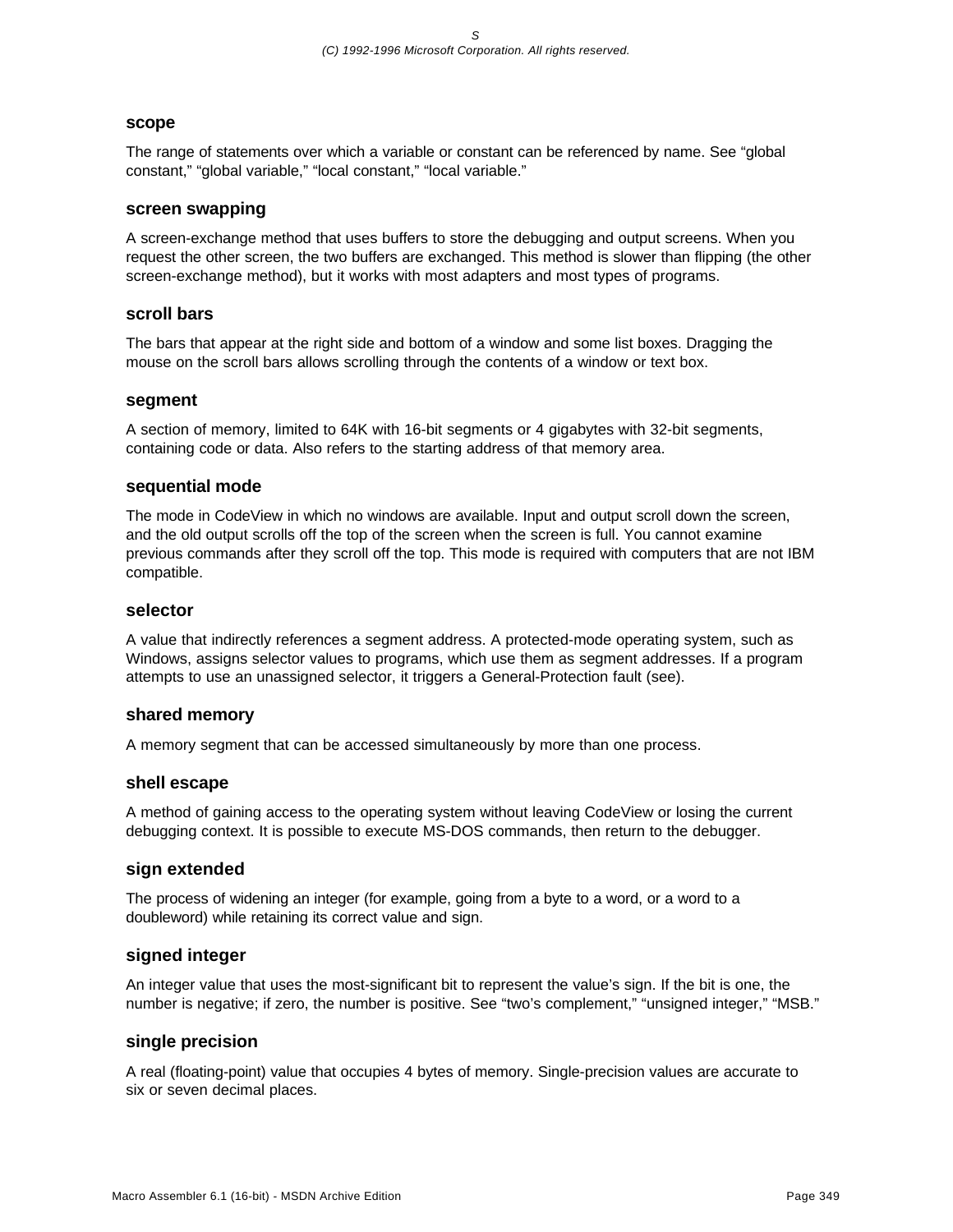# **single-tasking environment**

An environment in which only one program runs at a time. MS-DOS is a single-tasking environment.

### **small**

A memory model with only one code segment and only one data segment.

# **source file**

A text file containing symbols that define the program.

#### **source mode**

The mode in which CodeView displays the assembly-language source code that

represents the machine code currently being executed.

#### **stack**

An area of memory in which data items are consecutively stored and removed on a last-in, first-out basis. A stack can be used to pass parameters to procedures.

### **stack frame**

The portion of a stack containing a particular procedure's local variables and parameters.

#### **stack probe**

A short routine called on entry to a function to verify that there is enough room in the program stack to allocate local variables required by the function.

#### **stack switching**

Changing the stack pointers to point to another stack area.

#### **stack trace**

A symbolic representation of the functions that are being executed to reach the current instruction address. As a function is executed, the function address and any function arguments are pushed on the stack. Therefore, tracing the stack shows the active functions and their arguments.

#### **standard error**

The device to which a program can send error messages. The display is normally standard error.

# **standard input**

The device from which a program reads its input. The keyboard is normally standard input.

# **standard output**

The device to which a program can send its output. The display is normally standard output.

#### **statement**

A combination of labels, data declarations, directives, or instructions that the assembler can convert into machine code.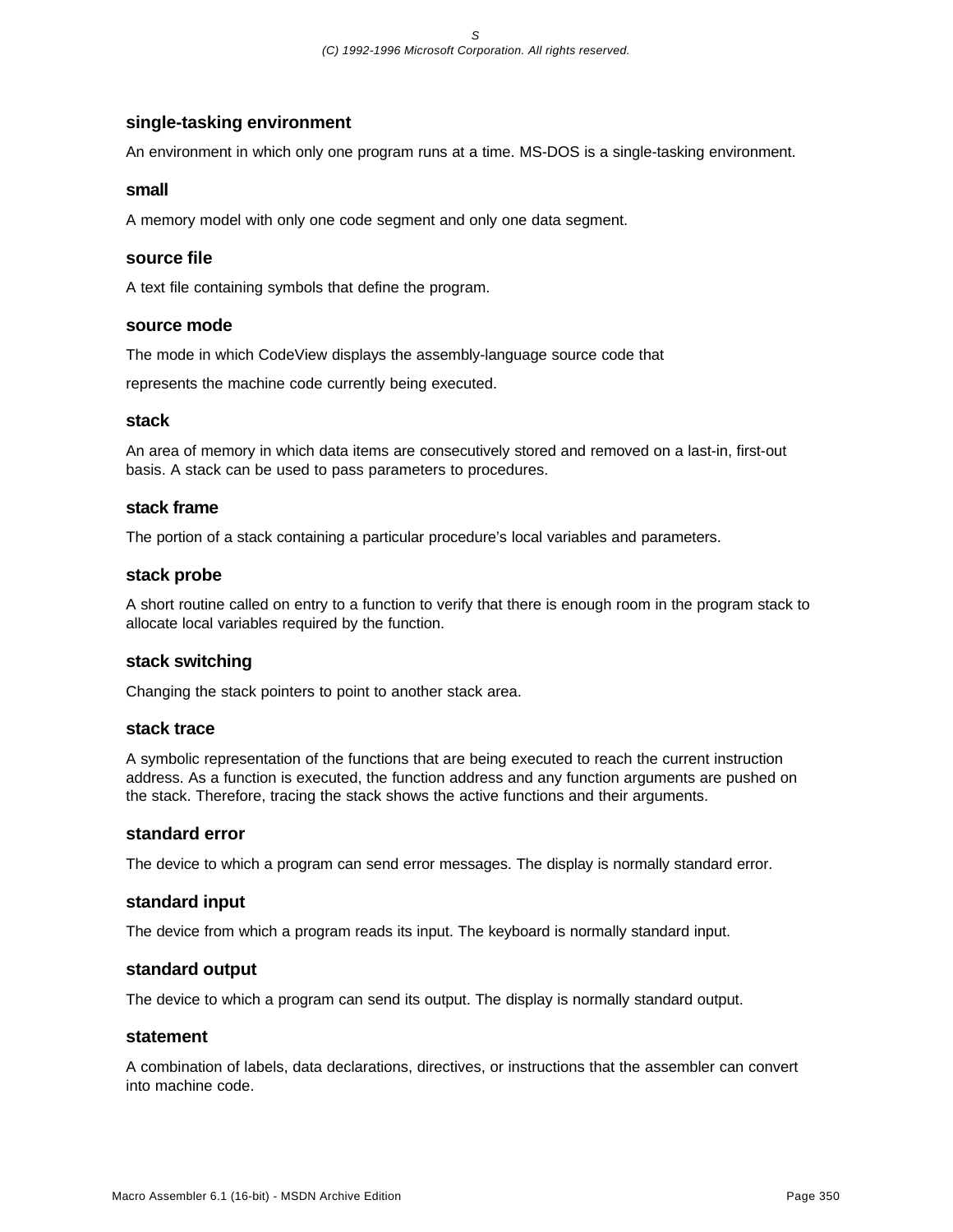### **status bar**

See "linking."

# **static linking**

The line at the bottom of the PWB or CodeView screen. The status bar displays text position, keyboard status, current context of execution, and other program information.

# **STDCALL**

A calling convention that uses caller stack cleanup if the **VARARG** keyword is specified. Otherwise the called routine must clean up the stack.

# **string**

A contiguous sequence of characters identified with a symbolic name.

# **string literal**

A string of characters and escape sequences delimited by single quotation marks (' ') or double quotation marks (" ").

#### **structure**

A set of variables that may be of different types, grouped under a single name.

#### **structure member**

One of the elements of a structure. Also called a field.

#### **switch**

See "option."

#### **symbol**

A name that identifies a memory location (usually for data).

#### **symbolic constant**

A constant represented by a symbol rather than the constant itself. Symbolic constants are defined with **EQU** statements. They make a program easier to read and modify.

# **SYSCALL**

A language type for a procedure. Its conventions are identical to C's, except no underscore is prefixed to the name.

# T

# **tag**

The name assigned to a structure, union, or enumeration type.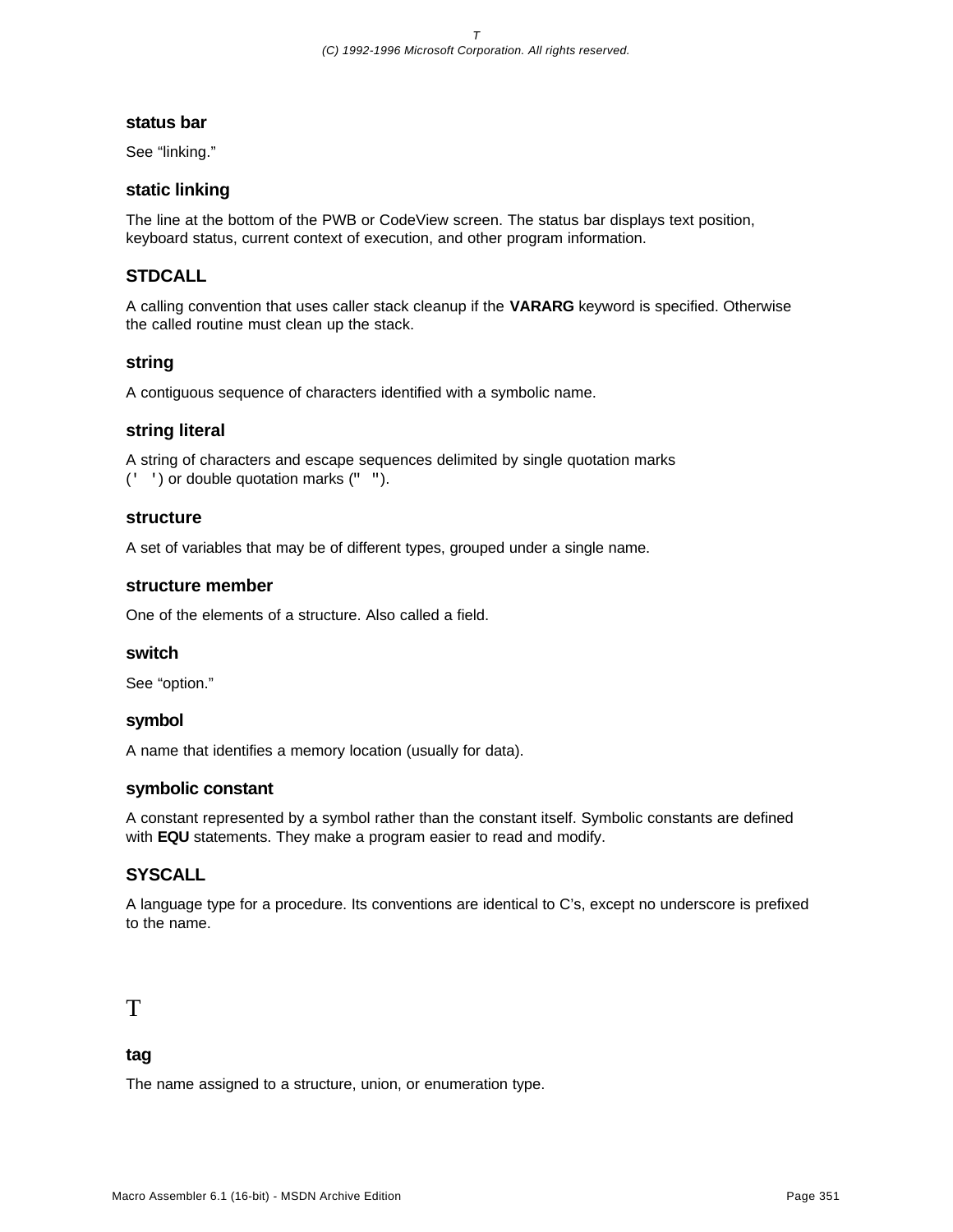#### **task**

See "process."

#### **text**

Ordinary, readable characters, including the uppercase and lowercase letters of the alphabet, the numerals 0 through 9, and punctuation marks.

#### **text box**

In PWB, a box where you type information needed to carry out a command. A text box appears within a dialog box. The text box may be blank or contain a default entry.

#### **tiny**

Memory model with a single segment for both code and data. This limits the total program size to 64K. Tiny programs have the filename extension .COM.

#### **toggle**

A function key or menu selection that turns a feature off if it is on, or on if it is off. Used as a verb, "toggle" means to reverse the status of a feature.

# **TOOLS.INI**

A file containing initialization information for many of the Microsoft utilities, including PWB.

#### **two's complement**

A form of base-2 notation in which negative numbers are formed by inverting the bit values of the equivalent positive number and adding 1 to the result.

#### **type**

A description of a set of values and a valid set of operations on items of that type. For example, a variable of type **BYTE** can have any of a set of integer values within the range specified for the type on a particular machine.

#### **type checking**

An operation in which the assembler verifies that the operands of an operator are valid or that the actual arguments in a function call are of the same types as the function definition's parameters.

#### **type definition**

The storage format and attributes for a data unit.

# $\mathbf{U}$

#### **unary expression**

An expression consisting of a single operand preceded or followed by a unary operator.

#### **unary operator**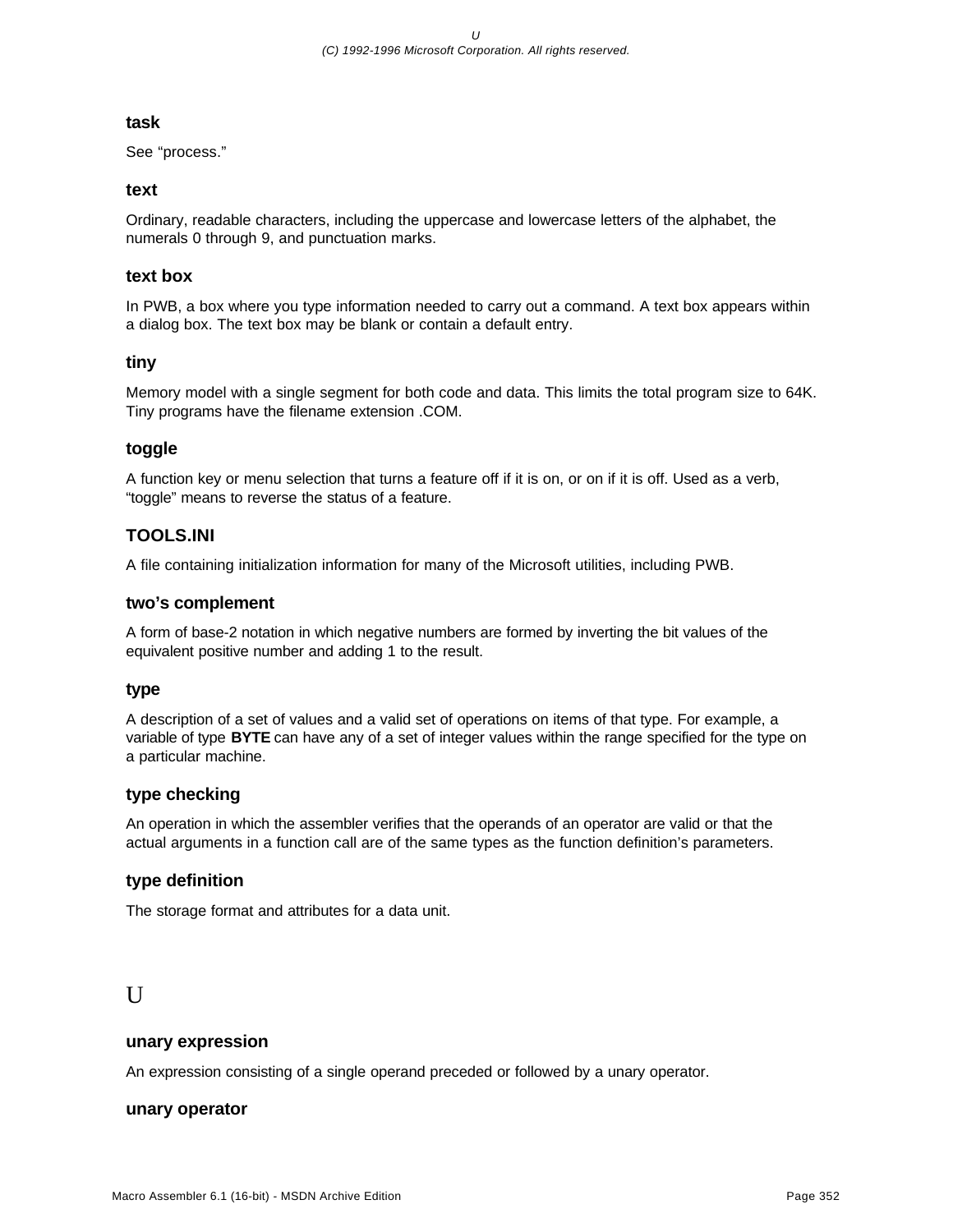An operator that acts on a single operand, such as **NOT**.

# **underflow**

An error condition that occurs when a calculation produces a result too small for the computer to represent.

# **unhooking (an interrupt)**

The act of removing your interrupt handler and restoring the original vector. See "hooking (an interrupt)."

#### **union**

A set of values (in fields) of different types that occupy the same storage space.

#### **unresolved external**

See "unresolved reference."

#### **unresolved reference**

A reference to a global or external variable or function that cannot be found, either in the modules being linked or in the libraries linked with those modules. An unresolved reference causes a fatal link error.

#### **unsigned integer**

An integer in which the most-significant bit serves as part of the number, rather than as an indication of sign. For example, an unsigned byte integer can have a value from 0 to 255. A signed byte integer, which reserves its eighth bit for the sign, can range from -127 to +128. See "signed integer," "MSB."

# **user-defined type**

A data type defined by the user. It is usually a structure, union, record, or pointer.

# V

#### **variable declaration**

A statement that initializes and allocates storage for a variable of a given type.

#### **virtual disk**

A portion of the computer's random access memory reserved for use as a simulated disk drive. Also called an electronic disk or RAM disk. Unless saved to a physical disk, the contents of a virtual disk are lost when the computer is turned off.

#### **virtual memory**

Memory space allocated on a disk, rather than in RAM. Virtual memory allows large data structures that would not fit in conventional memory, at the expense of slow access.

# **visibility**

The characteristic of a variable or function that describes the parts of the program in which it can be